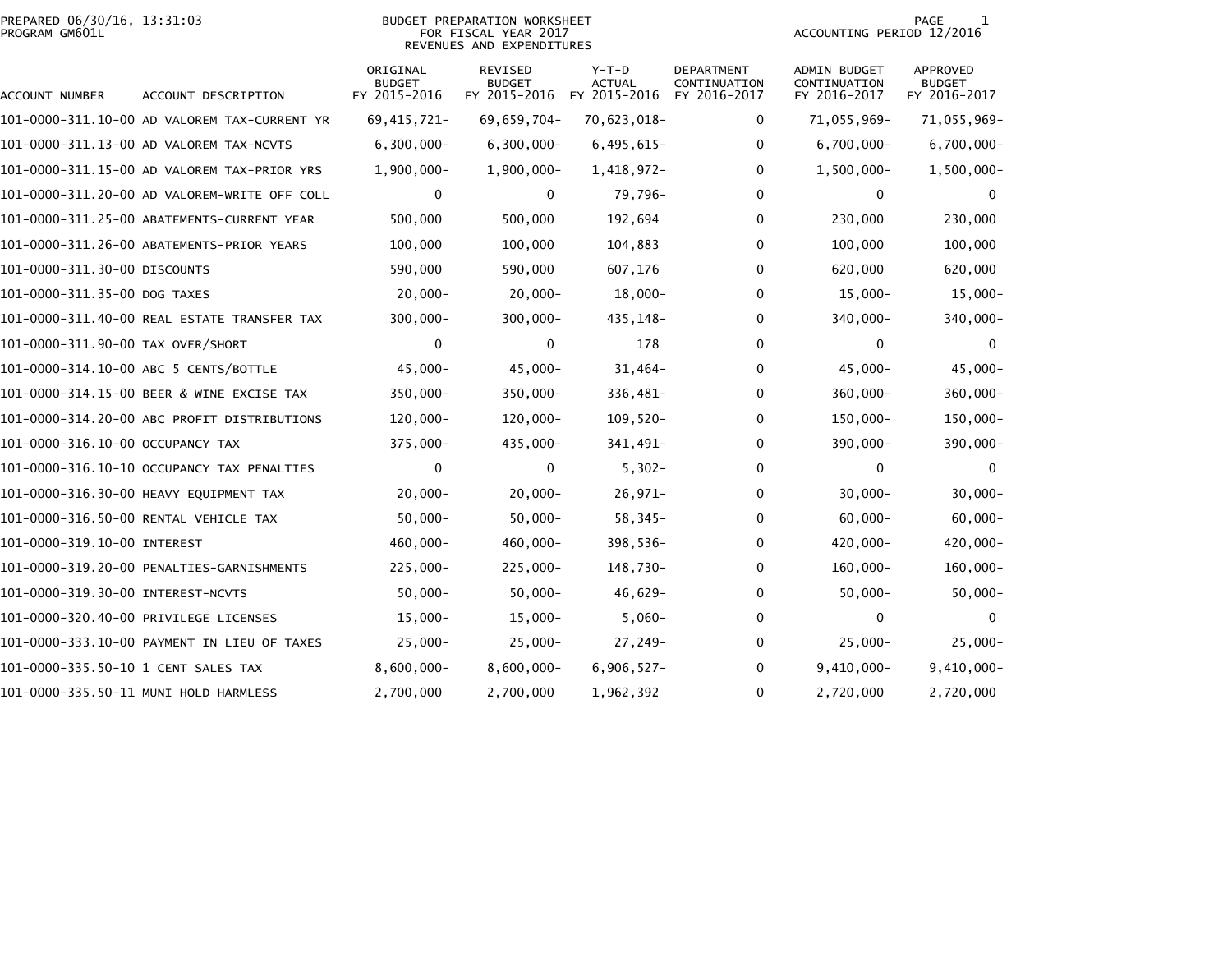| PROGRAM GM601L | PREPARED 06/30/16, 13:31:03<br><b>BUDGET PREPARATION WORKSHEET</b><br>FOR FISCAL YEAR 2017<br>REVENUES AND EXPENDITURES |                                           |                                          |                                        |                                            |                                              | 2<br>PAGE<br>ACCOUNTING PERIOD 12/2016    |  |  |
|----------------|-------------------------------------------------------------------------------------------------------------------------|-------------------------------------------|------------------------------------------|----------------------------------------|--------------------------------------------|----------------------------------------------|-------------------------------------------|--|--|
| ACCOUNT NUMBER | ACCOUNT DESCRIPTION                                                                                                     | ORIGINAL<br><b>BUDGET</b><br>FY 2015-2016 | REVISED<br><b>BUDGET</b><br>FY 2015-2016 | Y-T-D<br><b>ACTUAL</b><br>FY 2015-2016 | DEPARTMENT<br>CONTINUATION<br>FY 2016-2017 | ADMIN BUDGET<br>CONTINUATION<br>FY 2016-2017 | APPROVED<br><b>BUDGET</b><br>FY 2016-2017 |  |  |
|                | 101-0000-335.50-20 1/2 CENT-ART 40-UNRESTRIC                                                                            | $4,400,000 -$                             | $4,400,000 -$                            | $3, 243, 697 -$                        | 0                                          | $4,480,000 -$                                | $4,480,000 -$                             |  |  |
|                | 101-0000-335.50-25 1/2 CENT-ART 40-RESTRICTE                                                                            | 1,580,000-                                | 1,580,000-                               | 1, 165, 156-                           | 0                                          | 1,610,000-                                   | $1,610,000 -$                             |  |  |
|                |                                                                                                                         | $1,100,000 -$                             | $1,100,000 -$                            | 1,063,848-                             | 0                                          | $1,400,000 -$                                | $1,400,000 -$                             |  |  |
|                |                                                                                                                         | $3,120,000 -$                             | $3,120,000 -$                            | 2,330,312-                             | 0                                          | $3,220,000 -$                                | $3,220,000 -$                             |  |  |
|                | 101-0000-335.50-40 1/2 CENT-ART 44-UNRESTRIC                                                                            | 0                                         | 0                                        | $34,945-$                              | 0                                          | 0                                            | $2,000,000 -$                             |  |  |
| LEVEL          | <b>TEXT</b>                                                                                                             |                                           | TEXT AMT                                 |                                        |                                            |                                              |                                           |  |  |
| 400            | EXPANSION -<br>SALES TAX BASE EXPANSION                                                                                 |                                           | 2,000,000                                | 2,000,000                              |                                            |                                              |                                           |  |  |
|                | 101-0000-335.50-45 1/4 CENT-ART 46-UNRESTRIC                                                                            | $2,600,000 -$                             | $2,600,000 -$                            | $2,069,830-$                           | 0                                          | $2,800,000 -$                                | $2,800,000 -$                             |  |  |
|                | 101-0000-338.25-00 CONTRIBUTION-KANNAPOLIS                                                                              | $62,500-$                                 | $62,500 -$                               | $62,500 -$                             | 0                                          | $62,500 -$                                   | $62,500-$                                 |  |  |
|                | 101-0000-338.70-00 CONTRIBUTION-SALISBURY                                                                               | $50,000 -$                                | $50,000 -$                               | $50,000 -$                             | 0                                          | $50,000 -$                                   | $50,000 -$                                |  |  |
|                | 101-0000-353.26-00 CABLEVISION FRANCHISE FEE                                                                            | 420,000-                                  | 420,000-                                 | 196,111-                               | 0                                          | 390,000-                                     | $390,000 -$                               |  |  |
|                |                                                                                                                         | 140,000-                                  | 140,000-                                 | 207,856-                               | 0                                          | $200,000 -$                                  | $200,000 -$                               |  |  |
|                | 101-0000-363.10-00 RENT-AGRICULTURE BLDG                                                                                | $21,350-$                                 | $21,350-$                                | 18,848-                                | 0                                          | $21,350-$                                    | $21,350-$                                 |  |  |
|                | 101-0000-363.30-00 RENT-CELL TOWERS                                                                                     | $11,900 -$                                | $11,900 -$                               | $11,093-$                              | 0                                          | $11,900-$                                    | $11,900 -$                                |  |  |
|                | 101-0000-363.90-00 RENTS-OTHER                                                                                          | $31,800 -$                                | $31,800 -$                               | $22,885-$                              | 0                                          | $31,500 -$                                   | $31,500 -$                                |  |  |
|                | 101-0000-389.90-00 MISC DEPOSITS-UNASSIGNED                                                                             | 0                                         | 0                                        | 0                                      | $\mathbf{0}$                               | 0                                            | $\mathbf 0$                               |  |  |
|                | 101-0000-389.95-00 OTHER MISC RECEIPTS                                                                                  | $70,000 -$                                | $70,000 -$                               | 137,698-                               | 0                                          | $70,000 -$                                   | $70,000 -$                                |  |  |
|                | 101-0000-390.10-00 OFS:INSTALLMENT PURCHASES                                                                            | 850,000-                                  | 1,517,835-                               | 1,517,835-                             | 0                                          | $900,000 -$                                  | 1,325,000-                                |  |  |
| LEVEL<br>400   | <b>TEXT</b><br>INSTALLMENT FINANCING - VEHICLES<br>EXPANSION -                                                          |                                           | TEXT AMT                                 | 900,000                                |                                            |                                              |                                           |  |  |
|                | TAX COLLECTORS SOFTWARE FINANCINGS                                                                                      |                                           |                                          | 425,000<br>1,325,000                   |                                            |                                              |                                           |  |  |
|                | 101-0000-391.67-00 TRANSFER FROM FUND 315                                                                               | 0                                         | 0                                        | 0                                      | 0                                          | 0                                            | 0                                         |  |  |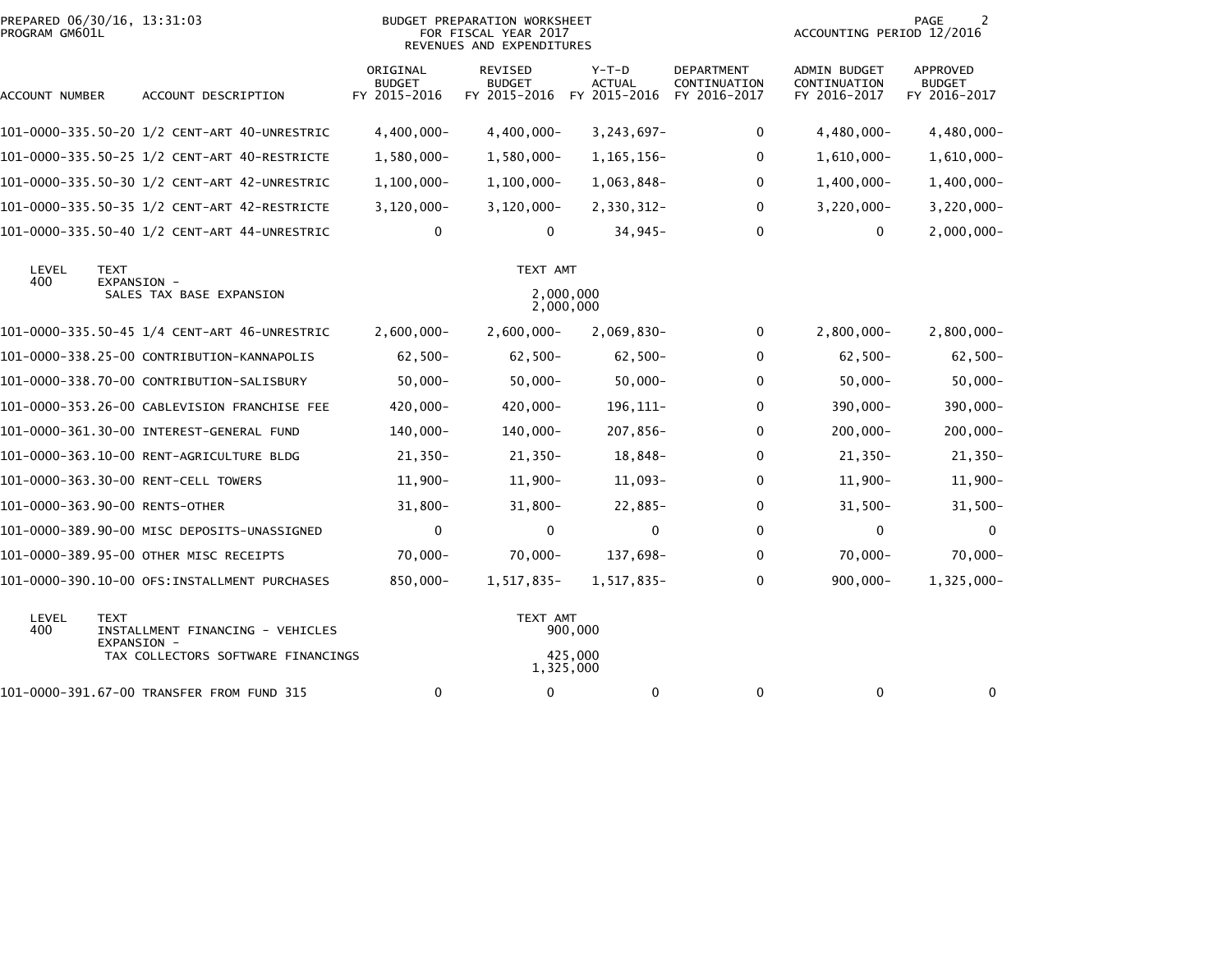| PREPARED 06/30/16, 13:31:03<br>BUDGET PREPARATION WORKSHEET<br>PROGRAM GM601L<br>FOR FISCAL YEAR 2017<br>REVENUES AND EXPENDITURES |                                                                                    |                                           |                                          |                                                |                                                   | PAGE<br>ACCOUNTING PERIOD 12/2016                   |                                           |  |  |
|------------------------------------------------------------------------------------------------------------------------------------|------------------------------------------------------------------------------------|-------------------------------------------|------------------------------------------|------------------------------------------------|---------------------------------------------------|-----------------------------------------------------|-------------------------------------------|--|--|
| ACCOUNT NUMBER                                                                                                                     | ACCOUNT DESCRIPTION                                                                | ORIGINAL<br><b>BUDGET</b><br>FY 2015-2016 | REVISED<br><b>BUDGET</b><br>FY 2015-2016 | $Y-T-D$<br><b>ACTUAL</b><br>FY 2015-2016       | <b>DEPARTMENT</b><br>CONTINUATION<br>FY 2016-2017 | <b>ADMIN BUDGET</b><br>CONTINUATION<br>FY 2016-2017 | APPROVED<br><b>BUDGET</b><br>FY 2016-2017 |  |  |
|                                                                                                                                    | 101-0000-391.68-00 TRANSFER FROM FUND 316                                          | 0                                         | $\Omega$                                 | $\Omega$                                       | 0                                                 | $\Omega$                                            | $\Omega$                                  |  |  |
| 101-0000-392.30-00 SALE OF PROPERTY                                                                                                |                                                                                    | $\mathbf 0$                               | $\mathbf{0}$                             | 208,768-                                       | $\mathbf 0$                                       | $\mathbf{0}$                                        | $\mathbf{0}$                              |  |  |
|                                                                                                                                    | 101-0000-395.00-00 FUND BALANCE APPR-RESTR                                         | $\mathbf 0$                               | $500,000 -$                              | $\mathbf 0$                                    | $\mathbf 0$                                       | $100,000 -$                                         | $100,000 -$                               |  |  |
|                                                                                                                                    | 101-0000-395.10-00 FUND BALANCE APPR-UNREST                                        | 7,761,825-                                | 10,226,140-                              | 0                                              | 0                                                 | 4,972,929-                                          | $9,000,171 -$                             |  |  |
| <b>TEXT</b><br>LEVEL<br>400                                                                                                        | CONTINUATION AMOUNT<br>COUNTY MANAGER'S RECOMMENDATION<br>COMMISSIONERS' ADDITIONS |                                           | TEXT AMT                                 | 4,972,929<br>3,865,917<br>161,325<br>9,000,171 |                                                   |                                                     |                                           |  |  |
| *<br><b>REVENUE</b>                                                                                                                |                                                                                    | 106,600,096-                              |                                          | $110, 536, 229 - 96, 986, 913 -$               | $\mathbf{0}$                                      | 107,361,148–                                        | 113,813,390-                              |  |  |
| **<br><b>GENERAL FUND</b>                                                                                                          |                                                                                    | 106,600,096–                              |                                          | 110,536,229- 96,986,913-                       | $\mathbf{0}$                                      | 107.361.148-                                        | 113,813,390-                              |  |  |
| ***<br><b>GENERAL FUND</b>                                                                                                         |                                                                                    |                                           | 106,600,096- 110,536,229- 96,986,913-    |                                                | $\mathbf{0}$                                      |                                                     | 107, 361, 148 - 113, 813, 390 -           |  |  |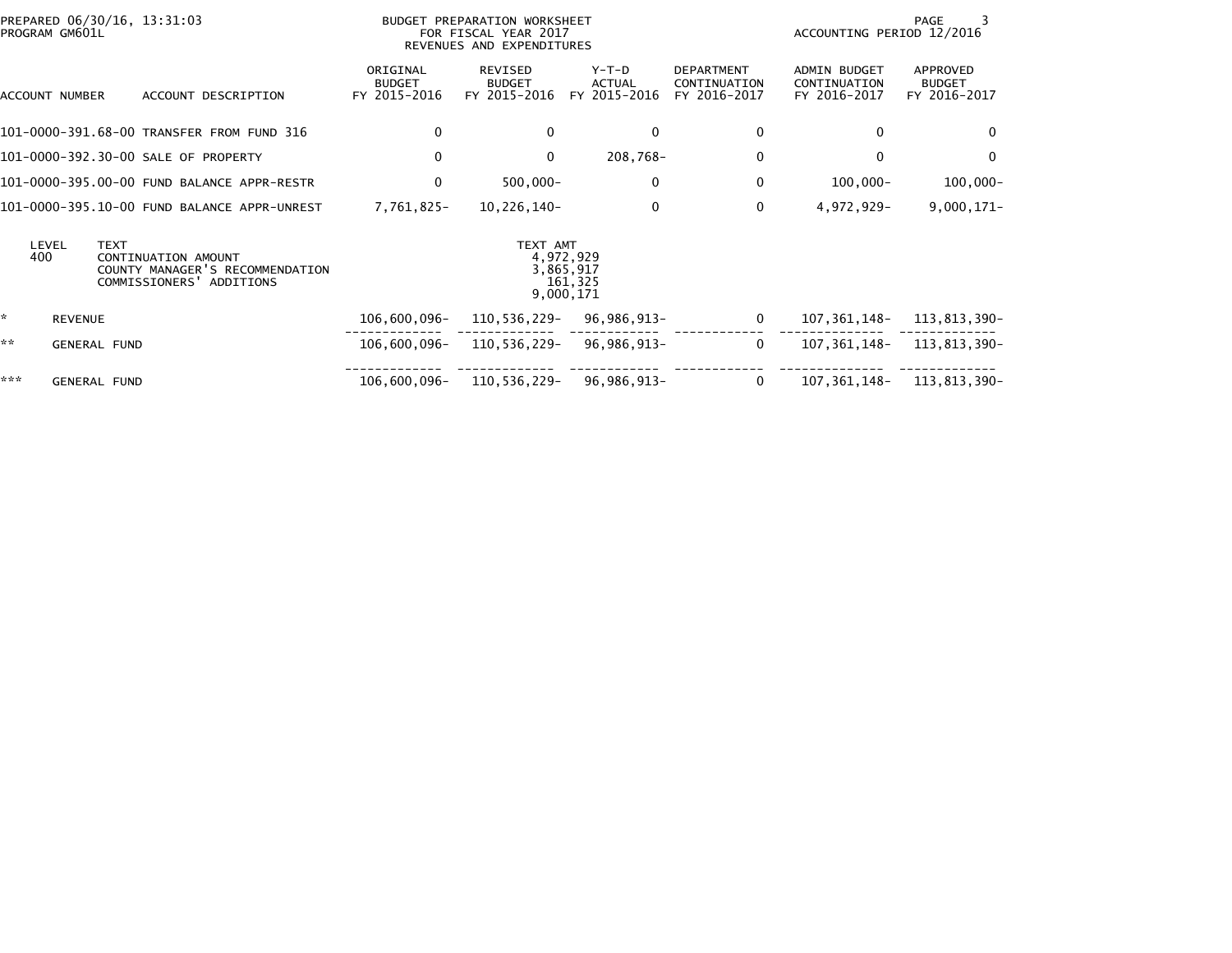| PREPARED 06/30/16, 13:31:03<br>BUDGET PREPARATION WORKSHEET<br>PROGRAM GM601L<br>FOR FISCAL YEAR 2017<br>REVENUES AND EXPENDITURES |                                         |                                           |                                                 |                                   |                                                   |                                                     | PAGE<br>4<br>ACCOUNTING PERIOD 12/2016    |  |  |
|------------------------------------------------------------------------------------------------------------------------------------|-----------------------------------------|-------------------------------------------|-------------------------------------------------|-----------------------------------|---------------------------------------------------|-----------------------------------------------------|-------------------------------------------|--|--|
| ACCOUNT NUMBER                                                                                                                     | ACCOUNT DESCRIPTION                     | ORIGINAL<br><b>BUDGET</b><br>FY 2015-2016 | <b>REVISED</b><br><b>BUDGET</b><br>FY 2015-2016 | $Y-T-D$<br>ACTUAL<br>FY 2015-2016 | <b>DEPARTMENT</b><br>CONTINUATION<br>FY 2016-2017 | <b>ADMIN BUDGET</b><br>CONTINUATION<br>FY 2016-2017 | APPROVED<br><b>BUDGET</b><br>FY 2016-2017 |  |  |
| 101-4110-411.10-20 SALARIES:PER DIEM                                                                                               |                                         | 65,914                                    | 67,651                                          | 65,078                            | 66,880                                            | 66,880                                              | 66,880                                    |  |  |
| 101-4110-411.20-05 HEALTH INSURANCE                                                                                                |                                         | 40,200                                    | 37,003                                          | 17,132                            | 41,700                                            | 41,700                                              | 41,700                                    |  |  |
| 101-4110-411.20-10 MEDICARE TAX                                                                                                    |                                         | 956                                       | 1,233                                           | 1,187                             | 970                                               | 970                                                 | 970                                       |  |  |
|                                                                                                                                    | 101–4110–411.20–20 SOCIAL SECURITY TAX  | 4,087                                     | 5,270                                           | 5,074                             | 4,147                                             | 4,147                                               | 4,147                                     |  |  |
|                                                                                                                                    | 101-4110-411.20-25 WORKERS COMPENSATION | 340                                       | 340                                             | 209                               | 168                                               | 168                                                 | 168                                       |  |  |
| 101-4110-411.53-00 COMMUNICATIONS                                                                                                  |                                         | 1,320                                     | 1,320                                           | 1,284                             | 1,350                                             | 1,400                                               | 1,400                                     |  |  |
| 101-4110-411.58-00 TRAVEL                                                                                                          |                                         | 22,000                                    | 21,000                                          | 18,154                            | 22,000                                            | 22,000                                              | 22,000                                    |  |  |
| 101-4110-411.59-00 TRAINING                                                                                                        |                                         | 4,000                                     | 4,000                                           | 1,785                             | 4,000                                             | 4,000                                               | 4,000                                     |  |  |
| ☆.<br><b>EXPENDITURE</b>                                                                                                           |                                         | 138,817                                   | 137,817                                         | 109,903                           | 141,215                                           | 141,265                                             | 141,265                                   |  |  |
| **<br>GOVERNING BODY                                                                                                               |                                         | 138,817                                   | 137,817                                         | 109,903                           | 141,215                                           | 141,265                                             | 141,265                                   |  |  |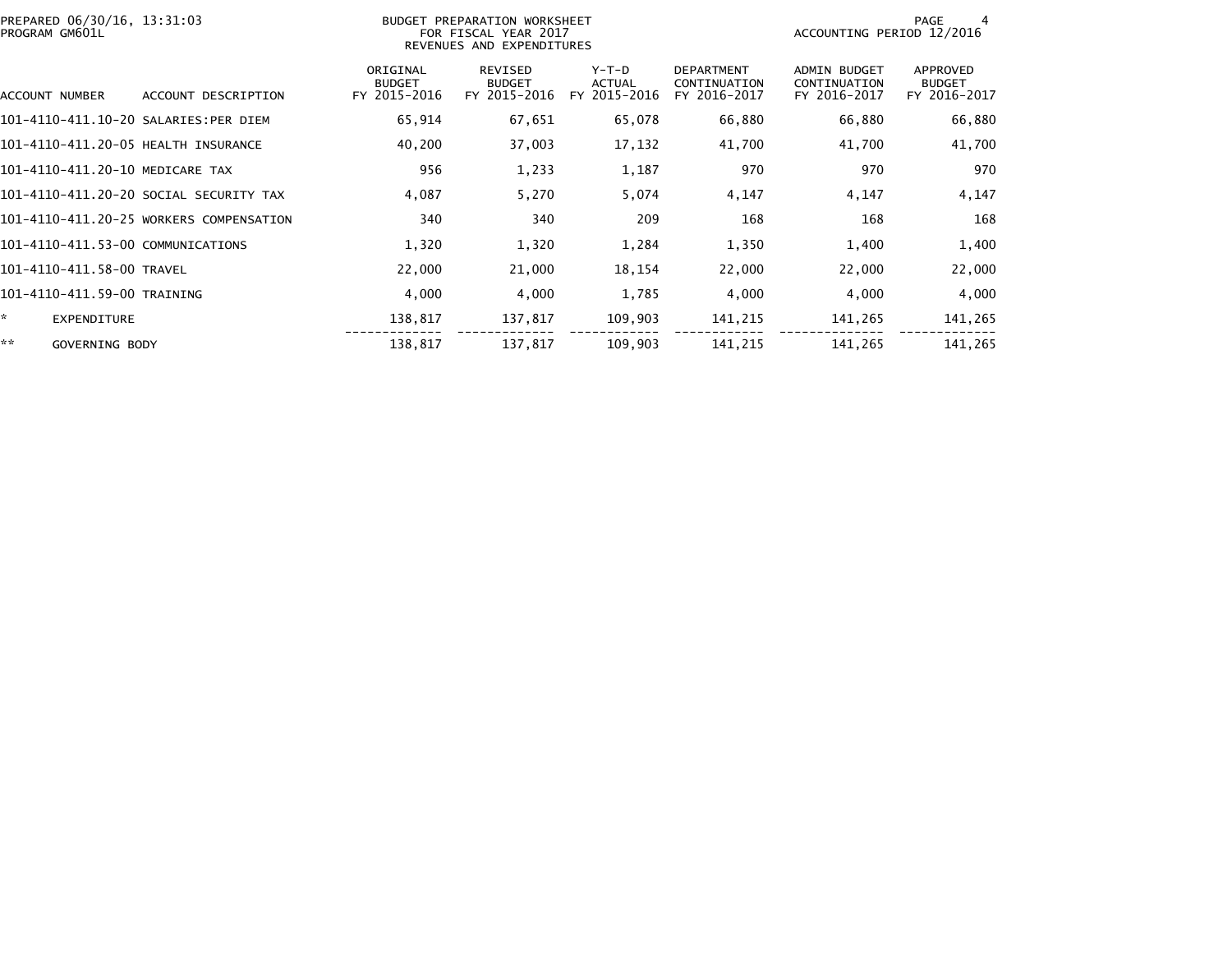| PREPARED 06/30/16, 13:31:03<br>PROGRAM GM601L |                                                                                                                                                                                                                                                    | BUDGET PREPARATION WORKSHEET<br>FOR FISCAL YEAR 2017<br>REVENUES AND EXPENDITURES |                                                                           |                                            |                                   | PAGE<br>5<br>ACCOUNTING PERIOD 12/2016       |                                           |  |
|-----------------------------------------------|----------------------------------------------------------------------------------------------------------------------------------------------------------------------------------------------------------------------------------------------------|-----------------------------------------------------------------------------------|---------------------------------------------------------------------------|--------------------------------------------|-----------------------------------|----------------------------------------------|-------------------------------------------|--|
| ACCOUNT NUMBER                                | ACCOUNT DESCRIPTION                                                                                                                                                                                                                                | ORIGINAL<br>BUDGET<br>FY 2015-2016                                                | <b>REVISED</b><br><b>BUDGET</b><br>FY 2015-2016 FY 2015-2016 FY 2016-2017 | Y-T-D<br><b>ACTUAL</b>                     | <b>DEPARTMENT</b><br>CONTINUATION | ADMIN BUDGET<br>CONTINUATION<br>FY 2016-2017 | APPROVED<br><b>BUDGET</b><br>FY 2016-2017 |  |
|                                               | 101-4112-334.30-64 DOT STATE PUBLIC ACCESS                                                                                                                                                                                                         | $\mathbf{0}$                                                                      | $\mathbf{0}$                                                              | $\mathbf{0}$                               | $\mathbf{0}$                      | $\mathbf{0}$                                 | $\Omega$                                  |  |
|                                               | 101-4112-334.85-00 STATE INCENTIVE GRANT                                                                                                                                                                                                           | $\mathbf{0}$                                                                      | $\Omega$                                                                  | $\mathbf{0}$                               | $\mathbf{0}$                      | $\mathbf{0}$                                 | $\mathbf{0}$                              |  |
|                                               | 101-4112-341.98-00 FED/STATE REV MERIT                                                                                                                                                                                                             | 139,844-                                                                          | 0                                                                         | $\Omega$                                   | $\mathbf{0}$                      | $\mathbf{0}$                                 | $\mathbf{0}$                              |  |
|                                               | 101-4112-341.99-00 FED/ST REV:NEW POSITIONS                                                                                                                                                                                                        | 191, 182-                                                                         | 0                                                                         | $\mathbf{0}$                               | $\Omega$                          | $\mathbf{0}$                                 | $\mathbf{0}$                              |  |
|                                               | 101-4112-342.64-00 RADIO REIMBURSEMENTS                                                                                                                                                                                                            | $\mathbf{0}$                                                                      | $\mathbf{0}$                                                              | $\mathbf{0}$                               | $\mathbf 0$                       | $\mathbf 0$                                  | 0                                         |  |
| *.<br><b>REVENUE</b>                          | 101-4112-410.10-90 COST OF LIVING ADJUSTMENT                                                                                                                                                                                                       | 331,026-<br>647,379                                                               | 183,976                                                                   | 0<br>$\Omega$                              | 0<br>$\Omega$                     | $\mathbf 0$<br>$\mathbf{0}$                  | $\mathbf{0}$<br>4,475                     |  |
| LEVEL<br>400                                  | <b>TEXT</b><br>EXPANSION -<br>COST OF LIVING ADJUSTMENT<br>(DESIGNATED FOR COUNTY MANAGER AND ASSISTANT<br>COUNTY MANAGER - 1.5% 2017 SALARY)                                                                                                      |                                                                                   | TEXT AMT                                                                  | 4,475<br>4,475                             |                                   |                                              |                                           |  |
|                                               | 101-4112-410.10-91 CHANGE IN EMP BENEFITS                                                                                                                                                                                                          | 30,000                                                                            | 30,000                                                                    | $\Omega$                                   | $\mathbf{0}$                      | $\Omega$                                     | $\Omega$                                  |  |
|                                               | 101–4112–410.10–92 MARKET SALARY ADJ PLAN                                                                                                                                                                                                          | 928,624                                                                           | 698,304                                                                   | $\mathbf{0}$                               | $\mathbf{0}$                      | $\mathbf{0}$                                 | $\mathbf{0}$                              |  |
|                                               | 101-4112-410.10-93 NEW POSITIONS                                                                                                                                                                                                                   | 748.209                                                                           | 257,515                                                                   | $\Omega$                                   | $\Omega$                          | $\Omega$                                     | 612,739                                   |  |
| LEVEL<br>400                                  | <b>TEXT</b><br>EXPANSION -<br>EMS-12 HOUR SHIFT CONVERSION - 9 POSITIONS<br>ANIMAL SERVICES NATURE CENTER - ASST. NATURALIST<br>COMMISSIONERS' ADDITIONS<br>SHERIFF - DRUG ENFORCEMENT DETECTIVE<br>(FREEZE POSITION UNTIL BOC TAKES VOTE TO FILL) |                                                                                   | TEXT AMT                                                                  | 447.170<br>44,983<br>120,586<br>612,739    |                                   |                                              |                                           |  |
|                                               | 101-4112-410.10-95 POSITION RECLASSIFICATION                                                                                                                                                                                                       | 33,734                                                                            | 33,734                                                                    | 0                                          | $\mathbf 0$                       | $\mathbf 0$                                  | 22,409                                    |  |
| LEVEL<br>400                                  | TEXT<br>COMMISSIONERS ADDITIONS - UPGRADES<br>PLANNING - ASSISTANT PLANNING DIRECTOR<br>LIBRARY - ADMINISTRATIVE ASSISTANT<br>PARKS - ELLIS PARK SUPERVISOR<br>ANIMAL SERVICES - NATURE CENTER SUPERVISOR                                          |                                                                                   | TEXT AMT                                                                  | 8,211<br>2,328<br>4,760<br>7,110<br>22,409 |                                   |                                              |                                           |  |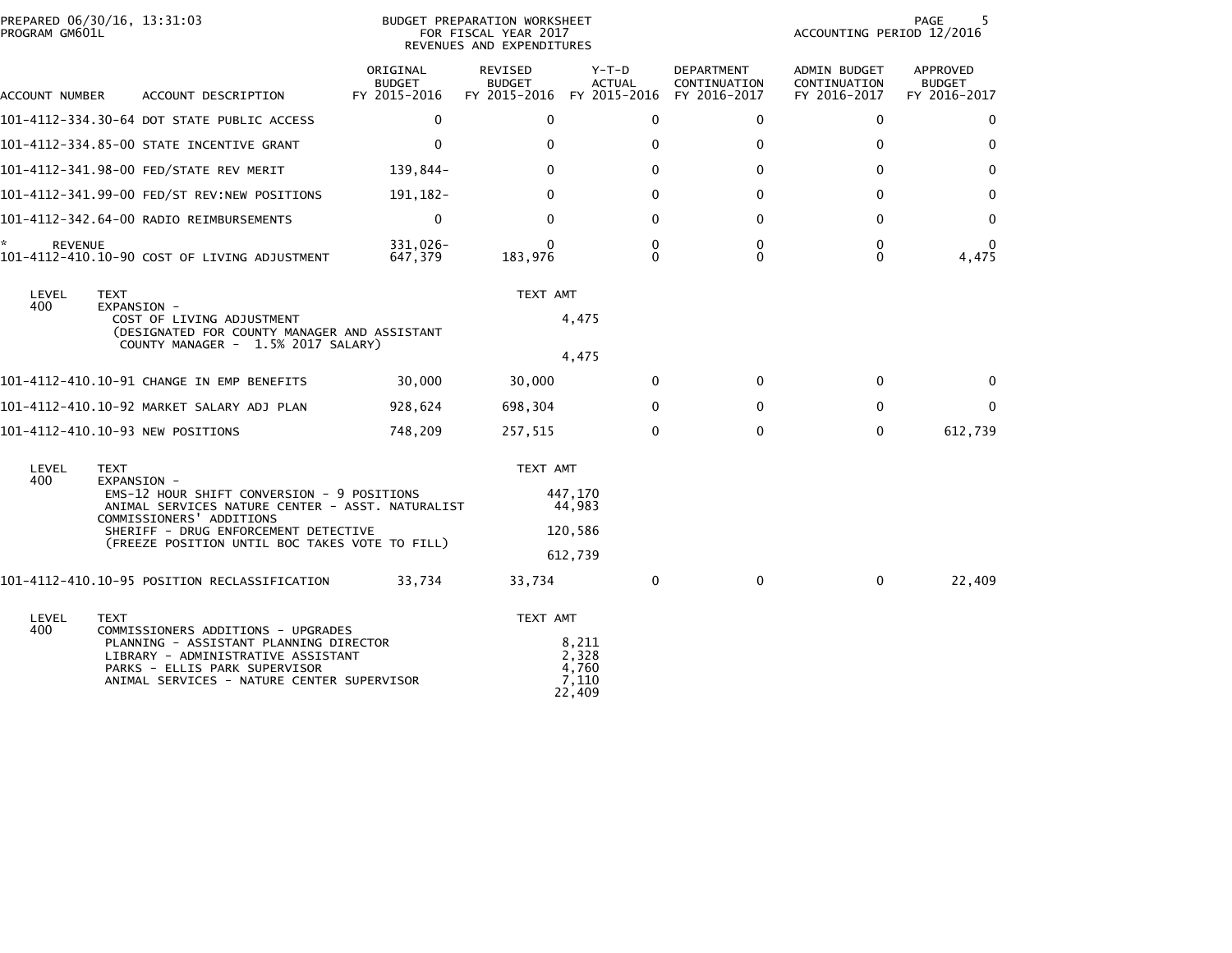| PROGRAM GM601L | PREPARED 06/30/16, 13:31:03                                                                                                                                                                                      | <b>BUDGET PREPARATION WORKSHEET</b><br>FOR FISCAL YEAR 2017<br>REVENUES AND EXPENDITURES |                                                 |                                          |                                                   |                                                     |                                                  |
|----------------|------------------------------------------------------------------------------------------------------------------------------------------------------------------------------------------------------------------|------------------------------------------------------------------------------------------|-------------------------------------------------|------------------------------------------|---------------------------------------------------|-----------------------------------------------------|--------------------------------------------------|
| ACCOUNT NUMBER | ACCOUNT DESCRIPTION                                                                                                                                                                                              | ORIGINAL<br><b>BUDGET</b><br>FY 2015-2016                                                | <b>REVISED</b><br><b>BUDGET</b><br>FY 2015-2016 | $Y-T-D$<br><b>ACTUAL</b><br>FY 2015-2016 | <b>DEPARTMENT</b><br>CONTINUATION<br>FY 2016-2017 | <b>ADMIN BUDGET</b><br>CONTINUATION<br>FY 2016-2017 | <b>APPROVED</b><br><b>BUDGET</b><br>FY 2016-2017 |
|                | 101-4112-410.10-98 UNEMPLOYMENT COMPENSATION                                                                                                                                                                     | 120,000                                                                                  | 120,000                                         | 35,885                                   | 60,000                                            | 60,000                                              | 60,000                                           |
|                | 101-4112-410.20-05 HEALTH INSURANCE                                                                                                                                                                              | $\mathbf 0$                                                                              | 0                                               | 0                                        | 0                                                 | 0                                                   | $\mathbf 0$                                      |
|                | 101-4112-410.32-10 ATTORNEY                                                                                                                                                                                      | 180,000                                                                                  | 180,000                                         | 118,911                                  | 180,000                                           | 180,000                                             | 180,000                                          |
|                | 101-4112-410.32-15 AUDITING                                                                                                                                                                                      | 45,000                                                                                   | 45,000                                          | 39,193                                   | 45,000                                            | 45,000                                              | 45,000                                           |
|                | 101-4112-410.32-17 CONSULTING SERVICES                                                                                                                                                                           | 70,000                                                                                   | 108,860                                         | 47,061                                   | 108,860                                           | 108,860                                             | 108,860                                          |
|                | 101-4112-410.33-17 CONTRACTED SERVICES                                                                                                                                                                           | $\mathbf 0$                                                                              | 122,000                                         | 55,987                                   | 116,000                                           | 300,000                                             | 300,000                                          |
| LEVEL<br>400   | <b>TEXT</b><br>DEPARTMENT CONTINUATION<br>PROFESSINAL SERVICES TO SUPPORT A NUMBER OF<br>INITIATIVES BEGUN IN FY 2016 INCLUDING:<br>REBRANDING AND LOGO EFFORTS<br>WATER SYSTEM ENGINEERING -BUILDING AND DESIGN |                                                                                          | TEXT AMT                                        | 116,000<br>184,000<br>300,000            |                                                   |                                                     |                                                  |
|                | 101-4112-410.44-20 RENT:LAND & BUILDINGS                                                                                                                                                                         | 8,000                                                                                    | 8,000                                           | 7,590                                    | 8,000                                             | 8,000                                               | 8,000                                            |
|                | 101-4112-410.53-05 TELEPHONE                                                                                                                                                                                     | 10,000                                                                                   | 10,000                                          | 8,499                                    | 10,000                                            | 10,000                                              | 10,000                                           |
|                | 101-4112-410.54-00 ADVERTISING                                                                                                                                                                                   | 5,000                                                                                    | 5,000                                           | 4,360                                    | 5,000                                             | 20,000                                              | 20,000                                           |
|                | 101-4112-410.55-00 PRINTING                                                                                                                                                                                      | $\mathbf 0$                                                                              | 2,950                                           | 2,756                                    | 0                                                 | 3,500                                               | 3,500                                            |
|                | 101-4112-410.61-05 SUPPLIES:OFFICE                                                                                                                                                                               | 9,000                                                                                    | 7,000                                           | 6,359                                    | 7,000                                             | 9,000                                               | 9,000                                            |
|                | 101-4112-410.61-58 SUPPLIES:SECURITY                                                                                                                                                                             | 5,000                                                                                    | 5,000                                           | 3,125                                    | 5,000                                             | 5,000                                               | 5,000                                            |
|                | 101-4112-410.64-50 DUES & SUBSCRIPTIONS                                                                                                                                                                          | 60,000                                                                                   | 60,000                                          | 56,469                                   | 60,000                                            | 60,000                                              | 60,000                                           |
|                | 101-4112-410.71-05 PURCHASE OF PROPERTY                                                                                                                                                                          | $\mathbf 0$                                                                              | $\Omega$                                        | $\mathbf 0$                              | $\mathbf 0$                                       | $\mathbf 0$                                         | $\Omega$                                         |
|                | 101-4112-410.82-02 EMPLOYEE APPRECIATION PGM                                                                                                                                                                     | 33,800                                                                                   | 33,800                                          | 14,008                                   | 33,800                                            | 33,800                                              | 33,800                                           |
|                | 101-4112-410.82-07 UNITED WAY PROGRAM                                                                                                                                                                            | 7,000                                                                                    | 17,000                                          | 13,194                                   | 7,000                                             | 9,000                                               | 9,000                                            |
|                |                                                                                                                                                                                                                  |                                                                                          |                                                 |                                          |                                                   |                                                     |                                                  |

| LEVEL | <b>TFXT</b>         | AMT<br><b>TEXT</b> |
|-------|---------------------|--------------------|
| 400   | CONTINUATION AMOUNT | 7.000              |
|       | DAY OF CARING       | 2,000              |
|       |                     | 9.000              |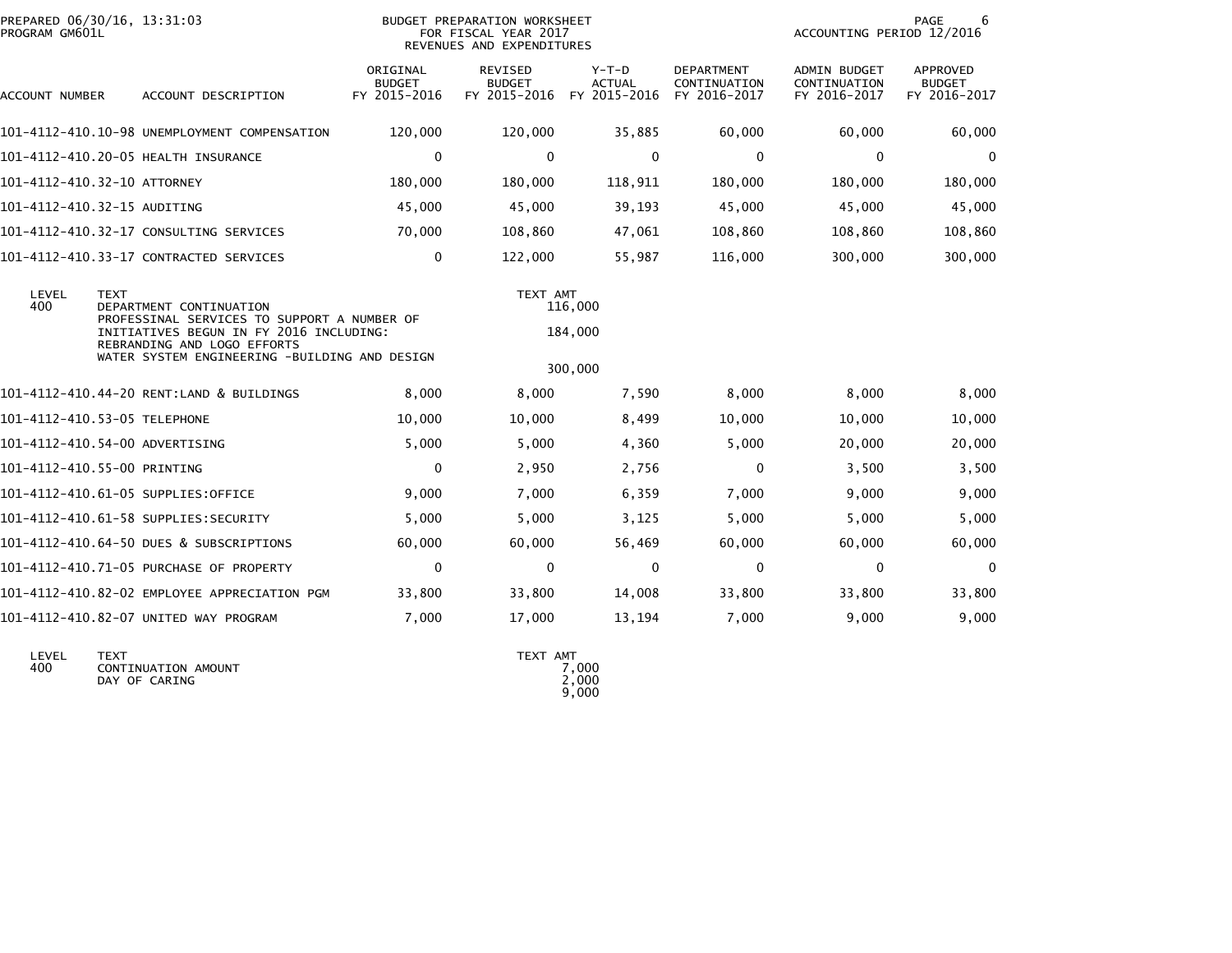| PREPARED 06/30/16, 13:31:03<br>PROGRAM GM601L |             |                                                                                       | <b>BUDGET PREPARATION WORKSHEET</b><br>FOR FISCAL YEAR 2017<br>REVENUES AND EXPENDITURES |                                                 |                                          |                                            |                                                     | 7<br>PAGE<br>ACCOUNTING PERIOD 12/2016    |  |  |
|-----------------------------------------------|-------------|---------------------------------------------------------------------------------------|------------------------------------------------------------------------------------------|-------------------------------------------------|------------------------------------------|--------------------------------------------|-----------------------------------------------------|-------------------------------------------|--|--|
| ACCOUNT NUMBER                                |             | ACCOUNT DESCRIPTION                                                                   | ORIGINAL<br><b>BUDGET</b><br>FY 2015-2016                                                | <b>REVISED</b><br><b>BUDGET</b><br>FY 2015-2016 | $Y-T-D$<br><b>ACTUAL</b><br>FY 2015-2016 | DEPARTMENT<br>CONTINUATION<br>FY 2016-2017 | <b>ADMIN BUDGET</b><br>CONTINUATION<br>FY 2016-2017 | APPROVED<br><b>BUDGET</b><br>FY 2016-2017 |  |  |
|                                               |             | 101-4112-410.82-08 EMPLOYEE RETIREMENTS                                               | $\Omega$                                                                                 | $\Omega$                                        | $\mathbf{0}$                             | 1,000                                      | 1,000                                               | 1,000                                     |  |  |
|                                               |             | 101-4112-410.82-09 MEETINGS/TRAINING FOOD                                             | $\Omega$                                                                                 | 200                                             | 48                                       | 2,500                                      | 2,500                                               | 2,500                                     |  |  |
|                                               |             | 101-4112-410.82-14 EMPLOYEE RECOGNITION PGM                                           | 11,000                                                                                   | 10,800                                          | 10,358                                   | 11,000                                     | 11,000                                              | 11,000                                    |  |  |
|                                               |             | 101-4112-410.84-38 LOCAL INCENTIVES                                                   | 2,050,000                                                                                | 2,206,000                                       | 971,687                                  | 0                                          | 2,685,000                                           | 2,685,000                                 |  |  |
|                                               |             | 101-4112-410.90-00 OTHER SERVICES                                                     | 13,000                                                                                   | 9,425                                           | 12,321                                   | 13,000                                     | 13,000                                              | 13,000                                    |  |  |
|                                               |             | 101-4112-410.90-01 AIRPORT-INDIRECT COSTS                                             | $54,675-$                                                                                | $54,675-$                                       | $54,675-$                                | $60, 308 -$                                | $60, 308 -$                                         | $60, 308 -$                               |  |  |
|                                               |             | 101-4112-410.90-05 RISK MNGMT-INDIRECT COSTS                                          | $9,385-$                                                                                 | $9,385-$                                        | $9,385-$                                 | $11, 171 -$                                | 11,171-                                             | $11,171-$                                 |  |  |
|                                               |             | 101-4112-410.90-20 CODIFICATION OF ORDINANCE                                          | 5,000                                                                                    | 5,000                                           | 3,020                                    | 5,000                                      | 5,000                                               | 5,000                                     |  |  |
|                                               |             | 101-4112-410.90-33 LANDFILL-INDIRECT COSTS                                            | $204,675-$                                                                               | $204,675-$                                      | $204,675-$                               | 184,264-                                   | 184,264-                                            | 184,264-                                  |  |  |
|                                               |             | 101-4112-410.90-34 INDIRECT COSTS                                                     | 0                                                                                        | $\mathbf{0}$                                    | 0                                        | 0                                          | 0                                                   | 0                                         |  |  |
|                                               |             | 101-4112-410.90-98 PAYMENT TO CHINA GROVE                                             | 0                                                                                        | 0                                               | $\Omega$                                 | $\Omega$                                   | $\mathbf{0}$                                        | $\Omega$                                  |  |  |
|                                               |             | 101-4112-410.95-21 TRANSFER TO FUND 203                                               | 0                                                                                        | $\Omega$                                        | $\Omega$                                 | $\Omega$                                   | $\mathbf{0}$                                        | $\Omega$                                  |  |  |
|                                               |             | 101-4112-410.95-39 TRANSFER TO FUND 313                                               | $\mathbf{0}$                                                                             | $\Omega$                                        | $\Omega$                                 | $\Omega$                                   | $\mathbf{0}$                                        | $\Omega$                                  |  |  |
|                                               |             | 101-4112-410.95-41 TRANSFER TO FUND 316                                               | 0                                                                                        | $\Omega$                                        | $\Omega$                                 | $\Omega$                                   | $\mathbf{0}$                                        | $\Omega$                                  |  |  |
|                                               |             | 101-4112-410.95-42 TRANSFER TO FUND 317                                               | 615,000                                                                                  | 1,290,000                                       | 1,290,000                                | 0                                          | 615,000                                             | 615,000                                   |  |  |
|                                               |             | 101-4112-410.95-43 TRANSFER TO FUND 318                                               | $\mathbf{0}$                                                                             | $\mathbf{0}$                                    | $\mathbf{0}$                             | $\Omega$                                   | $\mathbf{0}$                                        | $\mathbf{0}$                              |  |  |
|                                               |             | 101-4112-410.95-50 TRANSFER TO FUND 501                                               | 475,000                                                                                  | 475,000                                         | 475,000                                  | 475,000                                    | 475,000                                             | 475,000                                   |  |  |
|                                               |             | 101-4112-410.95-70 TRANSFER TO FUND 603                                               | 72,409                                                                                   | 72,409                                          | 72,409                                   | 0                                          | 100,000                                             | 100,000                                   |  |  |
| LEVEL<br>400                                  | <b>TEXT</b> | PROPERTY TAXES ASSOCIATED WITH AIRPLANES IN<br>NEW HANGAR: \$15,100,000 / 100 X .6625 |                                                                                          | TEXT AMT                                        | 100,000<br>100,000                       |                                            |                                                     |                                           |  |  |
|                                               |             |                                                                                       | 0                                                                                        | 83,476                                          | $\Omega$                                 | 0                                          | $\Omega$                                            | $\Omega$                                  |  |  |
| 101-4112-410.99-00 CONTINGENCY                |             |                                                                                       | 70,000                                                                                   | 10,000                                          | $\Omega$                                 | 70,000                                     | 70,000                                              | 70,000                                    |  |  |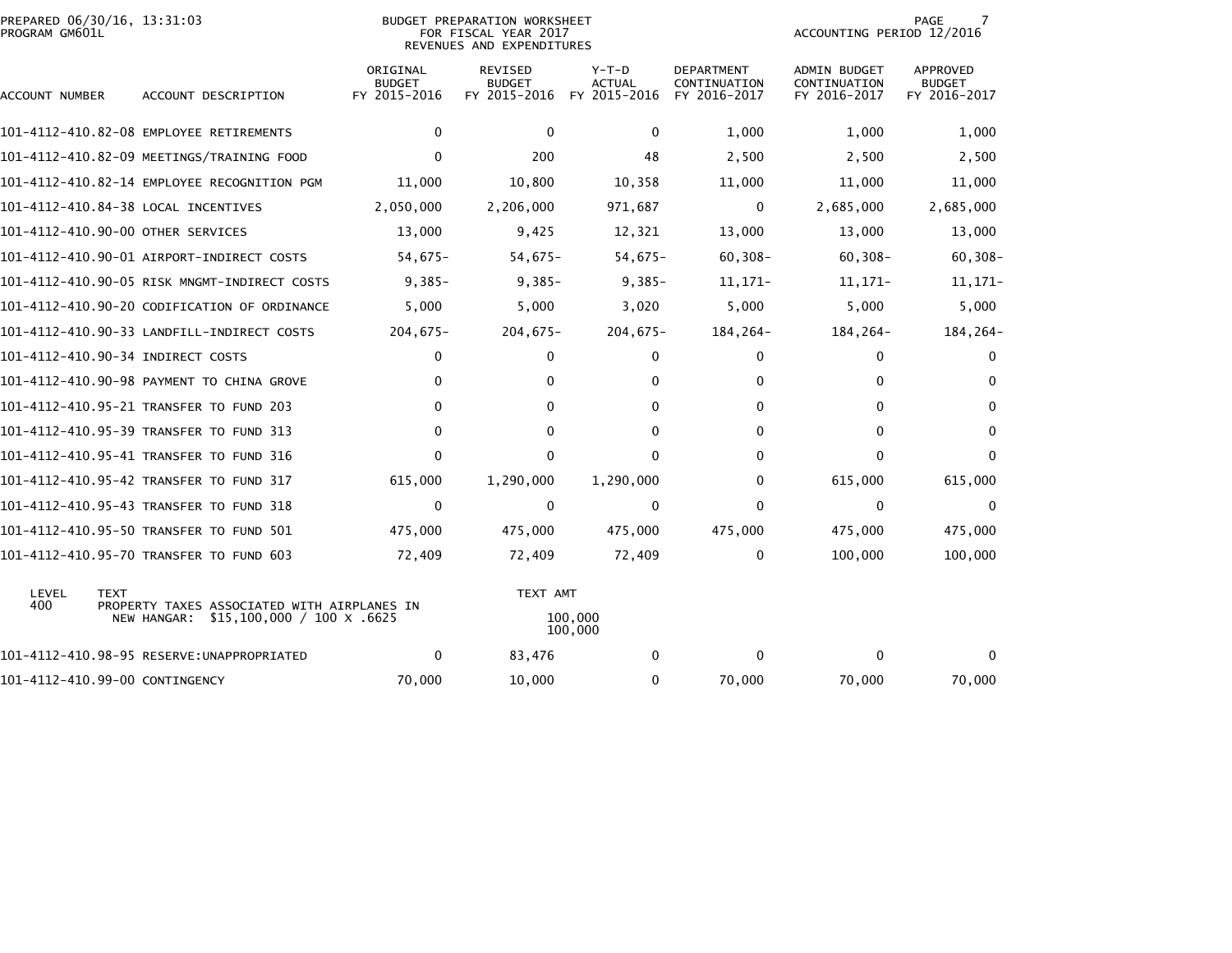| PREPARED 06/30/16, 13:31:03<br>PROGRAM GM601L |                                                                   | BUDGET PREPARATION WORKSHEET<br>FOR FISCAL YEAR 2017<br>REVENUES AND EXPENDITURES |                                          |                                        |                                                   | PAGE<br>-8<br>ACCOUNTING PERIOD 12/2016      |                                           |  |
|-----------------------------------------------|-------------------------------------------------------------------|-----------------------------------------------------------------------------------|------------------------------------------|----------------------------------------|---------------------------------------------------|----------------------------------------------|-------------------------------------------|--|
| ACCOUNT NUMBER                                | ACCOUNT DESCRIPTION                                               | ORIGINAL<br><b>BUDGET</b><br>FY 2015-2016                                         | REVISED<br><b>BUDGET</b><br>FY 2015-2016 | Y-T-D<br><b>ACTUAL</b><br>FY 2015-2016 | <b>DEPARTMENT</b><br>CONTINUATION<br>FY 2016-2017 | ADMIN BUDGET<br>CONTINUATION<br>FY 2016-2017 | APPROVED<br><b>BUDGET</b><br>FY 2016-2017 |  |
|                                               | 101-4112-421.72-18 C/A:ROCKWELL EMS STATION                       | 0                                                                                 | 500,000                                  | 27,623                                 | 0                                                 | 100,000                                      | 100,000                                   |  |
| <b>TEXT</b><br>LEVEL<br>400                   | ROCKWELL EMS STATION FACILITY EQUIPMENT AND<br><b>FURNISHINGS</b> |                                                                                   | TEXT AMT                                 | 100,000<br>100,000                     |                                                   |                                              |                                           |  |
|                                               | 101-4112-421.72-19 C/A:W. ROWAN EMS STATION                       | $\Omega$                                                                          | 0                                        | $\mathbf{0}$                           | $\Omega$                                          | $\mathbf{0}$                                 | $\Omega$                                  |  |
|                                               | 101-4112-421.85-68 GRANT:STATE PUBLIC ACCESS                      | 0                                                                                 | 0                                        | $\Omega$                               | 0                                                 | $\Omega$                                     | $\Omega$                                  |  |
|                                               | 101-4112-465.85-65 GRANT:STATE INCENTIVE                          | $\mathbf 0$                                                                       | 0                                        | $\mathbf{0}$                           | 0                                                 | $\mathbf{0}$                                 | $\Omega$                                  |  |
| $\mathbf{x}$<br><b>EXPENDITURE</b>            |                                                                   | 5,983,420                                                                         | 6,321,714                                | 3,007,128                              | 967,417                                           | 4,673,917                                    | 5,313,540                                 |  |
| **<br>GENERAL GOVERNMENT                      |                                                                   | 5,652,394                                                                         | 6,321,714                                | 3,007,128                              | 967,417                                           | 4,673,917                                    | 5,313,540                                 |  |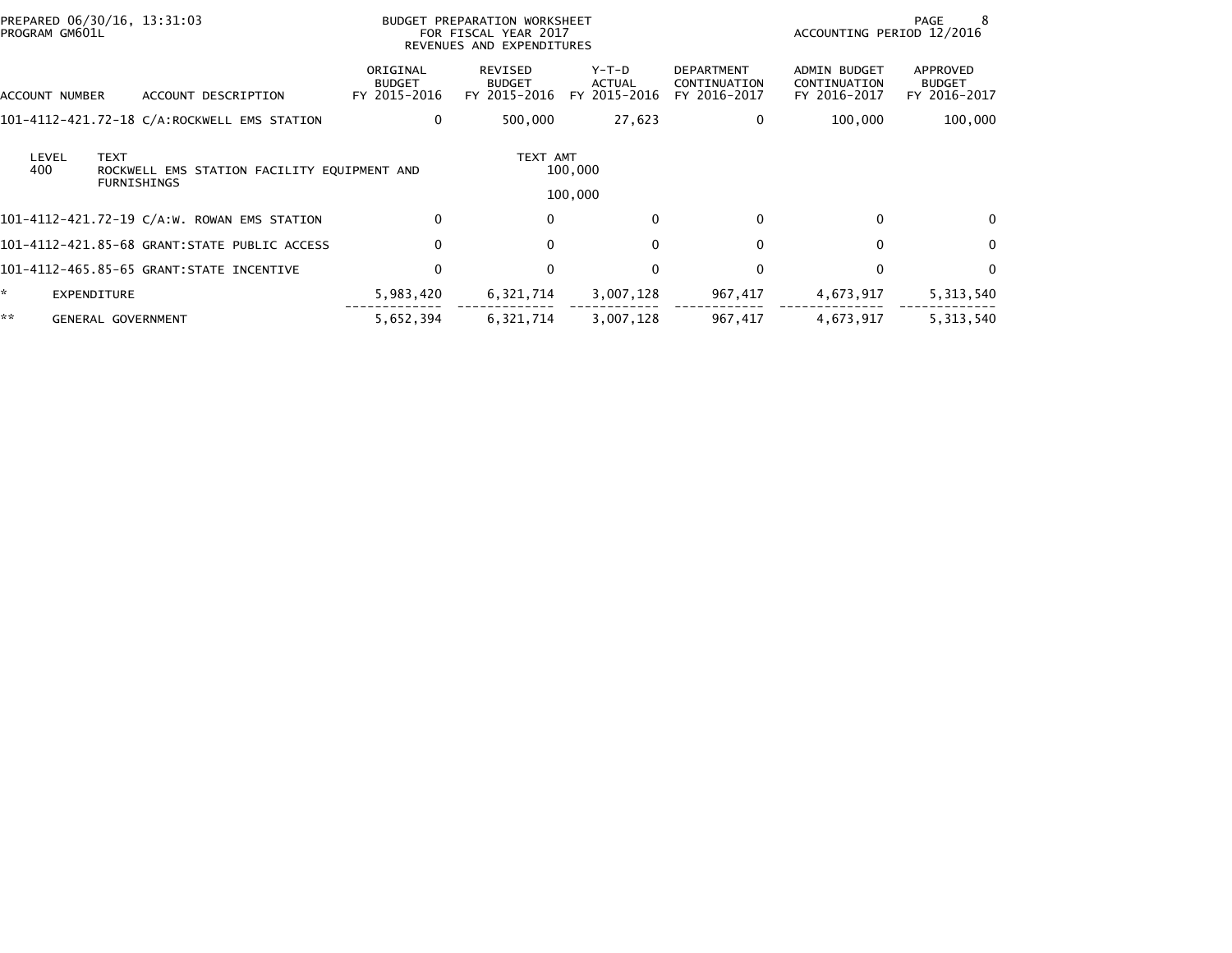| PREPARED 06/30/16, 13:31:03<br>PROGRAM GM601L |                                              |                                           | <b>BUDGET PREPARATION WORKSHEET</b><br>FOR FISCAL YEAR 2017<br>REVENUES AND EXPENDITURES |                                        |                                                   |                                                     | 9<br><b>PAGE</b><br>ACCOUNTING PERIOD 12/2016 |  |  |
|-----------------------------------------------|----------------------------------------------|-------------------------------------------|------------------------------------------------------------------------------------------|----------------------------------------|---------------------------------------------------|-----------------------------------------------------|-----------------------------------------------|--|--|
| ACCOUNT NUMBER                                | ACCOUNT DESCRIPTION                          | ORIGINAL<br><b>BUDGET</b><br>FY 2015-2016 | REVISED<br><b>BUDGET</b><br>FY 2015-2016                                                 | Y-T-D<br><b>ACTUAL</b><br>FY 2015-2016 | <b>DEPARTMENT</b><br>CONTINUATION<br>FY 2016-2017 | <b>ADMIN BUDGET</b><br>CONTINUATION<br>FY 2016-2017 | APPROVED<br><b>BUDGET</b><br>FY 2016-2017     |  |  |
|                                               |                                              | 258,720                                   | 353,412                                                                                  | 297,320                                | $\bf{0}$                                          | 380,489                                             | 380,489                                       |  |  |
| 101-4120-413.20-05 HEALTH INSURANCE           |                                              | 27,417                                    | 44,097                                                                                   | 35,382                                 | $\Omega$                                          | 46,332                                              | 46,332                                        |  |  |
|                                               | 101-4120-413.20-08 HEALTH INSURANCE:RETIREES | 8,040                                     | 8,340                                                                                    | 8,340                                  | 8,580                                             | 8,580                                               | 8,580                                         |  |  |
| 101-4120-413.20-10 MEDICARE TAX               |                                              | 3,754                                     | 12,274                                                                                   | 4,221                                  | $\mathbf{0}$                                      | 5,517                                               | 5,517                                         |  |  |
| 101-4120-413.20-15 RETIREMENT                 |                                              | 18,291                                    | 22,048                                                                                   | 20,083                                 | 0                                                 | 27,928                                              | 27,928                                        |  |  |
|                                               | 101–4120–413.20–20 SOCIAL SECURITY TAX       | 16,041                                    | 22,476                                                                                   | 17,695                                 | $\Omega$                                          | 23,590                                              | 23,590                                        |  |  |
|                                               | 101-4120-413.20-25 WORKERS COMPENSATION      | 1,052                                     | 1,337                                                                                    | 759                                    | $\Omega$                                          | 961                                                 | 961                                           |  |  |
|                                               | 101-4120-413.20-30 401(K) CONTRIBUTIONS      | 7,764                                     | 10,879                                                                                   | 8,165                                  | 0                                                 | 11,415                                              | 11,415                                        |  |  |
|                                               | 101-4120-413.50-07 COST PER COPY PROGRAM     | 1,500                                     | 1,500                                                                                    | 659                                    | 1,500                                             | 1,500                                               | 1,500                                         |  |  |
| 101-4120-413.53-05 TELEPHONE                  |                                              | 0                                         | $\mathbf{0}$                                                                             | $\mathbf{0}$                           | 0                                                 | 0                                                   | $\Omega$                                      |  |  |
| 101-4120-413.57-00 POSTAGE                    |                                              | 350                                       | 350                                                                                      | 173                                    | 350                                               | 350                                                 | 350                                           |  |  |
| 101-4120-413.58-00 TRAVEL                     |                                              | 2,000                                     | 6,970                                                                                    | 4,054                                  | 7,000                                             | 5,000                                               | 5,000                                         |  |  |
|                                               | 101-4120-413.58-05 TRAVEL:COUNTY MANAGER     | 4,212                                     | 4,242                                                                                    | 4,087                                  | 4,300                                             | 4,200                                               | 4,200                                         |  |  |
| 101-4120-413.59-00 TRAINING                   |                                              | 3,000                                     | 4,000                                                                                    | 2,320                                  | 3,000                                             | 3,000                                               | 3,000                                         |  |  |
|                                               | 101-4120-413.61-95 SUPPLIES:OTHER SMALL EQMT | 600                                       | 1,100                                                                                    | 434                                    | 1,100                                             | 1,100                                               | 1,100                                         |  |  |
|                                               | 101-4120-413.64-50 DUES & SUBSCRIPTIONS      | 1,300                                     | 1,300                                                                                    | 1,245                                  | 1,300                                             | 1,300                                               | 1,300                                         |  |  |
|                                               |                                              | $\mathbf 0$                               | 1,500                                                                                    | $\mathbf{0}$                           | 1,500                                             | 1,500                                               | 1,500                                         |  |  |
| *.<br><b>EXPENDITURE</b>                      |                                              | 354,041                                   | 495,825                                                                                  | 404,937                                | 28,630                                            | 522,762                                             | 522,762                                       |  |  |
| **<br><b>COUNTY MANAGER</b>                   |                                              | 354,041                                   | 495,825                                                                                  | 404,937                                | 28,630                                            | 522,762                                             | 522,762                                       |  |  |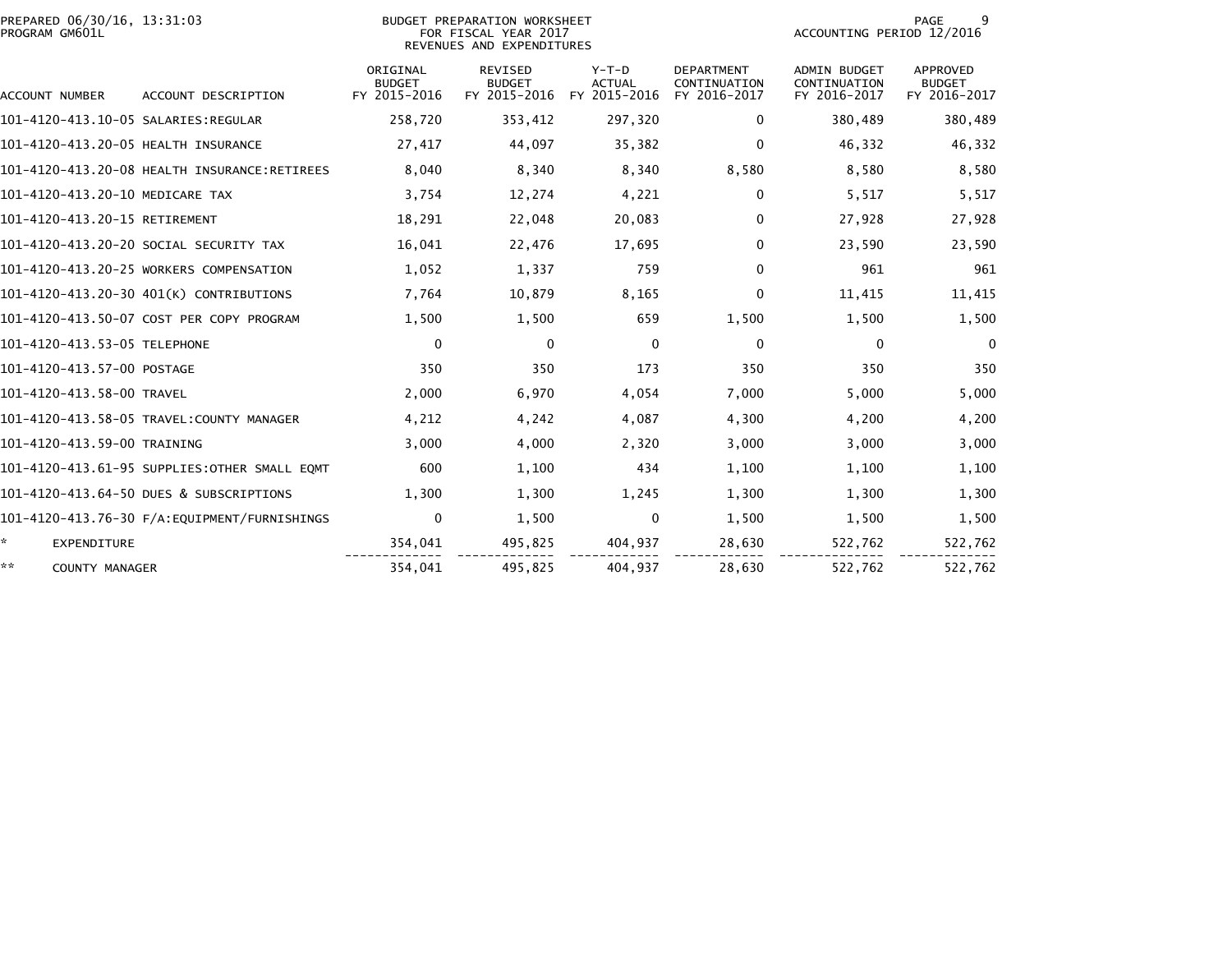| PROGRAM GM601L | PREPARED 06/30/16, 13:31:03 |                                                                                                                                                                                                        |                                           | BUDGET PREPARATION WORKSHEET<br>FOR FISCAL YEAR 2017<br>REVENUES AND EXPENDITURES | 10<br>PAGE<br>ACCOUNTING PERIOD 12/2016 |                                                   |                                                     |                                                  |
|----------------|-----------------------------|--------------------------------------------------------------------------------------------------------------------------------------------------------------------------------------------------------|-------------------------------------------|-----------------------------------------------------------------------------------|-----------------------------------------|---------------------------------------------------|-----------------------------------------------------|--------------------------------------------------|
|                | ACCOUNT NUMBER              | ACCOUNT DESCRIPTION                                                                                                                                                                                    | ORIGINAL<br><b>BUDGET</b><br>FY 2015-2016 | <b>REVISED</b><br><b>BUDGET</b><br>FY 2015-2016 FY 2015-2016                      | $Y-T-D$<br><b>ACTUAL</b>                | <b>DEPARTMENT</b><br>CONTINUATION<br>FY 2016-2017 | <b>ADMIN BUDGET</b><br>CONTINUATION<br>FY 2016-2017 | <b>APPROVED</b><br><b>BUDGET</b><br>FY 2016-2017 |
|                |                             | 101-4121-363.35-00 RENT-NCOMA                                                                                                                                                                          | 17,080-                                   | 17,080-                                                                           | 17,080-                                 | 17,080-                                           | 17,080-                                             | 17,080-                                          |
|                |                             | 101-4121-392.40-00 SALE OF INDUSTRIAL PARKS                                                                                                                                                            | 0                                         | $\mathbf{0}$                                                                      | $\mathbf{0}$                            | 0                                                 | 0                                                   | $\Omega$                                         |
| *              | <b>REVENUE</b>              | 101-4121-419.33-17 CONTRACTED SERVICES                                                                                                                                                                 | 17,080-<br>1,500                          | 17,080-<br>9,300                                                                  | 17,080-<br>9,300                        | 17,080-<br>1,500                                  | 17,080-<br>1,500                                    | 17,080-<br>1,500                                 |
|                | 101-4121-419.41-40 WATER    |                                                                                                                                                                                                        | 3,500                                     | 3,500                                                                             | 393                                     | 3,500                                             | 3,500                                               | 3,500                                            |
|                |                             | 101-4121-419.61-80 SUPPLIES:SIGNS                                                                                                                                                                      | 1,000                                     | 1,000                                                                             | $\Omega$                                | 0                                                 | $\Omega$                                            | $\Omega$                                         |
|                |                             | 101-4121-419.62-05 ELECTRICITY                                                                                                                                                                         | 17,000                                    | 17,000                                                                            | 11,312                                  | 17,000                                            | 17,000                                              | 17,000                                           |
|                |                             | 101-4121-419.83-00 PROGRAM ACTIVITIES                                                                                                                                                                  | $\mathbf 0$                               | $\mathbf{0}$                                                                      | $\mathbf{0}$                            | 0                                                 | 0                                                   | 958,411                                          |
| LEVEL<br>400   | <b>TEXT</b>                 | EXPANSION -                                                                                                                                                                                            |                                           | TEXT AMT                                                                          |                                         |                                                   |                                                     |                                                  |
|                |                             | ECONOMIC DEVELOPMENT PROJECTS RELATED TO<br>EXPANSION OF SALES TAX BASE<br>(\$1,000,000 LESS CHARLOTTE REGIONSL PARTNERSHIP<br>MEMBERSHIP OF \$41,589 FORMERLY PAID THROUGH<br>SPECIAL APPROPRIATIONS) |                                           |                                                                                   | 958,411                                 |                                                   |                                                     |                                                  |
|                |                             |                                                                                                                                                                                                        |                                           |                                                                                   | 958,411                                 |                                                   |                                                     |                                                  |
|                |                             | 101-4121-480.91-14 CHARLOTTE REG'L PARTNERSP                                                                                                                                                           | $\Omega$                                  | $\Omega$                                                                          | $\Omega$                                | $\mathbf{0}$                                      | $\Omega$                                            | 41.589                                           |
| LEVEL<br>400   | <b>TEXT</b>                 | COMMISSIONERS' ADDITIONS                                                                                                                                                                               |                                           | TEXT AMT                                                                          | 41,589<br>41,589                        |                                                   |                                                     |                                                  |
| *              | <b>EXPENDITURE</b>          |                                                                                                                                                                                                        | 23,000                                    | 30,800                                                                            | 21,005                                  | 22,000                                            | 22,000                                              | 1,022,000                                        |
| **             | ECONOMIC DEVELOPMENT        |                                                                                                                                                                                                        | 5,920                                     | 13,720                                                                            | 3,925                                   | 4,920                                             | 4,920                                               | 1,004,920                                        |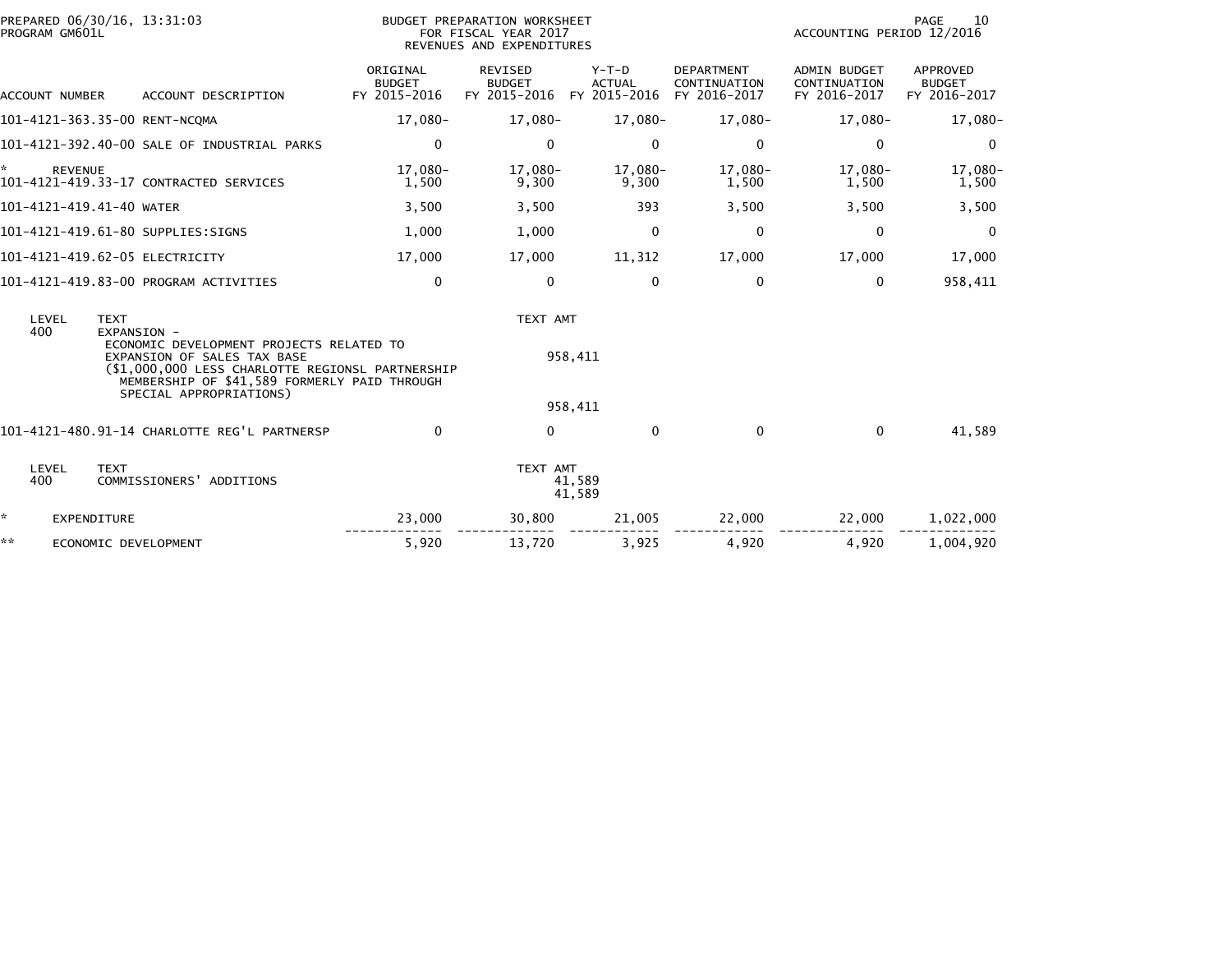| PREPARED 06/30/16, 13:31:03<br>BUDGET PREPARATION WORKSHEET<br>PROGRAM GM601L<br>FOR FISCAL YEAR 2017<br>REVENUES AND EXPENDITURES |                                                   |                                           |                                                 |                                   |                                            | PAGE<br>11<br>ACCOUNTING PERIOD 12/2016             |                                                  |  |
|------------------------------------------------------------------------------------------------------------------------------------|---------------------------------------------------|-------------------------------------------|-------------------------------------------------|-----------------------------------|--------------------------------------------|-----------------------------------------------------|--------------------------------------------------|--|
| ACCOUNT NUMBER                                                                                                                     | ACCOUNT DESCRIPTION                               | ORIGINAL<br><b>BUDGET</b><br>FY 2015-2016 | <b>REVISED</b><br><b>BUDGET</b><br>FY 2015-2016 | $Y-T-D$<br>ACTUAL<br>FY 2015-2016 | DEPARTMENT<br>CONTINUATION<br>FY 2016-2017 | <b>ADMIN BUDGET</b><br>CONTINUATION<br>FY 2016-2017 | <b>APPROVED</b><br><b>BUDGET</b><br>FY 2016-2017 |  |
| 101-4124-363.00-00 RENTS                                                                                                           |                                                   | $500,000 -$                               | $500,000 -$                                     | 499,256-                          | 0                                          | 550,000-                                            | $550,000 -$                                      |  |
|                                                                                                                                    | 101-4124-389.95-00 OTHER MISC RECEIPTS            | $\mathbf 0$                               | $\mathbf 0$                                     | $589 -$                           | $\mathbf 0$                                | $\mathbf 0$                                         | $\mathbf 0$                                      |  |
| <b>REVENUE</b><br>101-4124-419.10-05 SALARIES:REGULAR                                                                              |                                                   | $500.000 -$<br>155,408                    | $500,000 -$<br>141,826                          | 499.845-<br>141,608               | $\mathbf{0}$<br>$\mathbf{0}$               | 550.000-<br>144,497                                 | 550,000-<br>144,497                              |  |
|                                                                                                                                    |                                                   | 14,746                                    | 14,746                                          | 12,847                            | 14,746                                     | 14,746                                              | 14,746                                           |  |
| 101-4124-419.20-05 HEALTH INSURANCE                                                                                                |                                                   | 48,384                                    | 42,607                                          | 36,105                            | $\mathbf 0$                                | 42,900                                              | 42,900                                           |  |
| 101-4124-419.20-10 MEDICARE TAX                                                                                                    |                                                   | 2,468                                     | 2,246                                           | 2,014                             | $\mathbf{0}$                               | 2,309                                               | 2,309                                            |  |
| 101-4124-419.20-15 RETIREMENT                                                                                                      |                                                   | 10,988                                    | 9,953                                           | 9,573                             | 0                                          | 10,606                                              | 10,606                                           |  |
|                                                                                                                                    | 101–4124–419.20–20 SOCIAL SECURITY TAX            | 10,550                                    | 9,600                                           | 8,613                             | $\mathbf 0$                                | 9,783                                               | 9,783                                            |  |
|                                                                                                                                    | 101-4124-419.20-25 WORKERS COMPENSATION           | 8,975                                     | 8,496                                           | 5,101                             | 0                                          | 5,206                                               | 5,206                                            |  |
|                                                                                                                                    | 101-4124-419.20-30 401(K) CONTRIBUTIONS           | 4,662                                     | 4,255                                           | 4,248                             | $\mathbf 0$                                | 4,335                                               | 4,335                                            |  |
|                                                                                                                                    | 101-4124-419.33-63 SNOW REMOVAL SERVICES          | 3,000                                     | 3,400                                           | 3,400                             | 3,000                                      | 3,000                                               | 3,000                                            |  |
|                                                                                                                                    | 101-4124-419.34-30 SERVICE & MAINTENANCE          | 12,000                                    | 13,500                                          | 12,876                            | 13,000                                     | 13,000                                              | 13,000                                           |  |
| 101-4124-419.41-40 WATER                                                                                                           |                                                   | 5,000                                     | 8,100                                           | 5,360                             | 6,800                                      | 6,800                                               | 6,800                                            |  |
| 101-4124-419.41-42 STORM WATER FEE                                                                                                 |                                                   | 5,000                                     | 5,000                                           | 2,481                             | 5,000                                      | 5,000                                               | 5,000                                            |  |
|                                                                                                                                    | 101-4124-419.42-20 GROUNDS MAINTENANCE            | 7,500                                     | 5,600                                           | 4,803                             | 6,000                                      | 6,000                                               | 6,000                                            |  |
| 101-4124-419.43-05 R&M:BUILDINGS                                                                                                   |                                                   | 25,000                                    | 20,000                                          | 18,699                            | 25,000                                     | 25,000                                              | 25,000                                           |  |
| 101-4124-419.43-15 R&M:EQUIPMENT                                                                                                   |                                                   | 2,000                                     | 2,000                                           | 892                               | 2,000                                      | 2,000                                               | 2,000                                            |  |
| 101-4124-419.43-20 R&M:VEHICLES                                                                                                    |                                                   | 0                                         | $\mathbf 0$                                     | 0                                 | 0                                          | 0                                                   | 0                                                |  |
| 101-4124-419.43-51 R&M:PARKING LOT                                                                                                 |                                                   | 10,000                                    | 25,000                                          | 24,500                            | 25,000                                     | 10,000                                              | 10,000                                           |  |
| LEVEL<br><b>TEXT</b><br>400                                                                                                        | CONTINUATION AMOUNT<br>COUNTY MANAGER'S REDUCTION |                                           | TEXT AMT                                        | 25.000<br>$15,000 -$<br>10,000    |                                            |                                                     |                                                  |  |
|                                                                                                                                    | 101-4124-419.44-20 RENT:LAND & BUILDINGS          | 0                                         | 0                                               | 0                                 | 0                                          | 0                                                   | 0                                                |  |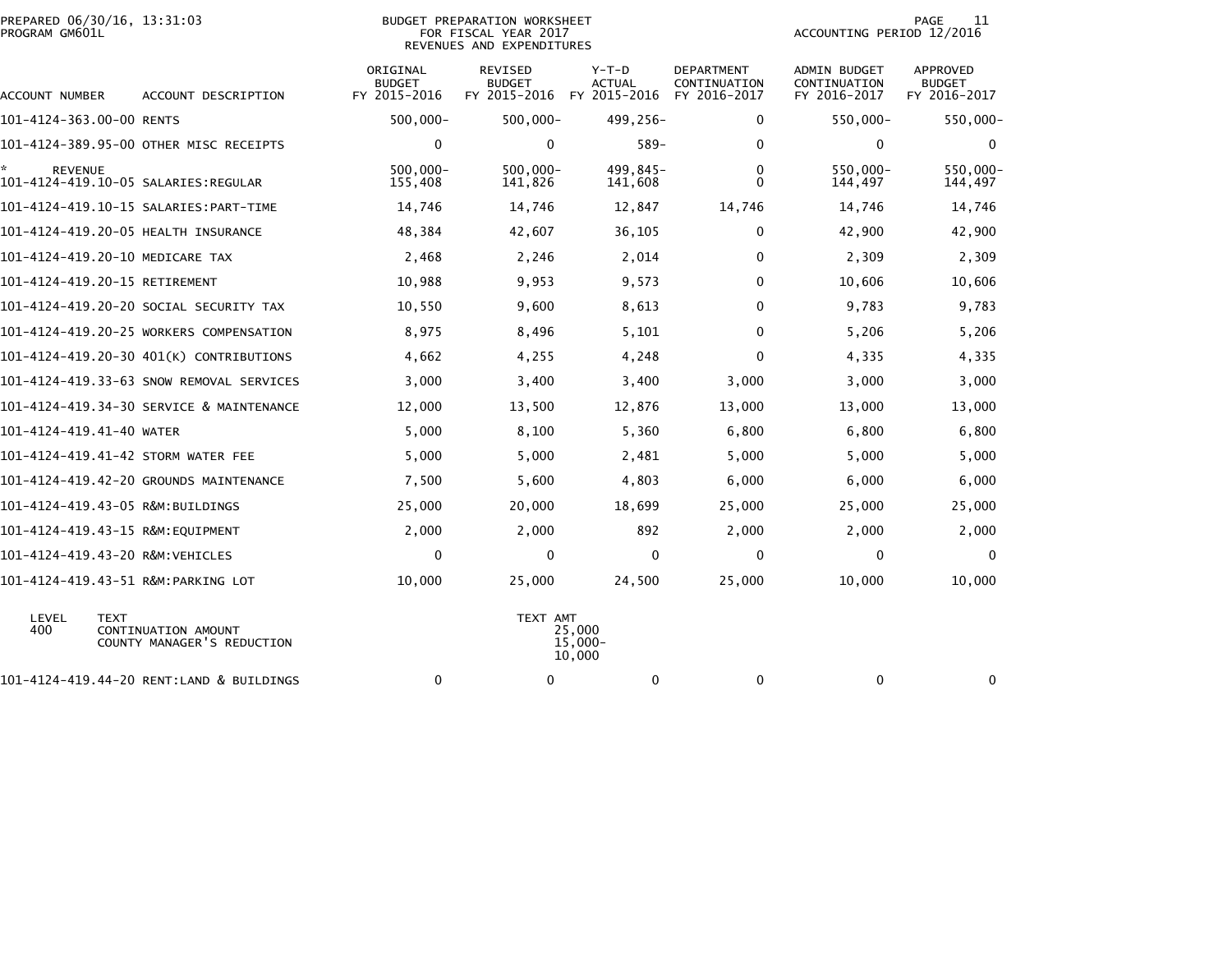| PREPARED 06/30/16, 13:31:03<br>PROGRAM GM601L |             |                                              |                                           | <b>BUDGET PREPARATION WORKSHEET</b><br>FOR FISCAL YEAR 2017<br>REVENUES AND EXPENDITURES |                          | 12<br><b>PAGE</b><br>ACCOUNTING PERIOD 12/2016    |                                              |                                                  |
|-----------------------------------------------|-------------|----------------------------------------------|-------------------------------------------|------------------------------------------------------------------------------------------|--------------------------|---------------------------------------------------|----------------------------------------------|--------------------------------------------------|
| ACCOUNT NUMBER                                |             | ACCOUNT DESCRIPTION                          | ORIGINAL<br><b>BUDGET</b><br>FY 2015-2016 | <b>REVISED</b><br><b>BUDGET</b><br>FY 2015-2016 FY 2015-2016                             | $Y-T-D$<br><b>ACTUAL</b> | <b>DEPARTMENT</b><br>CONTINUATION<br>FY 2016-2017 | ADMIN BUDGET<br>CONTINUATION<br>FY 2016-2017 | <b>APPROVED</b><br><b>BUDGET</b><br>FY 2016-2017 |
| 101-4124-419.53-05 TELEPHONE                  |             |                                              | 7,400                                     | 7,400                                                                                    | 5,833                    | 7,000                                             | 4,900                                        | 4,900                                            |
| 101-4124-419.54-00 ADVERTISING                |             |                                              | 2,500                                     | 2,340                                                                                    | 327                      | 500                                               | 500                                          | 500                                              |
| 101-4124-419.55-00 PRINTING                   |             |                                              | 500                                       | 500                                                                                      | 239                      | 300                                               | 300                                          | 300                                              |
| 101-4124-419.56-00 UNIFORMS                   |             |                                              | 2,500                                     | 2,500                                                                                    | 1,452                    | 2,000                                             | 2,000                                        | 2,000                                            |
| 101-4124-419.57-00 POSTAGE                    |             |                                              | 200                                       | 200                                                                                      | 0                        | 100                                               | 100                                          | 100                                              |
| 101-4124-419.58-00 TRAVEL                     |             |                                              | 700                                       | 700                                                                                      | 227                      | 500                                               | 500                                          | 500                                              |
| 101-4124-419.59-00 TRAINING                   |             |                                              | 300                                       | 300                                                                                      | 0                        | 300                                               | 300                                          | 300                                              |
| 101-4124-419.61-05 SUPPLIES:OFFICE            |             |                                              | 500                                       | 660                                                                                      | 469                      | 600                                               | 600                                          | 600                                              |
|                                               |             | 101-4124-419.61-12 SUPPLIES:CONCESSIONS      | 2,500                                     | 2,500                                                                                    | 947                      | 2,000                                             | 2,000                                        | 2,000                                            |
|                                               |             | 101-4124-419.61-30 SUPPLIES: JANITORIAL      | 4,000                                     | 4,000                                                                                    | 3,212                    | 4,000                                             | 4,000                                        | 4,000                                            |
|                                               |             | 101-4124-419.61-40 SUPPLIES:MAINTENANCE      | 7,500                                     | 12,500                                                                                   | 9,182                    | 10,000                                            | 10,000                                       | 10,000                                           |
|                                               |             | 101-4124-419.61-95 SUPPLIES:OTHER SMALL EQMT | 1,500                                     | 16,370                                                                                   | 15,062                   | 1,500                                             | 1,500                                        | 1,500                                            |
| 101-4124-419.62-05 ELECTRICITY                |             |                                              | 112,000                                   | 112,000                                                                                  | 74,884                   | 140,000                                           | 140,000                                      | 140,000                                          |
|                                               |             | 101-4124-419.62-20 MOTOR FUEL & LUBRICANTS   | 500                                       | 500                                                                                      | 149                      | 500                                               | 500                                          | 500                                              |
| 101-4124-419.62-25 NATURAL GAS                |             |                                              | 3,000                                     | 3,000                                                                                    | 1,752                    | 3,000                                             | 3,000                                        | 3,000                                            |
| 101-4124-419.72-00 C/A:BUILDINGS              |             |                                              | $\mathbf 0$                               | $\mathbf{0}$                                                                             | $\mathbf 0$              | $\mathbf 0$                                       | $\mathbf 0$                                  | $\mathbf{0}$                                     |
|                                               |             | 101-4124-419.73-00 C/A:OTHER IMPROVEMENTS    | 0                                         | 0                                                                                        | 0                        | 0                                                 | 0                                            | $\Omega$                                         |
| 101-4124-419.74-00 C/A:EQUIPMENT              |             |                                              | 50,000                                    | 91,000                                                                                   | 37,635                   | 50,000                                            | 50,000                                       | 50,000                                           |
| LEVEL<br>400                                  | <b>TEXT</b> | TO REPLACE 2 HVAC UNITS                      |                                           | TEXT AMT                                                                                 | 50.000<br>50,000         |                                                   |                                              |                                                  |
|                                               |             |                                              | 2,000                                     | 4,500                                                                                    | 2,509                    | 3,000                                             | 3,000                                        | 3,000                                            |
| LEVEL<br>400                                  | <b>TEXT</b> | TO PURCHASE CHAIRS FOR THE FOOD COURT AREA   |                                           | TEXT AMT                                                                                 | 3,000<br>3,000           |                                                   |                                              |                                                  |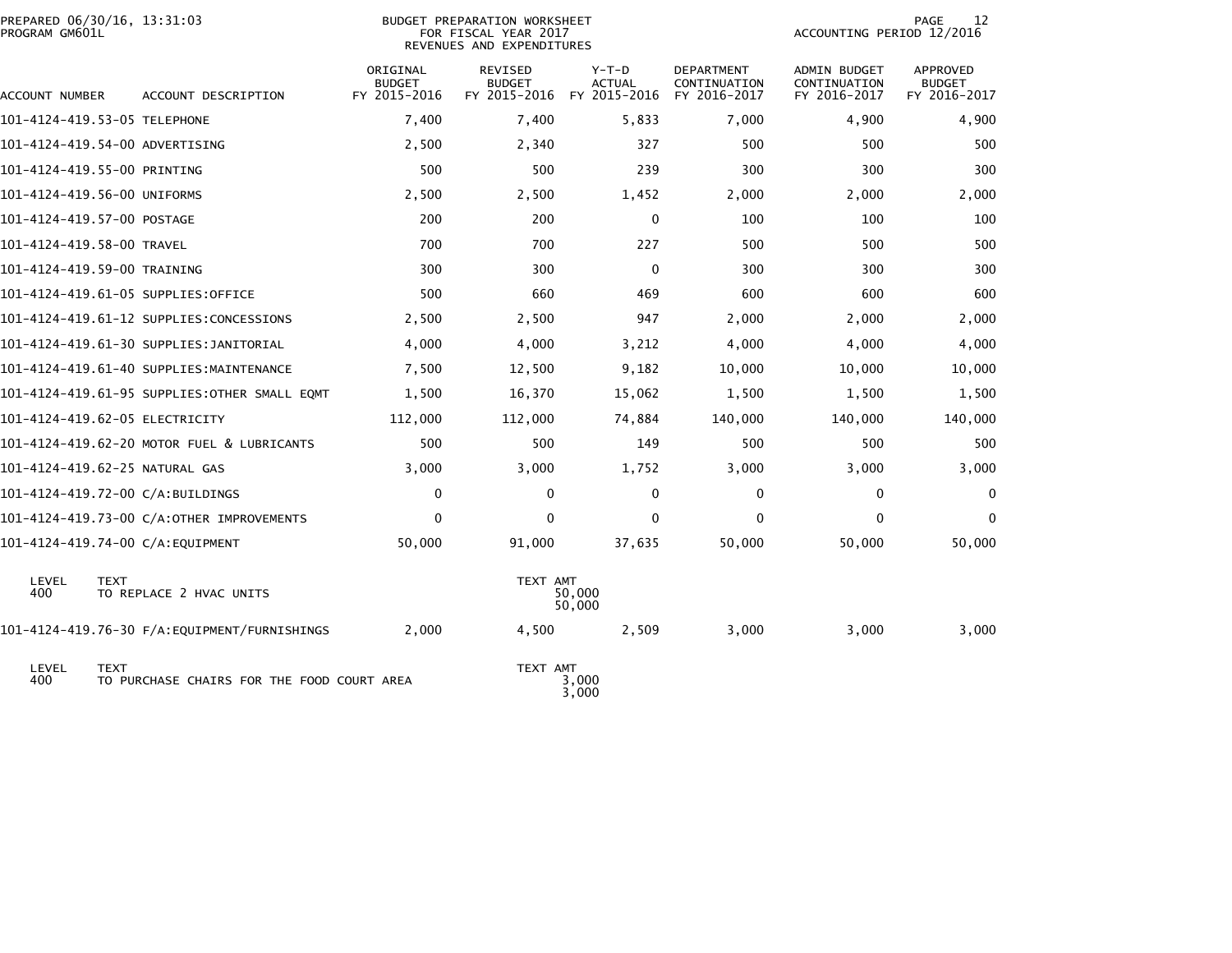| PREPARED 06/30/16, 13:31:03<br>PROGRAM GM601L |                                       | BUDGET PREPARATION WORKSHEET<br>FOR FISCAL YEAR 2017<br>REVENUES AND EXPENDITURES | -13<br>PAGE<br>ACCOUNTING PERIOD 12/2016 |                                 |                                            |                                                     |                                           |
|-----------------------------------------------|---------------------------------------|-----------------------------------------------------------------------------------|------------------------------------------|---------------------------------|--------------------------------------------|-----------------------------------------------------|-------------------------------------------|
| ACCOUNT NUMBER                                | ACCOUNT DESCRIPTION                   | ORIGINAL<br><b>BUDGET</b><br>FY 2015-2016                                         | REVISED<br><b>BUDGET</b><br>FY 2015-2016 | Y-T-D<br>ACTUAL<br>FY 2015-2016 | DEPARTMENT<br>CONTINUATION<br>FY 2016-2017 | <b>ADMIN BUDGET</b><br>CONTINUATION<br>FY 2016-2017 | APPROVED<br><b>BUDGET</b><br>FY 2016-2017 |
|                                               | 101-4124-419.83-00 PROGRAM ACTIVITIES | 2.000                                                                             | 2.000                                    | 0                               | $\mathbf{0}$                               | 0                                                   |                                           |
| 101-4124-419.98-00 RESERVE                    |                                       | 0                                                                                 | $\Omega$                                 | 0                               | $\mathbf{0}$                               | 0                                                   | 0                                         |
| EXPENDITURE                                   |                                       | 525.281                                                                           | 579.299                                  | 446.999                         | 325.846                                    | 528,382                                             | 528,382                                   |
| **<br>WEST END PLAZA                          |                                       | 25,281                                                                            | 79,299                                   | $52,846-$                       | 325,846                                    | $21,618-$                                           | 21,618-                                   |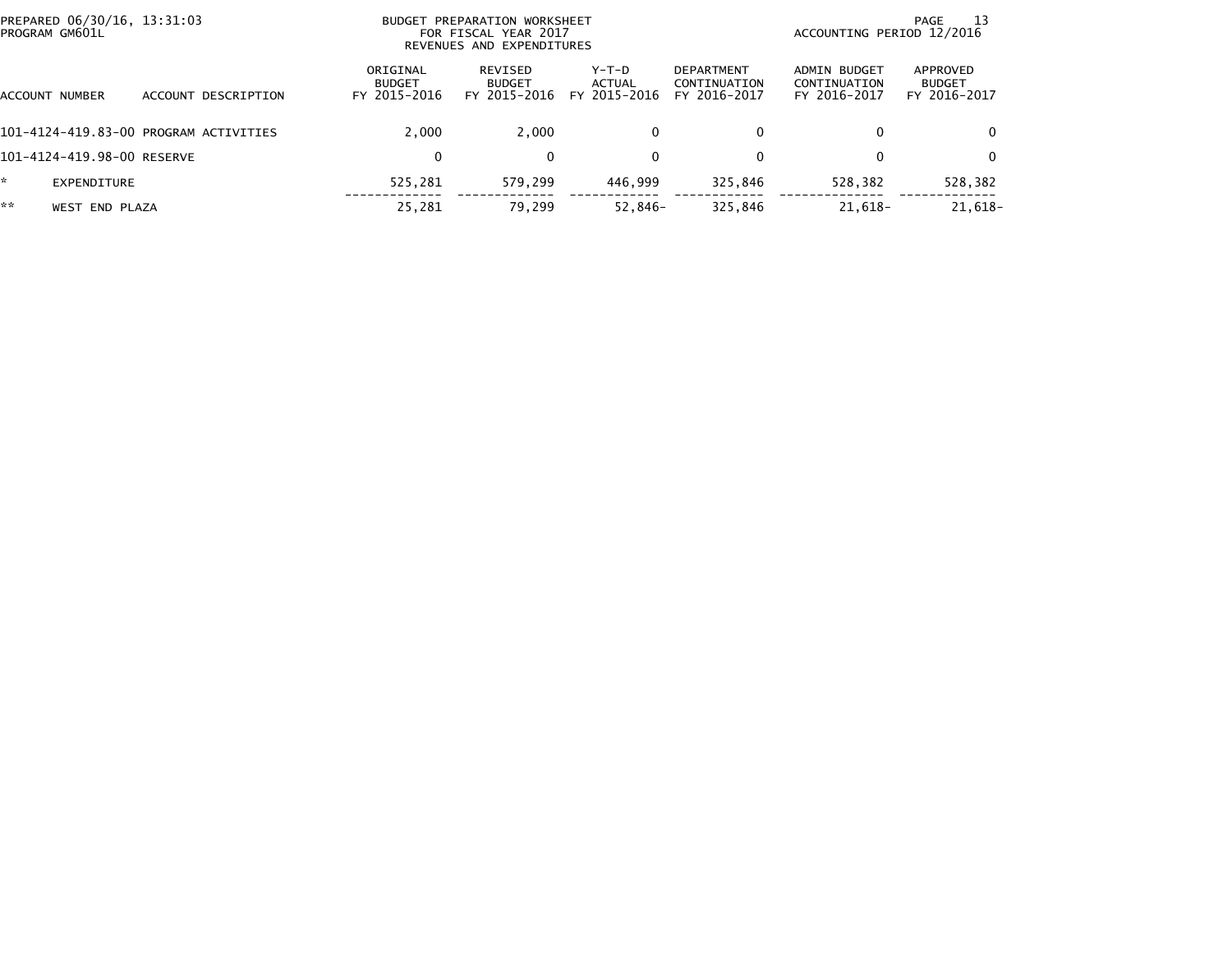| PREPARED 06/30/16, 13:31:03<br>PROGRAM GM601L |                                              |                                           | BUDGET PREPARATION WORKSHEET<br>FOR FISCAL YEAR 2017<br>REVENUES AND EXPENDITURES | PAGE<br>14<br>ACCOUNTING PERIOD 12/2016 |                                            |                                                     |                                           |
|-----------------------------------------------|----------------------------------------------|-------------------------------------------|-----------------------------------------------------------------------------------|-----------------------------------------|--------------------------------------------|-----------------------------------------------------|-------------------------------------------|
| ACCOUNT NUMBER                                | ACCOUNT DESCRIPTION                          | ORIGINAL<br><b>BUDGET</b><br>FY 2015-2016 | REVISED<br><b>BUDGET</b><br>FY 2015-2016                                          | Y-T-D<br><b>ACTUAL</b><br>FY 2015-2016  | DEPARTMENT<br>CONTINUATION<br>FY 2016-2017 | ADMIN BUDGET<br><b>CONTINUATION</b><br>FY 2016-2017 | APPROVED<br><b>BUDGET</b><br>FY 2016-2017 |
|                                               |                                              | 538,084                                   | 572,673                                                                           | 543,624                                 | $\bf{0}$                                   | 644,808                                             | 644,808                                   |
| 101-4125-415.20-05 HEALTH INSURANCE           |                                              | 79,194                                    | 85,505                                                                            | 82,377                                  | 0                                          | 93,093                                              | 93,093                                    |
| 101-4125-415.20-10 MEDICARE TAX               |                                              | 7,804                                     | 8,249                                                                             | 7,441                                   | 0                                          | 9,350                                               | 9,350                                     |
| 101-4125-415.20-15 RETIREMENT                 |                                              | 38,046                                    | 40,111                                                                            | 36,749                                  | 0                                          | 47,329                                              | 47,329                                    |
|                                               | 101-4125-415.20-20 SOCIAL SECURITY TAX       | 33,362                                    | 35,257                                                                            | 31,670                                  | $\mathbf{0}$                               | 39,978                                              | 39,978                                    |
|                                               | 101-4125-415.20-25 WORKERS COMPENSATION      | 2,156                                     | 2,236                                                                             | 1,359                                   | 0                                          | 1,612                                               | 1,612                                     |
|                                               | 101-4125-415.20-30 401(K) CONTRIBUTIONS      | 16,144                                    | 16,491                                                                            | 15,475                                  | 0                                          | 19,344                                              | 19,344                                    |
|                                               | 101-4125-415.33-00 OTHER PROFESSIONAL SRVCS  | 30,000                                    | 40,679                                                                            | 14,316                                  | 43,000                                     | 40,000                                              | 40,000                                    |
|                                               | 101-4125-415.34-30 SERVICE & MAINTENANCE     | 3,200                                     | 3,200                                                                             | 1,502                                   | 3,200                                      | 3,200                                               | 3,200                                     |
|                                               | 101-4125-415.44-45 RENT:POSTAGE METER        | 4,700                                     | 4,700                                                                             | 3,528                                   | 4,500                                      | 4,500                                               | 4,500                                     |
|                                               | 101-4125-415.50-07 COST PER COPY PROGRAM     | 4,300                                     | 4,300                                                                             | 2,957                                   | 4,300                                      | 4,300                                               | 4,300                                     |
| 101-4125-415.53-05 TELEPHONE                  |                                              | 2,000                                     | 2,000                                                                             | 1,376                                   | 2,000                                      | 2,000                                               | 2,000                                     |
| 101-4125-415.55-00 PRINTING                   |                                              | 3,500                                     | 3,500                                                                             | 2,821                                   | 5,000                                      | 5,000                                               | 5,000                                     |
| 101-4125-415.57-00 POSTAGE                    |                                              | 10,900                                    | 10,900                                                                            | 7,088                                   | 10,900                                     | 10,900                                              | 10,900                                    |
| 101-4125-415.58-00 TRAVEL                     |                                              | 4,500                                     | 4,500                                                                             | 2,715                                   | 4,500                                      | 5,000                                               | 5,000                                     |
| 101-4125-415.59-00 TRAINING                   |                                              | 5,000                                     | 5,000                                                                             | 4,940                                   | 5,075                                      | 6,000                                               | 6,000                                     |
| 101-4125-415.61-05 SUPPLIES:OFFICE            |                                              | 8,000                                     | 8,000                                                                             | 7,552                                   | 8,500                                      | 8,500                                               | 8,500                                     |
|                                               | 101-4125-415.61-95 SUPPLIES:OTHER SMALL EOMT | 1,200                                     | 2,172                                                                             | 1,766                                   | 1,500                                      | 1,500                                               | 1,500                                     |
| 101-4125-415.64-10 BOOKS                      |                                              | 800                                       | 800                                                                               | 341                                     | 800                                        | 800                                                 | 800                                       |
|                                               | 101-4125-415.64-50 DUES & SUBSCRIPTIONS      | 3,500                                     | 3,500                                                                             | 2,675                                   | 3,500                                      | 3,500                                               | 3,500                                     |
| 101-4125-415.76-20 F/A:DP EQUIPMENT           |                                              | $\mathbf 0$                               | $\mathbf{0}$                                                                      | $\Omega$                                | $\mathbf{0}$                               | 3,600                                               | 3,600                                     |
|                                               |                                              |                                           |                                                                                   |                                         |                                            |                                                     |                                           |

 LEVEL TEXT TEXT AMT 400 REPLACE COMPUTERS, MONITORS, AND PRINTERS 3,600

3,600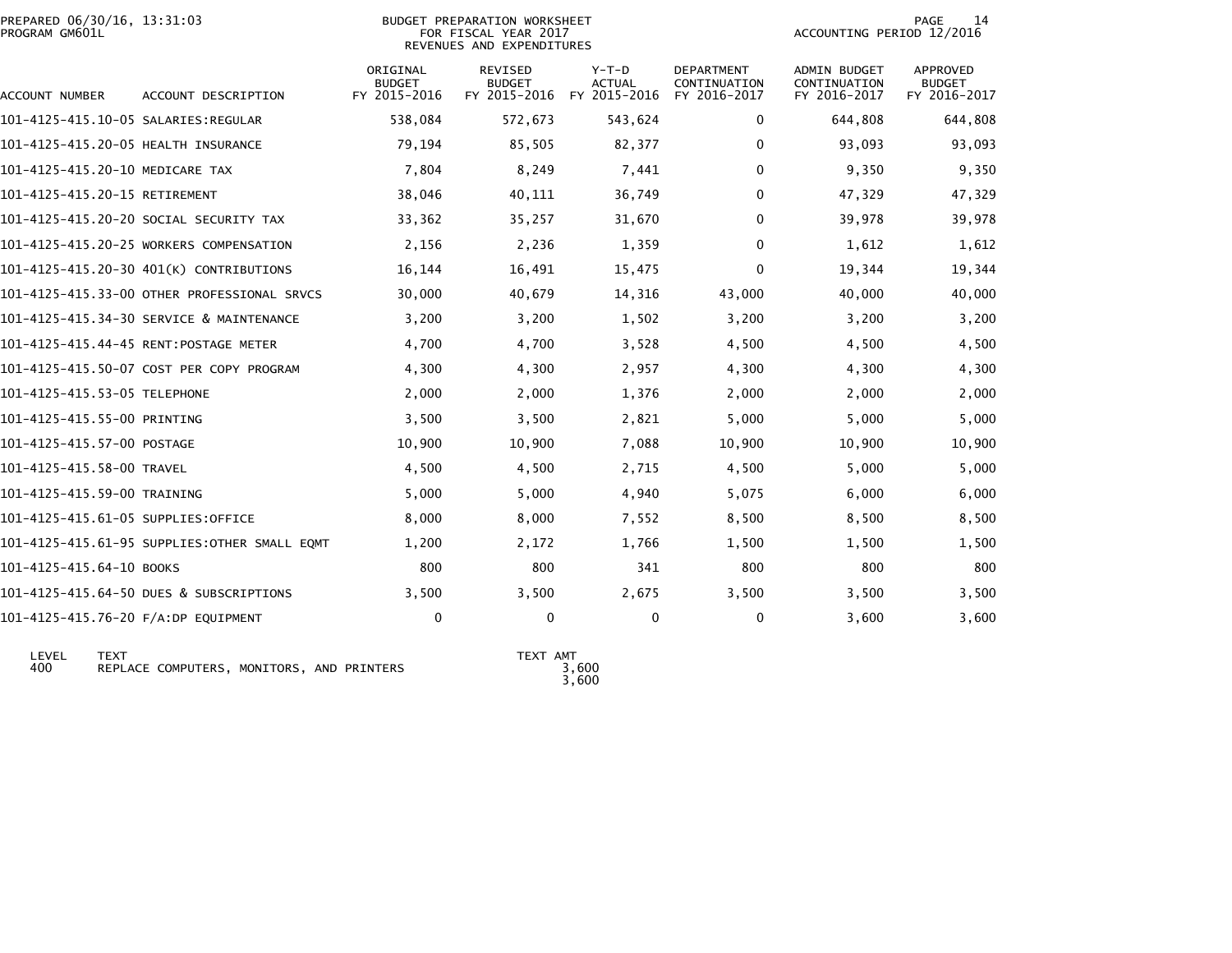| PROGRAM GM601L | PREPARED 06/30/16, 13:31:03  |                                              | BUDGET PREPARATION WORKSHEET<br>FOR FISCAL YEAR 2017<br>REVENUES AND EXPENDITURES |                                          |                                 |                                                   | - 15<br>PAGE<br>ACCOUNTING PERIOD 12/2016    |                                           |  |
|----------------|------------------------------|----------------------------------------------|-----------------------------------------------------------------------------------|------------------------------------------|---------------------------------|---------------------------------------------------|----------------------------------------------|-------------------------------------------|--|
|                | ACCOUNT NUMBER               | ACCOUNT DESCRIPTION                          | ORIGINAL<br><b>BUDGET</b><br>FY 2015-2016                                         | REVISED<br><b>BUDGET</b><br>FY 2015-2016 | Y-T-D<br>ACTUAL<br>FY 2015-2016 | <b>DEPARTMENT</b><br>CONTINUATION<br>FY 2016-2017 | ADMIN BUDGET<br>CONTINUATION<br>FY 2016-2017 | APPROVED<br><b>BUDGET</b><br>FY 2016-2017 |  |
|                |                              | 101-4125-415.76-30 F/A:EQUIPMENT/FURNISHINGS | $\mathbf 0$                                                                       | 1.349                                    | 1,059                           | 0                                                 | 0                                            | 0                                         |  |
|                |                              | 101-4125-415.82-08 EMPLOYEE RETIREMENTS      | 0                                                                                 | 125                                      | 125                             | 125                                               | 125                                          | 125                                       |  |
|                | 101-4125-415.90-10 BANK FEES |                                              | 37,000                                                                            | 37,000                                   | 29,396                          | 37,000                                            | 37,000                                       | 37,000                                    |  |
| *              | EXPENDITURE                  |                                              | 833,390                                                                           | 892.247                                  | 802,852                         | 133,900                                           | 991,439                                      | 991,439                                   |  |
| **             | <b>FINANCE</b>               |                                              | 833,390                                                                           | 892.247                                  | 802,852                         | 133,900                                           | 991,439                                      | 991,439                                   |  |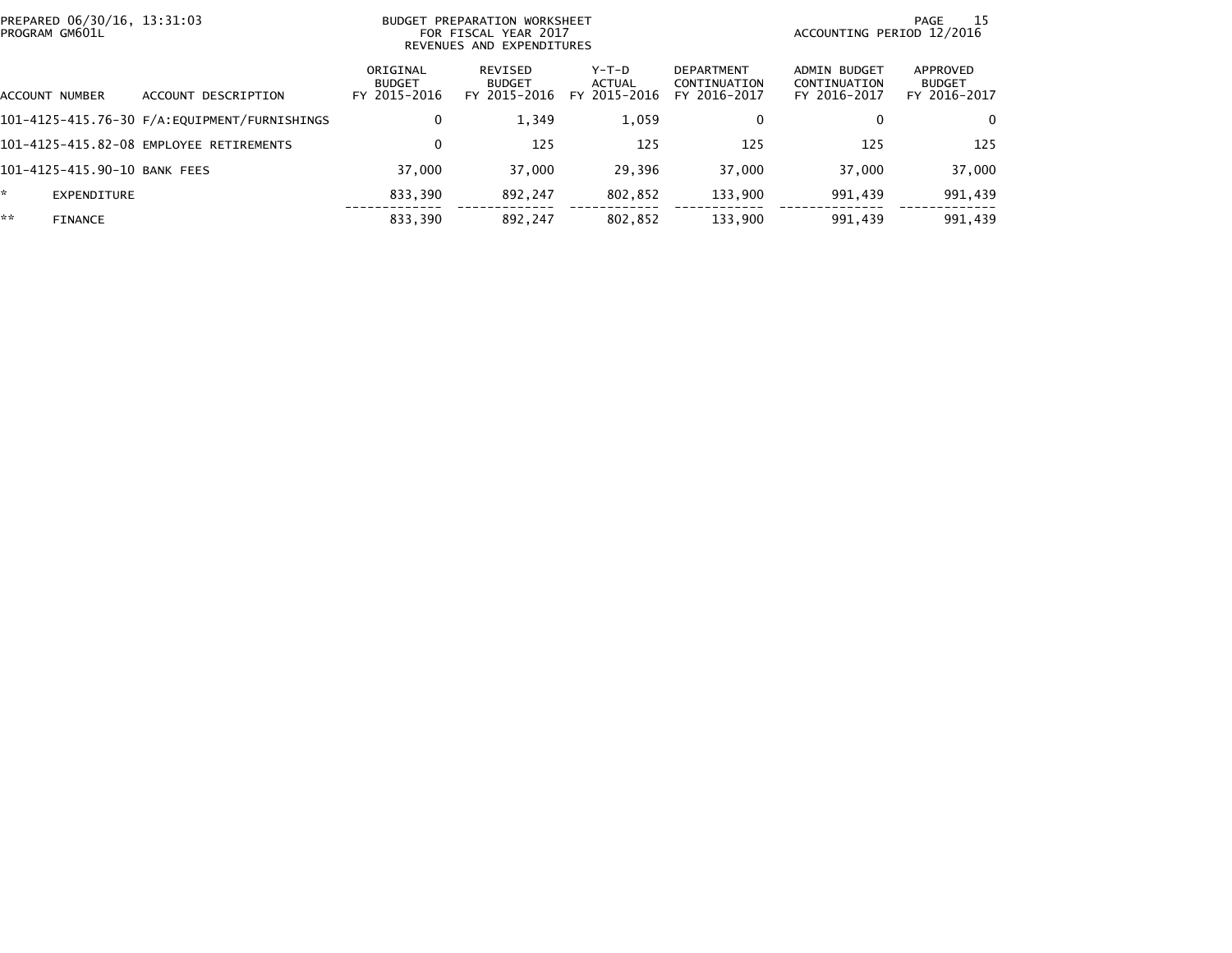| PREPARED 06/30/16, 13:31:03<br>PROGRAM GM601L |                                              |                                           | BUDGET PREPARATION WORKSHEET<br>FOR FISCAL YEAR 2017<br>REVENUES AND EXPENDITURES | PAGE<br>16<br>ACCOUNTING PERIOD 12/2016  |                                                   |                                                     |                                                  |
|-----------------------------------------------|----------------------------------------------|-------------------------------------------|-----------------------------------------------------------------------------------|------------------------------------------|---------------------------------------------------|-----------------------------------------------------|--------------------------------------------------|
| <b>ACCOUNT NUMBER</b>                         | ACCOUNT DESCRIPTION                          | ORIGINAL<br><b>BUDGET</b><br>FY 2015-2016 | <b>REVISED</b><br><b>BUDGET</b><br>FY 2015-2016                                   | $Y-T-D$<br><b>ACTUAL</b><br>FY 2015-2016 | <b>DEPARTMENT</b><br>CONTINUATION<br>FY 2016-2017 | <b>ADMIN BUDGET</b><br>CONTINUATION<br>FY 2016-2017 | <b>APPROVED</b><br><b>BUDGET</b><br>FY 2016-2017 |
| 101-4126-415.10-05 SALARIES:REGULAR           |                                              | 29,439                                    | 30,332                                                                            | 29,166                                   | 0                                                 | 30,301                                              | 30,301                                           |
| 101-4126-415.20-05 HEALTH INSURANCE           |                                              | 6,030                                     | 6,334                                                                             | 6,333                                    | 0                                                 | 6,435                                               | 6,435                                            |
| 101-4126-415.20-10 MEDICARE TAX               |                                              | 428                                       | 428                                                                               | 351                                      | 0                                                 | 439                                                 | 439                                              |
| 101-4126-415.20-15 RETIREMENT                 |                                              | 2,084                                     | 2,084                                                                             | 1,972                                    | $\mathbf{0}$                                      | 2,224                                               | 2,224                                            |
|                                               | 101-4126-415.20-20 SOCIAL SECURITY TAX       | 1,826                                     | 1,826                                                                             | 1,500                                    | 0                                                 | 1,879                                               | 1,879                                            |
|                                               | 101-4126-415.20-25 WORKERS COMPENSATION      | 118                                       | 118                                                                               | 73                                       | $\mathbf{0}$                                      | 76                                                  | 76                                               |
|                                               | 101-4126-415.20-30 401(K) CONTRIBUTIONS      | 886                                       | 910                                                                               | 875                                      | $\mathbf{0}$                                      | 909                                                 | 909                                              |
|                                               | 101-4126-415.33-00 OTHER PROFESSIONAL SRVCS  | 2,000                                     | 2,000                                                                             | 120                                      | 1,500                                             | 1,500                                               | 1,500                                            |
|                                               | 101-4126-415.33-17 CONTRACTED SERVICES       | 230,000                                   | 290.000                                                                           | 244,362                                  | 270,000                                           | 286,000                                             | 286,000                                          |
|                                               | 101-4126-415.34-30 SERVICE & MAINTENANCE     | 3,400                                     | 3,400                                                                             | 1,430                                    | 3,400                                             | 3,400                                               | 3,400                                            |
|                                               | 101-4126-415.50-07 COST PER COPY PROGRAM     | 1,500                                     | 1,500                                                                             | 1,000                                    | 1,500                                             | 1,500                                               | 1,500                                            |
| 101-4126-415.55-00 PRINTING                   |                                              | $\Omega$                                  | $\mathbf{0}$                                                                      | $\mathbf{0}$                             | $\mathbf{0}$                                      | $\Omega$                                            | $\Omega$                                         |
| 101-4126-415.57-00 POSTAGE                    |                                              | 2,100                                     | 2,100                                                                             | 316                                      | 600                                               | 600                                                 | 600                                              |
| 101-4126-415.58-00 TRAVEL                     |                                              | 2,000                                     | 2,000                                                                             | $\Omega$                                 | 2,000                                             | 2,000                                               | 2,000                                            |
| 101-4126-415.59-00 TRAINING                   |                                              | 400                                       | 400                                                                               | $\mathbf{0}$                             | 400                                               | 400                                                 | 400                                              |
| 101-4126-415.61-05 SUPPLIES:OFFICE            |                                              | 1,000                                     | 1,000                                                                             | 494                                      | 1,000                                             | 1,000                                               | 1,000                                            |
|                                               | 101-4126-415.61-95 SUPPLIES:OTHER SMALL EQMT | 500                                       | 500                                                                               | 445                                      | 500                                               | 500                                                 | 500                                              |
| ÷.<br><b>EXPENDITURE</b>                      |                                              | 283,711                                   | 344,932                                                                           | 288,437                                  | 280,900                                           | 339,163                                             | 339,163                                          |
| **                                            | AMBULANCE BILLING/COLLECT                    | 283,711                                   | 344,932                                                                           | 288.437                                  | 280,900                                           | 339.163                                             | 339,163                                          |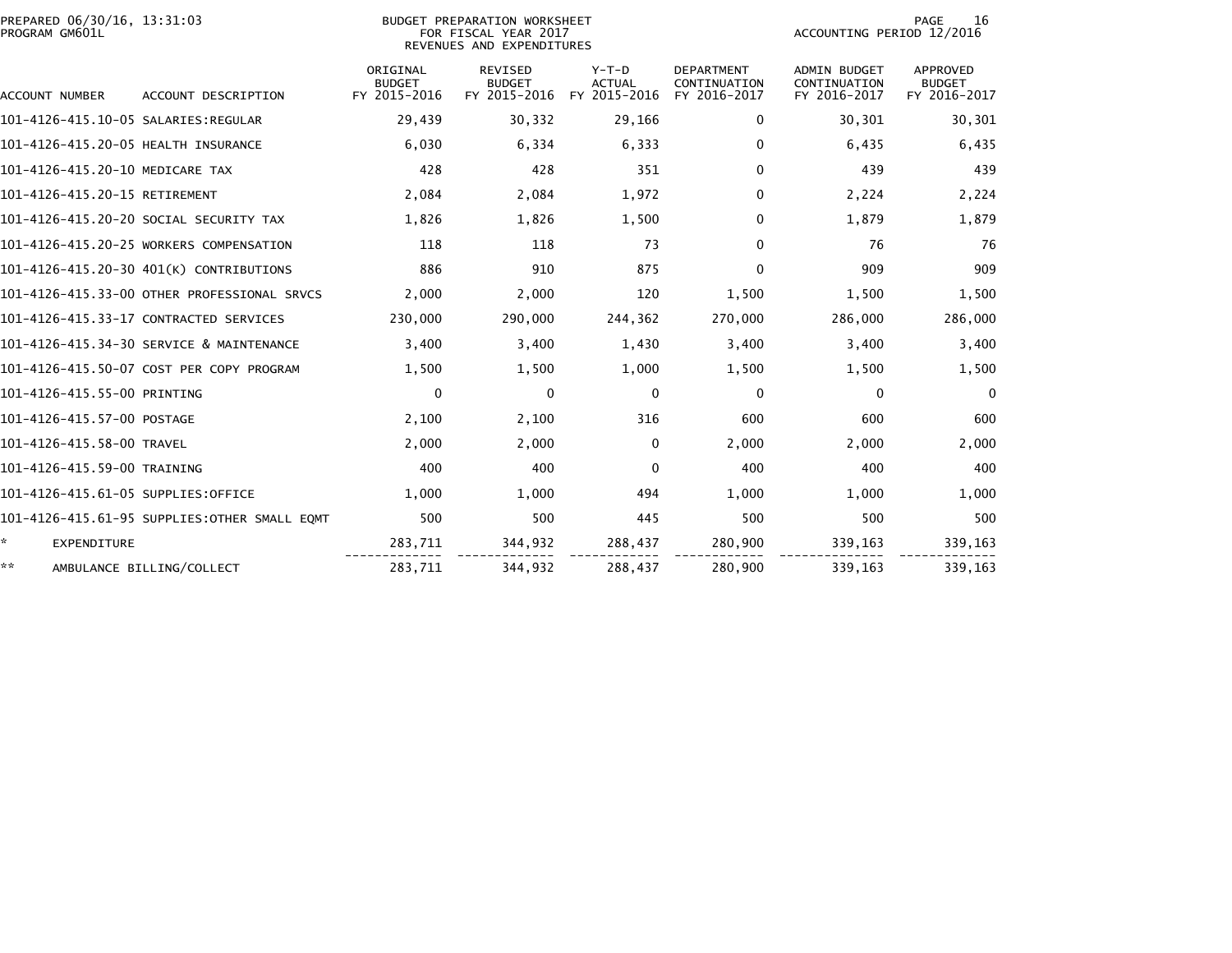| PREPARED 06/30/16, 13:31:03<br>PROGRAM GM601L |                                                                                                                                                                                      | <b>BUDGET PREPARATION WORKSHEET</b><br>FOR FISCAL YEAR 2017<br>REVENUES AND EXPENDITURES |                                 |                                                       |                                                   | <b>PAGE</b><br>17<br>ACCOUNTING PERIOD 12/2016 |                                                  |
|-----------------------------------------------|--------------------------------------------------------------------------------------------------------------------------------------------------------------------------------------|------------------------------------------------------------------------------------------|---------------------------------|-------------------------------------------------------|---------------------------------------------------|------------------------------------------------|--------------------------------------------------|
| ACCOUNT NUMBER                                | ACCOUNT DESCRIPTION                                                                                                                                                                  | ORIGINAL<br><b>BUDGET</b><br>FY 2015-2016                                                | <b>REVISED</b><br><b>BUDGET</b> | $Y-T-D$<br><b>ACTUAL</b><br>FY 2015-2016 FY 2015-2016 | <b>DEPARTMENT</b><br>CONTINUATION<br>FY 2016-2017 | ADMIN BUDGET<br>CONTINUATION<br>FY 2016-2017   | <b>APPROVED</b><br><b>BUDGET</b><br>FY 2016-2017 |
|                                               |                                                                                                                                                                                      | 235,800                                                                                  | 247,252                         | 237,285                                               | 0                                                 | 259,108                                        | 259,108                                          |
|                                               |                                                                                                                                                                                      | 8,200                                                                                    | 8,200                           | 7,141                                                 | 9,890                                             | 9,890                                          | 9,890                                            |
| LEVEL<br><b>TEXT</b><br>400                   | INCREASE PT OFFICE ASSISTANT TO 19 HRS A WEEK(MAX<br>OF 1,000 HRS/YR). ADDITIONAL HRS NEEDED TO ASSIST<br>WITH FRONT DESK COVERAGE IN HR & CMO DUE TO FT<br>STAFF TAKING LEAVE TIME. |                                                                                          | TEXT AMT                        | 9,890                                                 |                                                   |                                                |                                                  |
|                                               |                                                                                                                                                                                      |                                                                                          |                                 | 9,890                                                 |                                                   |                                                |                                                  |
|                                               | 101-4131-415.20-05 HEALTH INSURANCE                                                                                                                                                  | 40,320                                                                                   | 40,320                          | 33,777                                                | 0                                                 | 42,900                                         | 42,900                                           |
|                                               | 101-4131-415.20-08 HEALTH INSURANCE:RETIREES                                                                                                                                         | 8,040                                                                                    | 8,340                           | 8,340                                                 | 8,580                                             | 8,580                                          | 8,580                                            |
|                                               | 101-4131-415.20-10 MEDICARE TAX                                                                                                                                                      | 3,538                                                                                    | 3,538                           | 3,395                                                 | $\mathbf 0$                                       | 3,900                                          | 3,900                                            |
| 101-4131-415.20-15 RETIREMENT                 |                                                                                                                                                                                      | 16,671                                                                                   | 16,715                          | 16,040                                                | 0                                                 | 19,019                                         | 19,019                                           |
|                                               | 101–4131–415.20–20 SOCIAL SECURITY TAX                                                                                                                                               | 15,128                                                                                   | 15,128                          | 14,515                                                | $\mathbf 0$                                       | 16,678                                         | 16,678                                           |
|                                               | 101-4131-415.20-25 WORKERS COMPENSATION                                                                                                                                              | 976                                                                                      | 976                             | 611                                                   | 0                                                 | 673                                            | 673                                              |
|                                               | 101-4131-415.20-30 401(K) CONTRIBUTIONS                                                                                                                                              | 7,074                                                                                    | 7,418                           | 7,119                                                 | $\mathbf{0}$                                      | 7,773                                          | 7,773                                            |
|                                               | 101-4131-415.32-18 EMPLOYEE ASSISTANCE PROG                                                                                                                                          | 14,500                                                                                   | 13,860                          | 13,860                                                | 14,500                                            | 14,500                                         | 14,500                                           |
|                                               | 101–4131–415.32–40 PHYSICIAN FEES                                                                                                                                                    | 9,000                                                                                    | 10,972                          | 9,969                                                 | 9,000                                             | 9,000                                          | 9,000                                            |
|                                               | 101-4131-415.33-17 CONTRACTED SERVICES                                                                                                                                               | 6,635                                                                                    | 6,635                           | 6,145                                                 | 6,635                                             | 6,635                                          | 6,635                                            |
|                                               | 101-4131-415.34-30 SERVICE & MAINTENANCE                                                                                                                                             | 5,600                                                                                    | 5,600                           | 4,734                                                 | 5,600                                             | 5,600                                          | 5,600                                            |
|                                               | 101-4131-415.50-07 COST PER COPY PROGRAM                                                                                                                                             | 3,600                                                                                    | 3,600                           | 2,528                                                 | 3,600                                             | 3,600                                          | 3,600                                            |
| 101-4131-415.53-05 TELEPHONE                  |                                                                                                                                                                                      | 2,400                                                                                    | 1,822                           | 1,263                                                 | 1,600                                             | 1,600                                          | 1,600                                            |
| 101-4131-415.55-00 PRINTING                   |                                                                                                                                                                                      | 300                                                                                      | 300                             | 190                                                   | 300                                               | 300                                            | 300                                              |
| 101-4131-415.57-00 POSTAGE                    |                                                                                                                                                                                      | 1,200                                                                                    | 1,200                           | 835                                                   | 1,200                                             | 1,200                                          | 1,200                                            |
| 101-4131-415.58-00 TRAVEL                     |                                                                                                                                                                                      | 1,800                                                                                    | 1,300                           | 831                                                   | 1,800                                             | 1,800                                          | 1,800                                            |
| 101-4131-415.59-00 TRAINING                   |                                                                                                                                                                                      | 3,000                                                                                    | 2,500                           | 2,614                                                 | 3,000                                             | 3,000                                          | 3,000                                            |
|                                               | 101-4131-415.61-05 SUPPLIES:OFFICE                                                                                                                                                   | 2,700                                                                                    | 2,550                           | 2,361                                                 | 2,700                                             | 2,700                                          | 2,700                                            |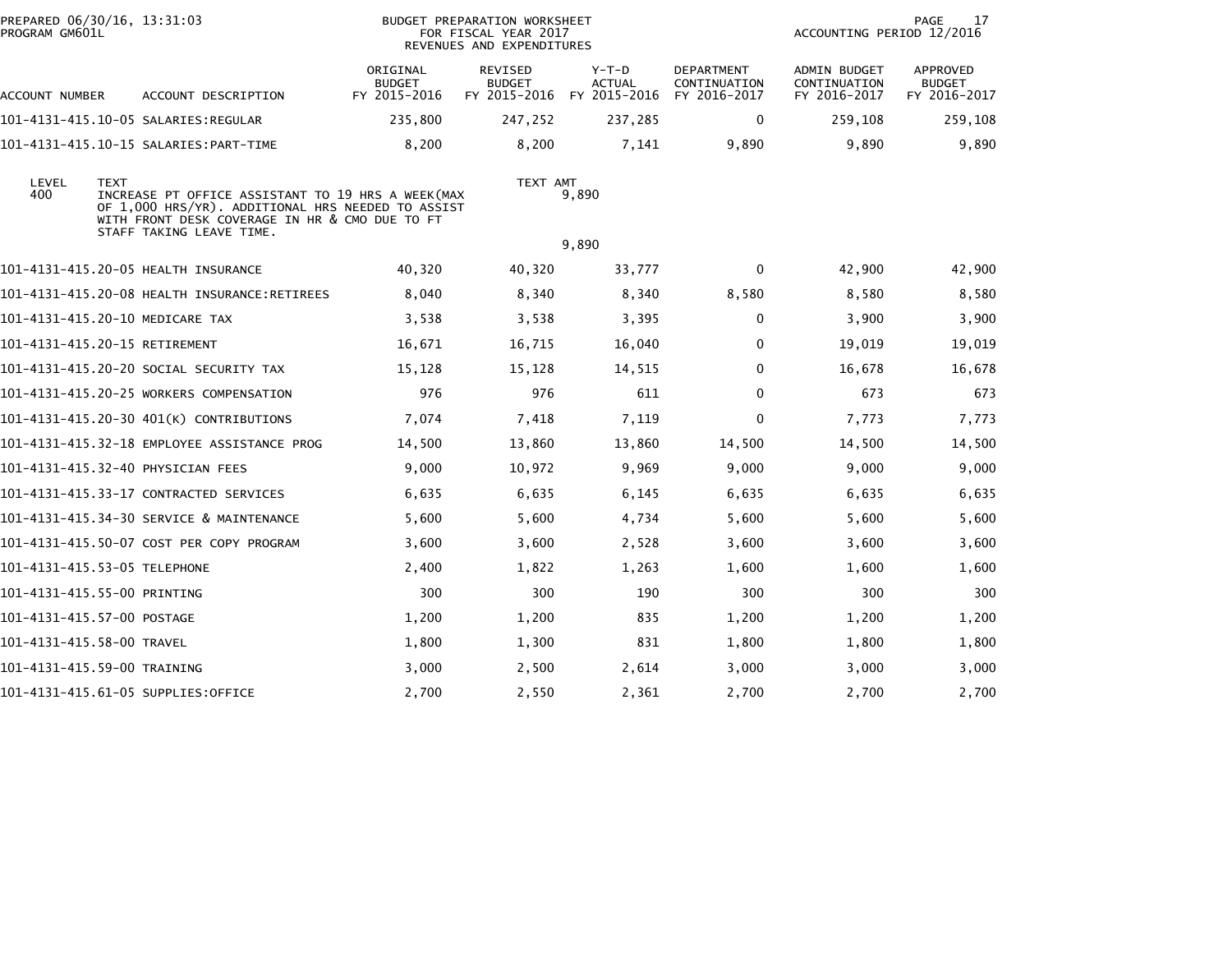| PREPARED 06/30/16, 13:31:03<br>PROGRAM GM601L |                    |                                                 | BUDGET PREPARATION WORKSHEET<br>FOR FISCAL YEAR 2017<br>REVENUES AND EXPENDITURES |                                          |                                        |                                                   | -18<br>PAGE<br>ACCOUNTING PERIOD 12/2016            |                                           |  |
|-----------------------------------------------|--------------------|-------------------------------------------------|-----------------------------------------------------------------------------------|------------------------------------------|----------------------------------------|---------------------------------------------------|-----------------------------------------------------|-------------------------------------------|--|
| ACCOUNT NUMBER                                |                    | ACCOUNT DESCRIPTION                             | ORIGINAL<br><b>BUDGET</b><br>FY 2015-2016                                         | REVISED<br><b>BUDGET</b><br>FY 2015-2016 | Y-T-D<br><b>ACTUAL</b><br>FY 2015-2016 | <b>DEPARTMENT</b><br>CONTINUATION<br>FY 2016-2017 | <b>ADMIN BUDGET</b><br>CONTINUATION<br>FY 2016-2017 | APPROVED<br><b>BUDGET</b><br>FY 2016-2017 |  |
|                                               |                    | 101-4131-415.61-22 SUPPLIES:COPIER              | 1,450                                                                             | 1,600                                    | 1,295                                  | 1,450                                             | 1,450                                               | 1,450                                     |  |
|                                               |                    | 101-4131-415.61-95 SUPPLIES:OTHER SMALL EQMT    | 480                                                                               | 480                                      | 390                                    | 780                                               | 780                                                 | 780                                       |  |
| LEVEL<br>400                                  | <b>TEXT</b>        | INCREASE BY \$300 FOR REPLACEMENT OF CELL PHONE |                                                                                   | TEXT AMT                                 | 780<br>780                             |                                                   |                                                     |                                           |  |
|                                               |                    | 101-4131-415.64-50 DUES & SUBSCRIPTIONS         | 1,500                                                                             | 1,168                                    | 1,168                                  | 1,500                                             | 1,500                                               | 1,500                                     |  |
|                                               |                    | 101-4131-415.83-67 WELLNESS PROGRAM             | 12,450                                                                            | 12,450                                   | 12,208                                 | 12,450                                            | 12,450                                              | 12,450                                    |  |
| ×.                                            | <b>EXPENDITURE</b> |                                                 | 402,362                                                                           | 413,924                                  | 388,614                                | 84,585                                            | 434,636                                             | 434,636                                   |  |
| **                                            | HUMAN RESOURCES    |                                                 | 402,362                                                                           | 413,924                                  | 388,614                                | 84,585                                            | 434,636                                             | 434,636                                   |  |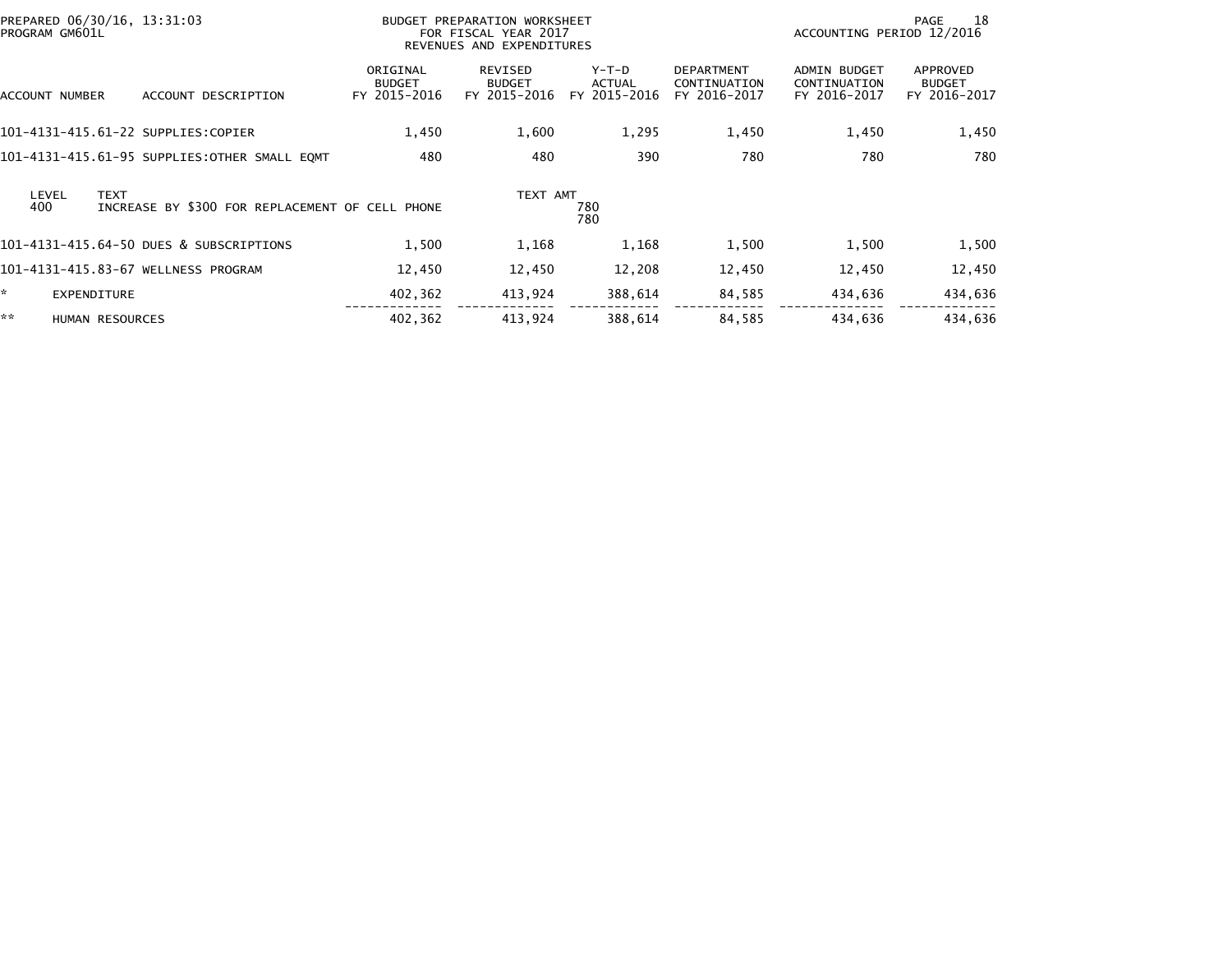| PREPARED 06/30/16, 13:31:03<br>PROGRAM GM601L |                                              |                                           | BUDGET PREPARATION WORKSHEET<br>FOR FISCAL YEAR 2017<br>REVENUES AND EXPENDITURES | 19<br>PAGE<br>ACCOUNTING PERIOD 12/2016  |                                                   |                                                     |                                                  |
|-----------------------------------------------|----------------------------------------------|-------------------------------------------|-----------------------------------------------------------------------------------|------------------------------------------|---------------------------------------------------|-----------------------------------------------------|--------------------------------------------------|
| ACCOUNT NUMBER                                | ACCOUNT DESCRIPTION                          | ORIGINAL<br><b>BUDGET</b><br>FY 2015-2016 | REVISED<br><b>BUDGET</b><br>FY 2015-2016                                          | $Y-T-D$<br><b>ACTUAL</b><br>FY 2015-2016 | <b>DEPARTMENT</b><br>CONTINUATION<br>FY 2016-2017 | ADMIN BUDGET<br><b>CONTINUATION</b><br>FY 2016-2017 | <b>APPROVED</b><br><b>BUDGET</b><br>FY 2016-2017 |
|                                               | 101-4132-334.72-00 VETERANS SERVICE GRANT    | $\mathbf{0}$                              | $\Omega$                                                                          | $2,288-$                                 | 0                                                 | 0                                                   | $\Omega$                                         |
| <b>REVENUE</b>                                |                                              | <sup>0</sup><br>75,125                    | $\Omega$<br>99,211                                                                | $2,288-$<br>95,244                       | 0<br>0                                            | 0<br>103,124                                        | $\Omega$<br>103,124                              |
|                                               |                                              | $\mathbf{0}$                              | $\mathbf{0}$                                                                      | $\mathbf{0}$                             | $\Omega$                                          | $\mathbf{0}$                                        | $\mathbf{0}$                                     |
| 101-4132-444.20-05 HEALTH INSURANCE           |                                              | 17,418                                    | 17,418                                                                            | 15,742                                   | $\Omega$                                          | 27,113                                              | 27,113                                           |
| 101-4132-444.20-10 MEDICARE TAX               |                                              | 1,090                                     | 1,410                                                                             | 1,353                                    | 0                                                 | 1,495                                               | 1,495                                            |
| 101-4132-444.20-15 RETIREMENT                 |                                              | 5,311                                     | 6,707                                                                             | 6,438                                    | 0                                                 | 7,569                                               | 7,569                                            |
|                                               | 101-4132-444.20-20 SOCIAL SECURITY TAX       | 4,658                                     | 6,025                                                                             | 5,786                                    | 0                                                 | 6,394                                               | 6,394                                            |
|                                               | 101-4132-444.20-25 WORKERS COMPENSATION      | 487                                       | 487                                                                               | 363                                      | $\mathbf 0$                                       | 388                                                 | 388                                              |
|                                               | 101-4132-444.20-30 401(K) CONTRIBUTIONS      | 2,254                                     | 2,615                                                                             | 2,496                                    | $\mathbf 0$                                       | 3,094                                               | 3,094                                            |
|                                               | 101-4132-444.50-07 COST PER COPY PROGRAM     | 600                                       | 1,160                                                                             | 629                                      | 800                                               | 800                                                 | 800                                              |
| 101-4132-444.53-05 TELEPHONE                  |                                              | 1,500                                     | 1,500                                                                             | 1,294                                    | 1,500                                             | 1,500                                               | 1,500                                            |
| 101-4132-444.57-00 POSTAGE                    |                                              | 200                                       | 70                                                                                | 68                                       | 200                                               | 200                                                 | 200                                              |
| 101-4132-444.58-00 TRAVEL                     |                                              | 4,000                                     | 4,000                                                                             | 2,233                                    | 4,000                                             | 4,000                                               | 4,000                                            |
| 101-4132-444.59-00 TRAINING                   |                                              | 300                                       | 300                                                                               | 180                                      | 360                                               | 360                                                 | 360                                              |
| 101-4132-444.61-05 SUPPLIES:OFFICE            |                                              | 900                                       | 770                                                                               | 769                                      | 900                                               | 900                                                 | 900                                              |
|                                               | 101-4132-444.61-95 SUPPLIES:OTHER SMALL EQMT | 500                                       | 6,900                                                                             | 1,916                                    | 500                                               | 500                                                 | 500                                              |
|                                               | 101-4132-444.64-50 DUES & SUBSCRIPTIONS      | 400                                       | 400                                                                               | 280                                      | 400                                               | 400                                                 | 400                                              |
|                                               |                                              | 500                                       | 5,900                                                                             | $\mathbf 0$                              | 0                                                 | 0                                                   | $\mathbf{0}$                                     |
| ☆.<br><b>EXPENDITURE</b>                      |                                              | 115,243                                   | 154,873                                                                           | 134,791                                  | 8,660                                             | 157,837                                             | 157,837                                          |
| **<br><b>VETERAN SERVICES</b>                 |                                              | 115,243                                   | 154,873                                                                           | 132,503                                  | 8.660                                             | 157,837                                             | 157,837                                          |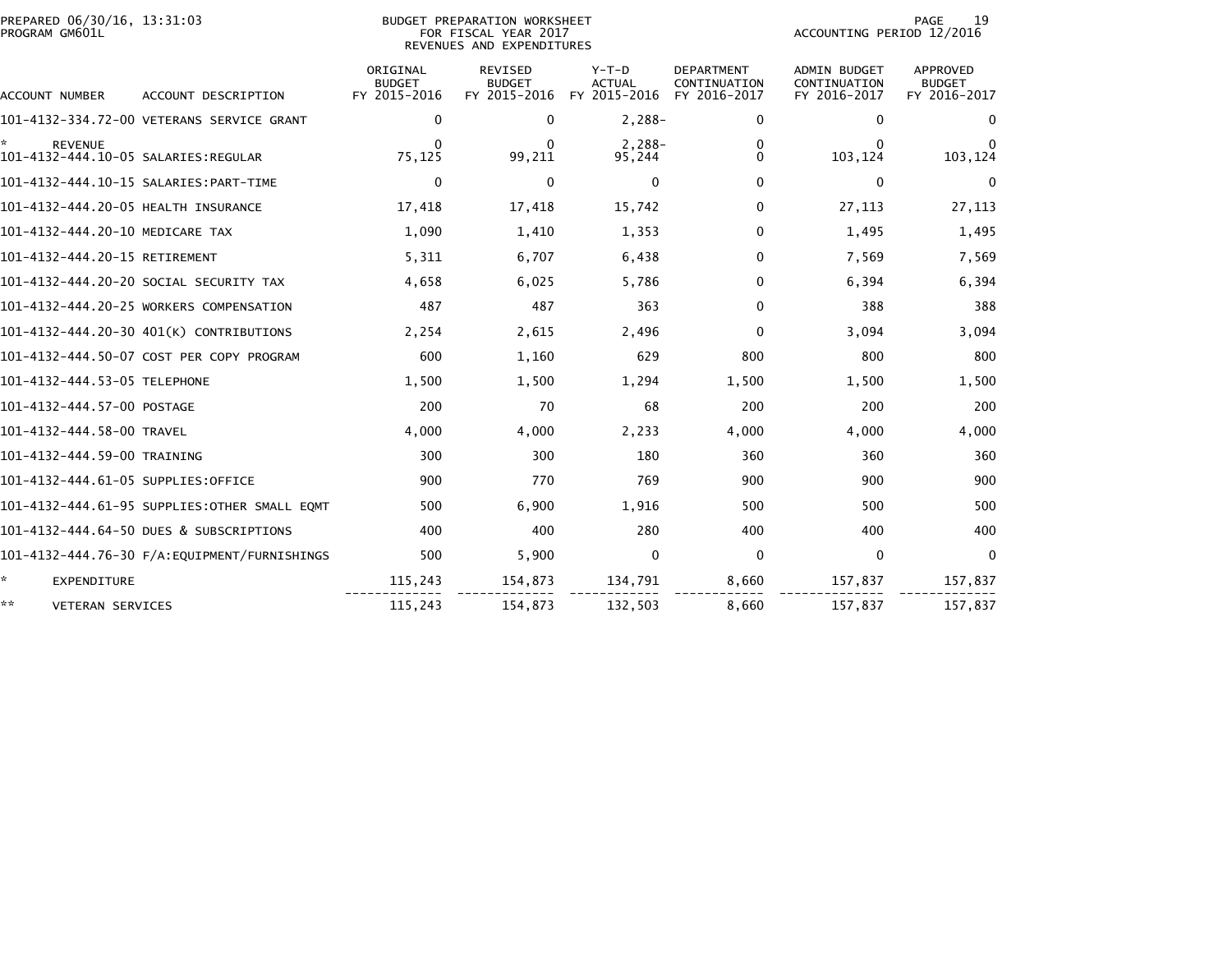|                | PREPARED 06/30/16, 13:31:03 |  |
|----------------|-----------------------------|--|
| PROGRAM GM601L |                             |  |

# PREPARED 06/30/16, 13:31:03 PREPARATION WORKSHEET PREPARATION WORKSHEET PREPARATION WORKSHEET<br>FOR FISCAL YEAR 2017 ACCOUNTING PERIOD 12/2016<br>REVENUES AND EXPENDITURES

PAGE 20<br>ACCOUNTING PERIOD 12/2016

| ACCOUNT NUMBER                       | ACCOUNT DESCRIPTION                          | ORIGINAL<br><b>BUDGET</b><br>FY 2015-2016 | <b>REVISED</b><br><b>BUDGET</b><br>FY 2015-2016 | $Y-T-D$<br><b>ACTUAL</b><br>FY 2015-2016 | <b>DEPARTMENT</b><br>CONTINUATION<br>FY 2016-2017 | ADMIN BUDGET<br>CONTINUATION<br>FY 2016-2017 | <b>APPROVED</b><br><b>BUDGET</b><br>FY 2016-2017 |
|--------------------------------------|----------------------------------------------|-------------------------------------------|-------------------------------------------------|------------------------------------------|---------------------------------------------------|----------------------------------------------|--------------------------------------------------|
| 101-4134-419.10-05 SALARIES:REGULAR  |                                              | 500,258                                   | 479,341                                         | 446,855                                  | $\mathbf 0$                                       | 514,828                                      | 514,828                                          |
| 101-4134-419.20-05 HEALTH INSURANCE  |                                              | 108,863                                   | 104,593                                         | 98,203                                   | 0                                                 | 111,540                                      | 111,540                                          |
|                                      | 101-4134-419.20-08 HEALTH INSURANCE:RETIREES | 2,680                                     | 3,707                                           | 2,780                                    | $\mathbf{0}$                                      | $\Omega$                                     | 0                                                |
| 101-4134-419.20-10 MEDICARE TAX      |                                              | 7,254                                     | 6,951                                           | 6,075                                    | 0                                                 | 7,465                                        | 7,465                                            |
| 101-4134-419.20-15 RETIREMENT        |                                              | 35,368                                    | 33,954                                          | 30,138                                   | $\mathbf{0}$                                      | 37,788                                       | 37,788                                           |
|                                      | 101-4134-419.20-20 SOCIAL SECURITY TAX       | 31,016                                    | 29,719                                          | 25,977                                   | $\mathbf{0}$                                      | 31,919                                       | 31,919                                           |
|                                      | 101-4134-419.20-25 WORKERS COMPENSATION      | 28,521                                    | 27,542                                          | 15,348                                   | $\mathbf{0}$                                      | 17,609                                       | 17,609                                           |
|                                      | 101-4134-419.20-30 401(K) CONTRIBUTIONS      | 15,008                                    | 14,380                                          | 12,827                                   | $\Omega$                                          | 15,445                                       | 15,445                                           |
| 101-4134-419.33-13 CONTRACT CLEANING |                                              | 170,000                                   | 170,000                                         | 148,116                                  | 170,000                                           | 170,000                                      | 170,000                                          |
|                                      | 101-4134-419.33-63 SNOW REMOVAL SERVICES     | 4,000                                     | 2,100                                           | 2,100                                    | 4,000                                             | 4,000                                        | 4,000                                            |
|                                      | 101-4134-419.34-30 SERVICE & MAINTENANCE     | 162,000                                   | 162,000                                         | 161,428                                  | 162,000                                           | 162,000                                      | 162,000                                          |
| 101-4134-419.41-40 WATER             |                                              | 28,000                                    | 28,000                                          | 17,520                                   | 28,000                                            | 28,000                                       | 28,000                                           |
| 101-4134-419.41-42 STORM WATER FEE   |                                              | 5,400                                     | 5,400                                           | 4,100                                    | 5,400                                             | 5,400                                        | 5,400                                            |
| 101–4134–419.43–05 R&M:BUILDINGS     |                                              | 430,000                                   | 378,346                                         | 259,523                                  | 423,500                                           | 423,500                                      | 423,500                                          |
| 101-4134-419.43-15 R&M:EQUIPMENT     |                                              | 7,400                                     | 7,117                                           | 3,831                                    | 7,117                                             | 7,117                                        | 7,117                                            |
| 101-4134-419.43-20 R&M:VEHICLES      |                                              | 6,500                                     | 6,500                                           | 3,601                                    | 6,500                                             | 6,500                                        | 6,500                                            |
| 101-4134-419.44-10 RENT:EOUIPMENT    |                                              | 4,000                                     | 4,000                                           | 2,728                                    | 4,000                                             | 4,000                                        | 4,000                                            |
|                                      | 101-4134-419.50-07 COST PER COPY PROGRAM     | 450                                       | 450                                             | 197                                      | 450                                               | 450                                          | 450                                              |
| 101-4134-419.53-05 TELEPHONE         |                                              | 10,800                                    | 11,055                                          | 10,076                                   | 11,400                                            | 11,400                                       | 11,400                                           |
| 101-4134-419.56-00 UNIFORMS          |                                              | 6,000                                     | 6,000                                           | 3,375                                    | 6,000                                             | 6,000                                        | 6,000                                            |
| 101-4134-419.57-00 POSTAGE           |                                              | 100                                       | 100                                             | 72                                       | 100                                               | 100                                          | 100                                              |
| 101-4134-419.58-00 TRAVEL            |                                              | 1,800                                     | 1,800                                           | 1,547                                    | 1,800                                             | 1,800                                        | 1,800                                            |
| 101-4134-419.59-00 TRAINING          |                                              | 750                                       | 1,750                                           | 1,630                                    | 1,750                                             | 1,750                                        | 1,750                                            |
| 101-4134-419.61-05 SUPPLIES:OFFICE   |                                              | 850                                       | 850                                             | 715                                      | 850                                               | 850                                          | 850                                              |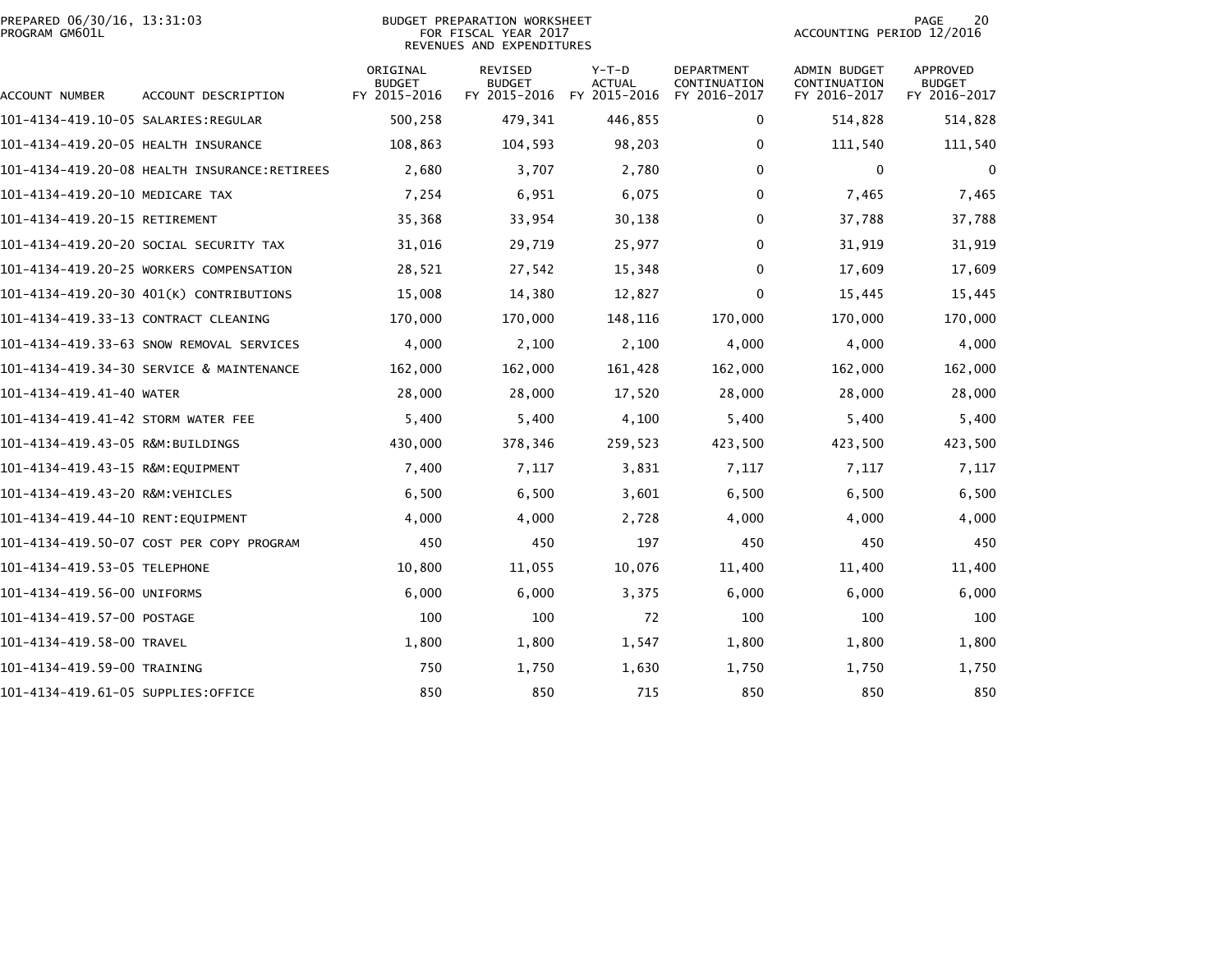| PROGRAM GM601L | PREPARED 06/30/16, 13:31:03                                                                                                               |                                           | <b>BUDGET PREPARATION WORKSHEET</b><br>FOR FISCAL YEAR 2017<br>REVENUES AND EXPENDITURES | ACCOUNTING PERIOD 12/2016                | PAGE<br>21                                        |                                                     |                                                  |
|----------------|-------------------------------------------------------------------------------------------------------------------------------------------|-------------------------------------------|------------------------------------------------------------------------------------------|------------------------------------------|---------------------------------------------------|-----------------------------------------------------|--------------------------------------------------|
| ACCOUNT NUMBER | ACCOUNT DESCRIPTION                                                                                                                       | ORIGINAL<br><b>BUDGET</b><br>FY 2015-2016 | <b>REVISED</b><br><b>BUDGET</b><br>FY 2015-2016                                          | $Y-T-D$<br><b>ACTUAL</b><br>FY 2015-2016 | <b>DEPARTMENT</b><br>CONTINUATION<br>FY 2016-2017 | <b>ADMIN BUDGET</b><br>CONTINUATION<br>FY 2016-2017 | <b>APPROVED</b><br><b>BUDGET</b><br>FY 2016-2017 |
|                | 101-4134-419.61-30 SUPPLIES:JANITORIAL                                                                                                    | 185,000                                   | 200,000                                                                                  | 203,730                                  | 190,000                                           | 185,000                                             | 185,000                                          |
|                | 101-4134-419.61-40 SUPPLIES:MAINTENANCE                                                                                                   | 25,000                                    | 25,000                                                                                   | 19,779                                   | 25,000                                            | 25,000                                              | 25,000                                           |
|                | 101-4134-419.61-80 SUPPLIES:SIGNS                                                                                                         | 15,000                                    | 15,000                                                                                   | 7,625                                    | 15,000                                            | 15,000                                              | 15,000                                           |
|                | 101-4134-419.61-85 SUPPLIES:VEHICLE                                                                                                       | 2,800                                     | 2,800                                                                                    | 1,153                                    | 2,800                                             | 2,800                                               | 2,800                                            |
|                | 101-4134-419.61-95 SUPPLIES: OTHER SMALL EQMT                                                                                             | 7,000                                     | 6,200                                                                                    | 3,635                                    | 7,000                                             | 7,000                                               | 7,000                                            |
|                | 101-4134-419.62-05 ELECTRICITY                                                                                                            | 220,000                                   | 215,172                                                                                  | 159,832                                  | 220,000                                           | 220,000                                             | 220,000                                          |
|                | 101-4134-419.62-10 HEATING OIL                                                                                                            | 1,000                                     | 1,000                                                                                    | 0                                        | 1,000                                             | 1,000                                               | 1,000                                            |
|                | 101-4134-419.62-20 MOTOR FUEL & LUBRICANTS                                                                                                | 32,000                                    | 32,000                                                                                   | 13,921                                   | 32,000                                            | 32,000                                              | 32,000                                           |
|                | 101-4134-419.62-25 NATURAL GAS                                                                                                            | 37,000                                    | 37,000                                                                                   | 18,674                                   | 37,000                                            | 37,000                                              | 37,000                                           |
|                | 101-4134-419.64-50 DUES & SUBSCRIPTIONS                                                                                                   | 500                                       | 500                                                                                      | 130                                      | 500                                               | 500                                                 | 500                                              |
|                | 101-4134-419.72-00 C/A:BUILDINGS                                                                                                          | $\Omega$                                  | $\mathbf{0}$                                                                             | $\mathbf{0}$                             | $\mathbf{0}$                                      | $\mathbf{0}$                                        | $\mathbf{0}$                                     |
|                | 101-4134-419.73-00 C/A:OTHER IMPROVEMENTS                                                                                                 | 60,000                                    | 246,496                                                                                  | 36,352                                   | 1,249,619                                         | 0                                                   | 683,360                                          |
| LEVEL<br>400   | <b>TEXT</b><br>EXPANSION -                                                                                                                |                                           | TEXT AMT                                                                                 |                                          |                                                   |                                                     |                                                  |
|                | REPLACE ROOF AT DEPARTMENT OF HEALTH<br>REMODEL FORMER BOE SPACE IN ADMINISTRATION BLDG<br>ENGINEERING SERVICES - FOR JAIL RFQ DESIGN/BID |                                           |                                                                                          | 558,360<br>110,000<br>15,000<br>683,360  |                                                   |                                                     |                                                  |
|                | 101-4134-419.74-35 C/A:VEHICLES                                                                                                           | 60,000                                    | 126,200                                                                                  | 123,586                                  | 35,000                                            | 35,000                                              | 35,000                                           |
| LEVEL<br>400   | <b>TEXT</b><br>REPLACEMENT OF TRUCK #0529 MILEAGE 128524                                                                                  |                                           | TEXT AMT                                                                                 | 35,000<br>35,000                         |                                                   |                                                     |                                                  |
|                | 101-4134-419.74-90 C/A:OTHER EQUIPMENT                                                                                                    | 0                                         | 6,000                                                                                    | $\mathbf{0}$                             | $\mathbf{0}$                                      | $\Omega$                                            | $\Omega$                                         |
|                | 101-4134-419.76-20 F/A:DP EQUIPMENT                                                                                                       | $\Omega$                                  | 10                                                                                       | 0                                        | $\mathbf{0}$                                      | $\Omega$                                            | $\mathbf 0$                                      |
|                | 101-4134-419.76-30 F/A:EQUIPMENT/FURNISHINGS                                                                                              | 10,000                                    | 12,930                                                                                   | 12,929                                   | 18,650                                            | 10,650                                              | 19,100                                           |

LEVEL TEXT TEXT AMT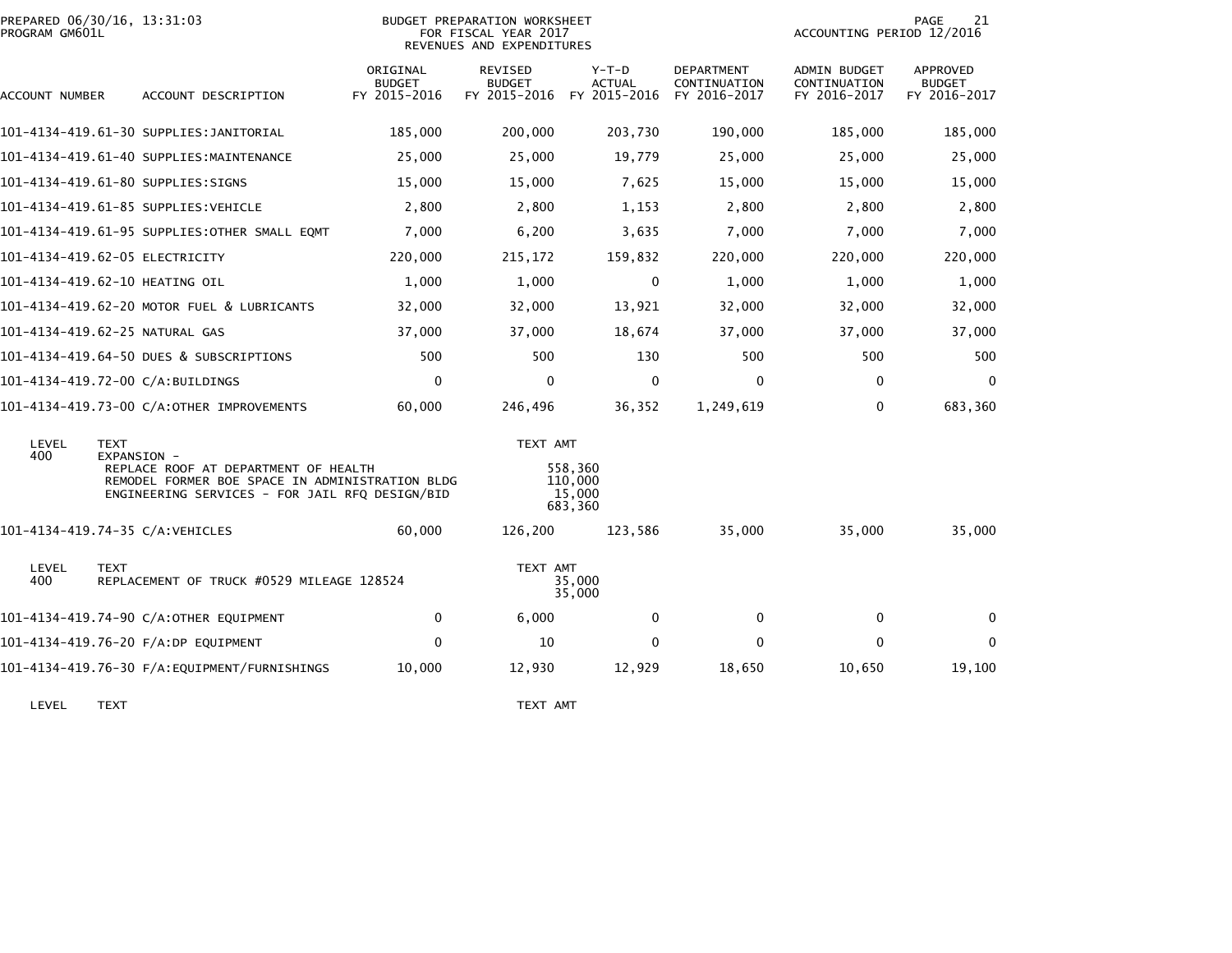|     | PREPARED 06/30/16, 13:31:03<br>PROGRAM GM601L                                                                                                                | BUDGET PREPARATION WORKSHEET<br>FOR FISCAL YEAR 2017<br>REVENUES AND EXPENDITURES | ACCOUNTING PERIOD 12/2016                | -22<br>PAGE                              |                                                   |                                                     |                                           |  |
|-----|--------------------------------------------------------------------------------------------------------------------------------------------------------------|-----------------------------------------------------------------------------------|------------------------------------------|------------------------------------------|---------------------------------------------------|-----------------------------------------------------|-------------------------------------------|--|
|     | ACCOUNT DESCRIPTION<br>ACCOUNT NUMBER                                                                                                                        | ORIGINAL<br><b>BUDGET</b><br>FY 2015-2016                                         | REVISED<br><b>BUDGET</b><br>FY 2015-2016 | $Y-T-D$<br><b>ACTUAL</b><br>FY 2015-2016 | <b>DEPARTMENT</b><br>CONTINUATION<br>FY 2016-2017 | <b>ADMIN BUDGET</b><br>CONTINUATION<br>FY 2016-2017 | APPROVED<br><b>BUDGET</b><br>FY 2016-2017 |  |
| 400 | CONTINUATION<br>EXPANSION -<br>CARPORT W/ ELECTRICITY FOR SHERIFF'S CRIME SCENE<br>AND TRAFFIC TRAILERS<br>INSTALL SECURITY SYSTEM FOR LANDIS SHERIFF OFFICE | 10,650<br>4,800<br>3,650<br>19,100                                                |                                          |                                          |                                                   |                                                     |                                           |  |
|     | 101-4134-419.76-90 F/A:OTHER                                                                                                                                 | 3.500                                                                             | 9.000                                    | 7.347                                    | 0                                                 | 0                                                   | 0                                         |  |
| ÷.  | EXPENDITURE                                                                                                                                                  | 2,225,818                                                                         | 2,420,963                                | 1,867,455                                | 2,666,436                                         | 2,140,411                                           | 2,832,221                                 |  |
| **  | FACILITIES MANAGEMENT                                                                                                                                        | 2,225,818                                                                         | 2,420,963                                | 1,867,455                                | 2,666,436                                         | 2,140,411                                           | 2.832.221                                 |  |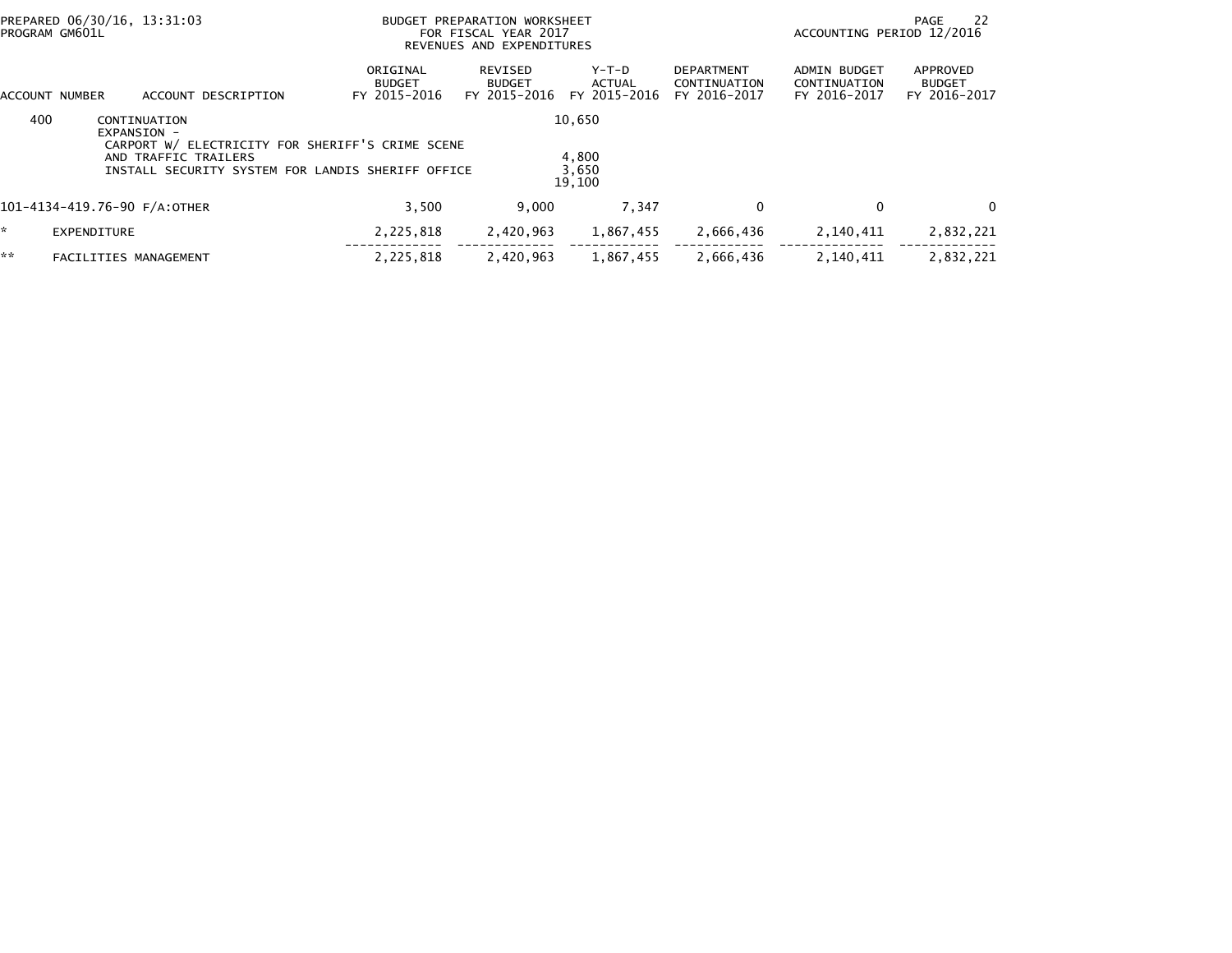|                | PREPARED 06/30/16, 13:31:03 |  |
|----------------|-----------------------------|--|
| PROGRAM GM601L |                             |  |

### PREPARED 06/30/16, 13:31:03 PREPARATION WORKSHEET PREPARATION WORKSHEET PREPARATION WORKSHEET<br>FOR FISCAL YEAR 2017 ACCOUNTING PERIOD 12/2016<br>REVENUES AND EXPENDITURES

| ACCOUNT NUMBER           | ACCOUNT DESCRIPTION                         | ORIGINAL<br><b>BUDGET</b><br>FY 2015-2016                                                          | <b>REVISED</b><br><b>BUDGET</b><br>FY 2015-2016 | $Y-T-D$<br><b>ACTUAL</b><br>FY 2015-2016 | <b>DEPARTMENT</b><br>CONTINUATION<br>FY 2016-2017 | <b>ADMIN BUDGET</b><br>CONTINUATION<br>FY 2016-2017 | <b>APPROVED</b><br><b>BUDGET</b><br>FY 2016-2017 |
|--------------------------|---------------------------------------------|----------------------------------------------------------------------------------------------------|-------------------------------------------------|------------------------------------------|---------------------------------------------------|-----------------------------------------------------|--------------------------------------------------|
|                          | 101-4135-353.32-00 CLERK OF COURT JAIL FEES | 190,000-                                                                                           | $190,000 -$                                     | 196,777-                                 | $\mathbf{0}$                                      | 190,000-                                            | 190,000-                                         |
|                          | 101-4135-353.38-00 COURT FACILITY FEES      | $210,000 -$                                                                                        | $210,000 -$                                     | $226, 253 -$                             | 0                                                 | $230,000 -$                                         | 230,000-                                         |
|                          | 101-4135-353.40-00 COURT OFFICER FEES       | $70,000 -$                                                                                         | $70,000 -$                                      | 58,650-                                  | $\mathbf{0}$                                      | $60,000 -$                                          | $60,000 -$                                       |
| <b>REVENUE</b>           | 101-4135-412.10-05 SALARIES:REGULAR         | 470,000-<br>25,357                                                                                 | 470,000-<br>26,480                              | 481,680-<br>25,424                       | 0<br>$\Omega$                                     | 480,000-<br>27,459                                  | 480,000-<br>27,459                               |
|                          | 101-4135-412.10-20 SALARIES:PER DIEM        | 708                                                                                                | 708                                             | 708                                      | $\mathbf{0}$                                      | 1,000                                               | 1,000                                            |
|                          | 101-4135-412.20-05 HEALTH INSURANCE         | 8,064                                                                                              | 8,445                                           | 8,444                                    | $\mathbf{0}$                                      | 8,580                                               | 8,580                                            |
|                          | 101-4135-412.20-10 MEDICARE TAX             | 368                                                                                                | 368                                             | 295                                      | $\mathbf 0$                                       | 398                                                 | 398                                              |
|                          | 101-4135-412.20-15 RETIREMENT               | 1,793                                                                                              | 1,793                                           | 1,719                                    | $\mathbf{0}$                                      | 2,016                                               | 2,016                                            |
|                          | 101-4135-412.20-20 SOCIAL SECURITY TAX      | 1,572                                                                                              | 1,572                                           | 1,261                                    | $\mathbf{0}$                                      | 1,702                                               | 1,702                                            |
|                          | 101-4135-412.20-25 WORKERS COMPENSATION     | 1,379                                                                                              | 1,379                                           | 796                                      | $\mathbf{0}$                                      | 860                                                 | 860                                              |
|                          | 101-4135-412.20-30 401(K) CONTRIBUTIONS     | 761                                                                                                | 795                                             | 763                                      | $\mathbf{0}$                                      | 824                                                 | 824                                              |
|                          | 101-4135-412.33-13 CONTRACT CLEANING        | 70,000                                                                                             | 70,000                                          | 63,000                                   | $\mathbf{0}$                                      | 70,000                                              | 70,000                                           |
|                          | 101-4135-412.33-17 CONTRACTED SERVICES      | $\mathbf 0$                                                                                        | 0                                               | 0                                        | $\Omega$                                          | $\mathbf{0}$                                        | 60,444                                           |
| LEVEL<br>400             | <b>TEXT</b><br>EXPANSION -                  | ASSISTANT DISTRICT ATTORNEY FOR DOMESTIC VIOLENCE<br>(FREEZE CONTRACTED POSITION FUNDING UNTIL BOC |                                                 | TEXT AMT<br>60,444                       |                                                   |                                                     |                                                  |
|                          | TAKES VOTE TO FILL)                         |                                                                                                    |                                                 | 60,444                                   |                                                   |                                                     |                                                  |
| 101-4135-412.41-40 WATER |                                             | 33,500                                                                                             | 29,900                                          | 21,889                                   | 33,500                                            | 33,500                                              | 33,500                                           |
|                          | 101-4135-412.42-20 GROUNDS MAINTENANCE      | 1,500                                                                                              | 1,500                                           | 1,500                                    | 1,500                                             | 1,500                                               | 1,500                                            |
|                          | 101-4135-412.43-05 R&M:BUILDINGS            | 95,000                                                                                             | 111,756                                         | 92,184                                   | 93,138                                            | 95,000                                              | 95,000                                           |
|                          | 101-4135-412.43-15 R&M:EQUIPMENT            | $\mathbf 0$                                                                                        | $\mathbf 0$                                     | $\mathbf 0$                              | $\mathbf 0$                                       | $\mathbf 0$                                         | 0                                                |
|                          | 101-4135-412.44-20 RENT:LAND & BUILDINGS    | 88,000                                                                                             | 97,900                                          | 97,854                                   | 88,000                                            | 88,000                                              | 88,000                                           |
|                          | 101-4135-412.53-05 TELEPHONE                | 1,500                                                                                              | 1,950                                           | 1,490                                    | 1,800                                             | 1,800                                               | 1,800                                            |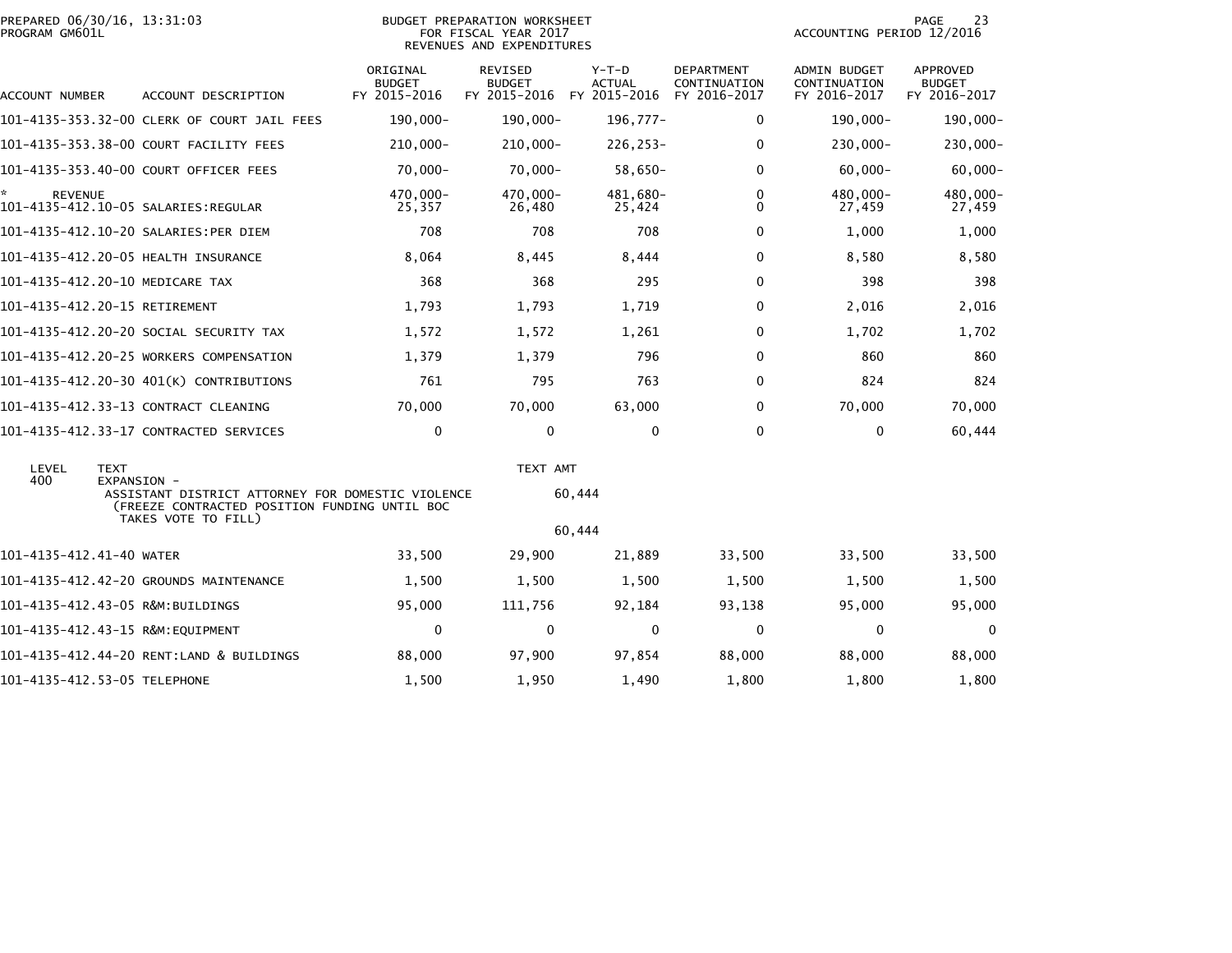| PROGRAM GM601L    | PREPARED 06/30/16, 13:31:03                                                                                                                                                                                                                                                                    | BUDGET PREPARATION WORKSHEET<br>FOR FISCAL YEAR 2017<br>REVENUES AND EXPENDITURES |                          |                                                               |                                                   | 24<br>PAGE<br>ACCOUNTING PERIOD 12/2016      |                                                  |  |
|-------------------|------------------------------------------------------------------------------------------------------------------------------------------------------------------------------------------------------------------------------------------------------------------------------------------------|-----------------------------------------------------------------------------------|--------------------------|---------------------------------------------------------------|---------------------------------------------------|----------------------------------------------|--------------------------------------------------|--|
| ACCOUNT NUMBER    | ACCOUNT DESCRIPTION                                                                                                                                                                                                                                                                            | ORIGINAL<br><b>BUDGET</b><br>FY 2015-2016                                         | REVISED<br><b>BUDGET</b> | Y-T-D<br><b>ACTUAL</b><br>FY 2015-2016 FY 2015-2016           | <b>DEPARTMENT</b><br>CONTINUATION<br>FY 2016-2017 | ADMIN BUDGET<br>CONTINUATION<br>FY 2016-2017 | <b>APPROVED</b><br><b>BUDGET</b><br>FY 2016-2017 |  |
|                   | 101-4135-412.56-00 UNIFORMS                                                                                                                                                                                                                                                                    | 300                                                                               | 300                      | 281                                                           | 300                                               | 300                                          | 300                                              |  |
|                   | 101-4135-412.61-05 SUPPLIES:OFFICE                                                                                                                                                                                                                                                             | 1,020                                                                             | 1,020                    | 1,016                                                         | 1,020                                             | 1,020                                        | 1,020                                            |  |
|                   | 101-4135-412.61-30 SUPPLIES:JANITORIAL                                                                                                                                                                                                                                                         | 11,900                                                                            | 11,900                   | 11,900                                                        | 11,900                                            | 11,900                                       | 11,900                                           |  |
|                   | 101-4135-412.61-95 SUPPLIES:OTHER SMALL EQMT                                                                                                                                                                                                                                                   | 3,000                                                                             | 9,150                    | 9,137                                                         | 11,820                                            | 11,820                                       | 11,820                                           |  |
| LEVEL<br>400      | TEXT<br>REPLACEMENT OF CHAIRS FOR JURIES (\$400 EACH)<br>CONFERENCE TABLE FOR CLERK OF COURT<br>6 SWIVEL CHAIRS (\$130 EACH)<br>FILING CABINET FOR DA'S OFFICE<br>6 OPEN FILE CABINETS FOR ESTATES OFFCE (\$330 EAC)<br>SHEVLING FOR DISPOSED FILES FOR DA'S OFFICE<br>DEPARTMENT CONTINUATION |                                                                                   | TEXT AMT                 | 4,800<br>360<br>780<br>200<br>1,980<br>370<br>3,330<br>11,820 |                                                   |                                              |                                                  |  |
|                   | 101-4135-412.62-05 ELECTRICITY                                                                                                                                                                                                                                                                 | 78,000                                                                            | 75,400                   | 58,998                                                        | 80,300                                            | 80,300                                       | 80,300                                           |  |
|                   | 101-4135-412.62-25 NATURAL GAS                                                                                                                                                                                                                                                                 | 21,000                                                                            | 17,300                   | 13,946                                                        | 21,000                                            | 21,000                                       | 21,000                                           |  |
|                   | 101-4135-412.72-00 C/A:BUILDINGS                                                                                                                                                                                                                                                               | 15,000                                                                            | 514,933                  | 514,933                                                       | 698,000                                           | $\mathbf 0$                                  | 690,000                                          |  |
| LEVEL<br>400      | <b>TEXT</b><br>EXPANSION -<br>INSTALL CARPET FOR CLERK OF COURT<br>PAINT CLERK OF COURT AREA<br>REPLACE HVAC FAN COILS<br>REPLACE ROOF AT NEW COURTHOUSE AND DETENTION CTR                                                                                                                     |                                                                                   | TEXT AMT                 | 12,000<br>13,000<br>50,000<br>615,000<br>690,000              |                                                   |                                              |                                                  |  |
|                   | 101-4135-412.76-30 F/A:EQUIPMENT/FURNISHINGS                                                                                                                                                                                                                                                   | 10,300                                                                            | 36,835                   | 12,650                                                        | 16,850                                            | 10,300                                       | 10,300                                           |  |
| LEVEL<br>400      | <b>TEXT</b><br>DESK FOR DA'S OFFICE (\$1000 EACH)<br>STORAGE TABLE FOR DA'S OFFICE<br>DESK FOR CLERK OF COURT (DESK ARE BROKEN AND LEGS<br>ARE MISSING FROM DESK, THEY HAVE BLOCKS UNDERNEATH<br>TO HOLD THE DESK UP \$850 EACH)<br>DEPARTMENT CONTINUATION                                    |                                                                                   | TEXT AMT                 | 2,000<br>600<br>4,250<br>3,450<br>10,300                      |                                                   |                                              |                                                  |  |
| ×.<br>EXPENDITURE |                                                                                                                                                                                                                                                                                                | 470,022                                                                           | 1,021,384                | 940,188                                                       | 1,059,128                                         | 469,279                                      | 1,219,723                                        |  |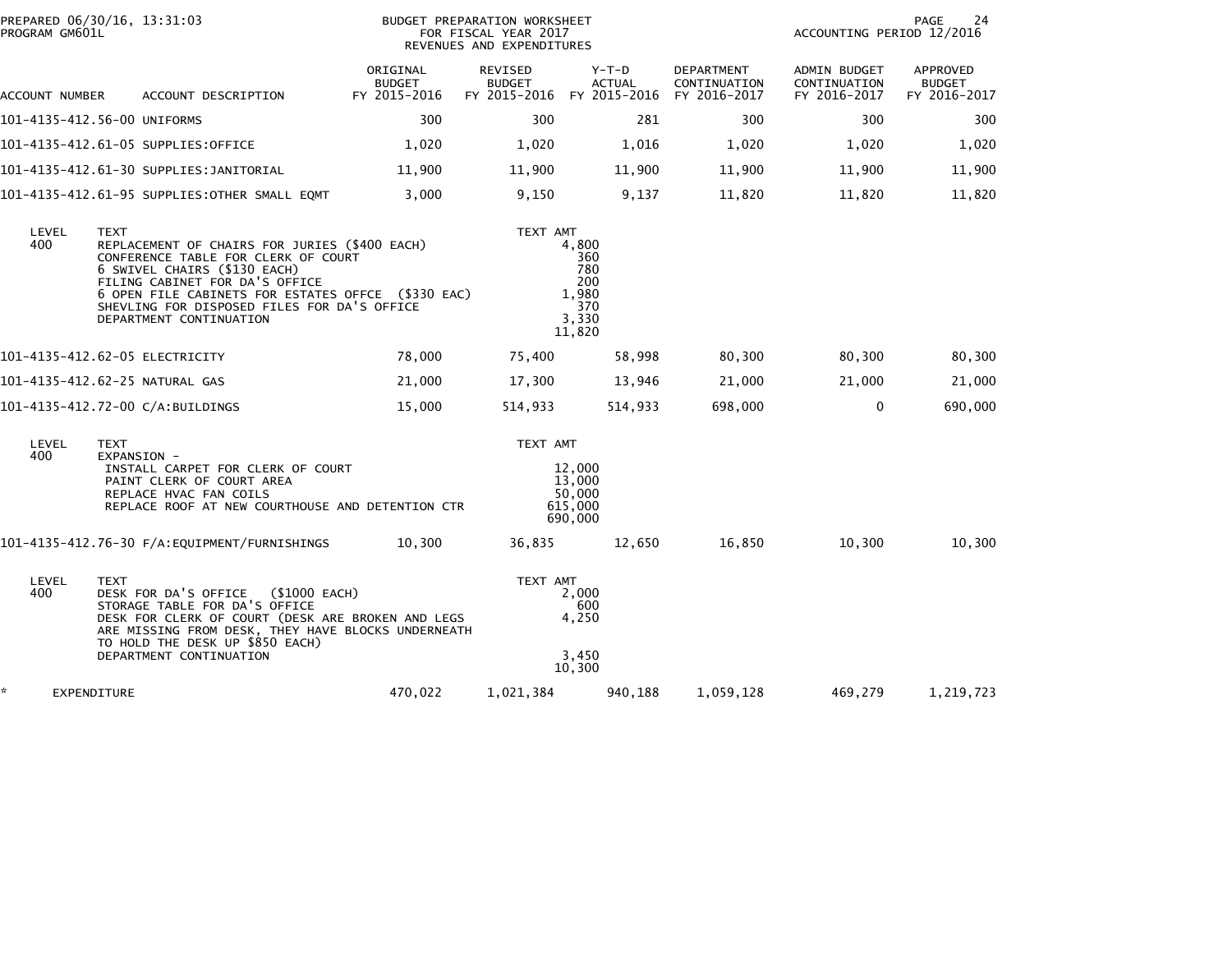| PREPARED 06/30/16, 13:31:03<br>PROGRAM GM601L |                     |                                           | BUDGET PREPARATION WORKSHEET<br>FOR FISCAL YEAR 2017<br>REVENUES AND EXPENDITURES |                                                                  | PAGE<br>ACCOUNTING PERIOD 12/2016 |                                              |                                           |
|-----------------------------------------------|---------------------|-------------------------------------------|-----------------------------------------------------------------------------------|------------------------------------------------------------------|-----------------------------------|----------------------------------------------|-------------------------------------------|
| <b>ACCOUNT NUMBER</b>                         | ACCOUNT DESCRIPTION | ORIGINAL<br><b>BUDGET</b><br>FY 2015-2016 | REVISED<br><b>BUDGET</b>                                                          | Y-T-D<br><b>ACTUAL</b><br>FY 2015-2016 FY 2015-2016 FY 2016-2017 | <b>DEPARTMENT</b><br>CONTINUATION | ADMIN BUDGET<br>CONTINUATION<br>FY 2016-2017 | APPROVED<br><b>BUDGET</b><br>FY 2016-2017 |
| **<br>COURT FACILITIES                        |                     | 22                                        | 551.384                                                                           | 458.508                                                          | 1,059,128                         | $10.721 -$                                   | 739.723                                   |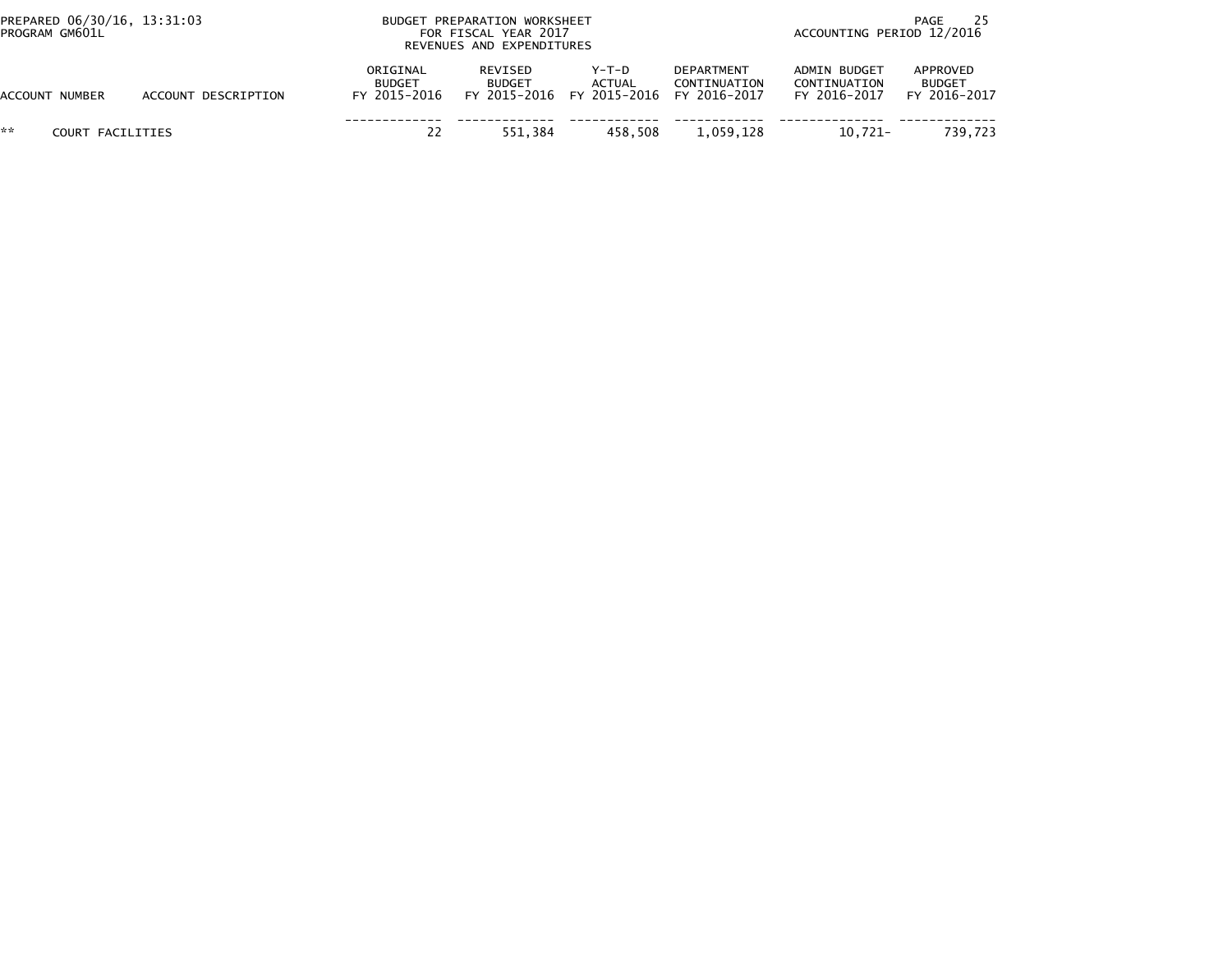| PREPARED 06/30/16, 13:31:03<br>PROGRAM GM601L |                                              | BUDGET PREPARATION WORKSHEET<br>FOR FISCAL YEAR 2017<br>REVENUES AND EXPENDITURES |                                                 |                                        |                                                   |                                              | 26<br>PAGE<br>ACCOUNTING PERIOD 12/2016   |  |  |
|-----------------------------------------------|----------------------------------------------|-----------------------------------------------------------------------------------|-------------------------------------------------|----------------------------------------|---------------------------------------------------|----------------------------------------------|-------------------------------------------|--|--|
| ACCOUNT NUMBER                                | ACCOUNT DESCRIPTION                          | ORIGINAL<br><b>BUDGET</b><br>FY 2015-2016                                         | <b>REVISED</b><br><b>BUDGET</b><br>FY 2015-2016 | Y-T-D<br><b>ACTUAL</b><br>FY 2015-2016 | <b>DEPARTMENT</b><br>CONTINUATION<br>FY 2016-2017 | ADMIN BUDGET<br>CONTINUATION<br>FY 2016-2017 | APPROVED<br><b>BUDGET</b><br>FY 2016-2017 |  |  |
|                                               |                                              |                                                                                   | O                                               |                                        |                                                   |                                              |                                           |  |  |
| 101-4136-419.20-05 HEALTH INSURANCE           |                                              |                                                                                   |                                                 |                                        |                                                   |                                              |                                           |  |  |
| 101-4136-419.20-10 MEDICARE TAX               |                                              |                                                                                   |                                                 |                                        |                                                   |                                              | 0                                         |  |  |
| 101-4136-419.20-15 RETIREMENT                 |                                              |                                                                                   |                                                 |                                        |                                                   |                                              | <sup>0</sup>                              |  |  |
|                                               | 101-4136-419.20-20 SOCIAL SECURITY TAX       |                                                                                   | $\Omega$                                        | $\Omega$                               | 0                                                 | 0                                            | 0                                         |  |  |
|                                               | 101-4136-419.20-25 WORKERS COMPENSATION      |                                                                                   | 0                                               |                                        |                                                   |                                              | <sup>0</sup>                              |  |  |
|                                               | 101-4136-419.20-30 401(K) CONTRIBUTIONS      |                                                                                   |                                                 |                                        |                                                   |                                              | 0                                         |  |  |
|                                               | 101-4136-419.33-07 CONTRACTED SERVICES       | 65,000                                                                            | 65,000                                          | 31,792                                 | 50,000                                            | 40,000                                       | 40,000                                    |  |  |
|                                               | 101-4136-419.34-30 SERVICE & MAINTENANCE     |                                                                                   | $\Omega$                                        | $\Omega$                               |                                                   |                                              |                                           |  |  |
|                                               | 101-4136-419.61-95 SUPPLIES:OTHER SMALL EQMT |                                                                                   |                                                 |                                        |                                                   |                                              | 0                                         |  |  |
| *<br>EXPENDITURE                              |                                              | 65,000                                                                            | 65,000                                          | 31,792                                 | 50,000                                            | 40,000                                       | 40,000                                    |  |  |
| **<br><b>GARAGE</b>                           |                                              | 65,000                                                                            | 65,000                                          | 31,792                                 | 50,000                                            | 40,000                                       | 40,000                                    |  |  |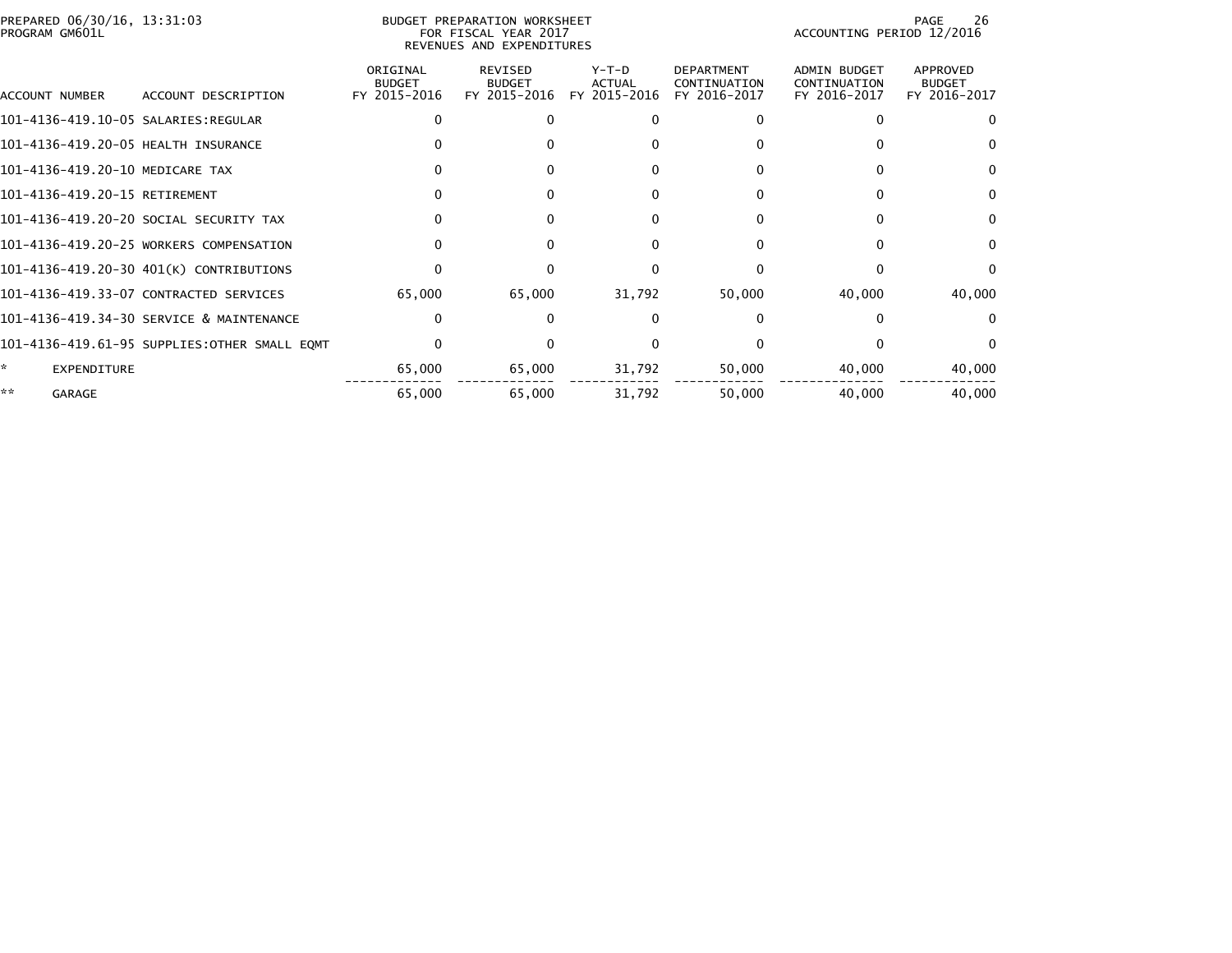| PREPARED 06/30/16, 13:31:03<br>PROGRAM GM601L |                                              |                                           | <b>BUDGET PREPARATION WORKSHEET</b><br>FOR FISCAL YEAR 2017<br>REVENUES AND EXPENDITURES |                                          |                                                   | ACCOUNTING PERIOD 12/2016                           | 27<br>PAGE                                       |
|-----------------------------------------------|----------------------------------------------|-------------------------------------------|------------------------------------------------------------------------------------------|------------------------------------------|---------------------------------------------------|-----------------------------------------------------|--------------------------------------------------|
| ACCOUNT NUMBER                                | ACCOUNT DESCRIPTION                          | ORIGINAL<br><b>BUDGET</b><br>FY 2015-2016 | REVISED<br><b>BUDGET</b><br>FY 2015-2016                                                 | $Y-T-D$<br><b>ACTUAL</b><br>FY 2015-2016 | <b>DEPARTMENT</b><br>CONTINUATION<br>FY 2016-2017 | <b>ADMIN BUDGET</b><br>CONTINUATION<br>FY 2016-2017 | <b>APPROVED</b><br><b>BUDGET</b><br>FY 2016-2017 |
|                                               | 101-4140-325.64-00 TAX MAP SALES             | $100 -$                                   | $100 -$                                                                                  | $361 -$                                  | $250 -$                                           | $250 -$                                             | $250 -$                                          |
| <b>REVENUE</b>                                |                                              | $100 -$<br>676,255                        | $100 -$<br>690,999                                                                       | $361 -$<br>667,845                       | $250 -$<br>$\Omega$                               | $250 -$<br>714, 113                                 | $250 -$<br>714, 113                              |
|                                               | 101-4140-415.10-15 SALARIES: PART-TIME       | 15,000                                    | 15,000                                                                                   | 7,433                                    | 20,000                                            | 20,000                                              | 20,000                                           |
| LEVEL<br><b>TEXT</b><br>400                   | ADDITIONAL ABSTRACTS FOR 2017                |                                           | TEXT AMT                                                                                 | 20,000<br>20,000                         |                                                   |                                                     |                                                  |
|                                               | 101-4140-415.20-05 HEALTH INSURANCE          | 129,023                                   | 129,023                                                                                  | 126,664                                  | 0                                                 | 137,280                                             | 137,280                                          |
|                                               |                                              | 3,350                                     | 3,350                                                                                    | 0                                        | $\mathbf{0}$                                      | 0                                                   | $\Omega$                                         |
|                                               | 101-4140-415.20-10 MEDICARE TAX              | 10,096                                    | 10,096                                                                                   | 9,194                                    | 0                                                 | 10,645                                              | 10,645                                           |
| 101-4140-415.20-15 RETIREMENT                 |                                              | 47,811                                    | 47,811                                                                                   | 45,143                                   | $\mathbf 0$                                       | 52,416                                              | 52,416                                           |
|                                               | 101–4140–415.20–20 SOCIAL SECURITY TAX       | 43,168                                    | 43,168                                                                                   | 39,313                                   | 0                                                 | 45,515                                              | 45,515                                           |
|                                               | 101-4140-415.20-25 WORKERS COMPENSATION      | 9,333                                     | 9,333                                                                                    | 5,963                                    | $\mathbf{0}$                                      | 6,473                                               | 6,473                                            |
|                                               | 101-4140-415.20-30 401(K) CONTRIBUTIONS      | 20,288                                    | 20,729                                                                                   | 20,034                                   | 0                                                 | 21,423                                              | 21,423                                           |
|                                               | 101–4140–415.32–14 AUDITING–DISCOVERIES EXP  | 60,000                                    | 60,000                                                                                   | 53,653                                   | 60,000                                            | 60,000                                              | 60,000                                           |
|                                               | 101-4140-415.33-00 OTHER PROFESSIONAL SRVCS  | 10,000                                    | 10,000                                                                                   | 1,620                                    | 10,000                                            | 10,000                                              | 10,000                                           |
|                                               | 101-4140-415.34-06 AUTO PRICING LIST-DMV     | 7,000                                     | 7,000                                                                                    | 0                                        | 7,000                                             | 7,000                                               | 7,000                                            |
|                                               | 101-4140-415.34-07 BOAT & MOTOR PRICING LIST | 4,000                                     | 4,000                                                                                    | 3,192                                    | 4,000                                             | 4,000                                               | 4,000                                            |
|                                               | 101-4140-415.34-30 SERVICE & MAINTENANCE     | 9,500                                     | 9,500                                                                                    | 4,320                                    | 9,500                                             | 9,500                                               | 9,500                                            |
|                                               | 101-4140-415.43-15 R&M:EQUIPMENT             | 400                                       | 400                                                                                      | 0                                        | 400                                               | 400                                                 | 400                                              |
|                                               | 101-4140-415.43-55 R&M:TELEPHONES            | 200                                       | 200                                                                                      | $\mathbf 0$                              | 200                                               | 200                                                 | 200                                              |
|                                               | 101-4140-415.50-07 COST PER COPY PROGRAM     | 2,000                                     | 2,000                                                                                    | 695                                      | 2,000                                             | 2,000                                               | 2,000                                            |
| 101-4140-415.53-05 TELEPHONE                  |                                              | 2,800                                     | 2,800                                                                                    | 2,360                                    | 2,800                                             | 2,700                                               | 2,700                                            |
| 101-4140-415.54-00 ADVERTISING                |                                              | 3,000                                     | 3,000                                                                                    | 1,273                                    | 3,000                                             | 3,000                                               | 3,000                                            |
| 101-4140-415.55-00 PRINTING                   |                                              | 25,000                                    | 66,300                                                                                   | 65,576                                   | 59,000                                            | 59,000                                              | 59,000                                           |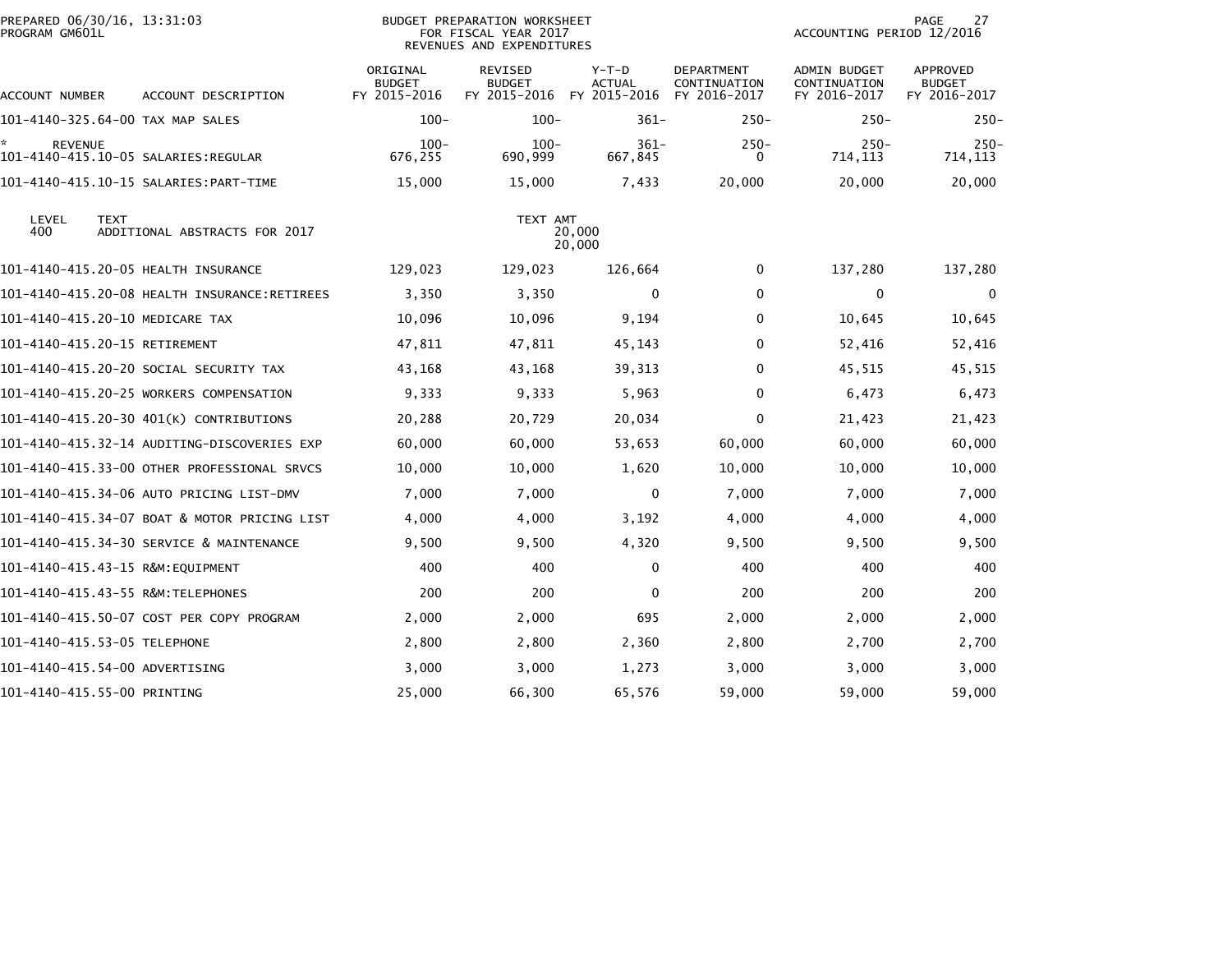| PROGRAM GM601L           | PREPARED 06/30/16, 13:31:03                                              |                                           | BUDGET PREPARATION WORKSHEET<br>FOR FISCAL YEAR 2017<br>REVENUES AND EXPENDITURES |                                          |                                            | ACCOUNTING PERIOD 12/2016                           | PAGE<br>28                                |
|--------------------------|--------------------------------------------------------------------------|-------------------------------------------|-----------------------------------------------------------------------------------|------------------------------------------|--------------------------------------------|-----------------------------------------------------|-------------------------------------------|
| ACCOUNT NUMBER           | ACCOUNT DESCRIPTION                                                      | ORIGINAL<br><b>BUDGET</b><br>FY 2015-2016 | REVISED<br><b>BUDGET</b><br>FY 2015-2016                                          | $Y-T-D$<br><b>ACTUAL</b><br>FY 2015-2016 | DEPARTMENT<br>CONTINUATION<br>FY 2016-2017 | <b>ADMIN BUDGET</b><br>CONTINUATION<br>FY 2016-2017 | APPROVED<br><b>BUDGET</b><br>FY 2016-2017 |
|                          | 101-4140-415.57-00 POSTAGE                                               | 55,000                                    | 55,000                                                                            | 17,006                                   | 55,000                                     | 20,000                                              | 20,000                                    |
| LEVEL<br>400             | <b>TEXT</b><br>CONTINUATION<br>COUNTY MANAGER'S REDUCTION                |                                           | TEXT AMT                                                                          | 55,000<br>$35,000 -$<br>20,000           |                                            |                                                     |                                           |
|                          | 101-4140-415.58-00 TRAVEL                                                | 7,000                                     | 7,000                                                                             | 5,842                                    | 9,500                                      | 7,000                                               | 7,000                                     |
| LEVEL<br>400             | <b>TEXT</b><br>DEPARTMENT CONTINUATION<br>COUNTY MANAGERS RECOMMENDATION |                                           | TEXT AMT                                                                          | 9,500<br>$2,500-$<br>7,000               |                                            |                                                     |                                           |
|                          | 101-4140-415.59-00 TRAINING                                              | 4,000                                     | 4,000                                                                             | 3,259                                    | 6,000                                      | 5,000                                               | 5,000                                     |
| LEVEL<br>400             | <b>TEXT</b><br>DEPARTMENT CONTINUATION<br>COUNTY MANAGERS RECOMMENDATION |                                           | TEXT AMT                                                                          | 6,000<br>$1,000-$<br>5,000               |                                            |                                                     |                                           |
|                          | 101-4140-415.61-05 SUPPLIES:OFFICE                                       | 4,500                                     | 4,690                                                                             | 4,393                                    | 4,500                                      | 4,500                                               | 4,500                                     |
|                          | 101-4140-415.61-89 SOFTWARE LICENSES                                     | 251,000                                   | 1,000                                                                             | $\mathbf{0}$                             | 95,000                                     | 95,000                                              | 95,000                                    |
|                          | 101-4140-415.61-95 SUPPLIES: OTHER SMALL EQMT                            | 2,500                                     | 2,500                                                                             | 40                                       | 2,500                                      | 2,500                                               | 2,500                                     |
| 101-4140-415.64-10 BOOKS |                                                                          | 1,000                                     | 1,000                                                                             | 761                                      | 1,500                                      | 1,500                                               | 1,500                                     |
|                          | 101-4140-415.64-50 DUES & SUBSCRIPTIONS                                  | 900                                       | 900                                                                               | 738                                      | 900                                        | 900                                                 | 900                                       |
|                          | 101-4140-415.74-10 C/A:DATA PROCESSING                                   | 0                                         | 667,835                                                                           | 0                                        | 0                                          | 0                                                   | $\mathbf 0$                               |
|                          | 101-4140-415.76-20 F/A:DP EQUIPMENT                                      | 0                                         | 4,500                                                                             | 0                                        | 0                                          | $\mathbf{0}$                                        | 0                                         |
|                          | 101-4140-415.76-30 F/A:EQUIPMENT/FURNISHINGS                             | 5,000                                     | 5,000                                                                             | 1,639                                    | 5,000                                      | $\mathbf{0}$                                        | $\mathbf{0}$                              |
|                          |                                                                          |                                           |                                                                                   |                                          |                                            |                                                     |                                           |

| LEVEL | <b>TEXT</b>                | <b>AMT</b><br><b>TEXT</b> |
|-------|----------------------------|---------------------------|
| 400   | CONTINUATION               | 5.000                     |
|       | COUNTY MANAGER'S REDUCTION | $5.000 -$                 |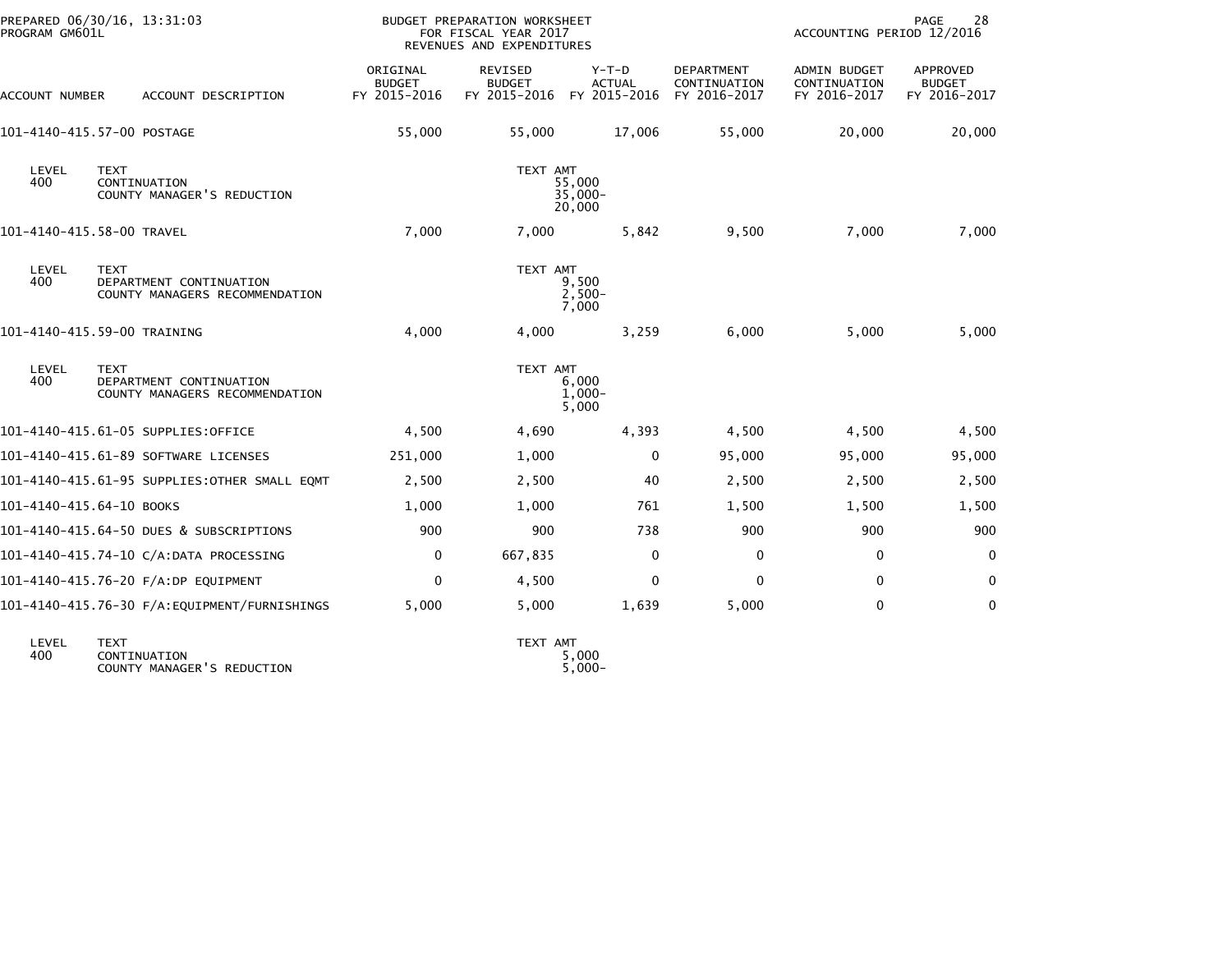|    | PREPARED 06/30/16, 13:31:03<br>PROGRAM GM601L |                                    | BUDGET PREPARATION WORKSHEET<br>FOR FISCAL YEAR 2017<br>REVENUES AND EXPENDITURES |                                          |                                          |                                                   |                                              | 29<br>PAGE<br>ACCOUNTING PERIOD 12/2016   |  |  |
|----|-----------------------------------------------|------------------------------------|-----------------------------------------------------------------------------------|------------------------------------------|------------------------------------------|---------------------------------------------------|----------------------------------------------|-------------------------------------------|--|--|
|    | ACCOUNT NUMBER                                | ACCOUNT DESCRIPTION                | ORIGINAL<br><b>BUDGET</b><br>FY 2015-2016                                         | REVISED<br><b>BUDGET</b><br>FY 2015-2016 | $Y-T-D$<br><b>ACTUAL</b><br>FY 2015-2016 | <b>DEPARTMENT</b><br>CONTINUATION<br>FY 2016-2017 | ADMIN BUDGET<br>CONTINUATION<br>FY 2016-2017 | APPROVED<br><b>BUDGET</b><br>FY 2016-2017 |  |  |
|    |                                               | 101–4140–415.90–39 SALES & USE TAX | 25                                                                                | 50                                       | 24                                       | 25                                                |                                              | 25                                        |  |  |
| *  | EXPENDITURE                                   |                                    | 1.409.149                                                                         | 1,888,184                                | 1,087,980                                | 357.825                                           | 1,302,090                                    | 1,302,090                                 |  |  |
| ** | <b>COUNTY ASSESSOR</b>                        |                                    | 1,409,049                                                                         | 1,888,084                                | 1,087,619                                | 357,575                                           | 1,301,840                                    | 1,301,840                                 |  |  |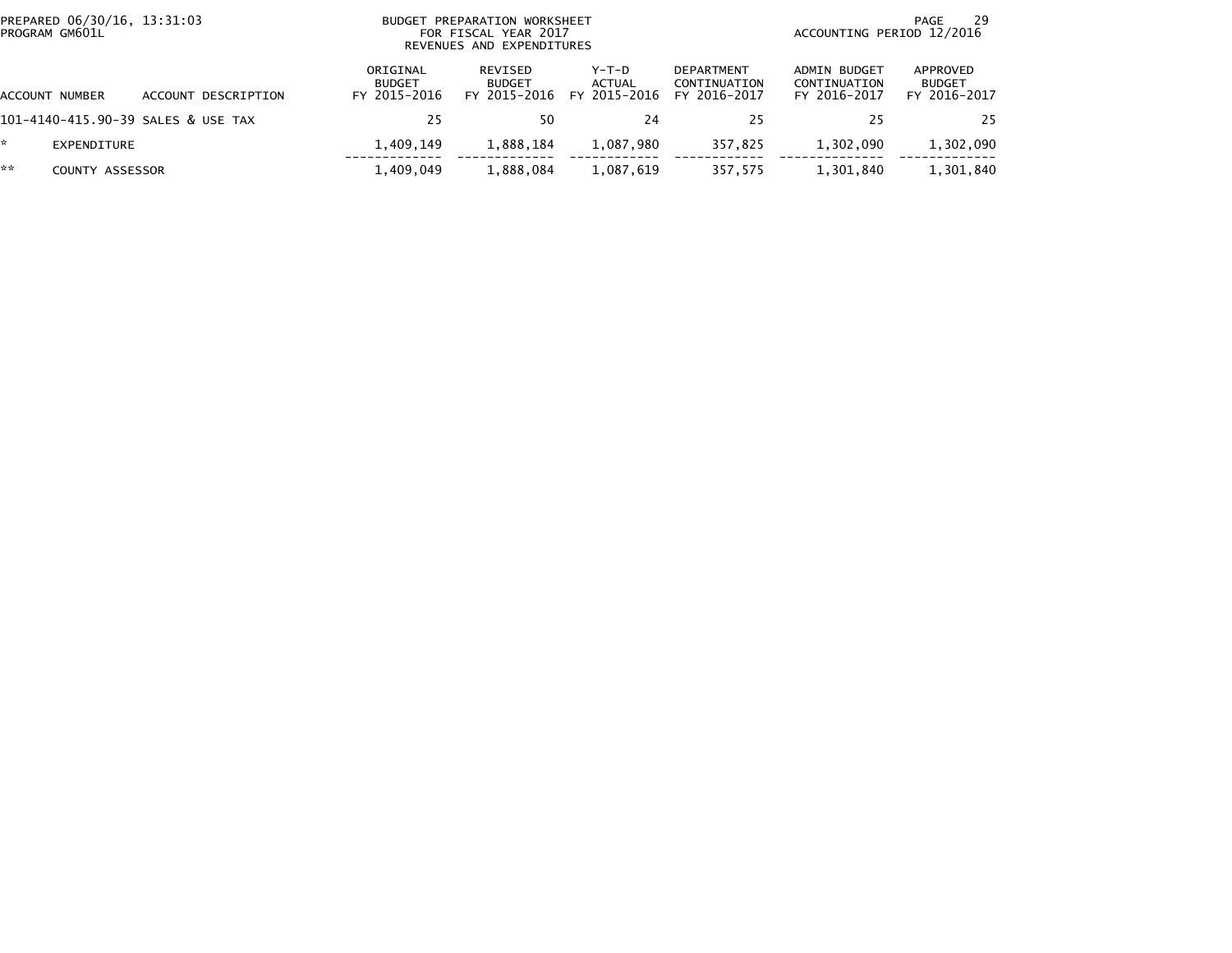| PROGRAM GM601L                   | PREPARED 06/30/16, 13:31:03                                                      |                                           | <b>BUDGET PREPARATION WORKSHEET</b><br>FOR FISCAL YEAR 2017<br>REVENUES AND EXPENDITURES | PAGE<br>30<br>ACCOUNTING PERIOD 12/2016  |                                                   |                                                     |                                                  |
|----------------------------------|----------------------------------------------------------------------------------|-------------------------------------------|------------------------------------------------------------------------------------------|------------------------------------------|---------------------------------------------------|-----------------------------------------------------|--------------------------------------------------|
| ACCOUNT NUMBER                   | ACCOUNT DESCRIPTION                                                              | ORIGINAL<br><b>BUDGET</b><br>FY 2015-2016 | <b>REVISED</b><br><b>BUDGET</b><br>FY 2015-2016                                          | $Y-T-D$<br><b>ACTUAL</b><br>FY 2015-2016 | <b>DEPARTMENT</b><br>CONTINUATION<br>FY 2016-2017 | <b>ADMIN BUDGET</b><br>CONTINUATION<br>FY 2016-2017 | <b>APPROVED</b><br><b>BUDGET</b><br>FY 2016-2017 |
|                                  |                                                                                  | 182,330                                   | 190,636                                                                                  | 182,803                                  | 0                                                 | 196,357                                             | 196,357                                          |
|                                  | 101-4141-415.10-10 SALARIES: OVERTIME                                            | $\mathbf 0$                               | 226                                                                                      | 0                                        | $\mathbf 0$                                       | $\mathbf 0$                                         | $\mathbf 0$                                      |
|                                  | 101-4141-415.20-05 HEALTH INSURANCE                                              | 32,256                                    | 33,777                                                                                   | 33,777                                   | 0                                                 | 34,320                                              | 34,320                                           |
|                                  | 101-4141-415.20-10 MEDICARE TAX                                                  | 2,644                                     | 2,644                                                                                    | 2,536                                    | 0                                                 | 2,847                                               | 2,847                                            |
|                                  | 101-4141-415.20-15 RETIREMENT                                                    | 12,891                                    | 12,902                                                                                   | 12,357                                   | 0                                                 | 14,413                                              | 14,413                                           |
|                                  | 101-4141-415.20-20 SOCIAL SECURITY TAX                                           | 11,304                                    | 11,304                                                                                   | 10,843                                   | $\Omega$                                          | 12,174                                              | 12,174                                           |
|                                  | 101-4141-415.20-25 WORKERS COMPENSATION                                          | 3,794                                     | 3,794                                                                                    | 2,531                                    | 0                                                 | 2,725                                               | 2,725                                            |
|                                  | 101-4141-415.20-30 401(K) CONTRIBUTIONS                                          | 5,470                                     | 5,726                                                                                    | 5,484                                    | 0                                                 | 5,891                                               | 5,891                                            |
|                                  | 101-4141-415.33-00 OTHER PROFESSIONAL SRVCS                                      | 85,000                                    | 100,000                                                                                  | 8,855                                    | 100,000                                           | 90,000                                              | 90,000                                           |
|                                  | 101-4141-415.50-07 COST PER COPY PROGRAM                                         | 6,000                                     | 6,000                                                                                    | 2,582                                    | 6,000                                             | 6,000                                               | 6,000                                            |
|                                  | 101-4141-415.54-00 ADVERTISING                                                   | 2,000                                     | 2,000                                                                                    | 531                                      | 2,000                                             | 2,000                                               | 2,000                                            |
|                                  | 101-4141-415.55-00 PRINTING                                                      | 15,000                                    | 15,000                                                                                   | 662                                      | 15,000                                            | 15,000                                              | 15,000                                           |
|                                  | 101-4141-415.57-00 POSTAGE                                                       | 10,000                                    | 10,000                                                                                   | $\mathbf 0$                              | 15,000                                            | 15,000                                              | 15,000                                           |
| <b>LEVEL</b>                     | <b>TEXT</b>                                                                      |                                           | TEXT AMT                                                                                 |                                          |                                                   |                                                     |                                                  |
| 400<br>101-4141-415.58-00 TRAVEL | QUESTIONAIRES WILL GO TO ALL HOMEOWNERS FOR REVAL                                | 30,000                                    | 30,000                                                                                   | 22,743                                   | 35,000                                            | 30,000                                              | 30,000                                           |
| LEVEL<br>400                     | <b>TEXT</b><br>DEPARTMENT CONTINUATION REQUEST<br>COUNTY MANAGERS RECOMMENDATION |                                           | TEXT AMT                                                                                 | 35,000<br>$5,000-$<br>30,000             |                                                   |                                                     |                                                  |
|                                  | 101-4141-415.59-00 TRAINING                                                      | 2,000                                     | 2,000                                                                                    | 1,406                                    | 2,500                                             | 2,500                                               | 2,500                                            |
|                                  | 101-4141-415.61-05 SUPPLIES:OFFICE                                               | 7,500                                     | 7,285                                                                                    | 5,744                                    | 7,500                                             | 7,500                                               | 7,500                                            |
|                                  | 101-4141-415.64-50 DUES & SUBSCRIPTIONS                                          | 6,500                                     | 6,500                                                                                    | 5,639                                    | 6,500                                             | 6,500                                               | 6,500                                            |
| *.<br>EXPENDITURE                |                                                                                  | 414,689                                   | 439,794                                                                                  | 298,493                                  | 189,500                                           | 443,227                                             | 443,227                                          |
| **<br>REVALUATION                |                                                                                  | 414,689                                   | 439,794                                                                                  | 298,493                                  | 189,500                                           | 443,227                                             | 443,227                                          |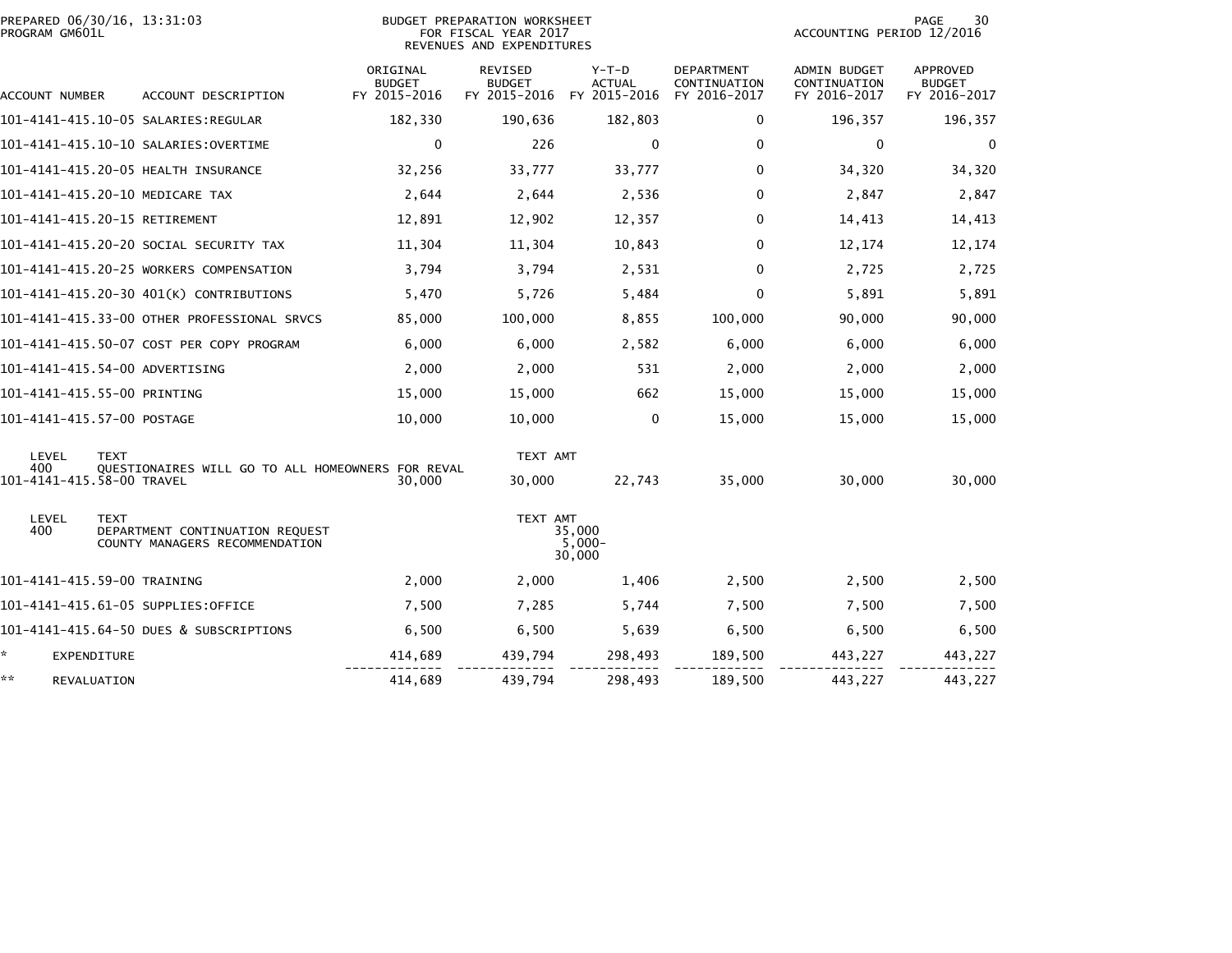|                | PREPARED 06/30/16. 13:31:03 |  |
|----------------|-----------------------------|--|
| PROGRAM GM601L |                             |  |

# PREPARED 06/30/16, 13:31:03 PREPARATION WORKSHEET PREPARATION WORKSHEET PREPARATION WORKSHEET<br>FOR FISCAL YEAR 2017 ACCOUNTING PERIOD 12/2016<br>REVENUES AND EXPENDITURES

PAGE 31<br>ACCOUNTING PERIOD 12/2016

| ACCOUNT NUMBER       | ACCOUNT DESCRIPTION                                                                                                                                                      | ORIGINAL<br><b>BUDGET</b><br>FY 2015-2016 | REVISED<br><b>BUDGET</b><br>FY 2015-2016 | $Y-T-D$<br><b>ACTUAL</b><br>FY 2015-2016 | DEPARTMENT<br>CONTINUATION<br>FY 2016-2017 | ADMIN BUDGET<br>CONTINUATION<br>FY 2016-2017 | APPROVED<br><b>BUDGET</b><br>FY 2016-2017 |
|----------------------|--------------------------------------------------------------------------------------------------------------------------------------------------------------------------|-------------------------------------------|------------------------------------------|------------------------------------------|--------------------------------------------|----------------------------------------------|-------------------------------------------|
|                      | 101-4150-353.88-05 TAX COLL:CHINA GROVE                                                                                                                                  | $24,000 -$                                | $24,000 -$                               | $22,478-$                                | 0                                          | $24,000 -$                                   | $24,000 -$                                |
|                      | 101-4150-353.88-15 TAX COLL:GRANITE QUARRY                                                                                                                               | $15,000 -$                                | $15,000 -$                               | $16,408-$                                | 0                                          | $15,000 -$                                   | $15,000 -$                                |
|                      | 101-4150-353.88-25 TAX COLL:CLEVELAND                                                                                                                                    | $5,000 -$                                 | $5,000-$                                 | $432 -$                                  | $\Omega$                                   | $5,000-$                                     | $5,000-$                                  |
|                      | 101-4150-353.88-30 TAX COLL:EAST SPENCER                                                                                                                                 | $7,000-$                                  | $7,000 -$                                | $1,122-$                                 | $\Omega$                                   | $7,000-$                                     | $7,000 -$                                 |
|                      | 101-4150-353.88-35 TAX COLL:FAITH                                                                                                                                        | $5,000 -$                                 | $5,000 -$                                | $940 -$                                  | $\Omega$                                   | $5,000-$                                     | $5,000-$                                  |
|                      | 101-4150-353.88-40 TAX COLL:KANNAPOLIS                                                                                                                                   | $46,000 -$                                | $46,000 -$                               | $11,741-$                                | 0                                          | $46,000 -$                                   | $46,000 -$                                |
|                      | 101-4150-353.88-42 TAX COLL:LANDIS PROPERTY                                                                                                                              | $17,000-$                                 | $17,000 -$                               | $19,993-$                                | $\Omega$                                   | $17,000 -$                                   | $17,000-$                                 |
|                      | 101-4150-353.88-45 TAX COLL:ROCKWELL                                                                                                                                     | $11,000 -$                                | $11,000 -$                               | $11,671-$                                | 0                                          | $11,000 -$                                   | $11,000 -$                                |
|                      | 101-4150-353.88-50 TAX COLL:SALISBURY                                                                                                                                    | 165,000-                                  | $165,000 -$                              | $51,105-$                                | $\Omega$                                   | 165,000-                                     | $165,000 -$                               |
|                      | 101-4150-353.88-55 TAX COLL:SPENCER                                                                                                                                      | $16,000 -$                                | $16,000 -$                               | $3,555-$                                 | $\Omega$                                   | $16,000 -$                                   | $16,000 -$                                |
|                      | 101-4150-353.88-60 TAX COLL:FIRE DISTRICTS                                                                                                                               | $10,500 -$                                | $10,500 -$                               | $15,810-$                                | $\Omega$                                   | $10,500 -$                                   | $10,500 -$                                |
| ×.<br><b>REVENUE</b> |                                                                                                                                                                          | 321.500-<br>247,683                       | $321,500 -$<br>257,009                   | $155.255 -$<br>246,945                   | 0<br>$\mathbf{0}$                          | $321,500 -$<br>261,643                       | 321,500-<br>261,643                       |
|                      | 101-4150-415.10-15 SALARIES:PART-TIME                                                                                                                                    | 15,000                                    | 15,000                                   | 11,397                                   | 21,000                                     | 21,000                                       | 21,000                                    |
| LEVEL<br>400         | <b>TEXT</b><br>INCREASE TO HIRE ADDITIONAL PART TIME (FULL TIME)<br>TO HELP WHEN EMPLOYEE IS ON MATERNITY LEAVE FOR<br>12 WEEKS OF FLMA, AND POSSIBLY LONGER DURING BUSY |                                           | TEXT AMT                                 |                                          |                                            |                                              |                                           |
|                      | TIME IN JULY AND AUGUST.<br>101-4150-415.20-05 HEALTH INSURANCE                                                                                                          | 64,511                                    | 64,511                                   | 59,110                                   | 0                                          | 68,640                                       | 68,640                                    |
|                      | 101-4150-415.20-10 MEDICARE TAX                                                                                                                                          | 3,853                                     | 3,853                                    | 3,453                                    | 0                                          | 4,098                                        | 4,098                                     |
|                      | 101-4150-415.20-15 RETIREMENT                                                                                                                                            | 17,511                                    | 17,511                                   | 16,693                                   | $\Omega$                                   | 19,205                                       | 19,205                                    |
|                      | 101-4150-415.20-20 SOCIAL SECURITY TAX                                                                                                                                   | 16,472                                    | 16,472                                   | 14,765                                   | $\mathbf 0$                                | 17,524                                       | 17,524                                    |
|                      | 101-4150-415.20-25 WORKERS COMPENSATION                                                                                                                                  | 1,063                                     | 1,063                                    | 645                                      | $\mathbf 0$                                | 706                                          | 706                                       |
|                      | 101-4150-415.20-30 401(K) CONTRIBUTIONS                                                                                                                                  | 7,430                                     | 7,710                                    | 7,408                                    | $\mathbf 0$                                | 7,849                                        | 7,849                                     |
|                      | 101-4150-415.32-10 ATTORNEY                                                                                                                                              | 3,000                                     | 3.000                                    | 223                                      | 5,000                                      | 5.000                                        | 5,000                                     |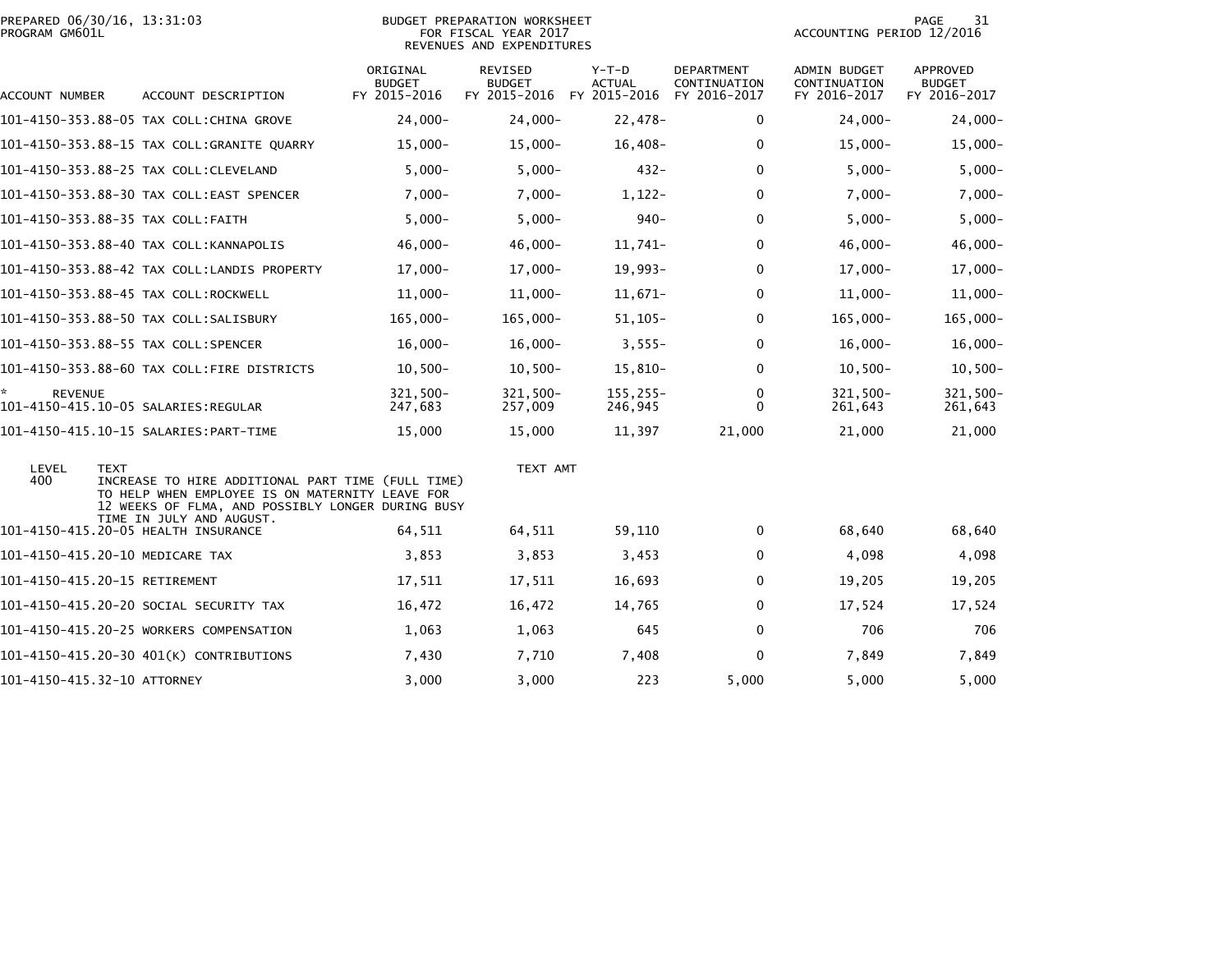| PREPARED 06/30/16, 13:31:03<br>PROGRAM GM601L |                                                                                                  |             |                                                                            | <b>BUDGET PREPARATION WORKSHEET</b><br>FOR FISCAL YEAR 2017<br>REVENUES AND EXPENDITURES |                                                 |                                          |                                                   | <b>PAGE</b><br>32<br>ACCOUNTING PERIOD 12/2016      |                                           |
|-----------------------------------------------|--------------------------------------------------------------------------------------------------|-------------|----------------------------------------------------------------------------|------------------------------------------------------------------------------------------|-------------------------------------------------|------------------------------------------|---------------------------------------------------|-----------------------------------------------------|-------------------------------------------|
|                                               | ACCOUNT NUMBER                                                                                   |             | ACCOUNT DESCRIPTION                                                        | ORIGINAL<br><b>BUDGET</b><br>FY 2015-2016                                                | <b>REVISED</b><br><b>BUDGET</b><br>FY 2015-2016 | $Y-T-D$<br><b>ACTUAL</b><br>FY 2015-2016 | <b>DEPARTMENT</b><br>CONTINUATION<br>FY 2016-2017 | <b>ADMIN BUDGET</b><br>CONTINUATION<br>FY 2016-2017 | APPROVED<br><b>BUDGET</b><br>FY 2016-2017 |
|                                               | LEVEL<br>400                                                                                     | <b>TEXT</b> | ADDITIONAL FORECLOSURE ACTION                                              |                                                                                          | TEXT AMT                                        |                                          |                                                   |                                                     |                                           |
|                                               |                                                                                                  |             | 101-4150-415.32-21 LOCKBOX SERVICES                                        | 41,000                                                                                   | 41,000                                          | 20,992                                   | 41,000                                            | 30,000                                              | 30,000                                    |
|                                               | LEVEL<br><b>TEXT</b><br>400<br>DEPARTMENTS CONTINUATION REQUEST<br>COUNTY MANAGERS RECOMMNDATION |             |                                                                            |                                                                                          | TEXT AMT                                        | 41,000<br>$11,000 -$<br>30,000           |                                                   |                                                     |                                           |
|                                               |                                                                                                  |             | 101-4150-415.32-33 NCVTS-FEES ROWAN COUNTY                                 | 250,000                                                                                  | 250,000                                         | 222,452                                  | 260,000                                           | 260,000                                             | 260,000                                   |
|                                               | LEVEL<br>400                                                                                     | <b>TEXT</b> | INCREASE DUE TO INCREASED NCVTS FEES CHARGED BY                            |                                                                                          | TEXT AMT                                        |                                          |                                                   |                                                     |                                           |
|                                               |                                                                                                  |             | THE STATE FOR VEHICLES.<br>101-4150-415.32-37 NCVTS-FEES MUNICIPAL/FD      | 115,000                                                                                  | 115,000                                         | 98,770                                   | 118,000                                           | 118,000                                             | 118,000                                   |
|                                               | LEVEL<br>400                                                                                     | <b>TEXT</b> | INCREASE DUE TO INCREASED NCVTS FEES CHARGED BY<br>THE STATE FOR VEHICLES. |                                                                                          | TEXT AMT                                        |                                          |                                                   |                                                     |                                           |
|                                               |                                                                                                  |             | 101-4150-415.34-00 TECHNICAL SERVICES                                      | 10,000                                                                                   | 10,000                                          | 2,035                                    | 10,000                                            | 5,000                                               | 5,000                                     |
|                                               | LEVEL<br>400                                                                                     | <b>TEXT</b> | DEPARTMENT CONTINUATION REQUEST<br>COUNTY MANAGERS RECOMMENDATION          |                                                                                          | TEXT AMT                                        | 10,000<br>$5,000 -$<br>5,000             |                                                   |                                                     |                                           |
|                                               |                                                                                                  |             | 101-4150-415.34-30 SERVICE & MAINTENANCE                                   | 7,000                                                                                    | 7,000                                           | 1,123                                    | 7,000                                             | 7,000                                               | 7,000                                     |
|                                               |                                                                                                  |             | 101-4150-415.50-07 COST PER COPY PROGRAM                                   | 4,000                                                                                    | 4,000                                           | 1,858                                    | 4,000                                             | 4,000                                               | 4,000                                     |
|                                               |                                                                                                  |             | 101-4150-415.53-05 TELEPHONE                                               | 1,400                                                                                    | 1,400                                           | 1,304                                    | 1,400                                             | 1,400                                               | 1,400                                     |
|                                               |                                                                                                  |             | 101-4150-415.54-00 ADVERTISING                                             | 10,000                                                                                   | 10,000                                          | 200                                      | 12,000                                            | 12,000                                              | 12,000                                    |
| LEVEL<br><b>TEXT</b>                          |                                                                                                  |             |                                                                            |                                                                                          | TEXT AMT                                        |                                          |                                                   |                                                     |                                           |
|                                               | 400<br>101-4150-415.55-00 PRINTING                                                               |             | INCREASED COST FOR NEWSPAPER LEGAL NOTICE                                  | 46,000                                                                                   | 46,000                                          | 27,311                                   | 46,000                                            | 46,000                                              | 46,000                                    |
|                                               | 101-4150-415.57-00 POSTAGE                                                                       |             |                                                                            | 150,000                                                                                  | 142,950                                         | 71,298                                   | 138,000                                           | 130,000                                             | 130,000                                   |
|                                               | 101-4150-415.58-00 TRAVEL                                                                        |             |                                                                            | 6,000                                                                                    | 6,000                                           | 4,774                                    | 6,000                                             | 6,000                                               | 6,000                                     |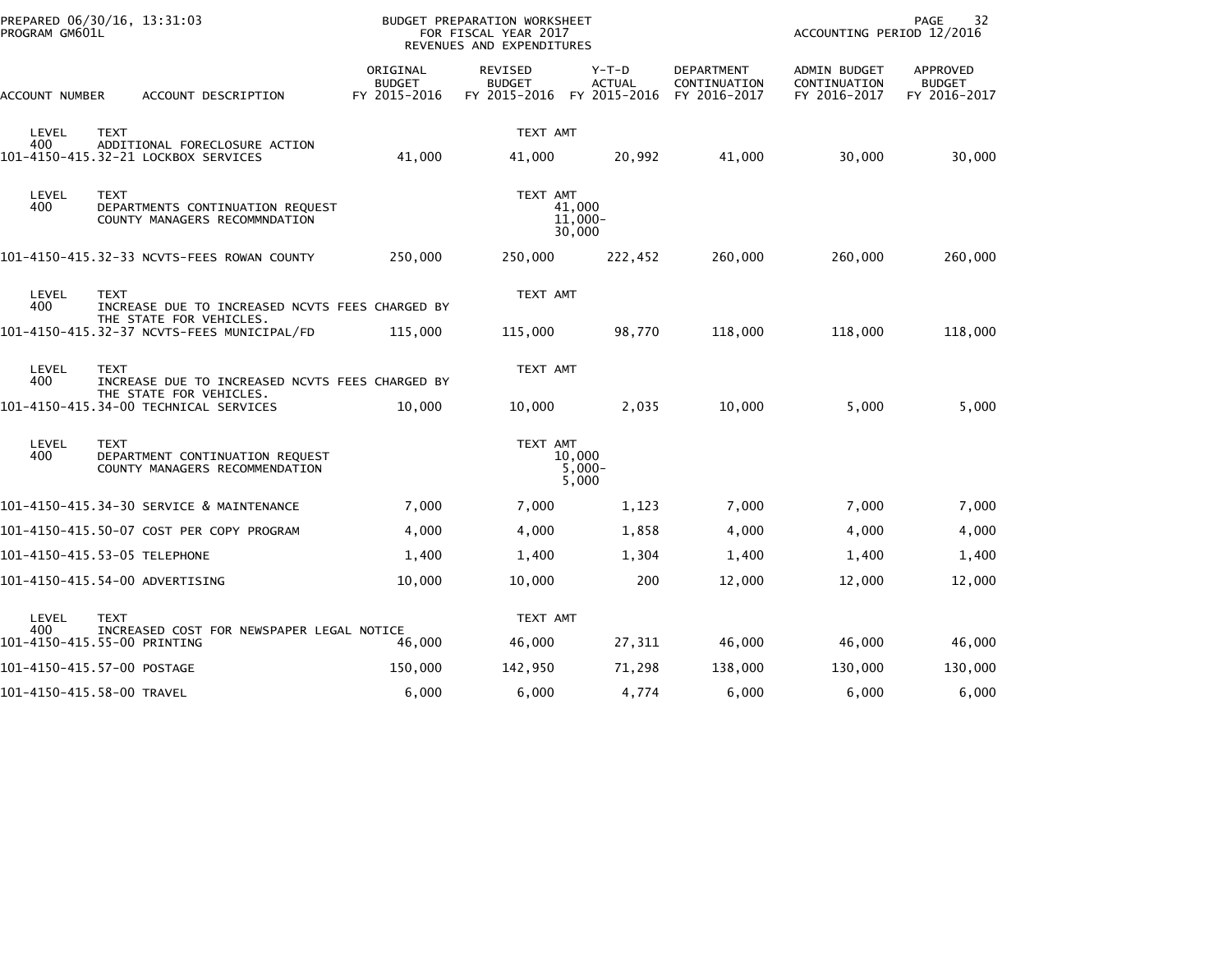| PROGRAM GM601L           | PREPARED 06/30/16, 13:31:03                                                                                                                                                                                                                                                                                                                                                                                                                                                                                                            | BUDGET PREPARATION WORKSHEET<br>FOR FISCAL YEAR 2017<br>REVENUES AND EXPENDITURES |                                 |                                                     |                                            | PAGE<br>33<br>ACCOUNTING PERIOD 12/2016      |                                           |  |
|--------------------------|----------------------------------------------------------------------------------------------------------------------------------------------------------------------------------------------------------------------------------------------------------------------------------------------------------------------------------------------------------------------------------------------------------------------------------------------------------------------------------------------------------------------------------------|-----------------------------------------------------------------------------------|---------------------------------|-----------------------------------------------------|--------------------------------------------|----------------------------------------------|-------------------------------------------|--|
| ACCOUNT NUMBER           | ACCOUNT DESCRIPTION                                                                                                                                                                                                                                                                                                                                                                                                                                                                                                                    | ORIGINAL<br><b>BUDGET</b><br>FY 2015-2016                                         | <b>REVISED</b><br><b>BUDGET</b> | Y-T-D<br><b>ACTUAL</b><br>FY 2015-2016 FY 2015-2016 | DEPARTMENT<br>CONTINUATION<br>FY 2016-2017 | ADMIN BUDGET<br>CONTINUATION<br>FY 2016-2017 | APPROVED<br><b>BUDGET</b><br>FY 2016-2017 |  |
|                          | 101-4150-415.59-00 TRAINING                                                                                                                                                                                                                                                                                                                                                                                                                                                                                                            | 3,000                                                                             | 3,000                           | 1,539                                               | 3,000                                      | 3,000                                        | 3,000                                     |  |
|                          | 101-4150-415.61-05 SUPPLIES:OFFICE                                                                                                                                                                                                                                                                                                                                                                                                                                                                                                     | 9,000                                                                             | 9,000                           | 6,603                                               | 9,000                                      | 9,000                                        | 9,000                                     |  |
|                          | 101-4150-415.61-89 SOFTWARE LICENSES                                                                                                                                                                                                                                                                                                                                                                                                                                                                                                   | 0                                                                                 | 0                               | 0                                                   | 0                                          | 0                                            | 0                                         |  |
|                          | 101-4150-415.61-95 SUPPLIES:OTHER SMALL EQMT                                                                                                                                                                                                                                                                                                                                                                                                                                                                                           | 1,700                                                                             | 6,250                           | 2,929                                               | 1,700                                      | 1,700                                        | 1,700                                     |  |
| 101-4150-415.64-10 BOOKS |                                                                                                                                                                                                                                                                                                                                                                                                                                                                                                                                        | 300                                                                               | 300                             | 125                                                 | 300                                        | 300                                          | 300                                       |  |
|                          | 101-4150-415.64-50 DUES & SUBSCRIPTIONS                                                                                                                                                                                                                                                                                                                                                                                                                                                                                                | 300                                                                               | 300                             | 210                                                 | 300                                        | 300                                          | 300                                       |  |
|                          | 101-4150-415.72-00 C/A:BUILDINGS                                                                                                                                                                                                                                                                                                                                                                                                                                                                                                       | $\mathbf{0}$                                                                      | $\mathbf{0}$                    | $\mathbf 0$                                         | 28,000                                     | $\mathbf 0$                                  | $\Omega$                                  |  |
|                          | PRINTERS, PHONES AND TAXPAYERS. TWO NEW<br>STOREFRONT DOORS ON EACH SIDE OF CASHIER COUNTER<br>TO PROVIDE SECURITY FROM PUBLIC. DOOR WILL HAVE<br>SECURITY ACCESS FOR ALL EMPLOYEES OF COLLECTION<br>OFFICE. ALL OTHER EMPLOYEES AND CUSTOMERS WILL<br>HAVE TO BE ALLOWED IN OR HAVE SECURITY ACCESS.<br>GLASS AND PANEL WALLS SURROUNDING THE ACCOUNTING<br>TECHINICIAN WITH STOREFRONT DOOR AND LOCK. THIS<br>IS TO PROVIDE SECURITY FOR ACCOUNTING TECHNICIAN<br>WHEN COUNTING AND PREPARING DEPOSIT.<br>COUNTY MANAGER'S REDUCTION |                                                                                   |                                 | 28,000<br>$28,000 -$                                |                                            |                                              |                                           |  |
|                          | 101-4150-415.74-10 C/A:DATA PROCESSING                                                                                                                                                                                                                                                                                                                                                                                                                                                                                                 | $\mathbf 0$                                                                       | $\mathbf{0}$                    | $\Omega$                                            | $\mathbf 0$                                | $\mathbf 0$                                  | 425,000                                   |  |
| LEVEL                    | TEXT                                                                                                                                                                                                                                                                                                                                                                                                                                                                                                                                   |                                                                                   | TEXT AMT                        |                                                     |                                            |                                              |                                           |  |
| 400                      | EXPANSION -<br>TAX BILLING AND COLLECTIONS SOFTWARE                                                                                                                                                                                                                                                                                                                                                                                                                                                                                    |                                                                                   | 425,000<br>425,000              |                                                     |                                            |                                              |                                           |  |
|                          | 101-4150-415.76-30 F/A:EQUIPMENT/FURNISHINGS                                                                                                                                                                                                                                                                                                                                                                                                                                                                                           | 1,000                                                                             | 3,500                           | 1,658                                               | 1,000                                      | $\mathbf 0$                                  | 0                                         |  |
|                          | 101-4150-415.90-16 BANK FEES:CREDIT CARD                                                                                                                                                                                                                                                                                                                                                                                                                                                                                               | 1,000                                                                             | 1,000                           | 152                                                 | $\mathbf{0}$                               | 0                                            | $\Omega$                                  |  |
| *<br>EXPENDITURE         |                                                                                                                                                                                                                                                                                                                                                                                                                                                                                                                                        | 1,033,223                                                                         | 1,042,829                       | 825,972                                             | 712,700                                    | 1,039,365                                    | 1,464,365                                 |  |
| **                       | TAX COLLECTOR                                                                                                                                                                                                                                                                                                                                                                                                                                                                                                                          | 711,723                                                                           | 721,329                         | 670,717                                             | 712,700                                    | 717,865                                      | 1,142,865                                 |  |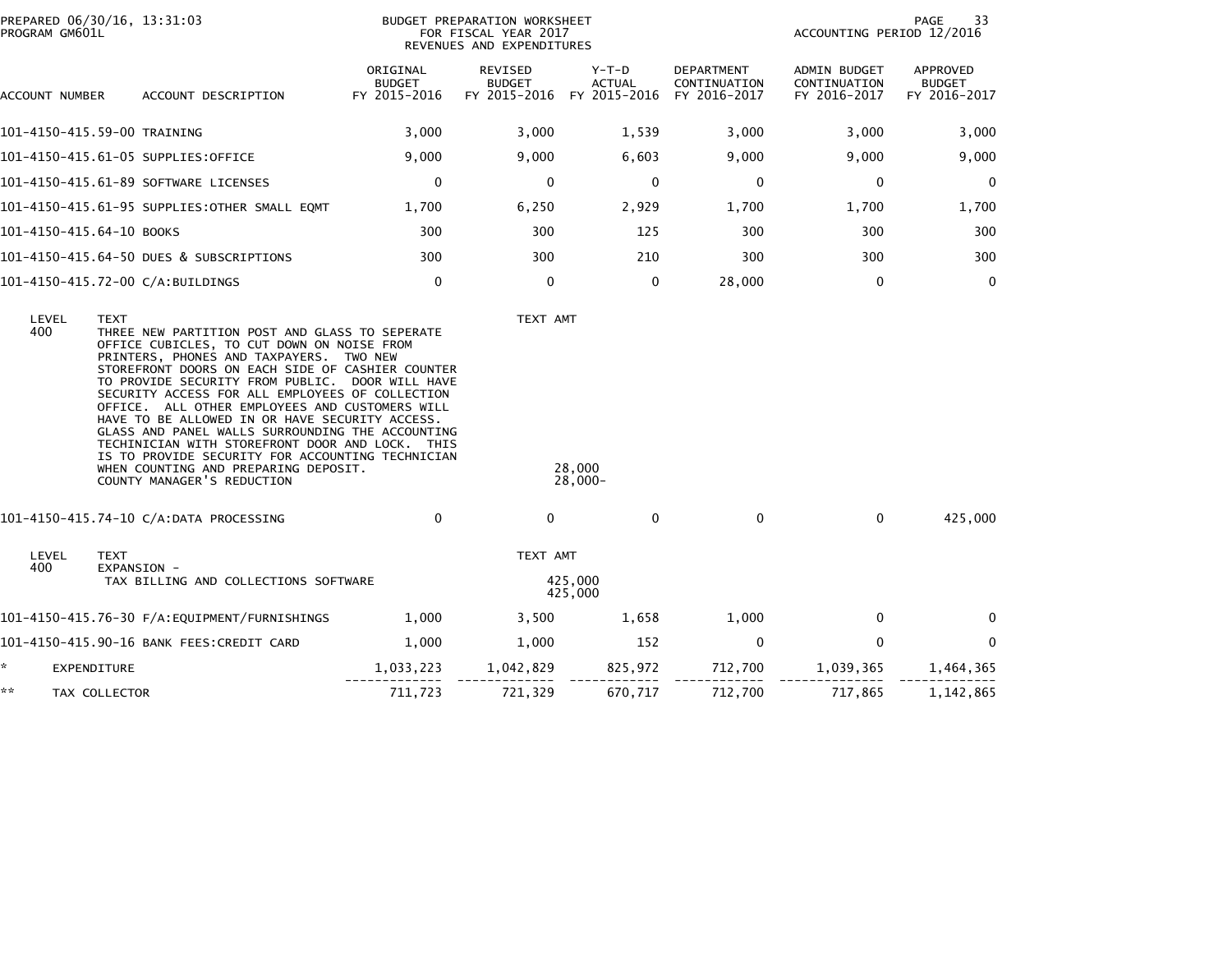| PREPARED 06/30/16, 13:31:03<br>PROGRAM GM601L |                     |                                        | BUDGET PREPARATION WORKSHEET<br>FOR FISCAL YEAR 2017<br>REVENUES AND EXPENDITURES |                                   |                                            | PAGE<br>ACCOUNTING PERIOD 12/2016            |                                           |  |
|-----------------------------------------------|---------------------|----------------------------------------|-----------------------------------------------------------------------------------|-----------------------------------|--------------------------------------------|----------------------------------------------|-------------------------------------------|--|
| ACCOUNT NUMBER                                | ACCOUNT DESCRIPTION | ORIGINAL<br><b>BUDGET</b><br>2015–2016 | <b>REVISED</b><br><b>BUDGET</b><br>FY 2015-2016                                   | $Y-T-D$<br>ACTUAL<br>FY 2015-2016 | DEPARTMENT<br>CONTINUATION<br>FY 2016-2017 | ADMIN BUDGET<br>CONTINUATION<br>FY 2016-2017 | APPROVED<br><b>BUDGET</b><br>FY 2016-2017 |  |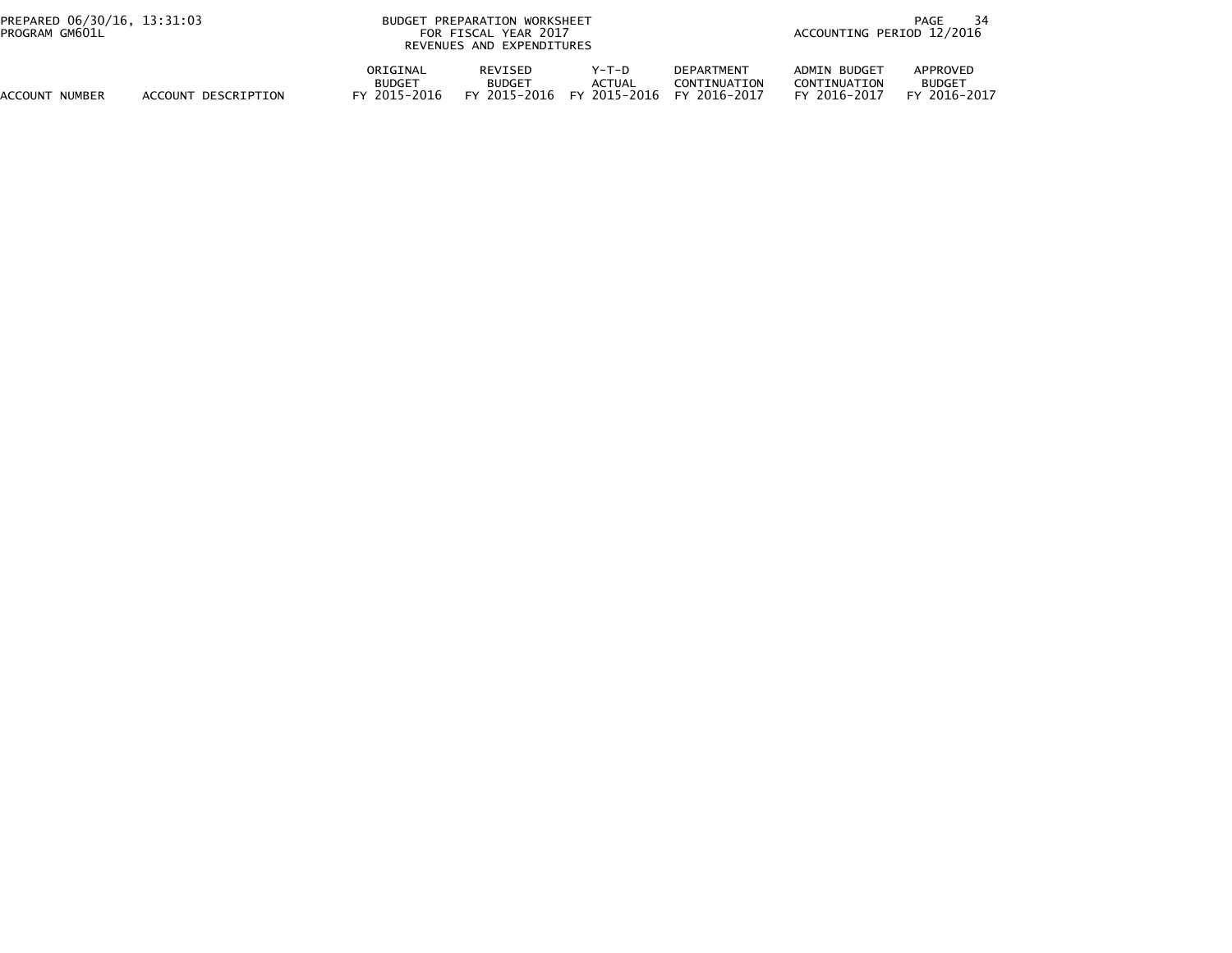| PROGRAM GM601L      | PREPARED 06/30/16, 13:31:03                                                                     |                                           | BUDGET PREPARATION WORKSHEET<br>FOR FISCAL YEAR 2017<br>REVENUES AND EXPENDITURES | 35<br>PAGE<br>ACCOUNTING PERIOD 12/2016  |                                                   |                                                     |                                                  |
|---------------------|-------------------------------------------------------------------------------------------------|-------------------------------------------|-----------------------------------------------------------------------------------|------------------------------------------|---------------------------------------------------|-----------------------------------------------------|--------------------------------------------------|
| ACCOUNT NUMBER      | ACCOUNT DESCRIPTION                                                                             | ORIGINAL<br><b>BUDGET</b><br>FY 2015-2016 | REVISED<br><b>BUDGET</b><br>FY 2015-2016                                          | $Y-T-D$<br><b>ACTUAL</b><br>FY 2015-2016 | <b>DEPARTMENT</b><br>CONTINUATION<br>FY 2016-2017 | <b>ADMIN BUDGET</b><br>CONTINUATION<br>FY 2016-2017 | <b>APPROVED</b><br><b>BUDGET</b><br>FY 2016-2017 |
|                     | 101-4170-325.10-00 ABSTRACT & MAP COPY SALES                                                    | $100 -$                                   | $100 -$                                                                           | $68-$                                    | $100 -$                                           | $100 -$                                             | $100 -$                                          |
|                     | 101-4170-325.37-00 MUNICIPAL ELECTIONS                                                          | $30,000 -$                                | $30,000 -$                                                                        | $36,018-$                                | $\mathbf 0$                                       | $\mathbf 0$                                         | $\mathbf 0$                                      |
|                     | 101-4170-331.33-00 HAVA VOTING EQUIP GRANT                                                      | 0                                         | $\Omega$                                                                          | $\mathbf{0}$                             | $\mathbf{0}$                                      | $\mathbf{0}$                                        | $\mathbf{0}$                                     |
|                     | 101-4170-334.00-00 STATE GOVERNMENT GRANTS                                                      | $\mathbf{0}$                              | 0                                                                                 | $\mathbf{0}$                             | $\Omega$                                          | $\Omega$                                            | $\mathbf{0}$                                     |
|                     | 101-4170-353.52-00 FILING FEES                                                                  | $2.000 -$                                 | $2,000-$                                                                          | $1.719-$                                 | $200 -$                                           | $200 -$                                             | $200 -$                                          |
|                     | 101-4170-395.00-00 FUND BALANCE APPR-RESTR                                                      | $\mathbf 0$                               | $\Omega$                                                                          | $\mathbf{0}$                             | $\Omega$                                          | 0                                                   | $\Omega$                                         |
| *<br><b>REVENUE</b> | 101-4170-414.10-05 SALARIES:REGULAR                                                             | $32.100 -$<br>138,697                     | $32,100 -$<br>145,633                                                             | $37,805-$<br>139,729                     | $300 -$<br>0                                      | $300 -$<br>153,479                                  | $300 -$<br>153,479                               |
|                     |                                                                                                 | 10,000                                    | 10,000                                                                            | 7,038                                    | 10,000                                            | 10,000                                              | 10,000                                           |
|                     |                                                                                                 | 80,000                                    | 80,000                                                                            | 50,546                                   | 80,000                                            | 50,000                                              | 50,000                                           |
|                     | 101-4170-414.10-20 SALARIES:PER DIEM                                                            | 6,067                                     | 6,067                                                                             | 5,392                                    | 6,067                                             | 6,067                                               | 6,067                                            |
| LEVEL<br>400        | <b>TEXT</b><br>THE BOARD OF ELECTION MEMBERS HAVE NOT HAD AN<br>INCREASE IN SALARY IN 12 YEARS. |                                           | TEXT AMT<br>6,067                                                                 |                                          |                                                   |                                                     |                                                  |
|                     |                                                                                                 |                                           |                                                                                   | 6,067                                    |                                                   |                                                     |                                                  |
|                     | 101-4170-414.20-05 HEALTH INSURANCE                                                             | 32,256                                    | 33,777                                                                            | 33,777                                   | $\mathbf{0}$                                      | 34,320                                              | 34,320                                           |
|                     | 101-4170-414.20-10 MEDICARE TAX                                                                 | 3,404                                     | 3,404                                                                             | 2,837                                    | $\Omega$                                          | 3,473                                               | 3,473                                            |
|                     | 101-4170-414.20-15 RETIREMENT                                                                   | 10,513                                    | 10,513                                                                            | 9,446                                    | $\Omega$                                          | 11,999                                              | 11,999                                           |
|                     | 101-4170-414.20-20 SOCIAL SECURITY TAX                                                          | 14,556                                    | 14,556                                                                            | 12,129                                   | $\Omega$                                          | 14,852                                              | 14,852                                           |
|                     | 101-4170-414.20-25 WORKERS COMPENSATION                                                         | 915                                       | 915                                                                               | 488                                      | $\Omega$                                          | 584                                                 | 584                                              |
|                     | 101-4170-414.20-30 401(K) CONTRIBUTIONS                                                         | 4,461                                     | 4,461                                                                             | 4,061                                    | $\Omega$                                          | 4,904                                               | 4,904                                            |
|                     | 101-4170-414.33-17 CONTRACTED SERVICES                                                          | 35,000                                    | 42,500                                                                            | 31,902                                   | 30,000                                            | 20,000                                              | 20,000                                           |
|                     | 101-4170-414.34-30 SERVICE & MAINTENANCE                                                        | 39,500                                    | 50,102                                                                            | 41,151                                   | 46,670                                            | 46,670                                              | 46,670                                           |

| LEVEL | <b>TFXT</b>                                     | TFXT AMT |
|-------|-------------------------------------------------|----------|
| 400   | THIS AMOUNT IS FOR VOTING EQUIPMENT, ELECTRONIC |          |
|       | POLL BOOKS.FUIJITSU SCANNER AND KARDEX FILE     | 46.670   |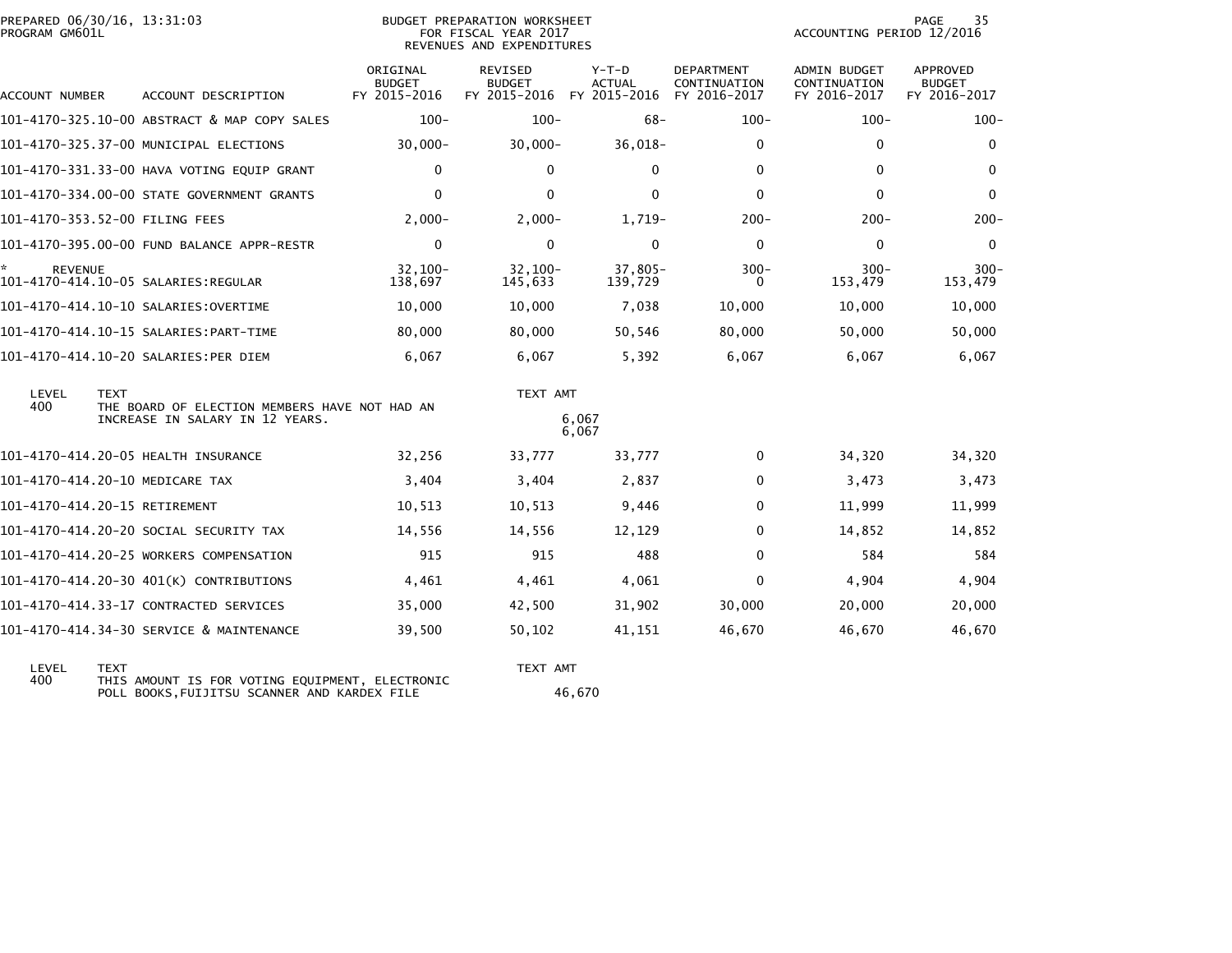| PREPARED 06/30/16, 13:31:03<br>PROGRAM GM601L |                                                                                                                                                                                                                                                                       |                                                                                                                                                                                                                                                                                             | BUDGET PREPARATION WORKSHEET<br>FOR FISCAL YEAR 2017<br>REVENUES AND EXPENDITURES |                                                       |                        |                                            | PAGE<br>36<br>ACCOUNTING PERIOD 12/2016      |                                           |  |
|-----------------------------------------------|-----------------------------------------------------------------------------------------------------------------------------------------------------------------------------------------------------------------------------------------------------------------------|---------------------------------------------------------------------------------------------------------------------------------------------------------------------------------------------------------------------------------------------------------------------------------------------|-----------------------------------------------------------------------------------|-------------------------------------------------------|------------------------|--------------------------------------------|----------------------------------------------|-------------------------------------------|--|
| ACCOUNT NUMBER                                |                                                                                                                                                                                                                                                                       | ACCOUNT DESCRIPTION                                                                                                                                                                                                                                                                         | ORIGINAL<br><b>BUDGET</b><br>FY 2015-2016                                         | REVISED<br><b>BUDGET</b><br>FY 2015-2016 FY 2015-2016 | Y-T-D<br><b>ACTUAL</b> | DEPARTMENT<br>CONTINUATION<br>FY 2016-2017 | ADMIN BUDGET<br>CONTINUATION<br>FY 2016-2017 | APPROVED<br><b>BUDGET</b><br>FY 2016-2017 |  |
|                                               |                                                                                                                                                                                                                                                                       |                                                                                                                                                                                                                                                                                             |                                                                                   |                                                       | 46,670                 |                                            |                                              |                                           |  |
| 101-4170-414.34-45 PRECINCT WORKERS           |                                                                                                                                                                                                                                                                       |                                                                                                                                                                                                                                                                                             | 92,000                                                                            | 92,000                                                | 43,666                 | 42,000                                     | 42,000                                       | 42,000                                    |  |
| 101-4170-414.43-15 R&M:EQUIPMENT              |                                                                                                                                                                                                                                                                       |                                                                                                                                                                                                                                                                                             | 2,500                                                                             | 2,500                                                 | 0                      | 2,500                                      | 2,500                                        | 2,500                                     |  |
| 101-4170-414.44-10 EQUIPMENT                  |                                                                                                                                                                                                                                                                       |                                                                                                                                                                                                                                                                                             | 0                                                                                 | $\Omega$                                              | $\mathbf{0}$           | 0                                          | 0                                            | $\Omega$                                  |  |
| LEVEL<br>400                                  | <b>TEXT</b>                                                                                                                                                                                                                                                           | BOARD OF COMMISSIONER NOTE:<br>\$6250 FOR RENT OF ELECTRONIC POLL BOOKS IS TO<br>BE SUBMITTED AS A BUDGET AMENDMENT DURING<br>FISCAL YEAR 2017 - UPON COMPLETION OF<br>NECESSARY REVIEWS AND APPROVALS                                                                                      |                                                                                   | TEXT AMT                                              |                        |                                            |                                              |                                           |  |
|                                               |                                                                                                                                                                                                                                                                       | 101-4170-414.44-20 RENT:LAND & BUILDINGS                                                                                                                                                                                                                                                    | 1,065                                                                             | 1,065                                                 | 580                    | 0                                          | $\mathbf 0$                                  | $\mathbf 0$                               |  |
|                                               |                                                                                                                                                                                                                                                                       | 101-4170-414.50-07 COST PER COPY PROGRAM                                                                                                                                                                                                                                                    | 2,500                                                                             | 2,500                                                 | 1,274                  | 2,500                                      | 2,500                                        | 2,500                                     |  |
| 101-4170-414.53-05 TELEPHONE                  |                                                                                                                                                                                                                                                                       |                                                                                                                                                                                                                                                                                             | 2,300                                                                             | 1,739                                                 | 1,134                  | 1,300                                      | 1,300                                        | 1,300                                     |  |
| 101-4170-414.54-00 ADVERTISING                |                                                                                                                                                                                                                                                                       |                                                                                                                                                                                                                                                                                             | 7,000                                                                             | 7,442                                                 | 6,707                  | 1,000                                      | 1,000                                        | 1,000                                     |  |
| 101-4170-414.55-00 PRINTING                   |                                                                                                                                                                                                                                                                       |                                                                                                                                                                                                                                                                                             | 70,000                                                                            | 60,498                                                | 44,389                 | 65,000                                     | 65,000                                       | 65,000                                    |  |
| 101-4170-414.57-00 POSTAGE                    |                                                                                                                                                                                                                                                                       |                                                                                                                                                                                                                                                                                             | 22,000                                                                            | 12,958                                                | 9,587                  | 25,000                                     | 20,000                                       | 20,000                                    |  |
| LEVEL<br>400                                  | TEXT AMT<br><b>TEXT</b><br>COST OF MAILING ABSENTEE BALLOTS HAVE INCREASED, I<br>FEEL WITH THE VOTER ID LAW THAT MORE VOTERS MAY<br>VOTE MY MAIL. WE WILL ALSO START OUR LIST<br>25,000<br>MAINTENANCE MAILINGS.<br>$5,000 -$<br>COUNTY MANAGER'S REDUCTION<br>20,000 |                                                                                                                                                                                                                                                                                             |                                                                                   |                                                       |                        |                                            |                                              |                                           |  |
| 101-4170-414.58-00 TRAVEL                     |                                                                                                                                                                                                                                                                       |                                                                                                                                                                                                                                                                                             | 8,500                                                                             | 8,500                                                 | 5,975                  | 8,500                                      | 7,000                                        | 7,000                                     |  |
| LEVEL<br>400                                  | <b>TEXT</b><br>DISTRICT MEETINGS                                                                                                                                                                                                                                      | STATE BOARD TRAINING/BOARD, DIRECTOR AND STAFF<br>IOG TRAINING/DIRECTOR AND STAFF<br>MILEAGE FOR BOARD MEMBERS AND STAFF IN PREPARATION<br>OF ELECTION POLLS AND ELECTION DAY NEEDS, MULTI-<br>PARTISAN TEAMS TRAVEL TO NURSING FACILITIES<br>OUT OF STATE CONFERENCE/DIRECTOR AND ELECTION |                                                                                   | TEXT AMT                                              |                        |                                            |                                              |                                           |  |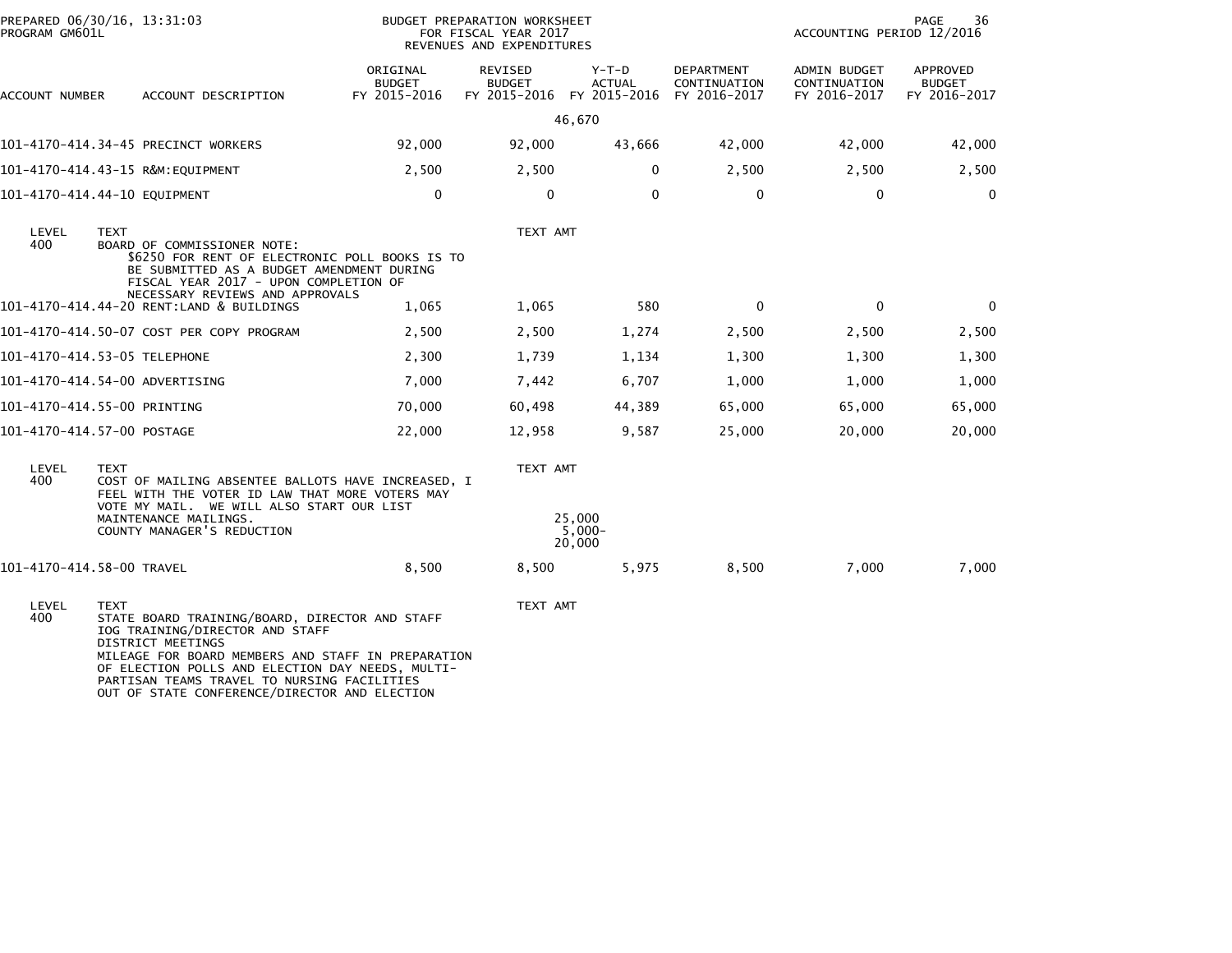| PROGRAM GM601L           | PREPARED 06/30/16, 13:31:03                                                                                                                                   |                                           | BUDGET PREPARATION WORKSHEET<br>FOR FISCAL YEAR 2017<br>REVENUES AND EXPENDITURES |                                            |                                                   | 37<br><b>PAGE</b><br>ACCOUNTING PERIOD 12/2016      |                                           |  |
|--------------------------|---------------------------------------------------------------------------------------------------------------------------------------------------------------|-------------------------------------------|-----------------------------------------------------------------------------------|--------------------------------------------|---------------------------------------------------|-----------------------------------------------------|-------------------------------------------|--|
| ACCOUNT NUMBER           | ACCOUNT DESCRIPTION                                                                                                                                           | ORIGINAL<br><b>BUDGET</b><br>FY 2015-2016 | REVISED<br><b>BUDGET</b><br>FY 2015-2016                                          | $Y-T-D$<br><b>ACTUAL</b><br>FY 2015-2016   | <b>DEPARTMENT</b><br>CONTINUATION<br>FY 2016-2017 | <b>ADMIN BUDGET</b><br>CONTINUATION<br>FY 2016-2017 | APPROVED<br><b>BUDGET</b><br>FY 2016-2017 |  |
|                          | SPECIALIST FOR NATIONAL CERTIFICATION.<br>COUNTY MANAGER'S REDUCTION                                                                                          |                                           |                                                                                   | 8,500<br>$1,500-$<br>7,000                 |                                                   |                                                     |                                           |  |
|                          | 101-4170-414.59-00 TRAINING                                                                                                                                   | 3,400                                     | 3,400                                                                             | 2,608                                      | 3,400                                             | 3,400                                               | 3,400                                     |  |
|                          | 101-4170-414.61-05 SUPPLIES:OFFICE                                                                                                                            | 9,000                                     | 9,000                                                                             | 8,432                                      | 9,000                                             | 7,000                                               | 7,000                                     |  |
|                          | 101-4170-414.61-95 SUPPLIES:OTHER SMALL EQMT                                                                                                                  | 2,500                                     | 2,500                                                                             | 1,897                                      | 12,750                                            | 2,500                                               | 2,500                                     |  |
|                          | 101-4170-414.64-50 DUES & SUBSCRIPTIONS                                                                                                                       | 700                                       | 700                                                                               | 384                                        | 700                                               | 700                                                 | 700                                       |  |
|                          | 101-4170-414.74-00 C/A:EQUIPMENT                                                                                                                              | 9,000                                     | 365                                                                               | $\mathbf{0}$                               | 255,655                                           | 0                                                   | $\mathbf 0$                               |  |
| LEVEL<br>400             | <b>TEXT</b><br>46 DS-200 BALLOT TABULATORS TO REPLACE THE                                                                                                     |                                           |                                                                                   | TEXT AMT                                   |                                                   |                                                     |                                           |  |
|                          | M-100 TABULATORS<br>COUNTY MANAGER'S REDUCTION                                                                                                                |                                           |                                                                                   | 255.655<br>$255,655 -$                     |                                                   |                                                     |                                           |  |
|                          | 101-4170-414.76-60 F/A:STATE GRANTS                                                                                                                           | $\Omega$                                  | $\Omega$                                                                          | $\Omega$                                   | $\mathbf{0}$                                      | $\mathbf{0}$                                        | $\Omega$                                  |  |
|                          | 101-4170-414.76-90 F/A:OTHER                                                                                                                                  | $\mathbf{0}$                              | 8,635                                                                             | 8,635                                      | 3,665                                             | 2,500                                               | 2,500                                     |  |
| LEVEL<br>400             | <b>TEXT</b><br>2 HAND HELD PHONES FOR WEST END PLAZA<br>1 DESK SCANNER FOR JENNIFERS DESK<br>2 IPADS FOR BUSIEST ONE-STOP SITES<br>COUNTY MANAGER'S REDUCTION |                                           | TEXT AMT                                                                          | 1,600<br>965<br>1,100<br>$1,165-$<br>2,500 |                                                   |                                                     |                                           |  |
| ×.<br><b>EXPENDITURE</b> |                                                                                                                                                               | 607,834                                   | 615,730                                                                           | 473,764                                    | 605,707                                           | 513,748                                             | 513,748                                   |  |
| **                       | BOARD OF ELECTIONS                                                                                                                                            | 575,734                                   | 583,630                                                                           | 435,959                                    | 605.407                                           | 513,448                                             | 513,448                                   |  |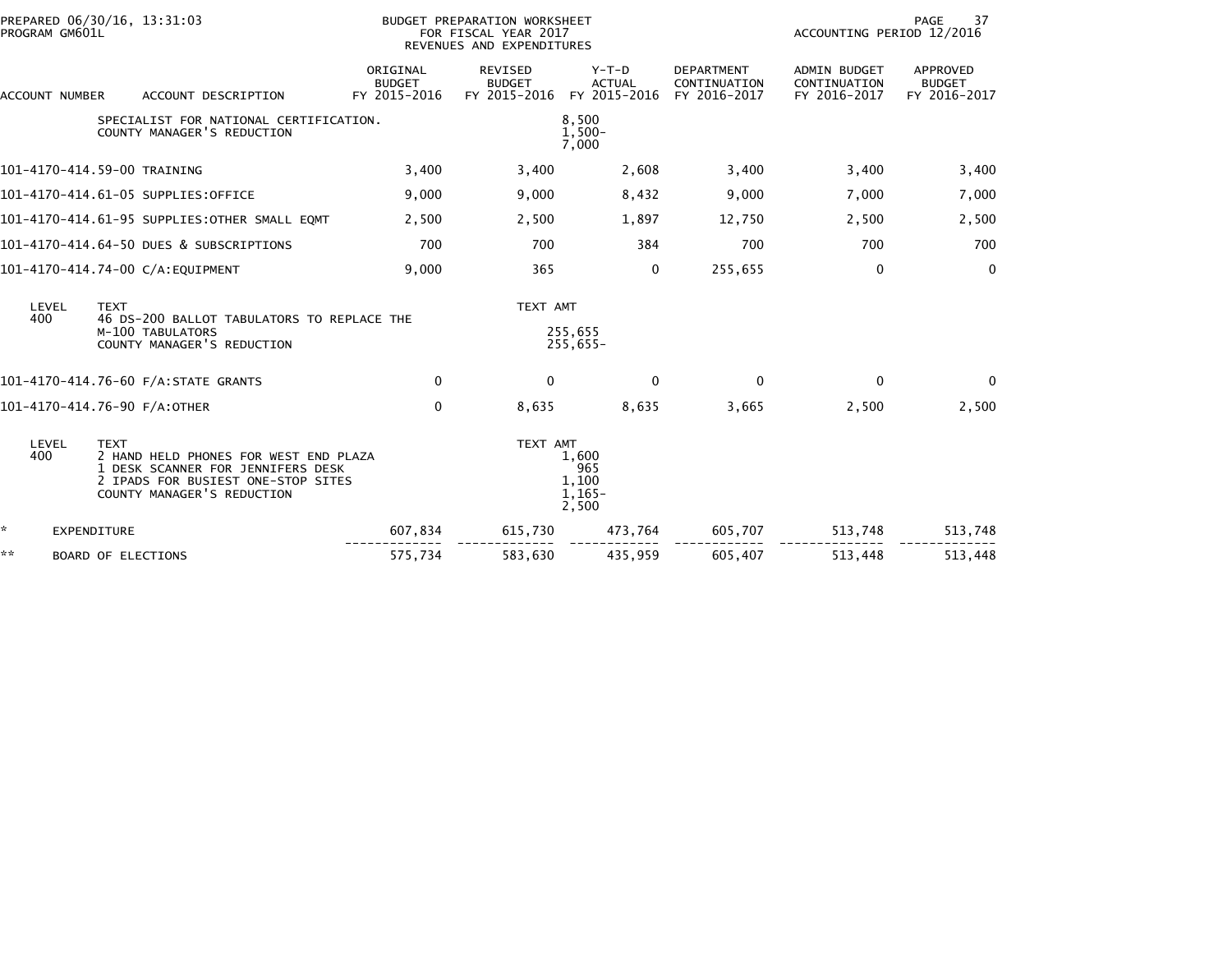| PROGRAM GM601L       | PREPARED 06/30/16, 13:31:03                                                        |                                           | BUDGET PREPARATION WORKSHEET<br>FOR FISCAL YEAR 2017<br>REVENUES AND EXPENDITURES |                                          |                                            | ACCOUNTING PERIOD 12/2016                    | PAGE<br>38                                       |
|----------------------|------------------------------------------------------------------------------------|-------------------------------------------|-----------------------------------------------------------------------------------|------------------------------------------|--------------------------------------------|----------------------------------------------|--------------------------------------------------|
| ACCOUNT NUMBER       | ACCOUNT DESCRIPTION                                                                | ORIGINAL<br><b>BUDGET</b><br>FY 2015-2016 | <b>REVISED</b><br><b>BUDGET</b><br>FY 2015-2016                                   | $Y-T-D$<br><b>ACTUAL</b><br>FY 2015-2016 | DEPARTMENT<br>CONTINUATION<br>FY 2016-2017 | ADMIN BUDGET<br>CONTINUATION<br>FY 2016-2017 | <b>APPROVED</b><br><b>BUDGET</b><br>FY 2016-2017 |
|                      | 101-4180-325.49-00 REGISTER OF DEEDS                                               | $522,000 -$                               | $522,000 -$                                                                       | 530,900-                                 | $522,000 -$                                | 522,000-                                     | 522,000-                                         |
|                      | 101–4180–325.49–01 VITAL REC AUTO SYS (VRAS)                                       | $2,500-$                                  | $2,500-$                                                                          | $2,451-$                                 | $2,500-$                                   | $2,500-$                                     | $2,500-$                                         |
| ÷.<br><b>REVENUE</b> |                                                                                    | $524,500-$<br>296,733                     | 524,500-<br>281,600                                                               | 533,351-<br>265,805                      | $524,500-$<br>0                            | 524,500-<br>287,527                          | 524,500-<br>287,527                              |
|                      | 101–4180–419.10–15 SALARIES:PART–TIME                                              | 28,000                                    | 52,000                                                                            | 42,056                                   | 52,000                                     | 52,000                                       | 52,000                                           |
|                      | 101-4180-419.20-05 HEALTH INSURANCE                                                | 72,575                                    | 63,708                                                                            | 58,867                                   | 0                                          | 68,640                                       | 68,640                                           |
|                      | 101-4180-419.20-10 MEDICARE TAX                                                    | 5,761                                     | 5,761                                                                             | 4,301                                    | 0                                          | 4,923                                        | 4,923                                            |
|                      | 101-4180-419.20-15 RETIREMENT                                                      | 22,959                                    | 22,959                                                                            | 17,945                                   | 0                                          | 21,105                                       | 21,105                                           |
|                      | 101-4180-419.20-16 RETIREMENT-REG OF DEEDS                                         | 11,500                                    | 11,500                                                                            | 9,530                                    | $\mathbf{0}$                               | 11,500                                       | 11,500                                           |
|                      | 101–4180–419.20–20 SOCIAL SECURITY TAX                                             | 24,633                                    | 24,633                                                                            | 18,389                                   | 0                                          | 21,051                                       | 21,051                                           |
|                      | 101-4180-419.20-25 WORKERS COMPENSATION                                            | 1,299                                     | 1,299                                                                             | 770                                      | $\mathbf{0}$                               | 849                                          | 849                                              |
|                      | 101-4180-419.20-30 401(K) CONTRIBUTIONS                                            | 9,742                                     | 9,742                                                                             | 4,816                                    | $\mathbf 0$                                | 8,626                                        | 8,626                                            |
|                      | 101-4180-419.34-30 SERVICE & MAINTENANCE                                           | 26,000                                    | 26,000                                                                            | 25,723                                   | 26,000                                     | 26,000                                       | 26,000                                           |
|                      | 101-4180-419.43-10 R&M:BINDERS                                                     | 1,000                                     | 1,000                                                                             | 946                                      | 1,000                                      | 1,000                                        | 1,000                                            |
|                      | 101-4180-419.43-15 R&M:EQUIPMENT                                                   | 1,500                                     | 1,500                                                                             | 0                                        | 1,500                                      | 1,500                                        | 1,500                                            |
|                      | 101-4180-419.43-55 R&M:TELEPHONES                                                  | 200                                       | 200                                                                               | $\Omega$                                 | 200                                        | 200                                          | 200                                              |
|                      | 101-4180-419.50-07 COST PER COPY PROGRAM                                           | 1,400                                     | 1,400                                                                             | 985                                      | 1,400                                      | 1,400                                        | 1,400                                            |
|                      | 101-4180-419.53-05 TELEPHONE                                                       | 1,500                                     | 3,090                                                                             | 1,978                                    | 2,200                                      | 2,200                                        | 2,200                                            |
| LEVEL<br>400         | <b>TEXT</b><br>BUDGET INCREASE TO COVER THE COST OF DIRECTORS<br><b>CELL PHONE</b> |                                           | TEXT AMT<br>600                                                                   |                                          |                                            |                                              |                                                  |
|                      | DEPARTMENT CONTINUATION                                                            |                                           | 1,600<br>2,200                                                                    |                                          |                                            |                                              |                                                  |
|                      | 101-4180-419.55-00 PRINTING                                                        | 4,500                                     | 4,500                                                                             | 1,211                                    | 4,500                                      | 4,500                                        | 4,500                                            |
|                      | 101-4180-419.56-00 UNIFORMS                                                        | 400                                       | 400                                                                               | 400                                      | 400                                        | 400                                          | 400                                              |
|                      | 101-4180-419.57-00 POSTAGE                                                         | 1,000                                     | 1,000                                                                             | 608                                      | 1,000                                      | 1,000                                        | 1,000                                            |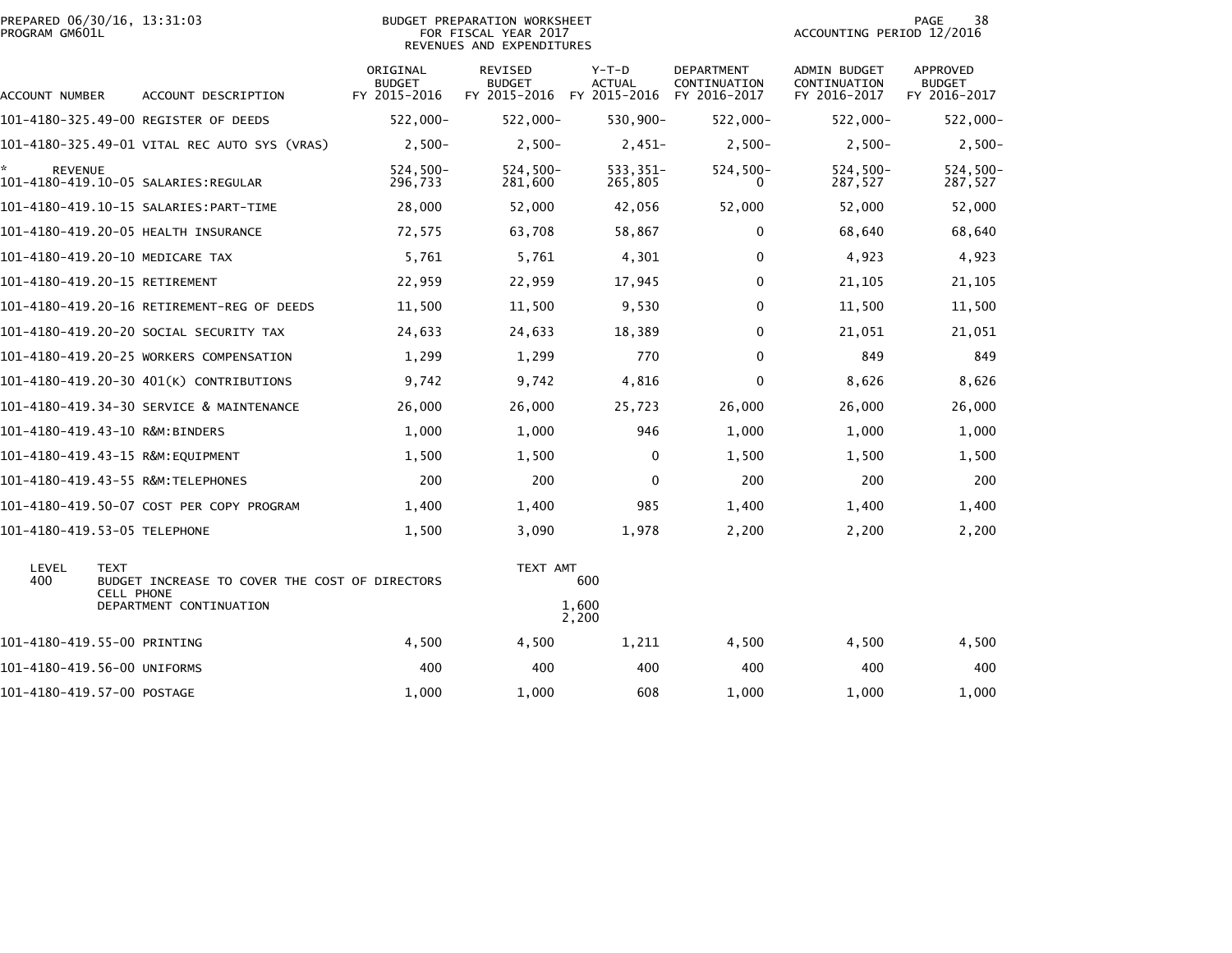| PROGRAM GM601L            | PREPARED 06/30/16, 13:31:03                                                                                                                                                             |                                           | BUDGET PREPARATION WORKSHEET<br>FOR FISCAL YEAR 2017<br>REVENUES AND EXPENDITURES |                                          |                                                   |                                              | <b>PAGE</b><br>39<br>ACCOUNTING PERIOD 12/2016   |  |  |
|---------------------------|-----------------------------------------------------------------------------------------------------------------------------------------------------------------------------------------|-------------------------------------------|-----------------------------------------------------------------------------------|------------------------------------------|---------------------------------------------------|----------------------------------------------|--------------------------------------------------|--|--|
| ACCOUNT NUMBER            | ACCOUNT DESCRIPTION                                                                                                                                                                     | ORIGINAL<br><b>BUDGET</b><br>FY 2015-2016 | <b>REVISED</b><br><b>BUDGET</b><br>FY 2015-2016                                   | $Y-T-D$<br><b>ACTUAL</b><br>FY 2015-2016 | <b>DEPARTMENT</b><br>CONTINUATION<br>FY 2016-2017 | ADMIN BUDGET<br>CONTINUATION<br>FY 2016-2017 | <b>APPROVED</b><br><b>BUDGET</b><br>FY 2016-2017 |  |  |
| 101-4180-419.58-00 TRAVEL |                                                                                                                                                                                         | 3,000                                     | 3,000                                                                             | 1,823                                    | 2,000                                             | 2,000                                        | 2,000                                            |  |  |
| LEVEL<br>400              | <b>TEXT</b><br>BUDGET INCREASED FY16 TO GET THE STAFF NEEDED<br>TRAINING TO OBTAIN CERTIFICATION.<br>ACCOMPLISHED. PLEASE DECREASE THE BUDGET BY \$1000<br>DEPARTMENT CONTINUATION      | THIS HAS BEEN                             | TEXT AMT                                                                          | 2,000<br>2,000                           |                                                   |                                              |                                                  |  |  |
|                           | 101-4180-419.59-00 TRAINING                                                                                                                                                             | 3,000                                     | 3,000                                                                             | 1,830                                    | 2,000                                             | 2,000                                        | 2,000                                            |  |  |
| LEVEL<br>400              | <b>TEXT</b><br>BUDGET WAS INCREASED FY16 TO GET THE STAFF<br>NEEDED TRAINING TO OBTAIN CERTIFICATION.<br>BEEN ACCOMPLISHED. PLEASE DECREASE BUDGET BY \$1000<br>DEPARTMENT CONTINUATION | THIS HAS                                  | TEXT AMT                                                                          | 2,000<br>2,000                           |                                                   |                                              |                                                  |  |  |
|                           | 101-4180-419.61-05 SUPPLIES:OFFICE                                                                                                                                                      | 6,000                                     | 6,000                                                                             | 3,690                                    | 6,000                                             | 6,000                                        | 6,000                                            |  |  |
|                           | 101-4180-419.61-95 SUPPLIES:OTHER SMALL EQMT                                                                                                                                            | 1,000                                     | 1,000                                                                             | 185                                      | 1,000                                             | 1,000                                        | 1,000                                            |  |  |
|                           | 101-4180-419.64-50 DUES & SUBSCRIPTIONS                                                                                                                                                 | 1,000                                     | 1,000                                                                             | 920                                      | 1,000                                             | 1,000                                        | 1,000                                            |  |  |
|                           | 101-4180-419.64-60 MICROFILM                                                                                                                                                            | 3,000                                     | 3,000                                                                             | 2,283                                    | 3,000                                             | 3,000                                        | 3,000                                            |  |  |
|                           |                                                                                                                                                                                         | 2,000                                     | 2,000                                                                             | 1,660                                    | 2,000                                             | 2,000                                        | 2,000                                            |  |  |
|                           | 101-4180-419.90-22 VITAL REC AUTO SYS (VRAS)                                                                                                                                            | 2,500                                     | 2,500                                                                             | 1,987                                    | 2,500                                             | 2,500                                        | 2,500                                            |  |  |
| *.<br><b>EXPENDITURE</b>  |                                                                                                                                                                                         | 532,202                                   | 533,792                                                                           | 468,708                                  | 109,700                                           | 533,921                                      | 533,921                                          |  |  |
| **                        | <b>REGISTER OF DEEDS</b>                                                                                                                                                                | 7,702                                     | 9,292                                                                             | 64,643-                                  | 414,800-                                          | 9,421                                        | 9,421                                            |  |  |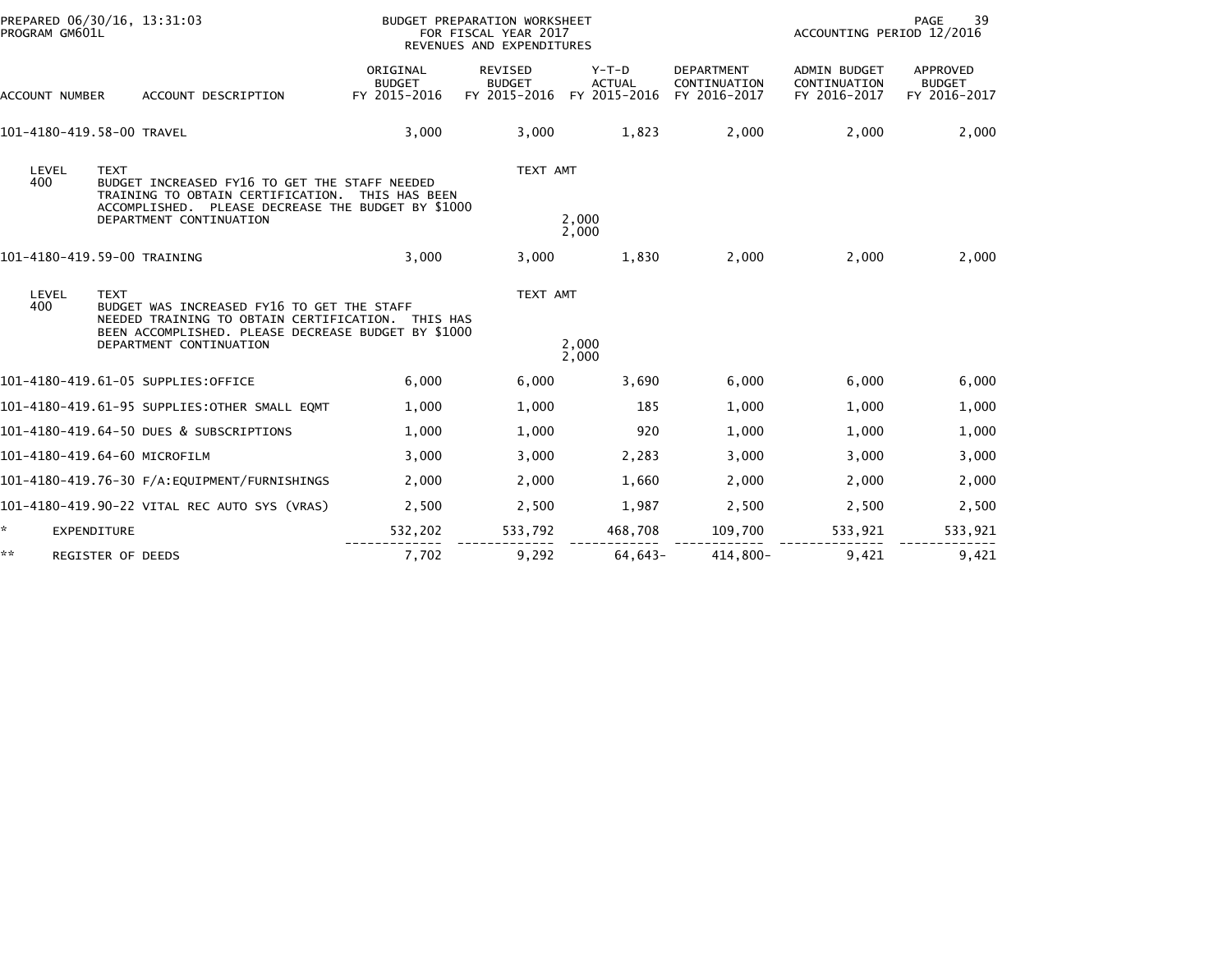| PROGRAM GM601L        | PREPARED 06/30/16, 13:31:03                                                                                                                                                                                                            | BUDGET PREPARATION WORKSHEET<br>FOR FISCAL YEAR 2017<br>REVENUES AND EXPENDITURES |                                                 |                                          |                                                   | PAGE<br>40<br>ACCOUNTING PERIOD 12/2016             |                                           |
|-----------------------|----------------------------------------------------------------------------------------------------------------------------------------------------------------------------------------------------------------------------------------|-----------------------------------------------------------------------------------|-------------------------------------------------|------------------------------------------|---------------------------------------------------|-----------------------------------------------------|-------------------------------------------|
| <b>ACCOUNT NUMBER</b> | ACCOUNT DESCRIPTION                                                                                                                                                                                                                    | ORIGINAL<br><b>BUDGET</b><br>FY 2015-2016                                         | <b>REVISED</b><br><b>BUDGET</b><br>FY 2015-2016 | $Y-T-D$<br><b>ACTUAL</b><br>FY 2015-2016 | <b>DEPARTMENT</b><br>CONTINUATION<br>FY 2016-2017 | <b>ADMIN BUDGET</b><br>CONTINUATION<br>FY 2016-2017 | APPROVED<br><b>BUDGET</b><br>FY 2016-2017 |
|                       | 101-4181-325.49-10 AUTOMATION ENH/PRES FUND                                                                                                                                                                                            | $58,000 -$                                                                        | $58,000 -$                                      | 52,179-                                  | $55,000-$                                         | $55,000 -$                                          | $55,000-$                                 |
|                       | 101-4181-395.00-00 FUND BALANCE APPR-RESTR                                                                                                                                                                                             | $\mathbf 0$                                                                       | 173,668-                                        | $\Omega$                                 | 0                                                 | 0                                                   | $\Omega$                                  |
| *<br><b>REVENUE</b>   | 101-4181-419.33-17 CONTRACTED SERVICES                                                                                                                                                                                                 | $58.000 -$<br>40,000                                                              | 231.668-<br>126.834                             | $52, 179 -$<br>16,008                    | $55.000 -$<br>40,000                              | $55.000 -$<br>40,000                                | $55.000 -$<br>40,000                      |
|                       | 101-4181-419.64-60 MICROFILM                                                                                                                                                                                                           | 0                                                                                 | 0                                               | 0                                        | 0                                                 | $\mathbf{0}$                                        | $\Omega$                                  |
|                       | 101-4181-419.74-00 C/A:EQUIPMENT                                                                                                                                                                                                       | 0                                                                                 | 43,615                                          | 12,636                                   | 0                                                 | $\Omega$                                            | $\Omega$                                  |
|                       |                                                                                                                                                                                                                                        | $\mathbf{0}$                                                                      | 61,219                                          | 3,940                                    | 40,000                                            | 40,000                                              | 40,000                                    |
| LEVEL<br>400          | <b>TEXT</b><br>WE HAVE A LARGE FUND BALANCE THAT NEEDS TO BE<br>MOVED TO RESERVE. WE HAVE QUOTES TO INSTALL<br>HIGH DENSITY SHELVING AND PURCHASE NEW SOFTWARE<br>AND EQUIPMENT. PLEASE MOVE ADDITIONAL FUNDS TO<br>101-4181-419.98-00 |                                                                                   | TEXT AMT                                        |                                          |                                                   |                                                     |                                           |
|                       | 101-4181-419.98-00 RESERVE                                                                                                                                                                                                             | 18,000                                                                            | $\Omega$                                        | $\Omega$                                 | $\mathbf{0}$                                      | $\mathbf{0}$                                        | $\Omega$                                  |
| ☆.                    | EXPENDITURE                                                                                                                                                                                                                            | 58,000                                                                            | 231,668                                         | 32,584                                   | 80,000                                            | 80,000                                              | 80,000                                    |
| **                    | REG OF DEED AUTO ENH/PRES                                                                                                                                                                                                              | 0                                                                                 | 0                                               | $19,595-$                                | 25,000                                            | 25,000                                              | 25,000                                    |
| ***                   | <b>GENERAL GOVERNMENT</b>                                                                                                                                                                                                              | 13,220,896                                                                        | 15,533,827                                      | 9,851,758                                | 7,227,019                                         | 12,424,812                                          | 15,931,689                                |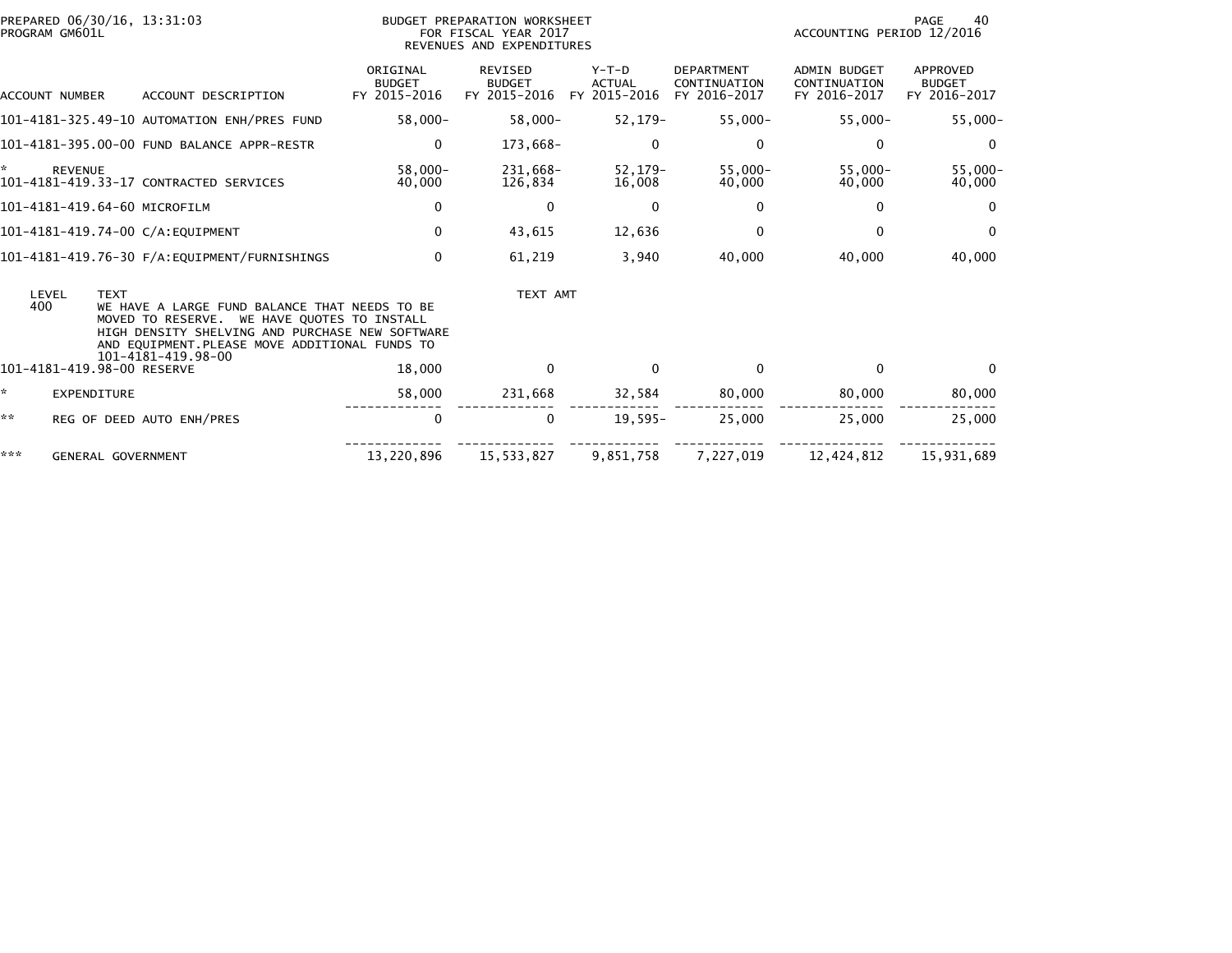|                | PREPARED 06/30/16, 13:31:03 |  |
|----------------|-----------------------------|--|
| PROGRAM GM601L |                             |  |

## PREPARED 06/30/16, 13:31:03 PREPARATION WORKSHEET FREPARATION WORKSHEET PREPARATION WORKSHEET<br>FOR FISCAL YEAR 2017 ACCOUNTING PERIOD 12/2016<br>REVENUES AND EXPENDITURES

PAGE 41<br>ACCOUNTING PERIOD 12/2016

| ACCOUNT NUMBER<br>ACCOUNT DESCRIPTION    | ORIGINAL<br><b>BUDGET</b><br>FY 2015-2016 | REVISED<br><b>BUDGET</b><br>FY 2015-2016 | Y-T-D<br><b>ACTUAL</b><br>2015-2016<br>FY. | <b>DEPARTMENT</b><br>CONTINUATION<br>FY 2016-2017 | <b>ADMIN BUDGET</b><br>CONTINUATION<br>FY 2016-2017 | APPROVED<br><b>BUDGET</b><br>FY 2016-2017 |
|------------------------------------------|-------------------------------------------|------------------------------------------|--------------------------------------------|---------------------------------------------------|-----------------------------------------------------|-------------------------------------------|
| 101-4210-341.10-00 DP REIMB FROM DSS     | 76,939-                                   | 76,939-                                  | 73,245-                                    | 0                                                 | 84,540-                                             | $84,540-$                                 |
| *.<br><b>REVENUE</b>                     | 76.939-<br>655,369                        | 76,939-<br>649,866                       | 73,245-<br>592,194                         | 0<br>$\mathbf{0}$                                 | 84,540-<br>662,300                                  | 84,540-<br>662,300                        |
| 101-4210-419.20-05 HEALTH INSURANCE      | 96,767                                    | 96,015                                   | 87,327                                     | 0                                                 | 102,960                                             | 102,960                                   |
|                                          | 0                                         | 6,255                                    | 6,255                                      | 8,580                                             | 8,580                                               | 8,580                                     |
| 101-4210-419.20-10 MEDICARE TAX          | 9,503                                     | 9,503                                    | 8,156                                      | 0                                                 | 9,603                                               | 9,603                                     |
| 101-4210-419.20-15 RETIREMENT            | 46,334                                    | 46,334                                   | 40,030                                     | 0                                                 | 48,613                                              | 48,613                                    |
| 101-4210-419.20-20 SOCIAL SECURITY TAX   | 40,633                                    | 40,633                                   | 34,872                                     | 0                                                 | 41,063                                              | 41,063                                    |
| 101-4210-419.20-25 WORKERS COMPENSATION  | 2,621                                     | 2,621                                    | 1,480                                      | 0                                                 | 1,656                                               | 1,656                                     |
| 101-4210-419.20-30 401(K) CONTRIBUTIONS  | 19,661                                    | 19,661                                   | 17,135                                     | 0                                                 | 19,869                                              | 19,869                                    |
| 101-4210-419.34-30 SERVICE & MAINTENANCE | 546.236                                   | 652.236                                  | 541,877                                    | 637,550                                           | 637,550                                             | 637.550                                   |

| LEVEL<br>400 | <b>TEXT</b><br>AP - FUELMASTER             | TEXT AMT<br>2,700 |
|--------------|--------------------------------------------|-------------------|
|              | AP - HORIZON BUSINESS CONCEPTS - TOTAL FBO | 3,300             |
|              | AS - HLP CHAMELEON                         | 9,000             |
|              | BI PL - TYLER - ENERGOV                    | 27,500            |
|              | CM DS HD - NOVUSAGENDA                     | 2,000             |
|              | CM PL - GRANICUS                           | 9,000             |
|              | COURT - SERVICE COMMANDER JURY SELECTION   | 7,250             |
|              | CW - ATCOM PROF SERVICES VOIP              | 10,000            |
|              | CW - CEMCO UPS - IS DATACENTER             | 2,500             |
|              | CW - CISCO MERAKI                          | 32,000<br>40,000  |
|              | CW - CITRIX<br>CW - DNN WEBSITE SUPPORT    | 3,000             |
|              | CW - DOMAIN SSL RENEWALS                   | 2,000             |
|              | CW - DYN ECT MANGED DNS                    | 4,000             |
|              | CW - FARONICS DESKTOP SECURITY             | 2,000             |
|              | CW - LASERFICHE DMS                        | 6,000             |
|              | CW - MAIL ARCHIVAL AND DISASTER RECOVERY   | 4,500             |
|              | CW - MITEL-ESNA VOIP MAINT                 | 20,000            |
|              | CW - NETSCALER SECURITY APPLIANCE          | 9,500             |
|              | CW - NETWORK TRAFFIC SHAPING               | 6,000             |
|              | CW - RIGHTFAX                              | 3,100             |
|              | CW - RPM PRINT SERVER                      | 300               |
|              | CW - VEEAM BACKUP AND RECOVERY             | 7,500             |
|              | CW - VMWARE VIRTUAL SERVER INFRASTRUCTURE  | 30,000            |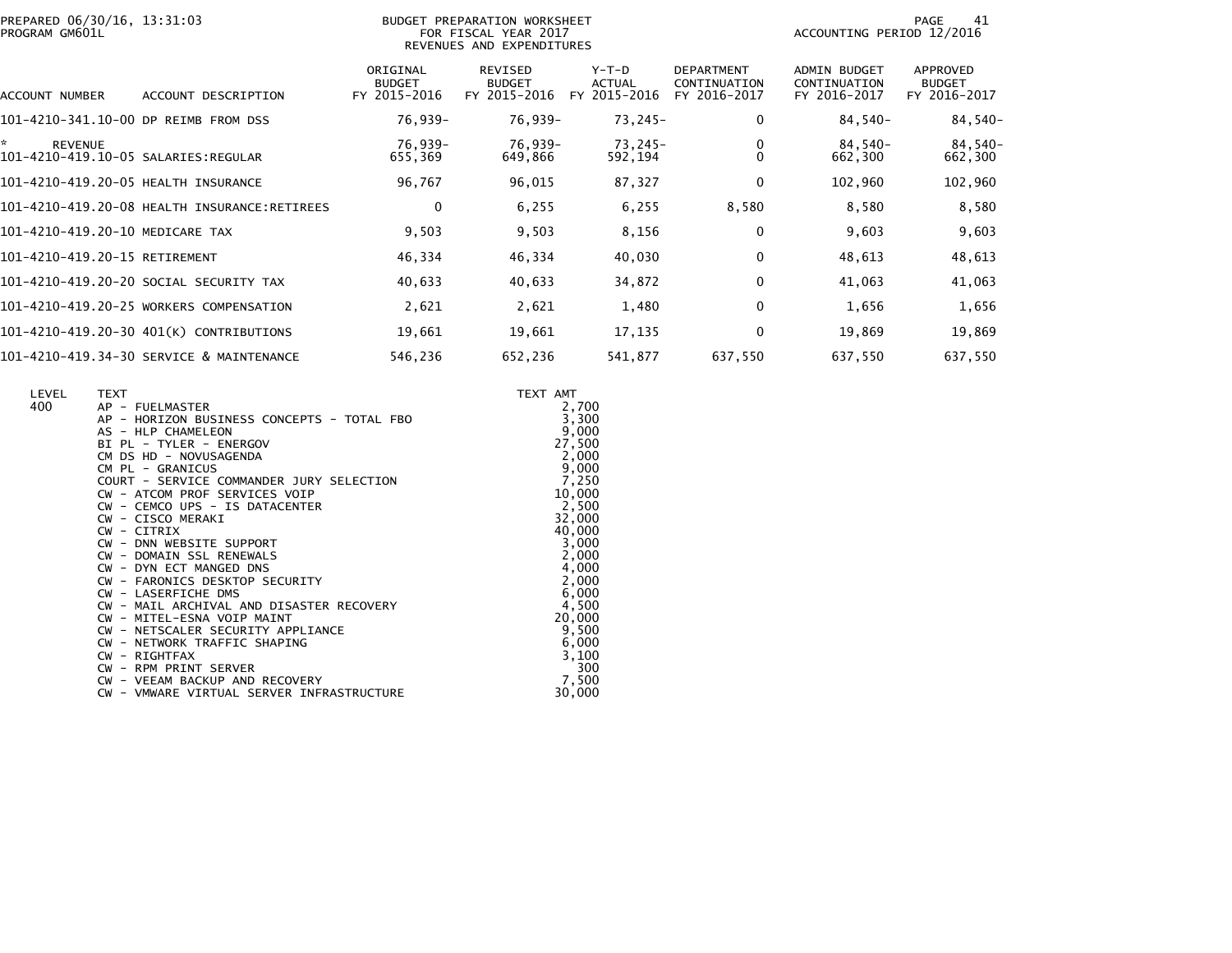| ACCOUNT NUMBER | ACCOUNT DESCRIPTION                                                                                                                                                                                                                                                                                                                                                                                                                                                                                                                                                                                                                                                                                                                                                                                                                                        | ORIGINAL<br>BUDGET<br>FY 2015-2016 FY 2015-2016 FY 2015-2016 FY 2016-2017 | REVISED<br><b>BUDGET</b> | Y-T-D<br><b>ACTUAL</b>                                                                                                                                                                                                                          | DEPARTMENT<br>CONTINUATION | ADMIN BUDGET<br>CONTINUATION<br>FY 2016-2017 | APPROVED<br><b>BUDGET</b><br>FY 2016-2017 |
|----------------|------------------------------------------------------------------------------------------------------------------------------------------------------------------------------------------------------------------------------------------------------------------------------------------------------------------------------------------------------------------------------------------------------------------------------------------------------------------------------------------------------------------------------------------------------------------------------------------------------------------------------------------------------------------------------------------------------------------------------------------------------------------------------------------------------------------------------------------------------------|---------------------------------------------------------------------------|--------------------------|-------------------------------------------------------------------------------------------------------------------------------------------------------------------------------------------------------------------------------------------------|----------------------------|----------------------------------------------|-------------------------------------------|
|                | CW - WEB MALWARE CONTENT SECURITY<br>CW - WEB MALWARE CONTENT SECURITY<br>DS IS ES - EIOBOARD - INOUT<br>ES - ALBX INSPECTION FILES<br>ES - ESO HDE INTERFACE<br>ES IS - CONFERENCING SW<br>ES - MAILING LIST MGMT<br>ES - SIERRA WIRELESS AIRLINK<br>ES - WEBEOC MAINTENANCE<br>ES<br>$FN - ACOM$<br>FN HR - HTE-PAYROLL<br>FN HR DS TA TC - CORUS360 AS400 SERVICES<br>FN HR TC - TYLER MUNIS<br>IS - CENTRAL LOGGING<br>IS CM ES DS - SHAREFILE EFSS ENCRYPTED EMAIL<br>IS - ON TIME NOW - CHANGE MGMT<br>IS - ON TIME NOW - CHANGE MGMT<br>IS - ON TIME NOW - CHANGE MGMT<br>IS - REMOTE SUPPORT AND MONITORING<br>IS - SALISBURY FIRE APPLIANCE<br>IS - SYSTEM SCANNING TRACKER<br>IS FM - SERVICE DESK SW<br>JL - GUARD1 TIMEKEEPING<br>LB RD - TEA<br>SD JL EC ES - OSSI PUBLIC SAFETY MAINT<br>TA TC - COX & CO TAX SOFTWARE<br>TA TC - NEXGEN WEB | $\ldots$ MAINT                                                            |                          | 8,500<br>900<br>2,100<br>1,500<br>1,500<br>600<br>500<br>14,000<br>900<br>40,000<br>3,000<br>130,350<br>2,000<br>2,000<br>- 300<br>100<br>23,000<br>- 800<br>7,000<br>4,200<br>1,450<br>- 500<br>8,700<br>100,000<br>35,000<br>5,500<br>637,550 |                            |                                              |                                           |
|                | 101-4210-419.43-15 R&M:EQUIPMENT                                                                                                                                                                                                                                                                                                                                                                                                                                                                                                                                                                                                                                                                                                                                                                                                                           | $\Omega$                                                                  | $\mathbf{0}$             | $\Omega$                                                                                                                                                                                                                                        | $\mathbf{0}$               | $\mathbf 0$                                  | $\Omega$                                  |
|                | 101-4210-419.50-07 COST PER COPY PROGRAM                                                                                                                                                                                                                                                                                                                                                                                                                                                                                                                                                                                                                                                                                                                                                                                                                   | 400                                                                       | 400                      | 239                                                                                                                                                                                                                                             | 400                        | 400                                          | 400                                       |
|                | 101-4210-419.53-04 TELEPHONE SYSTEMS MGMT                                                                                                                                                                                                                                                                                                                                                                                                                                                                                                                                                                                                                                                                                                                                                                                                                  | $\mathbf 0$                                                               | 0                        | $\mathbf 0$                                                                                                                                                                                                                                     | 6,000                      | 6,000                                        | 6,000                                     |
| LEVEL<br>400   | <b>TEXT</b><br>TO HANDLE ALL CIRCUIT TRANSITION COSTS                                                                                                                                                                                                                                                                                                                                                                                                                                                                                                                                                                                                                                                                                                                                                                                                      |                                                                           | TEXT AMT                 | 6,000<br>6,000                                                                                                                                                                                                                                  |                            |                                              |                                           |
|                | 101-4210-419.53-05 TELEPHONE                                                                                                                                                                                                                                                                                                                                                                                                                                                                                                                                                                                                                                                                                                                                                                                                                               | 162,000                                                                   |                          | 162,000 153,602                                                                                                                                                                                                                                 | 180,500                    | 180,500                                      | 234,500                                   |
| LEVEL<br>400   | <b>TEXT</b><br>CW - DATACENTER-911 LINK - TW METROE 2050 MONTH<br>CW - INTERNET - TW LINK<br>CW - INTERNET - WS LINK<br>ES - STATION #82 - TW HSD                                                                                                                                                                                                                                                                                                                                                                                                                                                                                                                                                                                                                                                                                                          | 2850 MONTH<br>1300 MONTH<br>1300 MONTH<br>240 MONTH                       | TEXT AMT                 | 24,600<br>34,200<br>15,600<br>2,880                                                                                                                                                                                                             |                            |                                              |                                           |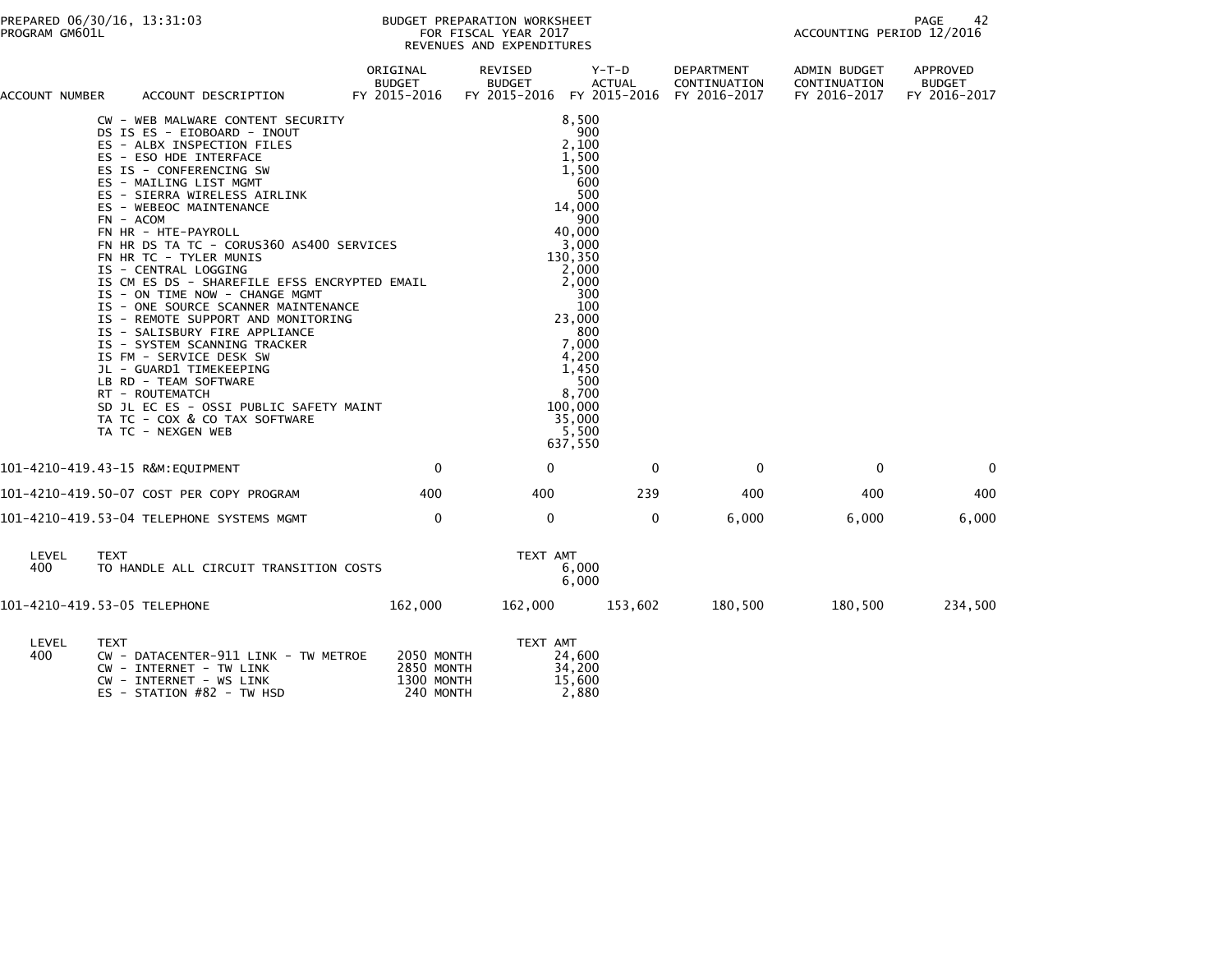| ACCOUNT NUMBER | ACCOUNT DESCRIPTION                                                                                                                                                                                                                                                                                                                                                                                                                                                                                                                                                                                                                                                                                                                                                          | ORIGINAL<br><b>BUDGET</b><br>FY 2015-2016                                                                                                                                                                                                                                               | REVISED<br><b>BUDGET</b><br>FY 2015-2016 | $Y-T-D$<br><b>ACTUAL</b><br>FY 2015-2016                                                                                                                                                                                 | <b>DEPARTMENT</b><br>CONTINUATION<br>FY 2016-2017 | ADMIN BUDGET<br>CONTINUATION<br>FY 2016-2017 | APPROVED<br><b>BUDGET</b><br>FY 2016-2017 |
|----------------|------------------------------------------------------------------------------------------------------------------------------------------------------------------------------------------------------------------------------------------------------------------------------------------------------------------------------------------------------------------------------------------------------------------------------------------------------------------------------------------------------------------------------------------------------------------------------------------------------------------------------------------------------------------------------------------------------------------------------------------------------------------------------|-----------------------------------------------------------------------------------------------------------------------------------------------------------------------------------------------------------------------------------------------------------------------------------------|------------------------------------------|--------------------------------------------------------------------------------------------------------------------------------------------------------------------------------------------------------------------------|---------------------------------------------------|----------------------------------------------|-------------------------------------------|
|                | ES - STATION #82 - VZW - FAILOVER<br>ES - STATION #83 - TW HSD<br>ES - STATION #84 - TW HSD<br>ES - STATION #86 - TW HSD<br>ES - STATION #86 - VZW -FAILOVER<br>ES - STATION #88 - TW HSD<br>ES - STATION #88 - VZW - FAILOVER<br>ES - STATION $#89$ - TW HSD<br>ES - STATION #89 VZW - FAILOVER<br>$FM - TW$ HSD<br>IS - SPIRIT VOIP<br>IS - VERIZON WIRELESS MOBILE/DATA<br>LB - EAST BRANCH<br>LB - SOUTH BRANCH<br>PK - DAN NICHOLAS - TW HSD - PRIMARY<br>PK - DAN NICHOLAS - TW HSD - SECONDARY<br>PK - ELLIS - TW HSD<br>RUFTY HOLMES - TW HSD - VOIP<br>SD - JL ANNEX - TW METROE<br>SD - LANDIS - TW HSD - SECONDARY<br>SD - LANDIS - WS DSL -SECONDARY<br>WE - BE VT WEP - TW METROE<br>DEPARTMENT CONTINUATION<br>-EXPANSION<br>BACKUP 911 CIRCUIT COSTS (ANNUAL) | 40 MONTH<br>240 MONTH<br>240 MONTH<br>240 MONTH<br>40 MONTH<br>240 MONTH<br>40 MONTH<br>240 MONTH<br>40 MONTH<br>310 MONTH<br>47 MONTH<br>490 MONTH<br>610 MONTH<br>610 MONTH<br>420 MONTH<br>120 MONTH<br>310 MONTH<br>240 MONTH<br>1240 MONTH<br>310 MONTH<br>120 MONTH<br>1700 MONTH |                                          | 480<br>2,880<br>2,880<br>2,880<br>480<br>2,880<br>480<br>2,880<br>480<br>3,720<br>564<br>5,880<br>7,320<br>7,320<br>5,040<br>1,440<br>3,720<br>2,880<br>14,880<br>3,720<br>1,440<br>20,400<br>8,576<br>54,000<br>234,500 |                                                   |                                              |                                           |
|                | 101-4210-419.57-00 POSTAGE                                                                                                                                                                                                                                                                                                                                                                                                                                                                                                                                                                                                                                                                                                                                                   | 100                                                                                                                                                                                                                                                                                     | 100                                      | 80                                                                                                                                                                                                                       | 100                                               | 100                                          | 100                                       |
|                | 101-4210-419.58-00 TRAVEL                                                                                                                                                                                                                                                                                                                                                                                                                                                                                                                                                                                                                                                                                                                                                    | 8,000                                                                                                                                                                                                                                                                                   | 8,000                                    | 5,486                                                                                                                                                                                                                    | 8,000                                             | 8,000                                        | 8,000                                     |
|                | 101-4210-419.59-00 TRAINING                                                                                                                                                                                                                                                                                                                                                                                                                                                                                                                                                                                                                                                                                                                                                  | 8,500                                                                                                                                                                                                                                                                                   | 8,500                                    | 2,224                                                                                                                                                                                                                    | 8,500                                             | 8,500                                        | 8,500                                     |
|                | 101-4210-419.61-05 SUPPLIES:OFFICE                                                                                                                                                                                                                                                                                                                                                                                                                                                                                                                                                                                                                                                                                                                                           | 8,500                                                                                                                                                                                                                                                                                   | 8,500                                    | 4,369                                                                                                                                                                                                                    | 8,500                                             | 6,500                                        | 6,500                                     |
|                | 101-4210-419.61-89 SOFTWARE LICENSES                                                                                                                                                                                                                                                                                                                                                                                                                                                                                                                                                                                                                                                                                                                                         | 165,000                                                                                                                                                                                                                                                                                 | 166,768                                  | 145,316                                                                                                                                                                                                                  | 165,000                                           | 140,000                                      | 140,000                                   |
| LEVEL<br>400   | <b>TEXT</b><br>CONTINUATION REQUEST<br>COUNTY MANAGER'S REDUCTION                                                                                                                                                                                                                                                                                                                                                                                                                                                                                                                                                                                                                                                                                                            |                                                                                                                                                                                                                                                                                         | TEXT AMT                                 | 165,000<br>25,000-<br>140,000                                                                                                                                                                                            |                                                   |                                              |                                           |
|                | 101-4210-419.61-95 SUPPLIES:OTHER SMALL EQMT                                                                                                                                                                                                                                                                                                                                                                                                                                                                                                                                                                                                                                                                                                                                 | 59,000                                                                                                                                                                                                                                                                                  | 72,605                                   | 59,274                                                                                                                                                                                                                   | 76,000                                            | 44,000                                       | 44,000                                    |

LEVEL TEXT TEXT AMT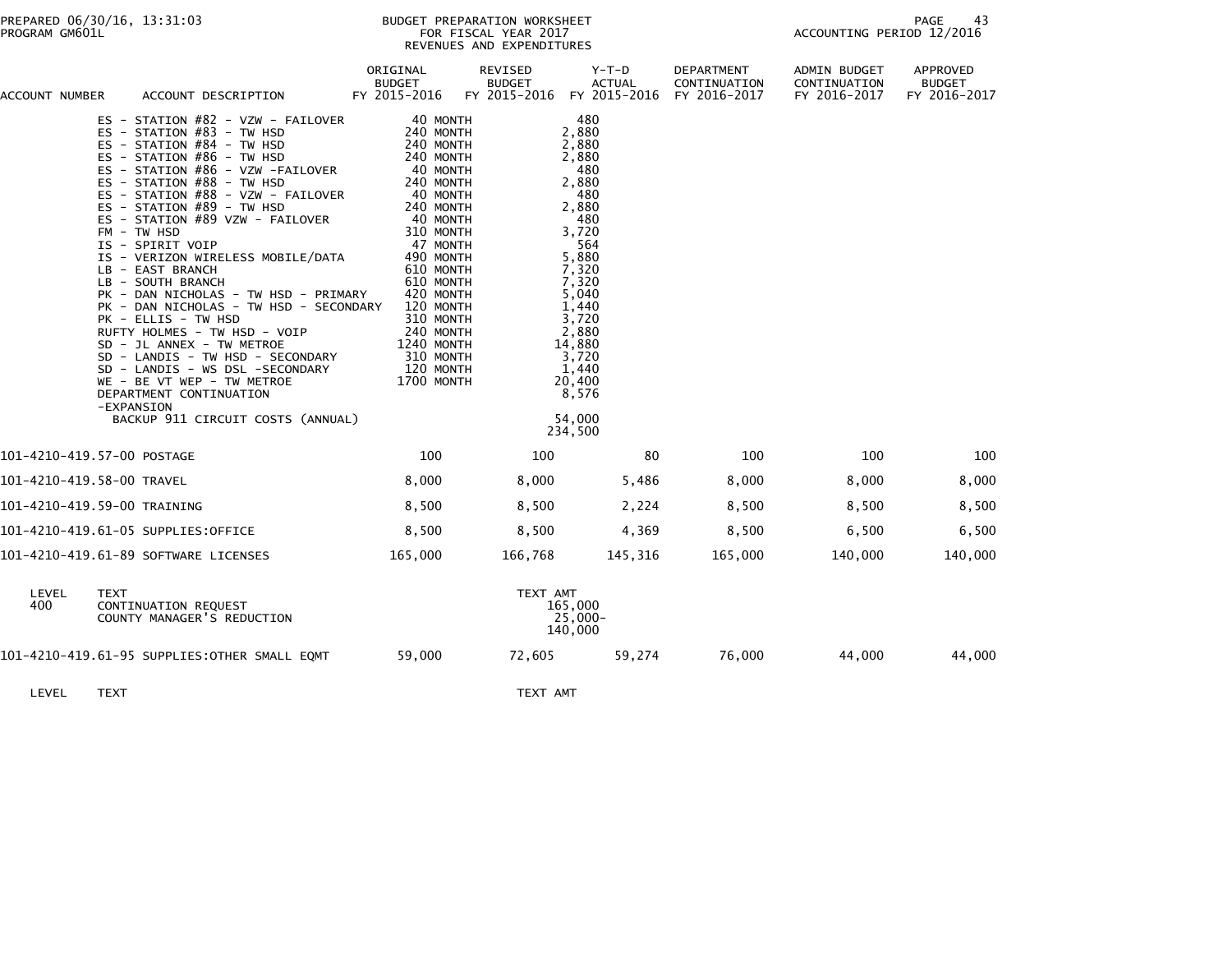| PROGRAM GM601L | PREPARED 06/30/16, 13:31:03                                                                                                                                                                                                                                                                                                                                                   |                                                | BUDGET PREPARATION WORKSHEET<br>FOR FISCAL YEAR 2017<br>REVENUES AND EXPENDITURES |                                                                                                                                  |                            | PAGE<br>44<br>ACCOUNTING PERIOD 12/2016      |                                           |  |
|----------------|-------------------------------------------------------------------------------------------------------------------------------------------------------------------------------------------------------------------------------------------------------------------------------------------------------------------------------------------------------------------------------|------------------------------------------------|-----------------------------------------------------------------------------------|----------------------------------------------------------------------------------------------------------------------------------|----------------------------|----------------------------------------------|-------------------------------------------|--|
| ACCOUNT NUMBER | ACCOUNT DESCRIPTION                                                                                                                                                                                                                                                                                                                                                           | ORIGINAL<br><b>BUDGET</b><br>FY 2015-2016      | REVISED<br><b>BUDGET</b><br>FY 2015-2016 FY 2015-2016 FY 2016-2017                | $Y-T-D$<br><b>ACTUAL</b>                                                                                                         | DEPARTMENT<br>CONTINUATION | ADMIN BUDGET<br>CONTINUATION<br>FY 2016-2017 | APPROVED<br><b>BUDGET</b><br>FY 2016-2017 |  |
| 400            | FISCAL YEAR 2015 - 16 BUDGET<br>MOVED FROM 4315<br>COUNTY MANAGERS RECOMMENDATION                                                                                                                                                                                                                                                                                             | 8 YEAR TELEPHONE REPLACEMENT PLAN CONTINUATION |                                                                                   | 39,000<br>5,000<br>32,000                                                                                                        |                            |                                              |                                           |  |
|                | MODIFY PHONE REPLACEMENT PLAN                                                                                                                                                                                                                                                                                                                                                 |                                                |                                                                                   | $32,000 -$<br>44,000                                                                                                             |                            |                                              |                                           |  |
|                | 101-4210-419.64-50 DUES & SUBSCRIPTIONS                                                                                                                                                                                                                                                                                                                                       | 300                                            | 300                                                                               | 294                                                                                                                              | 300                        | 300                                          | 300                                       |  |
|                | 101-4210-419.74-10 C/A:DATA PROCESSING                                                                                                                                                                                                                                                                                                                                        | 105,000                                        | 522,640                                                                           | 146,376                                                                                                                          | 113,000                    | 103,000                                      | 103,000                                   |  |
| LEVEL<br>400   | <b>TEXT</b><br>CW - REPLACE CORE AND CRITICAL INF SWITCHES<br>CW - REPLACE PORTION OF SERVER INFRASTRUCTURE                                                                                                                                                                                                                                                                   |                                                | TEXT AMT                                                                          | 55,000<br>48,000<br>103,000                                                                                                      |                            |                                              |                                           |  |
|                | 101-4210-419.74-30 C/A:SOFTWARE                                                                                                                                                                                                                                                                                                                                               | 6,840                                          | 6,840                                                                             | $\Omega$                                                                                                                         | $\Omega$                   | $\Omega$                                     | 70,000                                    |  |
| LEVEL<br>400   | <b>TEXT</b><br>EXPANSION -                                                                                                                                                                                                                                                                                                                                                    |                                                | TEXT AMT                                                                          |                                                                                                                                  |                            |                                              |                                           |  |
|                | ROWAN COUNTY WEBSITE REDESIGN PROJECT<br>COMMISSIONERS' ADJUSTMENT -<br>ADJUST BUDGET TO REFLECT ANNUAL COST BASED ON<br><b>BIDS RECEIVED</b>                                                                                                                                                                                                                                 |                                                |                                                                                   | 120,000                                                                                                                          |                            |                                              |                                           |  |
|                |                                                                                                                                                                                                                                                                                                                                                                               |                                                | $50,000 -$<br>70,000                                                              |                                                                                                                                  |                            |                                              |                                           |  |
|                | 101-4210-419.74-90 C/A:OTHER EQUIPMENT                                                                                                                                                                                                                                                                                                                                        | $\mathbf 0$                                    | $\mathbf{0}$                                                                      | $\mathbf 0$                                                                                                                      | $\mathbf{0}$               | $\mathbf{0}$                                 | $\mathbf{0}$                              |  |
|                | 101-4210-419.76-20 F/A:DP EQUIPMENT                                                                                                                                                                                                                                                                                                                                           | 190,000                                        | 182,352                                                                           | 167,254                                                                                                                          | 148,000                    | 105,000                                      | 105,000                                   |  |
| LEVEL<br>400   | <b>TEXT</b><br>DATA CENTER EQUIPMENT<br>HIPPA/PCI/CJIS SECURITY<br>MISC COMPUTER EQUIPMENT<br>NETWORK EQUIPMENT<br>REPLACEMENT LAPTOPS<br>REPLACEMENT PC<br>SECURITY DVR DOOR PANELS ETC<br>WIRELESS NETWORK REPLACEMENT<br>COUNTY MANAGER RECOMMENDATION<br>MISC COMPUTER EQUIPMENTS<br>REPLACEMENT PC<br>SECURITY DVR DOOR PANELS ETC<br>COUNTY MANAGER'S GENERAL REDUCTION |                                                | TEXT AMT                                                                          | 5,000<br>24,000<br>20,000<br>22,000<br>12,000<br>30,000<br>25,000<br>10,000<br>$5.000 -$<br>$3,000-$<br>$10,000 -$<br>$25,000 -$ |                            |                                              |                                           |  |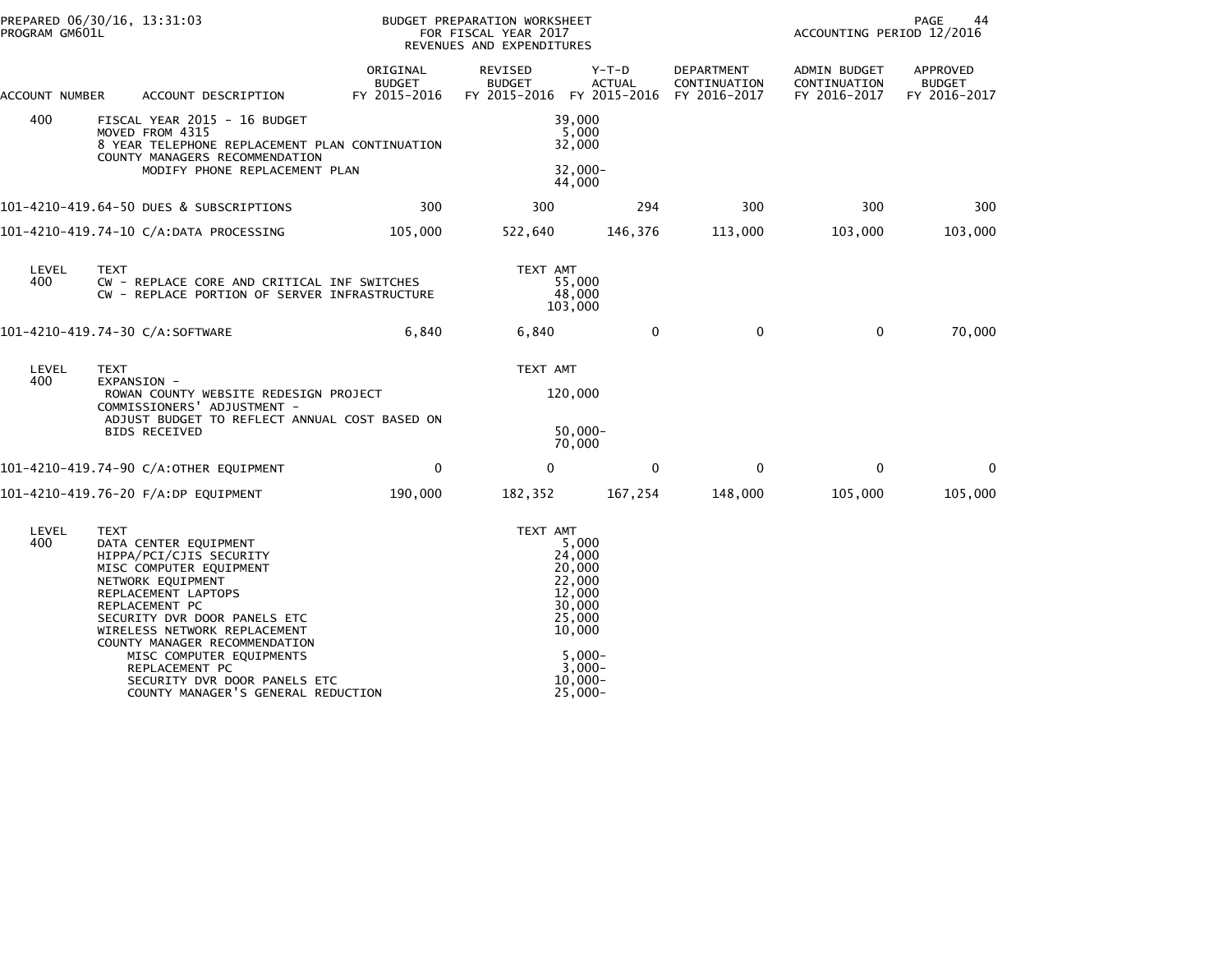| PREPARED 06/30/16, 13:31:03<br>PROGRAM GM601L |                      |                                                    |                                           | BUDGET PREPARATION WORKSHEET<br>FOR FISCAL YEAR 2017<br>REVENUES AND EXPENDITURES |                                        | PAGE<br>ACCOUNTING PERIOD 12/2016                 |                                                     |                                           |
|-----------------------------------------------|----------------------|----------------------------------------------------|-------------------------------------------|-----------------------------------------------------------------------------------|----------------------------------------|---------------------------------------------------|-----------------------------------------------------|-------------------------------------------|
| ACCOUNT NUMBER                                |                      | ACCOUNT DESCRIPTION                                | ORIGINAL<br><b>BUDGET</b><br>FY 2015-2016 | REVISED<br><b>BUDGET</b><br>FY 2015-2016                                          | Y-T-D<br><b>ACTUAL</b><br>FY 2015-2016 | <b>DEPARTMENT</b><br>CONTINUATION<br>FY 2016-2017 | <b>ADMIN BUDGET</b><br>CONTINUATION<br>FY 2016-2017 | APPROVED<br><b>BUDGET</b><br>FY 2016-2017 |
|                                               |                      |                                                    |                                           |                                                                                   | 105,000                                |                                                   |                                                     |                                           |
|                                               |                      | 101-4210-419.76-30 F/A: EQUIPMENT/FURNISHINGS      | 2,000                                     | 0                                                                                 | 0                                      | 2,000                                             | 2,000                                               | 2,000                                     |
| 400                                           | <b>TEXT</b><br>LEVEL | OFFICE FURNISHINGS FOR STAFF, TRAINING AND CONF RM |                                           | TEXT AMT                                                                          | 2,000<br>2,000                         |                                                   |                                                     |                                           |
| *.                                            | EXPENDITURE          |                                                    | 2,132,764                                 | 2,662,129                                                                         | 2,013,840                              | 1,362,430                                         | 2,136,494                                           | 2,260,494                                 |
| **                                            | ADMINISTRATION       |                                                    | 2,055,825                                 | 2,585,190                                                                         | 1,940,595                              | 1,362,430                                         | 2,051,954                                           | 2,175,954                                 |
| ***                                           | INFORMATION SYSTEMS  |                                                    | 2,055,825                                 | 2,585,190                                                                         | 1,940,595                              | 1,362,430                                         | 2,051,954                                           | 2,175,954                                 |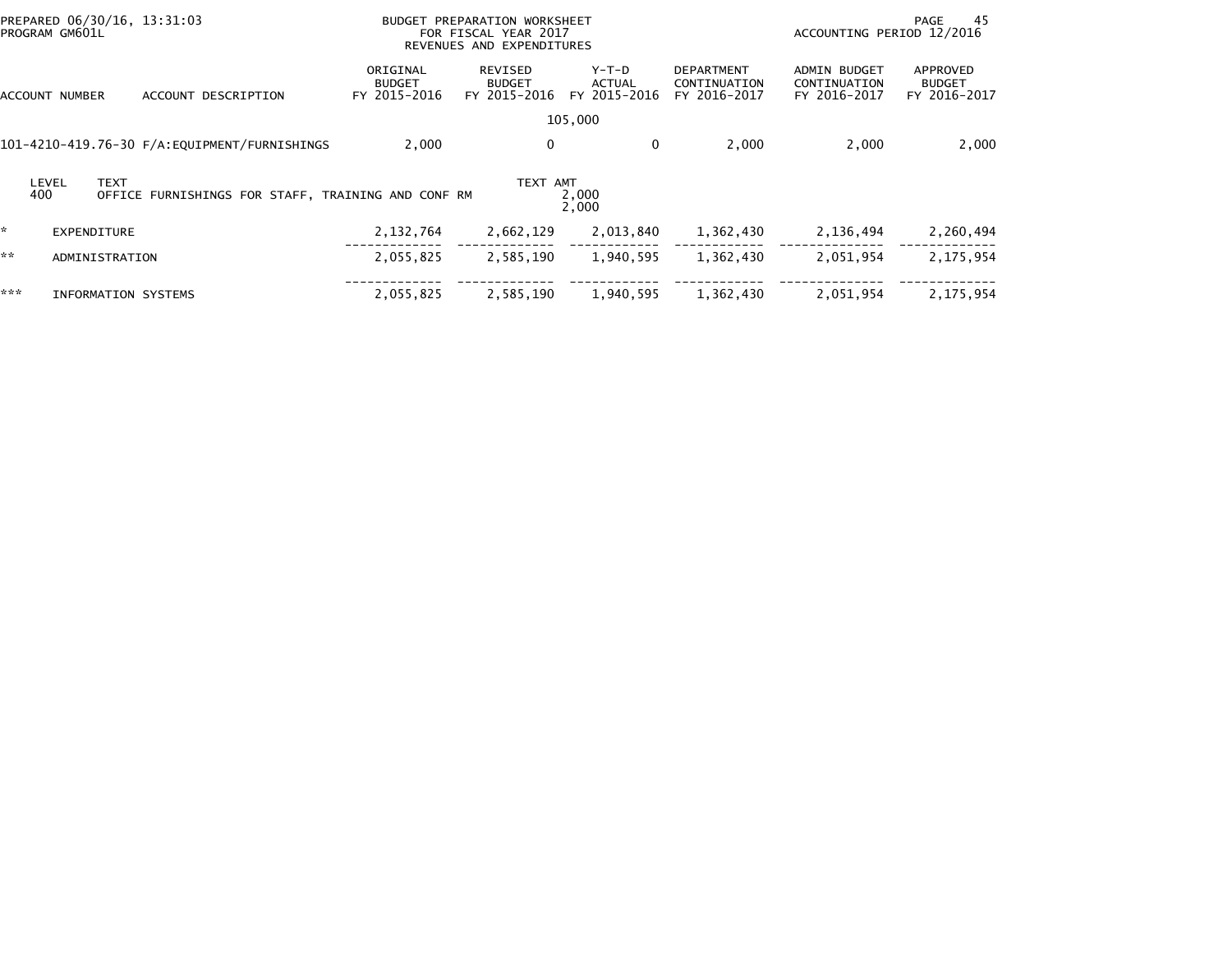| PROGRAM GM601L       | PREPARED 06/30/16, 13:31:03                                                                                                                                                                                                                                 |                                           | BUDGET PREPARATION WORKSHEET<br>FOR FISCAL YEAR 2017<br>REVENUES AND EXPENDITURES |                                        |                                            | ACCOUNTING PERIOD 12/2016                    | PAGE<br>46                                |
|----------------------|-------------------------------------------------------------------------------------------------------------------------------------------------------------------------------------------------------------------------------------------------------------|-------------------------------------------|-----------------------------------------------------------------------------------|----------------------------------------|--------------------------------------------|----------------------------------------------|-------------------------------------------|
| ACCOUNT NUMBER       | ACCOUNT DESCRIPTION                                                                                                                                                                                                                                         | ORIGINAL<br><b>BUDGET</b><br>FY 2015-2016 | REVISED<br><b>BUDGET</b><br>FY 2015-2016                                          | Y-T-D<br><b>ACTUAL</b><br>FY 2015-2016 | DEPARTMENT<br>CONTINUATION<br>FY 2016-2017 | ADMIN BUDGET<br>CONTINUATION<br>FY 2016-2017 | APPROVED<br><b>BUDGET</b><br>FY 2016-2017 |
|                      | 101-4330-334.34-00 EM STATE GRANT                                                                                                                                                                                                                           | $50,000 -$                                | $50,000 -$                                                                        | $52,917-$                              | $50,000 -$                                 | $50,000 -$                                   | $50,000 -$                                |
| LEVEL<br>400         | <b>TEXT</b><br>FY2016 EMERGENCY MANAGEMENT PERFORMANCE GRANT<br>- UNIVERSAL OBJECTIVES COMPLIANCE USED TO OFFSET<br>COORDINATORS SALARY<br>- OPTIONAL PROJECT ACTIVITY FUNDING USED TO<br>FURTHER/EXPAND LOCAL EMERGENCY MANAGEMENT<br>PROGRAM (RESTRICTED) |                                           | TEXT AMT                                                                          | 35,000<br>15,000                       |                                            |                                              |                                           |
|                      |                                                                                                                                                                                                                                                             |                                           |                                                                                   | 50,000                                 |                                            |                                              |                                           |
|                      | 101-4330-395.00-00 FUND BALANCE APPR-RESTR                                                                                                                                                                                                                  | $\mathbf 0$                               | $3,992-$                                                                          | $\mathbf 0$                            | $\mathbf 0$                                | 0                                            | $\mathbf{0}$                              |
| ÷.<br><b>REVENUE</b> |                                                                                                                                                                                                                                                             | $50,000 -$<br>223,847                     | 53,992-<br>232,807                                                                | 52,917-<br>223,628                     | $50,000 -$<br>227,030                      | $50,000 -$<br>238,637                        | $50,000 -$<br>238,637                     |
|                      | 101-4330-420.20-05 HEALTH INSURANCE                                                                                                                                                                                                                         | 32,256                                    | 33,777                                                                            | 33,777                                 | 33,360                                     | 34,320                                       | 34,320                                    |
|                      | 101-4330-420.20-10 MEDICARE TAX                                                                                                                                                                                                                             | 3,246                                     | 3,246                                                                             | 2,985                                  | 3,136                                      | 3,460                                        | 3,460                                     |
|                      | 101-4330-420.20-15 RETIREMENT                                                                                                                                                                                                                               | 15,826                                    | 15,826                                                                            | 15,117                                 | 15,348                                     | 17,516                                       | 17,516                                    |
|                      | 101-4330-420.20-20 SOCIAL SECURITY TAX                                                                                                                                                                                                                      | 13,879                                    | 13,879                                                                            | 12,763                                 | 13,406                                     | 14,795                                       | 14,795                                    |
|                      | 101-4330-420.20-25 WORKERS COMPENSATION                                                                                                                                                                                                                     | 8,256                                     | 8,256                                                                             | 5,323                                  | 5,416                                      | 5,643                                        | 5,643                                     |
|                      | 101-4330-420.20-30 401(K) CONTRIBUTIONS                                                                                                                                                                                                                     | 6,715                                     | 6,985                                                                             | 6,709                                  | 6,811                                      | 7,159                                        | 7,159                                     |
|                      | 101-4330-420.34-30 SERVICE & MAINTENANCE                                                                                                                                                                                                                    | 29,690                                    | 28,450                                                                            | 27,256                                 | 3,863                                      | 3,863                                        | 3,863                                     |
| LEVEL<br>400         | <b>TEXT</b><br>- AUDIO/VISUAL MAINTENACE IN EOC & LOWER LEVEL<br>CONFERENCE TRAINING ROOM<br>- ACTIVE911 DISPATCH PAGING SERVICE - 130 DEVICES                                                                                                              |                                           | TEXT AMT                                                                          | 2,400                                  |                                            |                                              |                                           |
|                      | @ \$11.25/DEVICE                                                                                                                                                                                                                                            |                                           |                                                                                   | 1,463<br>3,863                         |                                            |                                              |                                           |
|                      | 101-4330-420.34-70 800 RADIO USER FEES                                                                                                                                                                                                                      | $\mathbf 0$                               | 0                                                                                 | $\mathbf 0$                            | $\mathbf{0}$                               | $\mathbf{0}$                                 | $\Omega$                                  |
|                      | 101-4330-420.43-05 R&M:BUILDINGS                                                                                                                                                                                                                            | 500                                       | 500                                                                               | 140                                    | 4,060                                      | 4,060                                        | 4,060                                     |
|                      |                                                                                                                                                                                                                                                             |                                           |                                                                                   |                                        |                                            |                                              |                                           |

LEVEL TEXT TEXT AMT 400 - MINOR INCIDENTIAL BUILDING EQUIPMENT REPAIRS NOT COVERED OR PROVIDED BY FACILITIES MANAGEMENT 300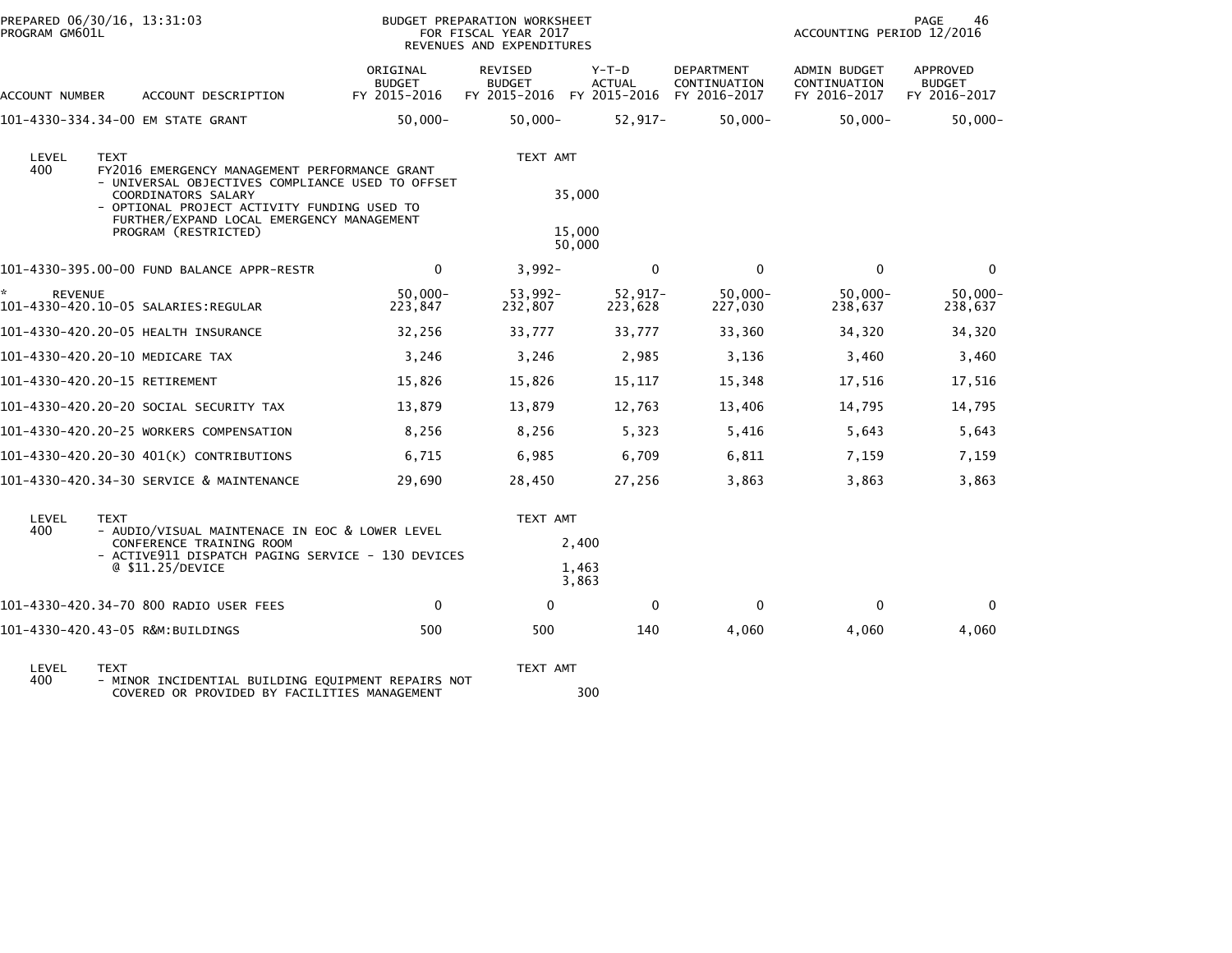| PROGRAM GM601L | PREPARED 06/30/16, 13:31:03                                                                                                                                                                                                                                                                                                                                                                                                                                      |                                           | BUDGET PREPARATION WORKSHEET<br>FOR FISCAL YEAR 2017<br>REVENUES AND EXPENDITURES |                                                           |                            | ACCOUNTING PERIOD 12/2016                    | PAGE<br>47                         |
|----------------|------------------------------------------------------------------------------------------------------------------------------------------------------------------------------------------------------------------------------------------------------------------------------------------------------------------------------------------------------------------------------------------------------------------------------------------------------------------|-------------------------------------------|-----------------------------------------------------------------------------------|-----------------------------------------------------------|----------------------------|----------------------------------------------|------------------------------------|
| ACCOUNT NUMBER | ACCOUNT DESCRIPTION                                                                                                                                                                                                                                                                                                                                                                                                                                              | ORIGINAL<br><b>BUDGET</b><br>FY 2015-2016 | REVISED<br><b>BUDGET</b>                                                          | Y-T-D<br>ACTUAL<br>FY 2015-2016 FY 2015-2016 FY 2016-2017 | DEPARTMENT<br>CONTINUATION | ADMIN BUDGET<br>CONTINUATION<br>FY 2016-2017 | APPROVED<br>BUDGET<br>FY 2016-2017 |
|                | - REKEYING OF DOOR LOCKS OF SUITE D AND SELECTED<br>DOORS ON LOWER LEVEL OF AG/EOC BUILDING TO<br>FACILITATE USE OF ADDITIONAL SPACE ONCE VACATED<br>BY VETERAN SERVICES<br>- DOOR SIGNAGE UPDATE FOR OFFICE SPACE RELOCATION<br>OF SUITE D IN AG/EOC BUILDING<br>- WIRING FOR RELOCATION OF ASSIGNED OFFICES FROM<br>LOWER LEVEL TO SUITE D OF AG/EOC BUILDING<br>- MODIFICATION TO EXISTING DOOR ENTRY ACCESS<br>CONTROLS FOR RELOCATION OF OFFICES TO SUITE D |                                           |                                                                                   | 225<br>460<br>875<br>2.200<br>4,060                       |                            |                                              |                                    |
|                | 101-4330-420.43-15 R&M:EQUIPMENT                                                                                                                                                                                                                                                                                                                                                                                                                                 | 625                                       | 425                                                                               | 37                                                        | 625                        | 625                                          | 625                                |
| LEVEL<br>400   | TEXT<br>- GENERAL REPAIRS TO EMER MGMT/ADMIN EQUIPMENT<br>- REPLACEMENT TABLET/LAPTOP/RADIO ACCESSORIES                                                                                                                                                                                                                                                                                                                                                          |                                           | TEXT AMT                                                                          | 350<br>275<br>625                                         |                            |                                              |                                    |
|                | 101-4330-420.43-20 R&M:VEHICLES                                                                                                                                                                                                                                                                                                                                                                                                                                  | 55,000                                    | 60,200                                                                            | 55,006                                                    | 60,000                     | 55,000                                       | 55,000                             |
| LEVEL<br>400   | <b>TEXT</b><br>VEHICLE MANITENANCE COSTS HAVE CONTINUED TO RISE<br>BASED ON THE PREVIOUS 2 YEARS BUDGETS AND THE<br>CURRENT LEVEL OF EXPENDITURES, IT IS RECOMMENDED<br>THAT THIS LINE BE INCREASED BY \$5000<br>COUNTY MANAGER'S REDUCTION                                                                                                                                                                                                                      |                                           | TEXT AMT                                                                          | 60.000<br>5,000-<br>55,000                                |                            |                                              |                                    |
|                |                                                                                                                                                                                                                                                                                                                                                                                                                                                                  | 500                                       | 500                                                                               | 300                                                       | 500                        | 500                                          | 500                                |
| LEVEL<br>400   | <b>TEXT</b><br>- PROVIDES GENERAL MAINTENANCE TO THE TELEPHONE<br>EQUIPMENT IN THE DEPARTMENTS 3 DIVISIONS                                                                                                                                                                                                                                                                                                                                                       |                                           | TEXT AMT                                                                          | 500<br>500                                                |                            |                                              |                                    |
|                | 101-4330-420.50-07 COST PER COPY PROGRAM                                                                                                                                                                                                                                                                                                                                                                                                                         | 1,975                                     | 1,975                                                                             | 1,329                                                     | 2,025                      | 2,025                                        | 2,025                              |
| LEVEL<br>400   | <b>TEXT</b><br>- PROVIDES PER COPY COSTS FOR THE DEPARTMENTS<br>NINE SYSTEM COPIER/SCANNER/PRINTER UNITS AS                                                                                                                                                                                                                                                                                                                                                      |                                           | TEXT AMT                                                                          |                                                           |                            |                                              |                                    |
|                | FOLLOWS:<br>- MAIN DEPARTMENT ADMIN PRINTER                                                                                                                                                                                                                                                                                                                                                                                                                      |                                           |                                                                                   | 500                                                       |                            |                                              |                                    |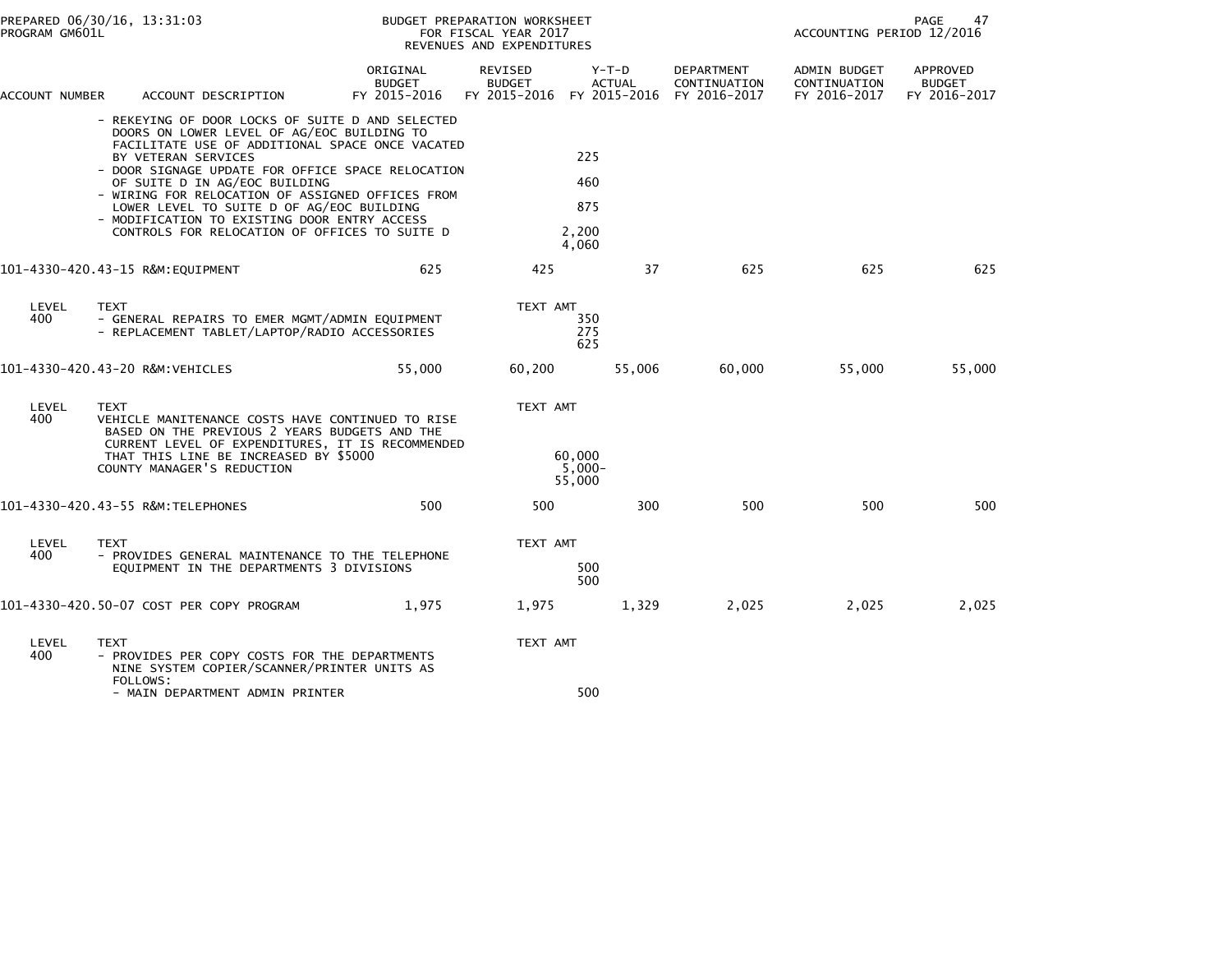| PREPARED 06/30/16, 13:31:03<br>PROGRAM GM601L                                                                                |                                                                                                                                                                                                                                                                                                                                                                                                                                                                                                                                                                                                                                            |                                           | BUDGET PREPARATION WORKSHEET<br>FOR FISCAL YEAR 2017<br>REVENUES AND EXPENDITURES |                                                                      | 48<br><b>PAGE</b><br>ACCOUNTING PERIOD 12/2016 |                                              |                                           |
|------------------------------------------------------------------------------------------------------------------------------|--------------------------------------------------------------------------------------------------------------------------------------------------------------------------------------------------------------------------------------------------------------------------------------------------------------------------------------------------------------------------------------------------------------------------------------------------------------------------------------------------------------------------------------------------------------------------------------------------------------------------------------------|-------------------------------------------|-----------------------------------------------------------------------------------|----------------------------------------------------------------------|------------------------------------------------|----------------------------------------------|-------------------------------------------|
| ACCOUNT NUMBER                                                                                                               | ACCOUNT DESCRIPTION                                                                                                                                                                                                                                                                                                                                                                                                                                                                                                                                                                                                                        | ORIGINAL<br><b>BUDGET</b><br>FY 2015-2016 | REVISED<br><b>BUDGET</b><br>FY 2015-2016 FY 2015-2016 FY 2016-2017                | Y-T-D<br><b>ACTUAL</b>                                               | DEPARTMENT<br>CONTINUATION                     | ADMIN BUDGET<br>CONTINUATION<br>FY 2016-2017 | APPROVED<br><b>BUDGET</b><br>FY 2016-2017 |
| - STATION 87<br>- STATION 82<br>- STATION 83<br>- STATION 84<br>- STATION 85<br>- STATION 86<br>- STATION 88<br>- STATION 89 | - DEPARTMENT WORKROOM/TRAINING (COLOR)<br>- DEPARTMENT WORKROOM/TRAINING (B&W)                                                                                                                                                                                                                                                                                                                                                                                                                                                                                                                                                             |                                           |                                                                                   | 600<br>400<br>155<br>50<br>50<br>50<br>70<br>50<br>50<br>50<br>2,025 |                                                |                                              |                                           |
| 101-4330-420.53-05 TELEPHONE                                                                                                 |                                                                                                                                                                                                                                                                                                                                                                                                                                                                                                                                                                                                                                            | 18,924                                    | 17,739                                                                            | 15,311                                                               | 18,700                                         | 22,918                                       | 22,918                                    |
| LEVEL<br><b>TEXT</b><br>400<br>LINES<br>ALARM LINES (3)                                                                      | PROVIDES CONSOLIDATED FUNDING FOR THE DEPARTMENTS<br>3 DIVISIONS AS FOLLOWS:<br>- SPIRIT COMMUNICATIONS VOIP SERVICE FOR 55 DID<br>- WINDSTREAM COMMUNICATIONS WIRELINE PHONE<br>SERVICE FOR EOC FAXLINE (1); STN 85/88 FIRE<br>- VERIZON CELL/DATA SERVICE FOR CHIEF, DIVISION<br>CHIEFS (3), FIRE INSPECTORS (2), SUPPORT<br>SERVICES (1) @ \$60/MONTH/UNIT<br>- VERIZON MOBLE HOTSPOT SERVICE FOR EMS DIVISION<br>CHIEF (1); SUPPORT SERVICES (1)<br>- VERIZON MOBILE AIRCARD SERVICE FOR EMERGENCY<br>MGMT/ADMIN DIVISION (4); FIRE DIVISION (4)<br>EMS DIVISION $(15)$ ; HAZMAT $(1)$ @ \$41/MONTH/UNIT<br>- CONFERENCE CALL SERVICES |                                           | TEXT AMT                                                                          | 2,700<br>2,880<br>5,040<br>240<br>11,808<br>250<br>22,918            |                                                |                                              |                                           |
| 101-4330-420.55-00 PRINTING                                                                                                  |                                                                                                                                                                                                                                                                                                                                                                                                                                                                                                                                                                                                                                            | 1,000                                     | 1,000                                                                             | 915                                                                  | 1,000                                          | 1,000                                        | 1,000                                     |
| LEVEL<br>TEXT<br>400                                                                                                         | - INCLUDES PRINTING AND REPRODUCTION OF FORMS USED<br>DEPARTMENT WIDE IN FIELD AS WELL AS IN HOUSE<br>- REPRINTING COSTS FOR DEVELOPING PUBLIC RELATIONS<br>MATERIALS FOR EMERGENCY MANAGEMENT                                                                                                                                                                                                                                                                                                                                                                                                                                             |                                           | TEXT AMT                                                                          | 500<br>500<br>1,000                                                  |                                                |                                              |                                           |
| 101-4330-420.56-00 UNIFORMS                                                                                                  |                                                                                                                                                                                                                                                                                                                                                                                                                                                                                                                                                                                                                                            | 31,500                                    | 31,500                                                                            | 32,527                                                               | 31,500                                         | 30,000                                       | 41,550                                    |

LEVEL TEXT TEXT AMT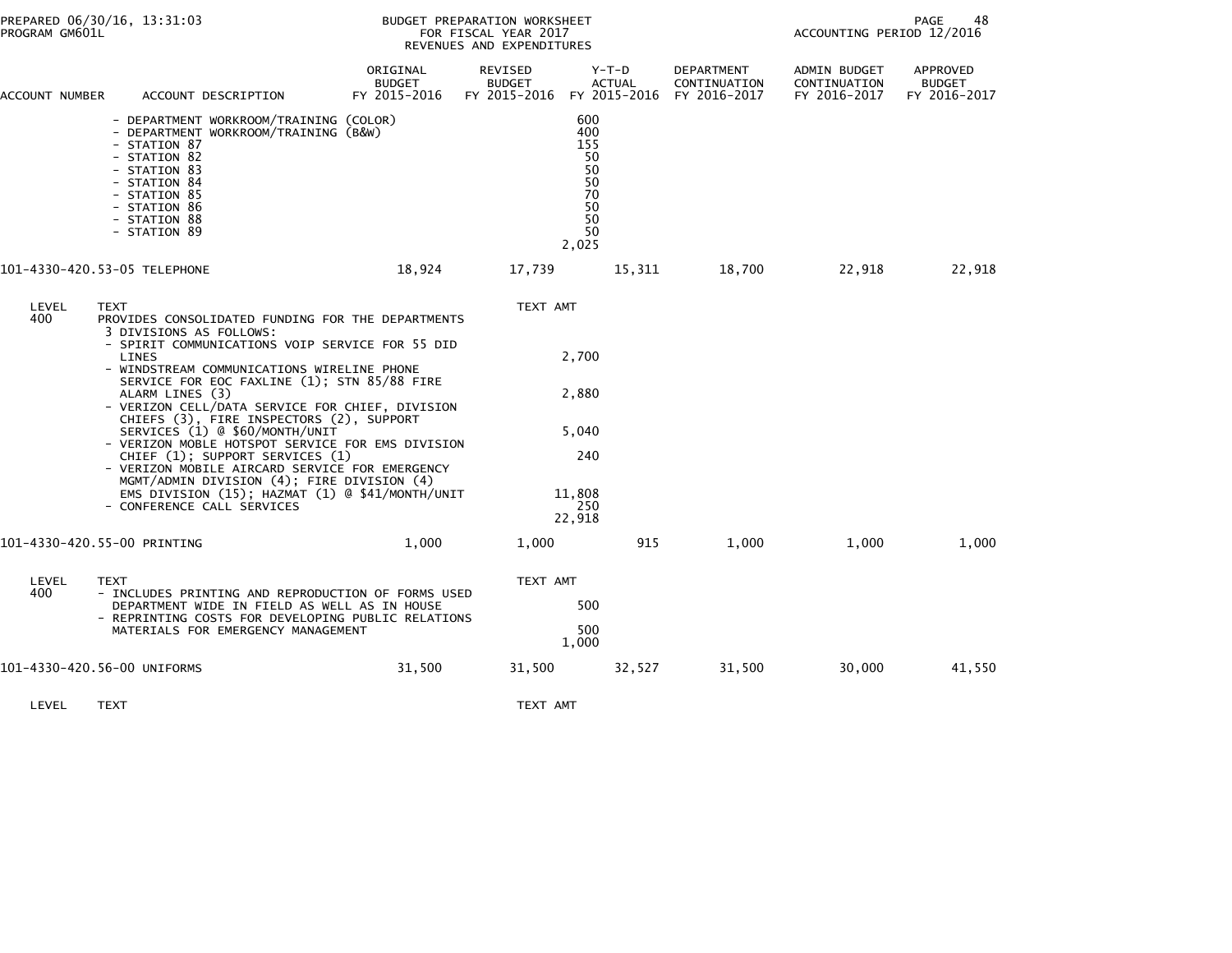| PROGRAM GM601L | PREPARED 06/30/16, 13:31:03                                                                                                                                                                                                                                                                               |                                           | BUDGET PREPARATION WORKSHEET<br>FOR FISCAL YEAR 2017<br>REVENUES AND EXPENDITURES |                        |                                   | ACCOUNTING PERIOD 12/2016                    | PAGE<br>49                                |
|----------------|-----------------------------------------------------------------------------------------------------------------------------------------------------------------------------------------------------------------------------------------------------------------------------------------------------------|-------------------------------------------|-----------------------------------------------------------------------------------|------------------------|-----------------------------------|----------------------------------------------|-------------------------------------------|
| ACCOUNT NUMBER | ACCOUNT DESCRIPTION                                                                                                                                                                                                                                                                                       | ORIGINAL<br><b>BUDGET</b><br>FY 2015-2016 | REVISED<br><b>BUDGET</b><br>FY 2015-2016 FY 2015-2016 FY 2016-2017                | Y-T-D<br><b>ACTUAL</b> | <b>DEPARTMENT</b><br>CONTINUATION | ADMIN BUDGET<br>CONTINUATION<br>FY 2016-2017 | APPROVED<br><b>BUDGET</b><br>FY 2016-2017 |
| 400            | CONTINUATION AMOUNT<br>EXPANSION -<br>ROCKWELL EMS EXPANSION EQUIPMENT - TOTAL \$257,466<br><b>UNIFORMS</b>                                                                                                                                                                                               |                                           |                                                                                   | 30,000<br>4,950        |                                   |                                              |                                           |
|                | EXPANSION -<br>12 HOUR SHIFT CONVERSION - MULTI-YEAR TRANSITION<br><b>UNIFORMS</b>                                                                                                                                                                                                                        |                                           |                                                                                   | 6,600<br>41,550        |                                   |                                              |                                           |
|                | 101-4330-420.57-00 POSTAGE                                                                                                                                                                                                                                                                                | 400                                       | 800                                                                               | 630                    | 600                               | 600                                          | 600                                       |
| LEVEL<br>400   | <b>TEXT</b><br>- PROVIDES GENERAL POSTAGE AND SHIPPING OF<br>PACKAGES FOR THE DEPARTMENTS 3 DIVISIONS                                                                                                                                                                                                     |                                           | TEXT AMT                                                                          | 600<br>600             |                                   |                                              |                                           |
|                | 101-4330-420.58-00 TRAVEL                                                                                                                                                                                                                                                                                 | 1,500                                     | 1,725                                                                             | 1,725                  | 2,000                             | 2,000                                        | 2,000                                     |
| LEVEL<br>400   | <b>TEXT</b><br>- PROVIDES TRAVEL FOR ADMINISTRATIVE & EMERGENCY<br>MANAGEMENT DIVISION FOR MEETING & RELATED<br>TRAINING EVENTS; FUNDS ATTENDANCE TO ONE<br>NATIONAL LEVEL CONFERENCE BY THE DEPARTMENT<br>CHIEF; FUNDS TRAVAL FOR SUPPORT SERVICES TO<br>ATTEND RECOMMENDED TRAINING FOR WEBEOC INCIDENT |                                           | TEXT AMT                                                                          |                        |                                   |                                              |                                           |
|                | MANAGEMENT SOFTWARE                                                                                                                                                                                                                                                                                       |                                           |                                                                                   | 2,000<br>2,000         |                                   |                                              |                                           |
|                | 101-4330-420.59-00 TRAINING                                                                                                                                                                                                                                                                               | 3.000                                     | 2,775                                                                             | 1,588                  | 2,000                             | 2,000                                        | 2,000                                     |
| LEVEL<br>400   | <b>TEXT</b><br>- PROVIDES GENERAL TRAINING OPPORTUNITIES FOR THE<br>EMERGENCY MANAGEMENT COORDINATOR, ADMINISTRATIVE<br>SECRETARY, & SUPPORT SERVICES SPECIALIST.<br>SUPPLEMENTS ANY EXISTING TRAINING GRANTS FOR<br>PROVIDING ITEMS FOR TRAINING EVENTS NOT                                              |                                           | TEXT AMT                                                                          |                        |                                   |                                              |                                           |
|                | REIMBURSEABLE UNDER SPECIFIC GRANTS                                                                                                                                                                                                                                                                       |                                           |                                                                                   | 2,000<br>2,000         |                                   |                                              |                                           |
|                | 101-4330-420.61-05 SUPPLIES:OFFICE                                                                                                                                                                                                                                                                        | 3,000                                     | 3,000                                                                             | 2,364                  | 2,500                             | 2,500                                        | 2,500                                     |
| LEVEL          | <b>TEXT</b>                                                                                                                                                                                                                                                                                               |                                           | TEXT AMT                                                                          |                        |                                   |                                              |                                           |

400 - PROVIDES FUNDING FOR ALL DEPARTMENT GENERAL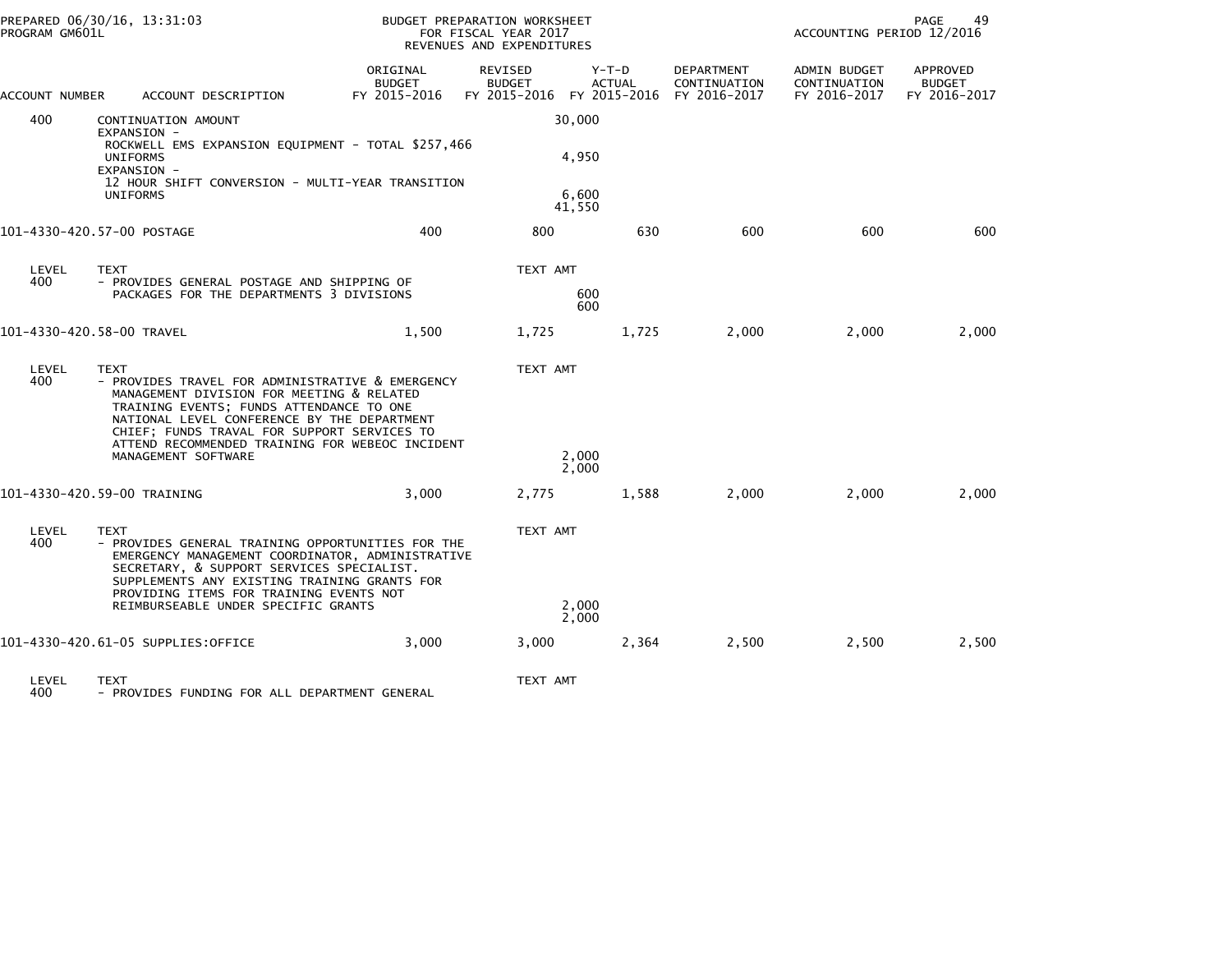|                                   | PREPARED 06/30/16, 13:31:03<br>PROGRAM GM601L |                                                                                                                                                     | BUDGET PREPARATION WORKSHEET<br>FOR FISCAL YEAR 2017<br>REVENUES AND EXPENDITURES |                                                       |                          |                                                   | <b>PAGE</b><br>50<br>ACCOUNTING PERIOD 12/2016      |                                                  |  |
|-----------------------------------|-----------------------------------------------|-----------------------------------------------------------------------------------------------------------------------------------------------------|-----------------------------------------------------------------------------------|-------------------------------------------------------|--------------------------|---------------------------------------------------|-----------------------------------------------------|--------------------------------------------------|--|
| ACCOUNT NUMBER                    |                                               | ACCOUNT DESCRIPTION                                                                                                                                 | ORIGINAL<br><b>BUDGET</b><br>FY 2015-2016                                         | REVISED<br><b>BUDGET</b><br>FY 2015-2016 FY 2015-2016 | $Y-T-D$<br><b>ACTUAL</b> | <b>DEPARTMENT</b><br>CONTINUATION<br>FY 2016-2017 | <b>ADMIN BUDGET</b><br>CONTINUATION<br>FY 2016-2017 | <b>APPROVED</b><br><b>BUDGET</b><br>FY 2016-2017 |  |
|                                   |                                               | OFFICE SUPPLIES FOR EMERGENCY MANAGEMENT/ADMIN<br>(4330), HAZMAT (4331), FIRE (4332), AND EMS<br>(4371) DIVISIONS                                   |                                                                                   |                                                       | 2,500<br>2,500           |                                                   |                                                     |                                                  |  |
|                                   |                                               | 101-4330-420.61-15 SUPPLIES:EDUCATIONAL                                                                                                             | 500                                                                               | 436                                                   | 436                      | 500                                               | 500                                                 | 500                                              |  |
| LEVEL<br>400                      | <b>TEXT</b><br><b>FUNCTIONS</b>               | - PROVIDES PUBLIC EDUCATION SUPPLIES FOR<br>EMERGENCY MANAGEMENT AND OTHER PREPAREDNESS                                                             |                                                                                   | TEXT AMT                                              | 500<br>500               |                                                   |                                                     |                                                  |  |
| 101–4330–420.61–90 SUPPLIES:OTHER |                                               |                                                                                                                                                     | 400                                                                               | 355                                                   | 126                      | 400                                               | 400                                                 | 400                                              |  |
|                                   |                                               | 101-4330-420.61-95 SUPPLIES:OTHER SMALL EQMT                                                                                                        | 300                                                                               | 560                                                   | 378                      | 300                                               | 300                                                 | 300                                              |  |
| 101-4330-420.64-10 BOOKS          |                                               |                                                                                                                                                     | 1,100                                                                             | 1,100                                                 | 1,100                    | 1,100                                             | 1,100                                               | 1,100                                            |  |
| LEVEL<br>400                      | <b>TEXT</b>                                   | - SUPPLIES ANNUAL PURCHASE OF COMMUNITY RIGHT TO<br>KNOW PLANNING GUIDE FOR EMERGENCY MANAGEMENT<br>AND LOCAL EMERGENCY PLANNING COMMITTE REFERENCE |                                                                                   | TEXT AMT                                              | 1,100<br>1,100           |                                                   |                                                     |                                                  |  |
|                                   |                                               | 101-4330-420.64-50 DUES & SUBSCRIPTIONS                                                                                                             | 400                                                                               | 464                                                   | 464                      | 400                                               | 400                                                 | 400                                              |  |
| 101-4330-420.74-35 C/A:VEHICLES   |                                               |                                                                                                                                                     | $\Omega$                                                                          | 0                                                     | $\mathbf{0}$             | $\Omega$                                          | $\mathbf{0}$                                        | 0                                                |  |
|                                   |                                               | 101-4330-420.74-90 C/A:OTHER EQUIPMENT                                                                                                              | $\Omega$                                                                          | $\Omega$                                              | $\mathbf{0}$             | $\Omega$                                          | $\mathbf{0}$                                        | $\mathbf 0$                                      |  |
|                                   |                                               |                                                                                                                                                     | $\mathbf{0}$                                                                      | 980                                                   | 977                      | $\Omega$                                          | $\Omega$                                            | 0                                                |  |
|                                   |                                               | 101-4330-420.82-08 EMPLOYEE RETIREMENTS                                                                                                             | $\mathbf{0}$                                                                      | $\mathbf{0}$                                          | $\mathbf{0}$             | 125                                               | 125                                                 | 125                                              |  |
|                                   |                                               | 101-4330-420.82-09 MEETINGS/TRAINING FOOD                                                                                                           | 0                                                                                 | 45                                                    | 39                       | 2,500                                             | 1,500                                               | 1,500                                            |  |
|                                   |                                               | 101-4330-420.82-32 EXPLORER EXPENDITURES                                                                                                            | $\Omega$                                                                          | $\Omega$                                              | $\Omega$                 | $\Omega$                                          | $\Omega$                                            | $\mathbf{0}$                                     |  |
|                                   |                                               | 101-4330-420.85-00 GRANT EXPENDITURES                                                                                                               | 15,000                                                                            | 17,888                                                | 16,305                   | 15,000                                            | 15,000                                              | 15,000                                           |  |

LEVEL TEXT TEXT AMT 400 - ESTIMATED GRANT REVENUES TOTAL \$15,000. PLANNED EXPENDITURES IN FY'17 INCLUDE: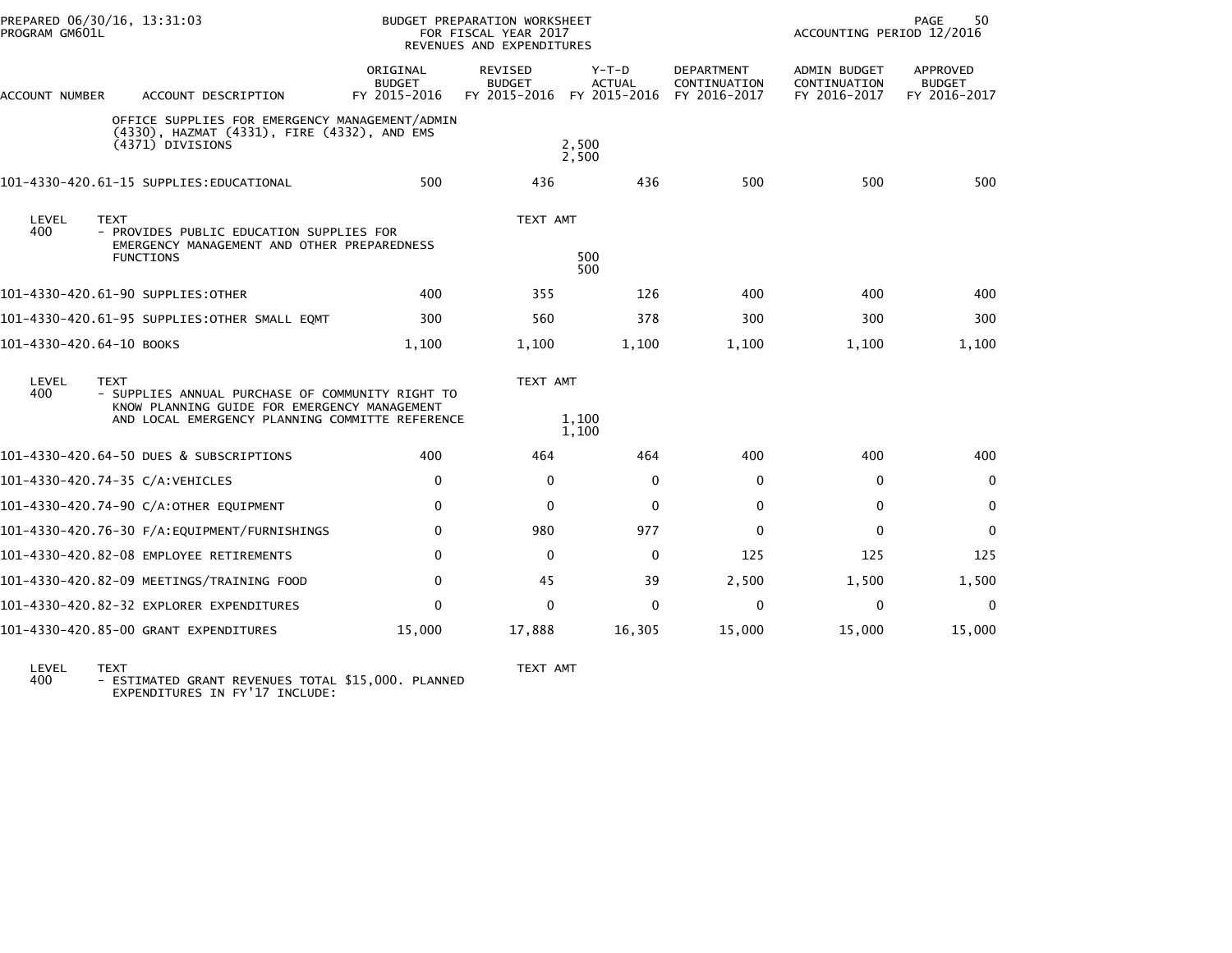| PREPARED 06/30/16, 13:31:03<br>PROGRAM GM601L |                          | BUDGET PREPARATION WORKSHEET<br>FOR FISCAL YEAR 2017<br>REVENUES AND EXPENDITURES                                                                                                                                               |                                           |                                          |                                 | -51<br>PAGE<br>ACCOUNTING PERIOD 12/2016          |                                                     |                                           |
|-----------------------------------------------|--------------------------|---------------------------------------------------------------------------------------------------------------------------------------------------------------------------------------------------------------------------------|-------------------------------------------|------------------------------------------|---------------------------------|---------------------------------------------------|-----------------------------------------------------|-------------------------------------------|
|                                               | ACCOUNT NUMBER           | ACCOUNT DESCRIPTION                                                                                                                                                                                                             | ORIGINAL<br><b>BUDGET</b><br>FY 2015-2016 | REVISED<br><b>BUDGET</b><br>FY 2015-2016 | Y-T-D<br>ACTUAL<br>FY 2015-2016 | <b>DEPARTMENT</b><br>CONTINUATION<br>FY 2016-2017 | <b>ADMIN BUDGET</b><br>CONTINUATION<br>FY 2016-2017 | APPROVED<br><b>BUDGET</b><br>FY 2016-2017 |
|                                               | $\overline{\phantom{a}}$ | - ONGOING SUPPLIES FOR COUNTYSIDE CREDENTIALING<br>AND BADGING SYSTEM FOR ALL FIRST RESPONDER<br>AGENCIES<br>UPDATE SECURITY CARD ACCESS TO INTERNAL DOORS<br>OF AUDITORIUM/EOC TO SECURE ROOM DURING EOC<br><b>ACTIVATIONS</b> |                                           |                                          | 15,000<br>15,000                |                                                   |                                                     |                                           |
|                                               |                          | 101-4330-420.85-74 LEPC GRANT EXPENDITURES                                                                                                                                                                                      | 0                                         | 1.104                                    | 1,104                           | $\Omega$                                          | $\mathbf{0}$                                        | $\Omega$                                  |
| $\mathcal{H}$                                 | EXPENDITURE              |                                                                                                                                                                                                                                 | 469,339                                   | 488,297                                  | 460.359                         | 454,205                                           | 467,946                                             | 479,496                                   |
| **                                            | <b>OPERATIONS</b>        |                                                                                                                                                                                                                                 | 419,339                                   | 434,305                                  | 407,442                         | 404,205                                           | 417,946                                             | 429,496                                   |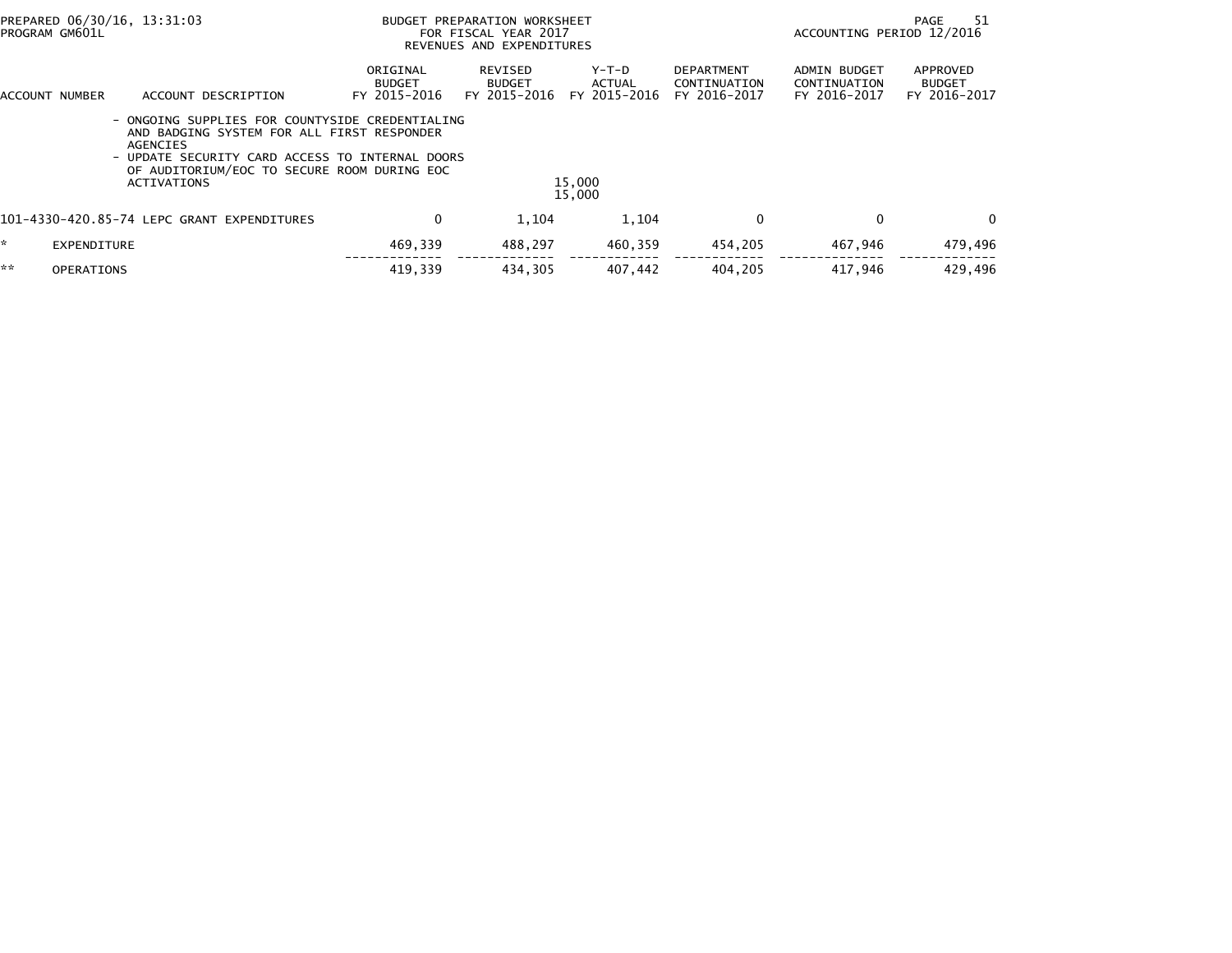| PROGRAM GM601L       | PREPARED 06/30/16, 13:31:03                                                                                |                                           | BUDGET PREPARATION WORKSHEET<br>FOR FISCAL YEAR 2017<br>REVENUES AND EXPENDITURES |                        |                            | 52<br>PAGE<br>ACCOUNTING PERIOD 12/2016      |                                                  |  |
|----------------------|------------------------------------------------------------------------------------------------------------|-------------------------------------------|-----------------------------------------------------------------------------------|------------------------|----------------------------|----------------------------------------------|--------------------------------------------------|--|
| ACCOUNT NUMBER       | ACCOUNT DESCRIPTION                                                                                        | ORIGINAL<br><b>BUDGET</b><br>FY 2015-2016 | REVISED<br><b>BUDGET</b><br>FY 2015-2016 FY 2015-2016 FY 2016-2017                | Y-T-D<br><b>ACTUAL</b> | DEPARTMENT<br>CONTINUATION | ADMIN BUDGET<br>CONTINUATION<br>FY 2016-2017 | <b>APPROVED</b><br><b>BUDGET</b><br>FY 2016-2017 |  |
|                      | 101-4331-353.59-00 HAZMAT FEES                                                                             | $\Omega$                                  | $8,448-$                                                                          | $8,448-$               | $\mathbf{0}$               | 0                                            | $\Omega$                                         |  |
| ×.<br><b>REVENUE</b> | 101-4331-420.32-40 PHYSICIAN FEES                                                                          | 0<br>5,600                                | $8,448-$<br>5,600                                                                 | $8,448-$<br>3,810      | $\Omega$<br>5,600          | $\mathbf{0}$<br>5,600                        | 5,600                                            |  |
| LEVEL                | <b>TEXT</b>                                                                                                |                                           | TEXT AMT                                                                          |                        |                            |                                              |                                                  |  |
| 400                  | -CONTINUAL FEES FOR HAZMAT TEAM MEMBER PHYSICALS<br>101-4331-420.33-30 HAZMAT SRVC CONTRACT                | 38.000                                    | 38,000                                                                            | 25,571                 | 38,000                     | 38,000                                       | 38,000                                           |  |
| LEVEL<br>400         | <b>TEXT</b><br>-QUARTERY PAYMENTS TO CITY OF SALISBURY FOR<br>COUNTYS PORTION OF EMPLOYEE SALARY OF HAZMAT |                                           | TEXT AMT                                                                          |                        |                            |                                              |                                                  |  |
|                      | <b>TEAM MEMBERS</b><br>101-4331-420.43-15 R&M:EQUIPMENT                                                    | 3.000                                     | 3.000                                                                             | 734                    | 3,000                      | 3,000                                        | 3,000                                            |  |
| LEVEL<br>400         | <b>TEXT</b><br>-REPAIR EQUIPMENT AS NECESSARY                                                              |                                           | TEXT AMT                                                                          |                        |                            |                                              |                                                  |  |
|                      | 101-4331-420.43-20 R&M:VEHICLES                                                                            | 1,500                                     | 1,500                                                                             | 851                    | 1,500                      | 1,500                                        | 1,500                                            |  |
| LEVEL<br>400         | <b>TEXT</b><br>-REPAIR AND MAINTENANCE OF COUNTY OWNED HAZMAT                                              |                                           | TEXT AMT                                                                          |                        |                            |                                              |                                                  |  |
|                      | RESPONSE VEHICLES (3)<br>101-4331-420.56-00 UNIFORMS                                                       | 1,500                                     | 9                                                                                 | $\mathbf 0$            | 1,500                      | 1,500                                        | 1,500                                            |  |
| LEVEL                | <b>TEXT</b>                                                                                                |                                           | TEXT AMT                                                                          |                        |                            |                                              |                                                  |  |
| 400.                 | -UNIFORMS FOR HAZMAT TEAM AS NEEDED<br>101-4331-420.58-00 TRAVEL                                           | 1,000                                     | 1,756                                                                             | 1,755                  | 1,000                      | 1,000                                        | 1,000                                            |  |
| LEVEL<br>400         | <b>TEXT</b><br>-TRAVEL FOR HAZMAT TEAM TO TRAINING AND CONFERENCE                                          |                                           | TEXT AMT                                                                          |                        |                            |                                              |                                                  |  |
|                      | 101-4331-420.59-00 TRAINING                                                                                | 1.500                                     | 1,500                                                                             | 840                    | 1,500                      | 1,500                                        | 1,500                                            |  |
| LEVEL<br>400         | <b>TEXT</b><br>-CONTINUAL ANNUAL TRAINING FOR HAZMAT TEAM MEMBERS                                          |                                           | TEXT AMT                                                                          |                        |                            |                                              |                                                  |  |
|                      | 101-4331-420.61-15 SUPPLIES:EDUCATIONAL                                                                    | 500                                       | 500                                                                               | $\mathbf 0$            | 500                        | 500                                          | 500                                              |  |
|                      |                                                                                                            |                                           |                                                                                   |                        |                            |                                              |                                                  |  |

LEVEL TEXT TEXT AMT 400 -TRAINING MATERIALS FOR HAZMAT TEAM SUCH AS PROPS, FOR TRAINING, CLASSES AND EDUCATIONAL SUPPLIES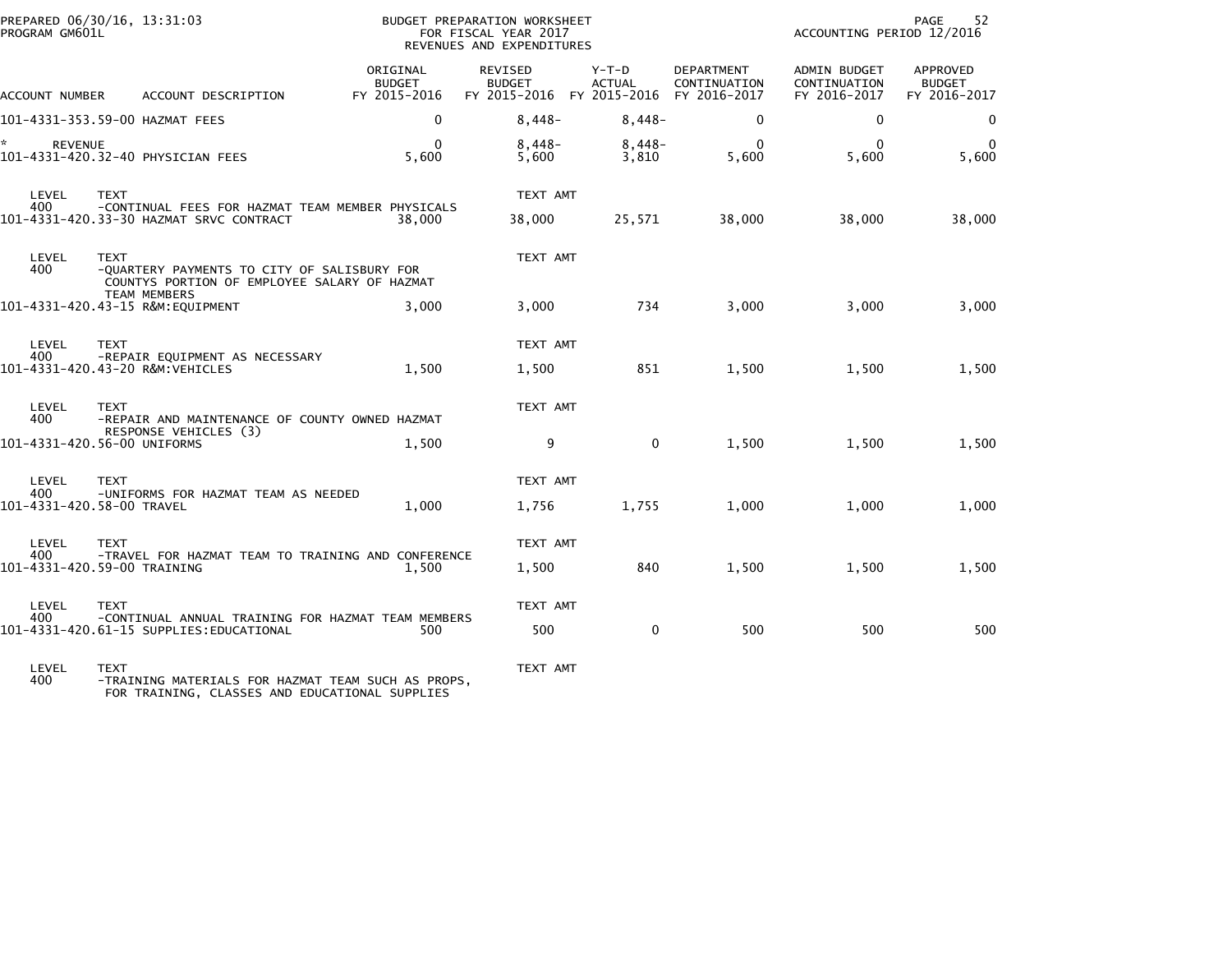|                     | PROGRAM GM601L        | PREPARED 06/30/16, 13:31:03                                                                                                                           |                                           | BUDGET PREPARATION WORKSHEET<br>FOR FISCAL YEAR 2017 | PAGE<br>53<br>ACCOUNTING PERIOD 12/2016  |                                                   |                                                     |                                           |  |
|---------------------|-----------------------|-------------------------------------------------------------------------------------------------------------------------------------------------------|-------------------------------------------|------------------------------------------------------|------------------------------------------|---------------------------------------------------|-----------------------------------------------------|-------------------------------------------|--|
|                     |                       |                                                                                                                                                       |                                           | REVENUES AND EXPENDITURES                            |                                          |                                                   |                                                     |                                           |  |
|                     | <b>ACCOUNT NUMBER</b> | ACCOUNT DESCRIPTION                                                                                                                                   | ORIGINAL<br><b>BUDGET</b><br>FY 2015-2016 | REVISED<br><b>BUDGET</b><br>FY 2015-2016             | $Y-T-D$<br><b>ACTUAL</b><br>FY 2015-2016 | <b>DEPARTMENT</b><br>CONTINUATION<br>FY 2016-2017 | <b>ADMIN BUDGET</b><br>CONTINUATION<br>FY 2016-2017 | APPROVED<br><b>BUDGET</b><br>FY 2016-2017 |  |
|                     |                       | 101-4331-420.61-95 SUPPLIES:OTHER SMALL EQMT                                                                                                          | 2,000                                     | 8,593                                                | 7,585                                    | 2,000                                             | 2,000                                               | 2,000                                     |  |
|                     | LEVEL<br>400          | <b>TEXT</b><br>-EQUPMENT FOR HAZMAT TEAM SUCH AS SMALL TOOLS,<br>DETECTORS, MONITORS AND CONSUMABLES USED FOR                                         |                                           | TEXT AMT                                             |                                          |                                                   |                                                     |                                           |  |
|                     |                       | MITIGATION ACTIVITIES AND INCIDENT SCENES<br>101-4331-420.62-20 MOTOR FUEL & LUBRICANTS                                                               | 700                                       | 700                                                  | 112                                      | 700                                               | 700                                                 | 700                                       |  |
|                     | LEVEL<br>400          | <b>TEXT</b><br>-FUEL AND LUBRICANTS FOR HAZMAT VEHICLES                                                                                               |                                           | TEXT AMT                                             |                                          |                                                   |                                                     |                                           |  |
|                     |                       | 101-4331-420.64-10 BOOKS                                                                                                                              | 700                                       | 700                                                  | $\mathbf{0}$                             | 700                                               | 700                                                 | 700                                       |  |
|                     | LEVEL<br>400          | <b>TEXT</b><br>-BOOKS FOR HAZMAT TEAM. BOOKS NEED TO BE UPDATED                                                                                       |                                           | TEXT AMT                                             |                                          |                                                   |                                                     |                                           |  |
|                     |                       | PERIODICALLY AS NEW UPDATES ARE MADE AVAILABLE<br>101-4331-420.64-50 DUES & SUBSCRIPTIONS                                                             | 100                                       | 100                                                  | $\mathbf{0}$                             | 100                                               | 100                                                 | 100                                       |  |
|                     | LEVEL<br>400          | <b>TEXT</b><br>-DUES AND SUBSCRIPTIONS SUCH AS TRADE MAGAZINES                                                                                        |                                           | TEXT AMT                                             |                                          |                                                   |                                                     |                                           |  |
|                     |                       | AND ANNUAL DUES FOR CERTIFICATIONS<br>101-4331-420.76-90 F/A:OTHER                                                                                    | 2.000                                     | 4,590                                                | 4,249                                    | 2,000                                             | 2,000                                               | 2,000                                     |  |
|                     | LEVEL<br>400          | <b>TEXT</b><br>-FUNDS REQUESTED TO REPLACE TWO LEVEL A HAZMAT<br>SUITS AT \$1000.00 EACH. THIS IS A CONTINUAL<br>REPLACEMENT OF SUITS AS THEY AGE OUT |                                           | TEXT AMT                                             |                                          |                                                   |                                                     |                                           |  |
| $\mathcal{H}^{\pm}$ | EXPENDITURE           |                                                                                                                                                       | 58,100                                    | 66,548                                               | 45,507                                   | 58,100                                            | 58,100                                              | 58,100                                    |  |
| **                  | <b>HAZMAT TEAM</b>    |                                                                                                                                                       | 58,100                                    | 58,100                                               | 37,059                                   | 58,100                                            | 58,100                                              | 58,100                                    |  |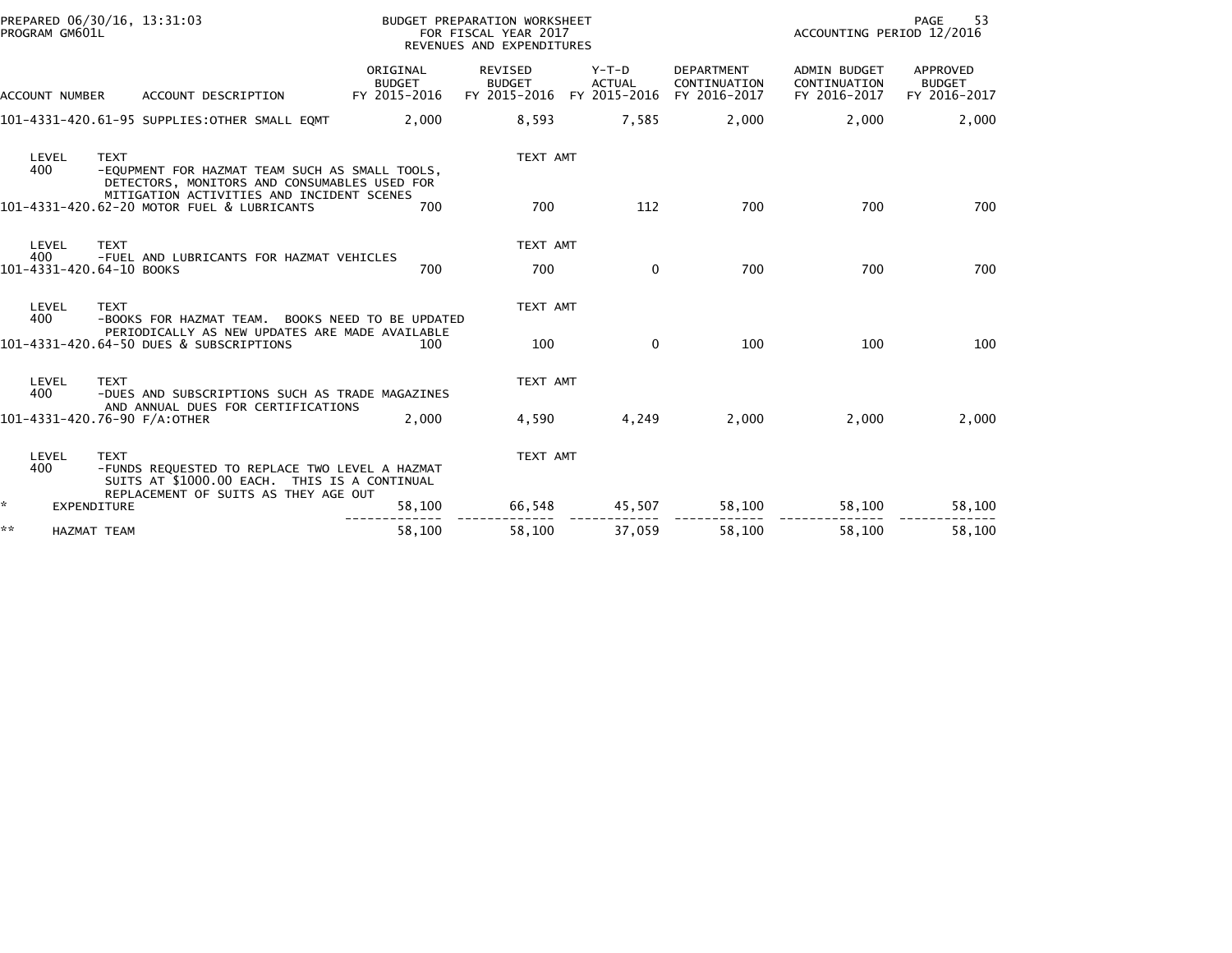| PREPARED 06/30/16, 13:31:03<br>PROGRAM GM601L |             |                                                                                                   |                                           | BUDGET PREPARATION WORKSHEET<br>FOR FISCAL YEAR 2017<br>REVENUES AND EXPENDITURES | 54<br>PAGE<br>ACCOUNTING PERIOD 12/2016 |                                                   |                                              |                                           |
|-----------------------------------------------|-------------|---------------------------------------------------------------------------------------------------|-------------------------------------------|-----------------------------------------------------------------------------------|-----------------------------------------|---------------------------------------------------|----------------------------------------------|-------------------------------------------|
| ACCOUNT NUMBER                                |             | ACCOUNT DESCRIPTION                                                                               | ORIGINAL<br><b>BUDGET</b><br>FY 2015-2016 | REVISED<br><b>BUDGET</b><br>FY 2015-2016 FY 2015-2016                             | $Y-T-D$<br><b>ACTUAL</b>                | <b>DEPARTMENT</b><br>CONTINUATION<br>FY 2016-2017 | ADMIN BUDGET<br>CONTINUATION<br>FY 2016-2017 | APPROVED<br><b>BUDGET</b><br>FY 2016-2017 |
|                                               |             | 101-4332-320.10-15 BUILD 24/7 REIMBURSEMENT                                                       | $\mathbf{0}$                              | $2,246-$                                                                          | $384 -$                                 | $\mathbf{0}$                                      | $\mathbf{0}$                                 | $\Omega$                                  |
|                                               |             | 101-4332-320.50-00 FIRE/ABC INSPECTIONS                                                           | $\mathbf{0}$                              | $\Omega$                                                                          | $70-$                                   | $\mathbf{0}$                                      | $\Omega$                                     | $\Omega$                                  |
|                                               |             | 101-4332-365.09-00 PUBLIC SAFETY DONATIONS                                                        | $\mathbf{0}$                              | $1,495-$                                                                          | $1,495-$                                | $\Omega$                                          | $\mathbf{0}$                                 | $\mathbf{0}$                              |
| ÷.<br><b>REVENUE</b>                          |             |                                                                                                   | 0<br>123,652                              | $3,741-$<br>125,519                                                               | $1,949-$<br>114,035                     | $\Omega$<br>123,682                               | $\mathbf{0}$<br>127,977                      | 0<br>127,977                              |
| LEVEL<br>400                                  | <b>TEXT</b> | BUDGET ROCKWELL EMS POSITION TO START WITH THE<br>BEGINNING 3RD QUARTER FY2017                    |                                           | TEXT AMT                                                                          |                                         |                                                   |                                              |                                           |
|                                               |             |                                                                                                   | $\Omega$                                  | 35                                                                                | 34                                      | $\mathbf{0}$                                      | $\Omega$                                     | $\Omega$                                  |
|                                               |             |                                                                                                   | $\mathbf{0}$                              | 13,000                                                                            | 11,947                                  | 10,500                                            | 10,500                                       | 10,500                                    |
| LEVEL<br>400                                  | <b>TEXT</b> | -FY15/16 AVERAGE SALARY FOR PART TIME EMPLOYEES<br>EQUALS \$9718. WE HAVE ADDED ONE PART TIMER IN |                                           | TEXT AMT                                                                          | 10,500                                  |                                                   |                                              |                                           |
|                                               | JANUARY.    |                                                                                                   |                                           |                                                                                   | 10,500                                  |                                                   |                                              |                                           |
|                                               |             | 101-4332-420.20-05 HEALTH INSURANCE                                                               | 24,192                                    | 24,192                                                                            | 23,491                                  | 25,020                                            | 25,740                                       | 25,740                                    |
|                                               |             | 101-4332-420.20-10 MEDICARE TAX                                                                   | 1,793                                     | 1,965                                                                             | 1,623                                   | 1,549                                             | 2,008                                        | 2,008                                     |
| 101-4332-420.20-15 RETIREMENT                 |             |                                                                                                   | 8,742                                     | 9,578                                                                             | 7,709                                   | 8,361                                             | 9,394                                        | 9,394                                     |
|                                               |             | 101-4332-420.20-20 SOCIAL SECURITY TAX                                                            | 7,667                                     | 8,403                                                                             | 6,939                                   | 6,621                                             | 8,586                                        | 8,586                                     |
|                                               |             | 101-4332-420.20-25 WORKERS COMPENSATION                                                           | 5,750                                     | 6,434                                                                             | 3,640                                   | 3,575                                             | 4,002                                        | 4,002                                     |
|                                               |             | 101-4332-420.20-30 401(K) CONTRIBUTIONS                                                           | 3,709                                     | 4,065                                                                             | 2,905                                   | 3,711                                             | 3,839                                        | 3,839                                     |
|                                               |             | 101-4332-420.43-15 R&M:EQUIPMENT                                                                  | 2,340                                     | 2,340                                                                             | 1,847                                   | 2,340                                             | 2,340                                        | 2,340                                     |
| LEVEL                                         | <b>TEXT</b> |                                                                                                   |                                           | TEXT AMT                                                                          |                                         |                                                   |                                              |                                           |

| ----- |                                                   | .     |
|-------|---------------------------------------------------|-------|
| 400   | -SERVICING AND MAINTENANCE OF OF OHD FIT TESTING  | 840   |
|       | EOUIPMENT USED FOR CALIBRATION OF HALF MASK       |       |
|       | RESPIRATORS USED IN FIRE INVESTIGATIONS           |       |
|       | -GENERAL REPAIR AND MAINTENANCE OF FIRE DIVISION  | 1.200 |
|       | EOUIPMENT SUCH AS CHEMICAL AND IGNITABLE LIOUID   |       |
|       | MONITORS. REFILLING FIRE DIVISION VEHICLES SUPPLY |       |
|       | OF ABSORBENT AND EVIDENCE CLEANING SOLUTIONS      |       |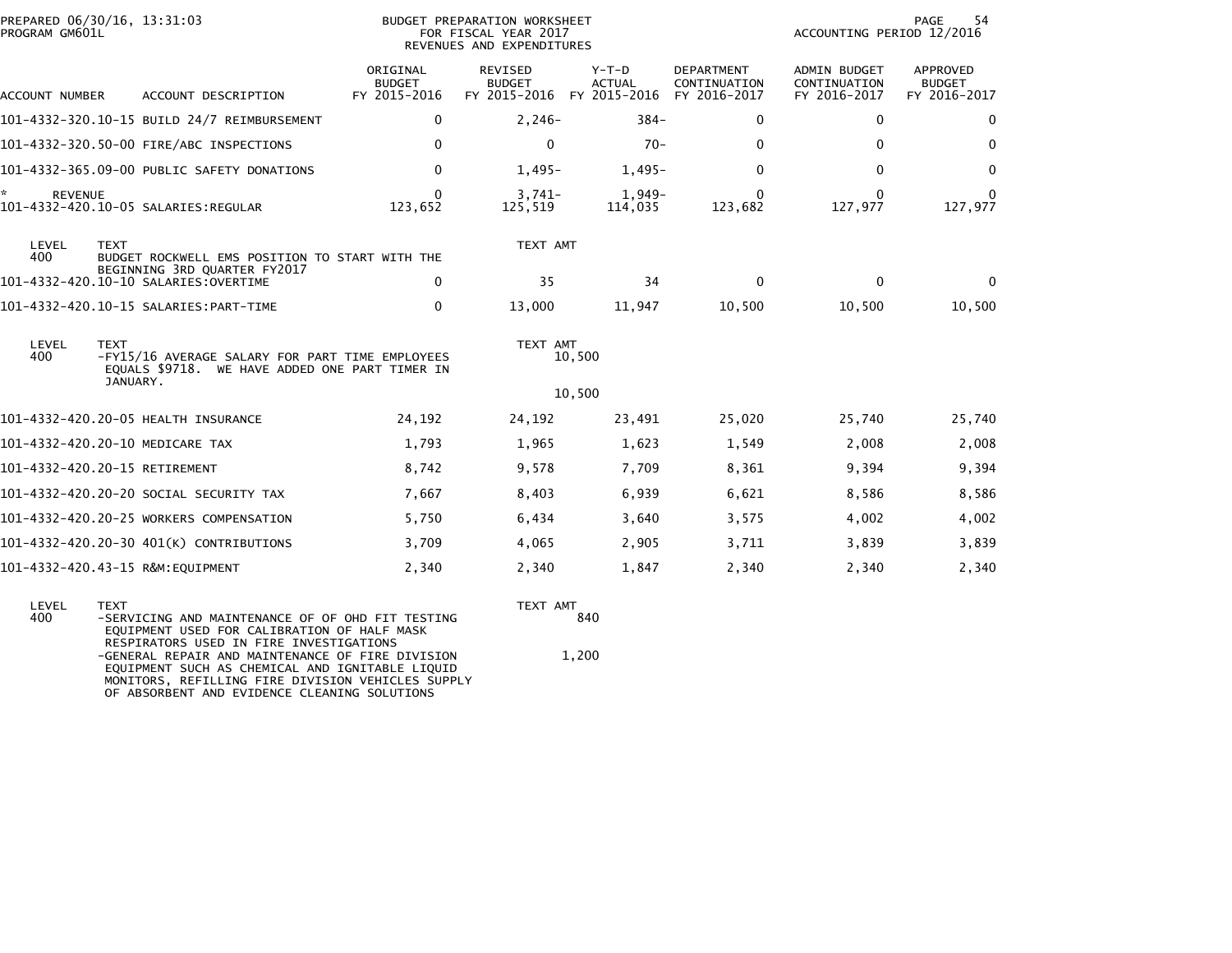| PROGRAM GM601L | PREPARED 06/30/16, 13:31:03                                                                                                                                                                                               |                                    | BUDGET PREPARATION WORKSHEET<br>FOR FISCAL YEAR 2017<br>REVENUES AND EXPENDITURES |                 |                            | ACCOUNTING PERIOD 12/2016                    | 55<br>PAGE                         |
|----------------|---------------------------------------------------------------------------------------------------------------------------------------------------------------------------------------------------------------------------|------------------------------------|-----------------------------------------------------------------------------------|-----------------|----------------------------|----------------------------------------------|------------------------------------|
| ACCOUNT NUMBER | ACCOUNT DESCRIPTION                                                                                                                                                                                                       | ORIGINAL<br>BUDGET<br>FY 2015-2016 | REVISED<br><b>BUDGET</b><br>FY 2015-2016 FY 2015-2016 FY 2016-2017                | Y-T-D<br>ACTUAL | DEPARTMENT<br>CONTINUATION | ADMIN BUDGET<br>CONTINUATION<br>FY 2016-2017 | APPROVED<br>BUDGET<br>FY 2016-2017 |
|                | -REPLACING TABLET, LAPTOP AND RADIO ACCESSORIES                                                                                                                                                                           |                                    |                                                                                   | 300<br>2,340    |                            |                                              |                                    |
|                | 101-4332-420.43-17 R&M:MASS UNIT                                                                                                                                                                                          | 3,150                              | 3,150                                                                             | 425             | 3,150                      | 3,150                                        | 3,150                              |
| LEVEL<br>400   | <b>TEXT</b><br>-ANNUAL CERTIFICATIONS AND REPAIRS OF FIREFIGHTER                                                                                                                                                          |                                    | TEXT AMT                                                                          |                 |                            |                                              |                                    |
|                | MOBILE AIR SUPPLY COMPRESSOR SYSTEM<br>101-4332-420.58-00 TRAVEL                                                                                                                                                          | 2,000                              | 2,750                                                                             | 2,344           | 2,000                      | 2,000                                        | 2,000                              |
| LEVEL<br>400   | <b>TEXT</b><br>-TRAVEL COSTS FOR TRAVELING TO TRAINING CLASSES,<br>PROFESSIONAL CONFERENCES AND CERTIFICATION SITES                                                                                                       |                                    | TEXT AMT                                                                          |                 |                            |                                              |                                    |
|                | 101-4332-420.59-00 TRAINING                                                                                                                                                                                               | 2.000                              | 1,465                                                                             | 970             | 2,250                      | 2,250                                        | 2,250                              |
| LEVEL<br>400   | <b>TEXT</b><br>-FIRE CODE INSPECTOR LEVEL ADVANCEMENT CLASSES AND<br>TRAINING<br>-TRAINING APPLICATION AND PROCESSING FEE                                                                                                 |                                    | TEXT AMT                                                                          | 200<br>50       |                            |                                              |                                    |
|                | -FIRE INSPECTOR CONTINUING EDUCATION FOR EIGHT<br><b>FIRE INSPECTORS</b>                                                                                                                                                  |                                    |                                                                                   | 1,000           |                            |                                              |                                    |
|                | -FIRE INVESTIGATOR CONTINUING EDUCATION FOR SIX<br>FIRE INVESTIGATORS<br>**** FY2016 EXPENDITURES WERE LOWER DUE TO<br>INSPECTOR/INVESTIGATOR ON MILITARY DEPLOYMENT<br>AND TWO NEW INSPECTORS DURING THIS TIME<br>PERIOD |                                    |                                                                                   | 1.000           |                            |                                              |                                    |
|                |                                                                                                                                                                                                                           |                                    |                                                                                   | 2,250           |                            |                                              |                                    |
|                | 101-4332-420.61-15 SUPPLIES:EDUCATIONAL                                                                                                                                                                                   | 3.900                              | 3,650                                                                             | 3,402           | 3,900                      | 3.900                                        | 3,900                              |
| LEVEL<br>400   | <b>TEXT</b><br>-FUNDS USED FOR PUBLIC EDUCATION EVENTS AROUND<br>ROWAN COUNTY AND SCHOOLS TO PROMOTE FIRE SAFETY<br>INITIATIVES. OUR CURRENT PROGRAM HAS BEEN VERY<br>SUCCESSFUL                                          |                                    | TEXT AMT                                                                          |                 |                            |                                              |                                    |
|                | 101-4332-420.61-60 SUPPLIES:PHOTOGRAPHIC                                                                                                                                                                                  | 450                                | 175                                                                               | 36              | 450                        | 450                                          | 450                                |
| LEVEL<br>400   | <b>TEXT</b><br>-PHOTOGRAPHIC SUPPLIES SUCH AS MEMORY CARDS AND                                                                                                                                                            |                                    | TEXT AMT                                                                          |                 |                            |                                              |                                    |

400 -PHOTOGRAPHIC SUPPLIES SUCH AS MEMORY CARDS AND REPLACEMENT CAMERAS AND EQUIPMENT AS NECESSARY. -PHOTOGRAPHIC COURT EVIDENCE AND DEVELOPMENT COSTS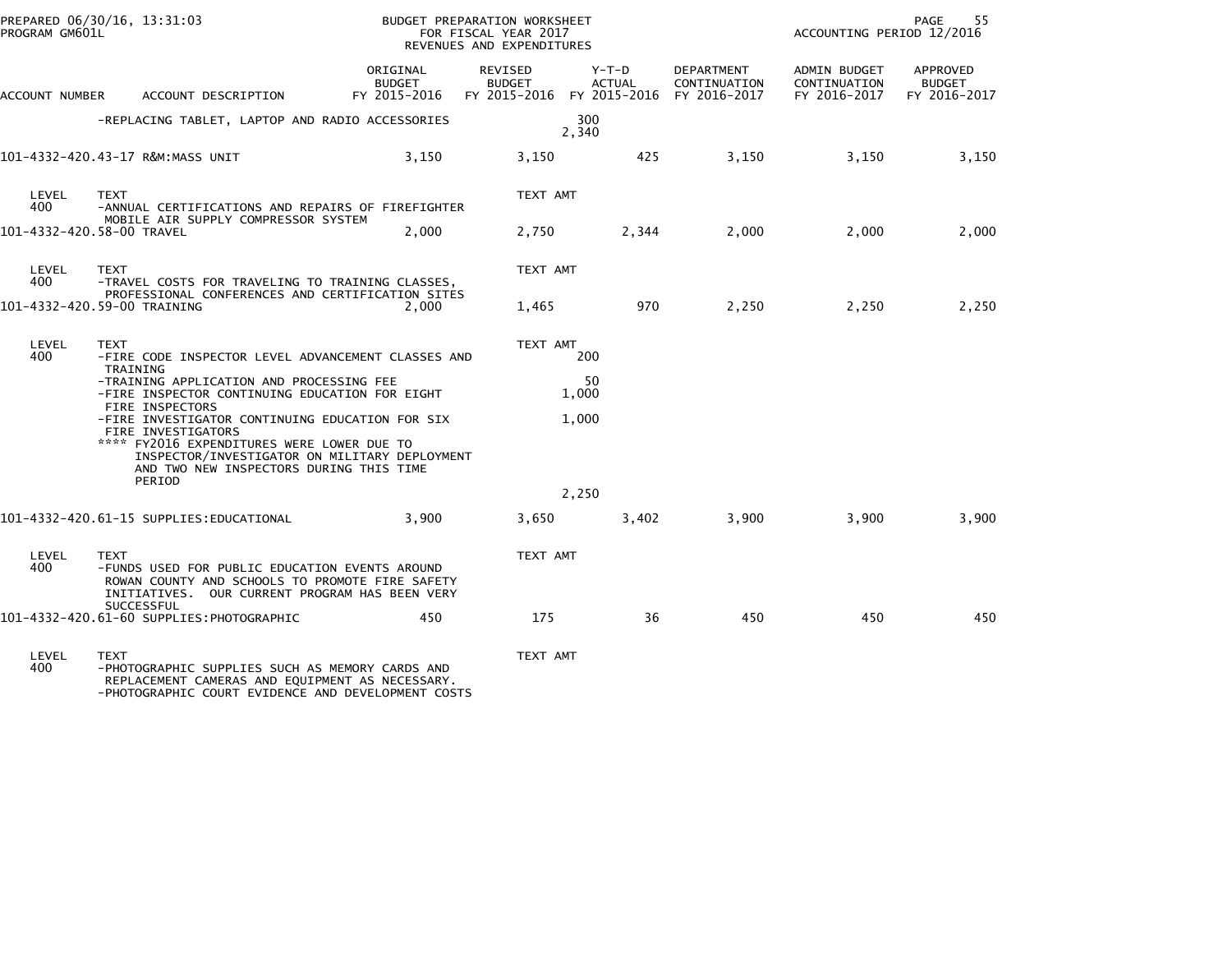| PROGRAM GM601L        | PREPARED 06/30/16, 13:31:03          |                                                                                                                                                                                                                                     |                                           | BUDGET PREPARATION WORKSHEET<br>FOR FISCAL YEAR 2017<br>REVENUES AND EXPENDITURES |                                                                    |                                   | ACCOUNTING PERIOD 12/2016                    | PAGE<br>56                                       |
|-----------------------|--------------------------------------|-------------------------------------------------------------------------------------------------------------------------------------------------------------------------------------------------------------------------------------|-------------------------------------------|-----------------------------------------------------------------------------------|--------------------------------------------------------------------|-----------------------------------|----------------------------------------------|--------------------------------------------------|
| <b>ACCOUNT NUMBER</b> |                                      | ACCOUNT DESCRIPTION                                                                                                                                                                                                                 | ORIGINAL<br><b>BUDGET</b><br>FY 2015-2016 | <b>REVISED</b><br><b>BUDGET</b>                                                   | $Y-T-D$<br><b>ACTUAL</b><br>FY 2015-2016 FY 2015-2016 FY 2016-2017 | <b>DEPARTMENT</b><br>CONTINUATION | ADMIN BUDGET<br>CONTINUATION<br>FY 2016-2017 | <b>APPROVED</b><br><b>BUDGET</b><br>FY 2016-2017 |
|                       |                                      | 101-4332-420.61-90 SUPPLIES: OTHER                                                                                                                                                                                                  | 500                                       | 500                                                                               | 487                                                                | 500                               | 500                                          | 500                                              |
| LEVEL<br>400          | <b>TEXT</b>                          | -SMALL SUPPLIES OTHER THAN EQUIPMENT SUCH AS FIRE<br>INVESTIGATION EVIDENCE SUPPLIES<br>101-4332-420.61-95 SUPPLIES: OTHER SMALL EQMT                                                                                               | 1.700                                     | TEXT AMT<br>1,700                                                                 | 1,575                                                              | 1,000                             | 1,000                                        | 1,000                                            |
|                       |                                      |                                                                                                                                                                                                                                     |                                           |                                                                                   |                                                                    |                                   |                                              |                                                  |
| LEVEL<br>400          | <b>TEXT</b>                          | -FUNDS FOR SMALL EQUIPMENT FOR THE FIRE DIVISION<br>-LAPTOP AND TABLET SUPPLIES                                                                                                                                                     |                                           | TEXT AMT                                                                          | 900<br>100<br>1,000                                                |                                   |                                              |                                                  |
|                       |                                      | 101-4332-420.62-20 MOTOR FUEL & LUBRICANTS                                                                                                                                                                                          | 9,900                                     | 9,900                                                                             | 1,555                                                              | 9,900                             | 9,900                                        | 9,900                                            |
| LEVEL<br>400          | <b>TEXT</b>                          | -FUEL AND LUBRICANTS FOR SIX FIRE DIVISION                                                                                                                                                                                          |                                           | TEXT AMT                                                                          |                                                                    |                                   |                                              |                                                  |
|                       | VEHICLES<br>101-4332-420.64-10 BOOKS |                                                                                                                                                                                                                                     | 500                                       | 500                                                                               | 225                                                                | 500                               | 500                                          | 500                                              |
| LEVEL<br>400          | <b>TEXT</b>                          | -BOOKS ARE REPLACED CONTINUALLY AS NEW EDITIONS                                                                                                                                                                                     |                                           | TEXT AMT                                                                          |                                                                    |                                   |                                              |                                                  |
|                       |                                      | ARE PUBLISHED<br>101-4332-420.64-50 DUES & SUBSCRIPTIONS                                                                                                                                                                            | 1.895                                     | 2,070                                                                             | 2,046                                                              | 1,650                             | 1,650                                        | 1,650                                            |
| LEVEL<br>400          | <b>TEXT</b>                          | -NC FIREMANS ASSOCIATION @ \$20 X 8 EMPLOYEES<br>-NC CHAPTER IAAI @ \$15 X 6 EMPLOYEES<br>-NATIONAL FIRE PROTECTION CODE SUBSCRIPTION<br>-NC CODE OFFICIALS QUALIFICATION BOARD ANNUAL<br>CERTIFICATIONS @ \$10 X 7 FIRE INSPECTORS |                                           | TEXT AMT                                                                          | 160<br>90<br>1,165<br>70                                           |                                   |                                              |                                                  |
|                       | <b>DUES</b>                          | -NATIONAL FIRE PROTECTION DEPARTMENT AGENCY ANNUAL                                                                                                                                                                                  |                                           |                                                                                   | 165                                                                |                                   |                                              |                                                  |
|                       |                                      | 101-4332-420.74-35 C/A: VEHICLES                                                                                                                                                                                                    | $\mathbf 0$                               | $\mathbf{0}$                                                                      | 1,650<br>$\mathbf{0}$                                              | 43,260                            | $\mathbf 0$                                  | $\mathbf 0$                                      |
|                       |                                      |                                                                                                                                                                                                                                     |                                           |                                                                                   |                                                                    |                                   |                                              |                                                  |
| LEVEL<br>400          | <b>TEXT</b>                          | REPLACE 2008 FORD EXPLORER FIRE RESPONSE VEHICLE<br>WITH 2017 FORD F-250 CONFIGURED WITH THE NECESSARY                                                                                                                              |                                           | TEXT AMT                                                                          | 43,260                                                             |                                   |                                              |                                                  |

EQUIPMENT AND EMERGENCY APPARATUS - THIS ADDRESSES THE NEED TO RESPOND TO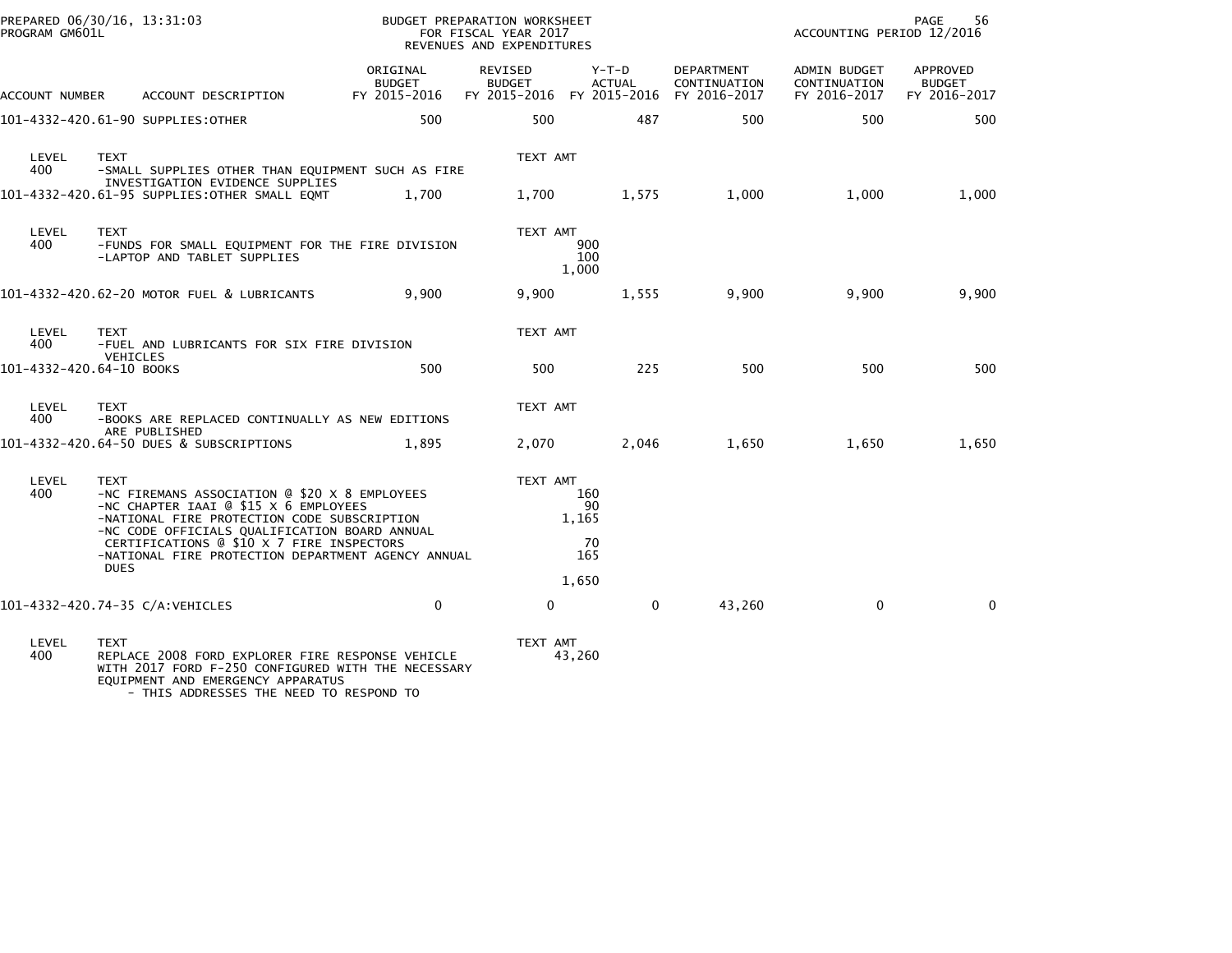| PREPARED 06/30/16, 13:31:03<br>PROGRAM GM601L |                    |                                                                                                                        |                                           | BUDGET PREPARATION WORKSHEET<br>FOR FISCAL YEAR 2017<br>REVENUES AND EXPENDITURES |                                        |                                            |                                              | PAGE<br>-57<br>ACCOUNTING PERIOD 12/2016  |  |  |
|-----------------------------------------------|--------------------|------------------------------------------------------------------------------------------------------------------------|-------------------------------------------|-----------------------------------------------------------------------------------|----------------------------------------|--------------------------------------------|----------------------------------------------|-------------------------------------------|--|--|
| ACCOUNT NUMBER                                |                    | ACCOUNT DESCRIPTION                                                                                                    | ORIGINAL<br><b>BUDGET</b><br>FY 2015-2016 | REVISED<br><b>BUDGET</b><br>FY 2015-2016                                          | Y-T-D<br><b>ACTUAL</b><br>FY 2015-2016 | DEPARTMENT<br>CONTINUATION<br>FY 2016-2017 | ADMIN BUDGET<br>CONTINUATION<br>FY 2016-2017 | APPROVED<br><b>BUDGET</b><br>FY 2016-2017 |  |  |
|                                               |                    | PERSONNEL SAFETY CONCERNS AND PROVIDES THE<br>NEEDED CAPACITY TO TOW EMERGENCY EQUIPMENT<br>COUNTY MANAGER'S REDUCTION |                                           |                                                                                   | $43,260-$                              |                                            |                                              |                                           |  |  |
|                                               |                    | 101-4332-420.76-20 F/A:DP EQUIPMENT                                                                                    | 12,200                                    | 12,200                                                                            | 9,200                                  | $\mathbf 0$                                | $\mathbf 0$                                  | $\Omega$                                  |  |  |
|                                               |                    |                                                                                                                        | $\mathbf 0$                               | 1,495                                                                             | $\mathbf{0}$                           | 17,600                                     | $\mathbf{0}$                                 | $\Omega$                                  |  |  |
| LEVEL<br>400                                  | <b>TEXT</b>        | -PER I.T. REPLACEMENT GETAC TABLETS FOR 5 FIRE<br><b>INSPECTORS</b>                                                    |                                           | TEXT AMT                                                                          | 9,500                                  |                                            |                                              |                                           |  |  |
|                                               |                    | -800 RADIO FOR FIRE DIVISION VEHICLE<br>-LESS: COUNTY MANAGER'S REDUCTION                                              |                                           |                                                                                   | 8.100<br>$17,600-$                     |                                            |                                              |                                           |  |  |
|                                               |                    | 101-4332-420.91-00 APPROPRIATIONS                                                                                      | 113,600                                   | 113.600                                                                           | 113.400                                | 115,400                                    | 115,400                                      | 115,400                                   |  |  |
| LEVEL<br>400                                  | <b>TEXT</b>        | -RURAL FIRE DEPARTMENT MUTUAL AID CONTRACTS<br>INCREASE OF \$1800 DUE TO ADDITION OF SUBSTATION                        |                                           | TEXT AMT                                                                          |                                        |                                            |                                              |                                           |  |  |
|                                               |                    | IN MILLER FERRY FIRE DISTRICT DURING FY2016<br>(1) SUBSTATION @ \$150/MONTH                                            |                                           |                                                                                   | 115,400<br>115,400                     |                                            |                                              |                                           |  |  |
| ☆                                             | <b>EXPENDITURE</b> |                                                                                                                        | 329,640                                   | 348,686                                                                           | 309,835                                | 386,919                                    | 335,086                                      | 335,086                                   |  |  |
| **                                            | FIRE DIVISION      |                                                                                                                        | 329.640                                   | 344.945                                                                           | 307.886                                | 386,919                                    | 335.086                                      | 335.086                                   |  |  |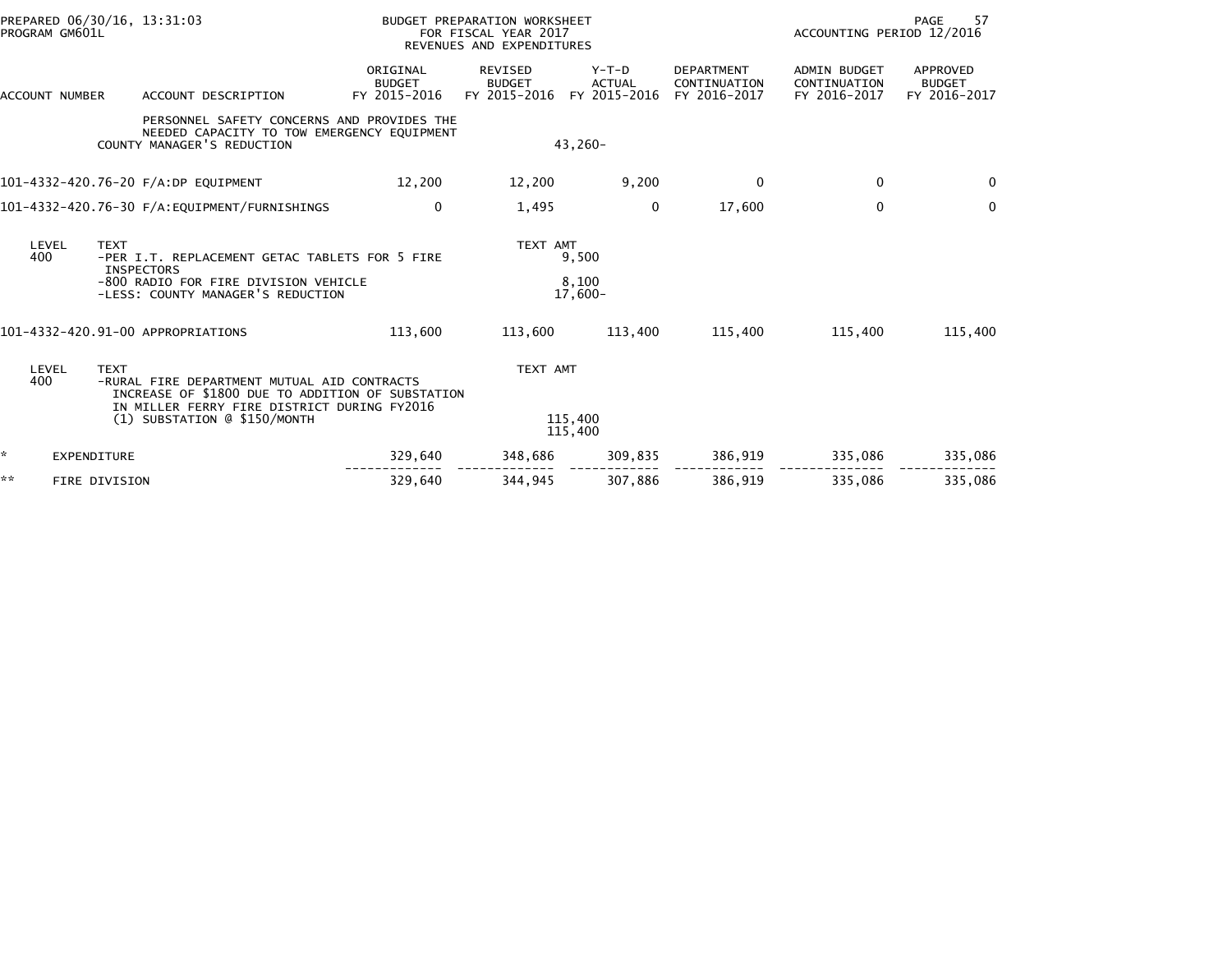| PREPARED 06/30/16, 13:31:03<br>PROGRAM GM601L |                                             | PREPARATION WORKSHEET<br>BUDGET<br>FOR FISCAL YEAR 2017<br>REVENUES AND EXPENDITURES | ACCOUNTING PERIOD 12/2016                | 58<br>PAGE                      |                                            |                                              |                                           |
|-----------------------------------------------|---------------------------------------------|--------------------------------------------------------------------------------------|------------------------------------------|---------------------------------|--------------------------------------------|----------------------------------------------|-------------------------------------------|
| ACCOUNT NUMBER                                | ACCOUNT DESCRIPTION                         | ORIGINAL<br><b>BUDGET</b><br>FY 2015-2016                                            | REVISED<br><b>BUDGET</b><br>FY 2015-2016 | Y-T-D<br>ACTUAL<br>FY 2015-2016 | DEPARTMENT<br>CONTINUATION<br>FY 2016-2017 | ADMIN BUDGET<br>CONTINUATION<br>FY 2016-2017 | APPROVED<br><b>BUDGET</b><br>FY 2016-2017 |
|                                               | 101-4333-331.61-00 HOMELAND SECURITY GRANTS | 0                                                                                    | 118.000-                                 | $98.853 -$                      | 0                                          |                                              |                                           |
| $\mathcal{R}^{\mathcal{L}}$<br><b>REVENUE</b> | 101-4333-420.85-00 GRANT EXPENDITURES       | 0                                                                                    | 118,000-<br>118,000                      | 98,853-<br>106.853              |                                            |                                              |                                           |
| ÷.<br>EXPENDITURE                             |                                             | 0                                                                                    | 118,000                                  | 106.853                         | 0                                          | $\Omega$                                     |                                           |
| **                                            | HOMELAND SECURITY GRANTS                    | 0                                                                                    |                                          | 8.000                           |                                            |                                              |                                           |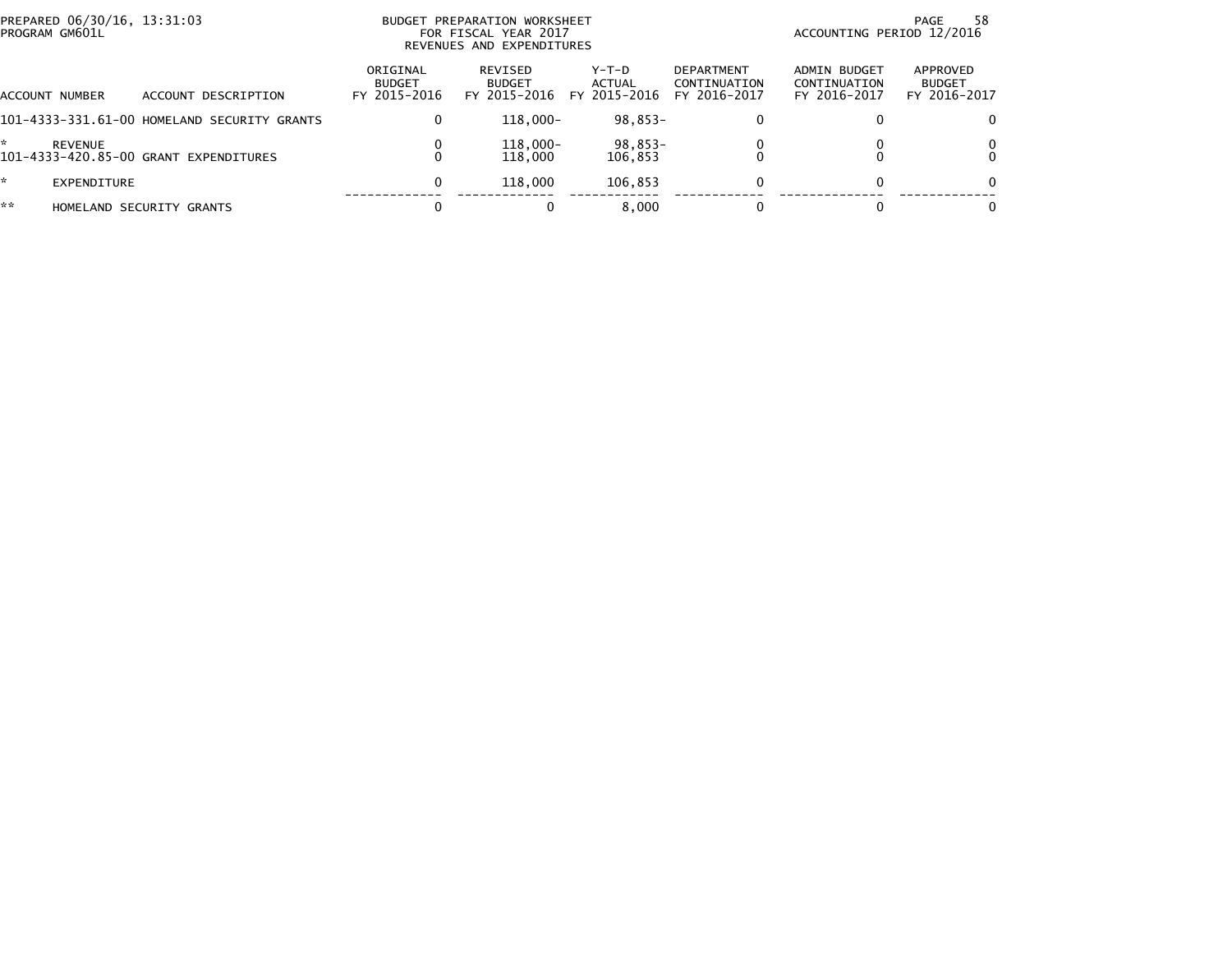| PROGRAM GM601L | PREPARED 06/30/16, 13:31:03                                                                                                                 |                                           | <b>BUDGET PREPARATION WORKSHEET</b><br>FOR FISCAL YEAR 2017<br>REVENUES AND EXPENDITURES |                        |                                          |                                                   | ACCOUNTING PERIOD 12/2016                           | PAGE<br>59                                |  |
|----------------|---------------------------------------------------------------------------------------------------------------------------------------------|-------------------------------------------|------------------------------------------------------------------------------------------|------------------------|------------------------------------------|---------------------------------------------------|-----------------------------------------------------|-------------------------------------------|--|
| ACCOUNT NUMBER | ACCOUNT DESCRIPTION                                                                                                                         | ORIGINAL<br><b>BUDGET</b><br>FY 2015-2016 | <b>REVISED</b><br><b>BUDGET</b><br>FY 2015-2016                                          |                        | $Y-T-D$<br><b>ACTUAL</b><br>FY 2015-2016 | <b>DEPARTMENT</b><br>CONTINUATION<br>FY 2016-2017 | <b>ADMIN BUDGET</b><br>CONTINUATION<br>FY 2016-2017 | APPROVED<br><b>BUDGET</b><br>FY 2016-2017 |  |
|                | 101–4371–331.55–00 MEDICAID MAXIMIZATION                                                                                                    | $300,000 -$                               | $300,000 -$                                                                              |                        | 400,749-                                 | $300,000 -$                                       | $350,000 -$                                         | 350,000-                                  |  |
|                | 101-4371-345.50-00 NOVANT REIMBURSEMENT                                                                                                     | 0                                         | 0                                                                                        |                        | $24,360-$                                | $\Omega$                                          | $25,000 -$                                          | $25,000 -$                                |  |
|                | 101-4371-353.14-00 AMBULANCE FEES                                                                                                           | $3,400,000 -$                             | $3,460,000 -$                                                                            |                        | $3,726,810-$                             | $3,400,000 -$                                     | $4, 100, 000 -$                                     | $4, 100, 000 -$                           |  |
|                | 101-4371-353.14-10 GARNISHMENT FEES                                                                                                         | $\mathbf 0$                               | $\mathbf{0}$                                                                             |                        | $49 -$                                   | 0                                                 | $\mathbf{0}$                                        | $\mathbf{0}$                              |  |
|                | 101-4371-353.14-15 MEDICAID NON-ALLOWED CHGS                                                                                                | 640,000                                   | 640,000                                                                                  |                        | 621,311                                  | 640,000-                                          | 880,000                                             | 880,000                                   |  |
|                | 101-4371-353.14-25 MEDICARE NON-ALLOWED CHGS                                                                                                | 40,000                                    | 40,000                                                                                   |                        | 48,197                                   | $40,000 -$                                        | 80,000                                              | 80,000                                    |  |
|                | 101-4371-353.14-35 MISC NON-ALLOWED CHGS                                                                                                    | 20,000                                    | 20,000                                                                                   |                        | 29,513                                   | $20,000-$                                         | 40,000                                              | 40,000                                    |  |
|                | 101-4371-353.15-00 ROWAN RESCUE SQUAD FEES                                                                                                  | $115,000 -$                               | 146,500-                                                                                 |                        | 157,952-                                 | 115,000-                                          | 128,000-                                            | 128,000-                                  |  |
|                | 101-4371-353.15-15 MEDICAID NON-ALLOWED CHGS                                                                                                | 22,500                                    | 22,500                                                                                   |                        | 25,466                                   | $22,500-$                                         | 24,500                                              | 24,500                                    |  |
|                | 101-4371-353.15-25 MEDICARE NON-ALLOWED CHGS                                                                                                | 500                                       | 500                                                                                      |                        | 2,101                                    | $500 -$                                           | 1,500                                               | 1,500                                     |  |
|                | 101-4371-353.15-35 MISC NON-ALLOWED CHARGES                                                                                                 | 2,000                                     | 2,000                                                                                    |                        | 1,230                                    | $2,000-$                                          | 2,000                                               | 2,000                                     |  |
|                | 101-4371-353.16-00 AMBULANCE CHG-OFF COLL                                                                                                   | 0                                         | $\Omega$                                                                                 |                        | 65,951-                                  | 0                                                 | $\mathbf{0}$                                        | 0                                         |  |
|                | 101-4371-353.17-00 FRANCHISE AGENCIES                                                                                                       | $\mathbf 0$                               | $\mathbf{0}$                                                                             |                        | $\mathbf 0$                              | $\mathbf 0$                                       | $\mathbf{0}$                                        | $\Omega$                                  |  |
|                | 101-4371-353.17-35 MISC NON-ALLOWED CHGS                                                                                                    | $\Omega$                                  | $\mathbf{0}$                                                                             |                        | $\Omega$                                 | $\mathbf 0$                                       | $\mathbf{0}$                                        | $\Omega$                                  |  |
|                | 101-4371-365.55-00 MISC DONATIONS                                                                                                           | $\Omega$                                  | $\Omega$                                                                                 |                        | $\Omega$                                 | $\mathbf{0}$                                      | $\Omega$                                            | $\Omega$                                  |  |
|                | 101-4371-395.00-00 FUND BALANCE APPR-RESTR                                                                                                  | $\Omega$                                  | $850 -$                                                                                  |                        | 0                                        | $\Omega$                                          | $\mathbf{0}$                                        | $\Omega$                                  |  |
| <b>REVENUE</b> | 101-4371-421.10-05 SALARIES:REGULAR                                                                                                         | $3,090,000 -$<br>1,898,689                | $3, 182, 350 -$<br>1,972,514                                                             |                        | $3,648,053-$<br>1,849,828                | 4,540,000-<br>2,104,966                           | $3,575,000 -$<br>2,077,738                          | $3,575,000 -$<br>2,077,738                |  |
| LEVEL<br>400   | <b>TEXT</b><br>PROJECTED ANNUAL PAYROLL COST<br>ADJUST FOR ROCKWELL EMS STATION MID-YEAR START-UP<br>ADJUST FOR ANNUAL HOLIDAY COMPENSATION |                                           | TEXT AMT<br>2,156,758<br>2,077,738                                                       | $110, 227 -$<br>31,207 |                                          |                                                   |                                                     |                                           |  |
|                |                                                                                                                                             | 212,250                                   | 232,665                                                                                  |                        | 228,314                                  | 235,238                                           | 223,067                                             | 223,067                                   |  |
|                |                                                                                                                                             |                                           |                                                                                          |                        |                                          |                                                   |                                                     |                                           |  |

LEVEL TEXT TEXT AMT 400 IN FY15-16 OVERTIME WAS FUNDED AT 11% OF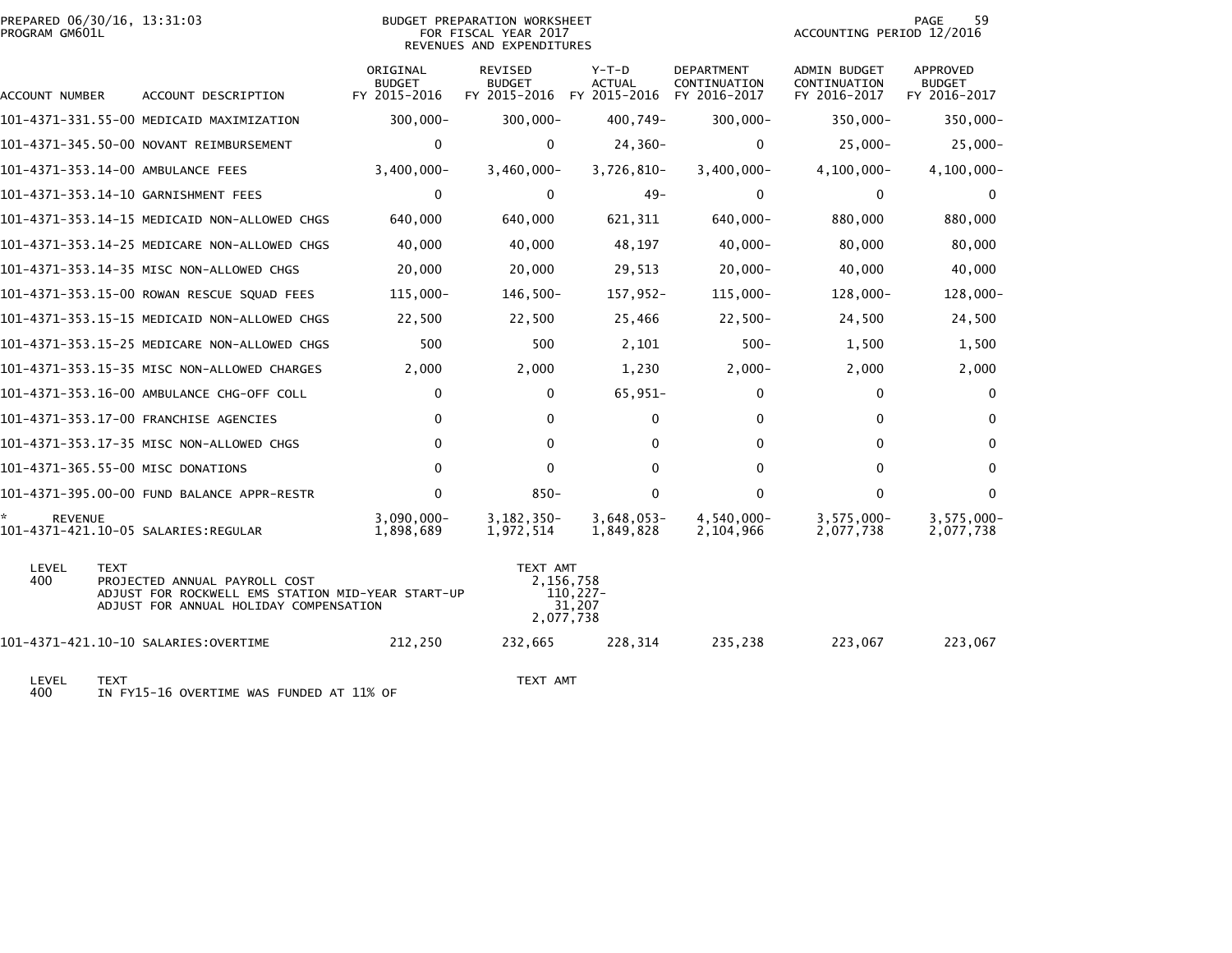|                | PREPARED 06/30/16, 13:31:03<br>PROGRAM GM601L |                                                                                                                                                                                                                                                                                                                                                                                                                                                                                               |                                           | BUDGET PREPARATION WORKSHEET<br>FOR FISCAL YEAR 2017<br>REVENUES AND EXPENDITURES | PAGE<br>60<br>ACCOUNTING PERIOD 12/2016 |                                            |                                              |                                           |
|----------------|-----------------------------------------------|-----------------------------------------------------------------------------------------------------------------------------------------------------------------------------------------------------------------------------------------------------------------------------------------------------------------------------------------------------------------------------------------------------------------------------------------------------------------------------------------------|-------------------------------------------|-----------------------------------------------------------------------------------|-----------------------------------------|--------------------------------------------|----------------------------------------------|-------------------------------------------|
| ACCOUNT NUMBER |                                               | ACCOUNT DESCRIPTION                                                                                                                                                                                                                                                                                                                                                                                                                                                                           | ORIGINAL<br><b>BUDGET</b><br>FY 2015-2016 | REVISED<br><b>BUDGET</b><br>FY 2015-2016                                          | Y-T-D<br><b>ACTUAL</b><br>FY 2015-2016  | DEPARTMENT<br>CONTINUATION<br>FY 2016-2017 | ADMIN BUDGET<br>CONTINUATION<br>FY 2016-2017 | APPROVED<br><b>BUDGET</b><br>FY 2016-2017 |
|                | SALARY AMOUNT.                                | SALARIES:REGULAR. AN ADJUSTMENT IS MADE TO THAT<br>LINE TO COVER THE ADDITIONAL HOLIDAY PAY THAT IS<br>REQUIRED FOR EMS STAFF. THE FIGURE FOR FY16-17<br>IS \$33561.60. THIS AMOUNT IS ADDED TO THE<br>PROJECTED SALARIES FROM THE PERSONNEL WORKSHEET<br>OF \$2,104,965.98 FOR A TOTAL OF \$2,138,527.58.<br>THE AMOUNT ENTERED REFLECTS 11% OF THAT REVISED<br>ADJUST FOR ROCKWELL EMS STATION MID-YEAR START-UP                                                                            |                                           |                                                                                   | 235,238<br>12.171-<br>223,067           |                                            |                                              |                                           |
|                |                                               |                                                                                                                                                                                                                                                                                                                                                                                                                                                                                               | 251.500                                   | 289,837                                                                           | 278,702                                 | 256,623                                    | 243,346                                      | 243,346                                   |
| LEVEL<br>400   | <b>TEXT</b>                                   | IN FY15/16 PART TIME SALARIES WERE FUNDED AT 12%<br>OF SALARIES: REGULAR. AN ADJUSTMENT IS MADE TO<br>THAT LINE TO COVER THE ADDITIONAL HOLIDAY PAY<br>THAT IS REQUIRED FOR EMS STAFF. THE FIGURE FOR<br>FY16-17 IS \$33,561.60. THIS AMOUNT IS ADDED TO<br>THE PROJECTED SALARIES FROM THE PERSONNEL<br>WORKSHEET OF \$2,104,965.98 FOR A TOTAL OF<br>\$2,138,527.58. THE AMOUNT ENTERED REFLECTS 12%<br>OF THAT REVISED SALARY AMOUNT.<br>ADJUST FOR ROCKWELL EMS STATION MID-YEAR START-UP |                                           | TEXT AMT                                                                          | 256,623<br>$13.277-$<br>243,346         |                                            |                                              |                                           |
|                |                                               |                                                                                                                                                                                                                                                                                                                                                                                                                                                                                               | 427,388                                   | 445,982                                                                           | 416,097                                 | 483,720                                    | 471,900                                      | 471,900                                   |
| LEVEL<br>400   | <b>TEXT</b><br>PROJECTED ANNUAL PAYROLL COST  | ADJUST FOR ROCKWELL EMS STATION MID-YEAR START-UP                                                                                                                                                                                                                                                                                                                                                                                                                                             |                                           | TEXT AMT                                                                          | 497,640<br>$25,740-$<br>471,900         |                                            |                                              |                                           |
|                |                                               | 101-4371-421.20-08 HEALTH INSURANCE:RETIREES                                                                                                                                                                                                                                                                                                                                                                                                                                                  | 4,020                                     | 9,267                                                                             | 9,035                                   | 8,580                                      | 8,580                                        | 8,580                                     |
|                | 101-4371-421.20-10 MEDICARE TAX               |                                                                                                                                                                                                                                                                                                                                                                                                                                                                                               | 33,972                                    | 34,013                                                                            | 32,212                                  | 28,338                                     | 36,895                                       | 36,895                                    |
| LEVEL<br>400   | <b>TEXT</b><br>PROJECTED ANNUAL PAYROLL COST  | ADJUST FOR ROCKWELL EMS STATION MID-YEAR START-UP                                                                                                                                                                                                                                                                                                                                                                                                                                             |                                           | TEXT AMT                                                                          | 38,405<br>$1,510-$<br>36,895            |                                            |                                              |                                           |
|                | 101-4371-421.20-15 RETIREMENT                 |                                                                                                                                                                                                                                                                                                                                                                                                                                                                                               | 149,276                                   | 149,276                                                                           | 139,672                                 | 142,294                                    | 168,880                                      | 168,880                                   |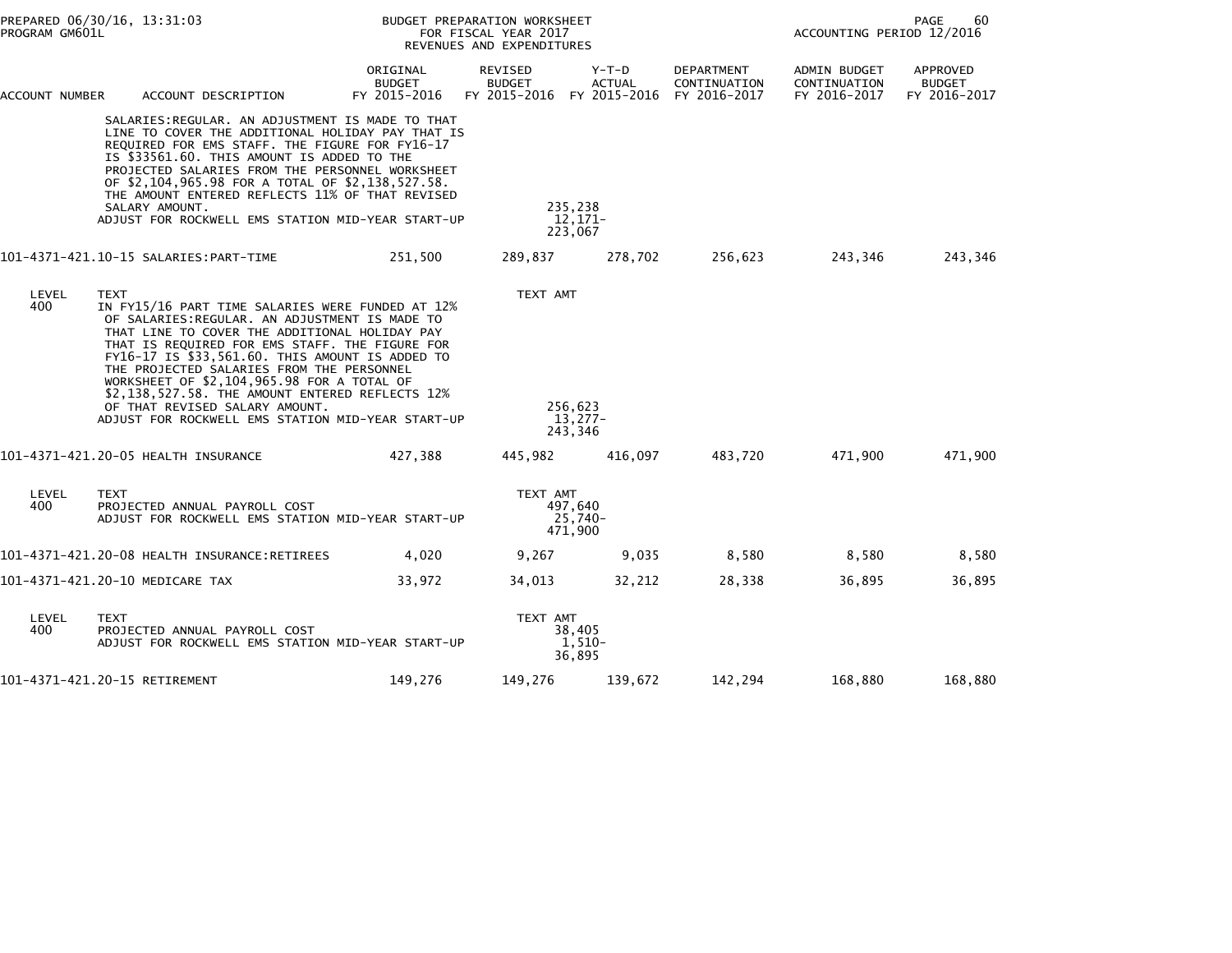| PROGRAM GM601L | PREPARED 06/30/16, 13:31:03                                                                                                                                                                                       |                                           | BUDGET PREPARATION WORKSHEET<br>FOR FISCAL YEAR 2017<br>REVENUES AND EXPENDITURES |                                |                                                                      | ACCOUNTING PERIOD 12/2016                    | PAGE<br>61                                |
|----------------|-------------------------------------------------------------------------------------------------------------------------------------------------------------------------------------------------------------------|-------------------------------------------|-----------------------------------------------------------------------------------|--------------------------------|----------------------------------------------------------------------|----------------------------------------------|-------------------------------------------|
| ACCOUNT NUMBER | ACCOUNT DESCRIPTION                                                                                                                                                                                               | ORIGINAL<br><b>BUDGET</b><br>FY 2015-2016 | REVISED<br><b>BUDGET</b>                                                          | Y-T-D<br><b>ACTUAL</b>         | DEPARTMENT<br>CONTINUATION<br>FY 2015-2016 FY 2015-2016 FY 2016-2017 | ADMIN BUDGET<br>CONTINUATION<br>FY 2016-2017 | APPROVED<br><b>BUDGET</b><br>FY 2016-2017 |
| LEVEL<br>400   | <b>TEXT</b><br>PROJECTED ANNUAL PAYROLL COST<br>ADJUST FOR ROCKWELL EMS STATION MID-YEAR START-UP                                                                                                                 |                                           | TEXT AMT                                                                          | 175.573<br>$6,693-$<br>168,880 |                                                                      |                                              |                                           |
|                | 101–4371–421.20–20 SOCIAL SECURITY TAX                                                                                                                                                                            | 145,260                                   | 145,436                                                                           | 137,606                        | 121,171                                                              | 157,738                                      | 157,738                                   |
| LEVEL<br>400   | <b>TEXT</b><br>PROJECTED ANNUAL PAYROLL COST<br>ADJUST FOR ROCKWELL EMS STATION MID-YEAR START-UP                                                                                                                 |                                           | TEXT AMT                                                                          | 164,214<br>$6,476-$<br>157,738 |                                                                      |                                              |                                           |
|                | 101-4371-421.20-25 WORKERS COMPENSATION                                                                                                                                                                           | 147,697                                   | 107,697                                                                           | 87,326                         | 82,727                                                               | 100,760                                      | 100,760                                   |
| LEVEL<br>400   | <b>TEXT</b><br>ANNUAL PROJECTED PAYROLL COST<br>ADJUST FOR ROCKWELL EMS STATION MID-YEAR START-UP                                                                                                                 |                                           | TEXT AMT                                                                          | 104,092<br>3,332-<br>100,760   |                                                                      |                                              |                                           |
|                | 101-4371-421.20-30 401(K) CONTRIBUTIONS                                                                                                                                                                           | 63,342                                    | 63.342                                                                            | 57,095                         | 63,149                                                               | 69,025                                       | 69,025                                    |
| LEVEL<br>400   | <b>TEXT</b><br>PROJECTED ANNUAL PAYROLL COST<br>ADJUST FOR ROCKWELL EMS STATION MID-YEAR START-UP                                                                                                                 |                                           | TEXT AMT                                                                          | 71,760<br>2,735-<br>69,025     |                                                                      |                                              |                                           |
|                | 101-4371-421.32-32 MEDICAL DIRECTOR                                                                                                                                                                               | 15.240                                    | 15,240                                                                            | 15.240                         | 15,240                                                               | 15,240                                       | 15,240                                    |
| LEVEL<br>400   | <b>TEXT</b><br>THIS LINE IS USED TO PAY MEDICAL DIRECTOR<br>DR. RONNIE BARRIER AND ASSISTANT MEDICAL DIRECTOR<br>DR. BERTRAND FOTE. THE AMOUNT IS SPLIT EVENLY<br>BETWEEN THE PHYSICIANS OVER QUARTERLY PAYMENTS. |                                           | TEXT AMT                                                                          | 15,240                         |                                                                      |                                              |                                           |
|                |                                                                                                                                                                                                                   |                                           |                                                                                   | 15,240                         |                                                                      |                                              |                                           |
|                | 101-4371-421.32-40 PHYSICIAN FEES                                                                                                                                                                                 | 200                                       | 200                                                                               | 198                            | 200                                                                  | 200                                          | 200                                       |
| LEVEL<br>400   | TEXT<br>USED TO COVER UNFORSEEN MEDICAL EXPENSES OUTSIDE<br>OF THOSE COVERED BY WORKERS COMPENSATION OR THE                                                                                                       |                                           | TEXT AMT                                                                          |                                |                                                                      |                                              |                                           |
|                | HIRING PROCESS.                                                                                                                                                                                                   |                                           |                                                                                   | 200                            |                                                                      |                                              |                                           |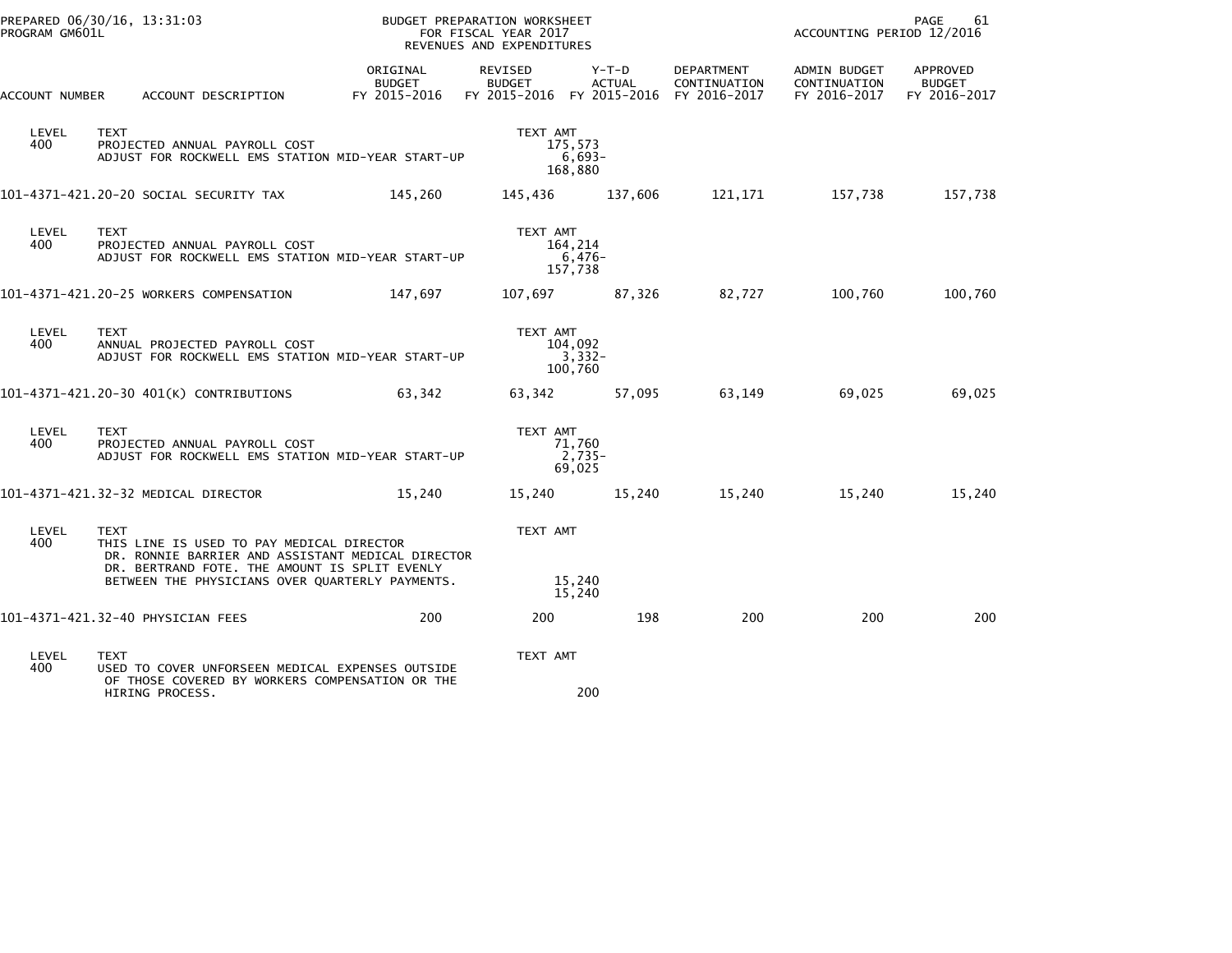| PROGRAM GM601L           | PREPARED 06/30/16, 13:31:03                                                                                                            |                                           | BUDGET PREPARATION WORKSHEET<br>FOR FISCAL YEAR 2017<br>REVENUES AND EXPENDITURES |                                          |                                            | ACCOUNTING PERIOD 12/2016                    | PAGE<br>62                                |
|--------------------------|----------------------------------------------------------------------------------------------------------------------------------------|-------------------------------------------|-----------------------------------------------------------------------------------|------------------------------------------|--------------------------------------------|----------------------------------------------|-------------------------------------------|
| ACCOUNT NUMBER           | ACCOUNT DESCRIPTION                                                                                                                    | ORIGINAL<br><b>BUDGET</b><br>FY 2015-2016 | REVISED<br><b>BUDGET</b><br>FY 2015-2016                                          | $Y-T-D$<br><b>ACTUAL</b><br>FY 2015-2016 | DEPARTMENT<br>CONTINUATION<br>FY 2016-2017 | ADMIN BUDGET<br>CONTINUATION<br>FY 2016-2017 | APPROVED<br><b>BUDGET</b><br>FY 2016-2017 |
|                          |                                                                                                                                        |                                           |                                                                                   | 200                                      |                                            |                                              |                                           |
|                          | 101-4371-421.33-00 OTHER PROFESSIONAL SRVCS                                                                                            | 14,000                                    | 14,000                                                                            | 13,519                                   | 14,000                                     | 14,000                                       | 14,000                                    |
|                          | 101-4371-421.33-10 CONTRACT COLLECTION                                                                                                 | 912                                       | 912                                                                               | 744                                      | 744                                        | 744                                          | 744                                       |
| LEVEL                    | <b>TEXT</b>                                                                                                                            |                                           | TEXT AMT                                                                          |                                          |                                            |                                              |                                           |
| 400                      | SOLID WASTE SERVICES FOR EMS STATIONS<br>-STATION 82 @ \$28/MONTH<br>-STATION 83 @ \$19/MONTH<br>-STATION 84 @ \$15/MONTH              |                                           |                                                                                   | 336<br>228<br>180<br>744                 |                                            |                                              |                                           |
|                          | 101-4371-421.33-17 CONTRACTED SERVICES                                                                                                 | 71,000                                    | 102,500                                                                           | 92,084                                   | 70,500                                     | 75,500                                       | 75,500                                    |
| LEVEL<br>400             | <b>TEXT</b><br>-GENERAL SOFTWARE MAINTENANCE<br>-ROWAN RESCUE SQUAD SOUTH ROWAN PEAK TIME                                              |                                           | TEXT AMT                                                                          | 500                                      |                                            |                                              |                                           |
|                          | AMBULANCE SERVICES (\$100,000 X 75%)                                                                                                   |                                           |                                                                                   | 75,000<br>75,500                         |                                            |                                              |                                           |
|                          | 101-4371-421.34-30 SERVICE & MAINTENANCE                                                                                               | 300                                       | 0                                                                                 | $\mathbf{0}$                             | 300                                        | 300                                          | 300                                       |
| LEVEL                    | <b>TEXT</b>                                                                                                                            |                                           | TEXT AMT                                                                          |                                          |                                            |                                              |                                           |
| 400                      | USED TO PAY FOR SERVICE TO THE EXISTING<br>AUTOMATIC EXTERNAL DEFIBRILLATOR                                                            |                                           |                                                                                   | 300<br>300                               |                                            |                                              |                                           |
| 101-4371-421.41-40 WATER |                                                                                                                                        | 1,800                                     | 2,625                                                                             | 1,835                                    | 2,600                                      | 2,600                                        | 2,600                                     |
|                          | 101-4371-421.41-42 STORM WATER FEE                                                                                                     | 60                                        | 60                                                                                | 43                                       | 60                                         | 60                                           | 60                                        |
|                          | 101-4371-421.43-05 R&M:BUILDINGS                                                                                                       | 300                                       | 281                                                                               | 280                                      | 14,900                                     | $\mathbf{0}$                                 | $\mathbf 0$                               |
| LEVEL                    | <b>TEXT</b>                                                                                                                            |                                           | TEXT AMT                                                                          |                                          |                                            |                                              |                                           |
| 400                      | - USED FOR MINOR REPAIRS AS NEEDED THAT ARE NOT<br>COVERED BY FACILITIES MANAGEMENT<br>- MODIFICATION OF EXISTING RUILDING DOOR ACCESS |                                           |                                                                                   | 300                                      |                                            |                                              |                                           |

- MODIFICATION OF EXISTING BUILDING DOOR ACCESS<br>SECURITY SYSTEM TO INCLUDE 6 INTERIOR BUILDING<br>DOORS THAT ACCESS EMS MEDICAL SUPPLY AND MEDICATION STORAGE. THIS MODIFICATION ALLOWSTRACKING OF INDIVIDUAL ACCESS OF PERSONNEL TO SUPPLY ROOMS FOR ACCOUNTABILITY & SECURITY OF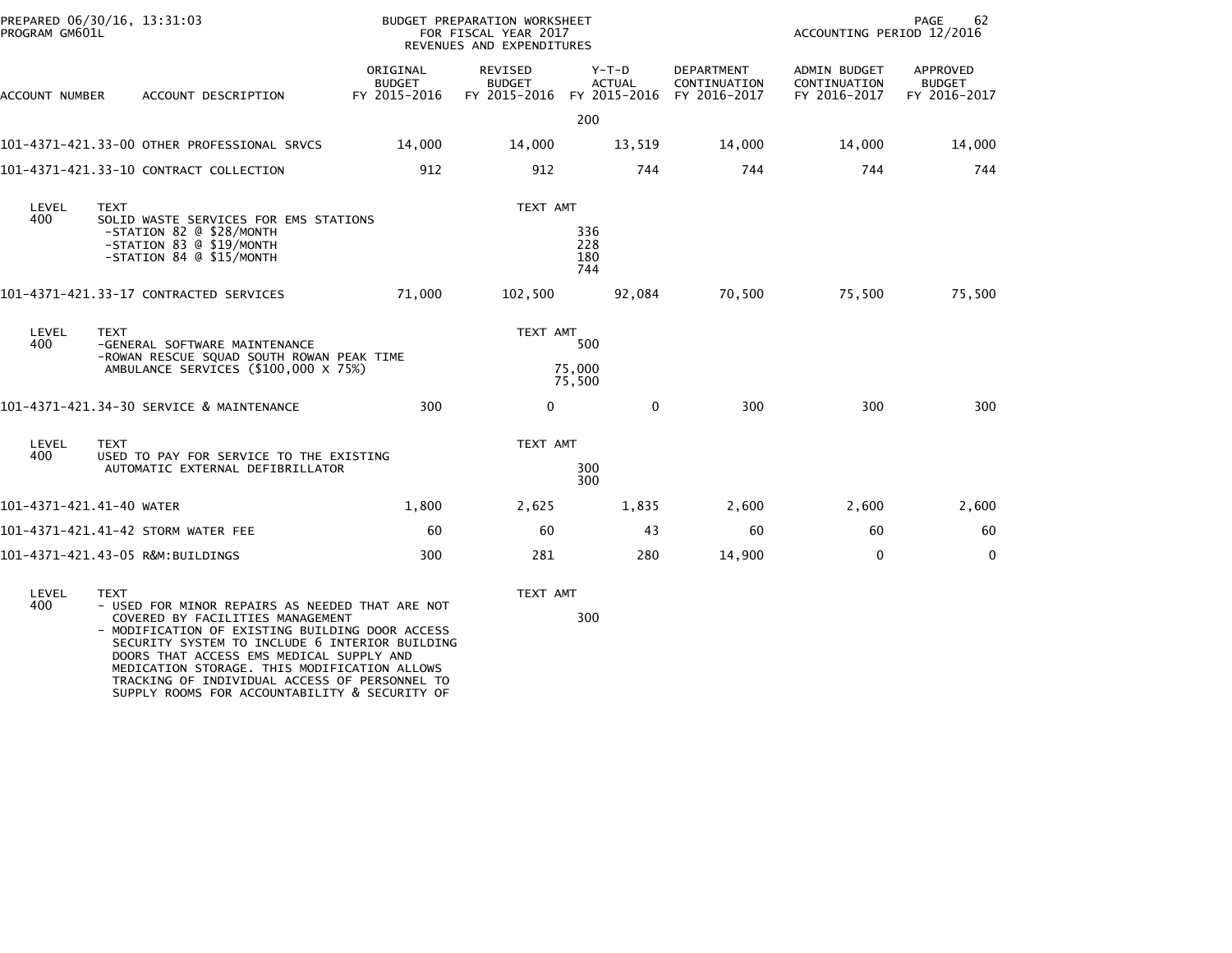| PROGRAM GM601L | PREPARED 06/30/16, 13:31:03                                                                                                                                                                                                                                                                                                                                                                                                                                                                                                                                                                                                                                                                                                                                                                                                                                                                                                                                                                            |                                           | BUDGET PREPARATION WORKSHEET<br>FOR FISCAL YEAR 2017<br>REVENUES AND EXPENDITURES |                                                                                           |                            | ACCOUNTING PERIOD 12/2016                    | PAGE<br>63                         |
|----------------|--------------------------------------------------------------------------------------------------------------------------------------------------------------------------------------------------------------------------------------------------------------------------------------------------------------------------------------------------------------------------------------------------------------------------------------------------------------------------------------------------------------------------------------------------------------------------------------------------------------------------------------------------------------------------------------------------------------------------------------------------------------------------------------------------------------------------------------------------------------------------------------------------------------------------------------------------------------------------------------------------------|-------------------------------------------|-----------------------------------------------------------------------------------|-------------------------------------------------------------------------------------------|----------------------------|----------------------------------------------|------------------------------------|
| ACCOUNT NUMBER | ACCOUNT DESCRIPTION                                                                                                                                                                                                                                                                                                                                                                                                                                                                                                                                                                                                                                                                                                                                                                                                                                                                                                                                                                                    | ORIGINAL<br><b>BUDGET</b><br>FY 2015-2016 | REVISED<br><b>BUDGET</b><br>FY 2015-2016 FY 2015-2016 FY 2016-2017                | $Y-T-D$<br><b>ACTUAL</b>                                                                  | DEPARTMENT<br>CONTINUATION | ADMIN BUDGET<br>CONTINUATION<br>FY 2016-2017 | APPROVED<br>BUDGET<br>FY 2016-2017 |
|                | STOCKED SUPPLIES & MEDICATIONS<br>COUNTY MANAGER'S REDUCTION                                                                                                                                                                                                                                                                                                                                                                                                                                                                                                                                                                                                                                                                                                                                                                                                                                                                                                                                           |                                           |                                                                                   | 14,600<br>$14,900-$                                                                       |                            |                                              |                                    |
|                | 101-4371-421.43-15 R&M:EQUIPMENT                                                                                                                                                                                                                                                                                                                                                                                                                                                                                                                                                                                                                                                                                                                                                                                                                                                                                                                                                                       | 6,000                                     | 6,000                                                                             | 5,529                                                                                     | 10,000                     | 7,500                                        | 7,500                              |
| LEVEL<br>400   | <b>TEXT</b><br>-BIANNUAL STRETCHER SERVICE BASED ON THE NUMBER OF<br>STRETCHERS IN-SERVICE 15 @ \$250/YEAR<br>-STAIRCHAIR STRETCHER MAINTENANCE THAT HAS NOT<br>HISTORICALLY BEEN PERFORMED. THIS CAN BE DONE ON<br>AN ANNUAL BASIS WITH HALF OF THE IN-SERVICE<br>DEVICES BEING SERVICED WITH EACH STRETCHER<br>SERVICE.<br>-GENERAL PARTS FOR STRETCHER AND STAIR CHAIR<br>STRETCHER REPAIRS.<br>-SPECIALIZED BATTERIES FOR POWER LIFT STRETCHERS<br>THE LIFE OF THE STRETCHER EXCEEDS THE USEFUL<br>LIFE OF THE BATTERY. A NUMBER OF BATTERIES HAVE<br>ALREADY BEEN REPLACED DUE TO FAILURE<br>-MISCELLANEOUS MEDICAL EQUIPMENT PEPLACEMENT PARTS<br>-DAMAGED ANTENNA REPAIR FEES<br>-DAMAGED PAGER REPAIR FEES<br>-DAMAGED LAPTOP/TABLET EQUIPMENT REPAIRS<br>-REPLACEMENT VEHICLE TECHNOLOGY REMOVAL COST.<br>FUNDS USED TO PAY FOR REMOVAL OF EQUIPMENT FROM<br>VEHICLES GOING TO SURPLUS SO THAT THE EQUIPMENT<br>CAN BE REINSTALLED INTO THE REPLACEMENT VEHICLE<br>COUNTY MANAGER'S REDUCTION |                                           | TEXT AMT                                                                          | 3,750<br>1,500<br>1,000<br>1.400<br>700<br>250<br>400<br>600<br>400<br>$2.500 -$<br>7,500 |                            |                                              |                                    |
|                | 101-4371-421.44-10 RENT:EQUIPMENT                                                                                                                                                                                                                                                                                                                                                                                                                                                                                                                                                                                                                                                                                                                                                                                                                                                                                                                                                                      | 67,953                                    | 67,953                                                                            | 54,876                                                                                    | 66,182                     | 66,182                                       | 66,182                             |
| LEVEL<br>400   | <b>TEXT</b><br>SUM OF ANNUAL LEASE PAYMENTS FOR PHILIPS CARDIAC<br>MONITORS.                                                                                                                                                                                                                                                                                                                                                                                                                                                                                                                                                                                                                                                                                                                                                                                                                                                                                                                           |                                           | TEXT AMT                                                                          | 66,182<br>66,182                                                                          |                            |                                              |                                    |
|                | 101-4371-421.44-20 RENT:LAND & BUILDINGS                                                                                                                                                                                                                                                                                                                                                                                                                                                                                                                                                                                                                                                                                                                                                                                                                                                                                                                                                               | 8,100                                     | 9,300                                                                             | 9,300                                                                                     | 8,100                      | 8,100                                        | 8,100                              |
| LEVEL<br>400   | <b>TEXT</b><br>-LANDIS EMS STATION BUILDING RENT<br>-CLEVELAND EMS STATION PROPERTY RENT                                                                                                                                                                                                                                                                                                                                                                                                                                                                                                                                                                                                                                                                                                                                                                                                                                                                                                               |                                           | TEXT AMT                                                                          | 6,900<br>1,200<br>8,100                                                                   |                            |                                              |                                    |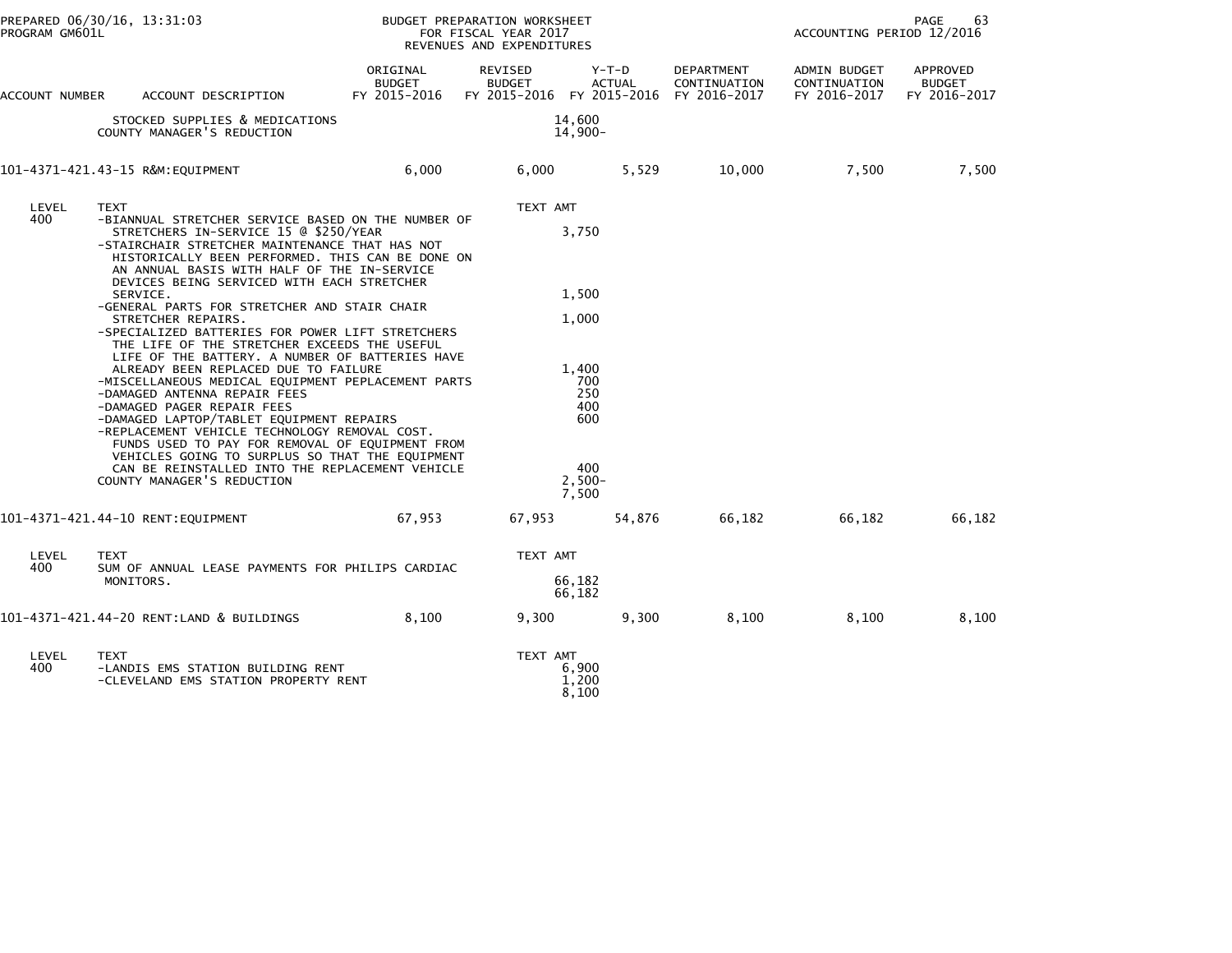| PROGRAM GM601L            | PREPARED 06/30/16, 13:31:03                                                                                                                                                                                                                                                                                                                                                                                                                                                                                                                                                                                                                                                                                                                                                                                                                                                                   |                                    | BUDGET PREPARATION WORKSHEET<br>PAGE<br>FOR FISCAL YEAR 2017<br>ACCOUNTING PERIOD 12/2016<br>REVENUES AND EXPENDITURES |                                                                  |                            |                                              |                                           |
|---------------------------|-----------------------------------------------------------------------------------------------------------------------------------------------------------------------------------------------------------------------------------------------------------------------------------------------------------------------------------------------------------------------------------------------------------------------------------------------------------------------------------------------------------------------------------------------------------------------------------------------------------------------------------------------------------------------------------------------------------------------------------------------------------------------------------------------------------------------------------------------------------------------------------------------|------------------------------------|------------------------------------------------------------------------------------------------------------------------|------------------------------------------------------------------|----------------------------|----------------------------------------------|-------------------------------------------|
| ACCOUNT NUMBER            | ACCOUNT DESCRIPTION                                                                                                                                                                                                                                                                                                                                                                                                                                                                                                                                                                                                                                                                                                                                                                                                                                                                           | ORIGINAL<br>BUDGET<br>FY 2015-2016 | REVISED<br><b>BUDGET</b>                                                                                               | Y-T-D<br><b>ACTUAL</b><br>FY 2015-2016 FY 2015-2016 FY 2016-2017 | DEPARTMENT<br>CONTINUATION | ADMIN BUDGET<br>CONTINUATION<br>FY 2016-2017 | APPROVED<br><b>BUDGET</b><br>FY 2016-2017 |
|                           |                                                                                                                                                                                                                                                                                                                                                                                                                                                                                                                                                                                                                                                                                                                                                                                                                                                                                               | 800                                | 298                                                                                                                    | 298                                                              | 800                        | 800                                          | 800                                       |
| LEVEL<br>400              | <b>TEXT</b><br>USED TO PURCHASE ITEMS SUCH AS HANDTOWELS FOR USE<br>BY EMS CREWS. THIS IS GENERALLY DONE BY MAKING<br>SEVERAL PURCHASES THROUGHOUT THE YEAR. A<br>PURCHASE IS PENDING.                                                                                                                                                                                                                                                                                                                                                                                                                                                                                                                                                                                                                                                                                                        |                                    | TEXT AMT                                                                                                               | 800<br>800                                                       |                            |                                              |                                           |
| 101-4371-421.58-00 TRAVEL |                                                                                                                                                                                                                                                                                                                                                                                                                                                                                                                                                                                                                                                                                                                                                                                                                                                                                               | 4,200                              | 6,123                                                                                                                  |                                                                  | 5,739<br>7,297             | 7,297                                        | 7,297                                     |
| LEVEL<br>400              | <b>TEXT</b><br>HISTORICALLY USED TO PAY TRAINING RELATED TRAVEL<br>EXPENSES FOR ESTABLISHED CONFERENCES, SEMINARS<br>AND TRAINING EVENTS SUCH AS EMERGENCY MEDICINE<br>TODAY AND THE NORTH CAROLINA ASSOCIATION OF EMS<br>ADMINISTRATORS CONFERENCE(S). ADDITIONAL FUNDING<br>REQUESTED IN THIS LINE IN FY16-17 FOR TRAVEL<br>EXPENSES RELATED TO THE PURCHASE OF EMS UNITS<br>THAT HAS PREVIOUSLY BEEN BUDGETED IN C/A:VEHICLES<br>-GENERAL EXPENSES FOR EMS DIVISION TRAVEL AND<br>TRAINING PURPOSES (ACCOMODATIONS, MEALS, ETC)<br>-SPECIFIC FUNDS FOR TRAVEL TO THE NATIONAL FIRE<br>ACADEMY FOR EMS DIVISION LEADERS. THE ACADEMY<br>OFFERS HIGH QUALITY EMS EDUCATION AT NO COST<br>OTHER THAN PER DIEM TRAVEL. NO TUITION OR<br>LODGING COSTS ARE INCURRED.<br>-ESTIMATED TRAVEL FOR PRE CONSTRUCTION AND<br>FINAL INSPECTION OF EMS UNITS AT THE SITE OF<br>THE VEHICLE MANUFACTURER. |                                    | TEXT AMT                                                                                                               | 3,425<br>1,872<br>2,000<br>7,297                                 |                            |                                              |                                           |
|                           | 101-4371-421.59-00 TRAINING                                                                                                                                                                                                                                                                                                                                                                                                                                                                                                                                                                                                                                                                                                                                                                                                                                                                   | 8,760                              | 8,292                                                                                                                  | 7,563                                                            | 8,760                      | 8,760                                        | 8,760                                     |
| LEVEL<br>400              | TEXT<br>-TEXTS FOR REQUIRED COURSES IN ADVANCED CARDIAC<br>LIFE SUPPORT, PREHOSPITAL TRAUMA LIFE SUPPORT<br>PEDIATRIC ADVANCED LIFE SUPPORT AMONG OTHERS<br>INCLUDING ASSOCIATED CERTIFICATION FEES<br>-EMERGENCY MEDICINE TODAY REGISTRATION FEES FOR<br>8 EMPLOYEES @ \$120 EACH<br>-NC ASSOCIATION OF EMS ADMINISTRATORS CONFERENCE<br>TUITION 8 EMPLOYEES @ \$175 EACH                                                                                                                                                                                                                                                                                                                                                                                                                                                                                                                    |                                    | TEXT AMT                                                                                                               | 2,500<br>960<br>1,400                                            |                            |                                              |                                           |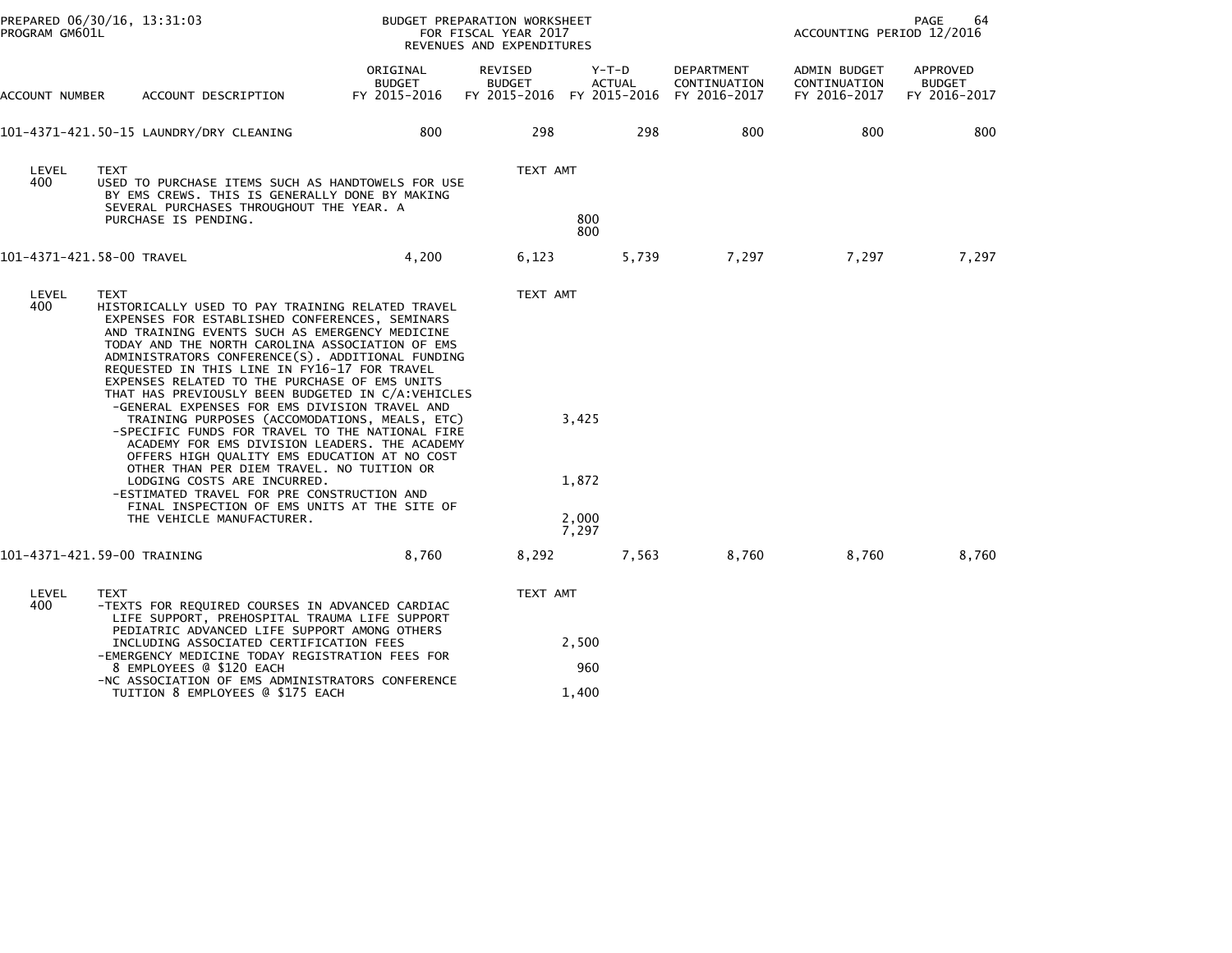|                | PREPARED 06/30/16, 13:31:03<br>PROGRAM GM601L |                                                                                                                                                                                                                                                                                                                                                                                                              | BUDGET PREPARATION WORKSHEET<br>FOR FISCAL YEAR 2017<br>REVENUES AND EXPENDITURES |                                                                    |                                                   |                            | PAGE<br>65<br>ACCOUNTING PERIOD 12/2016      |                                           |  |
|----------------|-----------------------------------------------|--------------------------------------------------------------------------------------------------------------------------------------------------------------------------------------------------------------------------------------------------------------------------------------------------------------------------------------------------------------------------------------------------------------|-----------------------------------------------------------------------------------|--------------------------------------------------------------------|---------------------------------------------------|----------------------------|----------------------------------------------|-------------------------------------------|--|
| ACCOUNT NUMBER |                                               | ACCOUNT DESCRIPTION                                                                                                                                                                                                                                                                                                                                                                                          | ORIGINAL<br><b>BUDGET</b><br>FY 2015-2016                                         | REVISED<br><b>BUDGET</b><br>FY 2015-2016 FY 2015-2016 FY 2016-2017 | Y-T-D<br><b>ACTUAL</b>                            | DEPARTMENT<br>CONTINUATION | ADMIN BUDGET<br>CONTINUATION<br>FY 2016-2017 | APPROVED<br><b>BUDGET</b><br>FY 2016-2017 |  |
|                |                                               | -DIFFICULT AIRWAY COURSE 2 @ \$350 EACH<br>-PROFESSIONAL DEVELOPMENT SEMINARS 6 @ \$250 EACH<br>-TACTICAL EMERGENCY MEDICAL SPECIALIST TUITION<br>-UPDATED EVIDENCE BASED TEXTBOOK KIT AND PROGRAM<br>-REPLACEMENT ARTIFICAL SKINS FOR I/O LEG AND I/V<br>ARM TRAINING AIDS<br>-COMMUNITY OUTREACH AND SUPPORT MATERIALS USED FOR<br>PUBLIC EDUCATION AND HEALTH AWARENESS                                   |                                                                                   |                                                                    | 700<br>1,500<br>400<br>400<br>500<br>400<br>8,760 |                            |                                              |                                           |  |
|                |                                               | 101-4371-421.61-45 SUPPLIES:MEDICAL                                                                                                                                                                                                                                                                                                                                                                          | 140,000                                                                           | 140,000                                                            | 134,543                                           | 140,000                    | 140,000                                      | 140,000                                   |  |
| LEVEL<br>400   | TEXT<br>UNCHANGED.                            | MEDICAL SUPPLY PRICES CONTINUE TO FLUCTUATE WITH<br>CHANGES IN DEMAND AND PREDICATABLE SHORTAGES AND<br>BACKORDERS. BASED ON CURRENT EXPENDITURES IT IS<br>RECOMMENDED THAT THE LEVEL OF FUNDING REMAIN                                                                                                                                                                                                      |                                                                                   | TEXT AMT<br>140,000<br>140,000                                     |                                                   |                            |                                              |                                           |  |
|                |                                               | 101-4371-421.61-85 SUPPLIES:VEHICLE                                                                                                                                                                                                                                                                                                                                                                          | 15,000                                                                            | 15,000                                                             | 7,579                                             | 12,750                     | 12,750                                       | 12,750                                    |  |
| LEVEL<br>400   | <b>TEXT</b>                                   | THIS LINE IS USED ONLY TO PURCHASE TIRES FOR<br>DEPARTMENT VEHICLES. OVER THE LAST FEW YEARS THE<br>EMS DIVISION HAS PHASED OUT AMBULANCES THAT USED<br>THE LARGER, MORE EXPENSIVE COMMERCIAL TRUCK TIRES<br>THAT HAVE BEEN A SIGNIFICANT BURDEN ON THIS<br>BUDGET. BASED ON CURRENT EXPENSES AND THE LOWER<br>COST OF TIRES CURRENTLY USED ON THE EMS UNITS<br>THE ENTERED AMOUNT REFLECTS A 15% REDUCTION. |                                                                                   | TEXT AMT<br>12,750<br>12,750                                       |                                                   |                            |                                              |                                           |  |
|                |                                               | 101-4371-421.61-90 SUPPLIES:OTHER                                                                                                                                                                                                                                                                                                                                                                            | 2,110                                                                             | 2,110                                                              | 1,325                                             | 2,110                      | 2,110                                        | 2,110                                     |  |
| LEVEL<br>400   | <b>TEXT</b>                                   | -DRY CELL BATTERIES FOR MEDICAL EQUIPMENT<br>-GENERAL SUPPLIES NOT PROVIDED BY FACILITIES<br>MANAGEMENT BUT REQUIRED FOR EMS OPERATIONS SUCH<br>AS BLEACH AND EMS SPECIFIC CLEANERS.                                                                                                                                                                                                                         |                                                                                   | TEXT AMT                                                           | 900<br>1,210<br>2,110                             |                            |                                              |                                           |  |
|                |                                               | 101-4371-421.61-95 SUPPLIES: OTHER SMALL EQMT                                                                                                                                                                                                                                                                                                                                                                | 10,675                                                                            | 22,233                                                             | 17,643                                            | 14,525                     | 13,525                                       | 13,525                                    |  |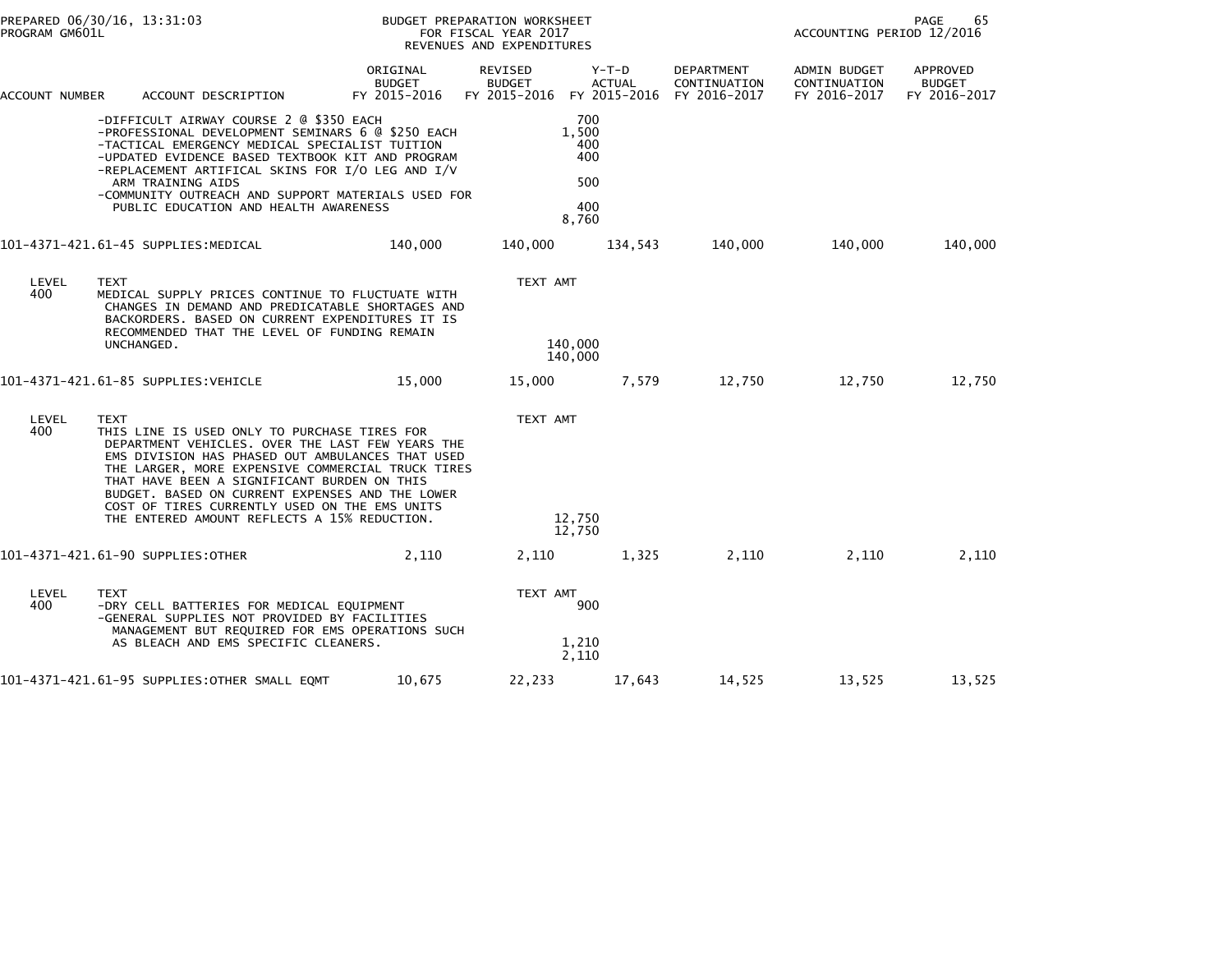## PREPARED 06/30/16, 13:31:03 PREPARATION WORKSHEET FREPARATION WORKSHEET PREPARATION WORKSHEET<br>FOR FISCAL YEAR 2017 ACCOUNTING PERIOD 12/2016<br>REVENUES AND EXPENDITURES

| ACCOUNT NUMBER | ACCOUNT DESCRIPTION                                                                                    | ORIGINAL<br><b>BUDGET</b><br>FY 2015-2016 | REVISED<br><b>BUDGET</b><br>FY 2015-2016 | Y-T-D<br><b>ACTUAL</b><br>FY 2015-2016 | DEPARTMENT<br>CONTINUATION<br>FY 2016-2017 | ADMIN BUDGET<br>CONTINUATION<br>FY 2016-2017 | APPROVED<br><b>BUDGET</b><br>FY 2016-2017 |
|----------------|--------------------------------------------------------------------------------------------------------|-------------------------------------------|------------------------------------------|----------------------------------------|--------------------------------------------|----------------------------------------------|-------------------------------------------|
| LEVEL          | <b>TEXT</b>                                                                                            |                                           | TEXT AMT                                 |                                        |                                            |                                              |                                           |
| 400            | -INCLUDED IN THIS LINE ARE MULTIPLE ITEMS THAT                                                         |                                           |                                          |                                        |                                            |                                              |                                           |
|                | REQUIRE ANNUAL REPLACEMENT:                                                                            |                                           |                                          |                                        |                                            |                                              |                                           |
|                | -ADULT SOFT SPLINTS<br>-PEDIATRIC SOFT SPLINTS                                                         |                                           |                                          | 1,100<br>650                           |                                            |                                              |                                           |
|                | -DISPOSABLE MEDICAL EQUIPMENT SUCH AS IV                                                               |                                           |                                          |                                        |                                            |                                              |                                           |
|                | PRESSURE INFUSERS, BLOOD PRESSURE CUFFS, ETC                                                           |                                           |                                          | 1,000                                  |                                            |                                              |                                           |
|                | -ALSO INCLUDED ARE ITEMS THAT ARE NOT CONSIDERED                                                       |                                           |                                          |                                        |                                            |                                              |                                           |
|                | DISPOSABLE BUT HAVE A LIMITED LIFE EXPECTANCY                                                          |                                           |                                          |                                        |                                            |                                              |                                           |
|                | DUE TO THE NATURE OF THEIR USE:                                                                        |                                           |                                          | 2,000                                  |                                            |                                              |                                           |
|                | -PULSE OXIMETRY PROBES FOR THE CARDIAC MONITOR<br>-CARDIAC MONITOR CABLES                              |                                           |                                          | 1,000                                  |                                            |                                              |                                           |
|                | -BLOOD PRESSURE CUFFS FOR THE CARDIAC MONITOR                                                          |                                           |                                          | 500                                    |                                            |                                              |                                           |
|                | -REPLACEMENT BACKBOARDS 5 @ \$125                                                                      |                                           |                                          | 625                                    |                                            |                                              |                                           |
|                | -A NUMBER ITEMS HAVE HISTORICALLY BEEN REPLACED                                                        |                                           |                                          |                                        |                                            |                                              |                                           |
|                | IN LARGE LOTS BUT MAY BE REPLACED CYCLICALLY TO                                                        |                                           |                                          |                                        |                                            |                                              |                                           |
|                | LOWER OVERALL IMPACT TO THE BUDGET. BY BEGINING                                                        |                                           |                                          |                                        |                                            |                                              |                                           |
|                | THAT PROCESS IN FY16-17 THE COSTS CAN BE SPREAD<br>OVER THE ANTICIPATED LIFESPAN OF THE OBJECT         |                                           |                                          |                                        |                                            |                                              |                                           |
|                | ALLOWING FOR A PREDICATABLE AND SUSTAINABLE                                                            |                                           |                                          |                                        |                                            |                                              |                                           |
|                | ANNUAL BUDGETARY IMPACT                                                                                |                                           |                                          |                                        |                                            |                                              |                                           |
|                | -PORTABLE CARBON MONOXIDE MONITORS HAVE A 2 YR                                                         |                                           |                                          |                                        |                                            |                                              |                                           |
|                | LIFESPAN. REPLACEMENT OF 8 MONITORS EACH YR                                                            |                                           |                                          |                                        |                                            |                                              |                                           |
|                | IN A 2 YEAR CYCLE AT \$175 EACH                                                                        |                                           |                                          | 1,400                                  |                                            |                                              |                                           |
|                | -EZ I/O DRIVERS HAVE A LIFESPAN BASED ON USE<br>THAT HAS PROVEN TO BE 3 YEARS. THEIR ARE 18            |                                           |                                          |                                        |                                            |                                              |                                           |
|                | UNITS IN INVENTORY. REPLACE 6 PER YEAR IN A                                                            |                                           |                                          |                                        |                                            |                                              |                                           |
|                | 3 YEAR CYCLE AT \$300 EACH                                                                             |                                           |                                          | 1,800                                  |                                            |                                              |                                           |
|                | -ADVANCED LIFE SUPPORT EQUIPMENT BAGS ARE USED                                                         |                                           |                                          |                                        |                                            |                                              |                                           |
|                | TO CARRY LIFE SAVING EQUIPMENT, SUPPLIES AND                                                           |                                           |                                          |                                        |                                            |                                              |                                           |
|                | MEDICATIONS FROM THE EMS UNIT TO THE LOCATION                                                          |                                           |                                          |                                        |                                            |                                              |                                           |
|                | OF THE SICK AND INJURED. THEY HAVE A PROVEN<br>LIFESPAN OF 4 YEARS. REPLACE 4 PER YEAR IN A            |                                           |                                          |                                        |                                            |                                              |                                           |
|                | 4 YEAR CYCLE AT \$225 EACH                                                                             |                                           |                                          | 900                                    |                                            |                                              |                                           |
|                | -LAPTOP/TABLET SUPPLIES: STYLUS/COVERS/CASES, ETC                                                      |                                           |                                          | 250                                    |                                            |                                              |                                           |
|                | -VARIOUS SMALL ITEMS NEEDED FOR DAILY OPERATION OF                                                     |                                           |                                          |                                        |                                            |                                              |                                           |
|                | OF EMS STATIONS SUCH AS: POTS/PANS/SILVERWARE                                                          |                                           |                                          |                                        |                                            |                                              |                                           |
|                | SMALL HANDTOOLS, ETC.                                                                                  |                                           |                                          | 500                                    |                                            |                                              |                                           |
|                | -SMALL FURNITURE REPLACEMENT ITEMS FOR SEVERAL                                                         |                                           |                                          |                                        |                                            |                                              |                                           |
|                | LOCATIONS SUCH AS : LAMPS/STOOLS/SHELVING, ETC.<br>-REPLACEMENT MATTRESSES FOR 1 EMS STATION 2 @ \$425 |                                           |                                          | 500<br>850                             |                                            |                                              |                                           |
|                | -REPLACEMENT OF AGED PORTABLE OXYGEN REGULATORS                                                        |                                           |                                          |                                        |                                            |                                              |                                           |
|                | 15 @ \$50                                                                                              |                                           |                                          | 750                                    |                                            |                                              |                                           |
|                | -ADDITIONAL HARDWARE FOR INVENTORY MANGEMENT AND                                                       |                                           |                                          |                                        |                                            |                                              |                                           |
|                | REPLACEMENT ITEMS FOR INVENTORY MANAGEMENT                                                             |                                           |                                          |                                        |                                            |                                              |                                           |
|                | <b>SYSTEM</b>                                                                                          |                                           |                                          | 700                                    |                                            |                                              |                                           |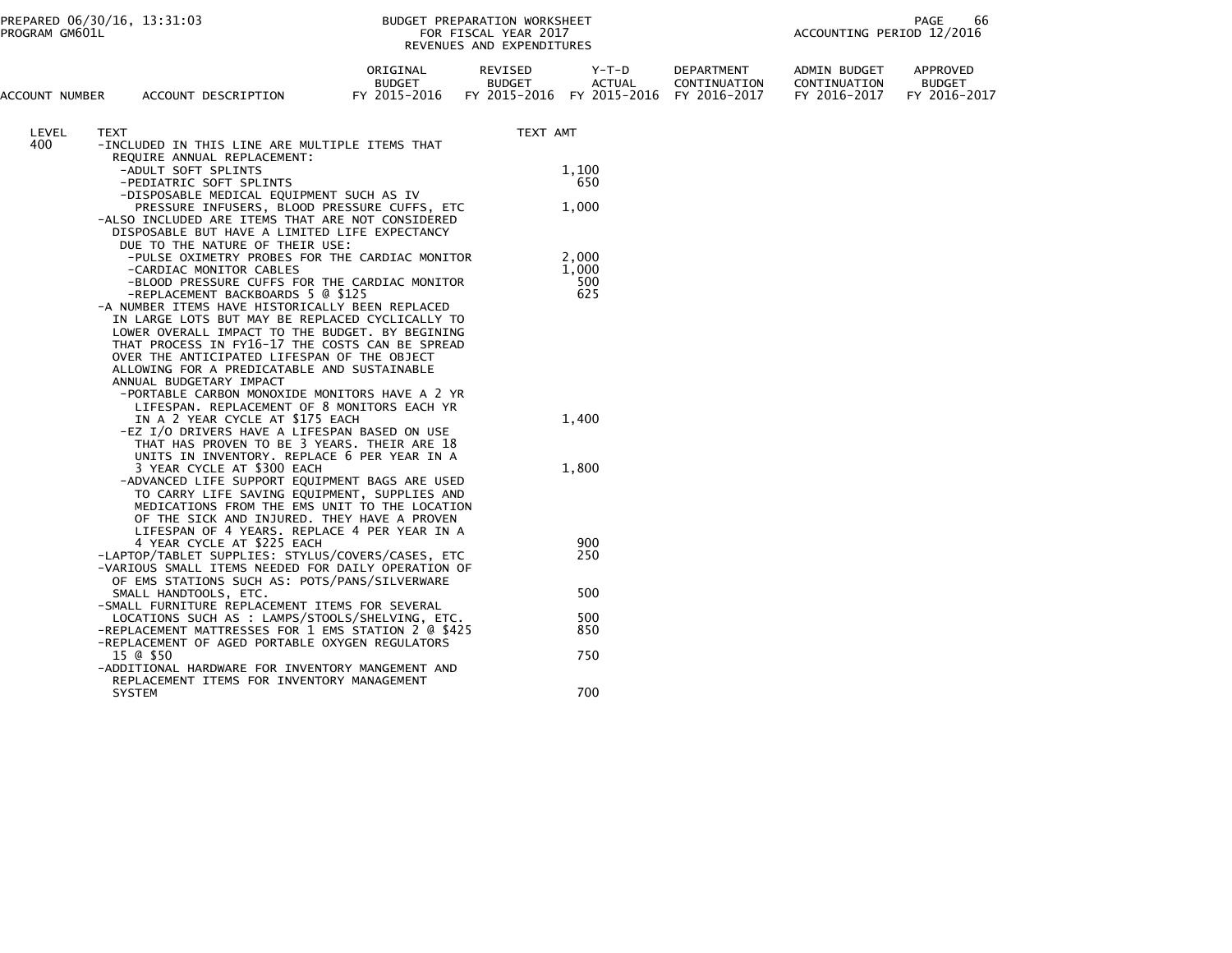| PROGRAM GM601L | PREPARED 06/30/16, 13:31:03                                                                                                                                             |                                           | BUDGET PREPARATION WORKSHEET<br>FOR FISCAL YEAR 2017<br>REVENUES AND EXPENDITURES | PAGE<br>67<br>ACCOUNTING PERIOD 12/2016                            |                            |                                              |                                                  |
|----------------|-------------------------------------------------------------------------------------------------------------------------------------------------------------------------|-------------------------------------------|-----------------------------------------------------------------------------------|--------------------------------------------------------------------|----------------------------|----------------------------------------------|--------------------------------------------------|
| ACCOUNT NUMBER | ACCOUNT DESCRIPTION                                                                                                                                                     | ORIGINAL<br><b>BUDGET</b><br>FY 2015-2016 | REVISED<br><b>BUDGET</b>                                                          | $Y-T-D$<br><b>ACTUAL</b><br>FY 2015-2016 FY 2015-2016 FY 2016-2017 | DEPARTMENT<br>CONTINUATION | ADMIN BUDGET<br>CONTINUATION<br>FY 2016-2017 | <b>APPROVED</b><br><b>BUDGET</b><br>FY 2016-2017 |
|                | COUNTY MANAGER'S REDUCTION                                                                                                                                              |                                           |                                                                                   | $1,000-$<br>13,525                                                 |                            |                                              |                                                  |
|                | 101-4371-421.62-05 ELECTRICITY                                                                                                                                          | 24,900                                    | 24,900                                                                            | 13,993                                                             | 24,900                     | 24,900                                       | 24,900                                           |
|                | 101-4371-421.62-20 MOTOR FUEL & LUBRICANTS                                                                                                                              | 115,000                                   | 115,000                                                                           | 60,791                                                             | 115,000                    | 100,000                                      | 100,000                                          |
|                | 101-4371-421.62-25 NATURAL GAS                                                                                                                                          | 4,000                                     | 4,000                                                                             | 468                                                                | 4,000                      | 2,000                                        | 2,000                                            |
| LEVEL<br>400   | <b>TEXT</b><br>PROVIDES NATURAL GAS FOR:<br>-123 N SHAVER STREET EMS STATION 85<br>PNG ACCT# 8002826156001                                                              |                                           | TEXT AMT                                                                          |                                                                    |                            |                                              |                                                  |
|                | (BAY HEATER, HOT WATER, GENERATOR)<br>-11130 STATESVILLE BLVD EMS STATION 88<br>PNG ACCT# 3003440539001<br>(HOT WATER, GENERATOR, HEAT)                                 |                                           |                                                                                   | 2,800<br>1,200                                                     |                            |                                              |                                                  |
|                | COUNTY MANAGER'S REDUCTION                                                                                                                                              |                                           |                                                                                   | $2,000-$<br>2,000                                                  |                            |                                              |                                                  |
|                | 101-4371-421.62-30 PROPANE GAS                                                                                                                                          | 6,150                                     | 6,150                                                                             | 878                                                                | 6,150                      | 4,000                                        | 4,000                                            |
| LEVEL<br>400   | <b>TEXT</b><br>PROVIDES BOTTLED GAS FOR THE FOLLOWING EMS                                                                                                               |                                           | TEXT AMT                                                                          |                                                                    |                            |                                              |                                                  |
|                | STATION LOCATIONS:<br>-EMS STATION 82 (HEAT, BAY HEAT, GENERATOR)<br>-EMS STATION 83 (BAY HEAT, GENERATOR)<br>-EMS STATION 84 (GENERATOR)<br>COUNTY MANAGER'S REDUCTION |                                           |                                                                                   | 3,300<br>1,650<br>1.200<br>$2,150-$<br>4,000                       |                            |                                              |                                                  |
|                | 101-4371-421.64-50 DUES & SUBSCRIPTIONS                                                                                                                                 | 700                                       | 700                                                                               | 364                                                                | 700                        | 700                                          | 700                                              |
| LEVEL<br>400   | <b>TEXT</b><br>VARIOUS ANNUAL DUES ARE PAID FROM THIS LINE                                                                                                              |                                           | TEXT AMT                                                                          | 700<br>700                                                         |                            |                                              |                                                  |
|                | 101-4371-421.65-00 DRUGS & MEDICINES                                                                                                                                    | 55,000                                    | 58,125                                                                            | 54,805                                                             | 60,000                     | 55,000                                       | 55,000                                           |
| LEVEL<br>400   | <b>TEXT</b><br>DRUGS AND MEDICINES FOR EMERGENCY MEDICAL SERVICE                                                                                                        |                                           | TEXT AMT                                                                          |                                                                    |                            |                                              |                                                  |

400 DRUGS AND MEDICINES FOR EMERGENCY MEDICAL SERVICE USE CONTINUE TO EXHIBIT RANDOM SHORTAGES AND PERIODS OF SIGNIFICANT PRICE FLUCTUATION. THE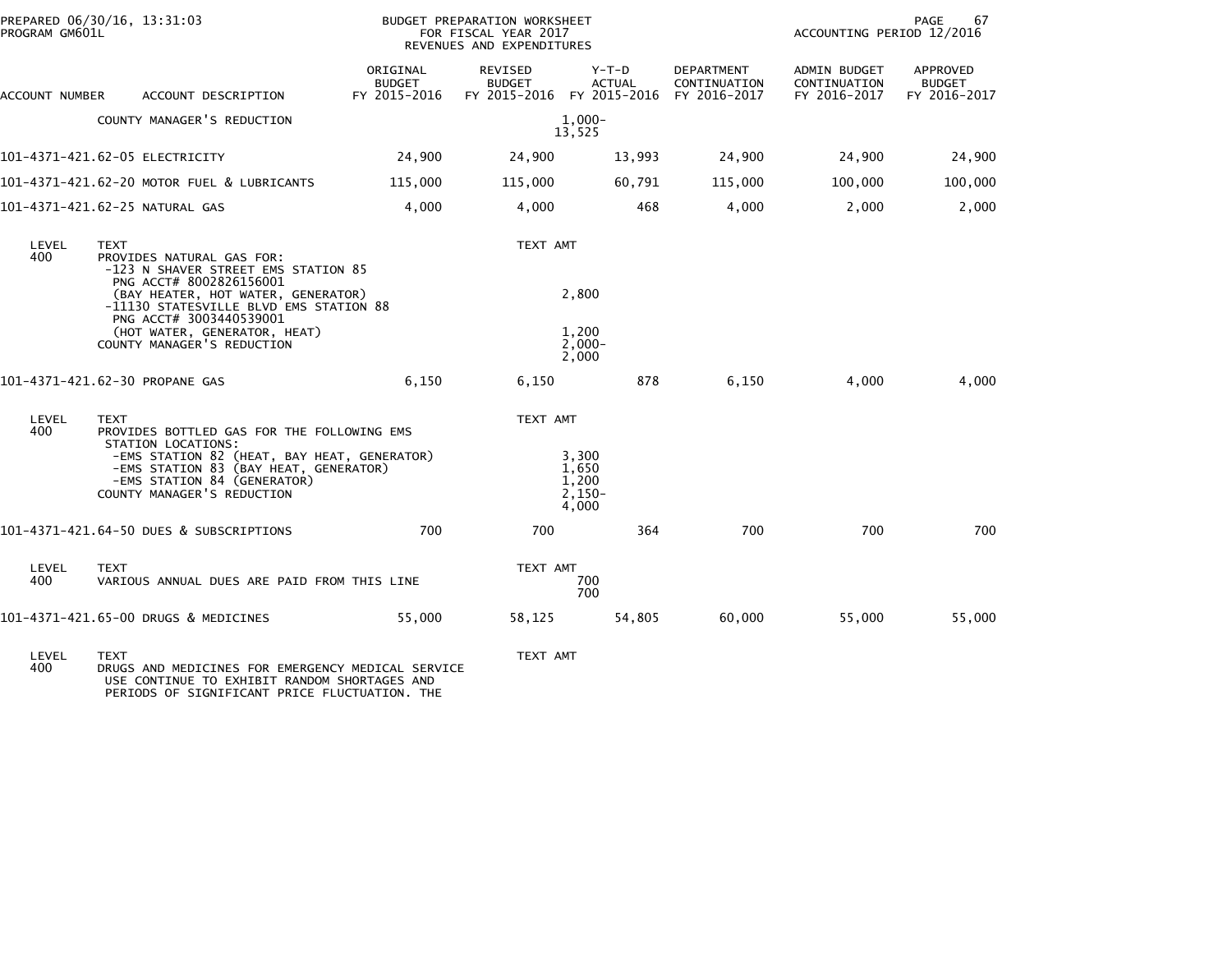| PROGRAM GM601L | PREPARED 06/30/16, 13:31:03                                                                                                                                                                                                                                                                                                                                                                                                                                                                                                                                                                  |                                           | BUDGET PREPARATION WORKSHEET<br>FOR FISCAL YEAR 2017<br>REVENUES AND EXPENDITURES |                              |                            | PAGE<br>68<br>ACCOUNTING PERIOD 12/2016      |                                           |  |
|----------------|----------------------------------------------------------------------------------------------------------------------------------------------------------------------------------------------------------------------------------------------------------------------------------------------------------------------------------------------------------------------------------------------------------------------------------------------------------------------------------------------------------------------------------------------------------------------------------------------|-------------------------------------------|-----------------------------------------------------------------------------------|------------------------------|----------------------------|----------------------------------------------|-------------------------------------------|--|
| ACCOUNT NUMBER | ACCOUNT DESCRIPTION                                                                                                                                                                                                                                                                                                                                                                                                                                                                                                                                                                          | ORIGINAL<br><b>BUDGET</b><br>FY 2015-2016 | REVISED<br><b>BUDGET</b><br>FY 2015-2016 FY 2015-2016 FY 2016-2017                | Y-T-D<br><b>ACTUAL</b>       | DEPARTMENT<br>CONTINUATION | ADMIN BUDGET<br>CONTINUATION<br>FY 2016-2017 | APPROVED<br><b>BUDGET</b><br>FY 2016-2017 |  |
|                | DIVISION HAS MADE EVERY EFFORT TO REDUCE COSTS<br>BY SEEKING ALTERNATIVE MEDICATIONS AS WELL AS<br>PACKAGING ALTERNATIVES WHEN AVAILABLE. AN<br>INCREASE TO \$60000 IS RECOMMENDED BASED ON<br><b>CURRENT COSTS AND OBSERVED TRENDS</b><br>COUNTY MANAGER'S REDUCTION                                                                                                                                                                                                                                                                                                                        |                                           |                                                                                   | 60,000<br>$5,000-$<br>55,000 |                            |                                              |                                           |  |
|                | 101-4371-421.74-35 C/A:VEHICLES                                                                                                                                                                                                                                                                                                                                                                                                                                                                                                                                                              | 365,612                                   | 358,657                                                                           | 348,155                      | 378,592                    | 378,592                                      | 612,288                                   |  |
| LEVEL<br>400   | <b>TEXT</b><br>-REPLACEMENT EMS UNIT FOR 2011 GMC, COUNTY ID 1201<br>-REPLACEMENT EMS UNIT FOR 2011 GMC, COUNTY ID 1202                                                                                                                                                                                                                                                                                                                                                                                                                                                                      |                                           | TEXT AMT<br>189,296<br>189,296                                                    |                              |                            |                                              |                                           |  |
|                | EXPANSION -<br>ROCKWELL EMS EXPANSION EQUIPMENT - TOTAL \$257,446<br>EMS UNIT WITH EQUIPMENT APPROVED AS COMPONENT<br>OF THE TOTAL EXPANSION AMOUNT                                                                                                                                                                                                                                                                                                                                                                                                                                          |                                           | 233,696<br>612,288                                                                |                              |                            |                                              |                                           |  |
|                | 101-4371-421.74-90 C/A:OTHER EQUIPMENT                                                                                                                                                                                                                                                                                                                                                                                                                                                                                                                                                       | 11,100                                    | 0                                                                                 | 0                            | 0                          | 0                                            | $\mathbf{0}$                              |  |
|                |                                                                                                                                                                                                                                                                                                                                                                                                                                                                                                                                                                                              | 9,550                                     | 26,613                                                                            | 18,362                       | 50,600                     | 33,000                                       | 105,625                                   |  |
| LEVEL<br>400   | TEXT<br>-REPLACEMENTS FOR AGED SCOOP AND FOLDING PORTABLE<br>STRETCHERS. THIS WILL COMBINE THE FUNCTIONALITY<br>OF 2 DEVICES INTO A SINGLE DEVICE ALLOWING<br>FOR LESS INVENTORY, LOWER REPLACEMENT COSTS<br>AND REDUCED DEVICE MAINTENANCE. FERNO MODEL 12C<br>EMERGENCY STRETCHERS (OR EQUIVALENT)                                                                                                                                                                                                                                                                                         |                                           | TEXT AMT                                                                          |                              |                            |                                              |                                           |  |
|                | 15 @ \$600 EACH<br>-REPLACEMENT DEVICES FOR EXISTING PANASONIC<br>COMPUTERS USED TO DOCUMENT PATIENT CARE REPORTS<br>THAT ARE USED TO GENERATE AMBULANCE BILLS<br>INFORMATION SYSTEMS HAS MADE THIS RECOMMENDATION<br>AND WILL BE RESPONSIBLE FOR DEVICE PURCHASE AND<br>DEPLOYMENT. CURRENT DEVICES HAVE BEEN IN SERVICE<br>BETWEEN 5 AND 8 YEARS. THEY DO NOT MEET THE<br>REQUIRED CAPABILITIES FOR HEALTHCARE REPORTING<br>SYSTEMS. ADDITIONALLY, IT WAS REQUESTED BY<br>INFORMATION SYSTEMS THAT THIS ITEM BE INCLUDED<br>IN THE CONTINUATION BUDGET FOR THE EMS DIVISION<br>13 @ \$3200 |                                           |                                                                                   | 9,000<br>41,600              |                            |                                              |                                           |  |
|                | -LESS: COUNTY MANAGER'S REDUCTION - STRETCHERS<br>-LESS: COUNTY MANAGER'S REDUCTION - COMPUTERS                                                                                                                                                                                                                                                                                                                                                                                                                                                                                              |                                           |                                                                                   | $9,000 -$<br>$8,600-$        |                            |                                              |                                           |  |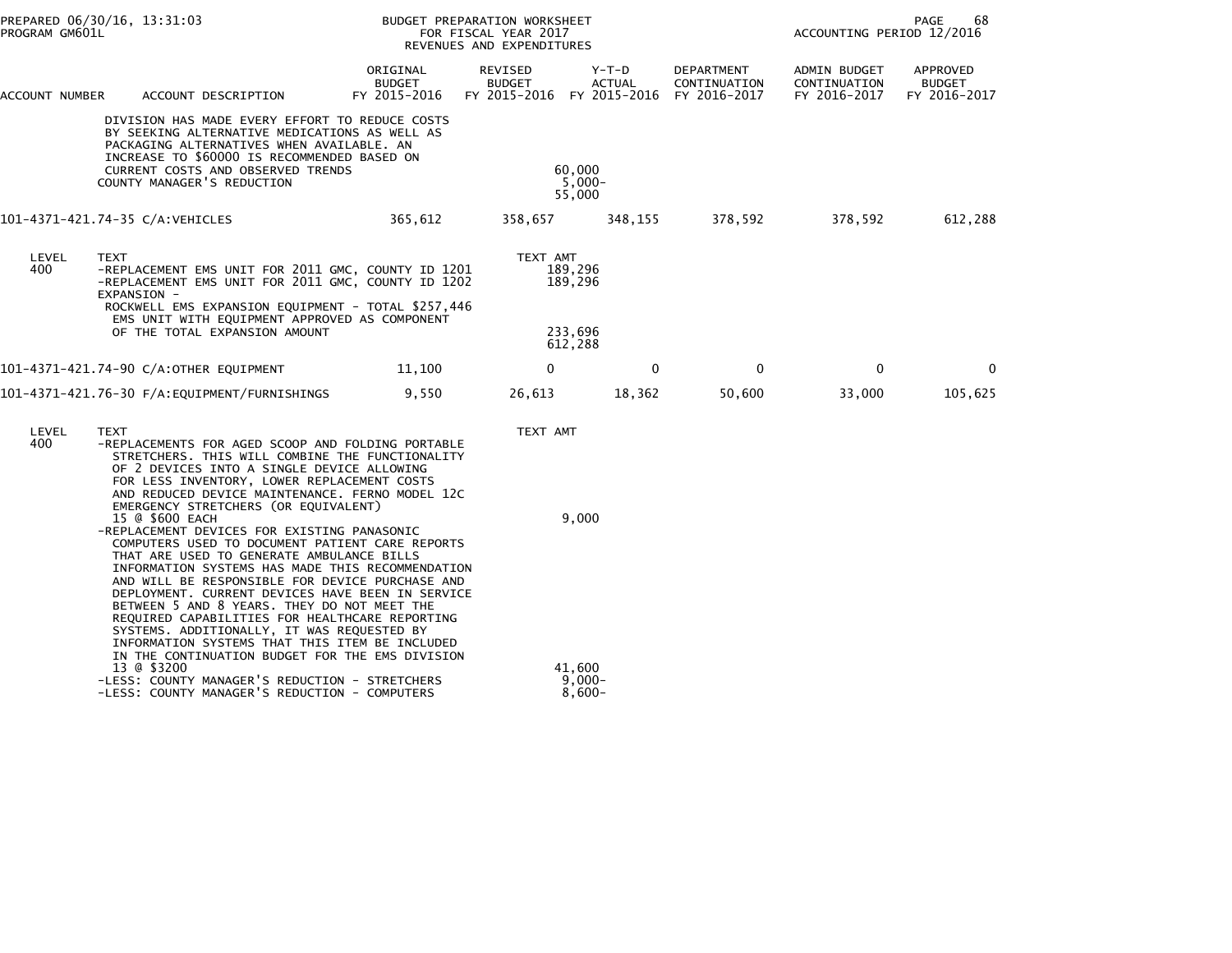| PREPARED 06/30/16, 13:31:03<br>PROGRAM GM601L |                                                                                                     | BUDGET PREPARATION WORKSHEET<br>FOR FISCAL YEAR 2017<br>REVENUES AND EXPENDITURES |                                                       |                   |                                                   | PAGE<br>69<br>ACCOUNTING PERIOD 12/2016                     |                                           |  |
|-----------------------------------------------|-----------------------------------------------------------------------------------------------------|-----------------------------------------------------------------------------------|-------------------------------------------------------|-------------------|---------------------------------------------------|-------------------------------------------------------------|-------------------------------------------|--|
| ACCOUNT NUMBER                                | ACCOUNT DESCRIPTION                                                                                 | ORIGINAL<br><b>BUDGET</b><br>FY 2015-2016                                         | REVISED<br><b>BUDGET</b><br>FY 2015-2016 FY 2015-2016 | Y-T-D<br>ACTUAL   | <b>DEPARTMENT</b><br>CONTINUATION<br>FY 2016-2017 | <b>ADMIN BUDGET</b><br>CONTINUATION<br>FY 2016-2017         | APPROVED<br><b>BUDGET</b><br>FY 2016-2017 |  |
|                                               | -EXPANSION<br>VIDEO LARYNGOSCOPES (16 UNITS PLUS BLADES)<br>-EXPANSION                              |                                                                                   |                                                       | 29,825            |                                                   |                                                             |                                           |  |
|                                               | ROCKWELL EMS EXPANSION EQUIPMENT - TOTAL \$257,446<br>PERSONNEL TECHNOLOGY EQUIPMENT<br>EXPANSION - |                                                                                   |                                                       | 18,800            |                                                   |                                                             |                                           |  |
|                                               | 12 HOUR SHIFT CONVERSION MULTI-YEAR TRANSITION<br>PERSONNEL TECHNOLOGY EQUIPMENT                    |                                                                                   |                                                       | 24,000<br>105,625 |                                                   |                                                             |                                           |  |
|                                               | 101-4371-421.83-97 DONATION EXPENDITURES                                                            | $\mathbf{0}$                                                                      | 850                                                   | $\mathbf{0}$      | $\Omega$                                          | $\mathbf{0}$                                                | $\mathbf{0}$                              |  |
|                                               | 101-4371-421.84-28 FRST RESPNDR FIN ASSIST                                                          | 3.100                                                                             | 3,100                                                 | 3,032             | 3,100                                             | 3,100                                                       | 3,100                                     |  |
| LEVEL                                         | <b>TEXT</b>                                                                                         |                                                                                   | TEXT AMT                                              |                   |                                                   |                                                             |                                           |  |
| 400                                           | USED TO PROVIDE MEDICAL OXYGEN FOR MEDICAL<br><b>RESPONDER AGENCIES</b>                             |                                                                                   |                                                       | 3.100<br>3,100    |                                                   |                                                             |                                           |  |
|                                               | 101-4371-421.91-00 APPROPRIATIONS                                                                   | 40.320                                                                            | 40,320                                                | 40.320            | 40.320                                            | 40,320                                                      | 40,320                                    |  |
| LEVEL<br>400                                  | <b>TEXT</b><br>STIPEND TO EACH APPROVED MEDICAL RESPONDER                                           |                                                                                   | TEXT AMT                                              |                   |                                                   |                                                             |                                           |  |
|                                               | AGENCY FOR PROVIDING MEDICAL RESPONDER<br>IN THEIR RESPECTIVE FIRE DISTRICTS                        |                                                                                   |                                                       | 40,320<br>40.320  |                                                   |                                                             |                                           |  |
| *.<br><b>EXPENDITURE</b>                      |                                                                                                     | 4,336,236                                                                         |                                                       |                   |                                                   | $4,501,571$ $4,145,393$ $4,599,236$ $4,575,209$ $4,881,530$ |                                           |  |
| **<br><b>EMS DIVISION</b>                     |                                                                                                     |                                                                                   | 1.246.236 1.319.221 497.340                           |                   |                                                   | 59.236 1.000.209                                            | 1.306.530                                 |  |
| ***                                           | EMERGENCY SERVICES                                                                                  | 2,053,315                                                                         | 2,156,571                                             | 1,257,727         | 908,460                                           | 1,811,341                                                   | 2,129,212                                 |  |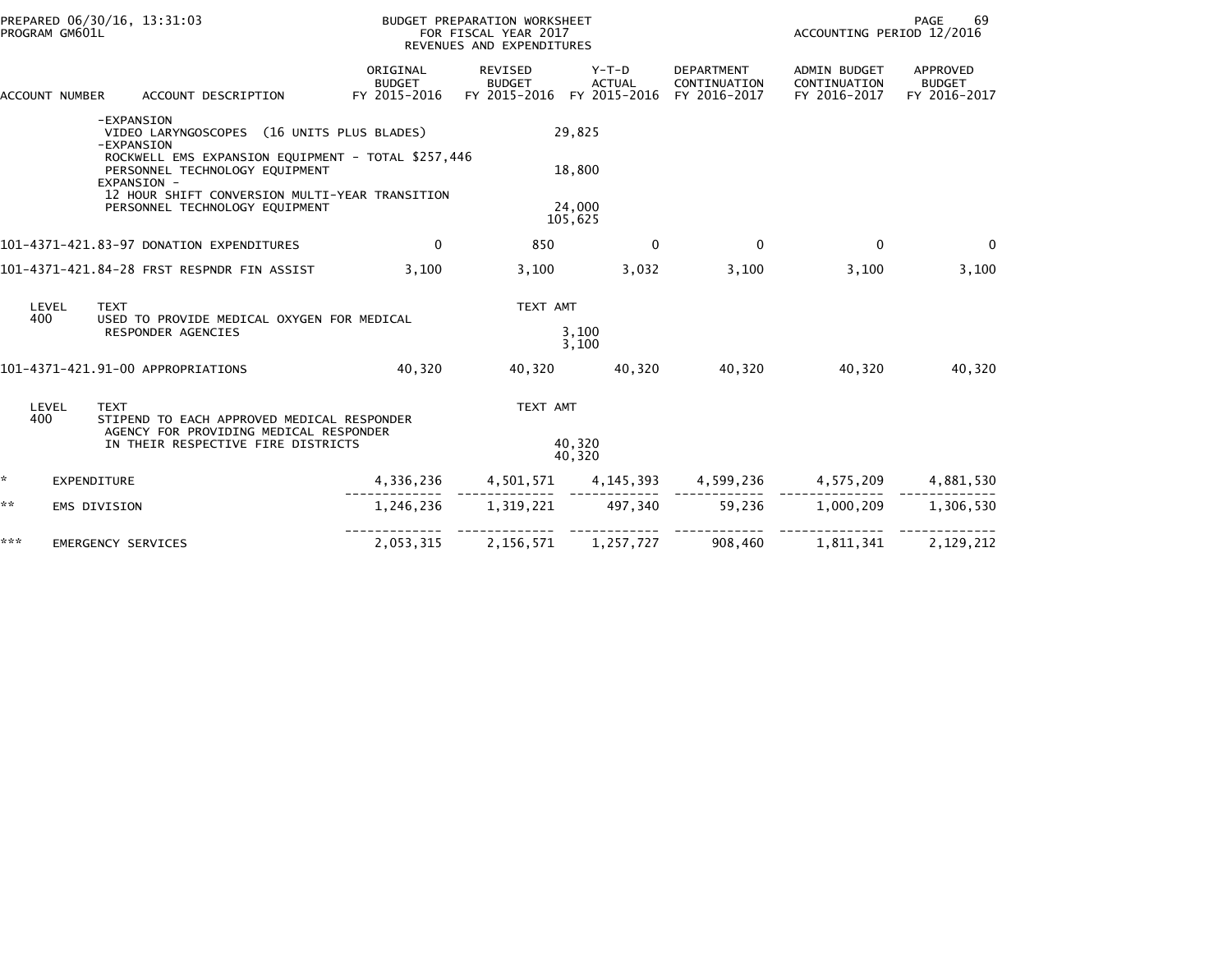| PREPARED 06/30/16, 13:31:03<br>PROGRAM GM601L                 |                        |                                           | BUDGET PREPARATION WORKSHEET<br>FOR FISCAL YEAR 2017<br>REVENUES AND EXPENDITURES | 70<br>PAGE<br>ACCOUNTING PERIOD 12/2016 |                                            |                                              |                                           |
|---------------------------------------------------------------|------------------------|-------------------------------------------|-----------------------------------------------------------------------------------|-----------------------------------------|--------------------------------------------|----------------------------------------------|-------------------------------------------|
| ACCOUNT NUMBER                                                | DESCRIPTION<br>ACCOUNT | ORIGINAL<br><b>BUDGET</b><br>FY 2015-2016 | REVISED<br><b>BUDGET</b><br>FY 2015-2016                                          | Y-T-D<br>ACTUAL<br>FY 2015-2016         | DEPARTMENT<br>CONTINUATION<br>FY 2016-2017 | ADMIN BUDGET<br>CONTINUATION<br>FY 2016-2017 | APPROVED<br><b>BUDGET</b><br>FY 2016-2017 |
| 101-4402-334.16-25 DJJDP PROGRAM                              |                        | 322.700-                                  | $322.700 -$                                                                       | 322,700-                                | 0                                          | $322.700 -$                                  | 322,700-                                  |
| $\star$<br><b>REVENUE</b><br>101-4402-421.32-23 DJJDP PROGRAM |                        | 322.700-<br>322,700                       | 322,700-<br>322,700                                                               | 322,700-<br>322,691                     | 0                                          | 322,700-<br>322,700                          | $322,700 -$<br>322,700                    |
| *.<br>EXPENDITURE                                             |                        | 322,700                                   | 322.700                                                                           | 322,691                                 | 0                                          | 322.700                                      | 322,700                                   |
| **<br>DJJDP PROGRAM                                           |                        | 0                                         |                                                                                   | $9 -$                                   | 0                                          | 0                                            | 0                                         |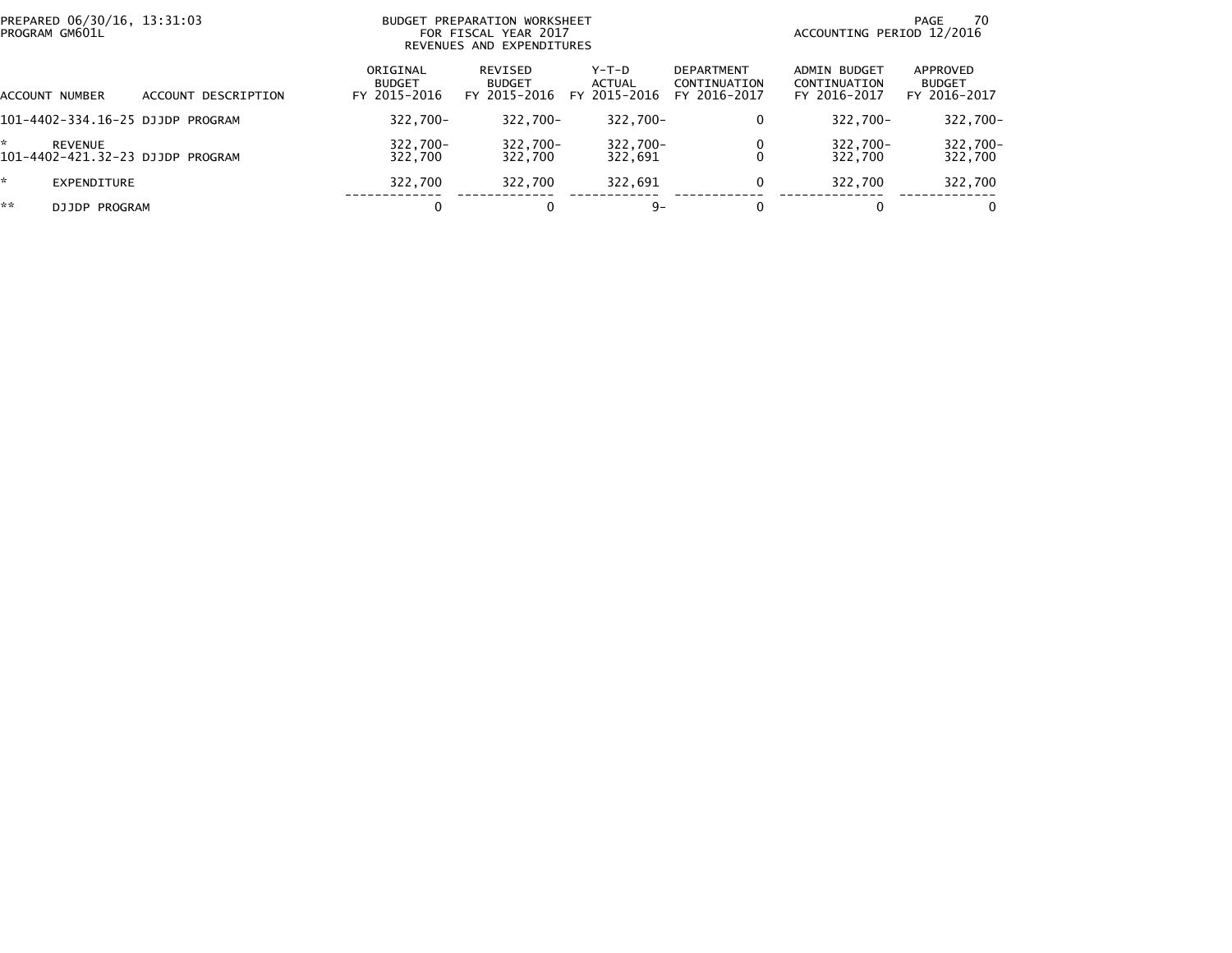| PROGRAM GM601L | PREPARED 06/30/16, 13:31:03                                                                                                                                                                                                                                                                                                |                                           | BUDGET PREPARATION WORKSHEET<br>FOR FISCAL YEAR 2017<br>REVENUES AND EXPENDITURES | 71<br>PAGE<br>ACCOUNTING PERIOD 12/2016 |                                            |                                                     |                                           |  |  |
|----------------|----------------------------------------------------------------------------------------------------------------------------------------------------------------------------------------------------------------------------------------------------------------------------------------------------------------------------|-------------------------------------------|-----------------------------------------------------------------------------------|-----------------------------------------|--------------------------------------------|-----------------------------------------------------|-------------------------------------------|--|--|
| ACCOUNT NUMBER | ACCOUNT DESCRIPTION                                                                                                                                                                                                                                                                                                        | ORIGINAL<br><b>BUDGET</b><br>FY 2015-2016 | REVISED<br><b>BUDGET</b><br>FY 2015-2016                                          | Y-T-D<br><b>ACTUAL</b><br>FY 2015-2016  | DEPARTMENT<br>CONTINUATION<br>FY 2016-2017 | <b>ADMIN BUDGET</b><br>CONTINUATION<br>FY 2016-2017 | APPROVED<br><b>BUDGET</b><br>FY 2016-2017 |  |  |
|                | 101-4410-320.20-00 CONCEALED WEAPON PERMIT                                                                                                                                                                                                                                                                                 | 180,000-                                  | 230,000-                                                                          | 238.975-                                | 185,000-                                   | 185,000-                                            | 185,000-                                  |  |  |
| LEVEL<br>400   | <b>TEXT</b><br>DEMAND FOR CONCEALED PERMITS REMAINS CONSTANT.<br>APPOINTMENTS ARE CURRENTLY BOOKED UNTIL JUNE AS<br>OF MARCH 9, 2016. PREDICT SLIGHT INCREASE.                                                                                                                                                             |                                           | TEXT AMT<br>185,000<br>185,000                                                    |                                         |                                            |                                                     |                                           |  |  |
|                | 101-4410-320.30-00 PISTOL PERMITS                                                                                                                                                                                                                                                                                          | $17.000 -$                                | 21,540-                                                                           | 27.705-                                 | $25.000 -$                                 | $25,000 -$                                          | $25,000 -$                                |  |  |
| LEVEL<br>400   | TEXT AMT<br><b>TEXT</b><br>DEMAND FOR HANDGUN PURCHASE PERMITS CONTINUES AT<br>A FEVER PACE. WITH THE POLITICAL ARENA REMAINING<br>HEATED DUE TO THE PRESIDENTIAL RACE, AND THE<br>FATE OF THE 2ND AMENDMENT HANGING IN THE WINGS,<br>THE DEMAND FOR PURCHASE PERMITS WILL CONTINUE TO<br>25,000<br>SET RECORDS.<br>25,000 |                                           |                                                                                   |                                         |                                            |                                                     |                                           |  |  |
|                | 101-4410-325.56-00 DEPUTY ESCORT SERVICES                                                                                                                                                                                                                                                                                  | $2.000 -$                                 | $2,000-$                                                                          | $\Omega$                                | $1,000-$                                   | $1,000-$                                            | $1,000-$                                  |  |  |
|                | 101-4410-332.40-00 ICE OT REIMBURSEMENT                                                                                                                                                                                                                                                                                    | 0                                         | $\Omega$                                                                          | $\mathbf{0}$                            | $\mathbf{0}$                               | $\mathbf{0}$                                        | $\mathbf{0}$                              |  |  |
|                | 101-4410-342.10-00 CALENDAR CONTRIBUTIONS                                                                                                                                                                                                                                                                                  | $6,000 -$                                 | $6,000 -$                                                                         | $6,000 -$                               | $6,000 -$                                  | $6,000-$                                            | $6,000 -$                                 |  |  |
|                | 101-4410-342.15-00 COMM RELATIONS DRUG ENFRC                                                                                                                                                                                                                                                                               | $\mathbf 0$                               | $\mathbf 0$                                                                       | $\mathbf 0$                             | $\mathbf 0$                                | $\mathbf 0$                                         | 0                                         |  |  |
|                | 101-4410-342.25-00 GREAT - DRUG ABUSE RES ED                                                                                                                                                                                                                                                                               | $\mathbf 0$                               | $8,150-$                                                                          | $8,550-$                                | 0                                          | $\Omega$                                            | $\mathbf{0}$                              |  |  |
|                | 101-4410-342.65-00 RCCC SECURITY REIMB                                                                                                                                                                                                                                                                                     | $3,000-$                                  | $3,000-$                                                                          | $3,000-$                                | $3,000-$                                   | $3,000-$                                            | $3,000-$                                  |  |  |
|                | 101-4410-342.70-00 SCHOOL RESOURCE REIMB-R/S                                                                                                                                                                                                                                                                               | 269,461-                                  | 286,129-                                                                          | 286,129-                                | 207,441-                                   | 280,886-                                            | 280,886-                                  |  |  |
| LEVEL<br>400   | <b>TEXT</b><br>DEPUTY & SCHOOL<br>TOMMIE CATO-ER                                                                                                                                                                                                                                                                           | SALARY & BENEFITS                         | TEXT AMT                                                                          |                                         |                                            |                                                     |                                           |  |  |

| RYAN WALKER-WR<br>CAROL CABLE-S. EAST<br>LUNDA ELLER-ERWIN |  |                    |           |  |  |  |  |  |
|------------------------------------------------------------|--|--------------------|-----------|--|--|--|--|--|
| DANNY LINDLEY-W. MIDDLE                                    |  | 280,886<br>280.886 |           |  |  |  |  |  |
| 101–4410–351.15–00 COURT SEIZURE MONIES REV                |  | $4.200 -$          | $4.200 -$ |  |  |  |  |  |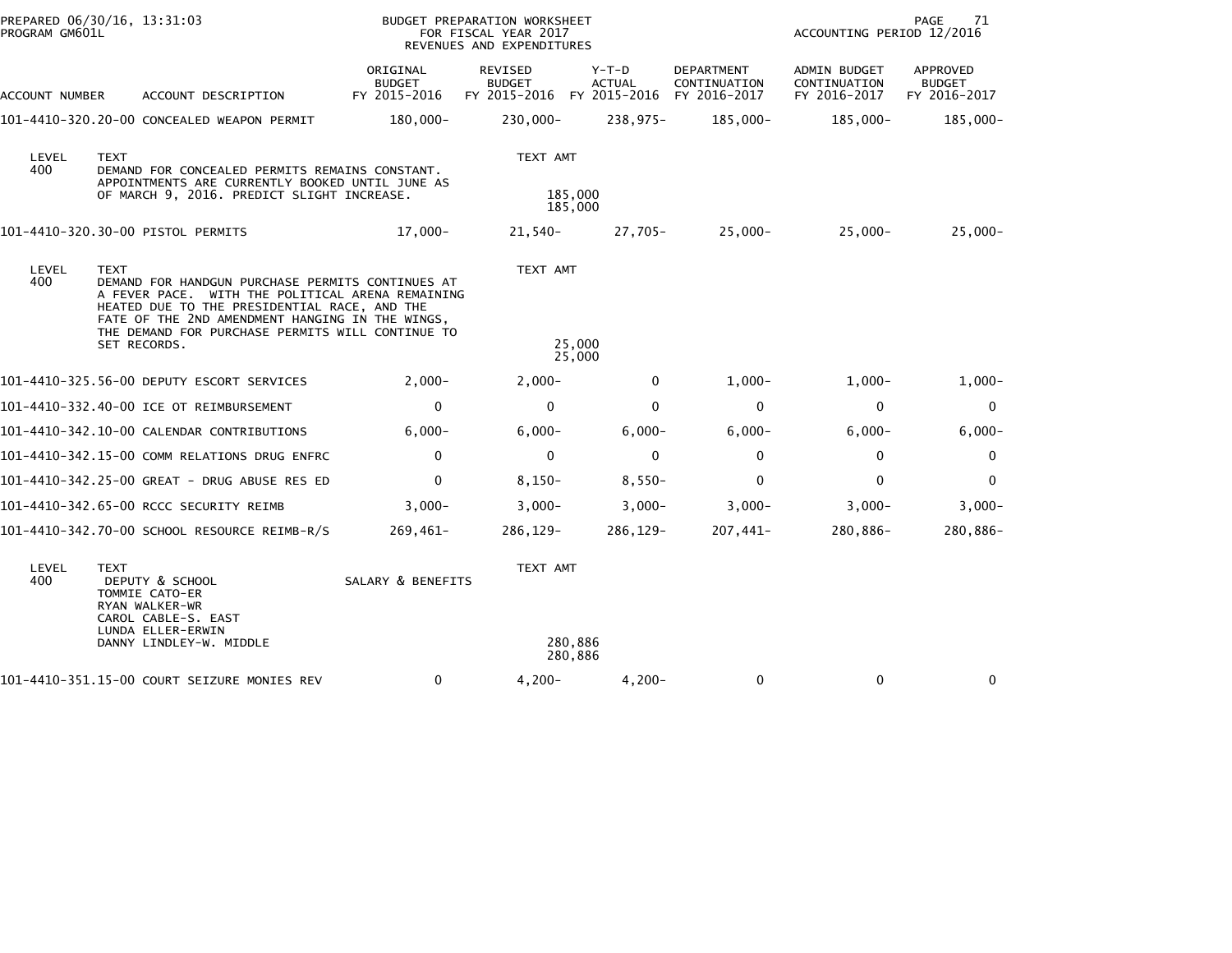| PREPARED 06/30/16, 13:31:03<br>PROGRAM GM601L         |                                                                                                                                                                   |                                                                                                 |                                                                                                 | BUDGET PREPARATION WORKSHEET<br>FOR FISCAL YEAR 2017<br>REVENUES AND EXPENDITURES                    |                                                       |                              |                        |                                            | PAGE<br>72<br>ACCOUNTING PERIOD 12/2016      |                                           |  |
|-------------------------------------------------------|-------------------------------------------------------------------------------------------------------------------------------------------------------------------|-------------------------------------------------------------------------------------------------|-------------------------------------------------------------------------------------------------|------------------------------------------------------------------------------------------------------|-------------------------------------------------------|------------------------------|------------------------|--------------------------------------------|----------------------------------------------|-------------------------------------------|--|
| ACCOUNT NUMBER                                        |                                                                                                                                                                   | ACCOUNT DESCRIPTION                                                                             |                                                                                                 | ORIGINAL<br><b>BUDGET</b><br>FY 2015-2016                                                            | REVISED<br><b>BUDGET</b><br>FY 2015-2016 FY 2015-2016 |                              | Y-T-D<br><b>ACTUAL</b> | DEPARTMENT<br>CONTINUATION<br>FY 2016-2017 | ADMIN BUDGET<br>CONTINUATION<br>FY 2016-2017 | APPROVED<br><b>BUDGET</b><br>FY 2016-2017 |  |
|                                                       |                                                                                                                                                                   |                                                                                                 | 101-4410-353.34-00 COMMITMENT TRANSPORT FEES                                                    | $5.000 -$                                                                                            | $5,000 -$                                             |                              | $6.980 -$              | $6.500 -$                                  | $6.500 -$                                    | $6,500-$                                  |  |
| LEVEL<br>400                                          | <b>TEXT</b>                                                                                                                                                       |                                                                                                 |                                                                                                 | CURRENTLY, ACCOUNT HAS EXCEEDED EXPECTATIONS FOR<br>THIS YEAR. PREDICT SLIGHT INCREASE FOR NEXT YEAR | TEXT AMT                                              | 6,500<br>6,500               |                        |                                            |                                              |                                           |  |
| 101-4410-353.47-00 EVIDENCE STORAGE FEES              |                                                                                                                                                                   |                                                                                                 |                                                                                                 | $1,200-$                                                                                             | $1,635-$                                              |                              | $2,152-$               | $1,800-$                                   | $1,800-$                                     | $1,800-$                                  |  |
| LEVEL<br>400                                          | <b>TEXT</b>                                                                                                                                                       | ACCOUNT HAS EXCEEDED PREDICTIONS THIS YEAR. HAVE<br>BUDGETED A MODERATE INCREASE FOR NEXT YEAR. | TEXT AMT<br>1,800<br>1,800                                                                      |                                                                                                      |                                                       |                              |                        |                                            |                                              |                                           |  |
| 101-4410-353.84-00 SHERIFFS FEES                      |                                                                                                                                                                   |                                                                                                 |                                                                                                 | 160,000-                                                                                             | 160,000-                                              |                              | 125,036-               | 150,000-                                   | 150,000-                                     | $150,000 -$                               |  |
| LEVEL<br>400                                          | <b>TEXT</b>                                                                                                                                                       |                                                                                                 | BASED ON CURRENT COLLECTIONS IN THIS REVENUE<br>ACCOUNT, WILL PREDICT A DECREASE FOR NEXT YEAR. |                                                                                                      | TEXT AMT                                              | 150,000<br>150,000           |                        |                                            |                                              |                                           |  |
| 101-4410-353.84-50 FINGERPRINTING                     |                                                                                                                                                                   |                                                                                                 |                                                                                                 | $20,000 -$                                                                                           | $20,000 -$                                            |                              | $27,525-$              | 21,000-                                    | $21,000 -$                                   | $21,000-$                                 |  |
| LEVEL<br>400                                          | <b>TEXT</b><br>FINGERPRINTING WILL CONTINUE TO BE ROBUST AS IT IS<br>A REQUIREMENT FOR A CONCEALED WEAPON PERMIT.<br>PREDICT SLIGHT INCRESE FOR NEXT FISCAL YEAR. |                                                                                                 |                                                                                                 |                                                                                                      |                                                       | TEXT AMT<br>21,000<br>21,000 |                        |                                            |                                              |                                           |  |
| 101-4410-354.10-00 INS. SETTLEMENT CLAIMS             |                                                                                                                                                                   |                                                                                                 |                                                                                                 | $\mathbf{0}$                                                                                         | $\Omega$                                              |                              | $\mathbf 0$            | $\mathbf{0}$                               | $\mathbf{0}$                                 | 0                                         |  |
| 101-4410-365.09-00 PUBLIC SAFETY DONATIONS            |                                                                                                                                                                   |                                                                                                 |                                                                                                 | 0                                                                                                    | $100 -$                                               |                              | $185 -$                | 0                                          | 0                                            | 0                                         |  |
| 101-4410-365.09-05 EXPLORER CONTRIBUTIONS             |                                                                                                                                                                   |                                                                                                 |                                                                                                 | $\mathbf{0}$                                                                                         | $\mathbf{0}$                                          |                              | $\Omega$               | 0                                          | 0                                            | 0                                         |  |
| 101-4410-389.95-00 OTHER MISC RECEIPTS                |                                                                                                                                                                   |                                                                                                 |                                                                                                 | $\mathbf{0}$                                                                                         | $\Omega$                                              |                              | $55 -$                 | $\mathbf{0}$                               | $\Omega$                                     | $\mathbf 0$                               |  |
| 101-4410-395.00-00 FUND BALANCE APPR-RESTR            |                                                                                                                                                                   |                                                                                                 |                                                                                                 | 0                                                                                                    | $5,272-$                                              |                              | $\mathbf 0$            | $\mathbf 0$                                | $\Omega$                                     | $\mathbf 0$                               |  |
| <b>REVENUE</b><br>101-4410-421.10-05 SALARIES:REGULAR |                                                                                                                                                                   |                                                                                                 |                                                                                                 | 663,661-<br>4,412,012                                                                                | 753,026-<br>4,607,764                                 |                              | 736,492-<br>4,427,354  | 606,741-<br>0                              | 680,186-<br>4,641,850                        | 680,186-<br>4,641,850                     |  |
| 101-4410-421.10-10 SALARIES:OVERTIME                  |                                                                                                                                                                   |                                                                                                 |                                                                                                 | 8,000                                                                                                | 8,000                                                 |                              | 9,975                  | 8,000                                      | 4,000                                        | 4,000                                     |  |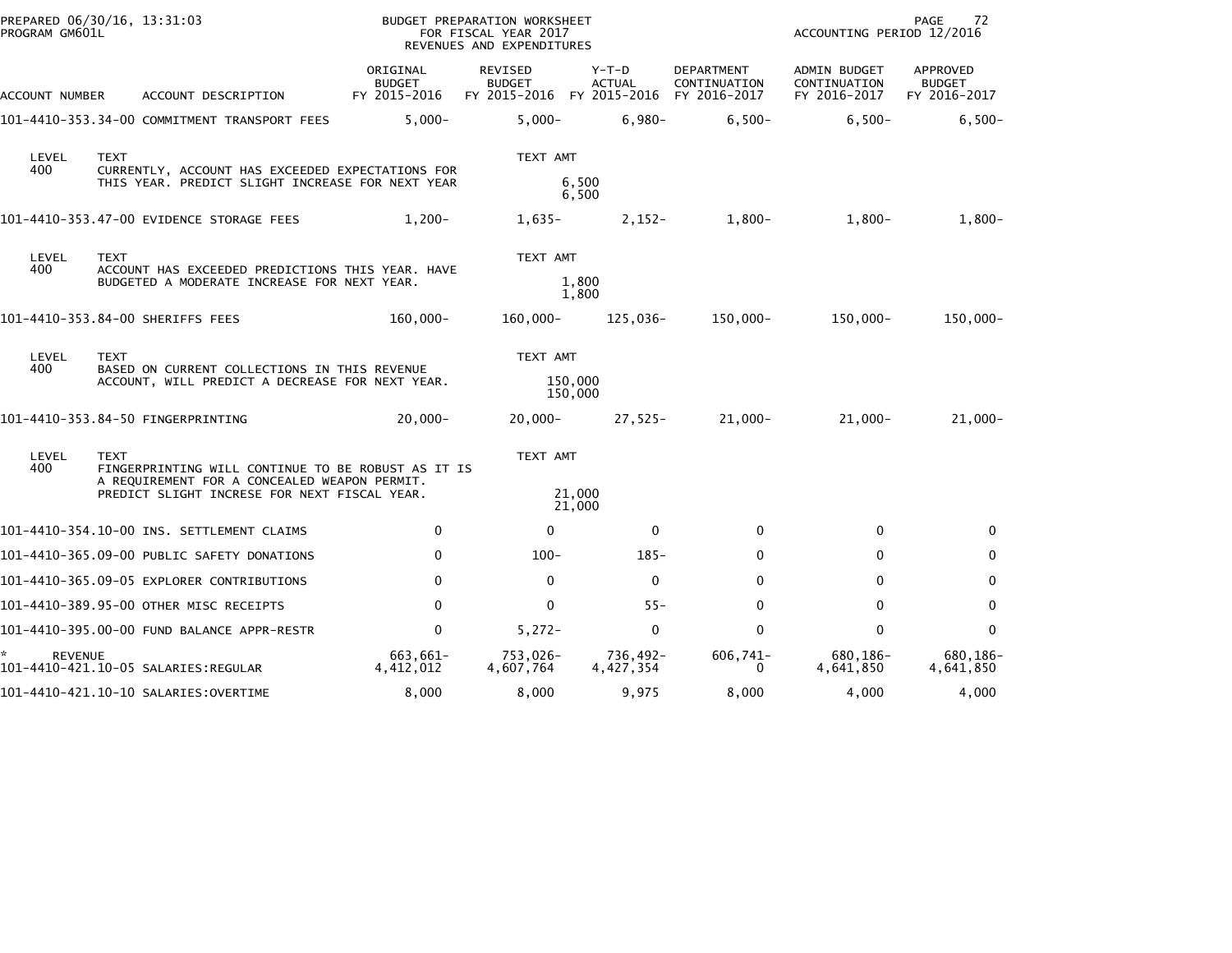| PREPARED 06/30/16, 13:31:03<br>PROGRAM GM601L |                                      |                                                                                                                                                                                                                                                                                                                                                                                                                                                                                                                                                                                                                                                                                                                                                                                                                                                                                                                                                                                                                                                                                                                                                                                                                                                                                                                                                                                                          |                                           | BUDGET PREPARATION WORKSHEET<br>FOR FISCAL YEAR 2017<br>REVENUES AND EXPENDITURES | PAGE<br>-73<br>ACCOUNTING PERIOD 12/2016 |                                            |                                                     |                                           |
|-----------------------------------------------|--------------------------------------|----------------------------------------------------------------------------------------------------------------------------------------------------------------------------------------------------------------------------------------------------------------------------------------------------------------------------------------------------------------------------------------------------------------------------------------------------------------------------------------------------------------------------------------------------------------------------------------------------------------------------------------------------------------------------------------------------------------------------------------------------------------------------------------------------------------------------------------------------------------------------------------------------------------------------------------------------------------------------------------------------------------------------------------------------------------------------------------------------------------------------------------------------------------------------------------------------------------------------------------------------------------------------------------------------------------------------------------------------------------------------------------------------------|-------------------------------------------|-----------------------------------------------------------------------------------|------------------------------------------|--------------------------------------------|-----------------------------------------------------|-------------------------------------------|
| ACCOUNT NUMBER                                |                                      | ACCOUNT DESCRIPTION                                                                                                                                                                                                                                                                                                                                                                                                                                                                                                                                                                                                                                                                                                                                                                                                                                                                                                                                                                                                                                                                                                                                                                                                                                                                                                                                                                                      | ORIGINAL<br><b>BUDGET</b><br>FY 2015-2016 | REVISED<br><b>BUDGET</b><br>FY 2015-2016 FY 2015-2016                             | Y-T-D<br><b>ACTUAL</b>                   | DEPARTMENT<br>CONTINUATION<br>FY 2016-2017 | <b>ADMIN BUDGET</b><br>CONTINUATION<br>FY 2016-2017 | APPROVED<br><b>BUDGET</b><br>FY 2016-2017 |
| LEVEL<br>400                                  | <b>TEXT</b><br>EMERGENCY SITUATIONS: | REQUEST TO MAINTAIN THIS AMOUNT TO BE USED IN ONLY<br>FOR INVESTIGATORS WHEN THEY ARE REQUIRED TO WORK<br>OVERTIME INVESTIGATING SERIOUS CRIMES, SUCH AS A<br>MURDER, WHERE NON STOP WORK ON THE CASE MAY BE<br>REQUIRED TO SUCCESSFULLY APPREHEND THE SUSPECT.<br>OFTEN, SERIOUS CRIMES WILL OCCUR IN A CLOSE OR<br>SHORT PERIOD OF TIME. THIS HAS HAPPENED ON<br>SEVERAL OCCASSIONS. RCSO HAS ALSO BEEN FORCED TO<br>USE OVERTIME FOR CERTAIN KEY CLERICAL STAFF TO<br>DECREASE THE BACKLOG OF CONCEALED WEAPON PERMIT<br>APPLICATIONS. THE NUMBER OF CITIZENS SEEKING A<br>PERMIT CONTINUES TO GROW, AND APPOINTMENTS ARE<br>CURRENTLY BE MADE FOR JUNE, EVEN THOUGH IT IS ONLY<br>MARCH. ALL CONCEALED PERMITS MUST BE RENEWED EVERY<br>5 YEARS, SO THE INCREASED WORK LOAD DOES NOT SEEM<br>LIKE IT WILL EVER IMPROVE. THIS FUND WOULD ALSO BE<br>USED IF ROWAN COUNTY WAS THE VICTIM OF A MAJOR<br>DISASTER THAT WOULD REQUIRE SHERIFF'S PERSONNEL<br>TO WORK EXTENDED HOURS FOR A PROLONGED PERIOD OF<br>TIME. POSSIBILITIES OF A TERRORIST ATTACK OR A<br>SEVERE WEATHER EVENT LIKE HURRICANE HUGO WOULD<br>REQUIRE SHERIFF'S OFFICE PERSONNEL TO WORK AROUND<br>THE CLOCK FOR A PERIOD OF TIME. THESE TYPE OF<br>EVENT COSTS WOULD LIKELY BE REIMBURSED BY FEMA<br>SHOULD THE EVENT OCCUR, MUCH LIKE WE WERE<br>REIMBURSED FOR ASSISTING DURING HURRICANE KATRINA<br>COUNTY MANAGER'S REDUCTION |                                           | TEXT AMT                                                                          | 8,000<br>$4,000 -$<br>4,000              |                                            |                                                     |                                           |
|                                               |                                      |                                                                                                                                                                                                                                                                                                                                                                                                                                                                                                                                                                                                                                                                                                                                                                                                                                                                                                                                                                                                                                                                                                                                                                                                                                                                                                                                                                                                          | 75,000                                    | 98,607                                                                            | 93,942                                   | 81,000                                     | 75,000                                              | 75,000                                    |

LEVEL TEXT AMT<br>400 PART TIME FUNDS ARE USED FOR PART-TIME STAFF AT TEXT AMT PART TIME FUNDS ARE USED FOR PART-TIME STAFF AT BOTH OUR SALISBURY OFFICE AND OUR LANDIS OFFICE. PART TIME STAFF ARE HEAVILY INVOLVED IN THE WORK INVOLVING CONCEALED CARRY PERMITS. CURRENTLY, THERCSO HAS APPOINTMENTS BOOKED FOR THEM UP UNTIL JUNE, WITH IT ONLY BEING MARCH. THE PACE OF BOTH CONCEALED CARRY PERMITS, AND HANDGUN PURCHASE PERMITS CONTINUES AT A FURIOUS RATE, AND WILL NOTLET UP AT ANY POINT!! USING PART TIME STAFF DOES SAVE COUNTY COST OF BENEFITS. PART TIME FUNDS ARE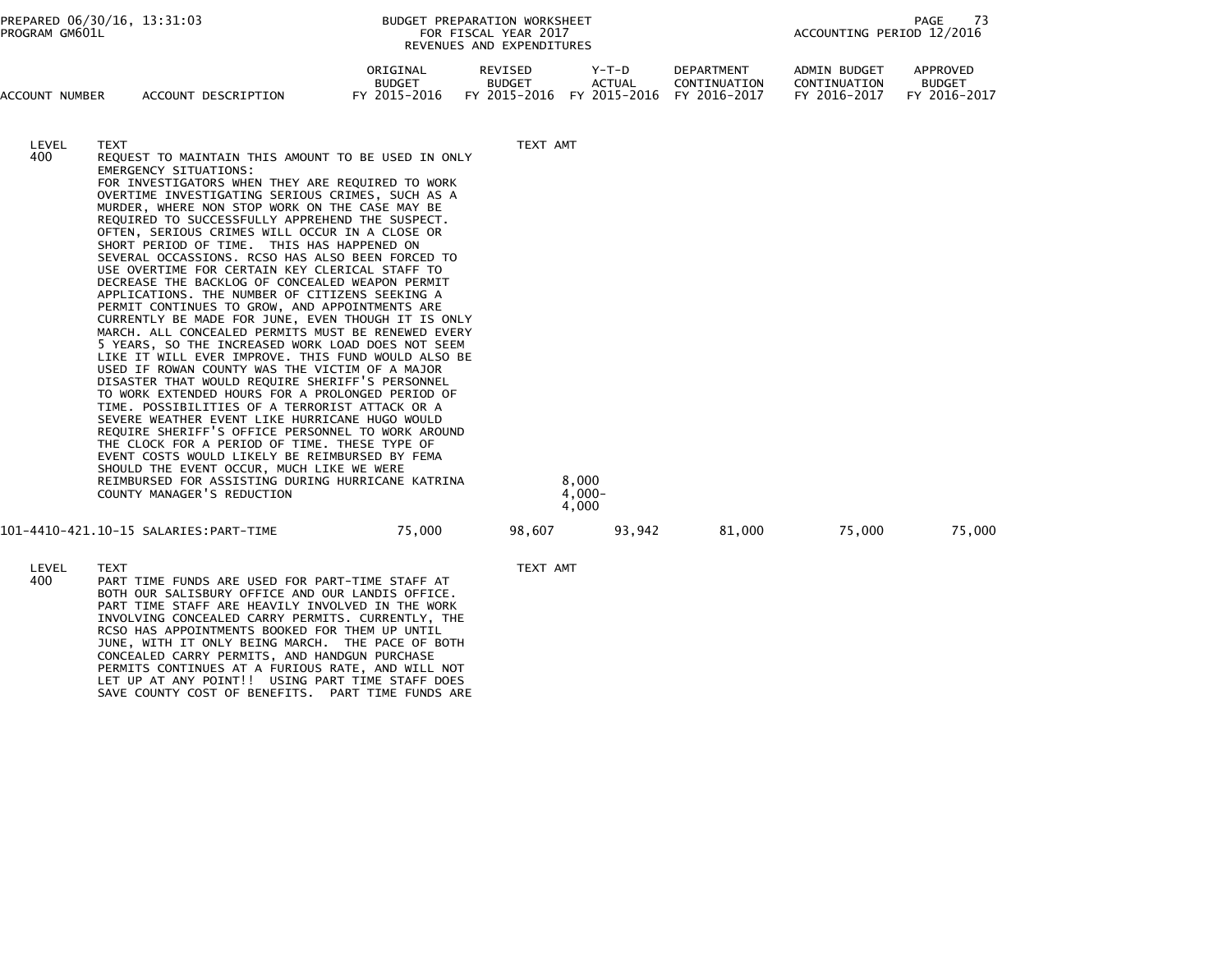| ACCOUNT NUMBER | ACCOUNT DESCRIPTION                                                                                                                                                                                                                                                                                                                                                                                                                                                                                                                                                                                                                                                                                                                                                                                                                                                                                                                                                                                                                                                                                                                                                                                                                         | ORIGINAL<br><b>BUDGET</b><br>FY 2015-2016 | REVISED<br><b>BUDGET</b><br>FY 2015-2016 | Y-T-D<br><b>ACTUAL</b><br>FY 2015-2016 | DEPARTMENT<br>CONTINUATION<br>FY 2016-2017 | ADMIN BUDGET<br>CONTINUATION<br>FY 2016-2017 | <b>APPROVED</b><br><b>BUDGET</b><br>FY 2016-2017 |
|----------------|---------------------------------------------------------------------------------------------------------------------------------------------------------------------------------------------------------------------------------------------------------------------------------------------------------------------------------------------------------------------------------------------------------------------------------------------------------------------------------------------------------------------------------------------------------------------------------------------------------------------------------------------------------------------------------------------------------------------------------------------------------------------------------------------------------------------------------------------------------------------------------------------------------------------------------------------------------------------------------------------------------------------------------------------------------------------------------------------------------------------------------------------------------------------------------------------------------------------------------------------|-------------------------------------------|------------------------------------------|----------------------------------------|--------------------------------------------|----------------------------------------------|--------------------------------------------------|
|                | ALSO USED IN THE RCSO STAFF DEVELOPMENT OFFICE TO<br>COVER THE COST OF PERSONS WHO WERE FORMERLY<br>EMPLOYED BY THE COUNTY IN A FULL TIME CAPACITY,<br>BUT HAVE RETIRED, AND CAME BACK TO ASSIST ON A<br>PART TIME BASIS. THE HIGH TURNOVER AT THE RCSO<br>DETENTION CENTER REQUIRES THAT THE STAFF<br>DEVELOPMENT OFFICE WORK EXTREMELY HARD TO KEEP ALL<br>THE FULL TIME POSITIONS FILLED SO THAT THE<br>DETENTION CENTER WILL OPERATE PROPERLY. THE NC<br>SHERIFF'S STANDARDS COMMISSION REQUIRES A VERY<br>LABOR INTENSIVE PROCESS TO GET A POTENTIAL DEPUTY<br>OR DETENTION OFFICER CERTIFIED. THE USE OF PART<br>TIME HELP HERE IS A MUST TO CONTINUE TO KEEP<br>ALL POSITIONS FILLED AT THE RCSO. THIS ACCOUNT<br>ALSO COVERS COSTS OF PART TIME DEPUTIES USED IN<br>LIMITED SITUATIONS TO ASSIST THE RCSO WHEN<br>REQUIRED. REQUEST A MODERATE INCREASE IN THIS<br>ACCOUNT TO ALLOW THE RCSO TO EMPLOY PART TIME HELP<br>TO ATTEMPT TO KEEP UP WITH THE DEMAND FOR<br>CONCEALED CARRY PERMITS. THE REVENUE ACCOUNTS FOR<br>BOTH TYPES OF PERMITS SHOULD EXCEED THE AMOUNTS<br>THAT WERE BUDGETED FOR LAST FISCAL YEAR, WHICH<br>SHOULD PROVE THAT THERE IS A TREMENDOUS AMOUNT OF<br>WORK BEING DONE.<br>COUNTY MANAGER'S REDUCTION |                                           |                                          | 81,000<br>$6,000-$<br>75,000           |                                            |                                              |                                                  |
|                | 101-4410-421.10-25 LEO SEPARATION ALLOWANCE                                                                                                                                                                                                                                                                                                                                                                                                                                                                                                                                                                                                                                                                                                                                                                                                                                                                                                                                                                                                                                                                                                                                                                                                 | 283,448                                   | 283,448                                  | 238,618                                | 308,365                                    | 308,365                                      | 308,365                                          |
|                | 101-4410-421.20-05 HEALTH INSURANCE                                                                                                                                                                                                                                                                                                                                                                                                                                                                                                                                                                                                                                                                                                                                                                                                                                                                                                                                                                                                                                                                                                                                                                                                         | 887,031                                   | 887,031                                  | 869,410                                | $\mathbf 0$                                | 943,800                                      | 943,800                                          |
|                | 101-4410-421.20-08 HEALTH INSURANCE:RETIREES                                                                                                                                                                                                                                                                                                                                                                                                                                                                                                                                                                                                                                                                                                                                                                                                                                                                                                                                                                                                                                                                                                                                                                                                | 109,210                                   | 109,210                                  | 104,250                                | 86,515                                     | 86,515                                       | 86,515                                           |
|                | 101-4410-421.20-10 MEDICARE TAX                                                                                                                                                                                                                                                                                                                                                                                                                                                                                                                                                                                                                                                                                                                                                                                                                                                                                                                                                                                                                                                                                                                                                                                                             | 69,288                                    | 69,288                                   | 65,714                                 | 0                                          | 73,069                                       | 73,069                                           |
|                | 101-4410-421.20-15 RETIREMENT                                                                                                                                                                                                                                                                                                                                                                                                                                                                                                                                                                                                                                                                                                                                                                                                                                                                                                                                                                                                                                                                                                                                                                                                               | 327,523                                   | 328,663                                  | 316,277                                | 0                                          | 371,988                                      | 371,988                                          |
|                | 101-4410-421.20-20 SOCIAL SECURITY TAX                                                                                                                                                                                                                                                                                                                                                                                                                                                                                                                                                                                                                                                                                                                                                                                                                                                                                                                                                                                                                                                                                                                                                                                                      | 296,265                                   | 296,265                                  | 280,046                                | $\Omega$                                   | 312,431                                      | 312,431                                          |
|                | 101-4410-421.20-25 WORKERS COMPENSATION                                                                                                                                                                                                                                                                                                                                                                                                                                                                                                                                                                                                                                                                                                                                                                                                                                                                                                                                                                                                                                                                                                                                                                                                     | 210,242                                   | 180,242                                  | 162,666                                | $\mathbf{0}$                               | 172,292                                      | 172,292                                          |
|                | 101-4410-421.20-30 401(K) CONTRIBUTIONS                                                                                                                                                                                                                                                                                                                                                                                                                                                                                                                                                                                                                                                                                                                                                                                                                                                                                                                                                                                                                                                                                                                                                                                                     | 221,001                                   | 224,957                                  | 216,525                                | $\Omega$                                   | 232,493                                      | 232,493                                          |
|                | 101-4410-421.32-40 PHYSICIAN FEES                                                                                                                                                                                                                                                                                                                                                                                                                                                                                                                                                                                                                                                                                                                                                                                                                                                                                                                                                                                                                                                                                                                                                                                                           | 4,500                                     | 6,500                                    | 4,923                                  | 4,500                                      | 4,500                                        | 4,500                                            |
|                |                                                                                                                                                                                                                                                                                                                                                                                                                                                                                                                                                                                                                                                                                                                                                                                                                                                                                                                                                                                                                                                                                                                                                                                                                                             |                                           |                                          |                                        |                                            |                                              |                                                  |

LEVEL TEXT TEXT AMT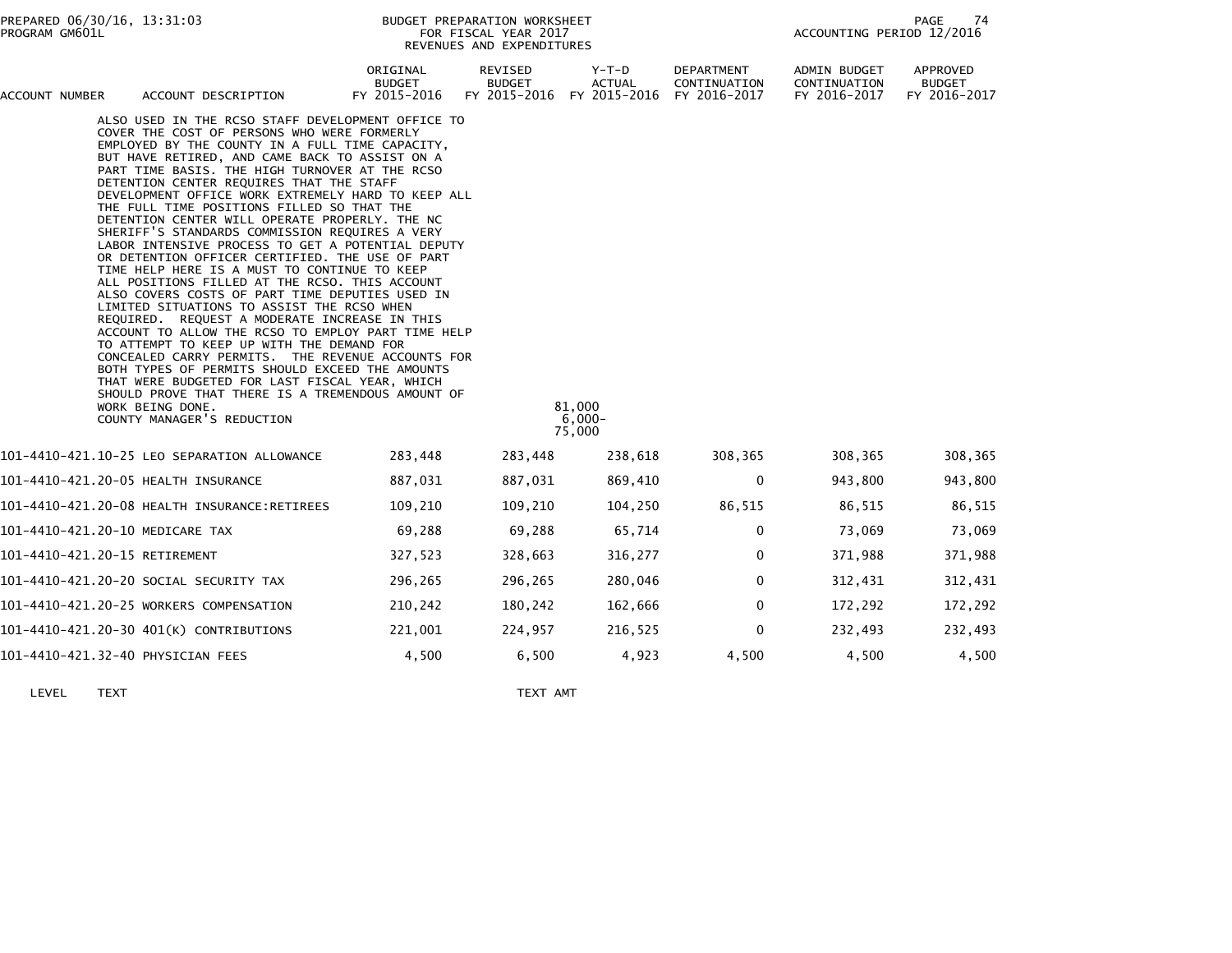| PROGRAM GM601L | PREPARED 06/30/16, 13:31:03                                                                                                                                                                                                                                                                                                                                                                                                                                                                                                                                                                                                                                                                        |                                           | BUDGET PREPARATION WORKSHEET<br>FOR FISCAL YEAR 2017<br>REVENUES AND EXPENDITURES | PAGE<br>75<br>ACCOUNTING PERIOD 12/2016 |                                                                      |                                              |                                           |
|----------------|----------------------------------------------------------------------------------------------------------------------------------------------------------------------------------------------------------------------------------------------------------------------------------------------------------------------------------------------------------------------------------------------------------------------------------------------------------------------------------------------------------------------------------------------------------------------------------------------------------------------------------------------------------------------------------------------------|-------------------------------------------|-----------------------------------------------------------------------------------|-----------------------------------------|----------------------------------------------------------------------|----------------------------------------------|-------------------------------------------|
| ACCOUNT NUMBER | ACCOUNT DESCRIPTION                                                                                                                                                                                                                                                                                                                                                                                                                                                                                                                                                                                                                                                                                | ORIGINAL<br><b>BUDGET</b><br>FY 2015-2016 | REVISED<br><b>BUDGET</b>                                                          | Y-T-D<br><b>ACTUAL</b>                  | DEPARTMENT<br>CONTINUATION<br>FY 2015-2016 FY 2015-2016 FY 2016-2017 | ADMIN BUDGET<br>CONTINUATION<br>FY 2016-2017 | APPROVED<br><b>BUDGET</b><br>FY 2016-2017 |
| 400            | A QUICK REVIEW OF THIS ACCOUNT SHOWS THAT NO BILLS<br>HAVE BEEN POSTED FOR THE MONTH OF FEBRUARY AS OF<br>YET. REQUEST TO MAINTAIN THIS LEVEL OF FUNDING<br>AS THIS ACCOUNTS COVERS THE COST OF PHYSICALS AND<br>DRUG SCREENS FOR NEW EMPLOYEES. HIGH TURNOVER IN<br>DETENTION CAUSES THESE COSTS TO REMAIN CONSTANT.<br>THIS ACCOUNT WOULD ALSO COVER THE COST OF ANY FIT<br>FOR DUTY EXAMS FOR OFFICERS SHOULD ONE BE NEEDED<br>TO PROVE A PERSON WAS PHYSICALLY SOUND TO DO THE<br>ASSIGNED JOB OF DEPUTY SHERIFF OR DETENTION<br>OFFICER. PRIOR FISCAL YEAR REQUIRED THAT TWO<br>BUDGET AMENDMENTS BE COMPLETED TO COVER THE<br>EXPENSES OF PHYSICALS THAT WERE REQUIRED FOR NEW<br>EMPLOYEES. |                                           |                                                                                   | 4,500<br>4,500                          |                                                                      |                                              |                                           |
|                | 101–4410–421.33–45 PRE–EMP PSYCHOLOGICAL EXM                                                                                                                                                                                                                                                                                                                                                                                                                                                                                                                                                                                                                                                       | 4.000                                     | 2,000                                                                             | $\mathbf{0}$                            | 4,000                                                                | 1,000                                        | 1,000                                     |
| LEVEL<br>400   | <b>TEXT</b><br>FUNDS ARE REQUIRED IN THIS ACCOUNT TO COVER THE<br>POTENTIAL COSTS OF PSYCHOLOGICAL FIT FOR DUTY<br>EXAMS. THESE WOULD BE REQUIRED IF A RCSO DEPUTY<br>WAS INVOLVED IN AN OFFICER INVOLVED SHOOTING OR<br>USE OF DEADLY FORCE. COST OF ONE PSYCHOLOGICAL<br>FIT FOR DUTY EXAM IS \$750 PER EXAM, AND COULD<br>REQUIRE FOLLOW-UP VISITS. THESE TESTS WOULD<br>HELP SHIELD ROWAN COUNTY FROM ANY POTENTIAL<br>LAWSUITS IF ANY OFFICER WAS ALLOWED TO RETURN TO<br>WORK AFTER A CRITICAL INCIDENT, AND THEN SOME<br>SERIOUS EVENT WOULD OCCUR WITH THE SAME OFFICER.<br>COUNTY MANAGER'S REDUCTION                                                                                     |                                           | TEXT AMT                                                                          | 4,000<br>$3,000 -$<br>1,000             |                                                                      |                                              |                                           |
|                | 101-4410-421.34-30 SERVICE & MAINTENANCE                                                                                                                                                                                                                                                                                                                                                                                                                                                                                                                                                                                                                                                           | 13,990                                    | 12,990                                                                            | 10,062                                  | 22,015                                                               | 22,015                                       | 22,015                                    |
| LEVEL<br>400   | <b>TEXT</b><br>MAINTENANCE AGREEMENT WITH SIGNALSCAPE FOR CRIME<br>LAB EQUIPMENT FOR THE FISCAL YEAR.<br>MAINTENANCE AGREEMENT WITH ACCESS DATA FOR THE<br>2016-2017 LICENSE<br>MAINTENANCE AGREEMENT WITH MORPHOTRAK FOR THE AFIS<br>MACHINE HOUSED AT THE MAGISTRATES OFFICE FOR<br>THE PROCESSING OF ARRESTEES.<br>MAINTENANCE AGREEMENT WITH CELLEBRITE FOR CRIME<br>LAB EQUIPMENT FOR CELL PHONE ANALYSIS                                                                                                                                                                                                                                                                                     |                                           | TEXT AMT                                                                          | 1,525<br>1,250<br>5,790<br>3,100        |                                                                      |                                              |                                           |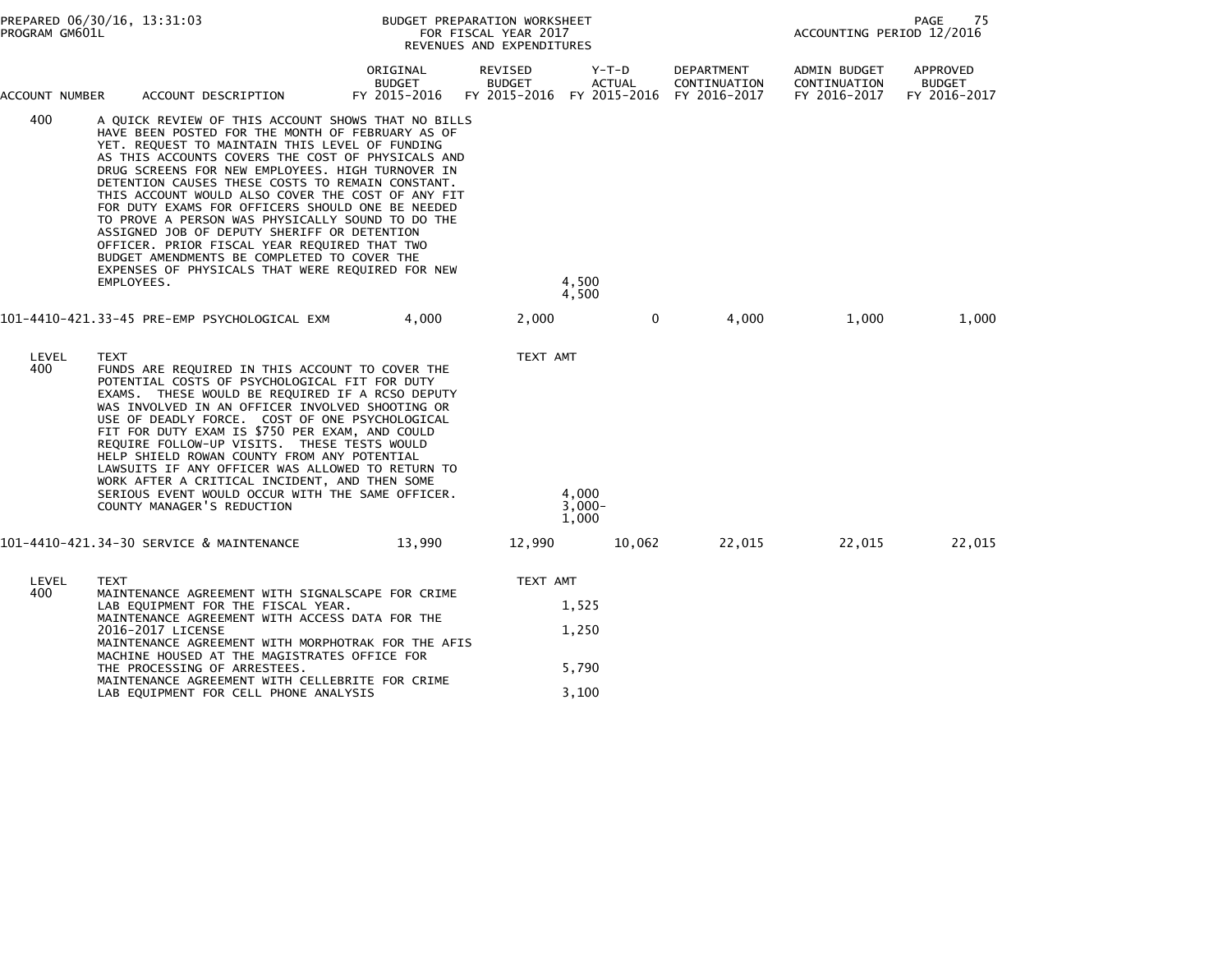| PROGRAM GM601L           | PREPARED 06/30/16, 13:31:03 |                                                                                                                                                                                                                                                                                                                                                                                                                                                                                                                                                                                                                                                                                                                                                                                                                                                                                                                                                                                                                                                                  |                                           | BUDGET PREPARATION WORKSHEET<br>FOR FISCAL YEAR 2017<br>REVENUES AND EXPENDITURES |                                   |                                            | 76<br>PAGE<br>ACCOUNTING PERIOD 12/2016      |                                           |  |
|--------------------------|-----------------------------|------------------------------------------------------------------------------------------------------------------------------------------------------------------------------------------------------------------------------------------------------------------------------------------------------------------------------------------------------------------------------------------------------------------------------------------------------------------------------------------------------------------------------------------------------------------------------------------------------------------------------------------------------------------------------------------------------------------------------------------------------------------------------------------------------------------------------------------------------------------------------------------------------------------------------------------------------------------------------------------------------------------------------------------------------------------|-------------------------------------------|-----------------------------------------------------------------------------------|-----------------------------------|--------------------------------------------|----------------------------------------------|-------------------------------------------|--|
| ACCOUNT NUMBER           |                             | ACCOUNT DESCRIPTION                                                                                                                                                                                                                                                                                                                                                                                                                                                                                                                                                                                                                                                                                                                                                                                                                                                                                                                                                                                                                                              | ORIGINAL<br><b>BUDGET</b><br>FY 2015-2016 | REVISED<br><b>BUDGET</b><br>FY 2015-2016 FY 2015-2016                             | Y-T-D<br><b>ACTUAL</b>            | DEPARTMENT<br>CONTINUATION<br>FY 2016-2017 | ADMIN BUDGET<br>CONTINUATION<br>FY 2016-2017 | APPROVED<br><b>BUDGET</b><br>FY 2016-2017 |  |
|                          |                             | MAINTENANCE AGREEMENT WITH CALLYO CORP. THAT<br>ALLOWS INVESTIGATORS TO MONITOR CELL PHONE CALLS<br>ON DRUG SUSPECTS AND SUSPECTS IN OTHER DANGEROUS<br>CRIMES. ORIGINALLY COVERED WITH FED ASSET FORF.<br>FUNDS, BUT OBAMA WIPED THOSE FUNDS OUT.<br>MAINTENANCE AGREEMENT WITH LEADS ON LINE WHICH<br>TRACKS ALL PAWN SHOPS IN ROWAN & SURROUNDING<br>COUNTIES. HAD BEEN COVERED BY FED ASSET FORF.,<br>BUT OBAMA HAS RUINED THAT.<br>MAINTENANCE AGREEMENT WITH TRANS UNION RISK &<br>ALTERNATIVE, WHICH IS USED BY BOTH THE<br>DETECTIVES AND CIVIL DIVISION TO TRACK AND FIND<br>SUSPECTS, FIND ASSETS, AND DETERMINE CRIMINAL<br>CONSPIRACY ORGANIZATIONS. HAD BEEN COVERED BY<br>FED ASSET FORF. BUT OBAMA HAS RUINED THAT.                                                                                                                                                                                                                                                                                                                               |                                           |                                                                                   | 2,750<br>6,200<br>1.400<br>22,015 |                                            |                                              |                                           |  |
| 101-4410-421.41-40 WATER |                             |                                                                                                                                                                                                                                                                                                                                                                                                                                                                                                                                                                                                                                                                                                                                                                                                                                                                                                                                                                                                                                                                  | 24,600                                    | 24,600                                                                            | 16,570                            | 24,600                                     | 24,600                                       | 24,600                                    |  |
|                          |                             | 101-4410-421.43-15 R&M:EQUIPMENT                                                                                                                                                                                                                                                                                                                                                                                                                                                                                                                                                                                                                                                                                                                                                                                                                                                                                                                                                                                                                                 | 8,500                                     | 6,730                                                                             | 4,347                             | 8,500                                      | 7,000                                        | 7,000                                     |  |
| LEVEL<br>400             | <b>TEXT</b>                 | THIS FUND IS TO COVER THE COST OF REPAIR FOR MOST<br>SHERIFF'S OFFICE EQUIP. RANGING FROM FLASHLIGHTS,<br>FIRE EXTINGUISHERS FOR RCSO VEHICLES, TASERS,<br>HANDGUNS, RIFLES, SHOTGUNS, RADARS, IN-CAR CAMERA<br>SYSTEMS, SURVEILLANCE EQUIPMENT, ETC. THIS ACCOUNT<br>COVERS MANY MORE ITEMS WHICH IS TOO LENGTHY TO<br>LIST, BUT ALL OF THE ITEMS ARE CRITICAL TO THE<br>DAY TO DAY OPERATION OF THE RCSO. OVERALL NEED<br>CAN BE HARD TO PREDICT, BECAUSE SOME YEARS WE HAVE<br>BEEN LUCKY AND EQUIPMENT NEEDING REPAIR WAS LOW,<br>BUT WE HAVE ALSO HAD SOME YEARS WHERE REPAIR COST<br>MUSHROOMED DUE TO SEVERAL PIECES OF LARGE<br>EQUIPMENT WENT DOWN, AND REQUIRED THE RCSO GET THE<br>REPAIRS DONE OR DO WITHOUT THE EQUIPMENT<br>COMPLETELY. ONE ITEM THAT IS A CONSTANT IN THIS<br>ACCOUNT IF THE REQUIRED CALIBRATION OF ALL RCSO<br>RADAR UNITS IN USE IN PATROL UNITS. THE COST OF<br>THIS CALIBRATION FOR ALL UNITS IS \$1,200.<br>REQUEST TO MAINTAIN CURRENT LEVEL SO THAT ANY<br>EMERGENCY REPAIR CAN BE HANDLED.<br>COUNTY MANAGER'S REDUCTION |                                           | TEXT AMT                                                                          | 8,500<br>$1,500-$<br>7,000        |                                            |                                              |                                           |  |
|                          |                             | 101-4410-421.43-20 R&M:VEHICLES                                                                                                                                                                                                                                                                                                                                                                                                                                                                                                                                                                                                                                                                                                                                                                                                                                                                                                                                                                                                                                  | 85,000                                    | 85,000                                                                            | 68,837                            | 85,000                                     | 75,000                                       | 75,000                                    |  |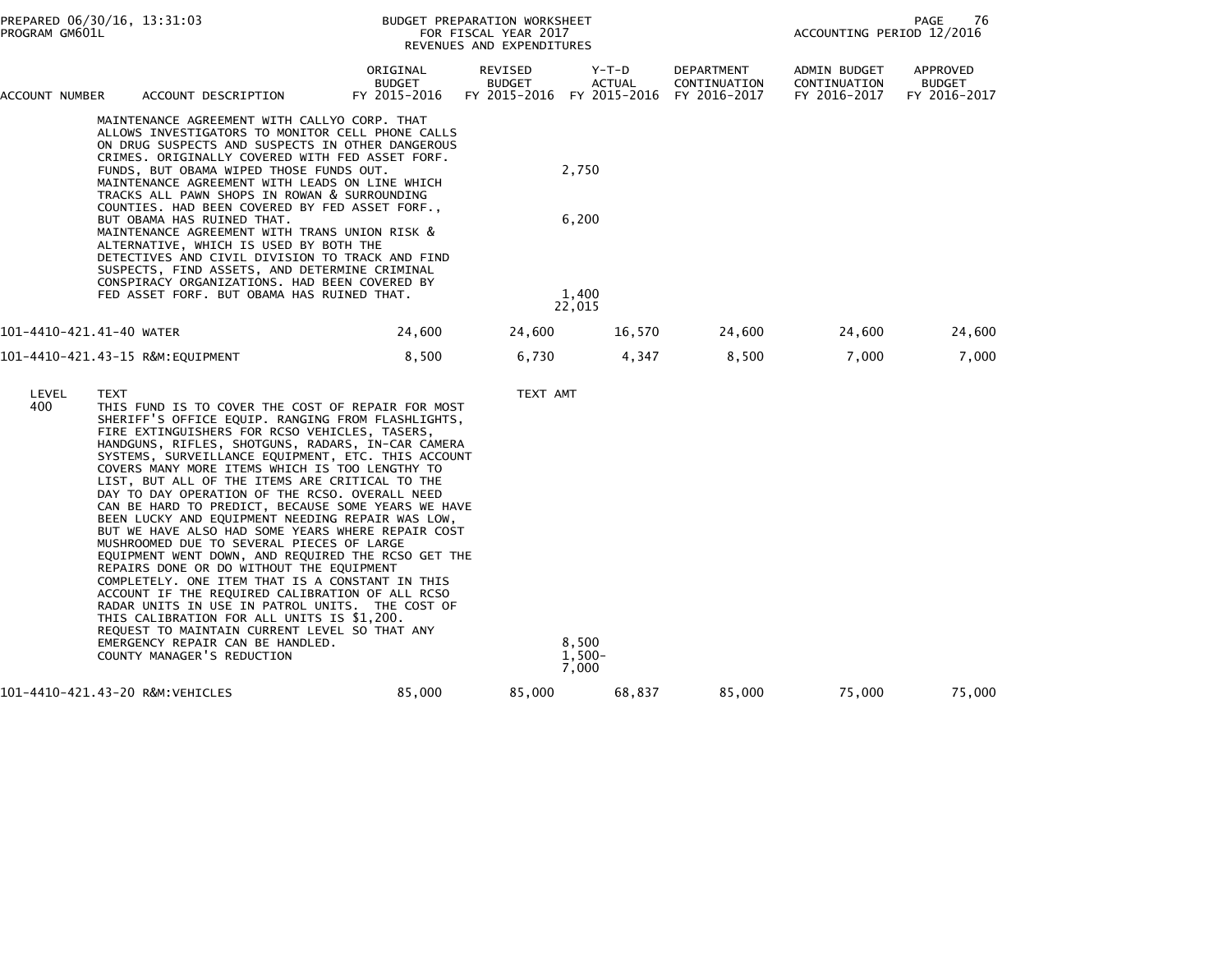| PROGRAM GM601L | PREPARED 06/30/16, 13:31:03                                                                                                                                                                                                                                                                                                                                                                                                                                                                                                                                                                                                                                                                                                          |                                           | BUDGET PREPARATION WORKSHEET<br>FOR FISCAL YEAR 2017<br>REVENUES AND EXPENDITURES | 77<br>PAGE<br>ACCOUNTING PERIOD 12/2016  |                                                   |                                                     |                                                  |
|----------------|--------------------------------------------------------------------------------------------------------------------------------------------------------------------------------------------------------------------------------------------------------------------------------------------------------------------------------------------------------------------------------------------------------------------------------------------------------------------------------------------------------------------------------------------------------------------------------------------------------------------------------------------------------------------------------------------------------------------------------------|-------------------------------------------|-----------------------------------------------------------------------------------|------------------------------------------|---------------------------------------------------|-----------------------------------------------------|--------------------------------------------------|
| ACCOUNT NUMBER | ACCOUNT DESCRIPTION                                                                                                                                                                                                                                                                                                                                                                                                                                                                                                                                                                                                                                                                                                                  | ORIGINAL<br><b>BUDGET</b><br>FY 2015-2016 | <b>REVISED</b><br><b>BUDGET</b><br>FY 2015-2016                                   | $Y-T-D$<br><b>ACTUAL</b><br>FY 2015-2016 | <b>DEPARTMENT</b><br>CONTINUATION<br>FY 2016-2017 | <b>ADMIN BUDGET</b><br>CONTINUATION<br>FY 2016-2017 | <b>APPROVED</b><br><b>BUDGET</b><br>FY 2016-2017 |
| LEVEL<br>400   | <b>TEXT</b><br>THIS ACCOUNT COVERS THE COST OF VEHICLE REPAIRS<br>FOR THE ENTIRE VEHICLE FLEET OF THE RCSO. AS<br>VEHICLES REACH THE END OF THEIR EFFECTIVE SERVICE<br>TIME, THEY TEND TO REQUIRE MORE MAINTENANCE. THERE<br>HAVE BEEN YEARS IN WHICH SEVERAL BUDGET AMMENDMENT<br>REQUEST HAVE BEEN REQUIRED TO KEEP THIS ACCOUNT<br>OUT OF THE RED. THE PAST HAS PROVEN THAT JUST A<br>FEW HIGH COST REPAIRS. THE RCSO WOULD LIKE TO<br>BE ABLE TO MAINTAIN THE FLEET AT THE PROPER LEVEL<br>OF REPAIR TO INSURE THE SAFETY OF OUR DEPUTIES<br>AND TO ALSO INSURE THAT THE RCSO CAN RESPOND IN<br>AN APPROPRIATE MANNER WHEN OUR HELP IS REQUESTED.<br>REQUEST TO MAINTAIN CURRENT LEVEL OF FUNDING:<br>COUNTY MANAGER'S REDUCTION |                                           | TEXT AMT<br>85,000<br>$10,000 -$                                                  |                                          |                                                   |                                                     |                                                  |
|                |                                                                                                                                                                                                                                                                                                                                                                                                                                                                                                                                                                                                                                                                                                                                      |                                           | 75,000                                                                            |                                          |                                                   |                                                     |                                                  |
|                | 101-4410-421.44-10 RENT:EQUIPMENT                                                                                                                                                                                                                                                                                                                                                                                                                                                                                                                                                                                                                                                                                                    | 19,344                                    | 20,114                                                                            | 19,913                                   | 19,644                                            | 19,644                                              | 19,644                                           |
| LEVEL<br>400   | TEXT<br>DCI USER FEES FOR THE ROWAN COUNTY SHERIFF'S<br>OFFICE:                                                                                                                                                                                                                                                                                                                                                                                                                                                                                                                                                                                                                                                                      |                                           | TEXT AMT                                                                          |                                          |                                                   |                                                     |                                                  |
|                | TERMINALS RWA THROUGH RWA16 \$25/TERMINAL X 12<br>MONTHS (TOTAL OF 17 TERMINALS) = \$5,100<br>MOBILE TERMINALS RWAM-RWAM100 \$12/MONTH X 12<br>MONTHS (TOTAL OF 101 TERMINALS) = \$14,544                                                                                                                                                                                                                                                                                                                                                                                                                                                                                                                                            |                                           | 5,100<br>14,544<br>19,644                                                         |                                          |                                                   |                                                     |                                                  |
|                | 101-4410-421.44-45 RENT:POSTAGE METER                                                                                                                                                                                                                                                                                                                                                                                                                                                                                                                                                                                                                                                                                                | 2,850                                     | 2,850                                                                             | 2,340                                    | 2,850                                             | 2,850                                               | 2,850                                            |
| LEVEL<br>400   | <b>TEXT</b><br>POSTAGE METERS USED AT THE SALISBURY OFFICE AND<br>AT THE LANDIS OFFICE ON A MONTHLY RENTAL PLAN =                                                                                                                                                                                                                                                                                                                                                                                                                                                                                                                                                                                                                    |                                           | TEXT AMT                                                                          |                                          |                                                   |                                                     |                                                  |
|                | \$2,850                                                                                                                                                                                                                                                                                                                                                                                                                                                                                                                                                                                                                                                                                                                              |                                           | 2,850<br>2,850                                                                    |                                          |                                                   |                                                     |                                                  |
|                | 101-4410-421.50-07 COST PER COPY PROGRAM                                                                                                                                                                                                                                                                                                                                                                                                                                                                                                                                                                                                                                                                                             | 9.700                                     | 10,700                                                                            | 7,725                                    | 10,000                                            | 10,000                                              | 10,000                                           |
| LEVEL<br>400   | <b>TEXT</b><br>THIS ACCOUNT COVERS THE COST OF COPIES AT THE                                                                                                                                                                                                                                                                                                                                                                                                                                                                                                                                                                                                                                                                         |                                           | TEXT AMT                                                                          |                                          |                                                   |                                                     |                                                  |

400 THIS ACCOUNT COVERS THE COST OF COPIES AT THE SHERIFF'S OFFICE AND AT THE LANDIS SATELLITE OFFICE. THE ONGOING DEMAND FOR BOTH HANDGUN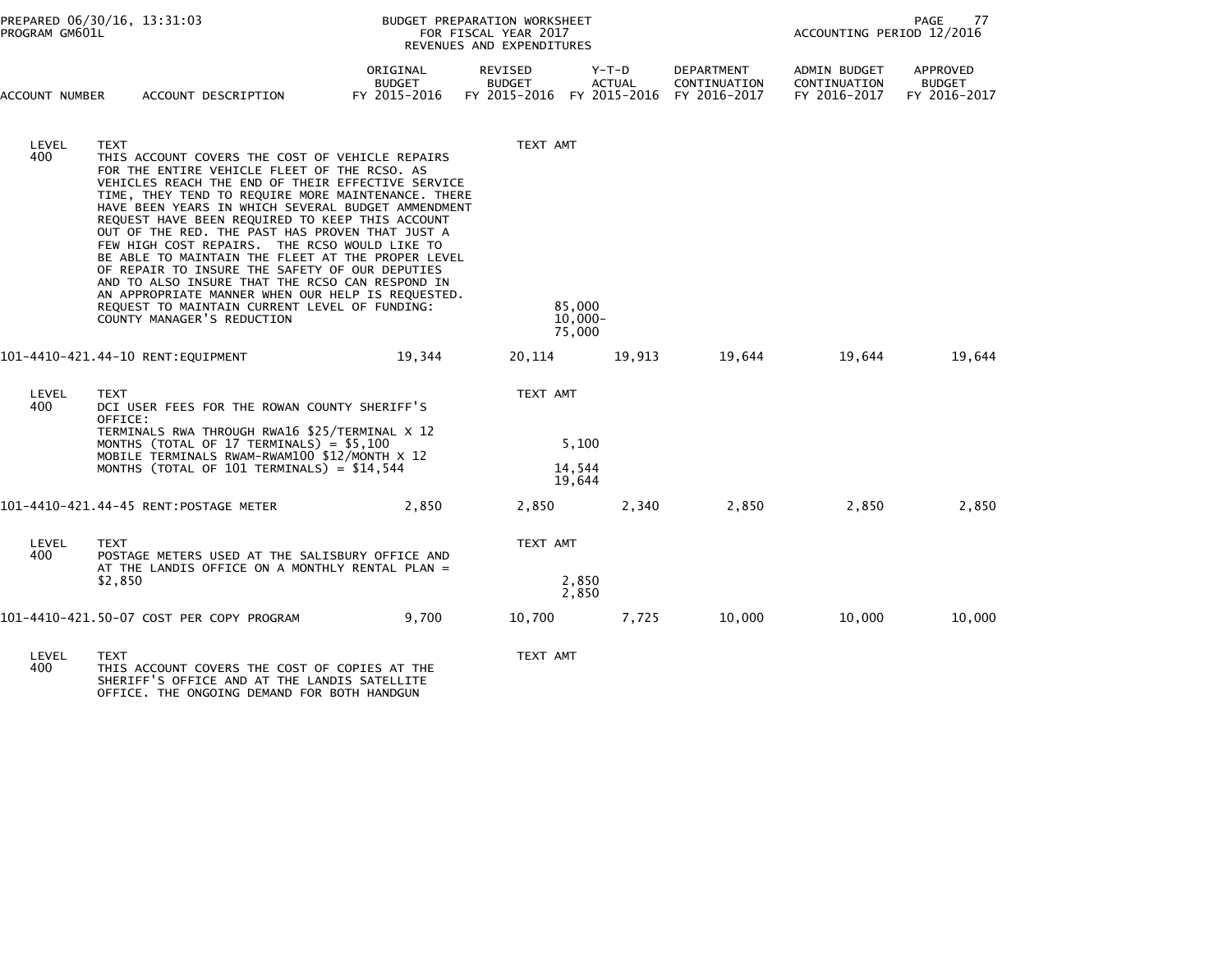|                                                                                                                                                                                                                                                                                                                                                                                                                                                                                                                                                                                                                                                                                                                                                                                                                                                                                                                                                                                                                                                                                                                                                                                                                                                                                                                                                                                                                                                            | PREPARED 06/30/16, 13:31:03<br>PROGRAM GM601L |                                                                                                                                                                                                                                                 |                                           | BUDGET PREPARATION WORKSHEET<br>FOR FISCAL YEAR 2017<br>REVENUES AND EXPENDITURES |                             | 78<br>PAGE<br>ACCOUNTING PERIOD 12/2016           |                                              |                                                  |
|------------------------------------------------------------------------------------------------------------------------------------------------------------------------------------------------------------------------------------------------------------------------------------------------------------------------------------------------------------------------------------------------------------------------------------------------------------------------------------------------------------------------------------------------------------------------------------------------------------------------------------------------------------------------------------------------------------------------------------------------------------------------------------------------------------------------------------------------------------------------------------------------------------------------------------------------------------------------------------------------------------------------------------------------------------------------------------------------------------------------------------------------------------------------------------------------------------------------------------------------------------------------------------------------------------------------------------------------------------------------------------------------------------------------------------------------------------|-----------------------------------------------|-------------------------------------------------------------------------------------------------------------------------------------------------------------------------------------------------------------------------------------------------|-------------------------------------------|-----------------------------------------------------------------------------------|-----------------------------|---------------------------------------------------|----------------------------------------------|--------------------------------------------------|
| ACCOUNT NUMBER                                                                                                                                                                                                                                                                                                                                                                                                                                                                                                                                                                                                                                                                                                                                                                                                                                                                                                                                                                                                                                                                                                                                                                                                                                                                                                                                                                                                                                             |                                               | ACCOUNT DESCRIPTION                                                                                                                                                                                                                             | ORIGINAL<br><b>BUDGET</b><br>FY 2015-2016 | REVISED<br><b>BUDGET</b><br>FY 2015-2016 FY 2015-2016                             | $Y-T-D$<br>ACTUAL           | <b>DEPARTMENT</b><br>CONTINUATION<br>FY 2016-2017 | ADMIN BUDGET<br>CONTINUATION<br>FY 2016-2017 | <b>APPROVED</b><br><b>BUDGET</b><br>FY 2016-2017 |
|                                                                                                                                                                                                                                                                                                                                                                                                                                                                                                                                                                                                                                                                                                                                                                                                                                                                                                                                                                                                                                                                                                                                                                                                                                                                                                                                                                                                                                                            |                                               | PURCHASE PERMITS AND CONCEALED HANDGUN PERMITS<br>CREATES THE NEED FOR A TREMENDOUS AMMOUNT OF<br>COPIES TO BE MADE THAT ARE REQUIRED BY STATE OF<br>NC FOR PROPER RECORD KEEPING. REQUEST JUST A<br>SMALL INCREASE TO MEET THE ONGOING DEMAND. |                                           |                                                                                   | 10,000<br>10,000            |                                                   |                                              |                                                  |
| 101-4410-421.50-10 INFORMERS                                                                                                                                                                                                                                                                                                                                                                                                                                                                                                                                                                                                                                                                                                                                                                                                                                                                                                                                                                                                                                                                                                                                                                                                                                                                                                                                                                                                                               |                                               |                                                                                                                                                                                                                                                 | 25,000                                    | 25,000                                                                            | 24,876                      | 73,000                                            | 30,000                                       | 30,000                                           |
| LEVEL<br><b>TEXT</b><br>400<br>IT IS OF THE UPMOST IMPORTANCE THAT FUNDING FOR<br>THIS ACCOUNT IS INCREASED SO THAT THE SPECIAL<br>INVESTIGATIVE UNIT OF THE RCSO CAN CONTINUE TO<br>FUNCTION AND MAKE ARREST. DUE TO THE EXECUTIVE<br>ACTIONS OF PRESIDENT OBAMA, THERE ARE NO MORE<br>INCOMING FEDERAL ASSET FORFEITURE FUNDS AVAILABLE<br>TO AUGMENT THIS ACCOUNT ONCE FUNDING HERE HAS BEEN<br>DEPLETED. THE \$25,000 IN THIS ACCOUNT HAD BEEN<br>EXPENDED ON DRUG INVESTIGATIONS BY DECEMBER OF<br>THIS YEAR. TO DATE THE SPECIAL INVESTIGATIVE UNIT<br>HAS USED A TOTAL OF \$48,175 ON INVESTIGATIONS<br>DURING THIS FISCAL YEAR. THERE HAVE BEEN A NUMBER<br>OF MAJOR DRUG ARRESTS AND ALSO SEVERAL ARREST BY<br>THE CRIMINAL INVESTIGATIVE UNIT BY UTILIZING SOME<br>FUNDS FROM THIS INFORMANT ACCOUNT.<br>TO DATE THE RCSO IS INVOLVED IN A MAJOR OPERATION<br>INVOLVING THE SBI, ICE, AND FBI, AND THIS CASE<br>INVOLVES THE EVENTUAL ARREST OF KEY NARCOTICS<br>DISTRIBUTORS NATIONWIDE.<br>THE DRUG INVESTIGATIVE UNITS OF COUNTIES<br>SURROUNDING ROWAN COUNTY HAVE THEIR INFORMANT<br>FUNDS SUPPORTED AT A MUCH HIGHER LEVEL. WITHOUT<br>THE FEDERAL ASSET FORF. FUNDS, IT IS IMPERATIVE<br>TO INCREASE THE FUNDING AMOUNT OF THIS ACCOUNT SO<br>THAT NARCOTICS INVESTIGATIONS WILL CONTINUE AND<br>BAD GUYS WILL CONTINUE TO BE ARRESTED!!<br>A REVIEW OF THE CURRENT RATE OF USE SHOWS THAT<br>THIS ACCOUNT SHOULD BE FUNDED AT : \$73,000 |                                               | COUNTY MANAGER'S REDUCTION                                                                                                                                                                                                                      |                                           | TEXT AMT                                                                          | 73,000<br>43,000-<br>30,000 |                                                   |                                              |                                                  |
| 101-4410-421.53-05 TELEPHONE                                                                                                                                                                                                                                                                                                                                                                                                                                                                                                                                                                                                                                                                                                                                                                                                                                                                                                                                                                                                                                                                                                                                                                                                                                                                                                                                                                                                                               |                                               |                                                                                                                                                                                                                                                 | 85,000                                    | 83,677                                                                            | 67,541                      | 85,600                                            | 85,600                                       | 85,600                                           |

LEVEL TEXT TEXT AMT 400 SMALL INCREASE REQUESTED TO COMPENSATE FOR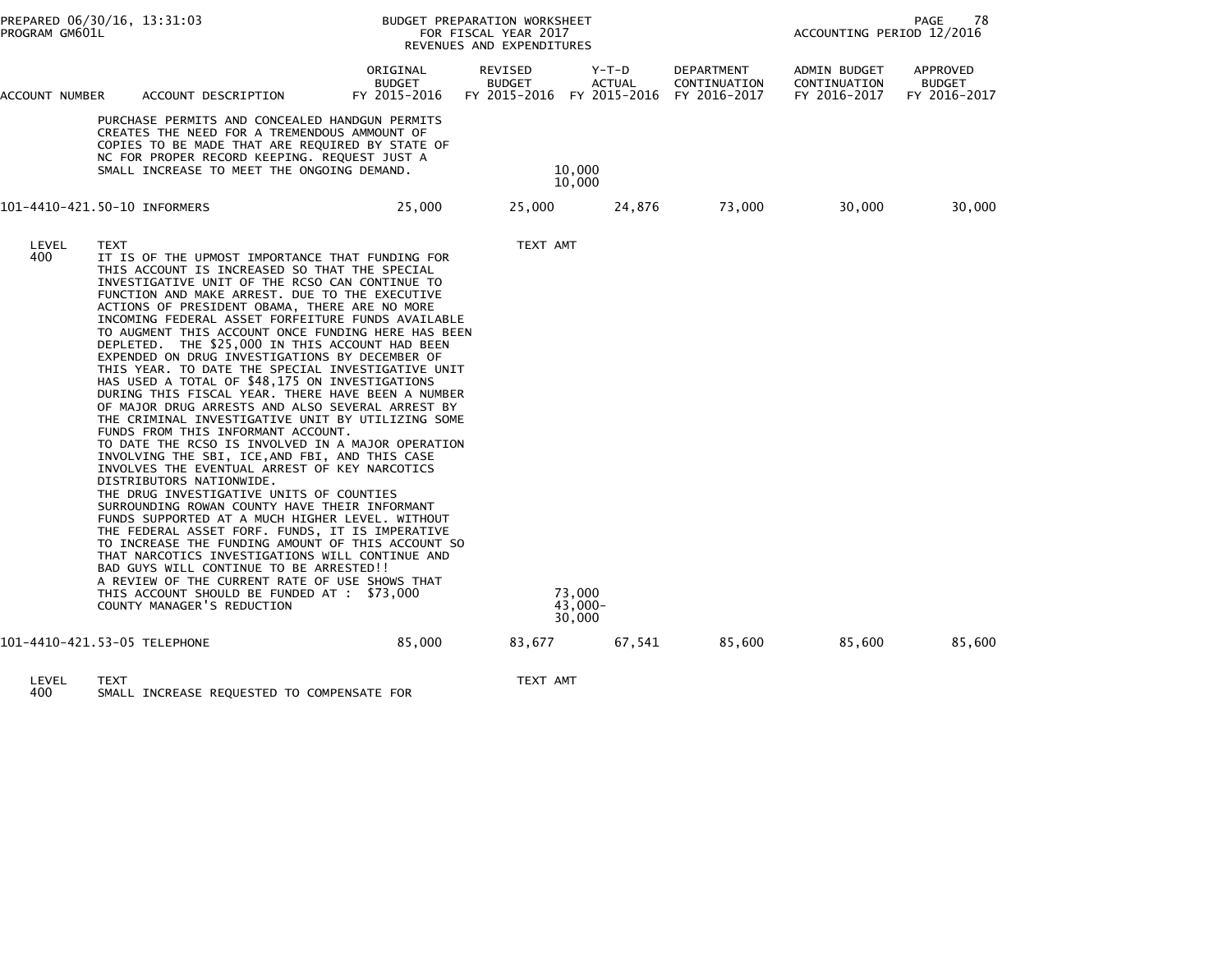| PROGRAM GM601L              | PREPARED 06/30/16, 13:31:03                                                                                                                                                                                                                                                                                                                                                                                                                                                                                                                                                                                                                                                                                                                                                                                                                                                                                                                                                                                                                                                                                                                                                                                                                 |                                                                                                                                                                                                                                                                                                                                                                                                                                                                                                                                                                                                                                                                                                |                                           | BUDGET PREPARATION WORKSHEET<br>FOR FISCAL YEAR 2017<br>REVENUES AND EXPENDITURES |        |                        |                                            | 79<br>PAGE<br>ACCOUNTING PERIOD 12/2016      |                                           |  |
|-----------------------------|---------------------------------------------------------------------------------------------------------------------------------------------------------------------------------------------------------------------------------------------------------------------------------------------------------------------------------------------------------------------------------------------------------------------------------------------------------------------------------------------------------------------------------------------------------------------------------------------------------------------------------------------------------------------------------------------------------------------------------------------------------------------------------------------------------------------------------------------------------------------------------------------------------------------------------------------------------------------------------------------------------------------------------------------------------------------------------------------------------------------------------------------------------------------------------------------------------------------------------------------|------------------------------------------------------------------------------------------------------------------------------------------------------------------------------------------------------------------------------------------------------------------------------------------------------------------------------------------------------------------------------------------------------------------------------------------------------------------------------------------------------------------------------------------------------------------------------------------------------------------------------------------------------------------------------------------------|-------------------------------------------|-----------------------------------------------------------------------------------|--------|------------------------|--------------------------------------------|----------------------------------------------|-------------------------------------------|--|
| ACCOUNT NUMBER              |                                                                                                                                                                                                                                                                                                                                                                                                                                                                                                                                                                                                                                                                                                                                                                                                                                                                                                                                                                                                                                                                                                                                                                                                                                             | ACCOUNT DESCRIPTION                                                                                                                                                                                                                                                                                                                                                                                                                                                                                                                                                                                                                                                                            | ORIGINAL<br><b>BUDGET</b><br>FY 2015-2016 | REVISED<br><b>BUDGET</b><br>FY 2015-2016 FY 2015-2016                             |        | Y-T-D<br><b>ACTUAL</b> | DEPARTMENT<br>CONTINUATION<br>FY 2016-2017 | ADMIN BUDGET<br>CONTINUATION<br>FY 2016-2017 | APPROVED<br><b>BUDGET</b><br>FY 2016-2017 |  |
|                             | ADDITIONAL SECURE DATA LINE THAT THE IT DEPARTMENT<br>ADVISED WOULD BE NEEDED BY THE RCSO TO CONDUCT<br>DISCREET AND UNDERCOVER INVESTIGATIONS ON THE<br>INTERNET BY INVESTIGATORS OF THE RCSO. LINE WAS<br>INSTALLED LAST MONTH BY TIMEWARNER, AND HAS A<br>COST OF \$99/MONTH. THIS ALLOWS INVESTIGATORS TO<br>RESEARCH RECORDS AND ENTER INTO CHATROOMS IN AN<br>EFFORT TO APPREHEND BOTH SEXUAL DEVIANTS AND THOSE<br>INVOLVED IN THE DRUG TRADE. THE EXISTING<br>CONNECTION WOULD TIP OFF CRIMINALS THAT THE RCSO<br>WAS THE PARTY THEY WERE IN FACT COMMUNICATING WITH<br>AND WOULD BLOW INVESTIGATIONS BEFORE THEY COULD<br>BEGIN.<br>*****SPECIAL NOTE- WILL NEED SLIGHT INCREASE TO<br>THIS ACCOUNT TO COVER THE COST OF PHONES FOR THE<br>DRUG UNIT INVESTIGATORS. THERE HAD BEEN AN<br>ACCOUNT FOR THE PHONES USED BY THOSE IN THE DRUG<br>UNIT, BUT EXECUTIVE ACTION BY BARACK OBAMA THAT IS<br>IN FAVOR OF DRUG DEALERS OVER LAW ENFORCEMENT HAS<br>REMOVED THE ABILITY TO COLLECT ASSET FORF. FUNDS<br>FROM DRUG DEALERS TO BE USED TO FURTHER LAW<br>ENFORCEMENT OPERATIONS. THE AMOUNT TO BE ADDED<br>BECAUSE OF HIS SHORT SIGHTED AND MISGUIDED POLICY<br>IS \$4000.<br>RECOMMENDED REDUCTION PER INFO SYS BUDGET ANALYSIS |                                                                                                                                                                                                                                                                                                                                                                                                                                                                                                                                                                                                                                                                                                |                                           | 86,200<br>4.000<br>$4,600-$<br>85,600                                             |        |                        |                                            |                                              |                                           |  |
| 101-4410-421.55-00 PRINTING |                                                                                                                                                                                                                                                                                                                                                                                                                                                                                                                                                                                                                                                                                                                                                                                                                                                                                                                                                                                                                                                                                                                                                                                                                                             |                                                                                                                                                                                                                                                                                                                                                                                                                                                                                                                                                                                                                                                                                                | 2,500                                     | 2,200                                                                             |        | 1,439                  | 2,500                                      | 2,500                                        | 2,500                                     |  |
| 101-4410-421.56-00 UNIFORMS |                                                                                                                                                                                                                                                                                                                                                                                                                                                                                                                                                                                                                                                                                                                                                                                                                                                                                                                                                                                                                                                                                                                                                                                                                                             |                                                                                                                                                                                                                                                                                                                                                                                                                                                                                                                                                                                                                                                                                                | 45,000                                    | 50,556                                                                            |        | 42,689                 | 54,600                                     | 45,000                                       | 45,000                                    |  |
| LEVEL<br>400                | <b>TEXT</b><br>BE \$48,000.                                                                                                                                                                                                                                                                                                                                                                                                                                                                                                                                                                                                                                                                                                                                                                                                                                                                                                                                                                                                                                                                                                                                                                                                                 | REQUEST A SLIGHT AND REASONABLE INCREASE TO COVER<br>THE COST OF UNIFORMS FOR THE ENTIRE 4410 SIDE OF<br>THE SHERIFF'S OFFICE, WHICH INCLUDES PATROL, CIVIL<br>SCHOOL RESOURCE, STAFF DEVELOPMENT, AND SHIRTS<br>FOR CLERICAL STAFF. ALREADY COMPLETED ONE BUDGET<br>AMENDMENT TO ADD FUNDS TO THIS ACCOUNT TO HELP<br>COMPENSATE ANTICIPATED SHORTFALL IN THIS ACCOUNT.<br>FIVE NEW POSITIONS WERE ADDED LAST YEAR, SO AN<br>ALREADY UNDERFUNDED ACCOUNT CONTINUES TO GET WORSE<br>BASED ON THE CURRENT RATE OF EXPENSE, REQUEST THAT<br>THERE BE AN INCREASE OF \$3000, AND THE TOTAL TO<br>ALSO REQUEST AN INCREASE IN THIS ACCOUNT TO ALLOW<br>FOR A LONG OVERDUE INCREASE IN THE CLOTHING |                                           | TEXT AMT                                                                          | 48,000 |                        |                                            |                                              |                                           |  |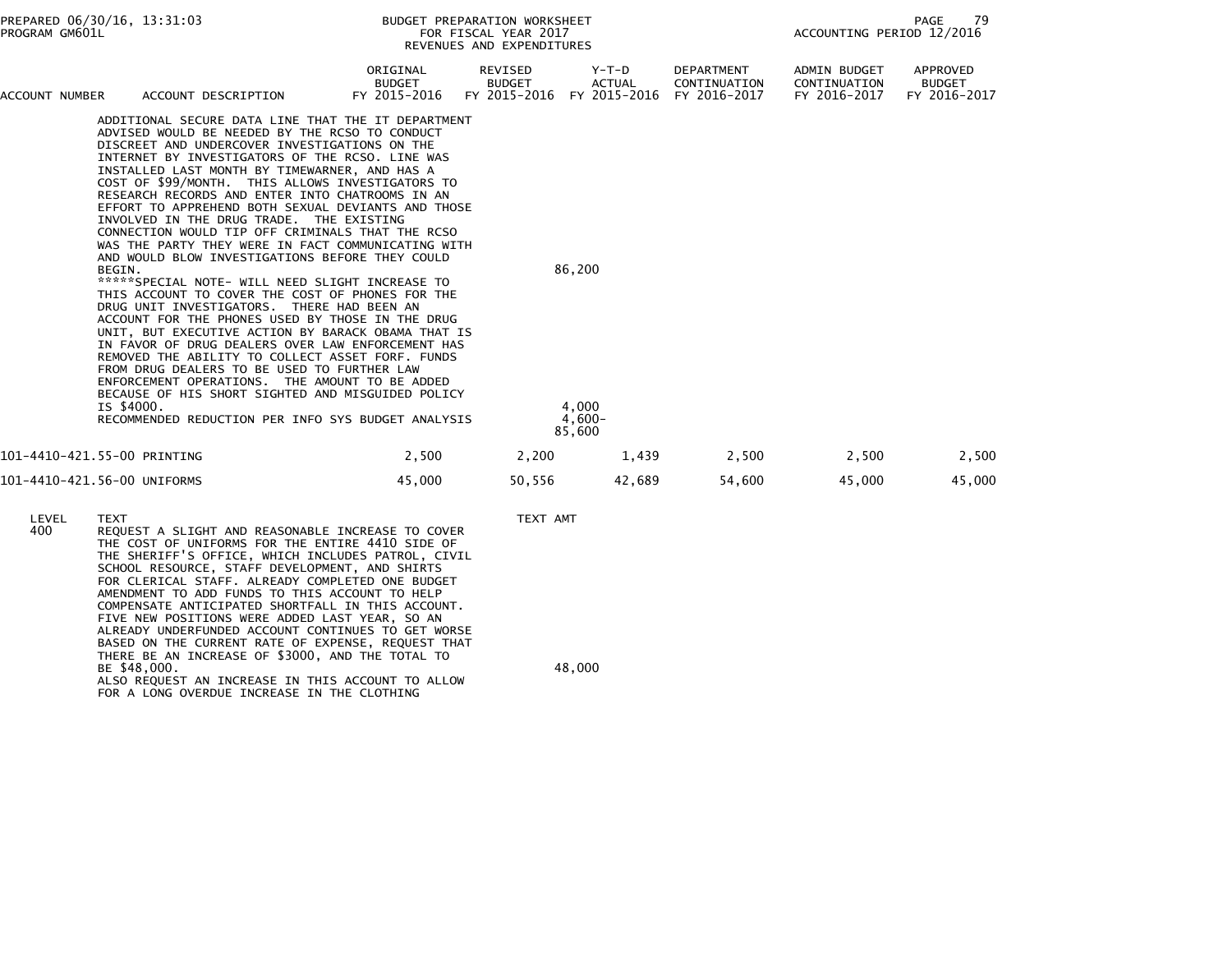| PROGRAM GM601L                                                                                                                                                                                                                                                                                                                                                                                                                                                                                                                                                                                                                                                                                                                                                                                                                                                                                                                 | PREPARED 06/30/16, 13:31:03                                                                                                                                                                                                                                                                                            |                                           | BUDGET PREPARATION WORKSHEET<br>FOR FISCAL YEAR 2017<br>REVENUES AND EXPENDITURES |                                                       |                                                   |                                              |                                                  |  |
|--------------------------------------------------------------------------------------------------------------------------------------------------------------------------------------------------------------------------------------------------------------------------------------------------------------------------------------------------------------------------------------------------------------------------------------------------------------------------------------------------------------------------------------------------------------------------------------------------------------------------------------------------------------------------------------------------------------------------------------------------------------------------------------------------------------------------------------------------------------------------------------------------------------------------------|------------------------------------------------------------------------------------------------------------------------------------------------------------------------------------------------------------------------------------------------------------------------------------------------------------------------|-------------------------------------------|-----------------------------------------------------------------------------------|-------------------------------------------------------|---------------------------------------------------|----------------------------------------------|--------------------------------------------------|--|
| ACCOUNT NUMBER                                                                                                                                                                                                                                                                                                                                                                                                                                                                                                                                                                                                                                                                                                                                                                                                                                                                                                                 | ACCOUNT DESCRIPTION                                                                                                                                                                                                                                                                                                    | ORIGINAL<br><b>BUDGET</b><br>FY 2015-2016 | REVISED<br><b>BUDGET</b>                                                          | $Y-T-D$<br><b>ACTUAL</b><br>FY 2015-2016 FY 2015-2016 | <b>DEPARTMENT</b><br>CONTINUATION<br>FY 2016-2017 | ADMIN BUDGET<br>CONTINUATION<br>FY 2016-2017 | <b>APPROVED</b><br><b>BUDGET</b><br>FY 2016-2017 |  |
| ALLOWANCE FOR THE INVESTIGATIVE AND ADMINISTRATIVE<br>STAFF. THE CURRENT CLOTHING ALLOWANCE IS \$700<br>PER YEAR FOR EACH PERSON, AND THAT AMOUNT IS ALSO<br>TAXED, SO THE NET AMOUNT IS LESS. IN COMPARISON,<br>BOTH THE DAVIE COUNTY SHERIFF'S OFFICE AND THE<br>IREDELL COUNTY SHERIFF'S OFFICE, BOTH NEIGHBORING<br>AGENCIES, WITH ONE BEING MUCH SMALLER IN SIZE AND<br>THE OTHER BEING SLIGHTLY LARGER IN SIZE, YET BOTH<br>OF THESE COUNTIES RECEIVE \$2,400 PER YEAR AS A<br>CLOTHING ALLOWANCE FOR THEIR DETECTIVE.<br>RESPECTFULLY REQUEST THAT THE RCSO CLOTHING<br>ALLOWANCE BE INCREASED TO \$1000/YEAR PER EITHER<br>DETECTIVE OR ADMINISTRATIVE STAFF. THIS INCREASE<br>WOULD ADD A TOTAL OF \$6,600 TO THE UNIFORM BUDGET.<br>THERE HAS BEEN NO INCREASE IN CLOTHING ALLOWANCE<br>FOR YEARS, YET THE COST OF CLOTHING HAS CERTAINLY<br>INCREASED.<br>COUNTY MANAGER'S REDUCTION<br>101-4410-421.56-10 CLOTHING |                                                                                                                                                                                                                                                                                                                        |                                           | 6,600<br>$9,600 -$<br>45,000                                                      |                                                       |                                                   |                                              |                                                  |  |
|                                                                                                                                                                                                                                                                                                                                                                                                                                                                                                                                                                                                                                                                                                                                                                                                                                                                                                                                |                                                                                                                                                                                                                                                                                                                        | 1,000                                     | 1,000                                                                             | 696                                                   | 1,500                                             | 1,500                                        | 1,500                                            |  |
| LEVEL<br>400                                                                                                                                                                                                                                                                                                                                                                                                                                                                                                                                                                                                                                                                                                                                                                                                                                                                                                                   | <b>TEXT</b><br>REQUEST MODERATE INCREASE FOR SHERIFF'S CLOTHING<br>ALLOWANCE. POSITION REQUIRES SHERIFF TO ATTEND<br>MANY EVENTS THROUGHOUT DAY, MANY NIGHTS, AND<br>SOME WEEKENDS. CLOTHING COST HAVE INCREASED OVER<br>TIME, BUT THERE HAS BEEN NO INCREASE IN THIS<br>LINE ITEM FOR YEARS                           |                                           | TEXT AMT                                                                          | 1,500<br>1,500                                        |                                                   |                                              |                                                  |  |
|                                                                                                                                                                                                                                                                                                                                                                                                                                                                                                                                                                                                                                                                                                                                                                                                                                                                                                                                | 101–4410–421.56–20 SPECIAL DEPUTIES                                                                                                                                                                                                                                                                                    | 3,000                                     | 3,000                                                                             | 2,131                                                 | 3,000                                             | 3,000                                        | 3,000                                            |  |
|                                                                                                                                                                                                                                                                                                                                                                                                                                                                                                                                                                                                                                                                                                                                                                                                                                                                                                                                | 101-4410-421.57-00 POSTAGE                                                                                                                                                                                                                                                                                             | 8,500                                     | 8,500                                                                             | 8,699                                                 | 8,500                                             | 8,500                                        | 8,500                                            |  |
| LEVEL<br>400                                                                                                                                                                                                                                                                                                                                                                                                                                                                                                                                                                                                                                                                                                                                                                                                                                                                                                                   | <b>TEXT</b><br>REQUEST TO MAINTAIN CURRENT AMOUNT. RCSO IS BY<br>STATUTE RESPONSIBLE FOR MAILING OUT JURY NOTICES<br>TO THE PUBLIC ONCE THE LIST IS RECEIVED FROM THE<br>CLERK OF COURT. BETWEEN THIS AND THE ITEMS THAT<br>HAVE TO BE MAILED OUT FOR CONCEALED WEAPON PERMITS<br>THE POSTAGE USE WILL REMAIN STEADY!! |                                           | TEXT AMT                                                                          | 8,500<br>8,500                                        |                                                   |                                              |                                                  |  |
|                                                                                                                                                                                                                                                                                                                                                                                                                                                                                                                                                                                                                                                                                                                                                                                                                                                                                                                                | 101-4410-421.58-00 TRAVEL                                                                                                                                                                                                                                                                                              | 15,000                                    | 14,000                                                                            | 11,232                                                | 25,000                                            | 15,000                                       | 15,000                                           |  |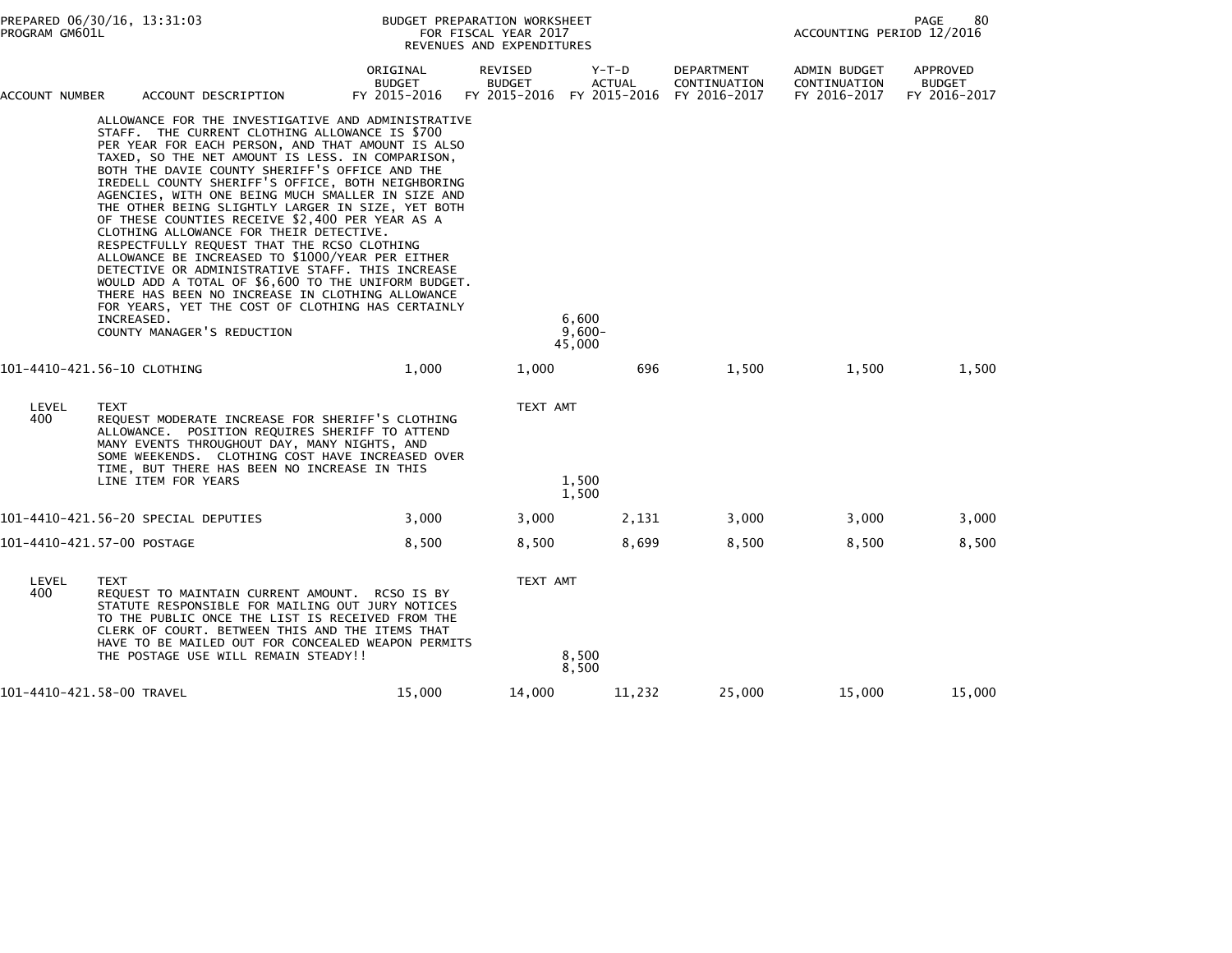| ACCOUNT NUMBER | ACCOUNT DESCRIPTION                                                                                                                                                                                                                                                                                                                                                                                                                                                                                                                                                                                                                                                                                                                                                                                                                                                                                                                                                                                                                                                                                                                                                                                                                                                                                                                                                                                                            | ORIGINAL<br><b>BUDGET</b><br>FY 2015-2016 | REVISED<br><b>BUDGET</b><br>FY 2015-2016            | $Y-T-D$<br><b>ACTUAL</b><br>FY 2015-2016 | DEPARTMENT<br>CONTINUATION<br>FY 2016-2017 | <b>ADMIN BUDGET</b><br>CONTINUATION<br>FY 2016-2017 | APPROVED<br><b>BUDGET</b><br>FY 2016-2017 |
|----------------|--------------------------------------------------------------------------------------------------------------------------------------------------------------------------------------------------------------------------------------------------------------------------------------------------------------------------------------------------------------------------------------------------------------------------------------------------------------------------------------------------------------------------------------------------------------------------------------------------------------------------------------------------------------------------------------------------------------------------------------------------------------------------------------------------------------------------------------------------------------------------------------------------------------------------------------------------------------------------------------------------------------------------------------------------------------------------------------------------------------------------------------------------------------------------------------------------------------------------------------------------------------------------------------------------------------------------------------------------------------------------------------------------------------------------------|-------------------------------------------|-----------------------------------------------------|------------------------------------------|--------------------------------------------|-----------------------------------------------------|-------------------------------------------|
| LEVEL<br>400   | <b>TEXT</b><br>THIS ACCOUNT COVERS THE TRAVEL AND LODGING COST<br>FOR BOTH THE LAW ENFORCEMENT AND CIVILIAN STAFF.<br>AT PRESENT, THERE ARE FUTURE OBLIGATIONS OF ALMOST<br>\$3000 FOR FUTURE TRAINING CLASSES AND CONFERENCES.<br>THE ABILITY TO SEND STAFF TO BENEFICIAL TRAINING<br>NOT ONLY BOOSTS MORALE, BUT ALSO GIVES THE RCSO<br>A BETTER TRAINED STAFF FOR ALL ROWAN COUNTY<br>CITIZENS. MOST SURROUNDING COUNTIES RECEIVE<br>MORE THAN DOUBLE THE AMOUNT THAT THE RCSO RECEIVES<br>FOR TRAINING.<br>***SPECIAL NOTE***DURING THIS CURRENT FISCAL YEAR<br>THE RCSO WAS ABLE TO USE ABOUT \$2100 OF ASSET<br>FORFEITURE FUNDS TO ALLOW DRUG INVESTIGATORS TO<br>INCUR TRAVEL CHARGES WHILE ATTENDING TRAINING.<br>DUE TO PRESIDENT OBAMA, THESE FUNDS WILL DRY UP.<br>REQUEST THAT THIS FUND BE INCREASED TO COMPENSATE<br>FOR THE LOSS OF ASSET FORFEITURE FUNDING TO ASSIST<br>LAW ENFORCEMENT TO COMBAT CRIME.<br>ALSO OF NOTE IS THAT RCSO IS VERY MUCH UNDERFUNDED<br>IN THIS LINE ITEM WHEN COMPARED TO SURROUNDING<br>COUNTY SHERIFF'S OFFICES. CABARRUS COUNTY GETS<br>\$50,000/ YEAR FOR TRAVEL AND TRAINING, CATAWBA<br>COUNTY GET \$46,900 FOR TRAVEL AND TRAINING, AND<br>IREDELL COUNTY GETS \$55,000 PER YEAR FOR TRAVEL<br>AND TRAINING.<br>DUE TO THE LOSS OF ASSET FORF. FUNDS, THE RCSO<br>RESPECTFULLY REQUESTS AN ADDITIONAL \$5000 TO BE<br>ADDED TO THIS ACCOUNT.<br>COUNTY MANAGER'S REDUCTION |                                           | TEXT AMT<br>20,000<br>5.000<br>$10,000 -$<br>15,000 |                                          |                                            |                                                     |                                           |
|                | 101-4410-421.59-00 TRAINING                                                                                                                                                                                                                                                                                                                                                                                                                                                                                                                                                                                                                                                                                                                                                                                                                                                                                                                                                                                                                                                                                                                                                                                                                                                                                                                                                                                                    | 15,000                                    | 12,300                                              | 8,100                                    | 26,000                                     | 15,000                                              | 15,000                                    |
| LEVEL<br>400   | <b>TEXT</b><br>FUNDS IN THIS ACCOUNT COVER THE COST OF TRAINING<br>EXPENSES FOR BOTH THE LAW ENFORCEMENT AND CIVILIAN<br>STAFF A REVIEW OF THE CURRENT FUTURE ORLIGATIONS                                                                                                                                                                                                                                                                                                                                                                                                                                                                                                                                                                                                                                                                                                                                                                                                                                                                                                                                                                                                                                                                                                                                                                                                                                                      |                                           | TEXT AMT<br>20,000                                  |                                          |                                            |                                                     |                                           |

 STAFF. A REVIEW OF THE CURRENT FUTURE OBLIGATIONS FOR THE TRAINING ACCOUNT SHOWS THAT THERE ARE \$1,975 IN FUNDS THAT ARE EARMARKED NOW TO BE SPENT BEFORE THE END OF THIS FISCAL YEAR. THAT AMOUNT WILL CERTAINLY INCREASE AS THE END OF THEFISCAL YEAR APPROACHES. \*\*\*SPECIAL NOTE\*\*\* THIS CURRENT FISCAL YEAR, THE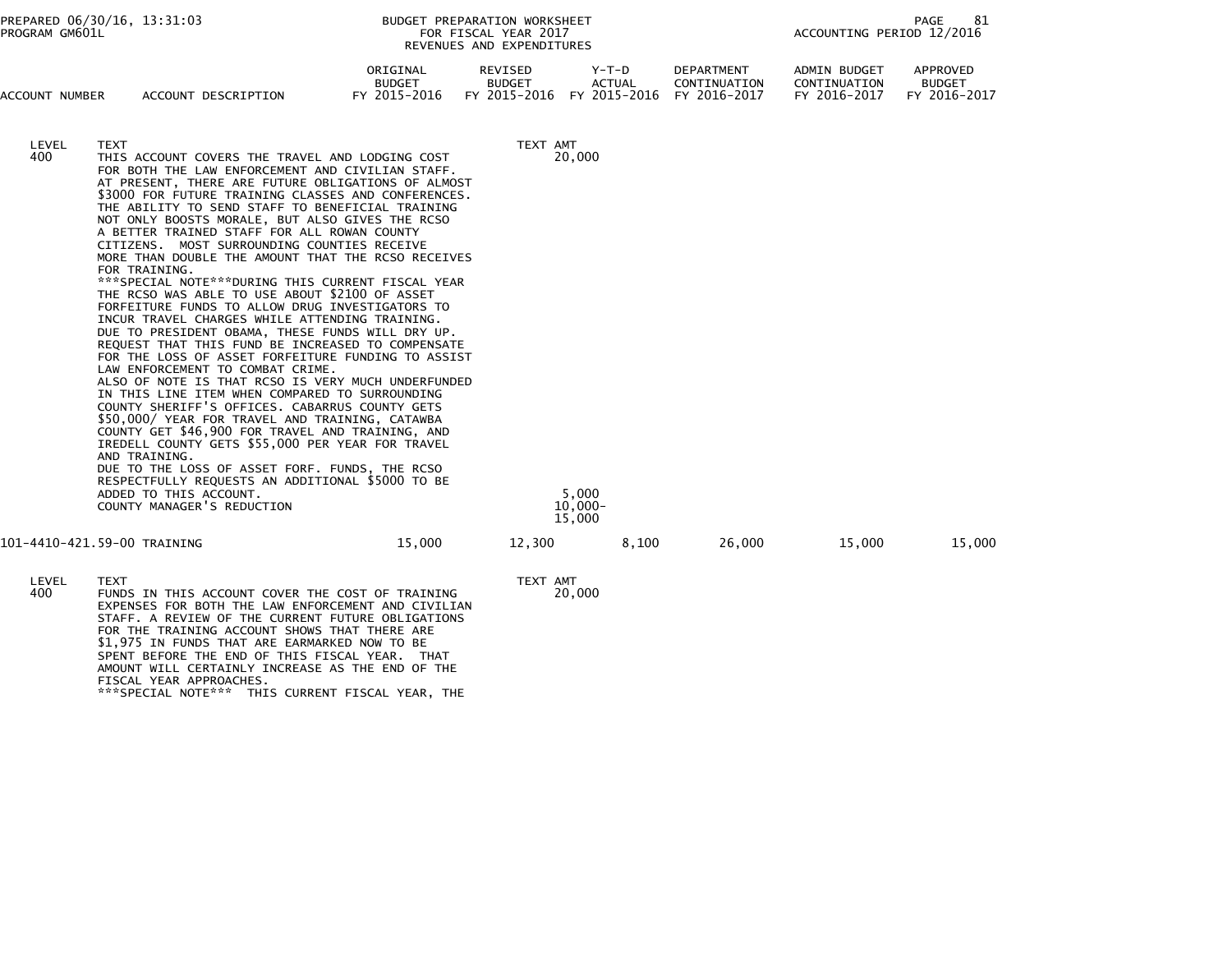| PROGRAM GM601L                         | PREPARED 06/30/16, 13:31:03                                                                                                                                                                                                                                                                                                                                                                                                                                                                                                                                                                                                                                                                                                                                                                                                                                                                        |                                    | BUDGET PREPARATION WORKSHEET<br>FOR FISCAL YEAR 2017<br>REVENUES AND EXPENDITURES |                            | 82<br>PAGE<br>ACCOUNTING PERIOD 12/2016    |                                              |                                           |
|----------------------------------------|----------------------------------------------------------------------------------------------------------------------------------------------------------------------------------------------------------------------------------------------------------------------------------------------------------------------------------------------------------------------------------------------------------------------------------------------------------------------------------------------------------------------------------------------------------------------------------------------------------------------------------------------------------------------------------------------------------------------------------------------------------------------------------------------------------------------------------------------------------------------------------------------------|------------------------------------|-----------------------------------------------------------------------------------|----------------------------|--------------------------------------------|----------------------------------------------|-------------------------------------------|
| ACCOUNT NUMBER                         | ACCOUNT DESCRIPTION                                                                                                                                                                                                                                                                                                                                                                                                                                                                                                                                                                                                                                                                                                                                                                                                                                                                                | ORIGINAL<br>BUDGET<br>FY 2015-2016 | REVISED<br>BUDGET<br>FY 2015-2016 FY 2015-2016                                    | Y-T-D<br>ACTUAL            | DEPARTMENT<br>CONTINUATION<br>FY 2016-2017 | ADMIN BUDGET<br>CONTINUATION<br>FY 2016-2017 | APPROVED<br><b>BUDGET</b><br>FY 2016-2017 |
|                                        | RCSO USED \$6,211 IN ASSET FORF. FUNDS ON TRAINING<br>COST. DUE TO PRESIDENT OBAMA, THESE FUNDS WILL<br>DRY UP. TRAINING FOR THE DRUG INVESTIGATORS IS<br>SOME OF THE MOST IMPORTANT OF ALL. TO COMPENSATE<br>FOR THE LOSS OF THIS FUNDING SOURCE, THE RCSO<br>REQUESTS AN ADDITIONAL \$6,000 TO BE ADDED TO THE<br>RCSO TRAINING LINE ITEM<br>*** ALSO OF NOTE IS THAT THE RCSO'S FUNDING FOR<br>TRAINING AND TRAINING IS WELL BELOW SURROUNDING<br>COUNTIES. THE DIFFERENCE HAS ALREADY BEEN LISTED<br>IN DETAIL IN THE TRAVEL EXPENSE ACCOUNT, SO NO<br>NEED TO REYPE AGAIN.<br>COUNTY MANAGER'S REDUCTIONS                                                                                                                                                                                                                                                                                     |                                    | 6.000<br>$11.000 -$                                                               |                            |                                            |                                              |                                           |
|                                        | 101-4410-421.61-05 SUPPLIES:OFFICE                                                                                                                                                                                                                                                                                                                                                                                                                                                                                                                                                                                                                                                                                                                                                                                                                                                                 | 17.000                             | 22,500                                                                            | 15,000<br>19,932           | 20,500                                     | 19.000                                       | 19,000                                    |
| LEVEL<br>400                           | <b>TEXT</b><br>REQUEST MODERATE INCREASE IN THIS ACCOUNT TO COVER<br>THE INCREASED COST FOR OFFICE SUPPLIES. A<br>SIGNIFICANT AMOUNT OF OFFICE SUPPLY FUNDS ARE<br>SPENT ON PAPER AND OTHER SUPPLIES FOR CONCEALED<br>CARRY PERMITS & HANDGUN PURCHASE PERMITS. THE<br>PAPER REQUIRED TO SUPPORT BOTH OF THESE PERMITTING<br>PROCESSES CONTINUES TO GROW, AND THERE IS NO WAY<br>TO CUT IT BACK BECAUSE OF STATE STATUTES THAT<br>REQUIRE CRIMINAL HISTORIES TO BE RUN FOR BOTH<br>TYPES OF PERMITS. THIS ALSO INCREASES THE RCSO<br>COST FOR TONER DUE TO THE HIGH VOLUMES OR PERMIT<br>APPLICATIONS.<br>A REVIEW OF THIS ACCOUNT SHOWS THAT THERE WILL BE<br>SHORTFALL REQUIRING A BUDGET AMENDMENT TO MOVE<br>FUNDS HERE TO ALLOW FOR OPERATIONS TO CONTINUE<br>TILL THE END OF THE BUDGET YEAR.<br>REQUEST AN INCREASE OF \$3,500 TO PROVIDE SUPPLIES<br>NEEDED.<br>COUNTY MANAGER'S REDUCTION |                                    | TEXT AMT                                                                          | 20,500<br>1.500-<br>19,000 |                                            |                                              |                                           |
|                                        | 101-4410-421.61-10 SUPPLIES:ANIMAL & VET                                                                                                                                                                                                                                                                                                                                                                                                                                                                                                                                                                                                                                                                                                                                                                                                                                                           | 8,000                              | 14,000                                                                            | 8,369                      | 12,990                                     | 9.900                                        | 9,900                                     |
| $\mathbf{r}$ $\mathbf{r}$ $\mathbf{r}$ | TUVT                                                                                                                                                                                                                                                                                                                                                                                                                                                                                                                                                                                                                                                                                                                                                                                                                                                                                               |                                    | $TUVT$ $M$                                                                        |                            |                                            |                                              |                                           |

LEVEL TEXT TEXT AMT 400 FUNDING FOR THIS ACCOUNT IS BELOW WHAT IS NEEDED TO PROVIDE FOR THE 6 K-9S IN OPERATION BY THE RCSO. VET BILLS AND FOOD COSTS CONTINUE TO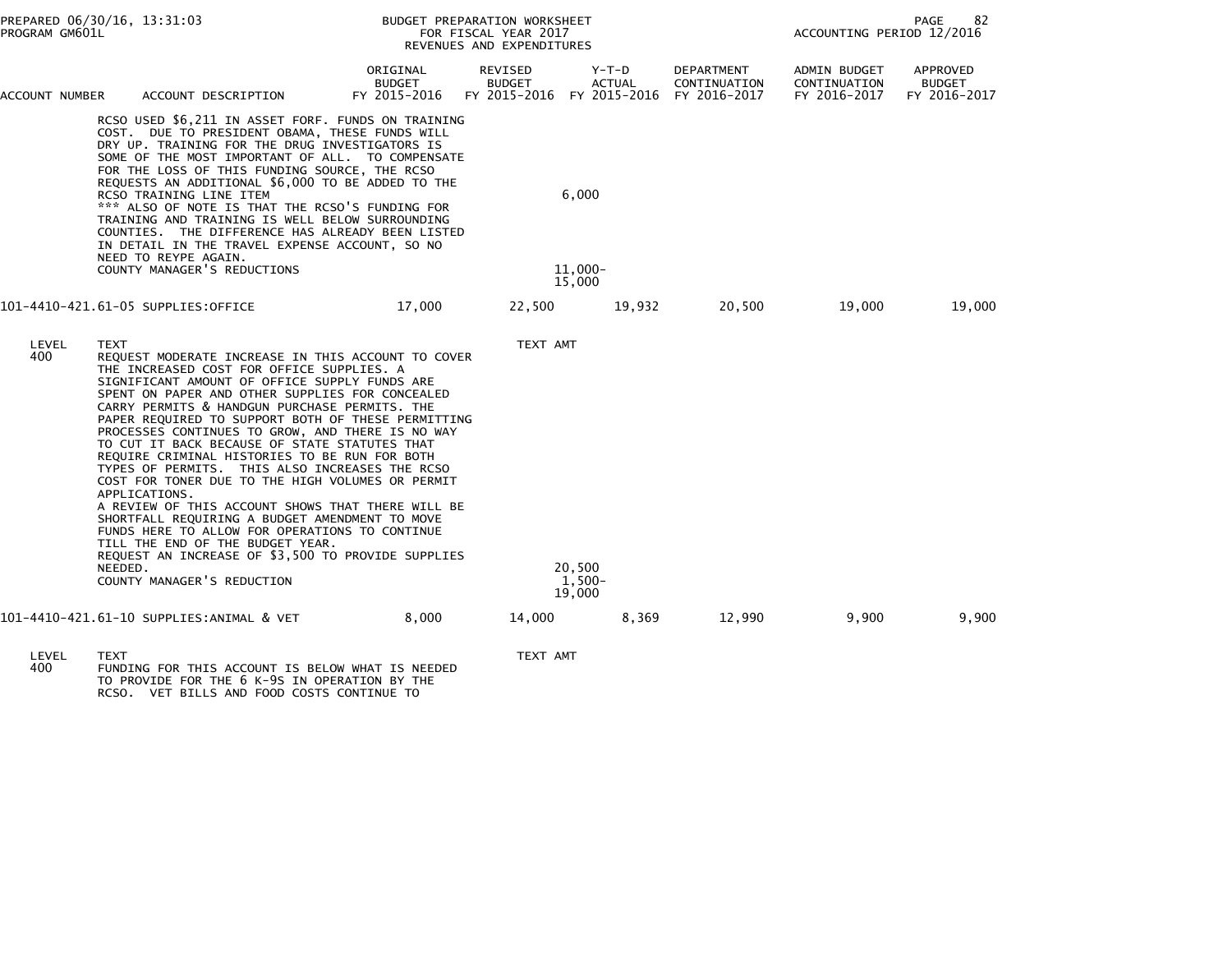| PROGRAM GM601L | PREPARED 06/30/16, 13:31:03                                                                                                                                                                                                                                                                                                                                                                                                                                                                                                                                                                                                                                                                                                                                                                                                                                                                                                                                                         |                                           | BUDGET PREPARATION WORKSHEET<br>FOR FISCAL YEAR 2017<br>REVENUES AND EXPENDITURES |                                    |                                            | 83<br>PAGE<br>ACCOUNTING PERIOD 12/2016      |                                           |
|----------------|-------------------------------------------------------------------------------------------------------------------------------------------------------------------------------------------------------------------------------------------------------------------------------------------------------------------------------------------------------------------------------------------------------------------------------------------------------------------------------------------------------------------------------------------------------------------------------------------------------------------------------------------------------------------------------------------------------------------------------------------------------------------------------------------------------------------------------------------------------------------------------------------------------------------------------------------------------------------------------------|-------------------------------------------|-----------------------------------------------------------------------------------|------------------------------------|--------------------------------------------|----------------------------------------------|-------------------------------------------|
| ACCOUNT NUMBER | ACCOUNT DESCRIPTION                                                                                                                                                                                                                                                                                                                                                                                                                                                                                                                                                                                                                                                                                                                                                                                                                                                                                                                                                                 | ORIGINAL<br><b>BUDGET</b><br>FY 2015-2016 | REVISED<br><b>BUDGET</b><br>FY 2015-2016                                          | Y-T-D<br>ACTUAL<br>FY 2015-2016    | DEPARTMENT<br>CONTINUATION<br>FY 2016-2017 | ADMIN BUDGET<br>CONTINUATION<br>FY 2016-2017 | APPROVED<br><b>BUDGET</b><br>FY 2016-2017 |
|                | DEPLETE THE ACCOUNT, AND ONE BUDGET OF \$2000 HAS<br>ALREADY BEEN ADDED. THERE ARE ALSO COST FOR<br>VACCINES AND SUPPLIES LIKE COLLARS AND LEADS THAT<br>ARE REQUIRED TO KEEP THE K-9S IN OPERATIONAL<br>CONDITION. ONE UNEXPECTED VET BILL CAN DEPLETE THE<br>FUNDS IN THIS ACCOUNT QUICKLY. RESPECTFULLY<br>REQUEST AN INCREASE IN THIS ACCOUNT TO PROPERLY<br>PROVIDE THE FUNDING NECESSARY TO SUPPORT 6 DOGS.<br>REQUEST A ONE TIME INCREASE TO THIS ACCOUNT TO<br>REPLACE CURRENT TRACKING HARNESSES THAT HAVE<br>REACHED THE END OF THEIR SERVICE LIFE. FUNDS ARE<br>REQUESTED FOR NEW HARNESSES WHICH ARE A LIGHTER<br>WEIGHT, AND ALSO ALLOW THE DOGS MORE FREEDOM OF<br>MOVEMENT WHILE PERFORMING THEIR DUTIES. THE NEW<br>HARNESS HAS A HANDLE ON TOP THAT ALLOWS THE<br>HANDLER TO HAVE A MEANS TO CONTROL THEIR DOG WHEN<br>THE LEASH IS ATTACHED.<br>NEW HARNESS IS SUPPLIED BY ELITE K-9 AT \$65/EACH<br>SIX K-9S $\times$ \$65 = \$390<br>COUNTY MANAGER'S REDUCTION |                                           |                                                                                   | 12,600<br>390<br>$3,090-$<br>9,900 |                                            |                                              |                                           |
|                | 101-4410-421.61-20 SUPPLIES:FINGERPRINT                                                                                                                                                                                                                                                                                                                                                                                                                                                                                                                                                                                                                                                                                                                                                                                                                                                                                                                                             | 3,500                                     | 3,500                                                                             | 1,991                              | 3,500                                      | 3,500                                        | 3,500                                     |
|                | 101-4410-421.61-35 SUPPLIES:LAW ENFORCEMENT                                                                                                                                                                                                                                                                                                                                                                                                                                                                                                                                                                                                                                                                                                                                                                                                                                                                                                                                         | 47,145                                    | 52,701                                                                            | 43,553                             | 60,174                                     | 50,000                                       | 50,000                                    |

LEVEL TEXT AMT<br>400 THIS ACCOUNT PROVIDES FUNDING FOR NUMEROUS TYPES THIS ACCOUNT PROVIDES FUNDING FOR NUMEROUS TYPES OF SUPPLIES TO ALLOW THE RCSO TO BE AN EFFECTIVE LAW ENFORCEMENT AGENCY. SOME OF THE ITEMS THAT ARE PURCHASED WITH THESE FUNDS ARE TASER CARTRIDGES, HANDGUN AMMO, SHOTGUN AMMO, RIFLE AMMO, FLASHLIGHT BATTERIES OF ALL TYPES, KEVLAR GLOVES, LEATHER GEAR WORN BY OFFICERS, BADGES, PEPPER SPRAY, LONG GUN CASES, STATUTE GUIDES, ETC. THIS LIST COULD CONTINUE ON, BUT FOR BREVITY, THIS LINE ITEM WILL COVER EXPENSES FOR ITEMS USED EVERYDAY IN THE COURSE OF AN OFFICER'S DUTY. \*\*\* SPECIAL NOTE SHOULD BE MADE TO ADVISE THAT MANY ITEMS OF THIS TYPE WERE PURCHASED WITH FED ASSET FORFEITURE FUNDS, WHICH WILL NO LONGER BE AVAILABLE THANKS TO THE EXECUTIVE ACTION OF BARACK OBAMA. A BUDGET AMENDMENT HAS ALREADY BEEN DONE THIS YEAR TO MOVE A LITTLE OF \$5000 INTO THIS ACCOUNT FROM EXCESS REVENUE, SO REQUEST WILL BECONSIDERABLY HIGHER DUE TO THE LOSS OF FED.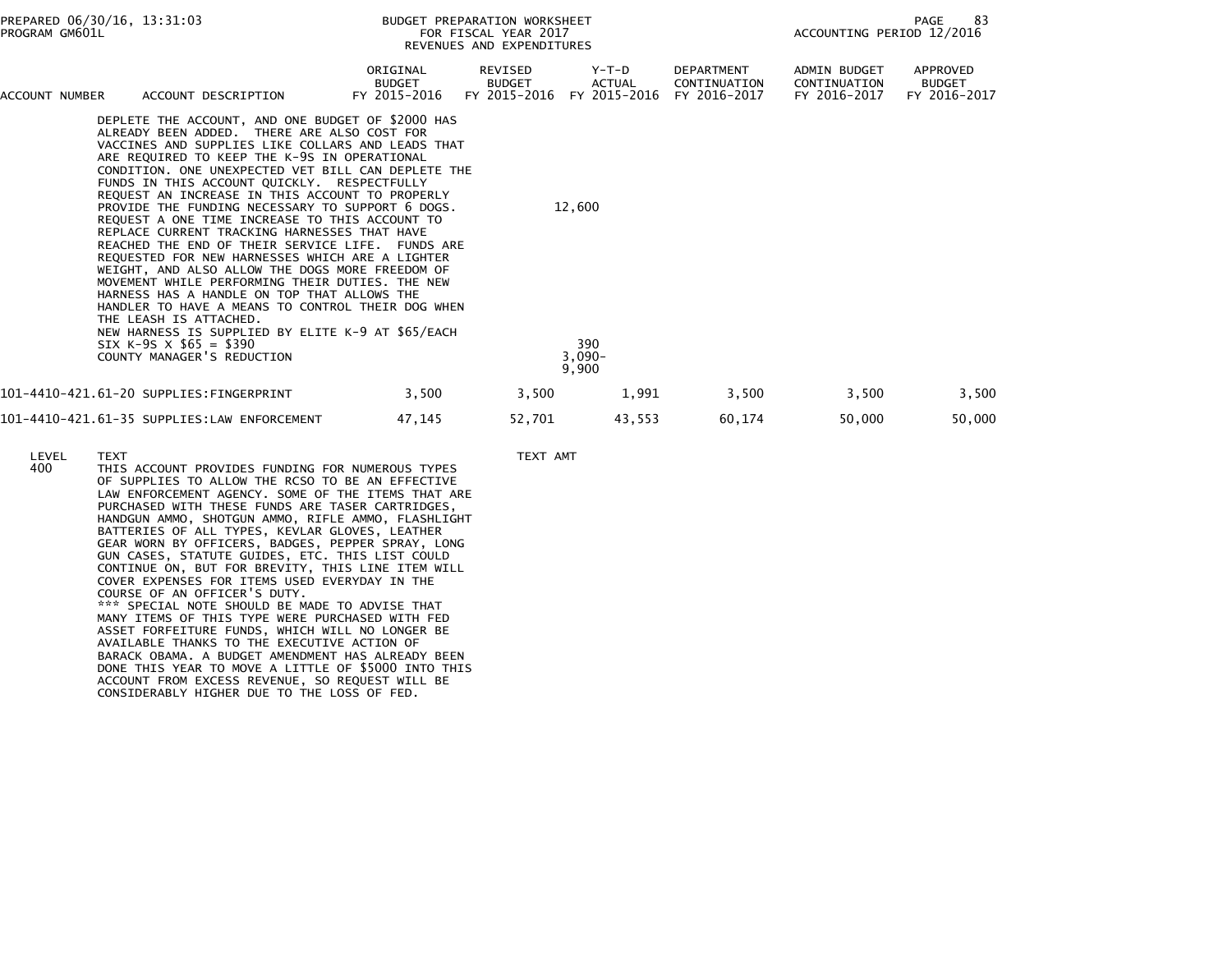| ACCOUNT NUMBER | ACCOUNT DESCRIPTION                                                                                                                                                                                                                                                                                                                                                                                                                                                                                                                                                                                   | ORIGINAL<br><b>BUDGET</b><br>FY 2015-2016 | REVISED<br><b>BUDGET</b><br>FY 2015-2016 | $Y-T-D$<br><b>ACTUAL</b><br>FY 2015-2016 | DEPARTMENT<br>CONTINUATION<br>FY 2016-2017 | <b>ADMIN BUDGET</b><br>CONTINUATION<br>FY 2016-2017 | APPROVED<br><b>BUDGET</b><br>FY 2016-2017 |
|----------------|-------------------------------------------------------------------------------------------------------------------------------------------------------------------------------------------------------------------------------------------------------------------------------------------------------------------------------------------------------------------------------------------------------------------------------------------------------------------------------------------------------------------------------------------------------------------------------------------------------|-------------------------------------------|------------------------------------------|------------------------------------------|--------------------------------------------|-----------------------------------------------------|-------------------------------------------|
|                | ASSET FORFEITURE FUNDS.<br>A FEW ITEMS THAT ARE REQUIRED TO BE LISTED DUE TO<br>THE IMPORTANCE AND/OR COST:<br>FUNDING FOR TASER CARTRIDGES FOR OFFICERS WHO MUST<br>REQUALIFY EVERY YEAR, AND DURING THE REQUIRED<br>TRAINING, EACH OFFICER MUST FIRE TWO CARTRIDGES<br>SUCCESSFULLY TO COMPLETE THE CERTIFICATION PROCESS<br>THE NUMBER OF CARTRIDGES NEEDED ON THE SHERIFF'S<br>SIDE IS 200 AT A COST OF \$25/CARTRIDGE. THIS WILL<br>LEAD THE TOTAL COST TO BE $$25 \times 200 = $5,000$<br>AMUNITION REQUIRED FOR MANDATED IN-SERIVE FIREARMS<br>QUALIFICATION TWO TIMES PER YEAR AS REQUIRED BY |                                           |                                          | 38,000<br>5,000                          |                                            |                                                     |                                           |
|                | THE NC SHERIFF'S TRAINING AND STANDARDS DIVISION.<br>14 CASES OF .40 CALIBER 165GR FMJ PRACITCE AMMO<br>$14 \times 331 = $4,634$<br>11 CASES OF .40 CALIBER 165GR HST HP DUTY AMMO                                                                                                                                                                                                                                                                                                                                                                                                                    |                                           |                                          | 4,634                                    |                                            |                                                     |                                           |
|                | $11 \times 380 = $4,180$<br>4 CASES OF 12 GAUGE SHOTGUN AMMO 4 X \$125= \$500<br>12 CASES OF 5.56 CALIBER 55GR. FMJ RIFLE AMMO                                                                                                                                                                                                                                                                                                                                                                                                                                                                        |                                           |                                          | 4,180<br>500                             |                                            |                                                     |                                           |
|                | FOR QUALIFICATION 12 CASES $\times$ 185= \$2,220<br>12 CASES OF 5.56 CALIBER 64GR. SOFT POINT RIFLE                                                                                                                                                                                                                                                                                                                                                                                                                                                                                                   |                                           |                                          | 2,220                                    |                                            |                                                     |                                           |
|                | AMMO FOR DUTY. 12 CASES X \$310= \$3,720<br>FUNDING TO PROVIDE DEPUTIES WITH THE 2016 NC<br>STATUTE GUIDE, KNOW AS THE "BLUE BOOK". THIS BOOK<br>IS UPDATED YEARLY DUE TO CHANGES IN LAWS BY THE<br>STATE GOVT. ACTIONS. ALL OF THE INFORMATION HAS<br>BEEN RESEARCHED, COMPILED, AND ORGANIZED TO ASSIST<br>OFFICERS ON A DIALY BASIS, AND IS ESPECIALLY<br>HELPFUL WITH OTHERWISE HARD TO FIND INFORMATION.                                                                                                                                                                                         |                                           |                                          | 3,720                                    |                                            |                                                     |                                           |
|                | BOOKS ARE \$16 X 120= \$1,920<br>COUNTY MANAGER'S REDUCTION                                                                                                                                                                                                                                                                                                                                                                                                                                                                                                                                           |                                           |                                          | 1,920<br>$10, 174 -$<br>50,000           |                                            |                                                     |                                           |
|                | 101–4410–421.61–60 SUPPLIES:PHOTOGRAPHIC                                                                                                                                                                                                                                                                                                                                                                                                                                                                                                                                                              | 3,500                                     | 3,500                                    | 3,371                                    | 3,500                                      | 3,500                                               | 3,500                                     |
|                | 101-4410-421.61-85 SUPPLIES:VEHICLE                                                                                                                                                                                                                                                                                                                                                                                                                                                                                                                                                                   | 35,000                                    | 41,000                                   | 31,236                                   | 38,000                                     | 35,000                                              | 35,000                                    |

- 
- LEVEL TEXT TEXT AMT 400 A REVIEW OF THIS ACCOUNT SHOWS THAT THERE WILL MOST LIKELY BE A SHORTFALL IN FUNDS, WHICH WILL REQUIRE A BUDGET AMENDMENT BEFORE THE END OF THE YEAR. THIS ACCOUNT COVERS THE COSTS OF VEHICLE PARTS FOR OIL CHANGES, PARTS FOR ALL TYPES OF REPAIRS, ANDREPLACEMENT TIRES FOR THOSE THAT ARE WORN OUT & UNSAFE. REQUEST JUST A MODERATE INCREASE TO MEET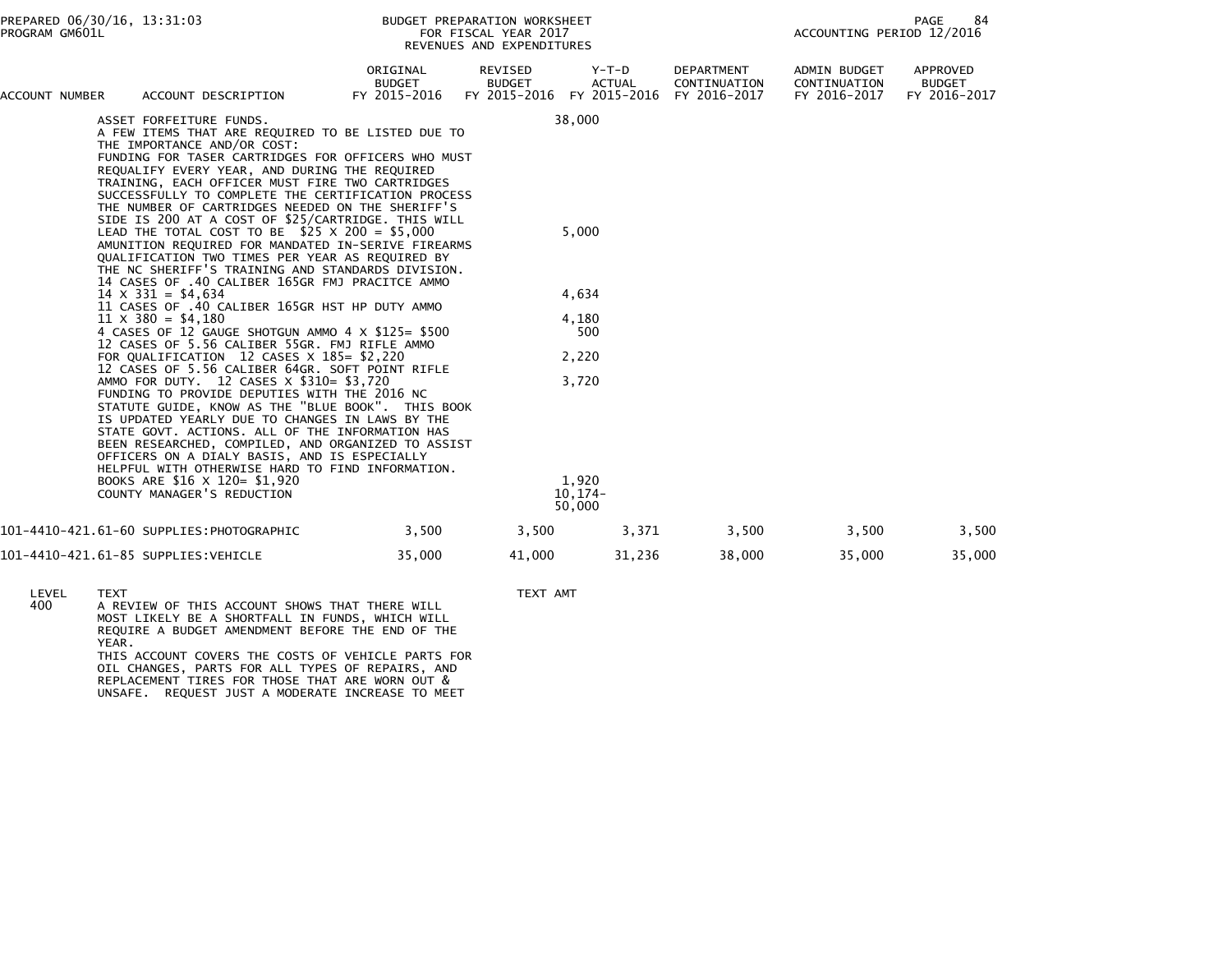| PREPARED 06/30/16, 13:31:03<br>PROGRAM GM601L                                                                                                                                                                                         | BUDGET PREPARATION WORKSHEET<br>FOR FISCAL YEAR 2017<br>REVENUES AND EXPENDITURES |                                          |                                 |                                                   | ACCOUNTING PERIOD 12/2016                    | -85<br>PAGE                               |
|---------------------------------------------------------------------------------------------------------------------------------------------------------------------------------------------------------------------------------------|-----------------------------------------------------------------------------------|------------------------------------------|---------------------------------|---------------------------------------------------|----------------------------------------------|-------------------------------------------|
| ACCOUNT DESCRIPTION<br>ACCOUNT NUMBER                                                                                                                                                                                                 | ORIGINAL<br><b>BUDGET</b><br>FY 2015-2016                                         | REVISED<br><b>BUDGET</b><br>FY 2015-2016 | Y-T-D<br>ACTUAL<br>FY 2015-2016 | <b>DEPARTMENT</b><br>CONTINUATION<br>FY 2016-2017 | ADMIN BUDGET<br>CONTINUATION<br>FY 2016-2017 | APPROVED<br><b>BUDGET</b><br>FY 2016-2017 |
| THE ANTICIPATED NEED TO PROPERLY PROVIDE THE<br>NEEDED SUPPLIES TO OUTFIT THE RCSO VEHICLE FLEET.<br>WITH THE ADDITION OF SEVERAL OFFICERS LAST YEAR,<br>THE COST OF NEEDED SUPPLIES WILL INCREASE TOO.<br>COUNTY MANAGER'S REDUCTION |                                                                                   |                                          | 38,000<br>$3,000 -$<br>35,000   |                                                   |                                              |                                           |
| 101-4410-421.61-87 SUPPLIES:STREET                                                                                                                                                                                                    | 1.500                                                                             | 1,500                                    | 1,381                           | 1,500                                             | 1,500                                        | 1,500                                     |
| 101-4410-421.61-95 SUPPLIES:OTHER SMALL EQMT                                                                                                                                                                                          | 20,000                                                                            | 28,256                                   | 22,271                          | 35,200                                            | 25,000                                       | 25,000                                    |

LEVEL TEXT TEXT AMT

 400 REQUEST TO MAINTAIN FUNDING IN THIS ACCOUNT, AS IN PREVIOUS YEARS, TO ALLOW FOR THE PURCHASE OF NUMEROUS TYPES OF SUPPLIES USED AND NEEDED TO PERFORM PROFESSIONAL LAW ENFORCEMENT ACTIONS. THIS ACCOUNT ALLOWS FOR THE REPLACEMENT OF OFFICE CHAIRS, DESK, FILING CABINETS, OUTER TACTICAL VEST CARRIERS THAT ARE USED WITH BODY ARMOR, FIREARM SUPPLIES,ETC. ANY PURCHASE MADE IN THIS ACCOUNT MUST BE APPROVED BY THE RCSO ADMINISTRATION AND EVERY REQUEST DOES FACE SCRUTINY TO INSURE THAT FUNDS ARE BEING SPENT WISELY. \*\*\*\* SPECIAL NOTE HERE IS THAT THERE ARE A NUMBER OF ITEMS THAT WERE PURCHASED WITH FEDERAL ASSET FORFEITURE FUNDS THAT WOULD FIT INTO THIS LINE ITEM. EVERY HANDGUN, RIFLE, AND SHOTGUN PURCHASED BY THE RCSO FOR THE LAST 20 YEARS HAS BEEN DONE WITH FED. ASSET FORFEITURE FUNDS. BARACK OBAMA DESTROYED THE ABILITY OF LAW ENFORCEMENT TO USE SEIZED FUNDS FROM CONVICTED DRUG DEALERS TO PURCHASE MUCH NEEDED EQUIPMENT USED IN THE FIGHT AGAINST CRIMINALS. DUE TO HIS EXECUTIVE ACTION, THE RCSO IS FORCED TO REQUEST THAT THIS LINE ITEM BE FUNDED AT A HIGHER AMOUNT, SINCE FEDERAL ASSETFORFEITURE IS NO MORE. 20,000 REQUEST FUNDS TO CONTINUE THE REPLACEMENT OF TENOUTDATED AND UNREPAIRABLE ALCO-SENSOR BREATH

 TESTING UNITS. THE NEW ALCO-SENSOR FST WILL PROVIDE PRECISE, ACCURATE, AND REPEATABLE RESULTS ON DIRECT BREATH SAMPLE TESTING. THE NEW UNIT IS DESIGNED TO OFFER INTUITIVE, SIMPLE OPERATING PROCEDURES, AND HAS COLLECTION REQUIREMENTS THAT MINIMIZE THE RISK TO THE OPERATOR. EACH UNIT IS\$370. 10 x \$ 370= \$3700 3,700 REQUEST FUNDS FOR 10 INSTALLATION KITS FOR THE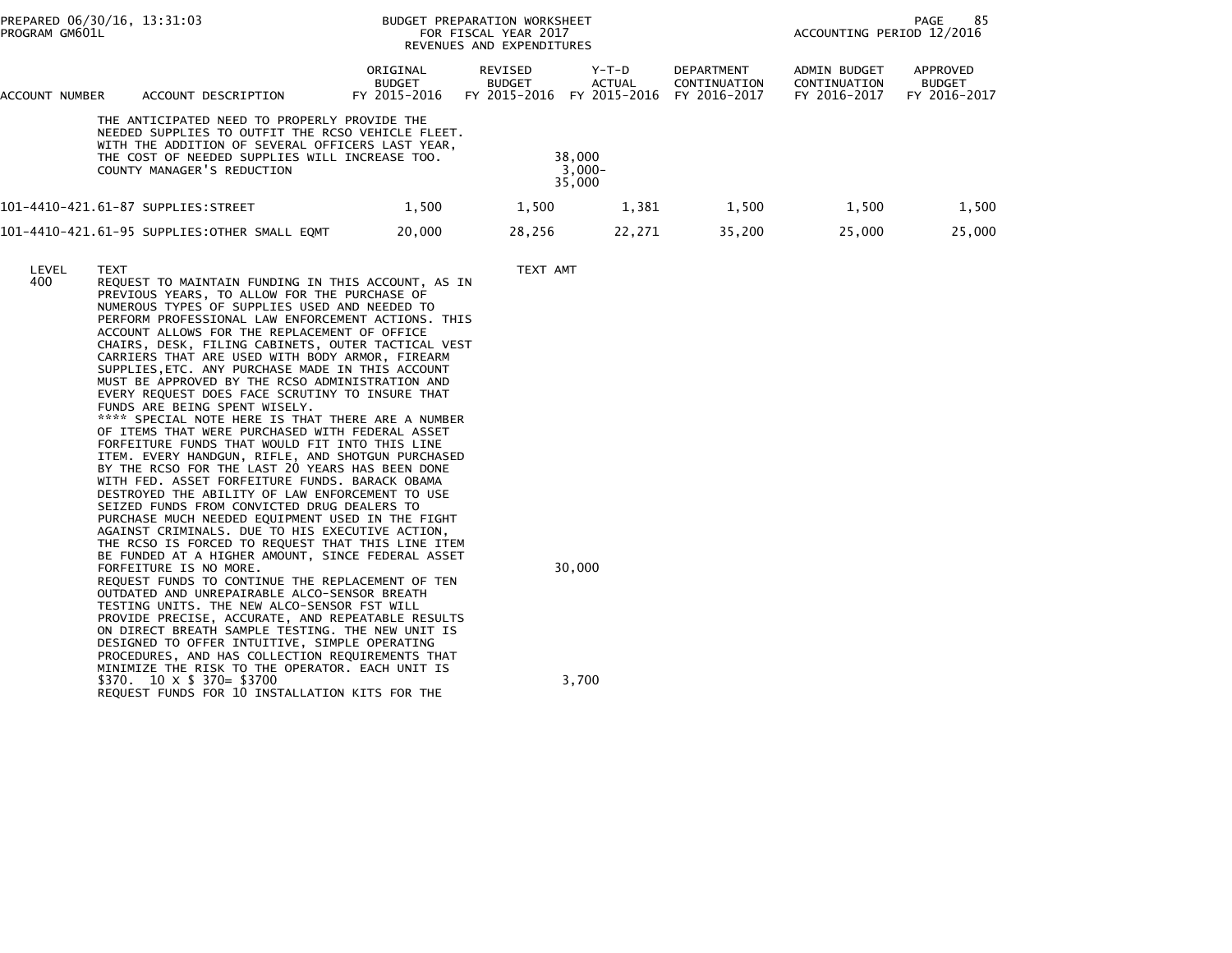| PROGRAM GM601L | PREPARED 06/30/16, 13:31:03                                                                                                                                                                                                                                                                                                                                                                                 |                                           | BUDGET PREPARATION WORKSHEET<br>FOR FISCAL YEAR 2017<br>REVENUES AND EXPENDITURES |                                          |                                                   | 86<br>PAGE<br>ACCOUNTING PERIOD 12/2016             |                                           |  |
|----------------|-------------------------------------------------------------------------------------------------------------------------------------------------------------------------------------------------------------------------------------------------------------------------------------------------------------------------------------------------------------------------------------------------------------|-------------------------------------------|-----------------------------------------------------------------------------------|------------------------------------------|---------------------------------------------------|-----------------------------------------------------|-------------------------------------------|--|
| ACCOUNT NUMBER | ACCOUNT DESCRIPTION                                                                                                                                                                                                                                                                                                                                                                                         | ORIGINAL<br><b>BUDGET</b><br>FY 2015-2016 | REVISED<br><b>BUDGET</b><br>FY 2015-2016                                          | $Y-T-D$<br><b>ACTUAL</b><br>FY 2015-2016 | <b>DEPARTMENT</b><br>CONTINUATION<br>FY 2016-2017 | <b>ADMIN BUDGET</b><br>CONTINUATION<br>FY 2016-2017 | APPROVED<br><b>BUDGET</b><br>FY 2016-2017 |  |
|                | REPLACEMENT OF OLD IN-CAR CAMERA UNITS. COST IS<br>$$150 \times 10 = $1500$<br>*** SPECIAL NOTE: HAVE ALREADY DONE A BUDGET<br>AMENDMENT TO ADD OVER \$5000 TO THIS ACCOUNT, SO<br>WITH THE EXTRA BURDEN OF HAVING TO PURCHASE ITEMS<br>THAT WOULD HAVE NORMALLY BEEN BOUGHT WITH ASSET<br>FORFEITURE FUNDS, IT IS STRONGLY REQUESTED TO<br>INCREASE FUNDING IN THIS ACCOUNT.<br>COUNTY MANAGER'S REDUCTION |                                           |                                                                                   | 1,500<br>$10,200 -$                      |                                                   |                                                     |                                           |  |
|                |                                                                                                                                                                                                                                                                                                                                                                                                             |                                           |                                                                                   | 25,000                                   |                                                   |                                                     |                                           |  |
|                | 101-4410-421.62-05 ELECTRICITY                                                                                                                                                                                                                                                                                                                                                                              | 60,000                                    | 60,000                                                                            | 44,551                                   | 60,500                                            | 60,500                                              | 60,500                                    |  |
|                | 101-4410-421.62-20 MOTOR FUEL & LUBRICANTS                                                                                                                                                                                                                                                                                                                                                                  | 420,000                                   | 416.000                                                                           | 201.812                                  | 420,000                                           | 350.000                                             | 350,000                                   |  |
| LEVEL<br>400   | <b>TEXT</b><br>CONTINUATION REQUEST<br>COUNTY MANAGER'S REDUCTION                                                                                                                                                                                                                                                                                                                                           |                                           | TEXT AMT                                                                          | 420,000<br>70,000-<br>350,000            |                                                   |                                                     |                                           |  |
|                | 101-4410-421.64-50 DUES & SUBSCRIPTIONS                                                                                                                                                                                                                                                                                                                                                                     | 5,830                                     | 5,330                                                                             | 4,603                                    | 5,830                                             | 5,830                                               | 5,830                                     |  |
|                | 101-4410-421.65-00 DRUGS & MEDICINES                                                                                                                                                                                                                                                                                                                                                                        | 2,500                                     | 2,500                                                                             | 1,028                                    | 2,500                                             | 2,500                                               | 2,500                                     |  |
|                | 101-4410-421.74-35 C/A:VEHICLES                                                                                                                                                                                                                                                                                                                                                                             | 426,893                                   | 426,893                                                                           | 421,051                                  | 471,799                                           | 409,635                                             | 409,635                                   |  |
|                |                                                                                                                                                                                                                                                                                                                                                                                                             |                                           |                                                                                   |                                          |                                                   |                                                     |                                           |  |

TEXT AMT

| LEVEL | <b>TEXT</b>                                    |                           |
|-------|------------------------------------------------|---------------------------|
| 400   | BELOW ARE VEHCILES GOING OUT OF SERVICE IN THE |                           |
|       | UPCOMING FISCAL YEAR:                          |                           |
|       | BAR# VEHICLE TYPE                              | DEC2016 MI<br>2017 MI EST |
|       | 0508 2004 FORD CROWN VIC                       | 112,738<br>122,000        |
|       | 0720 2007 DODGE CHARGER                        | 111,189<br>135,000        |
|       | 0803 2008 DODGE RAM PU                         | 118.923<br>139,000        |
|       | 0822 2008 DODGE CHARGER                        | 103.752<br>125,000        |
|       | 0824 2008 DODGE CHARGER                        | 107,580<br>125,000        |
|       | 0825 2008 DODGE CHARGER                        | 131,286<br>133,000        |
|       | 0903 2009 DODGE CHARGER                        | 128.184<br>138,000        |
|       | 0912 2009 DODGE CHARGER                        | 96,490<br>125,000         |
|       | 1010 2010 DODGE CHARGER                        | 125,300<br>127,000        |
|       | 1012 2010 DODGE CHARGER                        | 116,356<br>125,000        |
|       | 1101 2010 DODGE CHARGER                        | 137,594<br>113,321        |
|       | 1103 2010 DODGE CHARGER                        | 135,337<br>123,063        |
|       | 1104 2010 DODGE CHARGER                        | 129,049<br>150,000        |
|       | 1105 2010 DODGE CHARGER                        | 129,901<br>120,162        |
|       | 1313 2013 FORD<br>ECONO VAN                    | 197,182<br>129,341        |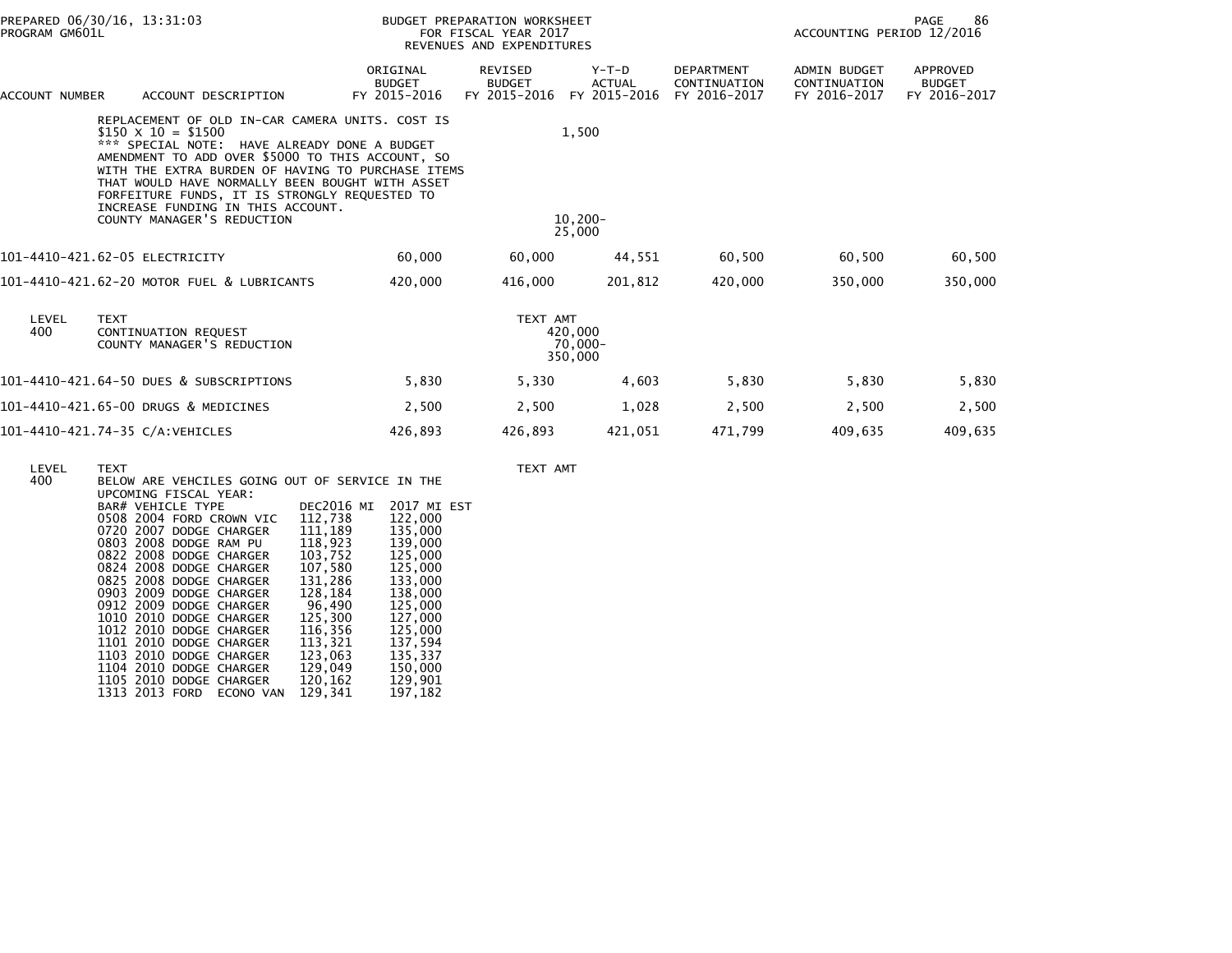| ACCOUNT NUMBER | ACCOUNT DESCRIPTION                                                                                                                                                                                                                                                                                                                                                                                                                                                                                                                                                                             | ORIGINAL<br><b>BUDGET</b><br>FY 2015-2016                                                                                                                                        | REVISED<br><b>BUDGET</b><br>FY 2015-2016 FY 2015-2016 | $Y-T-D$<br><b>ACTUAL</b>                                                                                                                                                               | DEPARTMENT<br>CONTINUATION<br>FY 2016-2017 | ADMIN BUDGET<br>CONTINUATION<br>FY 2016-2017 | <b>APPROVED</b><br><b>BUDGET</b><br>FY 2016-2017 |
|----------------|-------------------------------------------------------------------------------------------------------------------------------------------------------------------------------------------------------------------------------------------------------------------------------------------------------------------------------------------------------------------------------------------------------------------------------------------------------------------------------------------------------------------------------------------------------------------------------------------------|----------------------------------------------------------------------------------------------------------------------------------------------------------------------------------|-------------------------------------------------------|----------------------------------------------------------------------------------------------------------------------------------------------------------------------------------------|--------------------------------------------|----------------------------------------------|--------------------------------------------------|
|                | FISCAL YR 2016-17 VEHCILE REQUEST AND COST<br>2017 FORD SEDAN 3.7L<br>2017 FORD SEDAN 3.7L<br>2017 FORD UTILITY 3.7L<br>2017 FORD UTILITY 3.7L<br>2017 FORD SEDAN 3.5 TURBO<br>2017 FORD UTILITY 3.5 TURBO<br>2017 FORD UTILITY 3.5 TURBO<br>2017 FORD UTILITY 3.5 TURBO<br>2017 FORD UTILITY 3.5 TURBO<br>2017 FORD UTILITY 3.5 TURBO<br>2017 FORD UTILITY 3.5 TURBO<br>2017 FORD UTILITY 3.5 TURBO<br>COUNTY MANAGER'S REDUCTION<br>2017 FORD TRANSIT VAN T-350XL<br>2017 CHEV TAHOE 4X4<br>2017 CHEV TAHOE 4X4<br>TOTAL VEHICLE COST = \$458,058<br>\$458,058 $\times$ 3% DMV TAX = \$13,741 | \$24,655<br>\$24,655<br>\$29,405<br>\$29,405<br>\$27,792<br>\$32,064<br>\$31,082<br>\$31,082<br>\$31,082<br>\$31,082<br>\$31,082<br>\$31,082<br>\$27,930<br>\$37,980<br>\$37,980 |                                                       | 24,655<br>24,655<br>29,405<br>29,405<br>27,492<br>32,064<br>31.082<br>31,082<br>31,082<br>31,082<br>31,082<br>31,082<br>$62, 164 -$<br>27,930<br>37,980<br>37,980<br>13,741<br>409,635 |                                            |                                              |                                                  |
|                | 101-4410-421.74-36 C/A:VEHICLE EQUIPMENT                                                                                                                                                                                                                                                                                                                                                                                                                                                                                                                                                        | 85,000                                                                                                                                                                           | 85,000                                                | 82,724                                                                                                                                                                                 | 91,576                                     | 91,576                                       | 91,576                                           |
| LEVEL<br>400   | <b>TEXT</b><br>THE RCSO IS REQUESTING A TOTAL OF 15 REPLACEMENT<br>VEHICLES IN THE 2016-2017 BUDGET. BELOW IS A<br>LISTING OF THE COST OF EQUIPMENT NEEDED FOR EACH<br>VEHICLE. I DO HAVE A COMPREHENSIVE LIST OF EACH<br>PIECE OF EQUIPMENT NEEDED FOR EACH OF THE VEHICLES<br>REQUESTED. THIS LIST IS READLY AVAILABLE AND CAN<br>BE PROVIDED TO WHOMEVER WOULD LIKE TO REVIEW A<br>COPY.                                                                                                                                                                                                     |                                                                                                                                                                                  | TEXT AMT                                              |                                                                                                                                                                                        |                                            |                                              |                                                  |
|                | REPLACEMENT VEHICLES & COST OF REPLACEMENT EQUIP.<br>PATROL VEHICLES- 6 VEHICLES AT COST OF \$9028 EACH=<br>PATROL LT'S VEHICLE - 1 VEHICLE AT COST OF \$5332<br>PATROL LT'S SEDAN- 1 VEHICLE AT COST OF \$5607=<br>CIVIL LT AND CID SEDAN 2 VEHICLES AT \$2011 EACH=<br>CID UTILITY VEHICLE 2 VEHICLES AT \$2954 EACH=<br>ADMIN TAHOES 2 VEHICLES AT \$5459 EACH =<br>DETENTION TRANSPORT VAN 1 VEHICLE AT \$271 =<br>12 SETS OF GRAPHICS-MARKED UNITS \$300 X 12 =<br>15 FLASHLIGHTS FOR NEW UNITS TOTAL COST IS \$1,750                                                                      |                                                                                                                                                                                  |                                                       | 54,168<br>5,332<br>5,607<br>4,022<br>5,908<br>10,918<br>271<br>3,600<br>1,750<br>91,576                                                                                                |                                            |                                              |                                                  |
|                | 101-4410-421.74-37 C/A:VEH EQMT INSTALLATION                                                                                                                                                                                                                                                                                                                                                                                                                                                                                                                                                    | 29,400                                                                                                                                                                           | 29,400                                                | 20,059                                                                                                                                                                                 | 36,300                                     | 36,300                                       | 36,300                                           |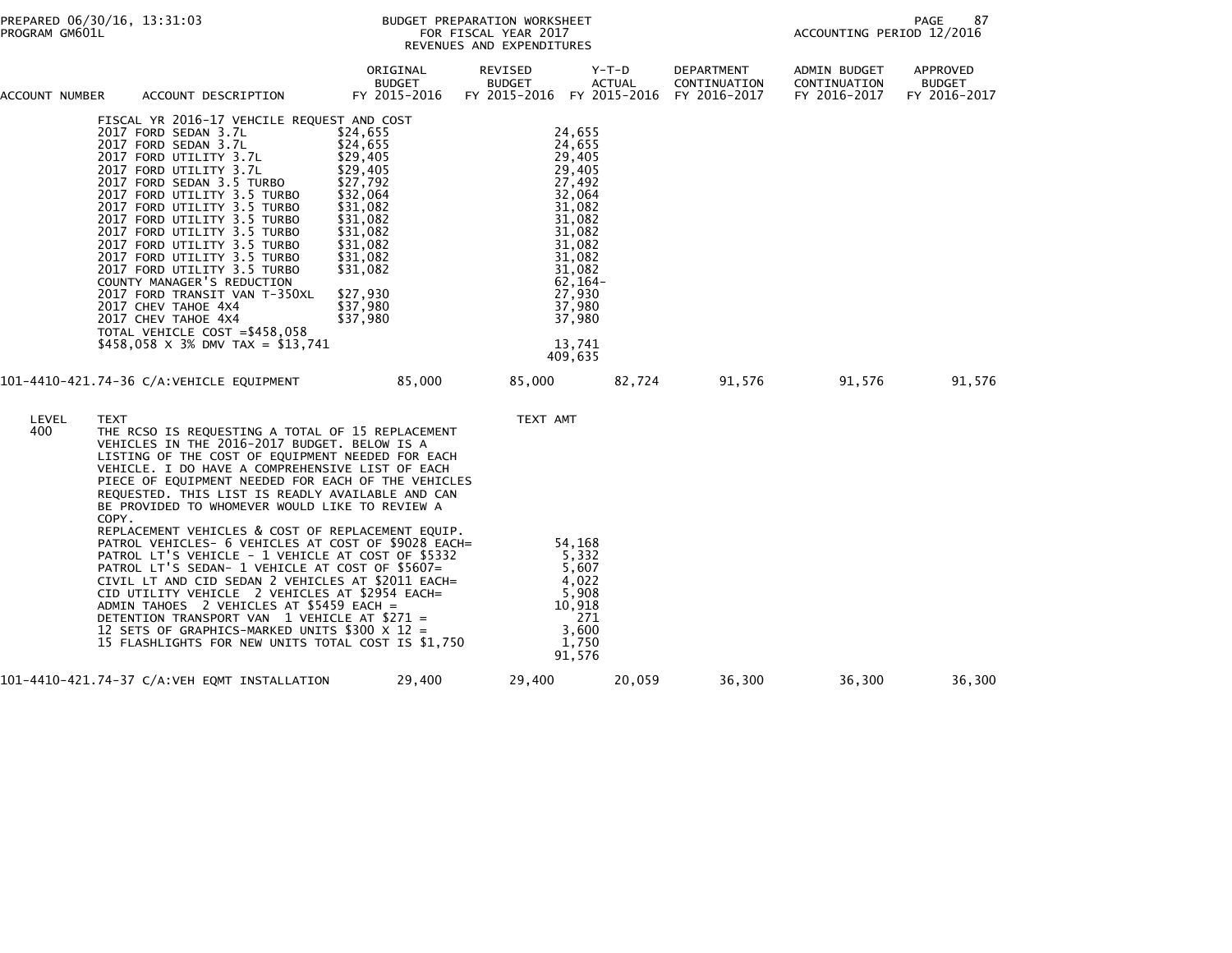| PROGRAM GM601L | PREPARED 06/30/16, 13:31:03                                                                                                                                                                                                                                                                                                                                                                                                                                                                                                                                                                                                                                                                                                                                                                                                                                                                                                                                                                                                                                                                                                                                                                                                   |                                    | BUDGET PREPARATION WORKSHEET<br>FOR FISCAL YEAR 2017<br>REVENUES AND EXPENDITURES | 88<br>PAGE<br>ACCOUNTING PERIOD 12/2016                                                                       |                                            |                                              |                                           |  |
|----------------|-------------------------------------------------------------------------------------------------------------------------------------------------------------------------------------------------------------------------------------------------------------------------------------------------------------------------------------------------------------------------------------------------------------------------------------------------------------------------------------------------------------------------------------------------------------------------------------------------------------------------------------------------------------------------------------------------------------------------------------------------------------------------------------------------------------------------------------------------------------------------------------------------------------------------------------------------------------------------------------------------------------------------------------------------------------------------------------------------------------------------------------------------------------------------------------------------------------------------------|------------------------------------|-----------------------------------------------------------------------------------|---------------------------------------------------------------------------------------------------------------|--------------------------------------------|----------------------------------------------|-------------------------------------------|--|
| ACCOUNT NUMBER | ACCOUNT DESCRIPTION                                                                                                                                                                                                                                                                                                                                                                                                                                                                                                                                                                                                                                                                                                                                                                                                                                                                                                                                                                                                                                                                                                                                                                                                           | ORIGINAL<br>BUDGET<br>FY 2015-2016 | REVISED<br><b>BUDGET</b><br>FY 2015-2016                                          | Y-T-D<br><b>ACTUAL</b><br>FY 2015-2016                                                                        | DEPARTMENT<br>CONTINUATION<br>FY 2016-2017 | ADMIN BUDGET<br>CONTINUATION<br>FY 2016-2017 | APPROVED<br><b>BUDGET</b><br>FY 2016-2017 |  |
| LEVEL<br>400   | <b>TEXT</b><br>REQUESTED FUNDS FOR THIS ACCOUNT TO COVER THE<br>INSTALLATION COSTS OF ALL EMERGENCY EQUIPMENT SUCH<br>AS LIGHTS, RADIOS, AND ANY ADDITIONAL EQUIPMENT<br>SUCH AS IN-CAR CAMERAS, RADARS, AND WEAPON MOUNTS.<br>I DO HAVE A LIST THAT BREAKS DOWN THE INSTALLATION<br>COSTS PER VEHICLE, AND FOR EACH VEHICLE THAT IS<br>BEING REQUESTED IN THIS FISCAL YEAR'S BUDGET.<br>REMOVAL OF EQUIPMENT FOR OUT OF SERVICE VEHICLES<br>13- PATROL VEHICLES AT \$500 EACH =<br>1- FORD CROWN VICTORIA AT \$350 EACH =<br>1- DETENTION VAN AT COST OF \$150 EACH =<br>INSTALLATION OF NEW EQUIPMENT COST PER VEHICLE<br>ADMIN TAHOE $(2)$ AT COST OF \$1,200 EACH =<br>PATROL VEHICLE (8) AT COST OF \$1,700 EACH =<br>PATROL LT. UTILITY VEHICLE (1) COST OF \$1,700 EACH<br>PATROL LT. SEDAN $(1)$ COST OF \$1,700 =<br>CIVIL LT/DETECTIVE SEDAN (2) COST OF \$1,200 EACH=<br>DETECTIVE UTILITY VEHICLE (2) COST OF \$1,200 EACH=<br>DETENTION CENTER VAN (1) COST OF \$600 EACH=<br>COST FOR INSTALLATION OF VEHICLE DECALS PER UNIT<br>IS \$150 PER CAR. (12) X \$150=<br>COST FOR REMOVAL OF THE VANCELL PRISONER HOLDING<br>UNIT OUT OF THE OLD DETENTION VAN, AND REINSTALL<br>INTO THE NEW DETENTION VAN. \$2,700 |                                    | TEXT AMT                                                                          | 6,500<br>350<br>150<br>2,400<br>13,600<br>1,700<br>1,700<br>2,400<br>2.400<br>600<br>1,800<br>2.700<br>36,300 |                                            |                                              |                                           |  |
|                | 101-4410-421.74-90 C/A:OTHER EQUIPMENT                                                                                                                                                                                                                                                                                                                                                                                                                                                                                                                                                                                                                                                                                                                                                                                                                                                                                                                                                                                                                                                                                                                                                                                        | 58,900                             | 58,900                                                                            | 53,336                                                                                                        | 12,050                                     | $\Omega$                                     | $\mathbf{0}$                              |  |
| LEVEL<br>400   | <b>TEXT</b><br>REQUESTS FUNDS TO REPLACE OLD AND OUTDATED VERSION<br>OF CELLEBRITE TOUCH ULTIMATE WHICH IS A FORENSIC<br>MOBILE SOLUTION FOR LAW ENFORCEMENT USED TO<br>EXTRACT ALLOCATED AND UNALLOCATED (DELETED OR NOT<br>DELETED) INFORMATION OFF OF CELL PHONES AND<br>TABLETS ALONG WITH OTHER MOBILE DEVICES. THE<br>CURRENT PIECE OF EQUIPMENT IS A SMALL HAND HELD<br>UNIT USING A STYLUS PEN WITH ON ON SCREEN KEYBOARD<br>FOR ALL ENTRIES. THE CURRENT UNIT IS STILL                                                                                                                                                                                                                                                                                                                                                                                                                                                                                                                                                                                                                                                                                                                                               |                                    | TEXT AMT                                                                          |                                                                                                               |                                            |                                              |                                           |  |

UTILIZING WINDOWS XP, WHICH IS NO LONGER UTILIZED OR SUPPORTED BY ROWAN COUNTY IT DEPARTMENT. THE CURRENT UNIT HAS NO ON BOARD STORAGE AND ALL

EXTRACTIONS HAVE TO BE SAVED ON FLASH DRIVES AND

- 
- VIEWED WITH A COMPATIBLE VIEWER. THE CURRENT UNIT WILL TAKE 8 TO 10 HOURS TO COMPLETE AN EXTRACTION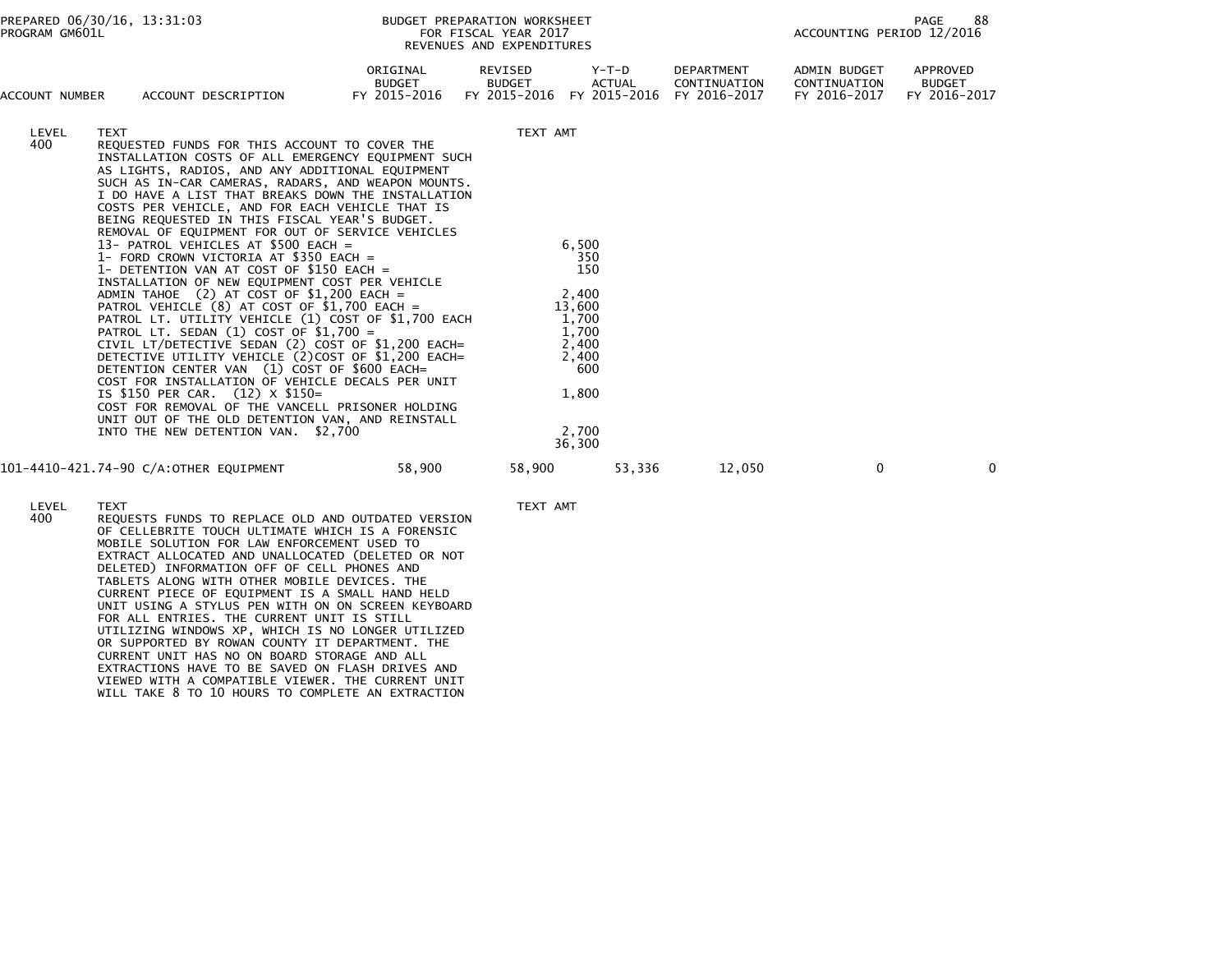| PREPARED 06/30/16, 13:31:03<br>PROGRAM GM601L |      |                                                                                                                                                                                                                                                                                                                                                                                                                                                                                                                                                                                                                                                                                                                                                                                                                                                                                                                                                                                                                                                                                                                                                                                                                                                            |                                           | BUDGET PREPARATION WORKSHEET<br>FOR FISCAL YEAR 2017<br>REVENUES AND EXPENDITURES |                 |                 |                                                                      |                                              | 89<br>PAGE<br>ACCOUNTING PERIOD 12/2016   |  |
|-----------------------------------------------|------|------------------------------------------------------------------------------------------------------------------------------------------------------------------------------------------------------------------------------------------------------------------------------------------------------------------------------------------------------------------------------------------------------------------------------------------------------------------------------------------------------------------------------------------------------------------------------------------------------------------------------------------------------------------------------------------------------------------------------------------------------------------------------------------------------------------------------------------------------------------------------------------------------------------------------------------------------------------------------------------------------------------------------------------------------------------------------------------------------------------------------------------------------------------------------------------------------------------------------------------------------------|-------------------------------------------|-----------------------------------------------------------------------------------|-----------------|-----------------|----------------------------------------------------------------------|----------------------------------------------|-------------------------------------------|--|
| ACCOUNT NUMBER                                |      | ACCOUNT DESCRIPTION                                                                                                                                                                                                                                                                                                                                                                                                                                                                                                                                                                                                                                                                                                                                                                                                                                                                                                                                                                                                                                                                                                                                                                                                                                        | ORIGINAL<br><b>BUDGET</b><br>FY 2015-2016 | REVISED<br><b>BUDGET</b>                                                          |                 | Y-T-D<br>ACTUAL | DEPARTMENT<br>CONTINUATION<br>FY 2015-2016 FY 2015-2016 FY 2016-2017 | ADMIN BUDGET<br>CONTINUATION<br>FY 2016-2017 | APPROVED<br><b>BUDGET</b><br>FY 2016-2017 |  |
|                                               |      | ON AN IPHONE 5, AND THEN AFTER THE EXTRACTION, IT<br>CURRENTLY TAKES ANOTHER 1 TO 2 HOURS TO OPEN THE<br>EXTRACTION TO VIEW THE FILES.<br>THE REQUESTED REPLACEMENT UPGRADE IS THE<br>CELLEBRITE UFED 4PC. THE 4PC OPERATES OFF OF A<br>SEPARATELY PURCHASED NOTEBOOK OR DESKTOP UTILIZING<br>WINDOWS 7 BOOTCAMP OR WINDOWS 8. BY OPERATING OFF<br>OF A PC, IT WILL DRAMATICALLY IMPROVE THE WAIT<br>TIME ON EXTRACTING INFORMATION FROM MOBILE DEVICES<br>THE CELLEBRITE 4PC ALLOWS FOR SIMULTANEOUS<br>OPERATIONS; EXTRACTION; DECODING, AND ANALYSIS TO<br>BE CARRIED OUT AT THE SAME TIME. THIS WILL SAVE<br>INVESTIGATORS HUGE AMOUNTS OF TIME, AND WILL ALLOW<br>FOR MULTIPLE EXTRACTIONS DAILY. AT PRESENT, THE<br>CURRENT UNIT IS LIMITED TO ONE EXTRACTION PER DAY.<br>THE UPGRADE WILL BE \$7000, WHICH WILL INCLUDE<br>TRADING THE CURRENT UFED TOUCH IN ON THE EXCHANGE<br>FOR THE 4PC VERSION. THE UPGRADE REQUEST ALSO<br>INCLUDES A REPLACEMENT REQUEST FOR AN IMAC<br>COMPUTER BECAUSE THE CELLEBRITE EQUIPMENT PERFORMS<br>AT ITS BEST USING AN APPLE PRODUCT, AND CAN<br>UTILIZE ITS OPTIMAL SPEED AND STORAGE CAPABILITIES<br>CELLEBRITE UFED 4PC \$7000<br>IMAC COMPUTER FOR USE WITH THE CELLEBRITE 4PC<br>COUNTY MANAGER'S REDUCTION |                                           |                                                                                   | 7,000<br>5,050  | $12,050-$       |                                                                      |                                              |                                           |  |
|                                               |      | 101-4410-421.76-20 F/A:DP EQUIPMENT                                                                                                                                                                                                                                                                                                                                                                                                                                                                                                                                                                                                                                                                                                                                                                                                                                                                                                                                                                                                                                                                                                                                                                                                                        | 30,000                                    | 30,000                                                                            |                 | 30,000          | 63,000                                                               | 25,000                                       | 25,000                                    |  |
| LEVEL<br>400                                  | TEXT | AFTER CONSULTING WITH THE STAFF FROM THE IT<br>DEPARTMENT, THE IT STAFF RECOMMENDED THE FOLLOWING<br>ITEMS WERE NEEDED:                                                                                                                                                                                                                                                                                                                                                                                                                                                                                                                                                                                                                                                                                                                                                                                                                                                                                                                                                                                                                                                                                                                                    |                                           | TEXT AMT                                                                          |                 |                 |                                                                      |                                              |                                           |  |
|                                               |      | REPLACEMENT FOR 14 DESKTOP COMPUTERS 14 X \$600=<br>REPLACEMENT FOR 30 MDT LAPTOPS COMPUTERS 30X \$800=<br>REPLACEMENT FOR 34 IN-VEHICLE ROUTERS WITH SIERRA<br>WIRELESS MODEMS WHICH WILL REPLACE HALF OF THE<br>CURRENT DEPLOYMENT, WITH AN ADDITIONAL 34 UNITS<br>SCHEDULED FOR REPLACEMENT DURING THE NEXT FISCAL                                                                                                                                                                                                                                                                                                                                                                                                                                                                                                                                                                                                                                                                                                                                                                                                                                                                                                                                      |                                           |                                                                                   | 8,400<br>24,000 |                 |                                                                      |                                              |                                           |  |
|                                               |      | YEAR OF 17-18. COST FOR THIS YEAR: 34 X \$900=<br>*** THE 30 MDT LAPTOPS WILL REPLACE THE OTHER HALF<br>OF THE PATROL DIVISION, FROM THE PRIOR FISCAL YEAR<br>REPLACEMENT IN THE 15-16 FISCAL YEAR.<br>ANY QUESTIONS ABOUT THE ITEMS REQUESTED IN THIS<br>LINE ITEM SHOULD BE DIRECTED TO IT DEPARTMENT HEAD                                                                                                                                                                                                                                                                                                                                                                                                                                                                                                                                                                                                                                                                                                                                                                                                                                                                                                                                               |                                           |                                                                                   | 30,600          |                 |                                                                      |                                              |                                           |  |
|                                               |      | RANDY CRESS.                                                                                                                                                                                                                                                                                                                                                                                                                                                                                                                                                                                                                                                                                                                                                                                                                                                                                                                                                                                                                                                                                                                                                                                                                                               |                                           |                                                                                   |                 | 38,000-         |                                                                      |                                              |                                           |  |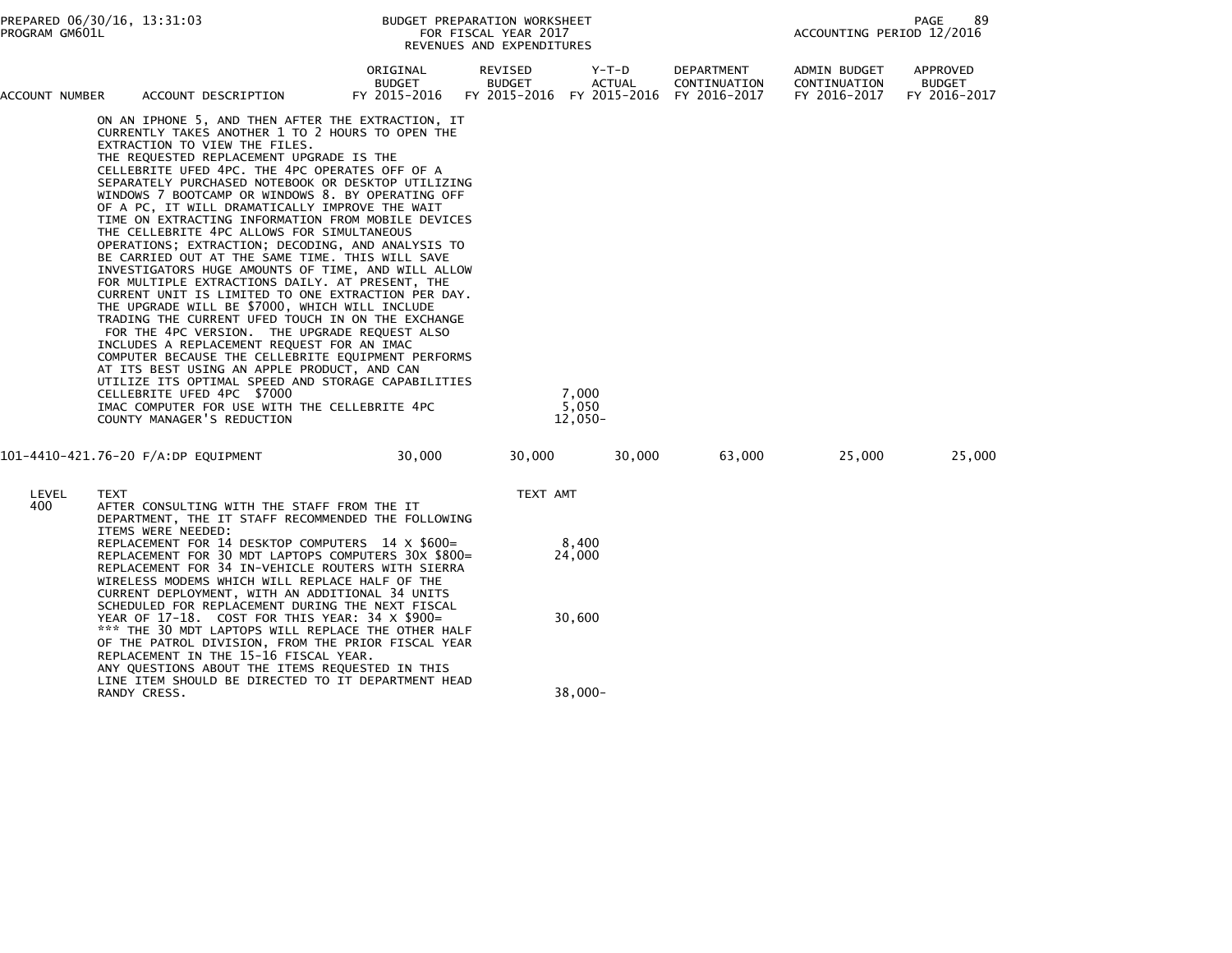| PROGRAM GM601L | PREPARED 06/30/16, 13:31:03                                                                                                                                                                                                                                                                                                                                                                                                                                                                                                                                                                                                                                                                                                                                                                                                                                                                                                                                                                                                                                                                                                                                                                                          |                                    | BUDGET PREPARATION WORKSHEET<br>FOR FISCAL YEAR 2017<br>REVENUES AND EXPENDITURES |                                                           |                            | PAGE<br>90<br>ACCOUNTING PERIOD 12/2016      |                                           |  |
|----------------|----------------------------------------------------------------------------------------------------------------------------------------------------------------------------------------------------------------------------------------------------------------------------------------------------------------------------------------------------------------------------------------------------------------------------------------------------------------------------------------------------------------------------------------------------------------------------------------------------------------------------------------------------------------------------------------------------------------------------------------------------------------------------------------------------------------------------------------------------------------------------------------------------------------------------------------------------------------------------------------------------------------------------------------------------------------------------------------------------------------------------------------------------------------------------------------------------------------------|------------------------------------|-----------------------------------------------------------------------------------|-----------------------------------------------------------|----------------------------|----------------------------------------------|-------------------------------------------|--|
| ACCOUNT NUMBER | ACCOUNT DESCRIPTION                                                                                                                                                                                                                                                                                                                                                                                                                                                                                                                                                                                                                                                                                                                                                                                                                                                                                                                                                                                                                                                                                                                                                                                                  | ORIGINAL<br>BUDGET<br>FY 2015-2016 | REVISED<br><b>BUDGET</b>                                                          | Y-T-D<br>ACTUAL<br>FY 2015-2016 FY 2015-2016 FY 2016-2017 | DEPARTMENT<br>CONTINUATION | ADMIN BUDGET<br>CONTINUATION<br>FY 2016-2017 | APPROVED<br><b>BUDGET</b><br>FY 2016-2017 |  |
|                | COUNTY MANAGER'S REDUCTION                                                                                                                                                                                                                                                                                                                                                                                                                                                                                                                                                                                                                                                                                                                                                                                                                                                                                                                                                                                                                                                                                                                                                                                           |                                    |                                                                                   |                                                           |                            |                                              |                                           |  |
|                |                                                                                                                                                                                                                                                                                                                                                                                                                                                                                                                                                                                                                                                                                                                                                                                                                                                                                                                                                                                                                                                                                                                                                                                                                      |                                    |                                                                                   | 25,000                                                    |                            |                                              |                                           |  |
|                | 101-4410-421.76-90 F/A:OTHER                                                                                                                                                                                                                                                                                                                                                                                                                                                                                                                                                                                                                                                                                                                                                                                                                                                                                                                                                                                                                                                                                                                                                                                         | 78,765                             | 69,197                                                                            | 38,887                                                    | 67,900                     | 37,900                                       | 134,004                                   |  |
| LEVEL<br>400   | <b>TEXT</b><br>REQUEST FUNDING FOR THE ONGOING REPLACEMENT OF<br>BODY ARMOR WORN BY DEPUTIES WHO ARE DAILY IN THE<br>FIELD AND ARE AT RISK OF BEING SHOT BY A HOSTILE<br>SUSPECT. THE GUARANTEED LIFE OF A PIECE OF BODY<br>ARMOR IS 5 YEARS FROM THE MANUFACTURER. THE RCSO<br>WISHES TO CONTINUE THE REQUIRED ROTATION SO THAT<br>ALL OFFICERS ARE USING BODY ARMOR THAT IS STILL<br>UNDER WARRANTY. OTHERWISE, ROWAN COUNTY WOULD BE<br>EXPOSED TO A LAWSUIT BY AN OFFICER'S FAMILY IF HE<br>WAS SHOT WEARING AN OUT OF DATE VEST WHICH FAILED.<br>THERE IS ALSO A NEED TO PROVIDE VEST TO NEW HIRES<br>WHEN EMPLOYEES RETIRE OR ARE DISMISSED FROM<br>EMPLOYMENT. VESTS CURRENTLY COST \$580 EACH.<br>15 VESTS $\times$ \$580 = \$8700<br>REQUEST FUNDING TO CONTINUE THE REPLACEMENT OF<br>IN-CAR CAMERA UNITS THAT ARE WORN OUT, OUT DATED,<br>AND IN SEVERAL CASES, THEY ARE BEYOND REPAIR. THE<br>IN-CAR CAMERA ARE A VALUABLE TOOL THAT PROVIDE<br>UNDISPUTABLE EVIDENCE OF THE INTERACTIONS BETWEEN<br>AN OFFICER AND A SUSPECT. THERE ARE NUMEROUS<br>OCCASSIONS IN WHICH THE RCSO & ROWAN COUNTY HAVE<br>BEEN SHIELDED FROM BEING SUED DUE TO THE EVIDENCE<br>THAT IS ON TAPE. COST OF CAMERA = \$4,995. |                                    | TEXT AMT                                                                          | 8,700                                                     |                            |                                              |                                           |  |
|                | $$4995 \times 10 = $49,950$<br>REQUEST FUNDS TO REPLACE TEN TASER UNITS DURING<br>THE FISCAL YEAR. THIS COST IS TO REPLACE UNITS<br>THAT WILL BE UNREPAIRABLE, OR WILL REQUIRE<br>REPLACEMENT BECAUSE THEY ARE BEYOND THE 5 YEAR                                                                                                                                                                                                                                                                                                                                                                                                                                                                                                                                                                                                                                                                                                                                                                                                                                                                                                                                                                                     |                                    |                                                                                   | 49,950                                                    |                            |                                              |                                           |  |
|                | WARRANTY PERIOD OF A TASER.<br>X26P ECD TASER IS \$925 EACH X 10 = \$9,250<br>COUNTY MANAGER'S REDUCTION<br>EXPANSION -                                                                                                                                                                                                                                                                                                                                                                                                                                                                                                                                                                                                                                                                                                                                                                                                                                                                                                                                                                                                                                                                                              |                                    |                                                                                   | 9,250<br>$30,000 -$                                       |                            |                                              |                                           |  |
|                | BODY CAMERAS AND TASERS (38 SETS)                                                                                                                                                                                                                                                                                                                                                                                                                                                                                                                                                                                                                                                                                                                                                                                                                                                                                                                                                                                                                                                                                                                                                                                    |                                    |                                                                                   | 96,104<br>134,004                                         |                            |                                              |                                           |  |
|                | 101-4410-421.82-08 EMPLOYEE RETIREMENTS                                                                                                                                                                                                                                                                                                                                                                                                                                                                                                                                                                                                                                                                                                                                                                                                                                                                                                                                                                                                                                                                                                                                                                              | $\mathbf 0$                        | 125                                                                               | 100                                                       | 500                        | 500                                          | 500                                       |  |
| <b>I EVEL</b>  | <b>TFYT</b>                                                                                                                                                                                                                                                                                                                                                                                                                                                                                                                                                                                                                                                                                                                                                                                                                                                                                                                                                                                                                                                                                                                                                                                                          |                                    | TEXT AMT                                                                          |                                                           |                            |                                              |                                           |  |

LEVEL TEXT TEXT AMT 400 REQUEST \$500 FOR THIS ACCOUNT. NOT SURE OF THE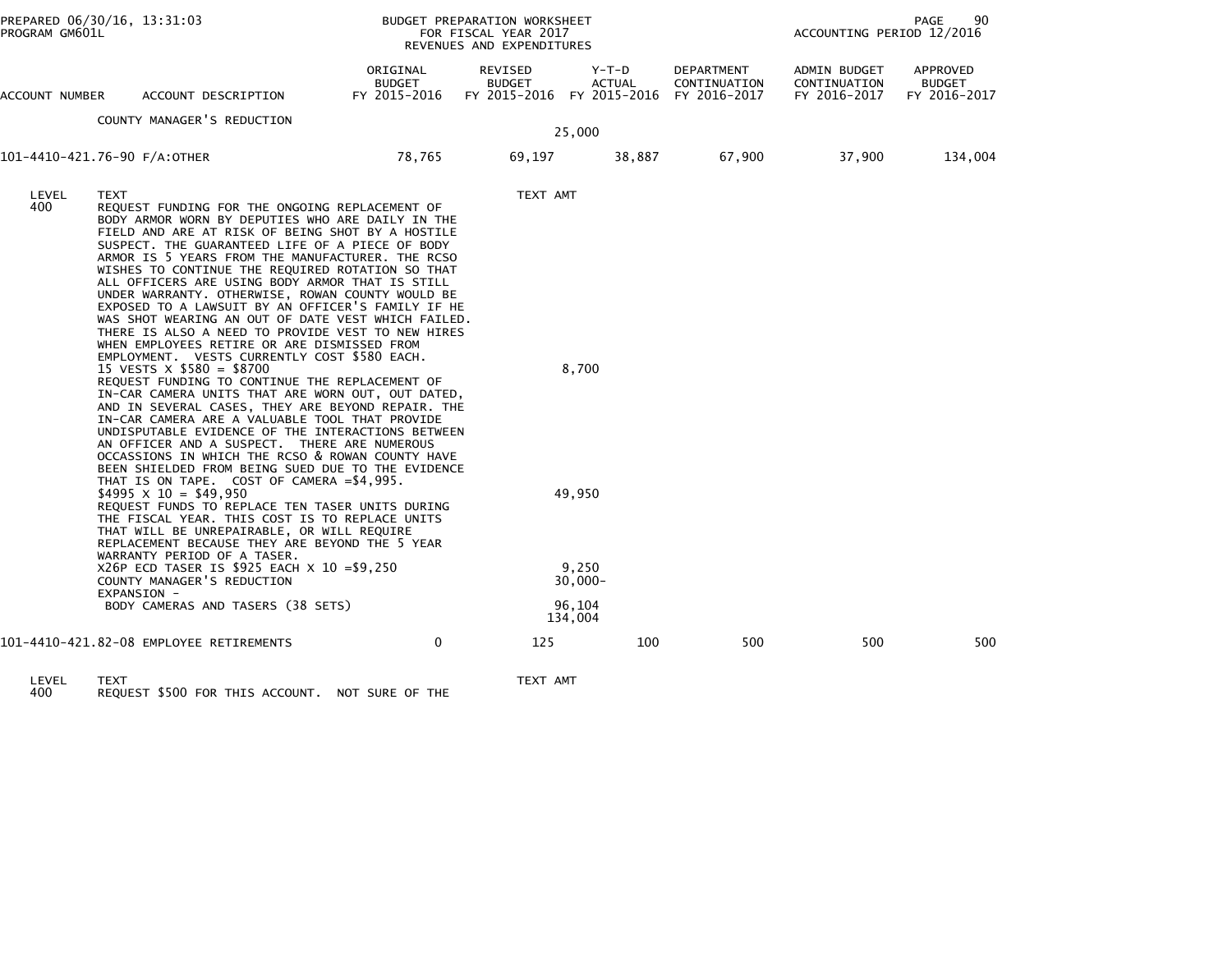| PROGRAM GM601L           | PREPARED 06/30/16, 13:31:03                                                                                                                                                                                                                                                                                                                                                                                                       |                                           | BUDGET PREPARATION WORKSHEET<br>FOR FISCAL YEAR 2017<br>REVENUES AND EXPENDITURES |                                                                    |                                   | PAGE<br>91<br>ACCOUNTING PERIOD 12/2016      |                                           |  |
|--------------------------|-----------------------------------------------------------------------------------------------------------------------------------------------------------------------------------------------------------------------------------------------------------------------------------------------------------------------------------------------------------------------------------------------------------------------------------|-------------------------------------------|-----------------------------------------------------------------------------------|--------------------------------------------------------------------|-----------------------------------|----------------------------------------------|-------------------------------------------|--|
| ACCOUNT NUMBER           | ACCOUNT DESCRIPTION                                                                                                                                                                                                                                                                                                                                                                                                               | ORIGINAL<br><b>BUDGET</b><br>FY 2015-2016 | REVISED<br><b>BUDGET</b>                                                          | $Y-T-D$<br><b>ACTUAL</b><br>FY 2015-2016 FY 2015-2016 FY 2016-2017 | <b>DEPARTMENT</b><br>CONTINUATION | ADMIN BUDGET<br>CONTINUATION<br>FY 2016-2017 | APPROVED<br><b>BUDGET</b><br>FY 2016-2017 |  |
|                          | ANTICIPATED RETIREMENTS FOR THE UPCOMING YEAR,<br>BUT THIS WILL HOPEFULLY COVER THE COST.                                                                                                                                                                                                                                                                                                                                         |                                           |                                                                                   | 500<br>500                                                         |                                   |                                              |                                           |  |
|                          |                                                                                                                                                                                                                                                                                                                                                                                                                                   | 0                                         | 4,300                                                                             | 3,651                                                              | 3,500                             | 3,500                                        | 3,500                                     |  |
| LEVEL<br>400             | <b>TEXT</b><br>SHERIFF'S OFFICE AND SHERIFF AUTEN IS INVOLVED IN<br>SEVERAL COMMITTEES AND BOARDS. MOST OF THESE<br>ARE HOSTED BY DIFFERENT COMMITTEE MEMBERS AT<br>DIFFERENT TIMES THROUGHOUT THE YEAR. A REVIEW OF<br>THE ACCOUNT DURING THIS FISCAL YEAR SHOWS THAT A<br>LITTLE OVER \$3,500 WAS SPENT. ANY FUNDS REMAINING<br>IN THIS ACCOUNT SHOULD BE CARRIED OVER. REQUEST<br>FUNDING FOR UPCOMING FISCAL YEAR OF \$3,500. |                                           | TEXT AMT                                                                          | 3,500<br>3,500                                                     |                                   |                                              |                                           |  |
|                          | 101-4410-421.82-15 CALENDAR                                                                                                                                                                                                                                                                                                                                                                                                       | 6,000                                     | 6,383                                                                             | 5,576                                                              | 6,000                             | 6,000                                        | 6,000                                     |  |
| LEVEL<br>400             | <b>TEXT</b><br>ANY LEFT OVER FUNDS IN THIS ACCOUNT SHOULD CARRY<br>OVER TO THE NEXT YEAR. \$6000 SHOULD MATCH THE<br>REVENUE ACCOUNT THAT GOES WITH THIS EXPENSE<br>ACCOUNT.                                                                                                                                                                                                                                                      |                                           | TEXT AMT                                                                          | 6,000                                                              |                                   |                                              |                                           |  |
|                          |                                                                                                                                                                                                                                                                                                                                                                                                                                   |                                           |                                                                                   | 6,000                                                              |                                   | $\mathbf 0$                                  |                                           |  |
|                          | 101-4410-421.82-32 EXPLORER EXPENDITURES                                                                                                                                                                                                                                                                                                                                                                                          | 0                                         | 1,184                                                                             | 262                                                                | 0                                 |                                              | $\mathbf{0}$                              |  |
| LEVEL<br>400             | TEXT<br>ANY LEFT OVER FUNDS SHOULD CARRY OVER TO NEXT<br>FISCAL YEAR!                                                                                                                                                                                                                                                                                                                                                             |                                           | TEXT AMT                                                                          |                                                                    |                                   |                                              |                                           |  |
|                          | 101-4410-421.83-13 C.R.D.E.                                                                                                                                                                                                                                                                                                                                                                                                       | $\mathbf 0$                               | $\mathbf 0$                                                                       | $\mathbf{0}$                                                       | $\mathbf 0$                       | $\mathbf{0}$                                 | $\mathbf{0}$                              |  |
| 101-4410-421.83-17 GREAT |                                                                                                                                                                                                                                                                                                                                                                                                                                   | $\mathbf 0$                               | 11,855                                                                            | 3,534                                                              | $\mathbf{0}$                      | $\mathbf{0}$                                 | $\mathbf{0}$                              |  |
| LEVEL<br>400             | <b>TEXT</b><br>ALL FUNDS HERE ARE FROM GRANTS AND DONATIONS AND                                                                                                                                                                                                                                                                                                                                                                   |                                           | TEXT AMT                                                                          |                                                                    |                                   |                                              |                                           |  |
|                          | SHOULD CARRY OVER TO THE NEXT FISCAL YEAR!!<br>101-4410-421.83-19 COURT SEIZURE MONIES EXP                                                                                                                                                                                                                                                                                                                                        | 0                                         | 0                                                                                 | 0                                                                  | 0                                 | 0                                            | 0                                         |  |
|                          | 101-4410-421.83-32 EXPLORER PROGRAM                                                                                                                                                                                                                                                                                                                                                                                               | 0                                         | $\Omega$                                                                          | $\Omega$                                                           | 0                                 | 0                                            | 0                                         |  |
|                          | 101-4410-421.90-17 STATE FEES-CONCEALED WPNS                                                                                                                                                                                                                                                                                                                                                                                      | 99,000                                    | 146,000                                                                           | 121,130                                                            | 101,750                           | 101,750                                      | 101,750                                   |  |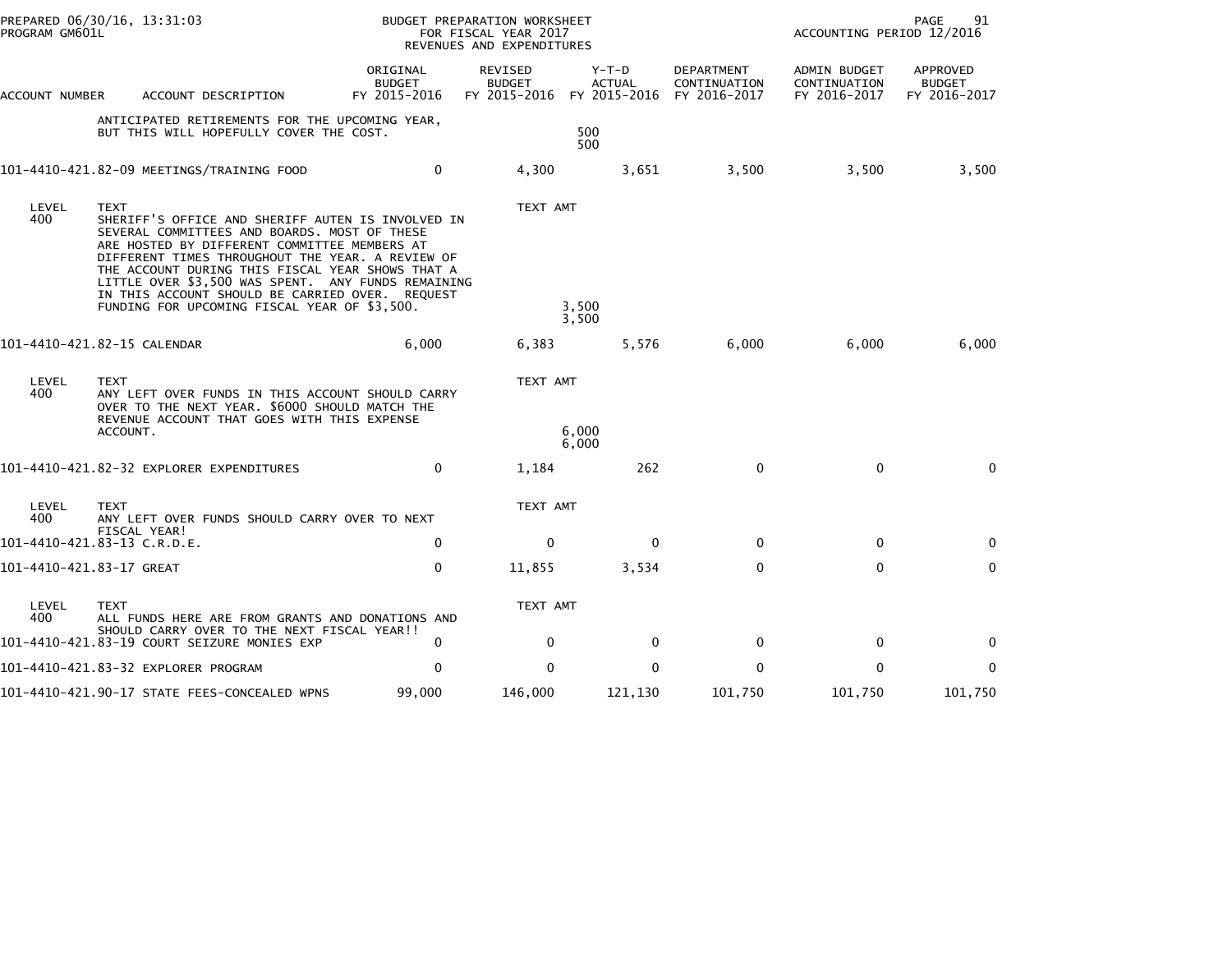|                       | PREPARED 06/30/16, 13:31:03<br>PROGRAM GM601L |                                             |                                    | BUDGET PREPARATION WORKSHEET<br>FOR FISCAL YEAR 2017<br>REVENUES AND EXPENDITURES |                                          | 92<br>PAGE<br>ACCOUNTING PERIOD 12/2016           |                                              |                                           |
|-----------------------|-----------------------------------------------|---------------------------------------------|------------------------------------|-----------------------------------------------------------------------------------|------------------------------------------|---------------------------------------------------|----------------------------------------------|-------------------------------------------|
| <b>ACCOUNT NUMBER</b> |                                               | ACCOUNT DESCRIPTION                         | ORIGINAL<br>BUDGET<br>FY 2015-2016 | <b>REVISED</b><br><b>BUDGET</b><br>FY 2015-2016                                   | $Y-T-D$<br><b>ACTUAL</b><br>FY 2015-2016 | <b>DEPARTMENT</b><br>CONTINUATION<br>FY 2016-2017 | ADMIN BUDGET<br>CONTINUATION<br>FY 2016-2017 | APPROVED<br><b>BUDGET</b><br>FY 2016-2017 |
|                       |                                               | 101-4410-421.90-28 EVIDENCE STORAGE EXPENSE | 1.200                              | 1,635                                                                             | 493                                      | 1.800                                             | 1.800                                        | 1,800                                     |
| *.                    | EXPENDITURE                                   |                                             | 8,710,637                          | 8,986,851                                                                         | 8,251,798                                | 2,465,058                                         | 8,874,703                                    | 8,970,807                                 |
| **                    | ADMINISTRATION                                |                                             | 8,046,976                          | 8,233,825                                                                         | 7,515,306                                | 1,858,317                                         | 8,194,517                                    | 8,290,621                                 |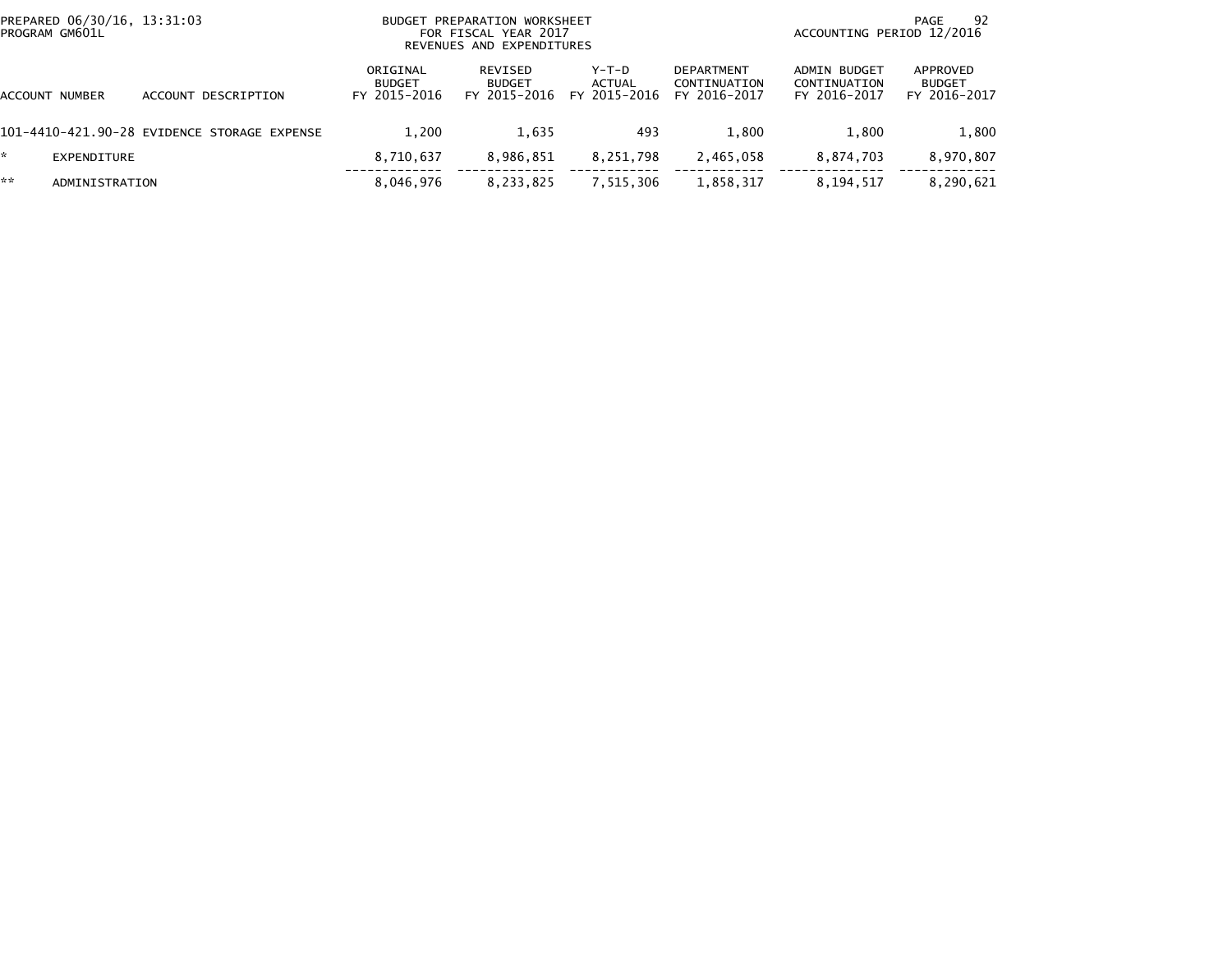| PREPARED 06/30/16, 13:31:03<br>PROGRAM GM601L |                                            |                                           | BUDGET PREPARATION WORKSHEET<br>FOR FISCAL YEAR 2017<br>REVENUES AND EXPENDITURES |                                 |                                                   | ACCOUNTING PERIOD 12/2016                    | 93<br>PAGE                                |
|-----------------------------------------------|--------------------------------------------|-------------------------------------------|-----------------------------------------------------------------------------------|---------------------------------|---------------------------------------------------|----------------------------------------------|-------------------------------------------|
| ACCOUNT NUMBER                                | ACCOUNT DESCRIPTION                        | ORIGINAL<br><b>BUDGET</b><br>FY 2015-2016 | REVISED<br><b>BUDGET</b><br>FY 2015-2016                                          | Y-T-D<br>ACTUAL<br>FY 2015-2016 | <b>DEPARTMENT</b><br>CONTINUATION<br>FY 2016-2017 | ADMIN BUDGET<br>CONTINUATION<br>FY 2016-2017 | APPROVED<br><b>BUDGET</b><br>FY 2016-2017 |
|                                               | 101-4412-342.20-00 CONTRACT SECURITY REIMB | $15,000 -$                                | 15,000-                                                                           | 15,000-                         | $15,000 -$                                        | $15,000 -$                                   | $15,000 -$                                |
| *<br><b>REVENUE</b>                           |                                            | $15,000 -$<br>10,000                      | $15,000 -$<br>7,600                                                               | $15,000 -$<br>4,804             | $15,000 -$<br>8,500                               | $15,000 -$<br>8,500                          | $15,000 -$<br>8,500                       |
| 101-4412-421.20-10 MEDICARE TAX               |                                            | 145                                       | 145                                                                               | 70                              | 145                                               | 123                                          | 123                                       |
|                                               | 101-4412-421.20-20 SOCIAL SECURITY TAX     | 620                                       | 520                                                                               | 298                             | 600                                               | 527                                          | 527                                       |
|                                               | 101-4412-421.20-25 WORKERS COMPENSATION    | 468                                       | 468                                                                               | 183                             | 400                                               | 400                                          | 400                                       |
| 101-4412-421.43-12 R&M:BOATS                  |                                            | 600                                       | 3,100                                                                             | 0                               | 1,100                                             | 1,100                                        | 1,100                                     |
| 101-4412-421.61-90 SUPPLIES:OTHER             |                                            | 500                                       | 500                                                                               | $\mathbf 0$                     | 1,500                                             | 1,595                                        | 1,595                                     |
|                                               | 101-4412-421.62-20 MOTOR FUEL & LUBRICANTS | 2,667                                     | 2,667                                                                             | 2,400                           | 2,755                                             | 2,755                                        | 2,755                                     |
| ☆.<br><b>EXPENDITURE</b>                      |                                            | 15,000                                    | 15,000                                                                            | 7,755                           | 15,000                                            | 15,000                                       | 15,000                                    |
| **<br>ALCOA GRANT                             |                                            | $\Omega$                                  | $\mathbf{0}$                                                                      | $7.245 -$                       | $\Omega$                                          | $\Omega$                                     | $\mathbf{0}$                              |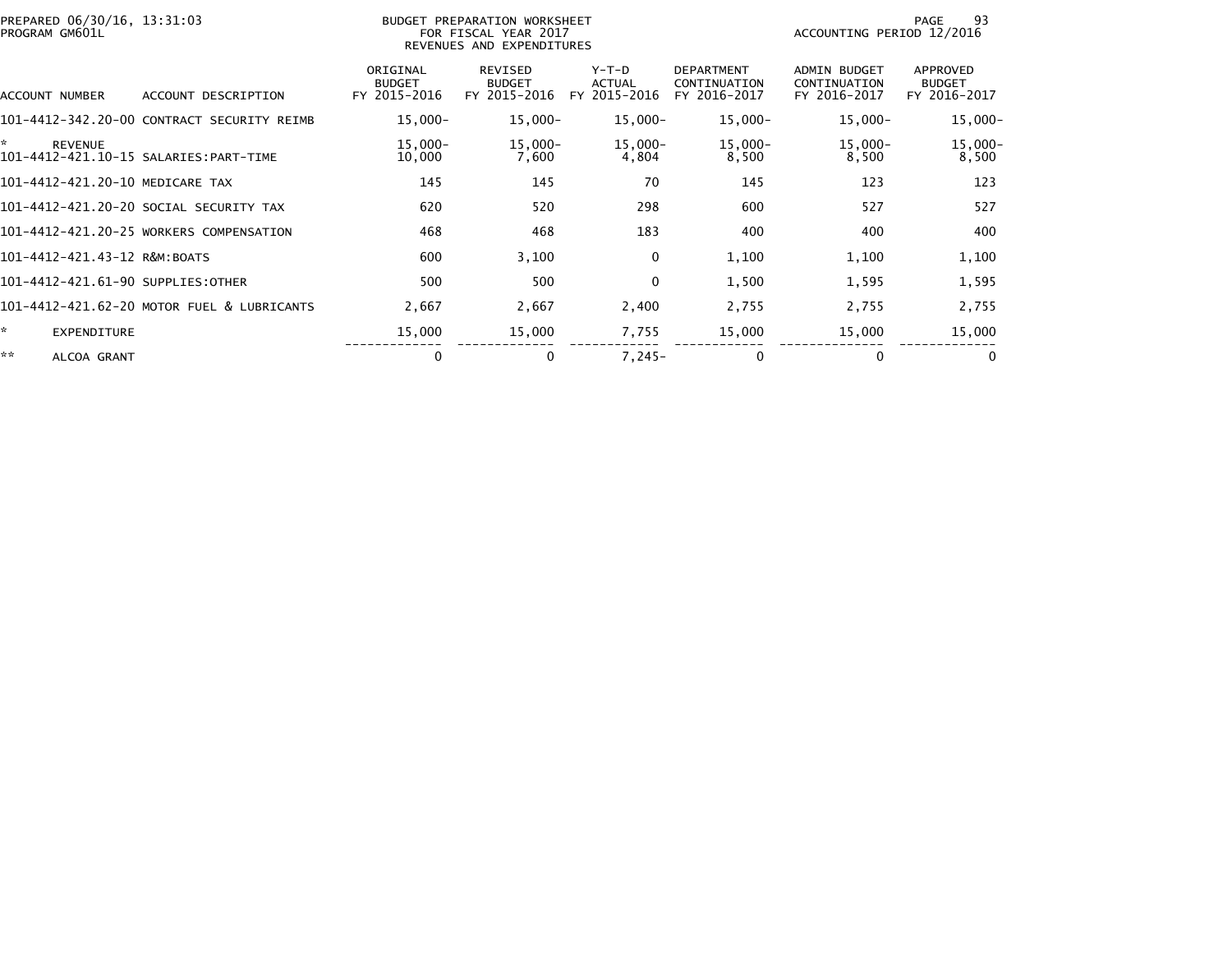| **                   | DSS SUPPORT-REIMBURSEMENT                                                                                                                                                                     | 49,762-                                   | $43.642 -$                                                                        | $14,022-$                | $104,692-$                                        | $39.104 -$                                          | $39.104 -$                                |
|----------------------|-----------------------------------------------------------------------------------------------------------------------------------------------------------------------------------------------|-------------------------------------------|-----------------------------------------------------------------------------------|--------------------------|---------------------------------------------------|-----------------------------------------------------|-------------------------------------------|
| ☆.                   | <b>EXPENDITURE</b>                                                                                                                                                                            | 176,635                                   | 182,755                                                                           | 174,188                  | 121,159                                           | 186,747                                             | 186,747                                   |
|                      | TASER CARTRIDGES, AND OTHER ITEMS TO ALLOW FOR<br>REPLACEMENT OF THESE DEPUTIES EQUIPMENT.                                                                                                    |                                           |                                                                                   | 6,000<br>6,000           |                                                   |                                                     |                                           |
| LEVEL<br>400         | <b>TEXT</b><br>SLIGHT INCREASE TO COVER RISING COSTS OF AMMO,                                                                                                                                 |                                           | TEXT AMT                                                                          |                          |                                                   |                                                     |                                           |
|                      | 101-4413-421.61-95 SUPPLIES:OTHER SMALL EQMT                                                                                                                                                  | 5,500                                     | 5,500                                                                             | 4,772                    | 6,000                                             | 6,000                                               | 6,000                                     |
| 400                  | REQUEST AN INCREASE IN THIS LINE ITEM DUE TO THE<br>AMOUNT OF REIMBURSEMENT RECEIVED FROM DSS. ACCOUNT<br>COVERS THE COST FOR 3 DEPUTIES UNIFORMS AND<br>THE LEATHER GEAR FOR THESE DEPUTIES. |                                           |                                                                                   | 3.000<br>3,000           |                                                   |                                                     |                                           |
| LEVEL                | <b>TEXT</b>                                                                                                                                                                                   |                                           | TEXT AMT                                                                          |                          |                                                   |                                                     |                                           |
|                      | 101-4413-421.56-00 UNIFORMS                                                                                                                                                                   | 2,000                                     | 2,000                                                                             | 638                      | 3,000                                             | 3,000                                               | 3,000                                     |
|                      | 101-4413-421.20-30 401(K) CONTRIBUTIONS                                                                                                                                                       | 5,810                                     | 6,046                                                                             | 5,817                    | $\mathbf{0}$                                      | 6,107                                               | 6,107                                     |
|                      | 101-4413-421.20-25 WORKERS COMPENSATION                                                                                                                                                       | 5,435                                     | 5,435                                                                             | 4,412                    | $\mathbf{0}$                                      | 4,642                                               | 4,642                                     |
|                      | 101-4413-421.20-20 SOCIAL SECURITY TAX                                                                                                                                                        | 7,204                                     | 7,204                                                                             | 6,926                    | 0                                                 | 7,573                                               | 7,573                                     |
|                      | 101-4413-421.20-15 RETIREMENT                                                                                                                                                                 | 8,610                                     | 8,645                                                                             | 8,319                    | $\mathbf{0}$                                      | 9,772                                               | 9,772                                     |
|                      | 101-4413-421.20-10 MEDICARE TAX                                                                                                                                                               | 1,685                                     | 1,685                                                                             | 1,620                    | 0                                                 | 1,771                                               | 1,771                                     |
|                      | 101-4413-421.20-05 HEALTH INSURANCE                                                                                                                                                           | 24,192                                    | 25,333                                                                            | 25,333                   | $\mathbf{0}$                                      | 25,740                                              | 25,740                                    |
| *.<br><b>REVENUE</b> |                                                                                                                                                                                               | $226, 397 -$<br>116,199                   | 226,397-<br>120,907                                                               | 188,210-<br>116,351      | 225,851-<br>112,159                               | 225,851-<br>122,142                                 | 225,851-<br>122,142                       |
|                      | 101-4413-342.50-00 IV-D CHILD SUPPORT REIMB                                                                                                                                                   | $226, 397 -$                              | 226,397-                                                                          | 188,210-                 | 225,851-                                          | $225,851-$                                          | $225,851-$                                |
| ACCOUNT NUMBER       | ACCOUNT DESCRIPTION                                                                                                                                                                           | ORIGINAL<br><b>BUDGET</b><br>FY 2015-2016 | REVISED<br><b>BUDGET</b><br>FY 2015-2016 FY 2015-2016                             | $Y-T-D$<br><b>ACTUAL</b> | <b>DEPARTMENT</b><br>CONTINUATION<br>FY 2016-2017 | <b>ADMIN BUDGET</b><br>CONTINUATION<br>FY 2016-2017 | APPROVED<br><b>BUDGET</b><br>FY 2016-2017 |
| PROGRAM GM601L       | PREPARED 06/30/16, 13:31:03                                                                                                                                                                   |                                           | BUDGET PREPARATION WORKSHEET<br>FOR FISCAL YEAR 2017<br>REVENUES AND EXPENDITURES |                          |                                                   | ACCOUNTING PERIOD 12/2016                           | PAGE<br>94                                |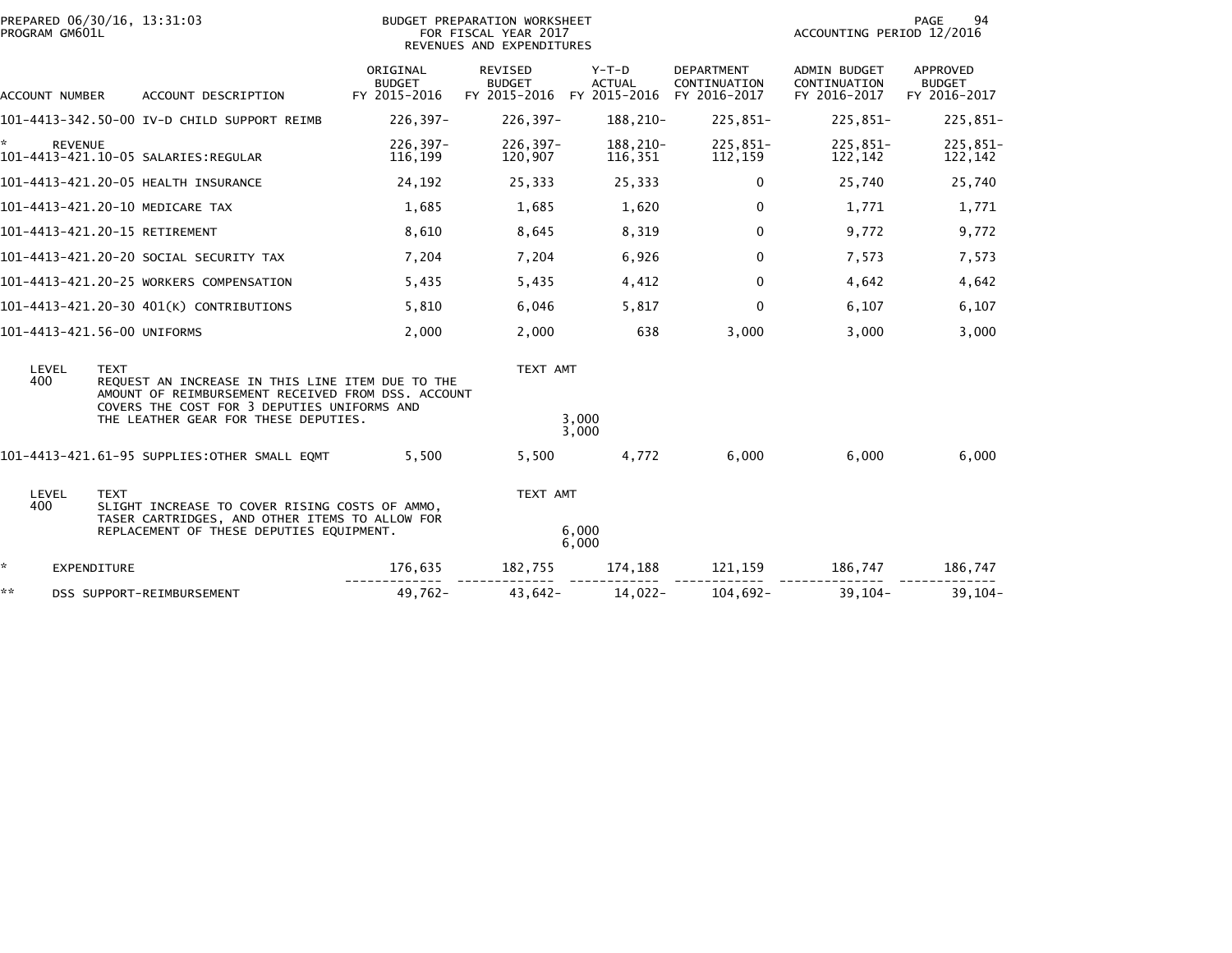| PROGRAM GM601L            | PREPARED 06/30/16, 13:31:03                                                                                                                                                                                            | BUDGET PREPARATION WORKSHEET<br>FOR FISCAL YEAR 2017<br>REVENUES AND EXPENDITURES |                                                                    |                        |                            | PAGE<br>95<br>ACCOUNTING PERIOD 12/2016      |                                           |  |
|---------------------------|------------------------------------------------------------------------------------------------------------------------------------------------------------------------------------------------------------------------|-----------------------------------------------------------------------------------|--------------------------------------------------------------------|------------------------|----------------------------|----------------------------------------------|-------------------------------------------|--|
| ACCOUNT NUMBER            | ACCOUNT DESCRIPTION                                                                                                                                                                                                    | ORIGINAL<br><b>BUDGET</b><br>FY 2015-2016                                         | REVISED<br><b>BUDGET</b><br>FY 2015-2016 FY 2015-2016 FY 2016-2017 | Y-T-D<br><b>ACTUAL</b> | DEPARTMENT<br>CONTINUATION | ADMIN BUDGET<br>CONTINUATION<br>FY 2016-2017 | APPROVED<br><b>BUDGET</b><br>FY 2016-2017 |  |
|                           | 101-4416-332.10-00 FED ASSET FORFEITURE FUND                                                                                                                                                                           | $\mathbf 0$                                                                       | $\mathbf{0}$                                                       | $61,154-$              | $\mathbf{0}$               | $\Omega$                                     | $\Omega$                                  |  |
| LEVEL<br>400              | <b>TEXT</b><br>THE EXPECTED REVENUE FOR THIS ACCOUNT WILL BE \$0.<br>THIS IS THE RESULT OF AN EXECUTIVE ORDER ISSUED<br>BY PRESIDENT BARACK HUSSIEN OBAMA. HOPEFULLY,<br>THE US WILL REVERSE ITS PRESENT COURSE WITH A |                                                                                   | TEXT AMT                                                           |                        |                            |                                              |                                           |  |
|                           | CHANGE IN NOVEMBER.<br>101-4416-335.33-00 ST ASSET FORFEITURE FUNDS                                                                                                                                                    | $\mathbf 0$                                                                       | $\overline{0}$                                                     | 45,767-                | 25,000-                    | 25,000-                                      | $25,000-$                                 |  |
|                           | 101-4416-395.00-00 FUND BALANCE APPR-RESTR                                                                                                                                                                             | $45,000 -$                                                                        | 230,052-                                                           | $\Omega$               | $\mathbf 0$                | $\mathbf 0$                                  | $\mathbf{0}$                              |  |
| $\star$<br><b>REVENUE</b> | 101-4416-421.34-30 SERVICE & MAINTENANCE                                                                                                                                                                               | 45.000-<br>5,500                                                                  | 230,052-<br>12,000                                                 | 106,921-<br>11,431     | 25,000-<br>$\Omega$        | $25,000 -$<br>$\Omega$                       | $25,000 -$<br>$\Omega$                    |  |
| LEVEL<br>400              | <b>TEXT</b><br>DUE TO LOSS OF FEDERAL FUNDS. ITEMS PREVIOUSLY<br>FUNDED HERE WILL BE INCLUDED IN THE CONTINUATION<br>BUDGET OF THE 4410 ACCOUNTS. ANY LEFT OVER FUNDS                                                  |                                                                                   | TEXT AMT                                                           |                        |                            |                                              |                                           |  |
|                           | SHOULD CARRY OVER.<br>101-4416-421.43-20 R&M:VEHICLES                                                                                                                                                                  | 5.000                                                                             | 7,000                                                              | 4,455                  | $\mathbf 0$                | $\mathbf 0$                                  | $\Omega$                                  |  |
| LEVEL<br>400              | <b>TEXT</b><br>THIS ACCOUNT WAS FUNDED WITH FEDERAL ASSET FORF.<br>FUNDS. DUE TO OBAMA, FUNDING HERE IS GONE. ANY                                                                                                      |                                                                                   | TEXT AMT                                                           |                        |                            |                                              |                                           |  |
|                           | LEFT OVER FUNDS SHOULD CARRYOVER.<br>101-4416-421.53-05 TELEPHONE                                                                                                                                                      | 4.000                                                                             | 5,000                                                              | 2,947                  | 4,100                      | 4,100                                        | 4,100                                     |  |
|                           | 101-4416-421.58-26 TRAVEL-FEDERAL                                                                                                                                                                                      | $\mathbf{0}$                                                                      | 4,000                                                              | 1,808                  | $\mathbf 0$                | $\mathbf 0$                                  | $\mathbf{0}$                              |  |
| LEVEL<br>400              | <b>TEXT</b><br>THIS ACCOUNT WAS FUNDED WITH FEDERAL ASSET FORF.<br>FUNDS, WHICH ARE NO MORE DUE TO OBAMA. ANY FUNDS<br>REMAINING AT THE END OF THE FISCAL YEAR SHOULD BE                                               |                                                                                   | TEXT AMT                                                           |                        |                            |                                              |                                           |  |
|                           | CARRIED OVER TO THE NEXT FISCAL YEAR.<br>101-4416-421.58-65 TRAVEL-STATE                                                                                                                                               | 1.500                                                                             | 6,233                                                              | 1,453                  | 2,000                      | 1,900                                        | 1,900                                     |  |
|                           | 101-4416-421.59-26 TRAINING-FEDERAL                                                                                                                                                                                    | $\Omega$                                                                          | 4,000                                                              | 3,700                  | $\mathbf 0$                | $\mathbf{0}$                                 | $\mathbf{0}$                              |  |

LEVEL TEXT TEXT AMT 400 THIS ACCOUNT WAS FUNDED WITH FEDERAL ASSET FORF. FUNDS, BUT THAT FUNDING HAS BEEN WIPED OUT BY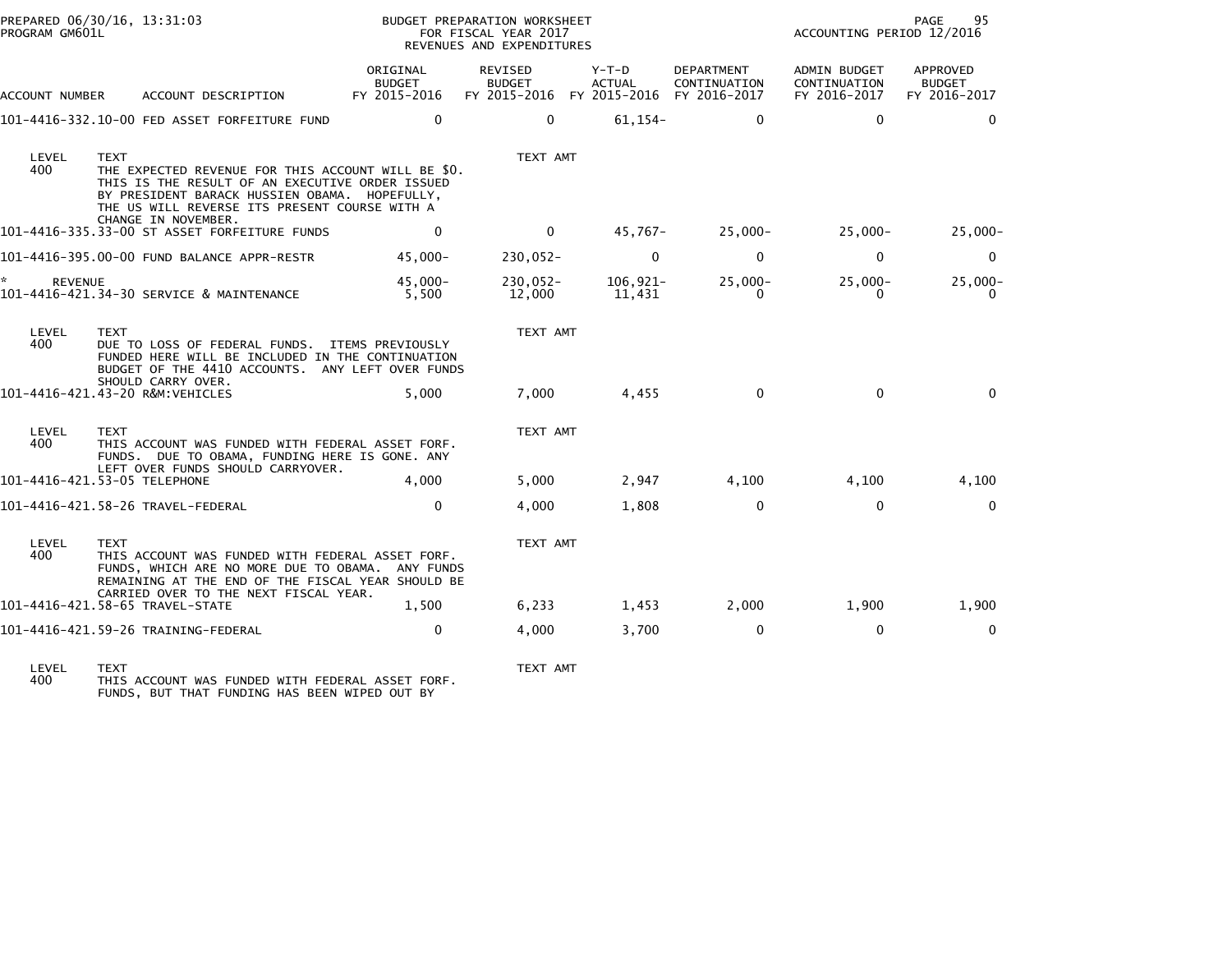| PROGRAM GM601L | PREPARED 06/30/16, 13:31:03                                                                                                                                       |                                    | BUDGET PREPARATION WORKSHEET<br>FOR FISCAL YEAR 2017<br>REVENUES AND EXPENDITURES |                 |                            | ACCOUNTING PERIOD 12/2016                    | PAGE<br>96                                |
|----------------|-------------------------------------------------------------------------------------------------------------------------------------------------------------------|------------------------------------|-----------------------------------------------------------------------------------|-----------------|----------------------------|----------------------------------------------|-------------------------------------------|
| ACCOUNT NUMBER | ACCOUNT DESCRIPTION                                                                                                                                               | ORIGINAL<br>BUDGET<br>FY 2015-2016 | <b>REVISED</b><br><b>BUDGET</b><br>FY 2015-2016 FY 2015-2016 FY 2016-2017         | Y-T-D<br>ACTUAL | DEPARTMENT<br>CONTINUATION | ADMIN BUDGET<br>CONTINUATION<br>FY 2016-2017 | APPROVED<br><b>BUDGET</b><br>FY 2016-2017 |
|                | EXECUTIVE ACTION BY BARACK OBAMA. ANY FUNDS LEFT<br>OVER SHOULD BE CARRIED OVER TO NEXT FISCAL YEAR.<br>101-4416-421.59-50 TRAINING-STATE                         | 2.000                              | 7,000                                                                             | 2,512           | 2,000                      | 2,000                                        | 2,000                                     |
|                | 101-4416-421.61-91 SUPPLIES: OTHER-STATE                                                                                                                          | 4,000                              | 20,000                                                                            | 10,917          | 4,000                      | 4,000                                        | 4,000                                     |
| LEVEL<br>400   | TEXT<br>ANY LEFTOVER FUNDS SHOULD BE CARRIED OVER TO NEXT<br>BUDGET YEAR.<br>101-4416-421.61-95 SUPPLIES: OTHER SMALL EQMT                                        | 4.000                              | TEXT AMT<br>13,287                                                                | 5,171           | $\mathbf 0$                | $\mathbf 0$                                  | $\Omega$                                  |
| LEVEL<br>400   | <b>TEXT</b><br>THIS ACCOUNT WAS FUNDED BY FEDERAL ASSET FORF.<br>FUNDS, BUT THAT FUNDING IS GONE DUE TO EXECUTIVE<br>ACTION BY OBAMA. ANY LEFTOVER FUNDING SHOULD |                                    | TEXT AMT                                                                          |                 |                            |                                              |                                           |
|                | CARRY OVER TO NEXT FISCAL YEAR.<br>101-4416-421.61-98 SUPPLIES: WEAPONS-STATE                                                                                     | 4.000                              | 15,000                                                                            | 8,914           | 3,000                      | 3,000                                        | 3,000                                     |
| LEVEL<br>400   | <b>TEXT</b><br>ANY LEFTOVER FUNDS SHOULD CARRYOVER TO NEXT YEAR.<br>101-4416-421.61-99 SUPPLIES:WEAPONS-FEDERAL                                                   | 5.000                              | TEXT AMT<br>15,000                                                                | 9,347           | $\mathbf{0}$               | $\mathbf{0}$                                 | $\mathbf{0}$                              |
| LEVEL<br>400   | <b>TEXT</b><br>NO ADDITIONAL FUNDING IN THIS FEDERAL ASSET FORF<br>ACCOUNT DUE TO EXECUTIVE ACTION BY OBAMA. ANY                                                  |                                    | TEXT AMT                                                                          |                 |                            |                                              |                                           |
|                | LEFTOVER FUNDS SHOULD CARRYOVER TO NEXT YEAR.<br>101-4416-421.74-05 C/A:ASSET FORFEITURE-FED                                                                      | $\Omega$                           | 11,500                                                                            | 11,500          | $\mathbf{0}$               | $\mathbf{0}$                                 | $\Omega$                                  |
| LEVEL<br>400   | <b>TEXT</b><br>ALL FEDERAL FUNDING FOR ASSET FORF. CUT BY                                                                                                         |                                    | TEXT AMT                                                                          |                 |                            |                                              |                                           |
|                | EXECUTIVE ACTION BY OBAMA.<br>101-4416-421.74-85 C/A:ASSET FORFEITURE-STAT                                                                                        | $\Omega$                           | 10,000                                                                            | $\mathbf{0}$    | $\mathbf{0}$               | $\mathbf{0}$                                 | $\Omega$                                  |
| LEVEL<br>400   | <b>TEXT</b><br>ANY LEFTOVER FUNDS SHOULD CARRYOVER TO NEXT YEAR.<br>NO MORE FEDERAL FUNDS WILL BE RECEIVED DUE TO                                                 |                                    | TEXT AMT                                                                          |                 |                            |                                              |                                           |
|                | EXECUTIVE ACTION BY BARACK HUSSEIN OBAMA.<br>101-4416-421.76-05 F/A:ASSET FORFEITURE-STAT                                                                         | 5,000                              | 25,000                                                                            | 9,496           | $\mathbf 0$                | $\mathbf 0$                                  | $\mathbf{0}$                              |

LEVEL TEXT TEXT AMT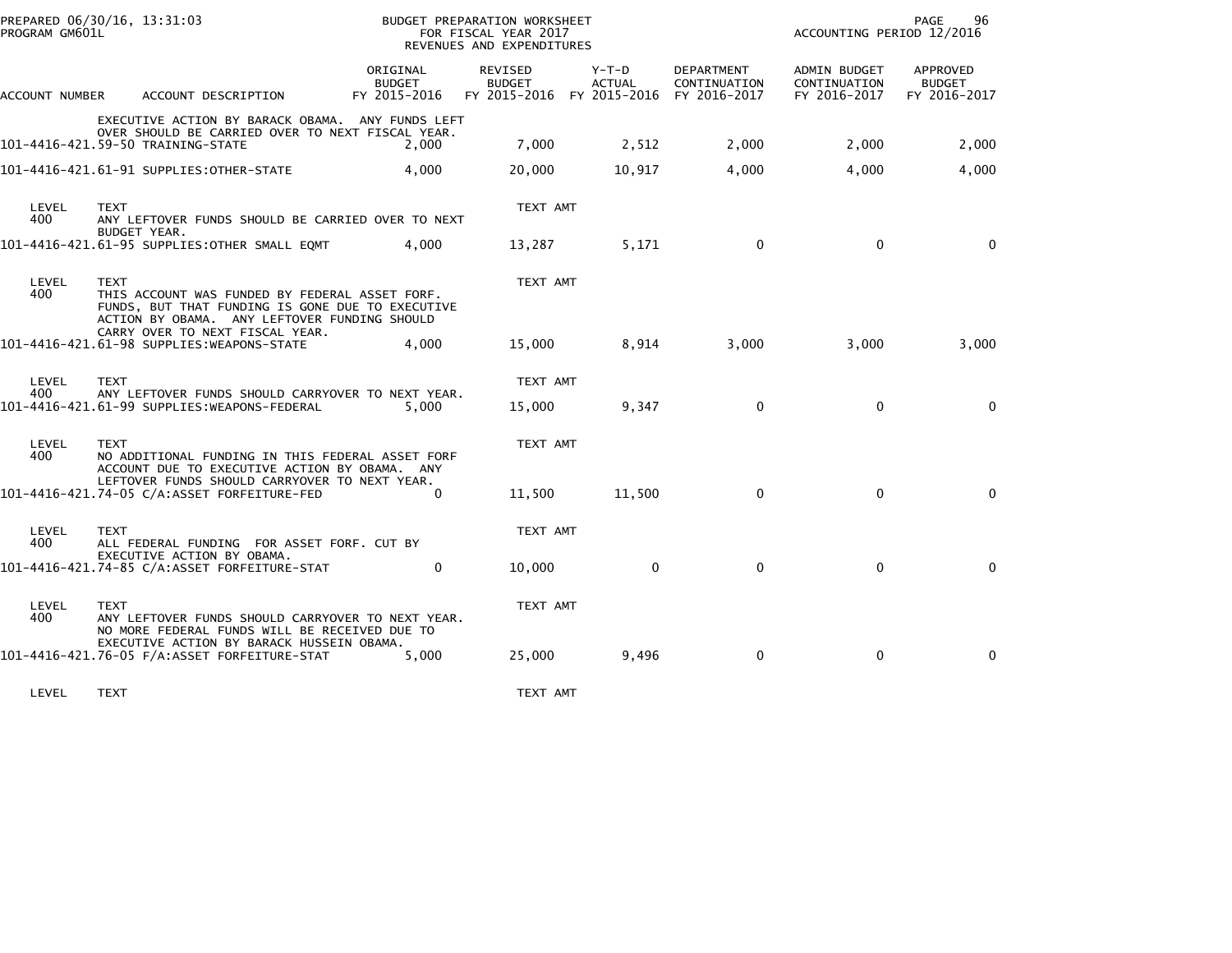| **                                                                                                                                 |                    | ASSET FORFEITURE FUNDS                                                                                                                                                                                                                                                                                                                                                                                                                  | $\mathbf 0$                               | $\mathbf{0}$                                          | 41,805                 | 100                                        | $\mathbf{0}$                                 | $\mathbf{0}$                              |
|------------------------------------------------------------------------------------------------------------------------------------|--------------------|-----------------------------------------------------------------------------------------------------------------------------------------------------------------------------------------------------------------------------------------------------------------------------------------------------------------------------------------------------------------------------------------------------------------------------------------|-------------------------------------------|-------------------------------------------------------|------------------------|--------------------------------------------|----------------------------------------------|-------------------------------------------|
| *.                                                                                                                                 | <b>EXPENDITURE</b> |                                                                                                                                                                                                                                                                                                                                                                                                                                         | 45,000                                    | 230,052 148,726                                       |                        | 25,100                                     | 25,000                                       | 25,000                                    |
| 400                                                                                                                                | LEVEL              | <b>TEXT</b><br>ANY LEFT OVER FUNDS SHOULD CARRY OVER TO THE<br>UPCOMING FISCAL YEAR.<br>PUTTING \$10000 OF EXPECTED STATE REVENUE INTO THIS<br>ACCOUNT AS IT IS BACK UP FUNDING THAT MAY BE<br>REQUIRED TO ALLOW THE RCSO SPECIAL INVESTIGATIVE<br>UNIT TO CONTINUE TO OPERATE. FUNDS APPROPRIATED<br>TO INFORMERS LINE ITEM IN THE COUNTY BUDGET WAS<br>UNDERFUNDED, AND HAD RUN OUT BY THE MID SECTION<br>OF THE CURRENT FISCAL YEAR. |                                           | TEXT AMT<br>10,000<br>10,000                          |                        |                                            |                                              |                                           |
|                                                                                                                                    |                    | 101-4416-421.82-19 ASSET FORFEITURE-STATE                                                                                                                                                                                                                                                                                                                                                                                               | $\Omega$                                  | 15,000                                                | 14,259                 | 10,000                                     | 10.000                                       | 10,000                                    |
| 400                                                                                                                                | LEVEL              | <b>TEXT</b><br>NO ADDITIONAL FEDERAL FUNDS WILL BE RECEIVED DUE<br>TO EXECUTIVE ACTION BY BARACK HUSSEIN OBAMA. ANY<br>LEFTOVER FUNDS SHOULD CARRY OVER TO NEXT FISCAL<br>YEAR.                                                                                                                                                                                                                                                         |                                           | TEXT AMT                                              |                        |                                            |                                              |                                           |
|                                                                                                                                    |                    | EXECUTIVE ACTION. ANY LEFTOVER FUNDS SHOULD<br>CARRYOVER.<br>101-4416-421.82-18 ASSET FORFEITURE-FEDERAL                                                                                                                                                                                                                                                                                                                                | $\mathbf{0}$                              | 29,032                                                | 29,032                 | $\mathbf{0}$                               | $\mathbf{0}$                                 | $\Omega$                                  |
| 400                                                                                                                                | LEVEL              | <b>TEXT</b><br>NO MORE FEDERAL FUNDING DUE TO OBAMA ADMIN.                                                                                                                                                                                                                                                                                                                                                                              |                                           | TEXT AMT                                              |                        |                                            |                                              |                                           |
| 400                                                                                                                                | LEVEL              | <b>TEXT</b><br>ANY LEFTOVER FUNDS SHOULD CARRYOVER. NO MORE FED<br>ASSET FUNDS COMING DUE TO OBAMA ADMINISTRATION<br>AND THEIR PROTECTION DRUG DEALERS.<br>101-4416-421.82-13 DRUG EDUCATION-FEDERAL                                                                                                                                                                                                                                    | 5,000                                     | TEXT AMT<br>30,000                                    | 21,784                 | $\mathbf 0$                                | $\mathbf 0$                                  | $\Omega$                                  |
| 400                                                                                                                                |                    | ANY LEFTOVER FUNDS SHOULD CARRYOVER TO NEXT YEAR.                                                                                                                                                                                                                                                                                                                                                                                       | $\Omega$                                  | 1,000                                                 | $\Omega$               | $\mathbf{0}$                               | $\mathbf{0}$                                 | $\Omega$                                  |
| ACCOUNT NUMBER                                                                                                                     |                    | ACCOUNT DESCRIPTION                                                                                                                                                                                                                                                                                                                                                                                                                     | ORIGINAL<br><b>BUDGET</b><br>FY 2015-2016 | REVISED<br><b>BUDGET</b><br>FY 2015-2016 FY 2015-2016 | Y-T-D<br><b>ACTUAL</b> | DEPARTMENT<br>CONTINUATION<br>FY 2016-2017 | ADMIN BUDGET<br>CONTINUATION<br>FY 2016-2017 | APPROVED<br><b>BUDGET</b><br>FY 2016-2017 |
| PREPARED 06/30/16, 13:31:03<br>BUDGET PREPARATION WORKSHEET<br>PROGRAM GM601L<br>FOR FISCAL YEAR 2017<br>REVENUES AND EXPENDITURES |                    |                                                                                                                                                                                                                                                                                                                                                                                                                                         |                                           |                                                       |                        | ACCOUNTING PERIOD 12/2016                  | PAGE<br>97                                   |                                           |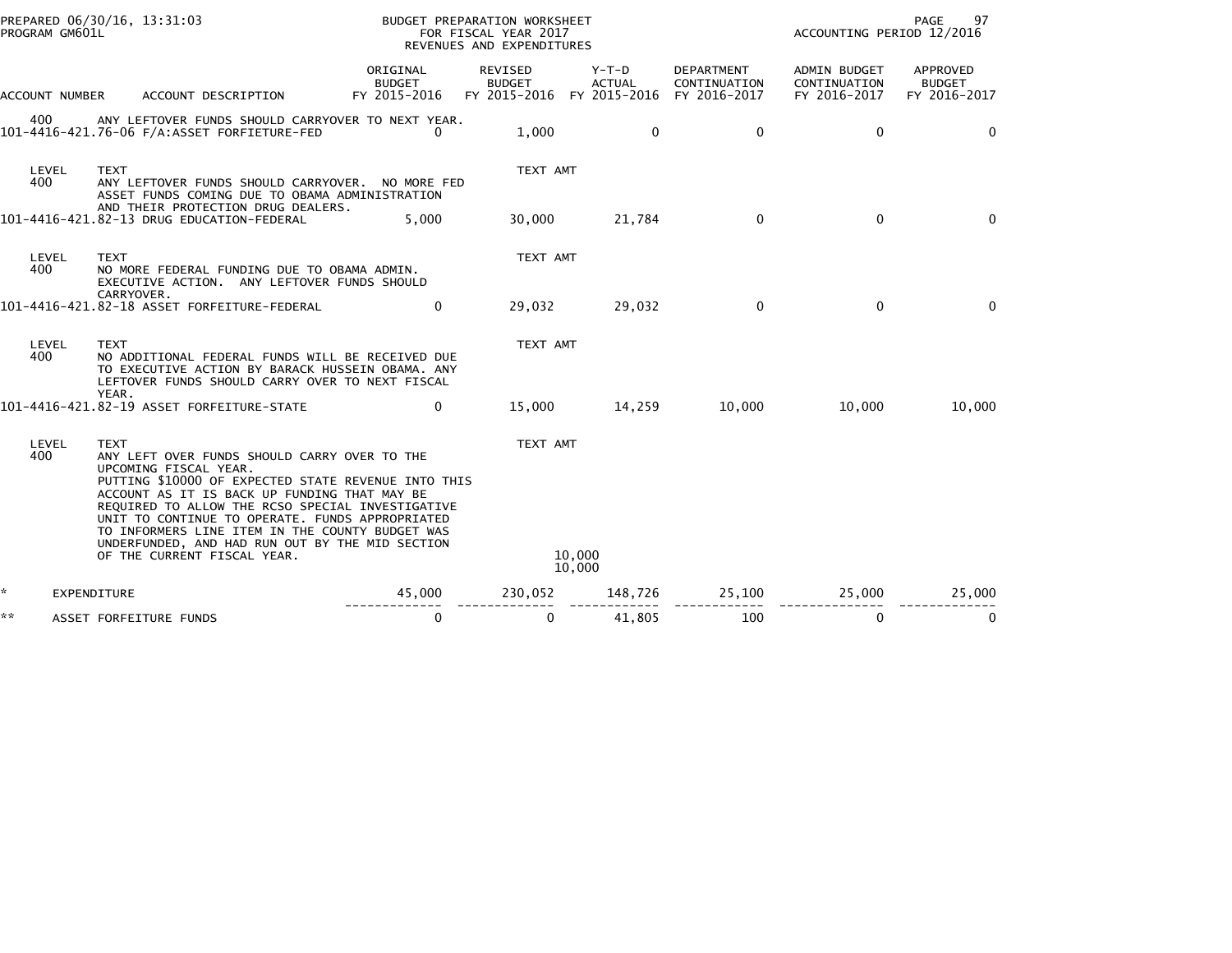| PREPARED 06/30/16, 13:31:03<br>PROGRAM GM601L                                                                                                         |                                           | BUDGET PREPARATION WORKSHEET<br>FOR FISCAL YEAR 2017<br>REVENUES AND EXPENDITURES |                 |                                            | ACCOUNTING PERIOD 12/2016                    | 98<br>PAGE                                |
|-------------------------------------------------------------------------------------------------------------------------------------------------------|-------------------------------------------|-----------------------------------------------------------------------------------|-----------------|--------------------------------------------|----------------------------------------------|-------------------------------------------|
| ACCOUNT DESCRIPTION<br>ACCOUNT NUMBER                                                                                                                 | ORIGINAL<br><b>BUDGET</b><br>FY 2015-2016 | REVISED<br>BUDGET<br>FY 2015-2016 FY 2015-2016                                    | Y-T-D<br>ACTUAL | DEPARTMENT<br>CONTINUATION<br>FY 2016-2017 | ADMIN BUDGET<br>CONTINUATION<br>FY 2016-2017 | APPROVED<br><b>BUDGET</b><br>FY 2016-2017 |
| 101-4417-331.47-00 JUSTICE ASSISTANCE GRANT                                                                                                           |                                           |                                                                                   |                 |                                            |                                              |                                           |
| <b>TEXT</b><br>LEVEL<br>400<br>FEDERAL GRANT PROGRAM- HAVE NOT RECEIVED ANY<br>NOTIFICATION THIS YEAR AS TO WHETHER THE RCSO<br>IS ELIGIBLE TO APPLY. |                                           | TEXT AMT                                                                          |                 |                                            |                                              |                                           |
| 101-4417-395.00-00 FUND BALANCE APPR-RESTR                                                                                                            |                                           |                                                                                   |                 |                                            | 0                                            |                                           |
| <b>REVENUE</b><br>101-4417-421.61-95 SUPPLIES:OTHER SMALL EQMT                                                                                        |                                           |                                                                                   |                 |                                            |                                              |                                           |
| 101-4417-421.76-90 F/A:OTHER                                                                                                                          |                                           |                                                                                   |                 |                                            |                                              |                                           |
| EXPENDITURE                                                                                                                                           |                                           |                                                                                   | 0               |                                            |                                              |                                           |
| **<br>LLEBG: EQUIPMENT                                                                                                                                |                                           |                                                                                   |                 |                                            |                                              |                                           |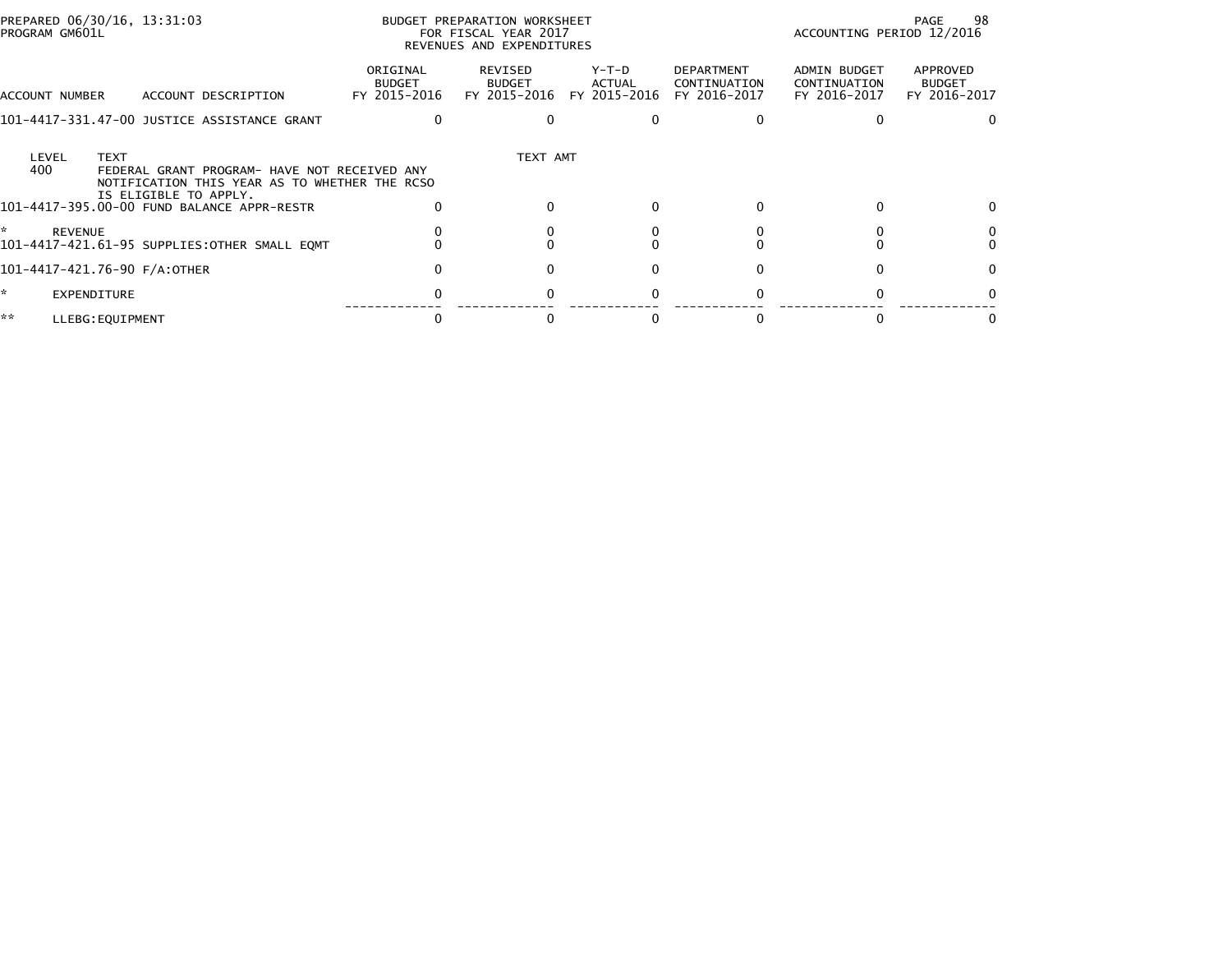| PROGRAM GM601L      | PREPARED 06/30/16, 13:31:03                                                                                                                                               |                                           | BUDGET PREPARATION WORKSHEET<br>FOR FISCAL YEAR 2017<br>REVENUES AND EXPENDITURES |                        |                                                   | ACCOUNTING PERIOD 12/2016                           | 99<br>PAGE                                |
|---------------------|---------------------------------------------------------------------------------------------------------------------------------------------------------------------------|-------------------------------------------|-----------------------------------------------------------------------------------|------------------------|---------------------------------------------------|-----------------------------------------------------|-------------------------------------------|
| ACCOUNT NUMBER      | ACCOUNT DESCRIPTION                                                                                                                                                       | ORIGINAL<br><b>BUDGET</b><br>FY 2015-2016 | <b>REVISED</b><br><b>BUDGET</b><br>FY 2015-2016 FY 2015-2016                      | Y-T-D<br><b>ACTUAL</b> | <b>DEPARTMENT</b><br>CONTINUATION<br>FY 2016-2017 | <b>ADMIN BUDGET</b><br>CONTINUATION<br>FY 2016-2017 | APPROVED<br><b>BUDGET</b><br>FY 2016-2017 |
|                     | 101-4419-331.04-70 COPS - SECURE OUR SCHOOLS                                                                                                                              | $\mathbf{0}$                              | $\Omega$                                                                          | $\mathbf{0}$           | $\Omega$                                          | $\mathbf{0}$                                        | $\Omega$                                  |
|                     | 101-4419-331.15-00 BULLETPROOF VEST GRANT                                                                                                                                 | 0                                         | $\Omega$                                                                          | $\Omega$               | $\Omega$                                          | $\Omega$                                            | $\Omega$                                  |
| LEVEL<br>400        | <b>TEXT</b><br>FEDERAL GRANT- HAVE NOT BEEN NOTIFIED AS TO<br>WHETHER THE RCSO IS ELIGIBLE TO APPLY. SUPPORT<br>FOR THIS HAS WITHERED UNDER THE OBAMA<br>ADMINISTRATION!! |                                           | TEXT AMT                                                                          |                        |                                                   |                                                     |                                           |
|                     | 101-4419-331.61-00 HOMELAND SECURITY GRANTS                                                                                                                               | 0                                         | $\Omega$                                                                          | $\Omega$               | 0                                                 | 0                                                   | 0                                         |
|                     | 101-4419-331.67-00 SCAAP GRANTS                                                                                                                                           | $\Omega$                                  | $\Omega$                                                                          | $\Omega$               | $\Omega$                                          | $\Omega$                                            | $\Omega$                                  |
| LEVEL<br>400        | <b>TEXT</b><br>FEDERAL GRANT- HAVE NOT BEEN NOTIFIED AS TO<br>WHETHER THE RCSO IS ELIGIBLE. AGAIN SUPPORT FOR<br>LAW ENFORCEMENT HAS SUFFERED UNDER TERRIBLY UNDER        |                                           | TEXT AMT                                                                          |                        |                                                   |                                                     |                                           |
|                     | OBAMA ADMINISTRATION.<br>101-4419-338.60-00 CONTRIBUTIONS-RSS                                                                                                             | $\Omega$                                  | $\Omega$                                                                          | $\mathbf{0}$           | 0                                                 | 0                                                   | 0                                         |
|                     | 101-4419-365.00-00 CONTRIBUTIONS-PRIVATE                                                                                                                                  | $\Omega$                                  | $\mathbf{0}$                                                                      | 0                      | $\Omega$                                          | 0                                                   | 0                                         |
|                     | 101-4419-365.09-10 STATE FARM SRO TRAINING                                                                                                                                | $\Omega$                                  | $3,000-$                                                                          | $3,000-$               | 0                                                 | $\Omega$                                            | $\Omega$                                  |
|                     | 101-4419-395.00-00 FUND BALANCE APPR-RESTR                                                                                                                                | $\Omega$                                  | $42,607-$                                                                         | $\mathbf 0$            | $\Omega$                                          | $\Omega$                                            | $\mathbf{0}$                              |
| *<br><b>REVENUE</b> | 101-4419-421.61-95 SUPPLIES:OTHER SMALL EQMT                                                                                                                              | 0<br>$\Omega$                             | $45.607 -$<br>6,067                                                               | $3.000 -$<br>2,030     | 0<br>$\Omega$                                     | 0<br>$\Omega$                                       | 0<br>$\Omega$                             |
| LEVEL<br>400        | <b>TEXT</b><br>ANY FUNDS HERE WOULD CARRY OVER TO NEXT FISCAL<br>YEAR.                                                                                                    |                                           | TEXT AMT                                                                          |                        |                                                   |                                                     |                                           |
|                     | 101-4419-421.74-81 C/A:FEDERAL GRANT FUNDS                                                                                                                                | 0                                         | $\mathbf{0}$                                                                      | $\Omega$               | $\Omega$                                          | 0                                                   | 0                                         |
|                     | 101-4419-421.76-40 F/A:FEDERAL GRANTS                                                                                                                                     | $\mathbf 0$                               | 16,155                                                                            | 9,640                  | $\Omega$                                          | $\mathbf{0}$                                        | $\mathbf{0}$                              |
| LEVEL<br>400        | <b>TEXT</b><br>ANY FUNDS LEFT IN THIS ACCOUNT AT END OF THE                                                                                                               |                                           | TEXT AMT                                                                          |                        |                                                   |                                                     |                                           |
|                     | FISCAL YEAR SHOULD BE CARRIED OVER TO NEXT YEAR.<br>101-4419-421.76-90 F/A:OTHER                                                                                          | 0                                         | $\Omega$                                                                          | $\Omega$               | 0                                                 | 0                                                   | $\Omega$                                  |
|                     | 101-4419-421.82-24 KATRINA REIMBURSEMENT                                                                                                                                  | $\Omega$                                  | 20,385                                                                            | 0                      | $\Omega$                                          | $\mathbf{0}$                                        | 0                                         |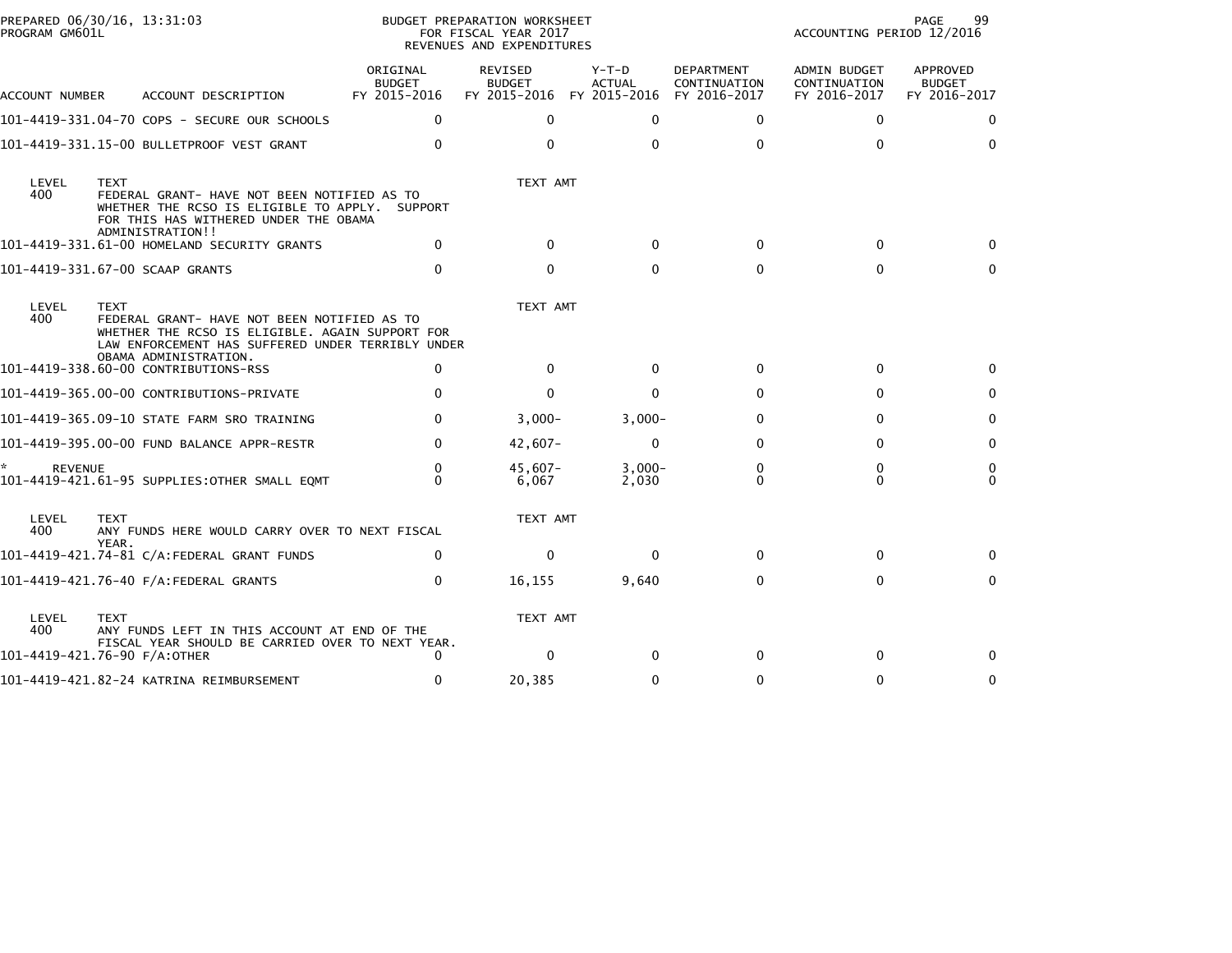|    | PREPARED 06/30/16, 13:31:03<br>PROGRAM GM601L |                                              |                                           | BUDGET PREPARATION WORKSHEET<br>FOR FISCAL YEAR 2017<br>REVENUES AND EXPENDITURES | 100<br>PAGE<br>ACCOUNTING PERIOD 12/2016 |                                                   |                                              |                                           |
|----|-----------------------------------------------|----------------------------------------------|-------------------------------------------|-----------------------------------------------------------------------------------|------------------------------------------|---------------------------------------------------|----------------------------------------------|-------------------------------------------|
|    | ACCOUNT NUMBER                                | ACCOUNT DESCRIPTION                          | ORIGINAL<br><b>BUDGET</b><br>FY 2015-2016 | REVISED<br><b>BUDGET</b><br>FY 2015-2016                                          | Y-T-D<br>ACTUAL<br>FY 2015-2016          | <b>DEPARTMENT</b><br>CONTINUATION<br>FY 2016-2017 | ADMIN BUDGET<br>CONTINUATION<br>FY 2016-2017 | APPROVED<br><b>BUDGET</b><br>FY 2016-2017 |
|    |                                               | 101-4419-421.82-29 PRESCRIPTION DRUG FUNDS   |                                           | $\bf{0}$                                                                          | 0                                        | 0                                                 |                                              |                                           |
|    |                                               | 101-4419-421.85-57 COPS - SECURE OUR SCHOOLS |                                           | $\Omega$                                                                          | 0                                        | $\mathbf{0}$                                      | 0                                            | 0                                         |
|    |                                               | 101-4419-421.85-75 STATE FARM SRO GRANT EXP  |                                           | 3.000                                                                             | 0                                        | $\mathbf{0}$                                      |                                              |                                           |
| *. | EXPENDITURE                                   |                                              | 0                                         | 45.607                                                                            | 11.670                                   | 0                                                 |                                              |                                           |
| ** | OTHER SHERIFF GRANTS                          |                                              |                                           |                                                                                   | 8.670                                    | $\Omega$                                          |                                              |                                           |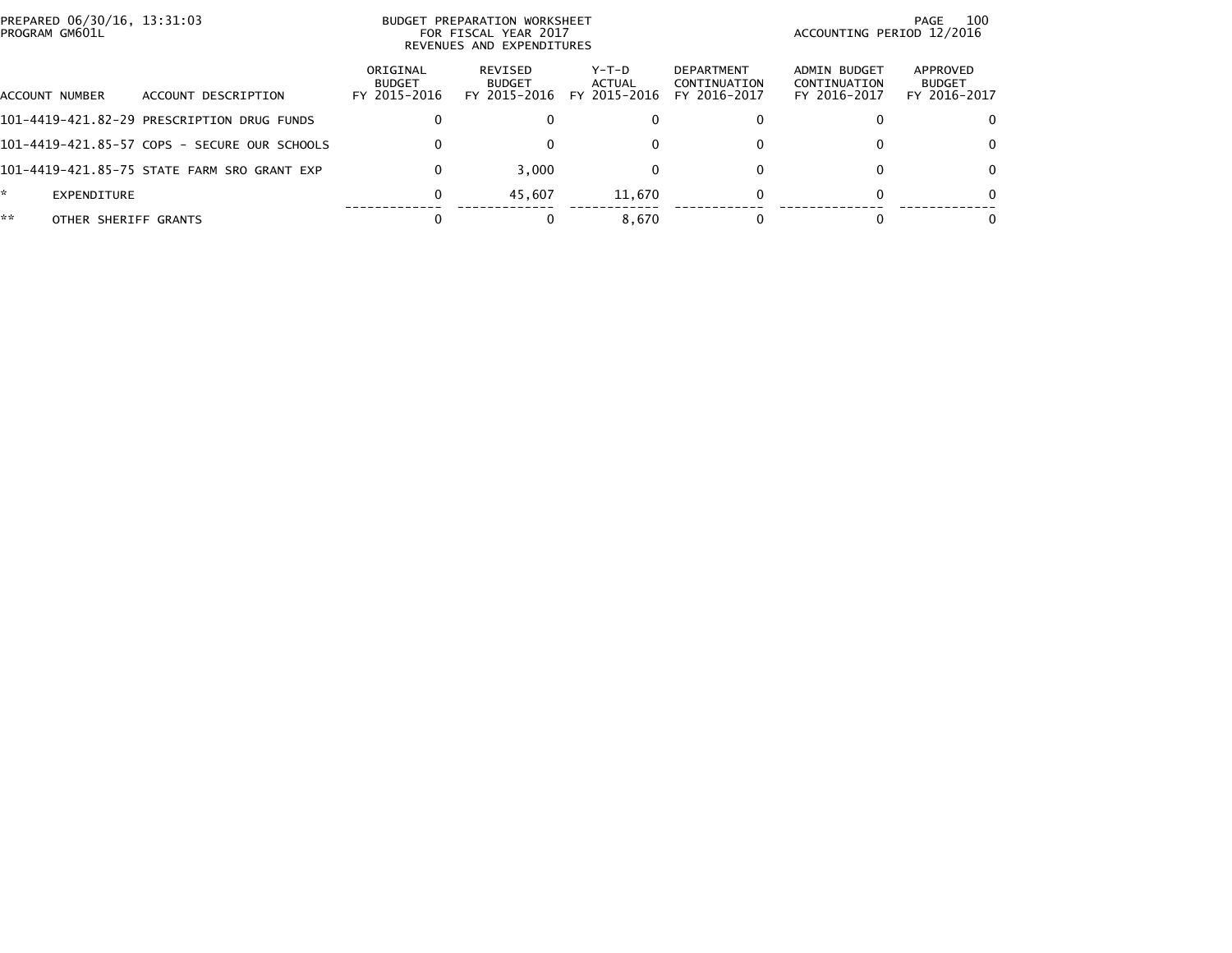| PROGRAM GM601L      | PREPARED 06/30/16, 13:31:03                                                                                                                                                                                                                                                                   |                                           | BUDGET PREPARATION WORKSHEET<br>FOR FISCAL YEAR 2017<br>REVENUES AND EXPENDITURES |                        |                                                   | ACCOUNTING PERIOD 12/2016                    | PAGE<br>101                               |
|---------------------|-----------------------------------------------------------------------------------------------------------------------------------------------------------------------------------------------------------------------------------------------------------------------------------------------|-------------------------------------------|-----------------------------------------------------------------------------------|------------------------|---------------------------------------------------|----------------------------------------------|-------------------------------------------|
| ACCOUNT NUMBER      | ACCOUNT DESCRIPTION                                                                                                                                                                                                                                                                           | ORIGINAL<br><b>BUDGET</b><br>FY 2015-2016 | <b>REVISED</b><br><b>BUDGET</b><br>FY 2015-2016 FY 2015-2016                      | Y-T-D<br><b>ACTUAL</b> | <b>DEPARTMENT</b><br>CONTINUATION<br>FY 2016-2017 | ADMIN BUDGET<br>CONTINUATION<br>FY 2016-2017 | APPROVED<br><b>BUDGET</b><br>FY 2016-2017 |
|                     | 101-4420-325.61-00 STAFF MEAL SALES                                                                                                                                                                                                                                                           | $\Omega$                                  | $\Omega$                                                                          | $\mathbf{0}$           | 0                                                 | $\Omega$                                     | $\Omega$                                  |
|                     | 101-4420-332.15-00 SS REWARD-INMATE DETENTIO                                                                                                                                                                                                                                                  | $16,000 -$                                | $16,000 -$                                                                        | $15,200 -$             | $16,000 -$                                        | $16,000 -$                                   | $16,000 -$                                |
|                     | 101-4420-335.10-00 STATE PRISONERS DET FEES                                                                                                                                                                                                                                                   | 150,000-                                  | 289,438-                                                                          | 312,216-               | 235,000-                                          | 235,000-                                     | 235,000-                                  |
| LEVEL<br>400        | <b>TEXT</b><br>THE INCREASE IN THE 2017 BUDGET OVER THE 2016<br>ORGINAL BUDGET IS BASED ON THE FIRST 8 MONTHS OF<br>EXPERIENCE DURING THE 2016 FISCAL YEAR                                                                                                                                    |                                           | TEXT AMT<br>235,000                                                               |                        |                                                   |                                              |                                           |
|                     |                                                                                                                                                                                                                                                                                               |                                           | 235,000                                                                           |                        |                                                   |                                              |                                           |
|                     | 101-4420-335.15-00 DWI-LICENSE RESTORATION                                                                                                                                                                                                                                                    | $9.000 -$                                 | $9.000 -$                                                                         | $9,834-$               | $9,500 -$                                         | $9,500 -$                                    | $9,500 -$                                 |
| LEVEL<br>400        | TEXT<br>SLIGHT INCREASE IN THIS LINE ITEM HAS BEEN                                                                                                                                                                                                                                            |                                           | TEXT AMT                                                                          |                        |                                                   |                                              |                                           |
|                     | BUDGETED DUE TO THE LAST 8 MONTHS OF THIS FISCAL<br>YEAR.                                                                                                                                                                                                                                     |                                           |                                                                                   | 9,500<br>9,500         |                                                   |                                              |                                           |
|                     | 101-4420-342.21-00 CONTRACT INMATE HOUSING                                                                                                                                                                                                                                                    | 250,000-                                  | 250,000-                                                                          | 58,640-                | $\mathbf 0$                                       | $\mathbf 0$                                  | $\mathbf{0}$                              |
| LEVEL<br>400        | <b>TEXT</b><br>THIS LINE ITEM HAS BEEN BUDGETED AT ZERO BECAUSE<br>IREDELL COUNTY HAS NOW BEEN ABLE TO HOLD THEIR<br>OWN PRISONERS. AT PRESENT, WE HAVE NO OTHER<br>COUNTY THAT HAS REQUESTED TO USE ANY DETENTION<br>BEDS AT THE RCSO.<br>TO OFFSET THIS LOSS, THE RCSO DETENTION CENTER HAS |                                           | TEXT AMT                                                                          |                        |                                                   |                                              |                                           |
|                     | INCREASED THE AMOUNT OF STATE PRISONERS DETENTION<br>FEE.                                                                                                                                                                                                                                     |                                           |                                                                                   |                        |                                                   |                                              |                                           |
|                     | 101-4420-342.40-00 INDIGENT SUPPLIES REIMB                                                                                                                                                                                                                                                    | $5.000 -$                                 | $5,000 -$                                                                         | $118-$                 | $2,500-$                                          | $2,500-$                                     | $2,500-$                                  |
|                     | 101-4420-389.95-00 OTHER MISC RECEIPTS                                                                                                                                                                                                                                                        | 0                                         | $1,267-$                                                                          | $1,392-$               | 0                                                 | $\mathbf 0$                                  | $\mathbf 0$                               |
| *<br><b>REVENUE</b> | 101-4420-423.10-05 SALARIES:REGULAR                                                                                                                                                                                                                                                           | 430,000-<br>2,553,424                     | 570,705-<br>2,553,424                                                             | 397.400-<br>2,364,180  | $263,000-$<br>0                                   | $263.000 -$<br>2,581,049                     | 263,000-<br>2,581,049                     |
|                     | 101-4420-423.10-10 SALARIES:OVERTIME                                                                                                                                                                                                                                                          | 0                                         | 11,832                                                                            | 1,831                  | 10,000                                            | 10,000                                       | 10,000                                    |

LEVEL TEXT TEXT AMT 400 REQUEST CONTINUED FUNDING FOR THIS OVERTIME ACCOUNT TO BE USED ONLY IN EMERGENCY SITUATIONS.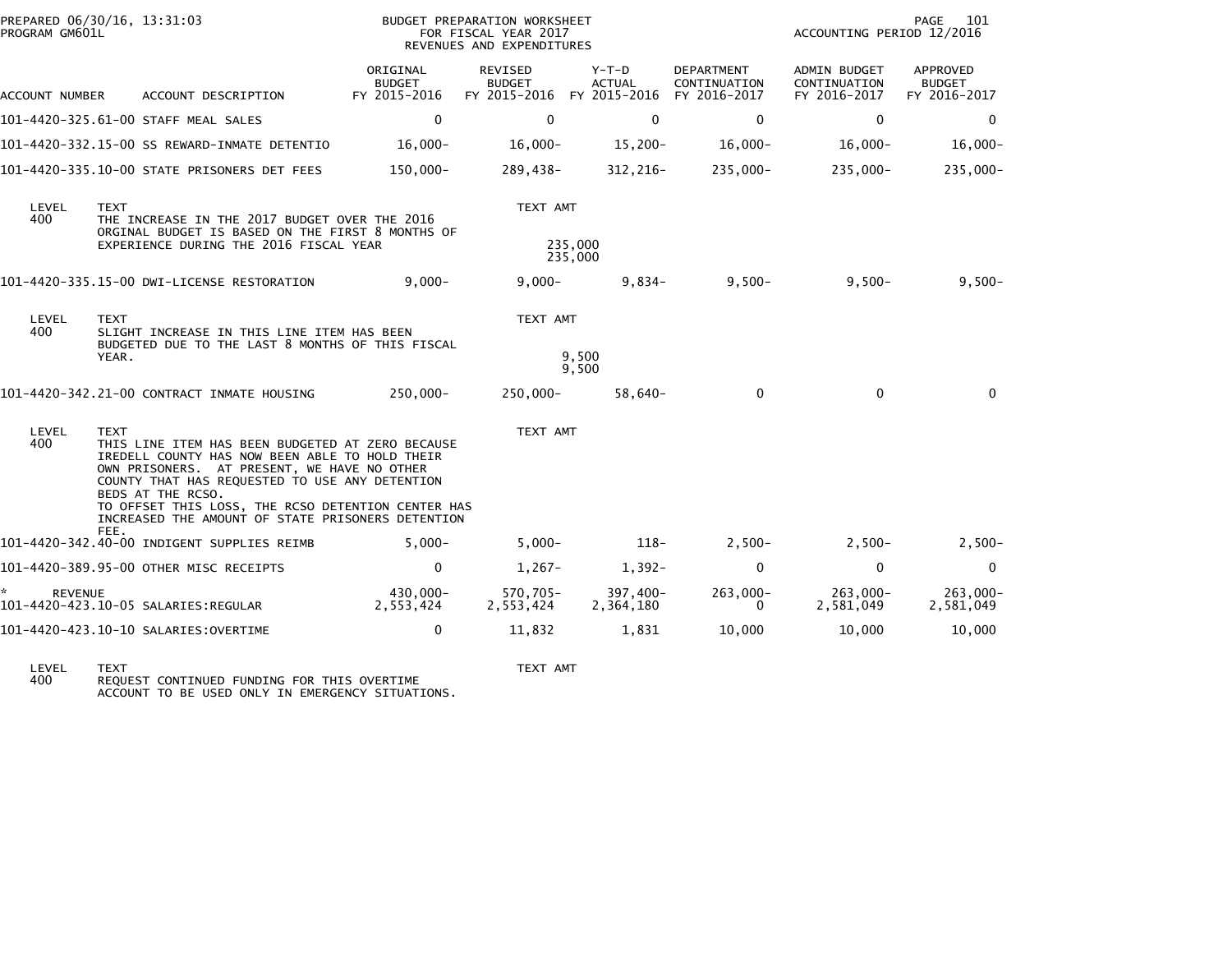| PREPARED 06/30/16, 13:31:03<br>PROGRAM GM601L |                                                                                                                                                                                                                                                                                                                                                                                                                                                                                                                                                                                                                                                                                                                                                                                                                                                                                                                                                                                                                                                                                                                                                                                                                                        |                                                                                                                                                                                                                                                                                                                                                                                                                                                                                                                                                                                                                                                                                                                                                                                                                                                                               |                                           | BUDGET PREPARATION WORKSHEET<br>FOR FISCAL YEAR 2017<br>REVENUES AND EXPENDITURES |                  |                                            | PAGE<br>102<br>ACCOUNTING PERIOD 12/2016     |                                           |  |
|-----------------------------------------------|----------------------------------------------------------------------------------------------------------------------------------------------------------------------------------------------------------------------------------------------------------------------------------------------------------------------------------------------------------------------------------------------------------------------------------------------------------------------------------------------------------------------------------------------------------------------------------------------------------------------------------------------------------------------------------------------------------------------------------------------------------------------------------------------------------------------------------------------------------------------------------------------------------------------------------------------------------------------------------------------------------------------------------------------------------------------------------------------------------------------------------------------------------------------------------------------------------------------------------------|-------------------------------------------------------------------------------------------------------------------------------------------------------------------------------------------------------------------------------------------------------------------------------------------------------------------------------------------------------------------------------------------------------------------------------------------------------------------------------------------------------------------------------------------------------------------------------------------------------------------------------------------------------------------------------------------------------------------------------------------------------------------------------------------------------------------------------------------------------------------------------|-------------------------------------------|-----------------------------------------------------------------------------------|------------------|--------------------------------------------|----------------------------------------------|-------------------------------------------|--|
| ACCOUNT NUMBER                                |                                                                                                                                                                                                                                                                                                                                                                                                                                                                                                                                                                                                                                                                                                                                                                                                                                                                                                                                                                                                                                                                                                                                                                                                                                        | ACCOUNT DESCRIPTION                                                                                                                                                                                                                                                                                                                                                                                                                                                                                                                                                                                                                                                                                                                                                                                                                                                           | ORIGINAL<br><b>BUDGET</b><br>FY 2015-2016 | REVISED<br><b>BUDGET</b><br>FY 2015-2016 FY 2015-2016                             | Y-T-D<br>ACTUAL  | DEPARTMENT<br>CONTINUATION<br>FY 2016-2017 | ADMIN BUDGET<br>CONTINUATION<br>FY 2016-2017 | APPROVED<br><b>BUDGET</b><br>FY 2016-2017 |  |
|                                               | THERE ARE TIMES WHEN THE POPULATION OF THE<br>DETENTION CENTER RISES, ESPECIALLY PRIOR TO<br>SUPERIOR COURTS ARE SCHEDULED. HAVING OVERTIME<br>FUNDING ALLOWS THE DETENTION CENTER TO BE STAFFED<br>AT THE APPROPRIATE LEVELS TO MAINTAIN CONTROL OF<br>THE INMATE POPULATION, FOR SAFETY OF BOTH THE<br>INMATES AND THE DETENTION OFFICERS WHO ARE<br>REQUIRED TO BE PRESENT IN THE DETENTION CENTER.<br>FAILURE TO PROVIDE ADEQUATE STAFFING COULD LEAD TO<br>CASES OF LIABILITY SHOULD INJURY COME TO INMATES<br>OR DETENTION OFFICERS BECAUSE THERE WAS A LACK OF<br>PERSONAL TO MAINTAIN CONTROL OF THE FACILITY.<br>DETENTION OFFICERS SOMETIMES ARE SICK WHEN<br>SCHEDULED TO WORK, OR ARE REQUIRED TO ATTEND<br>TRAINING, OR TAKE VACATION TIME AWAY FROM WORK.<br>THE ONLY REPLACEMENTS THAT CAN BE PUT IN TO FILL<br>THE ABSENT EMPLOYEES ARE EMPLOYEES THAT ARE<br>TRAINED AND CERTIFIED TO DO THE JOB.<br>PART-TIME DETENTION OFFICERS ARE VERY LIMITED, AND<br>THERE ARE OFTEN NO PART-TIME OFFICERS AVAILABLE TO<br>WORK WHEN IT IS A CRITICAL TIME TO HAVE THE<br>DETENTION CENTER ALL FULL STAFF. REQUEST TO<br>MAINTAIN \$10,000 AS AN EMERGENCY FUND TO PREVENT<br>A TRAGEDY DUE TO AN UNDERSTAFFED DETENTION CENTER |                                                                                                                                                                                                                                                                                                                                                                                                                                                                                                                                                                                                                                                                                                                                                                                                                                                                               |                                           |                                                                                   | 10,000<br>10,000 |                                            |                                              |                                           |  |
|                                               |                                                                                                                                                                                                                                                                                                                                                                                                                                                                                                                                                                                                                                                                                                                                                                                                                                                                                                                                                                                                                                                                                                                                                                                                                                        |                                                                                                                                                                                                                                                                                                                                                                                                                                                                                                                                                                                                                                                                                                                                                                                                                                                                               | 120,000                                   | 118,168                                                                           |                  | 125,000<br>98,659                          | 120,000                                      | 120,000                                   |  |
| LEVEL<br>400                                  | <b>TEXT</b>                                                                                                                                                                                                                                                                                                                                                                                                                                                                                                                                                                                                                                                                                                                                                                                                                                                                                                                                                                                                                                                                                                                                                                                                                            | REQUEST MODERATE INCREASE IN THIS LINE ITEM TO<br>PROVIDE FUNDING TO HANDLE ANY POSSIBILITES THAT<br>WILL FACE THE DETENTION CENTER. DURING THIS FISCAL<br>YEAR, IT HAS BEEN REQUIRED TO HAVE OFFICERS STAND<br>BY AT AREA HOSPITALS TO GUARD INMATES WHO ARE VERY<br>ILL, YET CANNOT BE RELEASED FROM THE DETENTION<br>CENTER DUE TO THE SEVERE CRIMES THAT THEY HAVE<br>COMMITTED. PART-TIME DETENTION OFFICERS HAVE BEEN<br>REQUIRED TO DO THIS, SO THAT FULL-TIME STAFF CAN<br>PROVIDE THE REQUIRED COVERAGE AT THE MAIN<br>DETENTION CENTER & AT THE ANNEX.<br>PART-TIME DETENTION OFFICERS HAVE BEEN REQUIRED<br>TO PROVIDE A LOT OF ASSISTANCE IN THE<br>TRANSPORTATION OF PERSONS ON EMERGENCY COMMITMENT<br>ORDERS,TRANSPORTING INMATES TO A NUMBER OF OTHER<br>JAILS OR PRISONS AND ALSO PICKING UP INMATES AT<br>OTHER JAILS, OR PRISONS WHEN THEIR TRANSPORTATION |                                           | TEXT AMT                                                                          | 125,000          |                                            |                                              |                                           |  |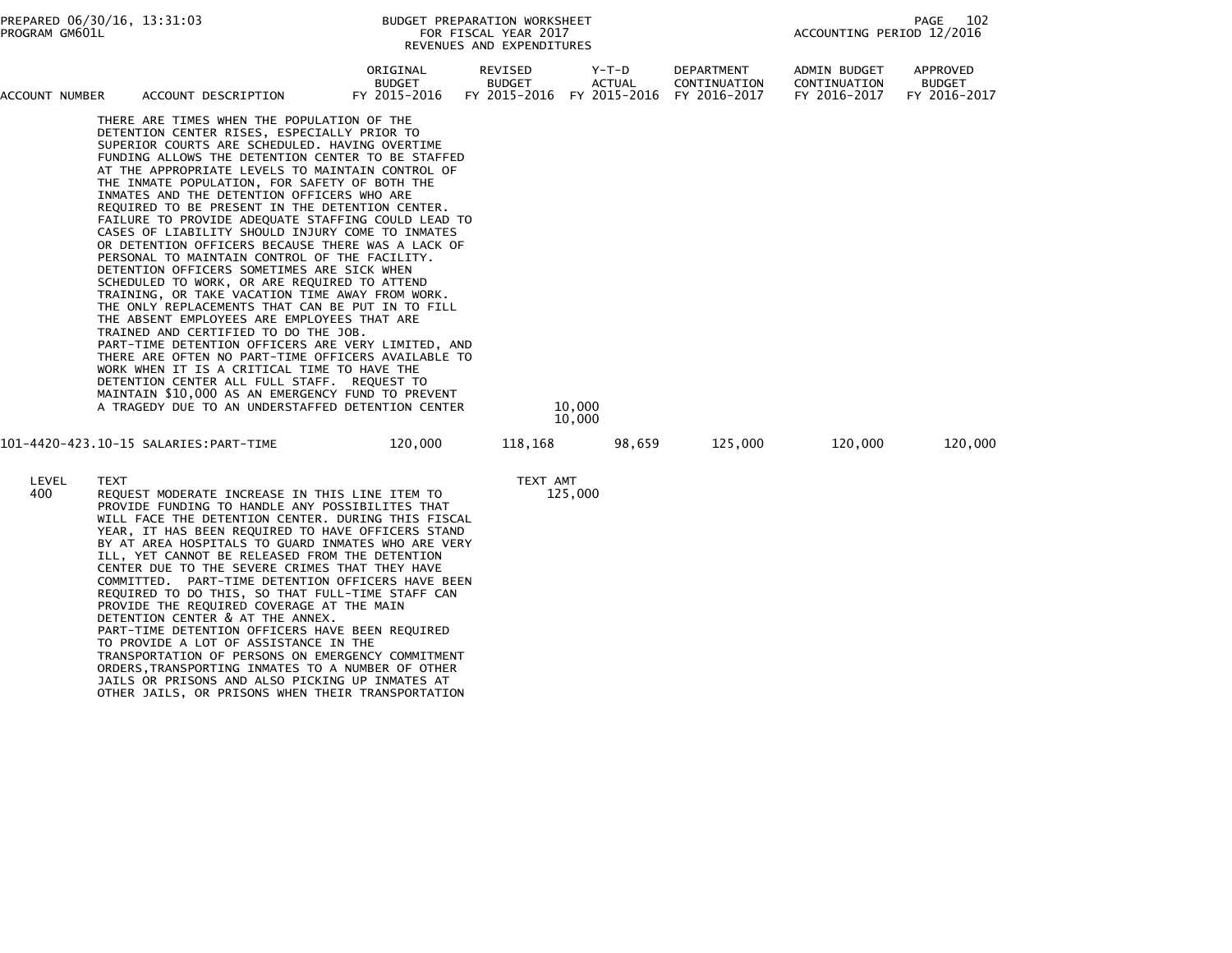| PREPARED 06/30/16, 13:31:03<br>PROGRAM GM601L |                                                                                                                                                                                                                                                                                                                                                                                                                                                                                                                                                                                                                                                                                                                                                                                                                                                                                                                                                                                                                                                                                                                                                                                                                                                                                                                                                                                                                                                                                                                                                                                 |                                           | BUDGET PREPARATION WORKSHEET<br>FOR FISCAL YEAR 2017<br>REVENUES AND EXPENDITURES |                                        |                                                   | ACCOUNTING PERIOD 12/2016                    | 103<br>PAGE                               |
|-----------------------------------------------|---------------------------------------------------------------------------------------------------------------------------------------------------------------------------------------------------------------------------------------------------------------------------------------------------------------------------------------------------------------------------------------------------------------------------------------------------------------------------------------------------------------------------------------------------------------------------------------------------------------------------------------------------------------------------------------------------------------------------------------------------------------------------------------------------------------------------------------------------------------------------------------------------------------------------------------------------------------------------------------------------------------------------------------------------------------------------------------------------------------------------------------------------------------------------------------------------------------------------------------------------------------------------------------------------------------------------------------------------------------------------------------------------------------------------------------------------------------------------------------------------------------------------------------------------------------------------------|-------------------------------------------|-----------------------------------------------------------------------------------|----------------------------------------|---------------------------------------------------|----------------------------------------------|-------------------------------------------|
| ACCOUNT NUMBER                                | ACCOUNT DESCRIPTION                                                                                                                                                                                                                                                                                                                                                                                                                                                                                                                                                                                                                                                                                                                                                                                                                                                                                                                                                                                                                                                                                                                                                                                                                                                                                                                                                                                                                                                                                                                                                             | ORIGINAL<br><b>BUDGET</b><br>FY 2015-2016 | REVISED<br><b>BUDGET</b><br>FY 2015-2016                                          | Y-T-D<br><b>ACTUAL</b><br>FY 2015-2016 | <b>DEPARTMENT</b><br>CONTINUATION<br>FY 2016-2017 | ADMIN BUDGET<br>CONTINUATION<br>FY 2016-2017 | APPROVED<br><b>BUDGET</b><br>FY 2016-2017 |
|                                               | BACK TO ROWAN COUNTY. SOME OF THESE TRIPS ARE ON<br>NIGHTS OR WEEKENDS, AND SOME ARE TO THE FAR ENDS<br>OF NC. SHERIFF'S HAS A STATUTORY OBLIGATION<br>TO TRANSPORT ANY WRITS THAT THEY RECEIVE, AND ALSO<br>A STATUTORY OBLIGATION TO TRANSPORT MENTAL<br>COMMITTMENTS. PART TIME CLERICAL POSITIONS ARE<br>REQUIRED TO PERFORM DUTIES TO ASSIST THE FULL-TIME<br>CLERICAL PERSON ASSIGNED TO THE DETENTION CENTER.<br>WITH THE NUMBER OF INMATES ROUTINELY BEING OVER<br>300, THESE DUTIES WILL REMAIN CONSTANT.<br>THE BIGGEST EXPENSE IN THIS PART TIME BUDGET HAS<br>BEEN FOR PART TIME DETENTION OFFICERS BEING<br>REQUIRED TO FILL IN FOR FULL TIME STAFF WHEN CREWS<br>ARE SHORT STAFFED DUE TO HIGH TURNOVER IN THE<br>DETENTION CENTER. THIS PROBLEM HAS SPANNED MY 28<br>YEARS OF WORKING AT THE RCSO, AND THROUGH THE 3<br>DIFFERENT ADMINISTRATIONS OF SHERIFFS. WITH A<br>RECORD INMATE POPULATION AND THE HIGHEST NUMBER OF<br>DETENTION OFFICER POSITIONS EVER, THERE WILL BE<br>A CONSTANT AND CONTINOUS NEED FOR PART TIME STAFF<br>TO FILL THE VOID WHEN FULL TIME STAFF HAVE LEFT<br>EMPLOYMENT DUE TO LOW PAY, AND THE CONDITIONS THAT<br>DETENTION OFFICERS HAVE TO ENDURE WORKING IN THE<br>SAME ENVIRONMENT AS HARDENED CRIMINALS, MURDERERS,<br>RAPIST, CON ARTISTS, ETC. FULL TIME STAFF ALSO<br>HAVE STATE MANDATED TRAINING TO ATTEND, VACATION<br>TIME, SICK TIME, ETC. THAT REQUIRE PART TIME<br>STAFF TO BE ON HAND TO MAKE SURE THE DETENTION<br>CENTER CONTINUES TO OPERATE IN A SAFE AND SECURE<br>ENVIRONMENT.<br>COUNTY MANAGER'S REDUCTION |                                           |                                                                                   | $5,000 -$<br>120,000                   |                                                   |                                              |                                           |
|                                               | 101-4420-423.20-05 HEALTH INSURANCE                                                                                                                                                                                                                                                                                                                                                                                                                                                                                                                                                                                                                                                                                                                                                                                                                                                                                                                                                                                                                                                                                                                                                                                                                                                                                                                                                                                                                                                                                                                                             | 620,922                                   | 579,399                                                                           | 535,880                                | 0                                                 | 634,440                                      | 634,440                                   |
|                                               |                                                                                                                                                                                                                                                                                                                                                                                                                                                                                                                                                                                                                                                                                                                                                                                                                                                                                                                                                                                                                                                                                                                                                                                                                                                                                                                                                                                                                                                                                                                                                                                 | 8,040                                     | 8,340                                                                             | 8,340                                  | 8,580                                             | 8,580                                        | 8,580                                     |
|                                               | 101-4420-423.20-10 MEDICARE TAX                                                                                                                                                                                                                                                                                                                                                                                                                                                                                                                                                                                                                                                                                                                                                                                                                                                                                                                                                                                                                                                                                                                                                                                                                                                                                                                                                                                                                                                                                                                                                 | 39,011                                    | 39,011                                                                            | 33,726                                 | 0                                                 | 39,383                                       | 39,383                                    |
| 101-4420-423.20-15 RETIREMENT                 |                                                                                                                                                                                                                                                                                                                                                                                                                                                                                                                                                                                                                                                                                                                                                                                                                                                                                                                                                                                                                                                                                                                                                                                                                                                                                                                                                                                                                                                                                                                                                                                 | 189,209                                   | 179,209                                                                           | 160,958                                | 0                                                 | 195,365                                      | 195,365                                   |
|                                               | 101–4420–423.20–20 SOCIAL SECURITY TAX                                                                                                                                                                                                                                                                                                                                                                                                                                                                                                                                                                                                                                                                                                                                                                                                                                                                                                                                                                                                                                                                                                                                                                                                                                                                                                                                                                                                                                                                                                                                          | 166,806                                   | 166,806                                                                           | 144,205                                | 0                                                 | 168,395                                      | 168,395                                   |
|                                               | 101-4420-423.20-25 WORKERS COMPENSATION                                                                                                                                                                                                                                                                                                                                                                                                                                                                                                                                                                                                                                                                                                                                                                                                                                                                                                                                                                                                                                                                                                                                                                                                                                                                                                                                                                                                                                                                                                                                         | 125,837                                   | 110,837                                                                           | 91,833                                 | 0                                                 | 102,147                                      | 102,147                                   |
|                                               | 101-4420-423.20-30 401(K) CONTRIBUTIONS                                                                                                                                                                                                                                                                                                                                                                                                                                                                                                                                                                                                                                                                                                                                                                                                                                                                                                                                                                                                                                                                                                                                                                                                                                                                                                                                                                                                                                                                                                                                         | 127,671                                   | 97,671                                                                            | 66,899                                 | 0                                                 | 129,552                                      | 129,552                                   |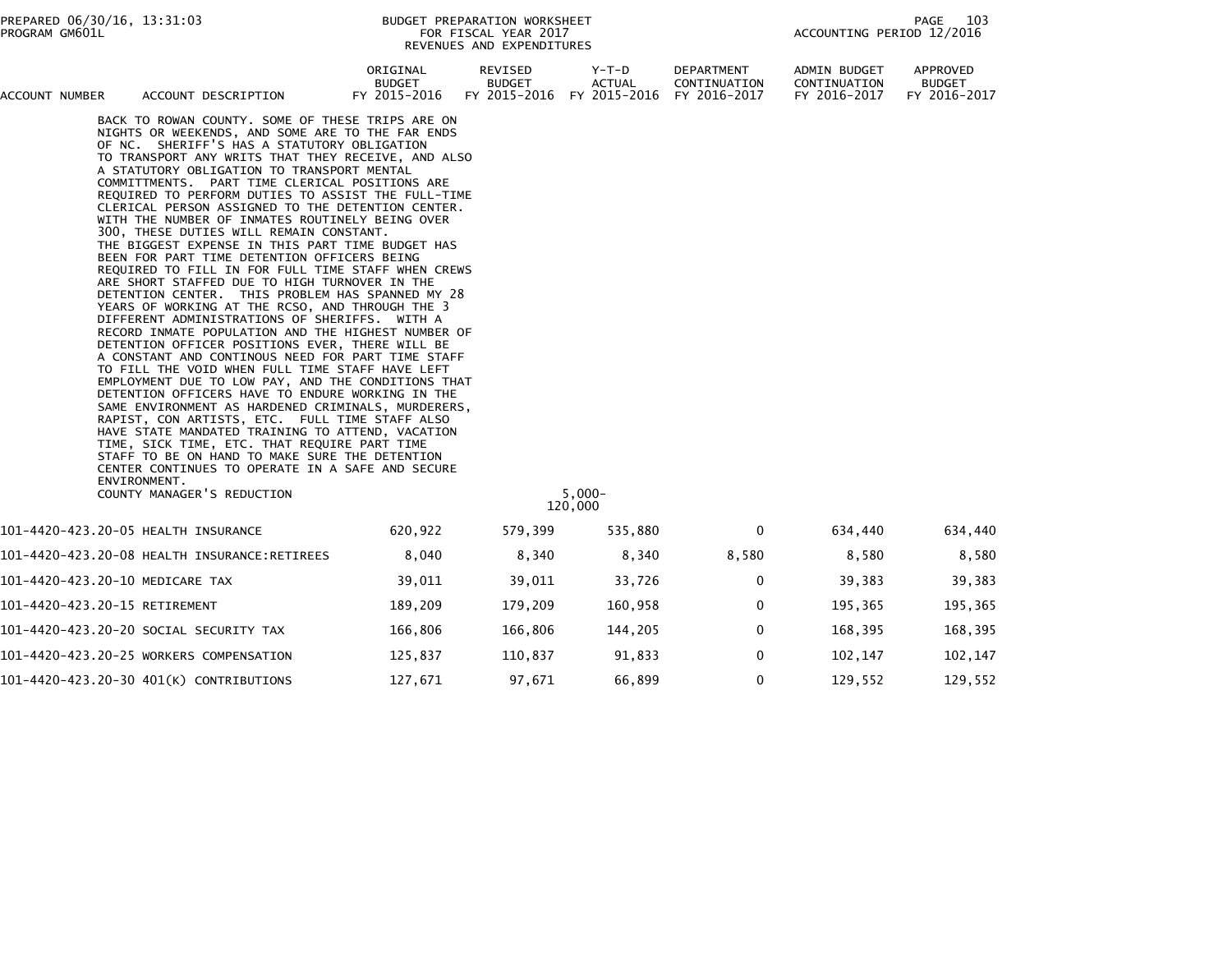| PROGRAM GM601L | PREPARED 06/30/16, 13:31:03                                                                                                                                                                                                                                                                                                                                                                                                                                                          |                                           | BUDGET PREPARATION WORKSHEET<br>FOR FISCAL YEAR 2017<br>REVENUES AND EXPENDITURES |                                  | PAGE<br>104<br>ACCOUNTING PERIOD 12/2016          |                                              |                                           |
|----------------|--------------------------------------------------------------------------------------------------------------------------------------------------------------------------------------------------------------------------------------------------------------------------------------------------------------------------------------------------------------------------------------------------------------------------------------------------------------------------------------|-------------------------------------------|-----------------------------------------------------------------------------------|----------------------------------|---------------------------------------------------|----------------------------------------------|-------------------------------------------|
| ACCOUNT NUMBER | ACCOUNT DESCRIPTION                                                                                                                                                                                                                                                                                                                                                                                                                                                                  | ORIGINAL<br><b>BUDGET</b><br>FY 2015-2016 | REVISED<br><b>BUDGET</b><br>FY 2015-2016 FY 2015-2016                             | Y-T-D<br><b>ACTUAL</b>           | <b>DEPARTMENT</b><br>CONTINUATION<br>FY 2016-2017 | ADMIN BUDGET<br>CONTINUATION<br>FY 2016-2017 | APPROVED<br><b>BUDGET</b><br>FY 2016-2017 |
|                | 101–4420–423.32–28 PSYCHOLOGICAL ASSESSMENT                                                                                                                                                                                                                                                                                                                                                                                                                                          | 19,200                                    | 19,200                                                                            | 17,600                           | 20,400                                            | 20,400                                       | 20,400                                    |
| LEVEL<br>400   | <b>TEXT</b><br>THE CURRENT COST IS \$19,200, AND HAS BEEN THIS<br>AMOUNT FOR A NUMBER OF YEARS. DR. COY HAS ASKED<br>FOR A MODERATE INCREASE TO COMPENSATE FOR<br>INCREASED COSTS DUE TO OUR STEADY NUMBER OF<br>INCREASED INMATES AT THE DETETION CENTER. DR. COY<br>HAS AGREEMENTS WITH OTHER FACILITIES IN WHICH HE<br>IS REQUIRED TO SEE LESS INMATES, BUT DOES MAKE<br>A HIGHER RATE OF COMPENSATION. REQUEST TO<br>INCREASE RATE TO \$1,700/ MONTH FOR A TOTAL OF<br>\$20,400. |                                           | TEXT AMT                                                                          | 20,400<br>20,400                 |                                                   |                                              |                                           |
|                | 101-4420-423.32-32 MEDICAL DIRECTOR                                                                                                                                                                                                                                                                                                                                                                                                                                                  | $\Omega$                                  | $\Omega$                                                                          | $\mathbf{0}$                     | $\mathbf{0}$                                      | $\mathbf{0}$                                 | $\Omega$                                  |
|                | 101-4420-423.33-39 INMATE HEALTHCARE                                                                                                                                                                                                                                                                                                                                                                                                                                                 | 398,650                                   | 473,650                                                                           | 486,959                          | 398,650                                           | 398,650                                      | 398,650                                   |
|                | 101-4420-423.33-41 FOOD SERVICES                                                                                                                                                                                                                                                                                                                                                                                                                                                     | 450,000                                   | 440,000                                                                           | 396,305                          | 459,000                                           | 459,000                                      | 459,000                                   |
| LEVEL<br>400   | <b>TEXT</b><br>BUILT IN 2% INCREASE                                                                                                                                                                                                                                                                                                                                                                                                                                                  |                                           | TEXT AMT                                                                          | 459,000<br>459,000               |                                                   |                                              |                                           |
|                | 101-4420-423.34-25 MEDICAL/SAFEKEEPER FEES                                                                                                                                                                                                                                                                                                                                                                                                                                           | 150,000                                   | 205,000                                                                           | 167,225                          | 150,000                                           | 130,000                                      | 130,000                                   |
| LEVEL<br>400   | <b>TEXT</b><br>RECOMMEND FUNDING AT CURRENT LEVEL OR ABOVE, THIS<br>ACCOUNT COVERS COST OF INMATE CARE WHEN THEY HAVE<br>TO GO TO HOSPITAL OR BE HOUSED AT CENTRAL PRISON<br>IN RALEIGH. ONE BAD INCIDENT OF AN INMATE HEART<br>ATTACK OR SERIOUS ASSAULT CAN COST THOUSANDS<br>DOLLARS. THERE IS NO WAY TO PREDICT WHAT COSTS<br>MAY BE IN THE UPCOMING FISCAL YEAR.<br>COUNTY MANAGER'S REDUCTION                                                                                  |                                           | TEXT AMT                                                                          | 150,000<br>$20,000 -$<br>130,000 |                                                   |                                              |                                           |
|                | 101-4420-423.34-30 SERVICE & MAINTENANCE                                                                                                                                                                                                                                                                                                                                                                                                                                             | 62,589                                    | 62,589                                                                            | 60,854                           | 58,569                                            | 58,569                                       | 58,569                                    |
| LEVEL<br>400 L | <b>TEXT</b><br>YEARLY MATNTENANCE REQUITREMENTS FOR THE RCSO                                                                                                                                                                                                                                                                                                                                                                                                                         |                                           | TEXT AMT                                                                          |                                  |                                                   |                                              |                                           |

400 YEARLY MAINTENANCE REQUIREMENTS FOR THE RCSO DETENTION CENTER: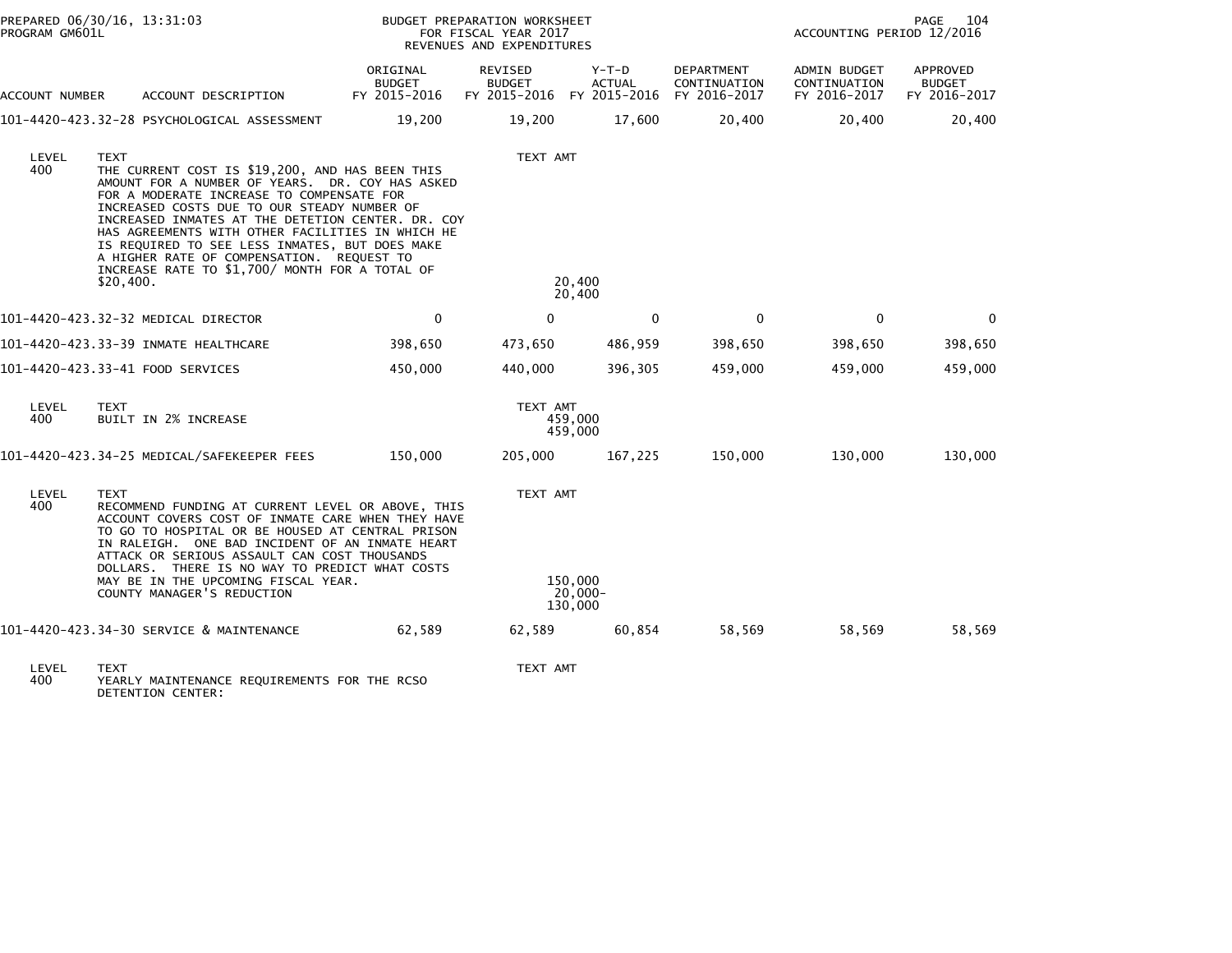| ACCOUNT NUMBER           | ACCOUNT DESCRIPTION                                                                                                                                                                                                                                                                                                                                                                                                                                                                                                                                                                                                                                                                                                                                                                                                                                                                                                                         | ORIGINAL<br><b>BUDGET</b><br>FY 2015-2016 | REVISED<br><b>BUDGET</b><br>FY 2015-2016 | Y-T-D<br>ACTUAL<br>FY 2015-2016 | DEPARTMENT<br>CONTINUATION<br>FY 2016-2017 | ADMIN BUDGET<br>CONTINUATION<br>FY 2016-2017 | APPROVED<br><b>BUDGET</b><br>FY 2016-2017 |
|--------------------------|---------------------------------------------------------------------------------------------------------------------------------------------------------------------------------------------------------------------------------------------------------------------------------------------------------------------------------------------------------------------------------------------------------------------------------------------------------------------------------------------------------------------------------------------------------------------------------------------------------------------------------------------------------------------------------------------------------------------------------------------------------------------------------------------------------------------------------------------------------------------------------------------------------------------------------------------|-------------------------------------------|------------------------------------------|---------------------------------|--------------------------------------------|----------------------------------------------|-------------------------------------------|
|                          | 1.) ALEXANDER EQUIPMENT- MAINTENANCE FOR KITCHEN<br>EQUIPMENT SUCH AS ICE MACHINE, OVEN, STEAMERS,<br>DISHWASHERS, AND COMBI OVEN. MAINTENACE WILL BE<br>TWO TIMES PER YEAR. $$931 \times 2 = $1,862$ PER YEAR                                                                                                                                                                                                                                                                                                                                                                                                                                                                                                                                                                                                                                                                                                                              |                                           |                                          | 1,862                           |                                            |                                              |                                           |
|                          | 2.) MORPHO-TRAK - MAINTENANCE FOR AFIS MACHINE                                                                                                                                                                                                                                                                                                                                                                                                                                                                                                                                                                                                                                                                                                                                                                                                                                                                                              |                                           |                                          |                                 |                                            |                                              |                                           |
|                          | IN DETENTION CENTER. #SA001607-001<br>3.) STANLEY CONVERGENT SECURITY SOLUTIONS-MAIN<br>DETETION CENTER- MAINTENANCEOF TOUCHSCREEN CONTROL                                                                                                                                                                                                                                                                                                                                                                                                                                                                                                                                                                                                                                                                                                                                                                                                  |                                           |                                          | 6,200                           |                                            |                                              |                                           |
|                          | SYSTEM, CCTV SYSTEM, SECURITY MANAGEMENT SYSTEM<br>AND ANY RELATED SOFTWARE. $$495/MONTH \times 12 =$<br>4.) STANLEY CONVERGENT SECURITY SOLUTIONS- AT<br>ANNEX-MAINTENANCE OF TOUCHSCREEN CONTROL SYSTEM,<br>DOOR CONTROL SYSTEM, INTERCOM SYSTEM, CCTV SYSTEM,<br>VIDEO VISITATION SYSTEM, DURESS SYSTEM, SECURITY                                                                                                                                                                                                                                                                                                                                                                                                                                                                                                                                                                                                                        |                                           |                                          | 5,940                           |                                            |                                              |                                           |
|                          | MANAGEMENT SYSTEM, AND ANY RELATED SOFTWARE<br>\$870/MONTH $\times$ 12 = \$10,440                                                                                                                                                                                                                                                                                                                                                                                                                                                                                                                                                                                                                                                                                                                                                                                                                                                           |                                           |                                          | 10,440                          |                                            |                                              |                                           |
|                          | 5.) D.S.I INC.- MAINTENANCE ON THE DETENTION DOORS<br>AND DOORWAYS, ALL LOCKS ON ALL DETENTION DOORS AND<br>CELLS, THE MECHANICS AND ELECTRONICS ON ALL<br>CLOSURES, MAINTENANCE OF ALL DOOR SLIDER DEVICES,<br>AND NUMEROUS OTHER TASKS THAT ARE NEEDED IN THE<br>DETENTION CENTER. DAVID SCHLANG IS A VERY<br>EXPERIENCED ENGINEER, WHO SPECIALIZES IN THE AREA<br>OF PRISONS AND JAILS. HE WAS ACTUALLY ONE OF THE<br>LEAD PERSONS WHO WORKED ON THE CONSTRUCTION OF OUR<br>MAIN DETENTION FACILITY PRIOR TO THE RCSO MOVING<br>INTO THE NEW JAIL IN 1995, SO HE KNOWS THIS<br>FACILITY BOTH IN AND OUT. HE HAS THE KNOWLEDGE OF<br>METAL AND GLASS WORK WHICH ALLOWS HIM TO HANDLE<br>MANY ISSUES THAT ARISE, AND REQUIRE IMMEDIATE<br>ATTENTION. THE PREVENTIVE MAINTENANCE THAT DSI<br>PROVIDES SAVES THE RCSO A TRMENDOUS AMOUNT OF<br>FUNDS THAT WOULD HAVE TO BE PAID OUT TO FIX<br>MAJOR ISSUES ONCE BROKEN. THE COST IS \$30,335 |                                           |                                          |                                 |                                            |                                              |                                           |
|                          | AND IS BILLED QUARTERLY.<br>6.) D.S.I. INC.- MAINTENANCE AT THE DETENTION<br>CENTER ANNEX ON ALL DOORS AND LOCKING DEVICES.<br>AMOUNT IS \$3,792, AND IS BILLED QUARTERLY. AS<br>PREVIOUSLY STATED, DAVID SCHLANGE WILL ASSIST<br>WITH ALL TYPES OF MAINTENANCE AND CONSTRUCTION<br>TYPE SITUATIONS DUE TO HIS EXPERT KNOWLEDGE OF<br>DETENTION CENTERS AND THE ISSUES THEY FACE. HE<br>WILL COVER ALL LOCKING DEVICES AND CLOSURES AT                                                                                                                                                                                                                                                                                                                                                                                                                                                                                                      |                                           |                                          | 30,335                          |                                            |                                              |                                           |
|                          | THE ANNEX.                                                                                                                                                                                                                                                                                                                                                                                                                                                                                                                                                                                                                                                                                                                                                                                                                                                                                                                                  |                                           |                                          | 3,792<br>58,569                 |                                            |                                              |                                           |
| 101-4420-423.41-40 WATER |                                                                                                                                                                                                                                                                                                                                                                                                                                                                                                                                                                                                                                                                                                                                                                                                                                                                                                                                             | 86,000                                    | 77,075                                   | 63,802                          | 86,000                                     | 86,000                                       | 86,000                                    |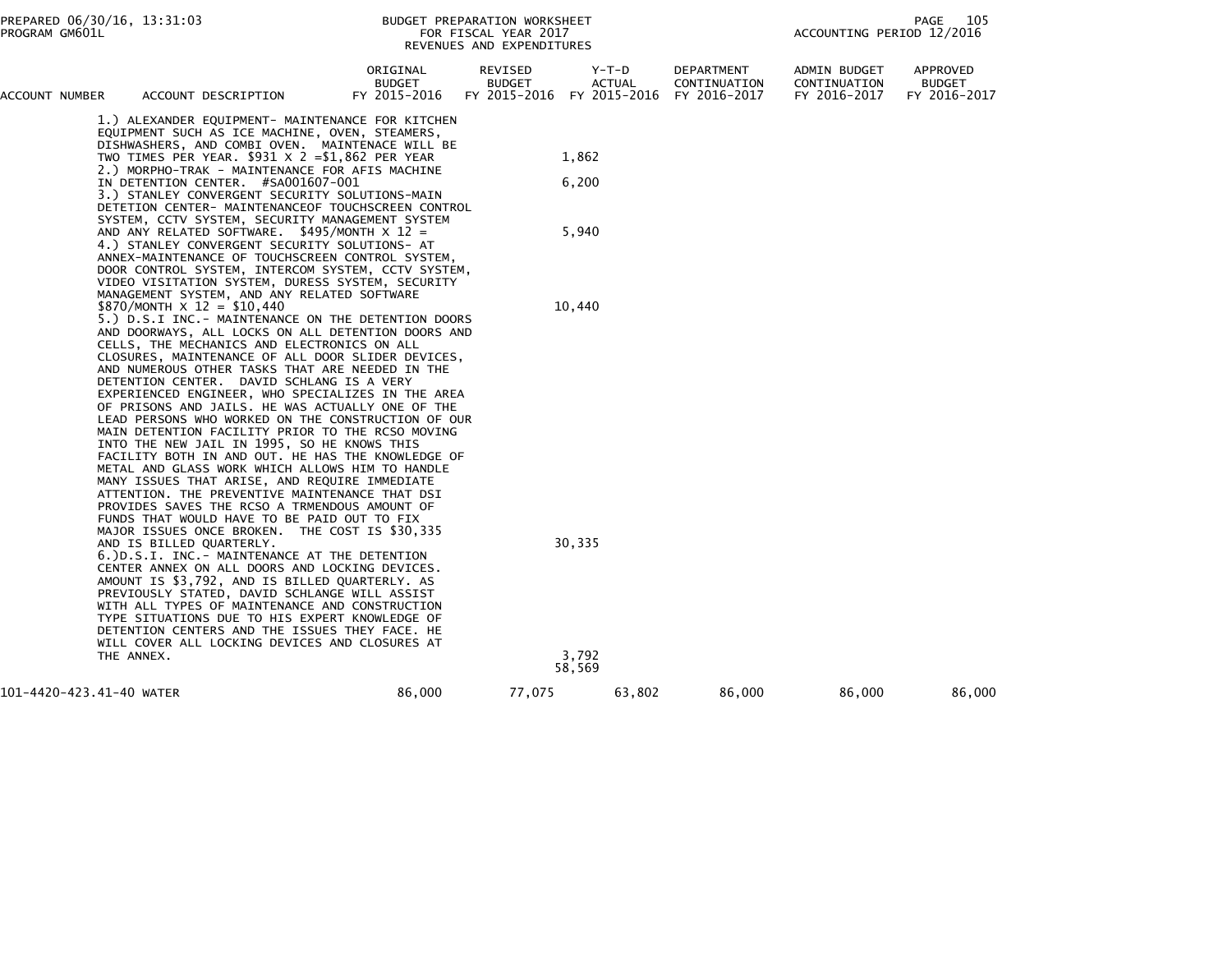| ORIGINAL<br>DEPARTMENT<br>REVISED<br>Y-T-D<br>ADMIN BUDGET<br><b>BUDGET</b><br><b>BUDGET</b><br><b>ACTUAL</b><br>CONTINUATION<br>CONTINUATION<br>FY 2015-2016<br>FY 2015-2016 FY 2015-2016<br>FY 2016-2017<br>FY 2016-2017<br>ACCOUNT NUMBER<br>ACCOUNT DESCRIPTION<br>23,000<br>23,000<br>13,987<br>30,825<br>30,230<br>101-4420-423.43-15 R&M:EQUIPMENT<br>LEVEL<br>TEXT<br>TEXT AMT<br>400<br>23,000<br>THIS ACCOUNT IS RESPONSIBLE FOR COVERING THE COSTS<br>OR REPAIR OF THE MANY VARIED TYPES OF EQUIPMENT<br>USED IN THE DETENTION CENTER. REPAIRS CAN BE<br>REQUIRED ON KITCHEN EQUIPMENT, WASHERS, DRYERS,<br>FLASHLIGHTS, CAMERAS, DVR RECORDINGS DEVICES,<br>GENERATORS, TASERS, RADIOS, HANDGUNS, ETC. A LOT<br>OF THE DETENTION EQUIPMENT IS IN USE 24 HOURS A<br>DAY, SO THE REPAIRS ARE NORMALLY REQUIRED QUICKLY.<br>FUNDS HERE ALSO COVER THE COSTS OF REQUIRED<br>REPAIRS AT THE DETENTION ANNEX. AGING EQUIPMENT<br>AT BOTH LOCATIONS MAKE IT DIFFICULT TO ESTIMATE<br>WHAT FUTURE REPAIRS MAY BE NEEDED TO KEEP THE<br>THE DETENTION CENTER RUNNING SMOOTHLY.<br>*** THIS COST IS FOR THE INSTALLATION OF 32 NEW<br>CAMERAS REOUESTED IN ACCOUNT #4420-423-61-95<br>6,600<br>***THIS COST IS THE SALISBURY TELECOMMUNICATIONS<br>CHARGE TO PROGRAM EACH OF THE 35 NEW MOTOROLA<br>APX4000 PORTABLE RADIOS \$35 FEE X 35 RADIOS=<br>1.225<br>REDUCTION FOR 2 YEAR PLAN TO REPLACE XTS RADIOS<br>$595 -$<br>30,230<br>2,375<br>101-4420-423.50-07 COST PER COPY PROGRAM<br>5,000<br>5,000<br>5,000<br>5,000<br>300<br>300<br>0<br>300<br>300<br>101-4420-423.50-15 LAUNDRY/DRY CLEANING<br>TEXT AMT<br>LEVEL<br><b>TEXT</b><br>400<br>ACCOUNT USED FOR CLEANING OF OFFICER UNIFORMS IF<br>300<br>SOILED BY INMATE WHILE ONE DUTY.<br>300<br>4,000<br>4,090<br>3,700<br>3,700<br>101-4420-423.53-05 TELEPHONE<br>3,485<br>750<br>750<br>750<br>243<br>750<br>101-4420-423.55-00 PRINTING | PROGRAM GM601L | PREPARED 06/30/16, 13:31:03 | BUDGET PREPARATION WORKSHEET | FOR FISCAL YEAR 2017<br>REVENUES AND EXPENDITURES |  | PAGE<br>106<br>ACCOUNTING PERIOD 12/2016 |  |                                           |
|-----------------------------------------------------------------------------------------------------------------------------------------------------------------------------------------------------------------------------------------------------------------------------------------------------------------------------------------------------------------------------------------------------------------------------------------------------------------------------------------------------------------------------------------------------------------------------------------------------------------------------------------------------------------------------------------------------------------------------------------------------------------------------------------------------------------------------------------------------------------------------------------------------------------------------------------------------------------------------------------------------------------------------------------------------------------------------------------------------------------------------------------------------------------------------------------------------------------------------------------------------------------------------------------------------------------------------------------------------------------------------------------------------------------------------------------------------------------------------------------------------------------------------------------------------------------------------------------------------------------------------------------------------------------------------------------------------------------------------------------------------------------------------------------------------------------------------------------------------------------------------------------------------------|----------------|-----------------------------|------------------------------|---------------------------------------------------|--|------------------------------------------|--|-------------------------------------------|
|                                                                                                                                                                                                                                                                                                                                                                                                                                                                                                                                                                                                                                                                                                                                                                                                                                                                                                                                                                                                                                                                                                                                                                                                                                                                                                                                                                                                                                                                                                                                                                                                                                                                                                                                                                                                                                                                                                           |                |                             |                              |                                                   |  |                                          |  | APPROVED<br><b>BUDGET</b><br>FY 2016-2017 |
|                                                                                                                                                                                                                                                                                                                                                                                                                                                                                                                                                                                                                                                                                                                                                                                                                                                                                                                                                                                                                                                                                                                                                                                                                                                                                                                                                                                                                                                                                                                                                                                                                                                                                                                                                                                                                                                                                                           |                |                             |                              |                                                   |  |                                          |  | 30,230                                    |
|                                                                                                                                                                                                                                                                                                                                                                                                                                                                                                                                                                                                                                                                                                                                                                                                                                                                                                                                                                                                                                                                                                                                                                                                                                                                                                                                                                                                                                                                                                                                                                                                                                                                                                                                                                                                                                                                                                           |                |                             |                              |                                                   |  |                                          |  |                                           |
|                                                                                                                                                                                                                                                                                                                                                                                                                                                                                                                                                                                                                                                                                                                                                                                                                                                                                                                                                                                                                                                                                                                                                                                                                                                                                                                                                                                                                                                                                                                                                                                                                                                                                                                                                                                                                                                                                                           |                |                             |                              |                                                   |  |                                          |  | 5,000                                     |
|                                                                                                                                                                                                                                                                                                                                                                                                                                                                                                                                                                                                                                                                                                                                                                                                                                                                                                                                                                                                                                                                                                                                                                                                                                                                                                                                                                                                                                                                                                                                                                                                                                                                                                                                                                                                                                                                                                           |                |                             |                              |                                                   |  |                                          |  | 300                                       |
|                                                                                                                                                                                                                                                                                                                                                                                                                                                                                                                                                                                                                                                                                                                                                                                                                                                                                                                                                                                                                                                                                                                                                                                                                                                                                                                                                                                                                                                                                                                                                                                                                                                                                                                                                                                                                                                                                                           |                |                             |                              |                                                   |  |                                          |  |                                           |
|                                                                                                                                                                                                                                                                                                                                                                                                                                                                                                                                                                                                                                                                                                                                                                                                                                                                                                                                                                                                                                                                                                                                                                                                                                                                                                                                                                                                                                                                                                                                                                                                                                                                                                                                                                                                                                                                                                           |                |                             |                              |                                                   |  |                                          |  | 3,700                                     |
|                                                                                                                                                                                                                                                                                                                                                                                                                                                                                                                                                                                                                                                                                                                                                                                                                                                                                                                                                                                                                                                                                                                                                                                                                                                                                                                                                                                                                                                                                                                                                                                                                                                                                                                                                                                                                                                                                                           |                |                             |                              |                                                   |  |                                          |  | 750                                       |
| 101-4420-423.56-00 UNIFORMS<br>22,000<br>22,000<br>18,289<br>22,000<br>22,000                                                                                                                                                                                                                                                                                                                                                                                                                                                                                                                                                                                                                                                                                                                                                                                                                                                                                                                                                                                                                                                                                                                                                                                                                                                                                                                                                                                                                                                                                                                                                                                                                                                                                                                                                                                                                             |                |                             |                              |                                                   |  |                                          |  | 22,000                                    |

LEVEL TEXT TEXT AMT 400 THIS ACCOUNT COVERS THE COST OF UNIFORMS FOR THE 22,000 DETENTION STAFF AT BOTH THE MAIN DETENTION CENTER AND AT THE ANNEX. BOTH PART TIME AND FULL TIME

TEXT AMT<br>22,000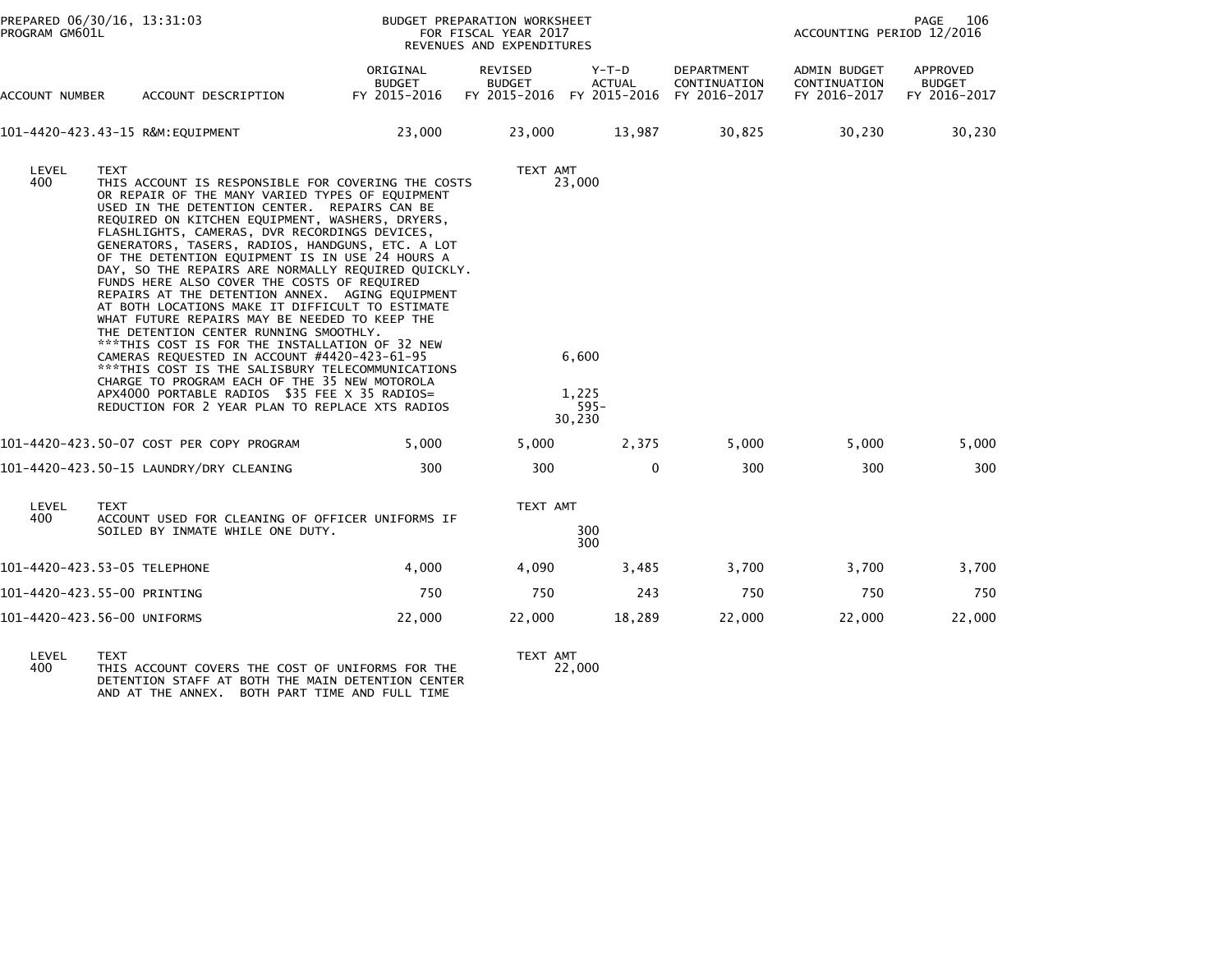| PROGRAM GM601L | PREPARED 06/30/16, 13:31:03<br>BUDGET PREPARATION WORKSHEET<br>FOR FISCAL YEAR 2017<br>REVENUES AND EXPENDITURES                                                                                                                                                                                                                                                                                                                                                                                                                                                                           |                                           |                                          |                                          | PAGE<br>107<br>ACCOUNTING PERIOD 12/2016   |                                              |                                           |
|----------------|--------------------------------------------------------------------------------------------------------------------------------------------------------------------------------------------------------------------------------------------------------------------------------------------------------------------------------------------------------------------------------------------------------------------------------------------------------------------------------------------------------------------------------------------------------------------------------------------|-------------------------------------------|------------------------------------------|------------------------------------------|--------------------------------------------|----------------------------------------------|-------------------------------------------|
| ACCOUNT NUMBER | ACCOUNT DESCRIPTION                                                                                                                                                                                                                                                                                                                                                                                                                                                                                                                                                                        | ORIGINAL<br><b>BUDGET</b><br>FY 2015-2016 | REVISED<br><b>BUDGET</b><br>FY 2015-2016 | $Y-T-D$<br><b>ACTUAL</b><br>FY 2015-2016 | DEPARTMENT<br>CONTINUATION<br>FY 2016-2017 | ADMIN BUDGET<br>CONTINUATION<br>FY 2016-2017 | APPROVED<br><b>BUDGET</b><br>FY 2016-2017 |
|                | STAFF ARE OUTFITTED FROM THIS LINE ITEM. THE<br>AMOUNT OF TURNOVER AT THE DETENTION CENTER DOES<br>CONTRIBUTE TO THE DEMAND FOR FUNDING HERE AS<br>OFFICERS OF ALL SHAPES AND SIZES COME AND GO, SO<br>UNIFORMS ON HAND CANNOT ALWAYS BE ISSUED TO THE<br>NEXT PERSON WHO IS HIRED. WITH BOTH MALE AND<br>FEMALE OFFICERS WORKING IN THE DETENTION CENTER,<br>THE RCSO MUST PROVIDE BOTH SIZE AND APPROPRIATE<br>GENDER TYPE UNIFORMS TO THE OFFICERS EMPLOYED.                                                                                                                            |                                           | 22,000                                   |                                          |                                            |                                              |                                           |
|                | 101-4420-423.56-15 INMATE CLOTHING                                                                                                                                                                                                                                                                                                                                                                                                                                                                                                                                                         | 0                                         | 10,000                                   | 253                                      | 0                                          | $\mathbf{0}$                                 | $\mathbf 0$                               |
|                | 101-4420-423.57-00 POSTAGE                                                                                                                                                                                                                                                                                                                                                                                                                                                                                                                                                                 | 250                                       | 250                                      | 50                                       | 250                                        | 250                                          | 250                                       |
|                | 101-4420-423.58-00 TRAVEL                                                                                                                                                                                                                                                                                                                                                                                                                                                                                                                                                                  | 5,000                                     | 5,000                                    | 1,400                                    | 5,000                                      | 5,000                                        | 5,000                                     |
| LEVEL<br>400   | <b>TEXT</b><br>REQUEST TO MAINTAIN AT THE CURRENT AMOUNT IN THIS<br>BUDGET. THE ABILITY TO ATTEND TRAINING FOR<br>DETENTION STAFF IS A TREMENDOUS MORALE BOOSTER,<br>WHICH IS NEEDED TO COMBAT THE HIGH LEVEL OF<br>TURNOVER IN THE DETENTION CENTER. A BETTER<br>TRAINED STAFF BENEFITS THE RCSO AND ROWAN COUNTY<br>IN MANY WAYS AND SAVES THE COUNTY FUNDS IN<br>POTENTIAL LAWSUITS.                                                                                                                                                                                                    |                                           | TEXT AMT<br>5,000                        |                                          |                                            |                                              |                                           |
|                |                                                                                                                                                                                                                                                                                                                                                                                                                                                                                                                                                                                            |                                           | 5,000                                    |                                          |                                            |                                              |                                           |
|                | 101-4420-423.58-55 TRANSPORTATION:PRISONERS                                                                                                                                                                                                                                                                                                                                                                                                                                                                                                                                                | 1,000                                     | 1,000                                    | 94                                       | 1,000                                      | 1,000                                        | 1,000                                     |
|                | 101-4420-423.59-00 TRAINING                                                                                                                                                                                                                                                                                                                                                                                                                                                                                                                                                                | 4,000                                     | 4,000                                    | 2,413                                    | 5,000                                      | 4,000                                        | 4,000                                     |
| LEVEL<br>400   | <b>TEXT</b><br>REQUEST SMALL INCREASE IN THIS LINE ITEM TO ALLOW<br>FOR PROPER TRAINING OF THE RCSO DETENTION STAFF.<br>CONTINUED HIGH TURNOVER CONTINUES TO REDUCE THE<br>OVERALL TRAINING LEVEL OF THE DETENTION CENTER<br>STAFF. A CHECK OF SURROUNDING AGENCIES OF SIMILAR<br>SIZE REVEAL THAT THE OVERALL TRAINING BUDGETS OF<br>THE RCSO ARE FUNDED WELL BELOW WHAT OTHER<br>DEPARTMENTS IN THE REGION ARE PROVIDING TO THEIR<br>STAFF. AS WE COMPETE WITH OTHER AGENCIES FOR<br>POTENTIAL EMPLOYEES, ONE OF THE BEST WAYS TO SHINE<br>ABOVE RIVAL COUNTIES IS TO BE ABLE TO PROVIDE |                                           | TEXT AMT                                 |                                          |                                            |                                              |                                           |
|                | ADEQUATE TRAINING OPPURTUNITIES.                                                                                                                                                                                                                                                                                                                                                                                                                                                                                                                                                           |                                           | 5,000                                    |                                          |                                            |                                              |                                           |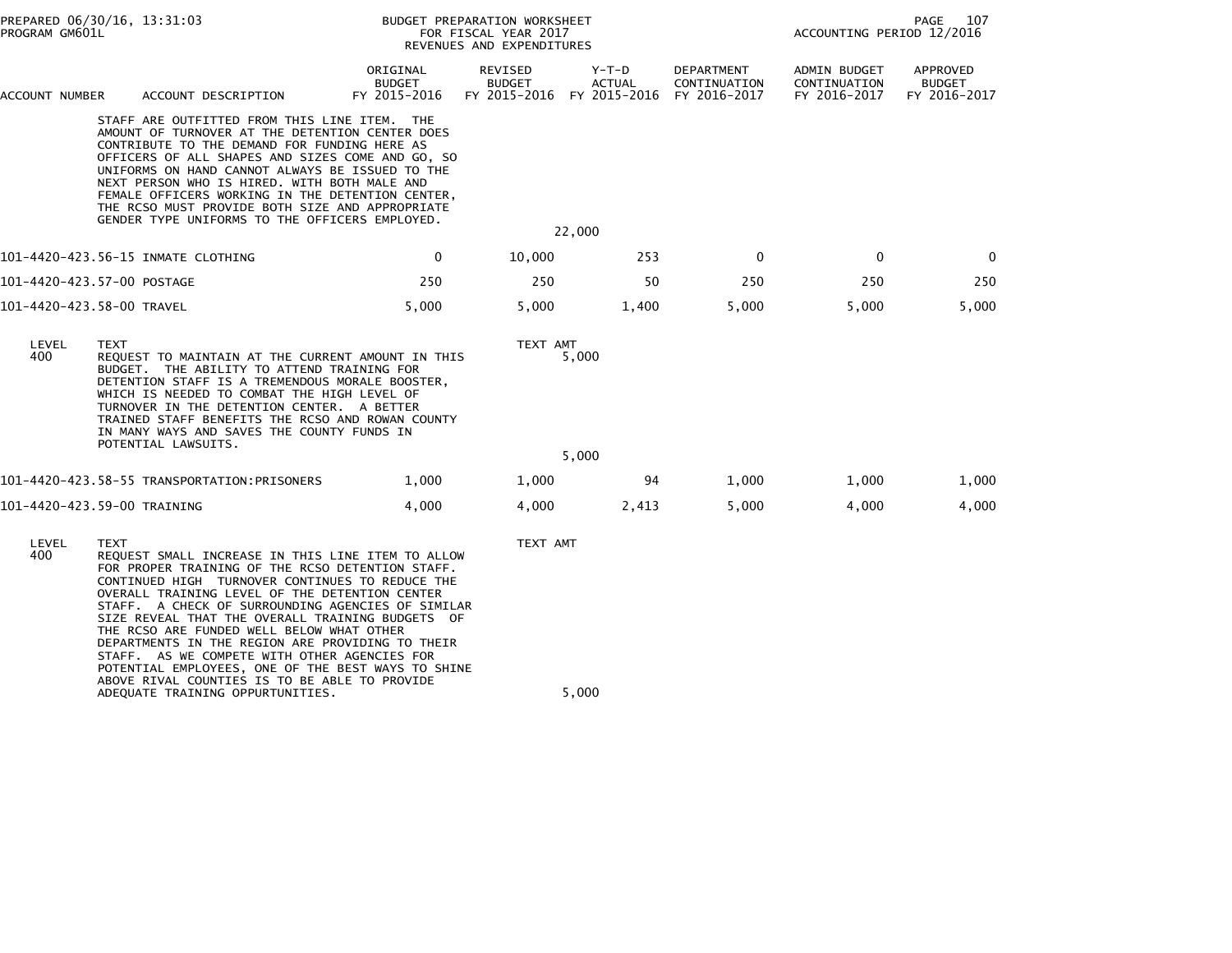| PROGRAM GM601L | PREPARED 06/30/16, 13:31:03                                                                                                                                                                                                                                        | BUDGET PREPARATION WORKSHEET<br>FOR FISCAL YEAR 2017<br>REVENUES AND EXPENDITURES |                          |                                                                  | PAGE<br>108<br>ACCOUNTING PERIOD 12/2016 |                                                     |                                           |
|----------------|--------------------------------------------------------------------------------------------------------------------------------------------------------------------------------------------------------------------------------------------------------------------|-----------------------------------------------------------------------------------|--------------------------|------------------------------------------------------------------|------------------------------------------|-----------------------------------------------------|-------------------------------------------|
| ACCOUNT NUMBER | ACCOUNT DESCRIPTION                                                                                                                                                                                                                                                | ORIGINAL<br><b>BUDGET</b><br>FY 2015-2016                                         | REVISED<br><b>BUDGET</b> | Y-T-D<br><b>ACTUAL</b><br>FY 2015-2016 FY 2015-2016 FY 2016-2017 | DEPARTMENT<br>CONTINUATION               | <b>ADMIN BUDGET</b><br>CONTINUATION<br>FY 2016-2017 | APPROVED<br><b>BUDGET</b><br>FY 2016-2017 |
|                | COUNTY MANAGER'S REDUCTION                                                                                                                                                                                                                                         |                                                                                   |                          | $1.000 -$<br>4,000                                               |                                          |                                                     |                                           |
|                | 101-4420-423.61-05 SUPPLIES:OFFICE                                                                                                                                                                                                                                 | 10,500                                                                            | 11,767                   | 9,045                                                            | 10,500                                   | 10,500                                              | 10,500                                    |
| LEVEL<br>400   | TEXT<br>FUNDS IN THIS LINE ITEM COVER THE COST FOR OFFICE<br>SUPPLIES FOR BOTH OF THE MAIN DETENTION CENTER<br>AND THE RCSO ANNEX. THE CONTINUED HIGH POPULATION<br>COUNT IN THE RCSO DETENTION CENTER CREATES THE<br>CONSTANT NEED FOR OFFICE SUPPLIES AND PAPER. |                                                                                   | TEXT AMT                 | 10,500<br>10,500                                                 |                                          |                                                     |                                           |
|                | 101-4420-423.61-11 SUPPLIES:BEDDING & LINEN                                                                                                                                                                                                                        | 18,000                                                                            | 28,000                   | 22,750                                                           | 18,000                                   | 18,000                                              | 18,000                                    |
| LEVEL<br>400   | <b>TEXT</b><br>ACCOUNT COVERS BOTH THE MAIN DETENTION CENTER AND<br>THE ANNEX.                                                                                                                                                                                     |                                                                                   | TEXT AMT                 | 18,000<br>18,000                                                 |                                          |                                                     |                                           |
|                | 101-4420-423.61-20 SUPPLIES:FINGERPRINT                                                                                                                                                                                                                            | 650                                                                               | 650                      | $\mathbf{0}$                                                     | 650                                      | 650                                                 | 650                                       |
| LEVEL<br>400   | <b>TEXT</b><br>COVERS THE COST OF SUPPLIES FOR ALL INCOMING<br>INMATES.                                                                                                                                                                                            |                                                                                   | TEXT AMT                 | 650<br>650                                                       |                                          |                                                     |                                           |
|                | 101-4420-423.61-30 SUPPLIES: JANITORIAL                                                                                                                                                                                                                            | 18,000                                                                            | 33,000                   | 25,977                                                           | 18,000                                   | 18,000                                              | 18,000                                    |
| LEVEL<br>400   | <b>TEXT</b><br>ACCOUNT COVERS THE COST FOR BOTH THE MAIN<br>DETENTION CENTER AND THE ANNEX. HIGH NUMBER OF<br>INMATES DURING THIS PAST YEAR HAS OF COURSE<br>CREATED AN ONGOING DEMAND FOR SUPPLIES TO                                                             | TEXT AMT                                                                          |                          |                                                                  |                                          |                                                     |                                           |
|                | MAINTAIN A CLEAN AND SANITARY DETENTION CENTER.                                                                                                                                                                                                                    |                                                                                   | 18,000<br>18,000         |                                                                  |                                          |                                                     |                                           |
|                | 101-4420-423.61-33 SUPPLIES:KITCHEN                                                                                                                                                                                                                                | 7,000                                                                             | 7,000                    | 4,110                                                            | 7,000                                    | 5,000                                               | 5,000                                     |
| LEVEL          | <b>TEXT</b>                                                                                                                                                                                                                                                        |                                                                                   | TEXT AMT                 |                                                                  |                                          |                                                     |                                           |

LEVEL TEXT TEXT AMT 400 ENTERING 2ND YEAR OF CONTRACT FOOD SERVICE. EXISTING SMALL EQUIPMENT IS CERTAIN TO REQUIRE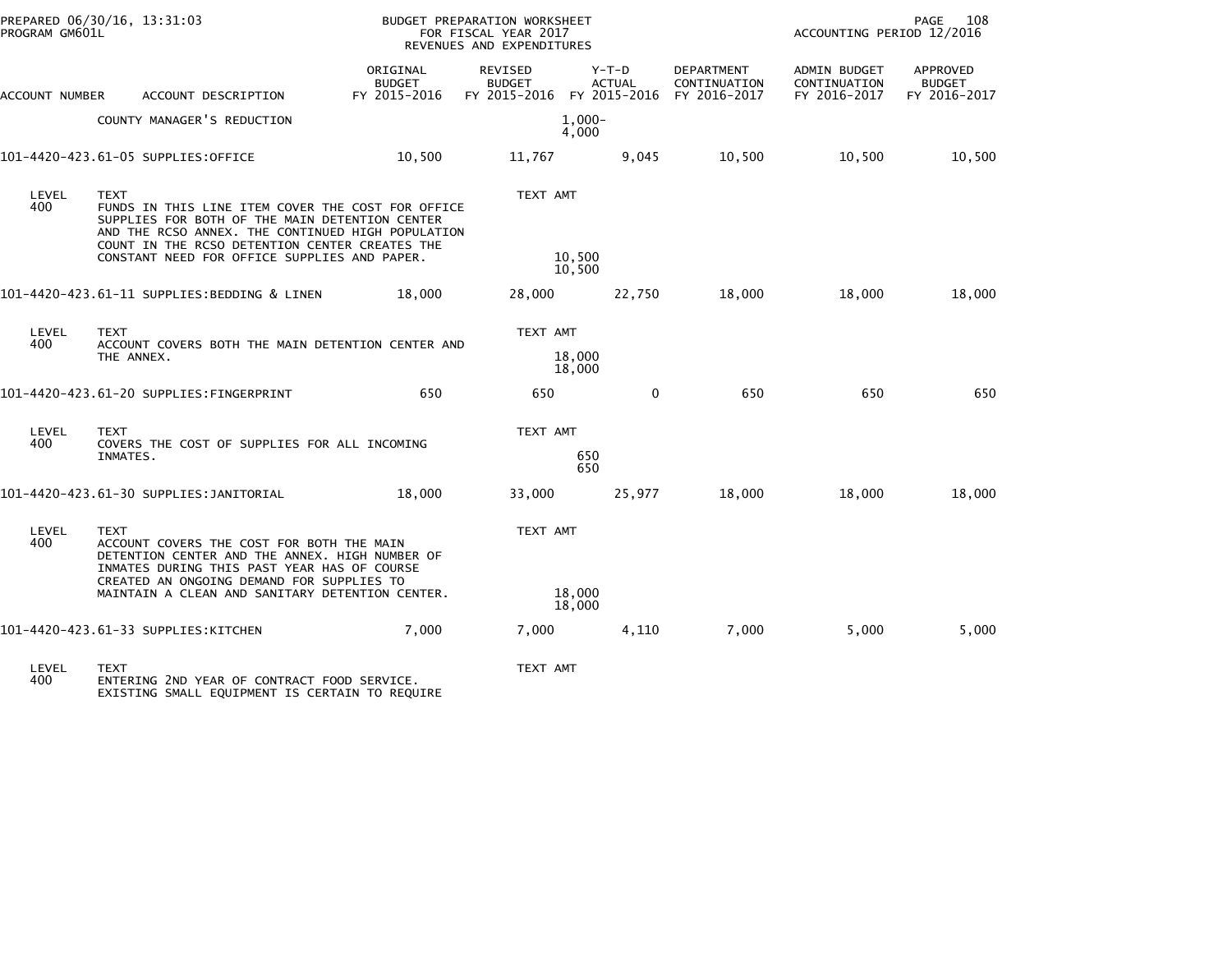| PREPARED 06/30/16, 13:31:03<br>PROGRAM GM601L |             |                                                                                                                                                                                                                                                                                                                                                                                                                                                                                                                                                                                                                                                                                                                                                                                                                                            | BUDGET PREPARATION WORKSHEET<br>PAGE<br>ACCOUNTING PERIOD 12/2016<br>FOR FISCAL YEAR 2017<br>REVENUES AND EXPENDITURES |                          |                                                     |                                            |                                              |                                           |
|-----------------------------------------------|-------------|--------------------------------------------------------------------------------------------------------------------------------------------------------------------------------------------------------------------------------------------------------------------------------------------------------------------------------------------------------------------------------------------------------------------------------------------------------------------------------------------------------------------------------------------------------------------------------------------------------------------------------------------------------------------------------------------------------------------------------------------------------------------------------------------------------------------------------------------|------------------------------------------------------------------------------------------------------------------------|--------------------------|-----------------------------------------------------|--------------------------------------------|----------------------------------------------|-------------------------------------------|
| ACCOUNT NUMBER                                |             | ACCOUNT DESCRIPTION                                                                                                                                                                                                                                                                                                                                                                                                                                                                                                                                                                                                                                                                                                                                                                                                                        | ORIGINAL<br><b>BUDGET</b><br>FY 2015-2016                                                                              | REVISED<br><b>BUDGET</b> | Y-T-D<br><b>ACTUAL</b><br>FY 2015-2016 FY 2015-2016 | DEPARTMENT<br>CONTINUATION<br>FY 2016-2017 | ADMIN BUDGET<br>CONTINUATION<br>FY 2016-2017 | APPROVED<br><b>BUDGET</b><br>FY 2016-2017 |
|                                               |             | REPLACEMENT DUE TO CONSTANT USE EACH DAY!!!<br>COUNTY MANAGER'S REDUCTION                                                                                                                                                                                                                                                                                                                                                                                                                                                                                                                                                                                                                                                                                                                                                                  |                                                                                                                        |                          | 7,000<br>$2,000-$<br>5,000                          |                                            |                                              |                                           |
|                                               |             | 101-4420-423.61-35 SUPPLIES:LAW ENFORCEMENT                                                                                                                                                                                                                                                                                                                                                                                                                                                                                                                                                                                                                                                                                                                                                                                                | 20,000                                                                                                                 | 20,000                   | 17,748                                              | 23,000                                     | 20,000                                       | 20,000                                    |
| LEVEL<br>400                                  | TEXT        | REQUEST A MODERATE INCREASE IN THIS LINE ITEM TO<br>MEET THE CURRENT DEMAND FOR SUPPLIES TO ADEQUATELY<br>OUTFIT DETENTION OFFICERS SO THEY CAN PROPERLY<br>MANAGE THE INMATE POPULATIONS AT THE MAIN<br>DETENTION CENTER AND AT THE ANNEX. THIS ACCOUNT<br>COVERS THE COST OF BATTERIES, FLASHLIGHTS, PEPPER<br>SPRAY, LEATHER GEAR WORN BY DETENTION OFFICERS,<br>TASER CARTRIDGES USED BY DETENTION OFFICERS, BOTH<br>ON DUTY AND IN YEARLY REQUIRED TRAINING, BADGES,<br>AMMO REQUIRED FOR YEARLY STATE MANDATED FIREARMS<br>TRAINING, SPIT MASKS, PPE KITS, AND GLOVES TO<br>PROTECT DETENTION OFFICERS FROM THE SPREAD OF<br>DISEASE. THERE ARE NUMEROUS OTHER ITEMS THAT COULD<br>BE LISTED, AND ARE REQUIRED TO PROVIDE DETENTION<br>OFFICERS WITH THE PROPER GEAR TO KEEP INMATES<br>UNDER CONTROL.<br>COUNTY MANAGER'S REDUCTION |                                                                                                                        | TEXT AMT                 | 23,000<br>$3,000-$<br>20,000                        |                                            |                                              |                                           |
|                                               |             | 101-4420-423.61-45 SUPPLIES: MEDICAL                                                                                                                                                                                                                                                                                                                                                                                                                                                                                                                                                                                                                                                                                                                                                                                                       | 6,700                                                                                                                  | 6,700                    | 6,699                                               | 3,700                                      | 8,000                                        | 8,000                                     |
| LEVEL<br>400                                  | <b>TEXT</b> | REQUEST MODERATE INCREASE TO THIS LINE ITEM TO<br>HELP COVER THE COST OF LATEX GLOVES USED BY<br>DETENTION OFFICERS IN THEIR DAILY HANDLING OF<br>INMATES. LATEX GLOVES PROVIDE DETENTION OFFICERS<br>WITH PROTECTION FROM INFECTIONS, DISEASE, AND<br>EXPOSURE TO BODILY FLUIDS FROM INMATES. ON A<br>DAILY BASIS, DETENTION OFFICERS ARE REQUIRED TO<br>DEAL WITH TERRIBLY NASTY SITUATIONS, AND MUST DEAL<br>WITH INMATES WHO SOMETIMES GO OUT OF THEIR WAY TO<br>EXPOSE DETENTION OFFICERS TO HAZARDS MOST OF US<br>SHUDDER TO THINK ABOUT. OTHER ITEMS, SUCH OF<br>FIRST AID KITS AND PPE KITS THAT ARE PLACED AT<br>STRATEGIC LOCATIONS IN THE DETENTION CENTER ARE<br>COVERED BY THIS LINE ITEM.                                                                                                                                    |                                                                                                                        | TEXT AMT                 | 8,000                                               |                                            |                                              |                                           |

8,000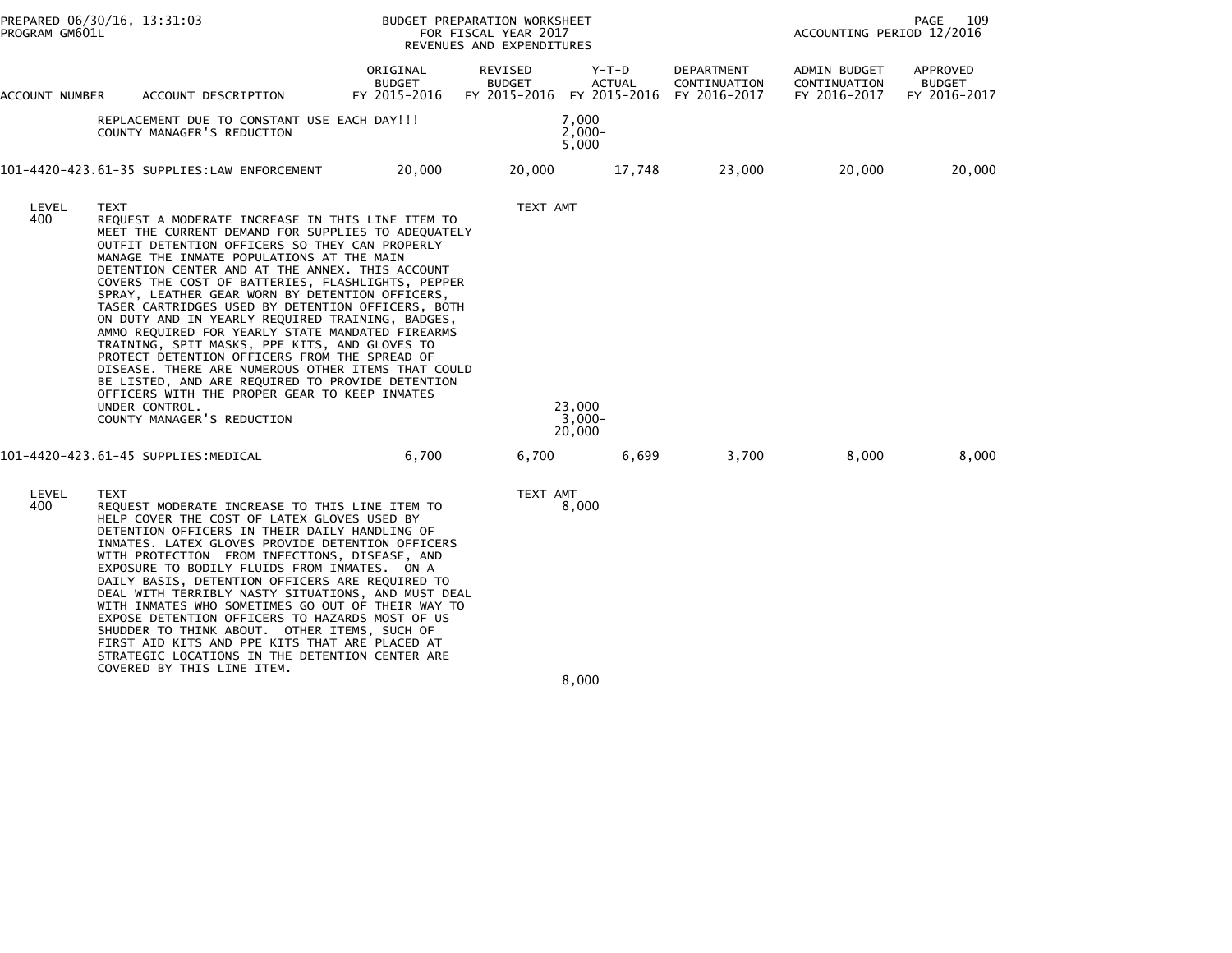PREPARED 06/30/16, 13:31:03<br>PROGRAM GM601L

## BUDGET PREPARATION WORKSHEET<br>FOR FISCAL YEAR 2017 REVENUES AND EXPENDITURES

PAGE 110<br>ACCOUNTING PERIOD 12/2016

| ACCOUNT NUMBER                    | ACCOUNT DESCRIPTION                          | ORIGINAL<br><b>BUDGET</b><br>FY 2015-2016 | REVISED<br><b>BUDGET</b><br>FY 2015-2016 | $Y-T-D$<br>ACTUAL<br>FY 2015-2016 | DEPARTMENT<br>CONTINUATION<br>FY 2016-2017 | ADMIN BUDGET<br>CONTINUATION<br>FY 2016-2017 | APPROVED<br><b>BUDGET</b><br>FY 2016-2017 |
|-----------------------------------|----------------------------------------------|-------------------------------------------|------------------------------------------|-----------------------------------|--------------------------------------------|----------------------------------------------|-------------------------------------------|
|                                   | 101–4420–423.61–60 SUPPLIES:PHOTOGRAPHIC     | 500                                       | 500                                      | 291                               | 500                                        | 500                                          | 500                                       |
| 101-4420-423.61-90 SUPPLIES:OTHER |                                              |                                           | 69.438                                   | 11.211                            |                                            |                                              |                                           |
|                                   | 101-4420-423.61-95 SUPPLIES:OTHER SMALL EQMT | 12,000                                    | 12,000                                   | 9.920                             | 41.404                                     | 12.000                                       | 12,000                                    |

| LEVEL | <b>TEXT</b>                                                                                              | TEXT AMT |
|-------|----------------------------------------------------------------------------------------------------------|----------|
| 400   | PART OF FUNDING IN THIS ACCOUNT IS USED TO REPLACE<br>ITEMS USED IN THE MAIN DETENTION CENTER AND AT THE |          |
|       | ANNEX.<br>ITEMS SUCH AS OFFICE CHAIRS, FILING CABS,<br>DESKS, PHONES, MONITORS, ETC. ACCOUNT ALLOWS FOR  |          |
|       | ROTATION/REPLACEMENT OF BOTH ELECTRONIC AND                                                              |          |
|       | MECHANICAL LOCK SYSTEMS TO PREVENT THE ESCAPE OF                                                         | 5,000    |
|       | INMATES DUE TO FAULTY EQUIPMENT.<br>REQUEST FUNDING TO CONTINUE STAGGERED REPLACEMENT                    |          |
|       | OF 19" LCD MONITORS THAT ARE IN USE 24 HRS EACH                                                          |          |
|       | DAY. \$425 EACH X 3= \$1,275<br>REQUEST FUNDS TO CONTINUE ROTATION REPLACEMENT OF                        | 1,275    |
|       | 3150 SLIDER DEVICES USED THROUGHOUT THE MAIN<br>DETENTION CENTER, MAIN CENTER IS NEARING 25 YEARS        |          |
|       | OF CONSTANT 24HR NON STOP USE OF THESE UNITS, SO                                                         |          |
|       | THIS REPLACEMENT SCHEDULE ALLOWS FOR A CONTINUED<br>OPERATION OF THE UNIT WITHOUT ANY MAJOR PROBLEMS     |          |
|       | SLIDER UNIT IS $$76$ EACH $\times$ 50= $$3,800$                                                          | 3,800    |
|       | REQUEST FUNDS TO CONTINUE STAGGERED REPLACEMENT<br>OF 10 ROLLER ASSEMBLIES ON ELECTRONIC CLOSURE ARMS    |          |
|       | EACH ROLLER ASSEMBLY IS \$23 $\times$ 10= \$230                                                          | 230      |
|       | REQUEST FUNDS TO CONTINUE STAGGERED REPLACEMENT<br>OF TEN 2214 LCN CLOSURE UNITS AT THE MAIN             |          |
|       | DETENTION CENTER. COST IS \$325 X 10= \$3250                                                             | 3,250    |
|       | REOUEST FUNDS FOR REPLACEMENT OF HINGES FOR EIGHT<br>SECURITY DOORS. EACH DOOR CONSISTS OF 4 HINGES      |          |
|       | EACH. THIS ALLOWS TO CONTINUE REPLACEMENT OF                                                             |          |
|       | HINGES WORN BY CONSTANT DAILY USE OF DOORS THAT<br>ARE CONSTANTLY OPENED AND CLOSED.                     |          |
|       | \$131 EACH $\times$ 24 = \$ 3,144                                                                        | 3,144    |
|       | REQUEST FUNDS FOR REPLACEMENT OF 500 SECURITY<br>SCREWS TO BE USED IN REPLACEMENT OF THE ABOVE           |          |
|       | LISTED TYPES OF MAINTENANCE 1 LOT = \$388                                                                | 388      |
|       | *** THIS IS A COMPANION REQUEST TO THE RADIO<br>REPLACEMENT REQUEST IN THE FIXED ASSET ACCOUNT:          |          |
|       | REQUEST FUNDS FOR 35 FREELINC/FREEMIC 200 WIRELESS                                                       |          |
|       | MICS TO BE USED WITH THE 35 MOTOROLA APX 4000<br>PORTABLE RADIOS REQUESTED IN THE FIXED ASSET            |          |
|       | ACCOUNT. THESE FREELINC BLUE TOOTH MICROPHONES                                                           |          |
|       | WOULD REPLACE THE CURRENT SHOULDER MICS THAT HAVE                                                        |          |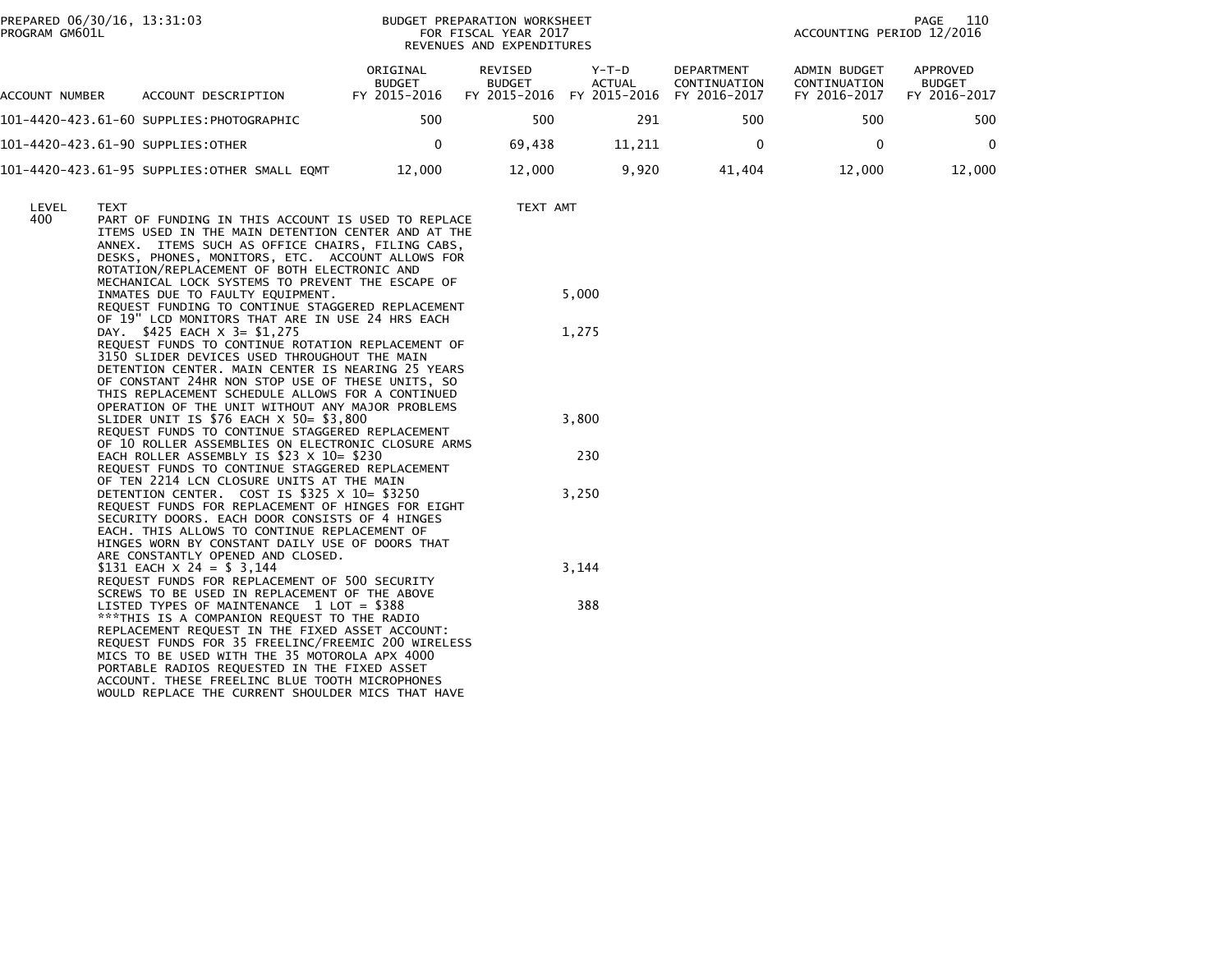| APPROVED<br><b>ADMIN BUDGET</b><br>ORIGINAL<br>REVISED<br><b>DEPARTMENT</b><br>Y-T-D<br><b>BUDGET</b><br><b>BUDGET</b><br>CONTINUATION<br><b>BUDGET</b><br>CONTINUATION<br>ACTUAL<br>FY 2015-2016 FY 2015-2016 FY 2016-2017<br>FY 2015-2016<br>FY 2016-2017<br>FY 2016-2017<br>ACCOUNT<br><b>NUMBER</b><br>ACCOUNT DESCRIPTION |
|--------------------------------------------------------------------------------------------------------------------------------------------------------------------------------------------------------------------------------------------------------------------------------------------------------------------------------|
|--------------------------------------------------------------------------------------------------------------------------------------------------------------------------------------------------------------------------------------------------------------------------------------------------------------------------------|

 WIRES RUNNING TO THE RADIOS. THIS CAN BE A VERY BAD SAFETY CONCERN AS THE WIRES CAN BE USED TO CHOKE AN OFFICER. THE FREELINC MIC HAS NO WIRE AND USES BLUETOOTH TECHNOLOGY. THIS TYPE OF MIC ALSO ALLOWS THE OFFICERS TO HAVE USE OF BOTH HANDS INSTEAD OF HAVING TO HIT A BUTTON TO TRANSMIT. 35 FREELINC MICS(\$276 EACH) X 35=\$9660 9,660 REQUEST FUNDS TO BEGIN A REPLACEMENT SCHEDULE OF ONE OF THE MOST CRITICAL PIECES OF EQUIPMENT TO THE SAFETY OF OFFICERS AND TO THE INMATES THAT THE RCSO IS RESPONSIBLE FOR SAFELY HOUSING IN THE ROWAN DETENTION CENTER. THE CURRENT CAMERAS IN USE ARE BETWEEN 15 AND 20 YEARS OLD. MOST OF THESE CAMERAS HAVE A POOR PICTURE QUALITY AT BEST, AND WHEN ONE CAMERA IS OUT OF SERVICE, IT MEANS LIVES ARE IN DANGER. ADVANCEMENTS IN TECHNOLOGY ALLOW THE RCSO TO HAVE CAMERAS WITH BETTER PICTURE QUALITY WITH A MUCH MORE RELIABLE CAMERA. STARTING A REPLACEMENT SCHEDULE WILL ENABLE THE RCSO DETENTION CENTER TO PROVIDE BETTER SUPERVISION OF INMATES, BETTER PROTECTION OF OFFICERS, AND WILL PROTECT ROWAN COUNTY FROM POSSIBLE CASES OF NEGLIGENCE DUE TO SUB STANDARD EQUIPMENT BEING LEFT IN CONTINUED USE WELL AFTER IT HAS PASSED ITS USEFUL LIFE. CURRENTLY, THERE ARE 96 ACTIVE CAMERAS IN THE MAIN DETENTION CENTER AND COURTHOUSE. THIS REQUEST IS TO BEGIN A THREE YEAR REPLACEMENT PLAN WHICH WILL REPLACE ALL OUTDATED EQUIPMENT WITHIN 3 YEARS. UPDATING THESE OLD CAMERAS WILL ALSO CUT DOWN ON MAINTENANCE COSTS. LISTED BELOW ARE THE COST FOR THE FIRST YEAR OF REPLACEMENT CAMERAS: 32 ICR-EL600 SONY SUPER HAD 720TVL BOX CAMERAAT A COST OF \$280 EACH. \$280  $\times$  32 = \$8,960 3212VDC 1 AMP TRANSFORMERS \$9 EACH \$9  $\times$  32 = \$288 32 TAM 2.8-12MM AUTO IRIS LENS \$132 EACH  $\times$  32 = MISC WIRES, HARDWARD, AND CONNECTORS = \$270 THERE WOULD ALSO BE A LABOR COST OF \$6,600 TO INSTALL THE NEW EQUIPMENT. THIS AMOUNT WILL BEADDED TO CONTINUATION ACCOUNT #4420-423-43-15

REQUEST FUNDS TO REPLACE SMALL CONFERENCE TABLE

 OFFICE. THE CURRENT TABLE WAS SALVAGED FROM THECOUNTY WAREHOUSE YEARS AGO, AS WERE THE CHAIRS AS

OF USE.

AND 6 CHAIRS TO BE USED IN CAPTAIN HANNOLD'S

 WELL. THE TABLE TOP IS COMING APART, AND THEFABRIC ON ALL OF THE CHAIRS IS RIPPED DUE TO YEARS

| 8,960 |
|-------|
| 288   |
| 4,224 |
| 270   |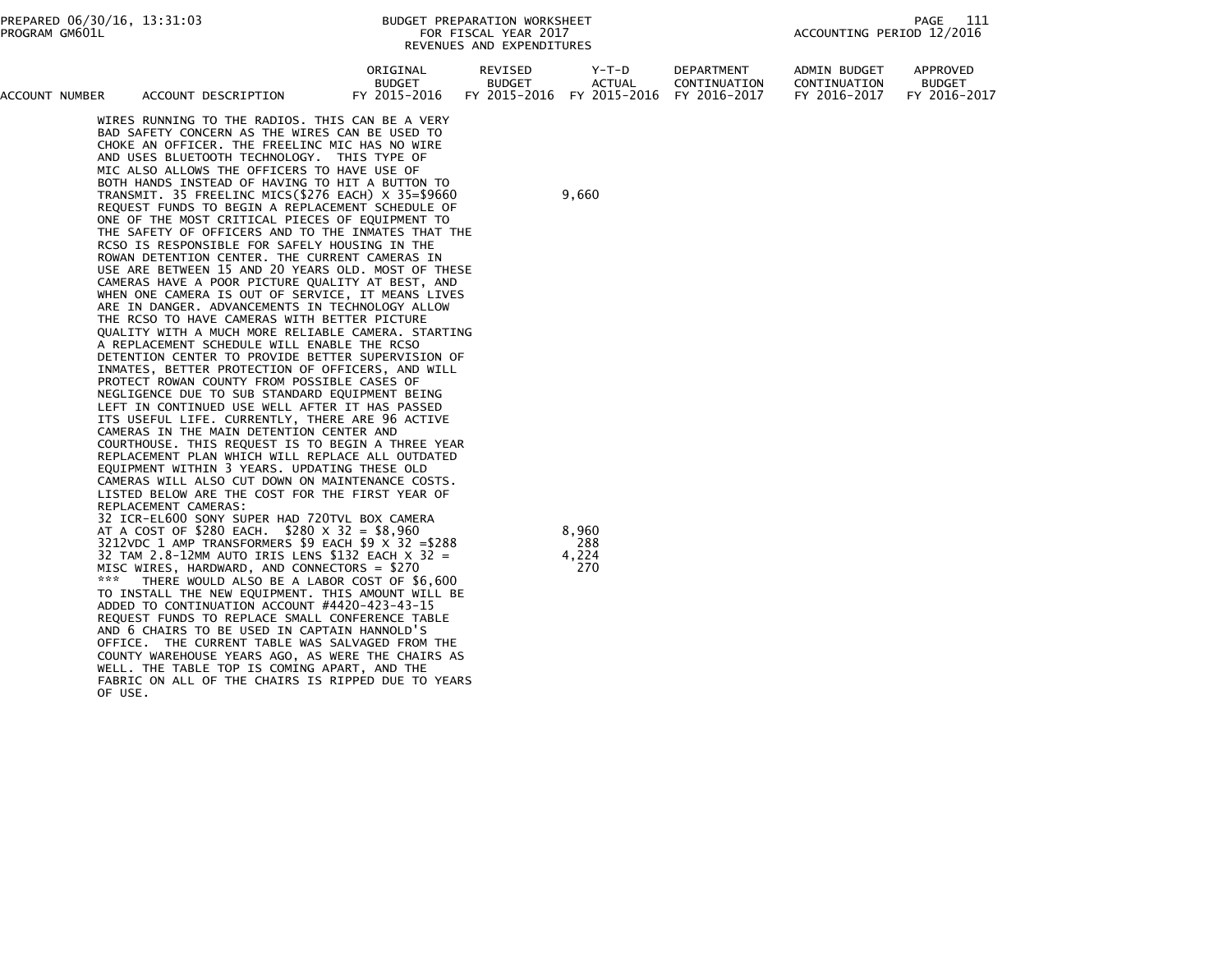| PREPARED 06/30/16, 13:31:03<br>PROGRAM GM601L                        |                                                                                                                                                                                                                                    |                                                                                                                                                                                                                                                                                                                                                                                                                                                                                                                                                                                            |                                                  |                                                                                                                                                                                            | 112<br>PAGE<br>ACCOUNTING PERIOD 12/2016     |                                           |  |  |
|----------------------------------------------------------------------|------------------------------------------------------------------------------------------------------------------------------------------------------------------------------------------------------------------------------------|--------------------------------------------------------------------------------------------------------------------------------------------------------------------------------------------------------------------------------------------------------------------------------------------------------------------------------------------------------------------------------------------------------------------------------------------------------------------------------------------------------------------------------------------------------------------------------------------|--------------------------------------------------|--------------------------------------------------------------------------------------------------------------------------------------------------------------------------------------------|----------------------------------------------|-------------------------------------------|--|--|
| ACCOUNT DESCRIPTION                                                  | ORIGINAL<br><b>BUDGET</b><br>FY 2015-2016                                                                                                                                                                                          | REVISED<br><b>BUDGET</b><br>FY 2015-2016                                                                                                                                                                                                                                                                                                                                                                                                                                                                                                                                                   | Y-T-D<br><b>ACTUAL</b><br>FY 2015-2016           | DEPARTMENT<br>CONTINUATION<br>FY 2016-2017                                                                                                                                                 | ADMIN BUDGET<br>CONTINUATION<br>FY 2016-2017 | APPROVED<br><b>BUDGET</b><br>FY 2016-2017 |  |  |
| TABLE = $$405$<br>CHAIRS- 6 X \$85= \$510                            |                                                                                                                                                                                                                                    |                                                                                                                                                                                                                                                                                                                                                                                                                                                                                                                                                                                            | 405<br>510                                       |                                                                                                                                                                                            |                                              |                                           |  |  |
|                                                                      | 195,000                                                                                                                                                                                                                            | 195,000                                                                                                                                                                                                                                                                                                                                                                                                                                                                                                                                                                                    | 150,399                                          | 204,750                                                                                                                                                                                    | 204,750                                      | 204,750                                   |  |  |
| LEVEL<br><b>TEXT</b><br>400<br>INCREASING THE AMOUNT BY 5%.          |                                                                                                                                                                                                                                    |                                                                                                                                                                                                                                                                                                                                                                                                                                                                                                                                                                                            |                                                  |                                                                                                                                                                                            |                                              |                                           |  |  |
|                                                                      | 80,000                                                                                                                                                                                                                             | 65,000                                                                                                                                                                                                                                                                                                                                                                                                                                                                                                                                                                                     | 49,853                                           | 80,000                                                                                                                                                                                     | 75,000                                       | 75,000                                    |  |  |
|                                                                      | 20,000                                                                                                                                                                                                                             | $\mathbf{0}$                                                                                                                                                                                                                                                                                                                                                                                                                                                                                                                                                                               | $\mathbf{0}$                                     | 20,000                                                                                                                                                                                     | $\mathbf 0$                                  | $\Omega$                                  |  |  |
| <b>TEXT</b><br>DEPARTMENT CONTINUATION<br>COUNTY MANAGER'S REDUCTION |                                                                                                                                                                                                                                    |                                                                                                                                                                                                                                                                                                                                                                                                                                                                                                                                                                                            |                                                  |                                                                                                                                                                                            |                                              |                                           |  |  |
|                                                                      | 650                                                                                                                                                                                                                                | 650                                                                                                                                                                                                                                                                                                                                                                                                                                                                                                                                                                                        | 496                                              | 650                                                                                                                                                                                        | 650                                          | 650                                       |  |  |
|                                                                      | 49,966                                                                                                                                                                                                                             | 49,966                                                                                                                                                                                                                                                                                                                                                                                                                                                                                                                                                                                     | 37,015                                           | $\mathbf 0$                                                                                                                                                                                | $\mathbf 0$                                  | $\overline{0}$                            |  |  |
|                                                                      | 26,500                                                                                                                                                                                                                             | 30,785                                                                                                                                                                                                                                                                                                                                                                                                                                                                                                                                                                                     | 25,081                                           | 122,000                                                                                                                                                                                    | 50,000                                       | 50,000                                    |  |  |
|                                                                      | ACCOUNT NUMBER<br>101-4420-423.62-05 ELECTRICITY<br>101-4420-423.62-25 NATURAL GAS<br>101-4420-423.63-00 FOOD<br>101-4420-423.64-50 DUES & SUBSCRIPTIONS<br>101-4420-423.74-90 C/A:OTHER EQUIPMENT<br>101-4420-423.76-90 F/A:OTHER | REDUCTION FOR 2 YEAR PLAN TO REPLACE XTS RADIOS<br>COUNTY MANAGER'S GENERAL REDUCTION<br>A REVIEW OF THE COST JOURNALED TO THIS ACCOUNT<br>TO DATE, SHOW THAT 6 MONTHS HAS BEEN POSTED SO<br>FAR. USING THE FIRST 6 MONTHS AS A BASIS, IT<br>APPEARS THAT THE COST FOR THE ENTIRE FISCAL YEAR<br>WOULD END UP BEING \$195,890, WHICH IS \$890 OVER<br>WHAT IS BUDGETED FOR THIS YEAR.<br>DUE TO THE ABOVE FACTS, IT IS RECOMMENDED THAT<br>THERE BE A SMALL INCREASE TO THIS LINE ITEM. AT<br>INCREASES BY DUKE ENERGY, SO I HAVE TRIED TO<br>PLAN FOR THAT POSSIBILITY IN THE ESTIMATE BY | PRESENT, I DO NOT KNOW IF THERE WILL BE ANY RATE | BUDGET PREPARATION WORKSHEET<br>FOR FISCAL YEAR 2017<br>REVENUES AND EXPENDITURES<br>$4,692-$<br>$24,712-$<br>12,000<br>TEXT AMT<br>204,750<br>204,750<br>TEXT AMT<br>20,000<br>$20,000 -$ |                                              |                                           |  |  |

LEVEL TEXT TEXT AMT 400 REQUEST FUNDING TO REPLACE TWO BANK STYLE BATTERY CHARGERS & ADAPTER CUPS TWO OLD BANK CHARGERS WERE REPLACED IN THE 2015-2016 BUDGET, AND WE WOULD LIKE TO COMPLETE THE UPGRADE OF THE CHARGERS IN THIS FISCAL YEAR. DETENTION OFFICERS MUST USE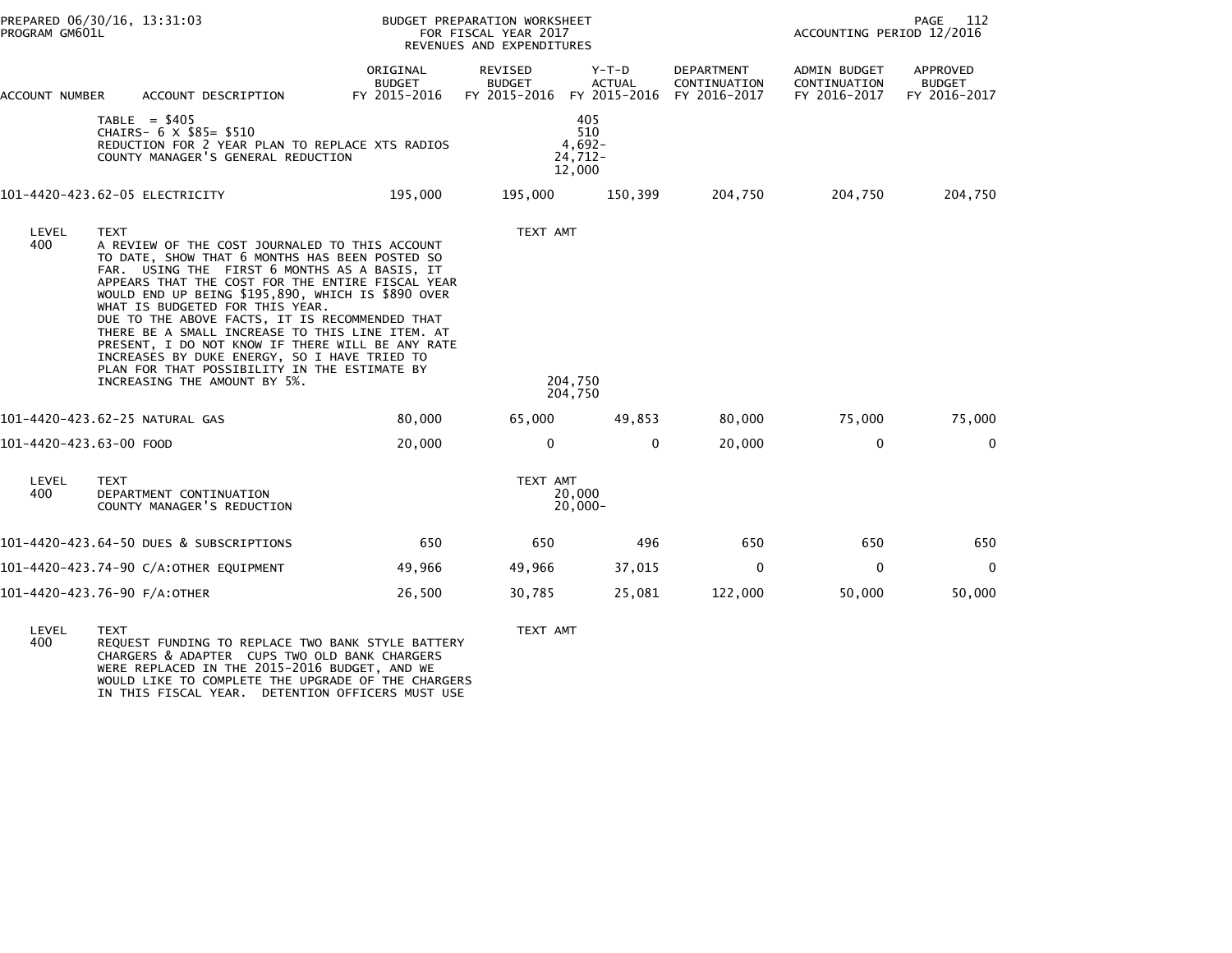| ACCOUNT NUMBER | ACCOUNT DESCRIPTION                                                                                                                                                                                                                                                                                                                                                                                                                                                                                                                                                                                                                                                                                                                                                                                                                                                                                                                                                                                                                                                                                                                                                                                                                                                                                                                                                                                                                                                                                                                                                                                                                                                          | ORIGINAL<br><b>BUDGET</b><br>FY 2015-2016 | REVISED<br><b>BUDGET</b><br>FY 2015-2016 | Y-T-D<br>ACTUAL<br>FY 2015-2016 | DEPARTMENT<br>CONTINUATION<br>FY 2016-2017 | ADMIN BUDGET<br>CONTINUATION<br>FY 2016-2017 | APPROVED<br><b>BUDGET</b><br>FY 2016-2017 |
|----------------|------------------------------------------------------------------------------------------------------------------------------------------------------------------------------------------------------------------------------------------------------------------------------------------------------------------------------------------------------------------------------------------------------------------------------------------------------------------------------------------------------------------------------------------------------------------------------------------------------------------------------------------------------------------------------------------------------------------------------------------------------------------------------------------------------------------------------------------------------------------------------------------------------------------------------------------------------------------------------------------------------------------------------------------------------------------------------------------------------------------------------------------------------------------------------------------------------------------------------------------------------------------------------------------------------------------------------------------------------------------------------------------------------------------------------------------------------------------------------------------------------------------------------------------------------------------------------------------------------------------------------------------------------------------------------|-------------------------------------------|------------------------------------------|---------------------------------|--------------------------------------------|----------------------------------------------|-------------------------------------------|
|                | HAND HELD RADIOS FOR THEIR ONLY MEANS OF CONTACT<br>WITH THE CONTROL ROOM OR OTHER OFFICERS WHEN THEY<br>NEED ASSISTANCE. IF RADIOS DO NOT CHARGE PROPERLY<br>THEN DETENTION OFFICERS ARE LEFT WITHOUT THE<br>ABILITY TO CALL FOR HELP FOR THEM OR OTHER INMATES<br>TWO XTS2500 6 UNIT IMPRESS CHARGERS WITH DISPLAY<br>AND ADAPTER CUPS TOTAL COST IS \$2500<br>REQUEST FUNDING TO CONTINUE REPLACEMENT SCHEDULE<br>OF THE 1051 SOUTHERN STEEL MECHANICAL ELECTRONIC<br>LOCKS AT THE MAIN DETENTION CENTER. THE RCSO HAS<br>BEEN REPLACING TWO LOCKS EACH YEAR SINCE THE LOCKS<br>HAVE BEEN IN SERVICE NOW FOR 25+ YEARS. MANY OF<br>THESE LOCKS HAVE CONSIDERABLE WEAR AND TEAR FROM<br>CONSTANT AND CONTINUOUS DAILY USE OF OPENING AND                                                                                                                                                                                                                                                                                                                                                                                                                                                                                                                                                                                                                                                                                                                                                                                                                                                                                                                                   |                                           |                                          | 2,500                           |                                            |                                              |                                           |
|                | CLOSING OVER & OVER.<br>TWO LOCKS AT $$2750$ EACH = $$5,500$<br>REQUEST FUNDING TO REPLACE AN AUTOMATED EXTERNAL<br>DEFIBRILLATOR (AED) WHICH IS AT THE DETENTION<br>ANNEX. THIS UNIT IS AN OLDER UNIT THAT WAS<br>GIVEN TO THE RCSO DETENTION CENTER SEVERAL YEARS<br>AGO BY ANOTHER AGENCY. THE NEW AED WOULD REPLACE<br>THIS OUTDATED UNIT, AND WOULD BE MUCH EASIER TO<br>OPERATE WHILE ALSO HAVING UP TO DATE SOFTWARE.<br>THE AED DEVICES HAVE BEEN USED IN THE COURTHOUSE<br>AND AT THE DETENTION CENTER WITH GREAT SUCCESS.<br>DETENTION HAS USED THEIR AED AT THE MAIN DETENTION<br>CENTER TO REVIVE PERSONS WHO WERE UNRESPONSIVE<br>TWICE WITHIN THE LAST YEAR. THIS VALUABLE TOOL IS<br>FOR THE BENEFIT OF THE INMATES, BUT ALSO FOR THE<br>STAFF ALSO. G3 PLUS FULLY AUTOMATIC WALL PACKAGE<br>UNIT \$1200<br>REQUEST FUNDING TO REPLACE 35 OLD MOTOROLA XTS2500<br>RADIOS THAT THE DETENTION CENTER WAS ISSUED TO USE<br>AFTER THE RADIO REBANDING TOOK PLACE, AND THE<br>P25 DIGITAL TRUNKING SYSTEM WAS INSTALLED. THE<br>OLD XTS2500 RADIOS WERE ORIGINALLY ISSUED TO<br>ROWAN COUNTY FIRE VOLUNTEER DEPARTMENTS, BUT THEY<br>WERE ISSUED NEW RADIOS DURING THIS SWITCH.<br>MOTOROLA NO LONGER MAKES THE XTS RADIOS, NOR DO<br>THEY MAKE THE PARTS TO REPAIR THE XTS MODEL EITHER<br>WHICH WILL PREVENT THEM FROM BEING REPAIRED ONCE<br>THEY ARE BROKEN. DETENTION STAFF MAKE USE OF THEIR<br>RADIOS ON A 24 HOUR BASIS AND THE RADIO IS THE<br>LIFE LINE FOR DETENTION OFFICERS. THESE PORTABLE<br>RADIOS ARE USED TO CALL FOR HELP IN AN EMERGENCY,<br>TO ASSIST IN MOVING PRISONERS, TO CHECK ON MEALS<br>AND SUPPLIES, AND FOR NUMEROUS OTHER REASONS. |                                           |                                          | 5,500<br>1,200                  |                                            |                                              |                                           |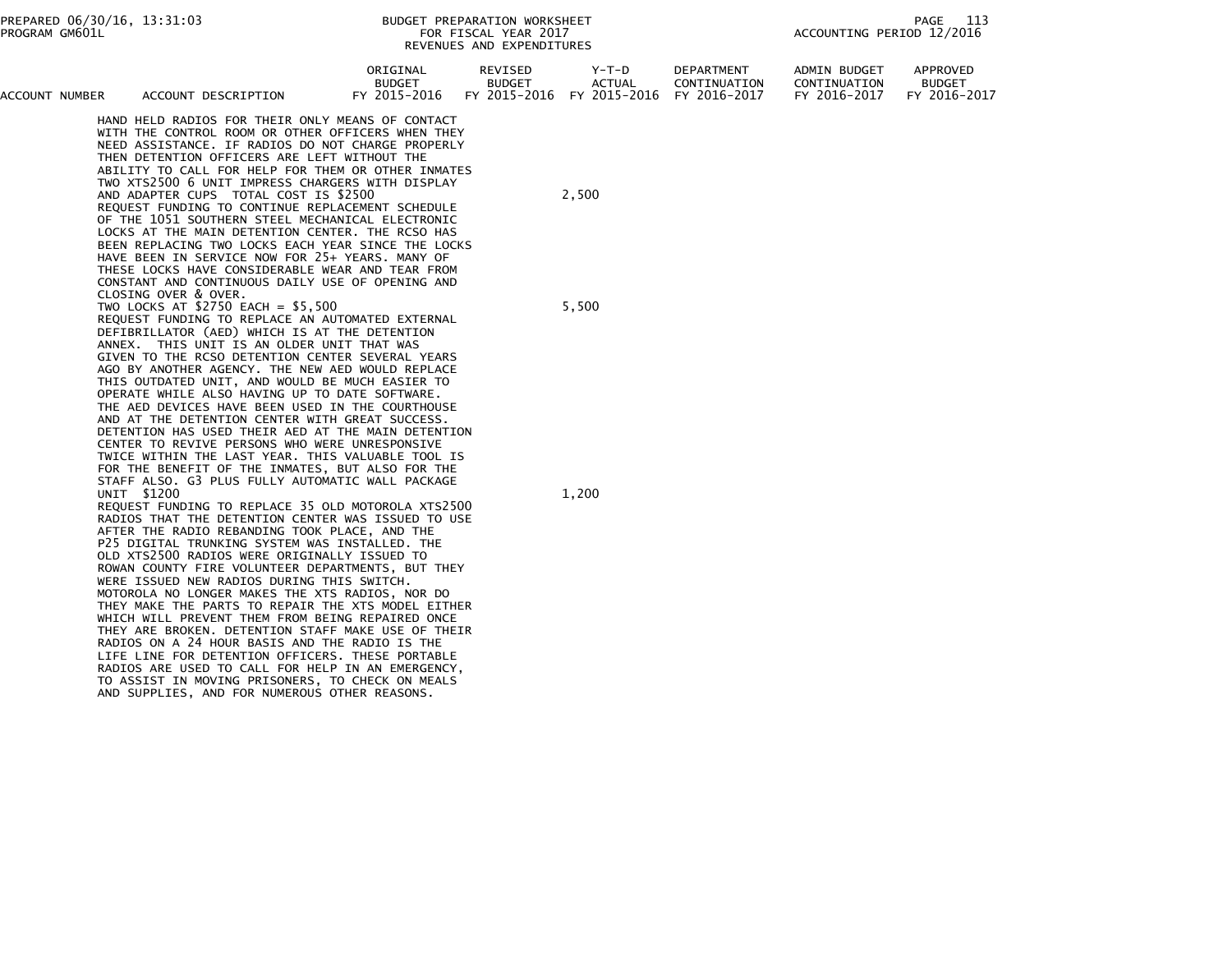| PREPARED 06/30/16, 13:31:03<br>PROGRAM GM601L |             |                                                                                                                                                                                                                                                                                                                                                                                                                                                                                                                                                                                                                                                                                                                                                                                                                                                                                                                                               | BUDGET PREPARATION WORKSHEET<br>FOR FISCAL YEAR 2017<br>REVENUES AND EXPENDITURES |                                                                    |                                         |        | 114<br>PAGE<br>ACCOUNTING PERIOD 12/2016 |                                              |                                           |
|-----------------------------------------------|-------------|-----------------------------------------------------------------------------------------------------------------------------------------------------------------------------------------------------------------------------------------------------------------------------------------------------------------------------------------------------------------------------------------------------------------------------------------------------------------------------------------------------------------------------------------------------------------------------------------------------------------------------------------------------------------------------------------------------------------------------------------------------------------------------------------------------------------------------------------------------------------------------------------------------------------------------------------------|-----------------------------------------------------------------------------------|--------------------------------------------------------------------|-----------------------------------------|--------|------------------------------------------|----------------------------------------------|-------------------------------------------|
| ACCOUNT NUMBER                                |             | ACCOUNT DESCRIPTION                                                                                                                                                                                                                                                                                                                                                                                                                                                                                                                                                                                                                                                                                                                                                                                                                                                                                                                           | ORIGINAL<br><b>BUDGET</b><br>FY 2015-2016                                         | REVISED<br><b>BUDGET</b><br>FY 2015-2016 FY 2015-2016 FY 2016-2017 | Y-T-D<br><b>ACTUAL</b>                  |        | DEPARTMENT<br>CONTINUATION               | ADMIN BUDGET<br>CONTINUATION<br>FY 2016-2017 | APPROVED<br><b>BUDGET</b><br>FY 2016-2017 |
|                                               | PROTECTION. | MAINLY, THOUGH A WORKING RADIO HAS TO BE AVAILABLE<br>FOR THE DETENTION OFFICER FOR HIS SAFETY AND<br>MOTOROLA APX 4000 PORTABLE RADIO $$2,940 \times 35=$<br>*** PLEASE SEE COMPANION REQUEST FOR WIRELESS MICS<br>IN OTHER SMALL EQUIPMENT.<br>** REQUEST FUNDING TO ALLOW FOR PROVIDING NEW<br>DETENTION OFFICERS WITH A STAB VEST ONCE THEY ARE<br>HIRED AT THE DETENTION CENTER. THIS IS A<br>NECESSARY PIECE OF EQUIPMENT FOR EACH OFFICER AND                                                                                                                                                                                                                                                                                                                                                                                                                                                                                          |                                                                                   |                                                                    | 102,900                                 |        |                                          |                                              |                                           |
|                                               |             | A FAILURE TO PROVIDE ONE WOULD OPEN COUNTY TO<br>HIGH LIABILITY VEST COST IS $$550 \times 12 = $6,600$<br>REQUEST FUNDING TO REPLACE HOT FOOD SERVING<br>COUNTER IN THE MAIN DETENTION CENTER KITCHEN.<br>CURRENT COUNTER HAS HAD SEVERAL REPAIR ISSUES<br>AND PART OF IT DOES NOT WORK PROPERLY, ALLOWING<br>FOOD TO GET COLD. COST OF EQUIPMENT & SHIPPING                                                                                                                                                                                                                                                                                                                                                                                                                                                                                                                                                                                  |                                                                                   |                                                                    | 6,600                                   |        |                                          |                                              |                                           |
|                                               | REPLACEMENT | WILL BE \$3,300.<br>REDUCTION FOR 2 YEAR PLAN FOR XTS RADIO<br>COUNTY MANAGER'S GENERAL REDUCTION                                                                                                                                                                                                                                                                                                                                                                                                                                                                                                                                                                                                                                                                                                                                                                                                                                             |                                                                                   |                                                                    | 3,300<br>49,980-<br>$22,020-$<br>50,000 |        |                                          |                                              |                                           |
|                                               |             | 101-4420-423.84-35 JUVENILE DETENTION CONTRA                                                                                                                                                                                                                                                                                                                                                                                                                                                                                                                                                                                                                                                                                                                                                                                                                                                                                                  | 42,000                                                                            | 77,600                                                             |                                         | 57,706 | 75,000                                   | 75,000                                       | 75,000                                    |
| LEVEL<br>400                                  | <b>TEXT</b> | THIS ACCOUNT HAS BEEN PLACED IN THE RCSO BUDGET<br>FORA NUMBER OF YEARS, BUT THE RCSO HAS NO INPUT<br>OR CONTROL OVER HOW FUNDS ARE SPENT. APPARENTLY,<br>THIS ACCOUNT IS BILLED TO COVER THE COST INCURRED<br>BY ROWAN COUNTY JUVENILE SERVICES, WHICH IS A<br>STATE AGENCY, BUT IT BILLS THE COUNTY MONTHLY FOR<br>THE SERVICES THAT THE JUVENILE AGENCY EXPENDS ON<br>THE BEHALF OF ROWAN COUNTY YOUTH.<br>A REVIEW OF THE AMOUNTS BILLED TO THE ACCOUNT SO<br>FAR DURING THIS FISCAL YEAR SHOWS THAT A TOTAL OF<br>\$41,968 HAS BEEN BILLED FOR THE FIRST 7 MONTHS OF<br>THIS YEAR. AT THAT RATE, IT WOULD REQUIRE A TOTAL<br>OF \$71,945 TO COVER THE ENTIRE YEAR. IT APPEARS<br>THAT THIS LINE ITEM IS MUCH LIKE THE SAFEKEEPER<br>FEES ACCOUNT MAY BE, AND IT IS IMPOSSIBLE TO<br>KNOW WHAT THE COST MAY BE FROM YEAR TO YEAR?<br>THE REQUESTED TOTAL FOR THE UPCOMING FISCAL YEAR<br>ATTEMPTS TO TAKE INTO CONSIDERATION THE POSSIBLE |                                                                                   | TEXT AMT                                                           |                                         |        |                                          |                                              |                                           |
|                                               |             | UNKNOWNS THAT MAY OCCUR.                                                                                                                                                                                                                                                                                                                                                                                                                                                                                                                                                                                                                                                                                                                                                                                                                                                                                                                      |                                                                                   |                                                                    | 75,000<br>75,000                        |        |                                          |                                              |                                           |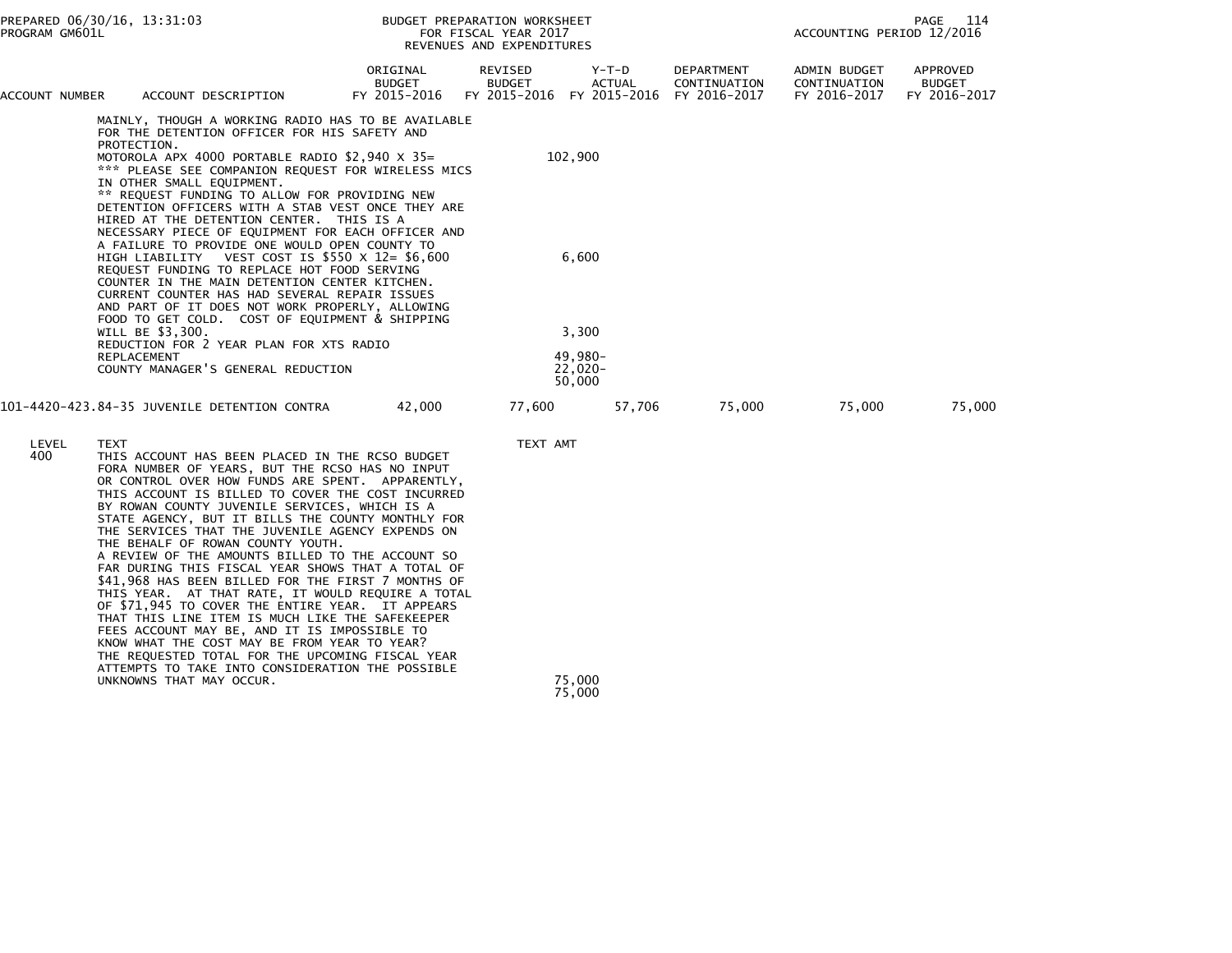|    | PREPARED 06/30/16, 13:31:03<br>PROGRAM GM601L |                     | BUDGET                                    | PREPARATION WORKSHEET<br>FOR FISCAL YEAR 2017<br>REVENUES AND EXPENDITURES |                                   |                                                   | -115<br>PAGE<br>ACCOUNTING PERIOD 12/2016    |                                           |  |  |
|----|-----------------------------------------------|---------------------|-------------------------------------------|----------------------------------------------------------------------------|-----------------------------------|---------------------------------------------------|----------------------------------------------|-------------------------------------------|--|--|
|    | ACCOUNT NUMBER                                | ACCOUNT DESCRIPTION | ORIGINAL<br><b>BUDGET</b><br>FY 2015-2016 | REVISED<br><b>BUDGET</b><br>FY 2015-2016                                   | $Y-T-D$<br>ACTUAL<br>FY 2015-2016 | <b>DEPARTMENT</b><br>CONTINUATION<br>FY 2016-2017 | ADMIN BUDGET<br>CONTINUATION<br>FY 2016-2017 | APPROVED<br><b>BUDGET</b><br>FY 2016-2017 |  |  |
|    | EXPENDITURE                                   |                     | 5,690,125                                 | 5,825,657                                                                  | 5,170,146                         | 2,015,178                                         | 5.711.810                                    | 5,711,810                                 |  |  |
| ** | DETENTION CENTER                              |                     | 5,260,125                                 | 5,254,952                                                                  | 4,772,746                         | 1,752,178                                         | 5,448,810                                    | 5,448,810                                 |  |  |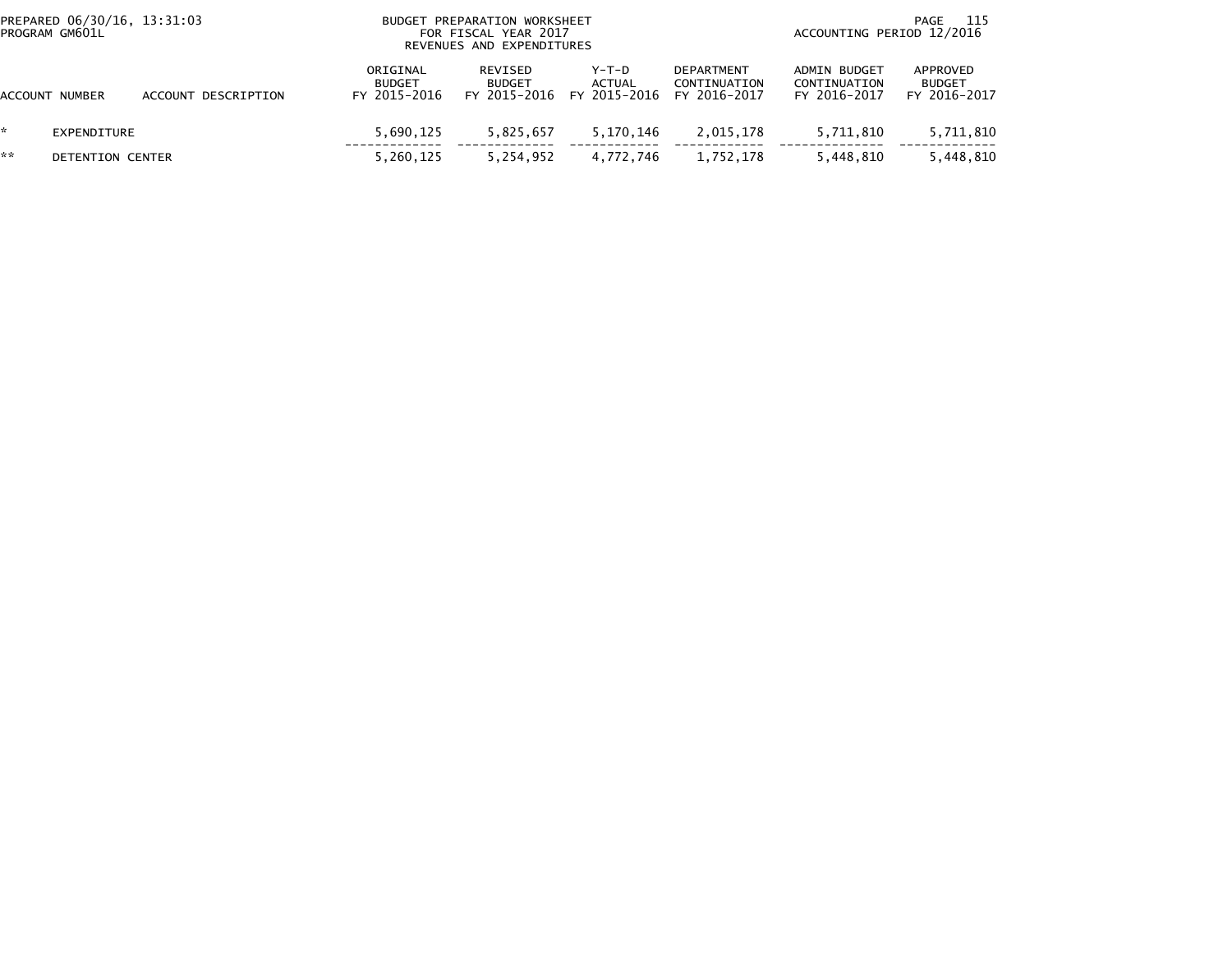| PROGRAM GM601L       | PREPARED 06/30/16, 13:31:03                                                                                                                                                                                                                                                      |                                           | BUDGET PREPARATION WORKSHEET<br>FOR FISCAL YEAR 2017<br>REVENUES AND EXPENDITURES |                                        |                                                   | PAGE<br>116<br>ACCOUNTING PERIOD 12/2016     |                                           |  |  |
|----------------------|----------------------------------------------------------------------------------------------------------------------------------------------------------------------------------------------------------------------------------------------------------------------------------|-------------------------------------------|-----------------------------------------------------------------------------------|----------------------------------------|---------------------------------------------------|----------------------------------------------|-------------------------------------------|--|--|
| ACCOUNT NUMBER       | ACCOUNT DESCRIPTION                                                                                                                                                                                                                                                              | ORIGINAL<br><b>BUDGET</b><br>FY 2015-2016 | <b>REVISED</b><br><b>BUDGET</b><br>FY 2015-2016                                   | Y-T-D<br><b>ACTUAL</b><br>FY 2015-2016 | <b>DEPARTMENT</b><br>CONTINUATION<br>FY 2016-2017 | ADMIN BUDGET<br>CONTINUATION<br>FY 2016-2017 | APPROVED<br><b>BUDGET</b><br>FY 2016-2017 |  |  |
|                      | 101-4422-325.13-00 INMATE CANTEEN CONCESSION                                                                                                                                                                                                                                     | 240,000-                                  | $308,400 -$                                                                       | $300,680 -$                            | 260,000-                                          | $260,000 -$                                  | 260,000-                                  |  |  |
| LEVEL<br>400         | <b>TEXT</b><br>PROJECT SLIGHT INCREASE IN THIS REVENUE ACCOUNT<br>AFTER A REVIEW OF THE FIRST 8 MONTHS OF THIS<br>CURRENT FISCAL YEAR. DETENTION CENTER POPULATION<br>SEEMS TO REMAIN AT OVER 300 INMATES DAILY.                                                                 |                                           | TEXT AMT                                                                          | 260,000<br>260,000                     |                                                   |                                              |                                           |  |  |
|                      | 101-4422-342.40-00 INDIGENT SUPPLIES REIMB                                                                                                                                                                                                                                       | $5,000 -$                                 | $5,000 -$                                                                         | $4,484-$                               | $5,000-$                                          | $5,000 -$                                    | $5,000-$                                  |  |  |
|                      | 101-4422-342.60-00 PAY PHONE REVENUES                                                                                                                                                                                                                                            | $85,000 -$                                | $85,000 -$                                                                        | 125,637-                               | $100,000 -$                                       | $100,000 -$                                  | $100,000 -$                               |  |  |
| LEVEL<br>400         | <b>TEXT</b><br>PROJECT MODERATE INCREASE IN THIS REVENUE ACCOUNT<br>BASED ON THE STATUS OF THE ACCOUNT AFTER THE FIRST<br>8 MONTHS OF THIS FISCAL YEAR. DETENTION POPULATION<br>CONTINUES TO REMAIN AT 300 INMATES OR GREATER, SO<br>PAY PHONE USE SHOULD CONTINUE TO BE ROBUST. |                                           | TEXT AMT                                                                          | 100,000<br>100,000                     |                                                   |                                              |                                           |  |  |
|                      | 101-4422-353.84-60 KIOSK FEES                                                                                                                                                                                                                                                    | $15,000 -$                                | $15,000 -$                                                                        | 19,071-                                | $16,000 -$                                        | $16,000 -$                                   | $16,000-$                                 |  |  |
| LEVEL<br>400         | <b>TEXT</b><br>PROJECT SMALL INCREASE IN THIS REVENUE ACCOUNT<br>BASED ON THE FIRST 8 MONTHS OF THIS CURRENT FISCAL<br>YEAR. INMATE POPULATION CONTINUES TO REMAIN AT<br>300 INMATES OR GREATER, SO THIS FEE SHOULD<br>CONTINUE TO BE ROBUST.                                    |                                           | TEXT AMT                                                                          | 16,000<br>16,000                       |                                                   |                                              |                                           |  |  |
|                      | 101-4422-395.00-00 FUND BALANCE APPR-RESTR                                                                                                                                                                                                                                       | 0                                         | $\mathbf{0}$                                                                      | 0                                      | $\mathbf{0}$                                      | $\mathbf{0}$                                 | $\Omega$                                  |  |  |
|                      | 101-4422-395.10-00 FUND BALANCE APPR-UNREST                                                                                                                                                                                                                                      | $\mathbf 0$                               | $\mathbf{0}$                                                                      | $\mathbf{0}$                           | $\mathbf{0}$                                      | $\Omega$                                     | $\mathbf{0}$                              |  |  |
| *.<br><b>REVENUE</b> | 101-4422-423.56-15 INMATE CLOTHING                                                                                                                                                                                                                                               | 345,000-<br>10,000                        | 413,400-<br>8,000                                                                 | 449,872-<br>5,275                      | 381,000-<br>10,000                                | 381,000-<br>10,000                           | 381,000-<br>10,000                        |  |  |
|                      | 101-4422-423.61-12 SUPPLIES:CONCESSIONS                                                                                                                                                                                                                                          | 175,200                                   | 263,200                                                                           | 238,518                                | 185,200                                           | 185,200                                      | 185,200                                   |  |  |
|                      | 101-4422-423.61-90 SUPPLIES:OTHER                                                                                                                                                                                                                                                | 41,800                                    | 43,800                                                                            | 42,451                                 | 51,800                                            | 51,800                                       | 51,800                                    |  |  |
|                      | 101-4422-423.65-00 DRUGS & MEDICINES                                                                                                                                                                                                                                             | 0                                         | 0                                                                                 | 0                                      | 0                                                 | 0                                            | 0                                         |  |  |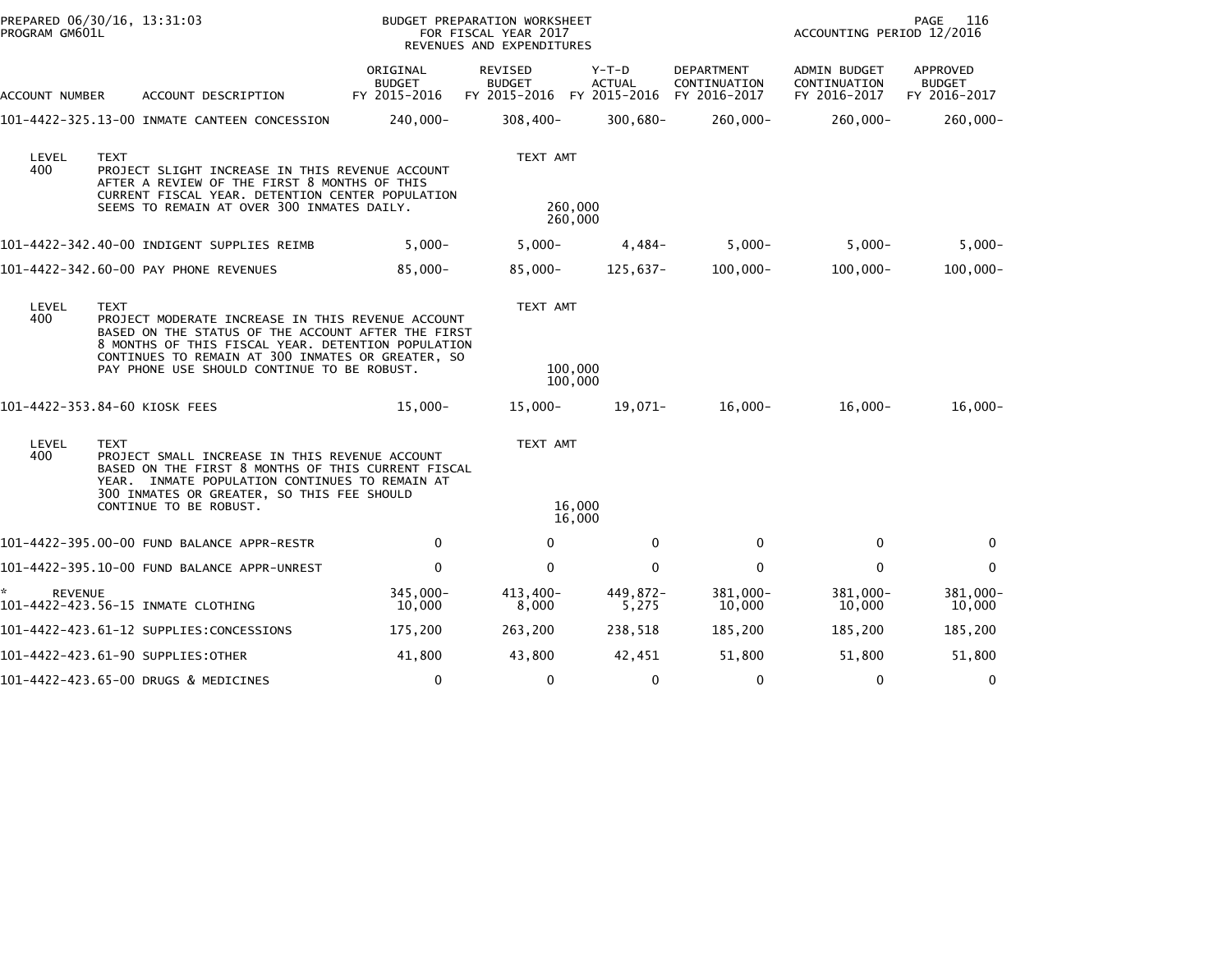| PREPARED 06/30/16, 13:31:03<br>PROGRAM GM601L |                                          |                                           | BUDGET PREPARATION WORKSHEET<br>FOR FISCAL YEAR 2017<br>REVENUES AND EXPENDITURES |                                   |                                            |                                              | -117<br>PAGE<br>ACCOUNTING PERIOD 12/2016 |  |
|-----------------------------------------------|------------------------------------------|-------------------------------------------|-----------------------------------------------------------------------------------|-----------------------------------|--------------------------------------------|----------------------------------------------|-------------------------------------------|--|
| ACCOUNT NUMBER                                | ACCOUNT DESCRIPTION                      | ORIGINAL<br><b>BUDGET</b><br>FY 2015-2016 | REVISED<br><b>BUDGET</b><br>FY 2015-2016                                          | $Y-T-D$<br>ACTUAL<br>FY 2015-2016 | DEPARTMENT<br>CONTINUATION<br>FY 2016-2017 | ADMIN BUDGET<br>CONTINUATION<br>FY 2016-2017 | APPROVED<br><b>BUDGET</b><br>FY 2016-2017 |  |
|                                               | 101-4422-423.90-21 BANK FEES: KIOSK FEES | 15.000                                    | 15.000                                                                            | 15.503                            | 16.000                                     | 16.000                                       | 16,000                                    |  |
| 101-4422-423.98-00 RESERVE                    |                                          | 0                                         | $\Omega$                                                                          | $\Omega$                          | 0                                          | 0                                            | $\Omega$                                  |  |
| *<br>EXPENDITURE                              |                                          | 242,000                                   | 330,000                                                                           | 301,747                           | 263.000                                    | 263,000                                      | 263,000                                   |  |
| **<br>INMATE FUNDS                            |                                          | $103,000 -$                               | $83,400-$                                                                         | 148, 125-                         | 118,000-                                   | $118,000 -$                                  | 118,000-                                  |  |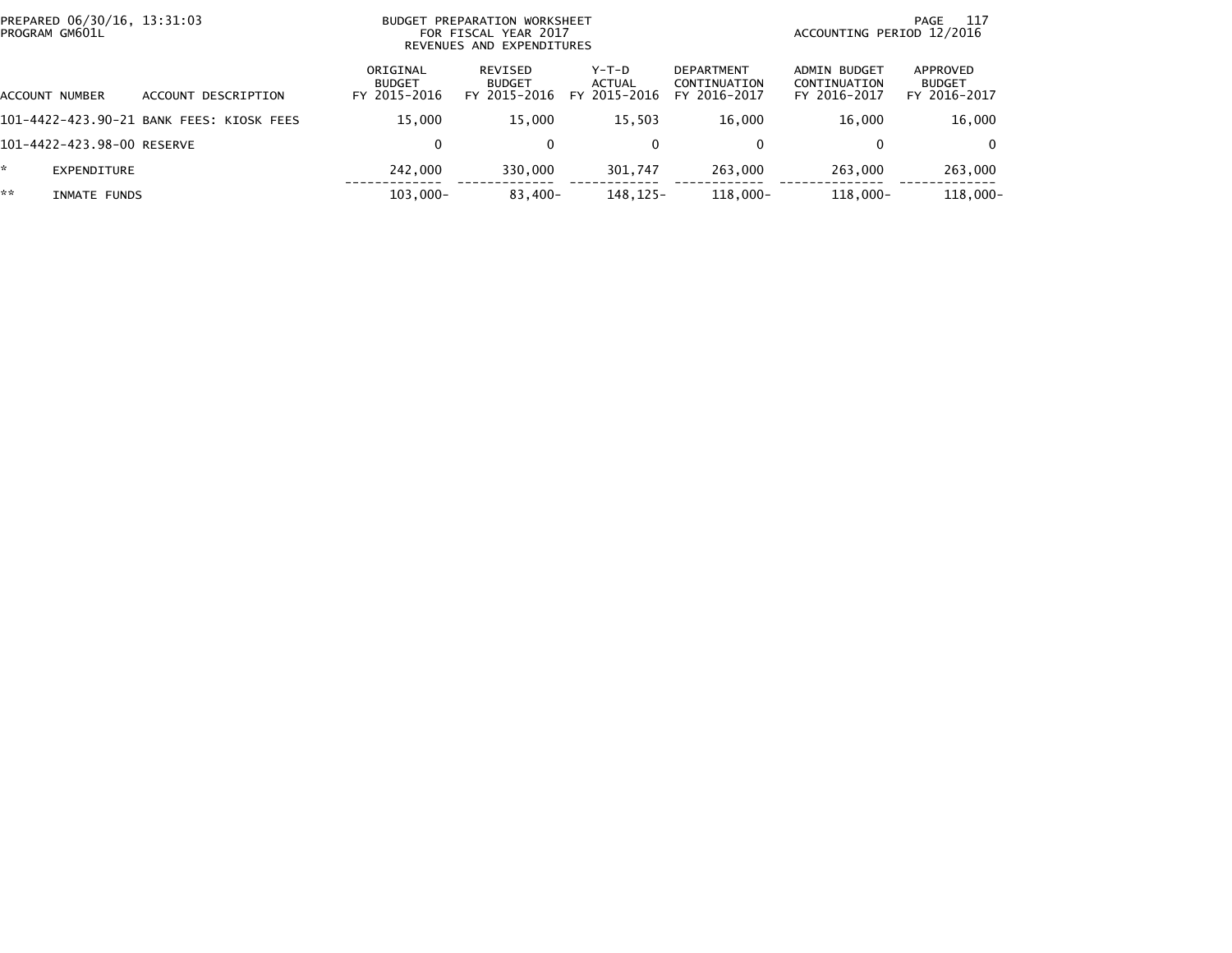| PREPARED 06/30/16, 13:31:03<br>PROGRAM GM601L |             |                                                   |                                           | <b>BUDGET PREPARATION WORKSHEET</b><br>FOR FISCAL YEAR 2017<br>REVENUES AND EXPENDITURES | 118<br>PAGE<br>ACCOUNTING PERIOD 12/2016 |                                                   |                                                     |                                                  |
|-----------------------------------------------|-------------|---------------------------------------------------|-------------------------------------------|------------------------------------------------------------------------------------------|------------------------------------------|---------------------------------------------------|-----------------------------------------------------|--------------------------------------------------|
| ACCOUNT NUMBER                                |             | ACCOUNT DESCRIPTION                               | ORIGINAL<br><b>BUDGET</b><br>FY 2015-2016 | REVISED<br><b>BUDGET</b><br>FY 2015-2016                                                 | $Y-T-D$<br><b>ACTUAL</b><br>FY 2015-2016 | <b>DEPARTMENT</b><br>CONTINUATION<br>FY 2016-2017 | <b>ADMIN BUDGET</b><br>CONTINUATION<br>FY 2016-2017 | <b>APPROVED</b><br><b>BUDGET</b><br>FY 2016-2017 |
| 101-4425-353.23-00 BOND-PRETRIAL FEES         |             |                                                   | $10,000 -$                                | $10,000 -$                                                                               | $8,636-$                                 | $10,000 -$                                        | $10,000 -$                                          | $10,000 -$                                       |
|                                               |             | 101-4425-395.00-00 FUND BALANCE APPR-RESTR        | $20,000 -$                                | 20,000-                                                                                  | 0                                        | $20,000 -$                                        | 20,000-                                             | $20,000 -$                                       |
| <b>REVENUE</b>                                |             |                                                   | $30,000 -$<br>39,266                      | $30.000 -$<br>26,500                                                                     | $8.636-$<br>9,494                        | $30,000 -$<br>0                                   | $30,000 -$<br>24,858                                | $30,000 -$<br>24,858                             |
|                                               |             |                                                   | $\mathbf{0}$                              | 12,766                                                                                   | 12,641                                   | $\mathbf{0}$                                      | $\Omega$                                            | 0                                                |
| 101-4425-423.20-05 HEALTH INSURANCE           |             |                                                   | 8,064                                     | 8,064                                                                                    | 0                                        | 0                                                 | 8,580                                               | 8,580                                            |
| 101-4425-423.20-10 MEDICARE TAX               |             |                                                   | 569                                       | 569                                                                                      | 322                                      | $\mathbf{0}$                                      | 360                                                 | 360                                              |
| 101-4425-423.20-15 RETIREMENT                 |             |                                                   | 2,910                                     | 2,910                                                                                    | 641                                      | 0                                                 | 1,989                                               | 1,989                                            |
| 101-4425-423.20-20 SOCIAL SECURITY TAX        |             |                                                   | 2,435                                     | 2,435                                                                                    | 1,379                                    | $\mathbf{0}$                                      | 1,541                                               | 1,541                                            |
|                                               |             | 101-4425-423.20-25 WORKERS COMPENSATION           | 1,837                                     | 1,837                                                                                    | 354                                      | 0                                                 | 398                                                 | 398                                              |
|                                               |             | 101-4425-423.20-30 401(K) CONTRIBUTIONS           | 1,963                                     | 1,963                                                                                    | 0                                        | $\mathbf 0$                                       | 1,243                                               | 1,243                                            |
|                                               |             |                                                   | 100                                       | 100                                                                                      | $\Omega$                                 | 100                                               | 100                                                 | 100                                              |
|                                               |             | 101-4425-423.34-30 SERVICE & MAINTENANCE          | 100                                       | 100                                                                                      | $\Omega$                                 | 100                                               | 100                                                 | 100                                              |
| 101-4425-423.43-20 R&M:VEHICLES               |             |                                                   | 300                                       | 300                                                                                      | $\mathbf{0}$                             | $\Omega$                                          | $\Omega$                                            | $\Omega$                                         |
| LEVEL<br>400                                  | <b>TEXT</b> | NO VEHICLE IS ASSIGNED TO THIS POSTION, SO THERE  |                                           | TEXT AMT                                                                                 |                                          |                                                   |                                                     |                                                  |
| 101-4425-423.50-05 BONDS - PRETRIAL           |             | IS NO NEED TO BUDGET ANY VEHICLE MAINTENANCE COST | 20,000                                    | 20,000                                                                                   | 20,740                                   | 20,000                                            | 20,000                                              | 20,000                                           |
|                                               |             | 101-4425-423.50-07 COST PER COPY PROGRAM          | 300                                       | 300                                                                                      | $\Omega$                                 | 300                                               | 300                                                 | 300                                              |
| 101-4425-423.53-05 TELEPHONE                  |             |                                                   | 1,400                                     | 1,400                                                                                    | 1,143                                    | 1,300                                             | 1,300                                               | 1,300                                            |
| 101-4425-423.57-00 POSTAGE                    |             |                                                   | 50                                        | 50                                                                                       | $\mathbf 0$                              | 50                                                | 50                                                  | 50                                               |
| 101-4425-423.59-00 TRAINING                   |             |                                                   | $\mathbf 0$                               | $\mathbf{0}$                                                                             | $\mathbf{0}$                             | 0                                                 | $\Omega$                                            | $\Omega$                                         |
| 101-4425-423.61-05 SUPPLIES:OFFICE            |             |                                                   | 250                                       | 250                                                                                      | 86                                       | 250                                               | 250                                                 | 250                                              |
|                                               |             | 101-4425-423.61-95 SUPPLIES: OTHER SMALL EQMT     | 200                                       | 200                                                                                      | $\Omega$                                 | 200                                               | 200                                                 | 200                                              |
|                                               |             | 101-4425-423.62-20 MOTOR FUEL & LUBRICANTS        | 1,200                                     | 1,200                                                                                    | 46                                       | 1,200                                             | 1,200                                               | 1,200                                            |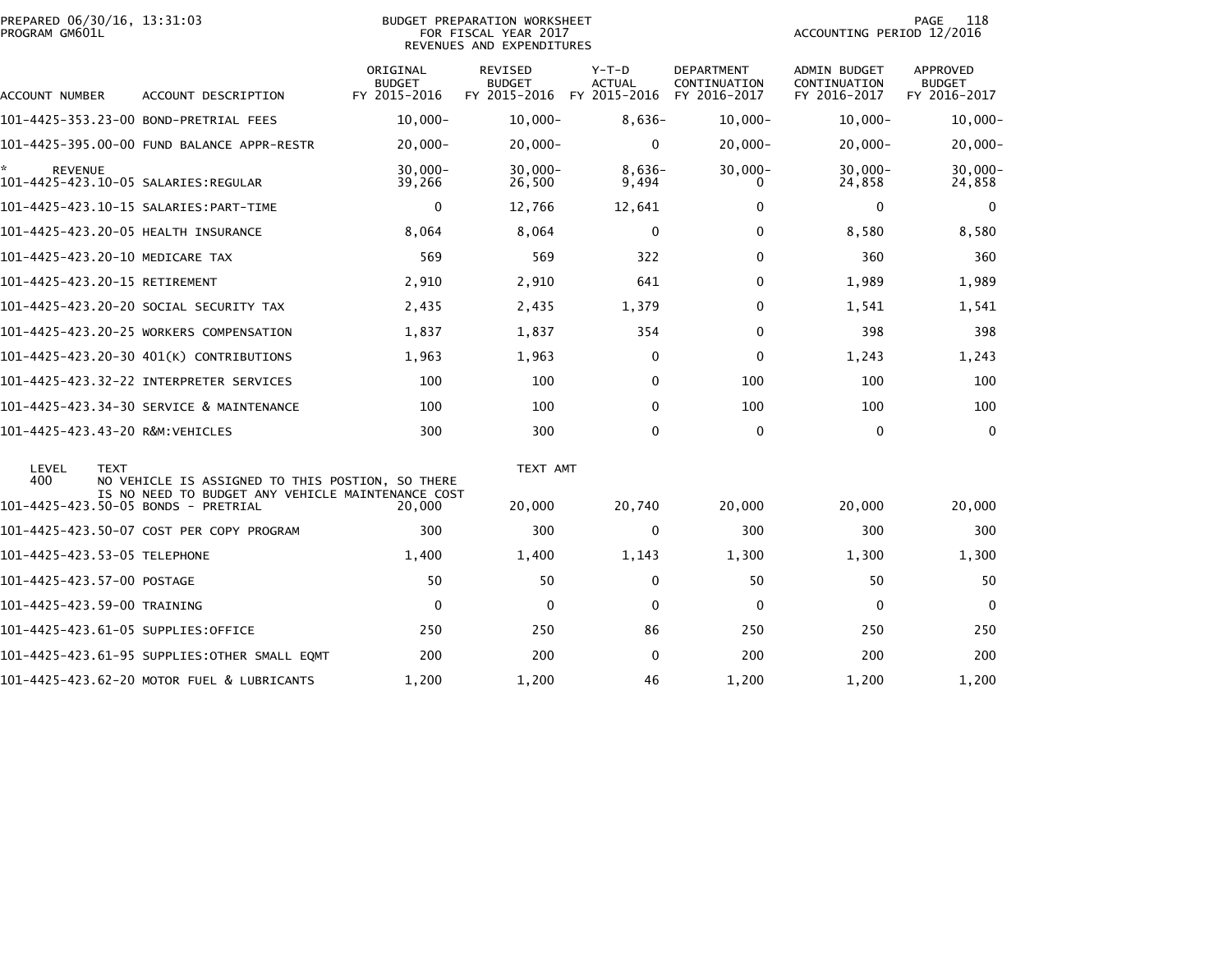| PROGRAM GM601L<br>FOR FISCAL YEAR 2017<br>REVENUES AND EXPENDITURES                                                                                                                                                         | - 119<br>PAGE<br>ACCOUNTING PERIOD 12/2016   |                                           |
|-----------------------------------------------------------------------------------------------------------------------------------------------------------------------------------------------------------------------------|----------------------------------------------|-------------------------------------------|
| ORIGINAL<br>$Y-T-D$<br><b>DEPARTMENT</b><br>REVISED<br>ACTUAL<br><b>BUDGET</b><br><b>BUDGET</b><br>CONTINUATION<br>FY 2015-2016<br>FY 2015-2016<br>FY 2015-2016<br>FY 2016-2017<br>ACCOUNT NUMBER<br>DESCRIPTION<br>ACCOUNT | ADMIN BUDGET<br>CONTINUATION<br>FY 2016-2017 | APPROVED<br><b>BUDGET</b><br>FY 2016-2017 |
| TEXT AMT<br><b>TEXT</b><br>LEVEL<br>400<br>NO VEHICLE ASSIGNED TO THIS POSITION NOW, SO FUEL<br>REQUEST IS \$0                                                                                                              |                                              |                                           |
| 80.944<br>46.846<br>80.944<br>23.500<br>EXPENDITURE                                                                                                                                                                         | 62.469                                       | 62,469                                    |
| **<br>50,944<br>$6,500-$<br>38,210<br>50,944<br>PRE-TRIAL SERVICES                                                                                                                                                          | 32,469                                       | 32,469                                    |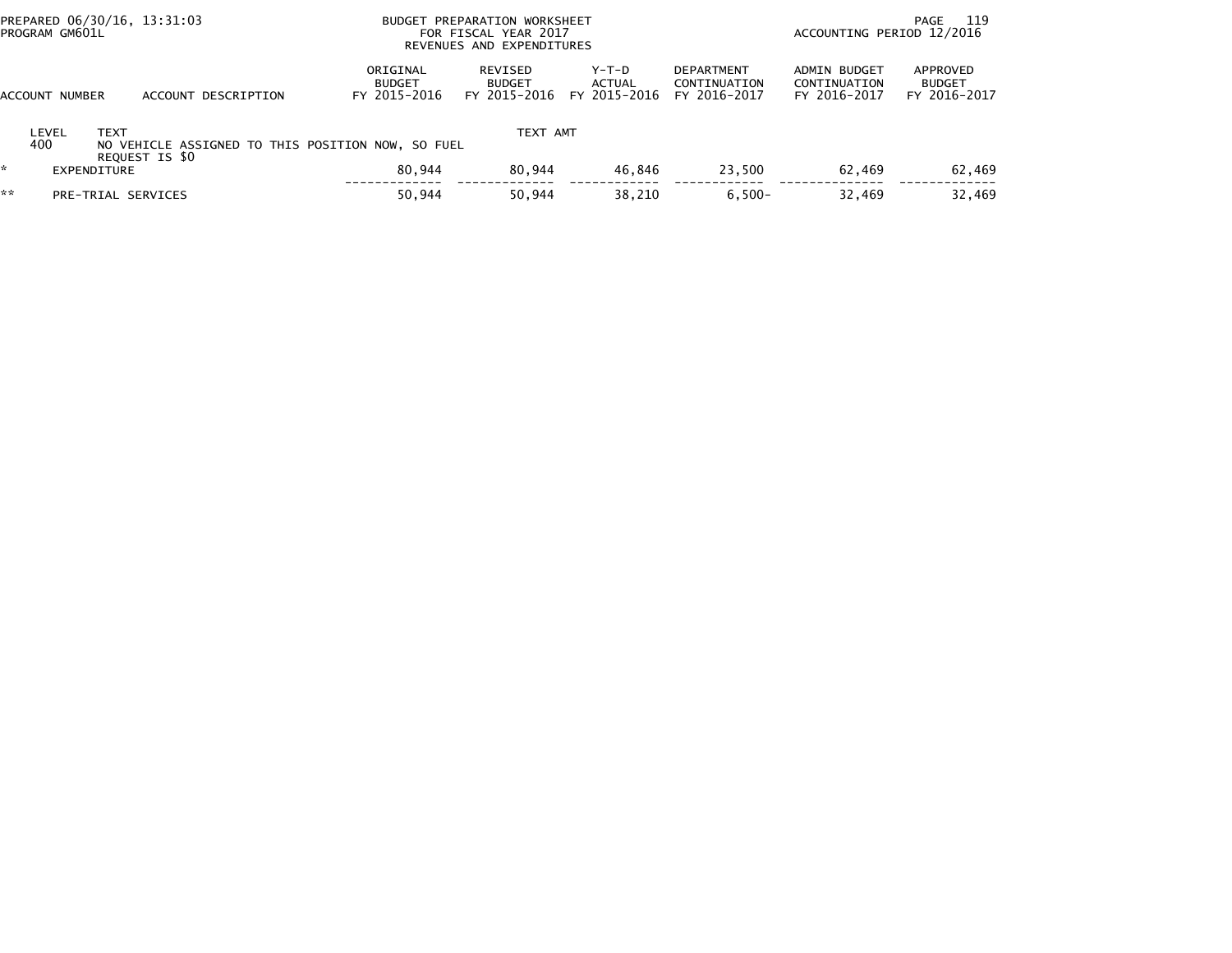|                | PREPARED 06/30/16, 13:31:03 |  |
|----------------|-----------------------------|--|
| PROGRAM GM601L |                             |  |

## PREPARED 120 BUDGET PREPARATION WORKSHEET ALL CONTROLLER STATES AND RELEASE TO DESCRIPTION OF PAGE 120 PROGRAM GM601L FOR FISCAL YEAR 2017 ACCOUNTING PERIOD 12/2016REVENUES AND EXPENDITURES

|                      |                                            | ORIGINAL<br><b>BUDGET</b> | REVISED<br><b>BUDGET</b> | $Y-T-D$<br><b>ACTUAL</b> | DEPARTMENT<br>CONTINUATION | ADMIN BUDGET<br>CONTINUATION | APPROVED<br><b>BUDGET</b> |
|----------------------|--------------------------------------------|---------------------------|--------------------------|--------------------------|----------------------------|------------------------------|---------------------------|
| ACCOUNT NUMBER       | DESCRIPTION<br>ACCOUNT                     | FY 2015-2016              | FY 2015-2016             | 2015-2016<br><b>FY</b>   | FY 2016-2017               | FY 2016-2017                 | FY 2016-2017              |
|                      | 101-4430-325.12-00 ID SECURITY CARD SALES  | $300 -$                   | $300 -$                  | $477-$                   | $300 -$                    | $300 -$                      | $300 -$                   |
|                      | 101-4430-395.00-00 FUND BALANCE APPR-RESTR | $\Omega$                  | 0                        | $\mathbf{0}$             | $\Omega$                   | 0                            | 0                         |
| *.<br><b>REVENUE</b> |                                            | $300 -$<br>151.177        | $300 -$<br>153.653       | $477-$<br>147.668        | $300 -$<br>0               | $300 -$<br>155.597           | $300 -$<br>155,597        |
|                      |                                            | $\Omega$                  | 0                        | 28                       | 0                          |                              | 0                         |
|                      |                                            | 117,000                   | 157.215                  | 147.037                  | 135,000                    | 127,000                      | 127,000                   |

LEVEL TEXT TEXT AMT

 400 THIS ACCOUNT HAS BEEN HIT EXTREMELY HARD DUE TO AT LEAST ON DEPUTY ASSIGNED TO THIS POISITION BEING ON FMLA LEAVE SINCE AUGUST OF 2015. THAT OFFICER LEFT IN DECEMBER, TO BE REPLACED BY ANOTHER DEPUTY WHO WORKED 2 WEEKS AND WENT ON FMLA UNTIL MARCH 4, 2016. A REPLACEMENT IS BEING SOUGHT NOW. ANOTHER DEPUTY IN THIS UNIT WENT OUT ON FMLA ON 02-19-16 AND WILL BE OUT UNITL 4-4-16, SO WITH TWO SHORT, M THE COURT DEPUTIES MUST DEPEND ON PART-TIME HELP. DURING THIS FISCAL YEAR, PART-TIME DEPUTIES HAVE BEEN USED OUT OF NECESSITY ON SEVERAL OCCASSIONS TO SIT WITH INMATES AT THE HOSPITAL, AS 24 HR COVERAGE WAS REQUIRED TO GUARD THE INMATE CHARGED WITH A FELONY. PART TIME COURT DEPUTIES HAVE BEEN USED ON 4 OCCASSIONS TO STANDBY WITH WORKERS WHO WERE PERFORMING AN INSTALLATION OF A NEW BOILER IN THE DETENTION CENTER, AS THERE WERE NO PART TIME DETENTION OFFICERS AVAILABLE. PART TIME COURT DEPUTIES ARE USED TO STAFF THE SPECIAL SESSIONS OF SUPERIOR COURT IN COURT #6. CURRENTLY, THERE ARE 6 MORE SPECIAL SESSIONS OF SUPERIOR COURT SCHEDULED TO BE HELD WHILE THERE IS ALSO A REGULARLY SCHEDULED SESSION OF SUPERIOR COURT ALSO BEING HELD. TWO OF THE SPECIAL SESSIONS ARE SLATED TO LAST 2 WEEKS EACH. THERE ARE ALSO EMERGENCY SESSIONS OF COURT THAT ARE HELD THAT WHILE UNSCHEDULED, MUST BE COVERED WITH DEPUTIES. SOME HIGH PROFILE SUPERIOR COURT CASE, SUCH AS THE ONE THAT JUST ENDED WITH THE CONVICTION OF MAURICEROBINSON FOR MURDER, REQUIRE EXTRA HELP IN THE

 COURTROOM. THE FULL TIME STAFF MUST ATTEND 30 HOURS OF STATEMANDATED TRAINING EACH YEAR, WHICH REQUIRES THE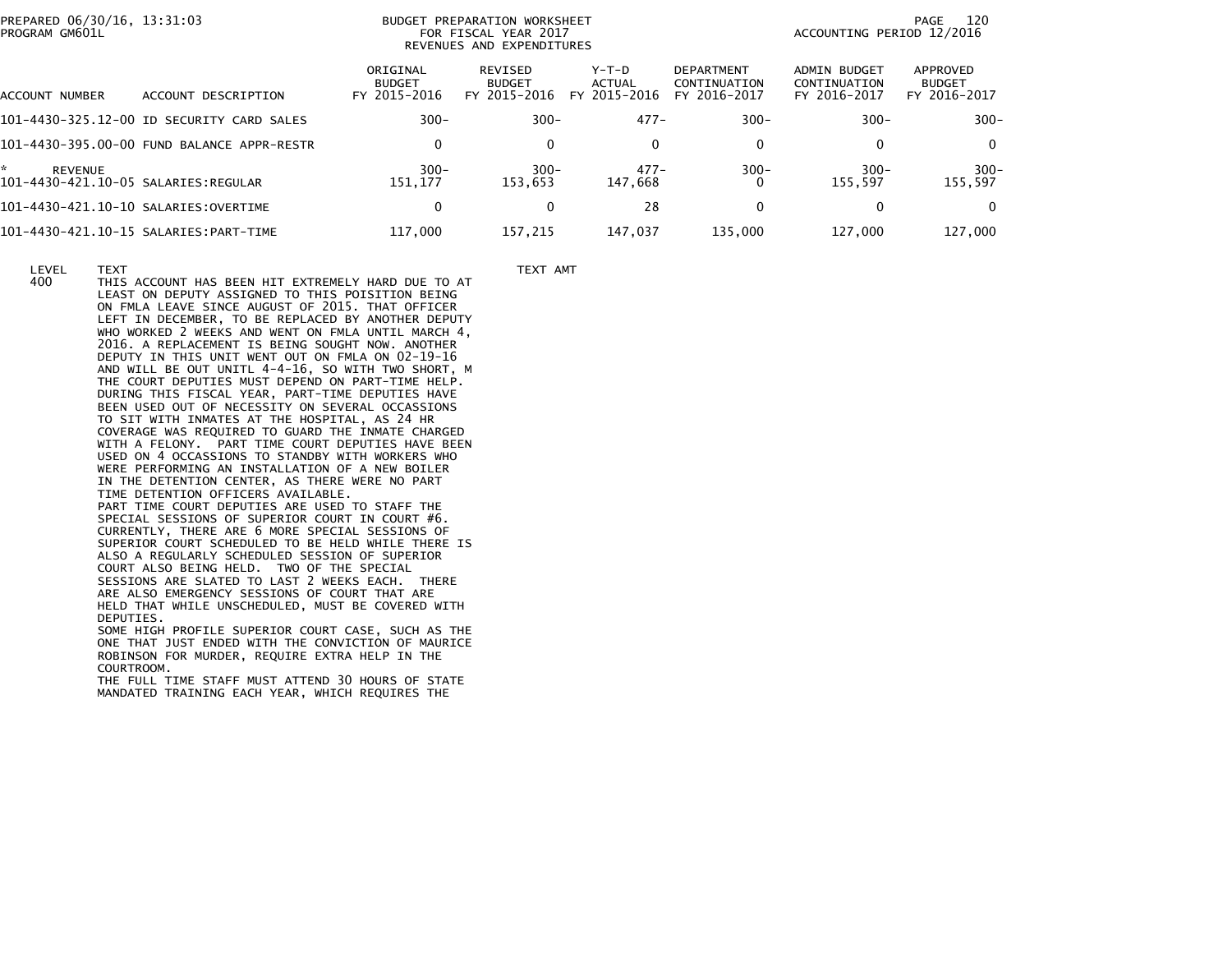| PREPARED 06/30/16, 13:31:03<br>PROGRAM GM601L |                                                                                                                                                                                                                                                                                                                                                                                                                                                                                                                                                                                                                                                                                                                                                                                                                                                                                                                                                                                                                                                      |                                    | BUDGET PREPARATION WORKSHEET<br>FOR FISCAL YEAR 2017<br>REVENUES AND EXPENDITURES | PAGE<br>121<br>ACCOUNTING PERIOD 12/2016                  |                            |                                              |                                           |
|-----------------------------------------------|------------------------------------------------------------------------------------------------------------------------------------------------------------------------------------------------------------------------------------------------------------------------------------------------------------------------------------------------------------------------------------------------------------------------------------------------------------------------------------------------------------------------------------------------------------------------------------------------------------------------------------------------------------------------------------------------------------------------------------------------------------------------------------------------------------------------------------------------------------------------------------------------------------------------------------------------------------------------------------------------------------------------------------------------------|------------------------------------|-----------------------------------------------------------------------------------|-----------------------------------------------------------|----------------------------|----------------------------------------------|-------------------------------------------|
| ACCOUNT NUMBER                                | ACCOUNT DESCRIPTION                                                                                                                                                                                                                                                                                                                                                                                                                                                                                                                                                                                                                                                                                                                                                                                                                                                                                                                                                                                                                                  | ORIGINAL<br>BUDGET<br>FY 2015-2016 | REVISED<br><b>BUDGET</b>                                                          | Y-T-D<br>ACTUAL<br>FY 2015-2016 FY 2015-2016 FY 2016-2017 | DEPARTMENT<br>CONTINUATION | ADMIN BUDGET<br>CONTINUATION<br>FY 2016-2017 | APPROVED<br><b>BUDGET</b><br>FY 2016-2017 |
|                                               | USE OF PART TIME COURT OFFICERS. SOME STATS TO<br>ILLUSTRATE THE VOLUME OF WORK THAT THE RCSO<br>COURT DEPUITES PERFORM: THERE WERE 110,610 CASES<br>HEARD IN THE RCSO COURTROOMS. THERE WERE 5,806<br>INMATES TRANSPORTED TO COURT AND BACK FROM THE<br>DETENTION CENTER. THERE WERE 410 KNIVES TAKEN<br>FROM COURTHOUSE VISITORS. THERE WERE 9,585 CAMERA<br>PHONES TURNED AWAY AT THE ENTRANCES TO THE COURT-<br>HOUSE. LAST YEAR 236,416 CITIZENS ENTERED THE<br>COURTHOUSE, AND WERE REQUIRED TO BE SCREENED BY<br>COURT DEPUTIES.<br>WITH A BACKLOG OF 20 MURDER CASES, THE AMOUNT OF<br>COURT TIME WILL ONLY INCREASE, AND WILL NEVER<br>BE ABLE TO BE REDUCED, AS CRIME IS A CONSTANT.<br>FUNDS SPENT HERE TO INSURE A SAFE COURTHOUSE FOR<br>CITIZENS, STAFF, JUDGES, INMATES, AND OTHER LAW<br>ENFORCEMENT PERSONNEL ARE SMALL COMPARED TO THE<br>LOSS OF FUNDS THAT WOULD SURELY OCCUR IF THE<br>COUNTY WAS FOUND TO BE NEGLIGENT IN PROVIDING<br>THE PROPER STAFF AT THE ROWAN COUNTY COURTHOUSE.<br>101-4430-421.20-05 HEALTH INSURANCE | 32,256                             | 33,777                                                                            | 33,777                                                    | 0                          | 34,320                                       | 34,320                                    |
|                                               | 101-4430-421.20-10 MEDICARE TAX                                                                                                                                                                                                                                                                                                                                                                                                                                                                                                                                                                                                                                                                                                                                                                                                                                                                                                                                                                                                                      | 3,932                              | 4,318                                                                             | 4,099                                                     | $\mathbf 0$                | 4,214                                        | 4,214                                     |
|                                               | 101-4430-421.20-15 RETIREMENT                                                                                                                                                                                                                                                                                                                                                                                                                                                                                                                                                                                                                                                                                                                                                                                                                                                                                                                                                                                                                        | 11,202                             | 11,202                                                                            | 10,560                                                    | 0                          | 12,448                                       | 12,448                                    |
|                                               |                                                                                                                                                                                                                                                                                                                                                                                                                                                                                                                                                                                                                                                                                                                                                                                                                                                                                                                                                                                                                                                      |                                    |                                                                                   |                                                           |                            |                                              |                                           |
|                                               | 101–4430–421.20–20 SOCIAL SECURITY TAX                                                                                                                                                                                                                                                                                                                                                                                                                                                                                                                                                                                                                                                                                                                                                                                                                                                                                                                                                                                                               | 16,813                             | 18,464                                                                            | 17,529                                                    | $\mathbf{0}$               | 18,017                                       | 18,017                                    |
|                                               | 101-4430-421.20-25 WORKERS COMPENSATION                                                                                                                                                                                                                                                                                                                                                                                                                                                                                                                                                                                                                                                                                                                                                                                                                                                                                                                                                                                                              | 12,684                             | 12,684                                                                            | 11,203                                                    | $\mathbf 0$                | 11,043                                       | 11,043                                    |
|                                               | 101-4430-421.20-30 401(K) CONTRIBUTIONS                                                                                                                                                                                                                                                                                                                                                                                                                                                                                                                                                                                                                                                                                                                                                                                                                                                                                                                                                                                                              | 7,559                              | 7,683                                                                             | 7,384                                                     | $\mathbf 0$                | 7,780                                        | 7,780                                     |
|                                               | 101-4430-421.43-15 R&M:EQUIPMENT                                                                                                                                                                                                                                                                                                                                                                                                                                                                                                                                                                                                                                                                                                                                                                                                                                                                                                                                                                                                                     | 2,050                              | 2,050                                                                             | 85                                                        | 1,200                      | 1,200                                        | 1,200                                     |
| LEVEL<br>400                                  | <b>TEXT</b><br>FUNDS REQUESTED FOR YEARLY REQUIRED MAINTENANCE ON                                                                                                                                                                                                                                                                                                                                                                                                                                                                                                                                                                                                                                                                                                                                                                                                                                                                                                                                                                                    |                                    |                                                                                   | TEXT AMT                                                  |                            |                                              |                                           |
|                                               | THE X-RAY MACHINES TO MAINTAIN COURTHOUSE SECURITY<br>NEW MACHINE PURCHASED LAST YEAR IS STILL UNDER<br><b>WARRANTY</b>                                                                                                                                                                                                                                                                                                                                                                                                                                                                                                                                                                                                                                                                                                                                                                                                                                                                                                                              |                                    |                                                                                   | 1,200                                                     |                            |                                              |                                           |
|                                               |                                                                                                                                                                                                                                                                                                                                                                                                                                                                                                                                                                                                                                                                                                                                                                                                                                                                                                                                                                                                                                                      |                                    |                                                                                   | 1,200                                                     |                            |                                              |                                           |
|                                               | 101-4430-421.53-05 TELEPHONE                                                                                                                                                                                                                                                                                                                                                                                                                                                                                                                                                                                                                                                                                                                                                                                                                                                                                                                                                                                                                         | 1,000                              | 1,795                                                                             | 1,185                                                     | 1,300                      | 1,300                                        | 1,300                                     |
| $L$ $E$ $V$ $E$ $L$                           | <b>TEVT</b>                                                                                                                                                                                                                                                                                                                                                                                                                                                                                                                                                                                                                                                                                                                                                                                                                                                                                                                                                                                                                                          |                                    | TEVT AMT                                                                          |                                                           |                            |                                              |                                           |

LEVEL TEXT TEXT AMT 400 THIS ACCOUNT IS GOING TO SUFFER AN OBVIOUS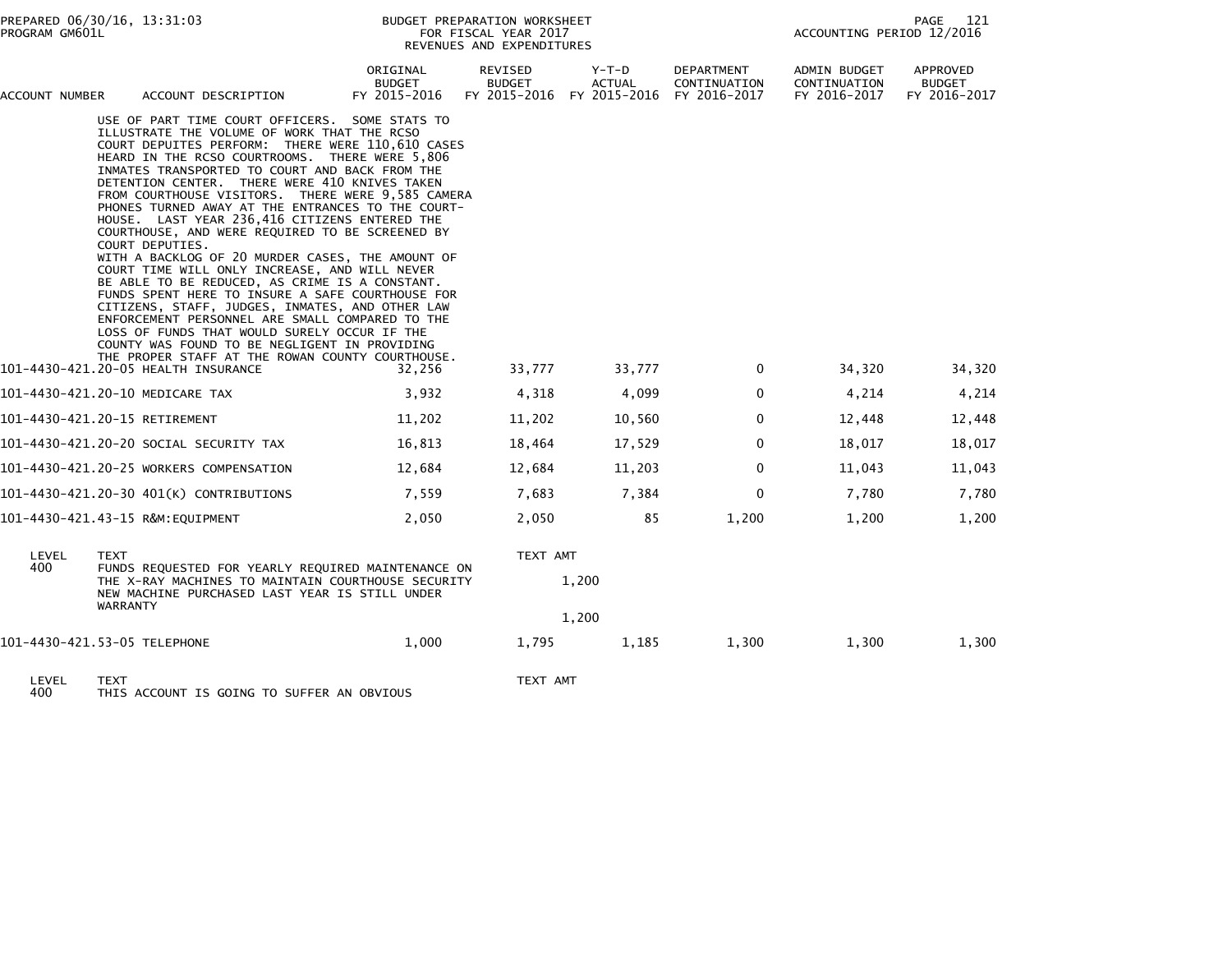| PREPARED 06/30/16, 13:31:03<br>PROGRAM GM601L |                                                                                                                                                                                                                                                                                                                                                                                                                                 |                                           | BUDGET PREPARATION WORKSHEET<br>FOR FISCAL YEAR 2017<br>REVENUES AND EXPENDITURES |                                                       |                                            | 122<br>PAGE<br>ACCOUNTING PERIOD 12/2016            |                                           |  |
|-----------------------------------------------|---------------------------------------------------------------------------------------------------------------------------------------------------------------------------------------------------------------------------------------------------------------------------------------------------------------------------------------------------------------------------------------------------------------------------------|-------------------------------------------|-----------------------------------------------------------------------------------|-------------------------------------------------------|--------------------------------------------|-----------------------------------------------------|-------------------------------------------|--|
| ACCOUNT NUMBER                                | ACCOUNT DESCRIPTION                                                                                                                                                                                                                                                                                                                                                                                                             | ORIGINAL<br><b>BUDGET</b><br>FY 2015-2016 | REVISED<br><b>BUDGET</b>                                                          | $Y-T-D$<br><b>ACTUAL</b><br>FY 2015-2016 FY 2015-2016 | DEPARTMENT<br>CONTINUATION<br>FY 2016-2017 | <b>ADMIN BUDGET</b><br>CONTINUATION<br>FY 2016-2017 | APPROVED<br><b>BUDGET</b><br>FY 2016-2017 |  |
|                                               | SHORTFALL IN THIS FISCAL YEAR. IT APPEARS THAT THE<br>MONTHLY RATE INCREASED TO 100.40 PER MONTH, WHICH<br>COMES UP TO \$1205/ YEAR. RATE CHANGED IN JULY AND<br>HAD PREVIOUSLY BEEN \$80.49 PER MONTH.<br>REQUEST OF \$1,300 TAKES INTO ACCOUNT ANOTHER<br>SMALL UNANTICIPATED INCREASE IN THE PHONE COST.                                                                                                                     |                                           |                                                                                   | 1.300<br>1,300                                        |                                            |                                                     |                                           |  |
|                                               | 101-4430-421.56-00 UNIFORMS                                                                                                                                                                                                                                                                                                                                                                                                     | 2,000                                     | 2,010                                                                             | 2,008                                                 | 5,000                                      | 2,000                                               | 2,000                                     |  |
| LEVEL<br>400                                  | <b>TEXT</b><br>THIS UNIFORM ACCOUNT COVERS THE COST OF FIVE<br>FULL TIME AND AT LEAST 10 PART TIME COURT DEPUTIES<br>OF COURSE, THE ACCOUNT IS WOEFULLY UNDERFUNDED<br>TO COVER THE COST OF THIS NUMBER OF EMPLOYEES.<br>EVERY YEAR FUNDS HAVE TO BE USED FROM EITHER 4410<br>OR 4420 ACCOUNT TO MAKE SURE THAT DEPUTIES ARE<br>PROPERLY OUTFITTED, AS THEY ARE IN THE PUBLIC'S<br>EYE EVERY DAY.<br>COUNTY MANAGER'S REDUCTION |                                           | TEXT AMT                                                                          | 5.000<br>$3.000 -$<br>2,000                           |                                            |                                                     |                                           |  |
| 101-4430-421.58-00 TRAVEL                     |                                                                                                                                                                                                                                                                                                                                                                                                                                 | 300                                       | 200                                                                               | $\mathbf{0}$                                          | 300                                        | 300                                                 | 300                                       |  |
|                                               | 101-4430-421.59-00 TRAINING                                                                                                                                                                                                                                                                                                                                                                                                     | 500                                       | 300                                                                               | 0                                                     | 500                                        | 500                                                 | 500                                       |  |
|                                               | 101-4430-421.61-10 SUPPLIES:ANIMAL & VET                                                                                                                                                                                                                                                                                                                                                                                        | 2,000                                     | 2,000                                                                             | 1,183                                                 | 2,000                                      | 2,000                                               | 2,000                                     |  |
|                                               | 101-4430-421.61-35 SUPPLIES:LAW ENFORCEMENT                                                                                                                                                                                                                                                                                                                                                                                     | 6,810                                     | 7,900                                                                             | 7,413                                                 | 7,500                                      | 7,500                                               | 7,500                                     |  |
| LEVEL<br>400                                  | <b>TEXT</b><br>INCREASE REQUESTED TO COVER COST OF EQUIPMENT FOR<br>CURRENT COURT FULL-TIME DEPUTIES AND THE PART-                                                                                                                                                                                                                                                                                                              |                                           | TEXT AMT                                                                          |                                                       |                                            |                                                     |                                           |  |

 TIME DEPUTIES. ALL FULL-TIME DEPUTIES ARE EQUIPPED WITH TASERS, WHICH REQUIRE CERTIFICATION CLASSES EVERY YEAR. THIS TRAINING REQUIRES THAT EACH DEPUTY FIRE TWO CARTRIDGES COSTING \$25 EACH TO MAINTAIN CERTIFICATION. THIS ALONG WITH STATE MANDATE FIREARMS QUALIFICATION TWO TIMES PER YEAR,AND THE REPLACEMENT OF LEATHER GEAR FOR THE

 DEPUTIES IS A CONSTANT AND ONGOING EXPENSE. ALL COURT OFFICERS, PART TIME AND FULL TIME MUST BE OUTFITTED WITH RADIATION BADGES THAT MEASURE THE THE AMOUNT OF RADIATION THAT THE X-RAY MACHINESMAY EXPOSE THE DEPUTIES TO IN THEIR DAILY DUTIES.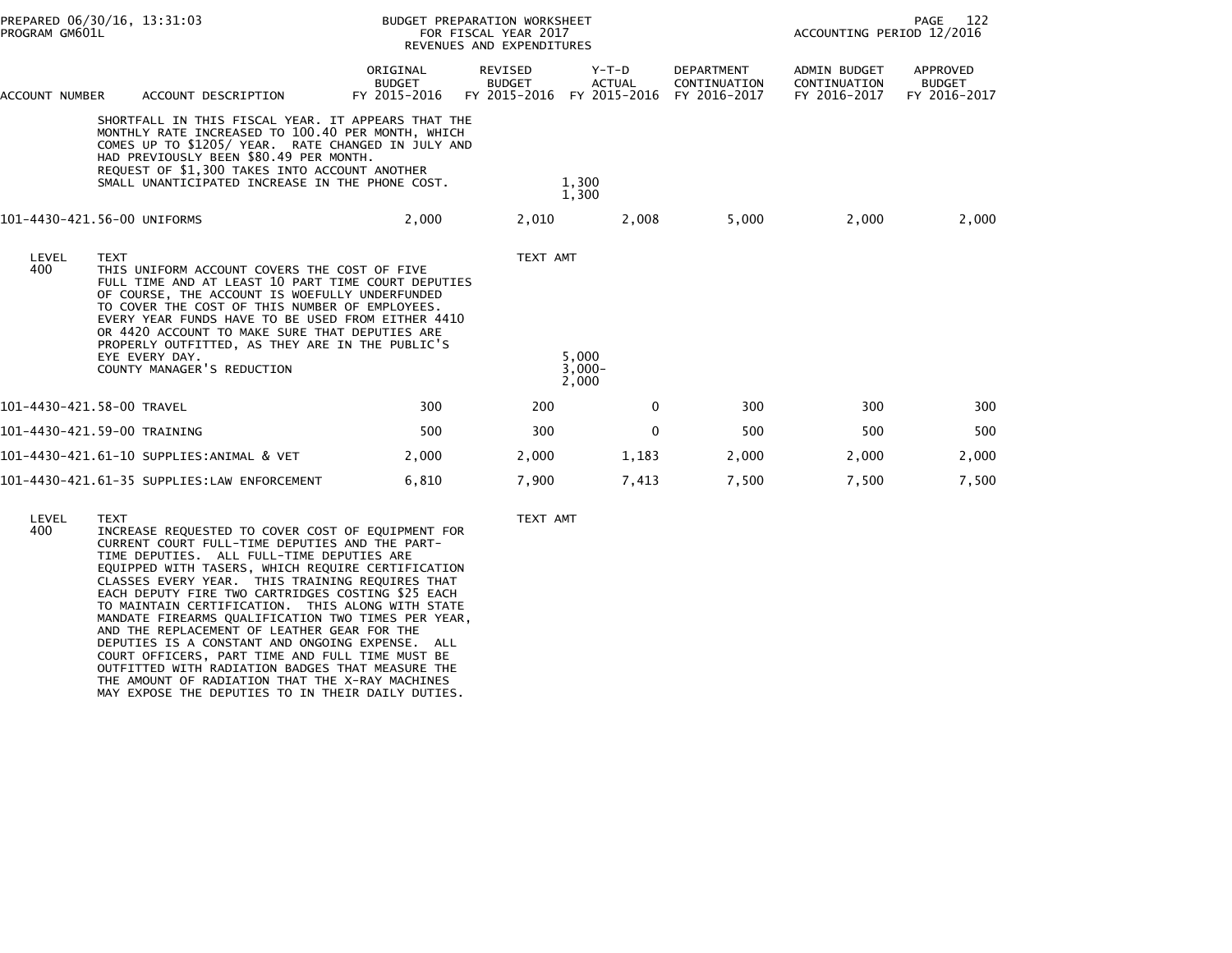| PREPARED 06/30/16, 13:31:03<br>PROGRAM GM601L |                                                                                                                                                                                                                                                                                                                                                                                                                                                                                                                                                               |                                           | BUDGET PREPARATION WORKSHEET<br>FOR FISCAL YEAR 2017<br>REVENUES AND EXPENDITURES |                                 |                                                   |                                                     | 123<br>PAGE<br>ACCOUNTING PERIOD 12/2016  |  |  |
|-----------------------------------------------|---------------------------------------------------------------------------------------------------------------------------------------------------------------------------------------------------------------------------------------------------------------------------------------------------------------------------------------------------------------------------------------------------------------------------------------------------------------------------------------------------------------------------------------------------------------|-------------------------------------------|-----------------------------------------------------------------------------------|---------------------------------|---------------------------------------------------|-----------------------------------------------------|-------------------------------------------|--|--|
|                                               | ACCOUNT DESCRIPTION<br>ACCOUNT NUMBER                                                                                                                                                                                                                                                                                                                                                                                                                                                                                                                         | ORIGINAL<br><b>BUDGET</b><br>FY 2015-2016 | REVISED<br><b>BUDGET</b><br>FY 2015-2016                                          | Y-T-D<br>ACTUAL<br>FY 2015-2016 | <b>DEPARTMENT</b><br>CONTINUATION<br>FY 2016-2017 | <b>ADMIN BUDGET</b><br>CONTINUATION<br>FY 2016-2017 | APPROVED<br><b>BUDGET</b><br>FY 2016-2017 |  |  |
|                                               | SINCE EVERY COURT OFFICER MAY OPERATE THE X-RAY<br>MACHINE ON A GIVEN DAY, THE STATE OSHA REQUIREMENT<br>IS THAT EACH ONE HAVE A DOSIMETER FOR THEIR OWN<br>PROTECTION. THE COST OF THESE DOSIMETERS ARE<br>\$17 PER UNIT, AND THEY MUST BE CHANGED OUT EVERY<br>3 MONTHS OF THE YEAR. THE COST TO OUTFIT ALL OF<br>COURT DEPUTIES WITH DOSIMETERS, AS REQUIRED BY THE<br>STATE REGULATING AGENCY, IS AT \$2000 PER YEAR.<br>REQUEST A TOTAL OF \$7500 TO PROVIDE THE DOSIMETERS<br>AND TO MAINTAIN THE EQUIPMENT THAT THE DEPUTIES<br>ARE EQUIPPED WITH NOW. |                                           |                                                                                   | 7,500<br>7,500                  |                                                   |                                                     |                                           |  |  |
|                                               | 101-4430-421.74-90 C/A:OTHER EQUIPMENT                                                                                                                                                                                                                                                                                                                                                                                                                                                                                                                        | 19,500                                    | 13,250                                                                            | 13,250                          | 0                                                 | 0                                                   | 0                                         |  |  |
|                                               |                                                                                                                                                                                                                                                                                                                                                                                                                                                                                                                                                               | 0                                         | $\mathbf{0}$                                                                      | $\mathbf{0}$                    | $\mathbf{0}$                                      | $\Omega$                                            | $\mathbf{0}$                              |  |  |
| ×.                                            | EXPENDITURE                                                                                                                                                                                                                                                                                                                                                                                                                                                                                                                                                   | 386,783                                   | 428,501                                                                           | 404,409                         | 152,800                                           | 385,219                                             | 385,219                                   |  |  |
| **                                            | COURTHOUSE SECURITY                                                                                                                                                                                                                                                                                                                                                                                                                                                                                                                                           | 386,483                                   | 428,201                                                                           | 403,932                         | 152,500                                           | 384,919                                             | 384,919                                   |  |  |
| ***                                           | <b>SHERIFF</b>                                                                                                                                                                                                                                                                                                                                                                                                                                                                                                                                                | 13,591,766                                | 13,840,880                                                                        | 12,611,268                      | 3,533,903                                         | 13,903,611                                          | 13,999,715                                |  |  |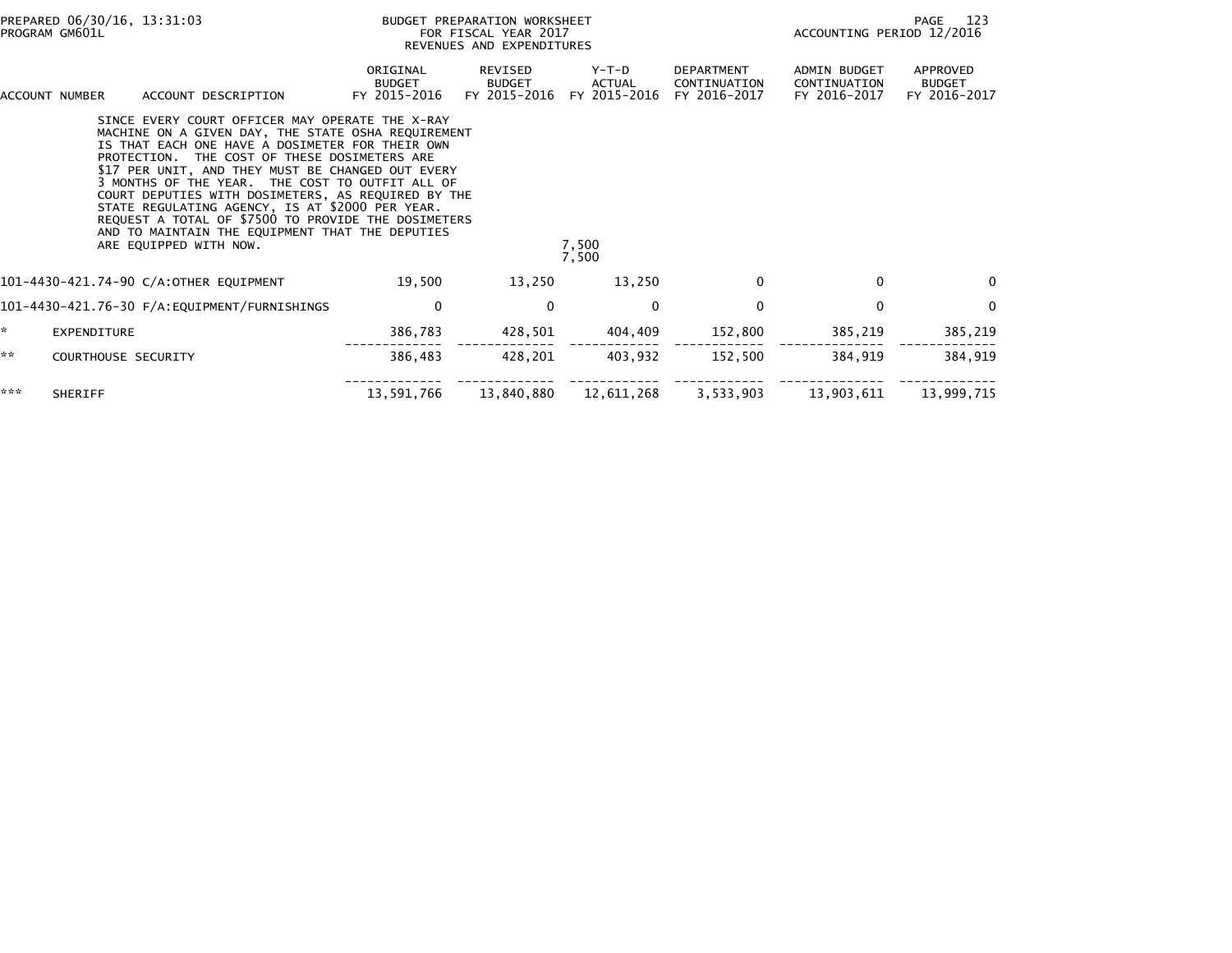| PREPARED 06/30/16, 13:31:03 | BUDGET PREPARATION WORKSHEET | PAGE                      |
|-----------------------------|------------------------------|---------------------------|
| PROGRAM GM601L              | FOR FISCAL YEAR 2017         | ACCOUNTING PERIOD 12/2016 |
|                             | REVENUES AND EXPENDITURES    |                           |

PAGE 124<br>ACCOUNTING PERIOD 12/2016

| ACCOUNT NUMBER                       | ACCOUNT DESCRIPTION                         | ORIGINAL<br><b>BUDGET</b><br>FY 2015-2016 | <b>REVISED</b><br><b>BUDGET</b><br>FY 2015-2016 | $Y-T-D$<br><b>ACTUAL</b><br>FY 2015-2016 | <b>DEPARTMENT</b><br>CONTINUATION<br>FY 2016-2017 | <b>ADMIN BUDGET</b><br>CONTINUATION<br>FY 2016-2017 | APPROVED<br><b>BUDGET</b><br>FY 2016-2017 |
|--------------------------------------|---------------------------------------------|-------------------------------------------|-------------------------------------------------|------------------------------------------|---------------------------------------------------|-----------------------------------------------------|-------------------------------------------|
|                                      | 101-4520-334.30-20 DOT CTP CAPITAL GRANT    | 195,840-                                  | 195,840-                                        | 170,851-                                 | $312,300-$                                        | $312,300 -$                                         | 312,300-                                  |
|                                      | 101-4520-334.30-21 DOT ARRA CAPITAL GRANT   | $\mathbf{0}$                              | 0                                               | $\mathbf{0}$                             | $\mathbf{0}$                                      | $\mathbf{0}$                                        | $\Omega$                                  |
|                                      | 101-4520-334.30-30 DOT CTP ADMIN GRANT      | 149,061-                                  | 149,061-                                        | 98,976-                                  | 149,061-                                          | 149,061-                                            | 149,061-                                  |
|                                      | 101-4520-334.30-36 DOT EMPLOYMENT TRANSPORT | 0                                         | 0                                               | 0                                        | 0                                                 | $\mathbf{0}$                                        | $\Omega$                                  |
|                                      | 101-4520-334.30-49 DOT OPERATING SOFTWARE   | $\mathbf{0}$                              | 0                                               | $\mathbf{0}$                             | $\mathbf{0}$                                      | $\mathbf{0}$                                        | $\Omega$                                  |
|                                      | 101-4520-334.30-50 DOT RGP TRANSPORTATION   | 88,561-                                   | $53,935-$                                       | $36,760 -$                               | 57,378-                                           | 57,378-                                             | 57,378-                                   |
| 101-4520-334.32-00 DOT E&D TRANSPORT |                                             | $91,683-$                                 | $92,482-$                                       | $92,482-$                                | $92,482-$                                         | $92,482-$                                           | $92,482-$                                 |
|                                      | 101-4520-353.85-00 RTS PASSENGER FARES      | $\mathbf 0$                               | 0                                               | $906 -$                                  | $14,000-$                                         | $14,000 -$                                          | $14,000-$                                 |
|                                      | 101-4520-353.85-50 RGP PASSENGER FARES      | $1,500-$                                  | $1,500-$                                        | $3,870-$                                 | $2,600-$                                          | $2,600-$                                            | $2,600-$                                  |
|                                      |                                             | $50 -$                                    | $50 -$                                          | 0                                        | $50 -$                                            | $50 -$                                              | $50 -$                                    |
|                                      | 101-4520-365.76-00 RTS TRANS DONATIONS      | $\mathbf{0}$                              | $\mathbf{0}$                                    | 0                                        | $\mathbf{0}$                                      | $\mathbf{0}$                                        | $\Omega$                                  |
|                                      | 101-4520-395.00-00 FUND BALANCE APPR-RESTR  | $\mathbf{0}$                              | $20,618-$                                       | 0                                        | $\mathbf{0}$                                      | $\mathbf{0}$                                        | $\Omega$                                  |
|                                      | 101-4520-395.10-00 FUND BALANCE APPR-UNREST | 0                                         | 3,847                                           | 0                                        | $\mathbf{0}$                                      | $\mathbf{0}$                                        | $\bf{0}$                                  |
| <b>REVENUE</b>                       |                                             | $526.695 -$<br>81,308                     | $509.639 -$<br>83,851                           | 403.845-<br>80,615                       | 627,871-<br>0                                     | 627.871-<br>84,117                                  | 627,871-<br>84,117                        |
| 101-4520-535.20-05 HEALTH INSURANCE  |                                             | 14,838                                    | 12,099                                          | 8,444                                    | 0                                                 | 15,787                                              | 15,787                                    |
| 101-4520-535.20-10 MEDICARE TAX      |                                             | 1,179                                     | 1,202                                           | 1,156                                    | 0                                                 | 1,220                                               | 1,220                                     |
| 101-4520-535.20-15 RETIREMENT        |                                             | 5,749                                     | 5,749                                           | 5,449                                    | $\mathbf{0}$                                      | 6,174                                               | 6,174                                     |
|                                      | 101-4520-535.20-20 SOCIAL SECURITY TAX      | 5,042                                     | 5,139                                           | 4,943                                    | 0                                                 | 5,215                                               | 5,215                                     |
|                                      | 101-4520-535.20-25 WORKERS COMPENSATION     | 1,951                                     | 1,951                                           | 1,290                                    | 0                                                 | 1,346                                               | 1,346                                     |
|                                      | 101-4520-535.20-30 401(K) CONTRIBUTIONS     | 2,440                                     | 2,516                                           | 2,418                                    | 0                                                 | 2,524                                               | 2,524                                     |
|                                      | 101-4520-535.32-00 PROFESSIONAL SERVICES    | 12,025                                    | 12,025                                          | 12,025                                   | 12,025                                            | 12,025                                              | 12,025                                    |
| 101-4520-535.33-13 CONTRACT CLEANING |                                             | $\mathbf 0$                               | 0                                               | 0                                        | 2,880                                             | 2,880                                               | 2,880                                     |
|                                      | 101-4520-535.33-17 CONTRACTED SERVICES      | 5,880                                     | 5,680                                           | 4,884                                    | 2,640                                             | 2,640                                               | 2,640                                     |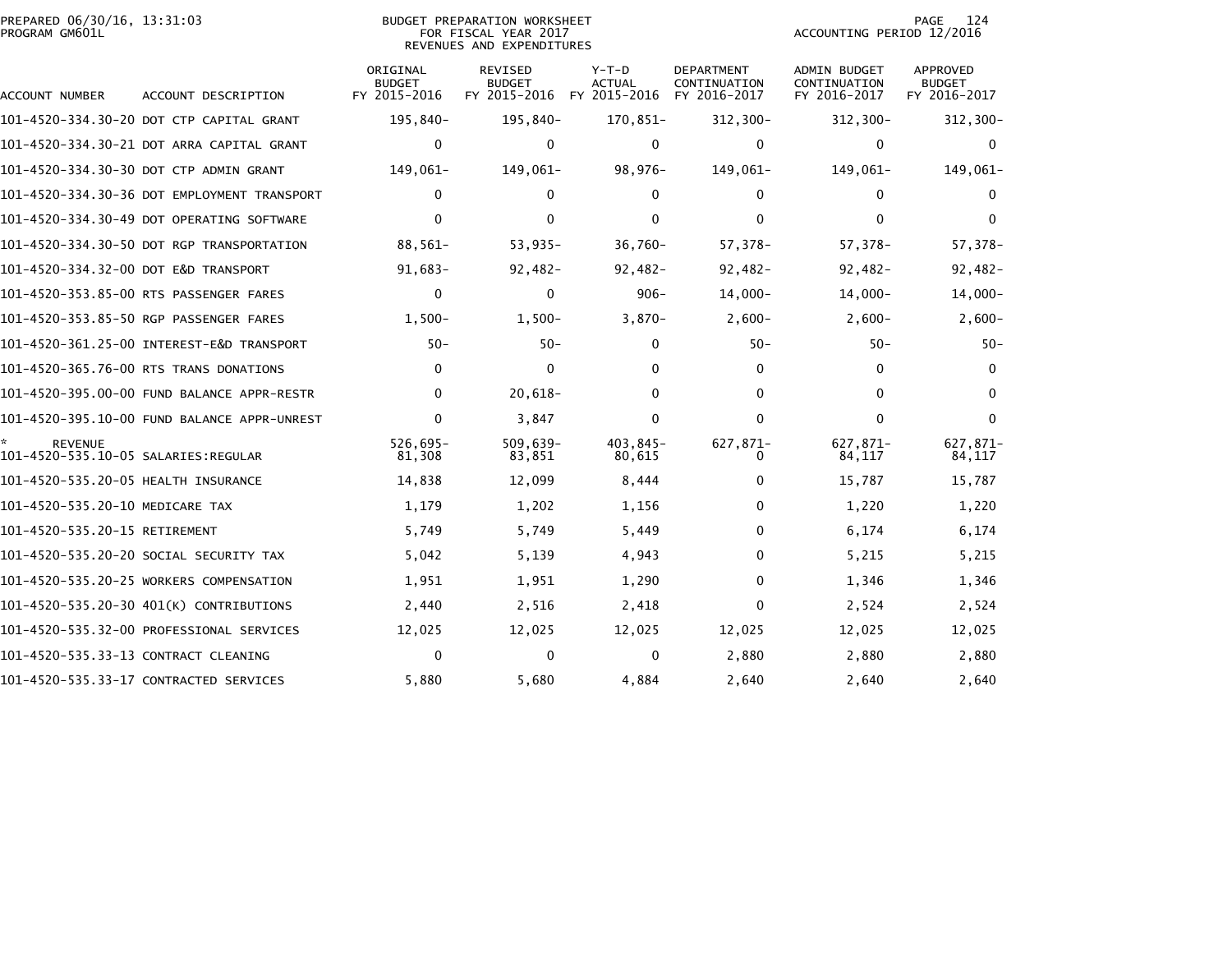| PREPARED 06/30/16, 13:31:03<br>PROGRAM GM601L |                                              |                                           | BUDGET PREPARATION WORKSHEET<br>FOR FISCAL YEAR 2017<br>REVENUES AND EXPENDITURES | 125<br>PAGE<br>ACCOUNTING PERIOD 12/2016 |                                                   |                                                     |                                                  |
|-----------------------------------------------|----------------------------------------------|-------------------------------------------|-----------------------------------------------------------------------------------|------------------------------------------|---------------------------------------------------|-----------------------------------------------------|--------------------------------------------------|
| ACCOUNT NUMBER                                | ACCOUNT DESCRIPTION                          | ORIGINAL<br><b>BUDGET</b><br>FY 2015-2016 | REVISED<br><b>BUDGET</b><br>FY 2015-2016                                          | $Y-T-D$<br><b>ACTUAL</b><br>FY 2015-2016 | <b>DEPARTMENT</b><br>CONTINUATION<br>FY 2016-2017 | <b>ADMIN BUDGET</b><br>CONTINUATION<br>FY 2016-2017 | <b>APPROVED</b><br><b>BUDGET</b><br>FY 2016-2017 |
|                                               | 101-4520-535.34-30 SERVICE & MAINTENANCE     | 500                                       | 500                                                                               | 483                                      | 200                                               | 200                                                 | 200                                              |
| 101-4520-535.41-40 WATER                      |                                              | 400                                       | 400                                                                               | 262                                      | 400                                               | 400                                                 | 400                                              |
| 101-4520-535.43-05 R&M:BUILDINGS              |                                              | 200                                       | 200                                                                               | 83                                       | 200                                               | 200                                                 | 200                                              |
|                                               | 101-4520-535.44-04 RENT:COMMUNICATIONS EQUIP | 4,200                                     | 4,200                                                                             | 4,200                                    | 4,200                                             | 4,200                                               | 4,200                                            |
|                                               | 101-4520-535.44-20 RENT:LAND & BUILDINGS     | 4,200                                     | 4,200                                                                             | 4,200                                    | 4,200                                             | 4,200                                               | 4,200                                            |
|                                               | 101-4520-535.50-07 COST PER COPY PROGRAM     | 1,000                                     | 1,000                                                                             | 405                                      | 1,000                                             | 1,000                                               | 1,000                                            |
| 101-4520-535.52-00 INSURANCE                  |                                              | 19,200                                    | 19,200                                                                            | 19,200                                   | 19,200                                            | 19,200                                              | 19,200                                           |
| 101-4520-535.53-05 TELEPHONE                  |                                              | 2,800                                     | 2,800                                                                             | 2,314                                    | 2,600                                             | 2,600                                               | 2,600                                            |
| 101-4520-535.54-00 ADVERTISING                |                                              | 4,525                                     | 4,675                                                                             | 2,857                                    | 4,500                                             | 4,500                                               | 4,500                                            |
| 101-4520-535.55-00 PRINTING                   |                                              | 500                                       | 500                                                                               | 500                                      | 500                                               | 500                                                 | 500                                              |
| 101-4520-535.57-00 POSTAGE                    |                                              | 300                                       | 300                                                                               | 15                                       | 300                                               | 300                                                 | 300                                              |
| 101-4520-535.58-00 TRAVEL                     |                                              | 3,000                                     | 2,400                                                                             | 1,190                                    | 2,500                                             | 2,500                                               | 2,500                                            |
|                                               |                                              | 0                                         | 0                                                                                 | 0                                        | 0                                                 | 0                                                   | $\mathbf 0$                                      |
| 101-4520-535.59-00 TRAINING                   |                                              | 200                                       | 800                                                                               | 750                                      | 750                                               | 750                                                 | 750                                              |
| 101-4520-535.61-05 SUPPLIES:OFFICE            |                                              | 1,680                                     | 1,521                                                                             | 1,442                                    | 1,608                                             | 1,608                                               | 1,608                                            |
|                                               | 101-4520-535.61-30 SUPPLIES:JANITORIAL       | 250                                       | 559                                                                               | 383                                      | 250                                               | 250                                                 | 250                                              |
| 101–4520–535.62–05 ELECTRICITY                |                                              | 5,300                                     | 5,300                                                                             | 4,048                                    | 5,400                                             | 5,400                                               | 5,400                                            |
| 101-4520-535.62-25 NATURAL GAS                |                                              | 2,000                                     | 2,000                                                                             | 957                                      | 2,000                                             | 2,000                                               | 2,000                                            |
|                                               | 101-4520-535.64-50 DUES & SUBSCRIPTIONS      | 500                                       | 400                                                                               | 400                                      | 400                                               | 400                                                 | 400                                              |
| 101-4520-535.74-35 C/A:VEHICLES               |                                              | 224,024                                   | 224,024                                                                           | 195,737                                  | 357,936                                           | 357,936                                             | 357,936                                          |
|                                               |                                              | 0                                         | $\mathbf 0$                                                                       | 0                                        | $\mathbf 0$                                       | $\mathbf 0$                                         | $\mathbf 0$                                      |
|                                               | 101-4520-535.84-25 E&D TRANSPORTATION        | 91,733                                    | 92,532                                                                            | 80,869                                   | 92,532                                            | 92,532                                              | 92,532                                           |
| 101-4520-535.85-43 RGP TRANSPORTION           |                                              | 98,401                                    | 80,546                                                                            | 50,299                                   | 63,753                                            | 63,753                                              | 63,753                                           |
| 101-4520-535.90-34 INDIRECT COSTS             |                                              | 2,140                                     | 2,140                                                                             | 0                                        | 1,450                                             | 1,450                                               | 1,450                                            |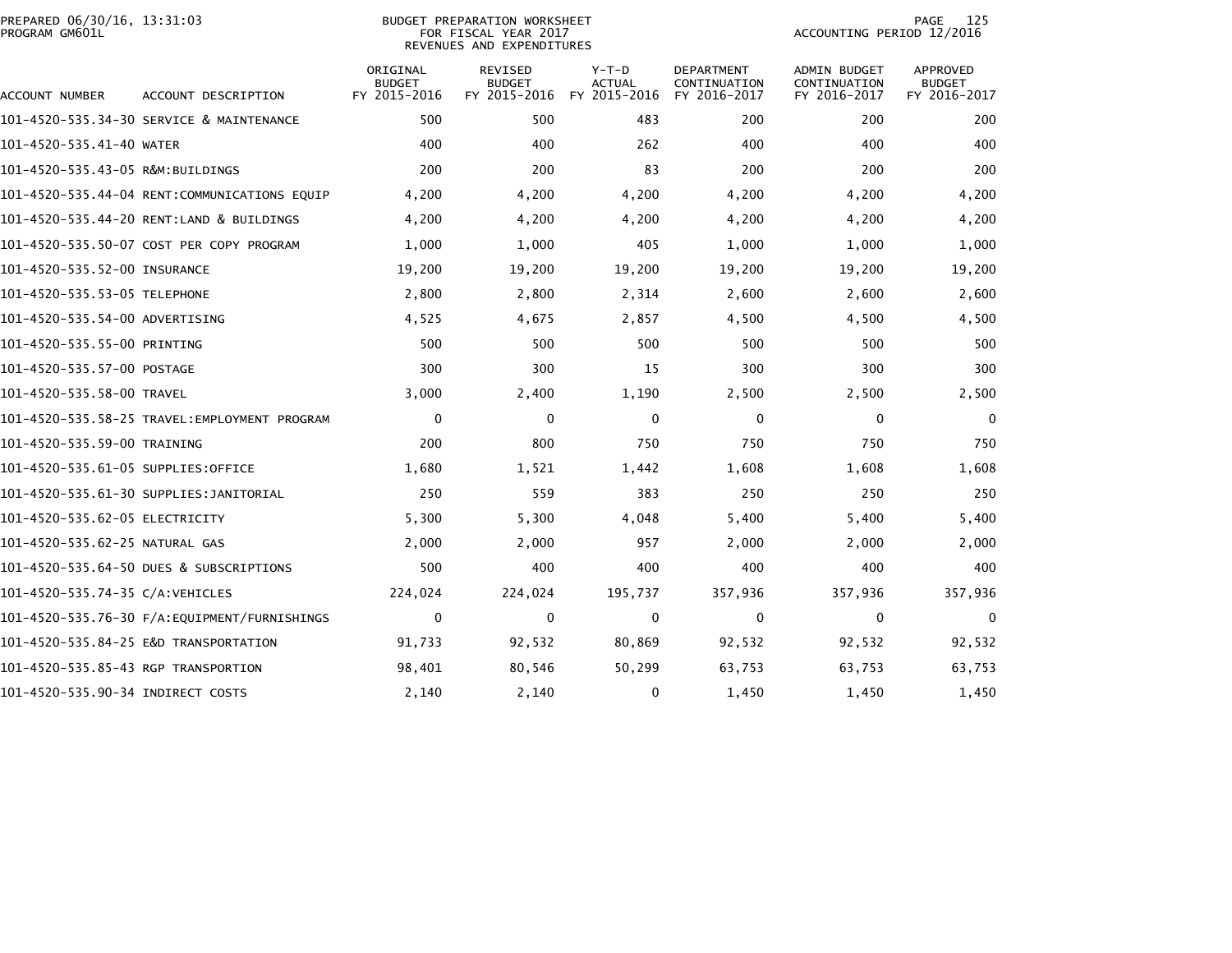|         | PREPARED 06/30/16, 13:31:03<br>PROGRAM GM601L |                     | BUDGET PREPARATION WORKSHEET<br>FOR FISCAL YEAR 2017<br>REVENUES AND EXPENDITURES |                                          |                                 |                                                   | 126<br>PAGE<br>ACCOUNTING PERIOD 12/2016     |                                           |  |
|---------|-----------------------------------------------|---------------------|-----------------------------------------------------------------------------------|------------------------------------------|---------------------------------|---------------------------------------------------|----------------------------------------------|-------------------------------------------|--|
| ACCOUNT | NUMBER                                        | ACCOUNT DESCRIPTION | ORIGINAL<br><b>BUDGET</b><br>FY 2015-2016                                         | REVISED<br><b>BUDGET</b><br>FY 2015-2016 | Y-T-D<br>ACTUAL<br>FY 2015-2016 | <b>DEPARTMENT</b><br>CONTINUATION<br>FY 2016-2017 | ADMIN BUDGET<br>CONTINUATION<br>FY 2016-2017 | APPROVED<br><b>BUDGET</b><br>FY 2016-2017 |  |
|         | 101-4520-535.98-00 RESERVE                    |                     | 0                                                                                 |                                          | 0                               | 0                                                 |                                              | $\Omega$                                  |  |
| *.      | EXPENDITURE                                   |                     | 597,465                                                                           | 580,409                                  | 491,818                         | 583.424                                           | 699.807                                      | 699,807                                   |  |
| **      | ROWAN AREA TRANSIT                            |                     | 70,770                                                                            | 70,770                                   | 87,973                          | 44.447-                                           | 71.936                                       | 71,936                                    |  |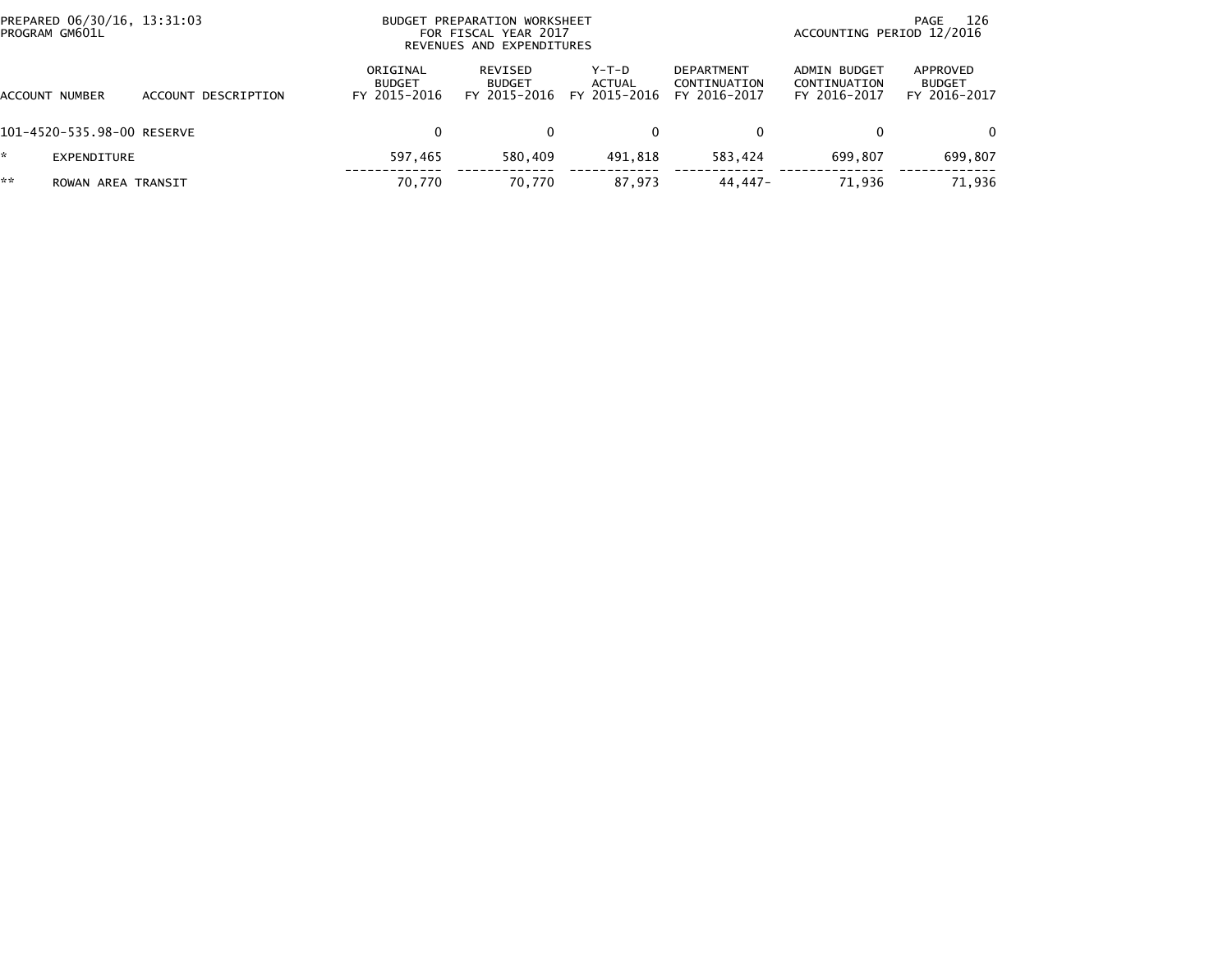| PREPARED 06/30/16, 13:31:03<br>PROGRAM GM601L |                                              |                                           | BUDGET PREPARATION WORKSHEET<br>FOR FISCAL YEAR 2017<br>REVENUES AND EXPENDITURES |                                        |                                                   | ACCOUNTING PERIOD 12/2016                           | - 127<br>PAGE                             |
|-----------------------------------------------|----------------------------------------------|-------------------------------------------|-----------------------------------------------------------------------------------|----------------------------------------|---------------------------------------------------|-----------------------------------------------------|-------------------------------------------|
| ACCOUNT NUMBER                                | ACCOUNT DESCRIPTION                          | ORIGINAL<br><b>BUDGET</b><br>FY 2015-2016 | REVISED<br><b>BUDGET</b><br>FY 2015-2016                                          | Y-T-D<br><b>ACTUAL</b><br>FY 2015-2016 | <b>DEPARTMENT</b><br>CONTINUATION<br>FY 2016-2017 | <b>ADMIN BUDGET</b><br>CONTINUATION<br>FY 2016-2017 | APPROVED<br><b>BUDGET</b><br>FY 2016-2017 |
|                                               | 101-4522-325.67-00 MEDICAID TRANSPORTAITON   | $300.000 -$                               | $300.000 -$                                                                       | 143.436-                               | $300.000 -$                                       | $300.000 -$                                         | $300,000 -$                               |
| *<br><b>REVENUE</b>                           |                                              | $300,000 -$                               | $300,000 -$                                                                       | 143,436-                               | $300,000 -$                                       | $300,000 -$                                         | $300,000 -$                               |
| 101-4522-535.57-00 POSTAGE                    |                                              |                                           |                                                                                   |                                        |                                                   |                                                     | 0                                         |
|                                               | 101-4522-535.58-45 TRAVEL-VOLUNTEER-NONRELAT | 300,000                                   | 300,000                                                                           | 143,412                                | 300,000                                           | 300,000                                             | 300,000                                   |
| 101-4522-535.61-89 SOFTWARE LICENSES          |                                              | 0                                         | 0                                                                                 | 0                                      |                                                   |                                                     | $\mathbf{0}$                              |
| ÷.<br>EXPENDITURE                             |                                              | 300,000                                   | 300,000                                                                           | 143,412                                | 300,000                                           | 300,000                                             | 300,000                                   |
| **                                            | MEDICAID TRANSPORTATION                      |                                           |                                                                                   | $24 -$                                 |                                                   |                                                     | 0                                         |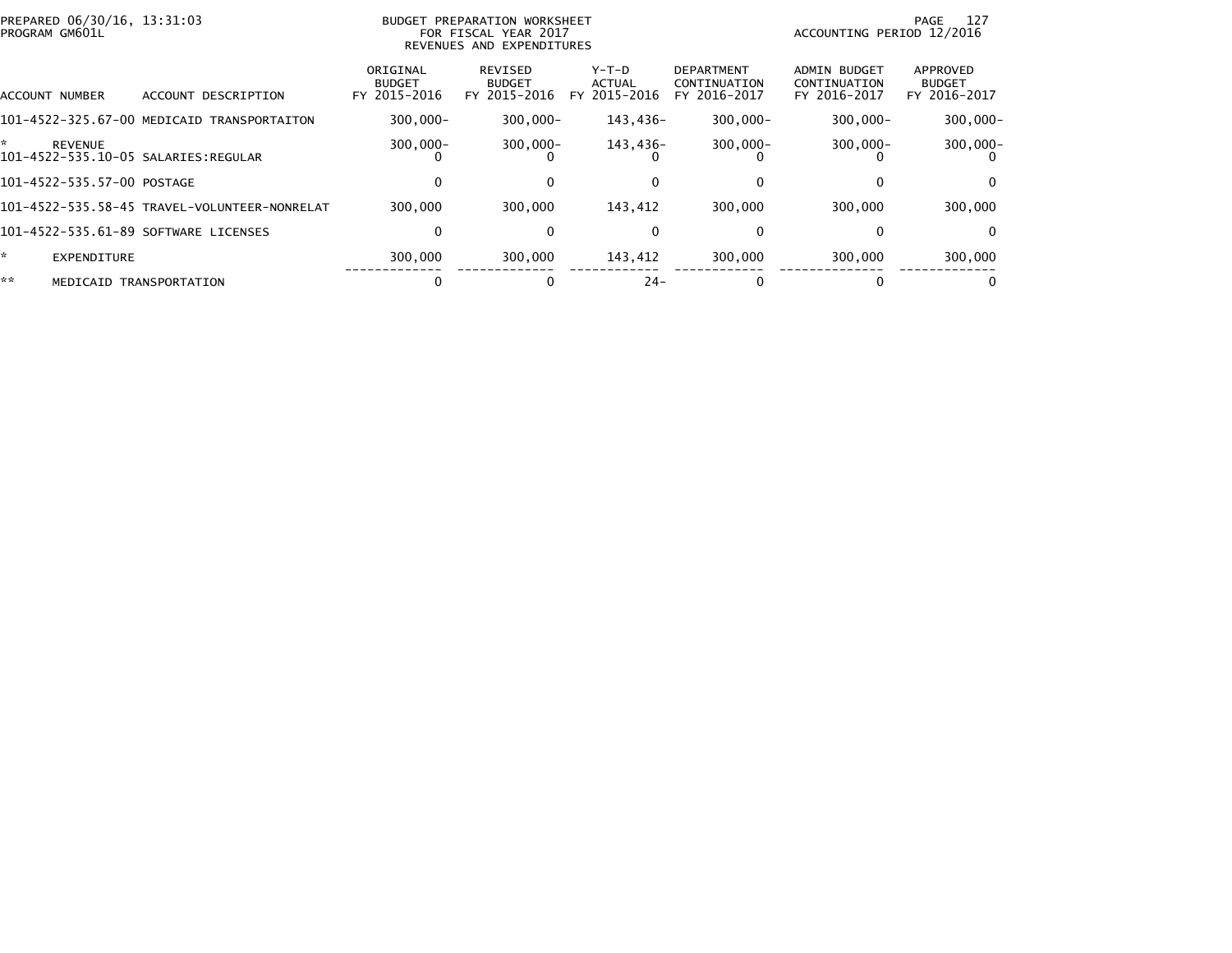| PREPARED 06/30/16, 13:31:03<br>PROGRAM GM601L |                                             |                                           | BUDGET PREPARATION WORKSHEET<br>FOR FISCAL YEAR 2017<br>REVENUES AND EXPENDITURES |                                        |                                                   | ACCOUNTING PERIOD 12/2016                           | 128<br>PAGE                               |
|-----------------------------------------------|---------------------------------------------|-------------------------------------------|-----------------------------------------------------------------------------------|----------------------------------------|---------------------------------------------------|-----------------------------------------------------|-------------------------------------------|
| ACCOUNT NUMBER                                | ACCOUNT DESCRIPTION                         | ORIGINAL<br><b>BUDGET</b><br>FY 2015-2016 | REVISED<br><b>BUDGET</b><br>FY 2015-2016                                          | Y-T-D<br><b>ACTUAL</b><br>FY 2015-2016 | <b>DEPARTMENT</b><br>CONTINUATION<br>FY 2016-2017 | <b>ADMIN BUDGET</b><br>CONTINUATION<br>FY 2016-2017 | APPROVED<br><b>BUDGET</b><br>FY 2016-2017 |
|                                               | 101-4523-325.15-00 CONTRACT TRANSPORTATION  |                                           | $\mathbf{0}$                                                                      | 0                                      | 0                                                 |                                                     | 0                                         |
|                                               | 101-4523-325.15-05 RTS CONTRACT TRANSPORT   | $200,000 -$                               | $200,000 -$                                                                       | $8,097-$                               | $20,000 -$                                        | $20,000 -$                                          | $20,000 -$                                |
|                                               | 101-4523-331.05-06 DOT 5310 E&D GRANT       | $200,000 -$                               | $200,000 -$                                                                       | $109,536-$                             | $200,000 -$                                       | $200,000 -$                                         | $200,000 -$                               |
|                                               | 101-4523-334.30-50 DOT RGP TRANSPORTATION   | $\mathbf 0$                               | $22,000 -$                                                                        | 20,618-                                | 0                                                 | 0                                                   | $\bf{0}$                                  |
|                                               | 101-4523-353.85-00 RTS PASSENGER FARES      | $\mathbf{0}$                              | $\mathbf{0}$                                                                      | 0                                      | $5,000-$                                          | $5,000-$                                            | $5,000 -$                                 |
|                                               | 101-4523-395.10-00 FUND BALANCE APPR-UNREST | 0                                         | $2,444-$                                                                          | 0                                      | 0                                                 | 0                                                   | $\mathbf{0}$                              |
| ÷.<br><b>REVENUE</b>                          | 101-4523-535.84-25 E&D TRANSPORTATION       | $400,000 -$<br>400,000                    | 424,444-<br>424,444                                                               | 138.251-<br>134,770                    | 225,000-<br>200,000                               | $225,000 -$<br>225,000                              | 225,000-<br>225,000                       |
| ÷.<br><b>EXPENDITURE</b>                      |                                             | 400,000                                   | 424,444                                                                           | 134,770                                | 200,000                                           | 225,000                                             | 225,000                                   |
| **<br>5310 E7D GRANT                          |                                             | 0                                         | 0                                                                                 | $3.481 -$                              | $25,000 -$                                        | 0                                                   | 0                                         |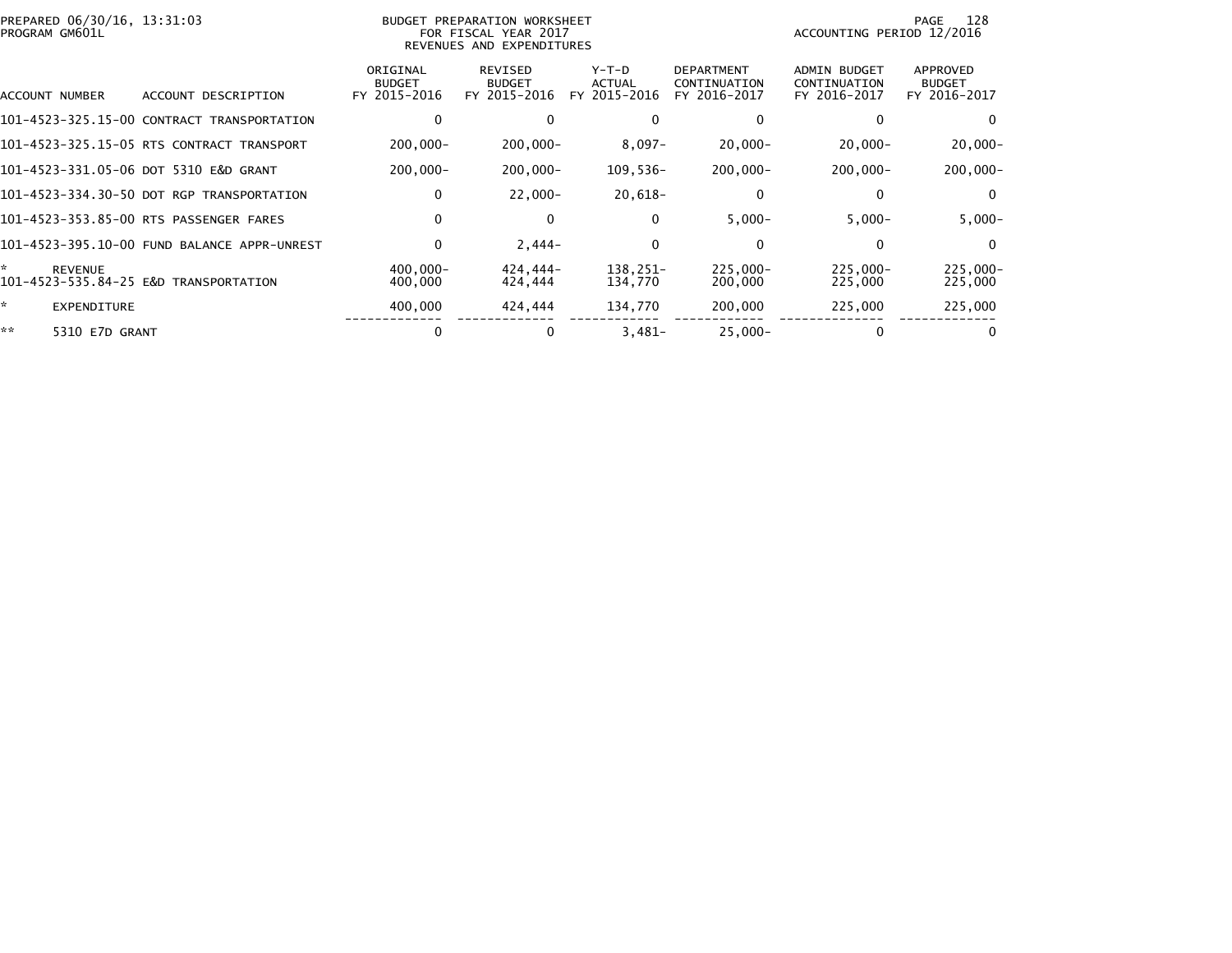| PREPARED 06/30/16, 13:31:03<br>PROGRAM GM601L |                                              |                                           | BUDGET PREPARATION WORKSHEET<br>FOR FISCAL YEAR 2017<br>REVENUES AND EXPENDITURES |                                        |                                                   | ACCOUNTING PERIOD 12/2016                           | 129<br>PAGE                               |
|-----------------------------------------------|----------------------------------------------|-------------------------------------------|-----------------------------------------------------------------------------------|----------------------------------------|---------------------------------------------------|-----------------------------------------------------|-------------------------------------------|
| ACCOUNT NUMBER                                | ACCOUNT DESCRIPTION                          | ORIGINAL<br><b>BUDGET</b><br>FY 2015-2016 | REVISED<br><b>BUDGET</b><br>FY 2015-2016                                          | Y-T-D<br><b>ACTUAL</b><br>FY 2015-2016 | <b>DEPARTMENT</b><br>CONTINUATION<br>FY 2016-2017 | <b>ADMIN BUDGET</b><br>CONTINUATION<br>FY 2016-2017 | APPROVED<br><b>BUDGET</b><br>FY 2016-2017 |
|                                               | 101-4524-331.05-04 JARC - CAPITAL GRANT      | 0                                         | ∩                                                                                 | $\Omega$                               | 0                                                 | 0                                                   |                                           |
|                                               | 101-4524-331.05-05 JARC - OPERATING GRANT    | $61,343-$                                 | $70,691-$                                                                         | $52,772-$                              | 70,691-                                           | $70,691-$                                           | $70,691-$                                 |
|                                               | 101-4524-334.30-36 DOT EMPLOYMENT TRANSPORT  | 24,943-                                   | $34,291-$                                                                         | 34,291-                                | 34,291-                                           | 34,291-                                             | 34,291-                                   |
|                                               | 101-4524-334.30-47 DOT JARC CAPITAL GRANT    | 0                                         | 0                                                                                 | 0                                      |                                                   |                                                     |                                           |
|                                               | 101-4524-334.30-50 DOT RGP TRANSPORTATION    | 0                                         | <sup>0</sup>                                                                      | $\Omega$                               |                                                   | O.                                                  | 0                                         |
|                                               | 101-4524-338.25-00 CONTRIBUTION-KANNAPOLIS   | $10,700 -$                                | $10,700 -$                                                                        | $10,700 -$                             | $10,700 -$                                        | $10,700 -$                                          | $10,700 -$                                |
|                                               | 101-4524-338.40-00 CONTRIBUTION-CHINA GROVE  | $7,500-$                                  | $7,500-$                                                                          | $7,500-$                               | $7,500-$                                          | $7,500-$                                            | $7,500-$                                  |
|                                               | 101-4524-338.43-00 CONTRIBUTION-FAITH        | 0                                         | 0                                                                                 | 0                                      |                                                   |                                                     | $^{(1)}$                                  |
|                                               | 101-4524-338.44-00 CONTRIBUTION-GRANITE QUAR | 0                                         |                                                                                   |                                        |                                                   |                                                     | 0                                         |
|                                               | 101-4524-338.45-00 CONTRIBUTION-LANDIS       | $7,500-$                                  | $7,500-$                                                                          | $7,500-$                               | $7,500-$                                          | $7,500-$                                            | $7,500-$                                  |
|                                               | 101-4524-338.55-00 CONTRIBUTION-ROCKWELL     | 0                                         | $\Omega$                                                                          | $\Omega$                               | $\Omega$                                          | $\Omega$                                            | <sup>0</sup>                              |
|                                               | 101-4524-338.70-00 CONTRIBUTION-SALISBURY    | $10,700 -$                                | $10,700 -$                                                                        | $10,700 -$                             | $10,700 -$                                        | $10,700 -$                                          | $10,700 -$                                |
|                                               | 101-4524-353.85-00 RTS PASSENGER FARES       | 0                                         | 0                                                                                 | $4,295-$                               |                                                   | O.                                                  | $^{\circ}$                                |
|                                               | 101-4524-395.00-00 FUND BALANCE APPR-RESTR   | 0                                         |                                                                                   | $\Omega$                               |                                                   |                                                     |                                           |
| <b>REVENUE</b>                                | 101-4524-535.33-17 CONTRACTED SERVICES       | 122.686-<br>122,686                       | 141.382-<br>141,382                                                               | 127.758-<br>120,690                    | 141.382-<br>141,382                               | 141.382-<br>141,382                                 | 141.382-<br>141,382                       |
| 101-4524-535.54-00 ADVERTISING                |                                              | ŋ                                         |                                                                                   |                                        |                                                   | O.                                                  |                                           |
| 101-4524-535.74-35 C/A:VEHICLES               |                                              | ∩                                         |                                                                                   |                                        |                                                   |                                                     |                                           |
| <b>EXPENDITURE</b>                            |                                              | 122,686                                   | 141,382                                                                           | 120,690                                | 141,382                                           | 141,382                                             | 141,382                                   |
| **<br>JARC GRANT                              |                                              | 0                                         | 0                                                                                 | $7.068 -$                              | $\Omega$                                          |                                                     |                                           |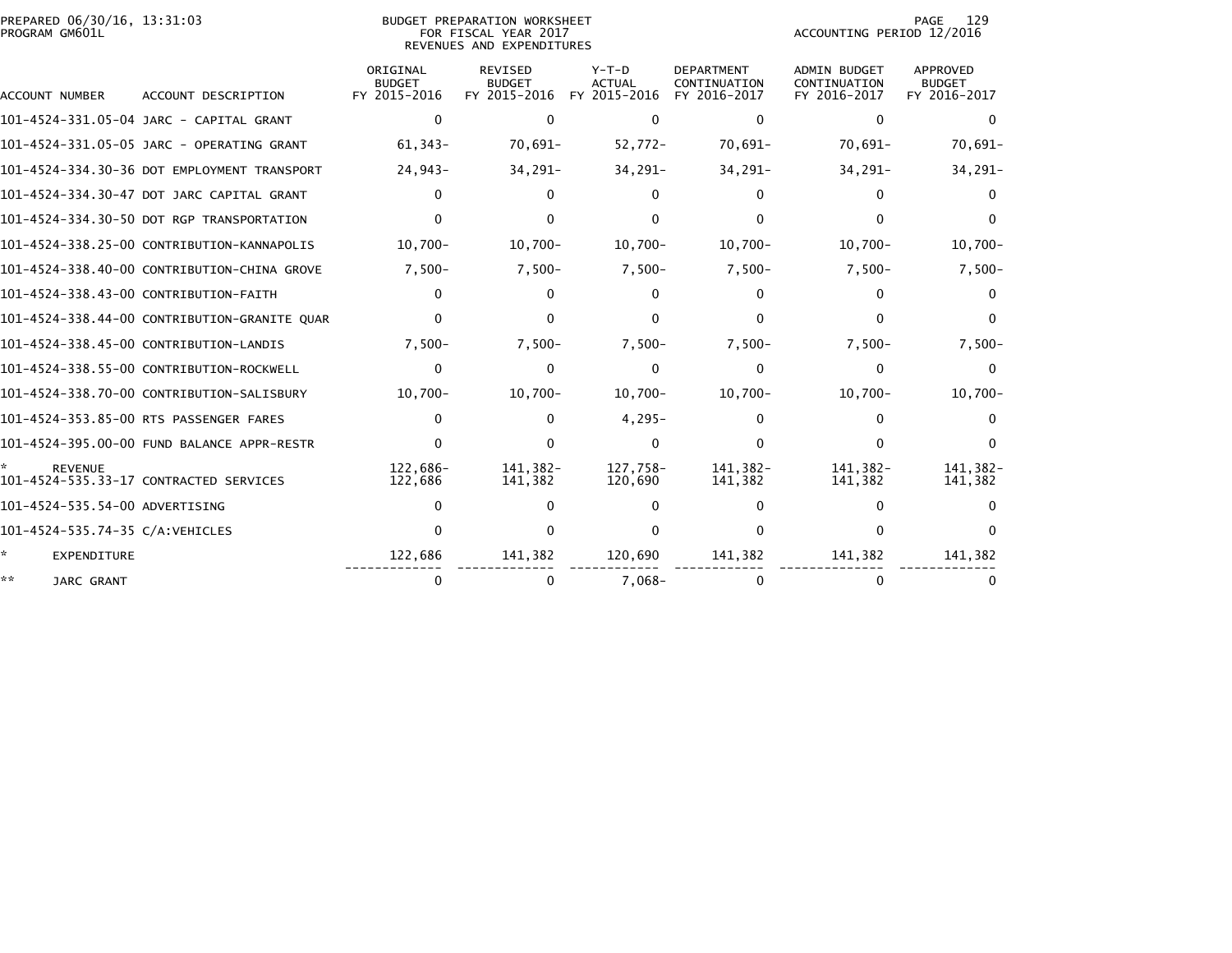| PREPARED 06/30/16, 13:31:03<br>PROGRAM GM601L           |                                       |                                           | BUDGET PREPARATION WORKSHEET<br>FOR FISCAL YEAR 2017<br>REVENUES AND EXPENDITURES |                                              |                                                   | ACCOUNTING PERIOD 12/2016                           | 130<br>PAGE                               |
|---------------------------------------------------------|---------------------------------------|-------------------------------------------|-----------------------------------------------------------------------------------|----------------------------------------------|---------------------------------------------------|-----------------------------------------------------|-------------------------------------------|
| ACCOUNT NUMBER                                          | ACCOUNT DESCRIPTION                   | ORIGINAL<br><b>BUDGET</b><br>FY 2015-2016 | REVISED<br><b>BUDGET</b><br>FY 2015-2016                                          | $Y-T-D$<br><b>ACTUAL</b><br>2015-2016<br>FY. | <b>DEPARTMENT</b><br>CONTINUATION<br>FY 2016-2017 | <b>ADMIN BUDGET</b><br>CONTINUATION<br>FY 2016-2017 | APPROVED<br><b>BUDGET</b><br>FY 2016-2017 |
|                                                         | 101-4525-325.17-00 FUEL REIMBURSEMENT | $102,600 -$                               | $102,600 -$                                                                       | 22,550-                                      | 75,000-                                           | 75,000-                                             | $75,000 -$                                |
| 101-4525-389.18-00 EXCISE TAX REFUND                    |                                       | $16,080-$                                 | 16,080-                                                                           | 0                                            | 0                                                 | 0                                                   | $\mathbf{0}$                              |
| ×.<br><b>REVENUE</b><br>101-4525-535.43-20 R&M:VEHICLES |                                       | 118,680-<br>5,000                         | 118,680-<br>5,000                                                                 | 22,550-<br>4,209                             | 75,000-<br>5,000                                  | 75,000-<br>5,000                                    | $75,000 -$<br>5,000                       |
| 101-4525-535.44-30 RENT:OTHER                           |                                       | 23,000                                    | 23,000                                                                            | 17,082                                       | $\mathbf 0$                                       | $\mathbf{0}$                                        | $\mathbf{0}$                              |
| 101-4525-535.61-90 SUPPLIES:OTHER                       |                                       | 400                                       | 400                                                                               | 100                                          | 400                                               | 400                                                 | 400                                       |
| 101-4525-535.62-30 PROPANE GAS                          |                                       | 64,600                                    | 64,600                                                                            | 20,096                                       | 50,000                                            | 50,000                                              | 50,000                                    |
| ÷.<br><b>EXPENDITURE</b>                                |                                       | 93,000                                    | 93,000                                                                            | 41,487                                       | 55,400                                            | 55,400                                              | 55,400                                    |
| **<br>PROPANE CONVERSION                                |                                       | $25,680-$                                 | 25,680-                                                                           | 18,937                                       | $19,600-$                                         | $19,600-$                                           | $19,600 -$                                |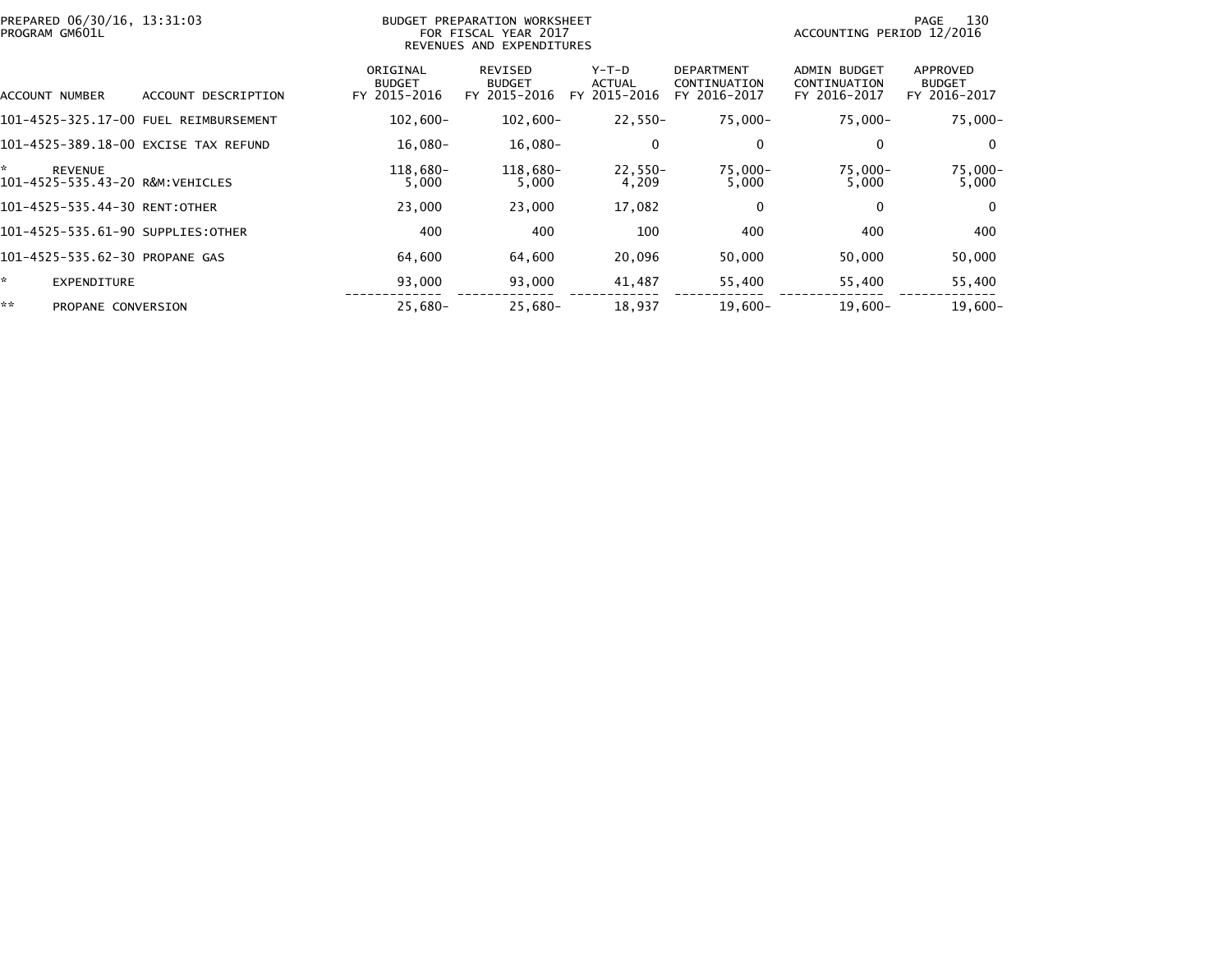| ORIGINAL<br>REVISED<br>Y-T-D<br><b>DEPARTMENT</b><br><b>ADMIN BUDGET</b><br><b>BUDGET</b><br>ACTUAL<br><b>BUDGET</b><br>CONTINUATION<br>CONTINUATION<br>FY 2015-2016<br>FY 2015-2016<br>FY 2015-2016<br>FY 2016-2017<br>FY 2016-2017<br>ACCOUNT DESCRIPTION<br>ACCOUNT NUMBER<br>$66.000 -$<br>$65.000 -$<br>101-4526-325.15-10 SAL. CONTRACT TRANSPORT<br>66,000-<br>45,783-<br>65,000-<br>185.000-<br>101-4526-325.15-15 OTHER CONTRACT TRANSPORT<br>$8.400 -$<br>$172.000 -$<br>128.296-<br>185.000-<br>*<br>$238.000 -$<br>$250.000 -$<br>$250.000 -$<br>74,400-<br>174.079-<br><b>REVENUE</b><br>101-4526-535.33-17 CONTRACTED SERVICES<br>74,400<br>238,000<br>193,416<br>250,000<br>250,000<br>÷.<br>238,000<br>193.416<br>250,000<br>74,400<br>250,000<br><b>EXPENDITURE</b><br>**<br>0<br>19,337<br>0<br>0<br>$\bf{0}$<br>TRANSPORTATION<br><b>CONTRACT</b><br>***<br>52,336<br>45,090<br>45,090<br>115.674<br>89,047-<br>TRANSPORTATION | PREPARED 06/30/16, 13:31:03<br>PROGRAM GM601L | BUDGET PREPARATION WORKSHEET<br>FOR FISCAL YEAR 2017<br>REVENUES AND EXPENDITURES |  | ACCOUNTING PERIOD 12/2016 | 131<br>PAGE                               |
|---------------------------------------------------------------------------------------------------------------------------------------------------------------------------------------------------------------------------------------------------------------------------------------------------------------------------------------------------------------------------------------------------------------------------------------------------------------------------------------------------------------------------------------------------------------------------------------------------------------------------------------------------------------------------------------------------------------------------------------------------------------------------------------------------------------------------------------------------------------------------------------------------------------------------------------------------|-----------------------------------------------|-----------------------------------------------------------------------------------|--|---------------------------|-------------------------------------------|
|                                                                                                                                                                                                                                                                                                                                                                                                                                                                                                                                                                                                                                                                                                                                                                                                                                                                                                                                                   |                                               |                                                                                   |  |                           | APPROVED<br><b>BUDGET</b><br>FY 2016-2017 |
|                                                                                                                                                                                                                                                                                                                                                                                                                                                                                                                                                                                                                                                                                                                                                                                                                                                                                                                                                   |                                               |                                                                                   |  |                           | $65,000 -$                                |
|                                                                                                                                                                                                                                                                                                                                                                                                                                                                                                                                                                                                                                                                                                                                                                                                                                                                                                                                                   |                                               |                                                                                   |  |                           | 185,000-                                  |
|                                                                                                                                                                                                                                                                                                                                                                                                                                                                                                                                                                                                                                                                                                                                                                                                                                                                                                                                                   |                                               |                                                                                   |  |                           | $250.000 -$<br>250,000                    |
|                                                                                                                                                                                                                                                                                                                                                                                                                                                                                                                                                                                                                                                                                                                                                                                                                                                                                                                                                   |                                               |                                                                                   |  |                           | 250,000                                   |
|                                                                                                                                                                                                                                                                                                                                                                                                                                                                                                                                                                                                                                                                                                                                                                                                                                                                                                                                                   |                                               |                                                                                   |  |                           | $\Omega$                                  |
|                                                                                                                                                                                                                                                                                                                                                                                                                                                                                                                                                                                                                                                                                                                                                                                                                                                                                                                                                   |                                               |                                                                                   |  |                           | 52,336                                    |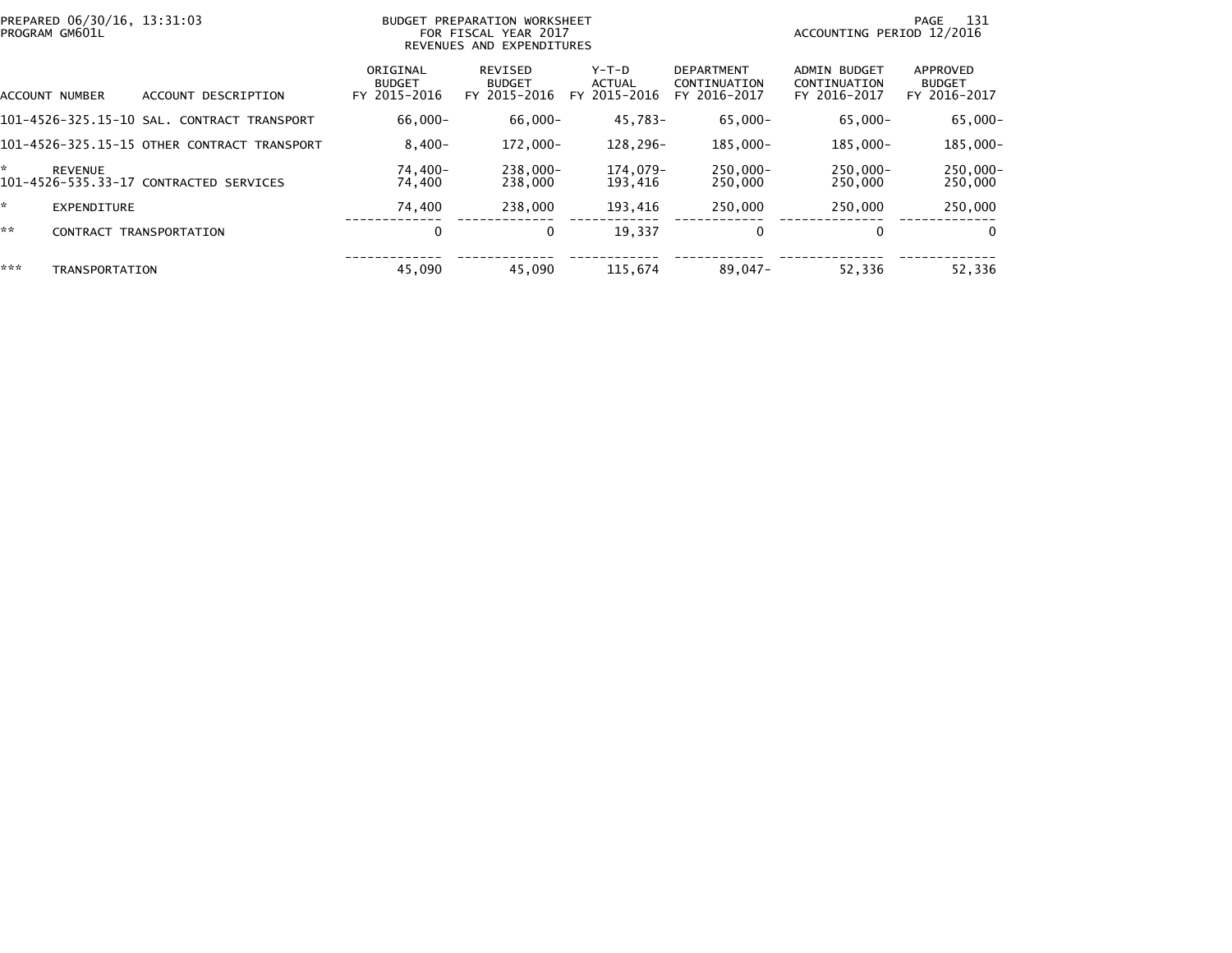| PREPARED 06/30/16, 13:31:03<br>PROGRAM GM601L |                                              |                                           | BUDGET PREPARATION WORKSHEET<br>FOR FISCAL YEAR 2017<br>REVENUES AND EXPENDITURES |                                          | - 132<br>PAGE<br>ACCOUNTING PERIOD 12/2016        |                                                     |                                                  |
|-----------------------------------------------|----------------------------------------------|-------------------------------------------|-----------------------------------------------------------------------------------|------------------------------------------|---------------------------------------------------|-----------------------------------------------------|--------------------------------------------------|
| ACCOUNT NUMBER                                | ACCOUNT DESCRIPTION                          | ORIGINAL<br><b>BUDGET</b><br>FY 2015-2016 | REVISED<br><b>BUDGET</b><br>FY 2015-2016                                          | $Y-T-D$<br><b>ACTUAL</b><br>FY 2015-2016 | <b>DEPARTMENT</b><br>CONTINUATION<br>FY 2016-2017 | <b>ADMIN BUDGET</b><br>CONTINUATION<br>FY 2016-2017 | <b>APPROVED</b><br><b>BUDGET</b><br>FY 2016-2017 |
| 101-4610-353.65-00 OSSI MCT FEES              |                                              | 0                                         |                                                                                   | 0                                        | $\mathbf{0}$                                      | 0                                                   | 0                                                |
| ÷.<br><b>REVENUE</b>                          |                                              | 1,151,507                                 | 1, 152, 162                                                                       | 1,085,312                                | $\Omega$                                          | 1,265,173                                           | 1,265,173                                        |
|                                               |                                              | 76,000                                    | 102,000                                                                           | 96,229                                   | 87,000                                            | 87,000                                              | 87,000                                           |
|                                               | 101-4610-420.10-15 SALARIES:PART-TIME        | 67,000                                    | 67,000                                                                            | 55,878                                   | 67,000                                            | 67,000                                              | 67,000                                           |
| 101-4610-420.20-05 HEALTH INSURANCE           |                                              | 295,543                                   | 295,617                                                                           | 281,369                                  | $\mathbf 0$                                       | 323,037                                             | 323,037                                          |
|                                               | 101-4610-420.20-08 HEALTH INSURANCE:RETIREES | 8,040                                     | 8,340                                                                             | 8,340                                    | 8,580                                             | 8,580                                               | 8,580                                            |
| 101-4610-420.20-10 MEDICARE TAX               |                                              | 18,771                                    | 18,771                                                                            | 16,718                                   | 0                                                 | 20,578                                              | 20,578                                           |
| 101-4610-420.20-15 RETIREMENT                 |                                              | 86,785                                    | 86,785                                                                            | 79,863                                   | $\mathbf{0}$                                      | 99,249                                              | 99,249                                           |
|                                               | 101-4610-420.20-20 SOCIAL SECURITY TAX       | 80,260                                    | 80,260                                                                            | 71,482                                   | 0                                                 | 87,989                                              | 87,989                                           |
|                                               | 101-4610-420.20-25 WORKERS COMPENSATION      | 5,177                                     | 5,177                                                                             | 3,002                                    | $\mathbf{0}$                                      | 3,550                                               | 3,550                                            |
|                                               | 101-4610-420.20-30 401(K) CONTRIBUTIONS      | 36,825                                    | 36,825                                                                            | 32,769                                   | 0                                                 | 37,955                                              | 37,955                                           |
|                                               | 101-4610-420.34-30 SERVICE & MAINTENANCE     | 202,513                                   | 201,613                                                                           | 101,095                                  | 224,229                                           | 220,107                                             | 220,107                                          |

| LEVEL<br>400 | TEXT<br><b>BUS GENERATOR</b><br><b>DCI USER FEES</b><br>2 RADIO TOWER UPS MAINTENANCE<br><b>GIS PLOTTER</b><br>COUNTY MANAGER'S REDUCTION<br><b>VHF FIRE BASES</b><br>REVERSE 911 DATA DUMPS<br>MOTOROLA CONTRACT<br>SALISBURY RADIO MAINTENANCE FOR INFRASTRUCTURE<br>SPECTRUM TIME AND MATERIAL<br>COUNTY MANAGER'S REDUCTIONS<br>CAROLINA RECORDING SYSTEMS |         | TEXT AMT<br>4,800<br>2,077<br>3,122<br>137,000<br>$50,000$<br>1,000<br>$\overline{1,000}$ -<br>16,980<br>220,107 | 500<br>$\frac{3}{122}$<br>3,750<br>5,000 |         |         |         |
|--------------|----------------------------------------------------------------------------------------------------------------------------------------------------------------------------------------------------------------------------------------------------------------------------------------------------------------------------------------------------------------|---------|------------------------------------------------------------------------------------------------------------------|------------------------------------------|---------|---------|---------|
|              | 101-4610-420.34-70 800 RADIO USER FEES                                                                                                                                                                                                                                                                                                                         | 153.360 | 153,360                                                                                                          | 137.360                                  | 155.760 | 155.760 | 155,760 |

 LEVEL TEXT TEXT AMT 400 COVERS RADIO USER FEES PAID TO THE CITY OF 155,760 SALISBURY FOR 800 RADIOS FROM THE COUNTY USED ONTEXT AMT<br>155,760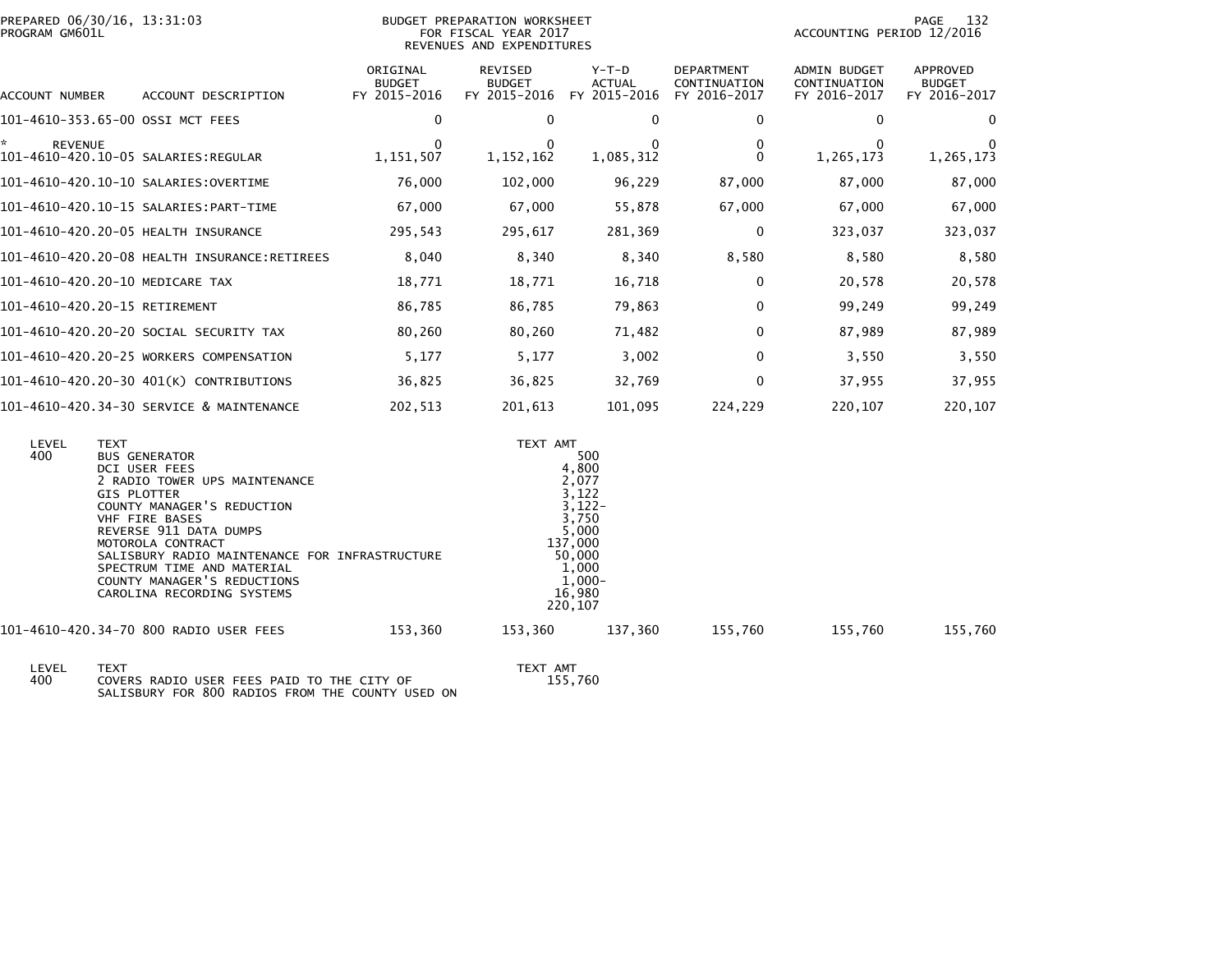| PREPARED 06/30/16, 13:31:03<br>PROGRAM GM601L |                                                                                                                                                                                                                                                                                                                                                                                                                                                                                                                                                          | BUDGET PREPARATION WORKSHEET<br>FOR FISCAL YEAR 2017<br>REVENUES AND EXPENDITURES |                                                              |                          | ACCOUNTING PERIOD 12/2016                         | 133<br>PAGE                                  |                                                  |
|-----------------------------------------------|----------------------------------------------------------------------------------------------------------------------------------------------------------------------------------------------------------------------------------------------------------------------------------------------------------------------------------------------------------------------------------------------------------------------------------------------------------------------------------------------------------------------------------------------------------|-----------------------------------------------------------------------------------|--------------------------------------------------------------|--------------------------|---------------------------------------------------|----------------------------------------------|--------------------------------------------------|
| ACCOUNT NUMBER                                | ACCOUNT DESCRIPTION                                                                                                                                                                                                                                                                                                                                                                                                                                                                                                                                      | ORIGINAL<br><b>BUDGET</b><br>FY 2015-2016                                         | <b>REVISED</b><br><b>BUDGET</b><br>FY 2015-2016 FY 2015-2016 | $Y-T-D$<br><b>ACTUAL</b> | <b>DEPARTMENT</b><br>CONTINUATION<br>FY 2016-2017 | ADMIN BUDGET<br>CONTINUATION<br>FY 2016-2017 | <b>APPROVED</b><br><b>BUDGET</b><br>FY 2016-2017 |
|                                               | THE SYSTEM 1250 RADIOS \$10 EACH PER MONTH PER<br>RADIO PLUS ADDITIONAL FOR ANY RADIOS ADDED DURING<br>THE YEAR. A SURVEY WAS COMPLETED WITH A PROJECTION<br>OF 39 RADIOS TO BE ADDED TO THE SYSTEM \$2400 NEEDS<br>TO BE ADDED TO THIS LINE                                                                                                                                                                                                                                                                                                             |                                                                                   |                                                              |                          |                                                   |                                              |                                                  |
|                                               |                                                                                                                                                                                                                                                                                                                                                                                                                                                                                                                                                          |                                                                                   | 155,760                                                      |                          |                                                   |                                              |                                                  |
| 101-4610-420.41-40 WATER                      |                                                                                                                                                                                                                                                                                                                                                                                                                                                                                                                                                          | 1,000                                                                             | 1,000                                                        | 668                      | 1,000                                             | 1,000                                        | 1,000                                            |
|                                               | 101-4610-420.43-15 R&M:EQUIPMENT                                                                                                                                                                                                                                                                                                                                                                                                                                                                                                                         | 1,000                                                                             | 900                                                          | 50                       | 1,000                                             | 1,000                                        | 1,000                                            |
| LEVEL<br>400                                  | <b>TEXT</b><br>ANYTHING NOT COVERED UNDER MAINTENANCE CONTRACT                                                                                                                                                                                                                                                                                                                                                                                                                                                                                           |                                                                                   | TEXT AMT<br>1,000<br>1,000                                   |                          |                                                   |                                              |                                                  |
|                                               | 101-4610-420.43-20 R&M:VEHICLES                                                                                                                                                                                                                                                                                                                                                                                                                                                                                                                          | 2,000                                                                             | 2,000                                                        | 1,047                    | 2,000                                             | 2,000                                        | 2,000                                            |
| LEVEL<br>400                                  | <b>TEXT</b><br>THIS COVERS MAINTENANCE FOR THE DEPARTMENTS<br>COMMAND BUS AND TAHOE.                                                                                                                                                                                                                                                                                                                                                                                                                                                                     |                                                                                   | TEXT AMT<br>2,000                                            |                          |                                                   |                                              |                                                  |
|                                               |                                                                                                                                                                                                                                                                                                                                                                                                                                                                                                                                                          |                                                                                   | 2,000                                                        |                          |                                                   |                                              |                                                  |
|                                               | 101-4610-420.43-23 R&M:RADIOS                                                                                                                                                                                                                                                                                                                                                                                                                                                                                                                            | 50,000                                                                            | 60,550                                                       | 24,005                   | 63,000                                            | 50,000                                       | 50,000                                           |
| LEVEL<br>400                                  | <b>TEXT</b><br>THIS COVERS REPAIRS ON A TIME AND MATERIAL BASIS<br>TO REPAIR THE COUNTY FIRE DEPARTMENTS, EMS AND<br>RCSO RADIOS. THERE ARE APPROX 1300 RADIOS. OF<br>THE 1300 RADIOS SOME CAN BE FIXED BY THE RADIO<br>SHOP FOR APPROX \$200 EACH. THE NEWER RADIOS WHICH<br>CAME OFF WARRANTY ARE \$450-\$600 EACH TIME THEY<br>NEED REPAIR. TIME ANDMATERIAL ESTIMATES FOR REPAIR<br>TO THE SOUTH ROWAN SITE IF NEEDED. THIS ALSO<br>INCLUDES AT LEAST 3 TOWER CLIMBS FOR REPAIR TO<br>THE RADIO SYSTEM INFRASTRUCTURE.<br>COUNTY MANAGER'S REDUCTION |                                                                                   | TEXT AMT<br>63,000<br>$13.000 -$                             |                          |                                                   |                                              |                                                  |
|                                               |                                                                                                                                                                                                                                                                                                                                                                                                                                                                                                                                                          |                                                                                   | 50,000                                                       |                          |                                                   |                                              |                                                  |
|                                               | 101-4610-420.43-55 R&M:TELEPHONES                                                                                                                                                                                                                                                                                                                                                                                                                                                                                                                        | 1,000                                                                             | 1,000                                                        | 0                        | 1,000                                             | 1,000                                        | 1,000                                            |
| LEVEL<br>400                                  | <b>TEXT</b><br>COVERS THE 5 ADMIN PHONES IN THE BUILDING                                                                                                                                                                                                                                                                                                                                                                                                                                                                                                 |                                                                                   | TEXT AMT<br>1,000<br>1,000                                   |                          |                                                   |                                              |                                                  |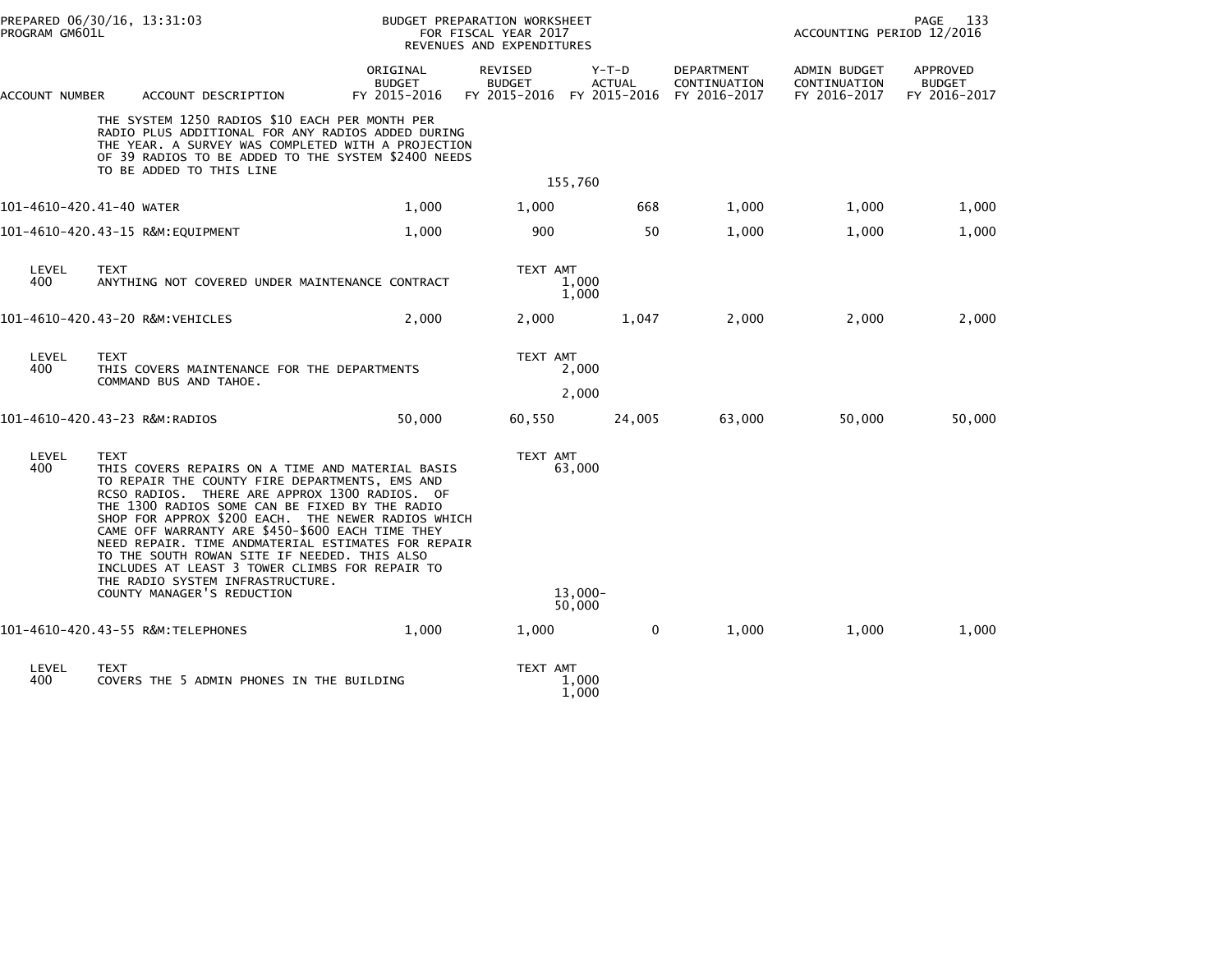| PREPARED 06/30/16, 13:31:03<br>PROGRAM GM601L |                                                          |                                                                                                                                       |                                           | BUDGET PREPARATION WORKSHEET<br>FOR FISCAL YEAR 2017<br>REVENUES AND EXPENDITURES |                                          |                            | ACCOUNTING PERIOD 12/2016                    | PAGE 134                                  |
|-----------------------------------------------|----------------------------------------------------------|---------------------------------------------------------------------------------------------------------------------------------------|-------------------------------------------|-----------------------------------------------------------------------------------|------------------------------------------|----------------------------|----------------------------------------------|-------------------------------------------|
| ACCOUNT NUMBER                                |                                                          | ACCOUNT DESCRIPTION                                                                                                                   | ORIGINAL<br><b>BUDGET</b><br>FY 2015-2016 | REVISED<br><b>BUDGET</b><br>FY 2015-2016 FY 2015-2016 FY 2016-2017                | $Y-T-D$<br><b>ACTUAL</b>                 | DEPARTMENT<br>CONTINUATION | ADMIN BUDGET<br>CONTINUATION<br>FY 2016-2017 | APPROVED<br><b>BUDGET</b><br>FY 2016-2017 |
| 101-4610-420.44-35 RENT:PAGERS                |                                                          |                                                                                                                                       | 11,000                                    | 11,000                                                                            | 7,882                                    | 10,000                     | 10,000                                       | 10,000                                    |
| LEVEL<br>400                                  | <b>TEXT</b>                                              | COVERS THE COST OF PAGERS FOR SEVERAL COUNTY<br>AGENCIES. THIS LINE HAS DECREASED SINCE LAST YEAR<br>LESS PAGERS ARE USED THAN BEFORE |                                           | TEXT AMT                                                                          | 10,000                                   |                            |                                              |                                           |
| 101-4610-420.44-55 RENT:TOWERS                |                                                          |                                                                                                                                       | 35,820                                    | 35,820                                                                            | 10,000<br>32,634                         | 37,426                     | 37,426                                       | 37,426                                    |
| LEVEL<br>400                                  | <b>TEXT</b><br><b>GRANITE QUARRY</b>                     | COVERS THE COST OF LEASING TOWER SPACE AT YOUNGS<br>MOUNTAIN THIS MOUNT INCREASES EACH YEAR                                           |                                           | TEXT AMT                                                                          | 34,726<br>2,700<br>37,426                |                            |                                              |                                           |
|                                               |                                                          | 101-4610-420.50-07 COST PER COPY PROGRAM                                                                                              | 1,200                                     | 1,300                                                                             | 902                                      | 1,200                      | 1,200                                        | 1,200                                     |
| LEVEL<br>400                                  | <b>TEXT</b><br>COST PER COPY                             |                                                                                                                                       |                                           | TEXT AMT                                                                          | 1.200<br>1,200                           |                            |                                              |                                           |
| 101-4610-420.53-05 TELEPHONE                  |                                                          |                                                                                                                                       | 12,600                                    | 11,967                                                                            | 9,622                                    | 9,800                      | 12,900                                       | 12,900                                    |
| LEVEL<br>400                                  | <b>TEXT</b><br>SPIRIT DESK PHONES<br>OTHER PHONE CHARGES | AT&T VARIOUS ALARM LINES AND CIRCUIT LINES<br>VERIZON ADMIN CELL PHONES AND AIR CARDS                                                 |                                           | TEXT AMT                                                                          | 2,400<br>3,840<br>5,700<br>960<br>12,900 |                            |                                              |                                           |
| 101-4610-420.55-00 PRINTING                   |                                                          |                                                                                                                                       | 200                                       | 200                                                                               | $\mathbf{0}$                             | 200                        | 200                                          | 200                                       |
| LEVEL<br>400                                  | <b>TEXT</b>                                              | OUTSIDE THE OFFICE PRINTING NEEDS                                                                                                     |                                           | TEXT AMT                                                                          | 200<br>200                               |                            |                                              |                                           |
| 101-4610-420.56-00 UNIFORMS                   |                                                          |                                                                                                                                       | 10,500                                    | 11,400                                                                            | 11,300                                   | 10,500                     | 10,500                                       | 10,500                                    |
| LEVEL                                         | <b>TEXT</b>                                              |                                                                                                                                       |                                           | TEXT AMT                                                                          |                                          |                            |                                              |                                           |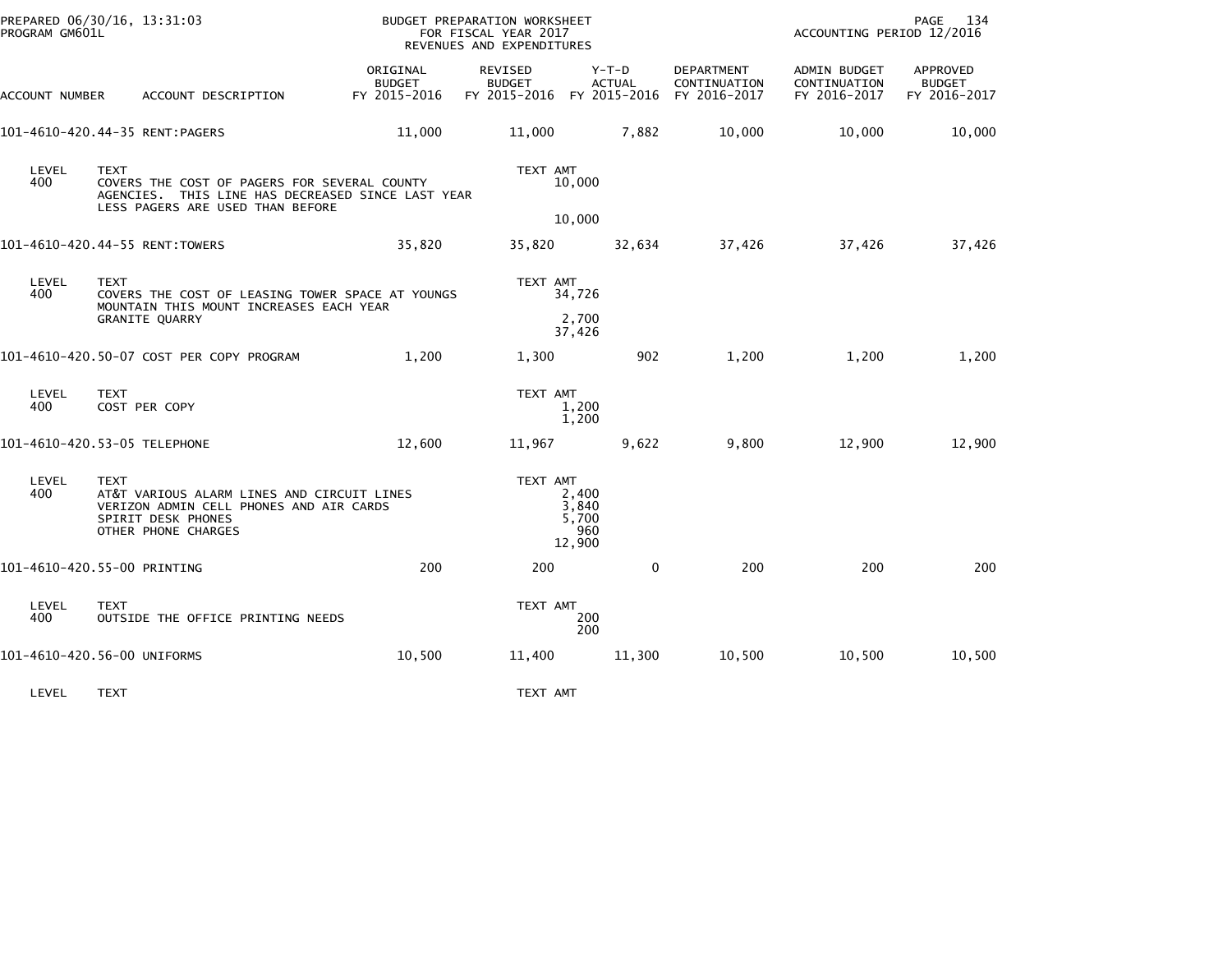|                             | PREPARED 06/30/16, 13:31:03<br>PROGRAM GM601L |                                                                                                                                                                                                                                                |                                           | BUDGET PREPARATION WORKSHEET<br>FOR FISCAL YEAR 2017<br>REVENUES AND EXPENDITURES |                                           |                            | 135<br>PAGE<br>ACCOUNTING PERIOD 12/2016     |                                           |  |
|-----------------------------|-----------------------------------------------|------------------------------------------------------------------------------------------------------------------------------------------------------------------------------------------------------------------------------------------------|-------------------------------------------|-----------------------------------------------------------------------------------|-------------------------------------------|----------------------------|----------------------------------------------|-------------------------------------------|--|
| ACCOUNT NUMBER              |                                               | ACCOUNT DESCRIPTION                                                                                                                                                                                                                            | ORIGINAL<br><b>BUDGET</b><br>FY 2015-2016 | <b>REVISED</b><br><b>BUDGET</b><br>FY 2015-2016 FY 2015-2016 FY 2016-2017         | Y-T-D<br><b>ACTUAL</b>                    | DEPARTMENT<br>CONTINUATION | ADMIN BUDGET<br>CONTINUATION<br>FY 2016-2017 | APPROVED<br><b>BUDGET</b><br>FY 2016-2017 |  |
| 400                         |                                               | COVERS THE COST OF PROVIDING UNIFORMS FOR ALL<br>EMPLOYEES (50). THIS IS THE SAME AS LAST YEARS<br>REQUEST, AS THE NEW DIRECTOR I HAVE A STRICTER<br>POLICY ON PROFESSIONAL DRESS THAN BEFORE. I AM<br>ASKING THAT THIS ITEM BE KEPT THE SAME. |                                           |                                                                                   | 10,500<br>10,500                          |                            |                                              |                                           |  |
| 101-4610-420.57-00 POSTAGE  |                                               |                                                                                                                                                                                                                                                | 200                                       | 200                                                                               | 169                                       | 200                        | 200                                          | 200                                       |  |
| LEVEL<br>400                | <b>TEXT</b>                                   | COVERS THE COST OF SHIPPING AND POSTAGE                                                                                                                                                                                                        |                                           | TEXT AMT                                                                          | 200<br>200                                |                            |                                              |                                           |  |
| 101-4610-420.58-00 TRAVEL   |                                               |                                                                                                                                                                                                                                                | 8,160                                     | 7,160                                                                             | 4,565                                     | 8,160                      | 8,160                                        | 8,160                                     |  |
| LEVEL<br>400                | <b>TEXT</b>                                   | GIS ANALYST TRAVEL FOR TRAINING<br>DCI CERTIFICATIONS<br>NENA APCO CONFERENCE<br>OTHER TRAINING OPPURTUNITIES                                                                                                                                  |                                           | TEXT AMT                                                                          | 1,800<br>2,100<br>3,310<br>950<br>8,160   |                            |                                              |                                           |  |
| 101-4610-420.59-00 TRAINING |                                               |                                                                                                                                                                                                                                                | 4,000                                     | 5,000                                                                             | 3,585                                     | 5,000                      | 5,000                                        | 5,000                                     |  |
| LEVEL<br>400                | <b>TEXT</b>                                   | GIS ANALYST NEXT GEN 911<br>NENA/APCO CONFERENCE<br>TELECOMMUNICATOR SYMPOSIUM<br>OTHER TRAINING OPPURTUNITIES                                                                                                                                 |                                           | TEXT AMT                                                                          | 1.000<br>1.000<br>1,000<br>2,000<br>5,000 |                            |                                              |                                           |  |
|                             |                                               | 101-4610-420.61-05 SUPPLIES:OFFICE                                                                                                                                                                                                             | 5,000                                     | 5,000                                                                             | 4,295                                     | 7,000                      | 6,000                                        | 6,000                                     |  |
| LEVEL<br>400                | <b>TEXT</b>                                   | OFFICE SUPPLIES FOR THE DEPARTMENT<br>TESTING SUPPLIES FROM NDST FOR APPLICANTS<br>COUNTY MANAGER RECOMMENDATION                                                                                                                               |                                           | TEXT AMT                                                                          | 5,000<br>2,000<br>$1,000 -$<br>6,000      |                            |                                              |                                           |  |
|                             |                                               | 101-4610-420.61-15 SUPPLIES:EDUCATIONAL                                                                                                                                                                                                        | 500                                       | 500                                                                               | 211                                       | 500                        | 500                                          | 500                                       |  |
| LEVEL                       | <b>TEXT</b>                                   |                                                                                                                                                                                                                                                |                                           | TEXT AMT                                                                          |                                           |                            |                                              |                                           |  |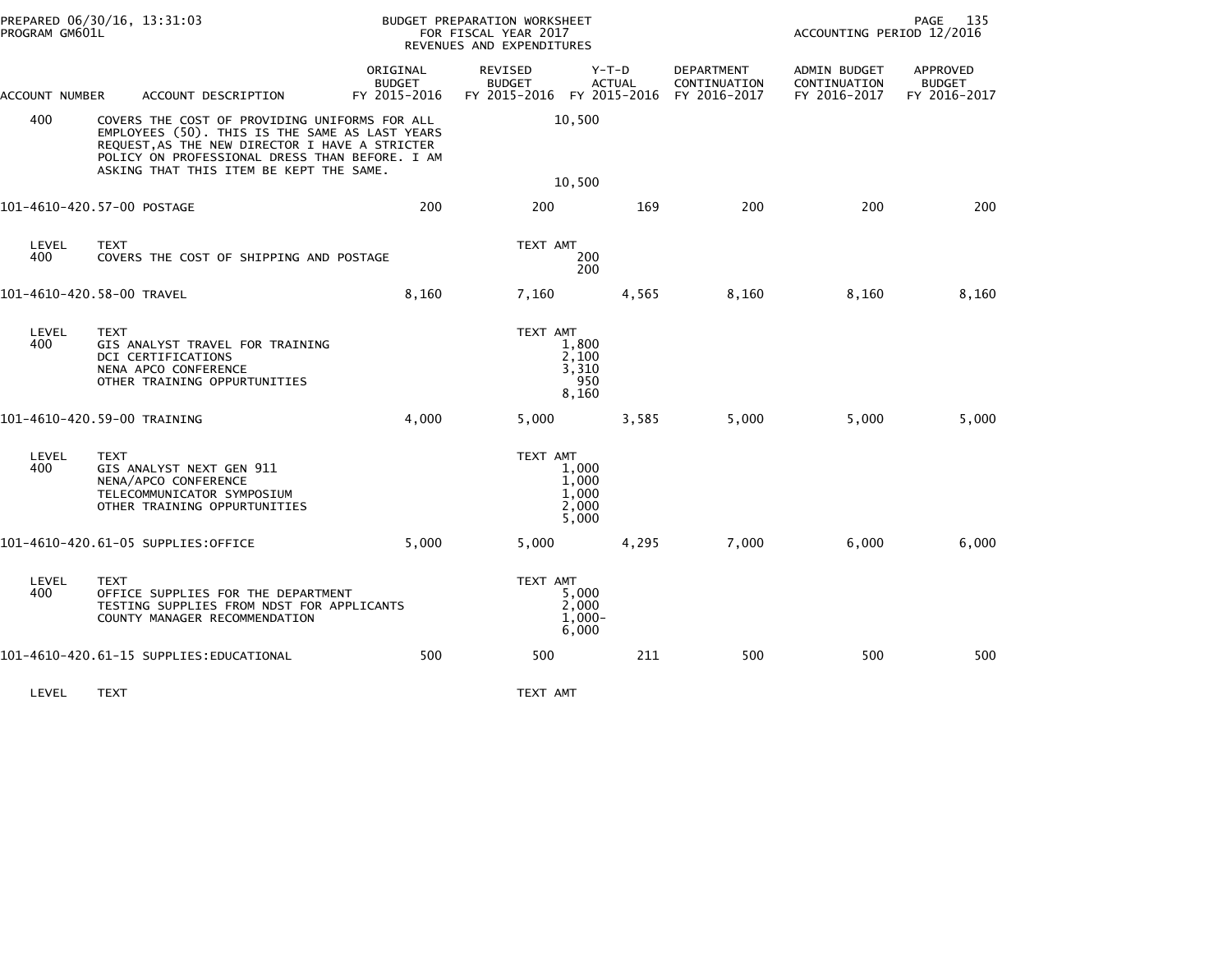| PROGRAM GM601L           | PREPARED 06/30/16, 13:31:03                                                                                                        |                                           | BUDGET PREPARATION WORKSHEET<br>FOR FISCAL YEAR 2017<br>REVENUES AND EXPENDITURES |                                          |                                            | ACCOUNTING PERIOD 12/2016                    | PAGE<br>136                               |
|--------------------------|------------------------------------------------------------------------------------------------------------------------------------|-------------------------------------------|-----------------------------------------------------------------------------------|------------------------------------------|--------------------------------------------|----------------------------------------------|-------------------------------------------|
| ACCOUNT NUMBER           | ACCOUNT DESCRIPTION                                                                                                                | ORIGINAL<br><b>BUDGET</b><br>FY 2015-2016 | REVISED<br><b>BUDGET</b><br>FY 2015-2016                                          | $Y-T-D$<br><b>ACTUAL</b><br>FY 2015-2016 | DEPARTMENT<br>CONTINUATION<br>FY 2016-2017 | ADMIN BUDGET<br>CONTINUATION<br>FY 2016-2017 | APPROVED<br><b>BUDGET</b><br>FY 2016-2017 |
| 400                      | COVERS ANY ITEMS NOT COVERED IN SURCHARGE BUDGET                                                                                   |                                           |                                                                                   | 500<br>500                               |                                            |                                              |                                           |
|                          | 101-4610-420.61-85 SUPPLIES: VEHICLE                                                                                               | 700                                       | 700                                                                               | 69                                       | 700                                        | 700                                          | 700                                       |
| LEVEL<br>400             | <b>TEXT</b><br>COST OF SUPPLIES FOR BOTH COUNTY VEHICLES                                                                           |                                           | TEXT AMT                                                                          | 700<br>700                               |                                            |                                              |                                           |
|                          | 101-4610-420.61-95 SUPPLIES: OTHER SMALL EQMT                                                                                      | 3,000                                     | 1,999                                                                             | 681                                      | 3,200                                      | 3,200                                        | 3,200                                     |
| LEVEL<br>400             | <b>TEXT</b><br>ANY SMALL EQUIPMENT NEEDS FOR THE DEPARTMENT<br>DEFIBRILLATOR FOR THE DEPARTMENT                                    |                                           | TEXT AMT                                                                          | 2,000<br>1,200<br>3,200                  |                                            |                                              |                                           |
|                          | 101-4610-420.62-05 ELECTRICITY                                                                                                     | 36,000                                    | 36,000                                                                            | 24,235                                   | 36,000                                     | 36,000                                       | 36,000                                    |
| LEVEL<br>400             | <b>TEXT</b><br>OUR ELECTRIC BILL                                                                                                   |                                           | TEXT AMT                                                                          | 36,000<br>36,000                         |                                            |                                              |                                           |
|                          | 101-4610-420.62-06 ELECTRICITY-TOWER SITES                                                                                         | 11,300                                    | 16,128                                                                            | 11,573                                   | 14,800                                     | 14,800                                       | 14,800                                    |
| LEVEL<br>400             | <b>TEXT</b><br>YEARLY ESTIMATE FOR SOUTH ROWAN SITE<br>YEARLY ESTIMATE FOR YOUNGS MOUNTAIN SITE                                    |                                           | TEXT AMT                                                                          | 10,000<br>4,800<br>14,800                |                                            |                                              |                                           |
|                          | 101-4610-420.62-20 MOTOR FUEL & LUBRICANTS                                                                                         | 8,000                                     | 8,000                                                                             | 1,957                                    | 8,000                                      | 8,000                                        | 8,000                                     |
| LEVEL<br>400             | <b>TEXT</b><br>COVERS FUEL FOR THE DEPARTMENTS 2 VEHICLES PLUS<br>FUEL FOR THE GENERATOR AT THE 911 FACILITY, AND<br>2 TOWER SITES |                                           | TEXT AMT                                                                          | 8,000                                    |                                            |                                              |                                           |
| 101-4610-420.64-10 BOOKS |                                                                                                                                    | 200                                       | 200                                                                               | 8,000<br>$\mathbf{0}$                    | 200                                        | 200                                          | 200                                       |
| LEVEL<br>400             | <b>TEXT</b>                                                                                                                        |                                           | TEXT AMT                                                                          | 200                                      |                                            |                                              |                                           |
|                          | VARIOUS SUBSCRIPTION PERTAINING TO OUR INDUSTRY                                                                                    |                                           |                                                                                   |                                          |                                            |                                              |                                           |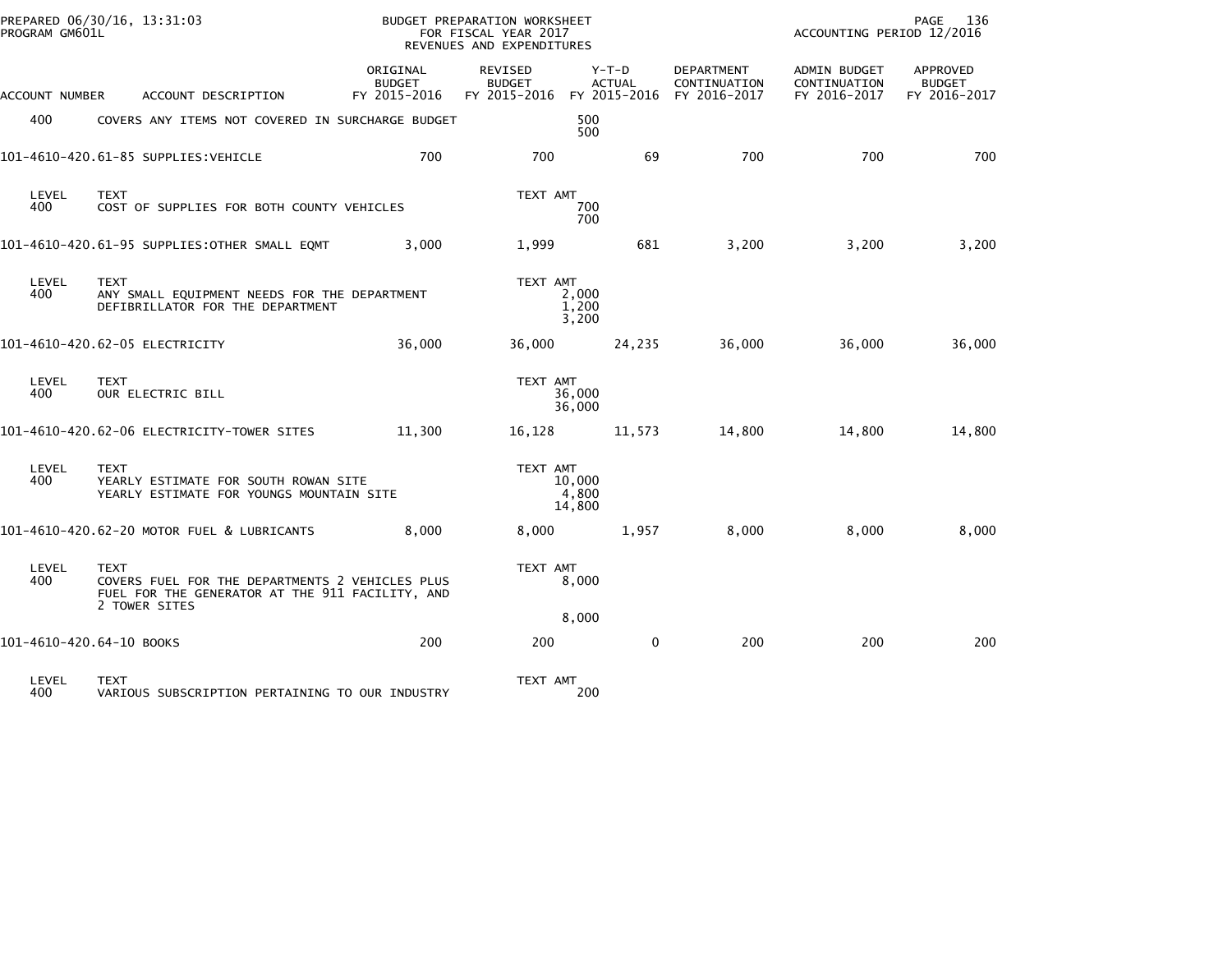|     | PROGRAM GM601L | PREPARED 06/30/16, 13:31:03                                                                                                                     | BUDGET PREPARATION WORKSHEET              | FOR FISCAL YEAR 2017<br>REVENUES AND EXPENDITURES |                                        |                                                   | ACCOUNTING PERIOD 12/2016                    | PAGE<br>- 137                             |
|-----|----------------|-------------------------------------------------------------------------------------------------------------------------------------------------|-------------------------------------------|---------------------------------------------------|----------------------------------------|---------------------------------------------------|----------------------------------------------|-------------------------------------------|
|     | ACCOUNT NUMBER | ACCOUNT DESCRIPTION                                                                                                                             | ORIGINAL<br><b>BUDGET</b><br>FY 2015-2016 | REVISED<br><b>BUDGET</b><br>FY 2015-2016          | Y-T-D<br><b>ACTUAL</b><br>FY 2015-2016 | <b>DEPARTMENT</b><br>CONTINUATION<br>FY 2016-2017 | ADMIN BUDGET<br>CONTINUATION<br>FY 2016-2017 | APPROVED<br><b>BUDGET</b><br>FY 2016-2017 |
|     |                |                                                                                                                                                 |                                           |                                                   | 200                                    |                                                   |                                              |                                           |
|     |                | 101-4610-420.64-50 DUES & SUBSCRIPTIONS                                                                                                         | 1,200                                     | 1,200                                             | 738                                    | 4,275                                             | 2,275                                        | 2,275                                     |
| 400 | LEVEL          | <b>TEXT</b><br>APCO/NENA DUES PLUS OTHER RELATED TO OUR JOBS<br>COUNTY MANAGER'S REDUCTION                                                      |                                           | TEXT AMT                                          | 4,275<br>$2,000-$<br>2,275             |                                                   |                                              |                                           |
|     |                | 101-4610-420.73-00 C/A:OTHER IMPROVEMENTS                                                                                                       | 9,000                                     | 9,000                                             | $\mathbf{0}$                           | $\Omega$                                          | $\mathbf{0}$                                 | $\Omega$                                  |
|     |                | 101-4610-420.74-30 C/A:SOFTWARE                                                                                                                 | $\mathbf 0$                               | $\mathbf{0}$                                      | $\mathbf{0}$                           | $\mathbf{0}$                                      | $\mathbf{0}$                                 | 10,580                                    |
| 400 | LEVEL          | <b>TEXT</b><br>EXPANSION -<br>OSSI CAD TO IMMAGE TREND FIRE REPORTING SOFTWARE                                                                  |                                           | TEXT AMT                                          | 10,580                                 |                                                   |                                              |                                           |
|     |                |                                                                                                                                                 |                                           |                                                   | 10,580                                 |                                                   |                                              |                                           |
|     |                | 101-4610-420.74-35 C/A:VEHICLES                                                                                                                 | $\mathbf 0$                               | $\mathbf{0}$                                      | $\mathbf{0}$                           | $\mathbf 0$                                       | $\mathbf 0$                                  | $\mathbf{0}$                              |
|     |                |                                                                                                                                                 | $\mathbf 0$                               | 3,451                                             | 3,425                                  | 0                                                 | 0                                            | $\mathbf 0$                               |
|     |                | 101-4610-420.76-50 F/A:RADIOS                                                                                                                   | $\mathbf{0}$                              | $\mathbf{0}$                                      | $\mathbf{0}$                           | $\mathbf{0}$                                      | $\mathbf{0}$                                 | 0                                         |
|     |                | 101-4610-420.82-08 EMPLOYEE RETIREMENTS                                                                                                         | $\Omega$                                  | 125                                               | 125                                    | $\mathbf{0}$                                      | $\mathbf{0}$                                 | $\Omega$                                  |
|     |                | 101-4610-420.82-09 MEETINGS/TRAINING FOOD                                                                                                       | $\mathbf{0}$                              | $\mathbf{0}$                                      | $\mathbf{0}$                           | 2,500                                             | 2,500                                        | 2,500                                     |
| 400 | LEVEL          | <b>TEXT</b><br>THIS WILL BE USED FOR MEALS AT CONTINUING EDUCATIO<br>N MEETINGS.3 PER YEAR. IT WILL ALSO BE USED FOR<br>OTHER DEPARTMENT EVENTS |                                           | TEXT AMT                                          | 2,500                                  |                                                   |                                              |                                           |
|     |                |                                                                                                                                                 |                                           |                                                   | 2,500                                  |                                                   |                                              |                                           |
| ÷.  | EXPENDITURE    |                                                                                                                                                 | 2,395,361                                 | 2,439,710                                         | 2,113,155                              |                                                   | 770,230 2,590,739                            | 2,601,319                                 |
| **  |                | 9-1-1 OPERATIONS                                                                                                                                | 2,395,361                                 | 2,439,710                                         | 2, 113, 155                            | 770,230                                           | 2,590,739                                    | 2,601,319                                 |
| *** |                | TELECOMMUNICATIONS                                                                                                                              | 2,395,361                                 | 2,439,710                                         | 2, 113, 155                            | 770,230                                           | 2,590,739                                    | 2,601,319                                 |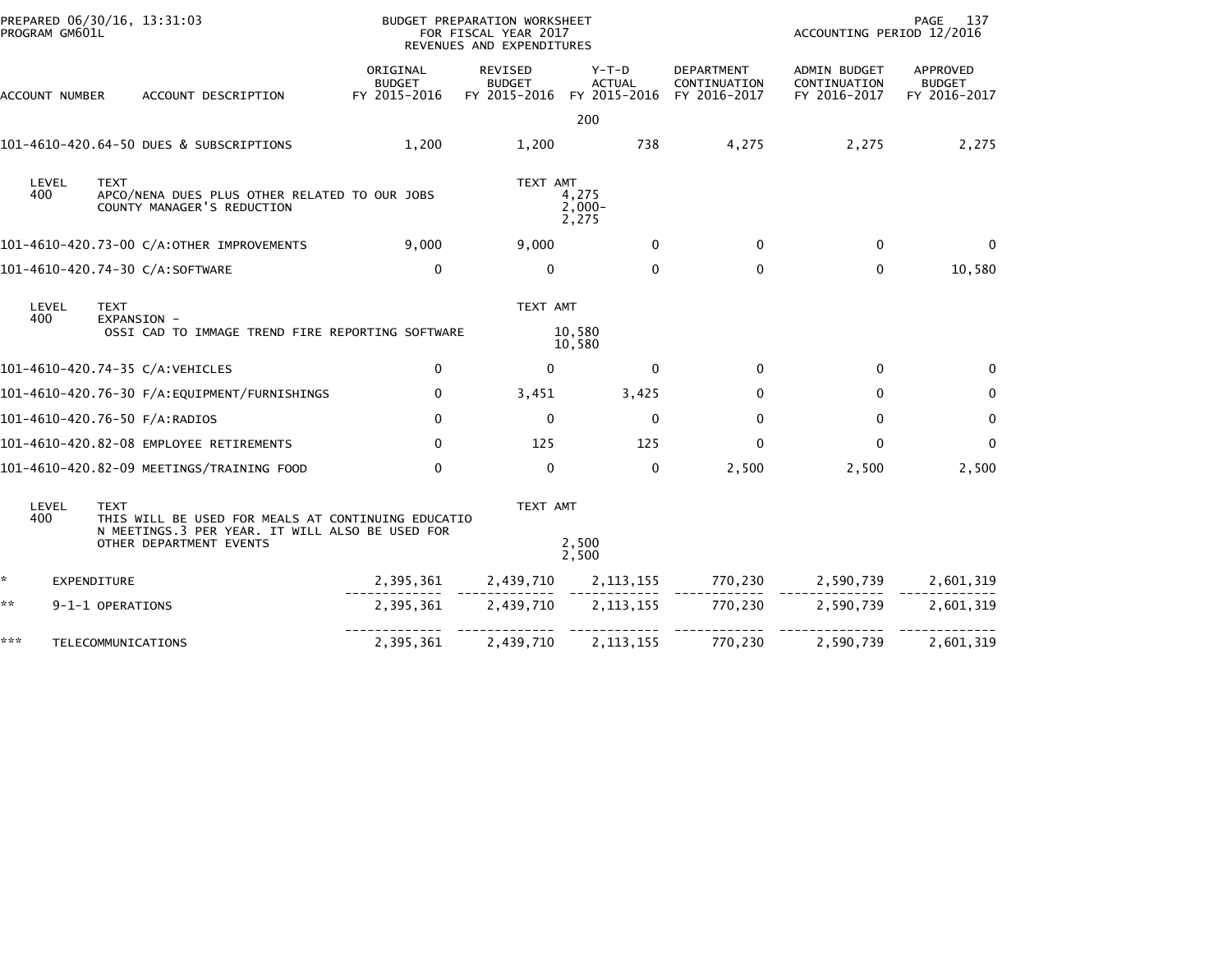| PREPARED 06/30/16, 13:31:03<br>PROGRAM GM601L |                                              |                                           | BUDGET PREPARATION WORKSHEET<br>FOR FISCAL YEAR 2017<br>REVENUES AND EXPENDITURES | 138<br>PAGE<br>ACCOUNTING PERIOD 12/2016 |                                                   |                                                     |                                           |
|-----------------------------------------------|----------------------------------------------|-------------------------------------------|-----------------------------------------------------------------------------------|------------------------------------------|---------------------------------------------------|-----------------------------------------------------|-------------------------------------------|
| ACCOUNT NUMBER                                | ACCOUNT DESCRIPTION                          | ORIGINAL<br><b>BUDGET</b><br>FY 2015-2016 | <b>REVISED</b><br><b>BUDGET</b><br>FY 2015-2016                                   | $Y-T-D$<br><b>ACTUAL</b><br>FY 2015-2016 | <b>DEPARTMENT</b><br>CONTINUATION<br>FY 2016-2017 | <b>ADMIN BUDGET</b><br>CONTINUATION<br>FY 2016-2017 | APPROVED<br><b>BUDGET</b><br>FY 2016-2017 |
|                                               |                                              | 54,330                                    | 56,572                                                                            | 54,332                                   | 0                                                 | 58,226                                              | 58,226                                    |
| 101-4712-420.20-05 HEALTH INSURANCE           |                                              | 8,064                                     | 8,445                                                                             | 8,444                                    | 0                                                 | 8.580                                               | 8,580                                     |
| 101-4712-420.20-10 MEDICARE TAX               |                                              | 788                                       | 798                                                                               | 767                                      | 0                                                 | 844                                                 | 844                                       |
| 101-4712-420.20-15 RETIREMENT                 |                                              | 3,841                                     | 3,841                                                                             | 3,673                                    | 0                                                 | 4,274                                               | 4,274                                     |
|                                               | 101–4712–420.20–20 SOCIAL SECURITY TAX       | 3,369                                     | 3,410                                                                             | 3,278                                    | 0                                                 | 3,610                                               | 3,610                                     |
|                                               | 101-4712-420.20-25 WORKERS COMPENSATION      | 217                                       | 217                                                                               | 136                                      | $\mathbf 0$                                       | 146                                                 | 146                                       |
|                                               | 101-4712-420.20-30 401(K) CONTRIBUTIONS      | 1,630                                     | 1,698                                                                             | 1,630                                    | $\mathbf 0$                                       | 1,747                                               | 1,747                                     |
|                                               | 101-4712-420.33-50 PROGRAMMING SERVICES      | 12,000                                    | 12,000                                                                            | 8,300                                    | 12,000                                            | 12,000                                              | 12,000                                    |
|                                               | 101-4712-420.34-30 SERVICE & MAINTENANCE     | 29,000                                    | 29,000                                                                            | 27,648                                   | 29,000                                            | 29,000                                              | 29,000                                    |
| 101-4712-420.43-15 R&M:EQUIPMENT              |                                              | 500                                       | 500                                                                               | $\mathbf{0}$                             | 500                                               | 500                                                 | 500                                       |
| 101-4712-420.53-05 TELEPHONE                  |                                              | 1,150                                     | 1,150                                                                             | 904                                      | 1,000                                             | 1,000                                               | 1,000                                     |
| 101-4712-420.58-00 TRAVEL                     |                                              | 1,800                                     | 1,800                                                                             | 750                                      | 1,800                                             | 1,800                                               | 1,800                                     |
| 101-4712-420.59-00 TRAINING                   |                                              | 1,900                                     | 1,900                                                                             | 735                                      | 1,900                                             | 1,900                                               | 1,900                                     |
| 101-4712-420.61-05 SUPPLIES:OFFICE            |                                              | 200                                       | 200                                                                               | 5                                        | 200                                               | 200                                                 | 200                                       |
| 101-4712-420.61-42 SUPPLIES:MAPPING           |                                              | 900                                       | 900                                                                               | 216                                      | 900                                               | 900                                                 | 900                                       |
|                                               | 101-4712-420.61-95 SUPPLIES:OTHER SMALL EQMT | 300                                       | 300                                                                               | 98                                       | 300                                               | 300                                                 | 300                                       |
|                                               | 101-4712-420.64-50 DUES & SUBSCRIPTIONS      | 200                                       | 200                                                                               | 30                                       | 200                                               | 200                                                 | 200                                       |
|                                               | 101-4712-420.74-90 C/A:OTHER EQUIPMENT       | 0                                         | $\mathbf 0$                                                                       | $\mathbf 0$                              | 0                                                 | $\mathbf 0$                                         | $\Omega$                                  |
| ☆.<br><b>EXPENDITURE</b>                      |                                              | 120,189                                   | 122,931                                                                           | 110,946                                  | 47,800                                            | 125,227                                             | 125,227                                   |
| **<br>GIS IMPLEMENTATION                      |                                              | 120,189                                   | 122,931                                                                           | 110,946                                  | 47,800                                            | 125,227                                             | 125,227                                   |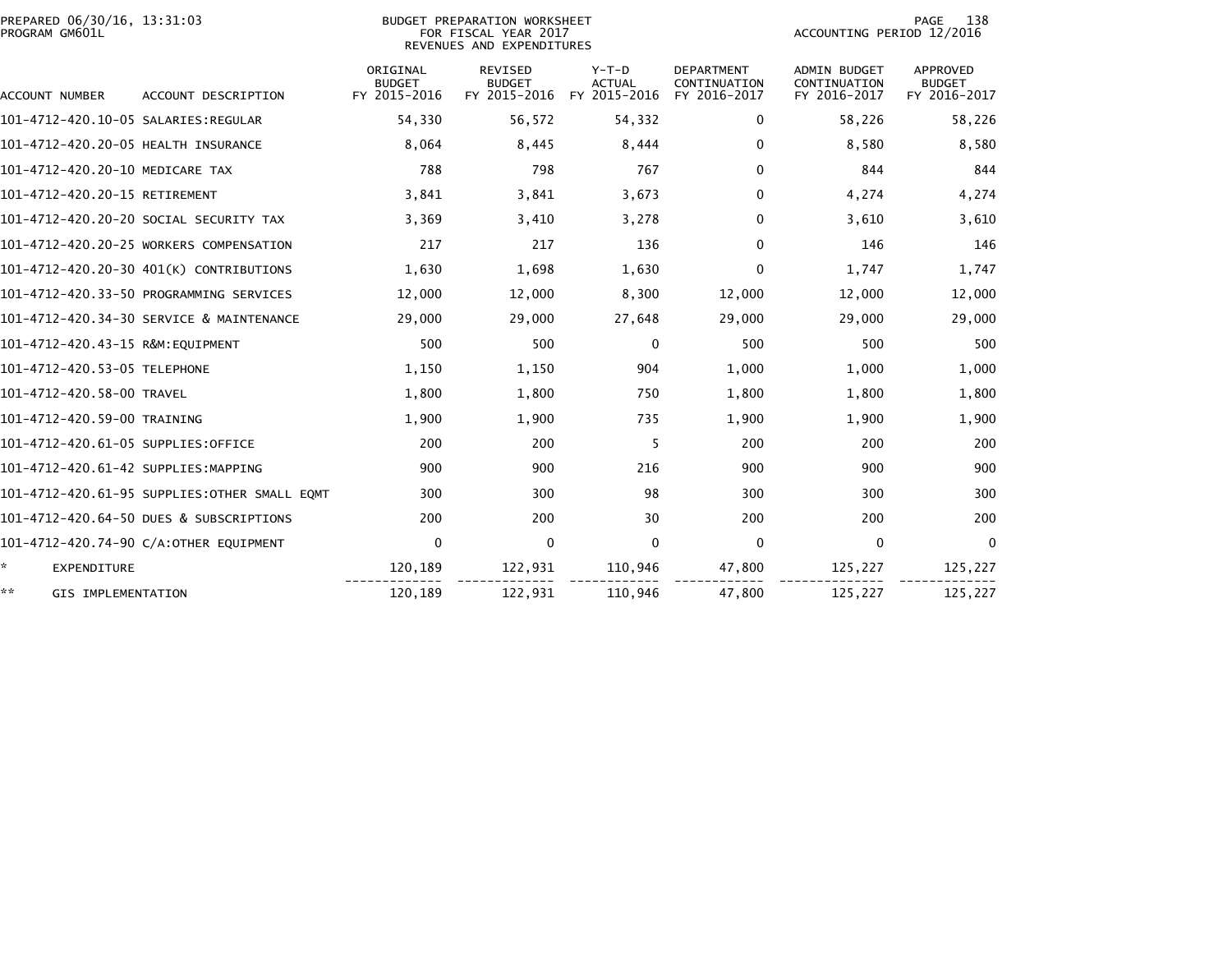| PROGRAM GM601L       | PREPARED 06/30/16, 13:31:03                                                                    | <b>BUDGET PREPARATION WORKSHEET</b><br>FOR FISCAL YEAR 2017<br>REVENUES AND EXPENDITURES |                                          |                                        |                                            | PAGE<br>139<br>ACCOUNTING PERIOD 12/2016     |                                                  |  |
|----------------------|------------------------------------------------------------------------------------------------|------------------------------------------------------------------------------------------|------------------------------------------|----------------------------------------|--------------------------------------------|----------------------------------------------|--------------------------------------------------|--|
| ACCOUNT NUMBER       | ACCOUNT DESCRIPTION                                                                            | ORIGINAL<br><b>BUDGET</b><br>FY 2015-2016                                                | REVISED<br><b>BUDGET</b><br>FY 2015-2016 | Y-T-D<br><b>ACTUAL</b><br>FY 2015-2016 | DEPARTMENT<br>CONTINUATION<br>FY 2016-2017 | ADMIN BUDGET<br>CONTINUATION<br>FY 2016-2017 | <b>APPROVED</b><br><b>BUDGET</b><br>FY 2016-2017 |  |
|                      | 101-4725-325.34-00 MAP SALES                                                                   | $46-$                                                                                    | $46 -$                                   | $120 -$                                | $45 -$                                     | $45 -$                                       | $45 -$                                           |  |
|                      | 101-4725-325.40-00 ORDINANCE COPY SALES                                                        | $\mathbf 0$                                                                              | $\mathbf{0}$                             | $\mathbf 0$                            | 0                                          | 0                                            | $\mathbf{0}$                                     |  |
|                      | 101–4725–325.52–00 ROAD SIGN SALES                                                             | $225 -$                                                                                  | $225 -$                                  | $\mathbf{0}$                           | $\mathbf{0}$                               | $\mathbf{0}$                                 | $\mathbf{0}$                                     |  |
|                      | 101-4725-353.29-00 CELL TOWER FEES                                                             | $8,000 -$                                                                                | $8,000 -$                                | $4,000 -$                              | $5,000-$                                   | $5,000 -$                                    | $5,000 -$                                        |  |
|                      | 101-4725-353.77-00 PENALTIES AND INTEREST                                                      | $\mathbf 0$                                                                              | $\mathbf 0$                              | $\mathbf 0$                            | $\mathbf 0$                                | $\mathbf 0$                                  | $\mathbf 0$                                      |  |
|                      | 101-4725-353.81-00 PLANNING FEES                                                               | $25,000 -$                                                                               | $25,000 -$                               | $30,810-$                              | $26,400-$                                  | $26,400-$                                    | $26,400-$                                        |  |
| LEVEL<br>400         | <b>TEXT</b><br>INCREASES DUE TO CHARGES FOR FLOODPLAIN/SNIA/<br>SITE PLAN REVIEWS              |                                                                                          | TEXT AMT                                 |                                        |                                            |                                              |                                                  |  |
|                      | 101-4725-353.82-00 REZONING-VARIANCE FEES                                                      | $2,175-$                                                                                 | $2,175-$                                 | $3,650-$                               | $3,450-$                                   | $3,450-$                                     | $3,450-$                                         |  |
| LEVEL<br>400         | <b>TEXT</b><br>PROJECTED INCREASE BASED ON FEE CHANGE FOR<br><b>REZONINGS</b>                  |                                                                                          | TEXT AMT                                 |                                        |                                            |                                              |                                                  |  |
|                      | 101-4725-353.86-00 SUBDIVISION REVIEW FEES                                                     | $1.265 -$                                                                                | $1,265-$                                 | $1.080 -$                              | $3,700-$                                   | $3.700 -$                                    | $3.700 -$                                        |  |
| LEVEL<br>400         | <b>TEXT</b><br>PROJECTED INCREASE BASED ON FEE CHANGES FOR<br>FAMILY AND MINOR S/D REVIEW FEES |                                                                                          | TEXT AMT                                 |                                        |                                            |                                              |                                                  |  |
| *.<br><b>REVENUE</b> |                                                                                                | $36,711-$<br>273,908                                                                     | $36,711-$<br>280,195                     | $39,660-$<br>268,974                   | $38,595-$<br>0                             | $38,595-$<br>291,723                         | $38,595-$<br>291,723                             |  |
|                      |                                                                                                | 48,384                                                                                   | 48,384                                   | 42,221                                 | 0                                          | 51,480                                       | 51,480                                           |  |
|                      | 101-4725-465.20-10 MEDICARE TAX                                                                | 3,972                                                                                    | 3,972                                    | 3,746                                  | 0                                          | 4,230                                        | 4,230                                            |  |
|                      | 101-4725-465.20-15 RETIREMENT                                                                  | 19,365                                                                                   | 19,365                                   | 18,183                                 | 0                                          | 21,413                                       | 21,413                                           |  |
|                      | 101–4725–465.20–20 SOCIAL SECURITY TAX                                                         | 16,982                                                                                   | 16,982                                   | 16,018                                 | $\mathbf{0}$                               | 18,087                                       | 18,087                                           |  |
|                      | 101-4725-465.20-25 WORKERS COMPENSATION                                                        | 5,277                                                                                    | 5,277                                    | 3,500                                  | 0                                          | 3,777                                        | 3,777                                            |  |
|                      | 101-4725-465.20-30 401(K) CONTRIBUTIONS                                                        | 8,217                                                                                    | 8,217                                    | 7,613                                  | 0                                          | 8,752                                        | 8,752                                            |  |
|                      | 101-4725-465.33-08 CONSULTANT SERVICES                                                         | 8,000                                                                                    | 8,000                                    | 3,500                                  | 8,000                                      | 5,000                                        | 5,000                                            |  |
|                      | 101-4725-465.33-21 FORUM EXPENSE                                                               | 200                                                                                      | 200                                      | $\mathbf 0$                            | 200                                        | 200                                          | 200                                              |  |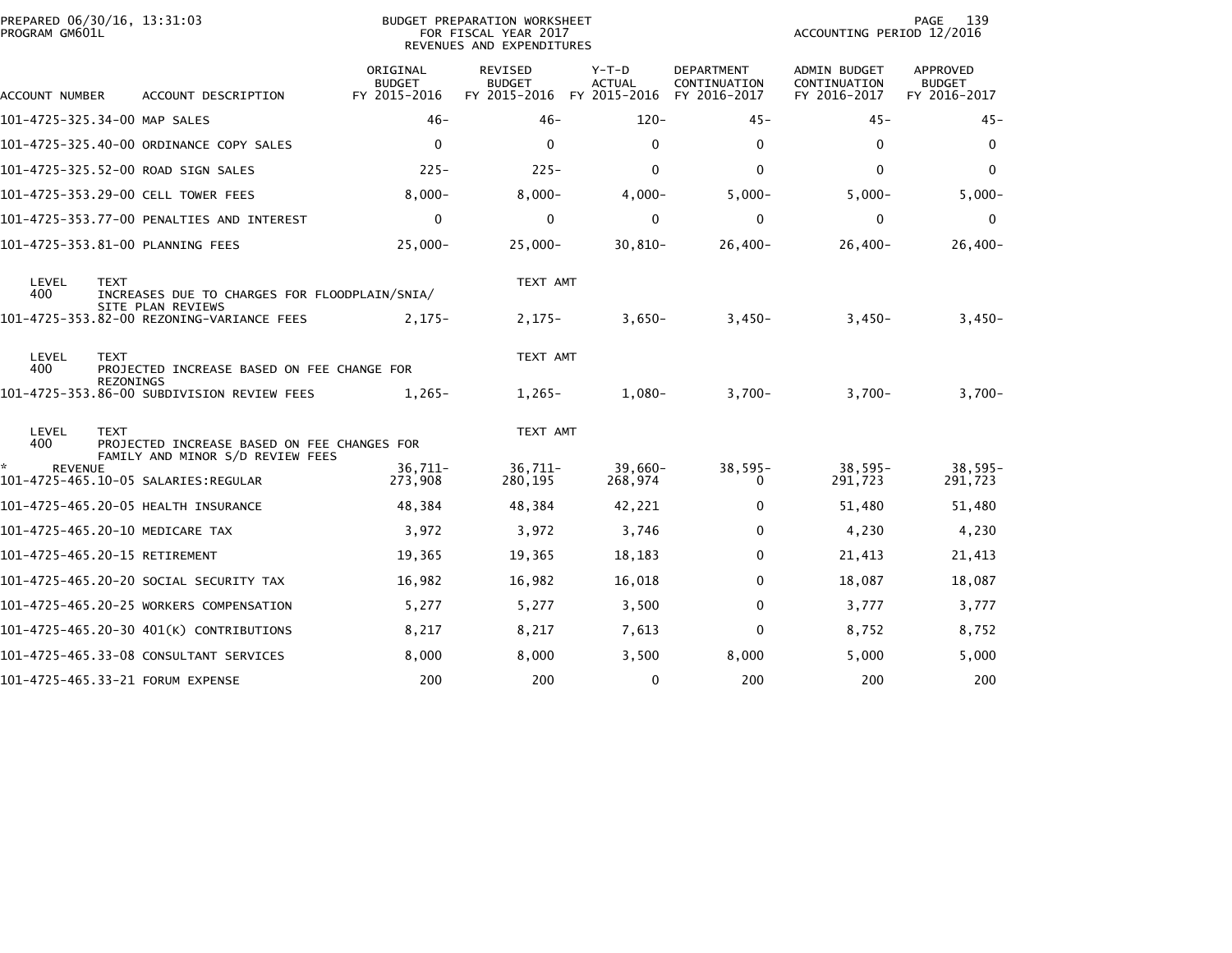| PREPARED 06/30/16, 13:31:03<br>PROGRAM GM601L |                                               |                                           | BUDGET PREPARATION WORKSHEET<br>FOR FISCAL YEAR 2017<br>REVENUES AND EXPENDITURES |                                          |                                                   | <b>PAGE</b><br>140<br>ACCOUNTING PERIOD 12/2016 |                                           |  |
|-----------------------------------------------|-----------------------------------------------|-------------------------------------------|-----------------------------------------------------------------------------------|------------------------------------------|---------------------------------------------------|-------------------------------------------------|-------------------------------------------|--|
| ACCOUNT NUMBER                                | ACCOUNT DESCRIPTION                           | ORIGINAL<br><b>BUDGET</b><br>FY 2015-2016 | <b>REVISED</b><br><b>BUDGET</b><br>FY 2015-2016                                   | $Y-T-D$<br><b>ACTUAL</b><br>FY 2015-2016 | <b>DEPARTMENT</b><br>CONTINUATION<br>FY 2016-2017 | ADMIN BUDGET<br>CONTINUATION<br>FY 2016-2017    | APPROVED<br><b>BUDGET</b><br>FY 2016-2017 |  |
|                                               | 101-4725-465.34-30 SERVICE & MAINTENANCE      | 300                                       | 300                                                                               | 0                                        | 300                                               | 300                                             | 300                                       |  |
| 101-4725-465.43-05 R&M:BUILDINGS              |                                               | $\Omega$                                  | $\mathbf 0$                                                                       | $\mathbf{0}$                             | 2,750                                             | 2,750                                           | 2,750                                     |  |
| LEVEL<br><b>TEXT</b><br>400                   | UPGRADE LIGHTING IN CONFERENCE ROOM; REFER TO |                                           | TEXT AMT                                                                          |                                          |                                                   |                                                 |                                           |  |
|                                               | CONTINUATION NARRATIVE                        | 300                                       | 300                                                                               | $\mathbf{0}$                             | 300                                               | 300                                             | 300                                       |  |
| 101-4725-465.43-20 R&M:VEHICLES               |                                               | 1,000                                     | 1,000                                                                             | 773                                      | 1,000                                             | 1,000                                           | 1,000                                     |  |
|                                               | 101-4725-465.50-07 COST PER COPY PROGRAM      | 1,500                                     | 1,150                                                                             | 339                                      | 1,500                                             | 1,500                                           | 1,500                                     |  |
| 101-4725-465.53-05 TELEPHONE                  |                                               | 3,200                                     | 3,200                                                                             | 2,369                                    | 2,600                                             | 2,600                                           | 2,600                                     |  |
| 101–4725–465.54–00 ADVERTISING                |                                               | 2,400                                     | 3,400                                                                             | 2,316                                    | 2,400                                             | 2,400                                           | 2,400                                     |  |
| 101-4725-465.55-00 PRINTING                   |                                               | 700                                       | 150                                                                               | 0                                        | 700                                               | 700                                             | 700                                       |  |
| 101-4725-465.56-00 UNIFORMS                   |                                               | 225                                       | 225                                                                               | 0                                        | 225                                               | 225                                             | 225                                       |  |
| 101-4725-465.57-00 POSTAGE                    |                                               | 1,500                                     | 1,500                                                                             | 774                                      | 1,500                                             | 1,500                                           | 1,500                                     |  |
| 101-4725-465.58-00 TRAVEL                     |                                               | 2,800                                     | 2,800                                                                             | 1,409                                    | 2,800                                             | 2,800                                           | 2,800                                     |  |
| 101-4725-465.59-00 TRAINING                   |                                               | 2,000                                     | 2,000                                                                             | 1,068                                    | 2,000                                             | 2,000                                           | 2,000                                     |  |
|                                               | 101-4725-465.61-05 SUPPLIES:OFFICE            | 3,000                                     | 2,900                                                                             | 1,926                                    | 3,000                                             | 3,000                                           | 3,000                                     |  |
|                                               |                                               | 650                                       | 650                                                                               | 287                                      | 650                                               | 650                                             | 650                                       |  |
|                                               | 101-4725-465.62-20 MOTOR FUEL & LUBRICANTS    | 2,650                                     | 2,650                                                                             | 902                                      | 2,650                                             | 2,650                                           | 2,650                                     |  |
| 101-4725-465.64-10 BOOKS                      |                                               | 500                                       | 500                                                                               | 0                                        | 500                                               | 500                                             | 500                                       |  |
|                                               | 101-4725-465.64-50 DUES & SUBSCRIPTIONS       | 1,500                                     | 1,500                                                                             | 1,155                                    | 1,500                                             | 1,500                                           | 1,500                                     |  |
| 101-4725-465.74-35 C/A:VEHICLES               |                                               | $\mathbf 0$                               | $\mathbf{0}$                                                                      | $\mathbf 0$                              | $\mathbf 0$                                       | 0                                               | $\mathbf{0}$                              |  |
|                                               | 101-4725-465.82-05 ABANDONED MFG HOME REMOVL  | 3,000                                     | 2,400                                                                             | 1,700                                    | 3,000                                             | 3,000                                           | 3,000                                     |  |
|                                               | 101–4725–465.82–11 DEMOLITION EXPENSES        | 4,000                                     | 4,600                                                                             | 750                                      | 4,000                                             | 4,000                                           | 4,000                                     |  |
|                                               | 101–4725–465.90–39 SALES & USE TAX            | 25                                        | 25                                                                                | $\mathbf{0}$                             | 25                                                | 25                                              | 25                                        |  |
| EXPENDITURE                                   |                                               | 415,555                                   | 421,842                                                                           | 379,523                                  | 41,600                                            | 438,062                                         | 438,062                                   |  |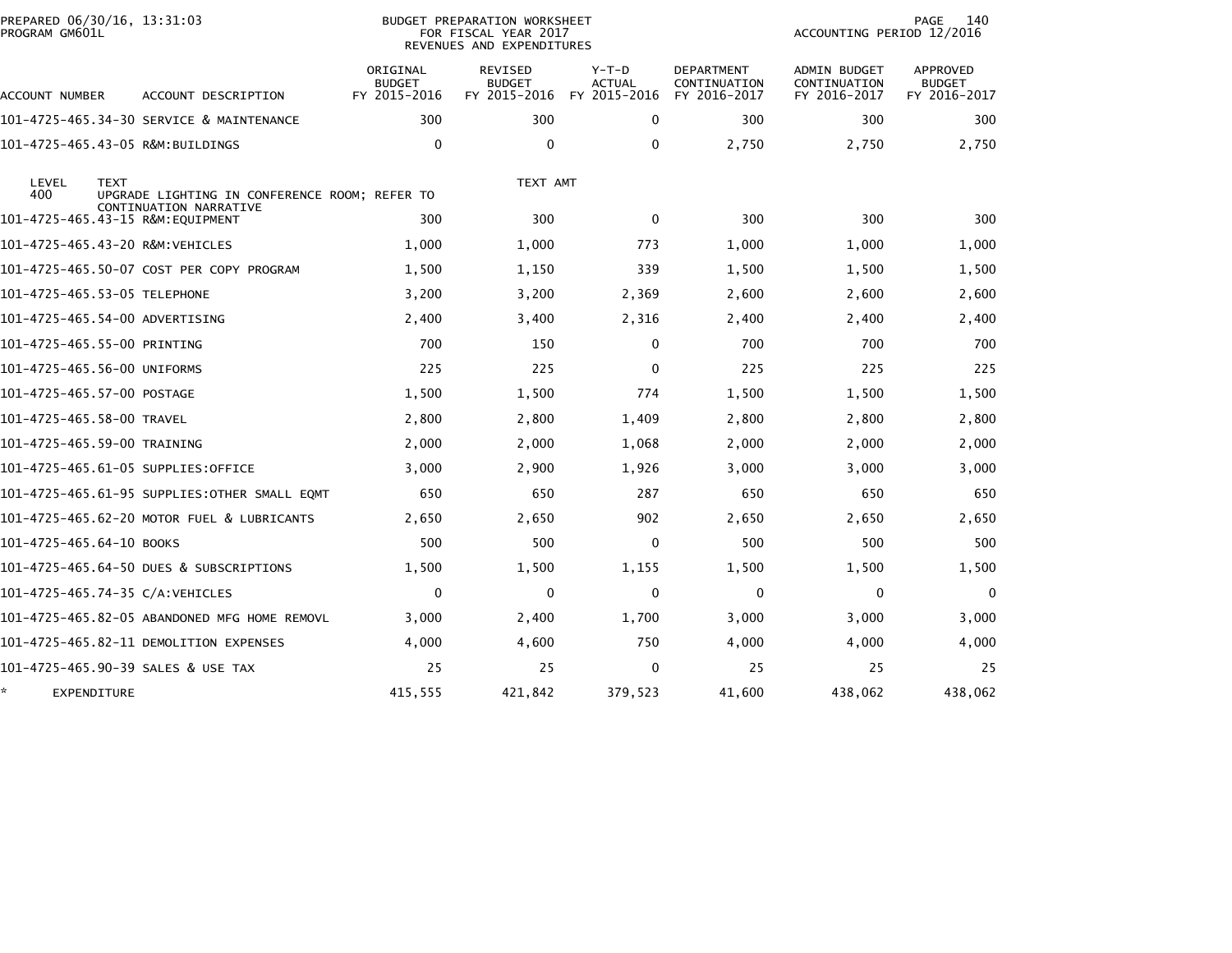| PREPARED 06/30/16, 13:31:03<br>PROGRAM GM601L |                     | BUDGET PREPARATION WORKSHEET<br>FOR FISCAL YEAR 2017<br>REVENUES AND EXPENDITURES |                          |                                                                  |                                   | -141<br>PAGE<br>ACCOUNTING PERIOD 12/2016    |                                           |  |
|-----------------------------------------------|---------------------|-----------------------------------------------------------------------------------|--------------------------|------------------------------------------------------------------|-----------------------------------|----------------------------------------------|-------------------------------------------|--|
| ACCOUNT NUMBER                                | ACCOUNT DESCRIPTION | ORIGINAL<br><b>BUDGET</b><br>FY 2015-2016                                         | REVISED<br><b>BUDGET</b> | Y-T-D<br><b>ACTUAL</b><br>FY 2015-2016 FY 2015-2016 FY 2016-2017 | <b>DEPARTMENT</b><br>CONTINUATION | ADMIN BUDGET<br>CONTINUATION<br>FY 2016-2017 | APPROVED<br><b>BUDGET</b><br>FY 2016-2017 |  |
| **<br>PLANNING                                |                     | 378.844                                                                           | 385.131                  | 339.863                                                          | 3.005                             | 399.467                                      | 399.467                                   |  |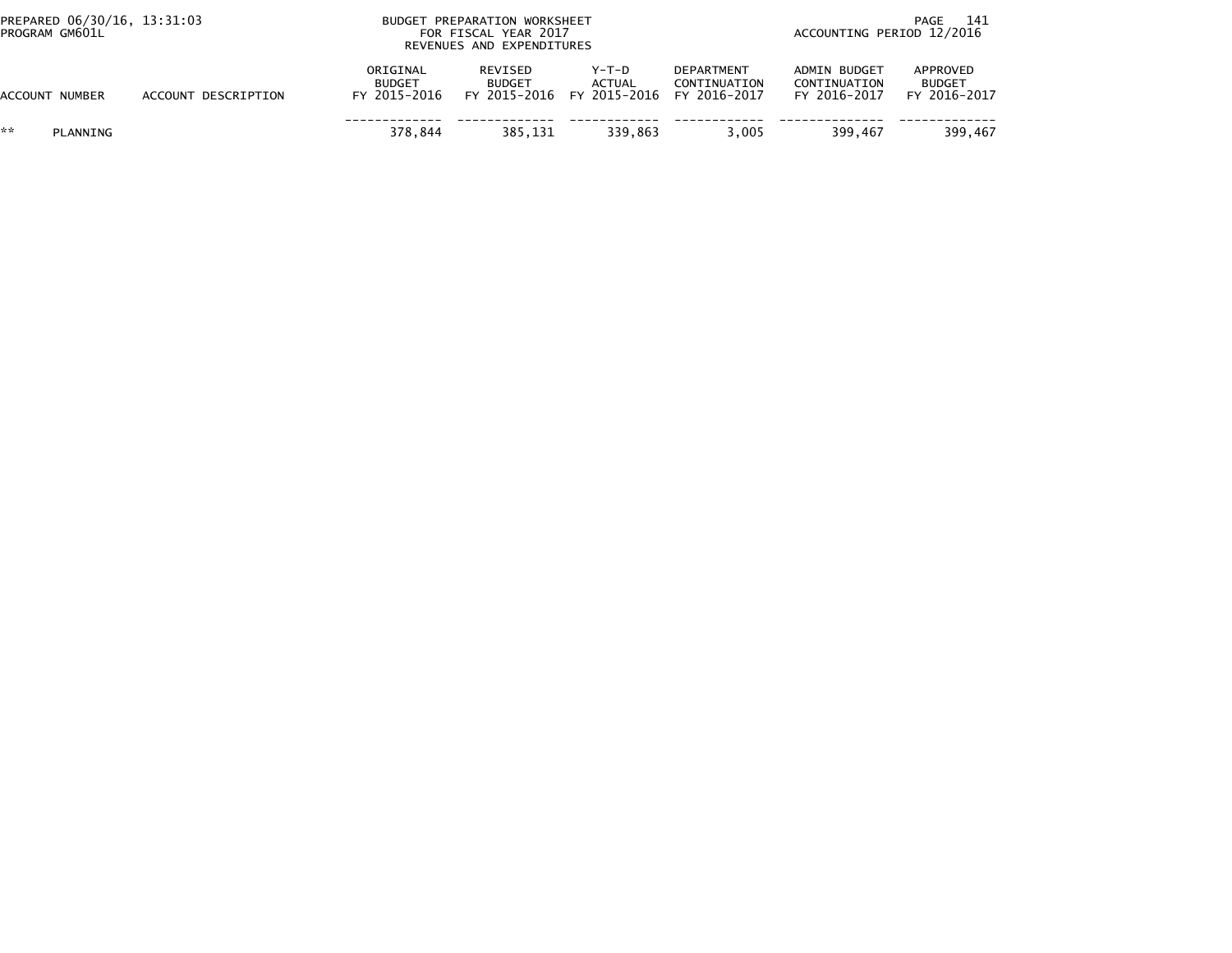| PREPARED 06/30/16, 13:31:03<br>PROGRAM GM601L |                                                                                                                                           | <b>BUDGET PREPARATION WORKSHEET</b><br>FOR FISCAL YEAR 2017<br>REVENUES AND EXPENDITURES |                                                 |                                          |                                            | 142<br>PAGE<br>ACCOUNTING PERIOD 12/2016     |                                           |
|-----------------------------------------------|-------------------------------------------------------------------------------------------------------------------------------------------|------------------------------------------------------------------------------------------|-------------------------------------------------|------------------------------------------|--------------------------------------------|----------------------------------------------|-------------------------------------------|
| ACCOUNT NUMBER                                | ACCOUNT DESCRIPTION                                                                                                                       | ORIGINAL<br><b>BUDGET</b><br>FY 2015-2016                                                | <b>REVISED</b><br><b>BUDGET</b><br>FY 2015-2016 | $Y-T-D$<br><b>ACTUAL</b><br>FY 2015-2016 | DEPARTMENT<br>CONTINUATION<br>FY 2016-2017 | ADMIN BUDGET<br>CONTINUATION<br>FY 2016-2017 | APPROVED<br><b>BUDGET</b><br>FY 2016-2017 |
|                                               | 101-4750-320.10-00 BUILDING PERMITS                                                                                                       | 575,000-                                                                                 | 575,000-                                        | 611,051-                                 | $506,000 -$                                | 579,270-                                     | 579,270-                                  |
| LEVEL<br>400                                  | <b>TEXT</b><br>PROJECTED CONTUNUATION FEES<br>INCREASE IN COMMERCIAL FEES<br>INCREASE IN RESIDENTIAL FEES<br>INCREASE IN PLAN REVIEW FEES |                                                                                          |                                                 |                                          |                                            |                                              |                                           |
|                                               | 101-4750-320.10-10 BUILD 24/7 FEES                                                                                                        | 0                                                                                        | $\mathbf{0}$                                    | $712 -$                                  | $\mathbf 0$                                | $\mathbf{0}$                                 | $\Omega$                                  |
|                                               | 101-4750-320.10-15 BUILD 24/7 REIMBURSEMENT                                                                                               | $\mathbf 0$                                                                              | $6,409-$                                        | 1,181-                                   | 0                                          | $\mathbf 0$                                  | $\mathbf 0$                               |
| <b>REVENUE</b>                                |                                                                                                                                           | $575.000 -$<br>477,833                                                                   | 581.409-<br>498,953                             | $612.944-$<br>479,315                    | $506,000 -$<br>0                           | $579.270 -$<br>504,253                       | 579.270-<br>504,253                       |
|                                               | 101-4750-424.20-05 HEALTH INSURANCE                                                                                                       | 80,639                                                                                   | 80,639                                          | 75,998                                   | 0                                          | 85,800                                       | 85,800                                    |
|                                               | 101-4750-424.20-10 MEDICARE TAX                                                                                                           | 6,929                                                                                    | 7,007                                           | 6,439                                    | 0                                          | 7,312                                        | 7,312                                     |
|                                               | 101-4750-424.20-15 RETIREMENT                                                                                                             | 33,783                                                                                   | 34,147                                          | 32,401                                   | 0                                          | 37,012                                       | 37,012                                    |
|                                               | 101-4750-424.20-20 SOCIAL SECURITY TAX                                                                                                    | 29,626                                                                                   | 29,960                                          | 27,532                                   | 0                                          | 31,264                                       | 31,264                                    |
|                                               | 101-4750-424.20-25 WORKERS COMPENSATION                                                                                                   | 10,357                                                                                   | 10,443                                          | 6,917                                    | 0                                          | 7,255                                        | 7,255                                     |
|                                               | 101-4750-424.20-30 401(K) CONTRIBUTIONS                                                                                                   | 14,335                                                                                   | 14,496                                          | 13,510                                   | 0                                          | 15,128                                       | 15,128                                    |
|                                               | 101-4750-424.33-00 OTHER PROFESSIONAL SRVCS                                                                                               | 5,500                                                                                    | 2,000                                           | $\mathbf 0$                              | 5,500                                      | 5,500                                        | 5,500                                     |
|                                               | 101-4750-424.43-15 R&M:EQUIPMENT                                                                                                          | 100                                                                                      | 100                                             | 0                                        | 100                                        | 100                                          | 100                                       |
|                                               | 101-4750-424.43-20 R&M:VEHICLES                                                                                                           | 4,000                                                                                    | 3,100                                           | 1,545                                    | 4,000                                      | 4,000                                        | 4,000                                     |
|                                               | 101-4750-424.50-07 COST PER COPY PROGRAM                                                                                                  | 1,500                                                                                    | 1,500                                           | 798                                      | 1,500                                      | 1,500                                        | 1,500                                     |
|                                               | 101-4750-424.53-05 TELEPHONE                                                                                                              | 9,000                                                                                    | 8,219                                           | 7,015                                    | 8,500                                      | 8,500                                        | 8,500                                     |
|                                               | 101-4750-424.56-00 UNIFORMS                                                                                                               | 2,400                                                                                    | 2,400                                           | 1,682                                    | 2,400                                      | 2,400                                        | 2,400                                     |
|                                               | 101-4750-424.57-00 POSTAGE                                                                                                                | 400                                                                                      | 400                                             | 14                                       | 400                                        | 400                                          | 400                                       |
|                                               | 101-4750-424.58-00 TRAVEL                                                                                                                 | 2,500                                                                                    | 2,500                                           | 1,244                                    | 2,500                                      | 2,500                                        | 2,500                                     |
|                                               | 101-4750-424.59-00 TRAINING                                                                                                               | 4,000                                                                                    | 4,000                                           | 2,804                                    | 4,000                                      | 4,000                                        | 4,000                                     |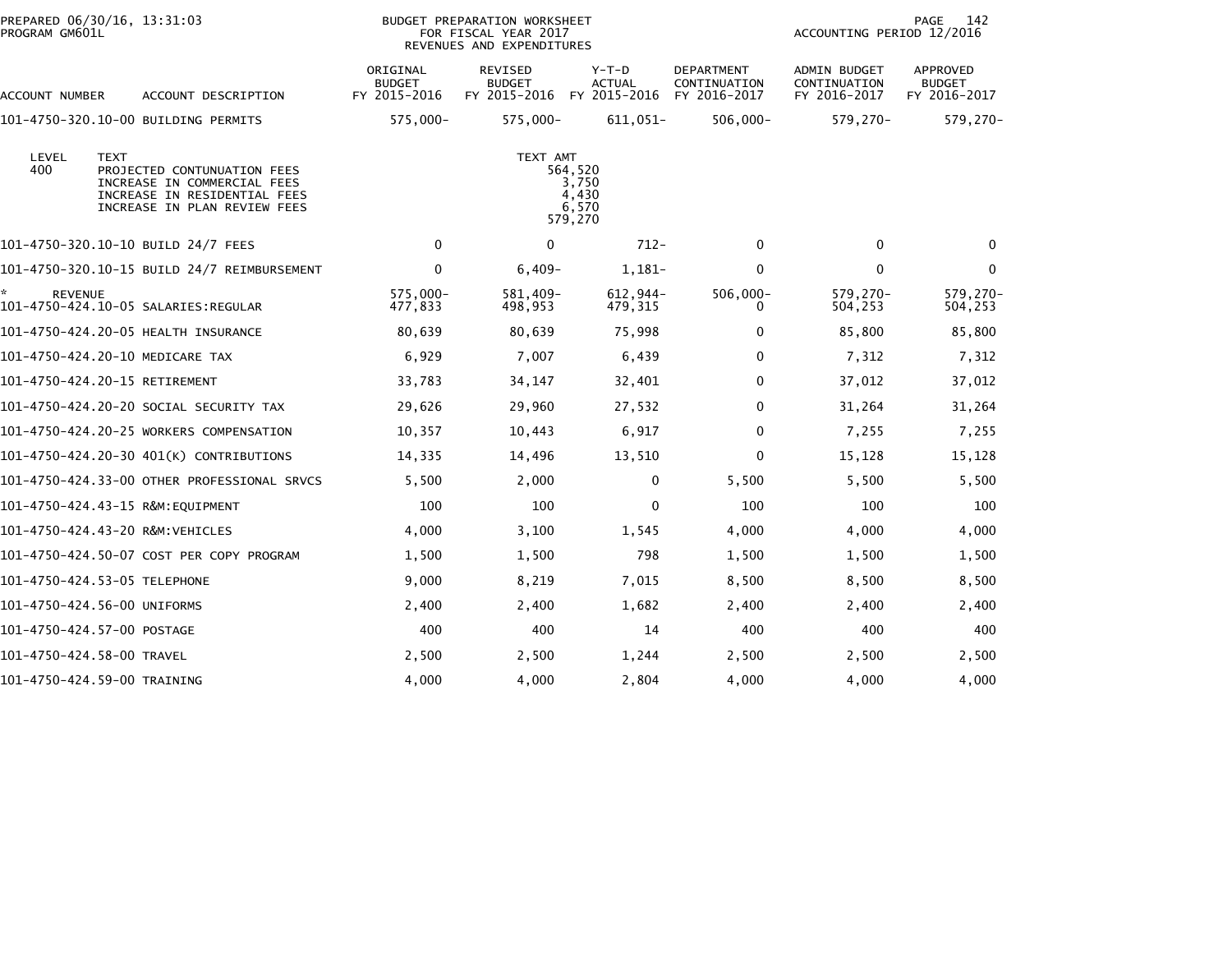| PROGRAM GM601L           | PREPARED 06/30/16, 13:31:03                                                                                                                                                                                                                                                                                                                                    | BUDGET PREPARATION WORKSHEET<br>FOR FISCAL YEAR 2017<br>REVENUES AND EXPENDITURES |                          |                                                                  |                            | PAGE<br>143<br>ACCOUNTING PERIOD 12/2016            |                                           |  |
|--------------------------|----------------------------------------------------------------------------------------------------------------------------------------------------------------------------------------------------------------------------------------------------------------------------------------------------------------------------------------------------------------|-----------------------------------------------------------------------------------|--------------------------|------------------------------------------------------------------|----------------------------|-----------------------------------------------------|-------------------------------------------|--|
| ACCOUNT NUMBER           | ACCOUNT DESCRIPTION                                                                                                                                                                                                                                                                                                                                            | ORIGINAL<br><b>BUDGET</b><br>FY 2015-2016                                         | REVISED<br><b>BUDGET</b> | Y-T-D<br><b>ACTUAL</b><br>FY 2015-2016 FY 2015-2016 FY 2016-2017 | DEPARTMENT<br>CONTINUATION | <b>ADMIN BUDGET</b><br>CONTINUATION<br>FY 2016-2017 | APPROVED<br><b>BUDGET</b><br>FY 2016-2017 |  |
|                          | 101-4750-424.61-05 SUPPLIES:OFFICE                                                                                                                                                                                                                                                                                                                             | 4,000                                                                             | 4,000                    | 2,749                                                            | 4,000                      | 4,000                                               | 4,000                                     |  |
|                          | 101-4750-424.61-95 SUPPLIES:OTHER SMALL EQMT                                                                                                                                                                                                                                                                                                                   | 1,400                                                                             | 1,400                    | 725                                                              | 1,400                      | 1,400                                               | 1,400                                     |  |
|                          | 101-4750-424.62-20 MOTOR FUEL & LUBRICANTS                                                                                                                                                                                                                                                                                                                     | 23,000                                                                            | 14,058                   | 9,951                                                            | 23,000                     | 18,000                                              | 18,000                                    |  |
| 101-4750-424.64-10 BOOKS |                                                                                                                                                                                                                                                                                                                                                                | 1,500                                                                             | 2,280                    | 1,729                                                            | 2,280                      | 2,280                                               | 2,280                                     |  |
|                          | 101-4750-424.64-50 DUES & SUBSCRIPTIONS                                                                                                                                                                                                                                                                                                                        | 1,000                                                                             | 1,000                    | 620                                                              | 1,000                      | 1,000                                               | 1,000                                     |  |
|                          | 101-4750-424.74-35 C/A:VEHICLES                                                                                                                                                                                                                                                                                                                                | 40,190                                                                            | 52,922                   | 45,155                                                           | 48,316                     | 48,316                                              | 48,316                                    |  |
| LEVEL<br>400             | <b>TEXT</b><br>2016 FORD ESCAPE SE 4WD<br>2016 FORD ESCAPE SE 4WD<br>THE BUILDING INSPECTIONS DEPARTMENT HAS 2<br>VEHICLES THAT HAVE MILEAGED OUT DURING THE 2015<br>2016 FISCAL YEAR. THE LIST BELOW DETAILS THE<br>VEHICLES THAT HAVE MILEAGED OUT AS OF MARCH 2016<br>VEH ID# MAKE AND MODEL<br>MILEAGE<br>07 FORD RANGER<br>0714<br>0814<br>08 FORD RANGER | REPLACEMENT<br>132,386  16  FORD ESCAPE<br>154.106  16  FORD ESCAPE               | TEXT AMT                 | 24,158<br>24,158<br>48,316                                       |                            |                                                     |                                           |  |
|                          | 101-4750-424.76-30 F/A:EQUIPMENT/FURNISHINGS                                                                                                                                                                                                                                                                                                                   | 1,500                                                                             | 1,500                    | 721                                                              | 2,000                      | 2,000                                               | 2,000                                     |  |
|                          | 101-4750-424.90-16 BANK FEES:CREDIT CARD                                                                                                                                                                                                                                                                                                                       | 21,000                                                                            | 28,010                   | 23,580                                                           | 21,000                     | 23,000                                              | 23,000                                    |  |
| LEVEL<br>400             | <b>TEXT</b><br>DEPARTMENT CONTINUATION REQUEST<br>COUNTY MANAGER RECOMMENDATION                                                                                                                                                                                                                                                                                |                                                                                   | TEXT AMT                 | 21,000<br>2,000<br>23,000                                        |                            |                                                     |                                           |  |
| *<br>EXPENDITURE         |                                                                                                                                                                                                                                                                                                                                                                | 776,492                                                                           |                          |                                                                  | 805,034 742,444 131,896    | 816,920                                             | 816,920                                   |  |
| **<br>INSPECTIONS        |                                                                                                                                                                                                                                                                                                                                                                | 201,492                                                                           | 223,625                  | 129,500                                                          | 374,104-                   | 237,650                                             | 237,650                                   |  |
| ***                      | ENVIRONMENTAL SERVICES                                                                                                                                                                                                                                                                                                                                         | 700,525                                                                           | 731,687                  | 580,309                                                          | 323,299-                   | 762,344                                             | 762,344                                   |  |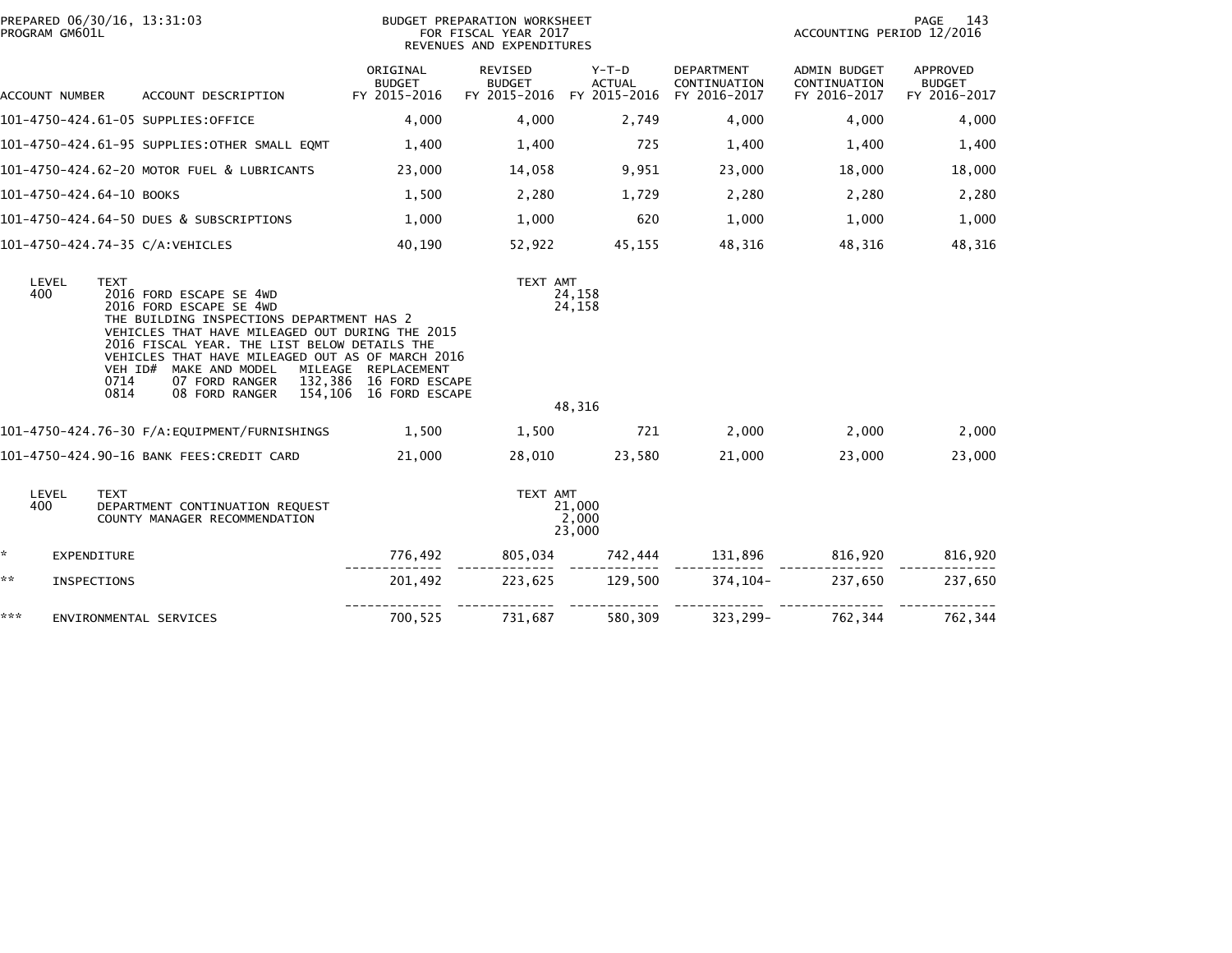| PREPARED 06/30/16, 13:31:03<br>PROGRAM GM601L |                      |                                             | BUDGET PREPARATION WORKSHEET<br>FOR FISCAL YEAR 2017<br>REVENUES AND EXPENDITURES |                                          |                                          |                                                   | 144<br>PAGE<br>ACCOUNTING PERIOD 12/2016     |                                           |  |
|-----------------------------------------------|----------------------|---------------------------------------------|-----------------------------------------------------------------------------------|------------------------------------------|------------------------------------------|---------------------------------------------------|----------------------------------------------|-------------------------------------------|--|
|                                               | ACCOUNT NUMBER       | DESCRIPTION<br>ACCOUNT                      | ORIGINAL<br><b>BUDGET</b><br>FY 2015-2016                                         | REVISED<br><b>BUDGET</b><br>FY 2015-2016 | $Y-T-D$<br><b>ACTUAL</b><br>FY 2015-2016 | <b>DEPARTMENT</b><br>CONTINUATION<br>FY 2016-2017 | ADMIN BUDGET<br>CONTINUATION<br>FY 2016-2017 | APPROVED<br><b>BUDGET</b><br>FY 2016-2017 |  |
|                                               |                      | 101-4810-465.83-44 OCCUPANCY TAX REMITTANCE | 371,250                                                                           | 431,250                                  | 338,264                                  | 0                                                 | 386,100                                      | 386,100                                   |  |
| *                                             | EXPENDITURE          |                                             | 371,250                                                                           | 431.250                                  | 338,264                                  | 0                                                 | 386,100                                      | 386,100                                   |  |
| **                                            | CONV & VISIT BUREAU  |                                             | 371,250                                                                           | 431.250                                  | 338,264                                  | 0                                                 | 386,100                                      | 386,100                                   |  |
| ***                                           | <b>RELATED UNITS</b> |                                             | 371,250                                                                           | 431.250                                  | 338,264                                  | 0                                                 | 386,100                                      | 386,100                                   |  |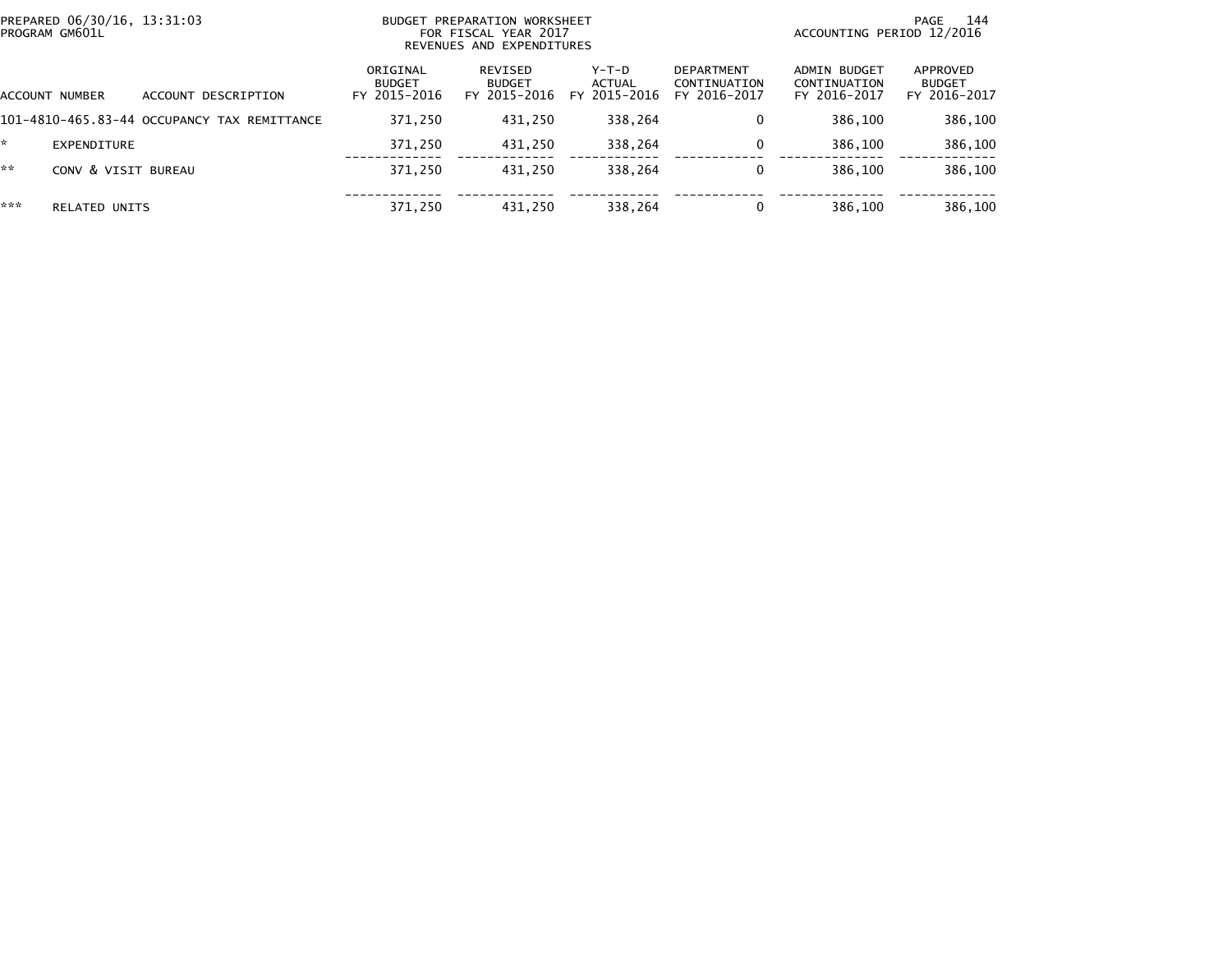| PROGRAM GM601L           | PREPARED 06/30/16, 13:31:03                                                                                                                                                                                                                                                                                                                                                                                                                                                                                                                                                |                                           | BUDGET PREPARATION WORKSHEET<br>FOR FISCAL YEAR 2017<br>REVENUES AND EXPENDITURES |                                          |                                                   |                                                     | 145<br>PAGE<br>ACCOUNTING PERIOD 12/2016         |  |  |
|--------------------------|----------------------------------------------------------------------------------------------------------------------------------------------------------------------------------------------------------------------------------------------------------------------------------------------------------------------------------------------------------------------------------------------------------------------------------------------------------------------------------------------------------------------------------------------------------------------------|-------------------------------------------|-----------------------------------------------------------------------------------|------------------------------------------|---------------------------------------------------|-----------------------------------------------------|--------------------------------------------------|--|--|
| ACCOUNT NUMBER           | ACCOUNT DESCRIPTION                                                                                                                                                                                                                                                                                                                                                                                                                                                                                                                                                        | ORIGINAL<br><b>BUDGET</b><br>FY 2015-2016 | <b>REVISED</b><br><b>BUDGET</b><br>FY 2015-2016                                   | $Y-T-D$<br><b>ACTUAL</b><br>FY 2015-2016 | <b>DEPARTMENT</b><br>CONTINUATION<br>FY 2016-2017 | <b>ADMIN BUDGET</b><br>CONTINUATION<br>FY 2016-2017 | <b>APPROVED</b><br><b>BUDGET</b><br>FY 2016-2017 |  |  |
|                          |                                                                                                                                                                                                                                                                                                                                                                                                                                                                                                                                                                            | 250                                       | 250                                                                               | $\Omega$                                 | 250                                               | 250                                                 | 250                                              |  |  |
|                          | 101-4950-465.33-17 CONTRACTED SERVICES                                                                                                                                                                                                                                                                                                                                                                                                                                                                                                                                     | 228,700                                   | 228,700                                                                           | 132,706                                  | 228,700                                           | 228,700                                             | 228,700                                          |  |  |
| LEVEL<br>400             | <b>TEXT</b><br>AS OF FY2016/2017 NCSU WILL FUND 17% OF FAMILY AND<br>CONSUMER SCIENCES AGENT, TOI DEGREE, AND 60% OF<br>OUR LIVESTOCK AGENT, CURRENTLY BEING INTERVIEWED.<br>ROWAN COUNTY IS ASKED TO PAY FOR THE REMAINING<br>SALARY. ROWAN COUNTY IS PAYING 50% (\$20,139)<br>AND FOR FY 2016/2017 AND THE FUTURE WE ARE ASKING<br>THE COUNTY TO FUND 83% (\$33,431) OF HER SALARY.<br>WE ARE PREPARED FOR A 3% COST OF LIVING INCREASE.<br>THROUGH CHANGES IN STAFFING LEVELS WE ARE ABLE TO<br>STAY WITHIN OUR CURRENT BUDGET OF \$228,700 FOR<br>CONTRACTED SERVICES. |                                           | TEXT AMT                                                                          | 228,700<br>228,700                       |                                                   |                                                     |                                                  |  |  |
|                          | 101-4950-465.34-30 SERVICE & MAINTENANCE                                                                                                                                                                                                                                                                                                                                                                                                                                                                                                                                   | 0                                         | $\mathbf 0$                                                                       | $\mathbf 0$                              | 0                                                 | $\mathbf 0$                                         | $\Omega$                                         |  |  |
|                          |                                                                                                                                                                                                                                                                                                                                                                                                                                                                                                                                                                            | 700                                       | 168                                                                               | 168                                      | $\Omega$                                          | $\Omega$                                            | $\Omega$                                         |  |  |
|                          |                                                                                                                                                                                                                                                                                                                                                                                                                                                                                                                                                                            | 1,400                                     | 1,400                                                                             | 787                                      | 1,400                                             | 1,400                                               | 1,400                                            |  |  |
|                          | 101-4950-465.50-07 COST PER COPY PROGRAM                                                                                                                                                                                                                                                                                                                                                                                                                                                                                                                                   | 4,000                                     | 4,000                                                                             | 2,336                                    | 4,000                                             | 4,000                                               | 4,000                                            |  |  |
|                          | 101-4950-465.53-05 TELEPHONE                                                                                                                                                                                                                                                                                                                                                                                                                                                                                                                                               | 900                                       | 900                                                                               | 605                                      | 600                                               | 600                                                 | 600                                              |  |  |
|                          | 101-4950-465.55-00 PRINTING                                                                                                                                                                                                                                                                                                                                                                                                                                                                                                                                                | 2,000                                     | 1,000                                                                             | 212                                      | 1,000                                             | 1,000                                               | 1,000                                            |  |  |
|                          | 101-4950-465.58-00 TRAVEL                                                                                                                                                                                                                                                                                                                                                                                                                                                                                                                                                  | 9,400                                     | 8,400                                                                             | 5,435                                    | 9,400                                             | 6,400                                               | 6,400                                            |  |  |
|                          | 101-4950-465.59-00 TRAINING                                                                                                                                                                                                                                                                                                                                                                                                                                                                                                                                                | 2,000                                     | 3,000                                                                             | 2,174                                    | 2,000                                             | 2,000                                               | 2,000                                            |  |  |
|                          | 101-4950-465.61-05 SUPPLIES:OFFICE                                                                                                                                                                                                                                                                                                                                                                                                                                                                                                                                         | 5,500                                     | 5,500                                                                             | 3,473                                    | 5,500                                             | 5,500                                               | 5,500                                            |  |  |
|                          | 101–4950–465.61–15 SUPPLIES:EDUCATIONAL                                                                                                                                                                                                                                                                                                                                                                                                                                                                                                                                    | 400                                       | 400                                                                               | 0                                        | 400                                               | 400                                                 | 400                                              |  |  |
|                          | 101-4950-465.61-95 SUPPLIES:OTHER SMALL EQMT                                                                                                                                                                                                                                                                                                                                                                                                                                                                                                                               | 500                                       | $\mathbf 0$                                                                       | 0                                        | 500                                               | 500                                                 | 500                                              |  |  |
| 101-4950-465.64-10 BOOKS |                                                                                                                                                                                                                                                                                                                                                                                                                                                                                                                                                                            | 300                                       | 300                                                                               | 80                                       | 300                                               | 300                                                 | 300                                              |  |  |
|                          | 101-4950-465.64-50 DUES & SUBSCRIPTIONS                                                                                                                                                                                                                                                                                                                                                                                                                                                                                                                                    | 1,400                                     | 1,400                                                                             | 1,047                                    | 1,400                                             | 1,400                                               | 1,400                                            |  |  |
|                          | 101-4950-465.76-20 F/A:DP EQUIPMENT                                                                                                                                                                                                                                                                                                                                                                                                                                                                                                                                        | 1,900                                     | $\mathbf{0}$                                                                      | 0                                        | 6,020                                             | 1,900                                               | 1,900                                            |  |  |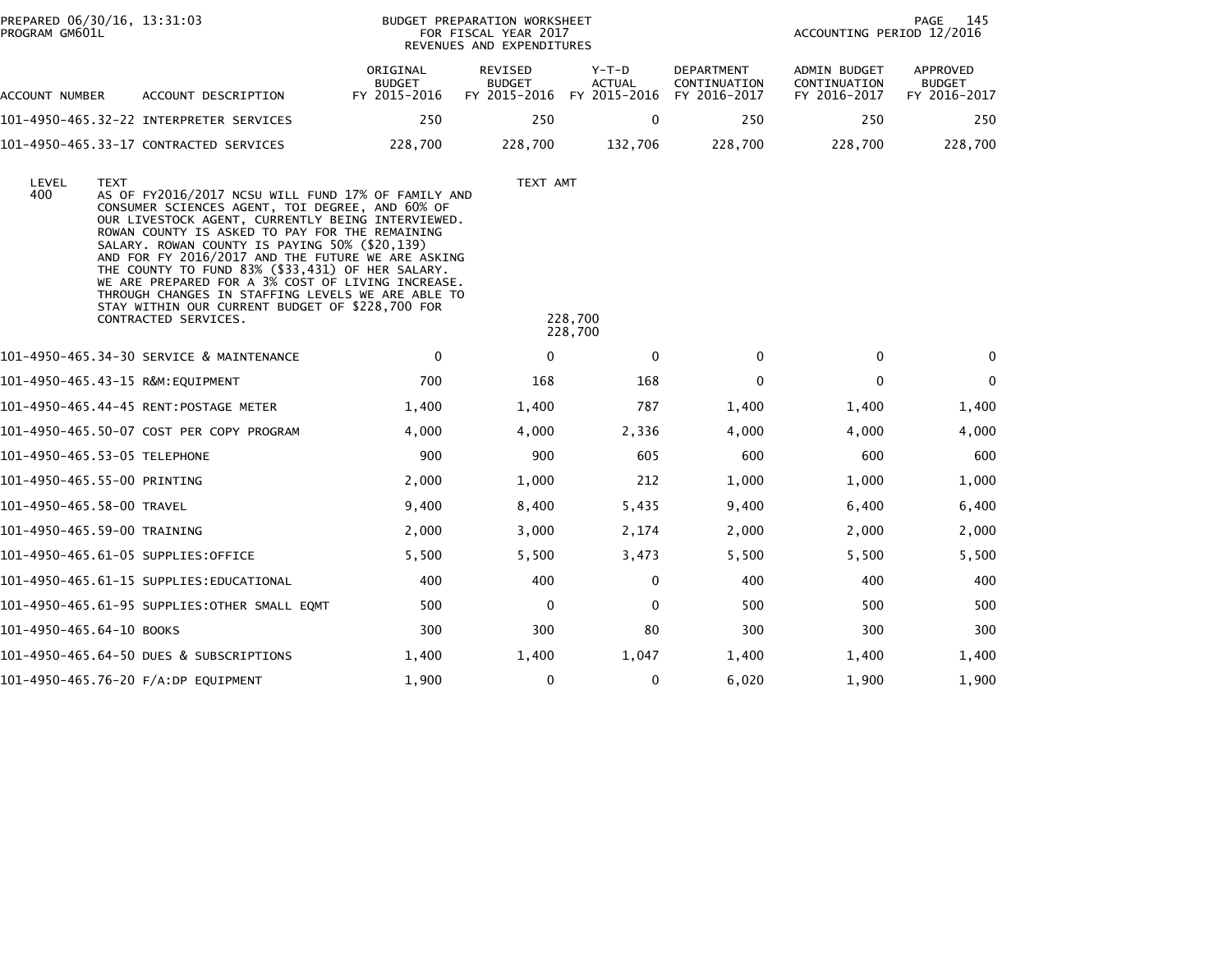|    | PREPARED 06/30/16, 13:31:03<br>PROGRAM GM601L |                                                                                                                                                                                                                                                            | BUDGET PREPARATION WORKSHEET<br>FOR FISCAL YEAR 2017<br>REVENUES AND EXPENDITURES |                                                 |                                          |                                                   | 146<br>PAGE<br>ACCOUNTING PERIOD 12/2016            |                                           |
|----|-----------------------------------------------|------------------------------------------------------------------------------------------------------------------------------------------------------------------------------------------------------------------------------------------------------------|-----------------------------------------------------------------------------------|-------------------------------------------------|------------------------------------------|---------------------------------------------------|-----------------------------------------------------|-------------------------------------------|
|    | ACCOUNT NUMBER                                | ACCOUNT DESCRIPTION                                                                                                                                                                                                                                        | ORIGINAL<br><b>BUDGET</b><br>FY 2015-2016                                         | <b>REVISED</b><br><b>BUDGET</b><br>FY 2015-2016 | $Y-T-D$<br><b>ACTUAL</b><br>FY 2015-2016 | <b>DEPARTMENT</b><br>CONTINUATION<br>FY 2016-2017 | <b>ADMIN BUDGET</b><br>CONTINUATION<br>FY 2016-2017 | APPROVED<br><b>BUDGET</b><br>FY 2016-2017 |
|    | LEVEL<br>400                                  | <b>TEXT</b><br>INFORMATION SYSTEMS DIRECTOR, RANDY CRESS, SAID WE<br>WILL NEED \$6020 FOR MICROSOFT SOFTWARE LICENSURE<br>AND UPGRADE FOR SEVEN COMPUTERS TO COMPLETE OUR<br>TRANSITION TO ROWAN COUNTY INFORMATION SYSTEMS.<br>COUNTY MANAGER'S REDUCTION |                                                                                   | TEXT AMT                                        | 6,020<br>$4,120-$<br>1,900               |                                                   |                                                     |                                           |
|    |                                               |                                                                                                                                                                                                                                                            | 7,500                                                                             | 7,500                                           | 4,318                                    | 10,600                                            | 0                                                   | $\Omega$                                  |
|    | <b>LEVEL</b><br>400                           | <b>TEXT</b><br>REPLACE DEMONSTARATION KITCHEN COUNTER TOPS AND<br>CABINETS ORIGINAL TO BUILDING<br>COUNTY MANAGER'S REDUCTION                                                                                                                              |                                                                                   | TEXT AMT                                        | 10.600<br>$10,600 -$                     |                                                   |                                                     |                                           |
| *  | EXPENDITURE                                   |                                                                                                                                                                                                                                                            | 266,850                                                                           | 262,918                                         | 153,341                                  | 272,070                                           | 254,350                                             | 254,350                                   |
| ** |                                               | ADMINISTRATION                                                                                                                                                                                                                                             | 266,850                                                                           | 262,918                                         | 153,341                                  | 272,070                                           | 254,350                                             | 254,350                                   |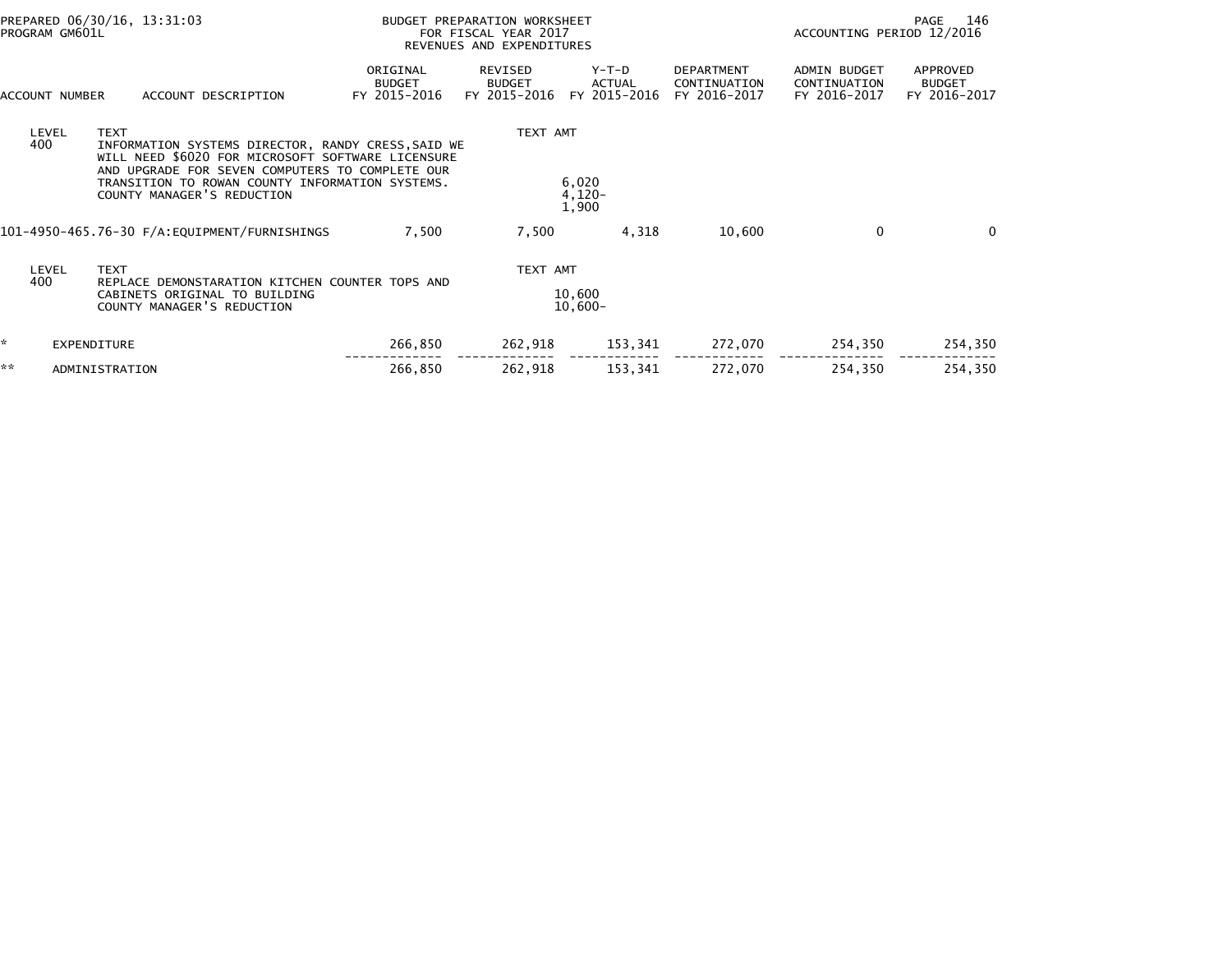|                | PREPARED 06/30/16. 13:31:03 |  |
|----------------|-----------------------------|--|
| PROGRAM GM601L |                             |  |

# PREPARED 06/30/16, 13:31:03 PREPARATION WORKSHEET PREPARATION WORKSHEET PREPARATION WORKSHEET<br>PROGRAM GM601L FOR FISCAL YEAR 2017 FOR FISCAL YEAR 2017 REVENUES AND EXPENDITURES

PAGE 147<br>ACCOUNTING PERIOD 12/2016

|     | ACCOUNT NUMBER        | ACCOUNT DESCRIPTION                          | ORIGINAL<br><b>BUDGET</b><br>FY 2015-2016 | <b>REVISED</b><br><b>BUDGET</b><br>FY 2015-2016 | $Y-T-D$<br><b>ACTUAL</b><br>FY 2015-2016 | <b>DEPARTMENT</b><br>CONTINUATION<br>FY 2016-2017 | <b>ADMIN BUDGET</b><br>CONTINUATION<br>FY 2016-2017 | <b>APPROVED</b><br><b>BUDGET</b><br>FY 2016-2017 |
|-----|-----------------------|----------------------------------------------|-------------------------------------------|-------------------------------------------------|------------------------------------------|---------------------------------------------------|-----------------------------------------------------|--------------------------------------------------|
|     |                       | 101-4955-349.20-00 EXTENSION GENERAL REVENUE | $\Omega$                                  | $\Omega$                                        | $1,865-$                                 | 0                                                 | 0                                                   | $\Omega$                                         |
|     |                       | 101-4955-349.35-00 HORTICULTURE REVENUE      |                                           | 0                                               | $3,452-$                                 | 0                                                 |                                                     | $\Omega$                                         |
|     |                       | 101-4955-349.36-00 LOCAL FOODS REVENUE       | $\Omega$                                  | $9,000 -$                                       | $10,473-$                                | 0                                                 |                                                     | $\Omega$                                         |
|     |                       | 101-4955-349.40-00 LIVESTOCK REVENUE         |                                           | 0                                               | 0                                        | 0                                                 |                                                     | 0                                                |
|     |                       |                                              | 0                                         | $5,000 -$                                       | $15, 127 -$                              | 0                                                 |                                                     | $\Omega$                                         |
|     |                       | 101-4955-353.89-00 FAMILY CONSUMER SCIENCE   | 0                                         | $1,000-$                                        | $3,510-$                                 | 0                                                 |                                                     | $\Omega$                                         |
|     |                       | 101-4955-395.00-00 FUND BALANCE APPR-RESTR   | <sup>n</sup>                              | $50,908 -$                                      | $\Omega$                                 | 0                                                 | O                                                   | $\bf{0}$                                         |
|     | <b>REVENUE</b>        | 101-4955-465.83-05 ADVISORY BOARD            |                                           | $65.908 -$<br>983                               | $34.427 -$<br>537                        |                                                   |                                                     | 0<br>$\Omega$                                    |
|     |                       | 101-4955-465.83-06 LOCAL FOODS EXPENSE       |                                           | 10,759                                          | 3,070                                    |                                                   |                                                     | 0                                                |
|     |                       | 101-4955-465.83-33 FAMILY CONSUMER SCIENCE   | $\Omega$                                  | 4,103                                           | 3,019                                    | 0                                                 | O                                                   | $\mathbf{0}$                                     |
|     |                       | 101-4955-465.83-73 4-H GENERAL EXPENSE       | $\Omega$                                  | 20,591                                          | 15,677                                   | 0                                                 | O                                                   | $\Omega$                                         |
|     |                       | 101-4955-465.83-79 EXTENSION-GENERAL EXPENSE | $\Omega$                                  | 18,906                                          | 2,568                                    | 0                                                 | 0                                                   | $\Omega$                                         |
|     |                       | 101-4955-465.83-81 HORTICULTURE EXPENSE      | $\Omega$                                  | 10,566                                          | 7,519                                    | 0                                                 |                                                     | $\Omega$                                         |
|     |                       | 101-4955-465.83-82 LIVESTOCK EXPENSE         |                                           | $\Omega$                                        | $\mathbf{0}$                             | 0                                                 |                                                     | 0                                                |
| *   | EXPENDITURE           |                                              | 0                                         | 65,908                                          | 32,390                                   |                                                   |                                                     | 0                                                |
| **  | OTHER PROGRAMS        |                                              | $\Omega$                                  | $\Omega$                                        | $2,037-$                                 | $\mathbf{0}$                                      | $\Omega$                                            | $\Omega$                                         |
| *** | COOPERATIVE EXTENSION |                                              | 266,850                                   | 262,918                                         | 151,304                                  | 272,070                                           | 254,350                                             | 254,350                                          |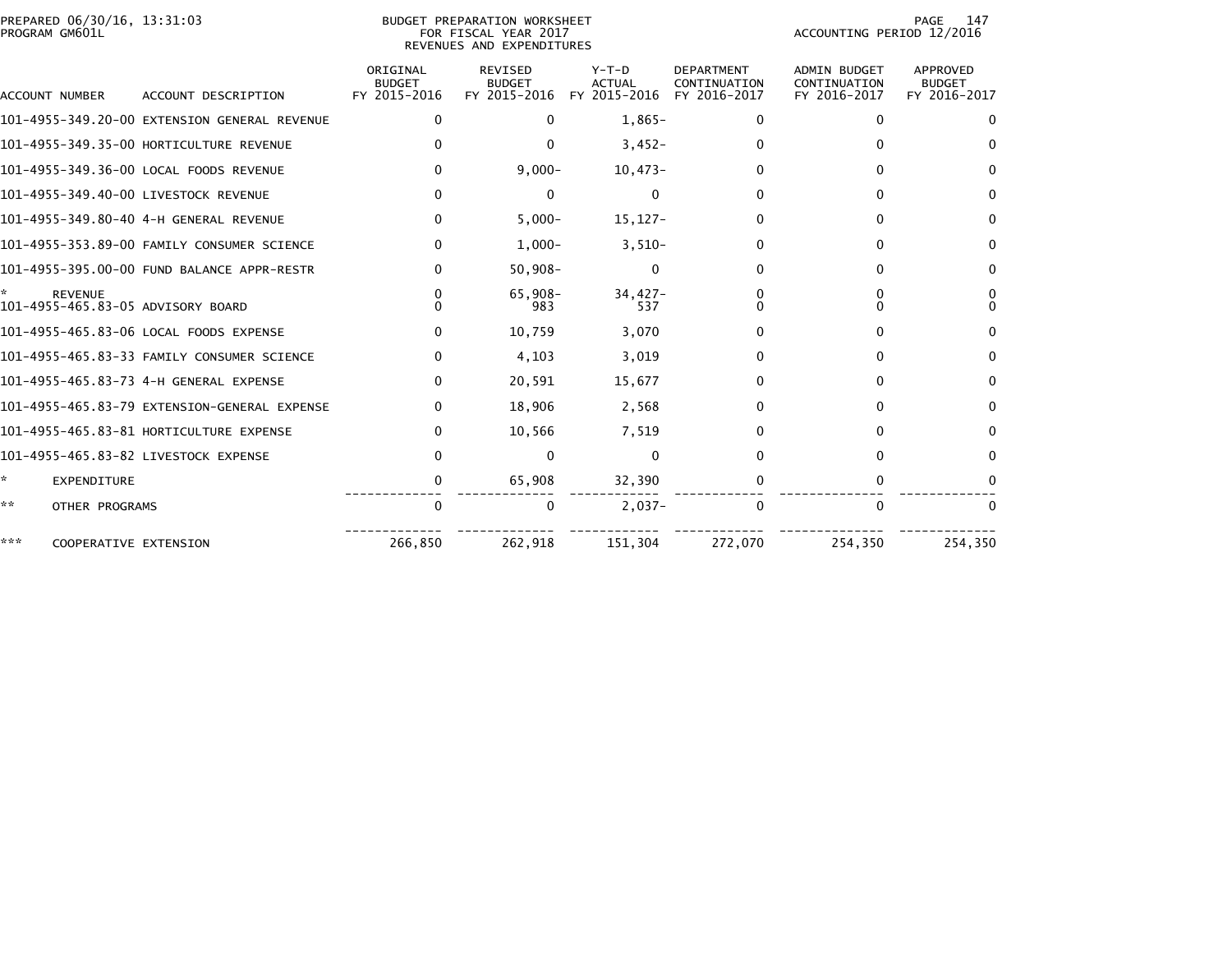| PREPARED 06/30/16, 13:31:03<br>PROGRAM GM601L         |                                            |                                           | BUDGET PREPARATION WORKSHEET<br>FOR FISCAL YEAR 2017<br>REVENUES AND EXPENDITURES |                                   |                                                   | ACCOUNTING PERIOD 12/2016                    | 148<br>PAGE                               |
|-------------------------------------------------------|--------------------------------------------|-------------------------------------------|-----------------------------------------------------------------------------------|-----------------------------------|---------------------------------------------------|----------------------------------------------|-------------------------------------------|
| ACCOUNT NUMBER                                        | ACCOUNT DESCRIPTION                        | ORIGINAL<br><b>BUDGET</b><br>FY 2015-2016 | <b>REVISED</b><br><b>BUDGET</b><br>FY 2015-2016                                   | $Y-T-D$<br>ACTUAL<br>FY 2015-2016 | <b>DEPARTMENT</b><br>CONTINUATION<br>FY 2016-2017 | ADMIN BUDGET<br>CONTINUATION<br>FY 2016-2017 | APPROVED<br><b>BUDGET</b><br>FY 2016-2017 |
|                                                       | 101-5010-334.60-00 SOIL & WATER GRANT      | $26.820 -$                                | $24,280-$                                                                         | 0                                 | $24,500-$                                         | $24,500-$                                    | $24,500-$                                 |
|                                                       | 101-5010-334.68-00 STATE SOIL CONSERVATION | $3,600-$                                  | $3,600-$                                                                          | $3,600-$                          | $3,600-$                                          | $3,600-$                                     | $3,600-$                                  |
| 101-5010-365.55-00 MISC DONATIONS                     |                                            | 0                                         | $532 -$                                                                           | $532 -$                           | $500 -$                                           | $500 -$                                      | $500 -$                                   |
|                                                       |                                            | $\mathbf{0}$                              | $276-$                                                                            | 0                                 | 0                                                 | $\mathbf{0}$                                 | $\Omega$                                  |
| <b>REVENUE</b><br>101–5010–461.10–05 SALARIES:REGULAR |                                            | $30,420 -$<br>37,557                      | 28,688-<br>39,770                                                                 | $4.132 -$<br>38,127               | $28,600 -$                                        | $28,600-$<br>42,713                          | $28,600 -$<br>42,713                      |
| 101-5010-461.20-05 HEALTH INSURANCE                   |                                            | 8,064                                     | 8,445                                                                             | 8,444                             | 0                                                 | 8,580                                        | 8,580                                     |
| 101-5010-461.20-10 MEDICARE TAX                       |                                            | 545                                       | 577                                                                               | 553                               | 0                                                 | 619                                          | 619                                       |
| 101-5010-461.20-15 RETIREMENT                         |                                            | 3,046                                     | 3,067                                                                             | 2,940                             | 0                                                 | 3,541                                        | 3,541                                     |
|                                                       | 101–5010–461.20–20 SOCIAL SECURITY TAX     | 2,328                                     | 2,466                                                                             | 2,364                             | $\Omega$                                          | 2,648                                        | 2,648                                     |
|                                                       | 101-5010-461.20-25 WORKERS COMPENSATION    | 0                                         | 637                                                                               | 610                               | $\Omega$                                          | 683                                          | 683                                       |
|                                                       | 101-5010-461.20-30 401(K) CONTRIBUTIONS    | 1,127                                     | 1,194                                                                             | 1,144                             | 0                                                 | 1,281                                        | 1,281                                     |
|                                                       | 101–5010–461.33–60 SECRETARIAL SERVICES    | 600                                       | 600                                                                               | 550                               | 600                                               | 600                                          | 600                                       |
| 101-5010-461.43-15 R&M:EQUIPMENT                      |                                            | 75                                        | 425                                                                               | 0                                 | 425                                               | 425                                          | 425                                       |
|                                                       | 101-5010-461.50-07 COST PER COPY PROGRAM   | 200                                       | 200                                                                               | 2                                 | 200                                               | 200                                          | 200                                       |
| 101-5010-461.53-05 TELEPHONE                          |                                            | 800                                       | 500                                                                               | $\Omega$                          | 600                                               | 600                                          | 600                                       |
| 101-5010-461.54-00 ADVERTISING                        |                                            | $\Omega$                                  | $\mathbf{0}$                                                                      | $\Omega$                          | $\Omega$                                          | $\mathbf{0}$                                 | $\Omega$                                  |
| 101-5010-461.57-00 POSTAGE                            |                                            | 100                                       | 100                                                                               | 91                                | 100                                               | 100                                          | 100                                       |
| 101-5010-461.58-00 TRAVEL                             |                                            | 2,840                                     | 2,840                                                                             | 2,255                             | 2,840                                             | 2,840                                        | 2,840                                     |
| 101-5010-461.59-00 TRAINING                           |                                            | 600                                       | 600                                                                               | 340                               | 600                                               | 600                                          | 600                                       |
| 101-5010-461.61-05 SUPPLIES:OFFICE                    |                                            | 500                                       | 500                                                                               | 105                               | 500                                               | 500                                          | 500                                       |
|                                                       | 101-5010-461.64-50 DUES & SUBSCRIPTIONS    | 1,500                                     | 1,500                                                                             | 1,464                             | 1,500                                             | 1,500                                        | 1,500                                     |
| 101-5010-461.76-20 F/A:DP EQUIPMENT                   |                                            | 0                                         | $\Omega$                                                                          | 0                                 | 0                                                 | 1,965                                        | 1,965                                     |

LEVEL TEXT TEXT AMT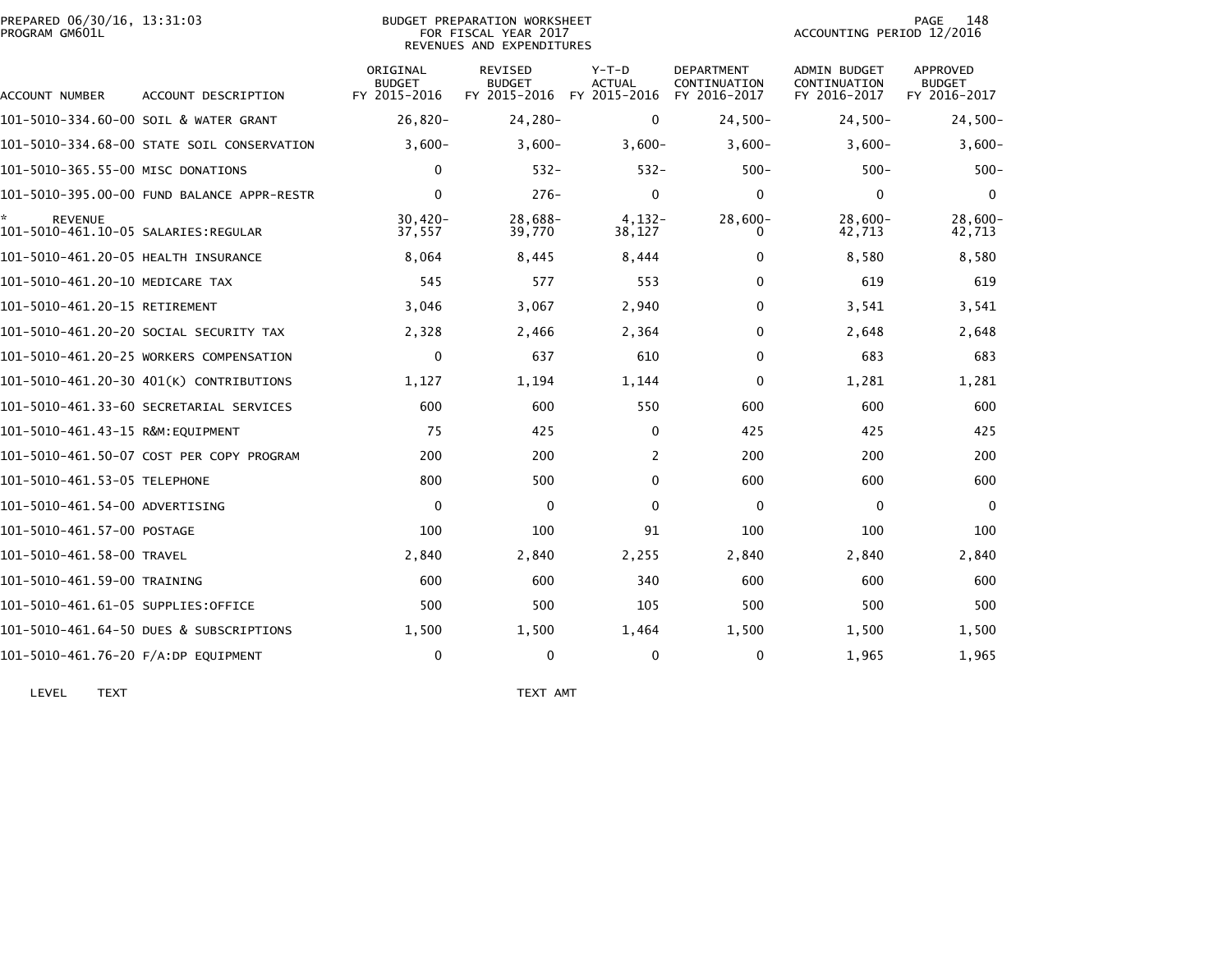| PREPARED 06/30/16, 13:31:03<br>PROGRAM GM601L |                    |                                                                                                                           | BUDGET PREPARATION WORKSHEET<br>FOR FISCAL YEAR 2017<br>REVENUES AND EXPENDITURES |                                          |                                   | 149<br>PAGE<br>ACCOUNTING PERIOD 12/2016          |                                                     |                                           |
|-----------------------------------------------|--------------------|---------------------------------------------------------------------------------------------------------------------------|-----------------------------------------------------------------------------------|------------------------------------------|-----------------------------------|---------------------------------------------------|-----------------------------------------------------|-------------------------------------------|
|                                               | ACCOUNT NUMBER     | ACCOUNT DESCRIPTION                                                                                                       | ORIGINAL<br><b>BUDGET</b><br>FY 2015-2016                                         | REVISED<br><b>BUDGET</b><br>FY 2015-2016 | $Y-T-D$<br>ACTUAL<br>FY 2015-2016 | <b>DEPARTMENT</b><br>CONTINUATION<br>FY 2016-2017 | <b>ADMIN BUDGET</b><br>CONTINUATION<br>FY 2016-2017 | APPROVED<br><b>BUDGET</b><br>FY 2016-2017 |
| 400                                           |                    | EXISTING COMPUTER EQUIPMENT FOR THE OFFICE NEEDS<br>TO BE UPDATED BASED ON INFORMATION SYSTEM OFFICE<br><b>ASSESSMENT</b> |                                                                                   |                                          | 1,965<br>1,965                    |                                                   |                                                     |                                           |
|                                               |                    | 101-5010-461.83-04 EASEMENT MONITORING                                                                                    | 0                                                                                 | $\mathbf 0$                              | 0                                 | $\mathbf 0$                                       | $\mathbf{0}$                                        | $\mathbf{0}$                              |
|                                               |                    | 101-5010-461.83-16 EDUCATIONAL PROJECT                                                                                    | 600                                                                               | 600                                      | 500                               | 600                                               | 600                                                 | 600                                       |
|                                               |                    | 101-5010-461.83-42 DONATION EXPENDITURES                                                                                  | $\mathbf 0$                                                                       | 458                                      | 0                                 | 500                                               | 500                                                 | 500                                       |
| ×.                                            | <b>EXPENDITURE</b> |                                                                                                                           | 60,482                                                                            | 64,479                                   | 59,489                            | 8,465                                             | 70,495                                              | 70,495                                    |
| **                                            |                    | SOIL & WATER CONSERVATION                                                                                                 | 30,062                                                                            | 35,791                                   | 55,357                            | $20, 135 -$                                       | 41,895                                              | 41,895                                    |
| ***                                           | SOIL & WATER       |                                                                                                                           | 30,062                                                                            | 35,791                                   | 55,357                            | $20, 135 -$                                       | 41,895                                              | 41,895                                    |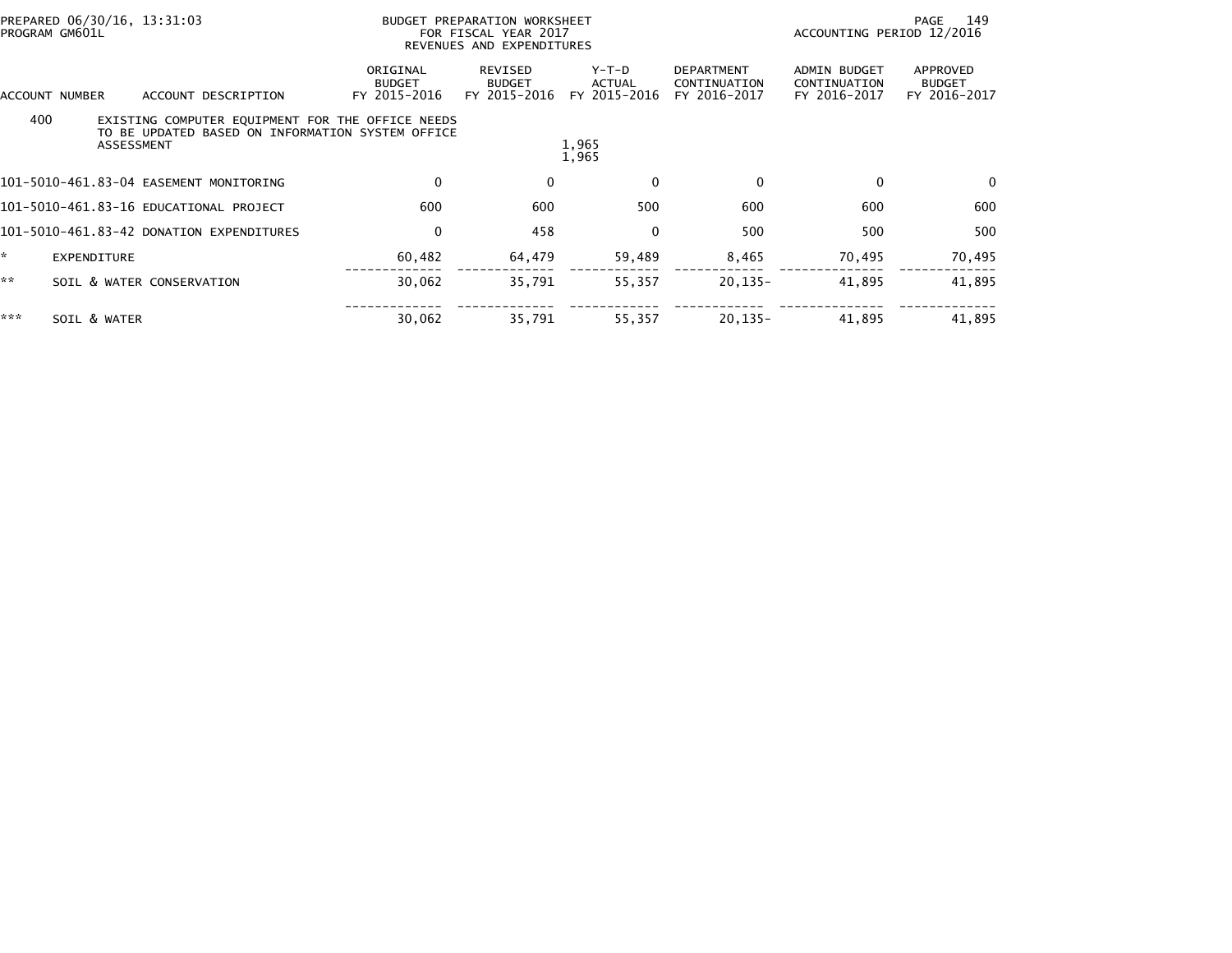| PREPARED 06/30/16, 13:31:03<br>PROGRAM GM601L |                                              |                                           | <b>BUDGET PREPARATION WORKSHEET</b><br>FOR FISCAL YEAR 2017<br>REVENUES AND EXPENDITURES |                                          |                                                   | ACCOUNTING PERIOD 12/2016                           | 150<br><b>PAGE</b>                               |
|-----------------------------------------------|----------------------------------------------|-------------------------------------------|------------------------------------------------------------------------------------------|------------------------------------------|---------------------------------------------------|-----------------------------------------------------|--------------------------------------------------|
| ACCOUNT NUMBER                                | ACCOUNT DESCRIPTION                          | ORIGINAL<br><b>BUDGET</b><br>FY 2015-2016 | <b>REVISED</b><br><b>BUDGET</b><br>FY 2015-2016                                          | $Y-T-D$<br><b>ACTUAL</b><br>FY 2015-2016 | <b>DEPARTMENT</b><br>CONTINUATION<br>FY 2016-2017 | <b>ADMIN BUDGET</b><br>CONTINUATION<br>FY 2016-2017 | <b>APPROVED</b><br><b>BUDGET</b><br>FY 2016-2017 |
| 101-5110-331.02-00 BEACON GRANT               |                                              | $\mathbf 0$                               | $\mathbf 0$                                                                              | $\Omega$                                 | 0                                                 | 0                                                   | 0                                                |
|                                               | 101-5110-334.06-10 PREPAREDNESS/RESPONSE     | $\Omega$                                  | $\mathbf{0}$                                                                             | $\mathbf{0}$                             | $\Omega$                                          | $\mathbf{0}$                                        | $\Omega$                                         |
|                                               | 101-5110-334.64-00 STATE AID HEALTH DEPT     | 66,010-                                   | 66,010-                                                                                  | $66,010-$                                | $66,010-$                                         | $66,010-$                                           | 66,010-                                          |
|                                               | 101-5110-345.50-00 NOVANT REIMBURSEMENT      | $\mathbf 0$                               | $15,500-$                                                                                | $15,500-$                                | 0                                                 | 0                                                   | 0                                                |
|                                               | 101-5110-389.15-00 HLTH:STAFF SUPP/MARKETING | $\mathbf{0}$                              | 0                                                                                        | $\mathbf 0$                              | 0                                                 | 0                                                   | $\Omega$                                         |
|                                               | 101-5110-389.95-00 OTHER MISC RECEIPTS       | $\Omega$                                  | 0                                                                                        | 1-                                       | $\Omega$                                          | $\Omega$                                            | 0                                                |
|                                               | 101-5110-395.00-00 FUND BALANCE APPR-RESTR   | $\Omega$                                  | 0                                                                                        | 0                                        | 0                                                 | 0                                                   | 0                                                |
|                                               | 101-5110-395.10-00 FUND BALANCE APPR-UNREST  | 0                                         | 0                                                                                        | $\Omega$                                 | $\Omega$                                          | $\mathbf{0}$                                        | $\Omega$                                         |
| <b>REVENUE</b>                                |                                              | 66,010-<br>0                              | 81,510-<br>0                                                                             | $81.511 -$<br>237,945                    | 66,010-<br>0                                      | 66,010-<br>0                                        | 66,010-<br>$\Omega$                              |
|                                               |                                              | 234,350                                   | 249,665                                                                                  | 211,308                                  | 240,978                                           | 248,986                                             | 248,986                                          |
|                                               |                                              | $\mathbf 0$                               | 0                                                                                        | 104                                      | 0                                                 | 0                                                   | $\Omega$                                         |
|                                               |                                              | 15,050                                    | 14,250                                                                                   | 9,320                                    | 15,050                                            | 15,050                                              | 15,050                                           |
|                                               | 101-5110-441.10-20 SALARIES:PER DIEM         | 800                                       | 1,600                                                                                    | 1,120                                    | 1,600                                             | 1,600                                               | 1,600                                            |
| LEVEL<br><b>TEXT</b><br>400                   | INCREASE # OF BOH MEMBERS TO PAY             |                                           | TEXT AMT                                                                                 | 1,600<br>1,600                           |                                                   |                                                     |                                                  |
| 101-5110-441.20-05 HEALTH INSURANCE           |                                              | 43,967                                    | 49,744                                                                                   | 81,995                                   | 46,447                                            | 47,207                                              | 47,207                                           |
|                                               | 101-5110-441.20-08 HEALTH INSURANCE:RETIREES | 24,790                                    | 24,790                                                                                   | 25,715                                   | 25,740                                            | 25,740                                              | 25,740                                           |
| 101-5110-441.20-10 MEDICARE TAX               |                                              | 3,617                                     | 3,839                                                                                    | 6,219                                    | 3,311                                             | 3,361                                               | 3,361                                            |
| 101-5110-441.20-15 RETIREMENT                 |                                              | 16,569                                    | 17,604                                                                                   | 30,570                                   | 16,274                                            | 18,302                                              | 18,302                                           |
|                                               | 101-5110-441.20-20 SOCIAL SECURITY TAX       | 15,463                                    | 16,413                                                                                   | 26,590                                   | 14,166                                            | 14,645                                              | 14,645                                           |
|                                               | 101-5110-441.20-25 WORKERS COMPENSATION      | 3,072                                     | 3,551                                                                                    | 11,970                                   | 6,435                                             | 5,218                                               | 5,218                                            |
|                                               | 101-5110-441.20-30 401(K) CONTRIBUTIONS      | 7,032                                     | 7,491                                                                                    | 12,490                                   | 7,229                                             | 7,470                                               | 7,470                                            |
|                                               | 101-5110-441.32-36 PUBLIC HEALTH NURSING SVS | $\mathbf 0$                               | $\mathbf{0}$                                                                             | 0                                        | 0                                                 | 0                                                   | 0                                                |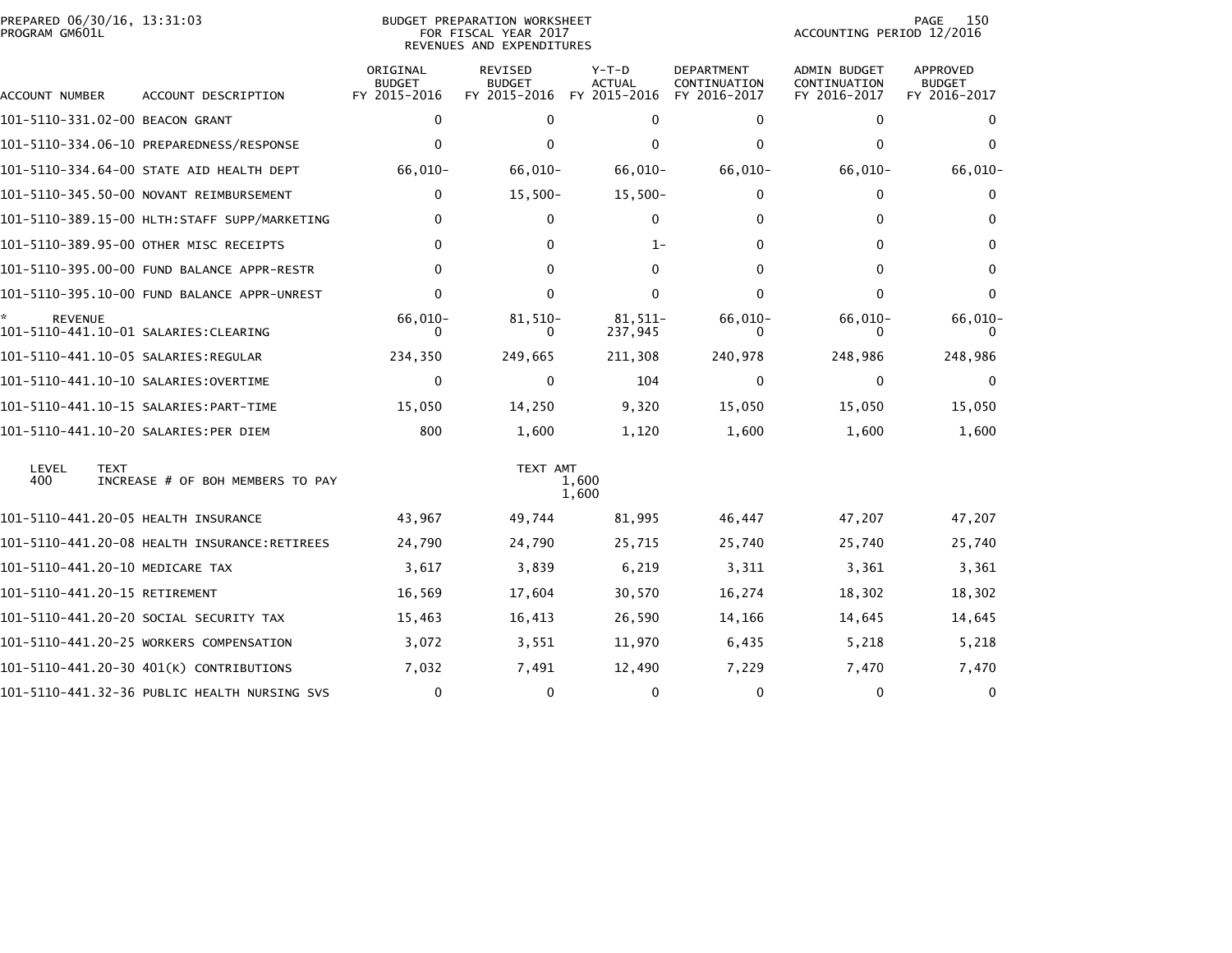| PREPARED 06/30/16, 13:31:03<br>PROGRAM GM601L |                                                                                                                                                    |                                           | <b>BUDGET PREPARATION WORKSHEET</b><br>FOR FISCAL YEAR 2017<br>REVENUES AND EXPENDITURES | 151<br>PAGE<br>ACCOUNTING PERIOD 12/2016                            |                                                   |                                                     |                                           |
|-----------------------------------------------|----------------------------------------------------------------------------------------------------------------------------------------------------|-------------------------------------------|------------------------------------------------------------------------------------------|---------------------------------------------------------------------|---------------------------------------------------|-----------------------------------------------------|-------------------------------------------|
| ACCOUNT NUMBER                                | ACCOUNT DESCRIPTION                                                                                                                                | ORIGINAL<br><b>BUDGET</b><br>FY 2015-2016 | <b>REVISED</b><br><b>BUDGET</b><br>FY 2015-2016                                          | Y-T-D<br><b>ACTUAL</b><br>FY 2015-2016                              | <b>DEPARTMENT</b><br>CONTINUATION<br>FY 2016-2017 | <b>ADMIN BUDGET</b><br>CONTINUATION<br>FY 2016-2017 | APPROVED<br><b>BUDGET</b><br>FY 2016-2017 |
|                                               | 101-5110-441.33-00 OTHER PROFESSIONAL SRVCS                                                                                                        | $\mathbf 0$                               | $\mathbf 0$                                                                              | $\mathbf 0$                                                         | 0                                                 | 0                                                   | $\Omega$                                  |
|                                               | 101–5110–441.33–17 CONTRACTED SERVICES                                                                                                             | $\mathbf 0$                               | 25,500                                                                                   | 25,500                                                              | $\mathbf 0$                                       | $\Omega$                                            | $\Omega$                                  |
|                                               | 101-5110-441.34-30 SERVICE & MAINTENANCE                                                                                                           | 75,000                                    | 75,000                                                                                   | 66,480                                                              | 75,000                                            | 69,000                                              | 69,000                                    |
| LEVEL<br><b>TEXT</b><br>400<br>M&M FEES       | PATAGONIA FEES<br>M&M/SCANNING/DATA IMPORT<br>ONE SOURCE/LASERFICHE USER FEES<br>ONE SOURCE SCANNER MAINTENANCE FEES<br>COUNTY MANAGER'S REDUCTION |                                           | TEXT AMT                                                                                 | 28,800<br>24,000<br>11,790<br>9,410<br>1.000<br>$6,000 -$<br>69,000 |                                                   |                                                     |                                           |
| 101-5110-441.41-40 WATER                      |                                                                                                                                                    | 4,000                                     | 4,000                                                                                    | 3,032                                                               | 4,000                                             | 4,000                                               | 4,000                                     |
| 101-5110-441.41-42 STORM WATER FEE            |                                                                                                                                                    | 800                                       | 800                                                                                      | 635                                                                 | 800                                               | 800                                                 | 800                                       |
| 101-5110-441.43-15 R&M:EQUIPMENT              |                                                                                                                                                    | $\mathbf 0$                               | $\mathbf{0}$                                                                             | $\mathbf 0$                                                         | $\mathbf{0}$                                      | $\Omega$                                            | $\Omega$                                  |
|                                               | 101-5110-441.44-20 RENT:LAND & BUILDINGS                                                                                                           | 4,100                                     | 4,300                                                                                    | 4,240                                                               | 4,200                                             | 4,200                                               | 4,200                                     |
| 101-5110-441.44-45 RENT:POSTAGE METER         |                                                                                                                                                    | 2,400                                     | 2,400                                                                                    | 1,800                                                               | 2,400                                             | 2,400                                               | 2,400                                     |
|                                               | 101-5110-441.50-07 COST PER COPY PROGRAM                                                                                                           | 0                                         | 0                                                                                        | 0                                                                   | 0                                                 | 0                                                   | $\mathbf{0}$                              |
| 101-5110-441.53-05 TELEPHONE                  |                                                                                                                                                    | 5,000                                     | 3,669                                                                                    | 2,479                                                               | 2,800                                             | 2,800                                               | 2,800                                     |
| 101-5110-441.55-00 PRINTING                   |                                                                                                                                                    | 100                                       | 100                                                                                      | 52                                                                  | 300                                               | 300                                                 | 300                                       |
| 101-5110-441.57-00 POSTAGE                    |                                                                                                                                                    | 1,500                                     | 1,500                                                                                    | 274                                                                 | 1,500                                             | 1,500                                               | 1,500                                     |
| 101-5110-441.58-00 TRAVEL                     |                                                                                                                                                    | 7,300                                     | 7,300                                                                                    | 6,865                                                               | 7,300                                             | 7,300                                               | 7,300                                     |
| 101-5110-441.59-00 TRAINING                   |                                                                                                                                                    | 2,000                                     | 2,000                                                                                    | 1,537                                                               | 2,000                                             | 2,000                                               | 2,000                                     |
| 101-5110-441.61-05 SUPPLIES:OFFICE            |                                                                                                                                                    | 2,800                                     | 2,800                                                                                    | 2,222                                                               | 2,300                                             | 2,300                                               | 2,300                                     |
| 101–5110–441.61–45 SUPPLIES:MEDICAL           |                                                                                                                                                    | $\mathbf 0$                               | $\mathbf 0$                                                                              | 0                                                                   | 0                                                 | 0                                                   | $\mathbf 0$                               |
|                                               | 101–5110–441.61–95 SUPPLIES:OTHER SMALL EQMT                                                                                                       | 700                                       | 500                                                                                      | $\Omega$                                                            | 700                                               | 700                                                 | 700                                       |
| 101-5110-441.62-05 ELECTRICITY                |                                                                                                                                                    | 33,000                                    | 32,800                                                                                   | 29,866                                                              | 33,000                                            | 33,000                                              | 33,000                                    |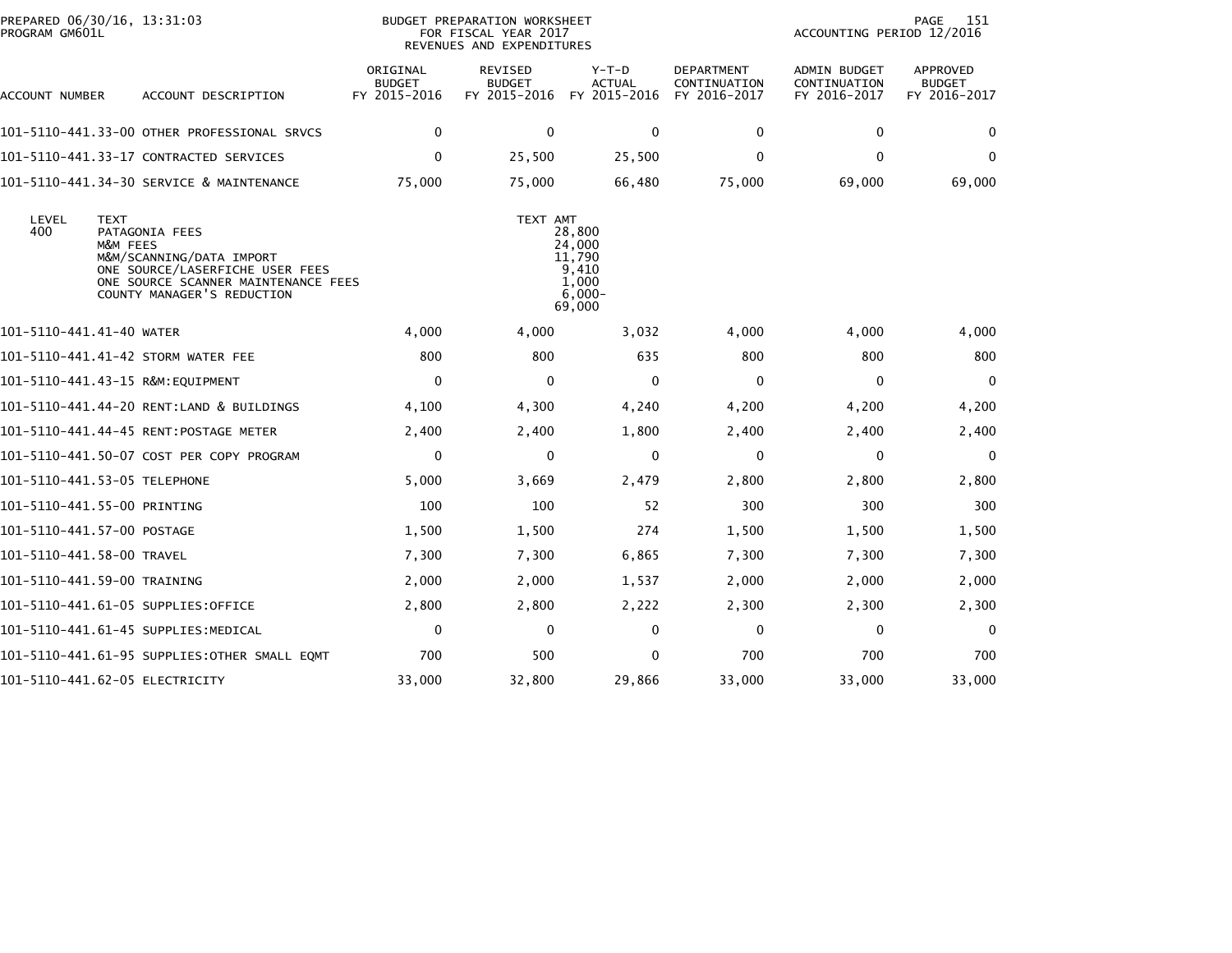| PROGRAM GM601L | PREPARED 06/30/16, 13:31:03                  | BUDGET PREPARATION WORKSHEET<br>FOR FISCAL YEAR 2017<br>REVENUES AND EXPENDITURES |                                          |                                 |                                                   | 152<br>PAGE<br>ACCOUNTING PERIOD 12/2016            |                                           |  |
|----------------|----------------------------------------------|-----------------------------------------------------------------------------------|------------------------------------------|---------------------------------|---------------------------------------------------|-----------------------------------------------------|-------------------------------------------|--|
| ACCOUNT NUMBER | ACCOUNT DESCRIPTION                          | ORIGINAL<br><b>BUDGET</b><br>FY 2015-2016                                         | REVISED<br><b>BUDGET</b><br>FY 2015-2016 | Y-T-D<br>ACTUAL<br>FY 2015-2016 | <b>DEPARTMENT</b><br>CONTINUATION<br>FY 2016-2017 | <b>ADMIN BUDGET</b><br>CONTINUATION<br>FY 2016-2017 | APPROVED<br><b>BUDGET</b><br>FY 2016-2017 |  |
|                | 101-5110-441.62-25 NATURAL GAS               | 3,000                                                                             | 3,000                                    | 1,479                           | 3,000                                             | 3,000                                               | 3,000                                     |  |
|                | 101-5110-441.64-50 DUES & SUBSCRIPTIONS      | 4,200                                                                             | 4,200                                    | 4,183                           | 4,200                                             | 4,200                                               | 4,200                                     |  |
|                | 101-5110-441.74-30 C/A:SOFTWARE              | 0                                                                                 | $\bf{0}$                                 | 0                               | 0                                                 | $\Omega$                                            | $\Omega$                                  |  |
|                | 101-5110-441.76-20 F/A:DP EQUIPMENT          | 2.000                                                                             | $\mathbf{0}$                             | $\mathbf{0}$                    | 2.000                                             | $\Omega$                                            | $\Omega$                                  |  |
|                | 101-5110-441.76-30 F/A:EQUIPMENT/FURNISHINGS | 0                                                                                 | $\bf{0}$                                 | $\mathbf{0}$                    | 0                                                 | 0                                                   | $\Omega$                                  |  |
|                | 101-5110-441.82-09 MEETINGS/TRAINING FOOD    | 0                                                                                 | $\mathbf{0}$                             | $\mathbf{0}$                    | 500                                               | 500                                                 | 500                                       |  |
| *.             | <b>EXPENDITURE</b>                           | 512,610                                                                           | 558,816                                  | 805,990                         | 523,230                                           | 525,579                                             | 525,579                                   |  |
| **             | ADMINISTRATION                               | 446,600                                                                           | 477.306                                  | 724,479                         | 457,220                                           | 459,569                                             | 459,569                                   |  |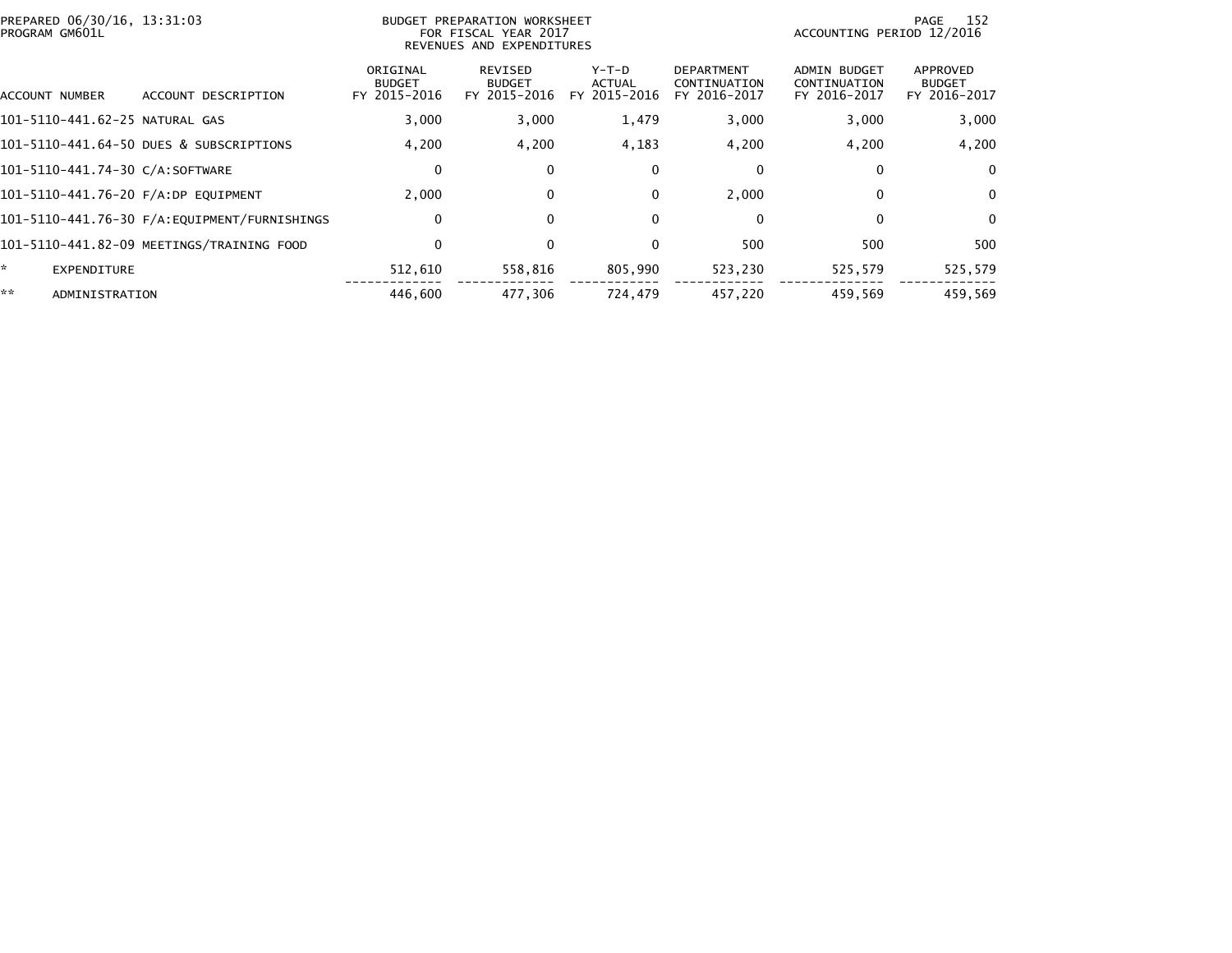|                | PREPARED 06/30/16, 13:31:03 |  |
|----------------|-----------------------------|--|
| PROGRAM GM601L |                             |  |

#### PREPARED 06/30/16, 13:31:03 BUDGET PREPARATION WORKSHEET PAGE 153PROGRAM GM601L FOR FISCAL YEAR 2017 ACCOUNTING PERIOD 12/2016REVENUES AND EXPENDITURES

PAGE 153<br>ACCOUNTING PERIOD 12/2016

| <b>ACCOUNT NUMBER</b>               | ACCOUNT DESCRIPTION                          | ORIGINAL<br><b>BUDGET</b><br>FY 2015-2016 | <b>REVISED</b><br><b>BUDGET</b><br>FY 2015-2016 | $Y-T-D$<br>ACTUAL<br>FY 2015-2016 | <b>DEPARTMENT</b><br>CONTINUATION<br>FY 2016-2017 | <b>ADMIN BUDGET</b><br>CONTINUATION<br>FY 2016-2017 | <b>APPROVED</b><br><b>BUDGET</b><br>FY 2016-2017 |
|-------------------------------------|----------------------------------------------|-------------------------------------------|-------------------------------------------------|-----------------------------------|---------------------------------------------------|-----------------------------------------------------|--------------------------------------------------|
|                                     | 101-5185-334.36-00 ENVIRONMENTAL HEALTH GRNT | 12,950-                                   | $12,950-$                                       | $25,093-$                         | $26,497-$                                         | $26,497-$                                           | $26,497-$                                        |
| 101-5185-334.50-00 MOSQUITO CONTROL |                                              | $\mathbf 0$                               | 0                                               | $\mathbf 0$                       | $\mathbf 0$                                       | 0                                                   | 0                                                |
|                                     | 101-5185-334.64-00 STATE AID HEALTH DEPT     | $8.762 -$                                 | $8.762 -$                                       | $8,762-$                          | $8,762-$                                          | $8.762 -$                                           | $8,762-$                                         |
|                                     | 101-5185-353.44-00 ENVIRONMENTAL HEALTH FEES | 120,000-                                  | $120,000 -$                                     | 161,020-                          | 138,130-                                          | 138,130-                                            | 138,130-                                         |
| <b>REVENUE</b>                      |                                              | 141.712-<br>465,760                       | 141.712-<br>465,655                             | 194.875-<br>413,550               | 173.389-<br>488,684                               | 173.389-<br>518,252                                 | 173,389-<br>518,252                              |
|                                     |                                              | $\mathbf{0}$                              | 105                                             | $\mathbf{0}$                      | $\mathbf{0}$                                      | $\Omega$                                            | $\Omega$                                         |
| 101-5185-424.20-05 HEALTH INSURANCE |                                              | 87,382                                    | 87,382                                          | 73,810                            | 94,190                                            | 96,901                                              | 96,901                                           |
| 101-5185-424.20-10 MEDICARE TAX     |                                              | 6,754                                     | 6,754                                           | 5,701                             | 6,716                                             | 7,137                                               | 7,137                                            |
| 101-5185-424.20-15 RETIREMENT       |                                              | 32,929                                    | 32,929                                          | 27,952                            | 33,035                                            | 38,040                                              | 38,040                                           |
|                                     | 101-5185-424.20-20 SOCIAL SECURITY TAX       | 28,877                                    | 28,877                                          | 24,378                            | 28,665                                            | 30,442                                              | 30,442                                           |
|                                     | 101-5185-424.20-25 WORKERS COMPENSATION      | 8,948                                     | 4,879                                           | 7,059                             | 8,380                                             | 8,866                                               | 8,866                                            |
|                                     | 101-5185-424.20-30 401(K) CONTRIBUTIONS      | 13,973                                    | 13,973                                          | 12,351                            | 14,661                                            | 15,548                                              | 15,548                                           |
|                                     | 101-5185-424.34-30 SERVICE & MAINTENANCE     | 16,500                                    | 16,500                                          | 15,267                            | 16,500                                            | 16,500                                              | 16,500                                           |
|                                     | 101-5185-424.50-07 COST PER COPY PROGRAM     | $\mathbf 0$                               | 1,000                                           | 471                               | 650                                               | 650                                                 | 650                                              |
| 101-5185-424.53-05 TELEPHONE        |                                              | 6,500                                     | 6,500                                           | 5,461                             | 6,000                                             | 6,000                                               | 6,000                                            |
| 101-5185-424.55-00 PRINTING         |                                              | 1,000                                     | 1,000                                           | 182                               | 1,000                                             | 1,000                                               | 1,000                                            |
| 101-5185-424.57-00 POSTAGE          |                                              | 4,000                                     | 3,000                                           | 1,103                             | 3,000                                             | 3,000                                               | 3,000                                            |
| 101-5185-424.58-00 TRAVEL           |                                              | 37,857                                    | 37,857                                          | 34,039                            | 38,000                                            | 38,000                                              | 38,000                                           |
| 101-5185-424.59-00 TRAINING         |                                              | 2,000                                     | 2,000                                           | 1,430                             | 2,000                                             | 2,000                                               | 2,000                                            |
| 101-5185-424.61-05 SUPPLIES:OFFICE  |                                              | 1,500                                     | 1,500                                           | 1,496                             | 2,000                                             | 2,000                                               | 2,000                                            |
|                                     | 101-5185-424.61-34 SUPPLIES:LABORATORY       | 15,000                                    | 15,000                                          | 9,490                             | 18,000                                            | 18,000                                              | 18,000                                           |

 LEVEL TEXT TEXT AMT LEVEL TEXT<br>400 STATE WATER SAMPLING KITS COST INCREASE

 $18,000$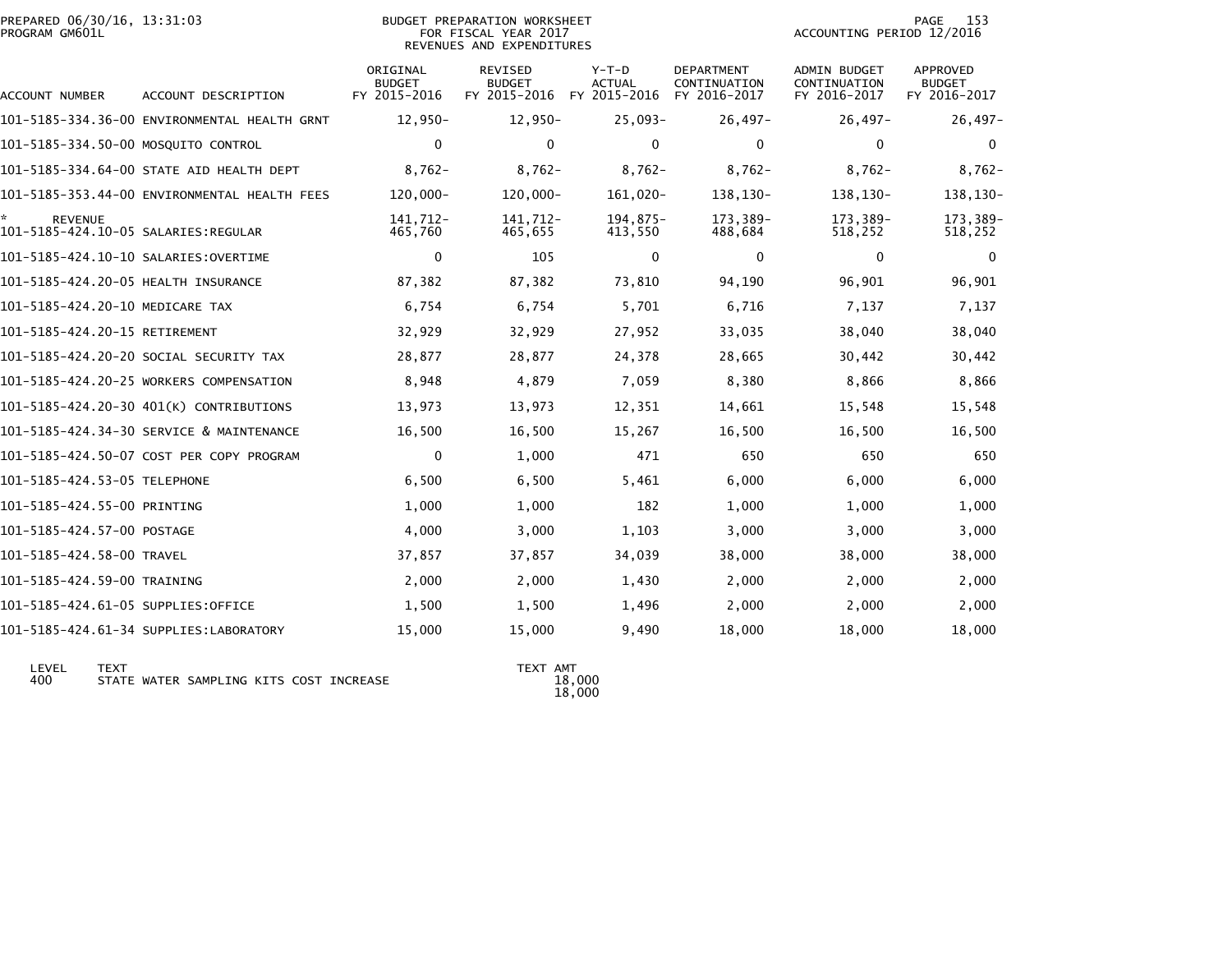| PREPARED 06/30/16, 13:31:03<br>PROGRAM GM601L |                                                                  |                                           | BUDGET PREPARATION WORKSHEET<br>FOR FISCAL YEAR 2017<br>REVENUES AND EXPENDITURES |                                 |                                                   | ACCOUNTING PERIOD 12/2016                           | 154<br>PAGE                               |
|-----------------------------------------------|------------------------------------------------------------------|-------------------------------------------|-----------------------------------------------------------------------------------|---------------------------------|---------------------------------------------------|-----------------------------------------------------|-------------------------------------------|
| ACCOUNT NUMBER                                | ACCOUNT DESCRIPTION                                              | ORIGINAL<br><b>BUDGET</b><br>FY 2015-2016 | REVISED<br><b>BUDGET</b><br>FY 2015-2016                                          | Y-T-D<br>ACTUAL<br>FY 2015-2016 | <b>DEPARTMENT</b><br>CONTINUATION<br>FY 2016-2017 | <b>ADMIN BUDGET</b><br>CONTINUATION<br>FY 2016-2017 | APPROVED<br><b>BUDGET</b><br>FY 2016-2017 |
|                                               | 101-5185-424.61-88 SUPPLIES:VECTOR CONTROL                       | 0                                         | $\mathbf{0}$                                                                      | $\mathbf 0$                     | $\mathbf 0$                                       | $\Omega$                                            | 0                                         |
|                                               | 101-5185-424.61-95 SUPPLIES:OTHER SMALL EQMT                     | 4,000                                     | 2,200                                                                             | 934                             | 4,000                                             | 4,000                                               | 4,000                                     |
| LEVEL<br>400                                  | <b>TEXT</b><br>AUGERS, CLINOMETERS, THERMOMETERS, PH METERS, ETC |                                           | TEXT AMT                                                                          | 4,000<br>4,000                  |                                                   |                                                     |                                           |
|                                               | 101-5185-424.76-30 F/A:EQUIPMENT/FURNISHINGS                     | 0                                         | $\mathbf{0}$                                                                      | $\mathbf{0}$                    | $\mathbf 0$                                       | $\Omega$                                            | $\Omega$                                  |
|                                               | 101-5185-424.90-16 BANK FEES:CREDIT CARD                         | 2.300                                     | 4,100                                                                             | 3,383                           | 3,100                                             | 3,100                                               | 3,100                                     |
| ×.<br><b>EXPENDITURE</b>                      |                                                                  | 735,280                                   | 731,211                                                                           | 638,057                         | 768,581                                           | 809,436                                             | 809,436                                   |
| **                                            | ENVIRONMENTAL HEALTH                                             | 593,568                                   | 589,499                                                                           | 443,182                         | 595,192                                           | 636,047                                             | 636,047                                   |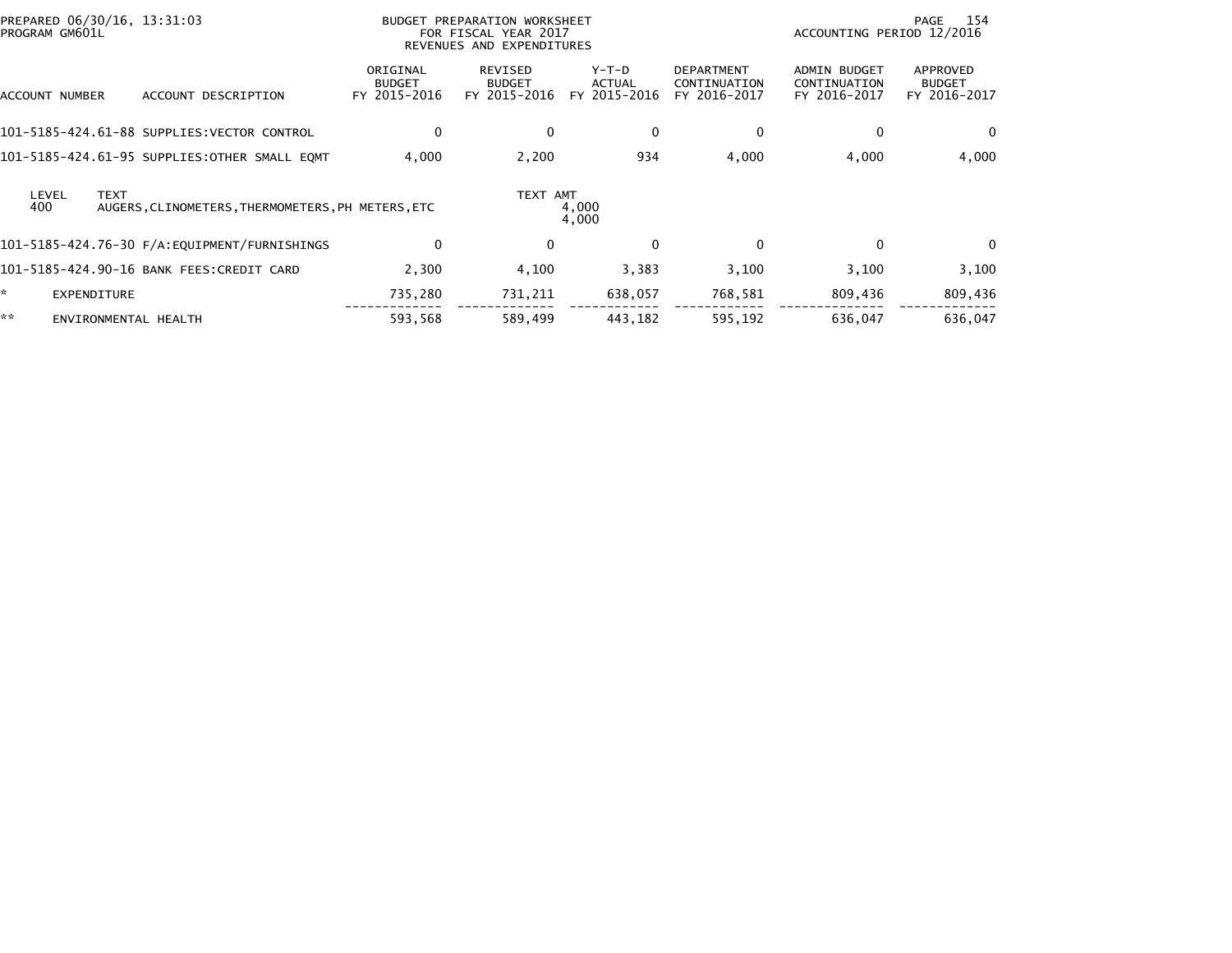### PREPARED 06/30/16, 13:31:03<br>PROGRAM GM601L

#### BUDGET PREPARATION WORKSHEET<br>FOR FISCAL YEAR 2017 REVENUES AND EXPENDITURES

PAGE 155<br>ACCOUNTING PERIOD 12/2016

| <b>ACCOUNT NUMBER</b>                                  | ACCOUNT DESCRIPTION                          | ORIGINAL<br><b>BUDGET</b><br>FY 2015-2016 | REVISED<br><b>BUDGET</b><br>FY 2015-2016 | $Y-T-D$<br><b>ACTUAL</b><br>FY 2015-2016 | <b>DEPARTMENT</b><br>CONTINUATION<br>FY 2016-2017 | <b>ADMIN BUDGET</b><br>CONTINUATION<br>FY 2016-2017 | APPROVED<br><b>BUDGET</b><br>FY 2016-2017 |
|--------------------------------------------------------|----------------------------------------------|-------------------------------------------|------------------------------------------|------------------------------------------|---------------------------------------------------|-----------------------------------------------------|-------------------------------------------|
|                                                        | 101-5190-325.19-00 GENERAL SALES & SERVICES  | $28,000 -$                                | $28,000 -$                               | $14,765-$                                | 0                                                 | 0                                                   | $\Omega$                                  |
|                                                        | 101-5190-325.19-01 PET ADOPTION VACCINE FEE  | $\Omega$                                  | $21,600-$                                | $26, 130 -$                              | 0                                                 | $\Omega$                                            | $\Omega$                                  |
|                                                        |                                              |                                           |                                          |                                          |                                                   |                                                     |                                           |
|                                                        | 101-5190-353.94-00 PET ADOPTION SPAY/NEUTER  | 160,000-                                  | 160,000-                                 | 134,885-                                 | 0                                                 | 0                                                   | $\Omega$                                  |
|                                                        | 101-5190-365.17-00 ANIMAL CONTROL DONATIONS  | $1,000-$                                  | $1,000-$                                 | $1,550-$                                 | 0                                                 | 0                                                   | 0                                         |
|                                                        | 101-5190-395.00-00 FUND BALANCE APPR-RESTR   | $\Omega$                                  | 0                                        | $\Omega$                                 | 0                                                 | $\Omega$                                            | $\Omega$                                  |
|                                                        | 101-5190-395.10-00 FUND BALANCE APPR-UNREST  | 0                                         | 0                                        | 0                                        | 0                                                 | $\Omega$                                            | 0                                         |
| <b>REVENUE</b><br>101-5190-420.10-05 SALARIES: REGULAR |                                              | 189.000-<br>385,473                       | $210.600 -$<br>295,473                   | 177,330-<br>283,215                      | 385,473                                           | 0<br>0                                              | 0<br><sup>0</sup>                         |
|                                                        |                                              | 0                                         | 9,138                                    | 9,138                                    | 13,901                                            | 0                                                   | $\Omega$                                  |
| 101-5190-420.20-05 HEALTH INSURANCE                    |                                              | 96,767                                    | 66,767                                   | 59,318                                   | 96,767                                            | 0                                                   | 0                                         |
| 101-5190-420.20-10 MEDICARE TAX                        |                                              | 5,590                                     | 3,874                                    | 3,874                                    | 5,792                                             | 0                                                   | $\Omega$                                  |
| 101-5190-420.20-15 RETIREMENT                          |                                              | 27,253                                    | 18,559                                   | 18,559                                   | 27,253                                            | 0                                                   | 0                                         |
|                                                        | 101–5190–420.20–20 SOCIAL SECURITY TAX       | 23,900                                    | 16,564                                   | 16,564                                   | 24,762                                            | 0                                                   | $\Omega$                                  |
|                                                        | 101-5190-420.20-25 WORKERS COMPENSATION      | 18,503                                    | 8,538                                    | 2,932                                    | 18,538                                            | 0                                                   | 0                                         |
|                                                        | 101-5190-420.20-30 401(K) CONTRIBUTIONS      | 11,564                                    | 6,467                                    | 6,466                                    | 11,564                                            | 0                                                   | $\Omega$                                  |
|                                                        | 101-5190-420.32-60 PET ADOPTION VOUCHER SVCS | 170,000                                   | 170,000                                  | 91,002                                   | 170,000                                           | 0                                                   | 0                                         |
|                                                        | 101-5190-420.32-65 VETERINARY SERVICES       | $\mathbf{0}$                              | $\mathbf{0}$                             | 5,435                                    | $\mathbf{0}$                                      | 0                                                   | $\Omega$                                  |
| 101-5190-420.33-13 CONTRACT CLEANING                   |                                              | 7,100                                     | 7,100                                    | 4,409                                    | 7,100                                             | 0                                                   | 0                                         |
|                                                        | 101-5190-420.34-30 SERVICE & MAINTENANCE     | 5,000                                     | 13,640                                   | 10,535                                   | 13,640                                            | 0                                                   | $\Omega$                                  |
| 101-5190-420.41-40 WATER                               |                                              | 6,000                                     | 6,000                                    | 1,132                                    | 6,000                                             | 0                                                   | 0                                         |
| 101-5190-420.43-05 R&M:BUILDINGS                       |                                              | $\Omega$                                  | $\mathbf{0}$                             | $\mathbf{0}$                             | $\mathbf{0}$                                      | 0                                                   | $\Omega$                                  |
| 101-5190-420.43-15 R&M:EOUIPMENT                       |                                              | 2,000                                     | 2,000                                    | 140                                      | 2,000                                             | 0                                                   | 0                                         |
| 101-5190-420.43-20 R&M:VEHICLES                        |                                              | 3,000                                     | 3,000                                    | 2,333                                    | 3,000                                             | 0                                                   | $\mathbf{0}$                              |
|                                                        | 101-5190-420.50-07 COST PER COPY PROGRAM     | 1,200                                     | 1,200                                    | 1,543                                    | 2,400                                             | 0                                                   | $\Omega$                                  |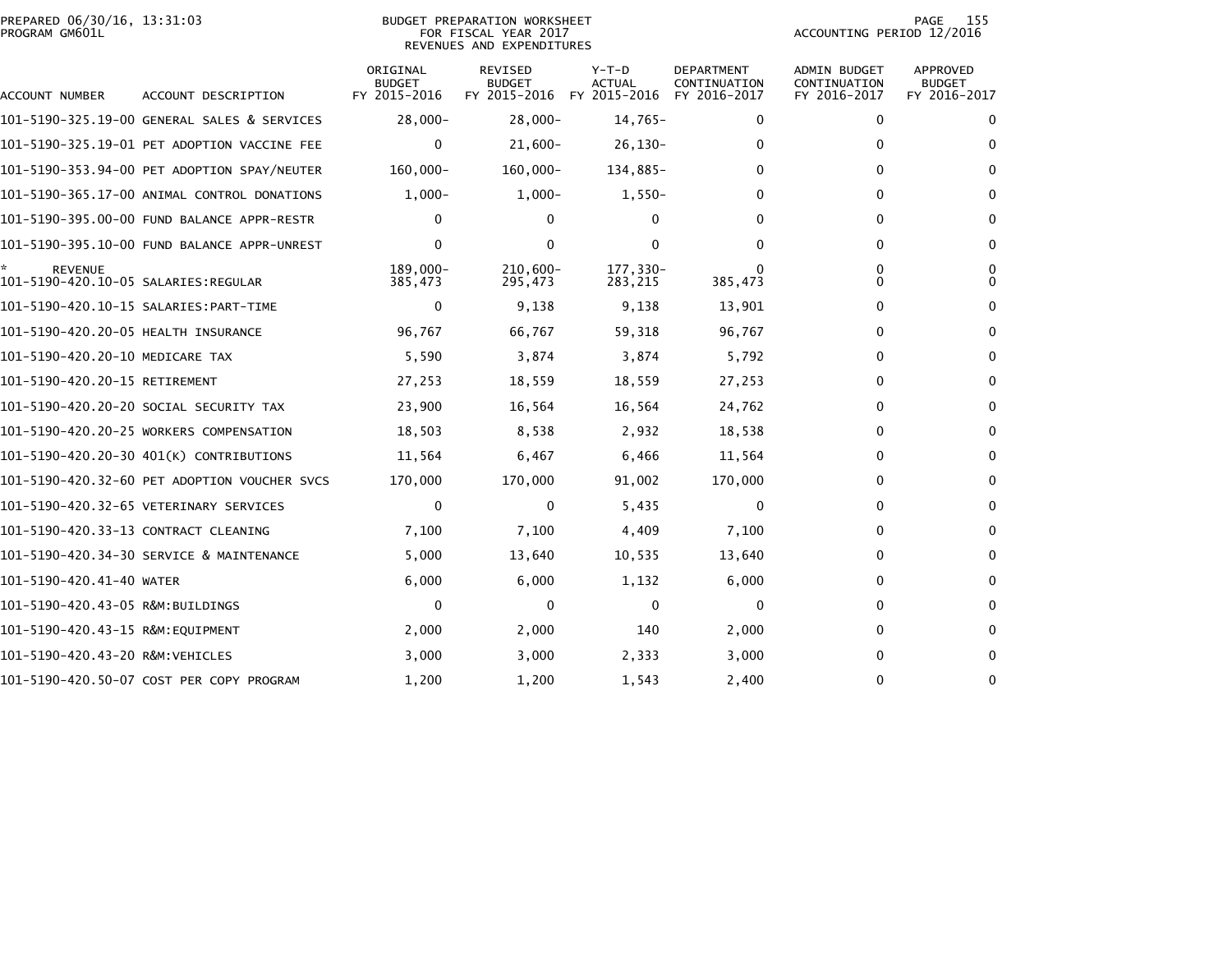| PREPARED 06/30/16, 13:31:03<br>PROGRAM GM601L |  |             |                                                                                                                                                                                                     | <b>BUDGET PREPARATION WORKSHEET</b><br>FOR FISCAL YEAR 2017<br>REVENUES AND EXPENDITURES |                                          |                                          | PAGE<br>156<br>ACCOUNTING PERIOD 12/2016   |                                              |                                           |
|-----------------------------------------------|--|-------------|-----------------------------------------------------------------------------------------------------------------------------------------------------------------------------------------------------|------------------------------------------------------------------------------------------|------------------------------------------|------------------------------------------|--------------------------------------------|----------------------------------------------|-------------------------------------------|
| ACCOUNT NUMBER                                |  |             | ACCOUNT DESCRIPTION                                                                                                                                                                                 | ORIGINAL<br><b>BUDGET</b><br>FY 2015-2016                                                | REVISED<br><b>BUDGET</b><br>FY 2015-2016 | $Y-T-D$<br><b>ACTUAL</b><br>FY 2015-2016 | DEPARTMENT<br>CONTINUATION<br>FY 2016-2017 | ADMIN BUDGET<br>CONTINUATION<br>FY 2016-2017 | APPROVED<br><b>BUDGET</b><br>FY 2016-2017 |
| LEVEL<br>400                                  |  | <b>TEXT</b> | ANIMAL CONTROL NEEDS TO INCREASE THE COST PER COPY<br>PROGRAM LINE ITEM FROM \$1200 TO \$2400 IN FY 16-17<br>BASED ON THE INCREASE OF THE NUMBER OF COPIES<br>BEING MADE THROUGHOUT THE FISCAL YEAR |                                                                                          | TEXT AMT                                 | 2,400                                    |                                            |                                              |                                           |
|                                               |  |             |                                                                                                                                                                                                     |                                                                                          |                                          | 2,400                                    |                                            |                                              |                                           |
|                                               |  |             | 101-5190-420.53-05 TELEPHONE                                                                                                                                                                        | 4,500                                                                                    | 2,779                                    | 3,087                                    | 7,000                                      | $\mathbf 0$                                  | $\mathbf{0}$                              |
| LEVEL<br>400                                  |  | <b>TEXT</b> | ANIMAL CONTROL NEEDS TO INCREASE THE TELEPHONE<br>LINE ITEM FROM \$4500 TO \$7000 IN THE FY 16-17<br>BUDGET DUE TO THE COST OF MONTHLY FEES ON COUNTY                                               |                                                                                          | TEXT AMT                                 |                                          |                                            |                                              |                                           |
|                                               |  |             | ISSUED CELL PHONES TO ANIMAL CONTROL OFFICERS<br>101-5190-420.54-00 ADVERTISING                                                                                                                     | 1,500                                                                                    | 1,500                                    | 1,314                                    | 1,500                                      | $\mathbf 0$                                  | 0                                         |
|                                               |  |             | 101-5190-420.55-00 PRINTING                                                                                                                                                                         | 3,500                                                                                    | 3,500                                    | 2,073                                    | 3,500                                      | $\Omega$                                     | $\Omega$                                  |
|                                               |  |             | 101-5190-420.56-00 UNIFORMS                                                                                                                                                                         | 6,300                                                                                    | 6,300                                    | 5,457                                    | 6,300                                      | $\mathbf{0}$                                 | $\mathbf 0$                               |
|                                               |  |             | 101-5190-420.57-00 POSTAGE                                                                                                                                                                          | 1,600                                                                                    | 1,600                                    | 1,222                                    | 1,600                                      | $\mathbf{0}$                                 | $\mathbf 0$                               |
|                                               |  |             | 101-5190-420.58-00 TRAVEL                                                                                                                                                                           | 4,113                                                                                    | 4,113                                    | 2,462                                    | 4,113                                      | $\mathbf 0$                                  | $\mathbf 0$                               |
|                                               |  |             | 101-5190-420.61-03 PET ADOPTION VACCINES                                                                                                                                                            | $\mathbf 0$                                                                              | 21,600                                   | 21,074                                   | 31,600                                     | $\Omega$                                     | $\mathbf{0}$                              |
| LEVEL<br>400                                  |  | <b>TEXT</b> | ANIMAL CONTROL NEEDS TO INCREASE THE PET ADOPTION<br>VACCINES LINE ITEM FROM \$21,600 TO \$31,600 IN THE<br>FY 16-17 BUDGET DUE TO AN INCREASE IN ADOPTIONS                                         |                                                                                          | TEXT AMT                                 | 31,600                                   |                                            |                                              |                                           |
|                                               |  |             |                                                                                                                                                                                                     |                                                                                          |                                          | 31,600                                   |                                            |                                              |                                           |
|                                               |  |             | 101-5190-420.61-05 SUPPLIES:OFFICE                                                                                                                                                                  | 4,080                                                                                    | 4,080                                    | 1,921                                    | 4,080                                      | $\Omega$                                     | $\Omega$                                  |
|                                               |  |             | 101-5190-420.61-13 SUPPLIES:ANIMAL CONTROL                                                                                                                                                          | 35,000                                                                                   | 35,000                                   | 17,852                                   | 35,000                                     | $\Omega$                                     | $\mathbf 0$                               |
|                                               |  |             |                                                                                                                                                                                                     | 8,000                                                                                    | 8,000                                    | 1,289                                    | 8,000                                      | $\mathbf{0}$                                 | $\Omega$                                  |
|                                               |  |             | 101-5190-420.61-45 SUPPLIES:MEDICAL                                                                                                                                                                 | 0                                                                                        | 10,000                                   | 5,193                                    | 10,000                                     | $\Omega$                                     | $\Omega$                                  |
|                                               |  |             | 101–5190–420.61–85 SUPPLIES:VEHICLE                                                                                                                                                                 | 2,000                                                                                    | 2,000                                    | 1,522                                    | 2,000                                      | $\mathbf{0}$                                 | $\bf{0}$                                  |
|                                               |  |             | 101-5190-420.61-95 SUPPLIES:OTHER SMALL EQMT                                                                                                                                                        | 6,000                                                                                    | 11,095                                   | 8,270                                    | 8,000                                      | $\mathbf{0}$                                 | $\Omega$                                  |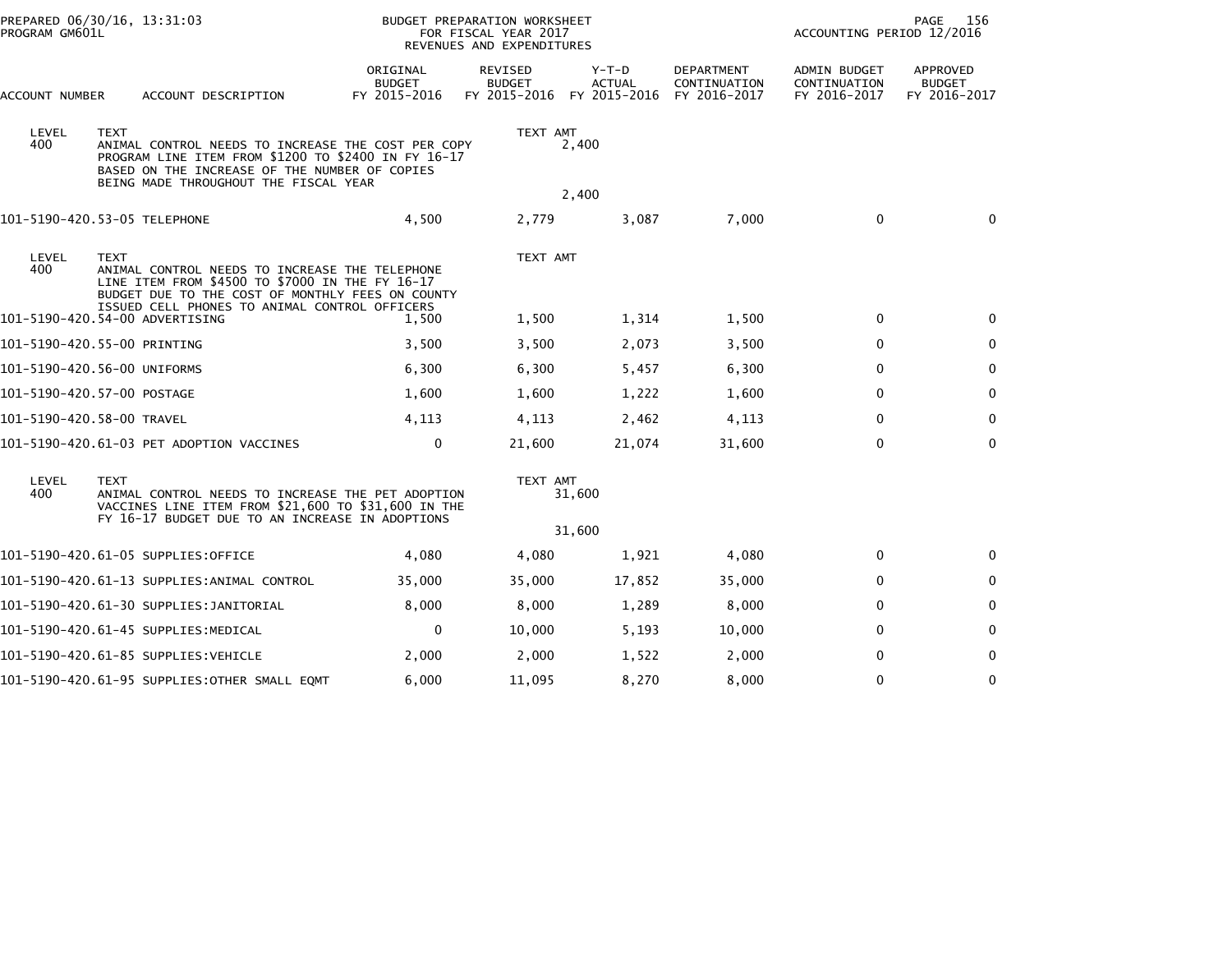| PROGRAM GM601L | PREPARED 06/30/16, 13:31:03                                                                                                                                                                                                                                                                                            |                                           | BUDGET PREPARATION WORKSHEET<br>FOR FISCAL YEAR 2017<br>REVENUES AND EXPENDITURES |                          |                                                   | PAGE<br>157<br>ACCOUNTING PERIOD 12/2016     |                                           |  |
|----------------|------------------------------------------------------------------------------------------------------------------------------------------------------------------------------------------------------------------------------------------------------------------------------------------------------------------------|-------------------------------------------|-----------------------------------------------------------------------------------|--------------------------|---------------------------------------------------|----------------------------------------------|-------------------------------------------|--|
| ACCOUNT NUMBER | ACCOUNT DESCRIPTION                                                                                                                                                                                                                                                                                                    | ORIGINAL<br><b>BUDGET</b><br>FY 2015-2016 | <b>REVISED</b><br><b>BUDGET</b><br>FY 2015-2016 FY 2015-2016                      | $Y-T-D$<br><b>ACTUAL</b> | <b>DEPARTMENT</b><br>CONTINUATION<br>FY 2016-2017 | ADMIN BUDGET<br>CONTINUATION<br>FY 2016-2017 | APPROVED<br><b>BUDGET</b><br>FY 2016-2017 |  |
| LEVEL<br>400   | <b>TEXT</b><br>ANIMAL CONTROL NEEDS TO INCREASE THE OTHER SMALL<br>EQUIPMENT LINE ITEM FROM \$6000 TO \$8000 BASED ON<br>THE NEED TO PURCHASE ADDITIONAL DOG AND CAT TRAPS,<br>FERAL CAT DENS, SCANNERS AND ROUTINE REPLACEMENT<br>OF CATCH POLES AND CAT GRASPERS IN THE FY 16-17<br>BUDGET DUE TO INCREASED WORKLOAD |                                           | TEXT AMT                                                                          | 8,000                    |                                                   |                                              |                                           |  |
|                |                                                                                                                                                                                                                                                                                                                        |                                           |                                                                                   | 8,000                    |                                                   |                                              |                                           |  |
|                | 101-5190-420.62-05 ELECTRICITY                                                                                                                                                                                                                                                                                         | 18,600                                    | 18,600                                                                            | 8,025                    | 18,600                                            | $\Omega$                                     | $\Omega$                                  |  |
|                | 101-5190-420.62-20 MOTOR FUEL & LUBRICANTS                                                                                                                                                                                                                                                                             | 33,000                                    | 33,000                                                                            | 10,278                   | 33,000                                            | 0                                            | 0                                         |  |
|                | 101-5190-420.62-25 NATURAL GAS                                                                                                                                                                                                                                                                                         | 18,000                                    | 18,000                                                                            | 5,762                    | 18,000                                            | $\Omega$                                     | $\mathbf 0$                               |  |
|                | 101-5190-420.63-10 ANIMAL FOOD                                                                                                                                                                                                                                                                                         | 6,000                                     | 6,000                                                                             | 2,029                    | 6,000                                             | $\mathbf{0}$                                 | $\mathbf 0$                               |  |
|                | 101-5190-420.74-20 C/A:OFFICE EQUIPMENT                                                                                                                                                                                                                                                                                | 5,095                                     | 0                                                                                 | $\mathbf 0$              | 5,095                                             | $\mathbf{0}$                                 | $\Omega$                                  |  |
|                | 101-5190-420.74-30 C/A:SOFTWARE                                                                                                                                                                                                                                                                                        | 27,500                                    | 23,300                                                                            | 23,300                   | $\mathbf 0$                                       | $\mathbf{0}$                                 | $\mathbf 0$                               |  |
|                | 101-5190-420.74-35 C/A:VEHICLES                                                                                                                                                                                                                                                                                        | 0                                         | 0                                                                                 | $\mathbf 0$              | 26,000                                            | $\mathbf{0}$                                 | $\mathbf{0}$                              |  |
| LEVEL<br>400   | <b>TEXT</b><br>REPLACE TRUCK NUMBER 1117 DUE TO MEETING AND<br>EXCEEDING MILEAGE QUOTA OF 125,000                                                                                                                                                                                                                      |                                           | TEXT AMT                                                                          | 26,000                   |                                                   |                                              |                                           |  |
|                |                                                                                                                                                                                                                                                                                                                        |                                           |                                                                                   | 26,000                   |                                                   |                                              |                                           |  |
|                | 101-5190-420.76-20 F/A:DP EQUIPMENT                                                                                                                                                                                                                                                                                    | 4.000                                     | 4,000                                                                             | $\mathbf{0}$             | 6,720                                             | $\mathbf{0}$                                 | $\Omega$                                  |  |
| LEVEL<br>400   | <b>TEXT</b><br>ANIMAL CONTROL NEEDS 2 NEW COMPUTER/PHONES FOR THE<br>INTAKE ROOM AND 1 NEW COMPUTER/PHONE FOR THE<br>VACANT WORK STATION AT THE FRONT DESK OF THE<br>EXISTING DOG WING.                                                                                                                                |                                           | TEXT AMT                                                                          | 6,720                    |                                                   |                                              |                                           |  |
|                |                                                                                                                                                                                                                                                                                                                        |                                           |                                                                                   | 6,720                    |                                                   |                                              |                                           |  |
|                |                                                                                                                                                                                                                                                                                                                        | 5,000                                     | 5,000                                                                             | 701                      | 5,000                                             | $\mathbf 0$                                  | $\bf{0}$                                  |  |
|                | 101–5190–420.82–41 PILOT PROGRM/EUTHANIZATIO                                                                                                                                                                                                                                                                           | 5,000                                     | 5,000                                                                             | 2,962                    | 5,000                                             | 0                                            | 0                                         |  |
|                | 101-5190-420.90-00 OTHER SERVICES                                                                                                                                                                                                                                                                                      | 0                                         | $\Omega$                                                                          | $\mathbf 0$              | 0                                                 | $\mathbf{0}$                                 | $\mathbf{0}$                              |  |
|                | 101-5190-420.90-16 BANK FEES:CREDIT CARD                                                                                                                                                                                                                                                                               | 8,200                                     | 8,200                                                                             | 8,589                    | 8,200                                             | $\mathbf{0}$                                 | 0                                         |  |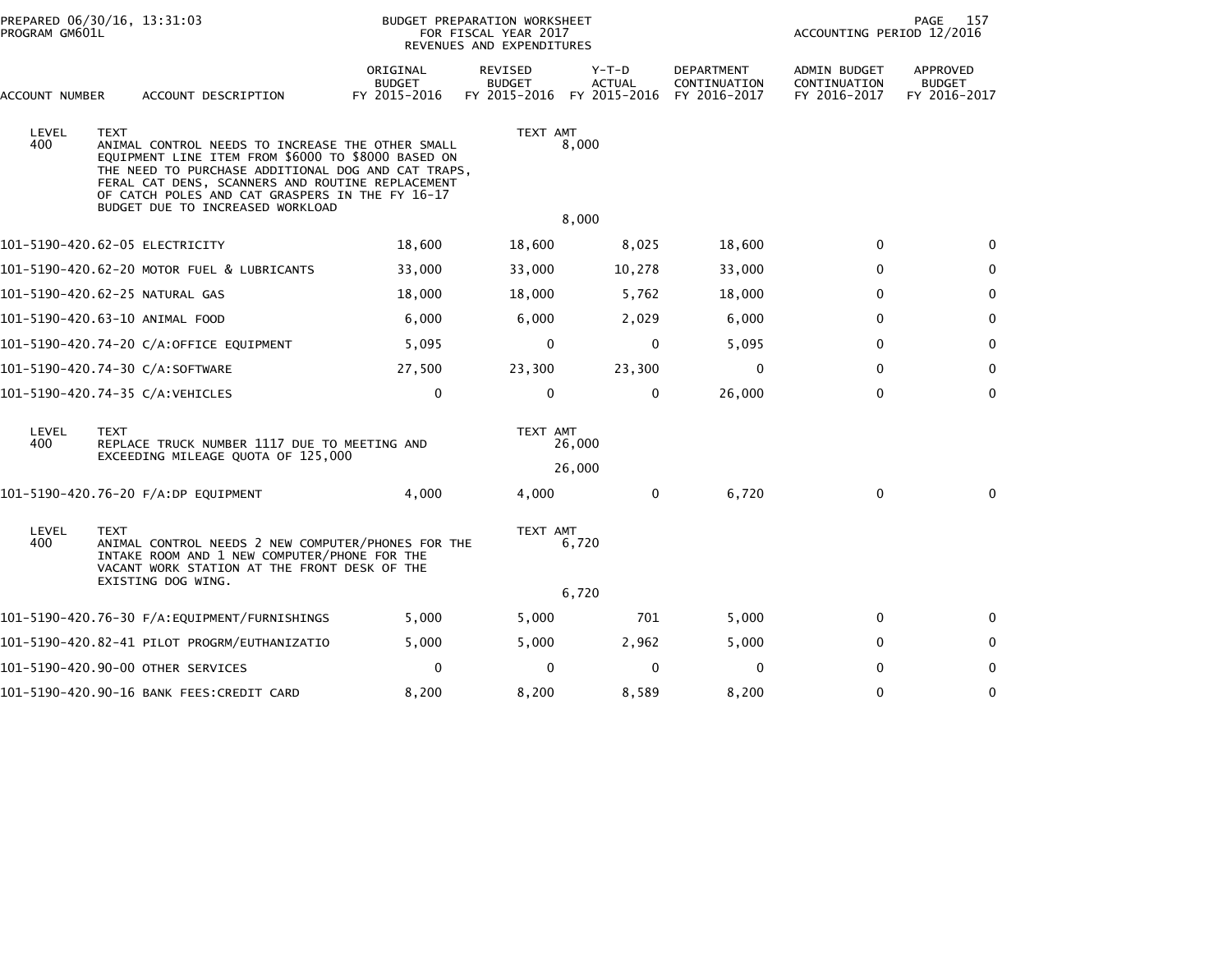|     | PREPARED 06/30/16, 13:31:03<br>PROGRAM GM601L |                     |                                           | BUDGET PREPARATION WORKSHEET<br>FOR FISCAL YEAR 2017<br>REVENUES AND EXPENDITURES |                                 | - 158<br>PAGE<br>ACCOUNTING PERIOD 12/2016        |                                              |                                           |
|-----|-----------------------------------------------|---------------------|-------------------------------------------|-----------------------------------------------------------------------------------|---------------------------------|---------------------------------------------------|----------------------------------------------|-------------------------------------------|
|     | ACCOUNT NUMBER                                | ACCOUNT DESCRIPTION | ORIGINAL<br><b>BUDGET</b><br>FY 2015-2016 | REVISED<br><b>BUDGET</b><br>FY 2015-2016                                          | Y-T-D<br>ACTUAL<br>FY 2015-2016 | <b>DEPARTMENT</b><br>CONTINUATION<br>FY 2016-2017 | ADMIN BUDGET<br>CONTINUATION<br>FY 2016-2017 | APPROVED<br><b>BUDGET</b><br>FY 2016-2017 |
|     | EXPENDITURE                                   |                     | 970,338                                   | 860,987                                                                           | 650.977                         | 1,042,498                                         | $\bf{0}$                                     | $\Omega$                                  |
| **  | ANIMAL CONTROL                                |                     | 781.338                                   | 650.387                                                                           | 473.647                         | 1.042.498                                         | $\Omega$                                     | $\mathbf{0}$                              |
| *** | <b>HEALTH</b>                                 |                     | 1,821,506                                 | 1,717,192                                                                         | 1,641,308                       | 2,094,910                                         | 1,095,616                                    | 1,095,616                                 |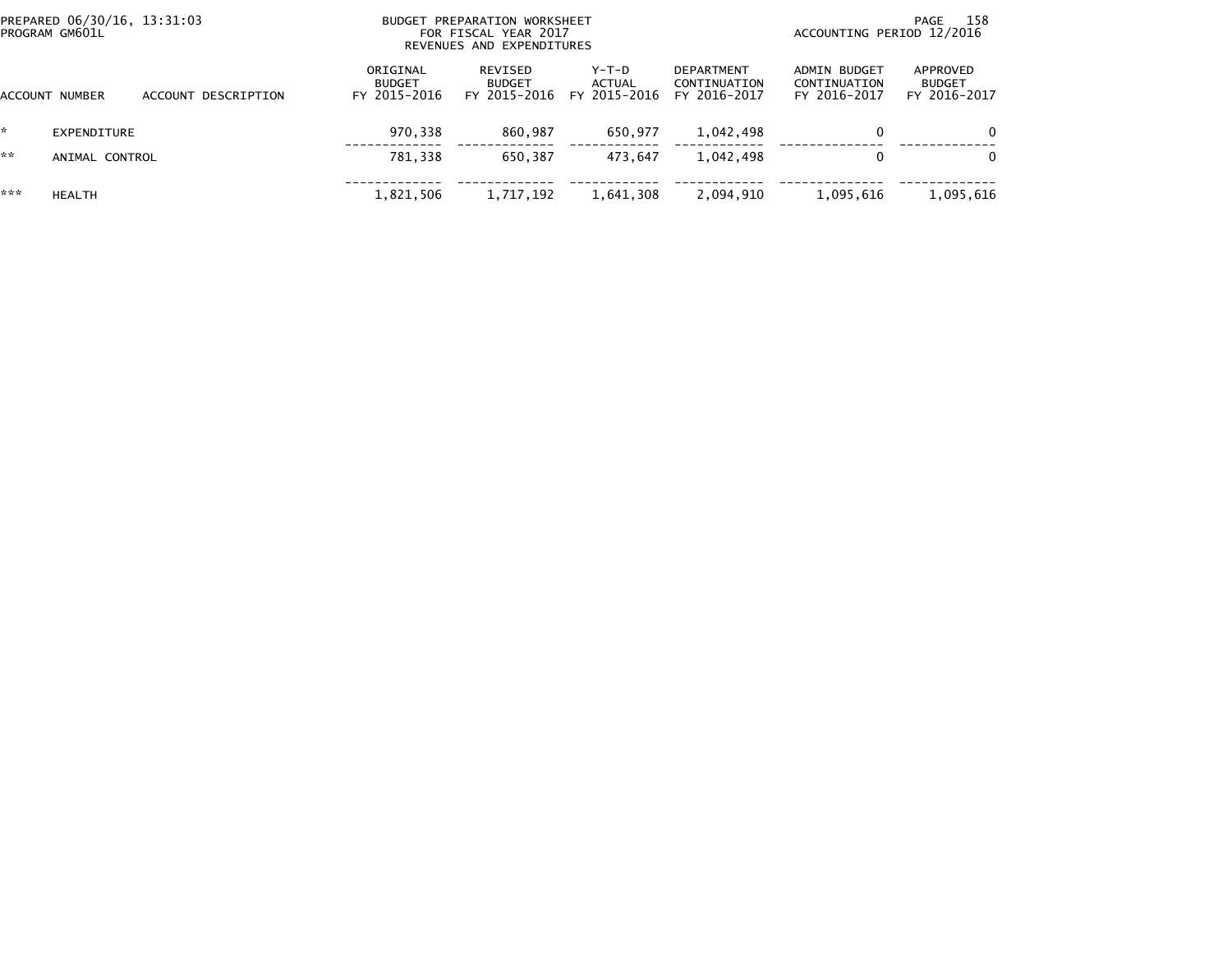| PREPARED 06/30/16, 13:31:03<br>PROGRAM GM601L |                                              |                                           | BUDGET PREPARATION WORKSHEET<br>FOR FISCAL YEAR 2017<br>REVENUES AND EXPENDITURES | 159<br>PAGE<br>ACCOUNTING PERIOD 12/2016 |                                                   |                                              |                                           |
|-----------------------------------------------|----------------------------------------------|-------------------------------------------|-----------------------------------------------------------------------------------|------------------------------------------|---------------------------------------------------|----------------------------------------------|-------------------------------------------|
| ACCOUNT NUMBER                                | ACCOUNT DESCRIPTION                          | ORIGINAL<br><b>BUDGET</b><br>FY 2015-2016 | REVISED<br><b>BUDGET</b><br>FY 2015-2016                                          | Y-T-D<br>ACTUAL<br>FY 2015-2016          | <b>DEPARTMENT</b><br>CONTINUATION<br>FY 2016-2017 | ADMIN BUDGET<br>CONTINUATION<br>FY 2016-2017 | APPROVED<br><b>BUDGET</b><br>FY 2016-2017 |
|                                               | 101-5205-395.00-00 FUND BALANCE APPR-RESTR   |                                           |                                                                                   |                                          |                                                   |                                              |                                           |
| REVENUE                                       | 101-5205-441.85-63 GRANT:KOMEN GRNT INPATINT |                                           |                                                                                   |                                          |                                                   |                                              |                                           |
| $\mathbb{R}$<br>EXPENDITURE                   |                                              |                                           | $\Omega$                                                                          | 0                                        | 0                                                 |                                              |                                           |
| **<br><b>BCCCP</b>                            |                                              |                                           |                                                                                   |                                          |                                                   |                                              |                                           |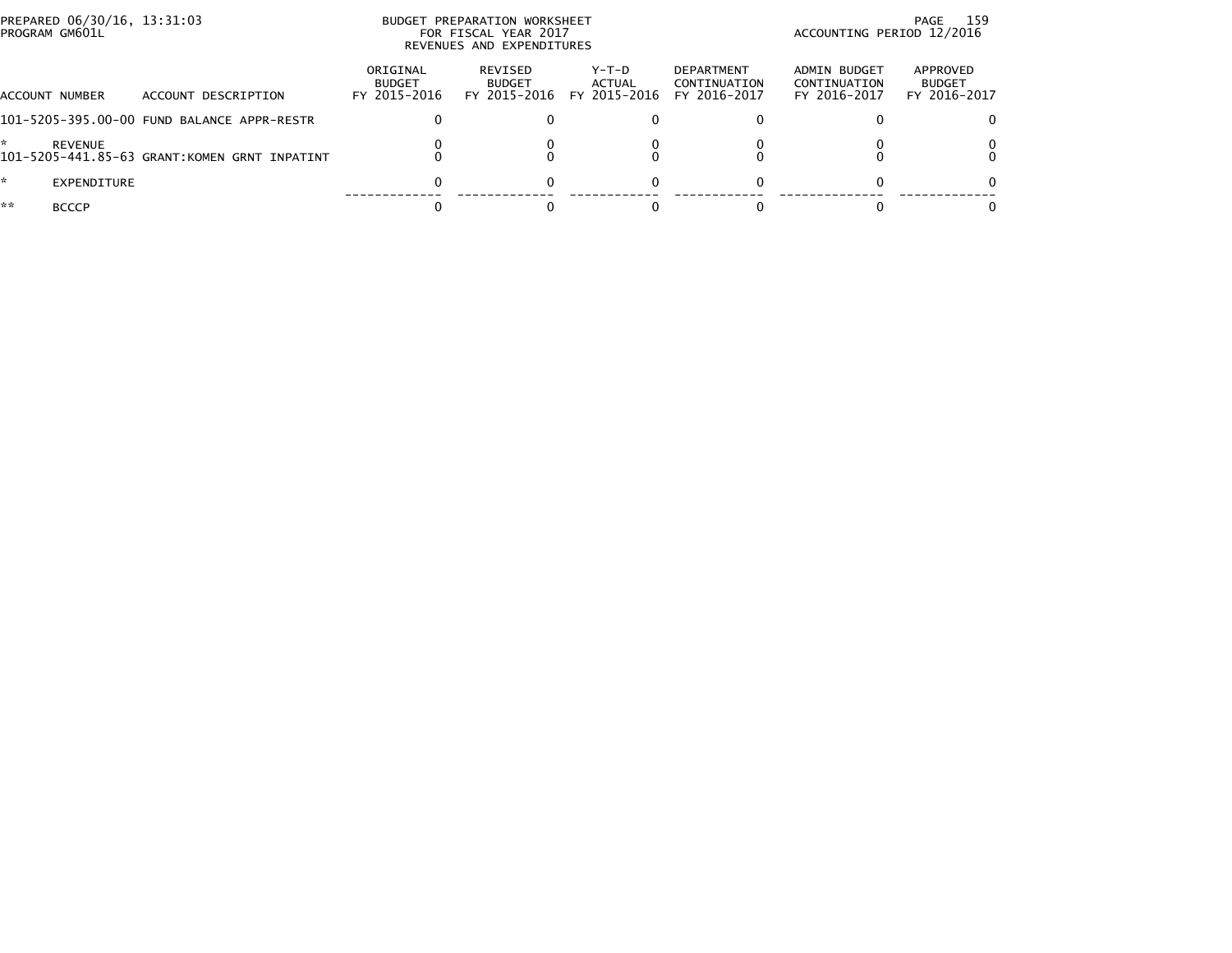| PROGRAM GM601L       | PREPARED 06/30/16, 13:31:03                                               |                                           | <b>BUDGET PREPARATION WORKSHEET</b><br>FOR FISCAL YEAR 2017<br>REVENUES AND EXPENDITURES | PAGE<br>160<br>ACCOUNTING PERIOD 12/2016 |                                                   |                                                     |                                                  |
|----------------------|---------------------------------------------------------------------------|-------------------------------------------|------------------------------------------------------------------------------------------|------------------------------------------|---------------------------------------------------|-----------------------------------------------------|--------------------------------------------------|
| ACCOUNT NUMBER       | ACCOUNT DESCRIPTION                                                       | ORIGINAL<br><b>BUDGET</b><br>FY 2015-2016 | <b>REVISED</b><br><b>BUDGET</b><br>FY 2015-2016 FY 2015-2016                             | $Y-T-D$<br><b>ACTUAL</b>                 | <b>DEPARTMENT</b><br>CONTINUATION<br>FY 2016-2017 | <b>ADMIN BUDGET</b><br>CONTINUATION<br>FY 2016-2017 | <b>APPROVED</b><br><b>BUDGET</b><br>FY 2016-2017 |
|                      | 101-5210-331.84-25 TXIX FEES-CHILD HEALTH                                 | $20,000 -$                                | $20,000 -$                                                                               | 49,871-                                  | $25,000 -$                                        | $25,000 -$                                          | $25,000 -$                                       |
|                      | 101-5210-334.18-00 CHILD HEALTH GRANT                                     | $15,844-$                                 | 15,844-                                                                                  | $15,469-$                                | $828 -$                                           | $10,006 -$                                          | $10,006 -$                                       |
|                      | 101-5210-334.65-23 SMART START:HEALTHY BEGIN                              | $25,873-$                                 | $25,873-$                                                                                | $16,521-$                                | 22,492-                                           | $22,492-$                                           | $22,492-$                                        |
|                      | 101-5210-353.05-25 INSURANCE - CHILD HEALTH                               | 0                                         | $\mathbf 0$                                                                              | $187 -$                                  | $325 -$                                           | $325 -$                                             | $325 -$                                          |
|                      | 101-5210-353.30-00 CHILD HEALTH FEES                                      | $2,000-$                                  | $2,000-$                                                                                 | $1,581-$                                 | $2,000-$                                          | $2,000-$                                            | $2,000-$                                         |
|                      | 101-5210-395.00-00 FUND BALANCE APPR-RESTR                                | $30,000 -$                                | $30,000 -$                                                                               | $\mathbf 0$                              | $30,000 -$                                        | $50,000 -$                                          | $50,000 -$                                       |
| ×.<br><b>REVENUE</b> |                                                                           | $93.717 -$<br>164,939                     | 93,717-<br>164,939                                                                       | 83,629-<br>118,737                       | $80,645-$<br>182,681                              | $109,823-$<br>192,701                               | 109,823-<br>192,701                              |
|                      | 101-5210-441.20-05 HEALTH INSURANCE                                       | 30,945                                    | 30,945                                                                                   | 19,080                                   | 35,210                                            | 36,031                                              | 36,031                                           |
|                      | 101-5210-441.20-10 MEDICARE TAX                                           | 2,392                                     | 2,392                                                                                    | 1,635                                    | 2,511                                             | 2,654                                               | 2,654                                            |
|                      | 101-5210-441.20-15 RETIREMENT                                             | 11,661                                    | 11,661                                                                                   | 7,992                                    | 12,349                                            | 14,144                                              | 14,144                                           |
|                      | 101-5210-441.20-20 SOCIAL SECURITY TAX                                    | 10,227                                    | 10,227                                                                                   | 6,991                                    | 10,685                                            | 11,287                                              | 11,287                                           |
|                      | 101-5210-441.20-25 WORKERS COMPENSATION                                   | 2,935                                     | 2,259                                                                                    | 3,210                                    | 5,391                                             | 5,703                                               | 5,703                                            |
|                      | 101-5210-441.20-30 401(K) CONTRIBUTIONS                                   | 4,948                                     | 4,948                                                                                    | 3,043                                    | 5,480                                             | 5,781                                               | 5,781                                            |
|                      |                                                                           | 300                                       | 300                                                                                      | $\Omega$                                 | 300                                               | 300                                                 | 300                                              |
|                      | 101-5210-441.32-36 PUBLIC HEALTH NURSING SVS                              | 1,000                                     | 1,000                                                                                    | 1,000                                    | 2,300                                             | 1,000                                               | 1,000                                            |
| LEVEL<br>400         | <b>TEXT</b><br>DEPT CONTINUATION<br>COUNTY MANAGER RECOMMENDED REDUCTIONS |                                           | TEXT AMT                                                                                 | 2,300<br>$1,300-$<br>1,000               |                                                   |                                                     |                                                  |
|                      | 101-5210-441.32-40 PHYSICIAN FEES                                         | 10,765                                    | 10,765                                                                                   | 10,425                                   | 12,489                                            | 12,456                                              | 12,456                                           |
| LEVEL<br>400         | <b>TEXT</b><br>CAROLINA WOMENS HEALTH                                     |                                           | TEXT AMT                                                                                 |                                          |                                                   |                                                     |                                                  |
|                      | MEDICAL DIRECTOR, ADMIN, & CLINICAL<br>COUNTY MANAGER'S REDUCTION         |                                           |                                                                                          | 12,489<br>$33 -$<br>12,456               |                                                   |                                                     |                                                  |
|                      | 101-5210-441.33-65 TELEPHONE ANSWERING SERV                               | 2,000                                     | 2,000                                                                                    | 1,995                                    | 2,450                                             | 1,300                                               | 1,300                                            |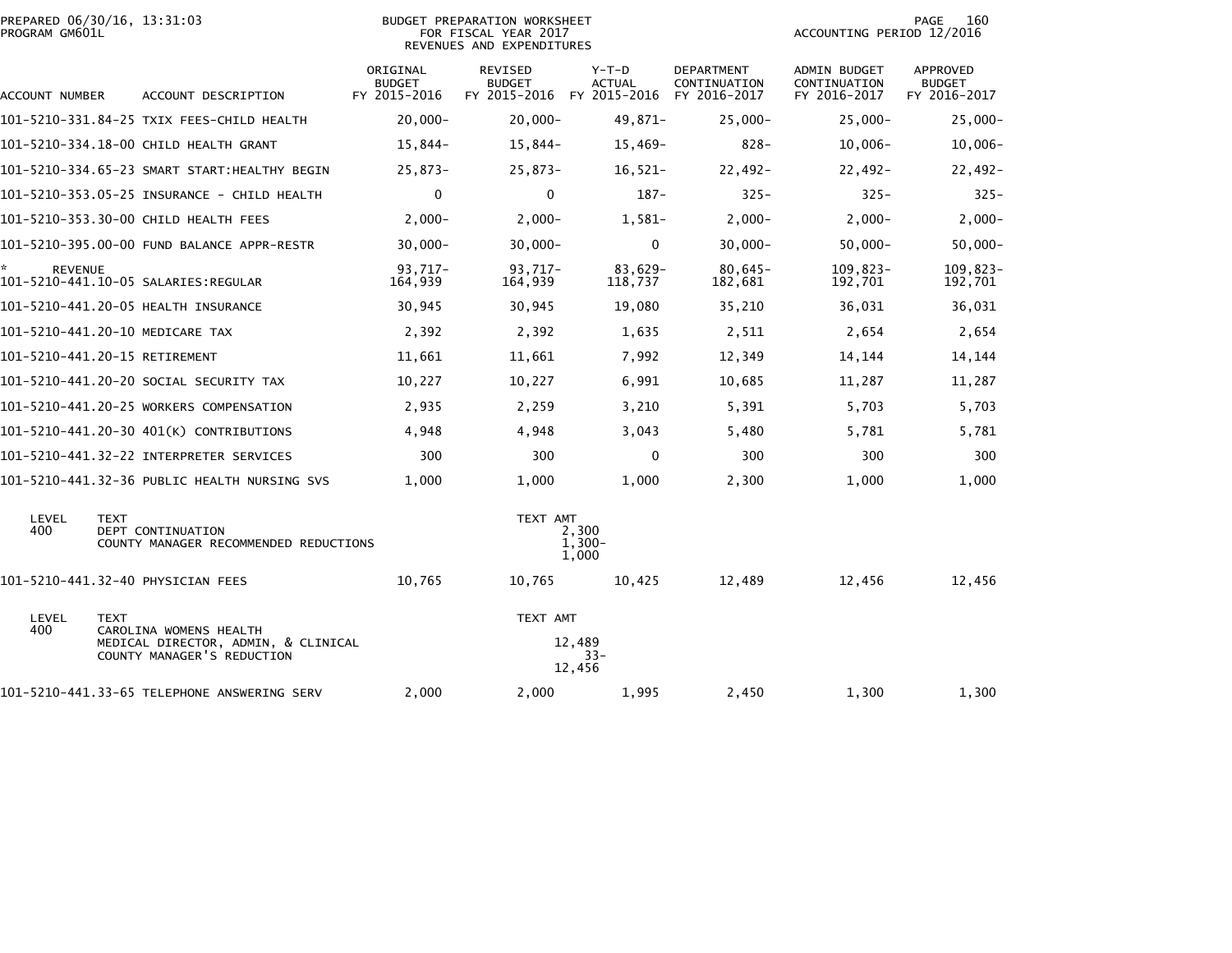|                              | PREPARED 06/30/16, 13:31:03<br>PROGRAM GM601L |                                                                                                   |                                           | <b>BUDGET PREPARATION WORKSHEET</b><br>FOR FISCAL YEAR 2017<br>REVENUES AND EXPENDITURES |                                          | PAGE<br>161<br>ACCOUNTING PERIOD 12/2016          |                                                     |                                                  |
|------------------------------|-----------------------------------------------|---------------------------------------------------------------------------------------------------|-------------------------------------------|------------------------------------------------------------------------------------------|------------------------------------------|---------------------------------------------------|-----------------------------------------------------|--------------------------------------------------|
| ACCOUNT NUMBER               |                                               | ACCOUNT DESCRIPTION                                                                               | ORIGINAL<br><b>BUDGET</b><br>FY 2015-2016 | <b>REVISED</b><br><b>BUDGET</b><br>FY 2015-2016                                          | $Y-T-D$<br><b>ACTUAL</b><br>FY 2015-2016 | <b>DEPARTMENT</b><br>CONTINUATION<br>FY 2016-2017 | <b>ADMIN BUDGET</b><br>CONTINUATION<br>FY 2016-2017 | <b>APPROVED</b><br><b>BUDGET</b><br>FY 2016-2017 |
| LEVEL<br>400                 | <b>TEXT</b>                                   | <b>DEPT CONTINUATION</b><br>COUNTY MANAGER RECOMMENDED REDUCTION TO ELIMINATE<br>DUPLICATE BUDGET |                                           | TEXT AMT                                                                                 | 2,450<br>1,150-<br>1,300                 |                                                   |                                                     |                                                  |
|                              |                                               | 101-5210-441.34-19 LABORATORY FEES                                                                | 220                                       | 220                                                                                      | 58                                       | $\mathbf 0$                                       | $\mathbf 0$                                         | $\mathbf{0}$                                     |
|                              |                                               | 101-5210-441.43-15 R&M:EQUIPMENT                                                                  | 1,000                                     | 1,000                                                                                    | 800                                      | 1,000                                             | 1,000                                               | 1,000                                            |
|                              |                                               | 101-5210-441.43-55 R&M:TELEPHONES                                                                 | 250                                       | 250                                                                                      | 0                                        | 250                                               | 250                                                 | 250                                              |
|                              |                                               | 101-5210-441.50-07 COST PER COPY PROGRAM                                                          | 2,000                                     | 2,000                                                                                    | 1,651                                    | 2,000                                             | 2,000                                               | 2,000                                            |
|                              |                                               | 101-5210-441.52-10 INS:PROFESSIONAL LIAB                                                          | 150                                       | 150                                                                                      | 118                                      | 160                                               | 160                                                 | 160                                              |
| LEVEL<br>400                 | <b>TEXT</b>                                   | INCREASE 5%                                                                                       |                                           | TEXT AMT                                                                                 | 160<br>160                               |                                                   |                                                     |                                                  |
| 101-5210-441.53-05 TELEPHONE |                                               |                                                                                                   | 1,000                                     | 1,600                                                                                    | 1,211                                    | 1,300                                             | 1,300                                               | 1,300                                            |
| 101-5210-441.55-00 PRINTING  |                                               |                                                                                                   | 300                                       | 300                                                                                      | 165                                      | 300                                               | 300                                                 | 300                                              |
| 101-5210-441.57-00 POSTAGE   |                                               |                                                                                                   | 800                                       | 800                                                                                      | 270                                      | 800                                               | 800                                                 | 800                                              |
| 101-5210-441.58-00 TRAVEL    |                                               |                                                                                                   | 2,960                                     | 2,960                                                                                    | 1,653                                    | 2,960                                             | 2,960                                               | 2,960                                            |
| 101-5210-441.59-00 TRAINING  |                                               |                                                                                                   | 2,000                                     | 2,000                                                                                    | 704                                      | 2,000                                             | 2,000                                               | 2,000                                            |
|                              |                                               | 101-5210-441.61-05 SUPPLIES:OFFICE                                                                | 2,246                                     | 2,246                                                                                    | 1,771                                    | 2,246                                             | 2,246                                               | 2,246                                            |
|                              |                                               | 101-5210-441.61-45 SUPPLIES:MEDICAL                                                               | 7,422                                     | 7,422                                                                                    | 5,505                                    | 7,422                                             | 7,422                                               | 7,422                                            |
|                              |                                               | 101-5210-441.61-95 SUPPLIES:OTHER SMALL EOMT                                                      | 100                                       | 100                                                                                      | 100                                      | $\mathbf{0}$                                      | $\Omega$                                            | $\mathbf{0}$                                     |
|                              |                                               |                                                                                                   | 0                                         | $\Omega$                                                                                 | 0                                        | $\mathbf 0$                                       | 0                                                   | $\Omega$                                         |
|                              |                                               | 101-5210-441.76-30 F/A:EQUIPMENT/FURNISHINGS                                                      | $\mathbf 0$                               | $\Omega$                                                                                 | $\mathbf 0$                              | $\mathbf 0$                                       | $\mathbf 0$                                         | $\mathbf{0}$                                     |
|                              |                                               | 101–5210–441.83–21 CHILD FATALITY COMMITTEE                                                       | 697                                       | 697                                                                                      | 529                                      | 828                                               | 828                                                 | 828                                              |
|                              |                                               | 101-5210-441.90-16 BANK FEES:CREDIT CARD                                                          | 1,300                                     | 1,300                                                                                    | 842                                      | 1,000                                             | 1,000                                               | 1,000                                            |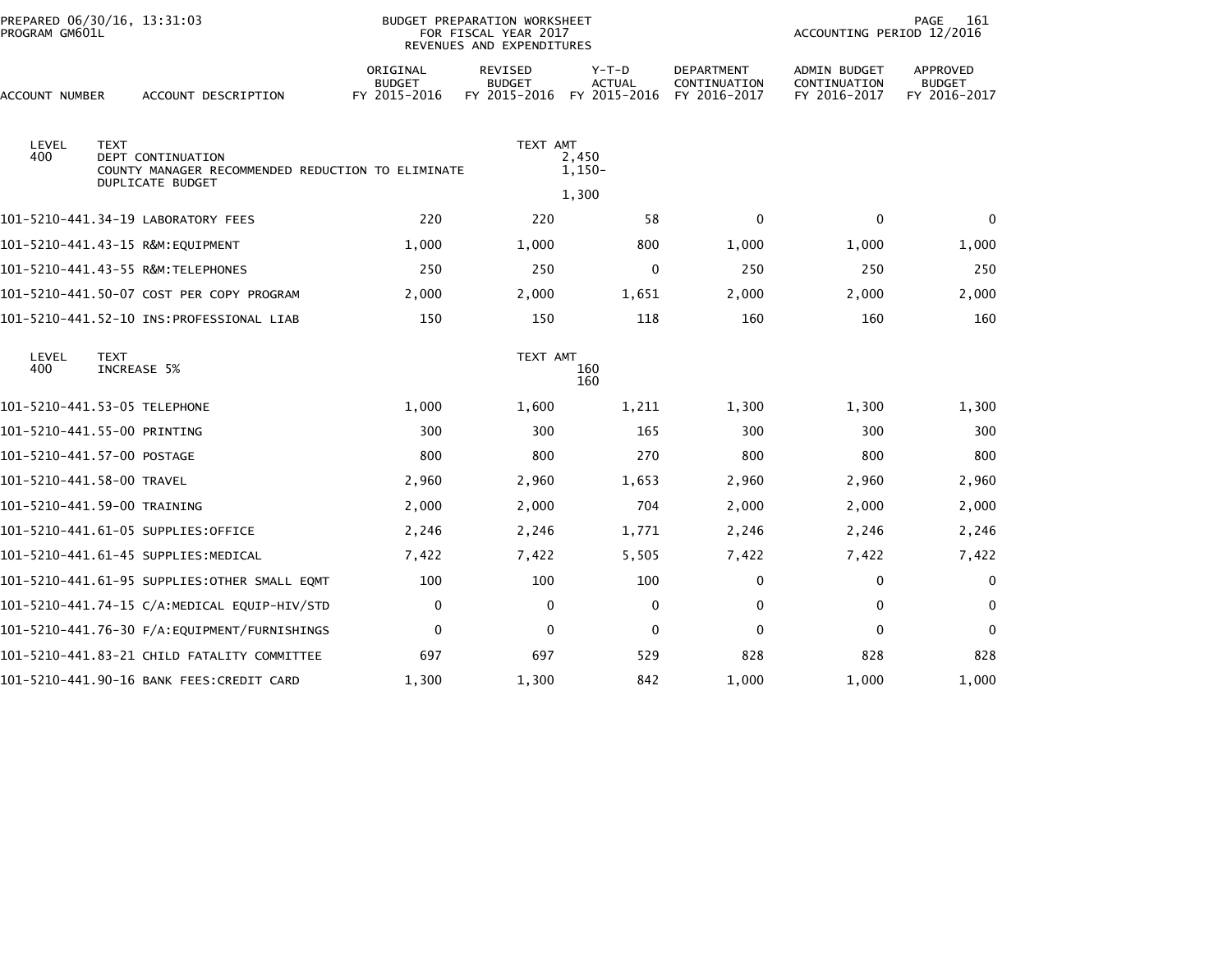|    | PREPARED 06/30/16, 13:31:03<br>PROGRAM GM601L |                     | BUDGET PREPARATION WORKSHEET<br>FOR FISCAL YEAR 2017<br>REVENUES AND EXPENDITURES | 162<br>PAGE<br>ACCOUNTING PERIOD 12/2016 |                                              |                                   |                                              |                                           |
|----|-----------------------------------------------|---------------------|-----------------------------------------------------------------------------------|------------------------------------------|----------------------------------------------|-----------------------------------|----------------------------------------------|-------------------------------------------|
|    | ACCOUNT NUMBER                                | ACCOUNT DESCRIPTION | ORIGINAL<br><b>BUDGET</b><br>FY 2015-2016                                         | REVISED<br><b>BUDGET</b><br>FY 2015-2016 | Y-T-D<br>ACTUAL<br>FY 2015-2016 FY 2016-2017 | <b>DEPARTMENT</b><br>CONTINUATION | ADMIN BUDGET<br>CONTINUATION<br>FY 2016-2017 | APPROVED<br><b>BUDGET</b><br>FY 2016-2017 |
|    | EXPENDITURE                                   |                     | 264.557                                                                           | 264.481                                  | 189.485                                      | 294.112                           | 305.623                                      | 305,623                                   |
| ** | CHILD HEALTH                                  |                     | 170.840                                                                           | 170.764                                  | 105.856                                      | 213.467                           | 195.800                                      | 195.800                                   |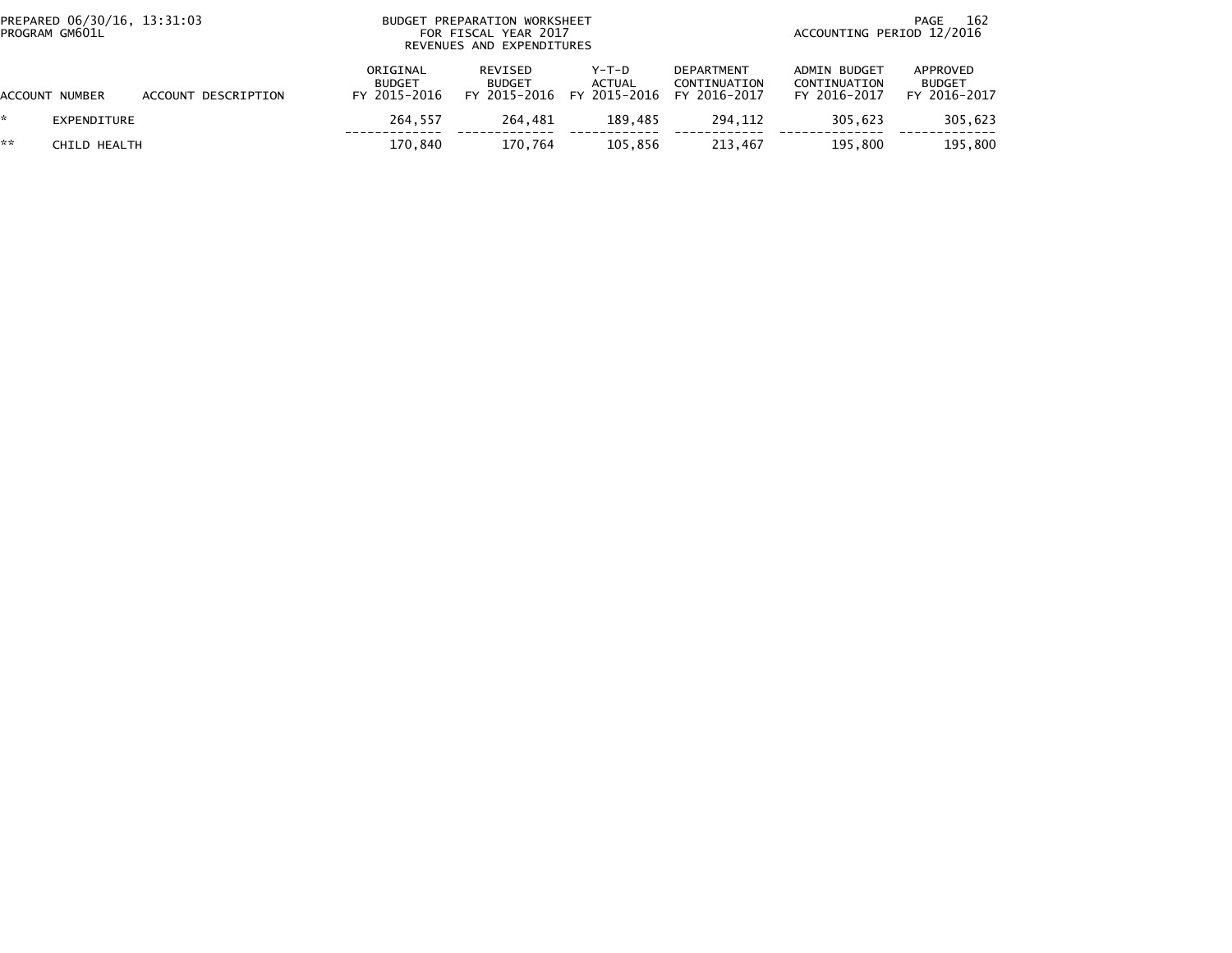| PREPARED 06/30/16, 13:31:03<br>PROGRAM GM601L |                                              |                                           | BUDGET PREPARATION WORKSHEET<br>FOR FISCAL YEAR 2017<br>REVENUES AND EXPENDITURES | 163<br>PAGE<br>ACCOUNTING PERIOD 12/2016                           |                            |                                              |                                           |
|-----------------------------------------------|----------------------------------------------|-------------------------------------------|-----------------------------------------------------------------------------------|--------------------------------------------------------------------|----------------------------|----------------------------------------------|-------------------------------------------|
| ACCOUNT NUMBER                                | ACCOUNT DESCRIPTION                          | ORIGINAL<br><b>BUDGET</b><br>FY 2015-2016 | REVISED<br><b>BUDGET</b>                                                          | $Y-T-D$<br><b>ACTUAL</b><br>FY 2015-2016 FY 2015-2016 FY 2016-2017 | DEPARTMENT<br>CONTINUATION | ADMIN BUDGET<br>CONTINUATION<br>FY 2016-2017 | APPROVED<br><b>BUDGET</b><br>FY 2016-2017 |
|                                               | 101-5215-331.84-30 TXIX FEES-CHILD SERV COOR | $308,448-$                                | $308,448-$                                                                        | $307,497-$                                                         | 280,279-                   | 280,279-                                     | 280,279-                                  |
|                                               | 101-5215-334.20-00 CHILD SERV COORDINATION G | 22,770-                                   | 22,770-                                                                           | $22,770-$                                                          | 22,770-                    | 22,770-                                      | 22,770-                                   |
|                                               | 101-5215-395.00-00 FUND BALANCE APPR-RESTR   | $\mathbf 0$                               | $1,000-$                                                                          | $\mathbf{0}$                                                       | $\mathbf{0}$               | $25,000 -$                                   | $25,000 -$                                |
| <b>REVENUE</b>                                | 101-5215-441.10-05 SALARIES:REGULAR          | 331.218-<br>223,768                       | 332.218-<br>220,676                                                               | $330.267 -$<br>170,108                                             | 303,049-<br>199,799        | 328,049-<br>219,766                          | 328,049-<br>219,766                       |
|                                               | 101-5215-441.20-05 HEALTH INSURANCE          | 41,982                                    | 41,784                                                                            | 36,746                                                             | 38,510                     | 40,412                                       | 40,412                                    |
|                                               | 101-5215-441.20-10 MEDICARE TAX              | 3,245                                     | 3,228                                                                             | 2,359                                                              | 2,746                      | 3,029                                        | 3,029                                     |
|                                               | 101-5215-441.20-15 RETIREMENT                | 15,820                                    | 15,340                                                                            | 11,499                                                             | 13,506                     | 16,131                                       | 16,131                                    |
|                                               | 101-5215-441.20-20 SOCIAL SECURITY TAX       | 13,874                                    | 13,800                                                                            | 10,089                                                             | 11,720                     | 12,922                                       | 12,922                                    |
|                                               | 101-5215-441.20-25 WORKERS COMPENSATION      | 4,768                                     | 4,765                                                                             | 3,016                                                              | 3,581                      | 5,384                                        | 5,384                                     |
|                                               | 101-5215-441.20-30 401(K) CONTRIBUTIONS      | 6,713                                     | 6,677                                                                             | 4,778                                                              | 5,994                      | 6,593                                        | 6,593                                     |
|                                               | 101-5215-441.32-22 INTERPRETER SERVICES      | $\mathbf 0$                               | 2,400                                                                             | 1,996                                                              | $\mathbf{0}$               | $\mathbf 0$                                  | $\mathbf 0$                               |
|                                               | 101-5215-441.50-07 COST PER COPY PROGRAM     | 400                                       | 1,700                                                                             | 1,033                                                              | 900                        | 900                                          | 900                                       |
|                                               |                                              | 1,100                                     | 1,100                                                                             | 1,060                                                              | 1,120                      | 1,120                                        | 1,120                                     |
| LEVEL<br>400                                  | <b>TEXT</b><br>INCREASE 5%                   |                                           | TEXT AMT                                                                          | 1,120<br>1,120                                                     |                            |                                              |                                           |
|                                               | 101-5215-441.53-05 TELEPHONE                 | 3,081                                     | 4,681                                                                             | 3,494                                                              | 4,200                      | 4,200                                        | 4,200                                     |
| 101-5215-441.55-00 PRINTING                   |                                              | 1,205                                     | 180                                                                               | 180                                                                | 1,200                      | 1,200                                        | 1,200                                     |
| LEVEL<br>400                                  | <b>TEXT</b><br>EDUCATIONAL BROCHURES         |                                           | TEXT AMT                                                                          | 1,200<br>1,200                                                     |                            |                                              |                                           |
| 101-5215-441.57-00 POSTAGE                    |                                              | 500                                       | 500                                                                               | 500                                                                | 400                        | 400                                          | 400                                       |
| 101-5215-441.58-00 TRAVEL                     |                                              | 9,000                                     | 10,100                                                                            | 9,362                                                              | 9,000                      | 9,000                                        | 9,000                                     |
|                                               |                                              |                                           |                                                                                   |                                                                    |                            |                                              |                                           |

LEVEL TEXT TEXT AMT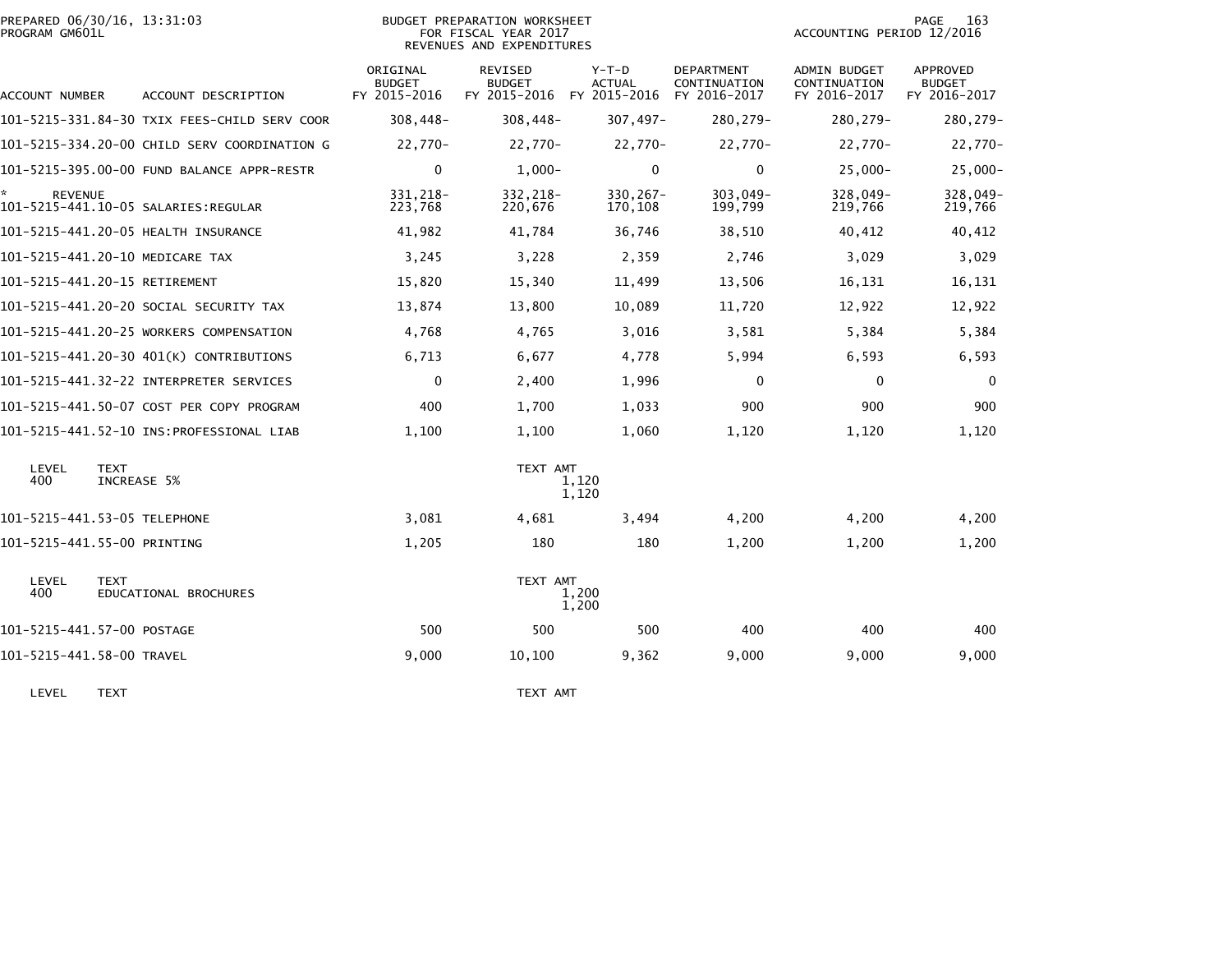|    | PREPARED 06/30/16, 13:31:03<br>PROGRAM GM601L |                            |                                                      |                                           | <b>BUDGET PREPARATION WORKSHEET</b><br>FOR FISCAL YEAR 2017<br>REVENUES AND EXPENDITURES |                                          |                                            | PAGE<br>164<br>ACCOUNTING PERIOD 12/2016            |                                           |  |
|----|-----------------------------------------------|----------------------------|------------------------------------------------------|-------------------------------------------|------------------------------------------------------------------------------------------|------------------------------------------|--------------------------------------------|-----------------------------------------------------|-------------------------------------------|--|
|    | ACCOUNT NUMBER                                |                            | ACCOUNT DESCRIPTION                                  | ORIGINAL<br><b>BUDGET</b><br>FY 2015-2016 | <b>REVISED</b><br><b>BUDGET</b><br>FY 2015-2016                                          | $Y-T-D$<br><b>ACTUAL</b><br>FY 2015-2016 | DEPARTMENT<br>CONTINUATION<br>FY 2016-2017 | <b>ADMIN BUDGET</b><br>CONTINUATION<br>FY 2016-2017 | APPROVED<br><b>BUDGET</b><br>FY 2016-2017 |  |
|    | 400                                           |                            | ADDED TRAVEL FOR NURSING POSITION                    |                                           |                                                                                          | 9,000<br>9,000                           |                                            |                                                     |                                           |  |
|    |                                               |                            | 101-5215-441.59-00 TRAINING                          | 0                                         | 1,000                                                                                    | 1,000                                    | 1,875                                      | 1,875                                               | 1,875                                     |  |
|    | LEVEL<br>400                                  | <b>TEXT</b>                | AHEC TRAININGS                                       |                                           | TEXT AMT                                                                                 | 1,875<br>1,875                           |                                            |                                                     |                                           |  |
|    |                                               |                            | 101-5215-441.61-05 SUPPLIES:OFFICE                   | 3,000                                     | 2,325                                                                                    | 2,321                                    | 3,000                                      | 3,000                                               | 3,000                                     |  |
|    | LEVEL<br>400                                  | <b>TEXT</b>                | NEED BOOKS AND TOOTHBRUSHES                          |                                           | TEXT AMT                                                                                 | 3,000<br>3,000                           |                                            |                                                     |                                           |  |
|    |                                               |                            | 101-5215-441.61-95 SUPPLIES:OTHER SMALL EQMT         | 1,262                                     | 462                                                                                      | 462                                      | 1,200                                      | 1,200                                               | 1,200                                     |  |
|    | LEVEL<br>400                                  | <b>TEXT</b><br><b>DESK</b> |                                                      |                                           | TEXT AMT                                                                                 | 1,200<br>1,200                           |                                            |                                                     |                                           |  |
|    |                                               |                            | 101-5215-441.76-20 F/A:DP EQUIPMENT                  | 1,500                                     | 1,500                                                                                    | 1,500                                    | 4,698                                      | 2,500                                               | 2,500                                     |  |
|    | LEVEL<br>400                                  | <b>TEXT</b>                | 3 COMPUTERS PLUS IPADS<br>COUNTY MANAGER'S REDUCTION |                                           | TEXT AMT                                                                                 | 4,698<br>$2,198-$<br>2,500               |                                            |                                                     |                                           |  |
|    | 101-5215-441.98-00 RESERVE                    |                            |                                                      | $\mathbf 0$                               | $\mathbf 0$                                                                              | $\mathbf 0$                              | $\mathbf 0$                                | $\mathbf 0$                                         | $\mathbf{0}$                              |  |
| ÷. | <b>EXPENDITURE</b>                            |                            |                                                      | 331,218                                   | 332,218                                                                                  | 261,503                                  | 303,449                                    | 329,632                                             | 329,632                                   |  |
| ** |                                               |                            | CHILD SERV COORDINATION                              | $\mathbf 0$                               | $\mathbf{0}$                                                                             | 68,764-                                  | 400                                        | 1,583                                               | 1,583                                     |  |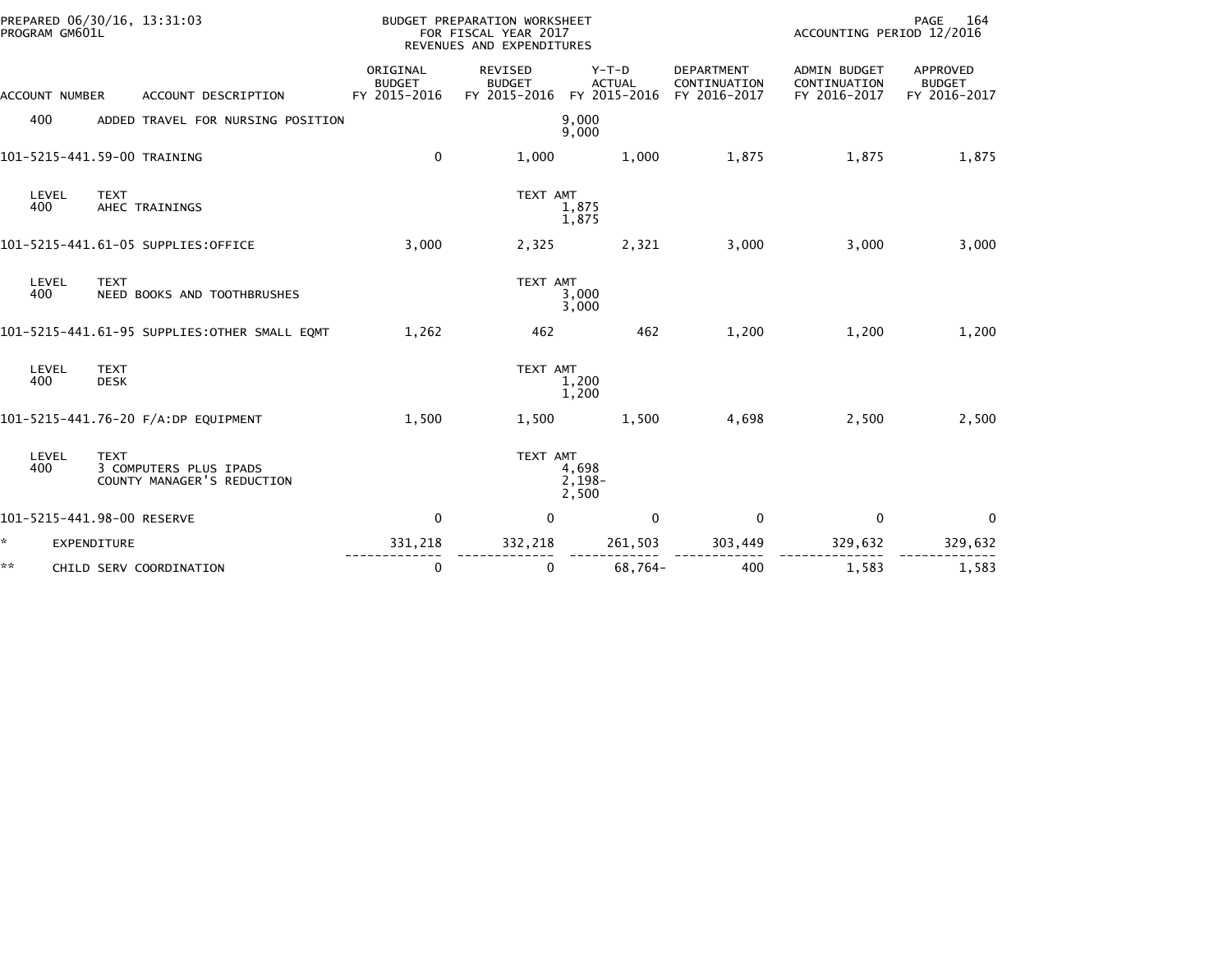| PREPARED 06/30/16, 13:31:03<br>PROGRAM GM601L |                                              |                                           | BUDGET PREPARATION WORKSHEET<br>FOR FISCAL YEAR 2017<br>REVENUES AND EXPENDITURES | ACCOUNTING PERIOD 12/2016                | PAGE<br>165                                       |                                                     |                                           |
|-----------------------------------------------|----------------------------------------------|-------------------------------------------|-----------------------------------------------------------------------------------|------------------------------------------|---------------------------------------------------|-----------------------------------------------------|-------------------------------------------|
| ACCOUNT NUMBER                                | ACCOUNT DESCRIPTION                          | ORIGINAL<br><b>BUDGET</b><br>FY 2015-2016 | <b>REVISED</b><br><b>BUDGET</b><br>FY 2015-2016                                   | $Y-T-D$<br><b>ACTUAL</b><br>FY 2015-2016 | <b>DEPARTMENT</b><br>CONTINUATION<br>FY 2016-2017 | <b>ADMIN BUDGET</b><br>CONTINUATION<br>FY 2016-2017 | APPROVED<br><b>BUDGET</b><br>FY 2016-2017 |
|                                               |                                              | $40,996 -$                                | 40,996-                                                                           | $27,561-$                                | $40,996-$                                         | $40,996 -$                                          | 40,996-                                   |
|                                               | 101-5223-334.64-00 STATE AID HEALTH DEPT     | $\mathbf{0}$                              | 0                                                                                 | 0                                        | $\Omega$                                          | 0                                                   | 0                                         |
| <b>REVENUE</b>                                |                                              | $40.996 -$<br>5,430                       | $40.996 -$<br>5,430                                                               | $27,561-$<br>2,030                       | 40.996-<br>4,534                                  | $40.996 -$<br>4,534                                 | 40.996-<br>4,534                          |
| 101-5223-441.20-05 HEALTH INSURANCE           |                                              | 500                                       | 500                                                                               | 277                                      | 874                                               | 874                                                 | 874                                       |
| 101-5223-441.20-10 MEDICARE TAX               |                                              | 79                                        | 79                                                                                | 27                                       | 62                                                | 62                                                  | 62                                        |
| 101-5223-441.20-15 RETIREMENT                 |                                              | 384                                       | 384                                                                               | 128                                      | 306                                               | 306                                                 | 306                                       |
|                                               | 101-5223-441.20-20 SOCIAL SECURITY TAX       | 337                                       | 337                                                                               | 114                                      | 266                                               | 266                                                 | 266                                       |
|                                               | 101-5223-441.20-25 WORKERS COMPENSATION      | 108                                       | 108                                                                               | 48                                       | 107                                               | 107                                                 | 107                                       |
|                                               | 101-5223-441.20-30 401(K) CONTRIBUTIONS      | 163                                       | 163                                                                               | 55                                       | 136                                               | 136                                                 | 136                                       |
|                                               | 101–5223–441.33–17 CONTRACTED SERVICES       | 30,000                                    | 28,150                                                                            | 21,475                                   | 33,000                                            | 33,000                                              | 33,000                                    |
|                                               |                                              | 0                                         | 700                                                                               | 685                                      | 0                                                 | 0                                                   | 0                                         |
| 101-5223-441.55-00 PRINTING                   |                                              | $\mathbf{0}$                              | $\Omega$                                                                          | 0                                        | $\Omega$                                          | $\Omega$                                            | $\Omega$                                  |
| 101-5223-441.56-00 UNIFORMS                   |                                              | $\mathbf{0}$                              | 1,326                                                                             | 832                                      | 0                                                 | 0                                                   | $\Omega$                                  |
| 101-5223-441.57-00 POSTAGE                    |                                              | $\Omega$                                  | $\Omega$                                                                          | $\mathbf 0$                              | $\Omega$                                          | $\Omega$                                            | $\Omega$                                  |
| 101-5223-441.58-00 TRAVEL                     |                                              | 2,395                                     | 2,395                                                                             | 975                                      | 1,611                                             | 1,611                                               | 1,611                                     |
| 101-5223-441.59-00 TRAINING                   |                                              | 100                                       | 100                                                                               | 50                                       | 100                                               | 100                                                 | 100                                       |
| 101–5223–441.61–05 SUPPLIES:OFFICE            |                                              | 0                                         | 500                                                                               | 171                                      | 0                                                 | 0                                                   | $\mathbf{0}$                              |
| 101–5223–441.61–45 SUPPLIES:MEDICAL           |                                              | $\mathbf{0}$                              | 0                                                                                 | 0                                        | $\Omega$                                          | 0                                                   | 0                                         |
| 101-5223-441.61-89 SOFTWARE LICENSES          |                                              | $\Omega$                                  | $\mathbf{0}$                                                                      | $\mathbf 0$                              | $\mathbf 0$                                       | $\mathbf{0}$                                        | $\Omega$                                  |
| 101-5223-441.61-90 SUPPLIES:OTHER             |                                              | 0                                         | $\Omega$                                                                          | 0                                        | 0                                                 | $\Omega$                                            | 0                                         |
|                                               | 101–5223–441.61–95 SUPPLIES:OTHER SMALL EOMT | 0                                         | $\Omega$                                                                          | $\Omega$                                 | $\Omega$                                          | $\Omega$                                            | $\Omega$                                  |
|                                               | 101-5223-441.74-90 C/A:OTHER EQUIPMENT       | 0                                         | $\Omega$                                                                          | $\Omega$                                 | $\Omega$                                          | $\Omega$                                            | $\Omega$                                  |
| 101-5223-441.76-20 F/A:DP EQUIPMENT           |                                              | 1,500                                     | 824                                                                               | 824                                      | $\Omega$                                          | $\mathbf{0}$                                        | $\Omega$                                  |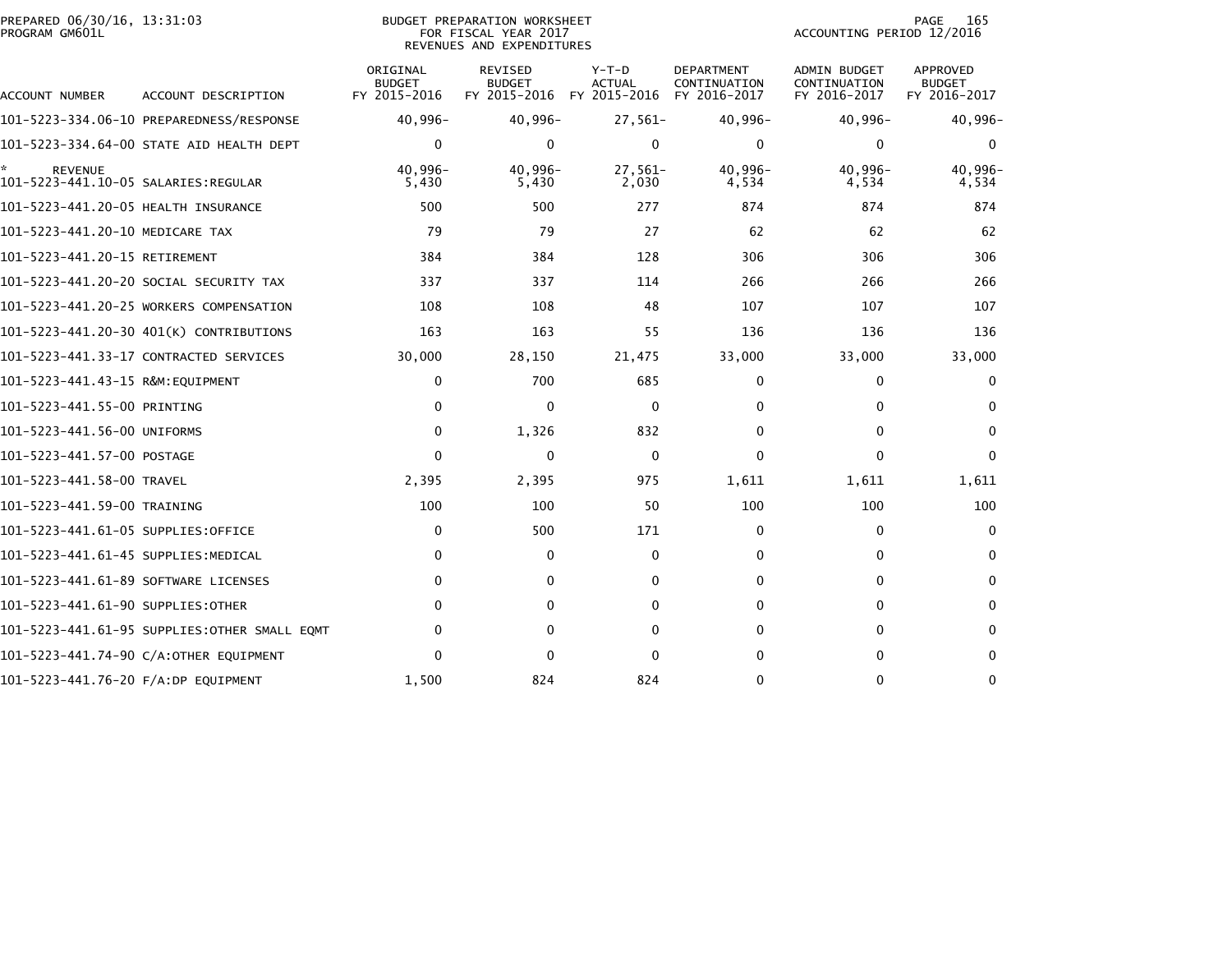| PREPARED 06/30/16, 13:31:03<br>PROGRAM GM601L |                     | BUDGET PREPARATION WORKSHEET<br>FOR FISCAL YEAR 2017<br>REVENUES AND EXPENDITURES |                                          |                                          |                                                   | 166<br>PAGE<br>ACCOUNTING PERIOD 12/2016            |                                           |  |
|-----------------------------------------------|---------------------|-----------------------------------------------------------------------------------|------------------------------------------|------------------------------------------|---------------------------------------------------|-----------------------------------------------------|-------------------------------------------|--|
| ACCOUNT NUMBER                                | ACCOUNT DESCRIPTION | ORIGINAL<br><b>BUDGET</b><br>FY 2015-2016                                         | REVISED<br><b>BUDGET</b><br>FY 2015-2016 | $Y-T-D$<br><b>ACTUAL</b><br>FY 2015-2016 | <b>DEPARTMENT</b><br>CONTINUATION<br>FY 2016-2017 | <b>ADMIN BUDGET</b><br>CONTINUATION<br>FY 2016-2017 | APPROVED<br><b>BUDGET</b><br>FY 2016-2017 |  |
|                                               |                     |                                                                                   |                                          |                                          |                                                   |                                                     |                                           |  |
| EXPENDITURE                                   |                     | 40.996                                                                            | 40.996                                   | 27.691                                   | 40.996                                            | 40.996                                              | 40,996                                    |  |
| **<br><b>BIOTERRORISM</b>                     |                     |                                                                                   |                                          | 130                                      |                                                   |                                                     |                                           |  |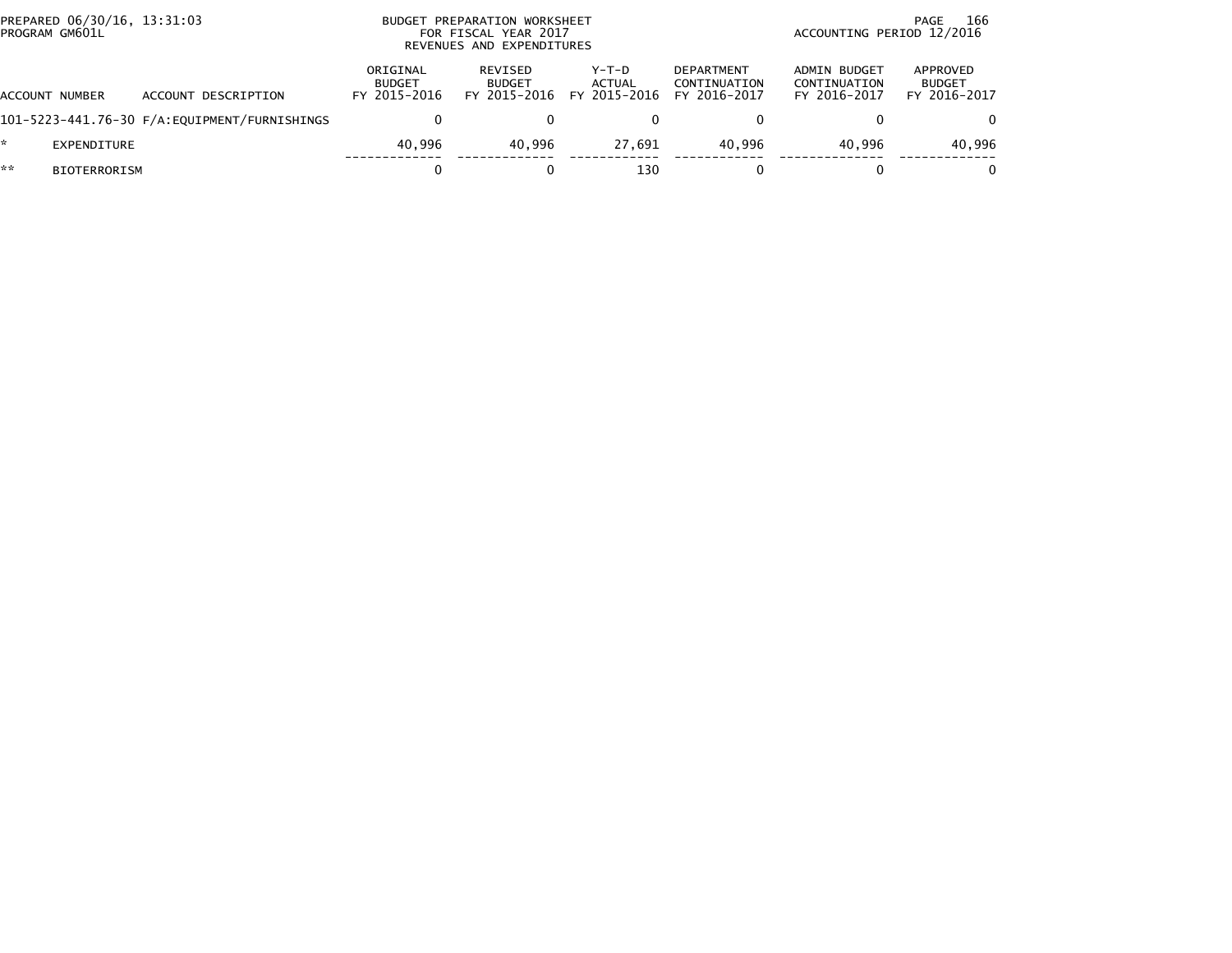| PREPARED 06/30/16, 13:31:03<br>PROGRAM GM601L |                                              |                                           | BUDGET PREPARATION WORKSHEET<br>FOR FISCAL YEAR 2017<br>REVENUES AND EXPENDITURES |                                          |                                                   | ACCOUNTING PERIOD 12/2016                           | 167<br>PAGE                               |
|-----------------------------------------------|----------------------------------------------|-------------------------------------------|-----------------------------------------------------------------------------------|------------------------------------------|---------------------------------------------------|-----------------------------------------------------|-------------------------------------------|
| ACCOUNT NUMBER                                | ACCOUNT DESCRIPTION                          | ORIGINAL<br><b>BUDGET</b><br>FY 2015-2016 | <b>REVISED</b><br><b>BUDGET</b><br>FY 2015-2016                                   | $Y-T-D$<br><b>ACTUAL</b><br>FY 2015-2016 | <b>DEPARTMENT</b><br>CONTINUATION<br>FY 2016-2017 | <b>ADMIN BUDGET</b><br>CONTINUATION<br>FY 2016-2017 | APPROVED<br><b>BUDGET</b><br>FY 2016-2017 |
|                                               | 101-5224-334.64-00 STATE AID HEALTH DEPT     | 0                                         | $10,000 -$                                                                        | $1,302-$                                 | $10,000-$                                         | $10,000-$                                           | $10,000-$                                 |
| ÷.<br><b>REVENUE</b>                          |                                              | 0<br>$\Omega$                             | $10.000 -$<br>2,940                                                               | $1,302-$<br>93                           | $10,000-$<br>2,940                                | $10,000-$<br>2,940                                  | $10,000 -$<br>2,940                       |
| 101-5224-441.20-05 HEALTH INSURANCE           |                                              | 0                                         | 480                                                                               | 12                                       | 480                                               | 480                                                 | 480                                       |
| 101-5224-441.20-10 MEDICARE TAX               |                                              | $\mathbf 0$                               | 43                                                                                | 1                                        | 43                                                | 43                                                  | 43                                        |
| 101-5224-441.20-15 RETIREMENT                 |                                              | $\mathbf{0}$                              | 208                                                                               | 6                                        | 208                                               | 208                                                 | 208                                       |
|                                               | 101-5224-441.20-20 SOCIAL SECURITY TAX       | 0                                         | 182                                                                               | 5                                        | 182                                               | 182                                                 | 182                                       |
|                                               | 101-5224-441.20-25 WORKERS COMPENSATION      | $\mathbf{0}$                              | 59                                                                                | 2                                        | 59                                                | 59                                                  | 59                                        |
|                                               | 101-5224-441.20-30 401(K) CONTRIBUTIONS      | $\mathbf{0}$                              | 88                                                                                | 3                                        | 88                                                | 88                                                  | 88                                        |
|                                               | 101-5224-441.33-17 CONTRACTED SERVICES       | 0                                         | 4,000                                                                             | 1,573                                    | 4,000                                             | 4,000                                               | 4,000                                     |
| 101-5224-441.58-00 TRAVEL                     |                                              | $\mathbf 0$                               | 1,000                                                                             | 90                                       | 1,000                                             | 1,000                                               | 1,000                                     |
|                                               | 101-5224-441.61-95 SUPPLIES:OTHER SMALL EQMT | 0                                         | 1,000                                                                             | 0                                        | 1,000                                             | 1,000                                               | 1,000                                     |
| ×.<br><b>EXPENDITURE</b>                      |                                              | 0                                         | 10,000                                                                            | 1,785                                    | 10,000                                            | 10,000                                              | 10,000                                    |
| **                                            | CITIES READINESS INITIATV                    | 0                                         | 0                                                                                 | 483                                      | $\Omega$                                          | 0                                                   | 0                                         |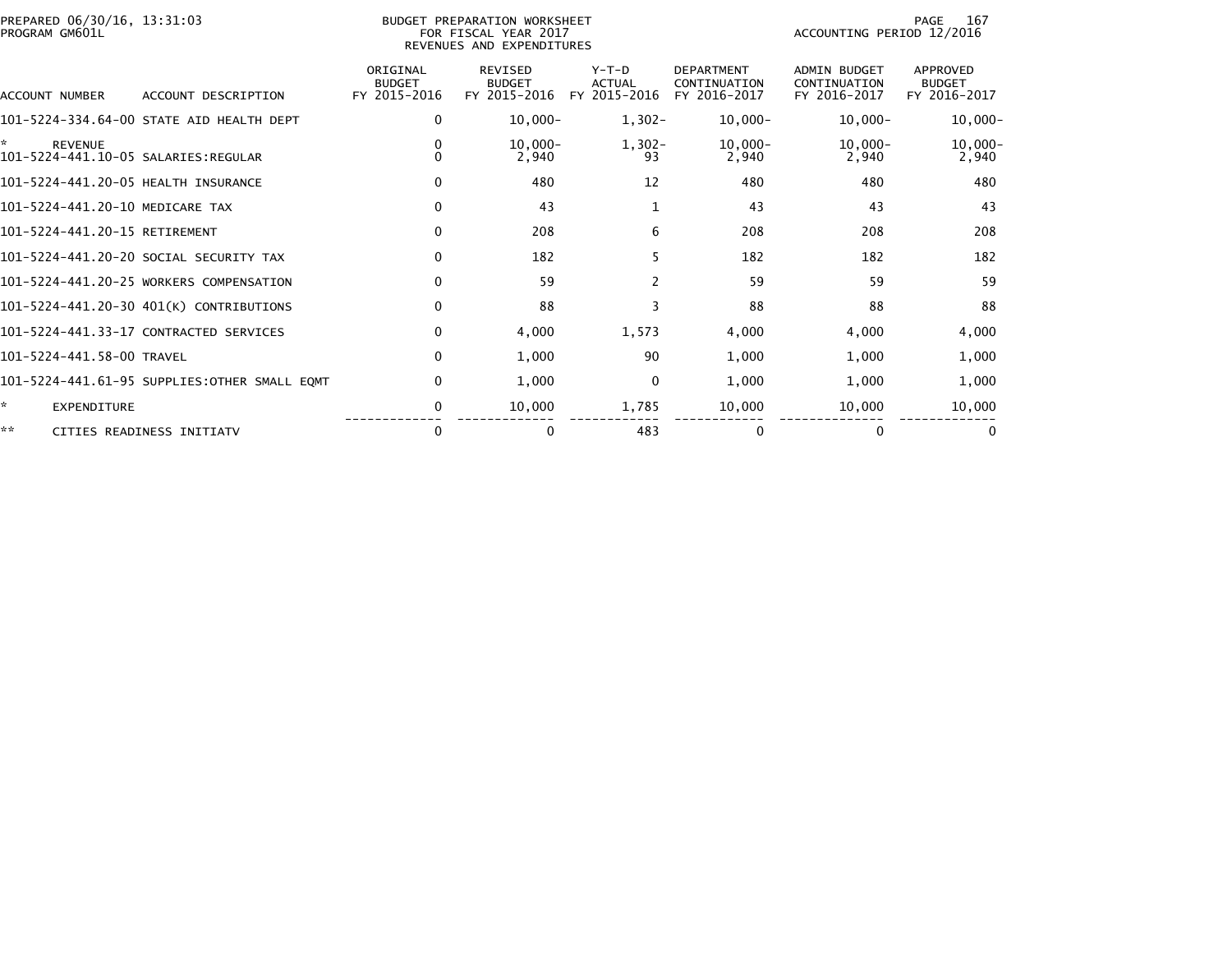| PREPARED 06/30/16, 13:31:03<br>PROGRAM GM601L |                                                                                             |                                           | <b>BUDGET PREPARATION WORKSHEET</b><br>FOR FISCAL YEAR 2017<br>REVENUES AND EXPENDITURES | PAGE<br>168<br>ACCOUNTING PERIOD 12/2016                           |                                   |                                              |                                                  |
|-----------------------------------------------|---------------------------------------------------------------------------------------------|-------------------------------------------|------------------------------------------------------------------------------------------|--------------------------------------------------------------------|-----------------------------------|----------------------------------------------|--------------------------------------------------|
| <b>ACCOUNT NUMBER</b>                         | ACCOUNT DESCRIPTION                                                                         | ORIGINAL<br><b>BUDGET</b><br>FY 2015-2016 | REVISED<br><b>BUDGET</b>                                                                 | $Y-T-D$<br><b>ACTUAL</b><br>FY 2015-2016 FY 2015-2016 FY 2016-2017 | <b>DEPARTMENT</b><br>CONTINUATION | ADMIN BUDGET<br>CONTINUATION<br>FY 2016-2017 | <b>APPROVED</b><br><b>BUDGET</b><br>FY 2016-2017 |
|                                               | 101-5225-334.24-00 COMMUNICABLE DIS/TB GRANT                                                | $11,271-$                                 | $11,271-$                                                                                | $11,271-$                                                          | $11,271-$                         | $11,271-$                                    | $11,271-$                                        |
|                                               | 101-5225-395.00-00 FUND BALANCE APPR-RESTR                                                  | $20,000 -$                                | $\mathbf{0}$                                                                             | $\mathbf 0$                                                        | $\mathbf 0$                       | $\mathbf{0}$                                 | $\mathbf{0}$                                     |
| <b>REVENUE</b>                                |                                                                                             | $31,271-$<br>58,404                       | $11.271 -$<br>53,404                                                                     | $11.271-$<br>36,109                                                | $11,271-$<br>55,714               | $11,271-$<br>55,231                          | $11,271-$<br>55,231                              |
|                                               |                                                                                             | $\mathbf 0$                               | 5,000                                                                                    | 1,731                                                              | $\mathbf 0$                       | $\mathbf 0$                                  | 0                                                |
|                                               | 101-5225-441.20-05 HEALTH INSURANCE                                                         | 11,476                                    | 11,476                                                                                   | 5,559                                                              | 12,055                            | 12,055                                       | 12,055                                           |
|                                               | 101-5225-441.20-10 MEDICARE TAX                                                             | 847                                       | 847                                                                                      | 518                                                                | 773                               | 801                                          | 801                                              |
| 101-5225-441.20-15 RETIREMENT                 |                                                                                             | 4,129                                     | 4,129                                                                                    | 2,510                                                              | 3,909                             | 4,061                                        | 4,061                                            |
|                                               | 101-5225-441.20-20 SOCIAL SECURITY TAX                                                      | 3,622                                     | 3,622                                                                                    | 2,214                                                              | 3,304                             | 3,425                                        | 3,425                                            |
|                                               | 101-5225-441.20-25 WORKERS COMPENSATION                                                     | 1,372                                     | 476                                                                                      | 905                                                                | 971                               | 971                                          | 971                                              |
|                                               | 101-5225-441.20-30 401(K) CONTRIBUTIONS                                                     | 1,752                                     | 1,752                                                                                    | 1,041                                                              | 1,665                             | 1,665                                        | 1,665                                            |
|                                               |                                                                                             | 300                                       | 300                                                                                      | $\mathbf{0}$                                                       | 300                               | 300                                          | 300                                              |
|                                               | 101-5225-441.32-40 PHYSICIAN FEES                                                           | 9,915                                     | 9,915                                                                                    | 8,744                                                              | 11,747                            | 11,687                                       | 11,687                                           |
| LEVEL                                         | <b>TEXT</b>                                                                                 |                                           | TEXT AMT                                                                                 |                                                                    |                                   |                                              |                                                  |
| 400                                           | CAROLINA WOMENS HEALTH<br>MEDICAL DIRECTOR, ADMIN, & CLINICAL<br>COUNTY MANAGER'S REDUCTION |                                           |                                                                                          | 11.747<br>$60 -$<br>11,687                                         |                                   |                                              |                                                  |
|                                               | 101-5225-441.34-19 LABORATORY FEES                                                          | 325                                       | 325                                                                                      | 0                                                                  | 325                               | 325                                          | 325                                              |
|                                               | 101-5225-441.43-55 R&M:TELEPHONES                                                           | $\mathbf{0}$                              | $\mathbf{0}$                                                                             | $\Omega$                                                           | 100                               | 100                                          | 100                                              |
|                                               |                                                                                             | 380                                       | 380                                                                                      | 235                                                                | 399                               | 399                                          | 399                                              |
| LEVEL<br>400                                  | <b>TEXT</b><br>INCREASE 5%                                                                  |                                           | TEXT AMT                                                                                 | 399<br>399                                                         |                                   |                                              |                                                  |
| 101-5225-441.53-05 TELEPHONE                  |                                                                                             | 2,000                                     | 1,219                                                                                    | 520                                                                | 500                               | 500                                          | 500                                              |
| 101-5225-441.55-00 PRINTING                   |                                                                                             | 200                                       | 200                                                                                      | 20                                                                 | 200                               | 200                                          | 200                                              |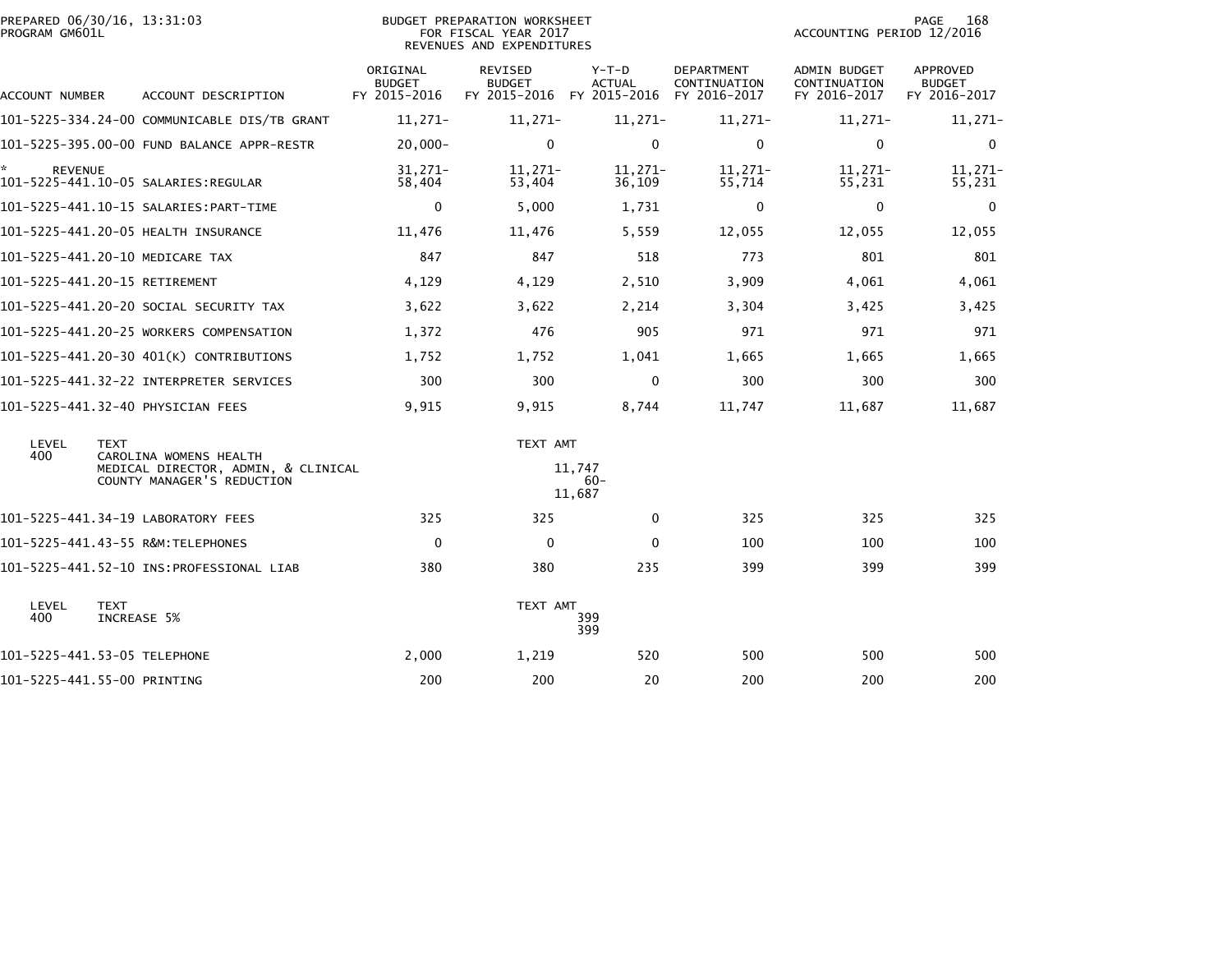| PROGRAM GM601L        | PREPARED 06/30/16, 13:31:03<br>BUDGET PREPARATION WORKSHEET<br>FOR FISCAL YEAR 2017<br>REVENUES AND EXPENDITURES |                                           |                                                 |                                          |                                                   | 169<br>PAGE<br>ACCOUNTING PERIOD 12/2016            |                                           |  |
|-----------------------|------------------------------------------------------------------------------------------------------------------|-------------------------------------------|-------------------------------------------------|------------------------------------------|---------------------------------------------------|-----------------------------------------------------|-------------------------------------------|--|
| <b>ACCOUNT NUMBER</b> | ACCOUNT DESCRIPTION                                                                                              | ORIGINAL<br><b>BUDGET</b><br>FY 2015-2016 | <b>REVISED</b><br><b>BUDGET</b><br>FY 2015-2016 | $Y-T-D$<br><b>ACTUAL</b><br>FY 2015-2016 | <b>DEPARTMENT</b><br>CONTINUATION<br>FY 2016-2017 | <b>ADMIN BUDGET</b><br>CONTINUATION<br>FY 2016-2017 | APPROVED<br><b>BUDGET</b><br>FY 2016-2017 |  |
|                       | 101-5225-441.57-00 POSTAGE                                                                                       | 600                                       | 600                                             | 200                                      | 600                                               | 600                                                 | 600                                       |  |
|                       | 101-5225-441.58-00 TRAVEL                                                                                        | 3,500                                     | 3,500                                           | 1,834                                    | 3,500                                             | 3,500                                               | 3,500                                     |  |
| LEVEL<br>400          | <b>TEXT</b><br>NURSES ATTEND CD CONFERENCE                                                                       |                                           | TEXT AMT                                        | 3,500<br>3,500                           |                                                   |                                                     |                                           |  |
|                       | 101-5225-441.59-00 TRAINING                                                                                      | 650                                       | 650                                             | 300                                      | 1,500                                             | 1,500                                               | 1,500                                     |  |
| LEVEL<br>400          | <b>TEXT</b><br>TRAINING & CONFERENCE                                                                             |                                           | TEXT AMT                                        | 1,500<br>1,500                           |                                                   |                                                     |                                           |  |
|                       | 101-5225-441.61-05 SUPPLIES:OFFICE                                                                               | 800                                       | 800                                             | 345                                      | 800                                               | 800                                                 | 800                                       |  |
|                       | 101-5225-441.61-45 SUPPLIES:MEDICAL                                                                              | 3,400                                     | 3,400                                           | 1,558                                    | 3,400                                             | 3,400                                               | 3,400                                     |  |
|                       | 101-5225-441.64-50 DUES & SUBSCRIPTIONS                                                                          | 150                                       | 150                                             | $\Omega$                                 | 150                                               | 150                                                 | 150                                       |  |
|                       | 101-5225-441.76-30 F/A:EQUIPMENT/FURNISHINGS                                                                     | 1,100                                     | 1,100                                           | 0                                        | 1,100                                             | 1,100                                               | 1,100                                     |  |
| LEVEL<br>400          | <b>TEXT</b><br>NEGATIVE PRESSURE ROOMS & OTHER EQUIP REPAIRS                                                     |                                           | TEXT AMT                                        | 1,100<br>1,100                           |                                                   |                                                     |                                           |  |
|                       | 101-5225-441.98-00 RESERVE                                                                                       | 0                                         | 0                                               | $\mathbf 0$                              | $\mathbf 0$                                       | 0                                                   | 0                                         |  |
| *                     | <b>EXPENDITURE</b>                                                                                               | 104,922                                   | 103,245                                         | 64,343                                   | 103,012                                           | 102,770                                             | 102,770                                   |  |
| **                    | COMMUNICABLE DISEASE                                                                                             | 73,651                                    | 91,974                                          | 53,072                                   | 91,741                                            | 91,499                                              | 91,499                                    |  |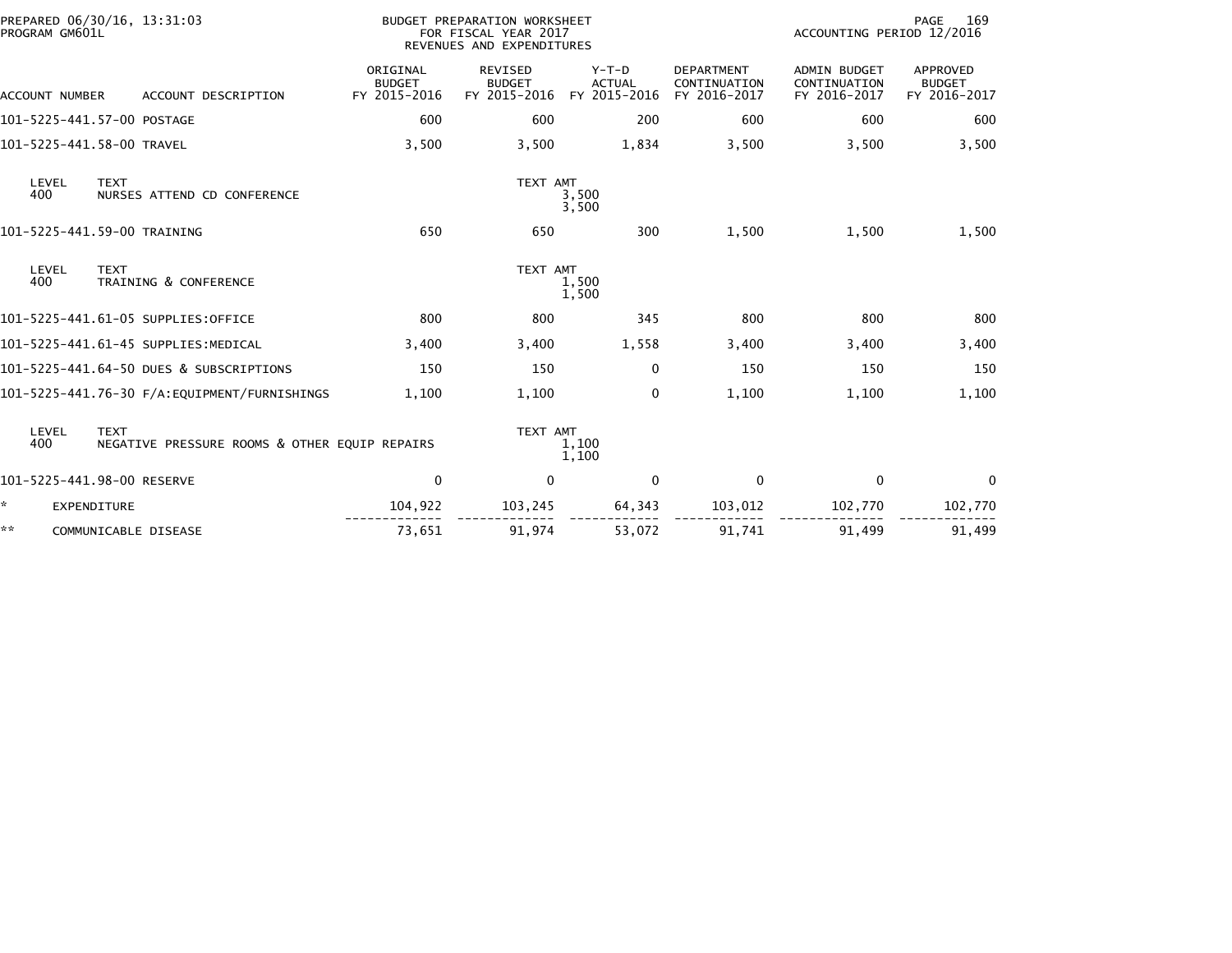|                | PREPARED 06/30/16, 13:31:03 |  |
|----------------|-----------------------------|--|
| PROGRAM GM601L |                             |  |

# PREPARED 06/30/16, 13:31:03 PREPARATION WORKSHEET PREPARATION WORKSHEET PREPARATION WORKSHEET<br>PROGRAM GM601L FOR FISCAL YEAR 2017 ACCOUNTING PERIOD 12/2016<br>REVENUES AND EXPENDITURES

PAGE 170<br>ACCOUNTING PERIOD 12/2016

| ACCOUNT NUMBER                      | ACCOUNT DESCRIPTION                          | ORIGINAL<br><b>BUDGET</b><br>FY 2015-2016 | <b>REVISED</b><br><b>BUDGET</b><br>FY 2015-2016 | $Y-T-D$<br><b>ACTUAL</b><br>FY 2015-2016 | <b>DEPARTMENT</b><br>CONTINUATION<br>FY 2016-2017 | <b>ADMIN BUDGET</b><br>CONTINUATION<br>FY 2016-2017 | <b>APPROVED</b><br><b>BUDGET</b><br>FY 2016-2017 |
|-------------------------------------|----------------------------------------------|-------------------------------------------|-------------------------------------------------|------------------------------------------|---------------------------------------------------|-----------------------------------------------------|--------------------------------------------------|
|                                     | 101-5226-334.64-00 STATE AID HEALTH DEPT     | 0                                         | $15,000-$                                       | $3,645-$                                 | 0                                                 | n                                                   | $\Omega$                                         |
| ÷.<br><b>REVENUE</b>                |                                              |                                           | $15,000 -$<br>5,145                             | $3,645-$<br>1,811                        |                                                   |                                                     |                                                  |
| 101-5226-441.20-05 HEALTH INSURANCE |                                              |                                           | 840                                             | 241                                      |                                                   | 0                                                   | $\Omega$                                         |
| 101-5226-441.20-10 MEDICARE TAX     |                                              |                                           | 75                                              | 25                                       |                                                   |                                                     | $\Omega$                                         |
| 101-5226-441.20-15 RETIREMENT       |                                              |                                           | 364                                             | 122                                      | 0                                                 | O                                                   | $\Omega$                                         |
|                                     | 101-5226-441.20-20 SOCIAL SECURITY TAX       |                                           | 319                                             | 105                                      |                                                   | 0                                                   | $\Omega$                                         |
|                                     | 101-5226-441.20-25 WORKERS COMPENSATION      |                                           | 103                                             | 45                                       |                                                   |                                                     | $\Omega$                                         |
|                                     | 101-5226-441.20-30 401(K) CONTRIBUTIONS      |                                           | 154                                             | 33                                       | <sup>0</sup>                                      | 0                                                   | $\Omega$                                         |
|                                     | 101-5226-441.33-17 CONTRACTED SERVICES       | 0                                         | 2,000                                           | 484                                      |                                                   | $\Omega$                                            | $\Omega$                                         |
| 101-5226-441.61-45 SUPPLIES:MEDICAL |                                              | 0                                         | 3,200                                           | $\mathbf{0}$                             |                                                   |                                                     | $\Omega$                                         |
|                                     | 101-5226-441.61-95 SUPPLIES:OTHER SMALL EQMT | 0                                         | 2,000                                           | $\Omega$                                 |                                                   | <sup>n</sup>                                        | $\Omega$                                         |
| 101-5226-441.76-20 F/A:DP EQUIPMENT |                                              |                                           | 800                                             | 780                                      |                                                   | 0                                                   | $\Omega$                                         |
| ÷.<br><b>EXPENDITURE</b>            |                                              |                                           | 15,000                                          | 3,646                                    |                                                   |                                                     |                                                  |
| **<br><b>EBOLA</b>                  |                                              |                                           |                                                 |                                          |                                                   |                                                     | 0                                                |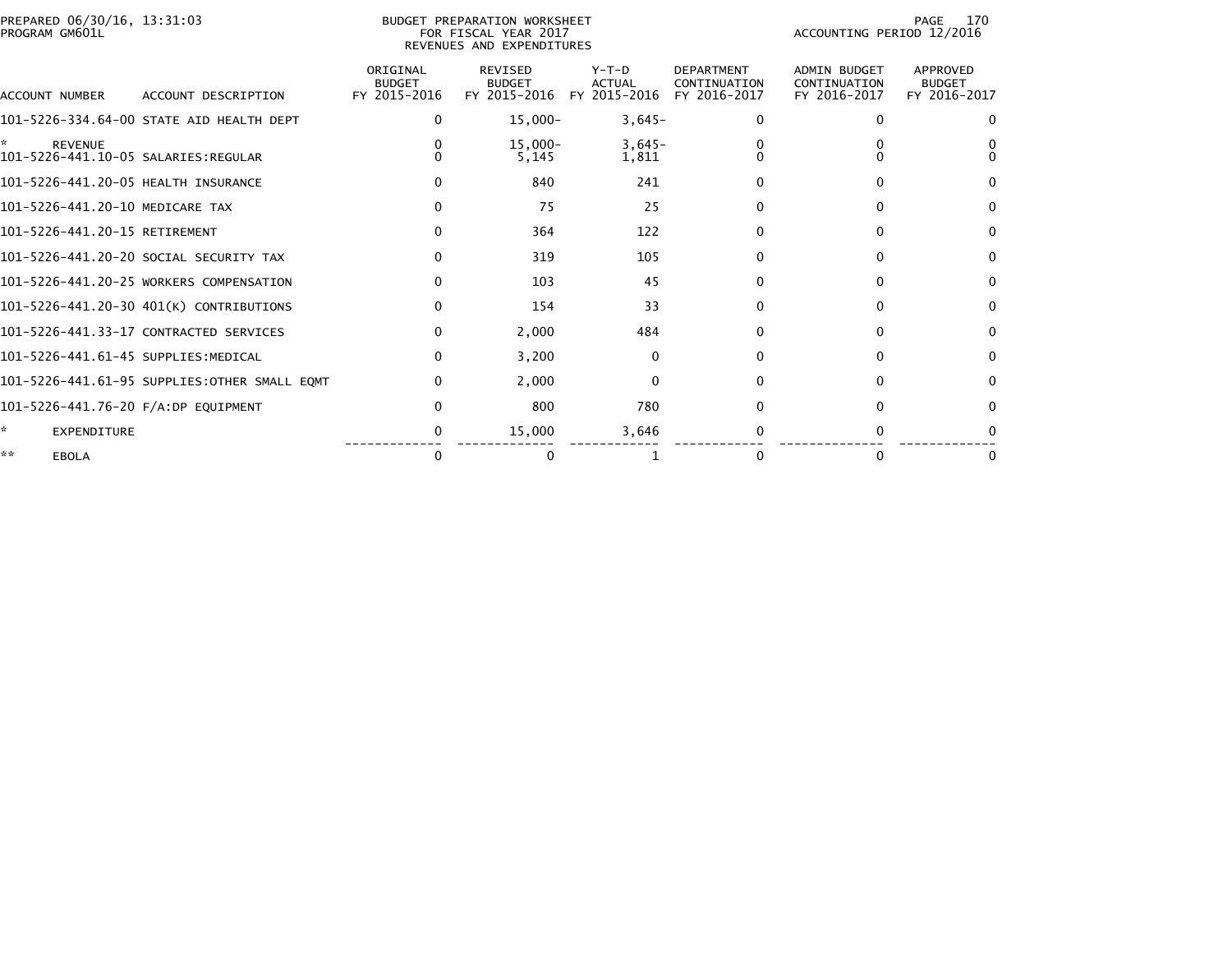| PREPARED 06/30/16, 13:31:03<br><b>BUDGET PREPARATION WORKSHEET</b><br>PROGRAM GM601L<br>FOR FISCAL YEAR 2017<br>REVENUES AND EXPENDITURES |                                            |                                           |                                                              |                        | PAGE<br>171<br>ACCOUNTING PERIOD 12/2016          |                                              |                                                  |  |
|-------------------------------------------------------------------------------------------------------------------------------------------|--------------------------------------------|-------------------------------------------|--------------------------------------------------------------|------------------------|---------------------------------------------------|----------------------------------------------|--------------------------------------------------|--|
| ACCOUNT NUMBER                                                                                                                            | ACCOUNT DESCRIPTION                        | ORIGINAL<br><b>BUDGET</b><br>FY 2015-2016 | <b>REVISED</b><br><b>BUDGET</b><br>FY 2015-2016 FY 2015-2016 | Y-T-D<br><b>ACTUAL</b> | <b>DEPARTMENT</b><br>CONTINUATION<br>FY 2016-2017 | ADMIN BUDGET<br>CONTINUATION<br>FY 2016-2017 | <b>APPROVED</b><br><b>BUDGET</b><br>FY 2016-2017 |  |
| 101–5228–331.84–33 TXIX FEES–DENTAL                                                                                                       |                                            | 611,988-                                  | 611,988-                                                     | 639,443-               | $522,800 -$                                       | 522,800-                                     | $522,800 -$                                      |  |
|                                                                                                                                           |                                            | 0                                         | 0                                                            | $10,946-$              | $9,000-$                                          | $9,000 -$                                    | $9,000-$                                         |  |
| 101-5228-353.43-00 DENTAL FEES                                                                                                            |                                            | $15,000 -$                                | $15,000 -$                                                   | 15,760-                | $14,500-$                                         | $14,500-$                                    | $14,500-$                                        |  |
|                                                                                                                                           | 101-5228-365.72-01 PEDIATRC DENTAL CLINIC  | $\mathbf{0}$                              | $\mathbf{0}$                                                 | $\mathbf{0}$           | $\mathbf{0}$                                      | $\mathbf{0}$                                 | $\Omega$                                         |  |
|                                                                                                                                           | 101-5228-365.74-06 PEDIATRIC DENTAL CLINIC | $\Omega$                                  | $\mathbf{0}$                                                 | $\mathbf{0}$           | $\mathbf{0}$                                      | $\mathbf{0}$                                 | $\Omega$                                         |  |
|                                                                                                                                           | 101-5228-365.93-00 DELTA DENTAL FOUNDATION | $\Omega$                                  | $1,000-$                                                     | $1,000-$               | $\mathbf{0}$                                      | $\Omega$                                     | $\Omega$                                         |  |
|                                                                                                                                           | 101-5228-395.00-00 FUND BALANCE APPR-RESTR | 55,000-                                   | $55,000 -$                                                   | $\mathbf{0}$           | $65,000 -$                                        | $65,000 -$                                   | $65,000 -$                                       |  |
| <b>REVENUE</b>                                                                                                                            |                                            | 681.988-<br>393,798                       | 682,988-<br>259,458                                          | 667, 149-<br>209,923   | 611.300-<br>343,199                               | 611,300-<br>337,740                          | 611.300-<br>337,740                              |  |
|                                                                                                                                           |                                            | $\mathbf{0}$                              | $\mathbf{0}$                                                 | $\mathbf{0}$           | $\mathbf{0}$                                      | $\mathbf{0}$                                 | $\mathbf{0}$                                     |  |
| 101-5228-441.20-05 HEALTH INSURANCE                                                                                                       |                                            | 62,248                                    | 53,248                                                       | 32,583                 | 54,870                                            | 62,107                                       | 62,107                                           |  |
| 101-5228-441.20-10 MEDICARE TAX                                                                                                           |                                            | 5,711                                     | 4,189                                                        | 2,914                  | 4,796                                             | 4,655                                        | 4,655                                            |  |
| 101-5228-441.20-15 RETIREMENT                                                                                                             |                                            | 27,842                                    | 20,745                                                       | 13,934                 | 24,261                                            | 24,790                                       | 24,790                                           |  |
|                                                                                                                                           | 101–5228–441.20–20 SOCIAL SECURITY TAX     | 24,416                                    | 17,906                                                       | 12,459                 | 20,506                                            | 19,859                                       | 19,859                                           |  |
|                                                                                                                                           | 101-5228-441.20-25 WORKERS COMPENSATION    | 1,992                                     | 4,460                                                        | 5,584                  | 1,770                                             | 8,274                                        | 8,274                                            |  |
|                                                                                                                                           | 101-5228-441.20-30 401(K) CONTRIBUTIONS    | 11,814                                    | 8,410                                                        | 6,297                  | 9,582                                             | 10,133                                       | 10,133                                           |  |
| 101-5228-441.32-40 PHYSICIAN FEES                                                                                                         |                                            | 0                                         | $\mathbf 0$                                                  | $\mathbf{0}$           | $\mathbf 0$                                       | 0                                            | 0                                                |  |
|                                                                                                                                           | 101-5228-441.33-17 CONTRACTED SERVICES     | 84,000                                    | 246,825                                                      | 206,396                | 80,000                                            | 80,000                                       | 80,000                                           |  |
|                                                                                                                                           | 101-5228-441.34-30 SERVICE & MAINTENANCE   | 2,200                                     | 2,200                                                        | 1,888                  | 3,000                                             | 3,000                                        | 3,000                                            |  |
| LEVEL<br><b>TEXT</b><br>400                                                                                                               | DENTRIX, DEXIS+XR MAINTENANCE FEES         |                                           | TEXT AMT                                                     | 3,000<br>3,000         |                                                   |                                              |                                                  |  |
| 101-5228-441.43-05 R&M:BUILDINGS                                                                                                          |                                            | 0                                         | $\mathbf 0$                                                  | 0                      | 0                                                 | 0                                            | $\mathbf{0}$                                     |  |
| 101-5228-441.43-15 R&M:EOUIPMENT                                                                                                          |                                            | 2,350                                     | 1,350                                                        | 1,045                  | 2,350                                             | 2,350                                        | 2,350                                            |  |
|                                                                                                                                           | 101-5228-441.50-07 COST PER COPY PROGRAM   | 400                                       | 400                                                          | 292                    | 400                                               | 400                                          | 400                                              |  |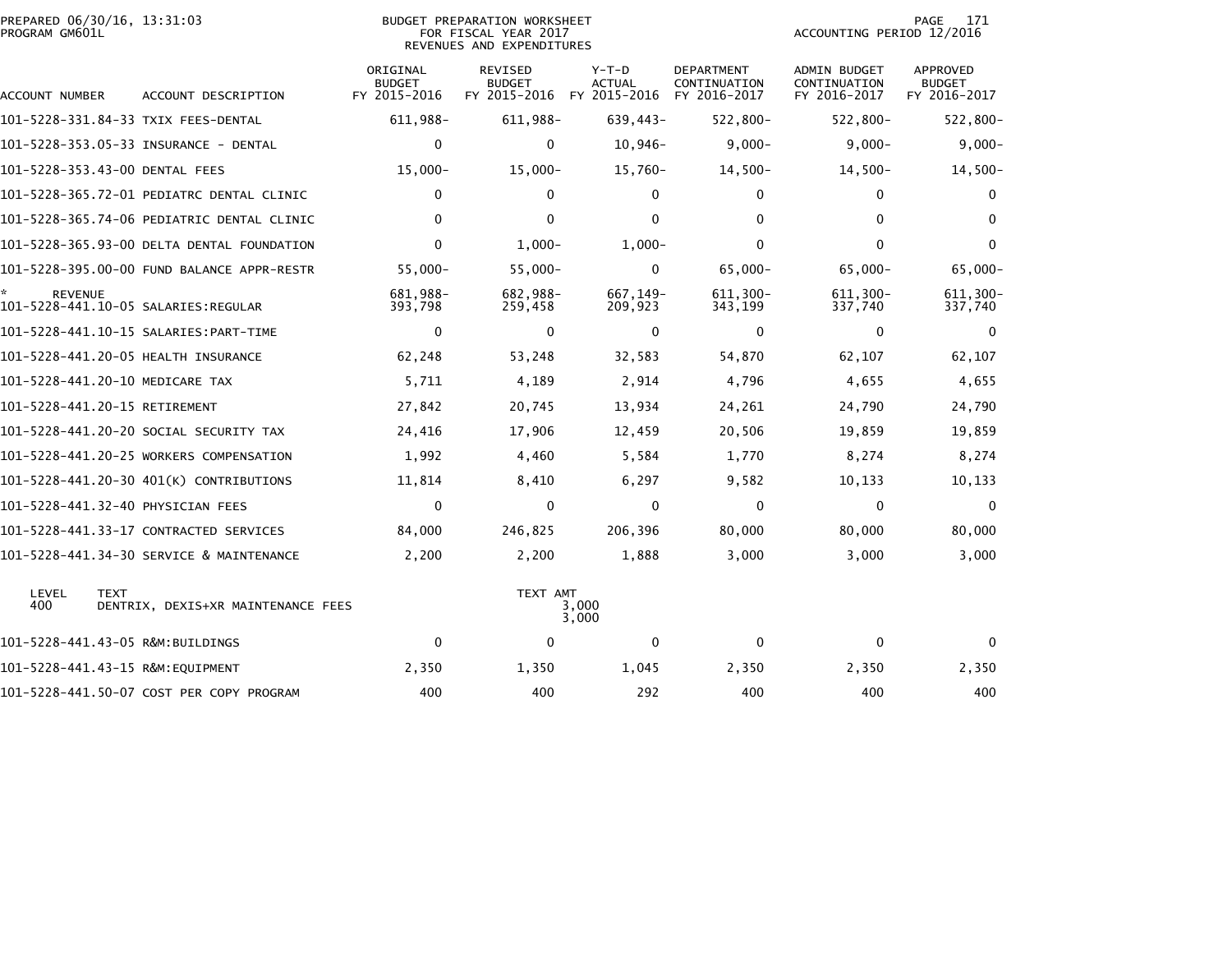| PREPARED 06/30/16, 13:31:03<br>PROGRAM GM601L         | BUDGET PREPARATION WORKSHEET<br>FOR FISCAL YEAR 2017<br>REVENUES AND EXPENDITURES |                                                 |                                          |                                                   | <b>PAGE</b><br>172<br>ACCOUNTING PERIOD 12/2016     |                                                  |  |
|-------------------------------------------------------|-----------------------------------------------------------------------------------|-------------------------------------------------|------------------------------------------|---------------------------------------------------|-----------------------------------------------------|--------------------------------------------------|--|
| ACCOUNT NUMBER<br>ACCOUNT DESCRIPTION                 | ORIGINAL<br><b>BUDGET</b><br>FY 2015-2016                                         | <b>REVISED</b><br><b>BUDGET</b><br>FY 2015-2016 | $Y-T-D$<br><b>ACTUAL</b><br>FY 2015-2016 | <b>DEPARTMENT</b><br>CONTINUATION<br>FY 2016-2017 | <b>ADMIN BUDGET</b><br>CONTINUATION<br>FY 2016-2017 | <b>APPROVED</b><br><b>BUDGET</b><br>FY 2016-2017 |  |
|                                                       | 1,525                                                                             | 1,525                                           | 1,177                                    | 1,525                                             | 1,600                                               | 1,600                                            |  |
| LEVEL<br><b>TEXT</b><br>400<br>INCREASE 5%            |                                                                                   | TEXT AMT                                        | 1,600<br>1,600                           |                                                   |                                                     |                                                  |  |
| 101-5228-441.53-05 TELEPHONE                          | 1,600                                                                             | 1,600                                           | 1,261                                    | 1,400                                             | 1,400                                               | 1,400                                            |  |
| 101-5228-441.54-00 ADVERTISING                        | 475                                                                               | 475                                             | 332                                      | 475                                               | 475                                                 | 475                                              |  |
| 101-5228-441.55-00 PRINTING                           | 900                                                                               | 1,250                                           | 1,250                                    | 900                                               | 900                                                 | 900                                              |  |
| 101-5228-441.57-00 POSTAGE                            | 1,200                                                                             | 1,200                                           | 375                                      | 675                                               | 675                                                 | 675                                              |  |
| 101-5228-441.58-00 TRAVEL                             | 1,000                                                                             | 1,000                                           | 380                                      | 1,000                                             | 1,000                                               | 1,000                                            |  |
| 101-5228-441.59-00 TRAINING                           | 1,200                                                                             | 1,200                                           | 938                                      | 1,200                                             | 1,200                                               | 1,200                                            |  |
| 101-5228-441.61-05 SUPPLIES:OFFICE                    | 2,159                                                                             | 2,159                                           | 1,803                                    | 2,160                                             | 2,160                                               | 2,160                                            |  |
|                                                       | 620                                                                               | 620                                             | 17                                       | 620                                               | 620                                                 | 620                                              |  |
| 101-5228-441.61-45 SUPPLIES:MEDICAL                   | 45,000                                                                            | 45,000                                          | 38,417                                   | 45,000                                            | 45,000                                              | 45,000                                           |  |
| 101-5228-441.61-95 SUPPLIES: OTHER SMALL EQMT         | 1,000                                                                             | 1,000                                           | 0                                        | 1,000                                             | 1,000                                               | 1,000                                            |  |
| 101-5228-441.64-50 DUES & SUBSCRIPTIONS               | 3,125                                                                             | 4,125                                           | 4,075                                    | 4,500                                             | 4,500                                               | 4,500                                            |  |
| LEVEL<br><b>TEXT</b><br>400<br>INCREASED COST OF DUES |                                                                                   | TEXT AMT                                        | 4,500<br>4,500                           |                                                   |                                                     |                                                  |  |
| 101-5228-441.74-15 C/A:MEDICAL EQUIP-HIV/STD          | $\mathbf 0$                                                                       | $\mathbf 0$                                     | 0                                        | $\mathbf 0$                                       | 0                                                   | $\Omega$                                         |  |
|                                                       | 1,955                                                                             | 1,955                                           | 0                                        | 1,955                                             | 1,955                                               | 1,955                                            |  |
|                                                       | 3,458                                                                             | 2,458                                           | 0                                        | 3,456                                             | 3,456                                               | 3,456                                            |  |
| 101-5228-441.90-16 BANK FEES: CREDIT CARD             | $\mathbf 0$                                                                       | 1,000                                           | 259                                      | 500                                               | 500                                                 | 500                                              |  |
| *.<br>EXPENDITURE                                     | 681,988                                                                           | 685,758                                         | 543,599                                  | 611,100                                           | 619,749                                             | 619,749                                          |  |
| **<br>DENTAL CLINIC                                   | 0                                                                                 | 2,770                                           | $123,550-$                               | $200 -$                                           | 8,449                                               | 8,449                                            |  |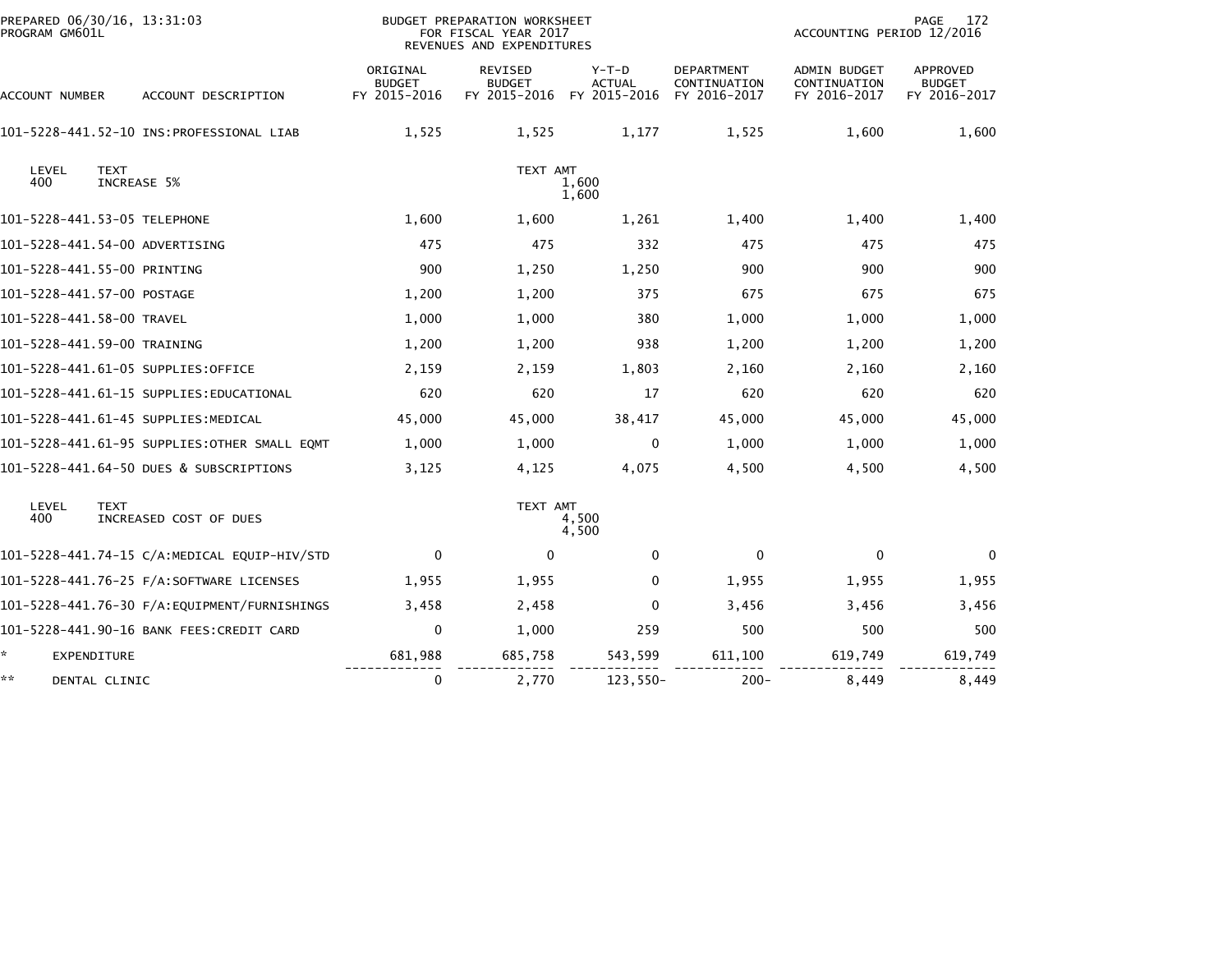| PROGRAM GM601L<br>FOR FISCAL YEAR 2017<br>REVENUES AND EXPENDITURES |                                           |                                                 |                                        |                                                   | ACCOUNTING PERIOD 12/2016                           |                                                  |  |
|---------------------------------------------------------------------|-------------------------------------------|-------------------------------------------------|----------------------------------------|---------------------------------------------------|-----------------------------------------------------|--------------------------------------------------|--|
| ACCOUNT NUMBER<br>ACCOUNT DESCRIPTION                               | ORIGINAL<br><b>BUDGET</b><br>FY 2015-2016 | <b>REVISED</b><br><b>BUDGET</b><br>FY 2015-2016 | Y-T-D<br><b>ACTUAL</b><br>FY 2015-2016 | <b>DEPARTMENT</b><br>CONTINUATION<br>FY 2016-2017 | <b>ADMIN BUDGET</b><br>CONTINUATION<br>FY 2016-2017 | <b>APPROVED</b><br><b>BUDGET</b><br>FY 2016-2017 |  |
| 101-5229-334.65-45 SMART START CH CONSULTANT                        | 66,111-                                   | 57,789-                                         | $45,548-$                              | $67, 101 -$                                       | $70, 151 -$                                         | $70, 151 -$                                      |  |
| <b>REVENUE</b>                                                      | $66, 111 -$<br>42,620                     | 57,789-<br>35,905                               | $45,548-$<br>27,652                    | $67, 101 -$<br>43,226                             | $70, 151 -$<br>45,297                               | $70, 151 -$<br>45,297                            |  |
|                                                                     | $\mathbf 0$                               | 0                                               | 489                                    | 0                                                 | 0                                                   | $\mathbf{0}$                                     |  |
| 101-5229-441.20-05 HEALTH INSURANCE                                 | 8,064                                     | 6.794                                           | 6.749                                  | 8,340                                             | 8,580                                               | 8,580                                            |  |
| 101-5229-441.20-10 MEDICARE TAX                                     | 619                                       | 526                                             | 385                                    | 561                                               | 657                                                 | 657                                              |  |
| 101-5229-441.20-15 RETIREMENT                                       | 3,013                                     | 2,538                                           | 1,890                                  | 2,922                                             | 3.325                                               | 3,325                                            |  |
| 101-5229-441.20-20 SOCIAL SECURITY TAX                              | 2,643                                     | 2,244                                           | 1,644                                  | 2,400                                             | 2,528                                               | 2,528                                            |  |
| 101-5229-441.20-25 WORKERS COMPENSATION                             | 1,023                                     | 862                                             | 687                                    | 1,055                                             | 1,105                                               | 1,105                                            |  |
| 101-5229-441.20-30 401(K) CONTRIBUTIONS                             | 1,279                                     | 1,078                                           | 839                                    | 1,297                                             | 1,359                                               | 1,359                                            |  |
| 101-5229-441.33-17 CONTRACTED SERVICES                              | $\mathbf 0$                               | $\mathbf 0$                                     | $\mathbf 0$                            | $\mathbf 0$                                       | 0                                                   | $\Omega$                                         |  |
| 101-5229-441.55-00 PRINTING                                         | 1,500                                     | 1,500                                           | 659                                    | 1,500                                             | 1,500                                               | 1,500                                            |  |
| 101-5229-441.57-00 POSTAGE                                          | 175                                       | 175                                             | 175                                    | 200                                               | 200                                                 | 200                                              |  |
| 101-5229-441.58-00 TRAVEL                                           | 2,215                                     | 2,350                                           | 529                                    | 2,500                                             | 2,500                                               | 2,500                                            |  |
| 101-5229-441.59-00 TRAINING                                         | 375                                       | 375                                             | $\mathbf 0$                            | 400                                               | 400                                                 | 400                                              |  |
| 101-5229-441.61-05 SUPPLIES:OFFICE                                  | 750                                       | 750                                             | 376                                    | 750                                               | 750                                                 | 750                                              |  |
| 101–5229–441.61–15 SUPPLIES:EDUCATIONAL                             | 300                                       | 300                                             | 231                                    | 300                                               | 300                                                 | 300                                              |  |
| 101-5229-441.61-95 SUPPLIES:OTHER SMALL EOMT                        | $\mathbf 0$                               | $\Omega$                                        | $\Omega$                               | $\mathbf{0}$                                      | $\mathbf{0}$                                        | $\Omega$                                         |  |
| 101-5229-441.64-50 DUES & SUBSCRIPTIONS                             | 35                                        | 35                                              | 35                                     | 150                                               | 150                                                 | 150                                              |  |
| 101-5229-441.76-20 F/A:DP EQUIPMENT                                 | $\mathbf 0$                               | 857                                             | 742                                    | $\mathbf{0}$                                      | 0                                                   | $\Omega$                                         |  |
| 101-5229-441.83-53 NONCASH GRANTS/AWARDS                            | 1,500                                     | 1,500                                           | 1,499                                  | 1,500                                             | 1,500                                               | 1,500                                            |  |
| ÷.<br><b>EXPENDITURE</b>                                            | 66,111                                    | 57,789                                          | 44,581                                 | 67,101                                            | 70,151                                              | 70,151                                           |  |
| **<br>SMART START: SMILE SAVERS                                     | $\mathbf 0$                               | 0                                               | $967 -$                                | 0                                                 | $\Omega$                                            | $\Omega$                                         |  |

PREPARED 06/30/16, 13:31:03 BUDGET PREPARATION WORKSHEET PAGE 173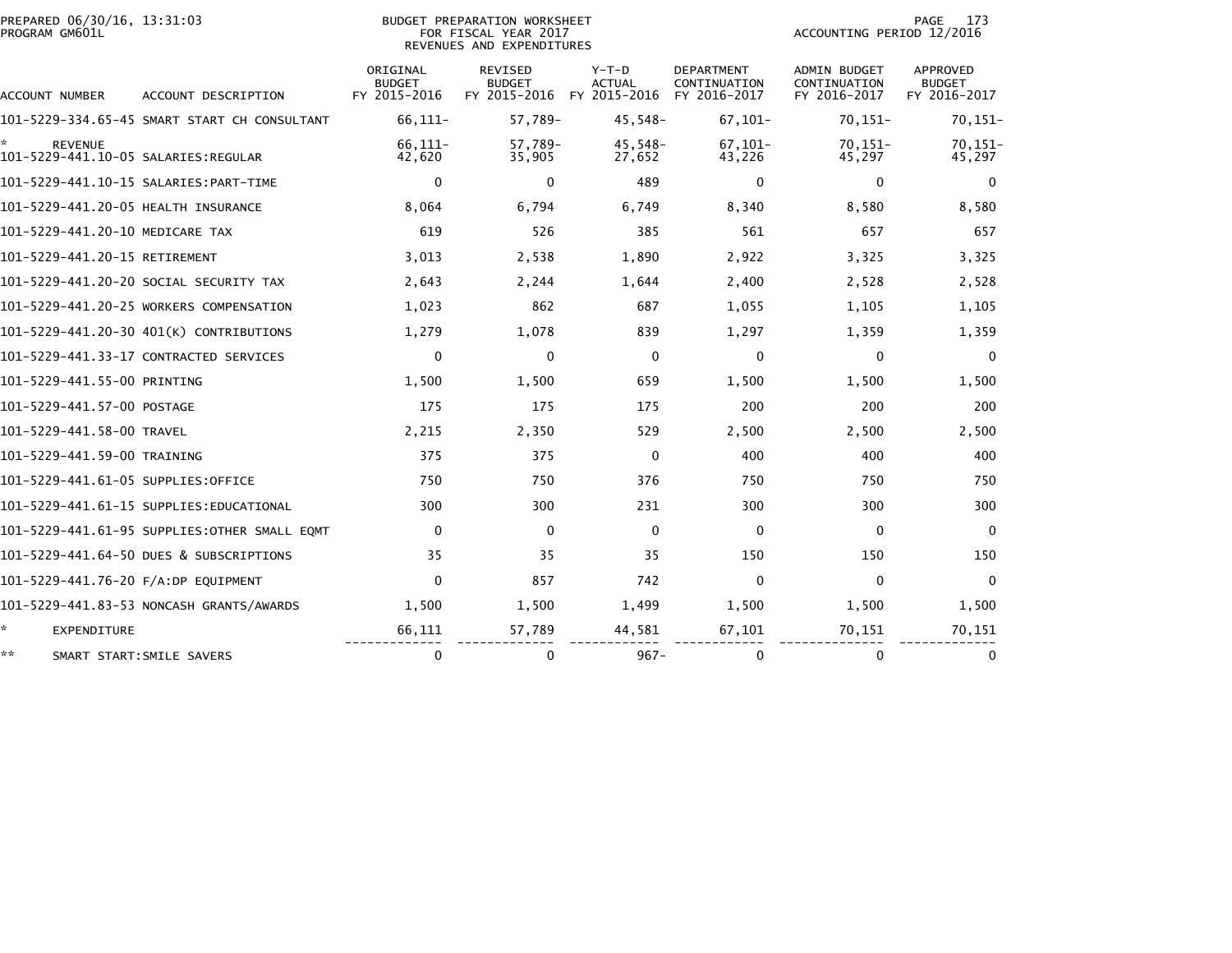|                | PREPARED 06/30/16, 13:31:03 |  |
|----------------|-----------------------------|--|
| PROGRAM GM601L |                             |  |

# PREPARED 06/30/16, 13:31:03 PREPARATION WORKSHEET PREPARATION WORKSHEET PREPARATION WORKSHEET<br>FOR FISCAL YEAR 2017 ACCOUNTING PERIOD 12/2016<br>REVENUES AND EXPENDITURES

PAGE 174<br>ACCOUNTING PERIOD 12/2016

| ACCOUNT NUMBER          | ACCOUNT DESCRIPTION                          | ORIGINAL<br><b>BUDGET</b><br>FY 2015-2016 | REVISED<br><b>BUDGET</b><br>FY 2015-2016 | $Y-T-D$<br><b>ACTUAL</b><br>FY 2015-2016 | <b>DEPARTMENT</b><br>CONTINUATION<br>FY 2016-2017 | ADMIN BUDGET<br>CONTINUATION<br>FY 2016-2017 | APPROVED<br><b>BUDGET</b><br>FY 2016-2017 |
|-------------------------|----------------------------------------------|-------------------------------------------|------------------------------------------|------------------------------------------|---------------------------------------------------|----------------------------------------------|-------------------------------------------|
| 101-5230-331.75-00 TANF |                                              | 13,816-                                   | 13,816-                                  | $21,127-$                                | $21,127-$                                         | $21,127-$                                    | $21,127-$                                 |
|                         | 101-5230-331.84-35 TXIX FEES-FAMILY PLANNING | $160,000 -$                               | $160,000 -$                              | $159, 555 -$                             | 134,686-                                          | 134,686-                                     | 134,686-                                  |
|                         | 101-5230-334.38-00 FAMILY PLANNING           | 178,612-                                  | 178,612-                                 | $168,614-$                               | 168,614-                                          | $168,614-$                                   | 168,614-                                  |
|                         | 101-5230-334.64-00 STATE AID HEALTH DEPT     | $6,875-$                                  | $6,875-$                                 | $6,875-$                                 | $6,875-$                                          | $6,875-$                                     | $6,875-$                                  |
|                         | 101-5230-353.05-35 INSURANCE-FAMILY PLANNING | $\mathbf 0$                               | 0                                        | $165 -$                                  | $150 -$                                           | $150 -$                                      | $150 -$                                   |
|                         | 101-5230-353.50-00 FAMILY PLANNING FEES      | $25,000 -$                                | $25,000 -$                               | $14,004-$                                | $15,000-$                                         | $15,000 -$                                   | $15,000-$                                 |
|                         | 101-5230-395.00-00 FUND BALANCE APPR-RESTR   | $70,000 -$                                | $70,000 -$                               | 0                                        | $70,000 -$                                        | $90,000 -$                                   | $90,000 -$                                |
| *.<br><b>REVENUE</b>    | 101-5230-441.10-05 SALARIES:REGULAR          | 454.303-<br>301,442                       | 454,303-<br>298,442                      | 370,340-<br>277,626                      | $416.452 -$<br>336,905                            | 436,452-<br>357,289                          | 436,452-<br>357,289                       |
|                         | 101-5230-441.20-05 HEALTH INSURANCE          | 56,554                                    | 55,054                                   | 49,593                                   | 64,936                                            | 66,805                                       | 66,805                                    |
|                         | 101-5230-441.20-10 MEDICARE TAX              | 4,371                                     | 4,331                                    | 3,828                                    | 4,630                                             | 4,921                                        | 4,921                                     |
|                         | 101-5230-441.20-15 RETIREMENT                | 21,312                                    | 21,112                                   | 18,703                                   | 22,775                                            | 26,225                                       | 26,225                                    |
|                         | 101-5230-441.20-20 SOCIAL SECURITY TAX       | 18,690                                    | 18,520                                   | 16,368                                   | 19,762                                            | 20,987                                       | 20,987                                    |
|                         | 101-5230-441.20-25 WORKERS COMPENSATION      | 4,287                                     | 5,639                                    | 7,575                                    | 9,178                                             | 9,710                                        | 9,710                                     |
|                         | 101-5230-441.20-30 401(K) CONTRIBUTIONS      | 9,043                                     | 8,953                                    | 7,334                                    | 10,107                                            | 10,719                                       | 10,719                                    |
|                         | 101-5230-441.32-22 INTERPRETER SERVICES      | 1,000                                     | 1,000                                    | 43                                       | 1,000                                             | 1,000                                        | 1,000                                     |
|                         | 101-5230-441.32-36 PUBLIC HEALTH NURSING SVS | 3,500                                     | 8,500                                    | 4,533                                    | 3,500                                             | 3,500                                        | 3,500                                     |
|                         | 101-5230-441.32-40 PHYSICIAN FEES            | 11,215                                    | 11,215                                   | 11,215                                   | 13,047                                            | 13,047                                       | 13,047                                    |
| LEVEL<br>400            | <b>TEXT</b><br>CAROLINA WOMENS HEALTH        |                                           | TEXT AMT                                 |                                          |                                                   |                                              |                                           |
|                         | MEDICAL DIRECTOR, ADMIN, & CLINICAL          |                                           |                                          | 13,047<br>13,047                         |                                                   |                                              |                                           |
|                         | 101-5230-441.34-19 LABORATORY FEES           | 15,000                                    | 15,000                                   | 10,929                                   | 15,000                                            | 13,000                                       | 13,000                                    |
|                         | 101-5230-441.43-15 R&M:EOUIPMENT             | 300                                       | 300                                      | 100                                      | 300                                               | 300                                          | 300                                       |
|                         | 101-5230-441.43-55 R&M:TELEPHONES            | 250                                       | 250                                      | $\mathbf{0}$                             | 250                                               | 250                                          | 250                                       |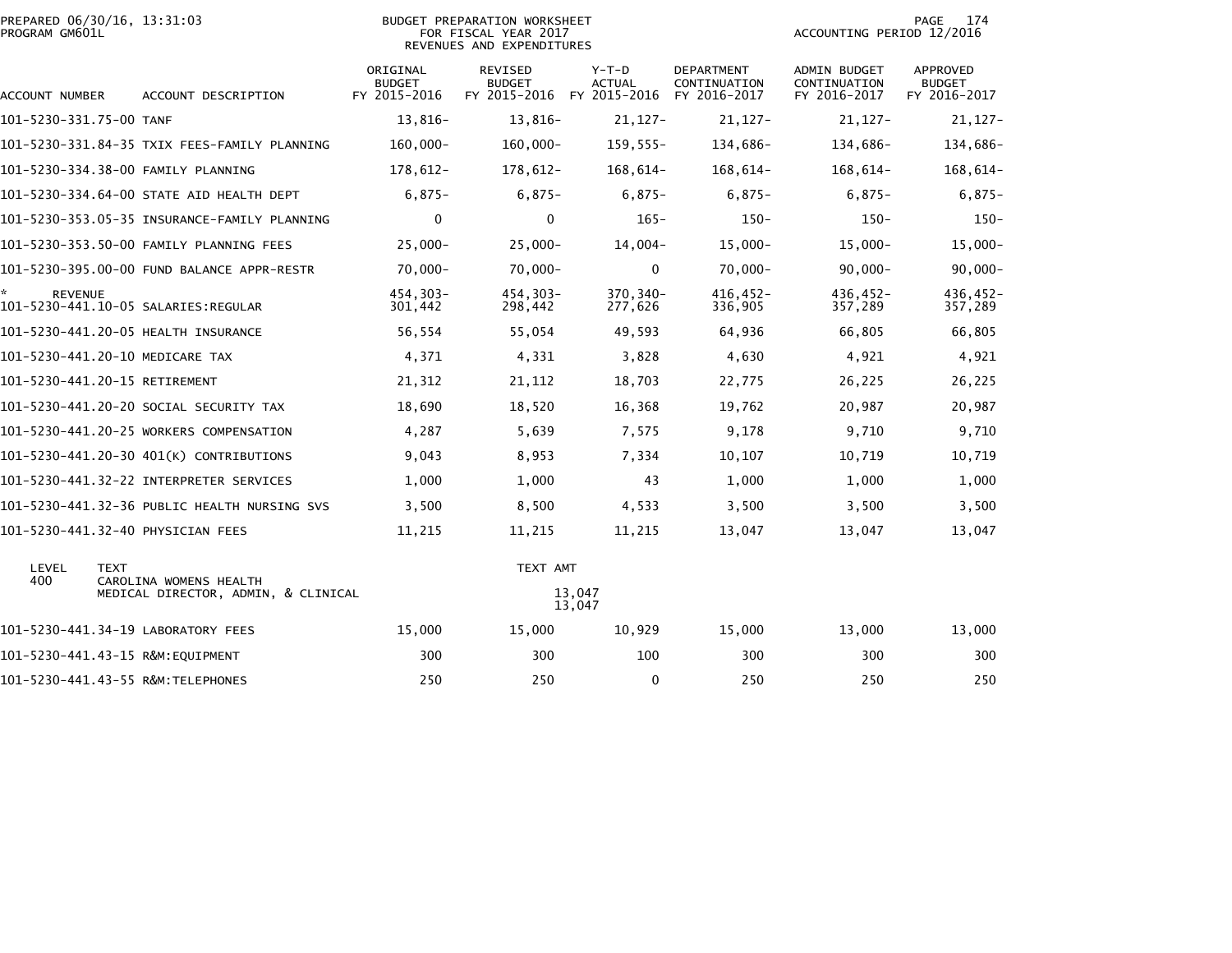| PREPARED 06/30/16, 13:31:03<br>PROGRAM GM601L |                            |                                                           | <b>BUDGET PREPARATION WORKSHEET</b><br>FOR FISCAL YEAR 2017<br>REVENUES AND EXPENDITURES |                                          |                                          |                                                   | 175<br>PAGE<br>ACCOUNTING PERIOD 12/2016            |                                                  |  |
|-----------------------------------------------|----------------------------|-----------------------------------------------------------|------------------------------------------------------------------------------------------|------------------------------------------|------------------------------------------|---------------------------------------------------|-----------------------------------------------------|--------------------------------------------------|--|
| ACCOUNT NUMBER                                |                            | ACCOUNT DESCRIPTION                                       | ORIGINAL<br><b>BUDGET</b><br>FY 2015-2016                                                | REVISED<br><b>BUDGET</b><br>FY 2015-2016 | $Y-T-D$<br><b>ACTUAL</b><br>FY 2015-2016 | <b>DEPARTMENT</b><br>CONTINUATION<br>FY 2016-2017 | <b>ADMIN BUDGET</b><br>CONTINUATION<br>FY 2016-2017 | <b>APPROVED</b><br><b>BUDGET</b><br>FY 2016-2017 |  |
|                                               |                            | 101-5230-441.50-07 COST PER COPY PROGRAM                  | 2,000                                                                                    | 2,000                                    | 1,141                                    | 2,000                                             | 2,000                                               | 2,000                                            |  |
|                                               |                            |                                                           | 3,000                                                                                    | 3,000                                    | 2,355                                    | 3,150                                             | 3,150                                               | 3,150                                            |  |
| LEVEL<br>400                                  | <b>TEXT</b><br>INCREASE 5% |                                                           |                                                                                          | TEXT AMT                                 | 3,150<br>3,150                           |                                                   |                                                     |                                                  |  |
| 101-5230-441.53-05 TELEPHONE                  |                            |                                                           | 2,000                                                                                    | 2,000                                    | 1,383                                    | 1,600                                             | 1,600                                               | 1,600                                            |  |
| 101-5230-441.54-00 ADVERTISING                |                            |                                                           | 500                                                                                      | 1,045                                    | 385                                      | 500                                               | 500                                                 | 500                                              |  |
| 101-5230-441.55-00 PRINTING                   |                            |                                                           | 900                                                                                      | 900                                      | 420                                      | 900                                               | 900                                                 | 900                                              |  |
| 101–5230–441.57–00 POSTAGE                    |                            |                                                           | 3,900                                                                                    | 2,400                                    | 907                                      | 3,900                                             | 3,900                                               | 3,900                                            |  |
| 101-5230-441.58-00 TRAVEL                     |                            |                                                           | 2,000                                                                                    | 2,000                                    | 1,487                                    | 2,000                                             | 2,000                                               | 2,000                                            |  |
| 101-5230-441.59-00 TRAINING                   |                            |                                                           | 4,000                                                                                    | 4,000                                    | 589                                      | 4,000                                             | 4,000                                               | 4,000                                            |  |
|                                               |                            | 101-5230-441.61-05 SUPPLIES:OFFICE                        | 3,850                                                                                    | 3,850                                    | 3,556                                    | 3,850                                             | 3,850                                               | 3,850                                            |  |
|                                               |                            | 101-5230-441.61-45 SUPPLIES:MEDICAL                       | 60,000                                                                                   | 59,455                                   | 50,782                                   | 60,000                                            | 50,000                                              | 50,000                                           |  |
| LEVEL<br>400                                  | <b>TEXT</b>                | DEPT CONTINUATION<br>COUNTY MANAGER RECOMMENDED REDUCTION |                                                                                          | TEXT AMT                                 | 60,000<br>$10,000 -$<br>50,000           |                                                   |                                                     |                                                  |  |
|                                               |                            | 101-5230-441.61-95 SUPPLIES:OTHER SMALL EQMT              | 300                                                                                      | 300                                      | 270                                      | 875                                               | 875                                                 | 875                                              |  |
| LEVEL<br>400                                  | <b>TEXT</b>                | ADDITIONAL TELEPHONE FOR NURSE STATION ONE                |                                                                                          | TEXT AMT                                 | 875<br>875                               |                                                   |                                                     |                                                  |  |
|                                               |                            | 101-5230-441.64-50 DUES & SUBSCRIPTIONS                   | 900                                                                                      | 2,400                                    | 1,765                                    | 900                                               | 900                                                 | 900                                              |  |
|                                               |                            | 101-5230-441.76-20 F/A:DP EQUIPMENT                       | 0                                                                                        | $\mathbf 0$                              | 0                                        | 2,000                                             | 2,000                                               | 2,000                                            |  |
| LEVEL<br>400                                  | <b>TEXT</b>                | 2 SPARE LAPTOPS NEEDED                                    |                                                                                          | TEXT AMT                                 | 2,000                                    |                                                   |                                                     |                                                  |  |

2,000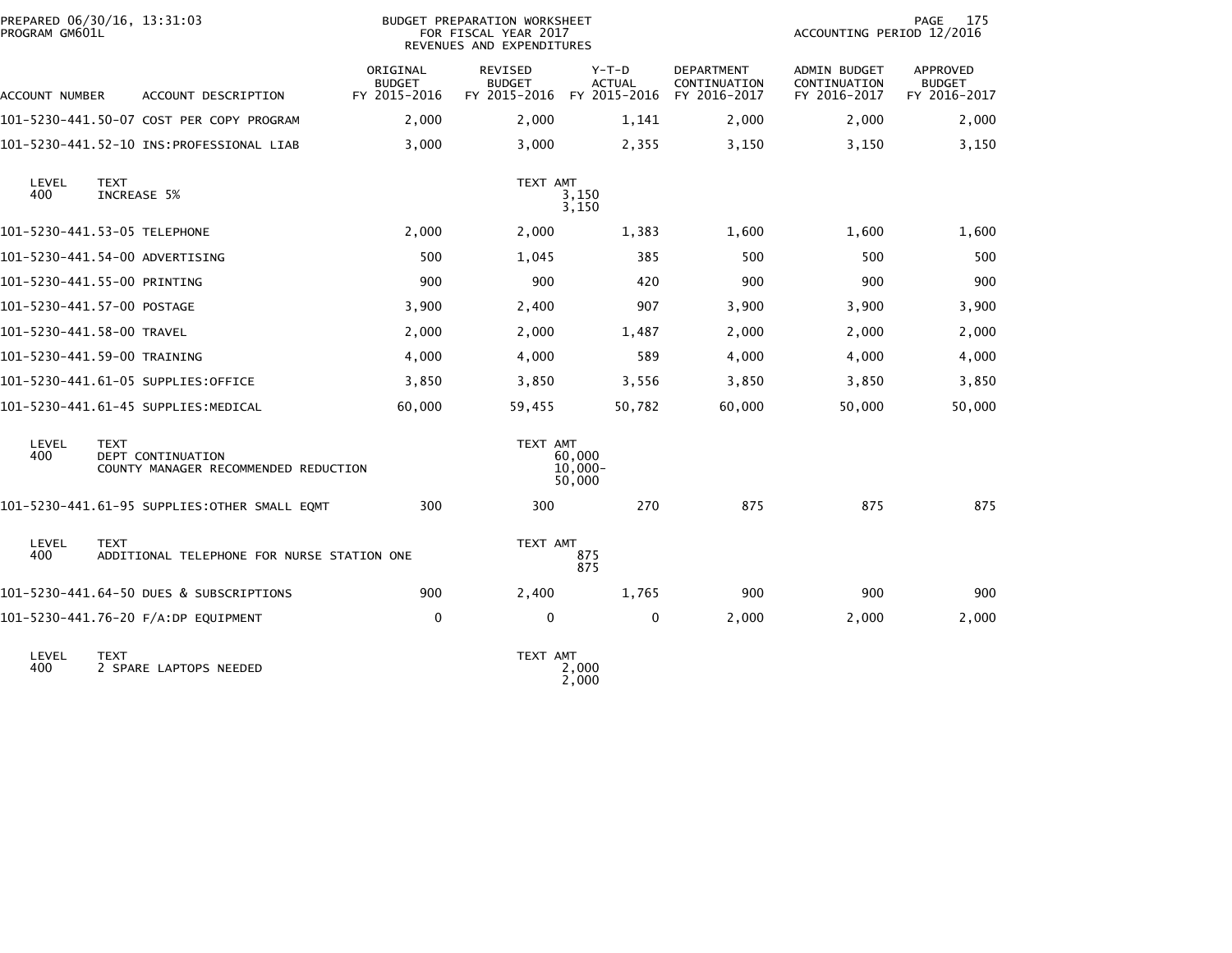| PREPARED 06/30/16, 13:31:03<br>PROGRAM GM601L |                 |                     |                                           | BUDGET PREPARATION WORKSHEET<br>FOR FISCAL YEAR 2017<br>REVENUES AND EXPENDITURES |                                          |                                                   |                                                     | 176<br>PAGE<br>ACCOUNTING PERIOD 12/2016  |  |  |
|-----------------------------------------------|-----------------|---------------------|-------------------------------------------|-----------------------------------------------------------------------------------|------------------------------------------|---------------------------------------------------|-----------------------------------------------------|-------------------------------------------|--|--|
|                                               | ACCOUNT NUMBER  | ACCOUNT DESCRIPTION | ORIGINAL<br><b>BUDGET</b><br>FY 2015-2016 | REVISED<br><b>BUDGET</b><br>FY 2015-2016                                          | $Y-T-D$<br><b>ACTUAL</b><br>FY 2015-2016 | <b>DEPARTMENT</b><br>CONTINUATION<br>FY 2016-2017 | <b>ADMIN BUDGET</b><br>CONTINUATION<br>FY 2016-2017 | APPROVED<br><b>BUDGET</b><br>FY 2016-2017 |  |  |
| *                                             | EXPENDITURE     |                     | 530.314                                   | 531.666                                                                           | 472.887                                  | 587.065                                           | 603.428                                             | 603,428                                   |  |  |
| **                                            | FAMILY PLANNING |                     | 76,011                                    | 77.363                                                                            | 102,547                                  | 170.613                                           | 166.976                                             | 166,976                                   |  |  |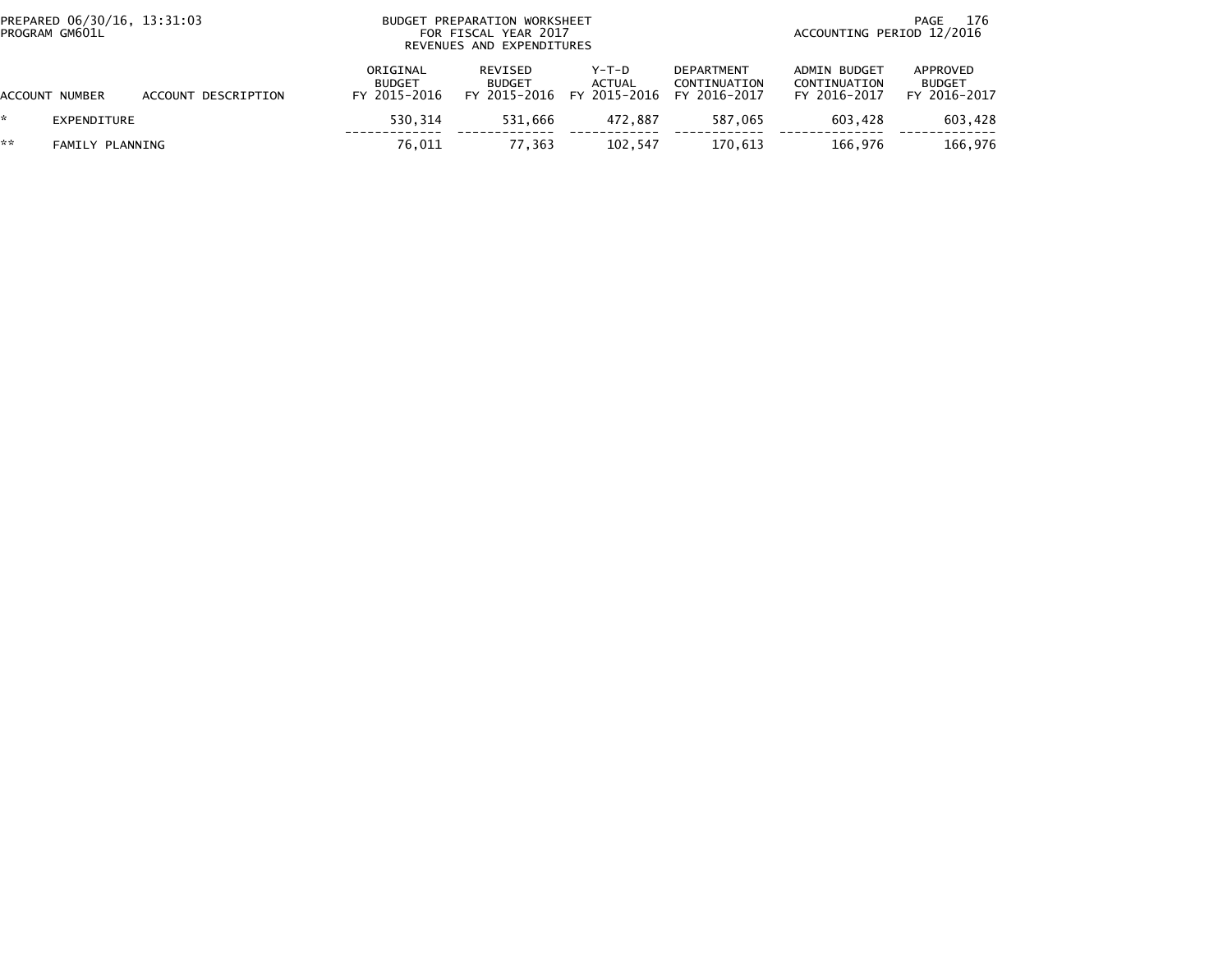|                | PREPARED 06/30/16, 13:31:03 |  |
|----------------|-----------------------------|--|
| PROGRAM GM601L |                             |  |

# PREPARED 06/30/16, 13:31:03 PREPARATION WORKSHEET PREPARATION WORKSHEET PREPARATION WORKSHEET<br>FOR FISCAL YEAR 2017 ACCOUNTING PERIOD 12/2016<br>REVENUES AND EXPENDITURES

PAGE 177<br>ACCOUNTING PERIOD 12/2016

| <b>ACCOUNT NUMBER</b>                                 | ACCOUNT DESCRIPTION                          | ORIGINAL<br><b>BUDGET</b><br>FY 2015-2016 | <b>REVISED</b><br><b>BUDGET</b><br>FY 2015-2016 | Y-T-D<br><b>ACTUAL</b><br>FY 2015-2016 | <b>DEPARTMENT</b><br>CONTINUATION<br>FY 2016-2017 | <b>ADMIN BUDGET</b><br>CONTINUATION<br>FY 2016-2017 | <b>APPROVED</b><br><b>BUDGET</b><br>FY 2016-2017 |
|-------------------------------------------------------|----------------------------------------------|-------------------------------------------|-------------------------------------------------|----------------------------------------|---------------------------------------------------|-----------------------------------------------------|--------------------------------------------------|
|                                                       | 101-5240-334.07-50 EAT SMART, MOVE MORE      | $\mathbf 0$                               | $\mathbf{0}$                                    | $\Omega$                               | $\mathbf 0$                                       | $\mathbf{0}$                                        | $\mathbf{0}$                                     |
|                                                       | 101-5240-334.07-51 HEALTHY COMMUNITIES       | $26,832-$                                 | $30,991 -$                                      | $26,967-$                              | $26,832-$                                         | $26,832-$                                           | $26,832-$                                        |
|                                                       | 101-5240-334.42-00 HEALTH PROMOTION GRANT    | $\mathbf{0}$                              | $\mathbf{0}$                                    | $\mathbf{0}$                           | $\mathbf 0$                                       | 0                                                   | $\mathbf{0}$                                     |
| 101-5240-334.45-00 HEALTH LINK GRANT                  |                                              | $\Omega$                                  | $\mathbf{0}$                                    | 0                                      | $\Omega$                                          | 0                                                   | $\Omega$                                         |
|                                                       | 101-5240-334.45-01 HEALTH LINK-HEALTHY BEGIN | 81,092-                                   | 81,092-                                         | 49,838-                                | $80,000 -$                                        | $\Omega$                                            | $\Omega$                                         |
|                                                       | 101-5240-334.64-00 STATE AID HEALTH DEPT     | $20, 188 -$                               | $20,188-$                                       | $20, 188 -$                            | $20, 188 -$                                       | $20, 188 -$                                         | $20, 188 -$                                      |
|                                                       | 101-5240-334.99-00 SNFI-SCHOOL NURSE FUNDING | $100.000 -$                               | $100,000 -$                                     | $100,000 -$                            | $100,000 -$                                       | $100,000 -$                                         | $100,000 -$                                      |
|                                                       | 101-5240-365.74-04 GRANT:ROBERTSON/HLTHLINK  | $10,000 -$                                | $8,000 -$                                       | $8,000 -$                              | 0                                                 | 0                                                   | $\Omega$                                         |
|                                                       | 101-5240-395.00-00 FUND BALANCE APPR-RESTR   | $\mathbf 0$                               | $\mathbf{0}$                                    | $\mathbf{0}$                           | $\mathbf{0}$                                      | $\Omega$                                            | $\Omega$                                         |
| <b>REVENUE</b><br>101-5240-441.10-05 SALARIES:REGULAR |                                              | 238.112-<br>179,788                       | 240.271-<br>175,444                             | $204,993-$<br>139,136                  | 227,020-<br>179,196                               | 147,020-<br>106,871                                 | 147,020-<br>106,871                              |
| 101-5240-441.20-05 HEALTH INSURANCE                   |                                              | 33,730                                    | 32,930                                          | 32,278                                 | 35,099                                            | 17,194                                              | 17,194                                           |
| 101-5240-441.20-10 MEDICARE TAX                       |                                              | 2,607                                     | 2,544                                           | 1,905                                  | 2,467                                             | 1,514                                               | 1,514                                            |
| 101-5240-441.20-15 RETIREMENT                         |                                              | 12,711                                    | 12,404                                          | 9,224                                  | 12,168                                            | 7,844                                               | 7,844                                            |
|                                                       | 101-5240-441.20-20 SOCIAL SECURITY TAX       | 11,147                                    | 10,878                                          | 8,144                                  | 10,530                                            | 6,448                                               | 6,448                                            |
|                                                       | 101-5240-441.20-25 WORKERS COMPENSATION      | 3,627                                     | 1,826                                           | 2,742                                  | 3,560                                             | 662                                                 | 662                                              |
|                                                       | 101-5240-441.20-30 401(K) CONTRIBUTIONS      | 5,394                                     | 5,264                                           | 3,466                                  | 5,363                                             | 3,206                                               | 3,206                                            |
|                                                       | 101-5240-441.50-07 COST PER COPY PROGRAM     | 1,000                                     | 1,000                                           | 178                                    | $\mathbf 0$                                       | 0                                                   | $\mathbf{0}$                                     |
| 101-5240-441.53-05 TELEPHONE                          |                                              | 1,100                                     | 1,595                                           | 1,255                                  | 1,400                                             | 1,400                                               | 1,400                                            |
| 101-5240-441.54-00 ADVERTISING                        |                                              | 190                                       | 190                                             | 190                                    | 150                                               | 150                                                 | 150                                              |
| 101-5240-441.55-00 PRINTING                           |                                              | 500                                       | 558                                             | 376                                    | 500                                               | 500                                                 | 500                                              |
| 101-5240-441.57-00 POSTAGE                            |                                              | 100                                       | 100                                             | $\mathbf{0}$                           | 100                                               | 100                                                 | 100                                              |
| 101-5240-441.58-00 TRAVEL                             |                                              | 2,000                                     | 1,300                                           | 1,193                                  | 1,250                                             | 1,250                                               | 1,250                                            |
| 101-5240-441.59-00 TRAINING                           |                                              | 1,450                                     | 592                                             | 175                                    | 1,450                                             | 1,450                                               | 1,450                                            |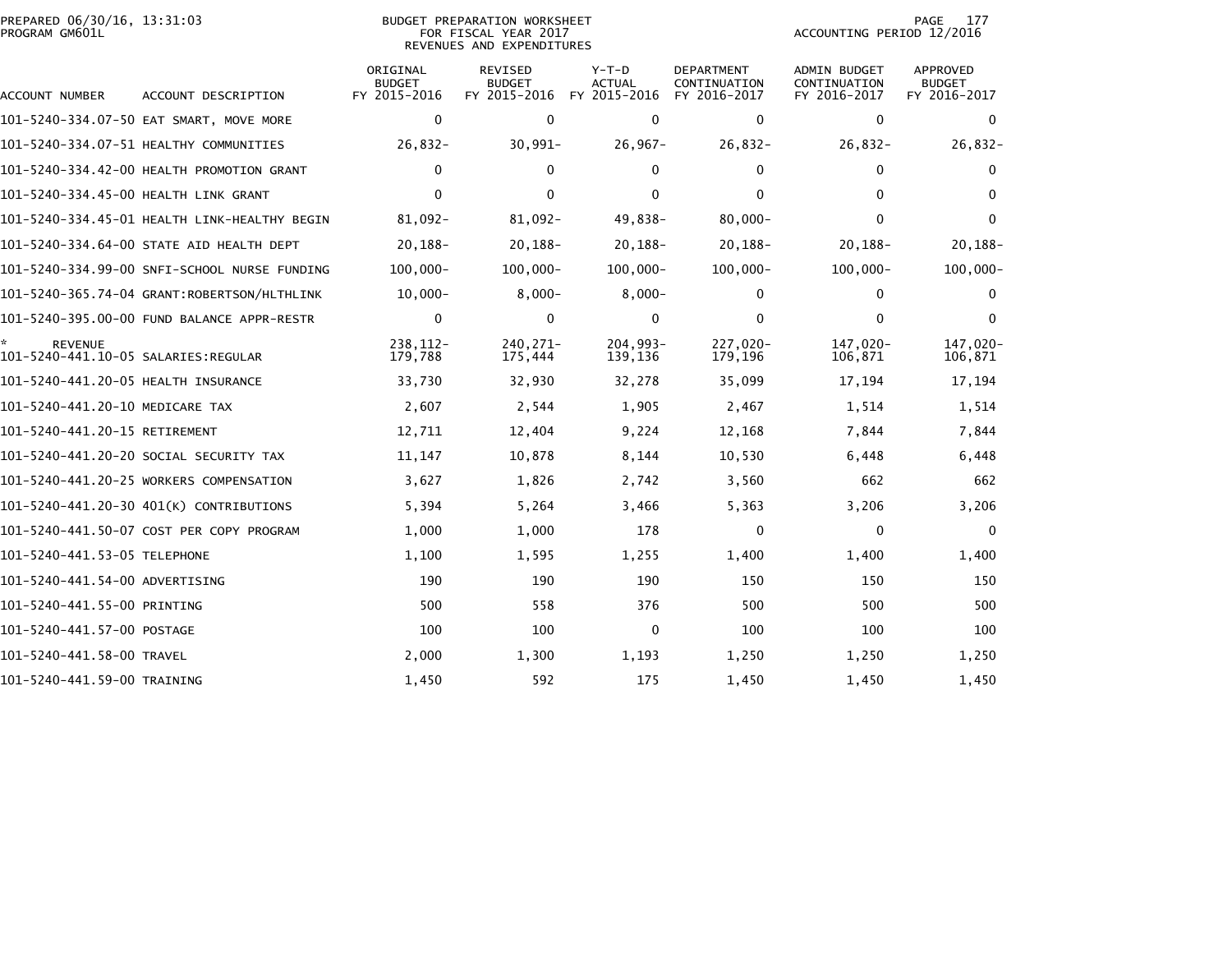| PREPARED 06/30/16, 13:31:03<br>PROGRAM GM601L |                                              | BUDGET PREPARATION WORKSHEET<br>FOR FISCAL YEAR 2017<br>REVENUES AND EXPENDITURES |                                          |                                 |                                                   | 178<br>PAGE<br>ACCOUNTING PERIOD 12/2016            |                                           |  |
|-----------------------------------------------|----------------------------------------------|-----------------------------------------------------------------------------------|------------------------------------------|---------------------------------|---------------------------------------------------|-----------------------------------------------------|-------------------------------------------|--|
| ACCOUNT NUMBER                                | ACCOUNT DESCRIPTION                          | ORIGINAL<br><b>BUDGET</b><br>FY 2015-2016                                         | REVISED<br><b>BUDGET</b><br>FY 2015-2016 | Y-T-D<br>ACTUAL<br>FY 2015-2016 | <b>DEPARTMENT</b><br>CONTINUATION<br>FY 2016-2017 | <b>ADMIN BUDGET</b><br>CONTINUATION<br>FY 2016-2017 | APPROVED<br><b>BUDGET</b><br>FY 2016-2017 |  |
| 101-5240-441.61-05 SUPPLIES:OFFICE            |                                              | 479                                                                               | 842                                      | 702                             | 500                                               | 500                                                 | 500                                       |  |
|                                               | 101-5240-441.61-15 SUPPLIES:EDUCATIONAL      | 350                                                                               | 350                                      | 348                             | 642                                               | 642                                                 | 642                                       |  |
|                                               | 101-5240-441.61-95 SUPPLIES:OTHER SMALL EQMT | $\mathbf 0$                                                                       | 258                                      | 240                             | 0                                                 | 0                                                   | $\overline{0}$                            |  |
|                                               | 101-5240-441.64-50 DUES & SUBSCRIPTIONS      | 250                                                                               | 250                                      | 235                             | 250                                               | 250                                                 | 250                                       |  |
|                                               |                                              | 0                                                                                 | 879                                      | 878                             | 0                                                 | 0                                                   | $\overline{0}$                            |  |
|                                               | 101-5240-441.85-00 GRANT EXPENDITURES        | 110,000                                                                           | 114,000                                  | 102,487                         | 100,000                                           | 100,000                                             | 100,000                                   |  |
|                                               | 101-5240-441.85-26 HEALTHY COMMUNITIES       | 26,832                                                                            | 30,991                                   | 26,967                          | 26,832                                            | 26,832                                              | 26,832                                    |  |
| ŵ.<br><b>EXPENDITURE</b>                      |                                              | 393,255                                                                           | 394,195                                  | 332,119                         | 381,457                                           | 276,813                                             | 276,813                                   |  |
| **<br><b>HEALTH PROMOTION</b>                 |                                              | 155,143                                                                           | 153,924                                  | 127,126                         | 154,437                                           | 129,793                                             | 129,793                                   |  |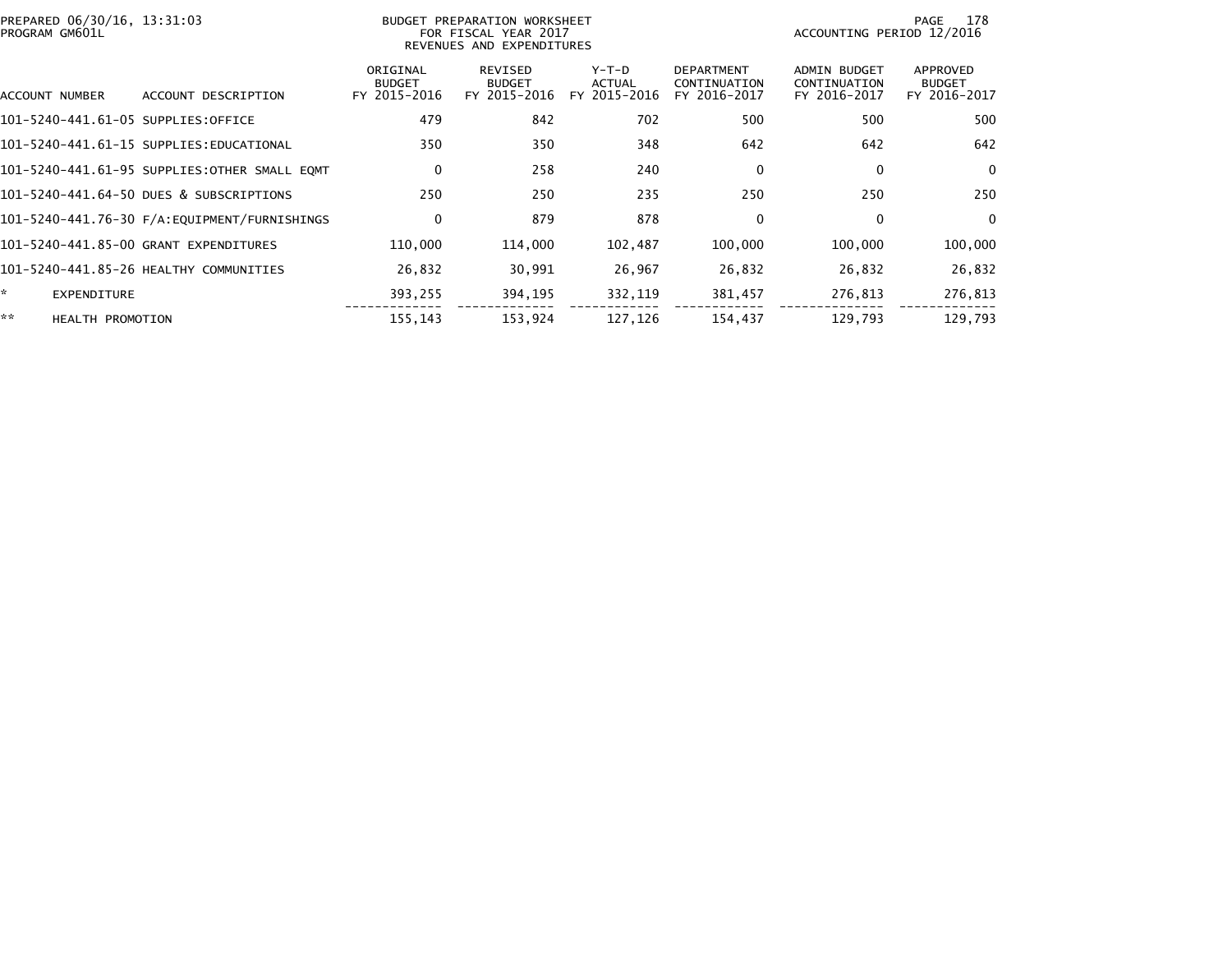|    | PREPARED 06/30/16, 13:31:03<br>PROGRAM GM601L |                     |                                           | BUDGET PREPARATION WORKSHEET<br>FOR FISCAL YEAR 2017<br>REVENUES AND EXPENDITURES | 179<br>PAGE<br>ACCOUNTING PERIOD 12/2016 |                                                   |                                              |                                           |
|----|-----------------------------------------------|---------------------|-------------------------------------------|-----------------------------------------------------------------------------------|------------------------------------------|---------------------------------------------------|----------------------------------------------|-------------------------------------------|
|    | ACCOUNT NUMBER                                | ACCOUNT DESCRIPTION | ORIGINAL<br><b>BUDGET</b><br>FY 2015-2016 | REVISED<br><b>BUDGET</b><br>FY 2015-2016                                          | Y-T-D<br>ACTUAL<br>FY 2015-2016          | <b>DEPARTMENT</b><br>CONTINUATION<br>FY 2016-2017 | ADMIN BUDGET<br>CONTINUATION<br>FY 2016-2017 | APPROVED<br><b>BUDGET</b><br>FY 2016-2017 |
|    | 101-5244-441.98-00 RESERVE                    |                     | 0                                         |                                                                                   |                                          |                                                   |                                              | 0                                         |
|    | EXPENDITURE                                   |                     | 0                                         |                                                                                   |                                          | 0                                                 |                                              | $\Omega$                                  |
| ** | HWTFC/ CIS PROJECT                            |                     | 0                                         |                                                                                   |                                          |                                                   |                                              | $\Omega$                                  |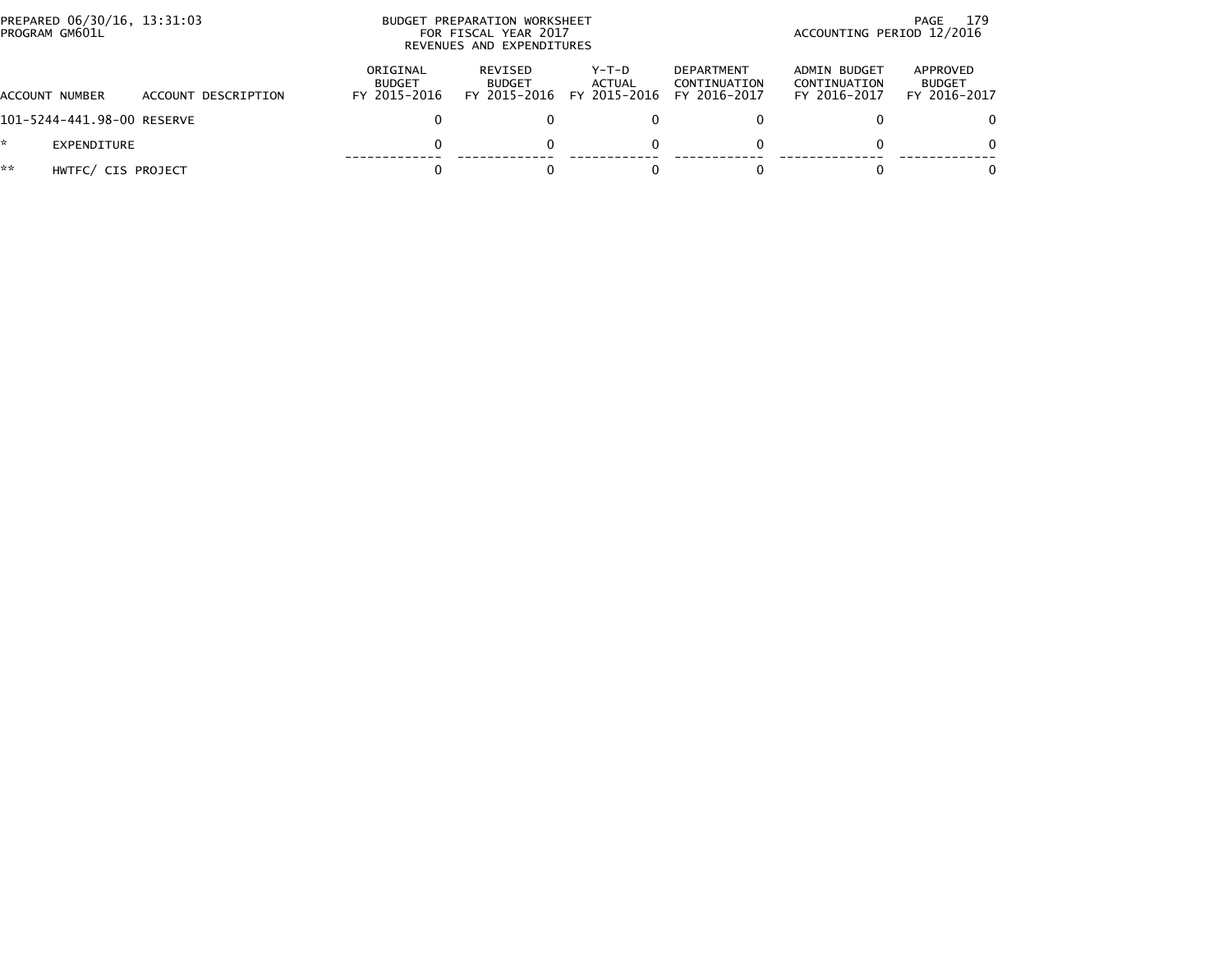| PREPARED 06/30/16, 13:31:03<br>PROGRAM GM601L |                                                                                                       | BUDGET PREPARATION WORKSHEET<br>FOR FISCAL YEAR 2017<br>REVENUES AND EXPENDITURES |                                                       |                             |                                            | 180<br>PAGE<br>ACCOUNTING PERIOD 12/2016     |                                           |  |
|-----------------------------------------------|-------------------------------------------------------------------------------------------------------|-----------------------------------------------------------------------------------|-------------------------------------------------------|-----------------------------|--------------------------------------------|----------------------------------------------|-------------------------------------------|--|
| ACCOUNT NUMBER                                | ACCOUNT DESCRIPTION                                                                                   | ORIGINAL<br><b>BUDGET</b><br>FY 2015-2016                                         | REVISED<br><b>BUDGET</b><br>FY 2015-2016 FY 2015-2016 | $Y-T-D$<br><b>ACTUAL</b>    | DEPARTMENT<br>CONTINUATION<br>FY 2016-2017 | ADMIN BUDGET<br>CONTINUATION<br>FY 2016-2017 | APPROVED<br><b>BUDGET</b><br>FY 2016-2017 |  |
|                                               | 101-5245-331.07-55 XVIII FEES-HIV/STD                                                                 | $\mathbf 0$                                                                       | $\mathbf{0}$                                          | $54 -$                      | $100 -$                                    | $100 -$                                      | $100 -$                                   |  |
|                                               | 101-5245-331.84-55 TXIX FEES-STD                                                                      | $20,000 -$                                                                        | $20,000 -$                                            | $22,564-$                   | $20,000 -$                                 | $20,000 -$                                   | $20,000 -$                                |  |
|                                               | 101-5245-334.13-00 AIDS CONTROL GRANT                                                                 | 12,961-                                                                           | $14,961-$                                             | $16,074-$                   | 13,079-                                    | 13,079-                                      | 13,079-                                   |  |
|                                               | 101-5245-334.86-01 STD MEDICATIONS                                                                    | $4,081-$                                                                          | $4,081-$                                              | $\mathbf 0$                 | $4,081-$                                   | $4,081-$                                     | $4,081-$                                  |  |
|                                               | 101-5245-353.05-55 INSURANCE - HIV/STD                                                                | 0                                                                                 | $\mathbf{0}$                                          | $\mathbf{0}$                | $\mathbf 0$                                | $\mathbf 0$                                  | $\mathbf 0$                               |  |
|                                               | 101-5245-353.93-00 HIV/STD FEES                                                                       | $\mathbf 0$                                                                       | $\mathbf{0}$                                          | $311 -$                     | $100 -$                                    | $100 -$                                      | $100 -$                                   |  |
|                                               | 101-5245-395.00-00 FUND BALANCE APPR-RESTR                                                            | $\mathbf 0$                                                                       | $\Omega$                                              | $\mathbf{0}$                | $\mathbf 0$                                | $\mathbf 0$                                  | $\mathbf 0$                               |  |
| <b>REVENUE</b>                                | 101-5245-441.10-05 SALARIES:REGULAR                                                                   | $37,042-$<br>186,939                                                              | $39,042 -$<br>186,939                                 | $39,003-$<br>175,792        | $37,360-$<br>204,116                       | $37,360-$<br>216,466                         | $37,360-$<br>216,466                      |  |
|                                               | 101-5245-441.20-05 HEALTH INSURANCE                                                                   | 35,072                                                                            | 35,072                                                | 31,007                      | 39,342                                     | 40,474                                       | 40,474                                    |  |
|                                               | 101-5245-441.20-10 MEDICARE TAX                                                                       | 2,711                                                                             | 2,711                                                 | 2,420                       | 2,805                                      | 2,981                                        | 2,981                                     |  |
|                                               | 101-5245-441.20-15 RETIREMENT                                                                         | 13,217                                                                            | 13,217                                                | 11,814                      | 13,798                                     | 15,889                                       | 15,889                                    |  |
|                                               | 101-5245-441.20-20 SOCIAL SECURITY TAX                                                                | 11,591                                                                            | 11,591                                                | 10,347                      | 11,973                                     | 12,715                                       | 12,715                                    |  |
|                                               | 101-5245-441.20-25 WORKERS COMPENSATION                                                               | 2,616                                                                             | 3,187                                                 | 4,850                       | 5,641                                      | 5,968                                        | 5,968                                     |  |
|                                               | 101-5245-441.20-30 401(K) CONTRIBUTIONS                                                               | 5,608                                                                             | 5,608                                                 | 4,626                       | 6,123                                      | 6,494                                        | 6,494                                     |  |
|                                               | 101-5245-441.32-22 INTERPRETER SERVICES                                                               | $\mathbf 0$                                                                       | $\mathbf 0$                                           | $\mathbf 0$                 | 100                                        | 100                                          | 100                                       |  |
|                                               | 101-5245-441.32-40 PHYSICIAN FEES                                                                     | 11,215                                                                            | 11,215                                                | 10,589                      | 13,047                                     | 13,047                                       | 13,047                                    |  |
| LEVEL<br><b>TEXT</b><br>400                   | CAROLINA WOMENS HEALTH                                                                                |                                                                                   | TEXT AMT                                              |                             |                                            |                                              |                                           |  |
|                                               | MEDICAL DIRECTOR, ADMIN, & CLINICAL                                                                   | 13,047<br>13,047                                                                  |                                                       |                             |                                            |                                              |                                           |  |
|                                               | 101-5245-441.34-19 LABORATORY FEES                                                                    | 9,825                                                                             | 9,825                                                 | 9,825                       | 12,500                                     | 9,825                                        | 9,825                                     |  |
| LEVEL<br>400                                  | <b>TEXT</b><br>ADDITIONAL STD TESTINGS DUE TO HIGH OCCURRENCE<br>COUNTY MANAGER RECOMMENDED REDUCTION |                                                                                   | TEXT AMT                                              | 12,500<br>$2,675-$<br>9,825 |                                            |                                              |                                           |  |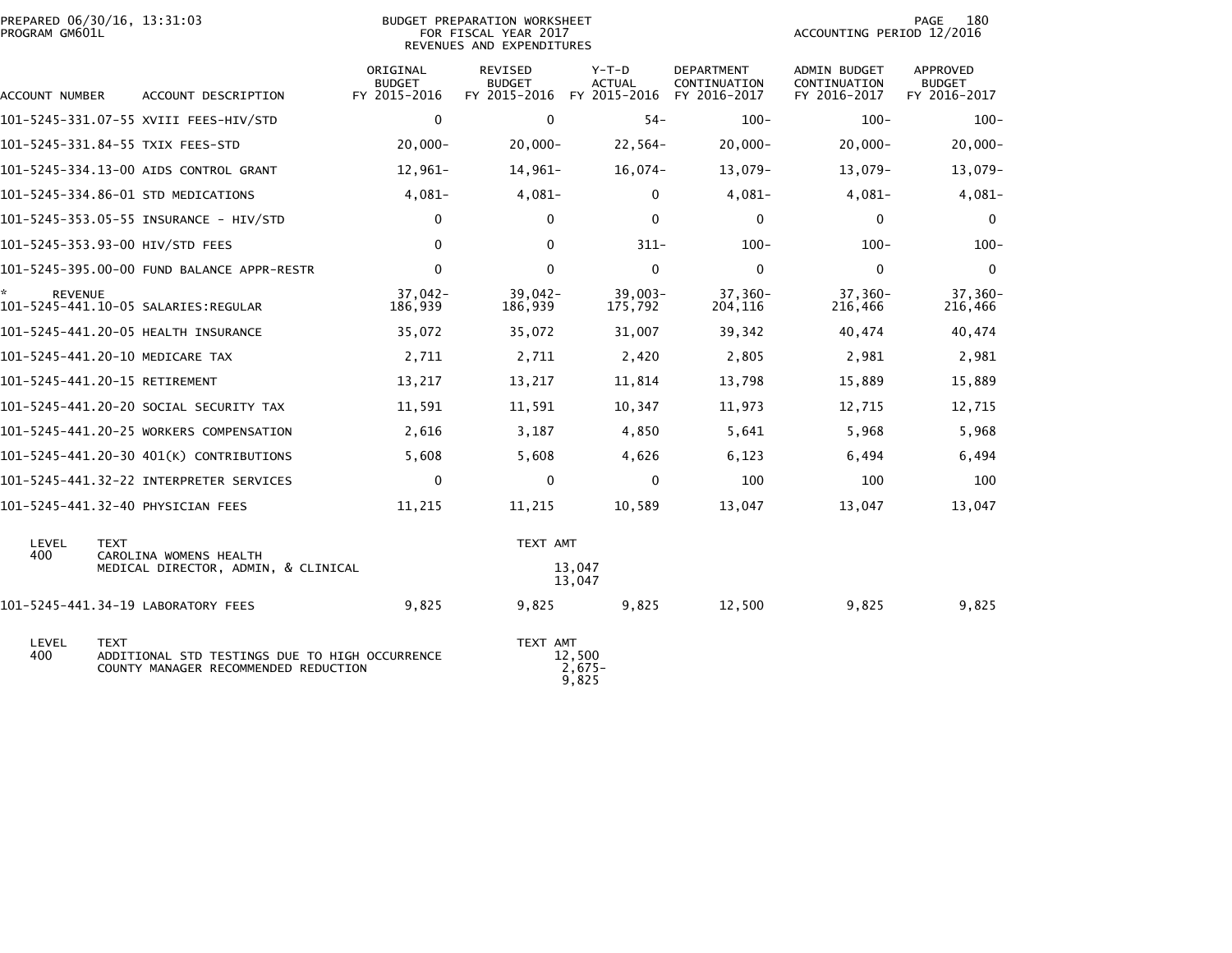| PROGRAM GM601L | PREPARED 06/30/16, 13:31:03                                   |                                           | <b>BUDGET PREPARATION WORKSHEET</b><br>FOR FISCAL YEAR 2017<br>REVENUES AND EXPENDITURES |                                          |                                                   |                                                     | 181<br>PAGE<br>ACCOUNTING PERIOD 12/2016         |  |  |
|----------------|---------------------------------------------------------------|-------------------------------------------|------------------------------------------------------------------------------------------|------------------------------------------|---------------------------------------------------|-----------------------------------------------------|--------------------------------------------------|--|--|
| ACCOUNT NUMBER | ACCOUNT DESCRIPTION                                           | ORIGINAL<br><b>BUDGET</b><br>FY 2015-2016 | <b>REVISED</b><br><b>BUDGET</b><br>FY 2015-2016                                          | $Y-T-D$<br><b>ACTUAL</b><br>FY 2015-2016 | <b>DEPARTMENT</b><br>CONTINUATION<br>FY 2016-2017 | <b>ADMIN BUDGET</b><br>CONTINUATION<br>FY 2016-2017 | <b>APPROVED</b><br><b>BUDGET</b><br>FY 2016-2017 |  |  |
|                | 101-5245-441.43-15 R&M:EQUIPMENT                              | 400                                       | 400                                                                                      | 250                                      | 400                                               | 400                                                 | 400                                              |  |  |
|                | 101-5245-441.43-55 R&M:TELEPHONES                             | $\Omega$                                  | $\Omega$                                                                                 | $\mathbf{0}$                             | $\Omega$                                          | $\mathbf{0}$                                        | $\Omega$                                         |  |  |
|                |                                                               | 1,300                                     | 1,300                                                                                    | 1,177                                    | 1,365                                             | 1,365                                               | 1,365                                            |  |  |
| LEVEL<br>400   | <b>TEXT</b><br>INCREASE 5%                                    |                                           | TEXT AMT                                                                                 | 1,365<br>1,365                           |                                                   |                                                     |                                                  |  |  |
|                | 101-5245-441.53-05 TELEPHONE                                  | 1,000                                     | 1,000                                                                                    | 462                                      | 500                                               | 500                                                 | 500                                              |  |  |
|                | 101-5245-441.55-00 PRINTING                                   | 200                                       | 700                                                                                      | 636                                      | 200                                               | 200                                                 | 200                                              |  |  |
|                | 101-5245-441.57-00 POSTAGE                                    | 3,000                                     | 3,000                                                                                    | 3,000                                    | 3,500                                             | 3,500                                               | 3,500                                            |  |  |
| LEVEL<br>400   | <b>TEXT</b><br>ADDITIONAL STD TESTINGS DUE TO HIGH OCCURRENCE |                                           | TEXT AMT                                                                                 | 3,500<br>3,500                           |                                                   |                                                     |                                                  |  |  |
|                | 101-5245-441.58-00 TRAVEL                                     | 2,000                                     | 2,000                                                                                    | 1,296                                    | 2,000                                             | 2,000                                               | 2,000                                            |  |  |
|                | 101-5245-441.59-00 TRAINING                                   | 1,200                                     | 1,200                                                                                    | 200                                      | 1,200                                             | 1,200                                               | 1,200                                            |  |  |
|                | 101–5245–441.61–05 SUPPLIES:OFFICE                            | 1,000                                     | 2,000                                                                                    | 1,771                                    | 2,000                                             | 2,000                                               | 2,000                                            |  |  |
| LEVEL<br>400   | <b>TEXT</b><br>INCREASE BASED ON FY 15-16 EXPENDITURES        |                                           | TEXT AMT                                                                                 | 2,000<br>2,000                           |                                                   |                                                     |                                                  |  |  |
|                | 101-5245-441.61-15 SUPPLIES:EDUCATIONAL                       | $\mathbf{0}$                              | $\mathbf{0}$                                                                             | $\mathbf 0$                              | 1,500                                             | 1,500                                               | 1,500                                            |  |  |
| LEVEL<br>400   | <b>TEXT</b><br>ADDITIONAL STD EDUCATION MATERIALS             |                                           | TEXT AMT                                                                                 | 1,500<br>1,500                           |                                                   |                                                     |                                                  |  |  |
|                | 101-5245-441.61-45 SUPPLIES:MEDICAL                           | 4,050                                     | 4,550                                                                                    | 4,196                                    | 4,050                                             | 4,050                                               | 4,050                                            |  |  |
|                | 101-5245-441.61-46 SUPPLIES:STD MEDICATIONS                   | 4,081                                     | 4,081                                                                                    | 1,047                                    | 4,081                                             | 4,081                                               | 4,081                                            |  |  |
|                | 101-5245-441.64-50 DUES & SUBSCRIPTIONS                       | 300                                       | 300                                                                                      | 300                                      | 300                                               | 300                                                 | 300                                              |  |  |
| *              | EXPENDITURE                                                   | 297,325                                   | 299,896                                                                                  | 275,605                                  | 330,541                                           | 345,055                                             | 345,055                                          |  |  |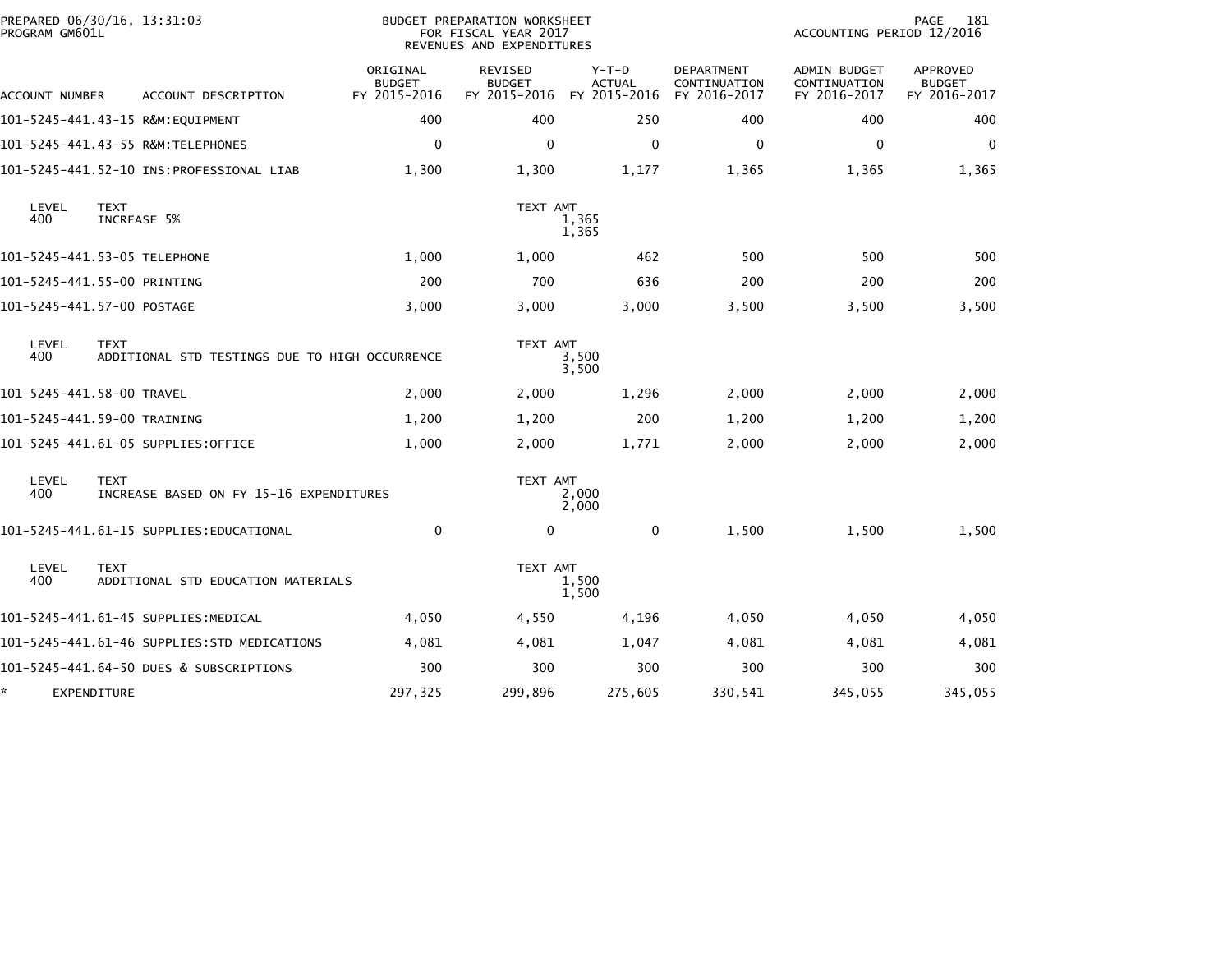| PREPARED 06/30/16, 13:31:03<br>PROGRAM GM601L |                     | BUDGET PREPARATION WORKSHEET<br>FOR FISCAL YEAR 2017<br>REVENUES AND EXPENDITURES |                          |                                                                  |                                   | 182<br>PAGE<br>ACCOUNTING PERIOD 12/2016     |                                           |  |
|-----------------------------------------------|---------------------|-----------------------------------------------------------------------------------|--------------------------|------------------------------------------------------------------|-----------------------------------|----------------------------------------------|-------------------------------------------|--|
| ACCOUNT NUMBER                                | ACCOUNT DESCRIPTION | ORIGINAL<br><b>BUDGET</b><br>FY 2015-2016                                         | REVISED<br><b>BUDGET</b> | Y-T-D<br><b>ACTUAL</b><br>FY 2015-2016 FY 2015-2016 FY 2016-2017 | <b>DEPARTMENT</b><br>CONTINUATION | ADMIN BUDGET<br>CONTINUATION<br>FY 2016-2017 | APPROVED<br><b>BUDGET</b><br>FY 2016-2017 |  |
| **<br>HIV-STD STATE                           |                     | 260.283                                                                           | 260.854                  | 236.602                                                          | 293.181                           | 307.695                                      | 307.695                                   |  |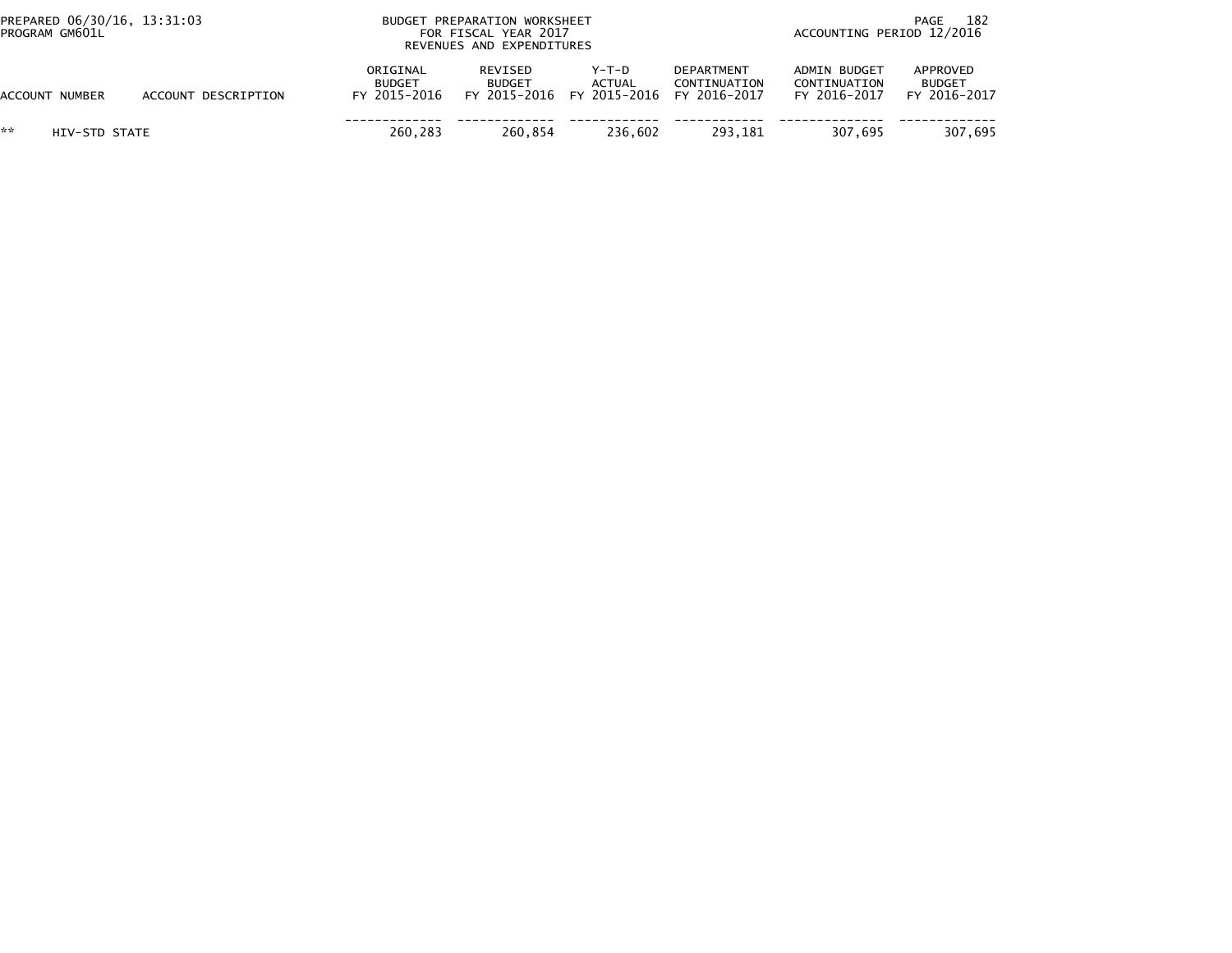| PREPARED 06/30/16, 13:31:03<br>PROGRAM GM601L         |                                              |                                           | BUDGET PREPARATION WORKSHEET<br>FOR FISCAL YEAR 2017<br>REVENUES AND EXPENDITURES | 183<br>PAGE<br>ACCOUNTING PERIOD 12/2016 |                                            |                                              |                                           |
|-------------------------------------------------------|----------------------------------------------|-------------------------------------------|-----------------------------------------------------------------------------------|------------------------------------------|--------------------------------------------|----------------------------------------------|-------------------------------------------|
| ACCOUNT NUMBER                                        | ACCOUNT DESCRIPTION                          | ORIGINAL<br><b>BUDGET</b><br>FY 2015-2016 | <b>REVISED</b><br><b>BUDGET</b><br>FY 2015-2016                                   | Y-T-D<br><b>ACTUAL</b><br>FY 2015-2016   | DEPARTMENT<br>CONTINUATION<br>FY 2016-2017 | ADMIN BUDGET<br>CONTINUATION<br>FY 2016-2017 | APPROVED<br><b>BUDGET</b><br>FY 2016-2017 |
| 101-5250-325.25-00 FLU SHOTS                          |                                              | $\mathbf 0$                               | $\mathbf 0$                                                                       | $\mathbf 0$                              | 0                                          | $\mathbf 0$                                  | $\mathbf 0$                               |
|                                                       | 101-5250-331.07-40 XVIII FEES-IMMUNIZATION   | $\mathbf{0}$                              | $\Omega$                                                                          | $39 -$                                   | $\mathbf{0}$                               | $\Omega$                                     | $\Omega$                                  |
|                                                       |                                              | $\mathbf 0$                               | $\Omega$                                                                          | $107 -$                                  | $160 -$                                    | $160 -$                                      | $160 -$                                   |
|                                                       | 101-5250-331.84-40 TXIX FEES-IMMUNIZATION    | 41,000-                                   | 41,000-                                                                           | $31, 193 -$                              | $25,000 -$                                 | $25,000 -$                                   | $25,000-$                                 |
|                                                       | 101-5250-334.48-00 IMMUNIZATION ACT PLAN GRN | $30,368 -$                                | $30, 368 -$                                                                       | 27,056-                                  | $35,368-$                                  | $35,368-$                                    | $35,368-$                                 |
|                                                       | 101-5250-334.64-00 STATE AID HEALTH DEPT     | 12,142-                                   | $12,142-$                                                                         | 12,142-                                  | 12, 142-                                   | 12,142-                                      | $12, 142 -$                               |
|                                                       | 101-5250-353.05-40 INSURANCE - IMMUNIZATIONS | 0                                         | $\mathbf 0$                                                                       | $3-$                                     | 0                                          | $\mathbf 0$                                  | $\mathbf 0$                               |
|                                                       | 101-5250-353.09-00 ADULT IMMUNIZATION FEES   | $15,000 -$                                | $15,000 -$                                                                        | $7,136-$                                 | $10,000 -$                                 | $10,000 -$                                   | $10,000 -$                                |
|                                                       | 101-5250-395.00-00 FUND BALANCE APPR-RESTR   | $60,000 -$                                | $60,000 -$                                                                        | $\mathbf 0$                              | $60,000 -$                                 | $60.000 -$                                   | $60,000 -$                                |
| <b>REVENUE</b><br>101-5250-441.10-05 SALARIES:REGULAR |                                              | 158,510-<br>94,304                        | 158,510-<br>94,304                                                                | 77,676-<br>62,370                        | 142,670-<br>67,692                         | 142,670-<br>71,787                           | 142,670-<br>71,787                        |
| 101-5250-441.20-05 HEALTH INSURANCE                   |                                              | 17,693                                    | 17,693                                                                            | 8,126                                    | 13,047                                     | 13,423                                       | 13,423                                    |
| 101-5250-441.20-10 MEDICARE TAX                       |                                              | 1,368                                     | 1,368                                                                             | 853                                      | 930                                        | 989                                          | 989                                       |
| 101-5250-441.20-15 RETIREMENT                         |                                              | 6,667                                     | 6,667                                                                             | 4,159                                    | 4,576                                      | 5,269                                        | 5,269                                     |
|                                                       | 101-5250-441.20-20 SOCIAL SECURITY TAX       | 5,847                                     | 5,847                                                                             | 3,647                                    | 3,971                                      | 4,217                                        | 4,217                                     |
|                                                       | 101-5250-441.20-25 WORKERS COMPENSATION      | 1,692                                     | 997                                                                               | 1,665                                    | 1,756                                      | 1,857                                        | 1,857                                     |
|                                                       | 101-5250-441.20-30 401(K) CONTRIBUTIONS      | 2,829                                     | 2,829                                                                             | 1,589                                    | 2,031                                      | 2,154                                        | 2,154                                     |
|                                                       | 101-5250-441.32-22 INTERPRETER SERVICES      | 100                                       | 100                                                                               | $\mathbf 0$                              | 100                                        | 100                                          | 100                                       |
|                                                       | 101-5250-441.32-36 PUBLIC HEALTH NURSING SVS | 1,400                                     | 1,400                                                                             | 1,400                                    | 1,400                                      | 1,400                                        | 1,400                                     |
| 101-5250-441.32-40 PHYSICIAN FEES                     |                                              | 8,915                                     | 8,915                                                                             | 8,915                                    | 10,629                                     | 10,629                                       | 10,629                                    |
| LEVEL<br><b>TEXT</b><br>400                           | CAROLINA WOMENS HEALTH                       |                                           | TEXT AMT                                                                          |                                          |                                            |                                              |                                           |
|                                                       | MEDICAL DIRECTOR, ADMIN, & CLINICAL          |                                           |                                                                                   | 10,629<br>10,629                         |                                            |                                              |                                           |
| 101-5250-441.43-15 R&M:EQUIPMENT                      |                                              | 500                                       | 500                                                                               | 0                                        | 500                                        | 500                                          | 500                                       |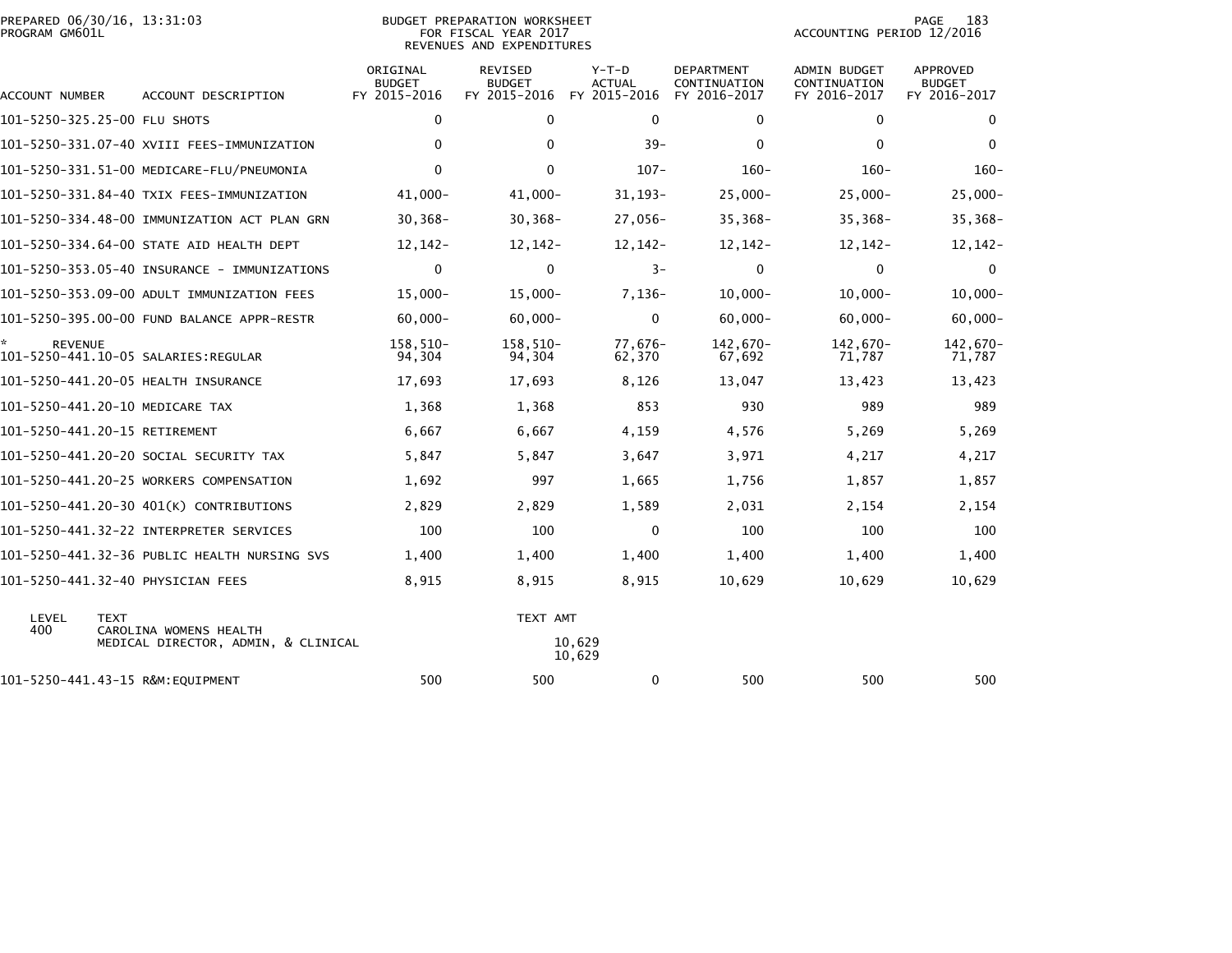| PROGRAM GM601L | PREPARED 06/30/16, 13:31:03                                                           |                                           | <b>BUDGET PREPARATION WORKSHEET</b><br>FOR FISCAL YEAR 2017<br>REVENUES AND EXPENDITURES | 184<br>PAGE<br>ACCOUNTING PERIOD 12/2016 |                                            |                                                     |                                           |
|----------------|---------------------------------------------------------------------------------------|-------------------------------------------|------------------------------------------------------------------------------------------|------------------------------------------|--------------------------------------------|-----------------------------------------------------|-------------------------------------------|
| ACCOUNT NUMBER | ACCOUNT DESCRIPTION                                                                   | ORIGINAL<br><b>BUDGET</b><br>FY 2015-2016 | <b>REVISED</b><br><b>BUDGET</b><br>FY 2015-2016                                          | $Y-T-D$<br><b>ACTUAL</b><br>FY 2015-2016 | DEPARTMENT<br>CONTINUATION<br>FY 2016-2017 | <b>ADMIN BUDGET</b><br>CONTINUATION<br>FY 2016-2017 | APPROVED<br><b>BUDGET</b><br>FY 2016-2017 |
|                | 101-5250-441.43-55 R&M:TELEPHONES                                                     | 200                                       | 200                                                                                      | $\mathbf 0$                              | 200                                        | 200                                                 | 200                                       |
|                | 101-5250-441.50-07 COST PER COPY PROGRAM                                              | 1,900                                     | 1,900                                                                                    | 1,285                                    | 1,900                                      | 1,900                                               | 1,900                                     |
|                |                                                                                       | 1,000                                     | 1,000                                                                                    | 605                                      | 1,050                                      | 1,050                                               | 1,050                                     |
| LEVEL<br>400   | <b>TEXT</b><br>INCREASE 5%                                                            |                                           | TEXT AMT                                                                                 | 1,050<br>1,050                           |                                            |                                                     |                                           |
|                | 101-5250-441.53-05 TELEPHONE                                                          | 2,000                                     | 2,000                                                                                    | 1,223                                    | 1,300                                      | 1,300                                               | 1,300                                     |
|                | 101-5250-441.55-00 PRINTING                                                           | 3,000                                     | 3,000                                                                                    | 738                                      | 1,500                                      | 1,500                                               | 1,500                                     |
|                | 101-5250-441.57-00 POSTAGE                                                            | 400                                       | 400                                                                                      | $\mathbf 0$                              | 400                                        | 400                                                 | 400                                       |
|                | 101-5250-441.58-00 TRAVEL                                                             | 600                                       | 600                                                                                      | 169                                      | 600                                        | 600                                                 | 600                                       |
|                | 101-5250-441.59-00 TRAINING                                                           | 600                                       | 600                                                                                      | 278                                      | 600                                        | 600                                                 | 600                                       |
|                | 101-5250-441.61-05 SUPPLIES:OFFICE                                                    | 750                                       | 750                                                                                      | 530                                      | 750                                        | 750                                                 | 750                                       |
|                | 101–5250–441.61–45 SUPPLIES:MEDICAL                                                   | 28,000                                    | 28,000                                                                                   | 27,303                                   | 30,000                                     | 28,000                                              | 28,000                                    |
| LEVEL<br>400   | <b>TEXT</b><br>DEPT CONTINUATION WITH INCREASED DEMAND FOR<br><b>CERTAIN VACCINES</b> |                                           | TEXT AMT                                                                                 | 35,000                                   |                                            |                                                     |                                           |
|                | COUNTY MANAGER RECOMMENDED REDUCTION                                                  |                                           |                                                                                          | $7.000 -$<br>28,000                      |                                            |                                                     |                                           |
|                | 101-5250-441.61-95 SUPPLIES:OTHER SMALL EQMT                                          | 250                                       | 250                                                                                      | 150                                      | $\mathbf{0}$                               | $\mathbf{0}$                                        | $\Omega$                                  |
|                | 101-5250-441.76-20 F/A:DP EQUIPMENT                                                   | 5,000                                     | 0                                                                                        | 0                                        | 6,000                                      | 3,000                                               | 3,000                                     |
| LEVEL<br>400   | <b>TEXT</b><br>FUNDS TO HELP IT REPLACE 21 DESKTOPS<br>COUNTY MANAGER'S REDUCTION     |                                           | TEXT AMT                                                                                 | 6.000<br>$3,000 -$<br>3,000              |                                            |                                                     |                                           |
|                | 101-5250-441.76-30 F/A:EQUIPMENT/FURNISHINGS                                          | $\mathbf 0$                               | $\mathbf 0$                                                                              | 0                                        | 3,000                                      | 1,200                                               | 1,200                                     |
| LEVEL<br>400   | <b>TEXT</b><br>DEPT CONTINUATION PORTABLE OFFSITE FRIDGE/FREEZER                      |                                           | TEXT AMT                                                                                 | 3,000                                    |                                            |                                                     |                                           |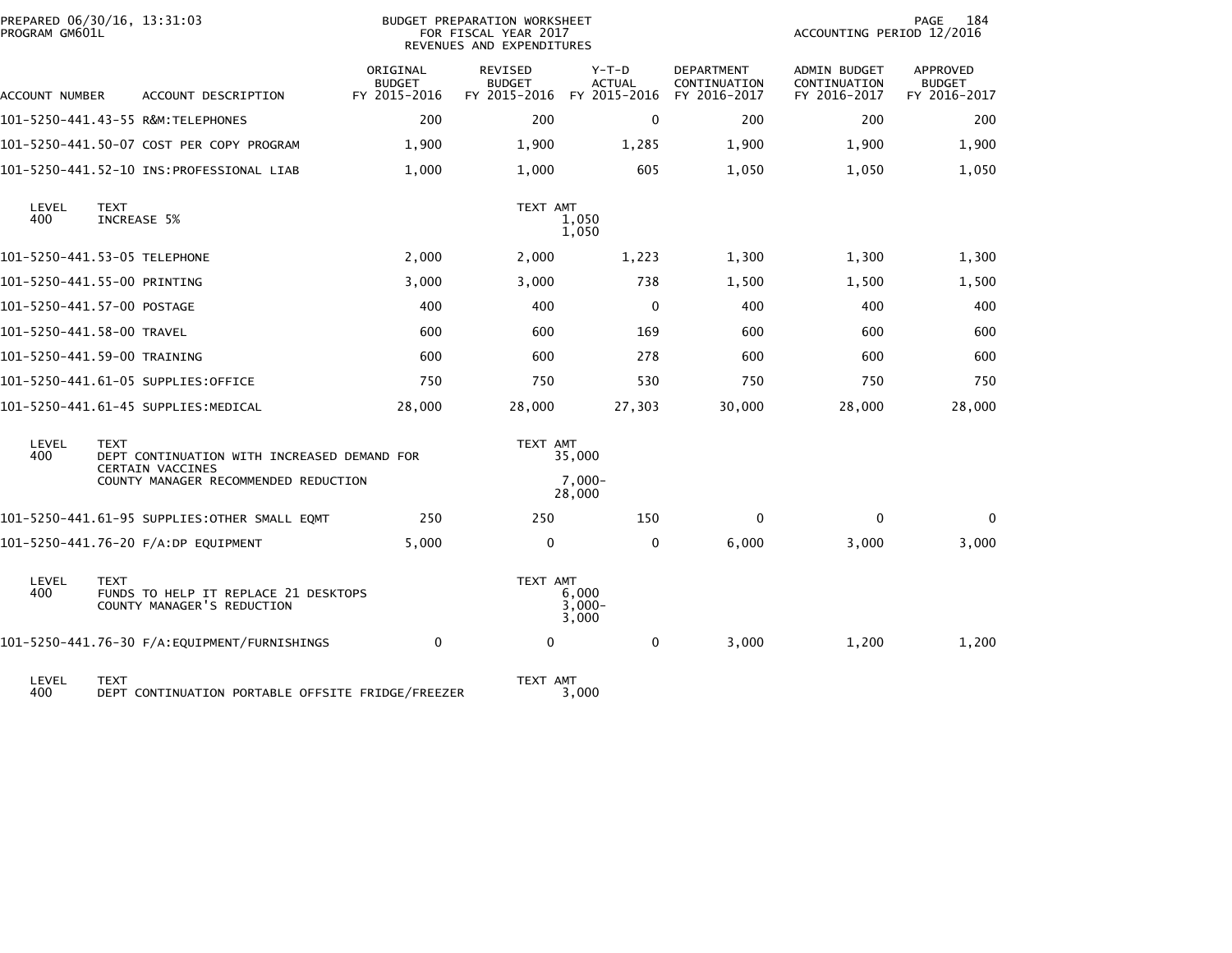| PREPARED 06/30/16, 13:31:03<br>PROGRAM GM601L |                          |  |                                      | BUDGET PREPARATION WORKSHEET<br>FOR FISCAL YEAR 2017<br>REVENUES AND EXPENDITURES |                                          |                                   | ACCOUNTING PERIOD 12/2016                         | 185<br>PAGE                                  |                                           |
|-----------------------------------------------|--------------------------|--|--------------------------------------|-----------------------------------------------------------------------------------|------------------------------------------|-----------------------------------|---------------------------------------------------|----------------------------------------------|-------------------------------------------|
| ACCOUNT                                       | NUMBER                   |  | ACCOUNT DESCRIPTION                  | ORIGINAL<br><b>BUDGET</b><br>FY 2015-2016                                         | REVISED<br><b>BUDGET</b><br>FY 2015-2016 | $Y-T-D$<br>ACTUAL<br>FY 2015-2016 | <b>DEPARTMENT</b><br>CONTINUATION<br>FY 2016-2017 | ADMIN BUDGET<br>CONTINUATION<br>FY 2016-2017 | APPROVED<br><b>BUDGET</b><br>FY 2016-2017 |
|                                               |                          |  | COUNTY MANAGER RECOMMENDED REDUCTION |                                                                                   |                                          | $1,800-$<br>1.200                 |                                                   |                                              |                                           |
|                                               | EXPENDITURE              |  |                                      | 185.015                                                                           | 179,320                                  | 125.005                           | 153,932                                           | 152.825                                      | 152,825                                   |
| **                                            | IMMUNIZATION ACTION PLAN |  |                                      | 26,505                                                                            | 20,810                                   | 47,329                            | 11,262                                            | 10,155                                       | 10,155                                    |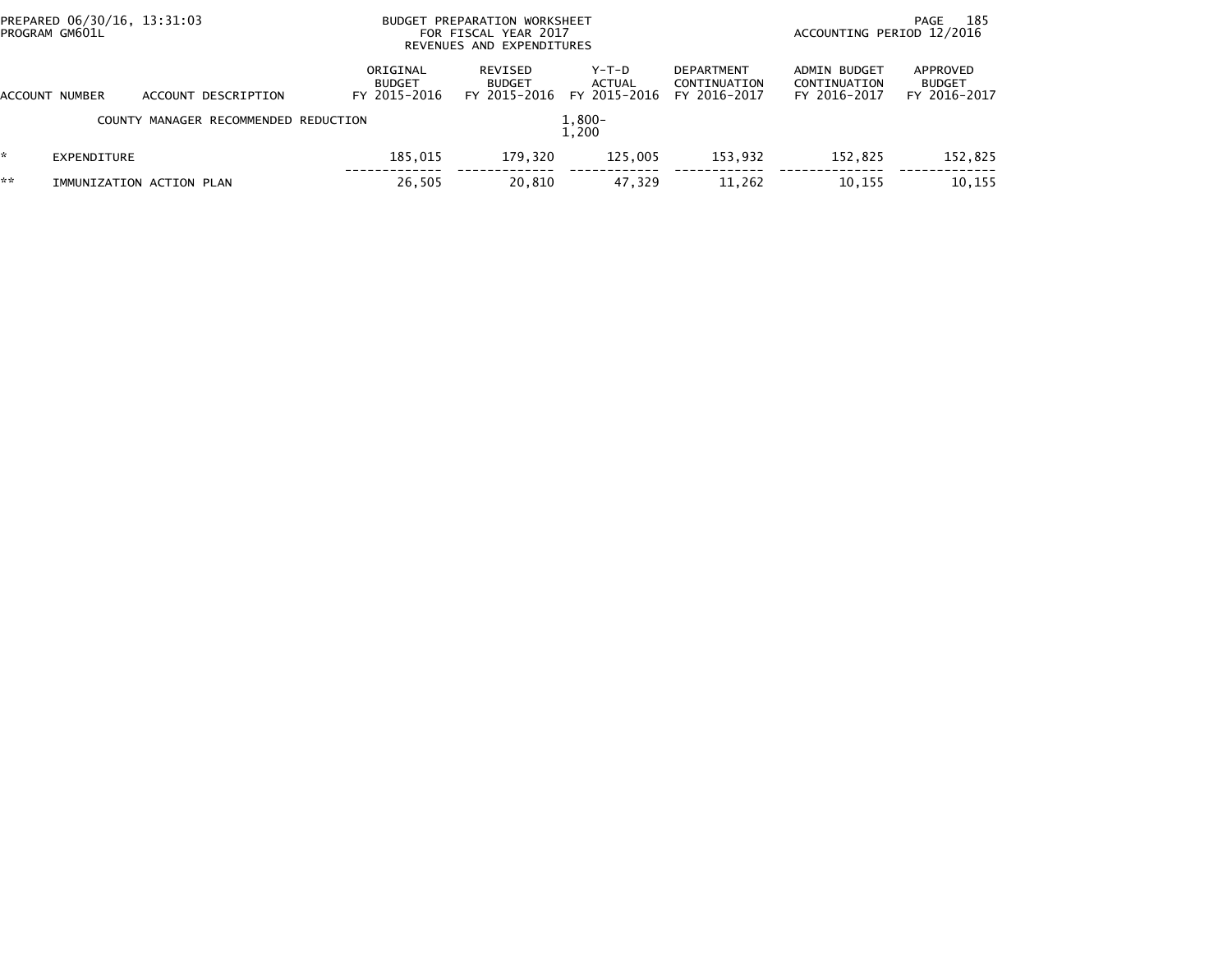| PREPARED 06/30/16, 13:31:03 | BUDGET PREPARATION WORKSHEET | 186<br>PAGE               |
|-----------------------------|------------------------------|---------------------------|
| PROGRAM GM601L              | FOR FISCAL YEAR 2017         | ACCOUNTING PERIOD 12/2016 |

| PREPARED 06/30/16, 13:31:03<br>PROGRAM GM601L |                                              |                                           | BUDGET PREPARATION WORKSHEET<br>FOR FISCAL YEAR 2017<br>REVENUES AND EXPENDITURES | 186<br>PAGE<br>ACCOUNTING PERIOD 12/2016 |                                            |                                              |                                           |
|-----------------------------------------------|----------------------------------------------|-------------------------------------------|-----------------------------------------------------------------------------------|------------------------------------------|--------------------------------------------|----------------------------------------------|-------------------------------------------|
| ACCOUNT NUMBER                                | ACCOUNT DESCRIPTION                          | ORIGINAL<br><b>BUDGET</b><br>FY 2015-2016 | REVISED<br><b>BUDGET</b><br>FY 2015-2016                                          | $Y-T-D$<br><b>ACTUAL</b><br>FY 2015-2016 | DEPARTMENT<br>CONTINUATION<br>FY 2016-2017 | ADMIN BUDGET<br>CONTINUATION<br>FY 2016-2017 | APPROVED<br><b>BUDGET</b><br>FY 2016-2017 |
|                                               | 101-5255-331.07-45 XVIII FEES-MATERNAL CC    | 0                                         | 0                                                                                 | 0                                        | 0                                          | 0                                            | 0                                         |
|                                               | 101-5255-331.07-50 XVIII FEES-MATERNAL HEALH | $\mathbf 0$                               | $\mathbf{0}$                                                                      | $\mathbf{0}$                             | $\mathbf{0}$                               | $\mathbf{0}$                                 | $\Omega$                                  |
|                                               | 101-5255-331.84-50 TXIX FEES-MATERNAL HEALTH | $90,000 -$                                | $90,000 -$                                                                        | $207, 175 -$                             | $90,000 -$                                 | $90,000 -$                                   | $90,000 -$                                |
|                                               | 101-5255-334.35-00 MATERNAL HEALTH GRANT     | $35,652-$                                 | $35,652-$                                                                         | $32,439-$                                | $32,439-$                                  | $32,439-$                                    | $32,439-$                                 |
|                                               | 101-5255-334.64-00 STATE AID HEALTH DEPT     | $20,973-$                                 | $20,973-$                                                                         | $20,973-$                                | $20,973-$                                  | $20,973-$                                    | $20,973-$                                 |
|                                               | 101-5255-334.65-23 SMART START:HEALTHY BEGIN | $56,000 -$                                | $56,000 -$                                                                        | 46,647-                                  | 48,682-                                    | $48,682-$                                    | $48,682-$                                 |
|                                               |                                              | $\mathbf 0$                               | 0                                                                                 | $\mathbf 0$                              | $\mathbf 0$                                | $\mathbf 0$                                  | $\mathbf{0}$                              |
| 101-5255-353.78-00 PRENATAL FEES              |                                              | $18,000 -$                                | $18,000 -$                                                                        | $10,601-$                                | $9,200 -$                                  | $9,200 -$                                    | $9,200 -$                                 |
|                                               | 101-5255-395.00-00 FUND BALANCE APPR-RESTR   | $20,000 -$                                | $20,000 -$                                                                        | 0                                        | $20,000 -$                                 | $20,000 -$                                   | $20,000 -$                                |
| <b>REVENUE</b>                                |                                              | $240.625 -$<br>259,655                    | $240.625 -$<br>259,655                                                            | 317,835-<br>208,325                      | 221,294-<br>238,222                        | $221.294 -$<br>252,635                       | 221,294-<br>252,635                       |
| 101-5255-441.20-05 HEALTH INSURANCE           |                                              | 48.714                                    | 48,714                                                                            | 30,184                                   | 45,916                                     | 47,237                                       | 47,237                                    |
| 101-5255-441.20-10 MEDICARE TAX               |                                              | 3,765                                     | 3,765                                                                             | 2,879                                    | 3,274                                      | 3,479                                        | 3,479                                     |
| 101-5255-441.20-15 RETIREMENT                 |                                              | 18,358                                    | 18,358                                                                            | 14,003                                   | 16,104                                     | 18,543                                       | 18,543                                    |
|                                               | 101-5255-441.20-20 SOCIAL SECURITY TAX       | 16,099                                    | 16,099                                                                            | 12,312                                   | 13,974                                     | 14,840                                       | 14,840                                    |
|                                               | 101-5255-441.20-25 WORKERS COMPENSATION      | 4,680                                     | 3,651                                                                             | 5,453                                    | 6,190                                      | 6,549                                        | 6,549                                     |
|                                               | 101-5255-441.20-30 401(K) CONTRIBUTIONS      | 7,790                                     | 7,790                                                                             | 5,492                                    | 7,147                                      | 7,579                                        | 7,579                                     |
|                                               |                                              | 1,000                                     | 1,000                                                                             | 365                                      | 1,000                                      | 1,000                                        | 1,000                                     |
|                                               | 101-5255-441.32-36 PUBLIC HEALTH NURSING SVS | 1,000                                     | 1,000                                                                             | 1,000                                    | 1,000                                      | 1,000                                        | 1,000                                     |
| 101-5255-441.32-40 PHYSICIAN FEES             |                                              | 108,300                                   | 108,300                                                                           | 92,226                                   | 111,832                                    | 111,832                                      | 111,832                                   |
| LEVEL<br><b>TEXT</b><br>400                   | CAROLINA WOMENS HEALTH                       |                                           | TEXT AMT                                                                          |                                          |                                            |                                              |                                           |
|                                               | MEDICAL DIRECTOR, ADMIN, & CLINICAL          |                                           |                                                                                   | 111,832<br>111,832                       |                                            |                                              |                                           |
| 101-5255-441.34-19 LABORATORY FEES            |                                              | 9,410                                     | 9,410                                                                             | 6,563                                    | 9,410                                      | 9,410                                        | 9,410                                     |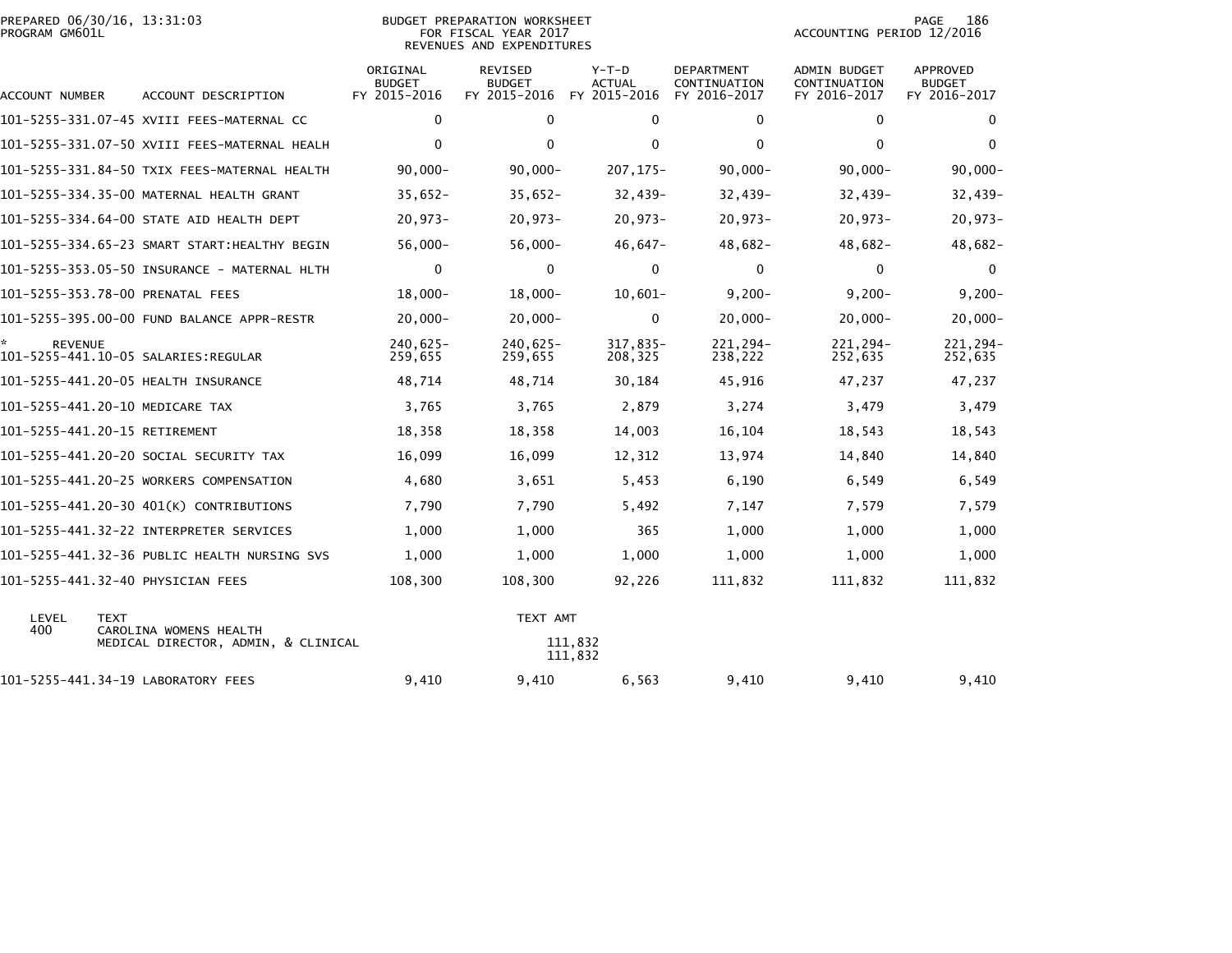| PREPARED 06/30/16, 13:31:03<br>PROGRAM GM601L |                            |                            |                                              | BUDGET PREPARATION WORKSHEET<br>FOR FISCAL YEAR 2017<br>REVENUES AND EXPENDITURES |                                 |                          |                                   | PAGE<br>187<br>ACCOUNTING PERIOD 12/2016 |                                  |  |
|-----------------------------------------------|----------------------------|----------------------------|----------------------------------------------|-----------------------------------------------------------------------------------|---------------------------------|--------------------------|-----------------------------------|------------------------------------------|----------------------------------|--|
|                                               |                            |                            |                                              | ORIGINAL<br><b>BUDGET</b>                                                         | <b>REVISED</b><br><b>BUDGET</b> | $Y-T-D$<br><b>ACTUAL</b> | <b>DEPARTMENT</b><br>CONTINUATION | <b>ADMIN BUDGET</b><br>CONTINUATION      | <b>APPROVED</b><br><b>BUDGET</b> |  |
|                                               | ACCOUNT NUMBER             |                            | ACCOUNT DESCRIPTION                          | FY 2015-2016                                                                      | FY 2015-2016                    | FY 2015-2016             | FY 2016-2017                      | FY 2016-2017                             | FY 2016-2017                     |  |
|                                               |                            |                            | 101-5255-441.34-30 SERVICE & MAINTENANCE     | 1,000                                                                             | 1,000                           | 10                       | 1,000                             | 1,000                                    | 1,000                            |  |
|                                               |                            |                            | 101-5255-441.43-15 R&M:EQUIPMENT             | 1,500                                                                             | 1,500                           | 820                      | 1,500                             | 1,500                                    | 1,500                            |  |
|                                               |                            |                            |                                              | $\mathbf 0$                                                                       | $\mathbf{0}$                    | $\Omega$                 | 200                               | 200                                      | 200                              |  |
|                                               | LEVEL<br>400               | <b>TEXT</b>                | OLDER PHONES WILL NEED REPAIRS/REPLACED      |                                                                                   | TEXT AMT                        | 200<br>200               |                                   |                                          |                                  |  |
|                                               |                            |                            | 101-5255-441.50-07 COST PER COPY PROGRAM     | 2,300                                                                             | 2,300                           | 1,115                    | 2,700                             | 2,700                                    | 2,700                            |  |
|                                               | LEVEL<br>400               | <b>TEXT</b>                | BASED ON PROJECTED EXPENDITURES FOR FY 15-16 |                                                                                   | TEXT AMT                        | 2,700<br>2,700           |                                   |                                          |                                  |  |
|                                               |                            |                            |                                              | 2,000                                                                             | 2,000                           | 1,177                    | 2,100                             | 2,100                                    | 2,100                            |  |
|                                               | LEVEL<br>400               | <b>TEXT</b><br>INCREASE 5% |                                              |                                                                                   | TEXT AMT                        | 2,100<br>2,100           |                                   |                                          |                                  |  |
|                                               |                            |                            | 101-5255-441.53-05 TELEPHONE                 | 2,100                                                                             | 1,418                           | 736                      | 1,000                             | 1,000                                    | 1,000                            |  |
|                                               |                            |                            | 101-5255-441.55-00 PRINTING                  | 500                                                                               | 500                             | 224                      | 500                               | 500                                      | 500                              |  |
|                                               | 101-5255-441.57-00 POSTAGE |                            |                                              | 2,500                                                                             | 2,500                           | 1,343                    | 2,500                             | 2,500                                    | 2,500                            |  |
|                                               | 101-5255-441.58-00 TRAVEL  |                            |                                              | 1,400                                                                             | 1.400                           | 706                      | 1,400                             | 1,400                                    | 1,400                            |  |
|                                               |                            |                            | 101-5255-441.59-00 TRAINING                  | 800                                                                               | 800                             | 370                      | 800                               | 800                                      | 800                              |  |
|                                               |                            |                            | 101-5255-441.61-05 SUPPLIES:OFFICE           | 2,200                                                                             | 2,200                           | 1,875                    | 2,200                             | 2,200                                    | 2,200                            |  |
|                                               |                            |                            | 101-5255-441.61-45 SUPPLIES:MEDICAL          | 6,500                                                                             | 6,500                           | 4,376                    | 6,500                             | 6,500                                    | 6,500                            |  |
|                                               |                            |                            | 101-5255-441.61-95 SUPPLIES:OTHER SMALL EQMT | 1,000                                                                             | 1,000                           | 936                      | 1,000                             | 1,000                                    | 1,000                            |  |
|                                               |                            |                            | 101-5255-441.76-20 F/A:DP EQUIPMENT          | 0                                                                                 | $\mathbf 0$                     | 0                        | 2,000                             | 0                                        | 0                                |  |
|                                               |                            |                            |                                              |                                                                                   |                                 |                          |                                   |                                          |                                  |  |

LEVEL TEXT TEXT AMT 400 NEED LAPTOP FOR 2 MEDICAL PROVIDERS 2,000 COUNTY MANAGER'S REDUCTION 2,000-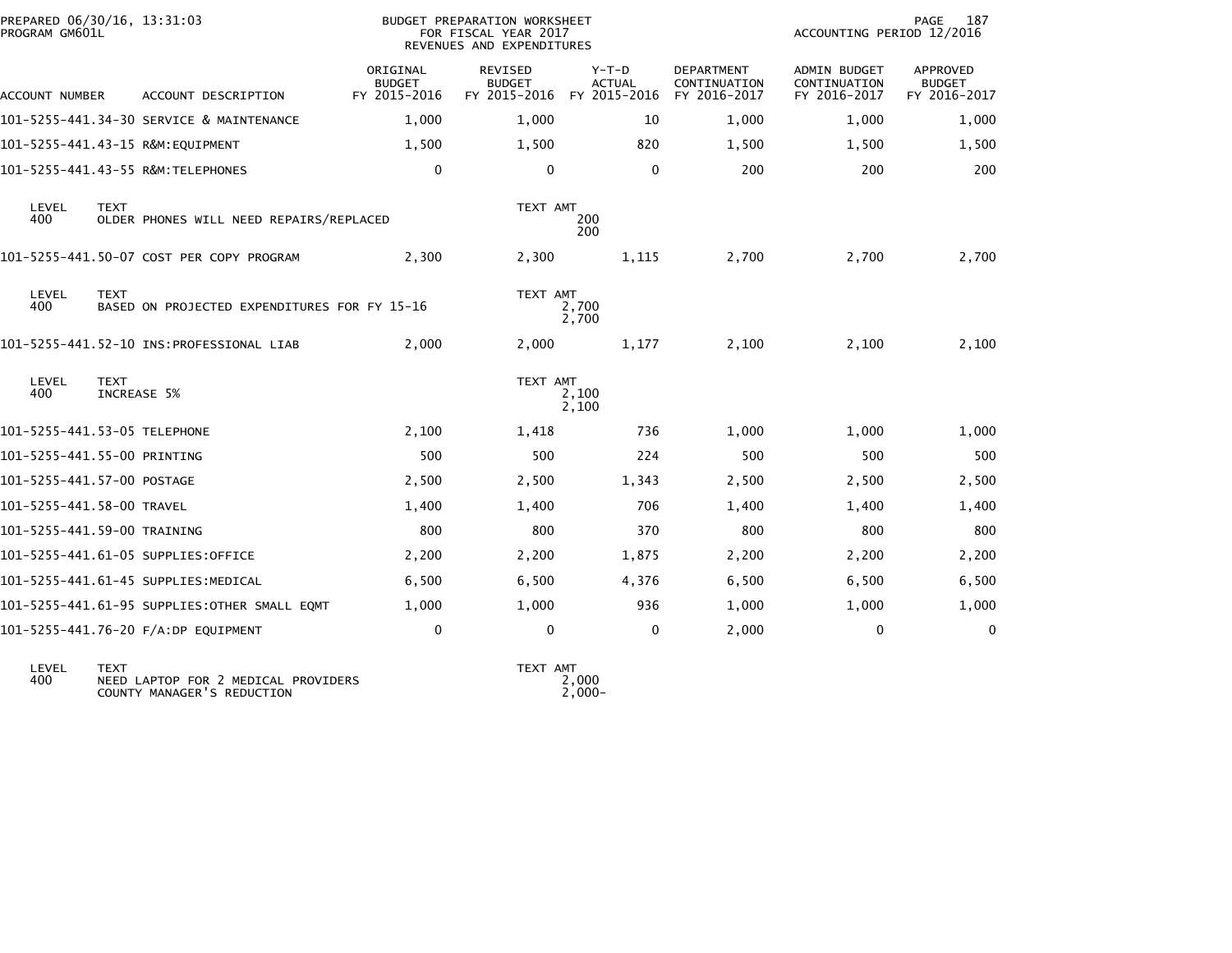|         | PREPARED 06/30/16, 13:31:03<br>PROGRAM GM601L |                     |                                           | BUDGET PREPARATION WORKSHEET<br>FOR FISCAL YEAR 2017<br>REVENUES AND EXPENDITURES | 188<br>PAGE<br>ACCOUNTING PERIOD 12/2016 |                                                   |                                              |                                           |
|---------|-----------------------------------------------|---------------------|-------------------------------------------|-----------------------------------------------------------------------------------|------------------------------------------|---------------------------------------------------|----------------------------------------------|-------------------------------------------|
| ACCOUNT | NUMBER                                        | ACCOUNT DESCRIPTION | ORIGINAL<br><b>BUDGET</b><br>FY 2015-2016 | REVISED<br><b>BUDGET</b><br>FY 2015-2016                                          | Y-T-D<br>ACTUAL<br>FY 2015-2016          | <b>DEPARTMENT</b><br>CONTINUATION<br>FY 2016-2017 | ADMIN BUDGET<br>CONTINUATION<br>FY 2016-2017 | APPROVED<br><b>BUDGET</b><br>FY 2016-2017 |
|         |                                               |                     | 3.000                                     | 3.000                                                                             | 2.936                                    | 0                                                 | $\Omega$                                     | $\Omega$                                  |
|         | EXPENDITURE                                   |                     | 505,571                                   | 503.860                                                                           | 395.426                                  | 479.469                                           | 497.504                                      | 497,504                                   |
| **      | MATERNAL HEALTH                               |                     | 264,946                                   | 263,235                                                                           | 77,591                                   | 258,175                                           | 276.210                                      | 276,210                                   |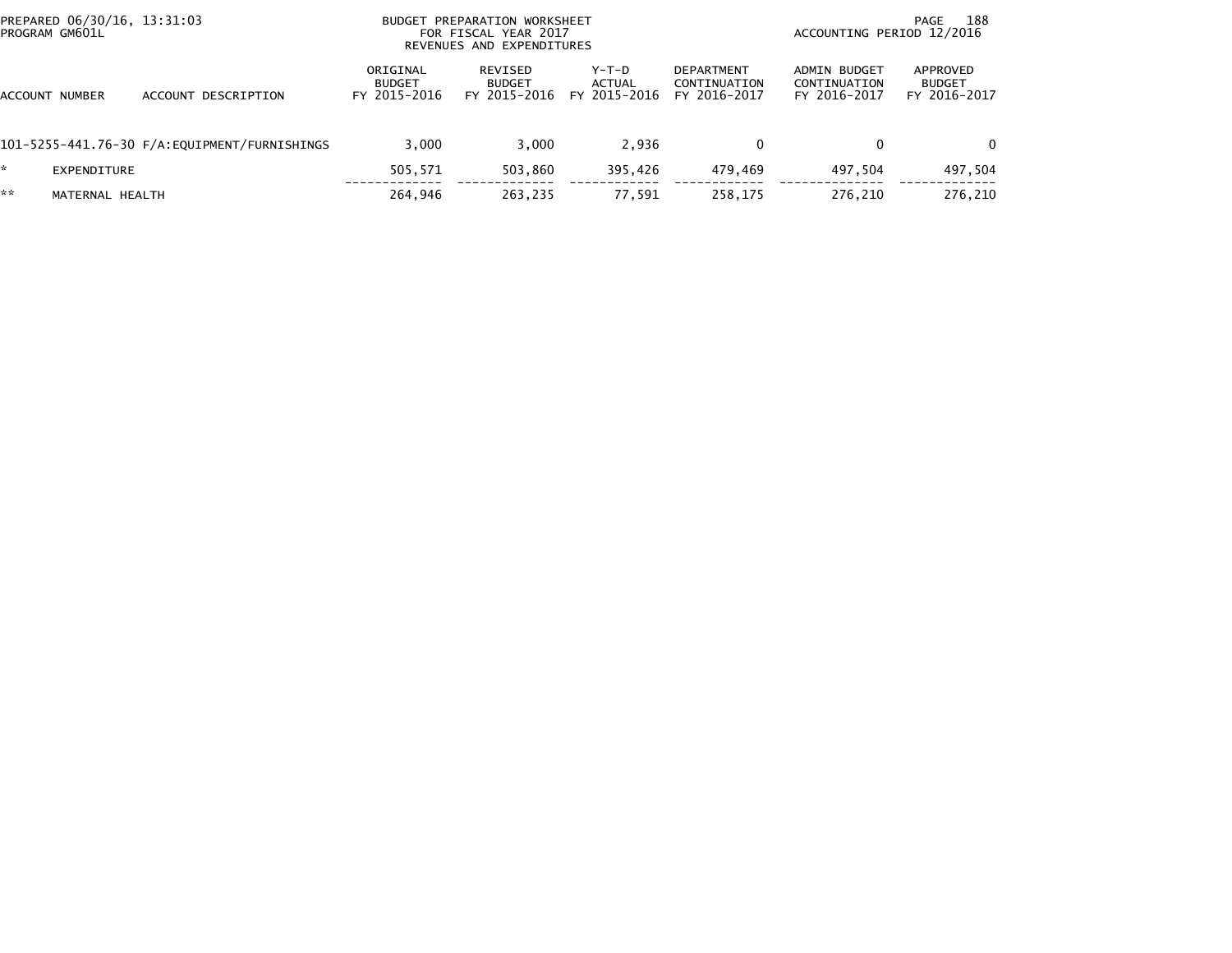| PROGRAM GM601L            | PREPARED 06/30/16, 13:31:03                                                         |                                           | BUDGET PREPARATION WORKSHEET<br>FOR FISCAL YEAR 2017<br>REVENUES AND EXPENDITURES |                                          |                                            | ACCOUNTING PERIOD 12/2016                    | 189<br>PAGE                                      |
|---------------------------|-------------------------------------------------------------------------------------|-------------------------------------------|-----------------------------------------------------------------------------------|------------------------------------------|--------------------------------------------|----------------------------------------------|--------------------------------------------------|
| ACCOUNT NUMBER            | ACCOUNT DESCRIPTION                                                                 | ORIGINAL<br><b>BUDGET</b><br>FY 2015-2016 | REVISED<br><b>BUDGET</b><br>FY 2015-2016                                          | $Y-T-D$<br><b>ACTUAL</b><br>FY 2015-2016 | DEPARTMENT<br>CONTINUATION<br>FY 2016-2017 | ADMIN BUDGET<br>CONTINUATION<br>FY 2016-2017 | <b>APPROVED</b><br><b>BUDGET</b><br>FY 2016-2017 |
|                           | 101-5256-331.84-45 TXIX FEES-MATERNAL CARE C                                        | 334,011-                                  | 334,011-                                                                          | 372, 195-                                | 340,918-                                   | 340,918-                                     | 340,918-                                         |
|                           |                                                                                     | $\mathbf 0$                               | $7,000-$                                                                          | $\mathbf{0}$                             | $\mathbf 0$                                | $\mathbf{0}$                                 | $\mathbf{0}$                                     |
| <b>REVENUE</b>            |                                                                                     | 334.011-<br>215,876                       | 341,011-<br>215,876                                                               | 372,195-<br>202,168                      | 340,918-<br>218,510                        | 340,918-<br>242,033                          | 340,918-<br>242,033                              |
|                           | 101-5256-441.20-05 HEALTH INSURANCE                                                 | 40,501                                    | 40,501                                                                            | 44,312                                   | 41,556                                     | 44,507                                       | 44,507                                           |
|                           | 101-5256-441.20-10 MEDICARE TAX                                                     | 3,131                                     | 3,131                                                                             | 2,804                                    | 2,999                                      | 3,337                                        | 3,337                                            |
|                           | 101-5256-441.20-15 RETIREMENT                                                       | 15,262                                    | 15,262                                                                            | 13,667                                   | 14,717                                     | 17,765                                       | 17,765                                           |
|                           | 101–5256–441.20–20 SOCIAL SECURITY TAX                                              | 13,385                                    | 13,385                                                                            | 11,991                                   | 12,799                                     | 14,232                                       | 14,232                                           |
|                           | 101-5256-441.20-25 WORKERS COMPENSATION                                             | 4,585                                     | 4,585                                                                             | 3,526                                    | 3,773                                      | 5,929                                        | 5,929                                            |
|                           | 101-5256-441.20-30 401(K) CONTRIBUTIONS                                             | 6,476                                     | 6,476                                                                             | 6,065                                    | 6,568                                      | 7,261                                        | 7,261                                            |
|                           | 101-5256-441.32-22 INTERPRETER SERVICES                                             | $\mathbf{0}$                              | 290                                                                               | 121                                      | $\mathbf{0}$                               | $\mathbf{0}$                                 | $\Omega$                                         |
|                           | 101-5256-441.53-05 TELEPHONE                                                        | 4,000                                     | 4,000                                                                             | 2,766                                    | 3,400                                      | 3,400                                        | 3,400                                            |
|                           | 101-5256-441.55-00 PRINTING                                                         | 1,500                                     | 2,588                                                                             | 2,576                                    | 1,500                                      | 1,500                                        | 1,500                                            |
|                           | 101-5256-441.57-00 POSTAGE                                                          | 1,000                                     | 550                                                                               | 547                                      | 1,000                                      | 1,000                                        | 1,000                                            |
| 101-5256-441.58-00 TRAVEL |                                                                                     | 9,795                                     | 19,845                                                                            | 17,597                                   | 20,489                                     | 19,399                                       | 19,399                                           |
| LEVEL<br>400              | <b>TEXT</b><br>DEPT CONTINUATION<br>COUNTY MANAGER RECOMMENDED REDUCTION TO BALANCE |                                           | TEXT AMT                                                                          | 20,489<br>1,090-<br>19,399               |                                            |                                              |                                                  |
|                           | 101-5256-441.59-00 TRAINING                                                         | 3,000                                     | 3,000                                                                             | 1,295                                    | 1,500                                      | 1,500                                        | 1,500                                            |
| LEVEL<br>400              | <b>TEXT</b><br>MOTIVATIONAL INTERVIEWING TRAINING                                   |                                           | TEXT AMT                                                                          | 1,500<br>1,500                           |                                            |                                              |                                                  |
|                           | 101-5256-441.61-05 SUPPLIES:OFFICE                                                  | 2,000                                     | 2,060                                                                             | 2,042                                    | 3,347                                      | 3,347                                        | 3,347                                            |
|                           |                                                                                     | 7,500                                     | 3,234                                                                             | 2,659                                    | 1,850                                      | 1,850                                        | 1,850                                            |
|                           | 101-5256-441.76-20 F/A:DP EQUIPMENT                                                 | 6,000                                     | 2,903                                                                             | 2,903                                    | 4,000                                      | 4,000                                        | 4,000                                            |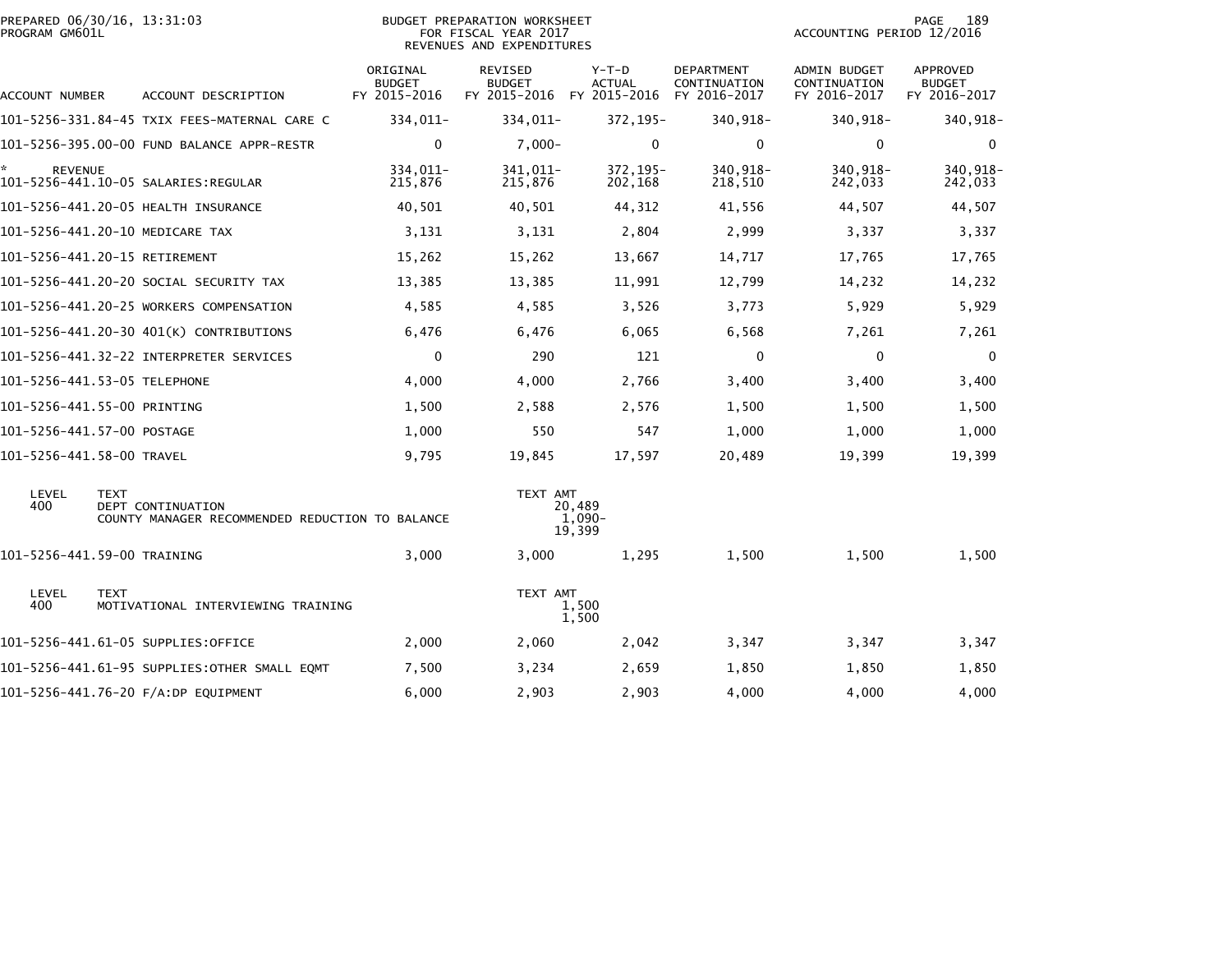| PREPARED 06/30/16, 13:31:03<br>PROGRAM GM601L             |                                           | <b>BUDGET PREPARATION WORKSHEET</b><br>FOR FISCAL YEAR 2017<br>REVENUES AND EXPENDITURES |                                   |                                                   | ACCOUNTING PERIOD 12/2016                           | 190<br>PAGE                               |
|-----------------------------------------------------------|-------------------------------------------|------------------------------------------------------------------------------------------|-----------------------------------|---------------------------------------------------|-----------------------------------------------------|-------------------------------------------|
| <b>ACCOUNT NUMBER</b><br>ACCOUNT DESCRIPTION              | ORIGINAL<br><b>BUDGET</b><br>FY 2015-2016 | REVISED<br><b>BUDGET</b><br>FY 2015-2016                                                 | $Y-T-D$<br>ACTUAL<br>FY 2015-2016 | <b>DEPARTMENT</b><br>CONTINUATION<br>FY 2016-2017 | <b>ADMIN BUDGET</b><br>CONTINUATION<br>FY 2016-2017 | APPROVED<br><b>BUDGET</b><br>FY 2016-2017 |
| <b>TEXT</b><br>LEVEL<br>400<br><b>FIVE MORE COMPUTERS</b> |                                           | TEXT AMT                                                                                 | 4,000<br>4,000                    |                                                   |                                                     |                                           |
|                                                           | 0                                         | 3,900                                                                                    | 1,550                             | 4,000                                             | 4,000                                               | 4,000                                     |
| <b>TEXT</b><br>LEVEL<br>400<br>NEW WORK STATION           |                                           | TEXT AMT                                                                                 | 4,000<br>4,000                    |                                                   |                                                     |                                           |
| 101-5256-441.98-00 RESERVE                                | 0                                         | $\mathbf{0}$                                                                             | $\Omega$                          | $\Omega$                                          | $\Omega$                                            | $\Omega$                                  |
| k.<br><b>EXPENDITURE</b>                                  | 334,011                                   | 341,586                                                                                  | 318,589                           | 342,008                                           | 375,060                                             | 375,060                                   |
| **<br>MATERNAL HEALTH CC                                  | 0                                         | 575                                                                                      | $53,606-$                         | 1,090                                             | 34,142                                              | 34,142                                    |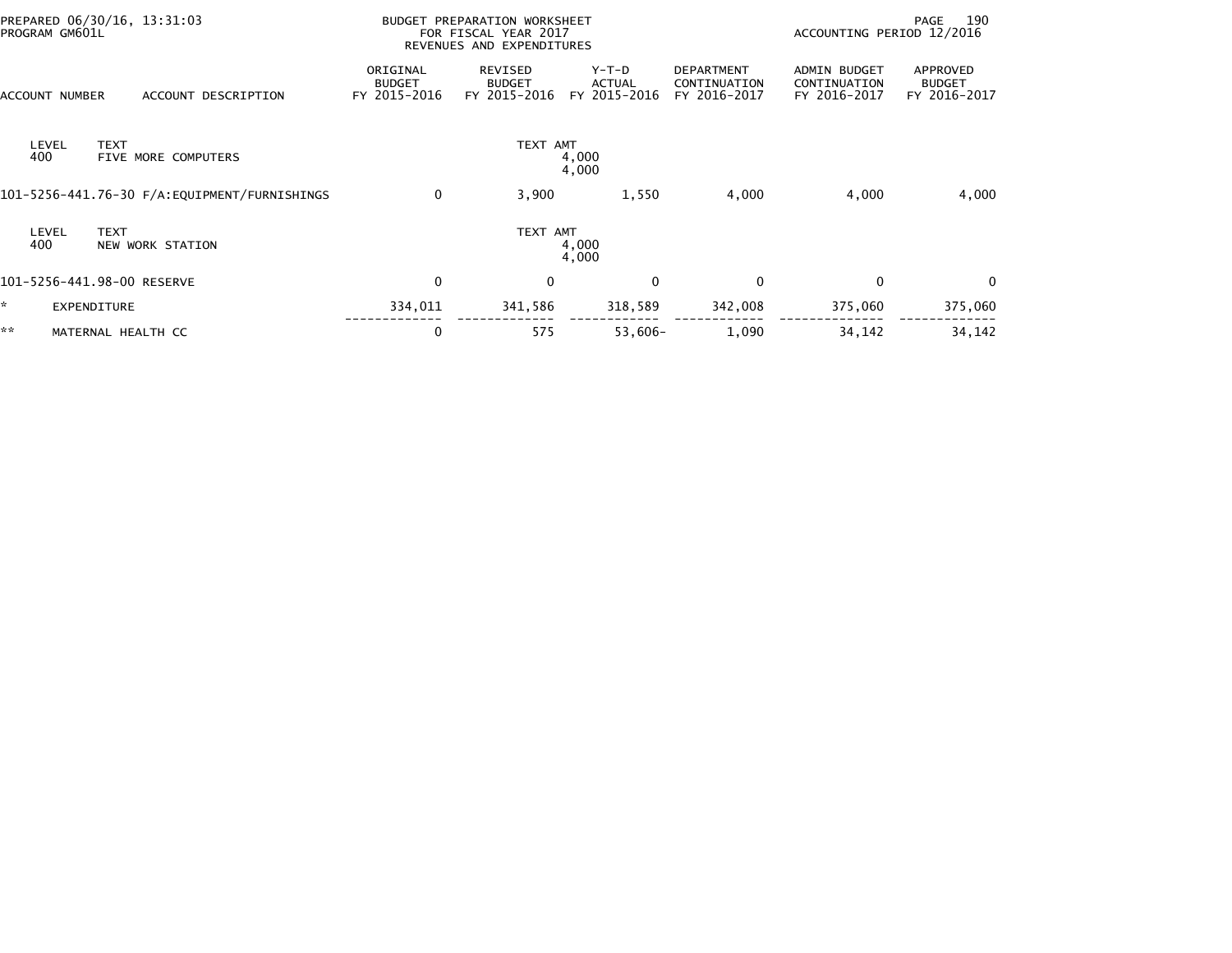| PROGRAM GM601L      | PREPARED 06/30/16, 13:31:03                                               | <b>BUDGET PREPARATION WORKSHEET</b><br>FOR FISCAL YEAR 2017<br>REVENUES AND EXPENDITURES |                                                       |                            |                                            |                                                     | 191<br>PAGE<br>ACCOUNTING PERIOD 12/2016         |  |  |
|---------------------|---------------------------------------------------------------------------|------------------------------------------------------------------------------------------|-------------------------------------------------------|----------------------------|--------------------------------------------|-----------------------------------------------------|--------------------------------------------------|--|--|
| ACCOUNT NUMBER      | ACCOUNT DESCRIPTION                                                       | ORIGINAL<br><b>BUDGET</b><br>FY 2015-2016                                                | REVISED<br><b>BUDGET</b><br>FY 2015-2016 FY 2015-2016 | $Y-T-D$<br><b>ACTUAL</b>   | DEPARTMENT<br>CONTINUATION<br>FY 2016-2017 | <b>ADMIN BUDGET</b><br>CONTINUATION<br>FY 2016-2017 | <b>APPROVED</b><br><b>BUDGET</b><br>FY 2016-2017 |  |  |
|                     | 101-5260-331.90-00 WIC GRANT                                              | 573,307-                                                                                 | $570, 915 -$                                          | $550, 337 -$               | $570, 915 -$                               | 574, 139-                                           | 574,139-                                         |  |  |
| *<br><b>REVENUE</b> | 101-5260-441.10-05 SALARIES:REGULAR                                       | $573,307-$<br>373,431                                                                    | $570, 915 -$<br>373,431                               | $550, 337 -$<br>342,291    | 570,915-<br>383,538                        | 574, 139-<br>410,776                                | 574,139-<br>410,776                              |  |  |
|                     | 101-5260-441.20-05 HEALTH INSURANCE                                       | 70,060                                                                                   | 70,060                                                | 88,011                     | 72,695                                     | 75,536                                              | 75,536                                           |  |  |
|                     | 101-5260-441.20-10 MEDICARE TAX                                           | 5,415                                                                                    | 5,415                                                 | 4,648                      | 5,261                                      | 5,662                                               | 5,662                                            |  |  |
|                     | 101-5260-441.20-15 RETIREMENT                                             | 26,402                                                                                   | 26,402                                                | 23,139                     | 25,790                                     | 30,151                                              | 30,151                                           |  |  |
|                     | 101–5260–441.20–20 SOCIAL SECURITY TAX                                    | 23,153                                                                                   | 23,153                                                | 19,873                     | 22,452                                     | 24,153                                              | 24,153                                           |  |  |
|                     | 101-5260-441.20-25 WORKERS COMPENSATION                                   | 3,113                                                                                    | 7,194                                                 | 10,368                     | 12,148                                     | 10,063                                              | 10,063                                           |  |  |
|                     | 101-5260-441.20-30 401(K) CONTRIBUTIONS                                   | 11,203                                                                                   | 11,203                                                | 10,149                     | 11,513                                     | 12,323                                              | 12,323                                           |  |  |
|                     | 101-5260-441.33-17 CONTRACTED SERVICES                                    | 20,000                                                                                   | 19,088                                                | 15,832                     | 19,464                                     | 11,475                                              | 11,475                                           |  |  |
| LEVEL<br>400        | <b>TEXT</b><br>2 PART TIME CONTRACTED BFPCS<br>COUNTY MANAGER'S REDUCTION |                                                                                          | TEXT AMT                                              | 19,464<br>7,989-<br>11,475 |                                            |                                                     |                                                  |  |  |
|                     | 101-5260-441.50-07 COST PER COPY PROGRAM                                  | 1,000                                                                                    | 1,550                                                 | 1,020                      | 1,600                                      | 1,600                                               | 1,600                                            |  |  |
| LEVEL<br>400        | <b>TEXT</b><br>PRINTING FROM TOSHIBA MORE WITH CROSSROADS                 |                                                                                          | TEXT AMT                                              | 1,600<br>1,600             |                                            |                                                     |                                                  |  |  |
|                     | 101-5260-441.53-05 TELEPHONE                                              | 1,400                                                                                    | 1,400                                                 | 522                        | 1,900                                      | 1,900                                               | 1,900                                            |  |  |
| LEVEL<br>400        | <b>TEXT</b><br>SW & BFPC CELL PHONES<br>PER INFO SYST BUDGET ANALYSIS     |                                                                                          | TEXT AMT                                              | 1,000<br>900<br>1,900      |                                            |                                                     |                                                  |  |  |
|                     | 101-5260-441.55-00 PRINTING                                               | 300                                                                                      | 200                                                   | 197                        | $\mathbf{0}$                               | $\Omega$                                            | $\mathbf 0$                                      |  |  |
|                     | 101-5260-441.57-00 POSTAGE                                                | 2,600                                                                                    | 1,100                                                 | 399                        | 300                                        | 100                                                 | 100                                              |  |  |
|                     | 101-5260-441.58-00 TRAVEL                                                 | 4,231                                                                                    | 5,231                                                 | 3,612                      | 6,000                                      | 4,000                                               | 4,000                                            |  |  |
|                     |                                                                           |                                                                                          |                                                       |                            |                                            |                                                     |                                                  |  |  |

LEVEL TEXT NOTE: THE SERVE THAT THE SERVE THE SERVE THAT THE SERVE THE SERVE THE SERVE THAT THE SERVE THE SERVE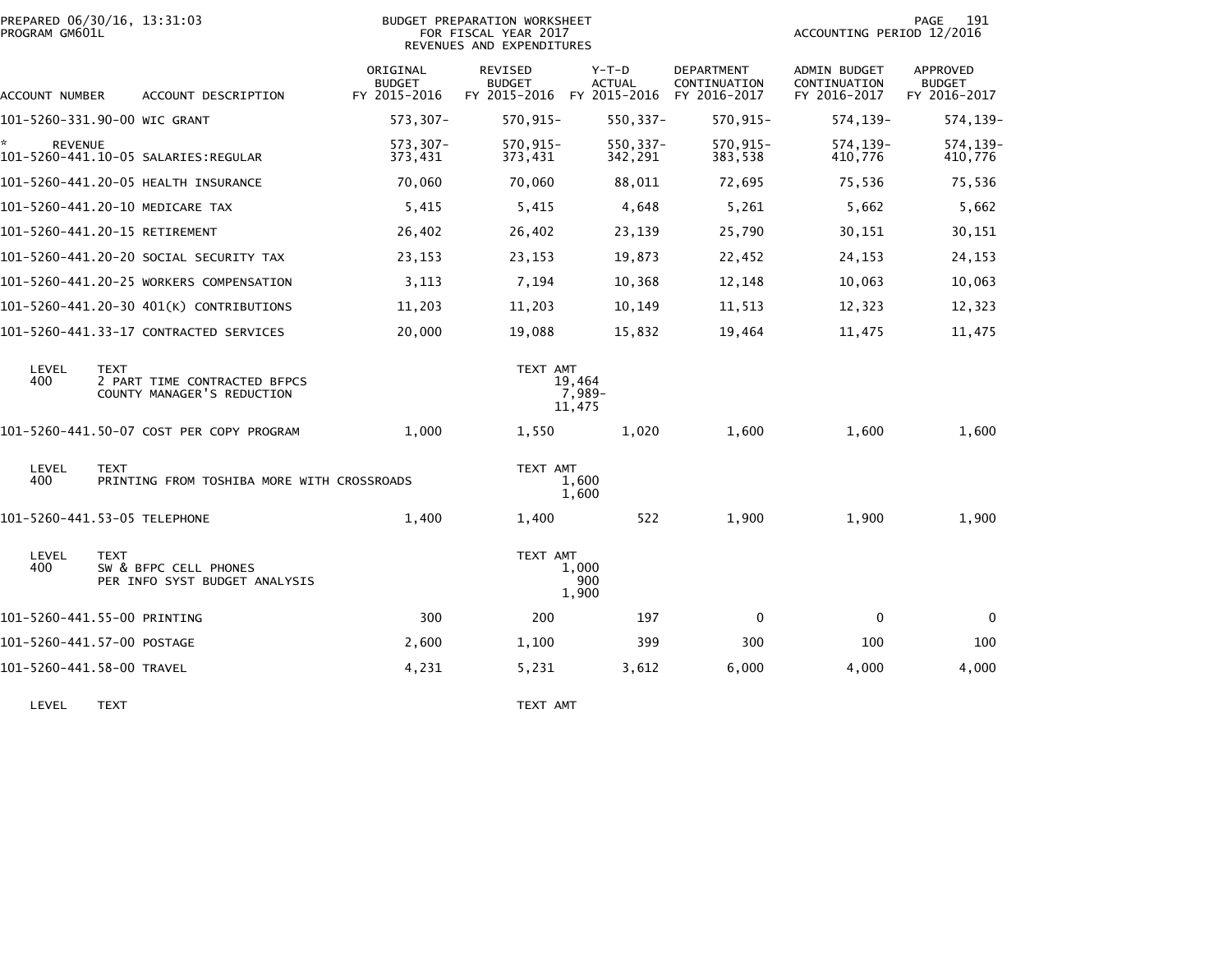| PREPARED 06/30/16, 13:31:03<br>PROGRAM GM601L                                         |                                           | BUDGET PREPARATION WORKSHEET<br>FOR FISCAL YEAR 2017<br>REVENUES AND EXPENDITURES |                                          |                                                   | ACCOUNTING PERIOD 12/2016                           | PAGE<br>192                                      |
|---------------------------------------------------------------------------------------|-------------------------------------------|-----------------------------------------------------------------------------------|------------------------------------------|---------------------------------------------------|-----------------------------------------------------|--------------------------------------------------|
| <b>ACCOUNT NUMBER</b><br>ACCOUNT DESCRIPTION                                          | ORIGINAL<br><b>BUDGET</b><br>FY 2015-2016 | <b>REVISED</b><br><b>BUDGET</b><br>FY 2015-2016                                   | $Y-T-D$<br><b>ACTUAL</b><br>FY 2015-2016 | <b>DEPARTMENT</b><br>CONTINUATION<br>FY 2016-2017 | <b>ADMIN BUDGET</b><br>CONTINUATION<br>FY 2016-2017 | <b>APPROVED</b><br><b>BUDGET</b><br>FY 2016-2017 |
| 400<br>TRAVEL TO CONFERENCE FOR ALL STAFF & BFPC TRAVEL<br>COUNTY MANAGER'S REDUCTION |                                           |                                                                                   | 6,000<br>$2.000 -$<br>4,000              |                                                   |                                                     |                                                  |
| 101-5260-441.59-00 TRAINING                                                           | 800                                       | 1,310                                                                             | 517                                      | 1,300                                             | 1,300                                               | 1,300                                            |
| LEVEL<br><b>TEXT</b><br>400<br>WIC CONFERENCE REGISTRATION FEES FOR ALL STAFF         |                                           | TEXT AMT                                                                          | 1,300<br>1,300                           |                                                   |                                                     |                                                  |
| 101-5260-441.61-05 SUPPLIES:OFFICE                                                    | 2,380                                     | 4,000                                                                             | 1,544                                    | 900                                               | 300                                                 | 300                                              |
| 101-5260-441.61-45 SUPPLIES: MEDICAL                                                  | 6,645                                     | 12,645                                                                            | 6,547                                    | 5,754                                             | 5,754                                               | 5,754                                            |
| LEVEL<br><b>TEXT</b><br>400<br>LAB SUPPLIES; SCALE REPLACEMENT                        |                                           | TEXT AMT                                                                          | 5,754<br>5,754                           |                                                   |                                                     |                                                  |
| 101-5260-441.61-85 SUPPLIES: VEHICLE                                                  | $\mathbf{0}$                              | $\Omega$                                                                          | $\Omega$                                 | $\mathbf{0}$                                      | $\mathbf{0}$                                        | $\Omega$                                         |
| 101-5260-441.61-95 SUPPLIES: OTHER SMALL EQMT                                         | 1,100                                     | 2,050                                                                             | 519                                      | $\mathbf{0}$                                      | $\mathbf{0}$                                        | 0                                                |
| 101-5260-441.62-20 MOTOR FUEL & LUBRICANTS                                            | $\Omega$                                  | $\mathbf{0}$                                                                      | $\mathbf{0}$                             | $\mathbf{0}$                                      | $\mathbf{0}$                                        | $\Omega$                                         |
| 101-5260-441.83-11 BREASTFEEDING PROJECT FND                                          | 3,000                                     | 4,000                                                                             | 1,995                                    | 1,200                                             | $\mathbf{0}$                                        | $\Omega$                                         |
| 101-5260-441.98-00 RESERVE                                                            | 17,074                                    | 5,564                                                                             | $\mathbf{0}$                             | $\mathbf 0$                                       | $\mathbf{0}$                                        | $\Omega$                                         |
| <b>EXPENDITURE</b>                                                                    | 573,307                                   | 574,996                                                                           | 531,183                                  | 571,815                                           | 595,093                                             | 595,093                                          |
| **<br><b>WIC</b>                                                                      | 0                                         | 4.081                                                                             | $19, 154 -$                              | 900                                               | 20.954                                              | 20.954                                           |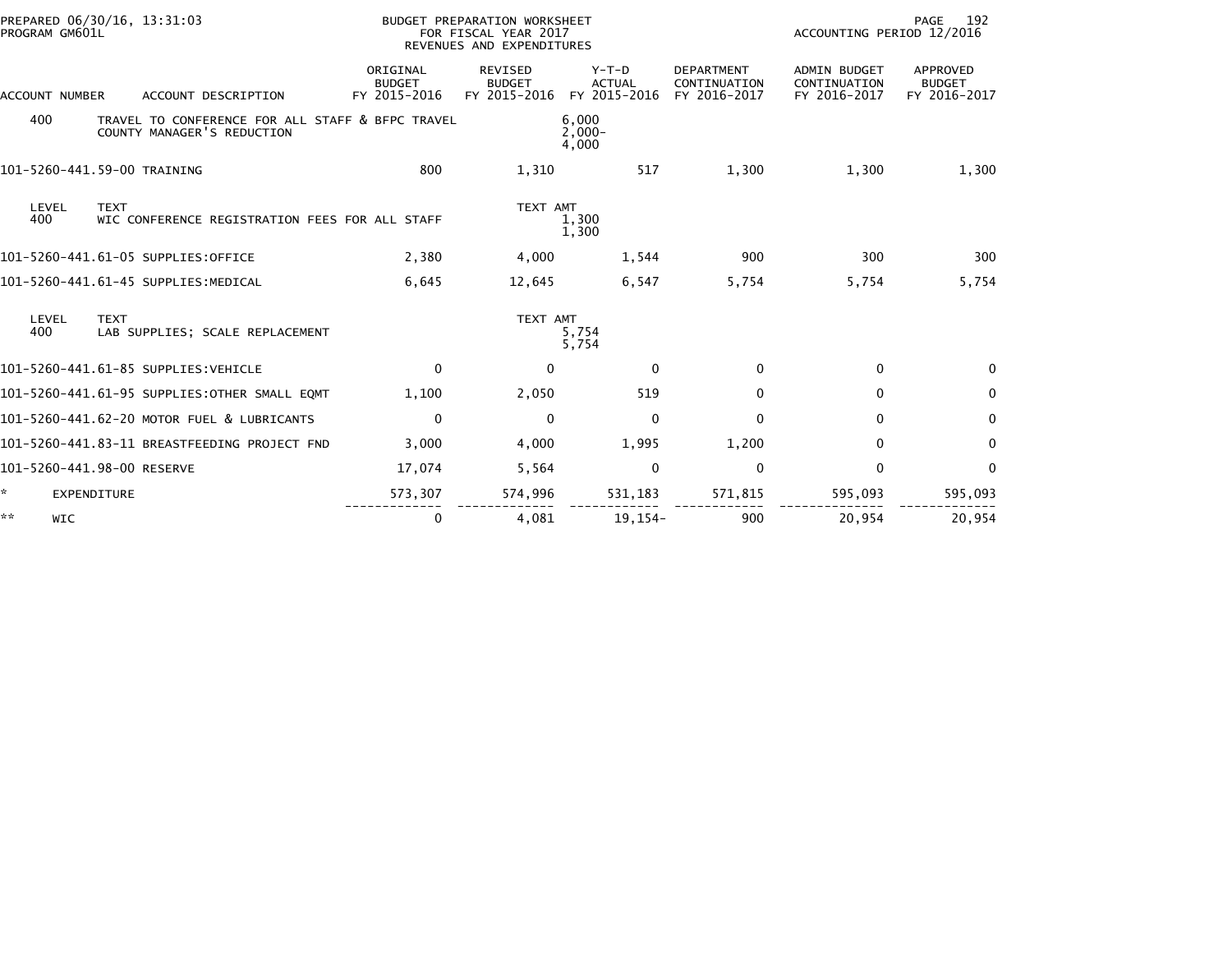| PREPARED 06/30/16, 13:31:03<br><b>BUDGET PREPARATION WORKSHEET</b><br>PROGRAM GM601L<br>FOR FISCAL YEAR 2017<br>REVENUES AND EXPENDITURES |                                                                                               |                                           |                                          |                                        | 193<br>PAGE<br>ACCOUNTING PERIOD 12/2016   |                                              |                                                  |
|-------------------------------------------------------------------------------------------------------------------------------------------|-----------------------------------------------------------------------------------------------|-------------------------------------------|------------------------------------------|----------------------------------------|--------------------------------------------|----------------------------------------------|--------------------------------------------------|
| ACCOUNT NUMBER                                                                                                                            | ACCOUNT DESCRIPTION                                                                           | ORIGINAL<br><b>BUDGET</b><br>FY 2015-2016 | REVISED<br><b>BUDGET</b><br>FY 2015-2016 | Y-T-D<br><b>ACTUAL</b><br>FY 2015-2016 | DEPARTMENT<br>CONTINUATION<br>FY 2016-2017 | ADMIN BUDGET<br>CONTINUATION<br>FY 2016-2017 | <b>APPROVED</b><br><b>BUDGET</b><br>FY 2016-2017 |
|                                                                                                                                           | 101-5265-331.07-54 XVIII FEES-PRIMARY CARE                                                    | $\mathbf 0$                               | $\mathbf 0$                              | $402 -$                                | $300 -$                                    | $300 -$                                      | $300 -$                                          |
|                                                                                                                                           | 101-5265-331.84-54 TXIX FEES-PRIMARY CARE PR                                                  | $58,000 -$                                | $58,000-$                                | 77,947-                                | $62,000 -$                                 | $62,000 -$                                   | $62,000-$                                        |
|                                                                                                                                           | 101-5265-345.60-00 PRIMARY CARE FEES                                                          | $30,000 -$                                | $30,000 -$                               | $30, 165 -$                            | $30,000 -$                                 | $30,000 -$                                   | $30,000 -$                                       |
|                                                                                                                                           |                                                                                               | $\mathbf 0$                               | $\mathbf 0$                              | $161 -$                                | $250 -$                                    | $250 -$                                      | $250 -$                                          |
|                                                                                                                                           | 101-5265-395.00-00 FUND BALANCE APPR-RESTR                                                    | $100,000 -$                               | $70,000 -$                               | $\mathbf 0$                            | $70,000 -$                                 | $100,000 -$                                  | $100,000 -$                                      |
| <b>REVENUE</b>                                                                                                                            |                                                                                               | 188,000-<br>114,130                       | $158,000 -$<br>111,130                   | $108,675-$<br>125,564                  | 162,550-<br>142,370                        | 192,550-<br>150,985                          | $192,550-$<br>150,985                            |
|                                                                                                                                           | 101-5265-441.20-05 HEALTH INSURANCE                                                           | 21,412                                    | 19,912                                   | 21,601                                 | 27,441                                     | 28,231                                       | 28,231                                           |
|                                                                                                                                           | 101-5265-441.20-10 MEDICARE TAX                                                               | 1,569                                     | 1,529                                    | 1,728                                  | 1,957                                      | 2,079                                        | 2,079                                            |
|                                                                                                                                           | 101-5265-441.20-15 RETIREMENT                                                                 | 8,069                                     | 7,869                                    | 8,456                                  | 9,624                                      | 11,082                                       | 11,082                                           |
|                                                                                                                                           | 101–5265–441.20–20 SOCIAL SECURITY TAX                                                        | 6,700                                     | 6,530                                    | 7,390                                  | 8,351                                      | 8,869                                        | 8,869                                            |
|                                                                                                                                           | 101-5265-441.20-25 WORKERS COMPENSATION                                                       | 1,494                                     | 2,315                                    | 3,435                                  | 3,888                                      | 4,113                                        | 4,113                                            |
|                                                                                                                                           | 101-5265-441.20-30 401(K) CONTRIBUTIONS                                                       | 3,424                                     | 3,334                                    | 3,126                                  | 4,271                                      | 4,530                                        | 4,530                                            |
|                                                                                                                                           |                                                                                               | 600                                       | 600                                      | 0                                      | 600                                        | 600                                          | 600                                              |
|                                                                                                                                           | 101-5265-441.32-36 PUBLIC HEALTH NURSING SVS                                                  | 2,000                                     | 7,000                                    | 6,505                                  | 2,000                                      | 2,000                                        | 2,000                                            |
|                                                                                                                                           | 101-5265-441.32-40 PHYSICIAN FEES                                                             | 11,215                                    | 11,215                                   | 11,215                                 | 13,047                                     | 13,047                                       | 13,047                                           |
| LEVEL<br>400                                                                                                                              | <b>TEXT</b><br>CAROLINA WOMENS HEALTH                                                         |                                           | TEXT AMT                                 |                                        |                                            |                                              |                                                  |
|                                                                                                                                           | MEDICAL DIRECTOR, ADMIN & CLINIAL                                                             |                                           |                                          | 13,047<br>13,047                       |                                            |                                              |                                                  |
|                                                                                                                                           | 101-5265-441.33-65 TELEPHONE ANSWERING SERV                                                   | 2,000                                     | 2,000                                    | 1,180                                  | 3,900                                      | 2,600                                        | 2,600                                            |
| LEVEL<br>400                                                                                                                              | <b>TEXT</b><br>INCREASE COST FOR SERVICE<br>COUNTY MANAGER RECOMMENDED REDUCTION TO ELIMINATE |                                           | TEXT AMT                                 | 3,900                                  |                                            |                                              |                                                  |
|                                                                                                                                           | DUPLICATE BUDGET                                                                              |                                           |                                          | $1,300-$<br>2,600                      |                                            |                                              |                                                  |
|                                                                                                                                           | 101-5265-441.34-19 LABORATORY FEES                                                            | 1,585                                     | 1,585                                    | 1,472                                  | 1,585                                      | 1,585                                        | 1,585                                            |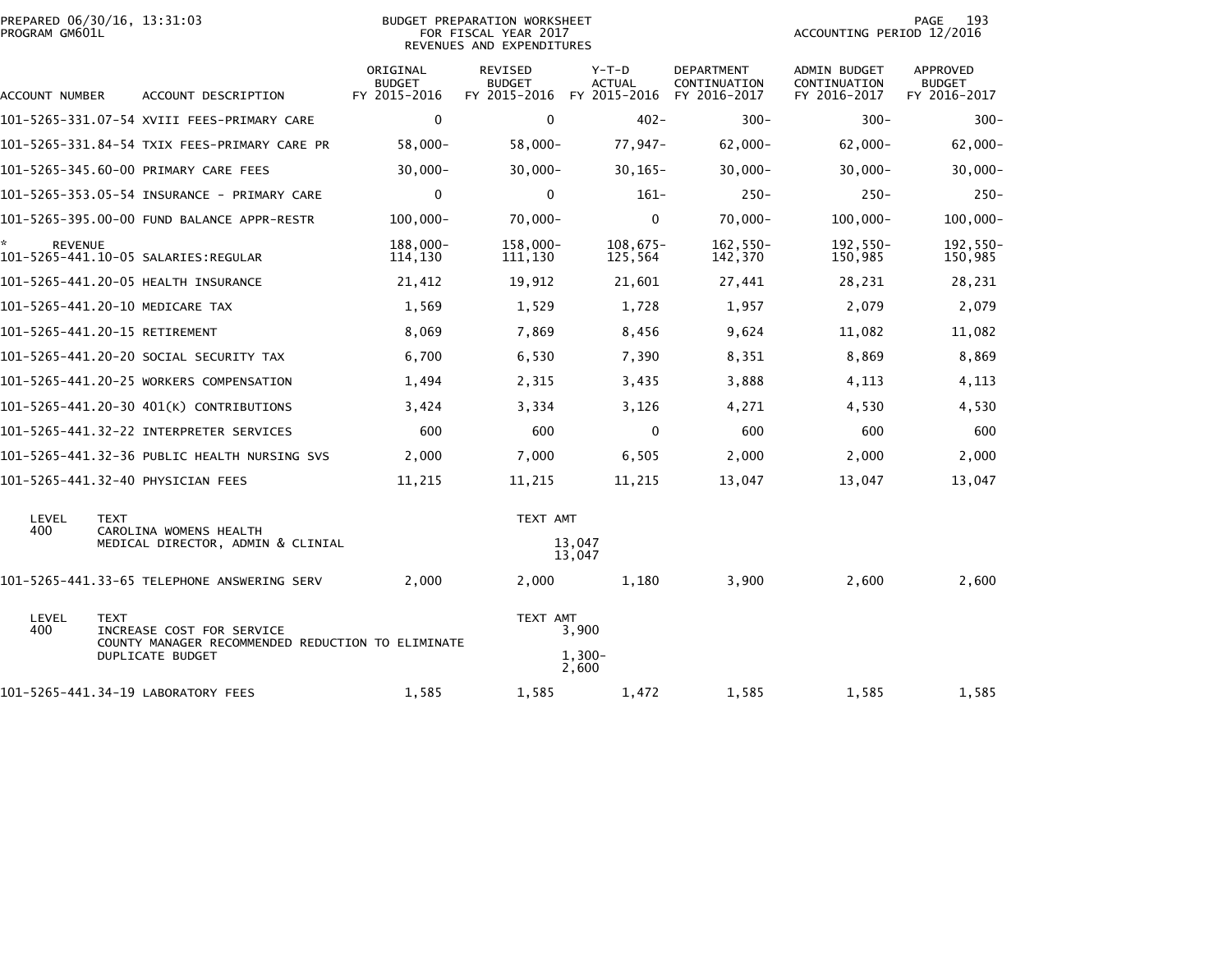| PREPARED 06/30/16, 13:31:03<br>PROGRAM GM601L |                                              |                                           | BUDGET PREPARATION WORKSHEET<br>FOR FISCAL YEAR 2017<br>REVENUES AND EXPENDITURES |                                          |                                                   | ACCOUNTING PERIOD 12/2016                           | 194<br>PAGE                               |
|-----------------------------------------------|----------------------------------------------|-------------------------------------------|-----------------------------------------------------------------------------------|------------------------------------------|---------------------------------------------------|-----------------------------------------------------|-------------------------------------------|
| ACCOUNT NUMBER                                | ACCOUNT DESCRIPTION                          | ORIGINAL<br><b>BUDGET</b><br>FY 2015-2016 | <b>REVISED</b><br><b>BUDGET</b><br>FY 2015-2016                                   | $Y-T-D$<br><b>ACTUAL</b><br>FY 2015-2016 | <b>DEPARTMENT</b><br>CONTINUATION<br>FY 2016-2017 | <b>ADMIN BUDGET</b><br>CONTINUATION<br>FY 2016-2017 | APPROVED<br><b>BUDGET</b><br>FY 2016-2017 |
| 101-5265-441.43-15 R&M:EQUIPMENT              |                                              | 280                                       | 280                                                                               | 0                                        | 280                                               | 280                                                 | 280                                       |
| 101-5265-441.53-05 TELEPHONE                  |                                              | 1,600                                     | 2,365                                                                             | 1,757                                    | 1,900                                             | 1,900                                               | 1,900                                     |
| 101-5265-441.55-00 PRINTING                   |                                              | 300                                       | 300                                                                               | 115                                      | 300                                               | 300                                                 | 300                                       |
| 101-5265-441.57-00 POSTAGE                    |                                              | 1,000                                     | 1,000                                                                             | 666                                      | 1,000                                             | 1,000                                               | 1,000                                     |
| 101-5265-441.58-00 TRAVEL                     |                                              | 1,442                                     | 721                                                                               | 570                                      | 1,442                                             | 1,442                                               | 1,442                                     |
| 101-5265-441.59-00 TRAINING                   |                                              | 1,300                                     | 1,300                                                                             | 1,300                                    | 1,300                                             | 1,300                                               | 1,300                                     |
| 101-5265-441.61-05 SUPPLIES:OFFICE            |                                              | 2,480                                     | 2,480                                                                             | 2,281                                    | 2,480                                             | 2,480                                               | 2,480                                     |
| 101-5265-441.61-45 SUPPLIES:MEDICAL           |                                              | 4,700                                     | 4,700                                                                             | 4,681                                    | 4,700                                             | 4,700                                               | 4,700                                     |
|                                               | 101-5265-441.61-95 SUPPLIES:OTHER SMALL EQMT | 700                                       | 700                                                                               | 700                                      | 700                                               | 700                                                 | 700                                       |
| ×.<br><b>EXPENDITURE</b>                      |                                              | 188,000                                   | 188,865                                                                           | 203,742                                  | 233,136                                           | 243,823                                             | 243,823                                   |
| **                                            | PRIM CARE ADULT HLTH PROV                    | 0                                         | 30,865                                                                            | 95,067                                   | 70,586                                            | 51,273                                              | 51,273                                    |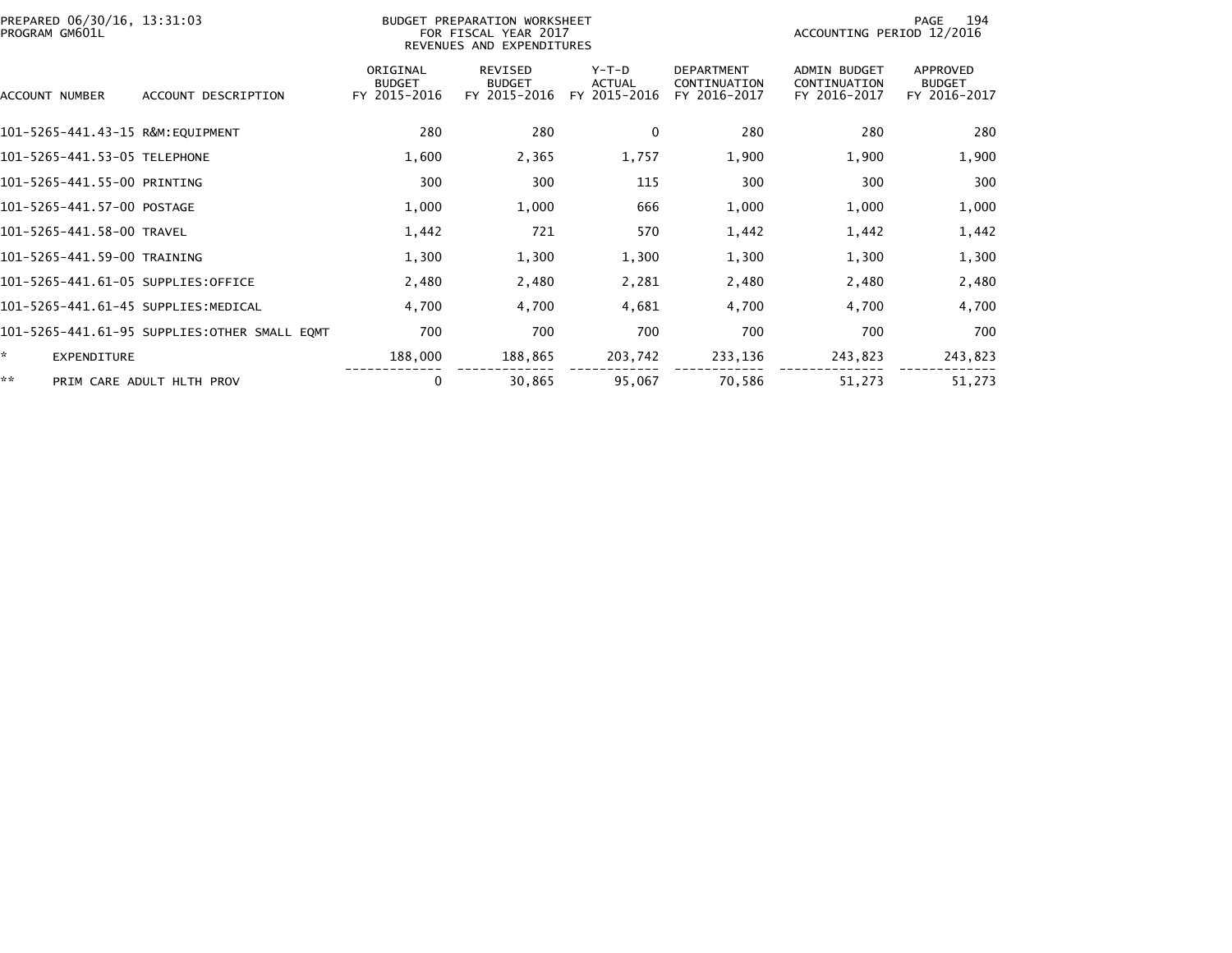| PREPARED 06/30/16, 13:31:03<br>PROGRAM GM601L |                                              |                                           | BUDGET PREPARATION WORKSHEET<br>FOR FISCAL YEAR 2017<br>REVENUES AND EXPENDITURES |                                   |                                                   | ACCOUNTING PERIOD 12/2016                    | 195<br>PAGE                               |
|-----------------------------------------------|----------------------------------------------|-------------------------------------------|-----------------------------------------------------------------------------------|-----------------------------------|---------------------------------------------------|----------------------------------------------|-------------------------------------------|
| ACCOUNT NUMBER                                | ACCOUNT DESCRIPTION                          | ORIGINAL<br><b>BUDGET</b><br>FY 2015-2016 | <b>REVISED</b><br><b>BUDGET</b><br>FY 2015-2016                                   | $Y-T-D$<br>ACTUAL<br>FY 2015-2016 | <b>DEPARTMENT</b><br>CONTINUATION<br>FY 2016-2017 | ADMIN BUDGET<br>CONTINUATION<br>FY 2016-2017 | APPROVED<br><b>BUDGET</b><br>FY 2016-2017 |
|                                               | 101–5275–331.07–60 XVIII FEES–TB             | 0                                         | $\mathbf{0}$                                                                      | $\mathbf{0}$                      | 0                                                 | $\Omega$                                     | $\mathbf{0}$                              |
|                                               | 101-5275-331.84-60 TXIX FEES-TB              | $1,000-$                                  | $1,000-$                                                                          | $22, 142 -$                       | $1,000-$                                          | $1,000-$                                     | $1,000-$                                  |
|                                               | 101-5275-334.24-00 COMMUNICABLE DIS/TB GRANT | 18,453-                                   | 18,453-                                                                           | 18,453-                           | 18,460-                                           | 18,460-                                      | $18,460-$                                 |
|                                               | 101-5275-353.05-60 INSURANCE - TB            | $\mathbf 0$                               | $\Omega$                                                                          | $\mathbf 0$                       | 0                                                 | $\mathbf 0$                                  | $\mathbf 0$                               |
| 101-5275-353.90-00 TB FEES                    |                                              | $5,000 -$                                 | $5,000-$                                                                          | $2,691-$                          | $2,000-$                                          | $2,000-$                                     | $2,000-$                                  |
|                                               | 101-5275-395.00-00 FUND BALANCE APPR-RESTR   | $\mathbf 0$                               | $20,000 -$                                                                        | $\mathbf 0$                       | $20,000 -$                                        | $40,000 -$                                   | $40,000 -$                                |
| *.<br><b>REVENUE</b>                          |                                              | $24,453-$<br>56,613                       | 44,453-<br>56,613                                                                 | 43,286-<br>24,700                 | 41,460-<br>62,657                                 | $61,460-$<br>85,585                          | $61,460 -$<br>85,585                      |
|                                               | 101-5275-441.20-05 HEALTH INSURANCE          | 10,621                                    | 10,621                                                                            | 4,957                             | 11,172                                            | 5,836                                        | 5,836                                     |
|                                               | 101-5275-441.20-10 MEDICARE TAX              | 778                                       | 778                                                                               | 345                               | 862                                               | 1,252                                        | 1,252                                     |
| 101-5275-441.20-15 RETIREMENT                 |                                              | 4,003                                     | 4,003                                                                             | 1,645                             | 3,175                                             | 6,282                                        | 6,282                                     |
|                                               | 101–5275–441.20–20 SOCIAL SECURITY TAX       | 3,323                                     | 3,323                                                                             | 1,474                             | 3,656                                             | 5,352                                        | 5,352                                     |
|                                               | 101-5275-441.20-25 WORKERS COMPENSATION      | 948                                       | 432                                                                               | 646                               | 9,514                                             | 3,458                                        | 3,458                                     |
|                                               | 101-5275-441.20-30 401(K) CONTRIBUTIONS      | 1,698                                     | 1,698                                                                             | 606                               | 2,594                                             | 2,567                                        | 2,567                                     |
|                                               |                                              | 300                                       | 300                                                                               | 0                                 | 300                                               | 300                                          | 300                                       |
|                                               | 101-5275-441.32-40 PHYSICIAN FEES            | 10,665                                    | 10,665                                                                            | 8,266                             | 12,389                                            | 12,389                                       | 12,389                                    |
| LEVEL<br><b>TEXT</b><br>400                   | CAROLINA WOMERS HEALTH                       |                                           | TEXT AMT                                                                          |                                   |                                                   |                                              |                                           |
|                                               | MEDICAL DIRECTOR, ADMIN, & CLINICAL          |                                           |                                                                                   | 12,389<br>12,389                  |                                                   |                                              |                                           |
|                                               | 101-5275-441.34-19 LABORATORY FEES           | 2,100                                     | 2,100                                                                             | 258                               | 2,100                                             | 2,100                                        | 2,100                                     |
|                                               |                                              | 1,000                                     | 1,000                                                                             | 942                               | 1,050                                             | 1,050                                        | 1,050                                     |
| LEVEL<br><b>TEXT</b><br>400                   | INCREASE 5%                                  |                                           | TEXT AMT                                                                          | 1,050<br>1,050                    |                                                   |                                              |                                           |
| 101-5275-441.53-05 TELEPHONE                  |                                              | 720                                       | 720                                                                               | $3-$                              | 0                                                 | 0                                            | 0                                         |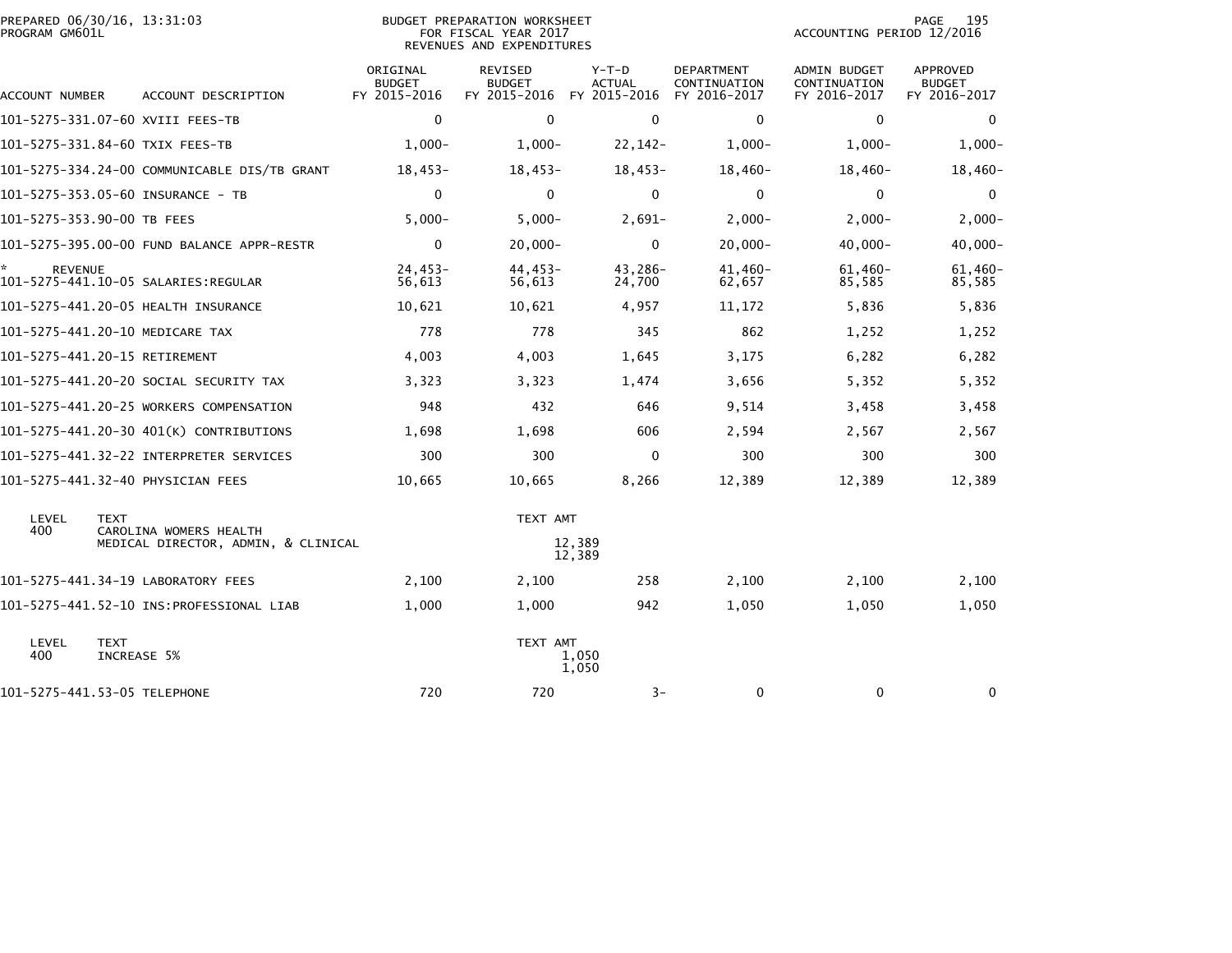| PREPARED 06/30/16, 13:31:03<br>PROGRAM GM601L |                             |                                         |                                           | PAGE<br>BUDGET PREPARATION WORKSHEET<br>ACCOUNTING PERIOD 12/2016<br>FOR FISCAL YEAR 2017<br>REVENUES AND EXPENDITURES |                                          |                                                   |                                                     |                                                  |  |
|-----------------------------------------------|-----------------------------|-----------------------------------------|-------------------------------------------|------------------------------------------------------------------------------------------------------------------------|------------------------------------------|---------------------------------------------------|-----------------------------------------------------|--------------------------------------------------|--|
|                                               | <b>ACCOUNT NUMBER</b>       | ACCOUNT DESCRIPTION                     | ORIGINAL<br><b>BUDGET</b><br>FY 2015-2016 | <b>REVISED</b><br><b>BUDGET</b><br>FY 2015-2016                                                                        | $Y-T-D$<br><b>ACTUAL</b><br>FY 2015-2016 | <b>DEPARTMENT</b><br>CONTINUATION<br>FY 2016-2017 | <b>ADMIN BUDGET</b><br>CONTINUATION<br>FY 2016-2017 | <b>APPROVED</b><br><b>BUDGET</b><br>FY 2016-2017 |  |
|                                               | 101-5275-441.55-00 PRINTING |                                         | 75                                        | 75                                                                                                                     | $\mathbf 0$                              | 75                                                | 75                                                  | 75                                               |  |
|                                               | 101-5275-441.57-00 POSTAGE  |                                         | 600                                       | 600                                                                                                                    | $\mathbf{0}$                             | 600                                               | 600                                                 | 600                                              |  |
|                                               | 101-5275-441.58-00 TRAVEL   |                                         | 1,600                                     | 1,600                                                                                                                  | 45                                       | 1,600                                             | 1,600                                               | 1,600                                            |  |
| LEVEL<br>400                                  | <b>TEXT</b>                 | 2 NEW CD NURSES & DR NICKERSON TRAINING |                                           | TEXT AMT                                                                                                               | 1,600<br>1,600                           |                                                   |                                                     |                                                  |  |
|                                               | 101-5275-441.59-00 TRAINING |                                         | 1,000                                     | 1,000                                                                                                                  | $\mathbf 0$                              | 1,000                                             | 1,000                                               | 1,000                                            |  |
| LEVEL<br>400                                  | <b>TEXT</b>                 | 2 NEW NURSES & DR NICKERSON TRAINING    |                                           | TEXT AMT                                                                                                               | 1,000<br>1,000                           |                                                   |                                                     |                                                  |  |
|                                               |                             | 101-5275-441.61-05 SUPPLIES:OFFICE      | 500                                       | 500                                                                                                                    | 246                                      | 500                                               | 500                                                 | 500                                              |  |
|                                               |                             | 101-5275-441.61-45 SUPPLIES:MEDICAL     | 1,500                                     | 1,500                                                                                                                  | 909                                      | 1,500                                             | 1,500                                               | 1,500                                            |  |
|                                               |                             | 101-5275-441.64-50 DUES & SUBSCRIPTIONS | 150                                       | 150                                                                                                                    | 0                                        | 150                                               | 150                                                 | 150                                              |  |
| ÷.                                            | <b>EXPENDITURE</b>          |                                         | 98,194                                    | 97,678                                                                                                                 | 45,036                                   | 114,894                                           | 131,596                                             | 131,596                                          |  |
| **                                            | TB PROGRAM                  |                                         | 73,741                                    | 53,225                                                                                                                 | 1,750                                    | 73,434                                            | 70,136                                              | 70,136                                           |  |
| ***                                           | PERSONAL HEALTH             |                                         | 1,101,120                                 | 1,130,440                                                                                                              | 581,513                                  | 1,339,086                                         | 1,364,665                                           | 1,364,665                                        |  |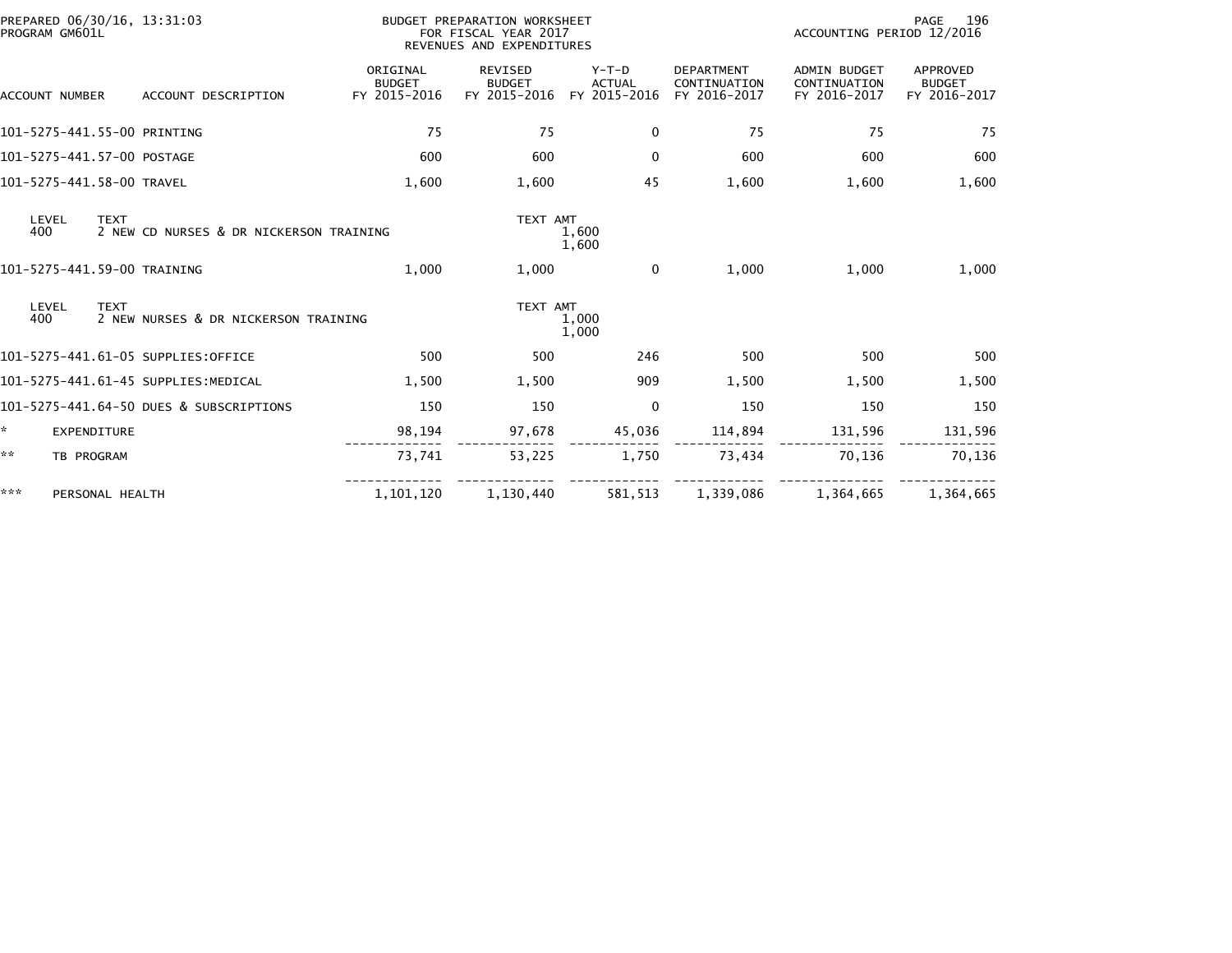| PROGRAM GM601L |                                                           | FOR FISCAL YEAR 2017<br>REVENUES AND EXPENDITURES |                                                 |                                          |                                            | ACCOUNTING PERIOD 12/2016                    |                                           |  |
|----------------|-----------------------------------------------------------|---------------------------------------------------|-------------------------------------------------|------------------------------------------|--------------------------------------------|----------------------------------------------|-------------------------------------------|--|
| ACCOUNT NUMBER | ACCOUNT DESCRIPTION                                       | ORIGINAL<br><b>BUDGET</b><br>FY 2015-2016         | <b>REVISED</b><br><b>BUDGET</b><br>FY 2015-2016 | $Y-T-D$<br><b>ACTUAL</b><br>FY 2015-2016 | DEPARTMENT<br>CONTINUATION<br>FY 2016-2017 | ADMIN BUDGET<br>CONTINUATION<br>FY 2016-2017 | APPROVED<br><b>BUDGET</b><br>FY 2016-2017 |  |
|                | 101-5310-346.30-00 DSS INTERIM PYMT CLEARING              | 0                                                 | $\mathbf{0}$                                    | 47,770-                                  | 0                                          | 0                                            | $\mathbf{0}$                              |  |
|                | 101-5310-353.36-00 COPY MACHINE FEES                      | $60 -$                                            | $60 -$                                          | $58 -$                                   | $60-$                                      | $60 -$                                       | $60 -$                                    |  |
|                | 101-5310-389.50-00 MISC DSS CLEARING                      | $\mathbf 0$                                       | $\mathbf{0}$                                    | $\mathbf 0$                              | $\mathbf{0}$                               | $\mathbf{0}$                                 | $\mathbf{0}$                              |  |
| <b>REVENUE</b> |                                                           | $60 -$<br>0                                       | $60 -$<br>$\mathbf{0}$                          | 47,828-<br>1,270,538                     | $60 -$<br>0                                | $60 -$<br>$\bf{0}$                           | $60 -$<br>$\Omega$                        |  |
|                |                                                           | 416,864                                           | 416,864                                         | 369,488                                  | 412,032                                    | 430,546                                      | 430,546                                   |  |
|                |                                                           | $\mathbf{0}$                                      | $\Omega$                                        | $49 -$                                   | 0                                          | $\mathbf{0}$                                 | $\Omega$                                  |  |
|                |                                                           | $\mathbf{0}$                                      | $\Omega$                                        | $\mathbf{0}$                             | $\mathbf{0}$                               | $\Omega$                                     | $\Omega$                                  |  |
|                | 101-5310-444.10-20 SALARIES:PER DIEM                      | 2,520                                             | 2,520                                           | 1,830                                    | 2,520                                      | 2,520                                        | 2,520                                     |  |
|                | 101-5310-444.20-05 HEALTH INSURANCE                       | 82,008                                            | 82,008                                          | 341,063                                  | 86,653                                     | 88,609                                       | 88,609                                    |  |
|                | 101-5310-444.20-08 HEALTH INSURANCE:RETIREES              | 38,860                                            | 38,860                                          | 50,040                                   | 45,045                                     | 45,045                                       | 45,045                                    |  |
|                | 101-5310-444.20-10 MEDICARE TAX                           | 6,045                                             | 6,045                                           | 22,357                                   | 5,974                                      | 6,280                                        | 6,280                                     |  |
|                | 101-5310-444.20-15 RETIREMENT                             | 29,472                                            | 29,472                                          | 110,861                                  | 27,853                                     | 31,602                                       | 31,602                                    |  |
|                | 101–5310–444.20–20 SOCIAL SECURITY TAX                    | 25,846                                            | 25,846                                          | 95,605                                   | 25,546                                     | 26,850                                       | 26,850                                    |  |
|                | 101-5310-444.20-25 WORKERS COMPENSATION                   | 111,131                                           | 110,802                                         | 64,263                                   | 65,518                                     | 72,875                                       | 72,875                                    |  |
|                | 101-5310-444.20-30 401(K) CONTRIBUTIONS                   | 12,506                                            | 12,506                                          | 43,985                                   | 12,361                                     | 12,920                                       | 12,920                                    |  |
|                | 101-5310-444.32-00 PROFESSIONAL SERVICES                  | 130,289                                           | 130,289                                         | 39,001                                   | 0                                          | 0                                            | $\mathbf{0}$                              |  |
|                | 101-5310-444.32-01 PROFESSIONAL SERVICES NR               | 14,477                                            | 14,477                                          | 4,343                                    | $\mathbf 0$                                | $\mathbf{0}$                                 | $\Omega$                                  |  |
|                | 101-5310-444.32-22 INTERPRETER SERVICES                   | 3,000                                             | 2,250                                           | 1,071                                    | 3,000                                      | 3,000                                        | 3,000                                     |  |
|                | 101-5310-444.33-02 BOARD EXPENDITURES                     | 1,000                                             | 1,690                                           | 1,490                                    | 2,280                                      | 2,280                                        | 2,280                                     |  |
| LEVEL<br>400   | <b>TEXT</b><br>TRAINING FOR 5 BOARD MEMBERS, NCACBSS DUES |                                                   | TEXT AMT                                        | 2,280<br>2,280                           |                                            |                                              |                                           |  |
|                | 101-5310-444.33-50 PROGRAMMING SERVICES                   | 77,800                                            | 79,760                                          | 73,245                                   | 78,800                                     | 84,540                                       | 84,540                                    |  |
|                | 101-5310-444.34-30 SERVICE & MAINTENANCE                  | 78,156                                            | 79,301                                          | 70,255                                   | 80,157                                     | 80,157                                       | 80,157                                    |  |

PREPARED 06/30/16, 13:31:03 BUDGET PREPARATION WORKSHEET PAGE 197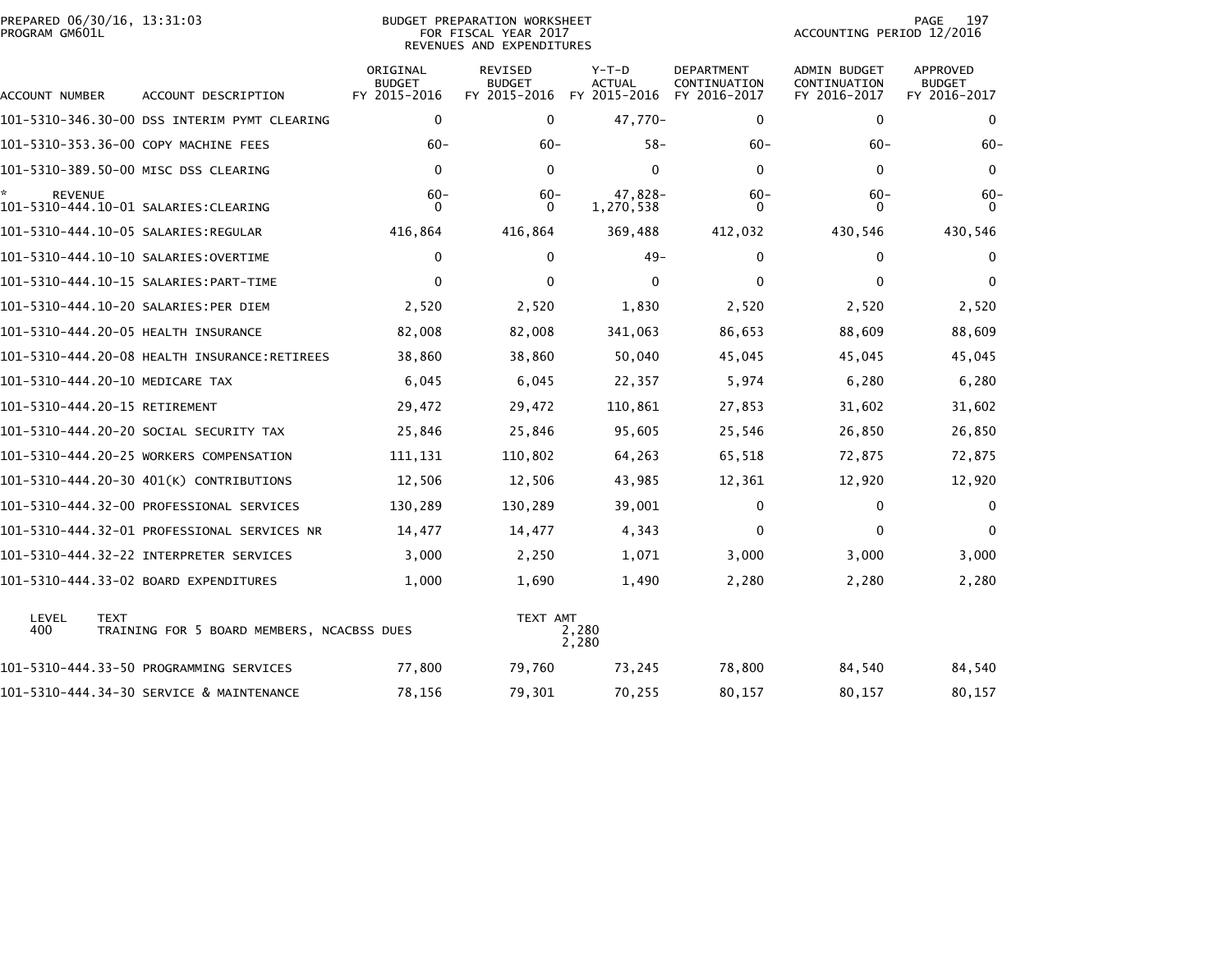| PROGRAM GM601L            | PREPARED 06/30/16, 13:31:03                            |                                           | <b>BUDGET PREPARATION WORKSHEET</b><br>FOR FISCAL YEAR 2017<br>REVENUES AND EXPENDITURES | 198<br>PAGE<br>ACCOUNTING PERIOD 12/2016 |                                                   |                                                     |                                           |
|---------------------------|--------------------------------------------------------|-------------------------------------------|------------------------------------------------------------------------------------------|------------------------------------------|---------------------------------------------------|-----------------------------------------------------|-------------------------------------------|
| ACCOUNT NUMBER            | ACCOUNT DESCRIPTION                                    | ORIGINAL<br><b>BUDGET</b><br>FY 2015-2016 | <b>REVISED</b><br><b>BUDGET</b><br>FY 2015-2016                                          | $Y-T-D$<br><b>ACTUAL</b><br>FY 2015-2016 | <b>DEPARTMENT</b><br>CONTINUATION<br>FY 2016-2017 | <b>ADMIN BUDGET</b><br>CONTINUATION<br>FY 2016-2017 | APPROVED<br><b>BUDGET</b><br>FY 2016-2017 |
|                           | 101-5310-444.34-31 SERVICE & MAINTENANCE-NR            | 55,582                                    | 56,871                                                                                   | 55,856                                   | 43,500                                            | 43,500                                              | 43,500                                    |
| 101-5310-444.41-40 WATER  |                                                        | 6,700                                     | 6,700                                                                                    | 5,799                                    | 6,700                                             | 6,700                                               | 6,700                                     |
|                           | 101-5310-444.41-42 STORM WATER FEE                     | 1,300                                     | 1,300                                                                                    | 1,015                                    | 1,300                                             | 1,300                                               | 1,300                                     |
|                           |                                                        | 5,040                                     | 5,040                                                                                    | 0                                        | 1,000                                             | 1,000                                               | 1,000                                     |
|                           | 101-5310-444.43-55 R&M:TELEPHONES                      | 2,375                                     | 2,375                                                                                    | $\mathbf{0}$                             | 2,375                                             | 2,375                                               | 2,375                                     |
|                           | 101-5310-444.44-35 RENT:PAGERS                         | 0                                         | 0                                                                                        | $\Omega$                                 | $\mathbf 0$                                       | 0                                                   | $\mathbf{0}$                              |
|                           | 101-5310-444.44-45 RENT:POSTAGE METER                  | 4,500                                     | 4,500                                                                                    | 2,751                                    | 4,500                                             | 4,500                                               | 4,500                                     |
|                           | 101-5310-444.50-07 COST PER COPY PROGRAM               | 46,000                                    | 46,000                                                                                   | 29,905                                   | 46,000                                            | 46,000                                              | 46,000                                    |
|                           | 101–5310–444.50–50 REG OF DEEDS                        | 500                                       | 500                                                                                      | 0                                        | 500                                               | 500                                                 | 500                                       |
|                           | 101-5310-444.53-05 TELEPHONE                           | 51,500                                    | 51,243                                                                                   | 44,665                                   | 50,140                                            | 50,140                                              | 50,140                                    |
|                           | 101-5310-444.55-00 PRINTING                            | 12,000                                    | 12,000                                                                                   | 10,778                                   | 12,000                                            | 12,000                                              | 12,000                                    |
|                           | 101-5310-444.56-00 UNIFORMS                            | 600                                       | 600                                                                                      | 201                                      | 600                                               | 600                                                 | 600                                       |
|                           | 101-5310-444.57-00 POSTAGE                             | 2,500                                     | 2,500                                                                                    | 1,240                                    | 2,500                                             | 2,500                                               | 2,500                                     |
|                           | 101-5310-444.57-10 POSTAGE:MAILING MACHINE             | 85,000                                    | 85,000                                                                                   | 70,000                                   | 85,000                                            | 85,000                                              | 85,000                                    |
| 101-5310-444.58-00 TRAVEL |                                                        | 6,500                                     | 7,300                                                                                    | 6,604                                    | 7,000                                             | 7,000                                               | 7,000                                     |
|                           | 101-5310-444.59-00 TRAINING                            | 1,300                                     | 1,300                                                                                    | 719                                      | 1,300                                             | 1,300                                               | 1,300                                     |
|                           | 101–5310–444.61–05 SUPPLIES:OFFICE                     | 60,800                                    | 62,800                                                                                   | 52,470                                   | 60,800                                            | 60,800                                              | 60,800                                    |
|                           | 101-5310-444.61-50 SUPPLIES:NR                         | 2,000                                     | 2,000                                                                                    | 0                                        | 0                                                 | $\mathbf{0}$                                        | $\Omega$                                  |
|                           | 101-5310-444.61-89 SOFTWARE LICENSES                   | 72,000                                    | 66,075                                                                                   | 65,306                                   | 83,000                                            | 83,000                                              | 83,000                                    |
| LEVEL<br>400              | <b>TEXT</b><br>EA MICROSOFT, RIO LASERFICHE, SHAREFILE |                                           | TEXT AMT                                                                                 | 83,000<br>83,000                         |                                                   |                                                     |                                           |
|                           | 101–5310–444.61–95 SUPPLIES:OTHER SMALL EQMT           | 20,000                                    | 43,525                                                                                   | 40,045                                   | 21,000                                            | 21,000                                              | 21,000                                    |
|                           | 101-5310-444.62-05 ELECTRICITY                         | 50,000                                    | 50,000                                                                                   | 47,680                                   | 52,800                                            | 52,800                                              | 52,800                                    |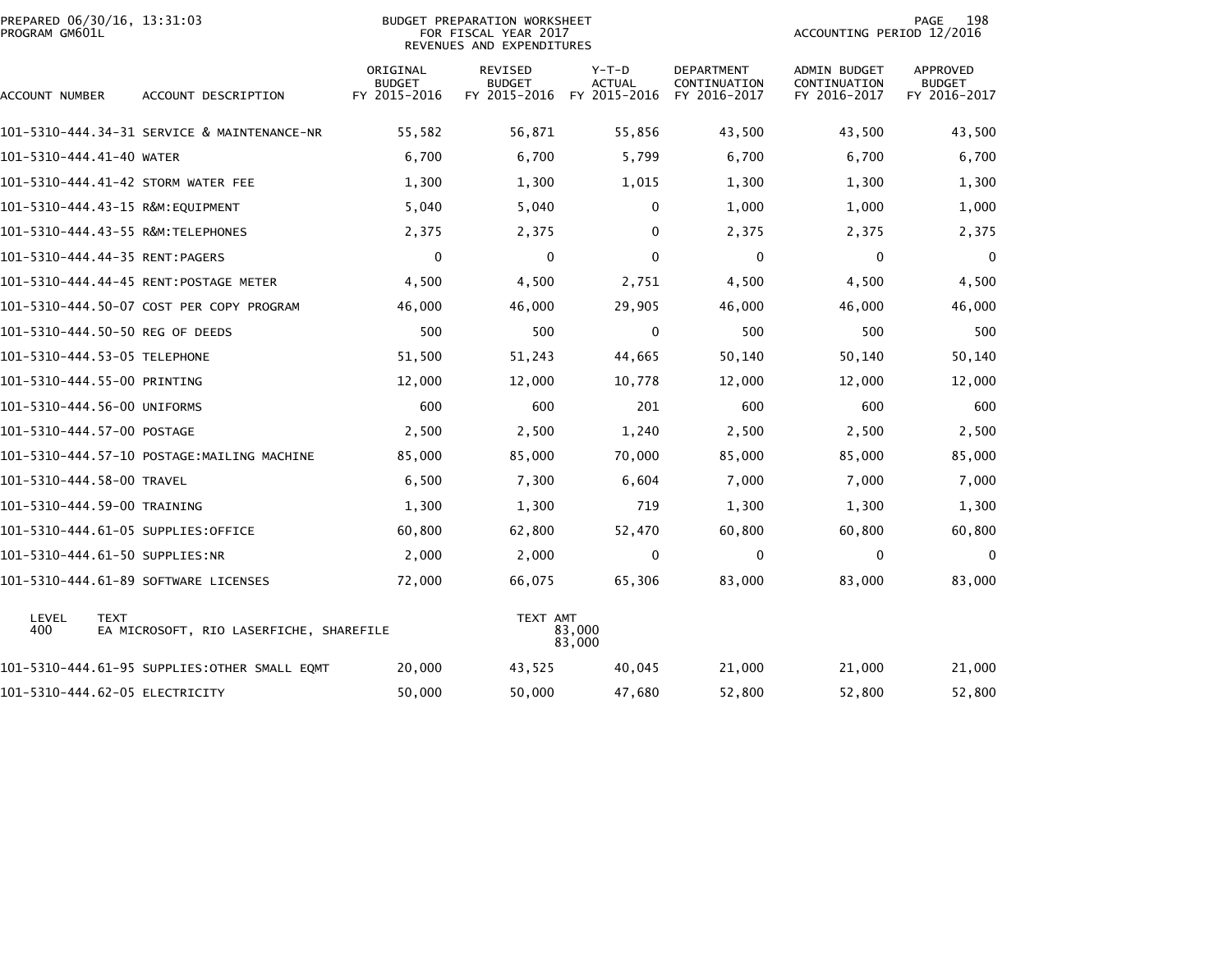| PREPARED 06/30/16, 13:31:03<br>PROGRAM GM601L |                                              |                                           | BUDGET PREPARATION WORKSHEET<br>FOR FISCAL YEAR 2017<br>REVENUES AND EXPENDITURES | 199<br>PAGE<br>ACCOUNTING PERIOD 12/2016 |                                                   |                                                     |                                           |
|-----------------------------------------------|----------------------------------------------|-------------------------------------------|-----------------------------------------------------------------------------------|------------------------------------------|---------------------------------------------------|-----------------------------------------------------|-------------------------------------------|
| ACCOUNT NUMBER                                | ACCOUNT DESCRIPTION                          | ORIGINAL<br><b>BUDGET</b><br>FY 2015-2016 | <b>REVISED</b><br><b>BUDGET</b><br>FY 2015-2016                                   | $Y-T-D$<br><b>ACTUAL</b><br>FY 2015-2016 | <b>DEPARTMENT</b><br>CONTINUATION<br>FY 2016-2017 | <b>ADMIN BUDGET</b><br>CONTINUATION<br>FY 2016-2017 | APPROVED<br><b>BUDGET</b><br>FY 2016-2017 |
| 101-5310-444.62-25 NATURAL GAS                |                                              | 7,000                                     | 7,000                                                                             | 3,421                                    | 7,000                                             | 7,000                                               | 7,000                                     |
|                                               | 101-5310-444.64-50 DUES & SUBSCRIPTIONS      | 4,000                                     | 4,000                                                                             | 3,525                                    | 4,000                                             | 4,000                                               | 4,000                                     |
| 101-5310-444.64-51 DUES & SUBS:NR             |                                              | 0                                         | 0                                                                                 | $\Omega$                                 | 0                                                 | $\mathbf{0}$                                        | $\Omega$                                  |
|                                               | 101-5310-444.74-90 C/A:OTHER EQUIPMENT       | $\Omega$                                  | $\Omega$                                                                          | $\Omega$                                 | $\Omega$                                          | $\mathbf{0}$                                        | $\Omega$                                  |
| 101-5310-444.76-20 F/A:DP EQUIPMENT           |                                              | 163,000                                   | 175,322                                                                           | 168,783                                  | 40,000                                            | 40,000                                              | 40,000                                    |
|                                               | 101-5310-444.76-21 F/A:DP EQUIPMENT NON-REIM | 87,075                                    | 92,700                                                                            | 87,081                                   | 2,000                                             | 2,000                                               | 2,000                                     |
|                                               | 101-5310-444.76-25 F/A:SOFTWARE LICENSES     | 0                                         | $\Omega$                                                                          | $\Omega$                                 | 0                                                 | $\mathbf{0}$                                        | $\Omega$                                  |
|                                               |                                              | 0                                         | 11,950                                                                            | 1,341                                    | $\bf{0}$                                          | 0                                                   | $\Omega$                                  |
| 101-5310-444.76-90 F/A:OTHER                  |                                              | $\mathbf 0$                               | $\Omega$                                                                          | $\Omega$                                 | $\mathbf 0$                                       | $\Omega$                                            | $\Omega$                                  |
|                                               | 101-5310-444.82-08 EMPLOYEE RETIREMENTS      | 0                                         | 250                                                                               | 116                                      | 1,500                                             | 1,500                                               | 1,500                                     |
| LEVEL<br><b>TEXT</b><br>400                   | 12 POTENTIAL RETIREMENTS                     |                                           | TEXT AMT                                                                          | 1,500<br>1,500                           |                                                   |                                                     |                                           |
|                                               | 101-5310-444.82-09 MEETINGS/TRAINING FOOD    | $\Omega$                                  | 2,200                                                                             | 1,194                                    | 2,200                                             | 2,200                                               | 2,200                                     |
| 101-5310-444.90-15 COURT FILING FEES          |                                              | 150                                       | 150                                                                               | $\Omega$                                 | $\mathbf 0$                                       | $\mathbf 0$                                         | $\Omega$                                  |
| ÷.<br><b>EXPENDITURE</b>                      |                                              | 1,777,396                                 | 1,833,891                                                                         | 3,259,881                                | 1,386,454                                         | 1,425,939                                           | 1,425,939                                 |
| **<br>ADMINISTRATION                          |                                              | 1,777,336                                 | 1,833,831                                                                         | 3,212,053                                | 1,386,394                                         | 1,425,879                                           | 1.425.879                                 |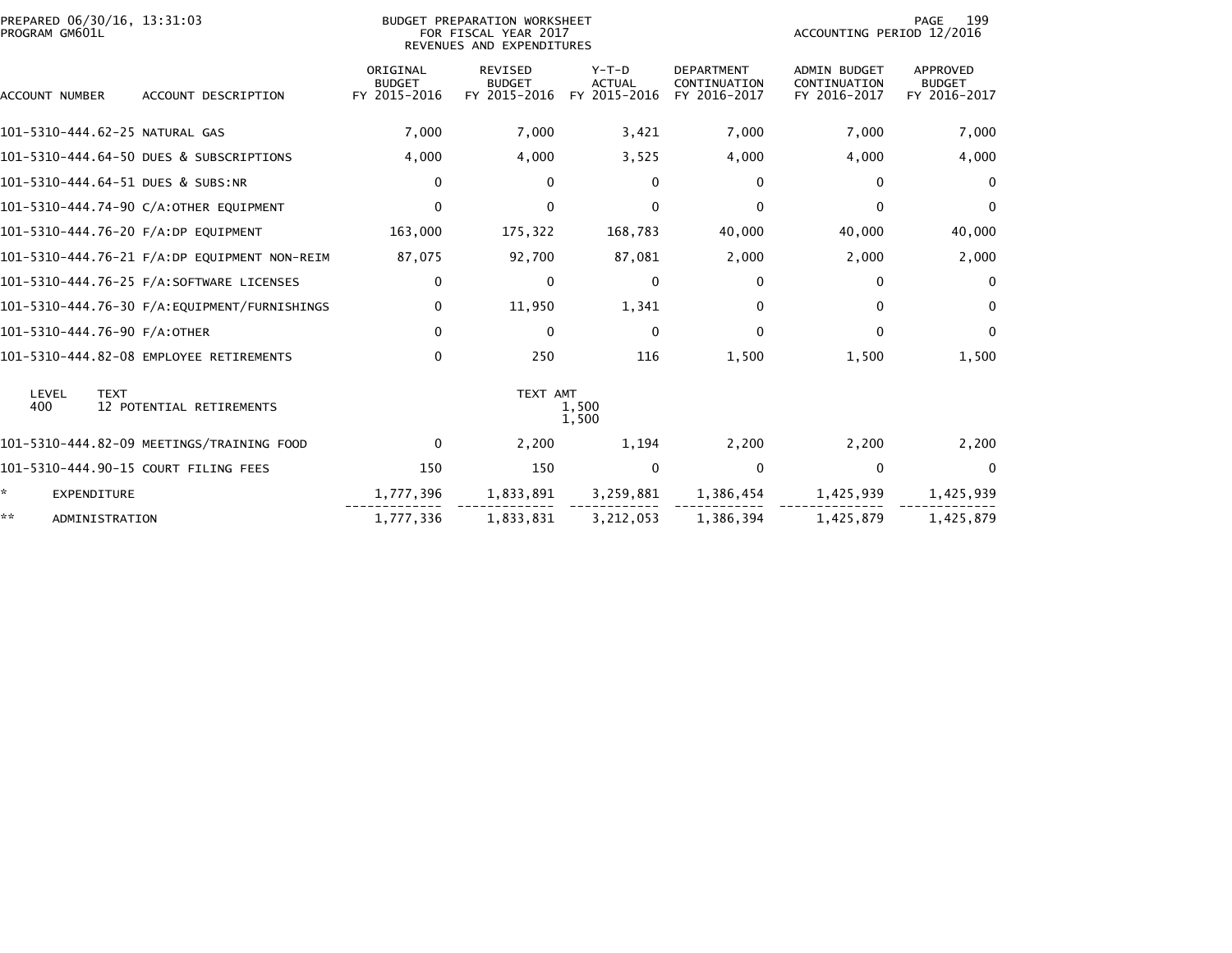| PROGRAM GM601L       | PREPARED 06/30/16, 13:31:03                                                                                                                                                                                                            | BUDGET PREPARATION WORKSHEET<br>FOR FISCAL YEAR 2017<br>REVENUES AND EXPENDITURES | PAGE<br>200<br>ACCOUNTING PERIOD 12/2016 |                                                                    |                            |                                              |                                           |
|----------------------|----------------------------------------------------------------------------------------------------------------------------------------------------------------------------------------------------------------------------------------|-----------------------------------------------------------------------------------|------------------------------------------|--------------------------------------------------------------------|----------------------------|----------------------------------------------|-------------------------------------------|
| ACCOUNT NUMBER       | ACCOUNT DESCRIPTION                                                                                                                                                                                                                    | ORIGINAL<br><b>BUDGET</b><br>FY 2015-2016                                         | REVISED<br><b>BUDGET</b>                 | $Y-T-D$<br><b>ACTUAL</b><br>FY 2015-2016 FY 2015-2016 FY 2016-2017 | DEPARTMENT<br>CONTINUATION | ADMIN BUDGET<br>CONTINUATION<br>FY 2016-2017 | APPROVED<br><b>BUDGET</b><br>FY 2016-2017 |
|                      | 101-5320-331.12-00 ADULT DAY CARE                                                                                                                                                                                                      | $28,827-$                                                                         | $55,493-$                                | $24,373-$                                                          | $28,827-$                  | $28,827-$                                    | 28,827-                                   |
|                      | 101-5320-331.72-00 FEDERAL GOVERNEMNT GRANTS                                                                                                                                                                                           | 288,791-                                                                          | 292,977-                                 | 206,998-                                                           | 293,735-                   | 293,735-                                     | 293,735-                                  |
|                      | 101-5320-331.72-10 TANF TO SSBG                                                                                                                                                                                                        | $51,662-$                                                                         | $50,691-$                                | $50, 544 -$                                                        | $51,679-$                  | $51,679-$                                    | 51,679-                                   |
|                      | 101-5320-334.92-00 ADULT DAY CARE STATE FNDS                                                                                                                                                                                           | $26,273-$                                                                         | 27,745-                                  | $18,727-$                                                          | $26, 273 -$                | $26,273-$                                    | 26,273-                                   |
|                      | 101-5320-334.95-00 SSBG STATE FUNDS                                                                                                                                                                                                    | $37,364-$                                                                         | $34,332-$                                | $35,973-$                                                          | 34,336-                    | 34,336-                                      | 34,336-                                   |
|                      | 101-5320-353.08-00 ADOPTION INTERMEDIARY FEE                                                                                                                                                                                           | $1,500-$                                                                          | $1,500-$                                 | $\mathbf 0$                                                        | $1,500-$                   | $1,500-$                                     | $1,500-$                                  |
|                      | 101-5320-353.54-00 HOME STUDY FEES                                                                                                                                                                                                     | $4,000-$                                                                          | $4,000-$                                 | $1,800-$                                                           | $4,000-$                   | $4,000-$                                     | $4,000-$                                  |
| ☆.<br><b>REVENUE</b> | 101-5320-444.10-05 SALARIES:REGULAR                                                                                                                                                                                                    | 438,417-<br>724,262                                                               | 466,738-<br>767,974                      | $338,415-$<br>552,582                                              | 440,350-<br>756,853        | 440,350-<br>838,455                          | 440,350-<br>838,455                       |
|                      | 101-5320-444.10-15 SALARIES:PART-TIME                                                                                                                                                                                                  | $\mathbf{0}$                                                                      | 0                                        | $\mathbf{0}$                                                       | 3,860                      | 3,860                                        | 3,860                                     |
| LEVEL<br>400         | <b>TEXT</b><br>TEMPORARY EMPLOYEES TO WORK FOR 5 WEEKS TO<br>LAUNCH THE SUBSIDIZED CHILD CARE PROGRAM INTO<br><b>NC FAST</b>                                                                                                           |                                                                                   | TEXT AMT                                 | 3,860<br>3,860                                                     |                            |                                              |                                           |
|                      | 101-5320-444.20-05 HEALTH INSURANCE                                                                                                                                                                                                    | 156,636                                                                           | 166,306                                  | 117,713                                                            | 168,676                    | 169,710                                      | 169,710                                   |
|                      | 101-5320-444.20-10 MEDICARE TAX                                                                                                                                                                                                        | 10,502                                                                            | 11,136                                   | 7,517                                                              | 10,974                     | 12,214                                       | 12,214                                    |
|                      | 101-5320-444.20-15 RETIREMENT                                                                                                                                                                                                          | 51,205                                                                            | 54,183                                   | 37,050                                                             | 50,758                     | 61,383                                       | 61,383                                    |
|                      | 101-5320-444.20-20 SOCIAL SECURITY TAX                                                                                                                                                                                                 | 44,904                                                                            | 47,614                                   | 32,148                                                             | 46,924                     | 52,224                                       | 52,224                                    |
|                      | 101-5320-444.20-30 401(K) CONTRIBUTIONS                                                                                                                                                                                                | 21,728                                                                            | 23,039                                   | 14,803                                                             | 22,523                     | 25,088                                       | 25,088                                    |
|                      | 101-5320-444.33-11 CHILDREN SERVICES                                                                                                                                                                                                   | 9,500                                                                             | 22,000                                   | 10,210                                                             | 24,500                     | 19,500                                       | 19,500                                    |
| LEVEL<br>400         | <b>TEXT</b><br>PSYCH ASSESSMENTS, PATERNITY TESTING, WITNESS FEES<br>COURT FILING FEES, THERAPUTIC INTERVENTION FOR NON<br>MEDICAID CLIENTS, BIRTH CERTIFICATES, CONTRACT<br>ATTORNEY FOR APPELLATE WORK<br>COUNTY MANAGER'S REDUCTION |                                                                                   | TEXT AMT                                 | 24,500<br>$5.000 -$                                                |                            |                                              |                                           |
|                      |                                                                                                                                                                                                                                        |                                                                                   |                                          | 19,500                                                             |                            |                                              |                                           |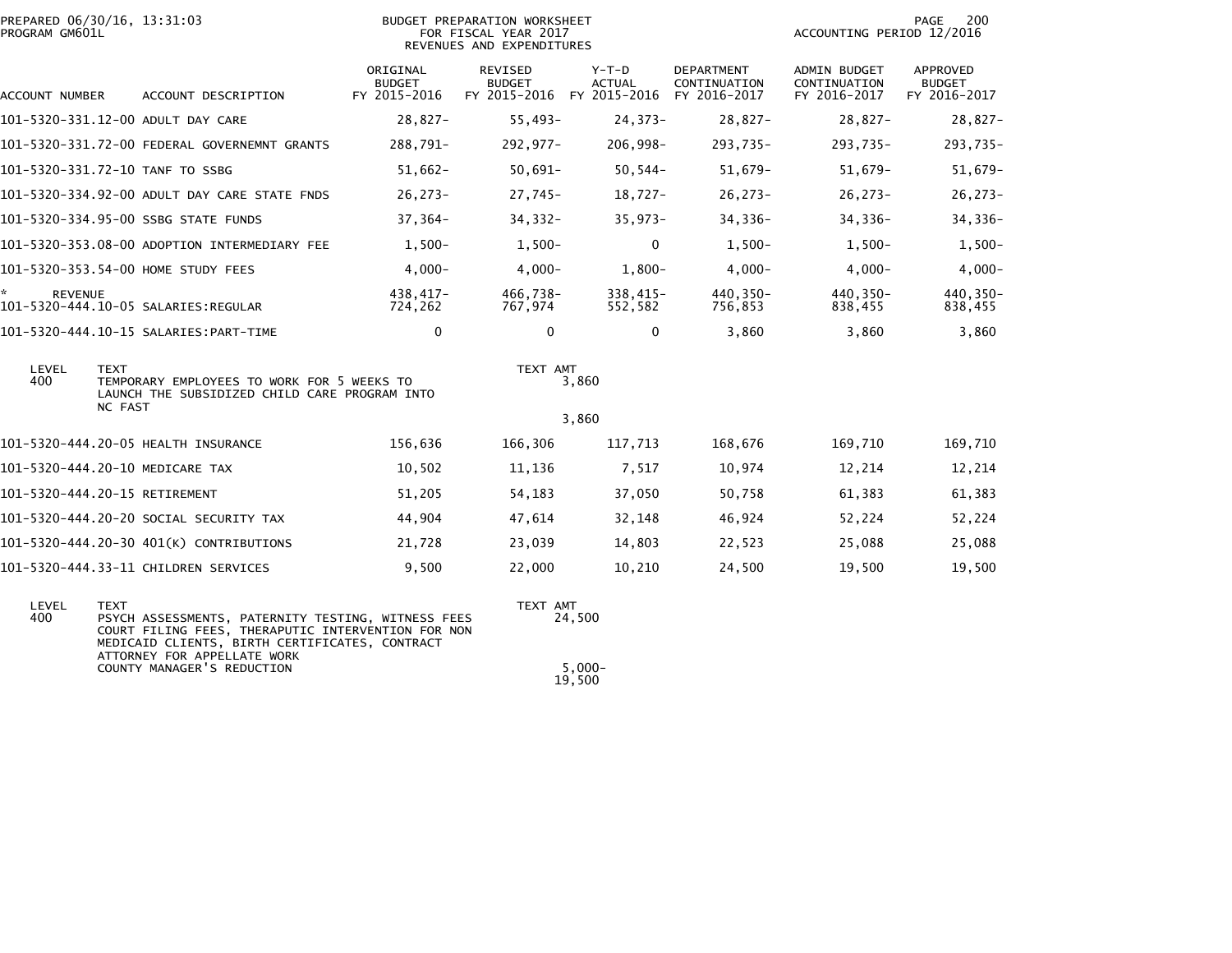| PREPARED 06/30/16, 13:31:03<br>PROGRAM GM601L |                                              |                                           | BUDGET PREPARATION WORKSHEET<br>FOR FISCAL YEAR 2017<br>REVENUES AND EXPENDITURES |                                 | 201<br>PAGE<br>ACCOUNTING PERIOD 12/2016          |                                                     |                                           |
|-----------------------------------------------|----------------------------------------------|-------------------------------------------|-----------------------------------------------------------------------------------|---------------------------------|---------------------------------------------------|-----------------------------------------------------|-------------------------------------------|
| ACCOUNT NUMBER                                | ACCOUNT DESCRIPTION                          | ORIGINAL<br><b>BUDGET</b><br>FY 2015-2016 | REVISED<br><b>BUDGET</b><br>FY 2015-2016                                          | Y-T-D<br>ACTUAL<br>FY 2015-2016 | <b>DEPARTMENT</b><br>CONTINUATION<br>FY 2016-2017 | <b>ADMIN BUDGET</b><br>CONTINUATION<br>FY 2016-2017 | APPROVED<br><b>BUDGET</b><br>FY 2016-2017 |
| 101-5320-444.33-14 SERVICES SUPPORT           |                                              | 1,200                                     | 1,200                                                                             | 550                             | 1,200                                             | 1,200                                               | 1,200                                     |
| 101-5320-444.54-00 ADVERTISING                |                                              | 2,500                                     | 2,500                                                                             | $\Omega$                        | 2,500                                             | 2,500                                               | 2,500                                     |
|                                               |                                              | 26.500                                    | 25,355                                                                            | 16,342                          | 26,500                                            | 26,500                                              | 26,500                                    |
|                                               | 101-5320-444.58-32 TRAVEL:CHILDRENS SERVICES | 189,000                                   | 186,800                                                                           | 180,324                         | 189,000                                           | 189,000                                             | 189,000                                   |
| 101-5320-444.83-10 ADULT DAY CARE             |                                              | 62,971                                    | 66,498                                                                            | 64,870                          | 62,971                                            | 62,971                                              | 62,971                                    |
| ÷.<br><b>EXPENDITURE</b>                      |                                              | 1,300,908                                 | 1,374,605                                                                         | 1,034,109                       | 1,367,239                                         | 1,464,605                                           | 1,464,605                                 |
| **<br><b>SSBG</b>                             |                                              | 862,491                                   | 907.867                                                                           | 695,694                         | 926.889                                           | 1,024,255                                           | 1,024,255                                 |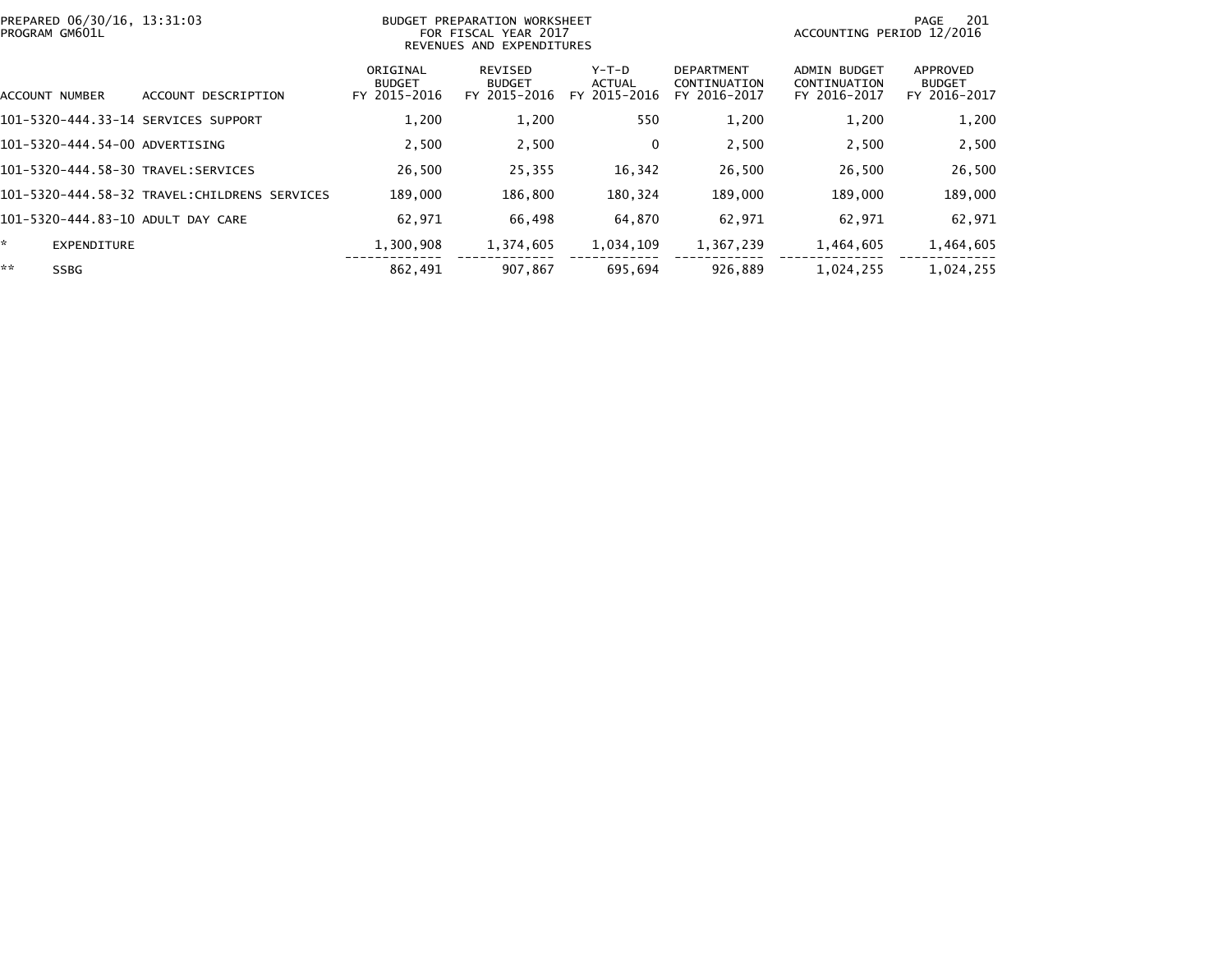| PREPARED 06/30/16, 13:31:03<br>PROGRAM GM601L |                                              |                                           | BUDGET PREPARATION WORKSHEET<br>FOR FISCAL YEAR 2017<br>REVENUES AND EXPENDITURES |                                          |                                                   | ACCOUNTING PERIOD 12/2016                           | 202<br>PAGE                               |
|-----------------------------------------------|----------------------------------------------|-------------------------------------------|-----------------------------------------------------------------------------------|------------------------------------------|---------------------------------------------------|-----------------------------------------------------|-------------------------------------------|
| ACCOUNT NUMBER                                | ACCOUNT DESCRIPTION                          | ORIGINAL<br><b>BUDGET</b><br>FY 2015-2016 | <b>REVISED</b><br><b>BUDGET</b><br>FY 2015-2016                                   | $Y-T-D$<br><b>ACTUAL</b><br>FY 2015-2016 | <b>DEPARTMENT</b><br>CONTINUATION<br>FY 2016-2017 | <b>ADMIN BUDGET</b><br>CONTINUATION<br>FY 2016-2017 | APPROVED<br><b>BUDGET</b><br>FY 2016-2017 |
|                                               |                                              |                                           |                                                                                   |                                          |                                                   |                                                     |                                           |
|                                               | 101-5325-331.10-00 ADULT CARE HOME CS MGMT   |                                           |                                                                                   |                                          |                                                   |                                                     |                                           |
|                                               | 101-5325-331.11-00 ADULT HOME SPECIALIST     | $25,206 -$                                | 22,346-                                                                           | 34,012-                                  | 48,709-                                           | 51,964-                                             | $51,964-$                                 |
|                                               | 101-5325-334.15-00 ADULT CARE HOME CASE MGMT | $\Omega$                                  |                                                                                   | 0                                        |                                                   |                                                     | 0                                         |
|                                               | 101-5325-334.21-00 ADULT HOME SPECIALIST FND | 11,929-                                   | 11, 173-                                                                          | $9,840-$                                 | 11, 173-                                          | 11,173-                                             | 11, 173-                                  |
| <b>REVENUE</b>                                |                                              | 37,135-                                   | $33,519-$                                                                         | 43,852-                                  | $59,882-$                                         | 63,137-                                             | 63,137-                                   |
| 101-5325-444.20-05 HEALTH INSURANCE           |                                              |                                           | 0                                                                                 | 0                                        |                                                   |                                                     |                                           |
| 101-5325-444.20-10 MEDICARE TAX               |                                              |                                           | $\Omega$                                                                          | $\Omega$                                 |                                                   |                                                     | $\Omega$                                  |
| 101-5325-444.20-15 RETIREMENT                 |                                              |                                           | 0                                                                                 | 0                                        |                                                   |                                                     |                                           |
|                                               | 101-5325-444.20-20 SOCIAL SECURITY TAX       |                                           | 0                                                                                 | $\Omega$                                 |                                                   |                                                     | 0                                         |
|                                               | 101-5325-444.20-30 401(K) CONTRIBUTIONS      |                                           | 0                                                                                 | $\Omega$                                 |                                                   |                                                     | 0                                         |
| ÷.<br><b>EXPENDITURE</b>                      |                                              |                                           |                                                                                   |                                          |                                                   |                                                     |                                           |
| **                                            | ADULT CARE HOME CASE MGMT                    | $37, 135 -$                               | $33,519-$                                                                         | 43,852-                                  | 59,882-                                           | 63,137-                                             | $63, 137 -$                               |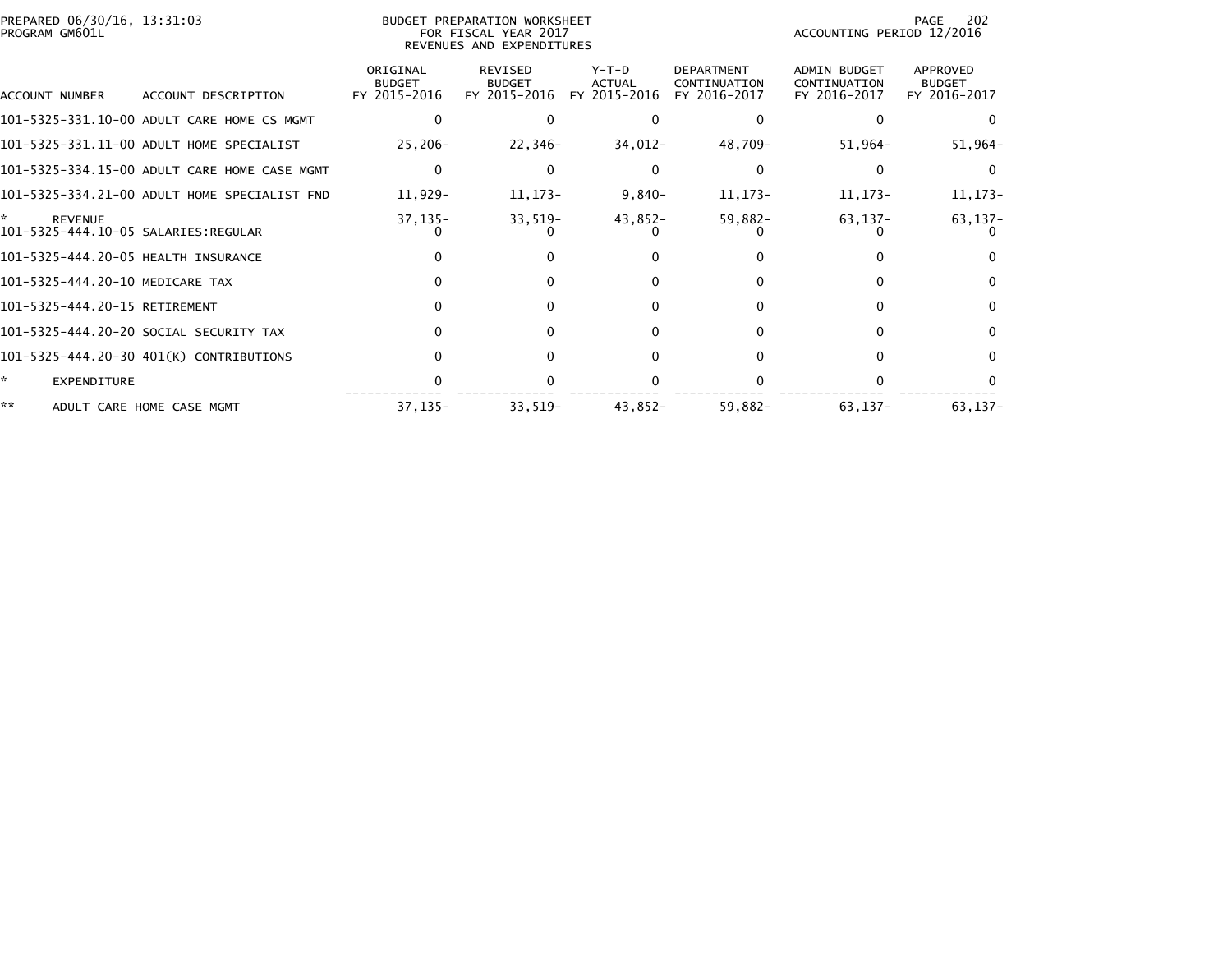| **                                                          | ADULT PROTECTIVE SERVICES                   | $24,825-$                                 | 24,825-                                                                           | 24,825-                                | $24,825-$                                         | $24.825 -$                                   | 24,825-                                   |
|-------------------------------------------------------------|---------------------------------------------|-------------------------------------------|-----------------------------------------------------------------------------------|----------------------------------------|---------------------------------------------------|----------------------------------------------|-------------------------------------------|
| ÷.<br>EXPENDITURE                                           |                                             |                                           |                                                                                   |                                        |                                                   |                                              |                                           |
|                                                             | 101-5326-444.20-30 401(K) CONTRIBUTIONS     |                                           | $\Omega$                                                                          | 0                                      |                                                   | $\Omega$                                     | 0                                         |
|                                                             | 101-5326-444.20-20 SOCIAL SECURITY TAX      |                                           | $\Omega$                                                                          | 0                                      |                                                   | 0                                            | $\Omega$                                  |
| 101-5326-444.20-15 RETIREMENT                               |                                             | 0                                         | $\Omega$                                                                          | $\Omega$                               | 0                                                 | 0                                            | $\Omega$                                  |
| 101-5326-444.20-10 MEDICARE TAX                             |                                             |                                           | $\Omega$                                                                          | 0                                      | 0                                                 | $\Omega$                                     | $\Omega$                                  |
| 101-5326-444.20-05 HEALTH INSURANCE                         |                                             |                                           | $\Omega$                                                                          | 0                                      |                                                   |                                              |                                           |
| ÷.<br><b>REVENUE</b><br>101-5326-444.10-05 SALARIES:REGULAR |                                             | 24,825-                                   | 24,825-                                                                           | 24,825-                                | 24,825-                                           | $24,825-$                                    | 24,825-                                   |
|                                                             | 101-5326-331.08-00 ADULT PROTECTIVE SVS REV | $24,825-$                                 | 24,825-                                                                           | 24,825-                                | 24,825-                                           | 24,825-                                      | $24,825-$                                 |
| ACCOUNT NUMBER                                              | ACCOUNT DESCRIPTION                         | ORIGINAL<br><b>BUDGET</b><br>FY 2015-2016 | REVISED<br><b>BUDGET</b><br>FY 2015-2016                                          | Y-T-D<br><b>ACTUAL</b><br>FY 2015-2016 | <b>DEPARTMENT</b><br>CONTINUATION<br>FY 2016-2017 | ADMIN BUDGET<br>CONTINUATION<br>FY 2016-2017 | APPROVED<br><b>BUDGET</b><br>FY 2016-2017 |
| PREPARED 06/30/16, 13:31:03<br>PROGRAM GM601L               |                                             |                                           | BUDGET PREPARATION WORKSHEET<br>FOR FISCAL YEAR 2017<br>REVENUES AND EXPENDITURES |                                        |                                                   | ACCOUNTING PERIOD 12/2016                    | 203<br>PAGE                               |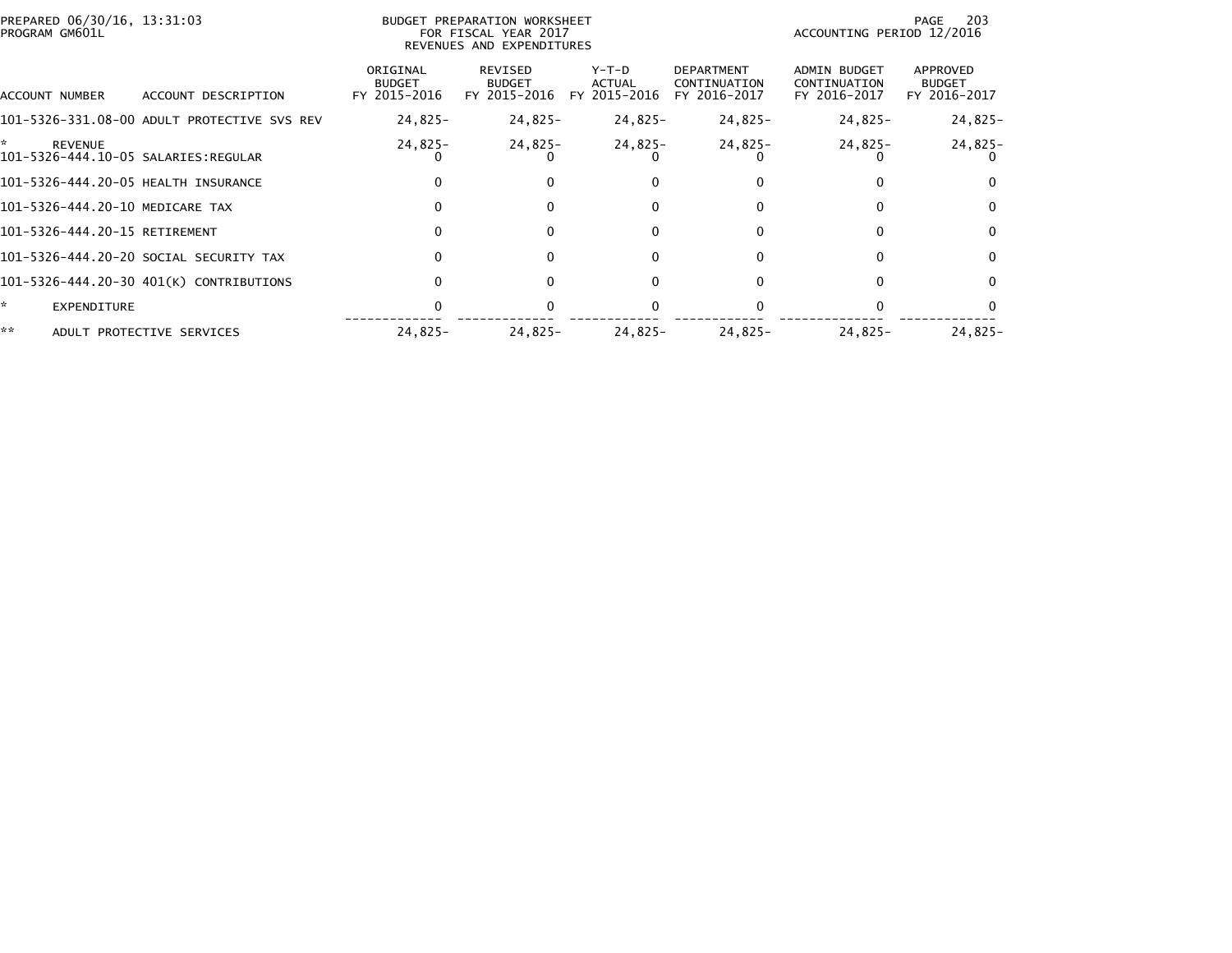|    | PROGRAM GM601L     | PREPARED 06/30/16, 13:31:03                                      |                                           | BUDGET PREPARATION WORKSHEET<br>FOR FISCAL YEAR 2017<br>REVENUES AND EXPENDITURES |                                          |                                                   | ACCOUNTING PERIOD 12/2016                           | 204<br>PAGE                               |
|----|--------------------|------------------------------------------------------------------|-------------------------------------------|-----------------------------------------------------------------------------------|------------------------------------------|---------------------------------------------------|-----------------------------------------------------|-------------------------------------------|
|    | ACCOUNT NUMBER     | ACCOUNT DESCRIPTION                                              | ORIGINAL<br><b>BUDGET</b><br>FY 2015-2016 | <b>REVISED</b><br><b>BUDGET</b><br>FY 2015-2016                                   | $Y-T-D$<br><b>ACTUAL</b><br>FY 2015-2016 | <b>DEPARTMENT</b><br>CONTINUATION<br>FY 2016-2017 | <b>ADMIN BUDGET</b><br>CONTINUATION<br>FY 2016-2017 | APPROVED<br><b>BUDGET</b><br>FY 2016-2017 |
|    |                    | 101-5330-331.44-00 IN-HOME SERVICES                              | $23,547-$                                 | 26,749–                                                                           | 23,477-                                  | 23,547-                                           | $23,547-$                                           | $23,547-$                                 |
| ×. | <b>REVENUE</b>     | 101-5330-444.10-05 SALARIES:REGULAR                              | $23.547-$<br>U                            | 26,749-                                                                           | 23,477-                                  | $23.547-$                                         | $23.547-$                                           | $23,547-$<br>0                            |
|    |                    | 101-5330-444.20-05 HEALTH INSURANCE                              | $\mathbf{0}$                              | 0                                                                                 | 0                                        | $\mathbf{0}$                                      | 0                                                   | $\Omega$                                  |
|    |                    | 101-5330-444.20-10 MEDICARE TAX                                  | $\mathbf{0}$                              | $\Omega$                                                                          | 0                                        | $\mathbf{0}$                                      | $\Omega$                                            | $\Omega$                                  |
|    |                    | 101-5330-444.20-15 RETIREMENT                                    | 0                                         | $\Omega$                                                                          | $\Omega$                                 | 0                                                 | $\Omega$                                            | $\mathbf 0$                               |
|    |                    | 101-5330-444.20-20 SOCIAL SECURITY TAX                           | $\Omega$                                  | $\Omega$                                                                          | $\Omega$                                 | $\mathbf{0}$                                      | $\Omega$                                            | $\mathbf{0}$                              |
|    |                    | 101-5330-444.20-30 401(K) CONTRIBUTIONS                          | 0                                         | $\Omega$                                                                          | $\Omega$                                 | 0                                                 | 0                                                   | $\mathbf{0}$                              |
|    |                    | 101-5330-444.83-15 IN-HOME AIDE PAYMENTS                         | 90,000                                    | 90,000                                                                            | 64,972                                   | 90,000                                            | 85,000                                              | 85,000                                    |
|    | LEVEL<br>400       | <b>TEXT</b><br>CONTINUATION AMOUNT<br>COUNTY MANAGER'S REDUCTION |                                           | TEXT AMT                                                                          | 90,000<br>$5,000 -$<br>85,000            |                                                   |                                                     |                                           |
| *. | <b>EXPENDITURE</b> |                                                                  | 90,000                                    | 90,000                                                                            | 64,972                                   | 90,000                                            | 85,000                                              | 85,000                                    |
| ** |                    | IN-HOME AIDE SERVICE                                             | 66,453                                    | 63,251                                                                            | 41,495                                   | 66,453                                            | 61,453                                              | 61,453                                    |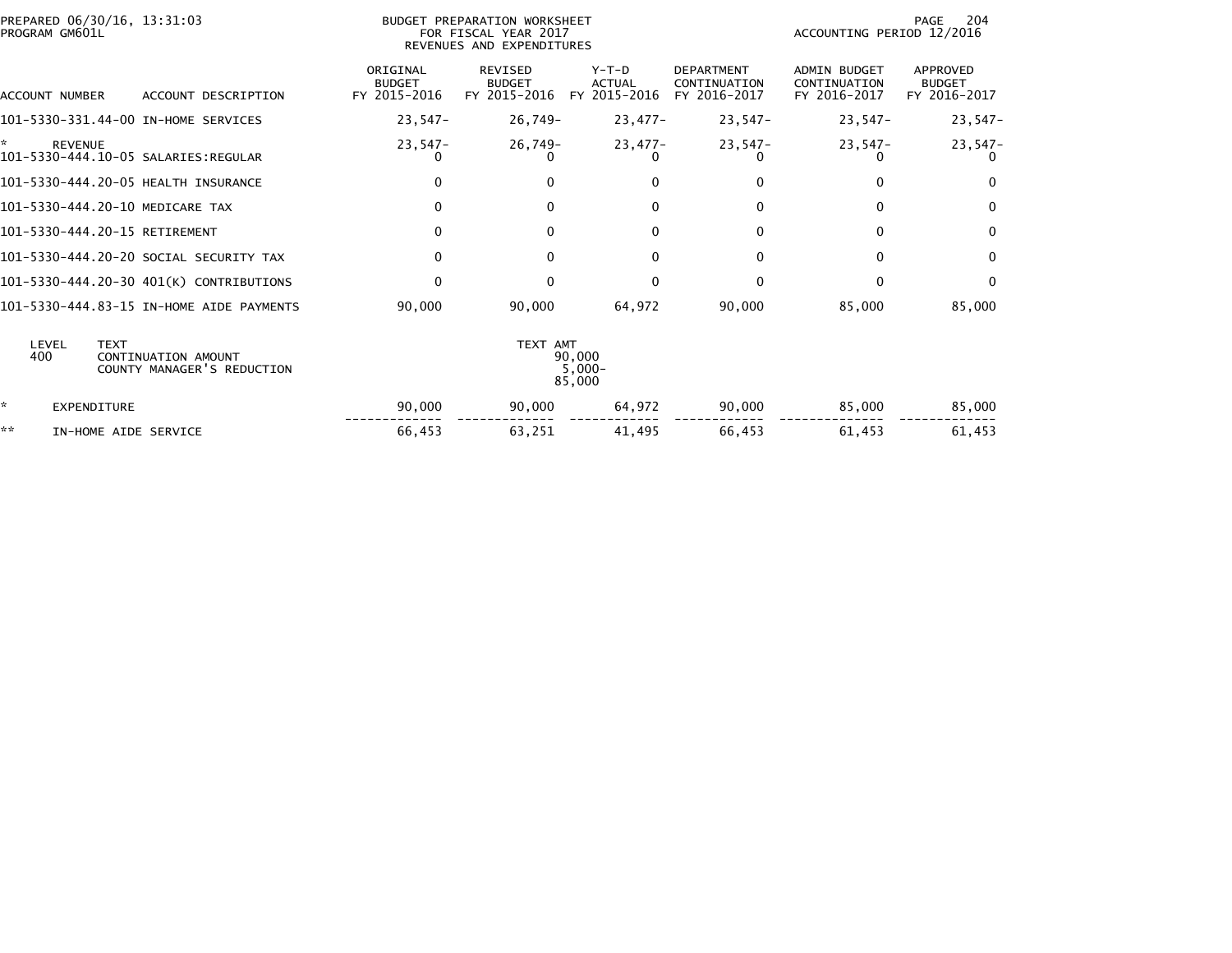| PREPARED 06/30/16, 13:31:03<br>PROGRAM GM601L               |                                         |                                           | BUDGET PREPARATION WORKSHEET<br>FOR FISCAL YEAR 2017<br>REVENUES AND EXPENDITURES |                                        |                                                   | ACCOUNTING PERIOD 12/2016                    | 205<br>PAGE                               |
|-------------------------------------------------------------|-----------------------------------------|-------------------------------------------|-----------------------------------------------------------------------------------|----------------------------------------|---------------------------------------------------|----------------------------------------------|-------------------------------------------|
| ACCOUNT NUMBER                                              | ACCOUNT DESCRIPTION                     | ORIGINAL<br><b>BUDGET</b><br>FY 2015-2016 | REVISED<br><b>BUDGET</b><br>FY 2015-2016                                          | Y-T-D<br><b>ACTUAL</b><br>FY 2015-2016 | <b>DEPARTMENT</b><br>CONTINUATION<br>FY 2016-2017 | ADMIN BUDGET<br>CONTINUATION<br>FY 2016-2017 | APPROVED<br><b>BUDGET</b><br>FY 2016-2017 |
|                                                             | 101-5340-331.60-00 PERMANENCY PLANNING  | $35,930 -$                                | $35,930-$                                                                         | $33,387-$                              | $36,708 -$                                        | $36,708-$                                    | $36,708-$                                 |
| ÷.<br><b>REVENUE</b><br>101-5340-444.10-05 SALARIES:REGULAR |                                         | $35,930 -$                                | 35,930-                                                                           | $33,387-$                              | $36,708 -$                                        | $36,708 -$                                   | $36,708-$                                 |
| 101-5340-444.20-05 HEALTH INSURANCE                         |                                         |                                           |                                                                                   | 0                                      |                                                   |                                              |                                           |
| 101-5340-444.20-10 MEDICARE TAX                             |                                         |                                           | $\Omega$                                                                          | 0                                      | 0                                                 | $\Omega$                                     | $\Omega$                                  |
| 101-5340-444.20-15 RETIREMENT                               |                                         |                                           | $\Omega$                                                                          | $\Omega$                               | 0                                                 | $\Omega$                                     | $\Omega$                                  |
|                                                             | 101-5340-444.20-20 SOCIAL SECURITY TAX  |                                           | $\Omega$                                                                          | 0                                      | 0                                                 | 0                                            | $\mathbf{0}$                              |
|                                                             | 101-5340-444.20-30 401(K) CONTRIBUTIONS |                                           | $\Omega$                                                                          | 0                                      |                                                   | 0                                            | 0                                         |
| ÷.<br><b>EXPENDITURE</b>                                    |                                         |                                           |                                                                                   |                                        |                                                   |                                              |                                           |
| **<br>PERMANENCY PLANNING                                   |                                         | $35,930 -$                                | $35,930 -$                                                                        | $33,387-$                              | $36,708-$                                         | $36,708-$                                    | $36,708-$                                 |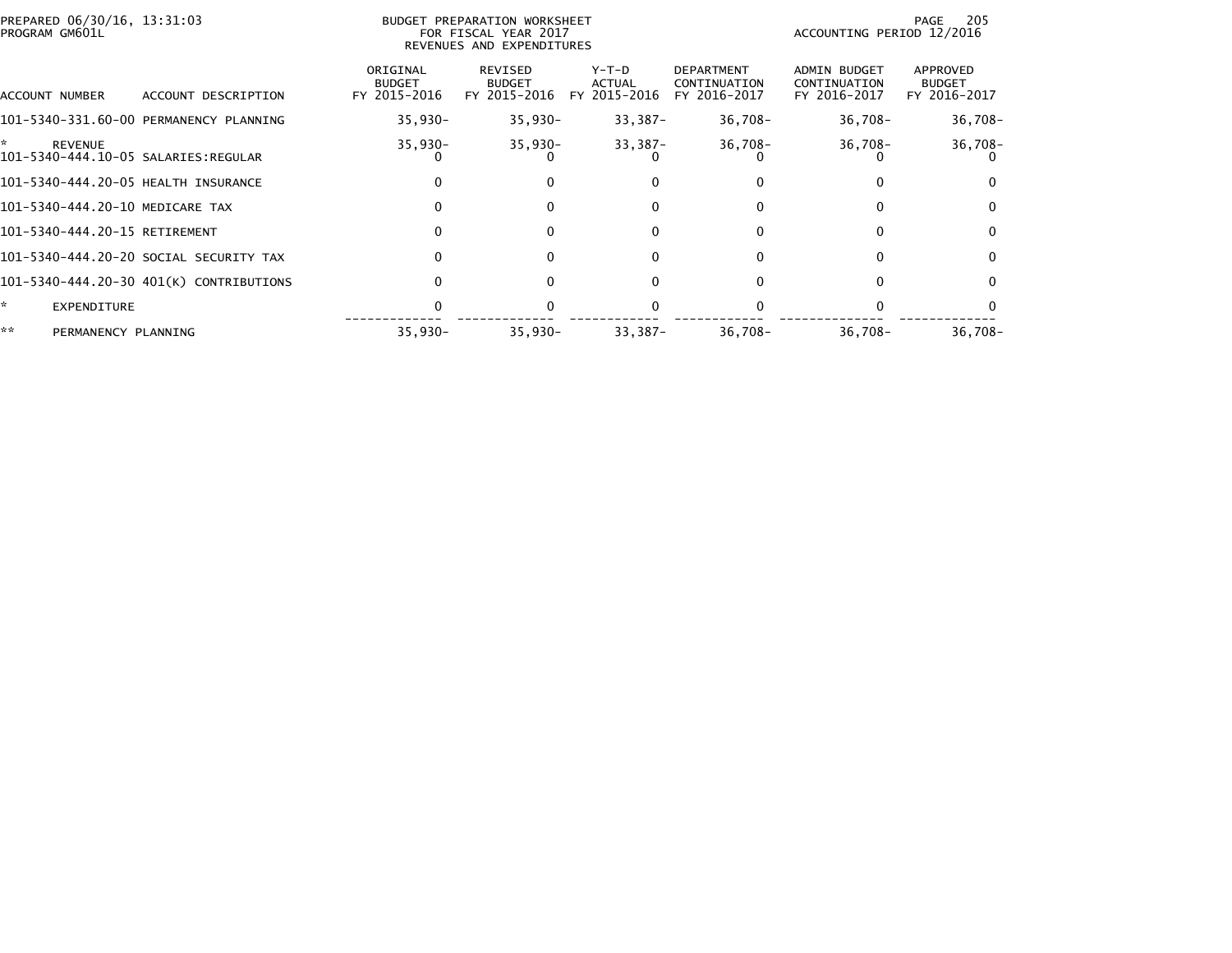| PREPARED 06/30/16, 13:31:03<br>PROGRAM GM601L               |                                             |                                           | BUDGET PREPARATION WORKSHEET<br>FOR FISCAL YEAR 2017<br>REVENUES AND EXPENDITURES |                                          |                                                   | ACCOUNTING PERIOD 12/2016                           | PAGE<br>206                               |
|-------------------------------------------------------------|---------------------------------------------|-------------------------------------------|-----------------------------------------------------------------------------------|------------------------------------------|---------------------------------------------------|-----------------------------------------------------|-------------------------------------------|
| ACCOUNT NUMBER                                              | ACCOUNT DESCRIPTION                         | ORIGINAL<br><b>BUDGET</b><br>FY 2015-2016 | REVISED<br><b>BUDGET</b><br>FY 2015-2016                                          | $Y-T-D$<br><b>ACTUAL</b><br>FY 2015-2016 | <b>DEPARTMENT</b><br>CONTINUATION<br>FY 2016-2017 | <b>ADMIN BUDGET</b><br>CONTINUATION<br>FY 2016-2017 | APPROVED<br><b>BUDGET</b><br>FY 2016-2017 |
|                                                             | 101-5345-331.42-00 INDEPENDENT LIVING/LINKS | 23,018-                                   | $23,018-$                                                                         | 23,018-                                  | 23,018-                                           | $23,018-$                                           | $23,018-$                                 |
|                                                             | 101-5345-331.42-01 LINKS SPECIAL FUND       | $15,000 -$                                | $15,000-$                                                                         | $5,545-$                                 | $15,000-$                                         | $15,000-$                                           | $15,000-$                                 |
|                                                             | 101-5345-334.94-00 INDEPENDENT LIVING/LINKS | $5,755-$                                  | $5,755-$                                                                          | $5,755-$                                 | $5,755-$                                          | $5,755-$                                            | $5,755-$                                  |
|                                                             | 101-5345-395.00-00 FUND BALANCE APPR-RESTR  | 0                                         | $\Omega$                                                                          | 0                                        | 0                                                 | 0                                                   | $\bf{0}$                                  |
| ×.<br><b>REVENUE</b><br>101-5345-444.10-05 SALARIES:REGULAR |                                             | $43,773-$                                 | 43,773-                                                                           | 34, 318-                                 | 43,773-                                           | 43,773-                                             | 43,773-<br>0                              |
| 101-5345-444.20-05 HEALTH INSURANCE                         |                                             |                                           | 0                                                                                 | $\Omega$                                 | 0                                                 |                                                     | $\Omega$                                  |
| 101-5345-444.20-10 MEDICARE TAX                             |                                             | $\Omega$                                  | $\Omega$                                                                          | $\Omega$                                 | 0                                                 | 0                                                   | $\Omega$                                  |
| 101-5345-444.20-15 RETIREMENT                               |                                             |                                           | 0                                                                                 | $\Omega$                                 | 0                                                 | 0                                                   | $\Omega$                                  |
|                                                             | 101-5345-444.20-20 SOCIAL SECURITY TAX      |                                           | 0                                                                                 | $\Omega$                                 | 0                                                 | U                                                   | $\Omega$                                  |
|                                                             | 101-5345-444.20-30 401(K) CONTRIBUTIONS     | $\Omega$                                  | $\Omega$                                                                          | $\Omega$                                 | $\Omega$                                          | $\Omega$                                            | $\Omega$                                  |
|                                                             | 101-5345-444.33-00 OTHER PROFESSIONAL SRVCS | 1,500                                     | 1,500                                                                             | $\mathbf{0}$                             | 1,500                                             | 1,500                                               | 1,500                                     |
|                                                             | 101-5345-444.83-38 LINKS SPECIAL FUNDS      | 15,000                                    | 15,000                                                                            | 5,213                                    | 15,000                                            | 15,000                                              | 15,000                                    |
| ŵ.<br><b>EXPENDITURE</b>                                    |                                             | 16,500                                    | 16,500                                                                            | 5,213                                    | 16,500                                            | 16,500                                              | 16,500                                    |
| **                                                          | INDEPENDENT LIVING/LINKS                    | 27,273-                                   | $27,273-$                                                                         | $29,105 -$                               | 27,273-                                           | $27,273-$                                           | $27,273-$                                 |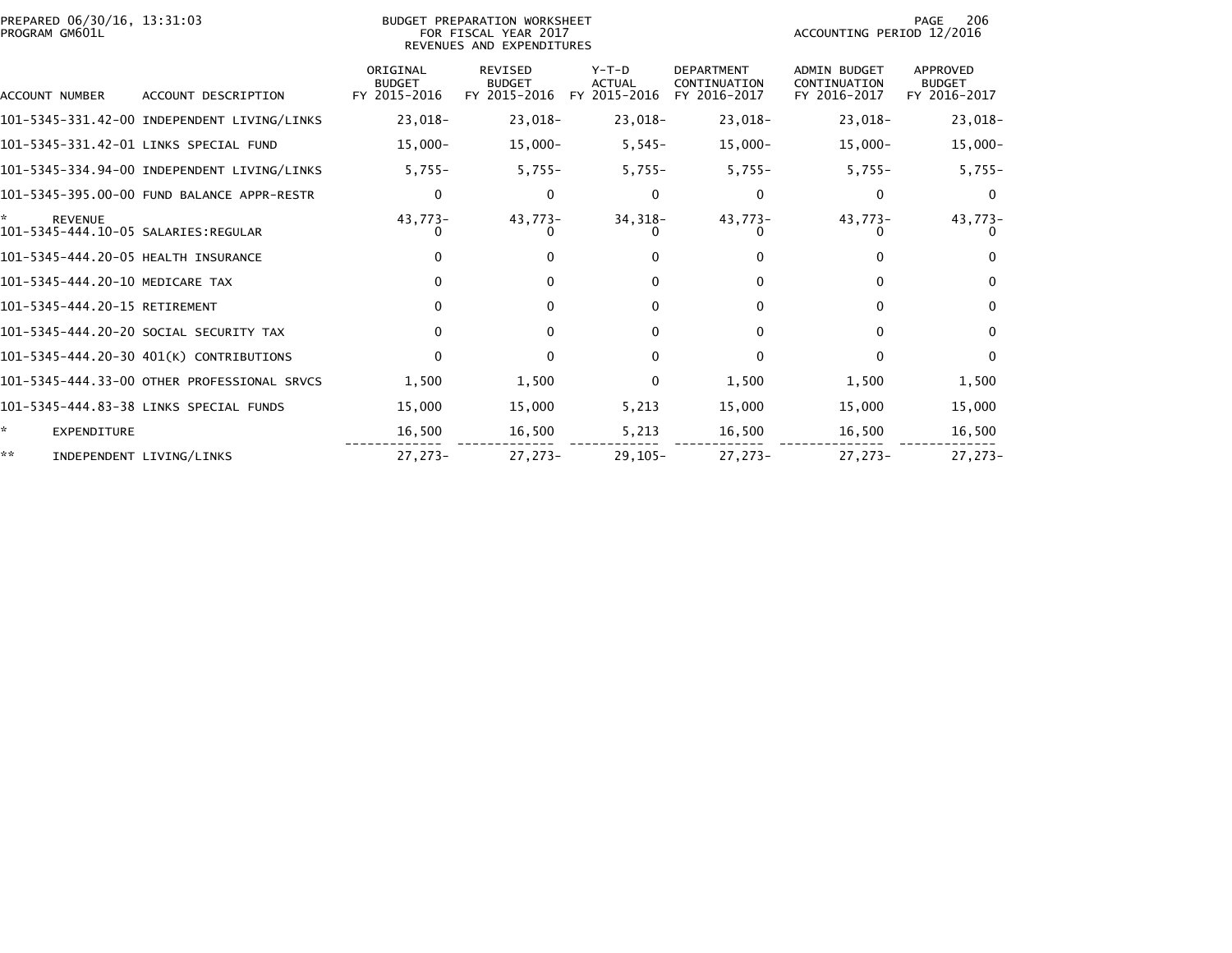| PREPARED 06/30/16, 13:31:03<br>PROGRAM GM601L |                                             | BUDGET PREPARATION WORKSHEET<br>FOR FISCAL YEAR 2017<br>REVENUES AND EXPENDITURES |                                          |                                 |                                                   | -207<br>PAGE<br>ACCOUNTING PERIOD 12/2016    |                                           |  |
|-----------------------------------------------|---------------------------------------------|-----------------------------------------------------------------------------------|------------------------------------------|---------------------------------|---------------------------------------------------|----------------------------------------------|-------------------------------------------|--|
| ACCOUNT NUMBER                                | DESCRIPTION<br><b>ACCOUNT</b>               | ORIGINAL<br><b>BUDGET</b><br>FY 2015-2016                                         | REVISED<br><b>BUDGET</b><br>FY 2015-2016 | Y-T-D<br>ACTUAL<br>FY 2015-2016 | <b>DEPARTMENT</b><br>CONTINUATION<br>FY 2016-2017 | ADMIN BUDGET<br>CONTINUATION<br>FY 2016-2017 | APPROVED<br><b>BUDGET</b><br>FY 2016-2017 |  |
|                                               | 101-5346-331.63-00 FAMILY REUNIFICATION     | $20,346-$                                                                         | $20,346-$                                | $7.566-$                        | $33.601 -$                                        | $33,601-$                                    | $33,601 -$                                |  |
| <b>REVENUE</b>                                | 101-5346-444.33-00 OTHER PROFESSIONAL SRVCS | $20,346-$<br>20,346                                                               | 20,346-<br>20,346                        | 7,566-<br>12.721                | $33,601-$<br>33,601                               | $33,601-$<br>33,601                          | $33,601-$<br>33,601                       |  |
| <b>EXPENDITURE</b>                            |                                             | 20.346                                                                            | 20.346                                   | 12,721                          | 33,601                                            | 33,601                                       | 33,601                                    |  |
| **<br>FAMILY                                  | REUNIFICATION                               | 0                                                                                 |                                          | 5,155                           | 0                                                 |                                              | $\Omega$                                  |  |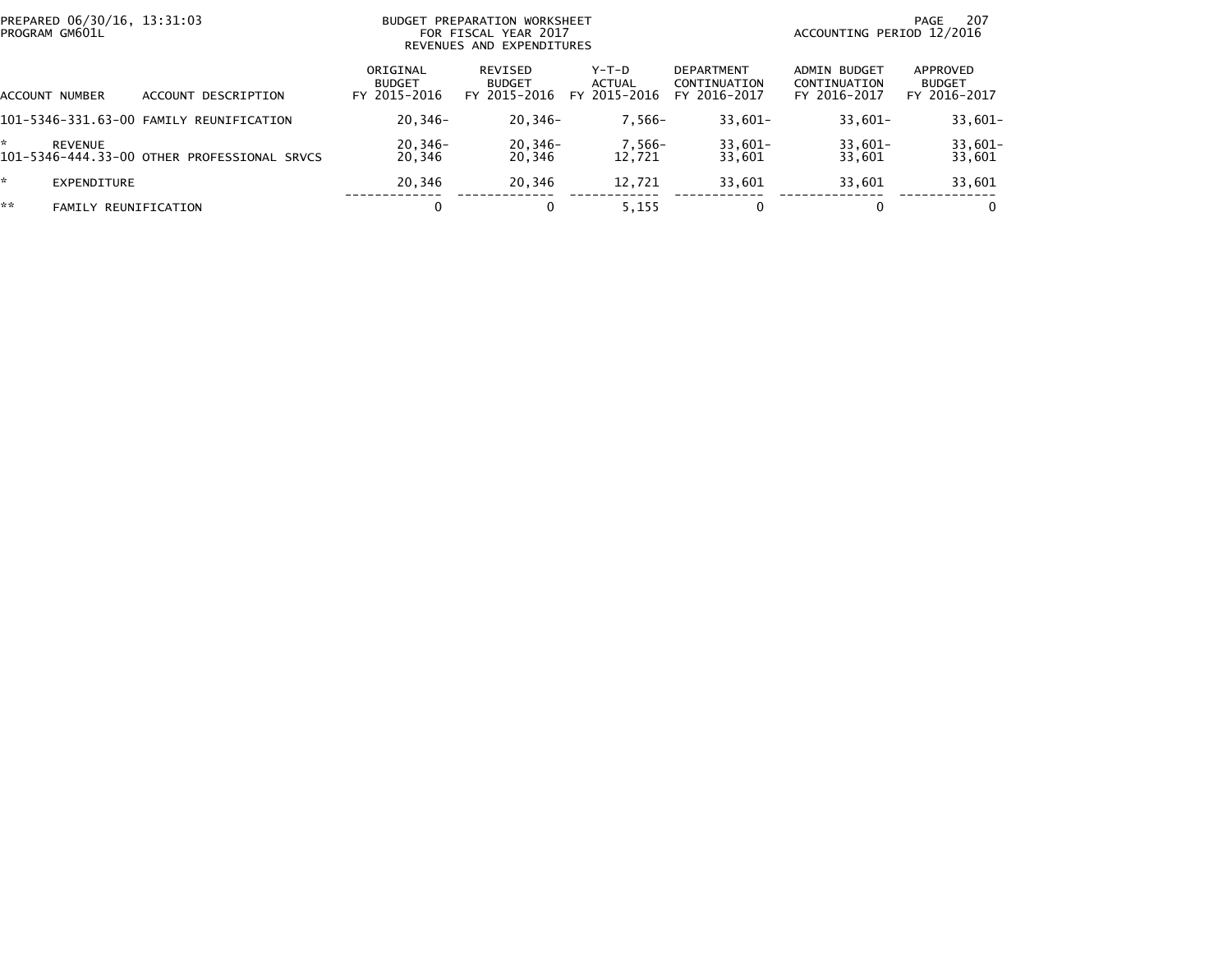| PREPARED 06/30/16, 13:31:03<br>PROGRAM GM601L |                                         |                                           | BUDGET PREPARATION WORKSHEET<br>FOR FISCAL YEAR 2017<br>REVENUES AND EXPENDITURES |                                        | 208<br>PAGE<br>ACCOUNTING PERIOD 12/2016          |                                                     |                                           |
|-----------------------------------------------|-----------------------------------------|-------------------------------------------|-----------------------------------------------------------------------------------|----------------------------------------|---------------------------------------------------|-----------------------------------------------------|-------------------------------------------|
| ACCOUNT NUMBER                                | ACCOUNT DESCRIPTION                     | ORIGINAL<br><b>BUDGET</b><br>FY 2015-2016 | REVISED<br><b>BUDGET</b><br>FY 2015-2016                                          | Y-T-D<br><b>ACTUAL</b><br>FY 2015-2016 | <b>DEPARTMENT</b><br>CONTINUATION<br>FY 2016-2017 | <b>ADMIN BUDGET</b><br>CONTINUATION<br>FY 2016-2017 | APPROVED<br><b>BUDGET</b><br>FY 2016-2017 |
| 101-5349-444.10-05 SALARIES:REGULAR           |                                         | 2,729,901                                 | 2,687,260                                                                         | 2,316,092                              | 2,716,787                                         | 3,019,697                                           | 3,019,697                                 |
| 101-5349-444.10-10 SALARIES:OVERTIME          |                                         | 0                                         | 51                                                                                | 51                                     | $\mathbf{0}$                                      |                                                     | 0                                         |
| 101-5349-444.20-05 HEALTH INSURANCE           |                                         | 590,395                                   | 582,863                                                                           | 489,828                                | 605,475                                           | 608,411                                             | 608,411                                   |
| 101-5349-444.20-10 MEDICARE TAX               |                                         | 39,584                                    | 38,966                                                                            | 31,510                                 | 39,394                                            | 43,786                                              | 43,786                                    |
| 101-5349-444.20-15 RETIREMENT                 |                                         | 193,004                                   | 189,974                                                                           | 155,424                                | 182,199                                           | 220,057                                             | 220,057                                   |
|                                               | 101-5349-444.20-20 SOCIAL SECURITY TAX  | 169,253                                   | 166,761                                                                           | 134,758                                | 168,440                                           | 187,221                                             | 187,221                                   |
|                                               | 101-5349-444.20-30 401(K) CONTRIBUTIONS | 81,897                                    | 80,619                                                                            | 62,256                                 | 80,857                                            | 89,942                                              | 89,942                                    |
| EXPENDITURE                                   |                                         | 3,804,034                                 | 3,746,494                                                                         | 3,189,919                              | 3,793,152                                         | 4, 169, 114                                         | 4, 169, 114                               |
| **<br><b>CHILDRENS SERVICES</b>               |                                         | 3,804,034                                 | 3,746,494                                                                         | 3,189,919                              | 3,793,152                                         | 4, 169, 114                                         | 4, 169, 114                               |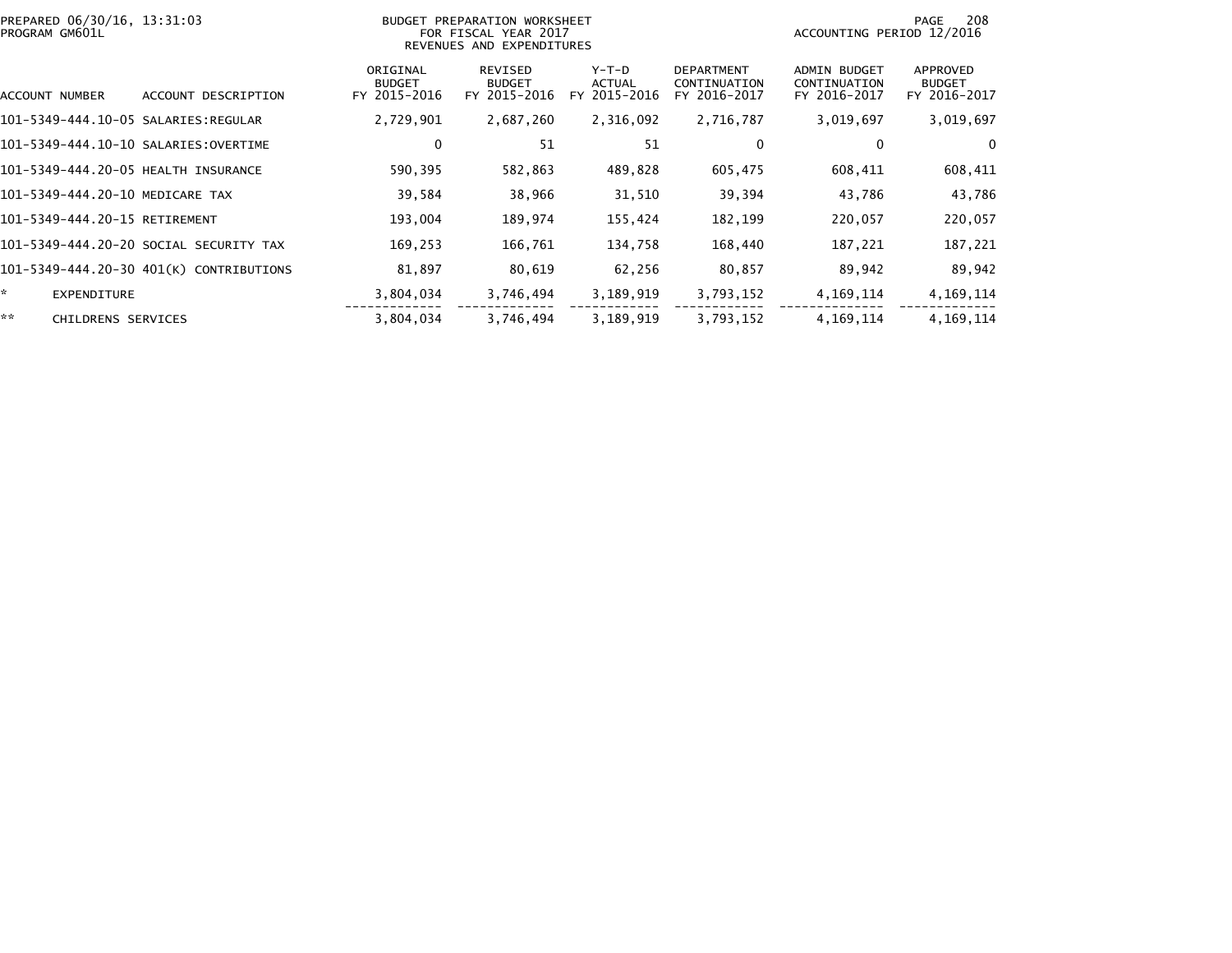| PREPARED 06/30/16, 13:31:03<br>PROGRAM GM601L |                                              |                                           | BUDGET PREPARATION WORKSHEET<br>FOR FISCAL YEAR 2017<br>REVENUES AND EXPENDITURES |                                          |                                                   | ACCOUNTING PERIOD 12/2016                           | 209<br>PAGE                               |
|-----------------------------------------------|----------------------------------------------|-------------------------------------------|-----------------------------------------------------------------------------------|------------------------------------------|---------------------------------------------------|-----------------------------------------------------|-------------------------------------------|
| ACCOUNT NUMBER                                | ACCOUNT DESCRIPTION                          | ORIGINAL<br><b>BUDGET</b><br>FY 2015-2016 | REVISED<br><b>BUDGET</b><br>FY 2015-2016                                          | $Y-T-D$<br><b>ACTUAL</b><br>FY 2015-2016 | <b>DEPARTMENT</b><br>CONTINUATION<br>FY 2016-2017 | <b>ADMIN BUDGET</b><br>CONTINUATION<br>FY 2016-2017 | APPROVED<br><b>BUDGET</b><br>FY 2016-2017 |
|                                               | 101-5350-331.80-20 TITLE IV-E ADMINISTRATION | $600.000 -$                               | $600,000 -$                                                                       | 472,718-                                 | $600,000 -$                                       | $600.000 -$                                         | $600,000 -$                               |
|                                               | 101–5350–334.73–00 TITLE IV-E ADM ST         | -020, 202                                 | $202,020-$                                                                        | $202,020-$                               | $202,020-$                                        | 202,020-                                            | $202,020-$                                |
|                                               | 101-5350-334.79-05 CASELOAD REDUCTION        | $52.419 -$                                | 52,419-                                                                           | 41,178-                                  | $52,419-$                                         | $52,419-$                                           | $52,419-$                                 |
|                                               | 101-5350-334.89-00 CHILD WELFARE IN HOME     | 77,919–                                   | 77,919–                                                                           | 49,053-                                  | 77,919-                                           | 77,919-                                             | 77,919-                                   |
| ÷.<br><b>REVENUE</b>                          |                                              | 932,358-                                  | $932, 358 -$                                                                      | 764,969-                                 | 932,358-                                          | $932, 358 -$                                        | 932,358-                                  |
|                                               | 101-5350-444.20-05 HEALTH INSURANCE          |                                           |                                                                                   | 0                                        | 0                                                 |                                                     | $\Omega$                                  |
| 101-5350-444.20-10 MEDICARE TAX               |                                              | $\Omega$                                  | 0                                                                                 | $\Omega$                                 | $\Omega$                                          | $\Omega$                                            | $\bf{0}$                                  |
| 101-5350-444.20-15 RETIREMENT                 |                                              | 0                                         | $\Omega$                                                                          | $\mathbf{0}$                             | 0                                                 | 0                                                   | $\Omega$                                  |
|                                               | 101–5350–444.20–20 SOCIAL SECURITY TAX       | $\Omega$                                  | $\Omega$                                                                          | $\mathbf{0}$                             | $\mathbf{0}$                                      | $\Omega$                                            | $\Omega$                                  |
|                                               | 101-5350-444.20-30 401(K) CONTRIBUTIONS      | $\Omega$                                  | $\Omega$                                                                          | $\Omega$                                 | $\Omega$                                          | $\Omega$                                            | $\Omega$                                  |
|                                               | 101-5350-444.59-25 TRAINING:FOSTER PARENTS   | 300                                       | 300                                                                               | 171                                      | 300                                               | 300                                                 | 300                                       |
| ŵ.<br>EXPENDITURE                             |                                              | 300                                       | 300                                                                               | 171                                      | 300                                               | 300                                                 | 300                                       |
| **<br>TITLE IV-E SERVICES                     |                                              | $932.058 -$                               | $932,058-$                                                                        | 764.798-                                 | $932.058 -$                                       | $932.058 -$                                         | 932,058-                                  |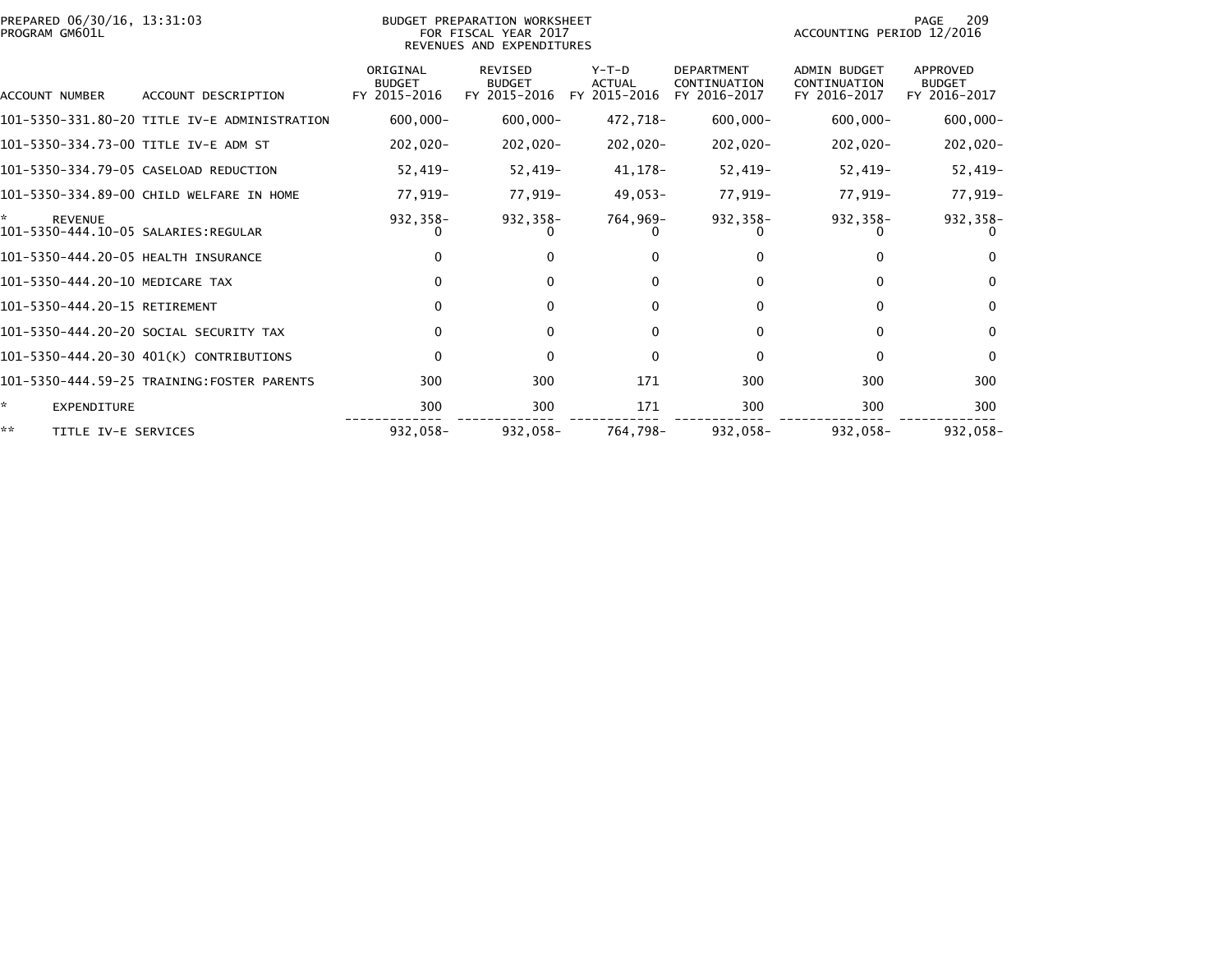| PREPARED 06/30/16, 13:31:03<br>PROGRAM GM601L         |                                           | BUDGET PREPARATION WORKSHEET<br>FOR FISCAL YEAR 2017<br>REVENUES AND EXPENDITURES |                                          |                                 |                                            |                                              | 210<br>PAGE<br>ACCOUNTING PERIOD 12/2016  |  |
|-------------------------------------------------------|-------------------------------------------|-----------------------------------------------------------------------------------|------------------------------------------|---------------------------------|--------------------------------------------|----------------------------------------------|-------------------------------------------|--|
| ACCOUNT NUMBER                                        | ACCOUNT DESCRIPTION                       | ORIGINAL<br><b>BUDGET</b><br>FY 2015-2016                                         | REVISED<br><b>BUDGET</b><br>FY 2015-2016 | Y-T-D<br>ACTUAL<br>FY 2015-2016 | DEPARTMENT<br>CONTINUATION<br>FY 2016-2017 | ADMIN BUDGET<br>CONTINUATION<br>FY 2016-2017 | APPROVED<br><b>BUDGET</b><br>FY 2016-2017 |  |
|                                                       | 101-5352-331.03-10 FOSTER CARE VISITATION |                                                                                   | $8,372-$                                 | $8,372-$                        |                                            |                                              |                                           |  |
| <b>REVENUE</b><br>101-5352-444.10-05 SALARIES:REGULAR |                                           |                                                                                   | $8,372-$                                 | $8,372-$                        |                                            |                                              |                                           |  |
| 101-5352-444.20-05 HEALTH INSURANCE                   |                                           |                                                                                   |                                          |                                 |                                            |                                              |                                           |  |
| 101-5352-444.20-10 MEDICARE TAX                       |                                           |                                                                                   |                                          |                                 |                                            |                                              |                                           |  |
| 101-5352-444.20-15 RETIREMENT                         |                                           |                                                                                   | $\Omega$                                 | O                               |                                            | <sup>0</sup>                                 | $\Omega$                                  |  |
|                                                       | 101-5352-444.20-20 SOCIAL SECURITY TAX    |                                                                                   | $\Omega$                                 | 0                               |                                            | $\Omega$                                     | $\Omega$                                  |  |
|                                                       | 101-5352-444.20-30 401(K) CONTRIBUTIONS   |                                                                                   | $\Omega$                                 | 0                               |                                            |                                              | $\Omega$                                  |  |
| *.<br>EXPENDITURE                                     |                                           |                                                                                   |                                          |                                 |                                            |                                              |                                           |  |
| **                                                    | FOSTER CARE VISIT FUNDS                   |                                                                                   | $8,372-$                                 | $8,372-$                        |                                            |                                              |                                           |  |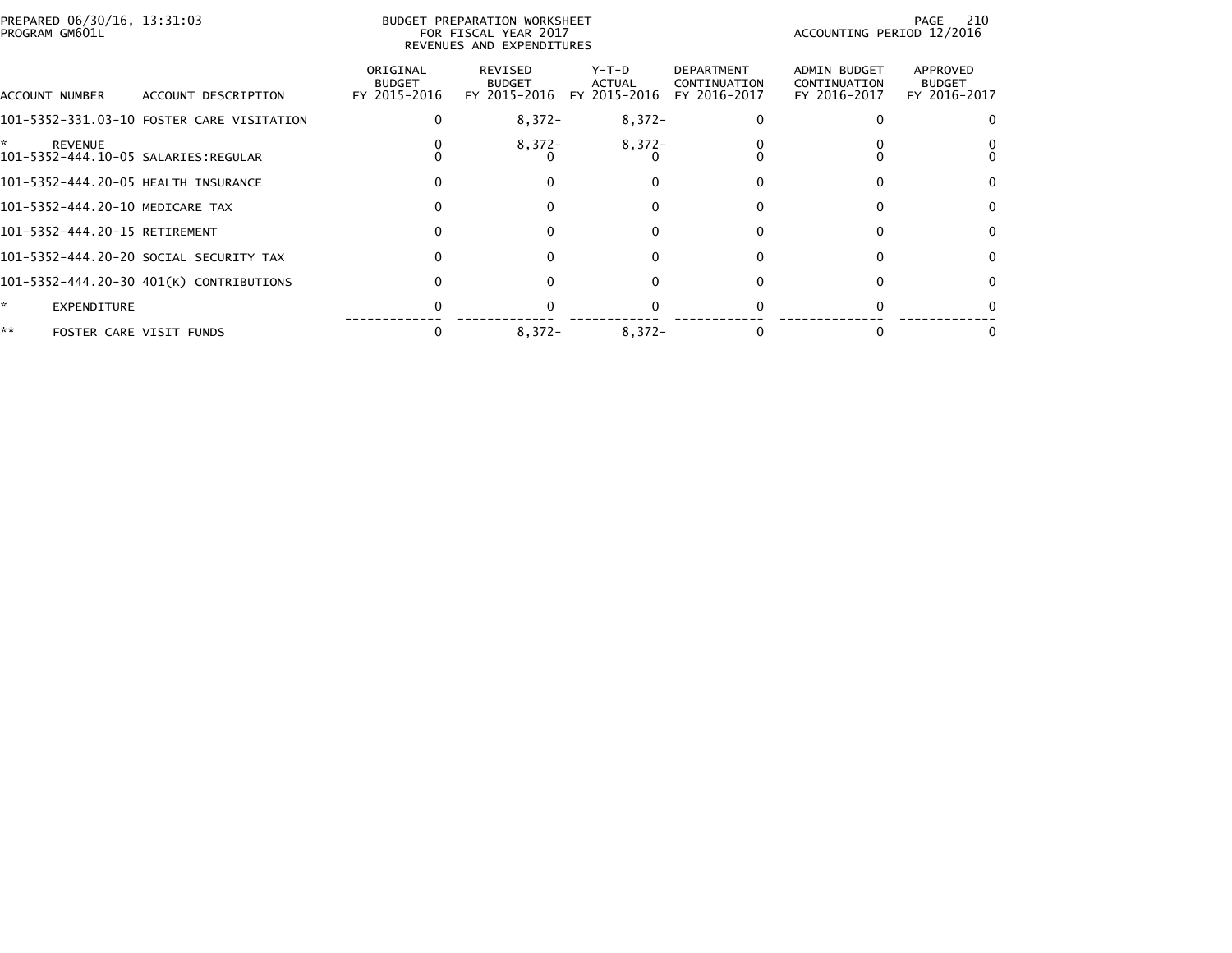|    | PREPARED 06/30/16, 13:31:03<br>BUDGET PREPARATION WORKSHEET<br>PROGRAM GM601L<br>FOR FISCAL YEAR 2017<br>REVENUES AND EXPENDITURES |                                            |                                           |                                          |                                        | -211<br>PAGE<br>ACCOUNTING PERIOD 12/2016         |                                              |                                           |
|----|------------------------------------------------------------------------------------------------------------------------------------|--------------------------------------------|-------------------------------------------|------------------------------------------|----------------------------------------|---------------------------------------------------|----------------------------------------------|-------------------------------------------|
|    | ACCOUNT NUMBER                                                                                                                     | ACCOUNT DESCRIPTION                        | ORIGINAL<br><b>BUDGET</b><br>FY 2015-2016 | REVISED<br><b>BUDGET</b><br>FY 2015-2016 | Y-T-D<br><b>ACTUAL</b><br>FY 2015-2016 | <b>DEPARTMENT</b><br>CONTINUATION<br>FY 2016-2017 | ADMIN BUDGET<br>CONTINUATION<br>FY 2016-2017 | APPROVED<br><b>BUDGET</b><br>FY 2016-2017 |
|    |                                                                                                                                    | 101-5353-334.61-00 SPEC CHILD ADOPTION FDS |                                           | 0                                        | 0                                      |                                                   |                                              |                                           |
|    |                                                                                                                                    | 101-5353-395.00-00 FUND BALANCE APPR-RESTR | $20.000 -$                                | 49,855-                                  | 0                                      | $20.000 -$                                        | $20,000 -$                                   | $20,000 -$                                |
| *  | <b>REVENUE</b>                                                                                                                     | 101-5353-444.76-20 F/A:DP EQUIPMENT        | $20,000 -$                                | 49,855-                                  | 0                                      | $20,000-$                                         | $20,000-$                                    | $20,000-$                                 |
|    |                                                                                                                                    | 101-5353-444.82-00 SPECIAL PROJECTS        | 20,000                                    | 49,855                                   | 13,850                                 | 20,000                                            | 20,000                                       | 20,000                                    |
| ÷. | EXPENDITURE                                                                                                                        |                                            | 20,000                                    | 49,855                                   | 13,850                                 | 20,000                                            | 20,000                                       | 20,000                                    |
| ** |                                                                                                                                    | SPECIAL CHILD ADOPTION FD                  |                                           | $\mathbf{0}$                             | 13.850                                 | 0                                                 | 0                                            | 0                                         |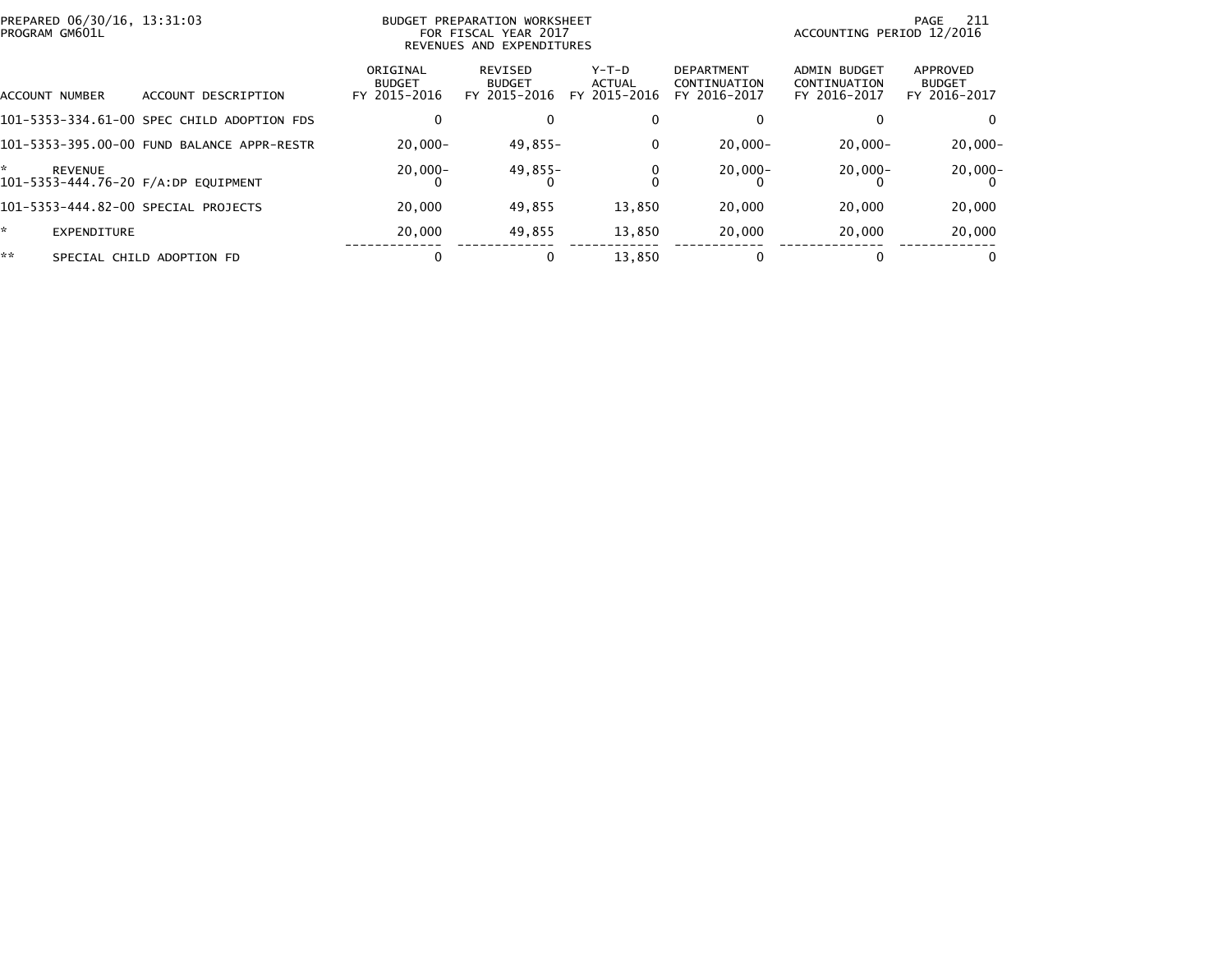| PREPARED 06/30/16, 13:31:03<br>PROGRAM GM601L         |                                                                                                | BUDGET PREPARATION WORKSHEET<br>FOR FISCAL YEAR 2017<br>REVENUES AND EXPENDITURES |                                          |                                                   | PAGE<br>212<br>ACCOUNTING PERIOD 12/2016            |                                           |
|-------------------------------------------------------|------------------------------------------------------------------------------------------------|-----------------------------------------------------------------------------------|------------------------------------------|---------------------------------------------------|-----------------------------------------------------|-------------------------------------------|
| ACCOUNT DESCRIPTION<br><b>ACCOUNT NUMBER</b>          | ORIGINAL<br><b>BUDGET</b><br>FY 2015-2016                                                      | <b>REVISED</b><br><b>BUDGET</b><br>FY 2015-2016                                   | $Y-T-D$<br><b>ACTUAL</b><br>FY 2015-2016 | <b>DEPARTMENT</b><br>CONTINUATION<br>FY 2016-2017 | <b>ADMIN BUDGET</b><br>CONTINUATION<br>FY 2016-2017 | APPROVED<br><b>BUDGET</b><br>FY 2016-2017 |
| 101-5372-331.78-20 TITLE IV-D INCENTIVE               | $100, 233 -$                                                                                   | 100,233-                                                                          | 91,680-                                  | $89,258-$                                         | 89,258-                                             | $89,258-$                                 |
| LEVEL<br><b>TEXT</b><br>400                           | BUDGETING 85% OF REVENUES AS STATE WILL RETAIN<br>15% TO REINVEST IN THE CHILD SUPPORT PROGRAM | TEXT AMT                                                                          | 89,258<br>89,258                         |                                                   |                                                     |                                           |
| 101-5372-395.00-00 FUND BALANCE APPR-RESTR            | $\mathbf{0}$                                                                                   | $\mathbf{0}$                                                                      | $\Omega$                                 | $\mathbf{0}$                                      | $\mathbf{0}$                                        | $\mathbf{0}$                              |
| <b>REVENUE</b><br>101-5372-444.10-05 SALARIES:REGULAR | $100.233 -$<br>837,453                                                                         | 100,233-<br>837,453                                                               | 91.680-<br>716,396                       | 89,258-<br>850,928                                | $89.258 -$<br>934,046                               | 89.258-<br>934,046                        |
| 101-5372-444.10-15 SALARIES: PART-TIME                | $\mathbf{0}$                                                                                   | $\Omega$                                                                          | $\mathbf{0}$                             | $\bf{0}$                                          | $\bf{0}$                                            | $\Omega$                                  |
| 101-5372-444.20-05 HEALTH INSURANCE                   | 181,116                                                                                        | 181,116                                                                           | 151,947                                  | 189,642                                           | 188,192                                             | 188,192                                   |
| 101-5372-444.20-10 MEDICARE TAX                       | 12,143                                                                                         | 12,143                                                                            | 9,744                                    | 12,338                                            | 13,544                                              | 13,544                                    |
| 101-5372-444.20-15 RETIREMENT                         | 59,208                                                                                         | 59,208                                                                            | 48,059                                   | 57,067                                            | 68,068                                              | 68,068                                    |
| 101-5372-444.20-20 SOCIAL SECURITY TAX                | 51,922                                                                                         | 51,922                                                                            | 41,671                                   | 52,758                                            | 57,911                                              | 57,911                                    |
| 101-5372-444.20-30 401(K) CONTRIBUTIONS               | 25,124                                                                                         | 25,124                                                                            | 19,246                                   | 25,325                                            | 27,821                                              | 27,821                                    |
| 101-5372-444.61-95 SUPPLIES: OTHER SMALL EQMT         | 0                                                                                              | $\Omega$                                                                          | 0                                        | 0                                                 | $\Omega$                                            | $\Omega$                                  |
| 101-5372-444.76-20 F/A:DP EQUIPMENT                   | 0                                                                                              | 0                                                                                 | 0                                        | 0                                                 | $\Omega$                                            | $\Omega$                                  |
| 101-5372-444.76-25 F/A:SOFTWARE LICENSES              | 0                                                                                              | $\Omega$                                                                          | $\mathbf{0}$                             | 0                                                 | $\mathbf{0}$                                        | $\Omega$                                  |
| 101-5372-444.83-34 CHILD SUPPORT INCENTIVE            | 0                                                                                              | $\Omega$                                                                          | $\mathbf{0}$                             | $\Omega$                                          | $\Omega$                                            | $\Omega$                                  |
| $\star$<br><b>EXPENDITURE</b>                         | 1,166,966                                                                                      | 1,166,966                                                                         | 987,063                                  | 1,188,058                                         | 1,289,582                                           | 1,289,582                                 |
| **<br>CHILD SUPPORT INCENTIVES                        | 1,066,733                                                                                      | 1,066,733                                                                         | 895,383                                  | 1,098,800                                         | 1,200,324                                           | 1,200,324                                 |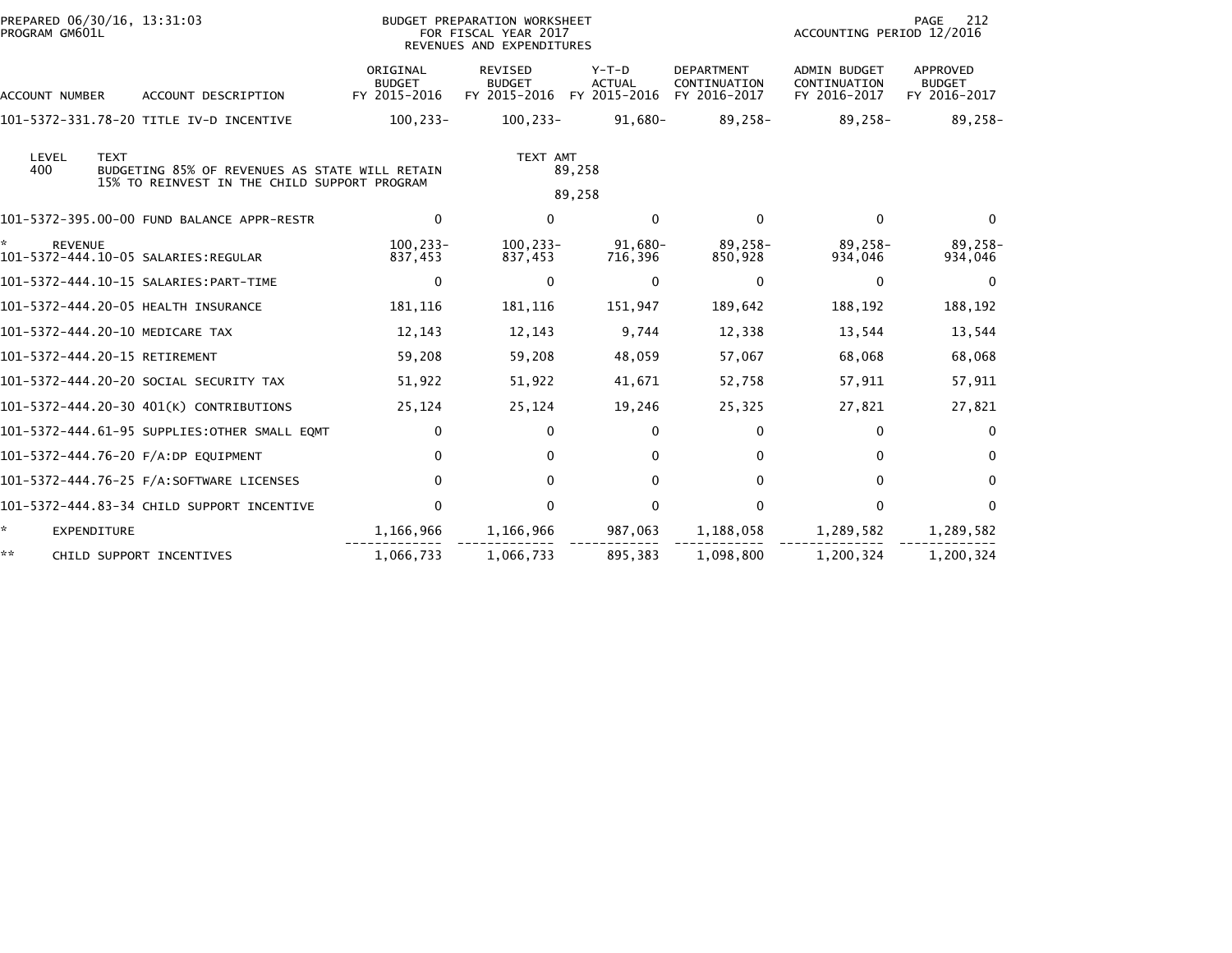| PROGRAM GM601L | PREPARED 06/30/16, 13:31:03                                                                                                                                 |                                           | BUDGET PREPARATION WORKSHEET<br>FOR FISCAL YEAR 2017<br>REVENUES AND EXPENDITURES |                        |                                            | ACCOUNTING PERIOD 12/2016                    | PAGE<br>213                               |
|----------------|-------------------------------------------------------------------------------------------------------------------------------------------------------------|-------------------------------------------|-----------------------------------------------------------------------------------|------------------------|--------------------------------------------|----------------------------------------------|-------------------------------------------|
| ACCOUNT NUMBER | ACCOUNT DESCRIPTION                                                                                                                                         | ORIGINAL<br><b>BUDGET</b><br>FY 2015-2016 | REVISED<br><b>BUDGET</b><br>FY 2015-2016 FY 2015-2016                             | Y-T-D<br><b>ACTUAL</b> | DEPARTMENT<br>CONTINUATION<br>FY 2016-2017 | ADMIN BUDGET<br>CONTINUATION<br>FY 2016-2017 | APPROVED<br><b>BUDGET</b><br>FY 2016-2017 |
|                | 101-5373-331.78-10 TITLE IV-D CHILD SUPPORT                                                                                                                 | 1,272,753-                                | 1,272,753-                                                                        | 812,731-               | $925,500 -$                                | 999,104-                                     | 999,104-                                  |
| LEVEL<br>400   | <b>TEXT</b><br>ALIGNING BUDGET WITH ACTUAL TRANSACTIONS (INDIRECT<br>COST REVENUE NOT RETAINED IN DSS LINES,<br>REINVESTMENT OF INCENTIVES VIA NR SALARIES) |                                           | TEXT AMT                                                                          | 999,104<br>999,104     |                                            |                                              |                                           |
|                | 101-5373-331.78-30 TITLE IV-D OFFSET                                                                                                                        | $20,000 -$                                | $20,000 -$                                                                        | 13,182-                | $20,000 -$                                 | $20,000 -$                                   | $20,000 -$                                |
|                | 101-5373-340.66-00 PARENT LOCATER FEES                                                                                                                      | $3,000-$                                  | $3,000-$                                                                          | $2,015-$               | $3,000-$                                   | $3,000-$                                     | $3,000-$                                  |
|                | 101-5373-353.96-00 PATERNITY TEST FEES-VOL                                                                                                                  | $2,000-$                                  | $2,000-$                                                                          | 874-                   | $2,000-$                                   | $2,000-$                                     | $2,000-$                                  |
|                | 101-5373-395.00-00 FUND BALANCE APPR-RESTR                                                                                                                  | $\mathbf 0$                               | $\mathbf 0$                                                                       | $\mathbf 0$            | 0                                          | 0                                            | $\mathbf 0$                               |
| <b>REVENUE</b> | 101-5373-444.10-05 SALARIES:REGULAR                                                                                                                         | 1,297,753-<br>0                           | 1,297,753-<br>$\Omega$                                                            | 828,802-               | 950,500-                                   | 1,024,104-<br>$\Omega$                       | 1,024,104-                                |
|                | 101-5373-444.20-05 HEALTH INSURANCE                                                                                                                         | 0                                         | $\mathbf{0}$                                                                      | 0                      | 0                                          | $\mathbf{0}$                                 | 0                                         |
|                | 101-5373-444.20-10 MEDICARE TAX                                                                                                                             | $\mathbf{0}$                              | $\Omega$                                                                          | $\Omega$               | $\mathbf{0}$                               | 0                                            | 0                                         |
|                | 101-5373-444.20-15 RETIREMENT                                                                                                                               | $\mathbf{0}$                              | 0                                                                                 | $\Omega$               | 0                                          | $\mathbf{0}$                                 | 0                                         |
|                | 101–5373–444.20–20 SOCIAL SECURITY TAX                                                                                                                      | $\mathbf{0}$                              | $\mathbf{0}$                                                                      | $\mathbf{0}$           | 0                                          | $\Omega$                                     | 0                                         |
|                | 101-5373-444.20-30 401(K) CONTRIBUTIONS                                                                                                                     | $\Omega$                                  | $\Omega$                                                                          | $\mathbf{0}$           | $\Omega$                                   | $\Omega$                                     | $\mathbf{0}$                              |
|                | 101-5373-444.34-20 PATERNITY TESTING                                                                                                                        | 12,000                                    | 12,000                                                                            | 5,754                  | 8,000                                      | 8,000                                        | 8,000                                     |
|                | 101-5373-444.34-80 IV-D COOP AGREEMENTS                                                                                                                     | 76,200                                    | 76,200                                                                            | 41,450                 | 52,000                                     | 52,000                                       | 52,000                                    |
|                | 101–5373–444.58–00 TRAVEL                                                                                                                                   | 9,000                                     | 9,000                                                                             | 8,138                  | 11,000                                     | 11,000                                       | 11,000                                    |
| LEVEL<br>400   | <b>TEXT</b><br>WEEKLY COURT TRAVEL, NCCS CONFERENCE, CHILD<br>SUPPORT SUPERVISOR MEETING, NON LOCAL TRAVEL FOR<br>THREE NEW EMPLOYEES                       |                                           | TEXT AMT                                                                          | 11,000<br>11,000       |                                            |                                              |                                           |
| *.             | EXPENDITURE                                                                                                                                                 | 97,200                                    | 97,200                                                                            | 55,342                 | 71,000                                     | 71,000                                       | 71,000                                    |
| **             | CHILD SUPPORT & ENFORCEMT                                                                                                                                   | 1,200,553-                                | $1,200,553-$                                                                      | 773,460-               | 879,500-                                   | 953, 104-                                    | 953,104-                                  |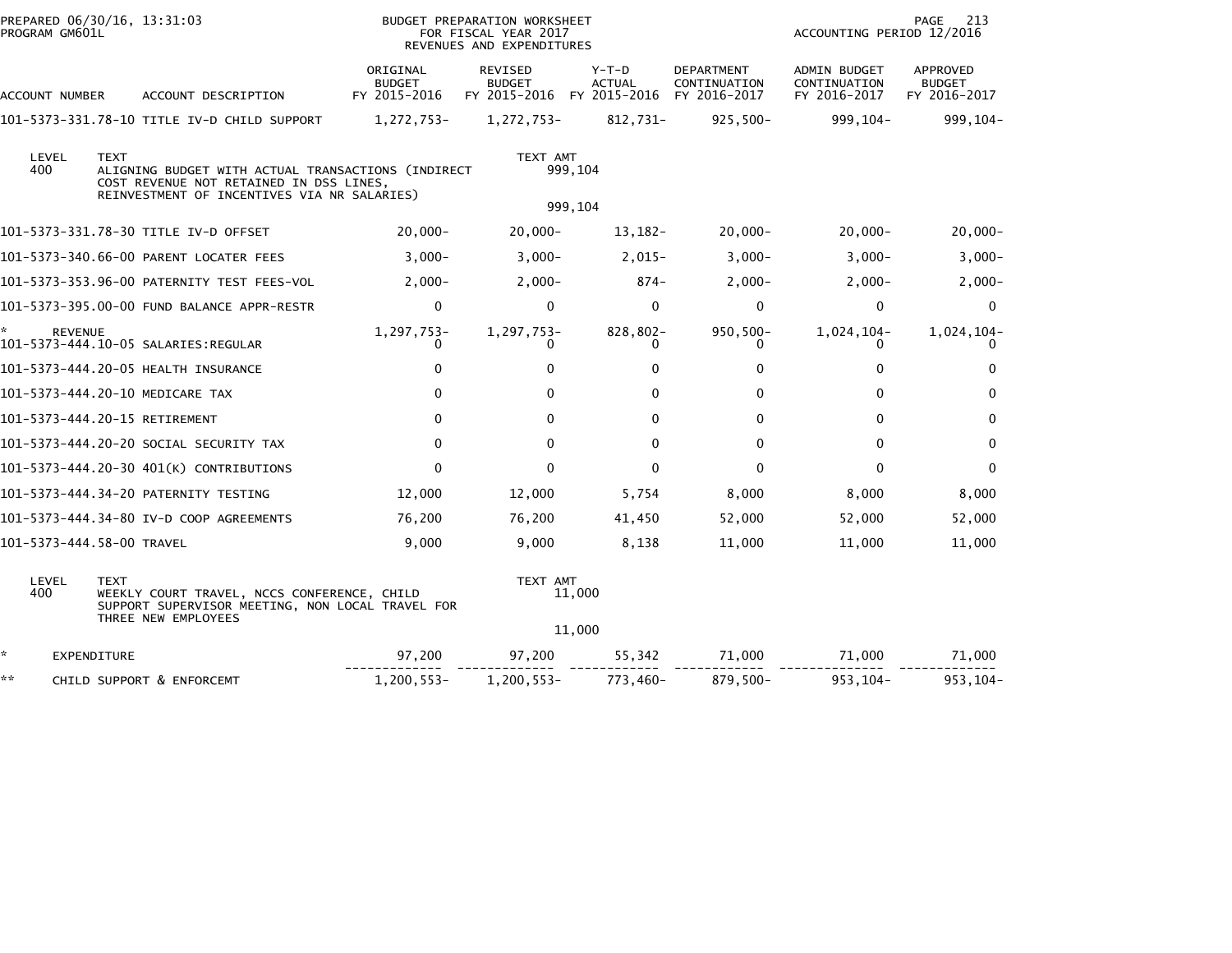| PREPARED 06/30/16, 13:31:03<br>PROGRAM GM601L               |                                              |                                           | BUDGET PREPARATION WORKSHEET<br>FOR FISCAL YEAR 2017<br>REVENUES AND EXPENDITURES | 214<br>PAGE<br>ACCOUNTING PERIOD 12/2016 |                                                   |                                                     |                                                  |
|-------------------------------------------------------------|----------------------------------------------|-------------------------------------------|-----------------------------------------------------------------------------------|------------------------------------------|---------------------------------------------------|-----------------------------------------------------|--------------------------------------------------|
| ACCOUNT NUMBER                                              | ACCOUNT DESCRIPTION                          | ORIGINAL<br><b>BUDGET</b><br>FY 2015-2016 | REVISED<br><b>BUDGET</b><br>FY 2015-2016                                          | $Y-T-D$<br><b>ACTUAL</b><br>FY 2015-2016 | <b>DEPARTMENT</b><br>CONTINUATION<br>FY 2016-2017 | <b>ADMIN BUDGET</b><br>CONTINUATION<br>FY 2016-2017 | <b>APPROVED</b><br><b>BUDGET</b><br>FY 2016-2017 |
|                                                             | 101-5374-331.18-00 CHILD CARE DEV B G ADMIN  | 165,083-                                  | 175,987-                                                                          | 147,894-                                 | 177,723-                                          | 177,723-                                            | 177,723-                                         |
|                                                             | 101-5374-331.20-00 CHILD CARE DEVELOPMENT BG | $3,961,997 -$                             | 4,223,698-                                                                        | $3, 119, 195 -$                          | $3,961,997-$                                      | $3,961,997 -$                                       | $3,961,997 -$                                    |
|                                                             | 101-5374-395.00-00 FUND BALANCE APPR-RESTR   |                                           |                                                                                   |                                          |                                                   |                                                     | $\Omega$                                         |
| ÷.<br><b>REVENUE</b><br>101-5374-444.10-05 SALARIES:REGULAR |                                              | 4,127,080-                                | 4,399,685-                                                                        | $3,267,089-$                             | 4,139,720-                                        | 4,139,720-                                          | 4,139,720-                                       |
| 101-5374-444.20-05 HEALTH INSURANCE                         |                                              |                                           |                                                                                   |                                          |                                                   |                                                     | 0                                                |
| 101-5374-444.20-10 MEDICARE TAX                             |                                              |                                           |                                                                                   | 0                                        | 0                                                 |                                                     | $\Omega$                                         |
| 101-5374-444.20-15 RETIREMENT                               |                                              |                                           | 0                                                                                 | $\Omega$                                 | 0                                                 |                                                     | $\Omega$                                         |
|                                                             | 101-5374-444.20-20 SOCIAL SECURITY TAX       |                                           |                                                                                   | O                                        |                                                   |                                                     | $\Omega$                                         |
|                                                             | 101-5374-444.20-30 401(K) CONTRIBUTIONS      |                                           |                                                                                   |                                          |                                                   |                                                     | $\Omega$                                         |
|                                                             | 101-5374-444.83-20 CHILD DAY CARE PAYMENTS   | 3,961,997                                 | 4,223,698                                                                         | 3,512,188                                | 3,961,997                                         | 3,961,997                                           | 3,961,997                                        |
| ÷.<br><b>EXPENDITURE</b>                                    |                                              | 3,961,997                                 | 4,223,698                                                                         | 3,512,188                                | 3,961,997                                         | 3,961,997                                           | 3,961,997                                        |
| **<br>CHILD DAY CARE                                        |                                              | 165,083-                                  | 175,987-                                                                          | 245,099                                  | 177,723-                                          | 177,723-                                            | 177,723-                                         |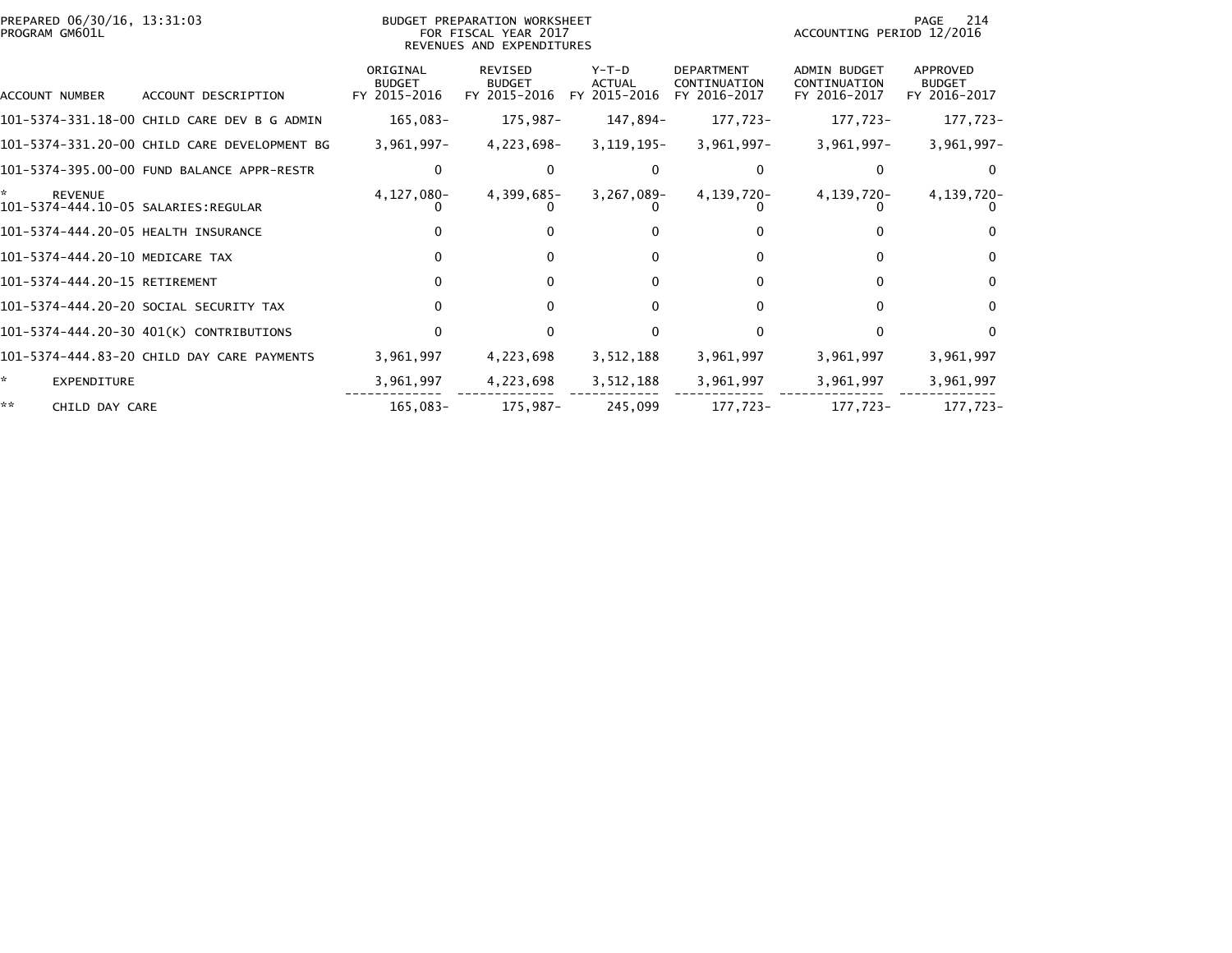| PREPARED 06/30/16, 13:31:03<br>PROGRAM GM601L |                                              | <b>BUDGET PREPARATION WORKSHEET</b><br>FOR FISCAL YEAR 2017<br>REVENUES AND EXPENDITURES |                          |                                                       |                                            | 215<br>PAGE<br>ACCOUNTING PERIOD 12/2016     |                                                  |  |
|-----------------------------------------------|----------------------------------------------|------------------------------------------------------------------------------------------|--------------------------|-------------------------------------------------------|--------------------------------------------|----------------------------------------------|--------------------------------------------------|--|
| ACCOUNT NUMBER                                | ACCOUNT DESCRIPTION                          | ORIGINAL<br><b>BUDGET</b><br>FY 2015-2016                                                | REVISED<br><b>BUDGET</b> | $Y-T-D$<br><b>ACTUAL</b><br>FY 2015-2016 FY 2015-2016 | DEPARTMENT<br>CONTINUATION<br>FY 2016-2017 | ADMIN BUDGET<br>CONTINUATION<br>FY 2016-2017 | <b>APPROVED</b><br><b>BUDGET</b><br>FY 2016-2017 |  |
|                                               | 101-5380-331.30-00 FOOD ASSISTANCE           | 752,758-                                                                                 | $801,554-$               | $906, 917 -$                                          | 864,963-                                   | 930, 287-                                    | 930,287-                                         |  |
|                                               | 101-5380-331.34-00 FS CLAIM REC INCENTIVE FD | $18,963-$                                                                                | $18,963-$                | $24,627-$                                             | $24,170-$                                  | $24,170-$                                    | $24,170-$                                        |  |
|                                               | 101-5380-331.48-00 LOW INCOME ENERGY ASSIST  | $97,539-$                                                                                | $97,539-$                | $96,548-$                                             | 95,986-                                    | $95,986 -$                                   | 95,986-                                          |  |
| 101-5380-331.50-00 MA EXPANSION               |                                              | $\mathbf 0$                                                                              | 0                        | 0                                                     | $\mathbf 0$                                | $\mathbf 0$                                  | 0                                                |  |
|                                               | 101-5380-331.52-00 MEDICAID ASSISTANCE       | $2,200,000 -$                                                                            | 2,273,195-               | 1,788,006-                                            | 2,570,451-                                 | 2,764,208-                                   | 2,764,208-                                       |  |
|                                               | 101-5380-331.64-00 REFUGEE ASSISTANCE        | $3,246-$                                                                                 | $3,246-$                 | $4,918-$                                              | $1,479-$                                   | $1,587-$                                     | $1,587-$                                         |  |
|                                               | 101-5380-331.85-00 TXIX MEDICAID TRANSPORTAT | 617,433-                                                                                 | 617,433-                 | $430, 202 -$                                          | 351,428-                                   | $356,901 -$                                  | 356,901-                                         |  |
|                                               | 101-5380-334.53-00 MA EXPANSION STATE        | $\mathbf 0$                                                                              | $\mathbf 0$              | $\mathbf 0$                                           | $\mathbf 0$                                | $\mathbf 0$                                  | $\mathbf{0}$                                     |  |
|                                               | 101-5380-334.71-00 TITLE XIX MEDICAID TRANS  | 274,658-                                                                                 | 274,658-                 | 185,565-                                              | 133,068-                                   | 133, 106-                                    | 133, 106-                                        |  |
|                                               | 101-5380-334.87-00 MANAGED CARE CONTRACT     | 0                                                                                        | $\mathbf{0}$             | $\mathbf{0}$                                          | 0                                          | $\Omega$                                     | $\Omega$                                         |  |
|                                               | 101-5380-395.00-00 FUND BALANCE APPR-RESTR   | $\mathbf{0}$                                                                             | $\mathbf{0}$             | $\Omega$                                              | $\Omega$                                   | $\Omega$                                     | $\Omega$                                         |  |
| <b>REVENUE</b>                                |                                              | $3,964,597-$<br>2,878,726                                                                | 4,086,588-<br>3,003,639  | $3,436,783-$<br>2,408,374                             | 4,041,545-<br>3,071,067                    | 4,306,245-<br>3,390,352                      | 4,306,245-<br>3,390,352                          |  |
|                                               |                                              | 0                                                                                        | 0                        | $\Omega$                                              | 0                                          | 0                                            | 0                                                |  |
|                                               |                                              | 55,803                                                                                   | 55,830                   | 38,542                                                | 59,442                                     | 59,442                                       | 59,442                                           |  |
| LEVEL<br><b>TEXT</b><br>400                   | SEVEN TEMPORARY WORKERS TO ADMINISTER LIEAP  |                                                                                          | TEXT AMT                 | 59,442<br>59,442                                      |                                            |                                              |                                                  |  |
|                                               | 101-5380-444.20-05 HEALTH INSURANCE          | 634,650                                                                                  | 668,010                  | 519,497                                               | 697,680                                    | 695,067                                      | 695,067                                          |  |
| 101-5380-444.20-10 MEDICARE TAX               |                                              | 42,551                                                                                   | 44,363                   | 33,324                                                | 45,392                                     | 50,022                                       | 50,022                                           |  |
| 101-5380-444.20-15 RETIREMENT                 |                                              | 205,877                                                                                  | 214,323                  | 164,145                                               | 209,945                                    | 251,400                                      | 251,400                                          |  |
|                                               | 101-5380-444.20-20 SOCIAL SECURITY TAX       | 181,941                                                                                  | 189,687                  | 142,447                                               | 194,092                                    | 213,887                                      | 213,887                                          |  |
|                                               | 101-5380-444.20-30 401(K) CONTRIBUTIONS      | 86,362                                                                                   | 90,110                   | 65,694                                                | 93,171                                     | 102,752                                      | 102,752                                          |  |
|                                               | 101-5380-444.33-00 OTHER PROFESSIONAL SRVCS  | 40,000                                                                                   | 40,000                   | 40,000                                                | 40,000                                     | 40,000                                       | 40,000                                           |  |
|                                               | 101-5380-444.33-20 FOOD STAMP ISSUANCE CONTR | 45,000                                                                                   | 45,000                   | 27,625                                                | 45,000                                     | 45,000                                       | 45,000                                           |  |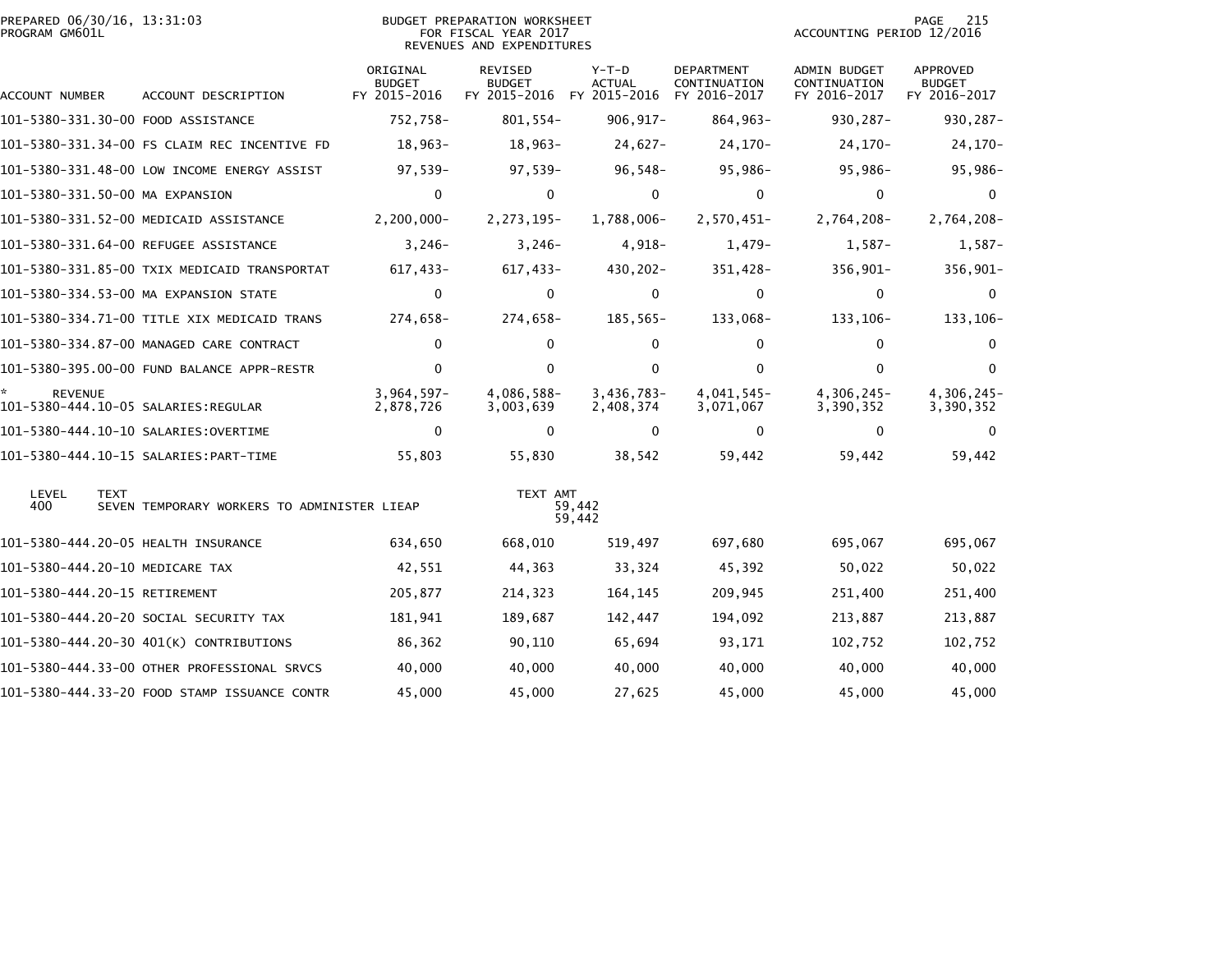| PREPARED 06/30/16, 13:31:03<br>PROGRAM GM601L |                                                                                                                                                                                                                                                                                                                                                                       | BUDGET PREPARATION WORKSHEET<br>FOR FISCAL YEAR 2017<br>REVENUES AND EXPENDITURES |                                          |                                 |                                                   | 216<br>PAGE<br>ACCOUNTING PERIOD 12/2016            |                                           |
|-----------------------------------------------|-----------------------------------------------------------------------------------------------------------------------------------------------------------------------------------------------------------------------------------------------------------------------------------------------------------------------------------------------------------------------|-----------------------------------------------------------------------------------|------------------------------------------|---------------------------------|---------------------------------------------------|-----------------------------------------------------|-------------------------------------------|
| ACCOUNT NUMBER                                | ACCOUNT DESCRIPTION                                                                                                                                                                                                                                                                                                                                                   | ORIGINAL<br><b>BUDGET</b><br>FY 2015-2016                                         | REVISED<br><b>BUDGET</b><br>FY 2015-2016 | Y-T-D<br>ACTUAL<br>FY 2015-2016 | <b>DEPARTMENT</b><br>CONTINUATION<br>FY 2016-2017 | <b>ADMIN BUDGET</b><br>CONTINUATION<br>FY 2016-2017 | APPROVED<br><b>BUDGET</b><br>FY 2016-2017 |
|                                               | 101-5380-444.33-32 INCOME MAINTENANCE                                                                                                                                                                                                                                                                                                                                 | 0                                                                                 | $\bf{0}$                                 | 0                               | 0                                                 | $\mathbf{0}$                                        | $\Omega$                                  |
|                                               | 101-5380-444.58-10 TRAVEL:INCOME MAINTENANCE                                                                                                                                                                                                                                                                                                                          | 9,500                                                                             | 9,155                                    | 6,652                           | 9,500                                             | 9,500                                               | 9,500                                     |
|                                               |                                                                                                                                                                                                                                                                                                                                                                       | 800,000                                                                           | 800,000                                  | 744,554                         | 400,000                                           | 400,000                                             | 400,000                                   |
| LEVEL<br>400                                  | <b>TEXT</b><br>MEDICAID TRANSPORTATION VENDORS WILL ENROLL AS<br>MEDICAID PROVIDERS AND BEGIN BILLING FOR THEIR<br>SERVICES IN NCTRACKS IN AUGUST 2016. VENDORS<br>WILL RECEIVE REIMBURSEMENT FROM THE STATE SO<br>COUNTIES WILL NO LONGER PROVIDE PAYMENTS FOR<br>DIRECT SERVICES. THIS BUDGET AMOUNT WILL COVER<br>PAYMENTS UNTIL THE EFFECTIVE DATE OF TRANSITION. |                                                                                   |                                          | TEXT AMT<br>400,000<br>400,000  |                                                   |                                                     |                                           |
|                                               |                                                                                                                                                                                                                                                                                                                                                                       | 5,000                                                                             | 5,000                                    | 902                             | 5,000                                             | 5,000                                               | 5,000                                     |
|                                               | 101-5380-444.90-19 BANK FEES:INCOME MAINTENA                                                                                                                                                                                                                                                                                                                          | 3,000                                                                             | 3,000                                    | 598                             | 3,000                                             | 3,000                                               | 3,000                                     |
| *.                                            | <b>EXPENDITURE</b>                                                                                                                                                                                                                                                                                                                                                    | 4,988,410                                                                         | 5,168,117                                | 4,192,354                       | 4,873,289                                         | 5,265,422                                           | 5,265,422                                 |
| **                                            | PUBLIC ASSISTANCE ADMIN                                                                                                                                                                                                                                                                                                                                               | 1,023,813                                                                         | 1,081,529                                | 755,571                         | 831,744                                           | 959,177                                             | 959,177                                   |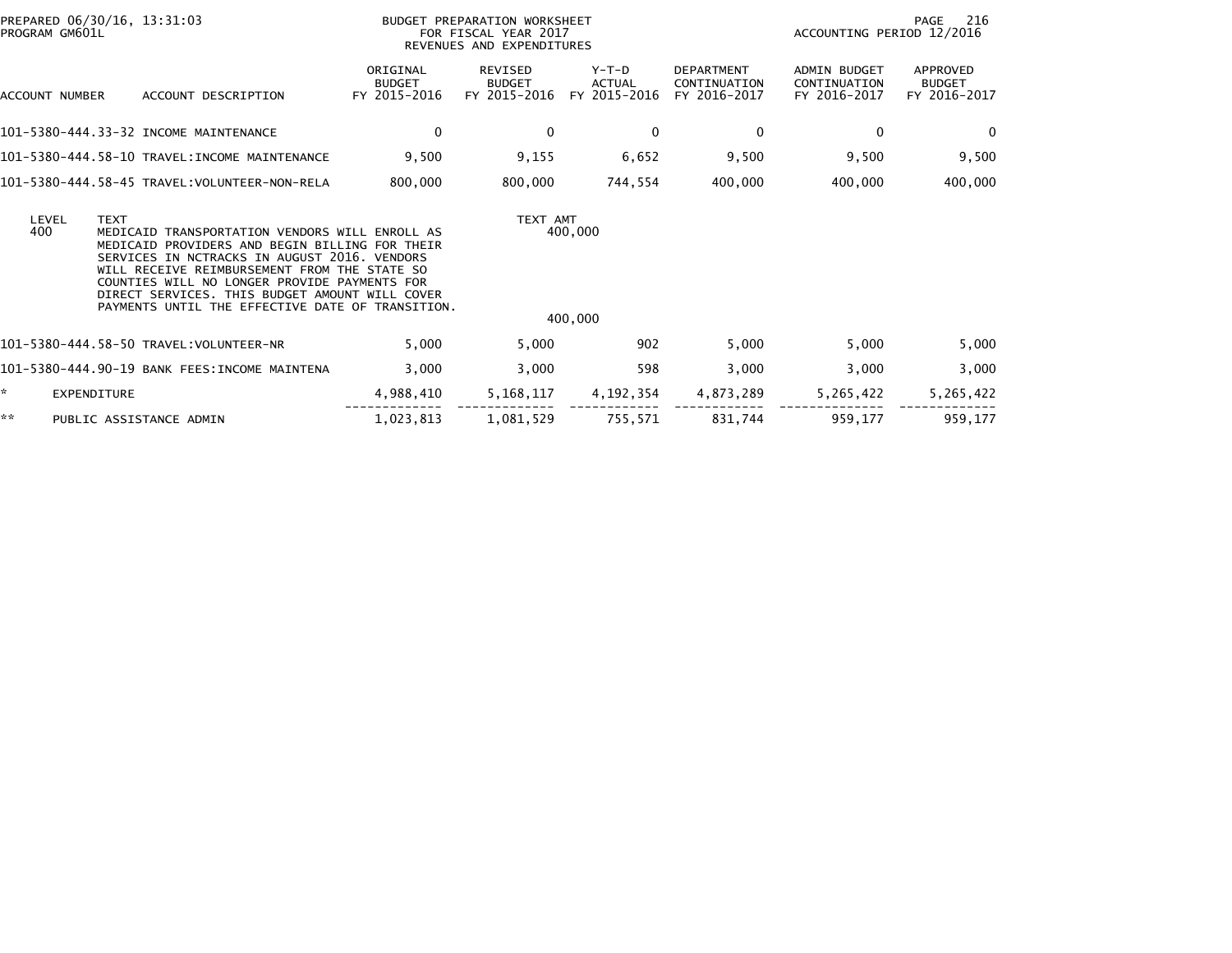| PREPARED 06/30/16, 13:31:03<br>PROGRAM GM601L              |                                             |                                           | <b>BUDGET PREPARATION WORKSHEET</b><br>FOR FISCAL YEAR 2017<br>REVENUES AND EXPENDITURES |                                        |                                                   | ACCOUNTING PERIOD 12/2016                    | 217<br>PAGE                               |
|------------------------------------------------------------|---------------------------------------------|-------------------------------------------|------------------------------------------------------------------------------------------|----------------------------------------|---------------------------------------------------|----------------------------------------------|-------------------------------------------|
| ACCOUNT NUMBER                                             | ACCOUNT DESCRIPTION                         | ORIGINAL<br><b>BUDGET</b><br>FY 2015-2016 | REVISED<br><b>BUDGET</b><br>FY 2015-2016                                                 | Y-T-D<br><b>ACTUAL</b><br>FY 2015-2016 | <b>DEPARTMENT</b><br>CONTINUATION<br>FY 2016-2017 | ADMIN BUDGET<br>CONTINUATION<br>FY 2016-2017 | APPROVED<br><b>BUDGET</b><br>FY 2016-2017 |
|                                                            | 101-5381-331.54-00 MEDICAID CASE MANAGEMENT | $52,628-$                                 | 52,628-                                                                                  | 42,953-                                | $52,016-$                                         | $56,626-$                                    | $56,626-$                                 |
| *<br><b>REVENUE</b><br>101-5381-444.10-05 SALARIES:REGULAR |                                             | $52,628-$                                 | 52,628-                                                                                  | 42,953-                                | $52,016-$                                         | 56,626-                                      | $56,626-$                                 |
| 101-5381-444.20-05 HEALTH INSURANCE                        |                                             |                                           | $\Omega$                                                                                 | 0                                      |                                                   |                                              |                                           |
| 101-5381-444.20-10 MEDICARE TAX                            |                                             |                                           | $\Omega$                                                                                 | 0                                      | <sup>0</sup>                                      | $\Omega$                                     | $\Omega$                                  |
| 101-5381-444.20-15 RETIREMENT                              |                                             | 0                                         | $\Omega$                                                                                 | $\Omega$                               | 0                                                 | 0                                            | $\Omega$                                  |
|                                                            | 101-5381-444.20-20 SOCIAL SECURITY TAX      |                                           | $\Omega$                                                                                 | 0                                      |                                                   | $\Omega$                                     | 0                                         |
|                                                            | 101-5381-444.20-30 401(K) CONTRIBUTIONS     |                                           | $\Omega$                                                                                 | 0                                      |                                                   | <sup>0</sup>                                 | 0                                         |
| *<br>EXPENDITURE                                           |                                             |                                           |                                                                                          |                                        |                                                   |                                              |                                           |
| **                                                         | MEDICAID CASE MANAGEMENT                    | $52,628-$                                 | 52,628-                                                                                  | 42,953-                                | $52,016-$                                         | $56.626 -$                                   | $56,626-$                                 |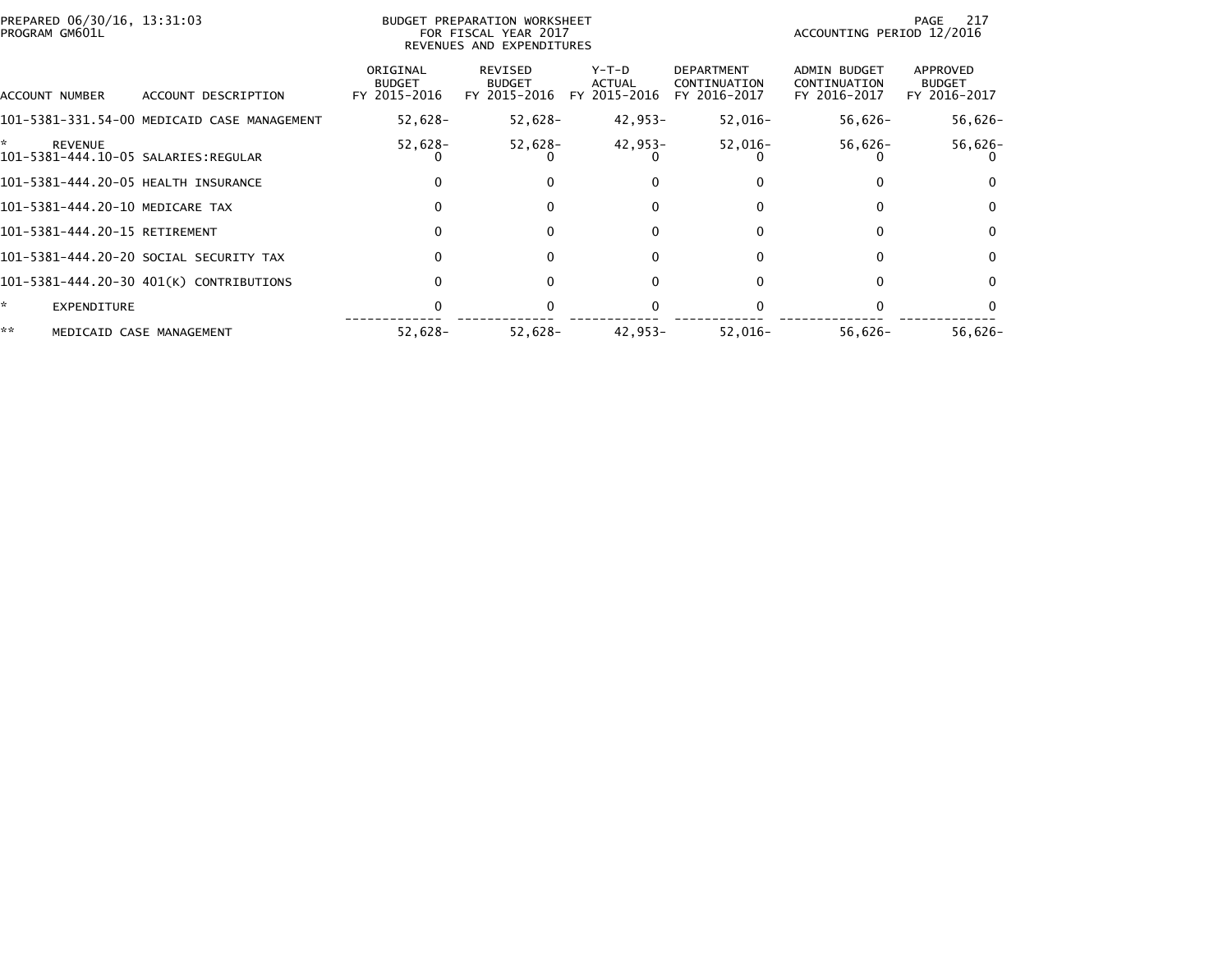| PREPARED 06/30/16, 13:31:03<br>PROGRAM GM601L |                                                  |                                           | BUDGET PREPARATION WORKSHEET<br>FOR FISCAL YEAR 2017                                      |                           |                                                   |                                                     | <b>PAGE</b><br>218<br>ACCOUNTING PERIOD 12/2016  |  |  |
|-----------------------------------------------|--------------------------------------------------|-------------------------------------------|-------------------------------------------------------------------------------------------|---------------------------|---------------------------------------------------|-----------------------------------------------------|--------------------------------------------------|--|--|
| ACCOUNT NUMBER                                | ACCOUNT DESCRIPTION                              | ORIGINAL<br><b>BUDGET</b><br>FY 2015-2016 | REVENUES AND EXPENDITURES<br><b>REVISED</b><br><b>BUDGET</b><br>FY 2015-2016 FY 2015-2016 | $Y-T-D$<br><b>ACTUAL</b>  | <b>DEPARTMENT</b><br>CONTINUATION<br>FY 2016-2017 | <b>ADMIN BUDGET</b><br>CONTINUATION<br>FY 2016-2017 | <b>APPROVED</b><br><b>BUDGET</b><br>FY 2016-2017 |  |  |
|                                               | 101-5383-331.75-30 TANF CPS/FC/ADOPTION          | $224,775-$                                | 223, 137-                                                                                 | 222,904-                  | 226,293-                                          | 226,293-                                            | 226,293-                                         |  |  |
|                                               |                                                  |                                           |                                                                                           |                           |                                                   |                                                     |                                                  |  |  |
|                                               | 101-5383-331.93-00 WORK FIRST INCENTIVES         | $5,000 -$                                 | $5,000-$                                                                                  | $1,342-$                  | $3,000-$                                          | $3,000-$                                            | $3,000-$                                         |  |  |
|                                               | 101-5383-331.94-00 WORK FIRST SERVICES-FED       | 688,583-                                  | 627,610-                                                                                  | 582,527-                  | $612,503-$                                        | $612,503-$                                          | $612,503-$                                       |  |  |
| *<br><b>REVENUE</b>                           | 101-5383-444.10-05 SALARIES:REGULAR              | 918,358-<br>$\Omega$                      | 855,747-<br>0                                                                             | $806,773 -$<br>$^{\circ}$ | 841,796-<br>$\Omega$                              | 841,796-                                            | 841,796-                                         |  |  |
|                                               | 101-5383-444.20-05 HEALTH INSURANCE              | 0                                         | 0                                                                                         | 0                         | 0                                                 | 0                                                   | $\Omega$                                         |  |  |
|                                               | 101-5383-444.20-10 MEDICARE TAX                  | 0                                         | 0                                                                                         | 0                         | $\mathbf{0}$                                      | $\mathbf{0}$                                        | $\Omega$                                         |  |  |
| 101-5383-444.20-15 RETIREMENT                 |                                                  | $\mathbf{0}$                              | 0                                                                                         | $\Omega$                  | $\mathbf{0}$                                      | $\mathbf{0}$                                        | $\bf{0}$                                         |  |  |
|                                               | 101-5383-444.20-20 SOCIAL SECURITY TAX           | $\mathbf{0}$                              | 0                                                                                         | $\Omega$                  | $\mathbf{0}$                                      | $\mathbf{0}$                                        | $\mathbf{0}$                                     |  |  |
|                                               | 101-5383-444.20-30 401(K) CONTRIBUTIONS          | $\mathbf{0}$                              | 0                                                                                         | $\Omega$                  | $\mathbf{0}$                                      | $\mathbf{0}$                                        | $\mathbf{0}$                                     |  |  |
|                                               | 101-5383-444.33-00 OTHER PROFESSIONAL SRVCS      | $\mathbf{0}$                              | 0                                                                                         | $\Omega$                  | $\mathbf{0}$                                      | $\mathbf{0}$                                        | $\mathbf{0}$                                     |  |  |
| 101-5383-444.58-25 TRAVEL:DOT                 |                                                  | $\Omega$                                  | $\Omega$                                                                                  | $\Omega$                  | $\mathbf{0}$                                      | $\Omega$                                            | $\Omega$                                         |  |  |
|                                               | 101-5383-444.58-91 TRAVEL:WORK FIRST             | 42,000                                    | 42,000                                                                                    | 3,092                     | 20,000                                            | 20,000                                              | 20,000                                           |  |  |
| LEVEL<br><b>TEXT</b><br>400                   | REDUCING BUDGET TO ALIGN PARTICIPATION IN THE WF |                                           | TEXT AMT                                                                                  | 20,000                    |                                                   |                                                     |                                                  |  |  |
|                                               | PROGRAM.                                         |                                           |                                                                                           | 20,000                    |                                                   |                                                     |                                                  |  |  |
|                                               | 101-5383-444.59-25 TRAINING:FOSTER PARENTS       | 300                                       | 300                                                                                       | 203                       | 300                                               | 300                                                 | 300                                              |  |  |
|                                               | 101-5383-444.59-30 TRAINING:SKILL-WORK FIRST     | 1,000                                     | 1,000                                                                                     | $\mathbf{0}$              | 1,000                                             | 1,000                                               | 1,000                                            |  |  |
| 101-5383-444.83-40 JOB SEARCH                 |                                                  | 1,000                                     | 1,000                                                                                     | $\mathbf{0}$              | 1,000                                             | 1,000                                               | 1,000                                            |  |  |
|                                               | 101-5383-444.83-45 PARTICIPANT ASSISTANCE        | 6,000                                     | 6,000                                                                                     | 1,220                     | 5,000                                             | 5,000                                               | 5,000                                            |  |  |
| ÷.<br>EXPENDITURE                             |                                                  | 50,300                                    | 50,300                                                                                    | 4,515                     | 27,300                                            | 27,300                                              | 27,300                                           |  |  |
| **                                            | WORK FIRST BLOCK GRANT                           | 868,058-                                  | $805,447-$                                                                                | 802,258-                  | 814,496-                                          | 814,496-                                            | 814,496-                                         |  |  |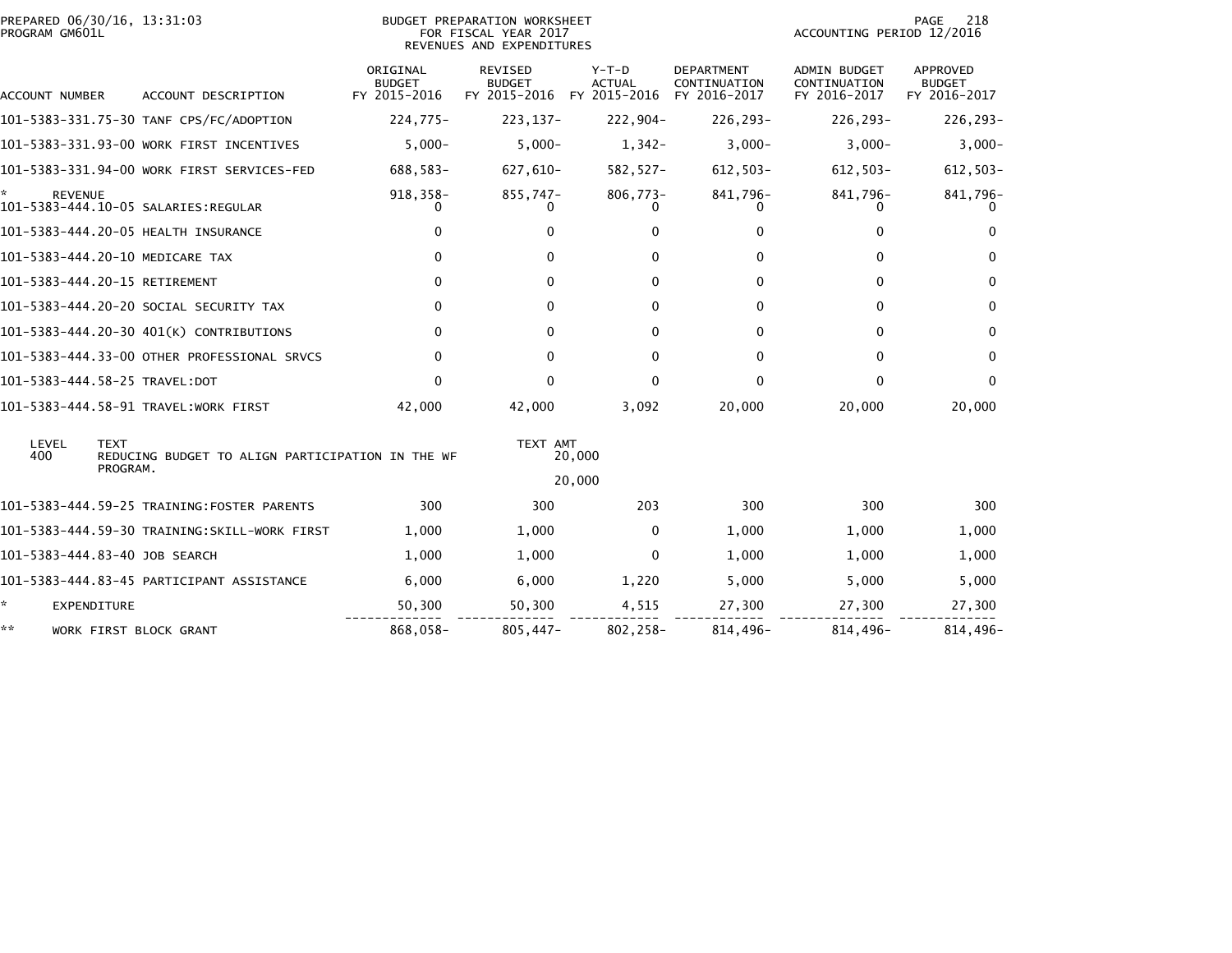| PREPARED 06/30/16, 13:31:03<br>PROGRAM GM601L              | BUDGET PREPARATION WORKSHEET<br>FOR FISCAL YEAR 2017<br>REVENUES AND EXPENDITURES |                                           |                                                 |                                   |                                                   |                                                     | 219<br>PAGE<br>ACCOUNTING PERIOD 12/2016  |  |  |
|------------------------------------------------------------|-----------------------------------------------------------------------------------|-------------------------------------------|-------------------------------------------------|-----------------------------------|---------------------------------------------------|-----------------------------------------------------|-------------------------------------------|--|--|
| ACCOUNT NUMBER                                             | ACCOUNT DESCRIPTION                                                               | ORIGINAL<br><b>BUDGET</b><br>FY 2015-2016 | <b>REVISED</b><br><b>BUDGET</b><br>FY 2015-2016 | $Y-T-D$<br>ACTUAL<br>FY 2015-2016 | <b>DEPARTMENT</b><br>CONTINUATION<br>FY 2016-2017 | <b>ADMIN BUDGET</b><br>CONTINUATION<br>FY 2016-2017 | APPROVED<br><b>BUDGET</b><br>FY 2016-2017 |  |  |
| 101-5384-331.79-00 CPS FEDERAL                             |                                                                                   | 83,424-                                   | 81,855-                                         | 67,137-                           | 83,713-                                           | 83,713-                                             | 83,713-                                   |  |  |
| 101-5384-334.79-00 CPS STATE                               |                                                                                   | 121,637-                                  | 120,152-                                        | 137,357-                          | 121,709-                                          | 121,709-                                            | 121,709-                                  |  |  |
| *<br><b>REVENUE</b><br>101-5384-444.10-05 SALARIES:REGULAR |                                                                                   | $205,061 -$                               | 202,007-                                        | 204,494-                          | $205,422 -$                                       | $205,422 -$                                         | $205,422 -$                               |  |  |
| 101-5384-444.20-05 HEALTH INSURANCE                        |                                                                                   | 0                                         |                                                 |                                   |                                                   |                                                     |                                           |  |  |
| 101-5384-444.20-10 MEDICARE TAX                            |                                                                                   |                                           |                                                 |                                   |                                                   |                                                     |                                           |  |  |
| 101-5384-444.20-15 RETIREMENT                              |                                                                                   | 0                                         | 0                                               | 0                                 | 0                                                 | 0                                                   | 0                                         |  |  |
|                                                            | 101-5384-444.20-20 SOCIAL SECURITY TAX                                            | $\mathbf{0}$                              |                                                 | 0                                 | 0                                                 |                                                     |                                           |  |  |
|                                                            | 101-5384-444.20-30 401(K) CONTRIBUTIONS                                           | 0                                         |                                                 |                                   |                                                   |                                                     |                                           |  |  |
| *.<br><b>EXPENDITURE</b>                                   |                                                                                   |                                           |                                                 |                                   |                                                   |                                                     |                                           |  |  |
| **<br>CHILD WELFARE - STATE                                |                                                                                   | $205,061 -$                               | -202,007                                        | 204,494-                          | $205,422 -$                                       | $205,422 -$                                         | $205,422 -$                               |  |  |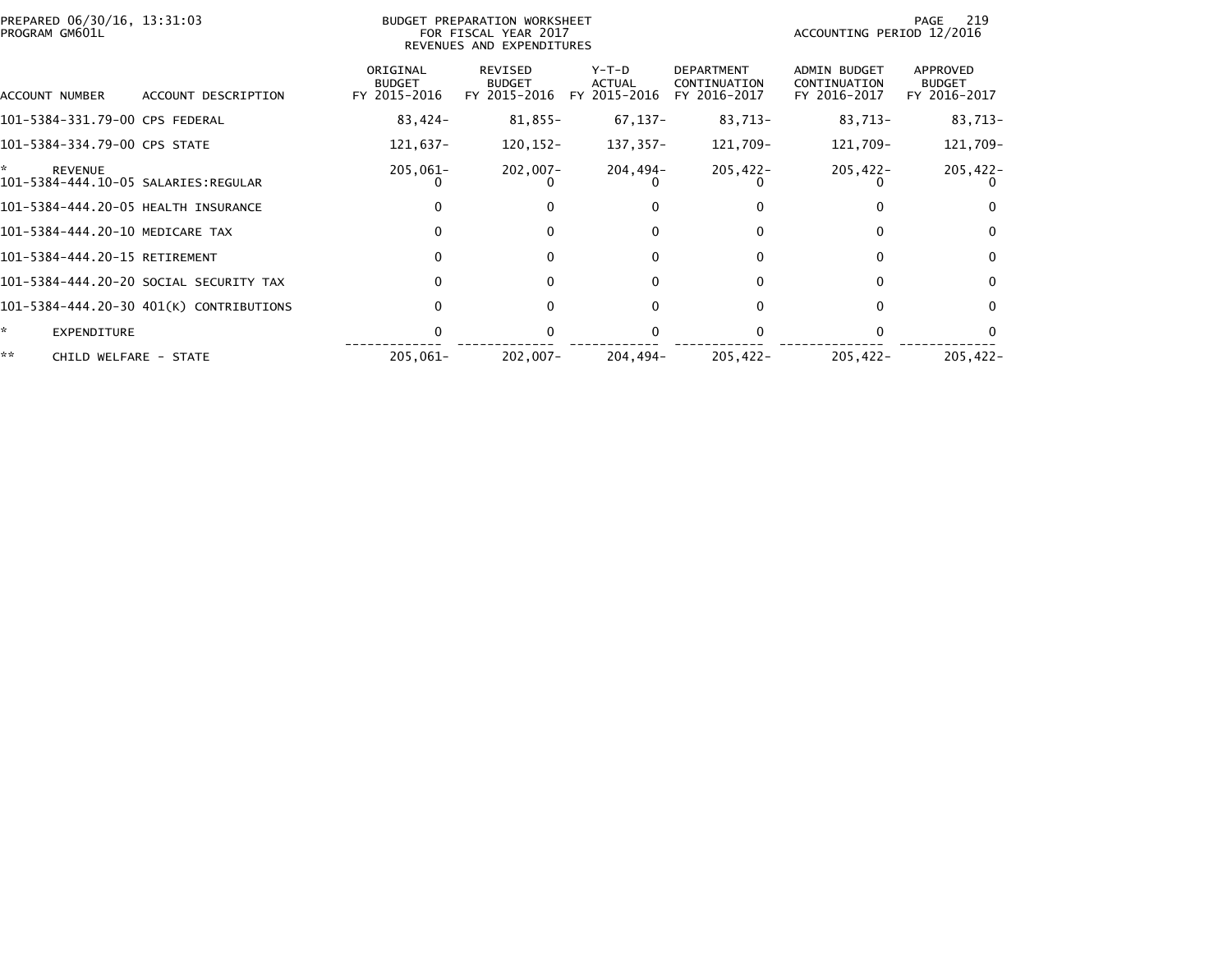|    | PREPARED 06/30/16, 13:31:03<br>PROGRAM GM601L |                                          |                                           | <b>BUDGET PREPARATION WORKSHEET</b><br>FOR FISCAL YEAR 2017<br>REVENUES AND EXPENDITURES |                                        |                                                   | ACCOUNTING PERIOD 12/2016                    | 220<br>PAGE                               |
|----|-----------------------------------------------|------------------------------------------|-------------------------------------------|------------------------------------------------------------------------------------------|----------------------------------------|---------------------------------------------------|----------------------------------------------|-------------------------------------------|
|    | ACCOUNT NUMBER                                | ACCOUNT DESCRIPTION                      | ORIGINAL<br><b>BUDGET</b><br>FY 2015-2016 | REVISED<br><b>BUDGET</b><br>FY 2015-2016                                                 | Y-T-D<br><b>ACTUAL</b><br>FY 2015-2016 | <b>DEPARTMENT</b><br>CONTINUATION<br>FY 2016-2017 | ADMIN BUDGET<br>CONTINUATION<br>FY 2016-2017 | APPROVED<br><b>BUDGET</b><br>FY 2016-2017 |
|    |                                               | 101-5385-334.22-00 CHILD PROT SERV-STATE | $130,602 -$                               | 129,966-                                                                                 | 112,459-                               | 131,633-                                          | 131,633-                                     | 131,633-                                  |
| *  | <b>REVENUE</b>                                | 101-5385-444.10-05 SALARIES:REGULAR      | $130,602 -$                               | 129,966-                                                                                 | 112,459-                               | 131,633-                                          | 131,633-                                     | 131,633-                                  |
|    |                                               | 101-5385-444.20-05 HEALTH INSURANCE      |                                           | $\Omega$                                                                                 | 0                                      |                                                   |                                              |                                           |
|    |                                               | 101-5385-444.20-10 MEDICARE TAX          |                                           | $\Omega$                                                                                 | 0                                      | <sup>0</sup>                                      | $\Omega$                                     | $\Omega$                                  |
|    | 101-5385-444.20-15 RETIREMENT                 |                                          | 0                                         | $\Omega$                                                                                 | $\Omega$                               | 0                                                 | 0                                            | $\Omega$                                  |
|    |                                               | 101-5385-444.20-20 SOCIAL SECURITY TAX   |                                           | $\Omega$                                                                                 | 0                                      |                                                   | 0                                            | 0                                         |
|    |                                               | 101-5385-444.20-30 401(K) CONTRIBUTIONS  |                                           | $\Omega$                                                                                 | 0                                      |                                                   | 0                                            | 0                                         |
| *  | EXPENDITURE                                   |                                          |                                           |                                                                                          |                                        |                                                   |                                              |                                           |
| ** |                                               | CHILD PROTECTIVE SERVICES                | $130,602 -$                               | 129.966-                                                                                 | 112.459-                               | 131,633-                                          | 131.633-                                     | 131.633-                                  |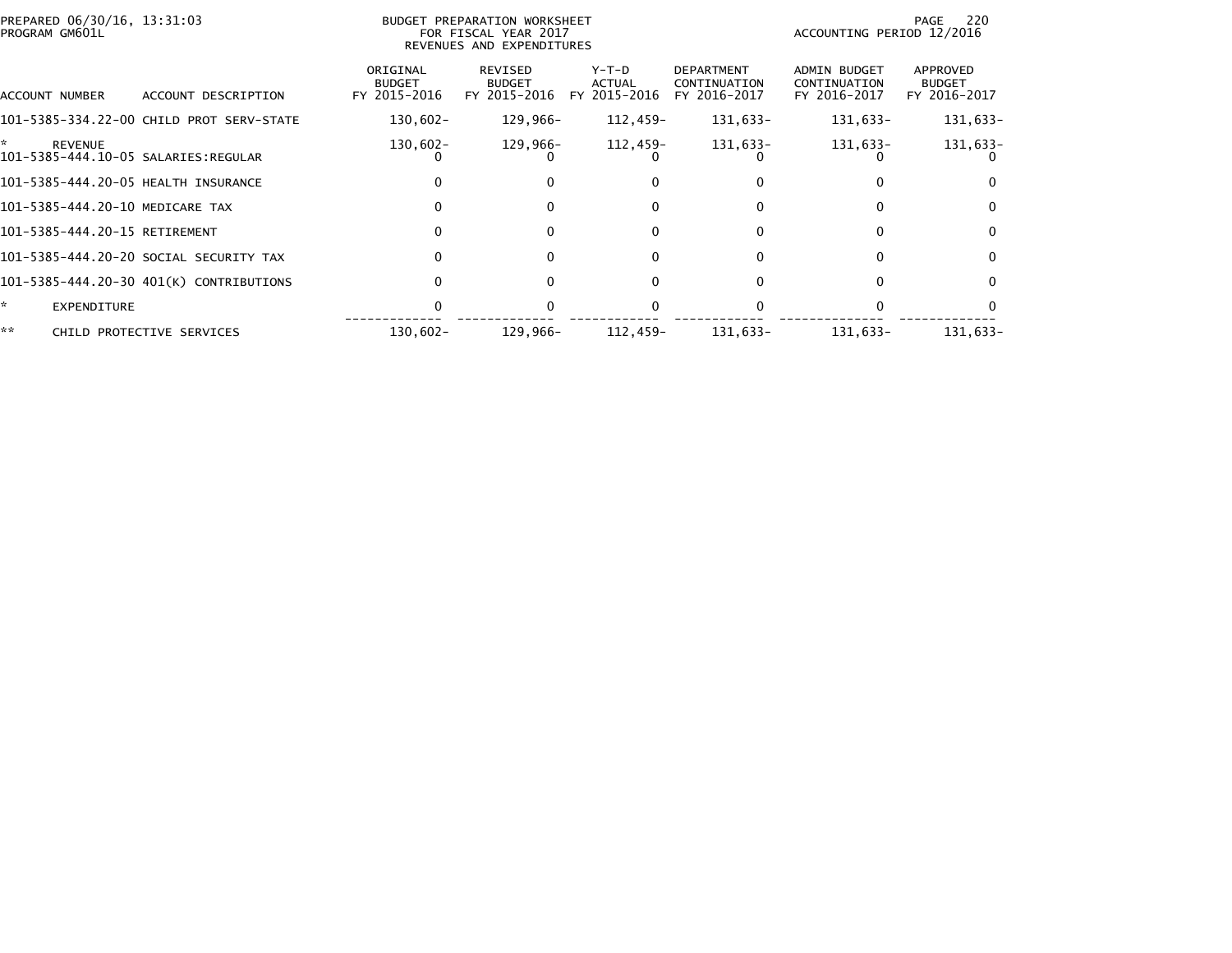| PREPARED 06/30/16, 13:31:03 | PREPARATION WORKSHEET<br><b>BUDGET</b> |                           | PAGE | $\sim$ |
|-----------------------------|----------------------------------------|---------------------------|------|--------|
| PROGRAM GM601L              | FOR FISCAL YEAR 2017                   | ACCOUNTING PERIOD 12/2016 |      |        |

## BUDGET PREPARATION WORKSHEET<br>FOR FISCAL YEAR 2017 REVENUES AND EXPENDITURES

| ACCOUNT NUMBER                       | ACCOUNT DESCRIPTION                               | ORIGINAL<br><b>BUDGET</b><br>FY 2015-2016 | <b>REVISED</b><br><b>BUDGET</b><br>FY 2015-2016 | $Y-T-D$<br><b>ACTUAL</b><br>FY 2015-2016 | <b>DEPARTMENT</b><br>CONTINUATION<br>FY 2016-2017 | <b>ADMIN BUDGET</b><br>CONTINUATION<br>FY 2016-2017 | <b>APPROVED</b><br><b>BUDGET</b><br>FY 2016-2017 |
|--------------------------------------|---------------------------------------------------|-------------------------------------------|-------------------------------------------------|------------------------------------------|---------------------------------------------------|-----------------------------------------------------|--------------------------------------------------|
|                                      |                                                   | $5,000-$                                  | 41,631-                                         | $52,801-$                                | $5,000-$                                          | $5,000-$                                            | $5,000-$                                         |
|                                      | 101-5395-365.28-00 CHRISTMAS HAPPINESS DONAT      | $\Omega$                                  | $\Omega$                                        | $\mathbf{0}$                             | $\Omega$                                          | 0                                                   | $\mathbf{0}$                                     |
|                                      | 101-5395-365.38-00 DONATIONS-INCOME MAINTENA      | $\Omega$                                  | $315 -$                                         | $315 -$                                  | 0                                                 | 0                                                   | 0                                                |
|                                      | 101-5395-395.00-00 FUND BALANCE APPR-RESTR        | $\Omega$                                  | $18, 110 -$                                     | $\Omega$                                 | $\Omega$                                          | 0                                                   | $\mathbf{0}$                                     |
|                                      | 101-5395-395.10-00 FUND BALANCE APPR-UNREST       | $\Omega$                                  | $\Omega$                                        | $\Omega$                                 | $\Omega$                                          | 0                                                   | $\mathbf{0}$                                     |
| <b>REVENUE</b>                       | 101-5395-444.83-01 CHRISTMAS PARTY FOR FC         | $5.000 -$<br>500                          | $60,056 -$<br>500                               | $53.116-$<br>500                         | $5.000 -$<br>500                                  | $5.000 -$<br>500                                    | $5.000 -$<br>500                                 |
| 101-5395-444.83-02 1 CHURCH 1 CHILD  |                                                   | 5,000                                     | 57,527                                          | 34,359                                   | 5,000                                             | 5,000                                               | 5,000                                            |
|                                      | 101-5395-444.83-03 ALTRUSA CLUB - CHILDREN        | $\Omega$                                  | $\mathbf{0}$                                    | 0                                        | $\Omega$                                          | $\Omega$                                            | 0                                                |
|                                      | 101-5395-444.83-07 ADULT SVCS DONATIONS           | 0                                         | 1,193                                           | $\Omega$                                 | $\Omega$                                          | $\Omega$                                            | $\mathbf{0}$                                     |
|                                      | 101–5395–444.83–22 DRUG SCREENING–CHILD SVS       | 26,400                                    | 26,400                                          | 25,017                                   | 26,400                                            | 26,400                                              | 26,400                                           |
|                                      | 101-5395-444.83-23 FOSTER PARENTS ASSOCIATIO      | 0                                         | 0                                               | 0                                        | $\Omega$                                          | $\Omega$                                            | 0                                                |
|                                      | 101-5395-444.83-49 DSS: STAFF DEVLOPMENT          | $\Omega$                                  | $\Omega$                                        | $\mathbf{0}$                             | 0                                                 | 0                                                   | 0                                                |
|                                      | 101-5395-444.83-88 DONATION EXP-INCOME MAINT      | $\Omega$                                  | 579                                             | 275                                      | 0                                                 | $\Omega$                                            | 0                                                |
|                                      | 101-5395-444.83-91 CHRISTMAS HAPPINESS EXP        | $\Omega$                                  | $\Omega$                                        | $\mathbf{0}$                             | $\Omega$                                          | $\Omega$                                            | $\Omega$                                         |
|                                      | 101-5395-444.83-93 GEN ASSIST:CHILDREN SVS        | 7,000                                     | 7,000                                           | 4,214                                    | 7,000                                             | 7,000                                               | 7,000                                            |
|                                      | 101-5395-444.83-94 GEN ASSIST:INCOME MAIN         | 3,000                                     | 3,000                                           | 641                                      | 3,000                                             | 3,000                                               | 3,000                                            |
| 101-5395-444.83-95 SHOE FUND EXPENSE |                                                   | 0                                         | $\Omega$                                        | $\mathbf{0}$                             | $\Omega$                                          | $\Omega$                                            | $\mathbf{0}$                                     |
|                                      | 101-5395-444.83-97 DONATION EXPENDITURES          | $\Omega$                                  | 757                                             | 72                                       | $\Omega$                                          | $\Omega$                                            | $\Omega$                                         |
|                                      | 101-5395-444.83-98 GEN ASSIST:ADULT SVS           | 70,000                                    | 57,500                                          | 4,272                                    | 50,000                                            | 10,000                                              | 10,000                                           |
| LEVEL<br><b>TEXT</b><br>400          | CONTINUATION REQUEST<br>COUNTY MANAGERS REDUCTION |                                           | TEXT AMT                                        | 50.000<br>$40,000 -$<br>10,000           |                                                   |                                                     |                                                  |
| *.<br>EXPENDITURE                    |                                                   | 111,900                                   | 154,456                                         | 69,350                                   | 91,900                                            | 51,900                                              | 51,900                                           |

------------- ------------- ------------ ------------ -------------- -------------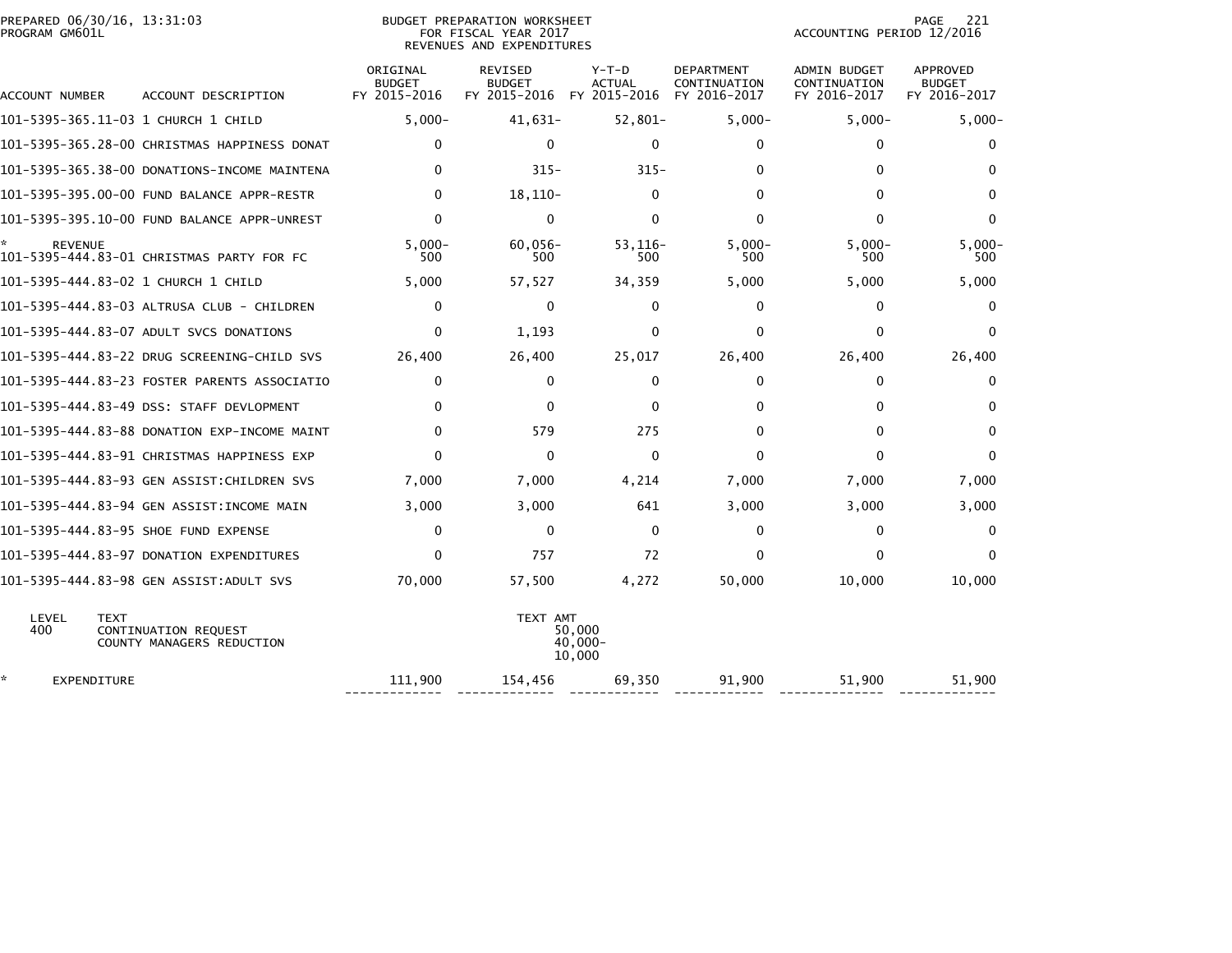| PREPARED 06/30/16, 13:31:03<br>PROGRAM GM601L |                 |                     |                                           | BUDGET PREPARATION WORKSHEET<br>FOR FISCAL YEAR 2017<br>REVENUES AND EXPENDITURES |                                   |                                                   |                                                     | -222<br>PAGE<br>ACCOUNTING PERIOD 12/2016 |  |  |
|-----------------------------------------------|-----------------|---------------------|-------------------------------------------|-----------------------------------------------------------------------------------|-----------------------------------|---------------------------------------------------|-----------------------------------------------------|-------------------------------------------|--|--|
|                                               | ACCOUNT NUMBER  | ACCOUNT DESCRIPTION | ORIGINAL<br><b>BUDGET</b><br>FY 2015-2016 | REVISED<br><b>BUDGET</b><br>FY 2015-2016                                          | $Y-T-D$<br>ACTUAL<br>FY 2015-2016 | <b>DEPARTMENT</b><br>CONTINUATION<br>FY 2016-2017 | <b>ADMIN BUDGET</b><br>CONTINUATION<br>FY 2016-2017 | APPROVED<br><b>BUDGET</b><br>FY 2016-2017 |  |  |
| **                                            | COUNTY PROGRAMS |                     | 106.900                                   | 94.400                                                                            | 16.234                            | 86.900                                            | 46.900                                              | 46.900                                    |  |  |
| ***                                           | SOCIAL SERVICES |                     | 5,028,554                                 | 5,165,540                                                                         | 6,230,490                         | 4,848,796                                         | 5,464,097                                           | 5,464,097                                 |  |  |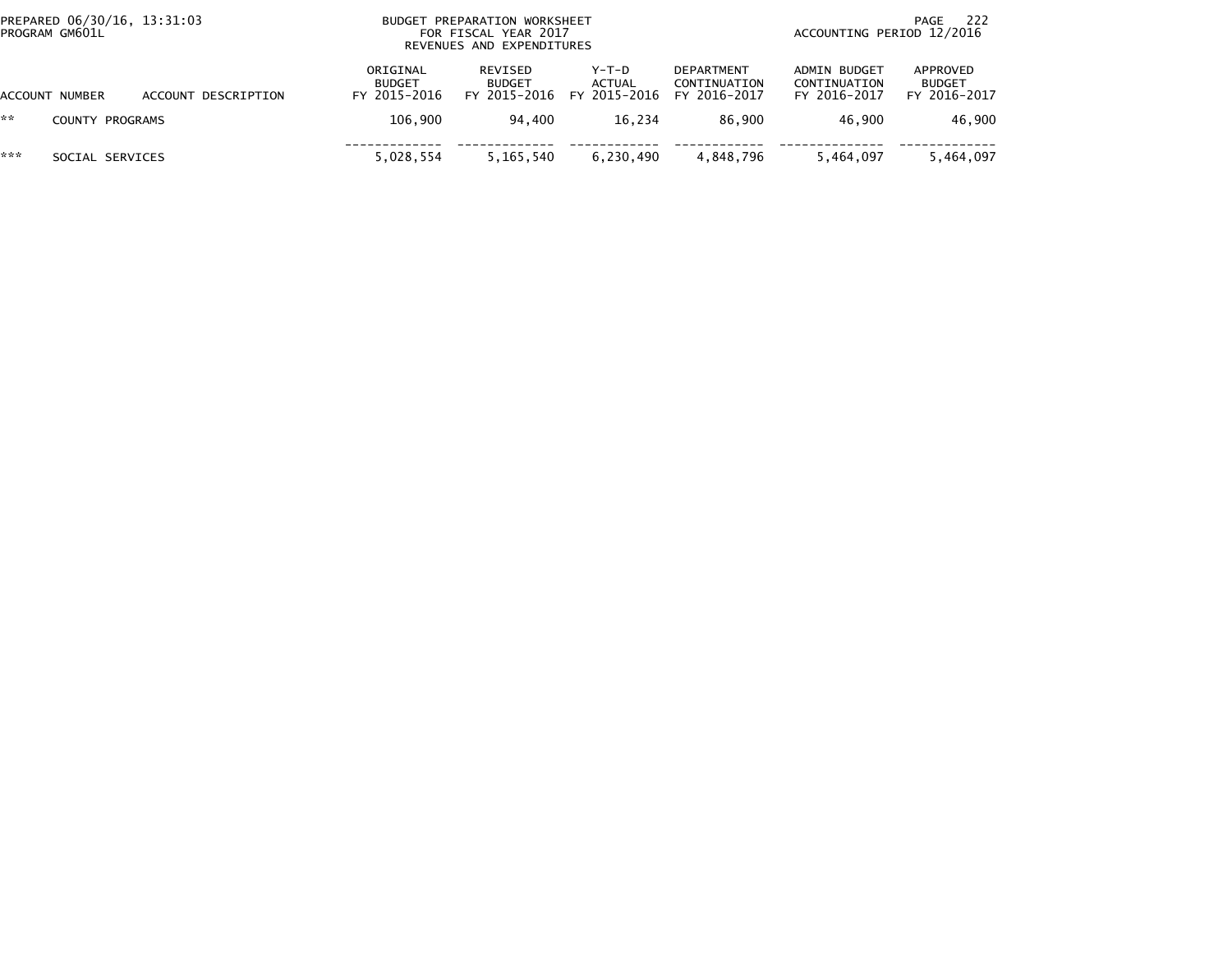| PREPARED 06/30/16, 13:31:03<br>PROGRAM GM601L |                                              | PREPARATION WORKSHEET<br><b>BUDGET</b><br>FOR FISCAL YEAR 2017<br>REVENUES AND EXPENDITURES |                                          |                                 |                                                   | -223<br>PAGE<br>ACCOUNTING PERIOD 12/2016    |                                           |  |
|-----------------------------------------------|----------------------------------------------|---------------------------------------------------------------------------------------------|------------------------------------------|---------------------------------|---------------------------------------------------|----------------------------------------------|-------------------------------------------|--|
| ACCOUNT NUMBER                                | ACCOUNT DESCRIPTION                          | ORIGINAL<br><b>BUDGET</b><br>FY 2015-2016                                                   | REVISED<br><b>BUDGET</b><br>FY 2015-2016 | Y-T-D<br>ACTUAL<br>FY 2015-2016 | <b>DEPARTMENT</b><br>CONTINUATION<br>FY 2016-2017 | ADMIN BUDGET<br>CONTINUATION<br>FY 2016-2017 | APPROVED<br><b>BUDGET</b><br>FY 2016-2017 |  |
|                                               | 101-5410-334.76-00 TITLE IV-B ADOPTIONS-STAT | $1.000 -$                                                                                   | $1,000-$                                 | $1,290-$                        | $1,000-$                                          | $1,000-$                                     | $1,000-$                                  |  |
| <b>REVENUE</b>                                | 101-5410-444.93-05 IV-B ADOPTION ASSISTANCE  | $1,000-$<br>135.600                                                                         | $1,000-$<br>130,600                      | $1,290-$<br>84.138              | $1,000-$<br>135,600                               | $1,000-$<br>135.600                          | $1,000-$<br>135,600                       |  |
| EXPENDITURE                                   |                                              | 135.600                                                                                     | 130,600                                  | 84,138                          | 135,600                                           | 135,600                                      | 135,600                                   |  |
| **                                            | IV-B ADOPTION ASSISTANCE                     | 134,600                                                                                     | 129,600                                  | 82,848                          | 134.600                                           | 134,600                                      | 134,600                                   |  |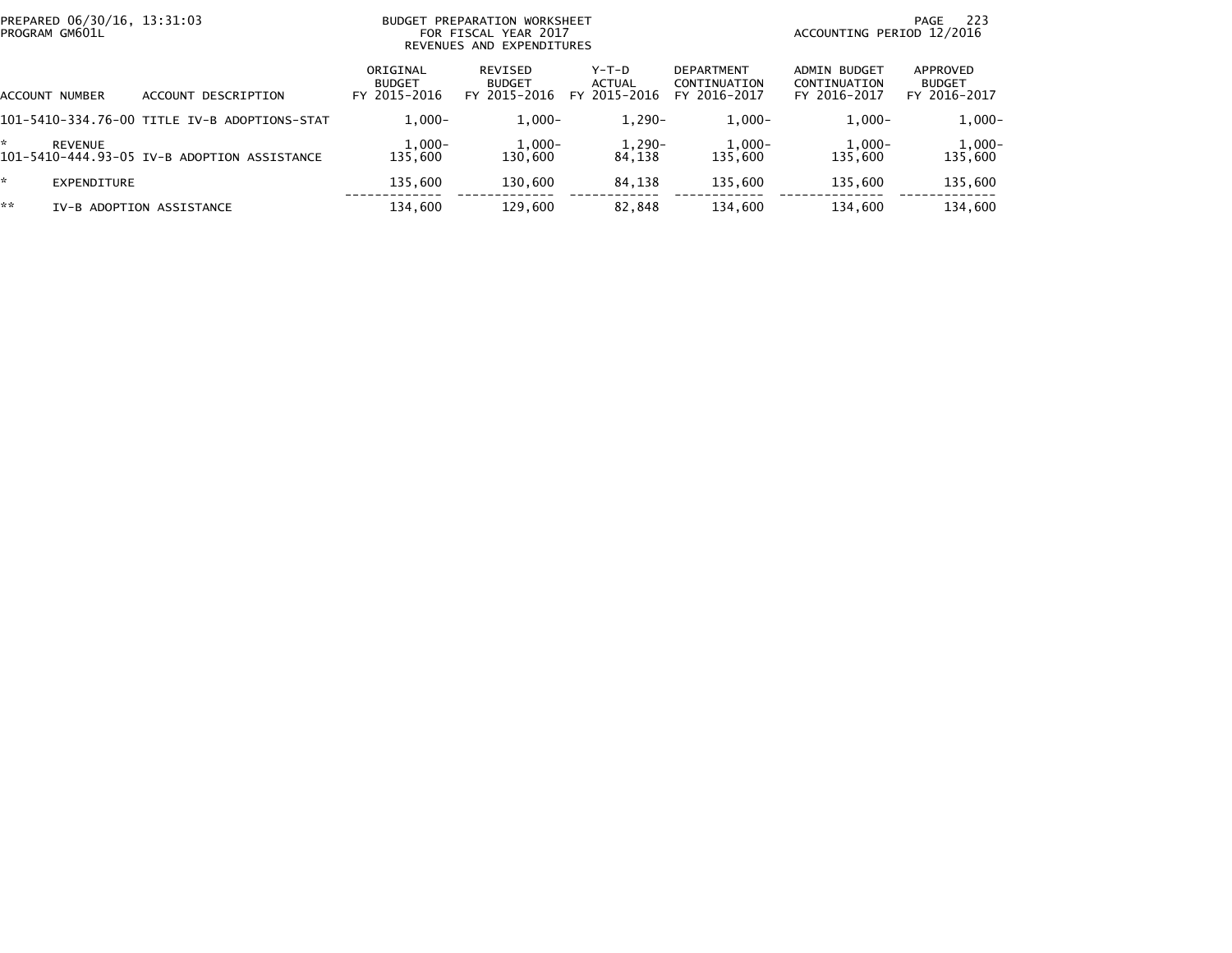|    | PREPARED 06/30/16, 13:31:03<br>PROGRAM GM601L |                                              |                                           | BUDGET PREPARATION WORKSHEET<br>FOR FISCAL YEAR 2017<br>REVENUES AND EXPENDITURES |                                   | - 224<br>PAGE<br>ACCOUNTING PERIOD 12/2016        |                                              |                                           |
|----|-----------------------------------------------|----------------------------------------------|-------------------------------------------|-----------------------------------------------------------------------------------|-----------------------------------|---------------------------------------------------|----------------------------------------------|-------------------------------------------|
|    | ACCOUNT NUMBER                                | ACCOUNT DESCRIPTION                          | ORIGINAL<br><b>BUDGET</b><br>FY 2015-2016 | REVISED<br><b>BUDGET</b><br>FY 2015-2016                                          | $Y-T-D$<br>ACTUAL<br>FY 2015-2016 | <b>DEPARTMENT</b><br>CONTINUATION<br>FY 2016-2017 | ADMIN BUDGET<br>CONTINUATION<br>FY 2016-2017 | APPROVED<br><b>BUDGET</b><br>FY 2016-2017 |
|    |                                               | 101-5415-331.80-10 TITLE IV-E ADOPTIONS      | $4.700 -$                                 | $4.700 -$                                                                         | 14,420-                           | $4,700-$                                          | $4.700 -$                                    | $4,700-$                                  |
|    |                                               | 101-5415-334.73-10 TITLE IV-E ADOPTIONS-STAT | $2.350 -$                                 | $2,350-$                                                                          | $7.210 -$                         | $2.350 -$                                         | $2.350 -$                                    | $2,350-$                                  |
| *  | <b>REVENUE</b>                                | 101-5415-444.93-10 IV-E ADOPTION ASSISTANCE  | $7,050-$<br>190,600                       | $7,050-$<br>195,600                                                               | $21,630-$<br>190.701              | 7,050-<br>190,600                                 | 7,050-<br>190,600                            | $7,050-$<br>190,600                       |
| *. | EXPENDITURE                                   |                                              | 190.600                                   | 195,600                                                                           | 190,701                           | 190,600                                           | 190,600                                      | 190,600                                   |
| ** |                                               | IV-E ADOPTION ASSISTANCE                     | 183,550                                   | 188.550                                                                           | 169,071                           | 183,550                                           | 183,550                                      | 183,550                                   |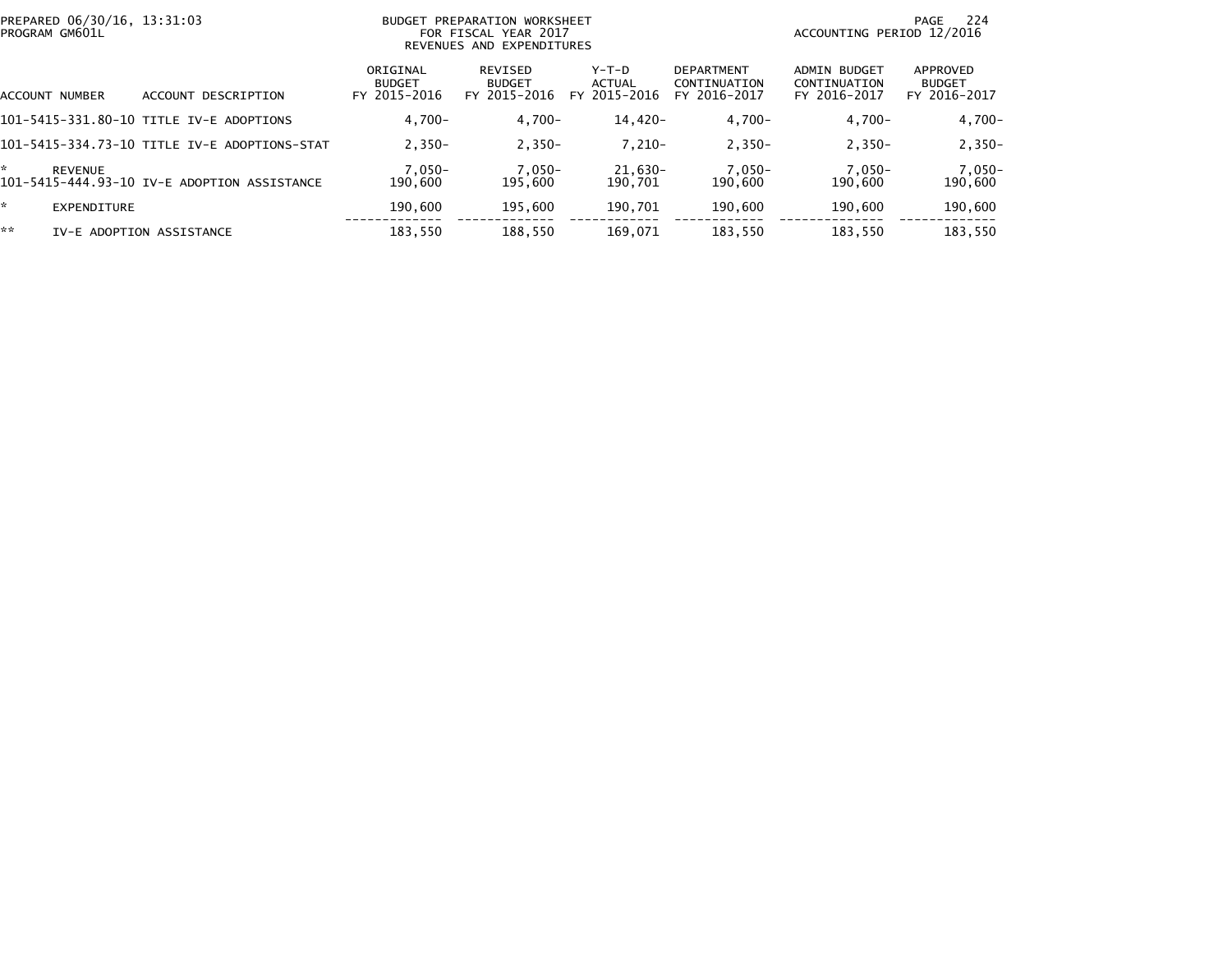|              | PROGRAM GM601L     | PREPARED 06/30/16, 13:31:03                        |                                           | BUDGET PREPARATION WORKSHEET<br>FOR FISCAL YEAR 2017<br>REVENUES AND EXPENDITURES |                                          |                                                   | ACCOUNTING PERIOD 12/2016                           | 225<br>PAGE                               |
|--------------|--------------------|----------------------------------------------------|-------------------------------------------|-----------------------------------------------------------------------------------|------------------------------------------|---------------------------------------------------|-----------------------------------------------------|-------------------------------------------|
|              | ACCOUNT NUMBER     | ACCOUNT DESCRIPTION                                | ORIGINAL<br><b>BUDGET</b><br>FY 2015-2016 | REVISED<br><b>BUDGET</b><br>FY 2015-2016                                          | $Y-T-D$<br><b>ACTUAL</b><br>FY 2015-2016 | <b>DEPARTMENT</b><br>CONTINUATION<br>FY 2016-2017 | <b>ADMIN BUDGET</b><br>CONTINUATION<br>FY 2016-2017 | APPROVED<br><b>BUDGET</b><br>FY 2016-2017 |
|              |                    | 101-5420-334.66-00 IV-B FOSTER CARE BEN PYM        | $358,000 -$                               | 358,000-                                                                          | 142,674-                                 | 358,000-                                          | 358,000-                                            | $358,000 -$                               |
| ×.           | <b>REVENUE</b>     | 101-5420-444.93-15 IV-B FC-CLOTHING                | 358,000-<br>47,628                        | 358,000-<br>28,628                                                                | 142.674-<br>14,731                       | 358,000-<br>47,628                                | 358,000-<br>47,628                                  | 358,000-<br>47,628                        |
|              |                    | 101-5420-444.93-20 IV-B FC-MISCELLANEOUS           | 3,800                                     | 3,800                                                                             | 3,507                                    | 3,800                                             | 3,800                                               | 3,800                                     |
|              |                    | 101-5420-444.93-25 IV-B FC-PAYMENTS                | 1,000,000                                 | 1,000,000                                                                         | 394,675                                  | 1,000,000                                         | 600,000                                             | 600,000                                   |
| LEVEL<br>400 | <b>TEXT</b>        | CONTINUATION REQUEST<br>COUNTY MANAGER'S REDUCTION |                                           | TEXT AMT                                                                          | 1,000,000<br>$400.000 -$<br>600,000      |                                                   |                                                     |                                           |
| ×.           | <b>EXPENDITURE</b> |                                                    | 1,051,428                                 | 1,032,428                                                                         | 412,913                                  | 1,051,428                                         | 651,428                                             | 651,428                                   |
| **           | IV-B FOSTER CARE   |                                                    | 693,428                                   | 674,428                                                                           | 270,239                                  | 693,428                                           | 293,428                                             | 293,428                                   |
|              |                    |                                                    |                                           |                                                                                   |                                          |                                                   |                                                     |                                           |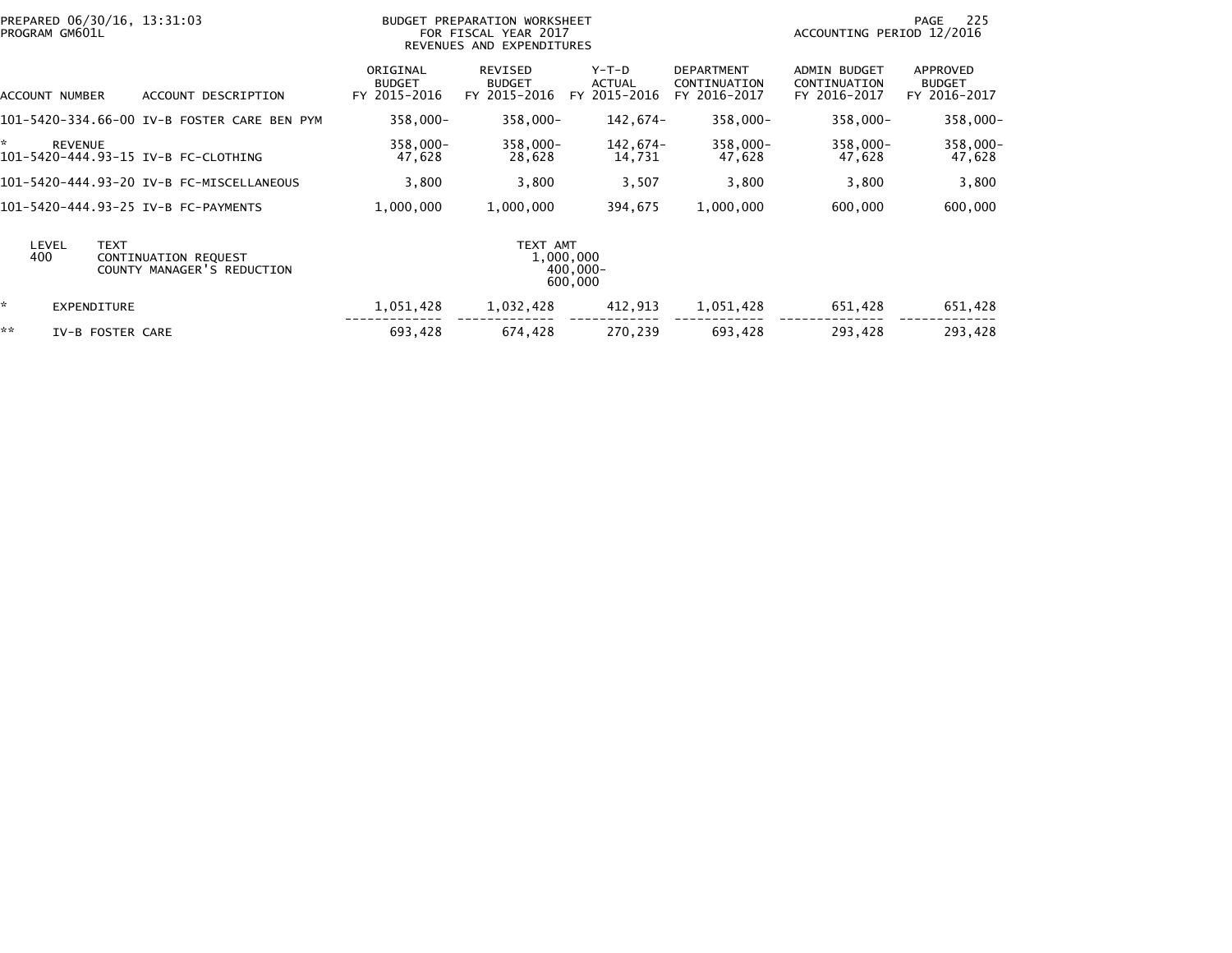| PREPARED 06/30/16, 13:31:03<br>PROGRAM GM601L        |                                              | BUDGET PREPARATION WORKSHEET<br>FOR FISCAL YEAR 2017<br>REVENUES AND EXPENDITURES |                                          |                                            |                                                   | -226<br>PAGE<br>ACCOUNTING PERIOD 12/2016           |                                           |  |
|------------------------------------------------------|----------------------------------------------|-----------------------------------------------------------------------------------|------------------------------------------|--------------------------------------------|---------------------------------------------------|-----------------------------------------------------|-------------------------------------------|--|
| ACCOUNT NUMBER                                       | ACCOUNT DESCRIPTION                          | ORIGINAL<br><b>BUDGET</b><br>FY 2015-2016                                         | REVISED<br><b>BUDGET</b><br>FY 2015-2016 | Y-T-D<br><b>ACTUAL</b><br>2015-2016<br>FY. | <b>DEPARTMENT</b><br>CONTINUATION<br>FY 2016-2017 | <b>ADMIN BUDGET</b><br>CONTINUATION<br>FY 2016-2017 | APPROVED<br><b>BUDGET</b><br>FY 2016-2017 |  |
|                                                      | 101-5425-331.80-30 TITLE IV-E FOSTER CARE PY | 531,491-                                                                          | 531,491-                                 | 437,200-                                   | 540,000-                                          | 540,000-                                            | 540,000-                                  |  |
|                                                      | 101-5425-334.37-00 HIGH RISK RESIDENTIAL FND | $15,000 -$                                                                        | 15,000-                                  | $467 -$                                    | $15,000 -$                                        | $15,000 -$                                          | $15,000 -$                                |  |
|                                                      | 101-5425-334.75-00 TITLE IV-E FC STATE PYMT  | $122.354-$                                                                        | 122,354-                                 | 141,316-                                   | 175.000-                                          | 175.000-                                            | 175,000-                                  |  |
| ×.<br>REVENUE<br>101-5425-444.93-30 IV-E FC-CLOTHING |                                              | 668,845-<br>65,772                                                                | 668,845-<br>84,772                       | 578,983-<br>51,163                         | 730,000-<br>65,772                                | 730,000-<br>65,772                                  | 730,000-<br>65,772                        |  |
|                                                      | 101-5425-444.93-35 IV-E FC-MISCELLANSOUS     | 5,700                                                                             | 5,700                                    | 5,674                                      | 5,700                                             | 5,700                                               | 5,700                                     |  |
| 101-5425-444.93-40 IV-E FC-PAYMENTS                  |                                              | 1,200,000                                                                         | 1,200,000                                | 840,934                                    | 1,200,000                                         | 1,200,000                                           | 1,200,000                                 |  |
| ×.<br><b>EXPENDITURE</b>                             |                                              | 1,271,472                                                                         | 1,290,472                                | 897,771                                    | 1,271,472                                         | 1,271,472                                           | 1,271,472                                 |  |
| **<br>IV-E FOSTER CARE                               |                                              | 602,627                                                                           | 621,627                                  | 318,788                                    | 541,472                                           | 541,472                                             | 541,472                                   |  |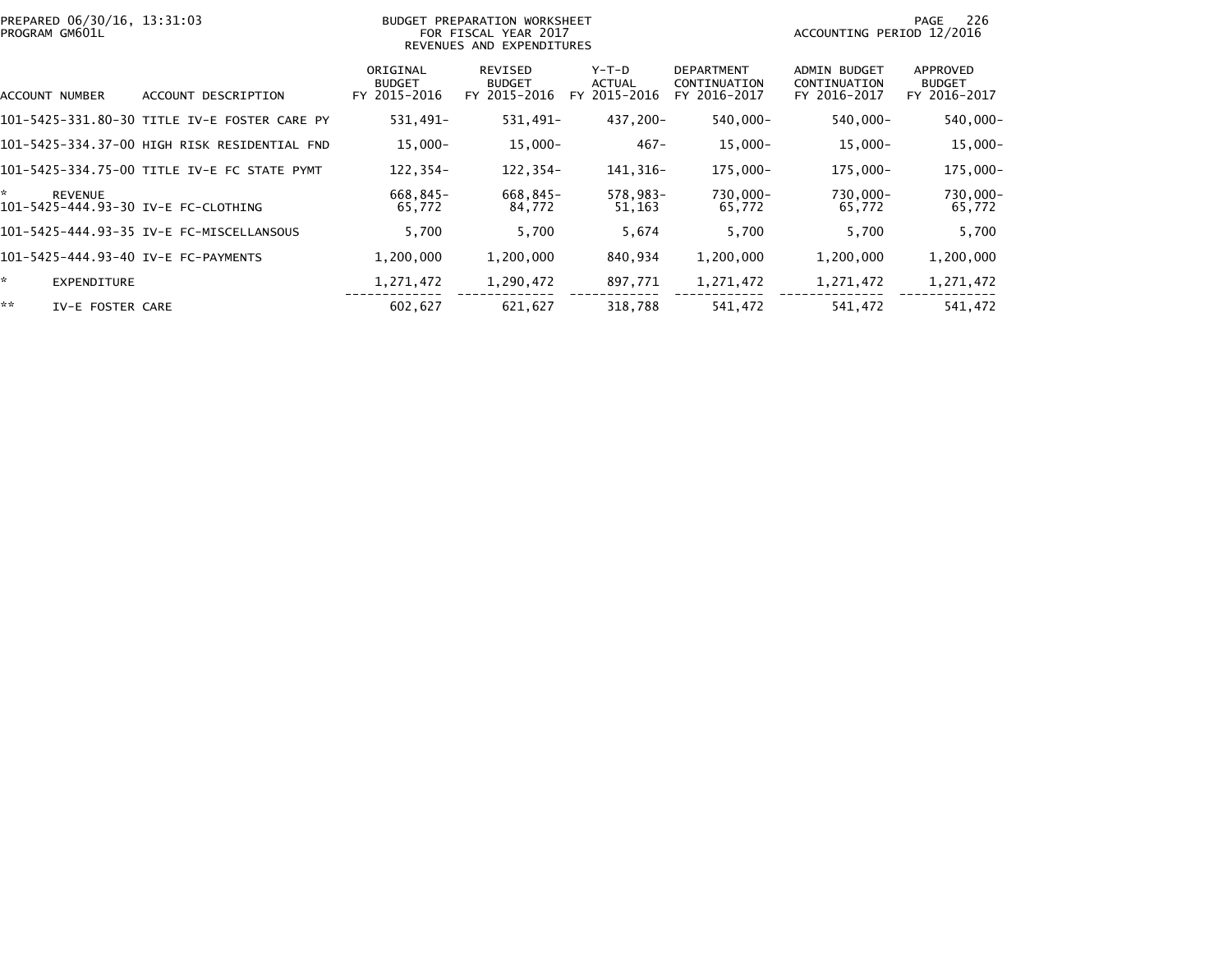|    | PREPARED 06/30/16, 13:31:03<br>PROGRAM GM601L |                                            | <b>BUDGET</b>                             | PREPARATION WORKSHEET<br>FOR FISCAL YEAR 2017<br>REVENUES AND EXPENDITURES |                                          | -227<br>PAGE<br>ACCOUNTING PERIOD 12/2016         |                                              |                                           |
|----|-----------------------------------------------|--------------------------------------------|-------------------------------------------|----------------------------------------------------------------------------|------------------------------------------|---------------------------------------------------|----------------------------------------------|-------------------------------------------|
|    | ACCOUNT NUMBER                                | ACCOUNT DESCRIPTION                        | ORIGINAL<br><b>BUDGET</b><br>FY 2015-2016 | REVISED<br><b>BUDGET</b><br>FY 2015-2016                                   | $Y-T-D$<br><b>ACTUAL</b><br>FY 2015-2016 | <b>DEPARTMENT</b><br>CONTINUATION<br>FY 2016-2017 | ADMIN BUDGET<br>CONTINUATION<br>FY 2016-2017 | APPROVED<br><b>BUDGET</b><br>FY 2016-2017 |
|    |                                               | 101-5430-444.93-45 ASSISTANCE TO THE BLIND | 5.460                                     | 5.460                                                                      | 5.129                                    | 5.460                                             | 5.460                                        | 5,460                                     |
| *. | EXPENDITURE                                   |                                            | 5,460                                     | 5.460                                                                      | 5.129                                    | 5.460                                             | 5.460                                        | 5,460                                     |
| ** | BLIND-ASSISTANCE                              |                                            | 5.460                                     | 5.460                                                                      | 5.129                                    | 5.460                                             | 5.460                                        | 5,460                                     |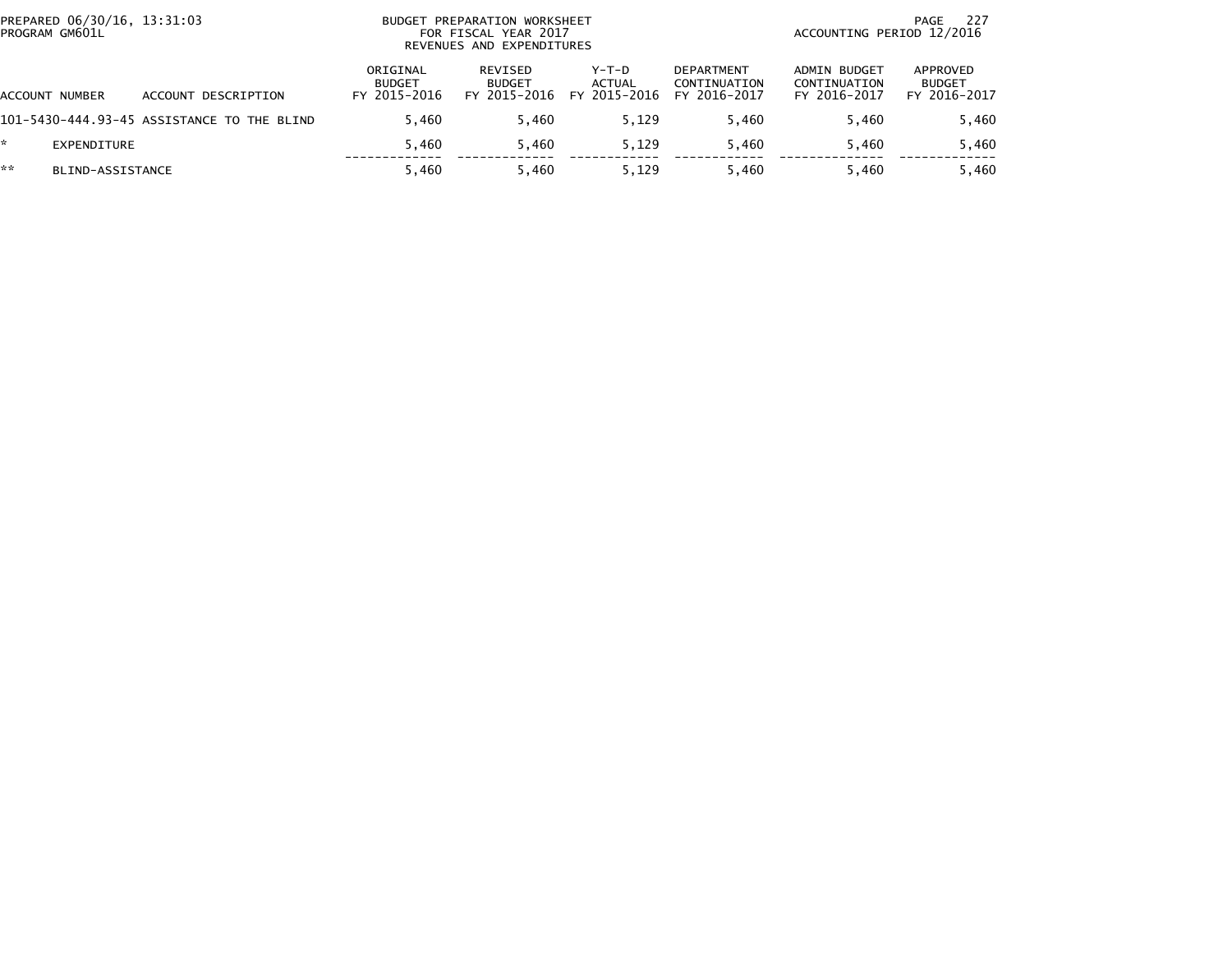| PREPARED 06/30/16, 13:31:03<br>PROGRAM GM601L |                                              | <b>BUDGET PREPARATION WORKSHEET</b><br>FOR FISCAL YEAR 2017<br>REVENUES AND EXPENDITURES |                                          |                                 |                                                   | 228<br>PAGE<br>ACCOUNTING PERIOD 12/2016            |                                           |  |
|-----------------------------------------------|----------------------------------------------|------------------------------------------------------------------------------------------|------------------------------------------|---------------------------------|---------------------------------------------------|-----------------------------------------------------|-------------------------------------------|--|
| ACCOUNT NUMBER                                | ACCOUNT DESCRIPTION                          | ORIGINAL<br><b>BUDGET</b><br>FY 2015-2016                                                | REVISED<br><b>BUDGET</b><br>FY 2015-2016 | Y-T-D<br>ACTUAL<br>FY 2015-2016 | <b>DEPARTMENT</b><br>CONTINUATION<br>FY 2016-2017 | <b>ADMIN BUDGET</b><br>CONTINUATION<br>FY 2016-2017 | APPROVED<br><b>BUDGET</b><br>FY 2016-2017 |  |
|                                               | 101-5435-331.22-00 CRISIS INTERVENTION PYMT  | 593,530-                                                                                 | $604,623-$                               | $604, 302 -$                    | 584,449–                                          | 584,449-                                            | 584,449-                                  |  |
|                                               | 101-5435-331.48-00 LOW INCOME ENERGY ASSIST  | 593,530-                                                                                 | 593,530-                                 | 512,400-                        | 584,449-                                          | 584,449-                                            | 584,449-                                  |  |
| 101-5435-334.90-00 SHARE THE WARMTH           |                                              | $3,300-$                                                                                 | $3,680-$                                 | $3,680-$                        | $3,500-$                                          | $3,500-$                                            | $3,500-$                                  |  |
| *.<br><b>REVENUE</b>                          | 101-5435-444.82-44 SHARE THE WARMTH EXPEND   | 1,190,360-<br>3,300                                                                      | 1,201,833-<br>3,680                      | 1,120,382-<br>3,680             | 1, 172, 398-<br>3,500                             | 1,172,398-<br>3,500                                 | 1,172,398-<br>3,500                       |  |
|                                               | 101-5435-444.93-50 CRISIS INTERVENTION PYMTS | 593,530                                                                                  | 604,623                                  | 604,623                         | 584,449                                           | 584,449                                             | 584,449                                   |  |
|                                               | 101-5435-444.93-62 LOW INCOME ENERGY ASSIST  | 593.530                                                                                  | 593,530                                  | 512,400                         | 584,449                                           | 584,449                                             | 584,449                                   |  |
| *.<br>EXPENDITURE                             |                                              | 1,190,360                                                                                | 1,201,833                                | 1,120,703                       | 1, 172, 398                                       | 1,172,398                                           | 1, 172, 398                               |  |
| **<br>CRISIS INTERVENTION                     |                                              | 0                                                                                        |                                          | 321                             | 0                                                 | 0                                                   | 0                                         |  |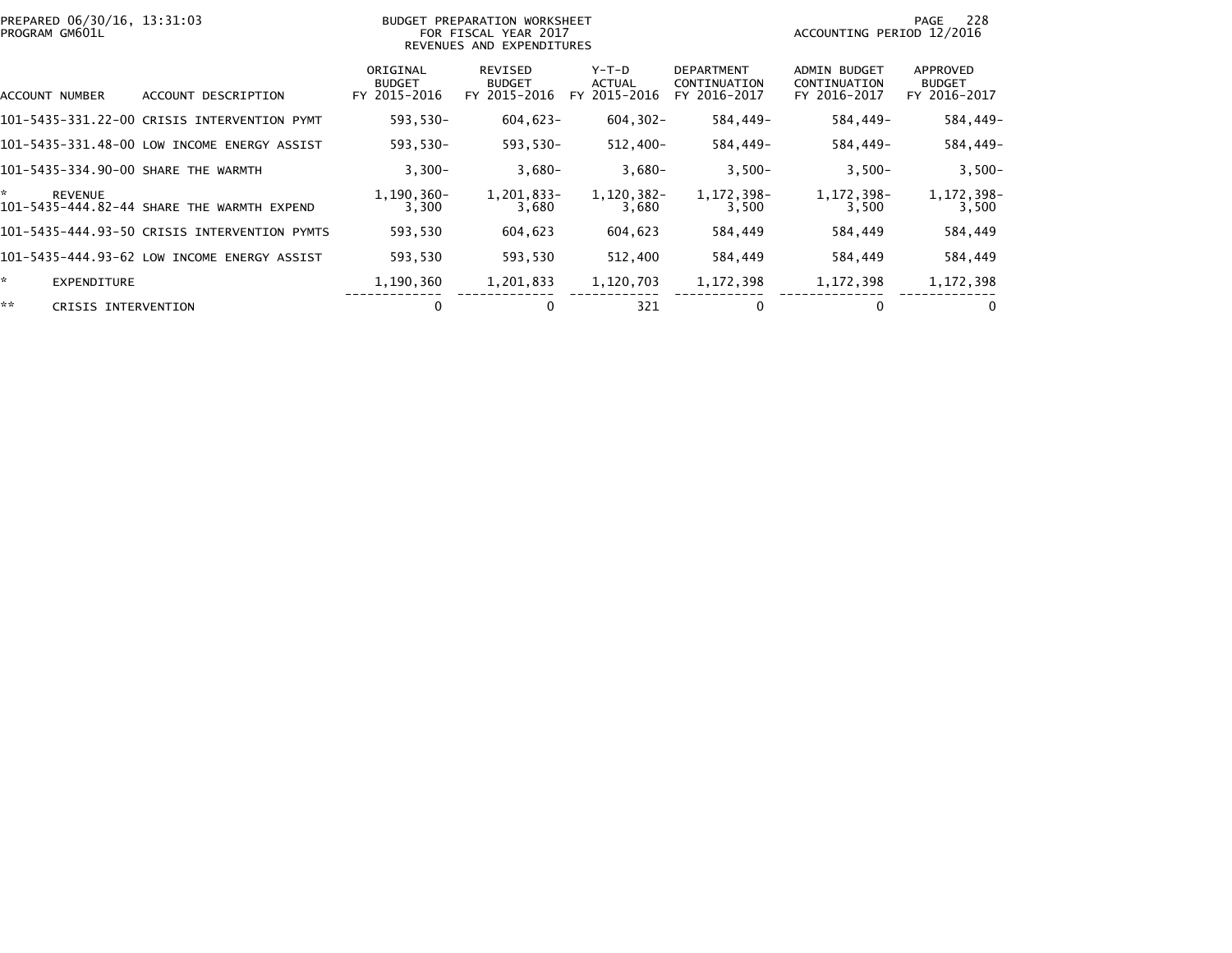|                                                                                                                                                                                                                | PREPARED 06/30/16, 13:31:03<br>PROGRAM GM601L |                    |                                             | BUDGET PREPARATION WORKSHEET<br>FOR FISCAL YEAR 2017<br>REVENUES AND EXPENDITURES |                                          |                                          |                                                   | 229<br>PAGE<br>ACCOUNTING PERIOD 12/2016            |                                           |  |
|----------------------------------------------------------------------------------------------------------------------------------------------------------------------------------------------------------------|-----------------------------------------------|--------------------|---------------------------------------------|-----------------------------------------------------------------------------------|------------------------------------------|------------------------------------------|---------------------------------------------------|-----------------------------------------------------|-------------------------------------------|--|
|                                                                                                                                                                                                                | ACCOUNT NUMBER                                |                    | ACCOUNT DESCRIPTION                         | ORIGINAL<br><b>BUDGET</b><br>FY 2015-2016                                         | REVISED<br><b>BUDGET</b><br>FY 2015-2016 | $Y-T-D$<br><b>ACTUAL</b><br>FY 2015-2016 | <b>DEPARTMENT</b><br>CONTINUATION<br>FY 2016-2017 | <b>ADMIN BUDGET</b><br>CONTINUATION<br>FY 2016-2017 | APPROVED<br><b>BUDGET</b><br>FY 2016-2017 |  |
|                                                                                                                                                                                                                |                                               |                    | 101-5445-331.57-00 NC HLTH CHOICE ADM-FED   | 15,860-                                                                           | 15,860-                                  | $64,226-$                                | 98,094–                                           | $106, 206 -$                                        | 106,206-                                  |  |
|                                                                                                                                                                                                                |                                               |                    | 101-5445-334.57-00 NC HLTH CHOICE ADM-STATE | $5,809-$                                                                          | $5,809-$                                 | $2,201-$                                 | $76-$                                             | $76-$                                               | $76-$                                     |  |
|                                                                                                                                                                                                                |                                               |                    | 101-5445-353.55-00 HEALTH CHOICE INS FEES   | $35,000 -$                                                                        | $35,000 -$                               | $32,550-$                                | $35,000 -$                                        | $35,000 -$                                          | $35,000 -$                                |  |
|                                                                                                                                                                                                                |                                               |                    | 101-5445-353.91-00 HCWD FEES                | $100 -$                                                                           | $100 -$                                  | $50 -$                                   | $100 -$                                           | $100 -$                                             | $100 -$                                   |  |
| ×.                                                                                                                                                                                                             | <b>REVENUE</b>                                |                    | 101-5445-444.93-65 MEDICAID PAYMENTS        | 56,769-<br>10,500                                                                 | 56,769-<br>10,500                        | 99,027–<br>1,600-                        | 133,270-<br>20,500                                | 141,382-<br>20,500                                  | 141,382-<br>20,500                        |  |
| LEVEL<br><b>TEXT</b><br>400<br>INCREASED BUDGET FOR POTENTIAL COUNTY RESPONSIBLE<br>PAYBACKS THAT COULD BE FOUND IN A MEDICAID AUDIT.<br>USED FUNDS FROM WF TRAVEL LINE TO KEEP OVERALL<br><b>BUDGET FLAT.</b> |                                               |                    |                                             |                                                                                   | TEXT AMT                                 | 20,500                                   |                                                   |                                                     |                                           |  |
|                                                                                                                                                                                                                |                                               |                    |                                             |                                                                                   |                                          | 20,500                                   |                                                   |                                                     |                                           |  |
| ×.                                                                                                                                                                                                             |                                               | <b>EXPENDITURE</b> |                                             | 10,500                                                                            | 10,500                                   | $1,600-$                                 | 20,500                                            | 20,500                                              | 20,500                                    |  |
| **                                                                                                                                                                                                             | MEDICAID                                      |                    |                                             | $46,269-$                                                                         | 46,269-                                  | 100,627-                                 | 112,770-                                          | 120,882-                                            | 120,882-                                  |  |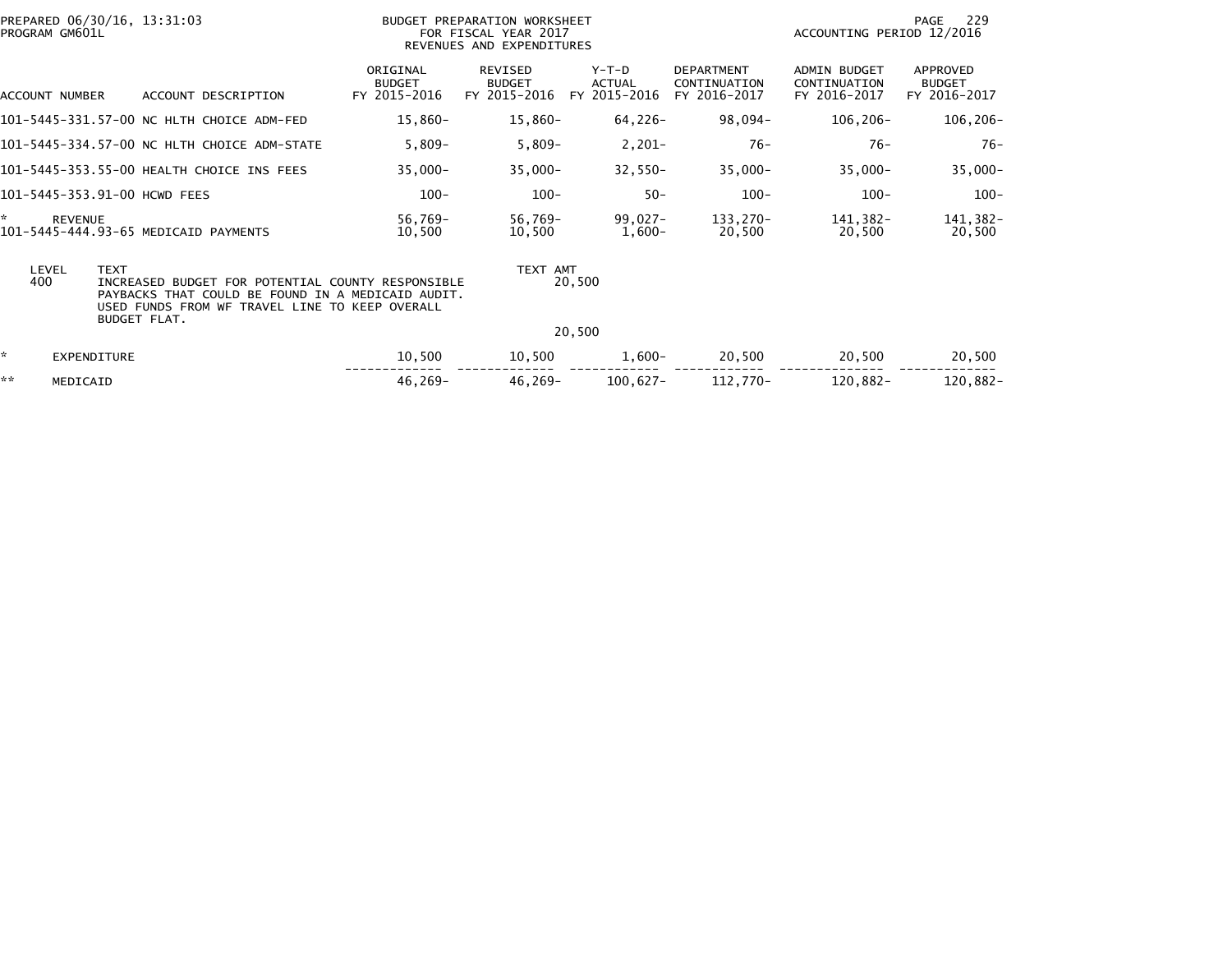| PREPARED 06/30/16, 13:31:03<br>PROGRAM GM601L |                                            | BUDGET PREPARATION WORKSHEET<br>FOR FISCAL YEAR 2017<br>REVENUES AND EXPENDITURES |                                          |                                          |                                                   | -230<br>PAGE<br>ACCOUNTING PERIOD 12/2016    |                                           |  |
|-----------------------------------------------|--------------------------------------------|-----------------------------------------------------------------------------------|------------------------------------------|------------------------------------------|---------------------------------------------------|----------------------------------------------|-------------------------------------------|--|
| ACCOUNT NUMBER                                | ACCOUNT DESCRIPTION                        | ORIGINAL<br><b>BUDGET</b><br>FY 2015-2016                                         | REVISED<br><b>BUDGET</b><br>FY 2015-2016 | $Y-T-D$<br><b>ACTUAL</b><br>FY 2015-2016 | <b>DEPARTMENT</b><br>CONTINUATION<br>FY 2016-2017 | ADMIN BUDGET<br>CONTINUATION<br>FY 2016-2017 | APPROVED<br><b>BUDGET</b><br>FY 2016-2017 |  |
|                                               | 101-5450-444.93-70 SPECIAL ASSISTANCE-AGED | 478.414                                                                           | 478.414                                  | 387.727                                  | 478.414                                           | 478.414                                      | 478,414                                   |  |
| EXPENDITURE                                   |                                            | 478.414                                                                           | 478.414                                  | 387.727                                  | 478.414                                           | 478.414                                      | 478,414                                   |  |
| **                                            | SPECIAL ASSISTANCE-AGED                    | 478.414                                                                           | 478.414                                  | 387.727                                  | 478.414                                           | 478.414                                      | 478.414                                   |  |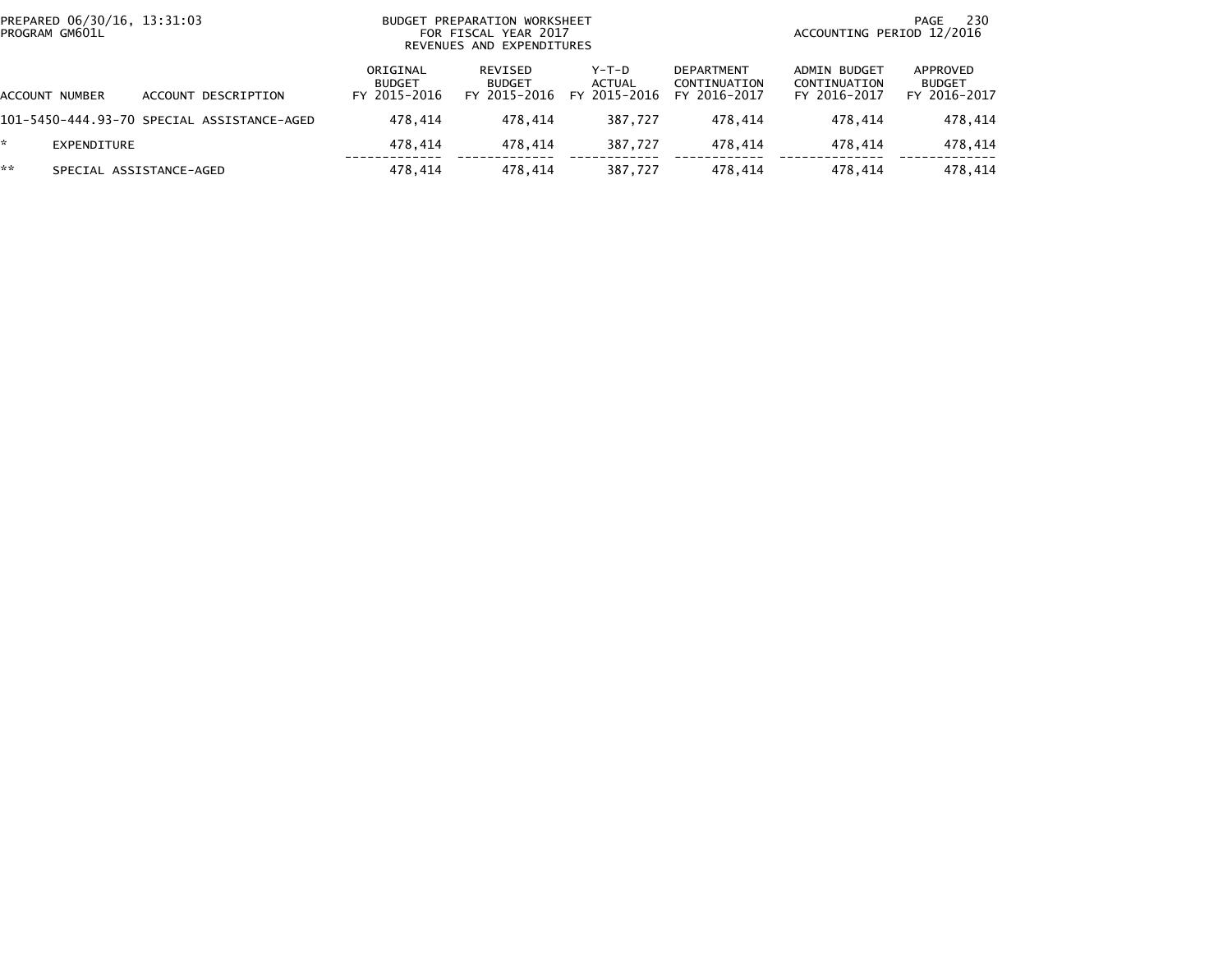| PREPARED 06/30/16, 13:31:03<br>PROGRAM GM601L |                                              | PREPARATION WORKSHEET<br><b>BUDGET</b><br>FOR FISCAL YEAR 2017<br>REVENUES AND EXPENDITURES |                                                 |                                 |                                                   | 231<br>PAGE<br>ACCOUNTING PERIOD 12/2016     |                                           |  |
|-----------------------------------------------|----------------------------------------------|---------------------------------------------------------------------------------------------|-------------------------------------------------|---------------------------------|---------------------------------------------------|----------------------------------------------|-------------------------------------------|--|
| ACCOUNT NUMBER                                | ACCOUNT DESCRIPTION                          | ORIGINAL<br><b>BUDGET</b><br>FY 2015-2016                                                   | <b>REVISED</b><br><b>BUDGET</b><br>FY 2015-2016 | Y-T-D<br>ACTUAL<br>FY 2015-2016 | <b>DEPARTMENT</b><br>CONTINUATION<br>FY 2016-2017 | ADMIN BUDGET<br>CONTINUATION<br>FY 2016-2017 | APPROVED<br><b>BUDGET</b><br>FY 2016-2017 |  |
|                                               | 101-5455-444.93-75 SPECIAL ASSISTANCE-DISABL | 499.982                                                                                     | 499.982                                         | 440.070                         | 499.982                                           | 499.982                                      | 499,982                                   |  |
| EXPENDITURE                                   |                                              | 499.982                                                                                     | 499.982                                         | 440.070                         | 499.982                                           | 499.982                                      | 499,982                                   |  |
| **                                            | SPECIAL ASSISTANCE-DISABL                    | 499.982                                                                                     | 499.982                                         | 440.070                         | 499.982                                           | 499.982                                      | 499.982                                   |  |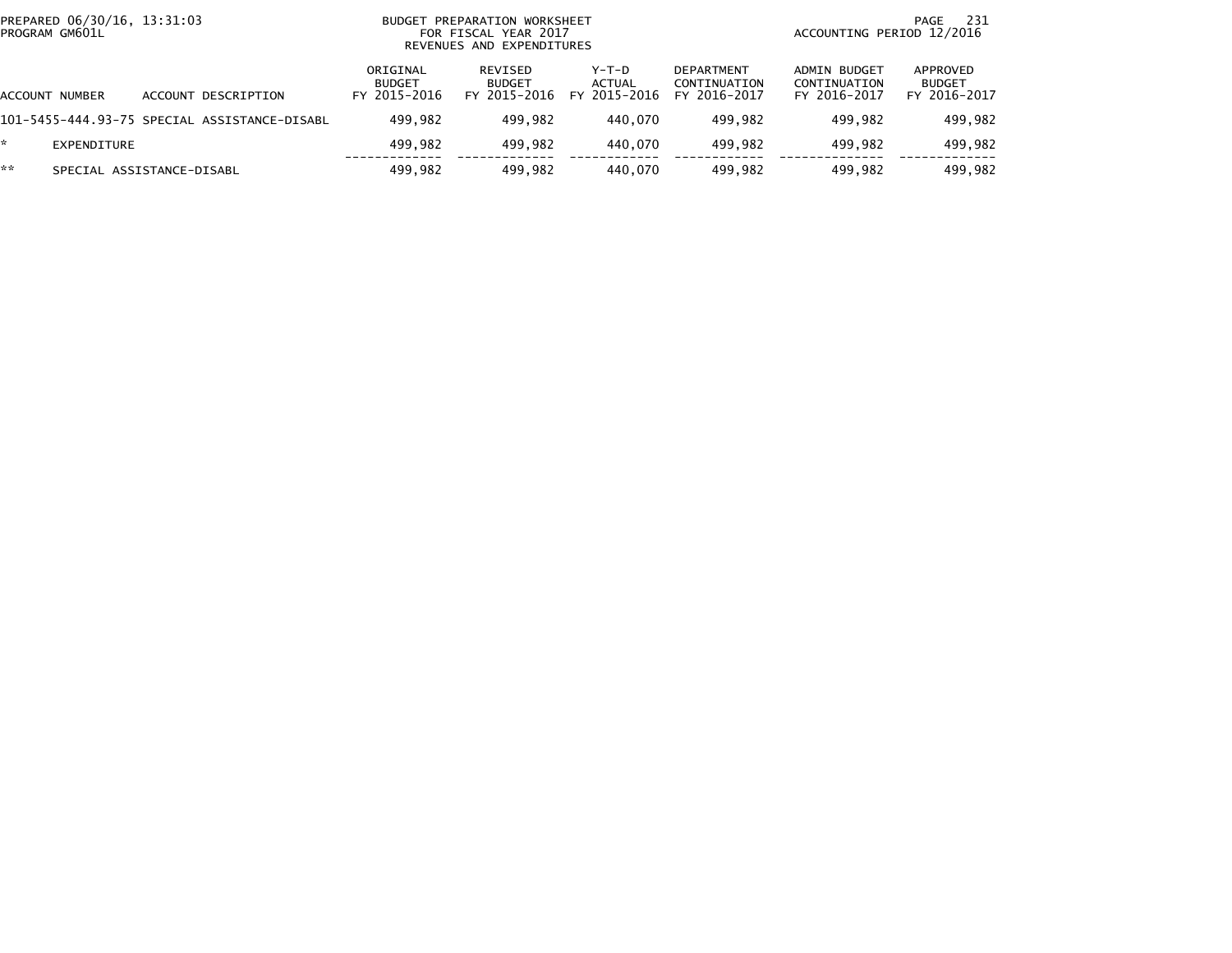| PROGRAM GM601L                                                                                                                                                                                                                                                                                                                            | PREPARED 06/30/16, 13:31:03 | BUDGET PREPARATION WORKSHEET<br>FOR FISCAL YEAR 2017<br>REVENUES AND EXPENDITURES |                                          |                                        |                                                   | 232<br>PAGE<br>ACCOUNTING PERIOD 12/2016            |                                                  |  |
|-------------------------------------------------------------------------------------------------------------------------------------------------------------------------------------------------------------------------------------------------------------------------------------------------------------------------------------------|-----------------------------|-----------------------------------------------------------------------------------|------------------------------------------|----------------------------------------|---------------------------------------------------|-----------------------------------------------------|--------------------------------------------------|--|
| ACCOUNT NUMBER                                                                                                                                                                                                                                                                                                                            | ACCOUNT DESCRIPTION         | ORIGINAL<br><b>BUDGET</b><br>FY 2015-2016                                         | REVISED<br><b>BUDGET</b><br>FY 2015-2016 | Y-T-D<br><b>ACTUAL</b><br>FY 2015-2016 | <b>DEPARTMENT</b><br>CONTINUATION<br>FY 2016-2017 | <b>ADMIN BUDGET</b><br>CONTINUATION<br>FY 2016-2017 | <b>APPROVED</b><br><b>BUDGET</b><br>FY 2016-2017 |  |
|                                                                                                                                                                                                                                                                                                                                           | 101-5460-444.93-80 WFFA-EA  | 9,000                                                                             | 9,000                                    | 8,960                                  | 22,000                                            | 22,000                                              | 22,000                                           |  |
| <b>TEXT</b><br>TEXT AMT<br>LEVEL<br>400<br>22,000<br>INCREASED BUDGET USING FUNDS FROM THE WF TRAVEL<br>LINE KEEPING THE OVERALL BUDGET FLAT. FUNDS WILL<br>BE USED WISELY AS WE SERVE CLIENTS WITH EMERGENCY<br>ASSISTANCE WHILE DRAWING DOWN OUR STATE MANDATED<br>MAINTENANCE OF EFFORT FUNDS IN ORDER TO RECEIVE<br>ALL TANF FUNDING. |                             |                                                                                   |                                          |                                        |                                                   |                                                     |                                                  |  |
|                                                                                                                                                                                                                                                                                                                                           |                             |                                                                                   |                                          | 22,000                                 |                                                   |                                                     |                                                  |  |
| ÷.                                                                                                                                                                                                                                                                                                                                        | EXPENDITURE                 | 9,000                                                                             | 9,000                                    | 8,960                                  | 22,000                                            | 22,000                                              | 22,000                                           |  |
| **<br>WFFA-EA                                                                                                                                                                                                                                                                                                                             |                             | 9,000                                                                             | 9,000                                    | 8,960                                  | 22,000                                            | 22,000                                              | 22,000                                           |  |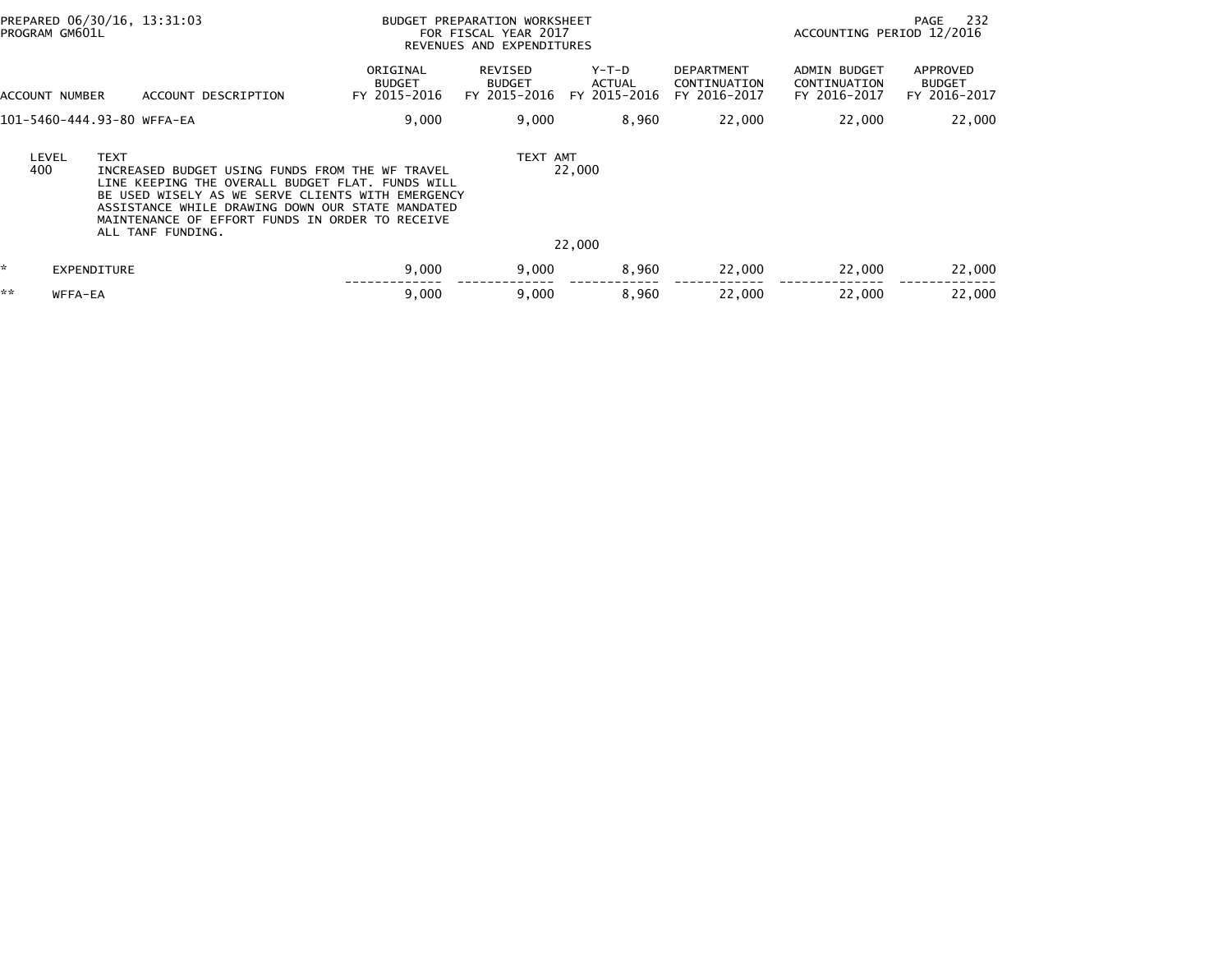| PREPARED 06/30/16, 13:31:03<br>PROGRAM GM601L |                                          |                                           | BUDGET PREPARATION WORKSHEET<br>FOR FISCAL YEAR 2017<br>REVENUES AND EXPENDITURES |                                 | -233<br>PAGE<br>ACCOUNTING PERIOD 12/2016         |                                              |                                           |
|-----------------------------------------------|------------------------------------------|-------------------------------------------|-----------------------------------------------------------------------------------|---------------------------------|---------------------------------------------------|----------------------------------------------|-------------------------------------------|
| ACCOUNT NUMBER                                | DESCRIPTION<br>ACCOUNT                   | ORIGINAL<br><b>BUDGET</b><br>FY 2015-2016 | REVISED<br><b>BUDGET</b><br>FY 2015-2016                                          | Y-T-D<br>ACTUAL<br>FY 2015-2016 | <b>DEPARTMENT</b><br>CONTINUATION<br>FY 2016-2017 | ADMIN BUDGET<br>CONTINUATION<br>FY 2016-2017 | APPROVED<br><b>BUDGET</b><br>FY 2016-2017 |
|                                               | 101-5465-331.91-00 WFFA INITIAL PAYMENTS | $5.000 -$                                 | $5.000 -$                                                                         | $216-$                          | $5.000 -$                                         | $5.000 -$                                    | $5,000 -$                                 |
| <b>REVENUE</b>                                | 101-5465-444.93-85 WFFA-INITIAL PAYMENTS | $5,000-$<br>5.000                         | $5,000-$<br>5,000                                                                 | $216-$                          | $5,000-$<br>5.000                                 | $5,000-$<br>5.000                            | $5,000-$<br>5,000                         |
| EXPENDITURE                                   |                                          | 5.000                                     | 5,000                                                                             | 0                               | 5.000                                             | 5.000                                        | 5,000                                     |
| **<br>WFFA-INITIAL                            |                                          | $\mathbf 0$                               | $\Omega$                                                                          | $216-$                          | 0                                                 |                                              | $\Omega$                                  |
| ***                                           | PUBLIC ASSISTANCE PYMNTS                 | 2.560.792                                 | 2,560,792                                                                         | 1,582,310                       | 2,446,136                                         | 2,038,024                                    | 2,038,024                                 |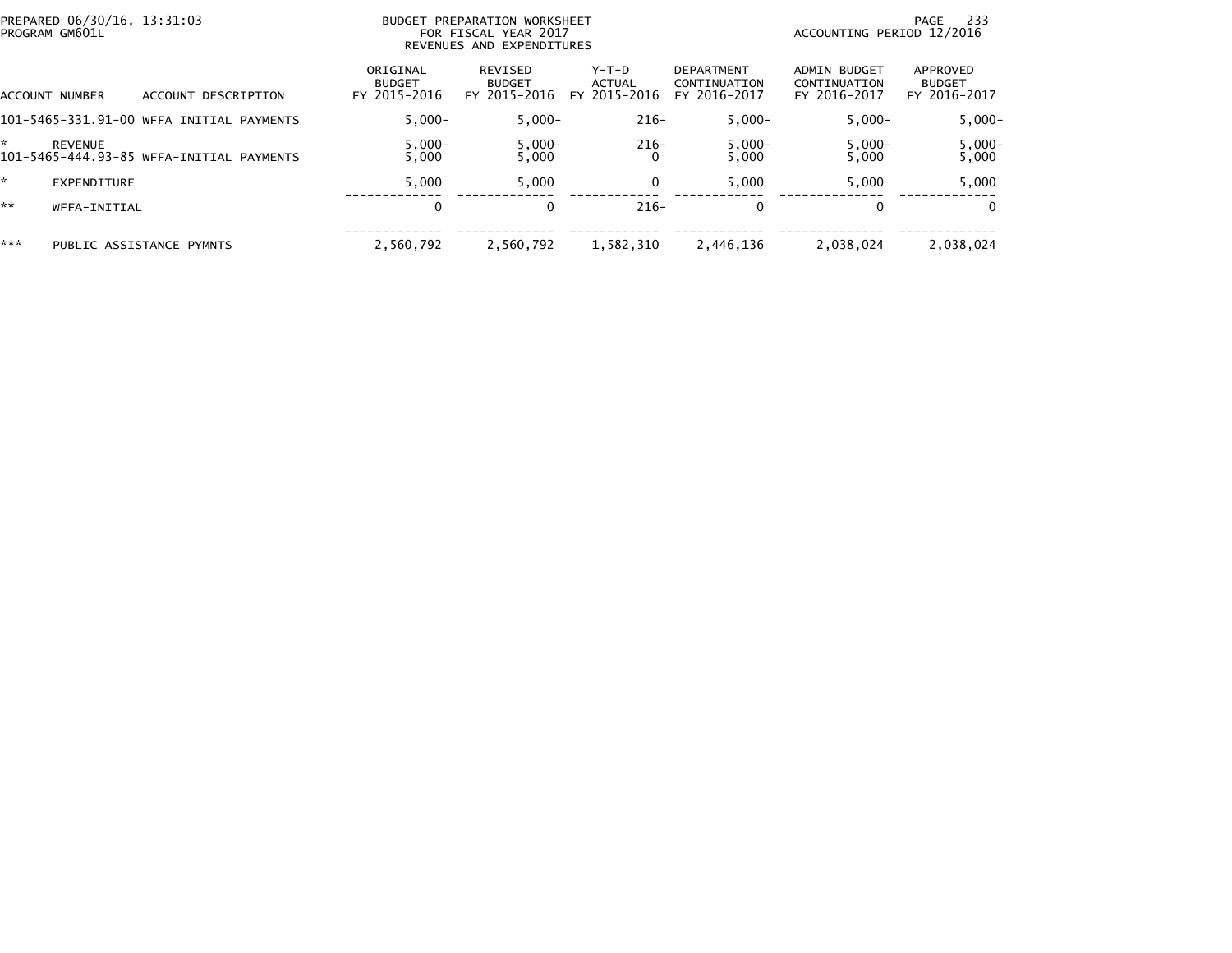|                | PREPARED 06/30/16, 13:31:03 |  |
|----------------|-----------------------------|--|
| PROGRAM GM601L |                             |  |

| PREPARED 06/30/16, 13:31:03 | BUDGET PREPARATION WORKSHEET | 234<br>PAGE               |
|-----------------------------|------------------------------|---------------------------|
| PROGRAM GM601L              | FOR FISCAL YEAR 2017         | ACCOUNTING PERIOD 12/2016 |
|                             | REVENUES AND EXPENDITURES    |                           |

| ACCOUNT NUMBER                      | ACCOUNT DESCRIPTION                         | ORIGINAL<br><b>BUDGET</b><br>FY 2015-2016 | REVISED<br><b>BUDGET</b><br>FY 2015-2016 | $Y-T-D$<br><b>ACTUAL</b><br>FY 2015-2016 | <b>DEPARTMENT</b><br>CONTINUATION<br>FY 2016-2017 | <b>ADMIN BUDGET</b><br>CONTINUATION<br>FY 2016-2017 | APPROVED<br><b>BUDGET</b><br>FY 2016-2017 |
|-------------------------------------|---------------------------------------------|-------------------------------------------|------------------------------------------|------------------------------------------|---------------------------------------------------|-----------------------------------------------------|-------------------------------------------|
|                                     | 101-5550-331.40-00 HCCBG SERVICES GRANT     | $\mathbf 0$                               | $\Omega$                                 | $\Omega$                                 | $\mathbf 0$                                       | $\mathbf{0}$                                        | $\Omega$                                  |
|                                     | 101-5550-331.40-05 HCCBG-ADULT DAY CARE     | $39,494-$                                 | $39,494-$                                | $9,064-$                                 | $39,494-$                                         | $39,494-$                                           | $39,494-$                                 |
|                                     | 101-5550-331.40-10 HCCBG-ADULT DAY HEALTH   | 12,036-                                   | 12,036-                                  | $23,648-$                                | $12,036-$                                         | 12,036-                                             | 12,036-                                   |
|                                     |                                             | $307, 302 -$                              | $307, 302 -$                             | 232,796-                                 | 0                                                 | $302,500 -$                                         | 302,500-                                  |
|                                     | 101-5550-331.40-20 HCCBG-INFO AND ASSIST    | $\mathbf 0$                               | $\mathbf 0$                              | $\mathbf{0}$                             | $\mathbf{0}$                                      | $\mathbf 0$                                         | $\Omega$                                  |
|                                     | 101-5550-331.40-25 HCCBG-IN-HOME SERVICE    | 159,793-                                  | 169,710-                                 | 144,011-                                 | 169,710-                                          | 162,851-                                            | 162,851-                                  |
|                                     | 101-5550-331.40-40 HCCBG-SENIOR CENTER OPS  | 93,987-                                   | $93,987-$                                | 84,709-                                  | $\mathbf 0$                                       | 93,988-                                             | 93,988-                                   |
|                                     | 101-5550-331.40-50 HCCBG-TRANSPORTATION     | 185,546-                                  | $190, 542 -$                             | 154,802-                                 | $190, 542 -$                                      | 183,683-                                            | 183,683-                                  |
| 101-5550-331.88-00 USDA GRANT       |                                             | $40,875-$                                 | $40,875-$                                | $23,223-$                                | $\mathbf 0$                                       | $25,000 -$                                          | $25,000-$                                 |
|                                     | 101-5550-365.25-00 ADULT DAY CARE DONATIONS | $\mathbf 0$                               | $1,460-$                                 | $1,460-$                                 | $500 -$                                           | 0                                                   | 0                                         |
|                                     | 101-5550-365.46-00 IN HOME AIDE DONATIONS   | $50 -$                                    | $50 -$                                   | $\mathbf{0}$                             | $\mathbf{0}$                                      | $\mathbf{0}$                                        | $\Omega$                                  |
|                                     | 101-5550-365.99-00 HCCBG TRANS DONATIONS    | $\mathbf{0}$                              | $\mathbf{0}$                             | $784-$                                   | $\Omega$                                          | $\Omega$                                            | $\Omega$                                  |
|                                     |                                             | $\mathbf{0}$                              | $1,101-$                                 | $\mathbf{0}$                             | $\Omega$                                          | $\Omega$                                            | $\Omega$                                  |
| <b>REVENUE</b>                      |                                             | 839,083-<br>72,721                        | $856.557-$<br>72,721                     | 674,497-<br>70,047                       | 412,282-<br>0                                     | $819,552-$<br>84,248                                | $819,552-$<br>84,248                      |
| 101-5550-444.20-05 HEALTH INSURANCE |                                             | 15,941                                    | 15,941                                   | 15,738                                   | $\bf{0}$                                          | 18,069                                              | 18,069                                    |
| 101-5550-444.20-10 MEDICARE TAX     |                                             | 1,055                                     | 1,055                                    | 967                                      | $\mathbf{0}$                                      | 1,201                                               | 1,201                                     |
| 101-5550-444.20-15 RETIREMENT       |                                             | 5,142                                     | 5,142                                    | 4,721                                    | $\mathbf{0}$                                      | 6,159                                               | 6,159                                     |
|                                     | 101-5550-444.20-20 SOCIAL SECURITY TAX      | 4,509                                     | 4,509                                    | 4,136                                    | 0                                                 | 5,135                                               | 5,135                                     |
|                                     | 101-5550-444.20-25 WORKERS COMPENSATION     | 943                                       | 943                                      | 90                                       | $\mathbf{0}$                                      | 891                                                 | 891                                       |
|                                     | 101-5550-444.20-30 401(K) CONTRIBUTIONS     | 2,182                                     | 2,182                                    | 1,997                                    | 0                                                 | 2,518                                               | 2,518                                     |
|                                     | 101-5550-444.50-07 COST PER COPY PROGRAM    | 700                                       | 700                                      | $\Omega$                                 | 700                                               | 700                                                 | 700                                       |
| 101-5550-444.58-00 TRAVEL           |                                             | 800                                       | 800                                      | 487                                      | 800                                               | 800                                                 | 800                                       |
| 101-5550-444.59-00 TRAINING         |                                             | 600                                       | 600                                      | 570                                      | 600                                               | 600                                                 | 600                                       |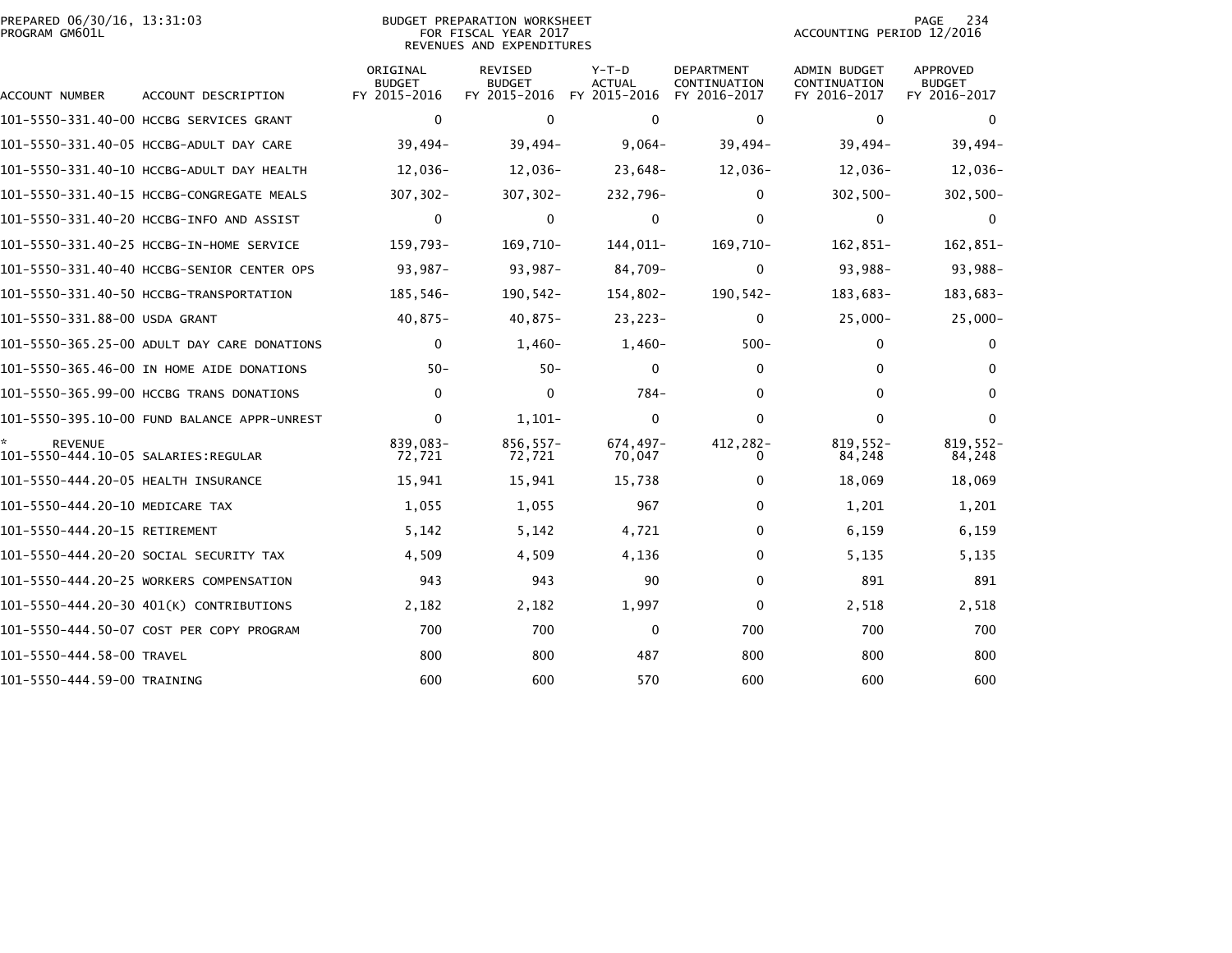| PREPARED 06/30/16, 13:31:03<br>PROGRAM GM601L |                                              | BUDGET PREPARATION WORKSHEET<br>FOR FISCAL YEAR 2017<br>REVENUES AND EXPENDITURES | PAGE<br>-235<br>ACCOUNTING PERIOD 12/2016       |                                 |                                                   |                                                     |                                           |
|-----------------------------------------------|----------------------------------------------|-----------------------------------------------------------------------------------|-------------------------------------------------|---------------------------------|---------------------------------------------------|-----------------------------------------------------|-------------------------------------------|
| ACCOUNT NUMBER                                | ACCOUNT DESCRIPTION                          | ORIGINAL<br><b>BUDGET</b><br>FY 2015-2016                                         | <b>REVISED</b><br><b>BUDGET</b><br>FY 2015-2016 | Y-T-D<br>ACTUAL<br>FY 2015-2016 | <b>DEPARTMENT</b><br>CONTINUATION<br>FY 2016-2017 | <b>ADMIN BUDGET</b><br>CONTINUATION<br>FY 2016-2017 | APPROVED<br><b>BUDGET</b><br>FY 2016-2017 |
| 101-5550-444.61-05 SUPPLIES:OFFICE            |                                              | 800                                                                               | 800                                             | 797                             | 800                                               | 800                                                 | 800                                       |
|                                               | 101-5550-444.84-10 ADULT DAY CARE CONTRACT   | 43,882                                                                            | 45,342                                          | 41,169                          | 43,882                                            | 43,882                                              | 43,882                                    |
|                                               | 101-5550-444.84-30 IN HOME AIDE CONTRACT     | 177,548                                                                           | 188,566                                         | 169,326                         | 188,566                                           | 180,946                                             | 180,946                                   |
|                                               | 101-5550-444.84-75 TRANSPORTATION CONTRACT   | 231,933                                                                           | 236,929                                         | 202,127                         | 236,929                                           | 229,604                                             | 229,604                                   |
| 101-5550-444.85-30 GRANT:HCCBG AGING          |                                              | 442,164                                                                           | 442,164                                         | 340,728                         | 0                                                 | 421,488                                             | 421,488                                   |
| 101-5550-444.85-98 GRANT MATCH                |                                              | 201,184                                                                           | 201,184                                         | 201,184                         | 0                                                 | 200,650                                             | 200,650                                   |
|                                               | 101-5550-444.90-45 MGMT INFO SYSTEMS MAIN    | 1,200                                                                             | 1,200                                           | 694                             | $\mathbf{0}$                                      | 1,200                                               | 1,200                                     |
|                                               | 101-5550-444.91-44 APPROPRIATION-RUFTYHOLMES | 73,530                                                                            | 73,530                                          | 73,530                          | 0                                                 | 73,530                                              | 73,530                                    |
|                                               |                                              | $\mathbf 0$                                                                       | $\mathbf{0}$                                    | 0                               | $\mathbf 0$                                       | $\Omega$                                            | $\mathbf{0}$                              |
| *.<br>EXPENDITURE                             |                                              | 1,276,834                                                                         | 1,294,308                                       | 1,128,308                       | 472,277                                           | 1,272,421                                           | 1,272,421                                 |
| **                                            | HOME CARE COMM BLK GRANT                     | 437,751                                                                           | 437,751                                         | 453,811                         | 59,995                                            | 452,869                                             | 452,869                                   |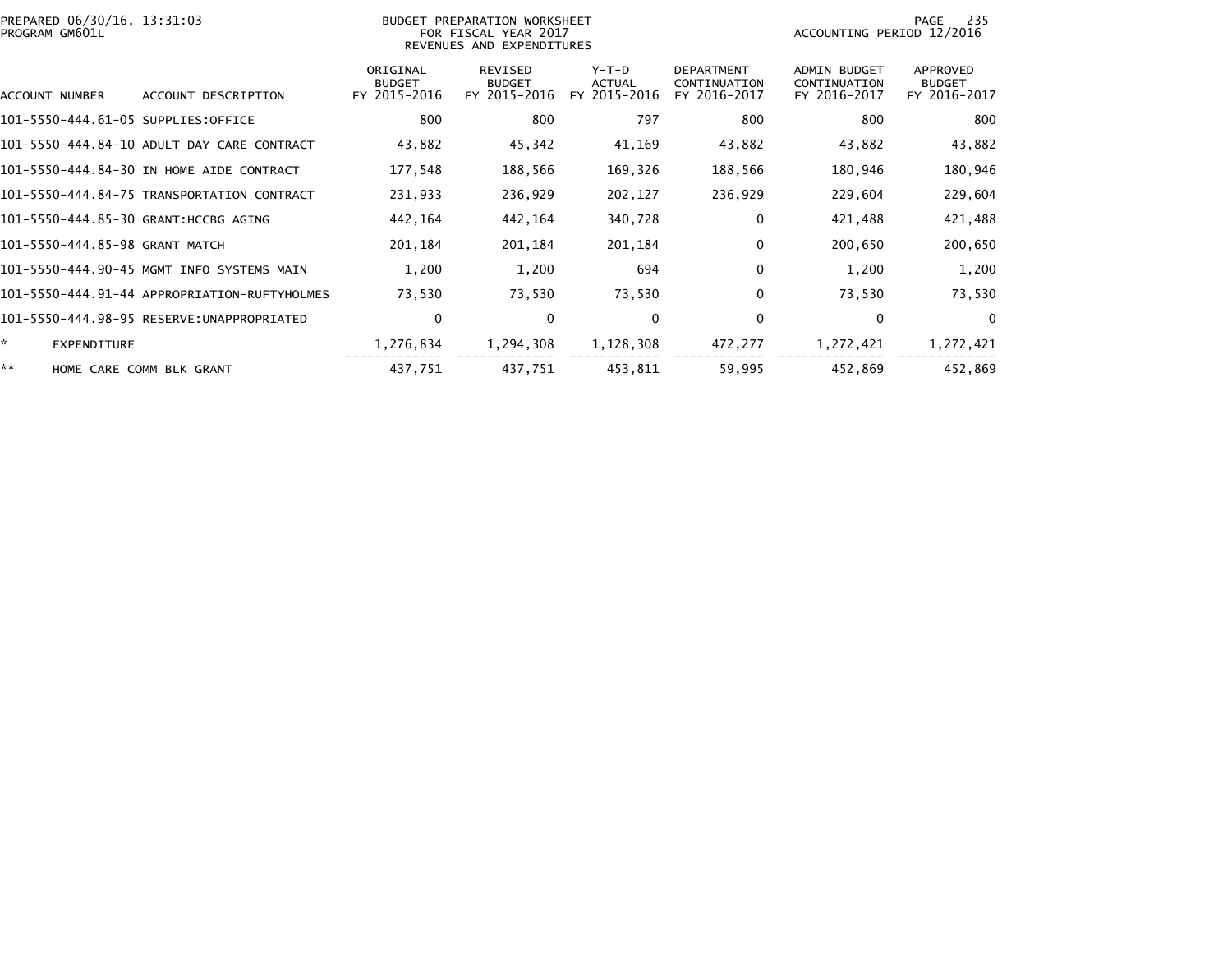|     | PREPARED 06/30/16, 13:31:03<br>PROGRAM GM601L |                     |                                           | BUDGET PREPARATION WORKSHEET<br>FOR FISCAL YEAR 2017<br>REVENUES AND EXPENDITURES |                                 |                                            |                                              | 236<br>PAGE<br>ACCOUNTING PERIOD 12/2016  |  |  |
|-----|-----------------------------------------------|---------------------|-------------------------------------------|-----------------------------------------------------------------------------------|---------------------------------|--------------------------------------------|----------------------------------------------|-------------------------------------------|--|--|
|     | ACCOUNT NUMBER                                | ACCOUNT DESCRIPTION | ORIGINAL<br><b>BUDGET</b><br>FY 2015-2016 | REVISED<br><b>BUDGET</b><br>FY 2015-2016                                          | Y-T-D<br>ACTUAL<br>FY 2015-2016 | DEPARTMENT<br>CONTINUATION<br>FY 2016-2017 | ADMIN BUDGET<br>CONTINUATION<br>FY 2016-2017 | APPROVED<br><b>BUDGET</b><br>FY 2016-2017 |  |  |
|     | 101-5560-444.85-98 GRANT MATCH                |                     | 16,976                                    | 16,976                                                                            | 0                               | 0                                          |                                              | $\Omega$                                  |  |  |
| ÷.  | EXPENDITURE                                   |                     | 16.976                                    | 16.976                                                                            |                                 | 0                                          |                                              | $\Omega$                                  |  |  |
| **  | TITLE V SCSEP                                 |                     | 16,976                                    | 16,976                                                                            | $\Omega$                        | $\Omega$                                   |                                              | $\Omega$                                  |  |  |
| *** | SENIOR SERVICES                               |                     | 454,727                                   | 454,727                                                                           | 453,811                         | 59,995                                     | 452,869                                      | 452,869                                   |  |  |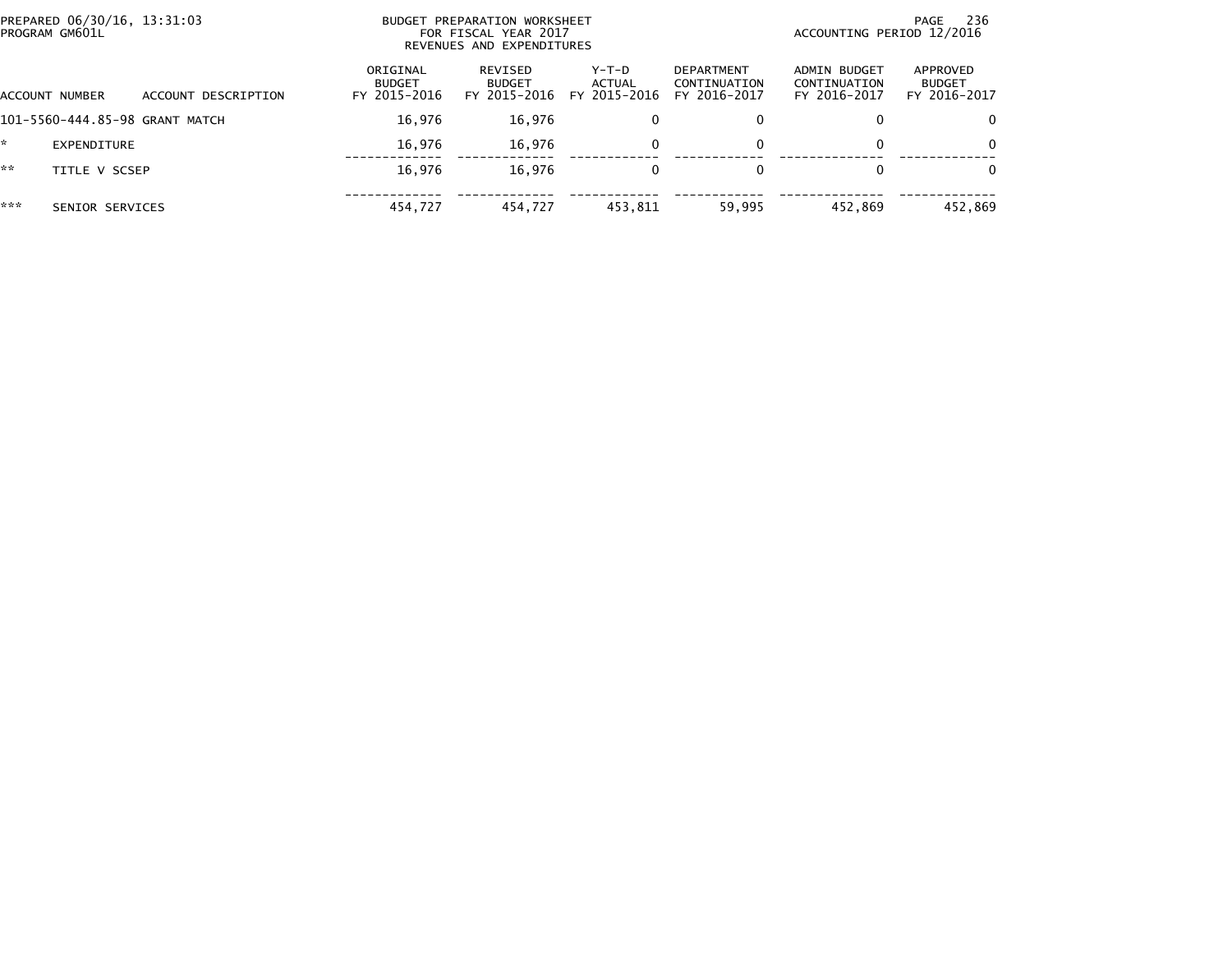| PREPARED 06/30/16, 13:31:03<br>PROGRAM GM601L |             |                                                                                                                                                    | BUDGET PREPARATION WORKSHEET<br>FOR FISCAL YEAR 2017<br>REVENUES AND EXPENDITURES |                                                                    |                          |                            | 237<br>PAGE<br>ACCOUNTING PERIOD 12/2016     |                                           |  |
|-----------------------------------------------|-------------|----------------------------------------------------------------------------------------------------------------------------------------------------|-----------------------------------------------------------------------------------|--------------------------------------------------------------------|--------------------------|----------------------------|----------------------------------------------|-------------------------------------------|--|
| ACCOUNT NUMBER                                |             | ACCOUNT DESCRIPTION                                                                                                                                | ORIGINAL<br><b>BUDGET</b><br>FY 2015-2016                                         | REVISED<br><b>BUDGET</b><br>FY 2015-2016 FY 2015-2016 FY 2016-2017 | $Y-T-D$<br><b>ACTUAL</b> | DEPARTMENT<br>CONTINUATION | ADMIN BUDGET<br>CONTINUATION<br>FY 2016-2017 | APPROVED<br><b>BUDGET</b><br>FY 2016-2017 |  |
|                                               |             | 101-6110-331.46-00 LIBRARY FEDERAL AID GRANT                                                                                                       | $\mathbf 0$                                                                       | $5,000-$                                                           | $5,000-$                 | 0                          | 0                                            | 0                                         |  |
|                                               |             | 101-6110-334.52-00 LIBRARY STATE AID GRANT                                                                                                         | 167,385-                                                                          | 172,302-                                                           | 172,301-                 | 175,000-                   | 175,000-                                     | 175,000-                                  |  |
| LEVEL<br>400                                  | <b>TEXT</b> | BASED ON THE MOST CURRENT INFORMATION FROM THE<br>STATE LIBRARY.                                                                                   |                                                                                   | TEXT AMT                                                           | 175,000                  |                            |                                              |                                           |  |
|                                               |             |                                                                                                                                                    |                                                                                   |                                                                    | 175,000                  |                            |                                              |                                           |  |
|                                               |             | 101-6110-334.52-01 RAISING THE BAR GRANT                                                                                                           | $\mathbf{0}$                                                                      | $\Omega$                                                           | $\mathbf{0}$             | $\mathbf{0}$               | $\Omega$                                     | $\mathbf{0}$                              |  |
|                                               |             | 101-6110-351.50-00 LIBRARY FINES                                                                                                                   | $63,000-$                                                                         | $63,000 -$                                                         | $59,568-$                | $50,000 -$                 | $55,000-$                                    | $55,000 -$                                |  |
| LEVEL<br>400                                  | <b>TEXT</b> | FINES ARE PROJECTED ON THE CURRENT REVENUE. THE<br>DECLINE IS BASED ON FEWER PHYSICAL CHECKOUTS AND<br>RISE IN MORE ELECTRONIC RESOURCE CHECKOUTS. |                                                                                   | TEXT AMT                                                           | 55,000                   |                            |                                              |                                           |  |
|                                               |             |                                                                                                                                                    |                                                                                   |                                                                    | 55,000                   |                            |                                              |                                           |  |
|                                               |             | 101-6110-353.60-00 LIBRARY FEES(MICRO-PHOTO)                                                                                                       | $34,000 -$                                                                        | $34,000 -$                                                         | $36,381-$                | $34,000 -$                 | 34,000-                                      | $34,000-$                                 |  |
|                                               |             | 101-6110-365.70-00 RESTRICTED DONATIONS                                                                                                            | $\mathbf 0$                                                                       | $536 -$                                                            | $544-$                   | $\mathbf 0$                | $\mathbf{0}$                                 | $\mathbf 0$                               |  |
|                                               |             | 101-6110-389.10-00 LIBRARY:MISCELLANEOUS                                                                                                           | $10,000 -$                                                                        | $10,000 -$                                                         | $11,906 -$               | $6,000-$                   | $7,000-$                                     | $7,000-$                                  |  |
| LEVEL<br>400                                  | TEXT        | BASED ON THE PROJECTED CURRENT REVENUE AND THE<br>DECREASE OF MATERIALS AVAILABLE FOR RESALE DUE TO<br>HEAVY WEEDING IN PREVIOUS YEARS.            |                                                                                   | TEXT AMT                                                           | 7,000                    |                            |                                              |                                           |  |
|                                               |             |                                                                                                                                                    |                                                                                   |                                                                    | 7,000                    |                            |                                              |                                           |  |
|                                               |             | 101-6110-395.00-00 FUND BALANCE APPR-RESTR                                                                                                         | $\mathbf 0$                                                                       | $\mathbf 0$                                                        | $\mathbf 0$              | $\mathbf{0}$               | $\mathbf{0}$                                 | $\mathbf 0$                               |  |
| <b>REVENUE</b>                                |             |                                                                                                                                                    | 274,385-<br>1,327,431                                                             | 284,838-<br>1,322,439                                              | 285,700-<br>1,261,084    | $265,000 -$<br>$\Omega$    | 271,000-<br>1,382,868                        | 271,000-<br>1,382,868                     |  |
|                                               |             |                                                                                                                                                    | 211,803                                                                           | 224,083                                                            | 205,841                  | 212,000                    | 212,000                                      | 212,000                                   |  |
|                                               |             | 101-6110-455.20-05 HEALTH INSURANCE                                                                                                                | 322,557                                                                           | 314,369                                                            | 293,499                  | $\mathbf{0}$               | 343,200                                      | 343,200                                   |  |
|                                               |             | 101-6110-455.20-08 HEALTH INSURANCE:RETIREES                                                                                                       | 24,120                                                                            | 25,020                                                             | 26,410                   | 18,590                     | 18,590                                       | 18,590                                    |  |
|                                               |             | 101-6110-455.20-10 MEDICARE TAX                                                                                                                    | 22,319                                                                            | 22,319                                                             | 20,129                   | 0                          | 23,126                                       | 23,126                                    |  |
|                                               |             |                                                                                                                                                    |                                                                                   |                                                                    |                          |                            |                                              |                                           |  |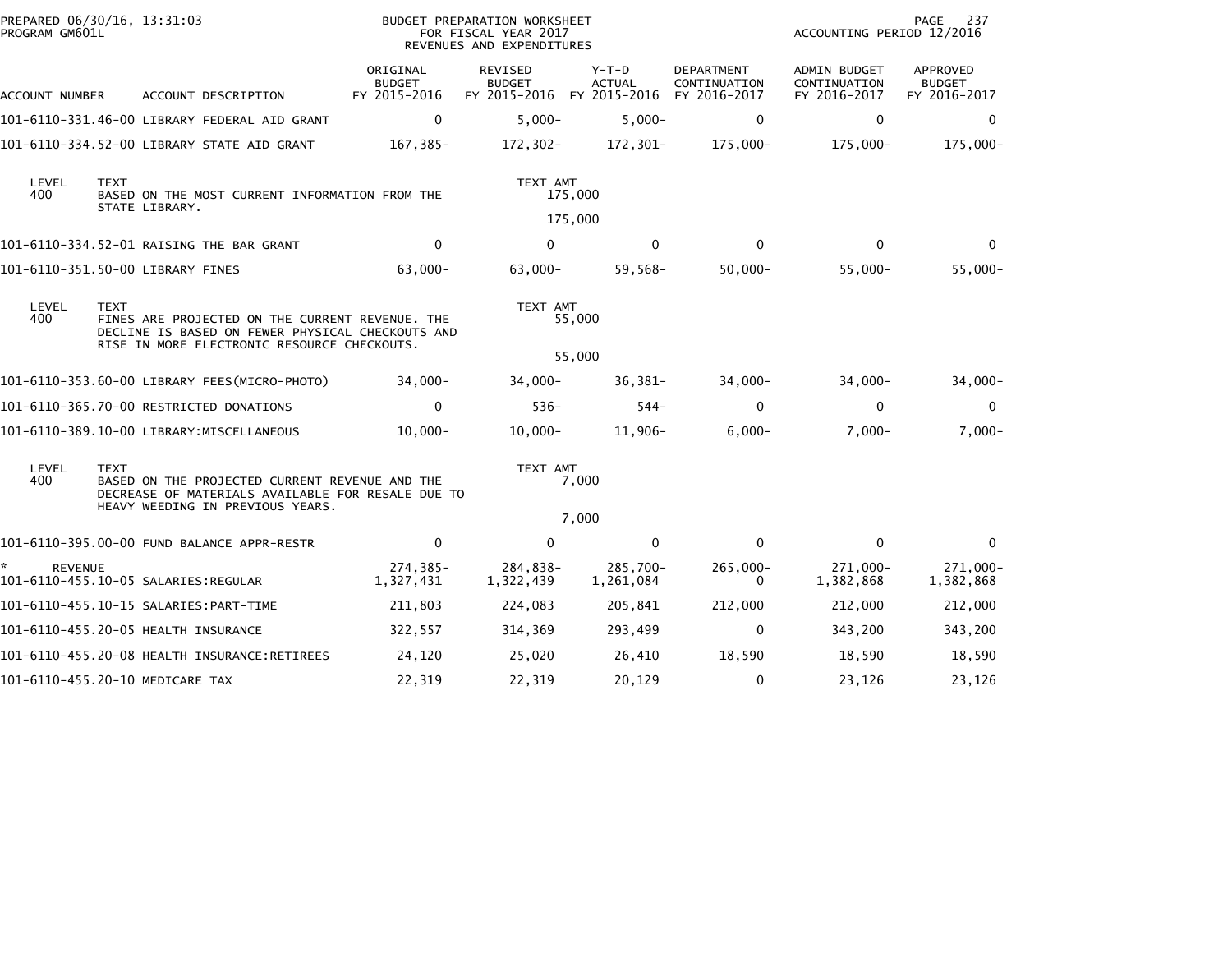| PROGRAM GM601L           | PREPARED 06/30/16, 13:31:03                                                                                                                                                                                                                                                                | <b>BUDGET PREPARATION WORKSHEET</b><br>FOR FISCAL YEAR 2017<br>REVENUES AND EXPENDITURES |                                                       |                          |                                            |                                                     |                                           |  |
|--------------------------|--------------------------------------------------------------------------------------------------------------------------------------------------------------------------------------------------------------------------------------------------------------------------------------------|------------------------------------------------------------------------------------------|-------------------------------------------------------|--------------------------|--------------------------------------------|-----------------------------------------------------|-------------------------------------------|--|
| ACCOUNT NUMBER           | ACCOUNT DESCRIPTION                                                                                                                                                                                                                                                                        | ORIGINAL<br><b>BUDGET</b><br>FY 2015-2016                                                | REVISED<br><b>BUDGET</b><br>FY 2015-2016 FY 2015-2016 | $Y-T-D$<br><b>ACTUAL</b> | DEPARTMENT<br>CONTINUATION<br>FY 2016-2017 | <b>ADMIN BUDGET</b><br>CONTINUATION<br>FY 2016-2017 | APPROVED<br><b>BUDGET</b><br>FY 2016-2017 |  |
|                          | 101-6110-455.20-15 RETIREMENT                                                                                                                                                                                                                                                              | 93,849                                                                                   | 93,849                                                | 85,245                   | 0                                          | 101,503                                             | 101,503                                   |  |
|                          | 101-6110-455.20-20 SOCIAL SECURITY TAX                                                                                                                                                                                                                                                     | 95,433                                                                                   | 95,433                                                | 86,071                   | $\Omega$                                   | 98,882                                              | 98,882                                    |  |
|                          | 101-6110-455.20-25 WORKERS COMPENSATION                                                                                                                                                                                                                                                    | 18,371                                                                                   | 18,371                                                | 10,446                   | $\Omega$                                   | 12,080                                              | 12,080                                    |  |
|                          | 101-6110-455.20-30 401(K) CONTRIBUTIONS                                                                                                                                                                                                                                                    | 39,823                                                                                   | 39,823                                                | 35,160                   | $\mathbf 0$                                | 41,486                                              | 41,486                                    |  |
|                          | 101-6110-455.32-46 SECURITY SERVICES                                                                                                                                                                                                                                                       | 810                                                                                      | 810                                                   | 273                      | 810                                        | 810                                                 | 810                                       |  |
|                          | 101-6110-455.33-06 CATALOGING AND PROCESSING                                                                                                                                                                                                                                               | 56,000                                                                                   | 56,000                                                | 49,964                   | 57,000                                     | 57,000                                              | 57,000                                    |  |
| LEVEL<br>400             | <b>TEXT</b><br>THE INCREASE IN THIS LINE ITEM IS DUE TO THE RISE<br>IN COST OF CATALOGING AND PROCESSING OF LIBRARY<br>MATERIALS.                                                                                                                                                          |                                                                                          | TEXT AMT                                              | 57,000<br>57,000         |                                            |                                                     |                                           |  |
|                          | 101-6110-455.33-13 CONTRACT CLEANING                                                                                                                                                                                                                                                       | $\mathbf 0$                                                                              | $\mathbf 0$                                           | $\mathbf{0}$             | 44,400                                     | 44,400                                              | 44,400                                    |  |
| LEVEL<br>400             | <b>TEXT</b><br>THIS LINE ITEM INCLUDES THE SUPERIOR CLEANING<br>CONTRACT FOR THE ENTIRE LIBRARY SYSTEM.                                                                                                                                                                                    |                                                                                          | TEXT AMT                                              | 44,400                   |                                            |                                                     |                                           |  |
|                          |                                                                                                                                                                                                                                                                                            |                                                                                          |                                                       | 44,400                   |                                            |                                                     |                                           |  |
|                          | 101-6110-455.33-17 CONTRACTED SERVICES                                                                                                                                                                                                                                                     | $\mathbf 0$                                                                              | $\mathbf 0$                                           | $\mathbf 0$              | $\mathbf 0$                                | $\mathbf 0$                                         | 0                                         |  |
|                          | 101-6110-455.34-09 BINDING                                                                                                                                                                                                                                                                 | 1,000                                                                                    | 1,000                                                 | 954                      | 1,000                                      | 1,000                                               | 1,000                                     |  |
|                          | 101-6110-455.34-30 SERVICE & MAINTENANCE                                                                                                                                                                                                                                                   | 114,000                                                                                  | 119,000                                               | 107,914                  | 66,850                                     | 66,850                                              | 66,850                                    |  |
| LEVEL<br>400             | <b>TEXT</b><br>THE SERVICE AND MAINTENANCE CONTRACTS FOR THE<br>LIBRARY SYSTEM INCLUDES: AB ENTERPRISES,<br>BIBLIOTHECA, DABBS LAWNCARE, LINEAGE, NEOPOST,<br>PEELER ENVIORMENTAL, PERFORMANCE FIRE PROTECTION,<br>RESIDENTIAL GARBAGE SERVICE, SPECTRUM, THE LIBRARY<br>CORP., AND XEROX. |                                                                                          | TEXT AMT                                              | 66,850<br>66,850         |                                            |                                                     |                                           |  |
| 101-6110-455.41-40 WATER |                                                                                                                                                                                                                                                                                            | 13,000                                                                                   | 13,000                                                | 7,925                    | 13,000                                     | 13,000                                              | 13,000                                    |  |
|                          | 101-6110-455.41-42 STORM WATER FEE                                                                                                                                                                                                                                                         | 500                                                                                      | 500                                                   | 360                      | 500                                        | 500                                                 | 500                                       |  |
|                          |                                                                                                                                                                                                                                                                                            |                                                                                          |                                                       |                          |                                            |                                                     |                                           |  |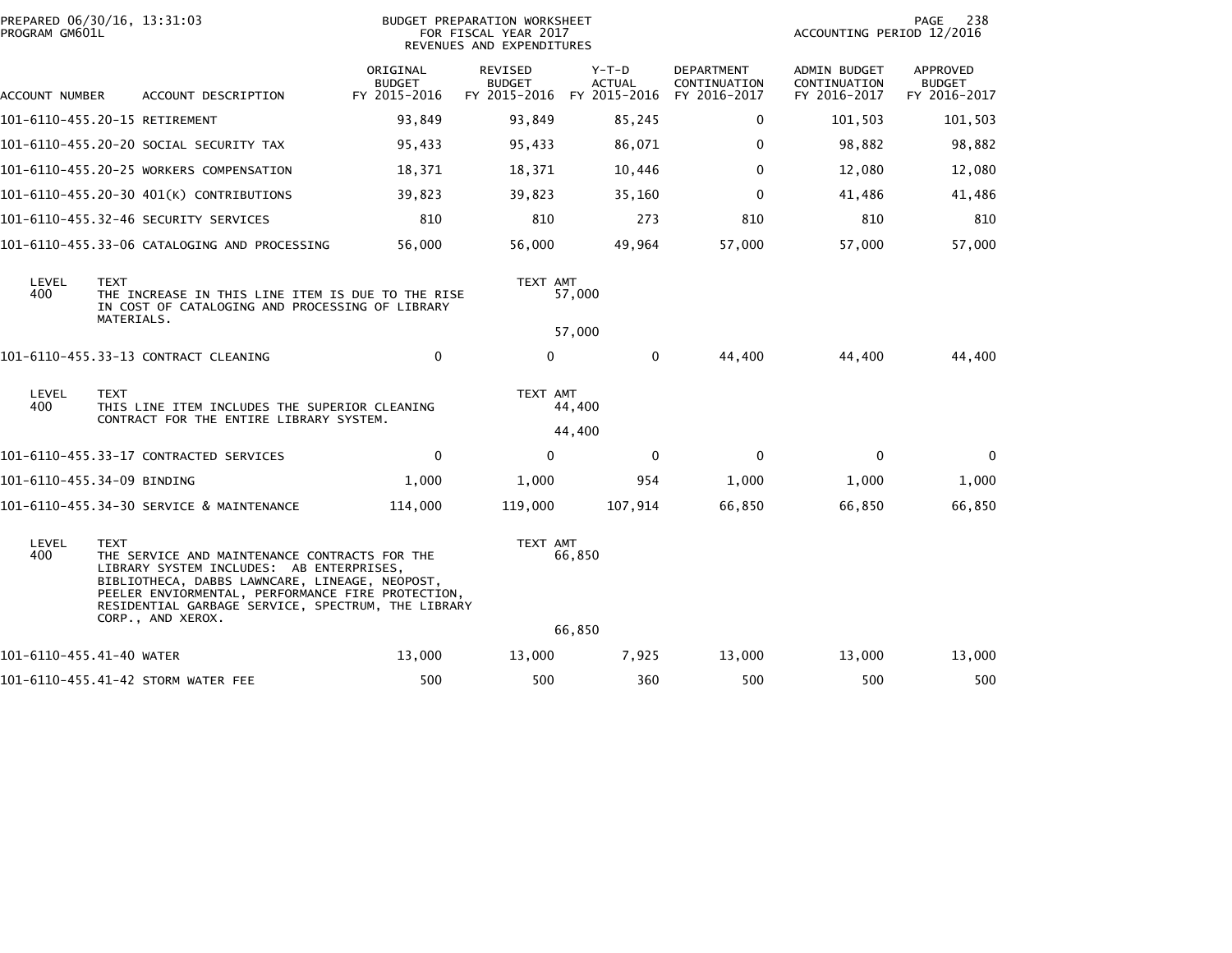| PROGRAM GM601L | PREPARED 06/30/16, 13:31:03                                                                                                                                                                                                                 |                                           | <b>BUDGET PREPARATION WORKSHEET</b><br>FOR FISCAL YEAR 2017<br>REVENUES AND EXPENDITURES | 239<br>PAGE<br>ACCOUNTING PERIOD 12/2016              |                                            |                                                     |                                           |
|----------------|---------------------------------------------------------------------------------------------------------------------------------------------------------------------------------------------------------------------------------------------|-------------------------------------------|------------------------------------------------------------------------------------------|-------------------------------------------------------|--------------------------------------------|-----------------------------------------------------|-------------------------------------------|
| ACCOUNT NUMBER | ACCOUNT DESCRIPTION                                                                                                                                                                                                                         | ORIGINAL<br><b>BUDGET</b><br>FY 2015-2016 | REVISED<br><b>BUDGET</b>                                                                 | $Y-T-D$<br><b>ACTUAL</b><br>FY 2015-2016 FY 2015-2016 | DEPARTMENT<br>CONTINUATION<br>FY 2016-2017 | <b>ADMIN BUDGET</b><br>CONTINUATION<br>FY 2016-2017 | APPROVED<br><b>BUDGET</b><br>FY 2016-2017 |
|                | 101-6110-455.43-05 R&M:BUILDINGS                                                                                                                                                                                                            | 80,000                                    | 66,436                                                                                   | 55,299                                                | 77,500                                     | 77,500                                              | 77,500                                    |
|                | 101-6110-455.43-15 R&M:EQUIPMENT                                                                                                                                                                                                            | 3,000                                     | 5,564                                                                                    | 5,564                                                 | 5,600                                      | 5,600                                               | 5,600                                     |
|                | 101-6110-455.43-20 R&M:VEHICLES                                                                                                                                                                                                             | 3,000                                     | 3,000                                                                                    | 2,395                                                 | 23,000                                     | 3,000                                               | 3,000                                     |
| LEVEL<br>400   | <b>TEXT</b><br>THE INCREASE IN THIS LINE ITEM IS DUE TO THE NEED<br>TO REPLACE THE GENERATOR, TO PAINT, AND TO<br>REFURBISH THE 1997 FORD BOOKMOBILE. A REPLACEMENT<br>OF THE VEHICLE WOULD EXCEED \$100,000.<br>COUNTY MANAGER'S REDUCTION |                                           | TEXT AMT                                                                                 | 23,000<br>$20,000 -$<br>3,000                         |                                            |                                                     |                                           |
|                | 101-6110-455.43-55 R&M:TELEPHONES                                                                                                                                                                                                           | 500                                       | 500                                                                                      | 0                                                     | 500                                        | 500                                                 | 500                                       |
|                | 101-6110-455.44-20 RENT:LAND & BUILDINGS                                                                                                                                                                                                    | 4,500                                     | 7,800                                                                                    | 7,800                                                 | 7,800                                      | 7,800                                               | 7,800                                     |
|                | 101-6110-455.50-07 COST PER COPY PROGRAM                                                                                                                                                                                                    | 7,500                                     | 10,500                                                                                   | 7,694                                                 | 7,500                                      | 10,000                                              | 10,000                                    |
|                | 101-6110-455.53-05 TELEPHONE                                                                                                                                                                                                                | 9,000                                     | 7,713                                                                                    | 5,897                                                 | 5,000                                      | 6,000                                               | 6,000                                     |
|                | 101-6110-455.54-00 ADVERTISING                                                                                                                                                                                                              | 750                                       | 750                                                                                      | 637                                                   | 750                                        | 750                                                 | 750                                       |
|                | 101-6110-455.55-00 PRINTING                                                                                                                                                                                                                 | 2,500                                     | 2,500                                                                                    | 1,718                                                 | 2,500                                      | 2,500                                               | 2,500                                     |
|                | 101-6110-455.57-00 POSTAGE                                                                                                                                                                                                                  | 7,500                                     | 10,500                                                                                   | 8,763                                                 | 10,000                                     | 10,000                                              | 10,000                                    |
| LEVEL<br>400   | <b>TEXT</b><br>THE INCREASE IN THIS LINE ITEM IS DUE TO THE<br>RISE IN THE NUMBER OF INTERLIBRARY LOAN BOOKS<br>BEING RETURNED TO OTHER LIBRARIES AND THE<br>INCREASED POSTAL RATES.                                                        |                                           | TEXT AMT                                                                                 | 10,000                                                |                                            |                                                     |                                           |
|                |                                                                                                                                                                                                                                             |                                           |                                                                                          | 10,000                                                |                                            |                                                     |                                           |
|                | 101-6110-455.58-00 TRAVEL                                                                                                                                                                                                                   | 6,000                                     | 6,000                                                                                    | 5,015                                                 | 6,000                                      | 6,000                                               | 6,000                                     |
| LEVEL<br>400   | <b>TEXT</b><br>THE LIBRARY WILL BE SENDING 2 STAFF MEMBERS TO THE<br>TLC CONFERENCE TRAINING IN TEMPE, AZ AND A STAFF<br>MEMBER TO 3 NCPLDA CONFERENCES THROUGHOUT THE                                                                      |                                           | TEXT AMT                                                                                 | 6,000                                                 |                                            |                                                     |                                           |
|                | STATE OF NC.                                                                                                                                                                                                                                |                                           |                                                                                          | 6,000                                                 |                                            |                                                     |                                           |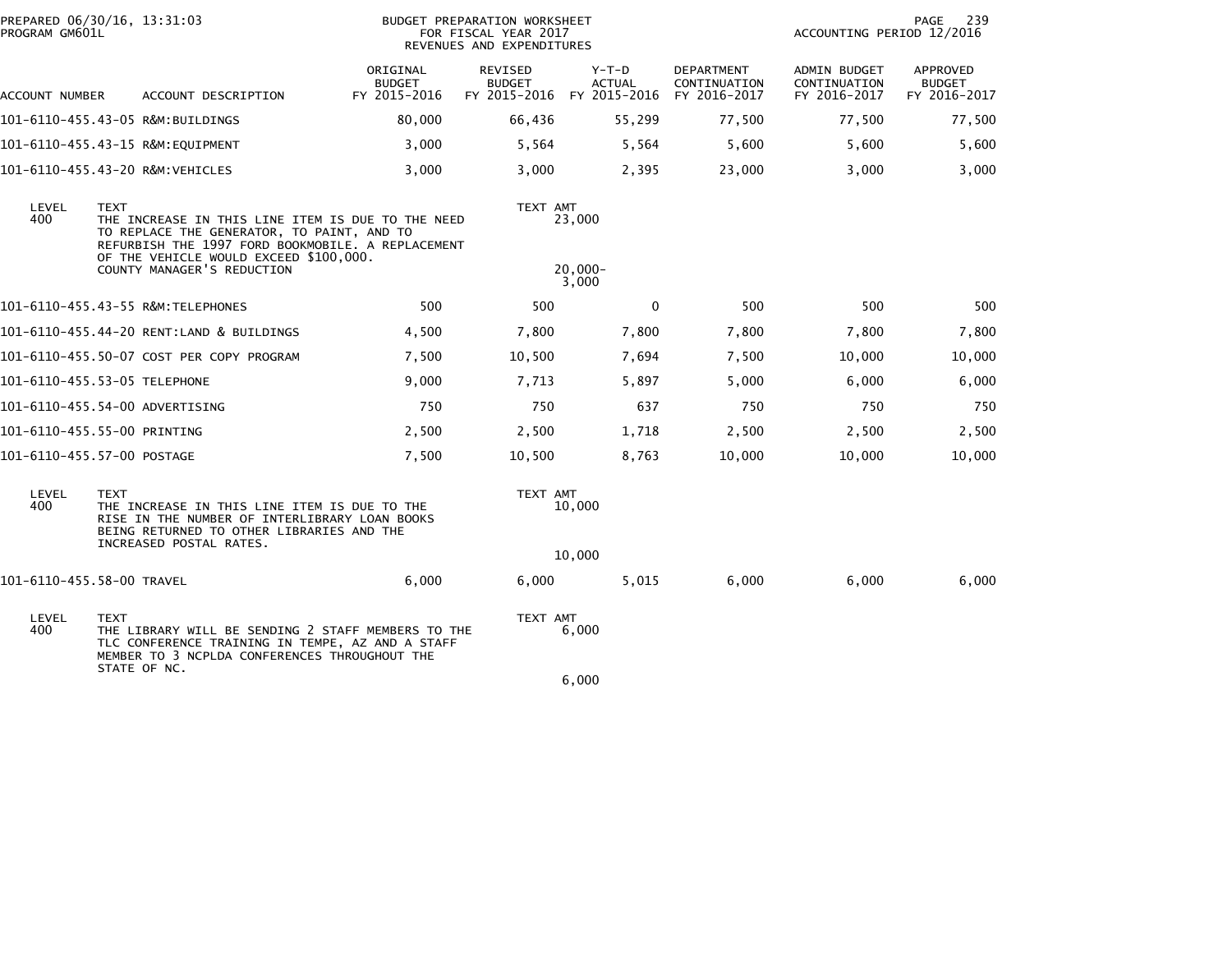| PROGRAM GM601L           | PREPARED 06/30/16, 13:31:03                                                                                                                                                                    |                                           | <b>BUDGET PREPARATION WORKSHEET</b><br>FOR FISCAL YEAR 2017<br>REVENUES AND EXPENDITURES |                                          |                                                   | ACCOUNTING PERIOD 12/2016                           | <b>PAGE</b><br>240                        |
|--------------------------|------------------------------------------------------------------------------------------------------------------------------------------------------------------------------------------------|-------------------------------------------|------------------------------------------------------------------------------------------|------------------------------------------|---------------------------------------------------|-----------------------------------------------------|-------------------------------------------|
| ACCOUNT NUMBER           | ACCOUNT DESCRIPTION                                                                                                                                                                            | ORIGINAL<br><b>BUDGET</b><br>FY 2015-2016 | <b>REVISED</b><br><b>BUDGET</b><br>FY 2015-2016                                          | $Y-T-D$<br><b>ACTUAL</b><br>FY 2015-2016 | <b>DEPARTMENT</b><br>CONTINUATION<br>FY 2016-2017 | <b>ADMIN BUDGET</b><br>CONTINUATION<br>FY 2016-2017 | APPROVED<br><b>BUDGET</b><br>FY 2016-2017 |
|                          | 101-6110-455.59-00 TRAINING                                                                                                                                                                    | 2,000                                     | 2,000                                                                                    | 1,913                                    | 2,000                                             | 2,000                                               | 2,000                                     |
| LEVEL<br>400             | <b>TEXT</b><br>TO COVER THE COST OF TRAINING FOR 2 STAFF MEMBERS<br>TO ATTEND TLC CONFERENCE IN TEMPE, AZ AND A STAFF<br>MEMBERS TO ATTEND 3 NCPLDA CONFERENCES THROUGHOUT<br>THE STATE OF NC. |                                           | TEXT AMT                                                                                 | 2,000                                    |                                                   |                                                     |                                           |
|                          |                                                                                                                                                                                                |                                           |                                                                                          | 2,000                                    |                                                   |                                                     |                                           |
|                          | 101-6110-455.60-00 MISCELLANEOUS                                                                                                                                                               | 400                                       | 400                                                                                      | 382                                      | 400                                               | 400                                                 | 400                                       |
|                          | 101-6110-455.61-05 SUPPLIES:OFFICE                                                                                                                                                             | 19,500                                    | 17,850                                                                                   | 12,085                                   | 17,850                                            | 17,850                                              | 17,850                                    |
|                          |                                                                                                                                                                                                | 12,000                                    | 10,350                                                                                   | 7,388                                    | 12,000                                            | 12,000                                              | 12,000                                    |
|                          | 101-6110-455.61-37 SUPPLIES:LIBRARY                                                                                                                                                            | 20,000                                    | 20,000                                                                                   | 19,303                                   | 20,000                                            | 15,000                                              | 15,000                                    |
| LEVEL<br>400             | <b>TEXT</b><br>CONTINUATION REQUEST<br>COUNTY MANAGER'S REDUCTION                                                                                                                              |                                           | TEXT AMT                                                                                 | 20,000<br>$5,000 -$<br>15,000            |                                                   |                                                     |                                           |
|                          | 101-6110-455.61-85 SUPPLIES:VEHICLE                                                                                                                                                            | 1,500                                     | 1,500                                                                                    | 963                                      | 1,500                                             | 1,500                                               | 1,500                                     |
|                          | 101-6110-455.61-95 SUPPLIES:OTHER SMALL EQMT                                                                                                                                                   | 12,000                                    | 12,000                                                                                   | 7,128                                    | 12,000                                            | 12,000                                              | 12,000                                    |
|                          | 101-6110-455.62-05 ELECTRICITY                                                                                                                                                                 | 136,000                                   | 136,000                                                                                  | 110,063                                  | 146,600                                           | 140,000                                             | 140,000                                   |
|                          | 101-6110-455.62-20 MOTOR FUEL & LUBRICANTS                                                                                                                                                     | 5,500                                     | 5,500                                                                                    | 2,430                                    | 5,500                                             | 5,500                                               | 5,500                                     |
|                          | 101-6110-455.62-25 NATURAL GAS                                                                                                                                                                 | 32,000                                    | 32,000                                                                                   | 22,502                                   | 32,000                                            | 32,000                                              | 32,000                                    |
|                          | 101-6110-455.64-05 AUDIO-VISUAL                                                                                                                                                                | 25,000                                    | 25,000                                                                                   | 20,141                                   | 25,000                                            | 25,000                                              | 25,000                                    |
| 101-6110-455.64-10 BOOKS |                                                                                                                                                                                                | 170,000                                   | 173,917                                                                                  | 168,882                                  | 175,000                                           | 170,000                                             | 170,000                                   |
| LEVEL<br>400             | <b>TEXT</b><br>CONTINUATION REQUEST<br>COUNTY MANAGER'S REDUCTION                                                                                                                              |                                           | TEXT AMT                                                                                 | 175,000<br>$5,000-$<br>170,000           |                                                   |                                                     |                                           |
|                          | 101-6110-455.64-40 ELECTRONIC RESOURCES                                                                                                                                                        | 41,000                                    | 42,000                                                                                   | 41,915                                   | 39,300                                            | 39,300                                              | 39,300                                    |
|                          | 101-6110-455.64-50 DUES & SUBSCRIPTIONS                                                                                                                                                        | 800                                       | 800                                                                                      | 458                                      | 800                                               | 800                                                 | 800                                       |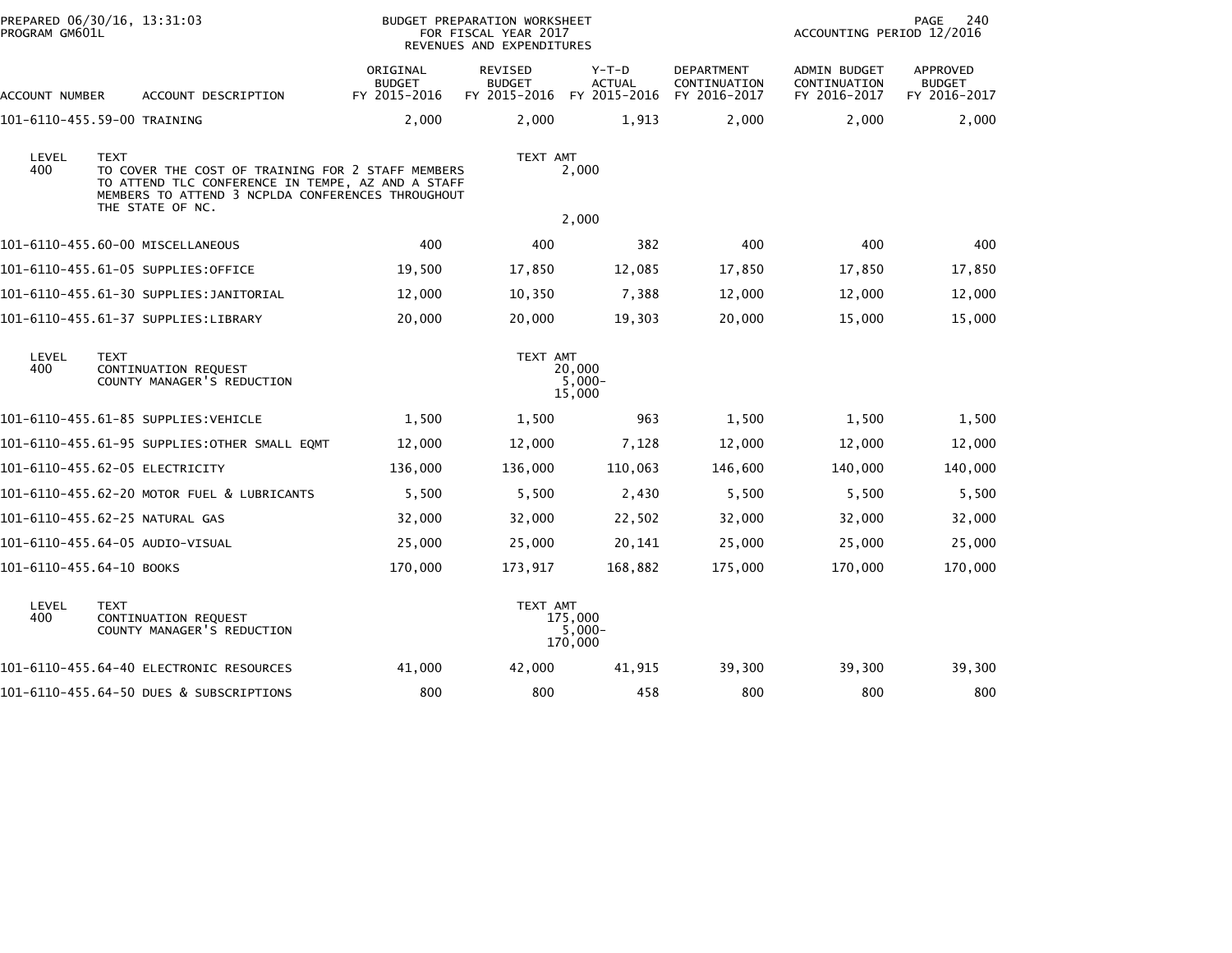| PROGRAM GM601L        | PREPARED 06/30/16, 13:31:03                                                                                                                                                                                                                                                                                           | BUDGET PREPARATION WORKSHEET<br>FOR FISCAL YEAR 2017<br>REVENUES AND EXPENDITURES |                                                              |                        |                                                   | 241<br>PAGE<br>ACCOUNTING PERIOD 12/2016            |                                           |  |
|-----------------------|-----------------------------------------------------------------------------------------------------------------------------------------------------------------------------------------------------------------------------------------------------------------------------------------------------------------------|-----------------------------------------------------------------------------------|--------------------------------------------------------------|------------------------|---------------------------------------------------|-----------------------------------------------------|-------------------------------------------|--|
| <b>ACCOUNT NUMBER</b> | ACCOUNT DESCRIPTION                                                                                                                                                                                                                                                                                                   | ORIGINAL<br><b>BUDGET</b><br>FY 2015-2016                                         | <b>REVISED</b><br><b>BUDGET</b><br>FY 2015-2016 FY 2015-2016 | Y-T-D<br><b>ACTUAL</b> | <b>DEPARTMENT</b><br>CONTINUATION<br>FY 2016-2017 | <b>ADMIN BUDGET</b><br>CONTINUATION<br>FY 2016-2017 | APPROVED<br><b>BUDGET</b><br>FY 2016-2017 |  |
|                       | 101-6110-455.64-60 MICROFILM                                                                                                                                                                                                                                                                                          | 2,300                                                                             | 2,300                                                        | 2,276                  | 5,000                                             | 5,000                                               | 5,000                                     |  |
| LEVEL<br>400          | <b>TEXT</b><br>THE INCREASE IN THIS LINE ITEM IS DUE TO THE<br>RISE IN THE COST OF MICROFILM.                                                                                                                                                                                                                         |                                                                                   | TEXT AMT                                                     | 5,000                  |                                                   |                                                     |                                           |  |
|                       |                                                                                                                                                                                                                                                                                                                       |                                                                                   |                                                              | 5,000                  |                                                   |                                                     |                                           |  |
|                       | 101-6110-455.64-70 PERIODICALS                                                                                                                                                                                                                                                                                        | 14,500                                                                            | 14,500                                                       | 13,985                 | 17,300                                            | 17,300                                              | 17,300                                    |  |
| LEVEL<br>400          | <b>TEXT</b><br>THE INCREASE IN THIS LINE ITEM IS DUE TO AN<br>APPROXIMATE 7% INCREASE IN RENEWAL SUBSCRIPTIONS                                                                                                                                                                                                        |                                                                                   | TEXT AMT                                                     | 17,300                 |                                                   |                                                     |                                           |  |
|                       | PER VENDOR WT COX.                                                                                                                                                                                                                                                                                                    |                                                                                   |                                                              | 17,300                 |                                                   |                                                     |                                           |  |
|                       | 101-6110-455.64-92 OTHER:A/YA                                                                                                                                                                                                                                                                                         | 150                                                                               | 150                                                          | 150                    | 150                                               | 150                                                 | 150                                       |  |
|                       | 101-6110-455.74-35 C/A:VEHICLES                                                                                                                                                                                                                                                                                       | 0                                                                                 | 22,500                                                       | 21,006                 | $\mathbf 0$                                       | $\mathbf 0$                                         | $\mathbf 0$                               |  |
|                       | 101-6110-455.76-20 F/A:DP EQUIPMENT                                                                                                                                                                                                                                                                                   | 9,000                                                                             | 9,000                                                        | 9,000                  | 22,400                                            | 9,400                                               | 9,400                                     |  |
| LEVEL<br>400          | <b>TEXT</b><br>THE COST OF THIS LINE ITEM IS TO PURCHASE THE<br>FOLLOWING FOR THE LIBRARY SYSTEM: 30 REPLACEMENT<br>DESKTOP CATALOG COMPUTERS PER THE RECOMMENDATION<br>OF THE IS DEPT. AT A COST OF \$18,000, 3 YOUNG<br>ADULT COMPPUTERS AT A COST OF \$3.500, AND 1<br>LIBRARY LAPTOP COMPUTER AT A COST OF \$850. |                                                                                   | TEXT AMT                                                     | 22,400                 |                                                   |                                                     |                                           |  |
|                       | COUNTY MANAGER'S REDUCTION                                                                                                                                                                                                                                                                                            |                                                                                   |                                                              | $13.000 -$<br>9,400    |                                                   |                                                     |                                           |  |
|                       |                                                                                                                                                                                                                                                                                                                       | 4,000                                                                             | 4,000                                                        | 1,583                  | $\mathbf{0}$                                      | $\Omega$                                            | $\mathbf{0}$                              |  |
|                       | 101-6110-455.83-00 PROGRAM ACTIVITIES                                                                                                                                                                                                                                                                                 | 17,500                                                                            | 23,036                                                       | 20,902                 | 25,000                                            | 20,000                                              | 20,000                                    |  |
| LEVEL<br>400          | TEXT<br>THE INCREASE IN THIS LINE ITEM IS DUE TO THE RISE<br>IN COST BY PERFORMERS FOR THE SUMMER READING                                                                                                                                                                                                             |                                                                                   | TEXT AMT                                                     | 25,000                 |                                                   |                                                     |                                           |  |
|                       | PROGRAM AND ADDITIONAL ADULT PROGRAMS.<br>COUNTY MANAGERS RECOMMENDATION                                                                                                                                                                                                                                              |                                                                                   |                                                              | $5,000-$<br>20,000     |                                                   |                                                     |                                           |  |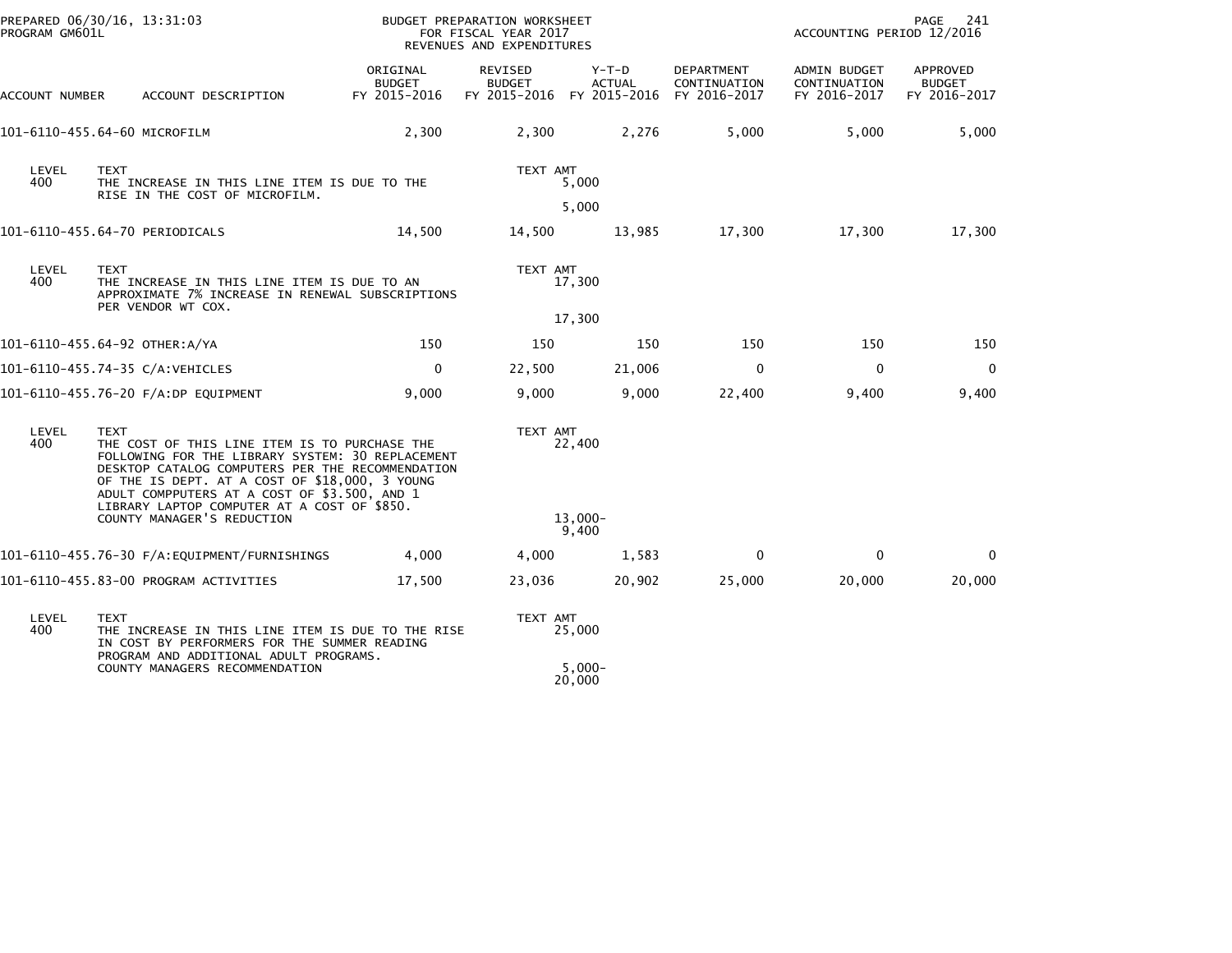| PREPARED 06/30/16, 13:31:03<br>PROGRAM GM601L |                                                                                                                                           | BUDGET PREPARATION WORKSHEET<br>FOR FISCAL YEAR 2017<br>REVENUES AND EXPENDITURES |                                          |                                   |                                                   | 242<br>PAGE<br>ACCOUNTING PERIOD 12/2016            |                                           |  |
|-----------------------------------------------|-------------------------------------------------------------------------------------------------------------------------------------------|-----------------------------------------------------------------------------------|------------------------------------------|-----------------------------------|---------------------------------------------------|-----------------------------------------------------|-------------------------------------------|--|
| ACCOUNT NUMBER                                | ACCOUNT DESCRIPTION                                                                                                                       | ORIGINAL<br><b>BUDGET</b><br>FY 2015-2016                                         | REVISED<br><b>BUDGET</b><br>FY 2015-2016 | $Y-T-D$<br>ACTUAL<br>FY 2015-2016 | <b>DEPARTMENT</b><br>CONTINUATION<br>FY 2016-2017 | <b>ADMIN BUDGET</b><br>CONTINUATION<br>FY 2016-2017 | APPROVED<br><b>BUDGET</b><br>FY 2016-2017 |  |
| 101-6110-455.85-73 GRANT:LSTA                 |                                                                                                                                           | 0                                                                                 | 0                                        | 0                                 | 0                                                 | 0                                                   | 0                                         |  |
|                                               | 101-6110-455.90-16 BANK FEES:CREDIT CARD                                                                                                  | 4,500                                                                             | 4,500                                    | 2,104                             | 5,000                                             | 5,000                                               | 5,000                                     |  |
| LEVEL<br><b>TEXT</b><br>400                   | THE INCREASE IN THIS LINE ITEM IS DUE TO THE<br>PROJECTION BASED ON THE CURRENT CREDIT CARD<br>TRANSACTION THROUGHOUT THE LIBRARY SYSTEM. |                                                                                   | TEXT AMT                                 | 5,000<br>5,000                    |                                                   |                                                     |                                           |  |
| 101-6110-455.90-38 NETWORKING                 |                                                                                                                                           | 6,000                                                                             | 6,000                                    | 2,912                             | 6,000                                             | 6,000                                               | 6,000                                     |  |
|                                               | 101-6110-455.90-39 SALES & USE TAX                                                                                                        | 3,000                                                                             | 3,000                                    | 2,212                             | 3,000                                             | 3,000                                               | 3,000                                     |  |
| *<br><b>EXPENDITURE</b>                       |                                                                                                                                           | 3,003,916                                                                         | 3,035,582                                | 2,783,740                         | 1,134,100                                         | 3,086,145                                           | 3,086,145                                 |  |
| **<br>ADMINISTRATION                          |                                                                                                                                           | 2,729,531                                                                         | 2,750,744                                | 2,498,040                         | 869,100                                           | 2,815,145                                           | 2,815,145                                 |  |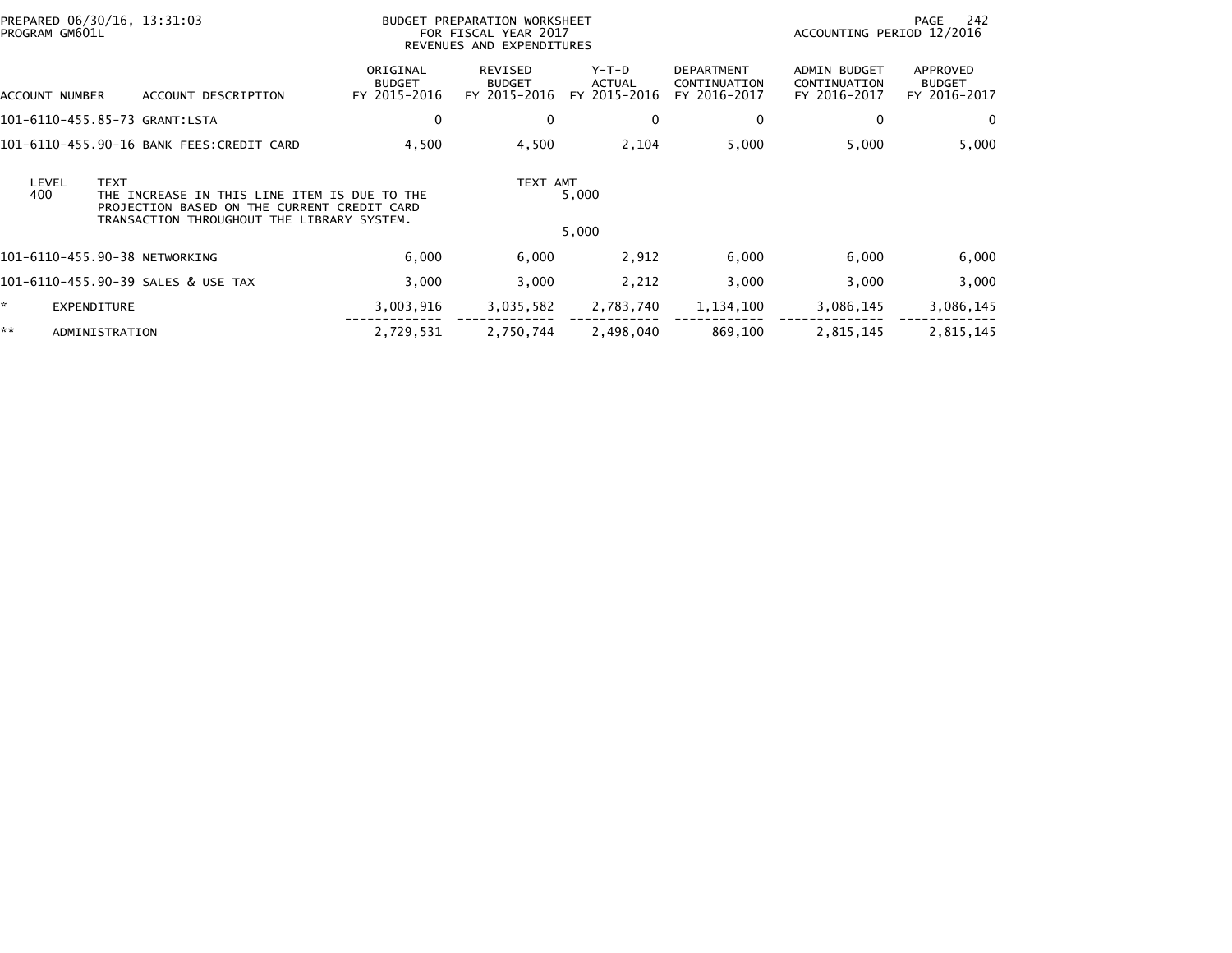| PREPARED 06/30/16, 13:31:03<br>PROGRAM GM601L |                                            |                                           | - 243<br>PAGE<br>ACCOUNTING PERIOD 12/2016      |                                          |                                                   |                                                     |                                           |
|-----------------------------------------------|--------------------------------------------|-------------------------------------------|-------------------------------------------------|------------------------------------------|---------------------------------------------------|-----------------------------------------------------|-------------------------------------------|
| ACCOUNT NUMBER                                | ACCOUNT DESCRIPTION                        | ORIGINAL<br><b>BUDGET</b><br>FY 2015-2016 | <b>REVISED</b><br><b>BUDGET</b><br>FY 2015-2016 | $Y-T-D$<br><b>ACTUAL</b><br>FY 2015-2016 | <b>DEPARTMENT</b><br>CONTINUATION<br>FY 2016-2017 | <b>ADMIN BUDGET</b><br>CONTINUATION<br>FY 2016-2017 | APPROVED<br><b>BUDGET</b><br>FY 2016-2017 |
|                                               | 101-6115-365.70-00 RESTRICTED DONATIONS    | 0                                         | $15,000 -$                                      | 22,986-                                  |                                                   |                                                     | 0                                         |
|                                               | 101-6115-395.00-00 FUND BALANCE APPR-RESTR |                                           | 19,031-                                         | $\Omega$                                 |                                                   |                                                     | 0                                         |
| ÷.<br><b>REVENUE</b>                          | 101-6115-455.64-60 MICROFILM               |                                           | 34,031-<br>8,000                                | 22,986-<br>7,849                         |                                                   |                                                     | $\Omega$                                  |
|                                               | 101-6115-455.64-70 PERIODICALS             | $\Omega$                                  | 1,200                                           | 1,200                                    |                                                   |                                                     | $\Omega$                                  |
|                                               | 101-6115-455.74-90 C/A:OTHER EQUIPMENT     | 0                                         | $\mathbf{0}$                                    | 0                                        | 0                                                 |                                                     | $\Omega$                                  |
|                                               |                                            | $\Omega$                                  | 24,831                                          | 8,674                                    | 0                                                 |                                                     | $\Omega$                                  |
| ÷.<br><b>EXPENDITURE</b>                      |                                            | 0                                         | 34,031                                          | 17,723                                   |                                                   |                                                     | $\Omega$                                  |
| **                                            | DONATION/ENDOWMENT FUNDS                   | 0                                         | 0                                               | $5,263-$                                 | 0                                                 | $\Omega$                                            | $\Omega$                                  |
| ***<br>LIBRARY                                |                                            | 2,729,531                                 | 2,750,744                                       | 2,492,777                                | 869,100                                           | 2,815,145                                           | 2,815,145                                 |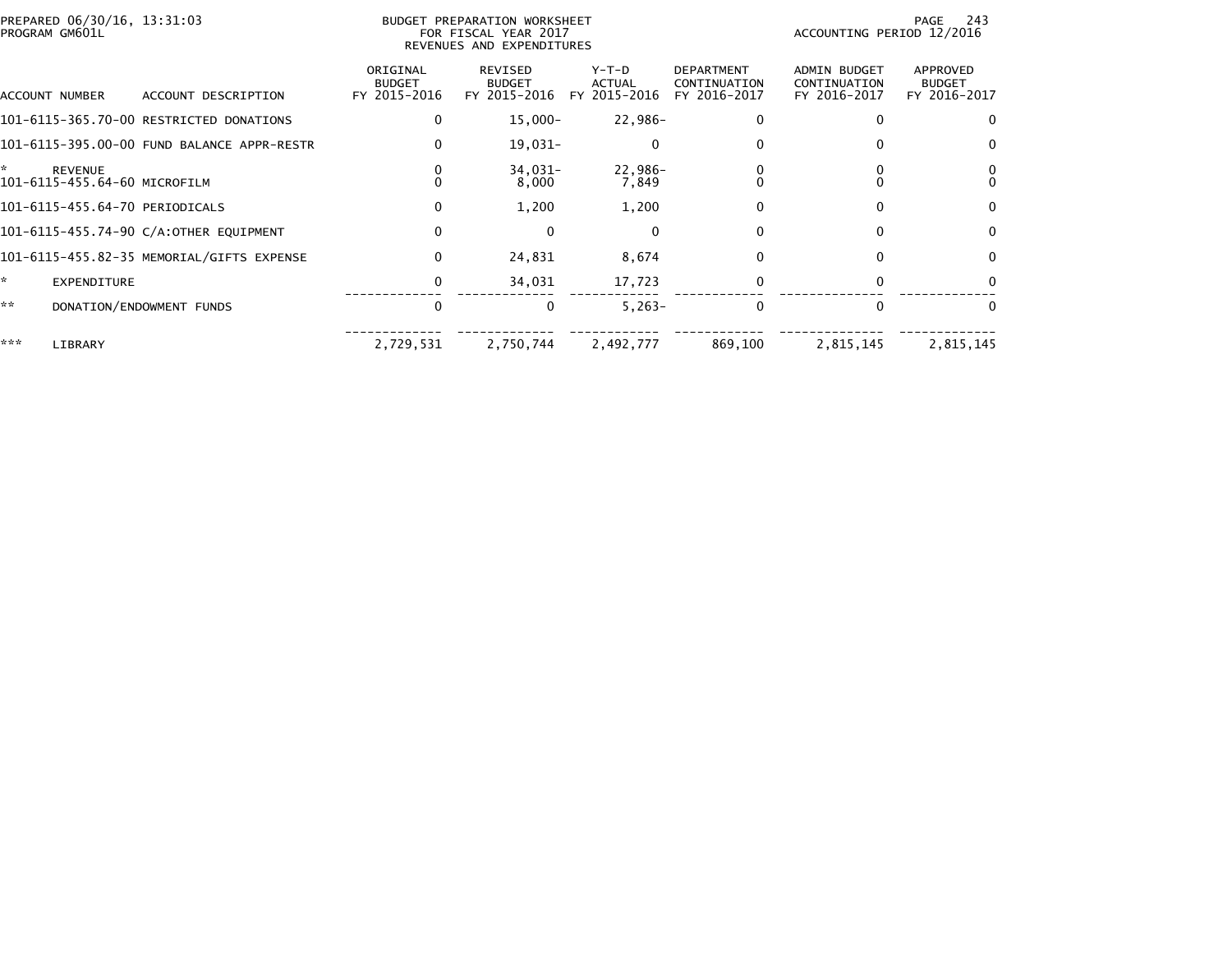| PROGRAM GM601L | PREPARED 06/30/16, 13:31:03                                                                                                                                                            |                                           | BUDGET PREPARATION WORKSHEET<br>FOR FISCAL YEAR 2017<br>REVENUES AND EXPENDITURES | 244<br>PAGE<br>ACCOUNTING PERIOD 12/2016          |                                                   |                                                     |                                           |
|----------------|----------------------------------------------------------------------------------------------------------------------------------------------------------------------------------------|-------------------------------------------|-----------------------------------------------------------------------------------|---------------------------------------------------|---------------------------------------------------|-----------------------------------------------------|-------------------------------------------|
| ACCOUNT NUMBER | ACCOUNT DESCRIPTION                                                                                                                                                                    | ORIGINAL<br><b>BUDGET</b><br>FY 2015-2016 | REVISED<br><b>BUDGET</b><br>FY 2015-2016 FY 2015-2016                             | $Y-T-D$<br><b>ACTUAL</b>                          | <b>DEPARTMENT</b><br>CONTINUATION<br>FY 2016-2017 | <b>ADMIN BUDGET</b><br>CONTINUATION<br>FY 2016-2017 | APPROVED<br><b>BUDGET</b><br>FY 2016-2017 |
|                | 101-6230-325.46-00 PARK CONCESSIONS                                                                                                                                                    | 208,000-                                  | $208,000 -$                                                                       | 220,061-                                          | 212,000-                                          | $212,000 -$                                         | 212,000-                                  |
|                | 101-6230-325.46-10 CONCESSIONS:PENNY MACHINE                                                                                                                                           | 0                                         | 0                                                                                 | $\mathbf 0$                                       | 0                                                 | 0                                                   | 0                                         |
|                | 101-6230-347.10-00 AUTUMN JUBILEE                                                                                                                                                      | $50,000 -$                                | $50,000 -$                                                                        | $33,325-$                                         | $\mathbf{0}$                                      | $50,000 -$                                          | $50,000 -$                                |
|                | 101-6230-353.70-00 PARK FISHING FEES                                                                                                                                                   | $4,000 -$                                 | $4,000-$                                                                          | $4,896-$                                          | $4,000-$                                          | $4,000 -$                                           | $4,000 -$                                 |
|                | 101-6230-353.72-00 PARK GOLF FEES                                                                                                                                                      | 85,000-                                   | $85,000 -$                                                                        | $82,967-$                                         | $90,000 -$                                        | $90,000 -$                                          | $90,000 -$                                |
|                | 101-6230-353.74-00 PARK SHELTER FEES                                                                                                                                                   | $52,000 -$                                | $52,000 -$                                                                        | $60,579-$                                         | $60,000 -$                                        | 74,000-                                             | 74,000-                                   |
| LEVEL<br>400   | <b>TEXT</b><br>DEPARTMENT CONTINUATION<br>FEE INCREASE IF ACCEPTED WILL GENERATE NEW REV                                                                                               |                                           | TEXT AMT                                                                          | 60,000<br>14,000<br>74,000                        |                                                   |                                                     |                                           |
|                | 101-6230-363.30-00 RENT-CELL TOWERS                                                                                                                                                    | $13,200-$                                 | $13,200-$                                                                         | $13,200-$                                         | $13,200-$                                         | $13,200-$                                           | $13,200-$                                 |
|                | 101-6230-363.40-00 PARK BOAT RENTALS                                                                                                                                                   | $65,000 -$                                | 65,000-                                                                           | 64,232-                                           | 65,000-                                           | $65,000 -$                                          | $65,000 -$                                |
|                | 101-6230-365.23-00 GOLF DONATIONS                                                                                                                                                      | $\mathbf{0}$                              | $\Omega$                                                                          | $\mathbf{0}$                                      | 0                                                 | $\mathbf{0}$                                        | $\bf{0}$                                  |
|                | 101-6230-365.58-00 MURTIS NICHOLAS DONATIONS                                                                                                                                           | $\mathbf{0}$                              | $\mathbf{0}$                                                                      | $1,993-$                                          | 0                                                 | 0                                                   | $\bf{0}$                                  |
|                | 101-6230-389.20-00 PARKS:MISCELLANEOUS                                                                                                                                                 | $300 -$                                   | $300 -$                                                                           | $534 -$                                           | $\Omega$                                          | $\Omega$                                            | $\Omega$                                  |
|                | 101-6230-395.00-00 FUND BALANCE APPR-RESTR                                                                                                                                             | $\Omega$                                  | $10,058-$                                                                         | $\mathbf{0}$                                      | $\Omega$                                          | $\Omega$                                            | $\mathbf{0}$                              |
| <b>REVENUE</b> |                                                                                                                                                                                        | 477.500-<br>239,445                       | 487,558-<br>276,035                                                               | 481.787-<br>265,057                               | 444,200-<br>0                                     | $508, 200 -$<br>282,740                             | $508, 200 -$<br>282,740                   |
|                |                                                                                                                                                                                        | $\mathbf 0$                               | $\Omega$                                                                          | $\mathbf 0$                                       | $\Omega$                                          | $\mathbf{0}$                                        | 0                                         |
|                |                                                                                                                                                                                        | 168,000                                   | 168,000                                                                           | 161,654                                           | 170,000                                           | 170,000                                             | 170,000                                   |
| LEVEL<br>400   | <b>TEXT</b><br>DEPT CONTINUATION<br>INCREASE DUE TO LONGER PARK HOURS<br>TRANSFER OF EAGLE POINT STAFF TO PARKS DUE TO<br>ANIMAL SERVICES REORGANIZATION<br>COUNTY MANAGER'S REDUCTION |                                           | TEXT AMT                                                                          | 168,000<br>2,000<br>8,000<br>$8.000 -$<br>170,000 |                                                   |                                                     |                                           |
|                | 101-6230-452.10-20 SALARIES:PER DIEM                                                                                                                                                   | 720                                       | 720                                                                               | 280                                               | 0                                                 | 720                                                 | 720                                       |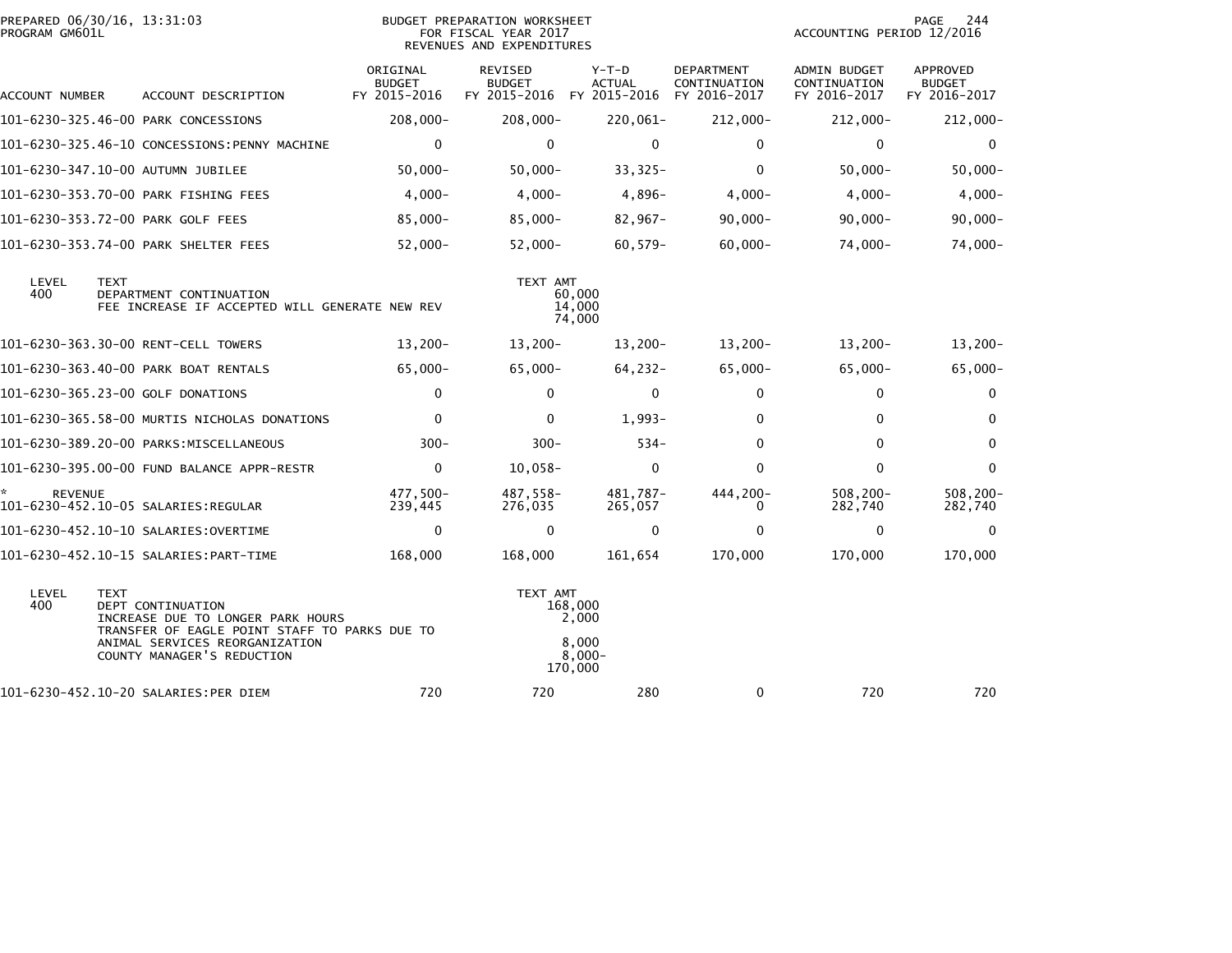| PREPARED 06/30/16, 13:31:03<br>PROGRAM GM601L |                                          |                                           | <b>BUDGET PREPARATION WORKSHEET</b><br>FOR FISCAL YEAR 2017<br>REVENUES AND EXPENDITURES | 245<br>PAGE<br>ACCOUNTING PERIOD 12/2016 |                                                   |                                                     |                                           |
|-----------------------------------------------|------------------------------------------|-------------------------------------------|------------------------------------------------------------------------------------------|------------------------------------------|---------------------------------------------------|-----------------------------------------------------|-------------------------------------------|
| ACCOUNT NUMBER                                | ACCOUNT DESCRIPTION                      | ORIGINAL<br><b>BUDGET</b><br>FY 2015-2016 | <b>REVISED</b><br><b>BUDGET</b><br>FY 2015-2016                                          | $Y-T-D$<br><b>ACTUAL</b><br>FY 2015-2016 | <b>DEPARTMENT</b><br>CONTINUATION<br>FY 2016-2017 | <b>ADMIN BUDGET</b><br>CONTINUATION<br>FY 2016-2017 | APPROVED<br><b>BUDGET</b><br>FY 2016-2017 |
| 101-6230-452.20-05 HEALTH INSURANCE           |                                          | 52,415                                    | 56,585                                                                                   | 50,665                                   | 0                                                 | 60,060                                              | 60,060                                    |
| 101-6230-452.20-10 MEDICARE TAX               |                                          | 5,908                                     | 6,211                                                                                    | 6,016                                    | $\Omega$                                          | 6,691                                               | 6,691                                     |
| 101-6230-452.20-15 RETIREMENT                 |                                          | 16,929                                    | 18,660                                                                                   | 17,917                                   | 0                                                 | 20.753                                              | 20,753                                    |
|                                               | 101-6230-452.20-20 SOCIAL SECURITY TAX   | 25,262                                    | 26,559                                                                                   | 25,721                                   | $\Omega$                                          | 28,611                                              | 28,611                                    |
|                                               | 101-6230-452.20-25 WORKERS COMPENSATION  | 9,980                                     | 9,747                                                                                    | 7,861                                    | 0                                                 | 8,546                                               | 8,546                                     |
|                                               | 101-6230-452.20-30 401(K) CONTRIBUTIONS  | 7,183                                     | 8,281                                                                                    | 7,951                                    | $\Omega$                                          | 8,482                                               | 8,482                                     |
|                                               |                                          | 17,000                                    | 17,000                                                                                   | 9,516                                    | 17,000                                            | 17,000                                              | 17,000                                    |
|                                               | 101-6230-452.34-30 SERVICE & MAINTENANCE | $\mathbf 0$                               | 0                                                                                        | 0                                        | $\mathbf 0$                                       | $\mathbf 0$                                         | $\mathbf 0$                               |
|                                               | 101-6230-452.34-50 WATER & SOIL TESTING  | 1,800                                     | 1,800                                                                                    | 1,520                                    | 1,800                                             | 1,800                                               | 1,800                                     |
|                                               | 101-6230-452.42-20 GROUNDS MAINTENANCE   | 10,000                                    | 13,500                                                                                   | 10,451                                   | 10,000                                            | 10,000                                              | 10,000                                    |
| 101-6230-452.43-05 R&M:BUILDINGS              |                                          | 18,000                                    | 13,808                                                                                   | 12,728                                   | 17,500                                            | 17,500                                              | 17,500                                    |
| 101-6230-452.43-15 R&M:EQUIPMENT              |                                          | 5,000                                     | 4,450                                                                                    | 4,338                                    | 4,500                                             | 4,500                                               | 4,500                                     |
| 101-6230-452.43-20 R&M:VEHICLES               |                                          | 2,000                                     | 2,500                                                                                    | 2,593                                    | 2,000                                             | 2,000                                               | 2,000                                     |
| 101-6230-452.43-25 R&M:SIGNS                  |                                          | 1,000                                     | 489                                                                                      | 352                                      | 1,000                                             | 1,000                                               | 1,000                                     |
|                                               | 101-6230-452.43-40 R&M:FARM HOUSE/DNP    | 1,500                                     | 0                                                                                        | 0                                        | 1,000                                             | 1,000                                               | 1,000                                     |
|                                               |                                          | 2,000                                     | 702                                                                                      | 230                                      | 1,500                                             | 1,500                                               | 1,500                                     |
|                                               |                                          | 1,000                                     | 1,000                                                                                    | 812                                      | 1,000                                             | 1,000                                               | 1,000                                     |
| 101-6230-452.43-47 R&M:PADDLE BOATS           |                                          | 500                                       | 41                                                                                       | 40                                       | 500                                               | 500                                                 | 500                                       |
| 101-6230-452.43-55 R&M:TELEPHONES             |                                          | 300                                       | $\mathbf 0$                                                                              | $\mathbf 0$                              | 300                                               | 300                                                 | 300                                       |
| 101-6230-452.43-90 R&M:OTHER                  |                                          | $\mathbf 0$                               | $\Omega$                                                                                 | $\mathbf{0}$                             | 0                                                 | 0                                                   | $\Omega$                                  |
| 101-6230-452.44-10 RENT:EOUIPMENT             |                                          | 450                                       | 450                                                                                      | 410                                      | 450                                               | 450                                                 | 450                                       |
| 101-6230-452.44-42 RENT:PORT-A-JOHNS          |                                          | 1,900                                     | 2,185                                                                                    | 1,802                                    | 1,900                                             | 1,900                                               | 1,900                                     |
|                                               | 101-6230-452.50-07 COST PER COPY PROGRAM | 1,500                                     | 1,500                                                                                    | 751                                      | 1,500                                             | 1,500                                               | 1,500                                     |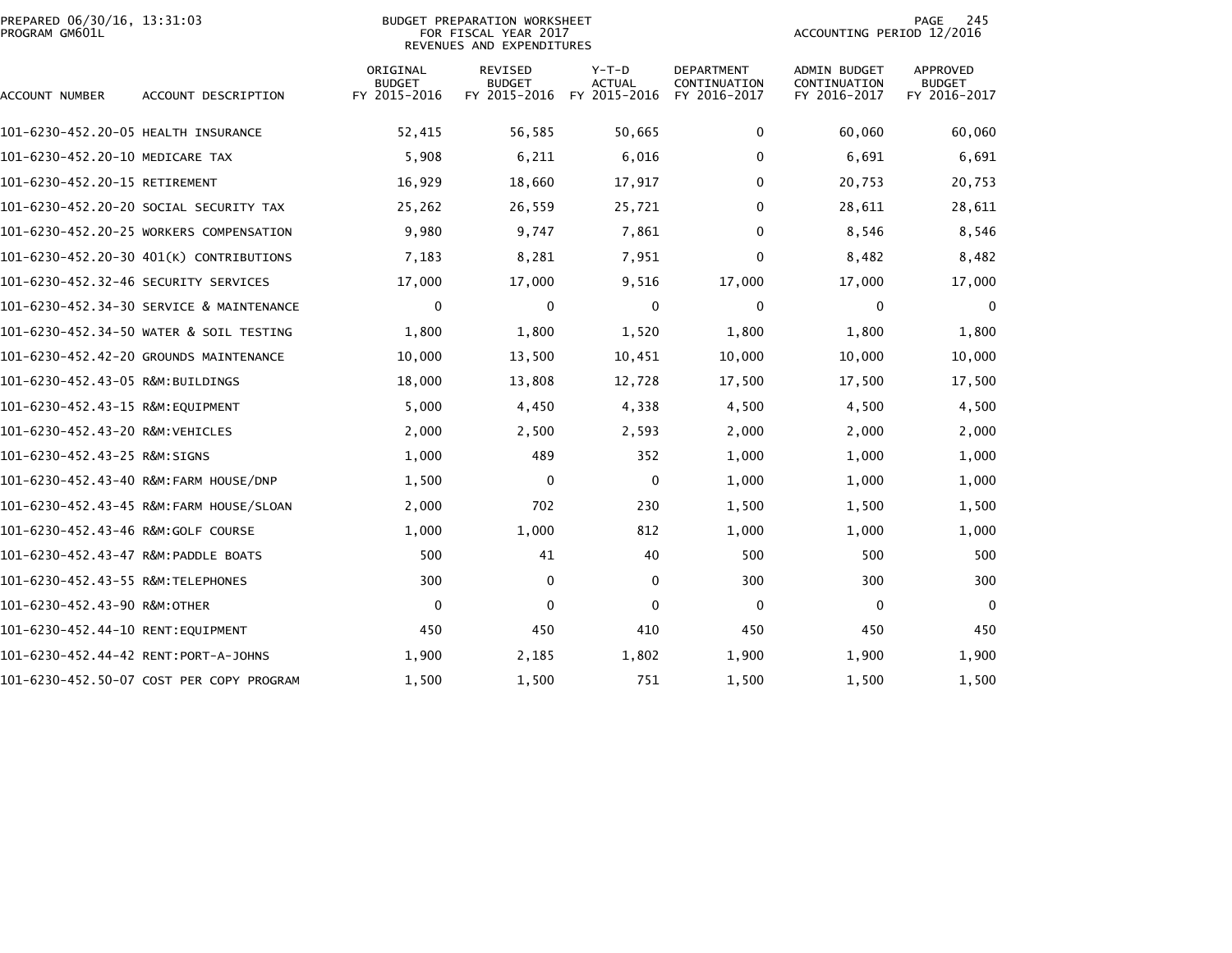| PREPARED 06/30/16, 13:31:03<br>PROGRAM GM601L                                                                                                                                                                                                |             |                                                                                               |                                           | BUDGET PREPARATION WORKSHEET<br>FOR FISCAL YEAR 2017<br>REVENUES AND EXPENDITURES | PAGE<br>246<br>ACCOUNTING PERIOD 12/2016 |                                                   |                                              |                                                  |
|----------------------------------------------------------------------------------------------------------------------------------------------------------------------------------------------------------------------------------------------|-------------|-----------------------------------------------------------------------------------------------|-------------------------------------------|-----------------------------------------------------------------------------------|------------------------------------------|---------------------------------------------------|----------------------------------------------|--------------------------------------------------|
| ACCOUNT NUMBER                                                                                                                                                                                                                               |             | ACCOUNT DESCRIPTION                                                                           | ORIGINAL<br><b>BUDGET</b><br>FY 2015-2016 | <b>REVISED</b><br><b>BUDGET</b><br>FY 2015-2016                                   | $Y-T-D$<br><b>ACTUAL</b><br>FY 2015-2016 | <b>DEPARTMENT</b><br>CONTINUATION<br>FY 2016-2017 | ADMIN BUDGET<br>CONTINUATION<br>FY 2016-2017 | <b>APPROVED</b><br><b>BUDGET</b><br>FY 2016-2017 |
| 101-6230-452.53-05 TELEPHONE                                                                                                                                                                                                                 |             |                                                                                               | 7,000                                     | 7,765                                                                             | 6,965                                    | 7,300                                             | 7,800                                        | 7,800                                            |
| 101-6230-452.54-00 ADVERTISING                                                                                                                                                                                                               |             |                                                                                               | 24,000                                    | 22,355                                                                            | 22,313                                   | 24,000                                            | 22,000                                       | 22,000                                           |
| 101-6230-452.55-00 PRINTING                                                                                                                                                                                                                  |             |                                                                                               | 9,000                                     | 9,000                                                                             | 6,777                                    | 10,000                                            | 9,000                                        | 9,000                                            |
| LEVEL<br>400                                                                                                                                                                                                                                 | <b>TEXT</b> | <b>DEPT CONTINUATION</b><br>PRINTING INCREASE DUE TO FEE CHANGE<br>COUNTY MANAGER'S REDUCTION |                                           | TEXT AMT                                                                          | 9.000<br>1,000<br>$1.000 -$<br>9,000     |                                                   |                                              |                                                  |
| 101-6230-452.56-00 UNIFORMS                                                                                                                                                                                                                  |             |                                                                                               | 2,500                                     | 2,500                                                                             | 2,534                                    | 2,500                                             | 2,500                                        | 2,500                                            |
| 101-6230-452.57-00 POSTAGE                                                                                                                                                                                                                   |             |                                                                                               | 3,000                                     | 3,000                                                                             | 2,334                                    | 3,000                                             | 3,000                                        | 3,000                                            |
| 101-6230-452.58-00 TRAVEL                                                                                                                                                                                                                    |             |                                                                                               | 3,500                                     | 3,500                                                                             | 3,067                                    | 3,500                                             | 3,500                                        | 3,500                                            |
| 101-6230-452.59-00 TRAINING                                                                                                                                                                                                                  |             |                                                                                               | 1,000                                     | 1,050                                                                             | 1,043                                    | 3,500                                             | 3,500                                        | 3,500                                            |
| LEVEL<br><b>TEXT</b><br>400<br><b>DEPT CONTINUATION</b><br>INCREASE DUE TO SCHOOLING FOR MAINTENANCE EMPLOYEE<br>PARKS AND RECREATION MAINTENANCE MANAGEMENT<br>INCREASE DUE TO SCHOOLING FOR MAINTENANCE EMPLOYEE<br>PLAYGROUND INSPECTIONS |             | TEXT AMT                                                                                      | 1.000<br>1,500<br>1,000<br>3,500          |                                                                                   |                                          |                                                   |                                              |                                                  |
|                                                                                                                                                                                                                                              |             | 101-6230-452.61-04 SUPPLIES:CHEMICALS                                                         | 1,000                                     | 1,000                                                                             | 549                                      | 1,000                                             | 1,000                                        | 1,000                                            |
|                                                                                                                                                                                                                                              |             | 101-6230-452.61-05 SUPPLIES:OFFICE                                                            | 2,500                                     | 2,500                                                                             | 2,403                                    | 2,500                                             | 2,500                                        | 2,500                                            |
|                                                                                                                                                                                                                                              |             | 101-6230-452.61-12 SUPPLIES:CONCESSIONS                                                       | 105,000                                   | 103,704                                                                           | 101,705                                  | 105,000                                           | 105,000                                      | 105,000                                          |
|                                                                                                                                                                                                                                              |             | 101-6230-452.61-21 SUPPLIES:FISHING                                                           | 1,000                                     | 1,000                                                                             | 1,000                                    | 1,000                                             | 1,000                                        | 1,000                                            |
|                                                                                                                                                                                                                                              |             | 101-6230-452.61-30 SUPPLIES:JANITORIAL                                                        | 16,000                                    | 16,000                                                                            | 16,000                                   | 16,000                                            | 16,000                                       | 16,000                                           |
|                                                                                                                                                                                                                                              |             | 101-6230-452.61-40 SUPPLIES:MAINTENANCE                                                       | 4,000                                     | 3,500                                                                             | 2,831                                    | 4,000                                             | 4,000                                        | 4,000                                            |
|                                                                                                                                                                                                                                              |             | 101-6230-452.61-70 SUPPLIES:RECREATION                                                        | 2,000                                     | 3,018                                                                             | 2,845                                    | 2,000                                             | 2,000                                        | 2,000                                            |
|                                                                                                                                                                                                                                              |             | 101-6230-452.61-85 SUPPLIES:VEHICLE                                                           | 1,500                                     | 1,500                                                                             | 1,284                                    | 1.500                                             | 1.500                                        | 1,500                                            |
|                                                                                                                                                                                                                                              |             | 101-6230-452.61-90 SUPPLIES:OTHER                                                             | 500                                       | 500                                                                               | 438                                      | 500                                               | 500                                          | 500                                              |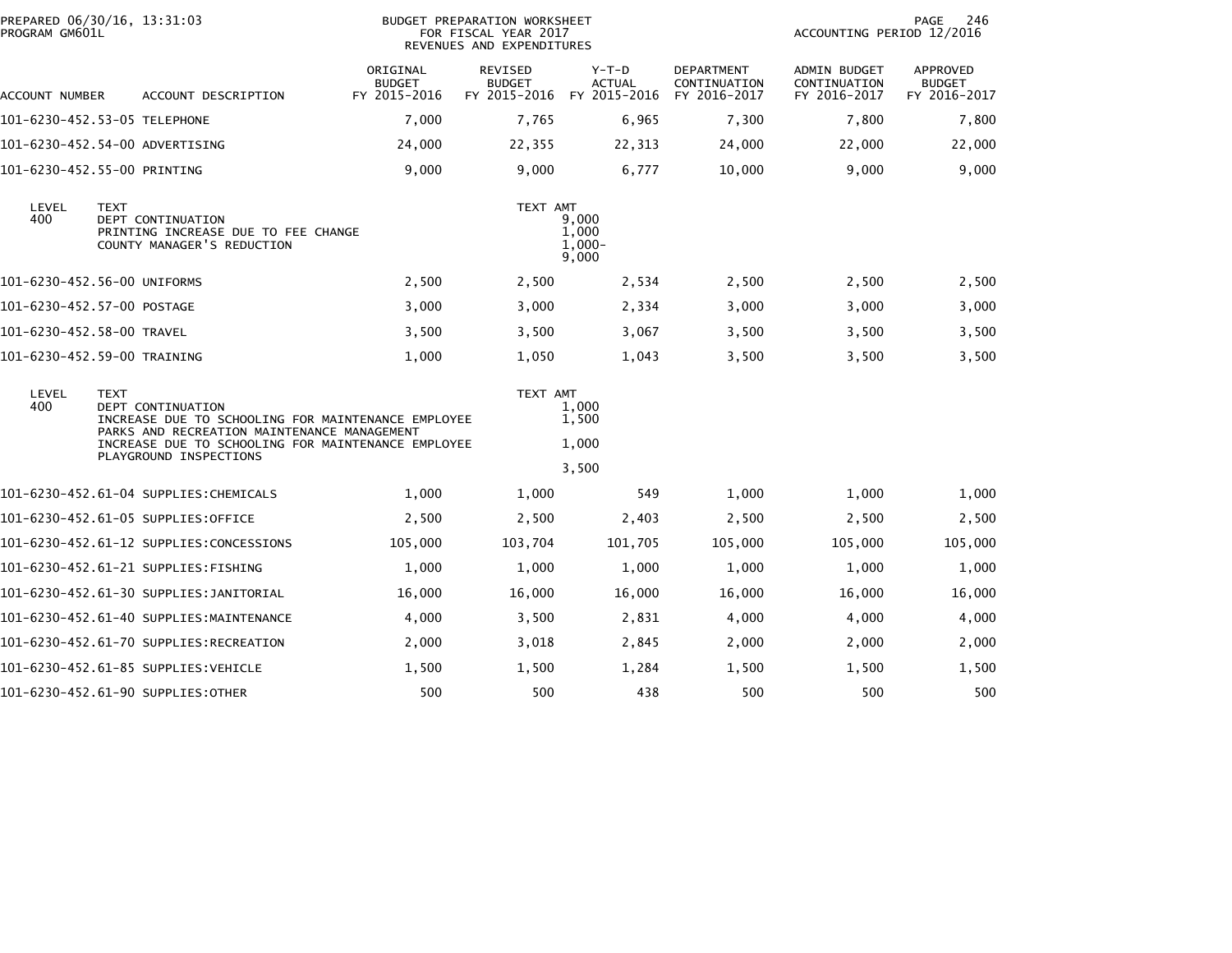| PROGRAM GM601L      | PREPARED 06/30/16, 13:31:03                                                                                                            |                                           | BUDGET PREPARATION WORKSHEET<br>FOR FISCAL YEAR 2017<br>REVENUES AND EXPENDITURES |                              |                                                   | ACCOUNTING PERIOD 12/2016                    | 247<br>PAGE                               |
|---------------------|----------------------------------------------------------------------------------------------------------------------------------------|-------------------------------------------|-----------------------------------------------------------------------------------|------------------------------|---------------------------------------------------|----------------------------------------------|-------------------------------------------|
| ACCOUNT NUMBER      | ACCOUNT DESCRIPTION                                                                                                                    | ORIGINAL<br><b>BUDGET</b><br>FY 2015-2016 | <b>REVISED</b><br><b>BUDGET</b><br>FY 2015-2016 FY 2015-2016                      | $Y-T-D$<br><b>ACTUAL</b>     | <b>DEPARTMENT</b><br>CONTINUATION<br>FY 2016-2017 | ADMIN BUDGET<br>CONTINUATION<br>FY 2016-2017 | APPROVED<br><b>BUDGET</b><br>FY 2016-2017 |
|                     | 101-6230-452.61-95 SUPPLIES:OTHER SMALL EQMT                                                                                           | 4,500                                     | 5,053                                                                             | 3,608                        | 5,000                                             | 5,000                                        | 5,000                                     |
| <b>LEVEL</b><br>400 | <b>TEXT</b><br>INCREASE SO THAT WE CAN PURCHASE GRILLS, TABLES<br>AND FIRE RINGS                                                       |                                           | TEXT AMT                                                                          | 5,000                        |                                                   |                                              |                                           |
|                     |                                                                                                                                        |                                           |                                                                                   | 5,000                        |                                                   |                                              |                                           |
|                     | 101-6230-452.62-05 ELECTRICITY                                                                                                         | 65,000                                    | 65,000                                                                            | 48,036                       | 65,000                                            | 65,000                                       | 65,000                                    |
|                     | 101-6230-452.62-10 HEATING OIL                                                                                                         | 2,500                                     | 1,500                                                                             | 912                          | 2,500                                             | 2,500                                        | 2,500                                     |
|                     | 101-6230-452.62-20 MOTOR FUEL & LUBRICANTS                                                                                             | 27,000                                    | 27,000                                                                            | 12,296                       | 27,000                                            | 27,000                                       | 27,000                                    |
|                     | 101-6230-452.64-50 DUES & SUBSCRIPTIONS                                                                                                | 1,650                                     | 1,187                                                                             | 1,186                        | 1,650                                             | 1,650                                        | 1,650                                     |
|                     | 101-6230-452.73-45 C/A:PAVING                                                                                                          | 10,000                                    | 4,022                                                                             | 0                            | 14,000                                            | $\mathbf{0}$                                 | $\mathbf{0}$                              |
| LEVEL<br>400        | <b>TEXT</b><br>DEPT CONTINUATION<br>REPAIR TRIP AND FALL HAZARDS THROUGHOUT THE PARK<br><b>SIDEWALKS</b><br>COUNTY MANAGER'S REDUCTION |                                           | TEXT AMT                                                                          | 10,000<br>4,000<br>$14,000-$ |                                                   |                                              |                                           |
|                     | 101-6230-452.73-90 C/A:OTHER                                                                                                           | $\mathbf 0$                               | 0                                                                                 | $\mathbf 0$                  | 12,000                                            | 12,000                                       | 12,000                                    |
| LEVEL<br>400        | <b>TEXT</b><br>INSTALLING A 15 INCH HDPE PIPE THROUGH THE DAM<br>FOR OVERFLOW DRAINAGE                                                 |                                           | TEXT AMT                                                                          | 12,000                       |                                                   |                                              |                                           |
|                     |                                                                                                                                        |                                           |                                                                                   | 12,000                       |                                                   |                                              |                                           |
|                     | 101-6230-452.74-35 C/A:VEHICLES                                                                                                        | 20,000                                    | 23,900                                                                            | 23,173                       | 25,500                                            | 25,500                                       | 25,500                                    |
| LEVEL<br>400        | <b>TEXT</b><br>REPLACEMENT OF VEHICLE #0727 MILEAGE<br>BROKEN DASH AND TRANSMISSION ISSUES                                             |                                           | TEXT AMT                                                                          | 25,500<br>25,500             |                                                   |                                              |                                           |
|                     | 101-6230-452.74-90 C/A:OTHER EQUIPMENT                                                                                                 | 67,000                                    | 64,324                                                                            | 64,323                       | $\mathbf{0}$                                      | $\Omega$                                     | $\Omega$                                  |
|                     | 101-6230-452.76-20 F/A:DP EQUIPMENT                                                                                                    | 0                                         | $\mathbf 0$                                                                       | 0                            | 0                                                 | $\mathbf{0}$                                 | 15,000                                    |
|                     |                                                                                                                                        |                                           |                                                                                   |                              |                                                   |                                              |                                           |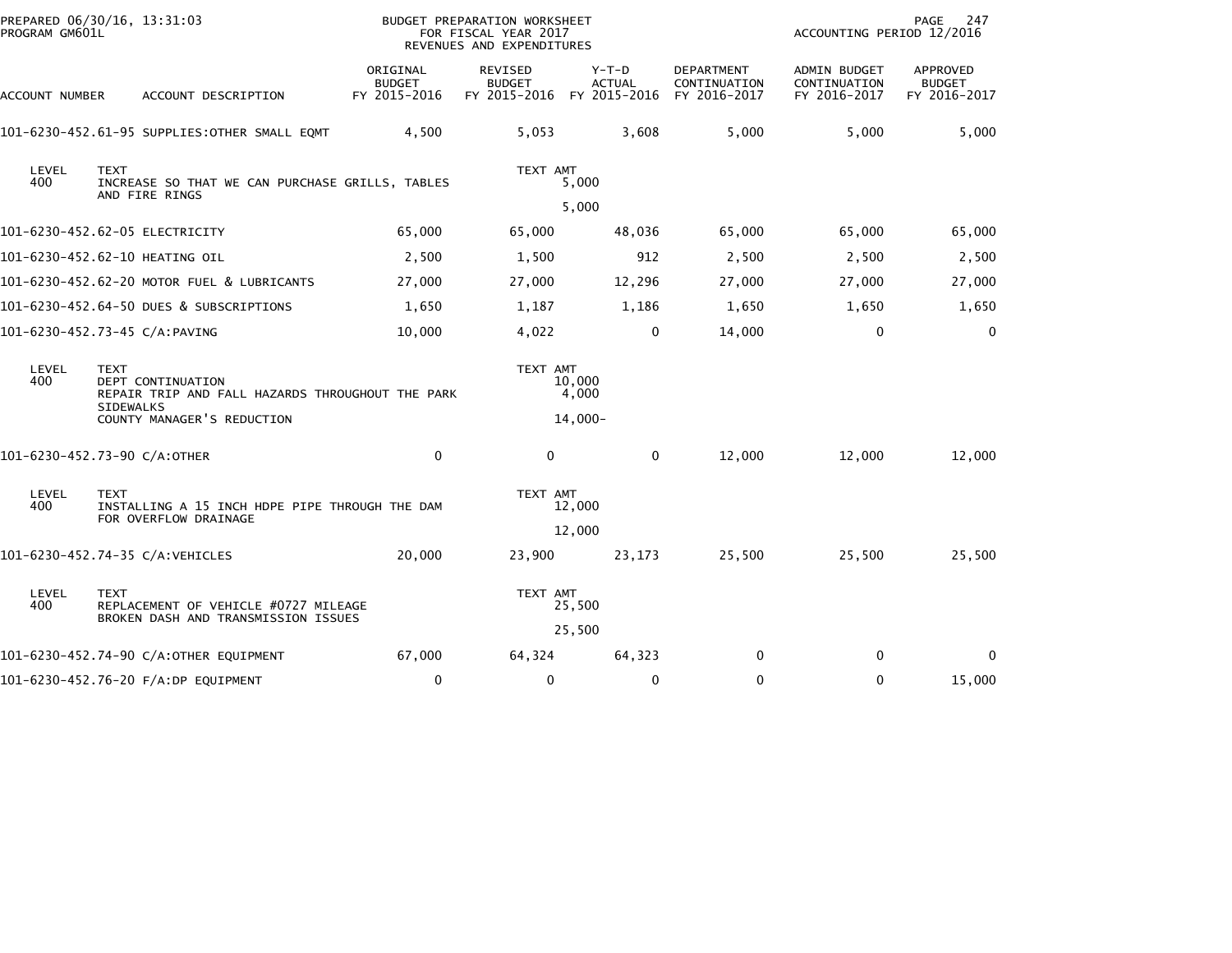| PROGRAM GM601L        | PREPARED 06/30/16, 13:31:03                                                                                                                                                        |                                           | BUDGET PREPARATION WORKSHEET<br>FOR FISCAL YEAR 2017<br>REVENUES AND EXPENDITURES | 248<br>PAGE<br>ACCOUNTING PERIOD 12/2016 |                                                   |                                              |                                           |
|-----------------------|------------------------------------------------------------------------------------------------------------------------------------------------------------------------------------|-------------------------------------------|-----------------------------------------------------------------------------------|------------------------------------------|---------------------------------------------------|----------------------------------------------|-------------------------------------------|
| <b>ACCOUNT NUMBER</b> | ACCOUNT DESCRIPTION                                                                                                                                                                | ORIGINAL<br><b>BUDGET</b><br>FY 2015-2016 | <b>REVISED</b><br><b>BUDGET</b><br>FY 2015-2016                                   | $Y-T-D$<br><b>ACTUAL</b><br>FY 2015-2016 | <b>DEPARTMENT</b><br>CONTINUATION<br>FY 2016-2017 | ADMIN BUDGET<br>CONTINUATION<br>FY 2016-2017 | APPROVED<br><b>BUDGET</b><br>FY 2016-2017 |
| LEVEL<br>400          | <b>TEXT</b><br>EXPANSION -<br>DAN NICHOLS PARK WIRELESS                                                                                                                            |                                           | TEXT AMT                                                                          | 15,000<br>15,000                         |                                                   |                                              |                                           |
|                       |                                                                                                                                                                                    | 2.265                                     | 12.296                                                                            | 7,437                                    | 31.545                                            | 31,545                                       | 31,545                                    |
| LEVEL<br>400          | <b>TEXT</b><br>REPLACEMENT OF 12 PADDLE BOATS (\$2015 EACH PLUS<br>SHIPPING \$4500)<br>INSTALL KEYPAD FOR ALARM ON CONCESSION STAND BACK<br><b>DOOR</b><br>DEPARTMENT CONTINUATION |                                           | TEXT AMT                                                                          | 28,680<br>600<br>2,265<br>31,545         |                                                   |                                              |                                           |
|                       | 101-6230-452.82-10 BLACK ROAD PROPERTY EXP                                                                                                                                         | $\Omega$                                  | $\mathbf{0}$                                                                      | $\mathbf{0}$                             | $\mathbf{0}$                                      | $\Omega$                                     | $\Omega$                                  |
|                       | 101-6230-452.83-00 PROGRAM ACTIVITIES                                                                                                                                              | 4,750                                     | 4,750                                                                             | 3,312                                    | 4,750                                             | 4,750                                        | 4,750                                     |
|                       | 101-6230-452.83-12 AUTUMN JUBILEE                                                                                                                                                  | 40,000                                    | 50,058                                                                            | 33,933                                   | 50,058                                            | 50,000                                       | 50,000                                    |
|                       | 101-6230-452.83-42 DONATION EXPENDITURES                                                                                                                                           | $\Omega$                                  | $\Omega$                                                                          | $\mathbf{0}$                             | 0                                                 | $\Omega$                                     | $\Omega$                                  |
|                       | 101-6230-452.83-47 GOLF DONATION EXP                                                                                                                                               | $\Omega$                                  | $\mathbf{0}$                                                                      | $\mathbf{0}$                             | $\mathbf{0}$                                      | $\Omega$                                     | $\mathbf{0}$                              |
|                       | 101-6230-452.90-16 BANK FEES:CREDIT CARD                                                                                                                                           | 4,000                                     | 4,000                                                                             | 3,366                                    | 4,000                                             | 4,000                                        | 4,000                                     |
|                       | 101-6230-452.90-39 SALES & USE TAX                                                                                                                                                 | 47,000                                    | 47,000                                                                            | 36,607                                   | 47,000                                            | 50,000                                       | 50,000                                    |
| *                     | EXPENDITURE                                                                                                                                                                        | 1,068,957                                 | 1,122,205                                                                         | 1,000,942                                | 709,253                                           | 1, 112, 298                                  | 1,127,298                                 |
| **                    | ADMINISTRATION                                                                                                                                                                     | 591,457                                   | 634,647                                                                           | 519,155                                  | 265,053                                           | 604,098                                      | 619,098                                   |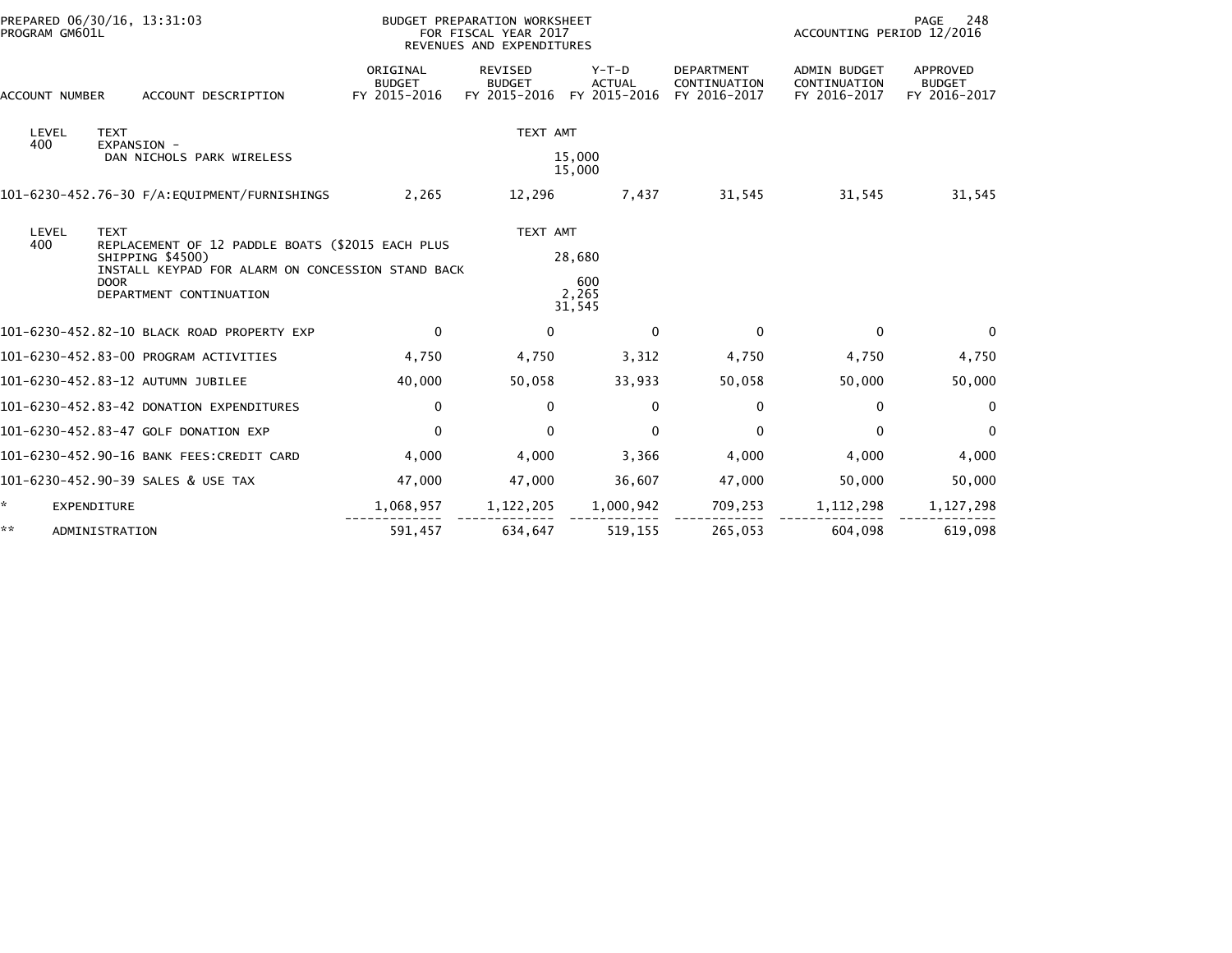| PREPARED 06/30/16, 13:31:03<br>PROGRAM GM601L         |                                            |                                           | <b>BUDGET PREPARATION WORKSHEET</b><br>FOR FISCAL YEAR 2017<br>REVENUES AND EXPENDITURES |                                   | 249<br>PAGE<br>ACCOUNTING PERIOD 12/2016          |                                                     |                                                  |
|-------------------------------------------------------|--------------------------------------------|-------------------------------------------|------------------------------------------------------------------------------------------|-----------------------------------|---------------------------------------------------|-----------------------------------------------------|--------------------------------------------------|
| ACCOUNT NUMBER                                        | ACCOUNT DESCRIPTION                        | ORIGINAL<br><b>BUDGET</b><br>FY 2015-2016 | <b>REVISED</b><br><b>BUDGET</b><br>FY 2015-2016                                          | $Y-T-D$<br>ACTUAL<br>FY 2015-2016 | <b>DEPARTMENT</b><br>CONTINUATION<br>FY 2016-2017 | <b>ADMIN BUDGET</b><br>CONTINUATION<br>FY 2016-2017 | <b>APPROVED</b><br><b>BUDGET</b><br>FY 2016-2017 |
|                                                       | 101-6231-365.70-00 RESTRICTED DONATIONS    | 0                                         | $\mathbf{0}$                                                                             | $3,537-$                          | 0                                                 | 0                                                   | 0                                                |
|                                                       | 101-6231-365.78-00 SENIOR GAMES DONATIONS  | $\bf{0}$                                  | 0                                                                                        | $16,892-$                         | 0                                                 | 0                                                   | $\Omega$                                         |
|                                                       | 101-6231-395.00-00 FUND BALANCE APPR-RESTR | $\mathbf{0}$                              | 27,298-                                                                                  | 0                                 | 0                                                 | 0                                                   | $\bf{0}$                                         |
| <b>REVENUE</b><br>101-6231-452.10-05 SALARIES:REGULAR |                                            | $\Omega$<br>105,576                       | 27,298-<br>134,222                                                                       | $20,429-$<br>128,698              | 0<br>$\mathbf{0}$                                 | $\Omega$<br>143,606                                 | $\Omega$<br>143,606                              |
|                                                       |                                            | $\mathbf 0$                               | $\mathbf{0}$                                                                             | $\Omega$                          | $\mathbf 0$                                       | 0                                                   | $\Omega$                                         |
|                                                       |                                            | 8,000                                     | 8,000                                                                                    | 4,270                             | 8,000                                             | 8,000                                               | 8,000                                            |
| 101-6231-452.20-05 HEALTH INSURANCE                   |                                            | 24,192                                    | 31,241                                                                                   | 31,240                            | $\mathbf 0$                                       | 34,320                                              | 34,320                                           |
|                                                       |                                            | 8,040                                     | 8,340                                                                                    | 8,340                             | 8,580                                             | 8,580                                               | 8,580                                            |
| 101-6231-452.20-10 MEDICARE TAX                       |                                            | 1,647                                     | 1,828                                                                                    | 1,729                             | 0                                                 | 2,194                                               | 2,194                                            |
| 101-6231-452.20-15 RETIREMENT                         |                                            | 7,464                                     | 9,005                                                                                    | 8,631                             | $\bf{0}$                                          | 10,541                                              | 10,541                                           |
|                                                       | 101-6231-452.20-20 SOCIAL SECURITY TAX     | 7,042                                     | 7,813                                                                                    | 7,395                             | $\mathbf{0}$                                      | 9,400                                               | 9,400                                            |
|                                                       | 101-6231-452.20-25 WORKERS COMPENSATION    | 2,272                                     | 2,581                                                                                    | 2,469                             | $\mathbf{0}$                                      | 2,896                                               | 2,896                                            |
|                                                       | 101-6231-452.20-30 401(K) CONTRIBUTIONS    | 3,167                                     | 3,399                                                                                    | 3,267                             | 0                                                 | 4,308                                               | 4,308                                            |
| 101-6231-452.43-15 R&M:EQUIPMENT                      |                                            | 220                                       | 0                                                                                        | 0                                 | $\mathbf{0}$                                      | 0                                                   | $\Omega$                                         |
|                                                       | 101-6231-452.50-07 COST PER COPY PROGRAM   | 1,850                                     | 1,850                                                                                    | 1,172                             | 1,850                                             | 1,850                                               | 1,850                                            |
| 101-6231-452.53-05 TELEPHONE                          |                                            | 2,500                                     | 1,645                                                                                    | 1,438                             | 1,600                                             | 1,800                                               | 1,800                                            |
| 101-6231-452.55-00 PRINTING                           |                                            | 200                                       | 184                                                                                      | 184                               | 200                                               | 200                                                 | 200                                              |
| 101-6231-452.56-00 UNIFORMS                           |                                            | 400                                       | 600                                                                                      | 426                               | 400                                               | 400                                                 | 400                                              |
| 101-6231-452.57-00 POSTAGE                            |                                            | 1,700                                     | 1,069                                                                                    | 1,320                             | 1,700                                             | 1,700                                               | 1,700                                            |
| 101-6231-452.58-00 TRAVEL                             |                                            | 8,500                                     | 8,500                                                                                    | 6,623                             | 8,500                                             | 8,500                                               | 8,500                                            |
| 101-6231-452.59-00 TRAINING                           |                                            | 700                                       | 413                                                                                      | 353                               | 700                                               | 700                                                 | 700                                              |
| 101-6231-452.61-05 SUPPLIES:OFFICE                    |                                            | 1,100                                     | 1,367                                                                                    | 1,307                             | 1,320                                             | 1,320                                               | 1,320                                            |

LEVEL TEXT TEXT AMT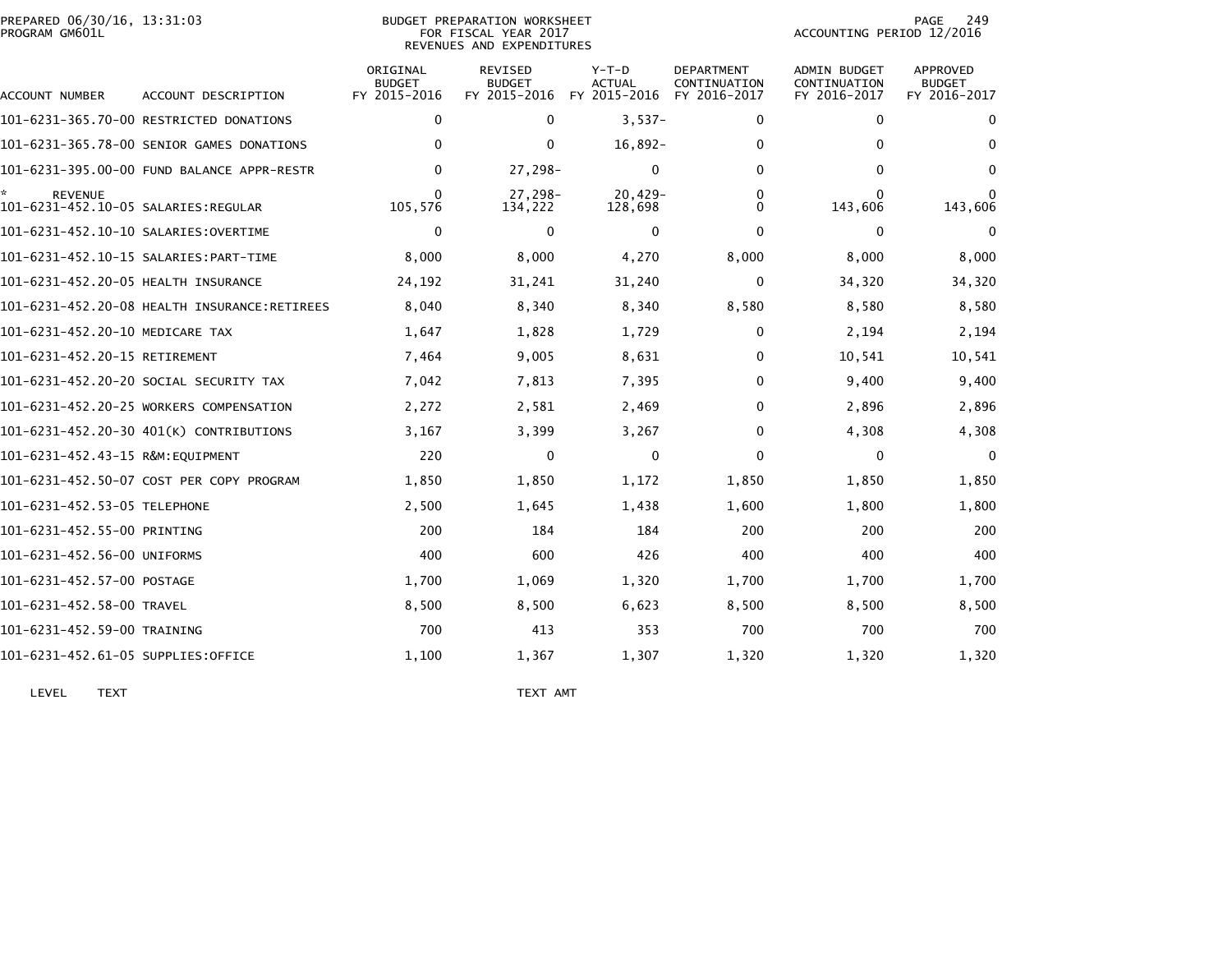| PREPARED 06/30/16, 13:31:03<br>PROGRAM GM601L |                                           | BUDGET PREPARATION WORKSHEET<br>FOR FISCAL YEAR 2017<br>REVENUES AND EXPENDITURES |                                          |                                                   | 250<br>PAGE<br>ACCOUNTING PERIOD 12/2016            |                                           |  |
|-----------------------------------------------|-------------------------------------------|-----------------------------------------------------------------------------------|------------------------------------------|---------------------------------------------------|-----------------------------------------------------|-------------------------------------------|--|
| ACCOUNT NUMBER<br>ACCOUNT DESCRIPTION         | ORIGINAL<br><b>BUDGET</b><br>FY 2015-2016 | <b>REVISED</b><br><b>BUDGET</b><br>FY 2015-2016                                   | $Y-T-D$<br><b>ACTUAL</b><br>FY 2015-2016 | <b>DEPARTMENT</b><br>CONTINUATION<br>FY 2016-2017 | <b>ADMIN BUDGET</b><br>CONTINUATION<br>FY 2016-2017 | APPROVED<br><b>BUDGET</b><br>FY 2016-2017 |  |
| 400<br>DUE TO COST OF TONER FOR PRINTERS      |                                           |                                                                                   | 1,320<br>1,320                           |                                                   |                                                     |                                           |  |
| 101-6231-452.61-15 SUPPLIES: EDUCATIONAL      | 150                                       | 0                                                                                 | 0                                        | 150                                               | 150                                                 | 150                                       |  |
| 101-6231-452.61-95 SUPPLIES:OTHER SMALL EQMT  | 700                                       | 879                                                                               | 878                                      | 700                                               | 700                                                 | 700                                       |  |
| 101-6231-452.64-50 DUES & SUBSCRIPTIONS       | 500                                       | 533                                                                               | 533                                      | 650                                               | 650                                                 | 650                                       |  |
|                                               | 0                                         | 529                                                                               | 0                                        | 0                                                 | 0                                                   | $\mathbf{0}$                              |  |
| 101-6231-452.83-00 PROGRAM ACTIVITIES         | 5,000                                     | 5,725                                                                             | 4,343                                    | 5,000                                             | 5,000                                               | 5,000                                     |  |
| 101-6231-452.83-41 DONATIONS                  | 0                                         | 9,617                                                                             | 4,584                                    | 4,527                                             | $\mathbf{0}$                                        | $\Omega$                                  |  |
| 101-6231-452.83-54 SENIOR GAMES ACTIVITIES    | $\mathbf 0$                               | 17,581                                                                            | 7,858                                    | 7,869                                             | $\Omega$                                            | $\mathbf{0}$                              |  |
| 101-6231-452.83-56 SENIOR GAMES COORDINATOR   | 5,000                                     | 5,000                                                                             | 4,892                                    | 5,000                                             | 5,000                                               | 5,000                                     |  |
| 101-6231-452.84-75 TRANSPORTATION CONTRACT    | 23,000                                    | 23,000                                                                            | 16,721                                   | 23,000                                            | 23,000                                              | 23,000                                    |  |
| <b>EXPENDITURE</b>                            | 218,920                                   | 284,921                                                                           | 248,671                                  | 79,746                                            | 274,815                                             | 274,815                                   |  |
| **<br>THERAPEUTIC RECREATION                  | 218,920                                   | 257,623                                                                           | 228,242                                  | 79,746                                            | 274.815                                             | 274,815                                   |  |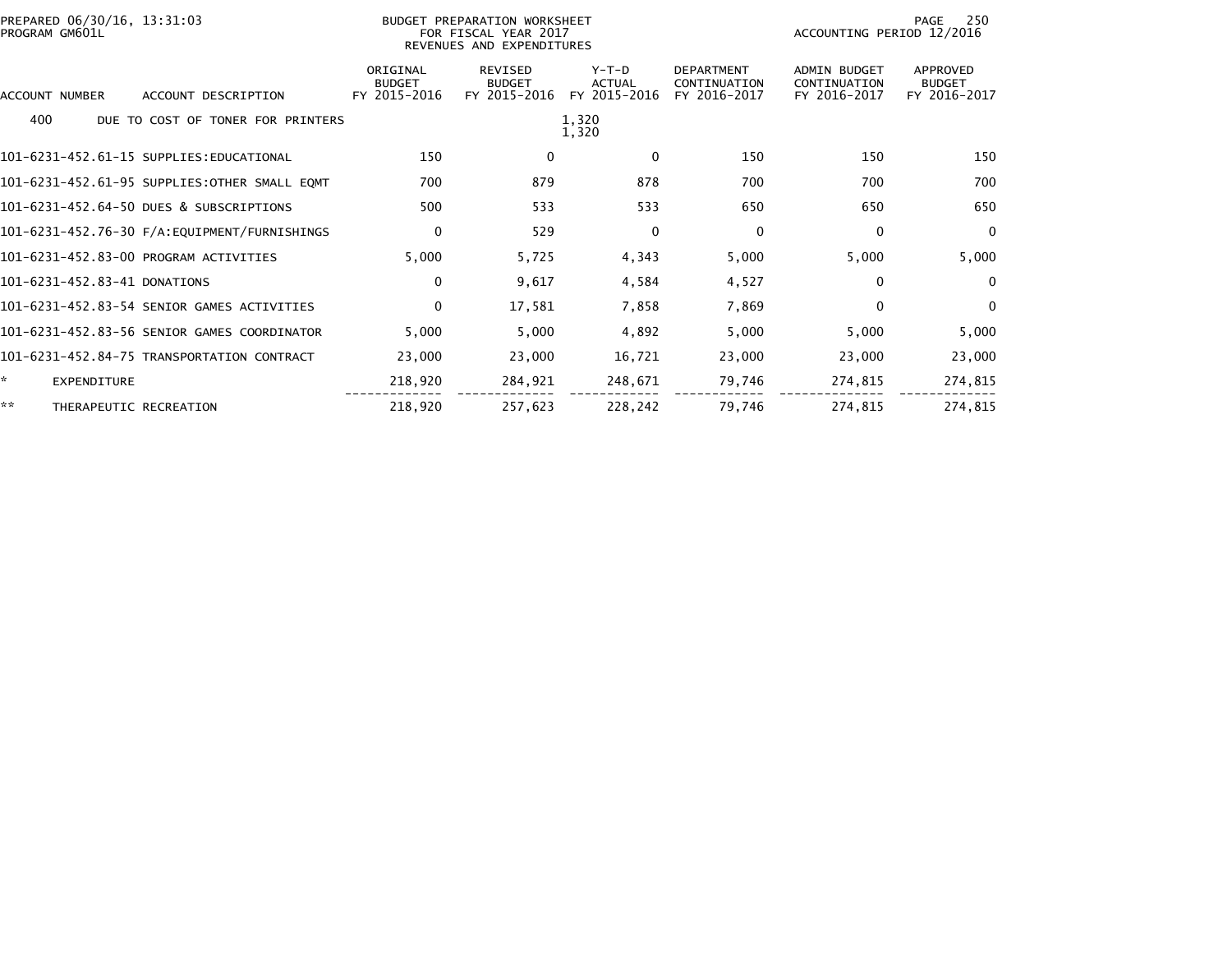| PREPARED 06/30/16, 13:31:03<br>PROGRAM GM601L |             |                                                                                | <b>BUDGET PREPARATION WORKSHEET</b><br>FOR FISCAL YEAR 2017<br>REVENUES AND EXPENDITURES |                                                              |                              |                                            | 251<br>PAGE<br>ACCOUNTING PERIOD 12/2016            |                                                  |
|-----------------------------------------------|-------------|--------------------------------------------------------------------------------|------------------------------------------------------------------------------------------|--------------------------------------------------------------|------------------------------|--------------------------------------------|-----------------------------------------------------|--------------------------------------------------|
| ACCOUNT NUMBER                                |             | ACCOUNT DESCRIPTION                                                            | ORIGINAL<br><b>BUDGET</b><br>FY 2015-2016                                                | <b>REVISED</b><br><b>BUDGET</b><br>FY 2015-2016 FY 2015-2016 | $Y-T-D$<br><b>ACTUAL</b>     | DEPARTMENT<br>CONTINUATION<br>FY 2016-2017 | <b>ADMIN BUDGET</b><br>CONTINUATION<br>FY 2016-2017 | <b>APPROVED</b><br><b>BUDGET</b><br>FY 2016-2017 |
|                                               |             | 101-6232-325.46-00 PARK CONCESSIONS                                            | $24,000 -$                                                                               | $24,000 -$                                                   | 22,589-                      | $24,000 -$                                 | $20,000 -$                                          | $20,000 -$                                       |
|                                               |             | 101-6232-325.47-00 PARK GEM MINING JEWELRY                                     | $26,000 -$                                                                               | $26,000-$                                                    | $22,711-$                    | $26,000-$                                  | $24,000-$                                           | $24,000-$                                        |
|                                               |             | 101-6232-325.48-00 PARK GEM MINING RAW GEMS                                    | 230,000-                                                                                 | 230,000-                                                     | 244,425-                     | 290,000-                                   | 285,000-                                            | 285,000-                                         |
| LEVEL<br>400                                  | <b>TEXT</b> | <b>DEPT CONTINUATION</b><br>FEE INCREASE IF ACCEPTED WILL GENERATE NEW REVENUE |                                                                                          | TEXT AMT                                                     | 245,000<br>40,000<br>285,000 |                                            |                                                     |                                                  |
| *<br><b>REVENUE</b>                           |             |                                                                                | 280,000-<br>37,028                                                                       | 280,000-<br>38,993                                           | 289,725-<br>37,506           | 340,000-<br>0                              | 329,000-<br>40,687                                  | 329,000-<br>40,687                               |
|                                               |             |                                                                                | 50,000                                                                                   | 50,000                                                       | 47,533                       | 0                                          | 50,000                                              | 50,000                                           |
|                                               |             | 101-6232-452.20-05 HEALTH INSURANCE                                            | 8,064                                                                                    | 8,445                                                        | 8,444                        | 0                                          | 8,580                                               | 8,580                                            |
|                                               |             | 101-6232-452.20-10 MEDICARE TAX                                                | 1,262                                                                                    | 1,262                                                        | 1,224                        | 0                                          | 1,315                                               | 1,315                                            |
| 101-6232-452.20-15 RETIREMENT                 |             |                                                                                | 2,618                                                                                    | 2,636                                                        | 2,535                        | $\mathbf{0}$                               | 2,986                                               | 2,986                                            |
|                                               |             | 101-6232-452.20-20 SOCIAL SECURITY TAX                                         | 5,396                                                                                    | 5,396                                                        | 5,234                        | 0                                          | 5,623                                               | 5,623                                            |
|                                               |             | 101-6232-452.20-25 WORKERS COMPENSATION                                        | 1,741                                                                                    | 1,741                                                        | 1,444                        | 0                                          | 1,732                                               | 1,732                                            |
|                                               |             | 101-6232-452.20-30 401(K) CONTRIBUTIONS                                        | 1,111                                                                                    | 1,170                                                        | 1,125                        | $\mathbf 0$                                | 1,221                                               | 1,221                                            |
|                                               |             | 101-6232-452.42-20 GROUNDS MAINTENANCE                                         | 1,000                                                                                    | 1,000                                                        | 23                           | 1,000                                      | 1,000                                               | 1,000                                            |
|                                               |             | 101-6232-452.43-05 R&M:BUILDINGS                                               | 1,000                                                                                    | 1,000                                                        | 811                          | 1,000                                      | 1,000                                               | 1,000                                            |
| 101-6232-452.55-00 PRINTING                   |             |                                                                                | 1,000                                                                                    | 500                                                          | 36                           | 1,000                                      | 1,000                                               | 1,000                                            |
| 101-6232-452.56-00 UNIFORMS                   |             |                                                                                | 400                                                                                      | 400                                                          | 587                          | 400                                        | 400                                                 | 400                                              |
| 101-6232-452.58-00 TRAVEL                     |             |                                                                                | 2,000                                                                                    | 2,000                                                        | 2,344                        | 2,000                                      | 2,000                                               | 2,000                                            |
| 101-6232-452.59-00 TRAINING                   |             |                                                                                | 400                                                                                      | 400                                                          | 121                          | 400                                        | 400                                                 | 400                                              |
|                                               |             | 101-6232-452.61-05 SUPPLIES:OFFICE                                             | 200                                                                                      | 200                                                          | 200                          | 200                                        | 200                                                 | 200                                              |
|                                               |             |                                                                                | 100                                                                                      | 100                                                          | $\mathbf 0$                  | 100                                        | 100                                                 | 100                                              |
|                                               |             | 101-6232-452.61-18 SUPPLIES:DISPLAYS/EXHIBIT                                   | 200                                                                                      | 200                                                          | 152                          | 200                                        | 200                                                 | 200                                              |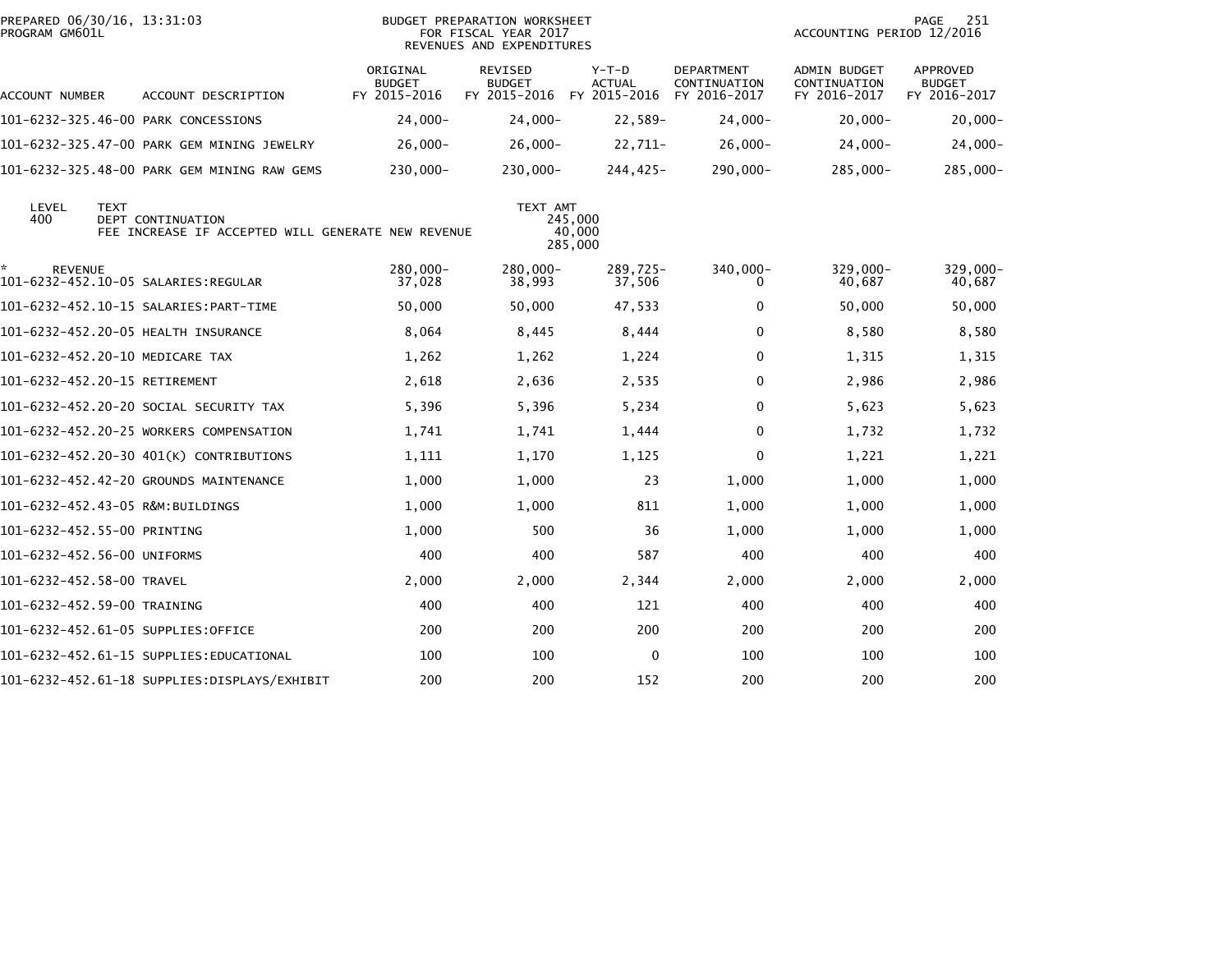| PREPARED 06/30/16, 13:31:03<br>PROGRAM GM601L |                                              | BUDGET PREPARATION WORKSHEET<br>FOR FISCAL YEAR 2017<br>REVENUES AND EXPENDITURES |                                                 |                                          |                                                   | 252<br>PAGE<br>ACCOUNTING PERIOD 12/2016            |                                           |  |
|-----------------------------------------------|----------------------------------------------|-----------------------------------------------------------------------------------|-------------------------------------------------|------------------------------------------|---------------------------------------------------|-----------------------------------------------------|-------------------------------------------|--|
| ACCOUNT NUMBER                                | ACCOUNT DESCRIPTION                          | ORIGINAL<br><b>BUDGET</b><br>FY 2015-2016                                         | <b>REVISED</b><br><b>BUDGET</b><br>FY 2015-2016 | $Y-T-D$<br><b>ACTUAL</b><br>FY 2015-2016 | <b>DEPARTMENT</b><br>CONTINUATION<br>FY 2016-2017 | <b>ADMIN BUDGET</b><br>CONTINUATION<br>FY 2016-2017 | APPROVED<br><b>BUDGET</b><br>FY 2016-2017 |  |
|                                               | 101-6232-452.61-26 SUPPLIES:GEM MINING       | 2,200                                                                             | 2,200                                           | 2,039                                    | 2,200                                             | 2,200                                               | 2,200                                     |  |
|                                               | 101-6232-452.61-30 SUPPLIES:JANITORIAL       | 100                                                                               | 100                                             | 26                                       | 100                                               | 100                                                 | 100                                       |  |
|                                               | 101-6232-452.61-76 SUPPLIES:RESALE-NOVELTIES | 9,000                                                                             | 9,000                                           | 8,361                                    | 9,000                                             | 9,000                                               | 9,000                                     |  |
|                                               | 101-6232-452.61-77 SUPPLIES:RESALE-JEWELRY   | 15,000                                                                            | 15,000                                          | 11,218                                   | 15,000                                            | 15,000                                              | 15,000                                    |  |
|                                               | 101-6232-452.61-78 SUPPLIES:RESALE-RAW GEMS  | 60,000                                                                            | 60,000                                          | 59,953                                   | 60,000                                            | 60,000                                              | 60,000                                    |  |
|                                               | 101-6232-452.61-95 SUPPLIES:OTHER SMALL EOMT | 500                                                                               | 500                                             | 475                                      | 500                                               | 500                                                 | 500                                       |  |
| 101-6232-452.62-05 ELECTRICITY                |                                              | 6,000                                                                             | 6,000                                           | 3,502                                    | 6,000                                             | 6,000                                               | 6,000                                     |  |
|                                               | 101-6232-452.76-30 F/A:EQUIPMENT/FURNISHINGS | $\mathbf 0$                                                                       | $\mathbf{0}$                                    | $\mathbf 0$                              | $\mathbf 0$                                       | 0                                                   | $\mathbf{0}$                              |  |
|                                               | 101-6232-452.90-16 BANK FEES:CREDIT CARD     | 2,700                                                                             | 2,700                                           | 2,314                                    | 2,700                                             | 3,500                                               | 3,500                                     |  |
| <b>EXPENDITURE</b>                            |                                              | 209,020                                                                           | 210,943                                         | 197,207                                  | 101,800                                           | 214,744                                             | 214,744                                   |  |
| **<br><b>GEM MINING</b>                       |                                              | 70,980-                                                                           | $69,057-$                                       | $92,518-$                                | 238,200-                                          | 114,256-                                            | 114,256-                                  |  |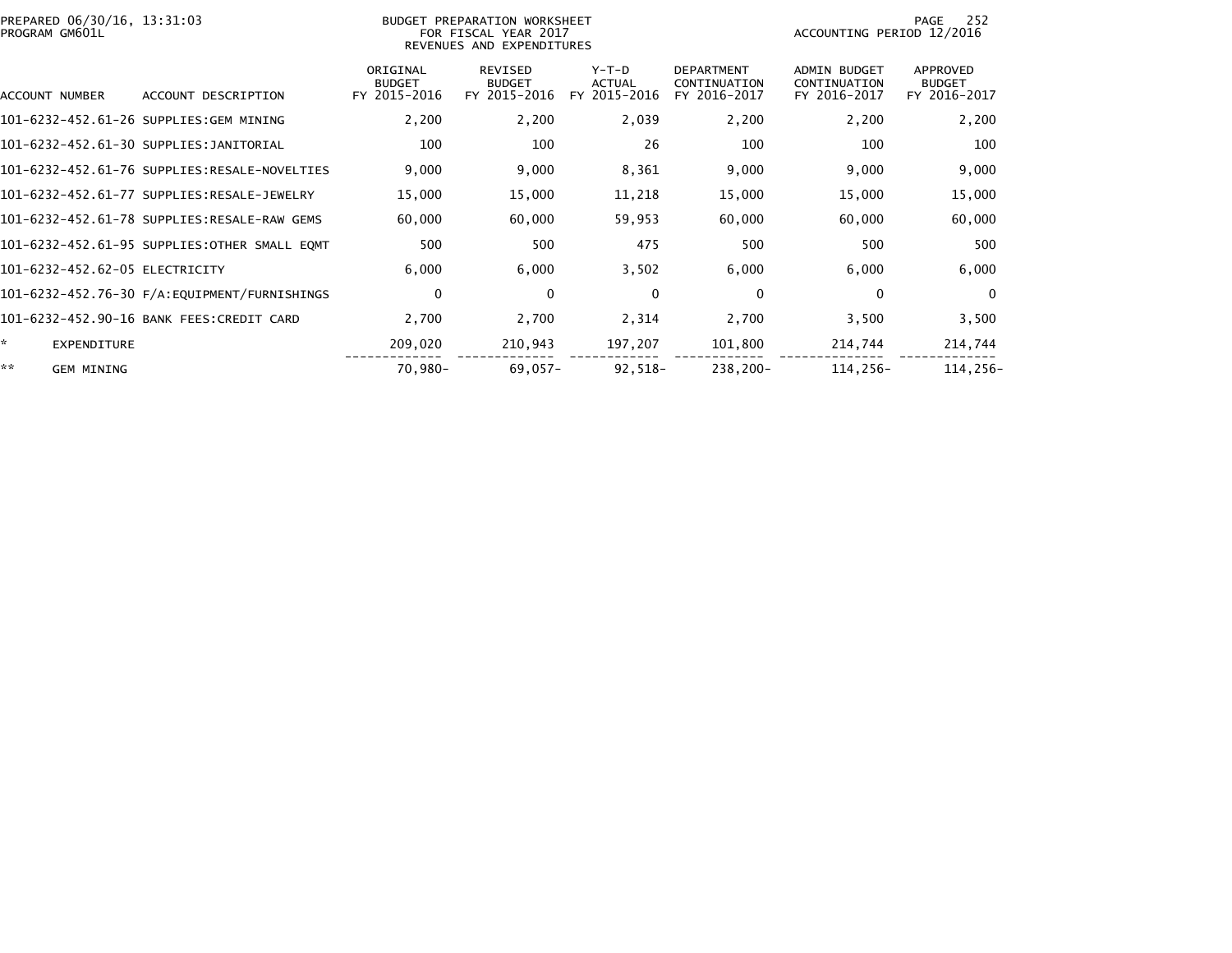| PREPARED 06/30/16, 13:31:03<br>PROGRAM GM601L |                                                                                             | BUDGET PREPARATION WORKSHEET<br>FOR FISCAL YEAR 2017<br>REVENUES AND EXPENDITURES |                                          |                                          |                                            |                                              | 253<br>PAGE<br>ACCOUNTING PERIOD 12/2016  |  |
|-----------------------------------------------|---------------------------------------------------------------------------------------------|-----------------------------------------------------------------------------------|------------------------------------------|------------------------------------------|--------------------------------------------|----------------------------------------------|-------------------------------------------|--|
| ACCOUNT NUMBER                                | ACCOUNT DESCRIPTION                                                                         | ORIGINAL<br><b>BUDGET</b><br>FY 2015-2016                                         | REVISED<br><b>BUDGET</b><br>FY 2015-2016 | $Y-T-D$<br><b>ACTUAL</b><br>FY 2015-2016 | DEPARTMENT<br>CONTINUATION<br>FY 2016-2017 | ADMIN BUDGET<br>CONTINUATION<br>FY 2016-2017 | APPROVED<br><b>BUDGET</b><br>FY 2016-2017 |  |
|                                               | 101-6233-325.31-00 HURLEY STATION CONCESSION                                                | $42.000 -$                                                                        | $49,000 -$                               | $42,467-$                                | 42,000-                                    | $42,000 -$                                   | $42,000 -$                                |  |
| 101-6233-353.28-00 CAROUSEL FEES              |                                                                                             | $105,000 -$                                                                       | $105,000 -$                              | 101,400-                                 | $105,000 -$                                | $105,000 -$                                  | $105,000 -$                               |  |
| 101-6233-353.92-00 TRAIN FEES                 |                                                                                             | 122,000-                                                                          | 122,000-                                 | 117,677-                                 | 124,000-                                   | $122,000 -$                                  | 122,000-                                  |  |
| <b>REVENUE</b>                                |                                                                                             | $269,000 -$                                                                       | 276,000-<br>15                           | $261,544-$<br>10                         | 271,000-<br>0                              | $269,000 -$                                  | 269,000-<br>0                             |  |
|                                               |                                                                                             | 40,000                                                                            | 39,985                                   | 32,188                                   | 40,000                                     | 40,000                                       | 40,000                                    |  |
| 101-6233-452.20-10 MEDICARE TAX               |                                                                                             | 580                                                                               | 580                                      | 467                                      | 0                                          | 580                                          | 580                                       |  |
|                                               | 101-6233-452.20-20 SOCIAL SECURITY TAX                                                      | 2,480                                                                             | 2,480                                    | 1,996                                    | $\mathbf{0}$                               | 2,480                                        | 2,480                                     |  |
|                                               | 101-6233-452.20-25 WORKERS COMPENSATION                                                     | 826                                                                               | 826                                      | 708                                      | $\mathbf 0$                                | 880                                          | 880                                       |  |
| 101-6233-452.43-35 R&M:CAROUSEL               |                                                                                             | 1,500                                                                             | 1,700                                    | 1,797                                    | 1,500                                      | 1,500                                        | 1,500                                     |  |
| 101-6233-452.43-50 R&M:TRAIN                  |                                                                                             | 4,000                                                                             | 4,000                                    | 4,270                                    | 4,000                                      | 4,000                                        | 4,000                                     |  |
| 101-6233-452.56-00 UNIFORMS                   |                                                                                             | 500                                                                               | 500                                      | 260                                      | 500                                        | 500                                          | 500                                       |  |
|                                               | 101-6233-452.61-28 SUPPLIES:RESALE-HURLEY ST                                                | 22,000                                                                            | 30,500                                   | 29,968                                   | 26,000                                     | 26,000                                       | 26,000                                    |  |
| LEVEL<br><b>TEXT</b><br>400                   | <b>DEPT CONTINUATION</b><br>INCREASE DUE TO THE COST OF THE ITEMS WE PURCHASE<br>HAVE RISEN |                                                                                   | TEXT AMT                                 | 22,000<br>4,000<br>26,000                |                                            |                                              |                                           |  |
| 101-6233-452.62-05 ELECTRICITY                |                                                                                             | 6,300                                                                             | 6,100                                    | 3.700                                    | 6,300                                      | 6,500                                        | 6,500                                     |  |
|                                               | 101-6233-452.90-16 BANK FEES: CREDIT CARD                                                   | 5,000                                                                             | 5,000                                    | 5,049                                    | 5,000                                      | 6,000                                        | 6,000                                     |  |
| ÷.<br><b>EXPENDITURE</b>                      |                                                                                             | 83,186                                                                            | 91,686                                   | 80,413                                   | 83,300                                     | 88,440                                       | 88,440                                    |  |
| **<br>TRAIN/CAROUSEL                          |                                                                                             | 185,814-                                                                          | 184, 314-                                | 181,131-                                 | 187,700-                                   | 180,560-                                     | 180,560-                                  |  |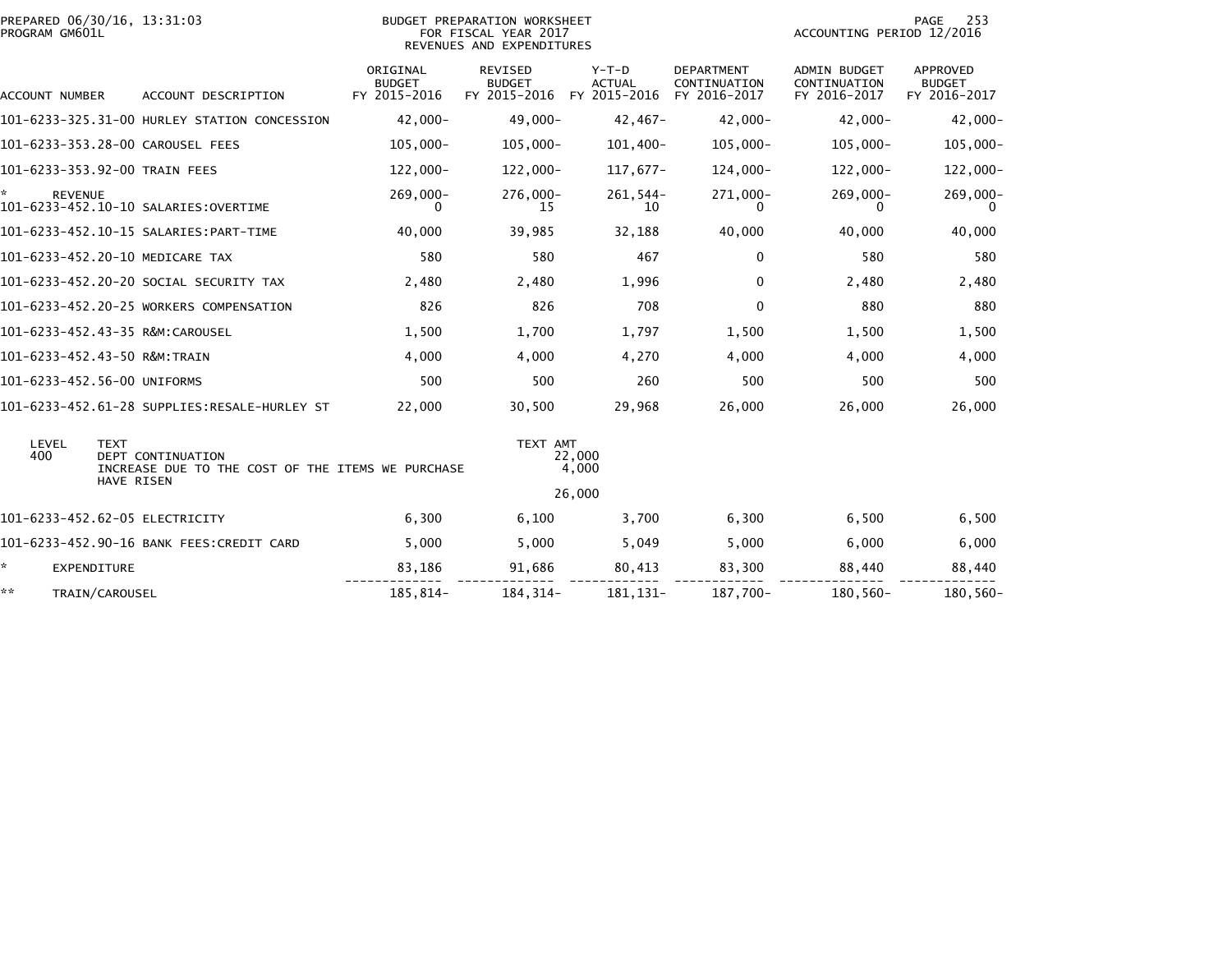| PREPARED 06/30/16, 13:31:03<br>PROGRAM GM601L |                                                                                    |                                           | <b>BUDGET PREPARATION WORKSHEET</b><br>FOR FISCAL YEAR 2017<br>REVENUES AND EXPENDITURES |                          | 254<br>PAGE<br>ACCOUNTING PERIOD 12/2016          |                                                     |                                                  |
|-----------------------------------------------|------------------------------------------------------------------------------------|-------------------------------------------|------------------------------------------------------------------------------------------|--------------------------|---------------------------------------------------|-----------------------------------------------------|--------------------------------------------------|
| ACCOUNT NUMBER                                | ACCOUNT DESCRIPTION                                                                | ORIGINAL<br><b>BUDGET</b><br>FY 2015-2016 | REVISED<br><b>BUDGET</b><br>FY 2015-2016 FY 2015-2016                                    | $Y-T-D$<br><b>ACTUAL</b> | <b>DEPARTMENT</b><br>CONTINUATION<br>FY 2016-2017 | <b>ADMIN BUDGET</b><br>CONTINUATION<br>FY 2016-2017 | <b>APPROVED</b><br><b>BUDGET</b><br>FY 2016-2017 |
|                                               | 101-6234-325.43-00 CAMP STORE CONCESSIONS                                          | $18,000 -$                                | $18,000 -$                                                                               | 19,912-                  | $21,000 -$                                        | $21,000 -$                                          | $21,000 -$                                       |
|                                               | 101-6234-353.68-00 PARK CAMPING FEES                                               | $155,000-$                                | $155,000 -$                                                                              | 161,011-                 | 178,009-                                          | 178,009-                                            | 178,009-                                         |
|                                               | 101-6234-363.42-00 PARK CABIN RENTALS                                              | $27,000 -$                                | $27,000 -$                                                                               | $27,101-$                | $29,000 -$                                        | $29,000 -$                                          | $29,000-$                                        |
| ÷,<br><b>REVENUE</b>                          |                                                                                    | $200,000 -$<br>33,557                     | $200,000 -$<br>35,145                                                                    | 208,024-<br>33,803       | 228,009-<br>0                                     | 228,009-<br>36,719                                  | 228,009-<br>36,719                               |
|                                               |                                                                                    | 19,000                                    | 19,595                                                                                   | 18,015                   | 0                                                 | 19,000                                              | 19,000                                           |
|                                               | 101-6234-452.20-05 HEALTH INSURANCE                                                | 8,064                                     | 8,445                                                                                    | 8,444                    | $\Omega$                                          | 8,580                                               | 8,580                                            |
|                                               | 101-6234-452.20-10 MEDICARE TAX                                                    | 762                                       | 780                                                                                      | 738                      | $\Omega$                                          | 808                                                 | 808                                              |
|                                               | 101-6234-452.20-15 RETIREMENT                                                      | 2,373                                     | 2,376                                                                                    | 2,285                    | $\mathbf{0}$                                      | 2,695                                               | 2,695                                            |
|                                               | 101-6234-452.20-20 SOCIAL SECURITY TAX                                             | 3,259                                     | 3,333                                                                                    | 3,156                    | $\Omega$                                          | 3,455                                               | 3,455                                            |
|                                               | 101-6234-452.20-25 WORKERS COMPENSATION                                            | 1,051                                     | 1,285                                                                                    | 1,209                    | $\Omega$                                          | 1,064                                               | 1,064                                            |
|                                               | 101-6234-452.20-30 401(K) CONTRIBUTIONS                                            | 1,007                                     | 1,055                                                                                    | 1,014                    | $\Omega$                                          | 1,102                                               | 1,102                                            |
|                                               |                                                                                    | 5,500                                     | 5,500                                                                                    | 3,888                    | 5,500                                             | 5,500                                               | 5,500                                            |
|                                               | 101-6234-452.61-12 SUPPLIES:CONCESSIONS                                            | 9,000                                     | 9,000                                                                                    | 8,500                    | 11,000                                            | 11,000                                              | 11,000                                           |
| LEVEL<br>400                                  | <b>TEXT</b><br>FIRE WOOD AND THE COST OF ITEMS SOLD IN THE STORE<br>HAVE INCREASED |                                           | TEXT AMT                                                                                 | 2,000                    |                                                   |                                                     |                                                  |
|                                               | DEPARTMENT CONTINUATION                                                            |                                           |                                                                                          | 9.000<br>11,000          |                                                   |                                                     |                                                  |
|                                               | 101-6234-452.61-30 SUPPLIES:JANITORIAL                                             | 1,900                                     | 1,900                                                                                    | 1,899                    | 1,900                                             | 1,900                                               | 1,900                                            |
|                                               | 101-6234-452.61-95 SUPPLIES:OTHER SMALL EQMT                                       | 500                                       | 500                                                                                      | 383                      | 500                                               | 500                                                 | 500                                              |
|                                               | 101-6234-452.62-05 ELECTRICITY                                                     | 18,200                                    | 18,200                                                                                   | 13,045                   | 18,200                                            | 18,200                                              | 18,200                                           |
|                                               | 101-6234-452.83-00 PROGRAM ACTIVITIES                                              | 500                                       | 500                                                                                      | 437                      | 500                                               | 500                                                 | 500                                              |
|                                               | 101-6234-452.90-16 BANK FEES:CREDIT CARD                                           | 10,000                                    | 10,000                                                                                   | 10,307                   | 10,000                                            | 12,000                                              | 12,000                                           |
| *<br>EXPENDITURE                              |                                                                                    | 114,673                                   | 117,614                                                                                  | 107,123                  | 47,600                                            | 123,023                                             | 123,023                                          |
| **<br>CAMPGROUND                              |                                                                                    | 85,327-                                   | 82,386-                                                                                  | 100,901-                 | 180,409-                                          | 104,986-                                            | 104,986-                                         |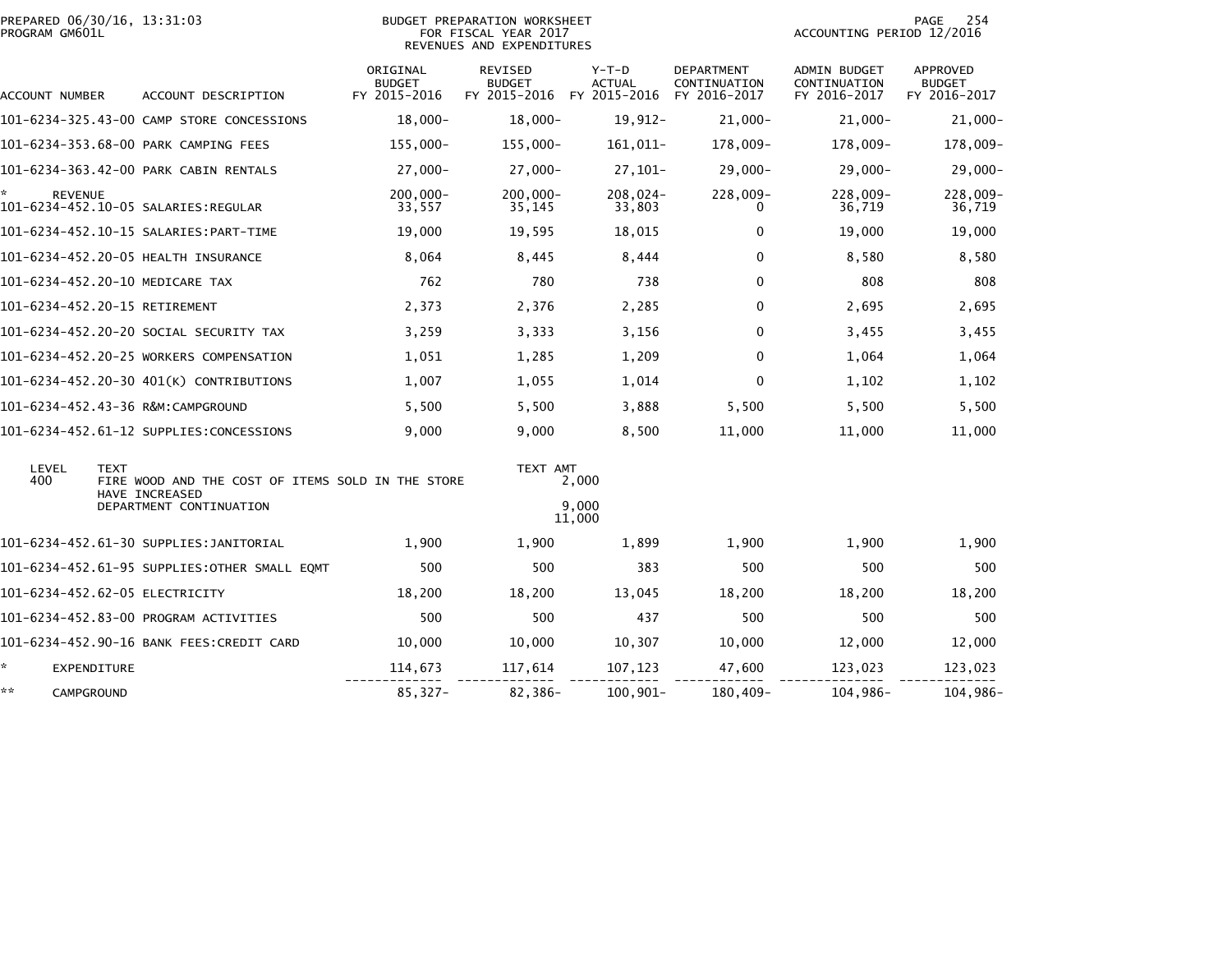| PREPARED 06/30/16, 13:31:03<br>PROGRAM GM601L |                     | BUDGET PREPARATION WORKSHEET<br>FOR FISCAL YEAR 2017<br>REVENUES AND EXPENDITURES |                                                 |                                        |                                                   | 255<br>PAGE<br>ACCOUNTING PERIOD 12/2016     |                                           |  |
|-----------------------------------------------|---------------------|-----------------------------------------------------------------------------------|-------------------------------------------------|----------------------------------------|---------------------------------------------------|----------------------------------------------|-------------------------------------------|--|
| ACCOUNT NUMBER                                | ACCOUNT DESCRIPTION | ORIGINAL<br><b>BUDGET</b><br>2015–2016<br>FΥ                                      | <b>REVISED</b><br><b>BUDGET</b><br>FY 2015-2016 | Y-T-D<br><b>ACTUAL</b><br>FY 2015-2016 | <b>DEPARTMENT</b><br>CONTINUATION<br>FY 2016-2017 | ADMIN BUDGET<br>CONTINUATION<br>FY 2016-2017 | APPROVED<br><b>BUDGET</b><br>FY 2016-2017 |  |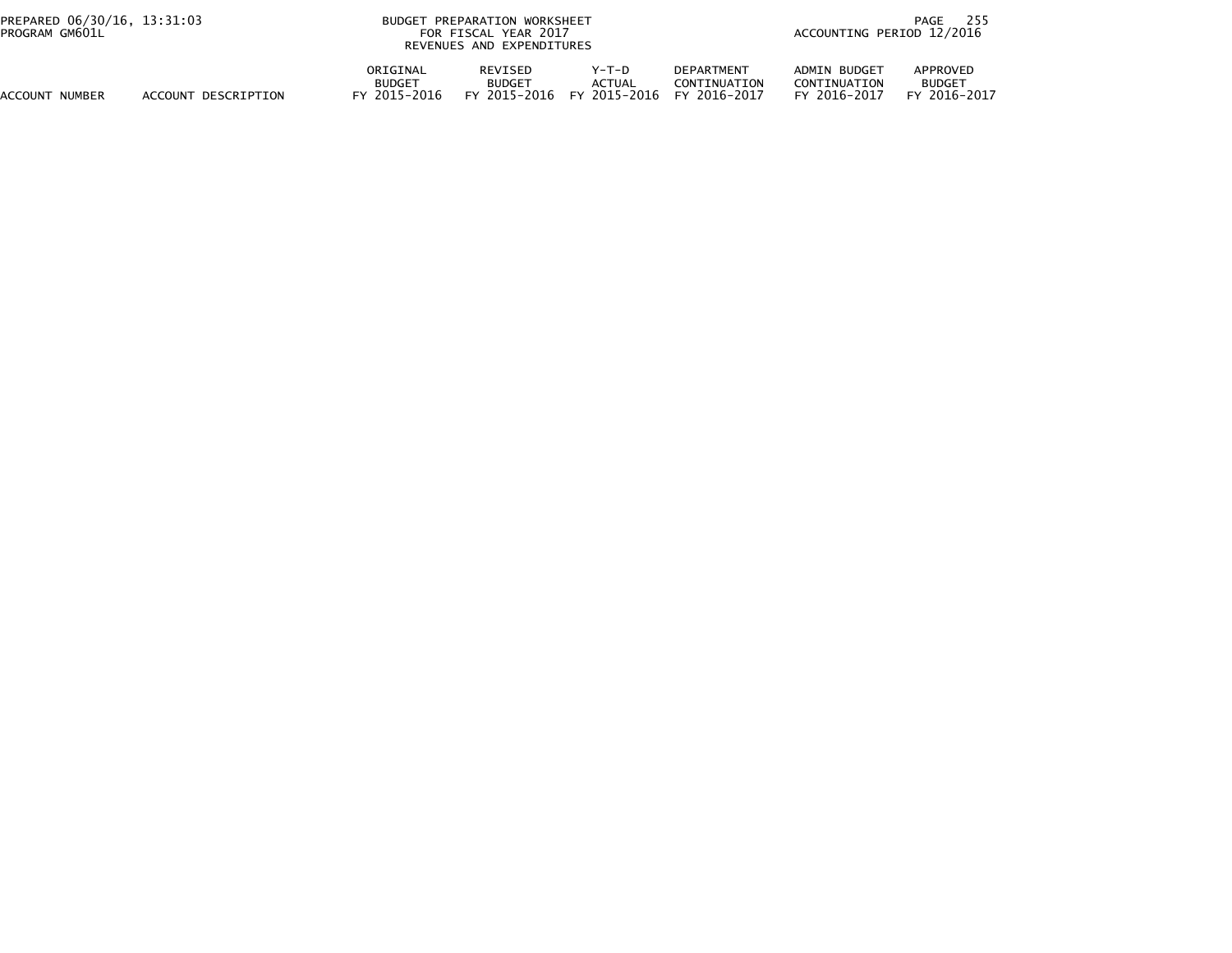| PREPARED 06/30/16, 13:31:03<br>PROGRAM GM601L |                                            |                                           | BUDGET PREPARATION WORKSHEET<br>FOR FISCAL YEAR 2017<br>REVENUES AND EXPENDITURES |                                          | PAGE<br>256<br>ACCOUNTING PERIOD 12/2016          |                                              |                                           |
|-----------------------------------------------|--------------------------------------------|-------------------------------------------|-----------------------------------------------------------------------------------|------------------------------------------|---------------------------------------------------|----------------------------------------------|-------------------------------------------|
| ACCOUNT NUMBER                                | ACCOUNT DESCRIPTION                        | ORIGINAL<br><b>BUDGET</b><br>FY 2015-2016 | REVISED<br><b>BUDGET</b><br>FY 2015-2016                                          | $Y-T-D$<br><b>ACTUAL</b><br>FY 2015-2016 | <b>DEPARTMENT</b><br>CONTINUATION<br>FY 2016-2017 | ADMIN BUDGET<br>CONTINUATION<br>FY 2016-2017 | APPROVED<br><b>BUDGET</b><br>FY 2016-2017 |
| 101-6235-325.46-00 PARK CONCESSIONS           |                                            | $600 -$                                   | $600 -$                                                                           | $458 -$                                  | $700 -$                                           | $\Omega$                                     | 0                                         |
|                                               | 101-6235-334.51-35 GRASSROOTS PROGRAM      | $\mathbf{0}$                              | $14,775-$                                                                         | $14,775-$                                | $\bf{0}$                                          | 0                                            | 0                                         |
| 101-6235-353.20-00 BARNYARD ZOO FEES          |                                            | $28,000 -$                                | $28,000-$                                                                         | $15,049-$                                | $30,000 -$                                        | 0                                            | $\mathbf{0}$                              |
|                                               | 101-6235-353.21-00 ANIMAL HABITAT FEES     | 77,000-                                   | $77,000-$                                                                         | $39,673-$                                | $77,000-$                                         | 0                                            | $\mathbf{0}$                              |
| 101-6235-353.69-00 DAY CAMP FEES              |                                            | $\Omega$                                  | $965 -$                                                                           | $1,050-$                                 | $965 -$                                           | 0                                            | 0                                         |
|                                               | 101-6235-365.70-00 RESTRICTED DONATIONS    | 0                                         | $\mathbf{0}$                                                                      | $368 -$                                  | 0                                                 | 0                                            | $\mathbf{0}$                              |
|                                               | 101-6235-395.00-00 FUND BALANCE APPR-RESTR | $\Omega$                                  | $\Omega$                                                                          | $\mathbf{0}$                             | $\mathbf{0}$                                      | $\mathbf{0}$                                 | $\mathbf{0}$                              |
| <b>REVENUE</b>                                |                                            | $105,600 -$<br>112,432                    | 121,340-<br>105,988                                                               | $71.373-$<br>92,336                      | 108,665-                                          | $\mathbf{0}$<br>0                            | 0<br>$\Omega$                             |
|                                               |                                            | 0                                         | $\Omega$                                                                          | 0                                        | $\mathbf{0}$                                      | 0                                            | 0                                         |
|                                               |                                            | 72,014                                    | 59,496                                                                            | 59,495                                   | 80,000                                            | 0                                            | 0                                         |
| 101-6235-452.20-05 HEALTH INSURANCE           |                                            | 24,192                                    | 23,595                                                                            | 20,815                                   | 0                                                 | $\Omega$                                     | 0                                         |
| 101-6235-452.20-10 MEDICARE TAX               |                                            | 2,674                                     | 2,133                                                                             | 2,015                                    | 0                                                 | $\Omega$                                     | 0                                         |
| 101-6235-452.20-15 RETIREMENT                 |                                            | 7,949                                     | 6,608                                                                             | 6,031                                    | 0                                                 | $\Omega$                                     | $\mathbf{0}$                              |
|                                               | 101-6235-452.20-20 SOCIAL SECURITY TAX     | 11,436                                    | 9,122                                                                             | 8,617                                    | 0                                                 | $\Omega$                                     | 0                                         |
|                                               | 101-6235-452.20-25 WORKERS COMPENSATION    | 3,690                                     | 2,977                                                                             | 2,814                                    | 0                                                 | $\Omega$                                     | 0                                         |
|                                               | 101-6235-452.20-30 401(K) CONTRIBUTIONS    | 3,373                                     | 2,372                                                                             | 2,372                                    | $\mathbf{0}$                                      | $\Omega$                                     | 0                                         |
|                                               | 101-6235-452.33-07 CONTRACTED SERVICES     | 2,500                                     | 2,500                                                                             | 200                                      | 2,500                                             | $\Omega$                                     | $\mathbf{0}$                              |
|                                               | 101-6235-452.42-20 GROUNDS MAINTENANCE     | 2,200                                     | 2,200                                                                             | 1,819                                    | 2,200                                             | 0                                            | $\mathbf{0}$                              |
| 101-6235-452.43-05 R&M:BUILDINGS              |                                            | 23,000                                    | 18,853                                                                            | 9,205                                    | 33,000                                            | 0                                            | 0                                         |
|                                               |                                            | 800                                       | 800                                                                               | 512                                      | 16,800                                            | 0                                            | 0                                         |
| 101-6235-452.56-00 UNIFORMS                   |                                            | 1,500                                     | 1,500                                                                             | 786                                      | 1,500                                             | 0                                            | 0                                         |
| 101-6235-452.58-00 TRAVEL                     |                                            | 500                                       | 500                                                                               | 301                                      | 500                                               | 0                                            | $\mathbf{0}$                              |
| 101-6235-452.59-00 TRAINING                   |                                            | 400                                       | 400                                                                               | 53                                       | 1,000                                             | $\Omega$                                     | $\mathbf{0}$                              |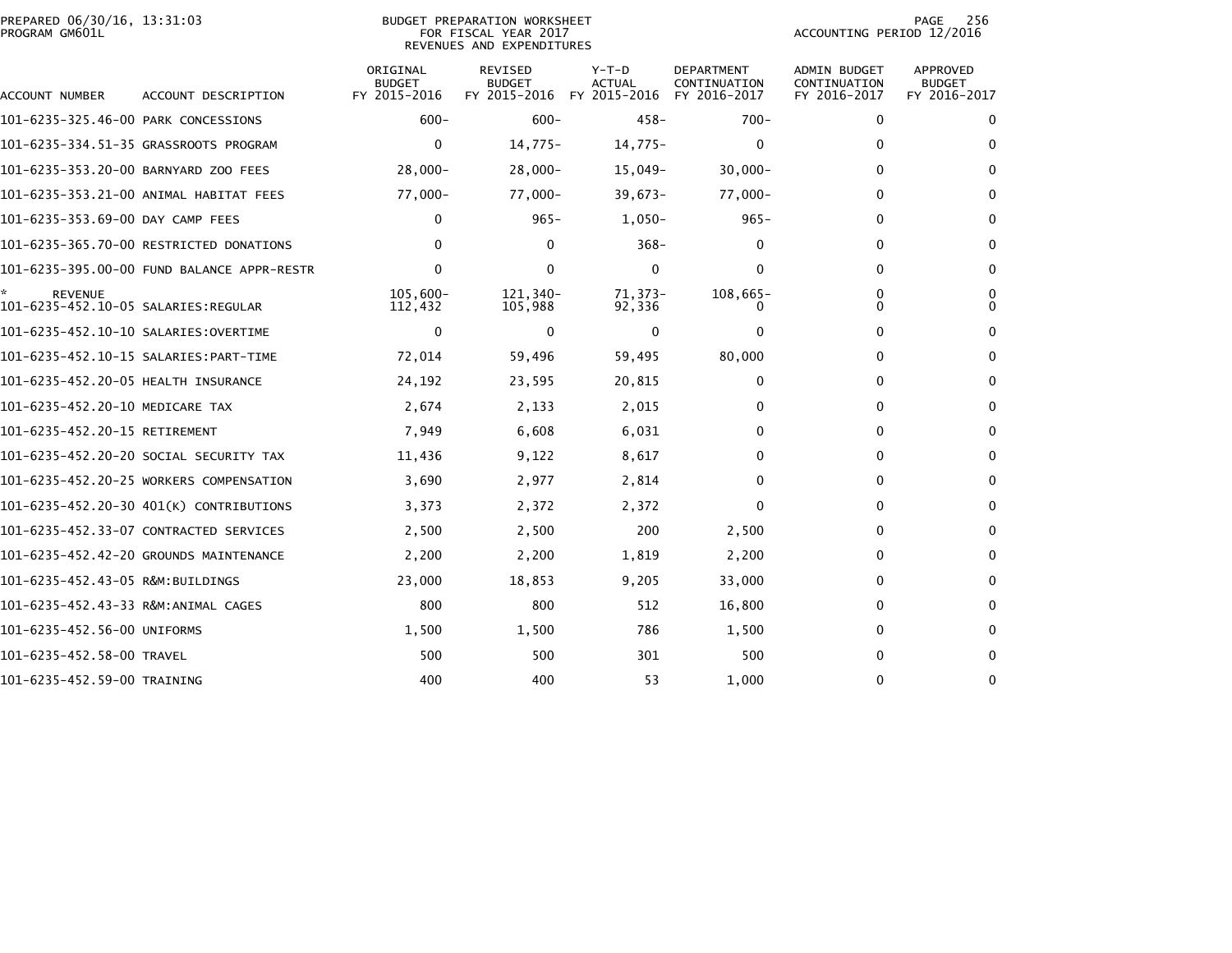|                | PREPARED 06/30/16, 13:31:03 |  |
|----------------|-----------------------------|--|
| PROGRAM GM601L |                             |  |

## PREPARED 06/30/16, 13:31:03 PREPARATION WORKSHEET PREPARATION WORKSHEET PREPARATION WORKSHEET<br>FOR FISCAL YEAR 2017 ACCOUNTING PERIOD 12/2016<br>REVENUES AND EXPENDITURES

PAGE 257<br>ACCOUNTING PERIOD 12/2016

| ACCOUNT NUMBER                       | ACCOUNT DESCRIPTION                          | ORIGINAL<br><b>BUDGET</b><br>FY 2015-2016 | <b>REVISED</b><br><b>BUDGET</b><br>FY 2015-2016 | $Y-T-D$<br><b>ACTUAL</b><br>FY 2015-2016 | <b>DEPARTMENT</b><br>CONTINUATION<br>FY 2016-2017 | <b>ADMIN BUDGET</b><br>CONTINUATION<br>FY 2016-2017 | <b>APPROVED</b><br><b>BUDGET</b><br>FY 2016-2017 |
|--------------------------------------|----------------------------------------------|-------------------------------------------|-------------------------------------------------|------------------------------------------|---------------------------------------------------|-----------------------------------------------------|--------------------------------------------------|
| 101-6235-452.61-05 SUPPLIES:OFFICE   |                                              | 1,000                                     | 1,000                                           | 368                                      | 1,000                                             | 0                                                   | 0                                                |
|                                      | 101-6235-452.61-10 SUPPLIES:ANIMAL & VET     | 8,200                                     | 8,200                                           | 6,661                                    | 8,200                                             | 0                                                   | $\Omega$                                         |
|                                      | 101-6235-452.61-12 SUPPLIES:CONCESSIONS      | 600                                       | 600                                             | 563                                      | 600                                               | $\Omega$                                            | $\Omega$                                         |
|                                      | 101-6235-452.61-15 SUPPLIES:EDUCATIONAL      | 425                                       | 425                                             | 420                                      | 425                                               | $\mathbf{0}$                                        | $\Omega$                                         |
|                                      | 101-6235-452.61-18 SUPPLIES:DISPLAYS/EXHIBIT | 1,500                                     | 500                                             | 441                                      | 500                                               | $\mathbf{0}$                                        | $\Omega$                                         |
|                                      | 101-6235-452.61-30 SUPPLIES:JANITORIAL       | 1,200                                     | 1,200                                           | 895                                      | 1,200                                             | $\Omega$                                            | $\Omega$                                         |
| 101-6235-452.61-37 SUPPLIES:LIBRARY  |                                              | 300                                       | 300                                             | 262                                      | 300                                               | $\mathbf{0}$                                        | $\Omega$                                         |
|                                      | 101-6235-452.61-71 SUPPLIES:DAY CAMPS        | 0                                         | 965                                             | 372                                      | 965                                               | 0                                                   | 0                                                |
| 101-6235-452.61-84 SUPPLIES:AQUARIUM |                                              | 300                                       | 300                                             | 40                                       | 300                                               | $\Omega$                                            | $\Omega$                                         |
| 101-6235-452.61-90 SUPPLIES:OTHER    |                                              | 300                                       | 300                                             | 76                                       | 300                                               | 0                                                   | $\Omega$                                         |
|                                      | 101-6235-452.61-95 SUPPLIES:OTHER SMALL EQMT | 500                                       | 500                                             | 388                                      | 500                                               | $\mathbf{0}$                                        | $\Omega$                                         |
| 101-6235-452.63-10 ANIMAL FOOD       |                                              | 14,500                                    | 14,500                                          | 10,497                                   | 14,500                                            | 0                                                   | 0                                                |
|                                      | 101-6235-452.64-50 DUES & SUBSCRIPTIONS      | 1,000                                     | 2,000                                           | 2,072                                    | 2,000                                             | $\mathbf{0}$                                        | $\Omega$                                         |
|                                      | 101-6235-452.74-90 C/A:OTHER EQUIPMENT       | $\mathbf{0}$                              | $\Omega$                                        | $\mathbf{0}$                             | $\mathbf{0}$                                      | $\Omega$                                            | $\Omega$                                         |
| 101-6235-452.76-90 F/A:OTHER         |                                              | $\mathbf{0}$                              | 1,147                                           | 1,146                                    | $\Omega$                                          | $\mathbf{0}$                                        | $\Omega$                                         |
|                                      | 101-6235-452.83-00 PROGRAM ACTIVITIES        | 1,000                                     | 1,000                                           | 570                                      | 1,000                                             | 0                                                   | $\Omega$                                         |
|                                      | 101-6235-452.83-42 DONATION EXPENDITURES     | $\mathbf{0}$                              | $\Omega$                                        | $\Omega$                                 | $\Omega$                                          | $\Omega$                                            | $\Omega$                                         |
|                                      | 101-6235-452.83-61 SIMPLY LIVING FESTIVAL    | 500                                       | 500                                             | $\Omega$                                 | 500                                               | 0                                                   | $\Omega$                                         |
| *<br><b>EXPENDITURE</b>              |                                              | 299,985                                   | 272,481                                         | 232,142                                  | 169,790                                           | 0                                                   | $\Omega$                                         |
| **<br>NATURE CENTER                  |                                              | 194,385                                   | 151.141                                         | 160,769                                  | 61.125                                            | 0                                                   | 0                                                |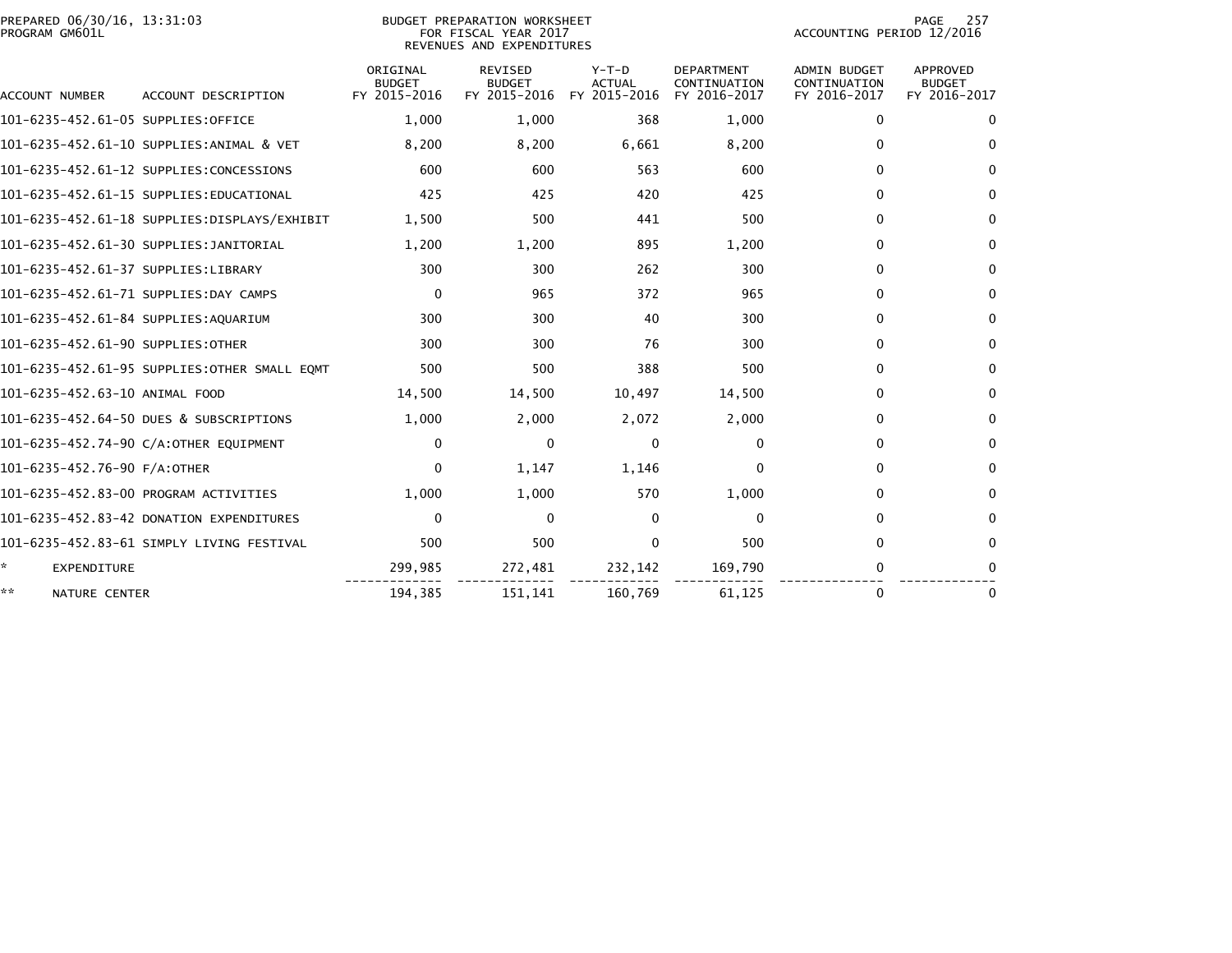| PREPARED 06/30/16, 13:31:03<br>PROGRAM GM601L |                                            |                                           | BUDGET PREPARATION WORKSHEET<br>FOR FISCAL YEAR 2017<br>REVENUES AND EXPENDITURES | 258<br>PAGE<br>ACCOUNTING PERIOD 12/2016 |                                                   |                                              |                                           |
|-----------------------------------------------|--------------------------------------------|-------------------------------------------|-----------------------------------------------------------------------------------|------------------------------------------|---------------------------------------------------|----------------------------------------------|-------------------------------------------|
| <b>ACCOUNT NUMBER</b>                         | ACCOUNT DESCRIPTION                        | ORIGINAL<br><b>BUDGET</b><br>FY 2015-2016 | <b>REVISED</b><br><b>BUDGET</b><br>FY 2015-2016                                   | $Y-T-D$<br>ACTUAL<br>FY 2015-2016        | <b>DEPARTMENT</b><br>CONTINUATION<br>FY 2016-2017 | ADMIN BUDGET<br>CONTINUATION<br>FY 2016-2017 | APPROVED<br><b>BUDGET</b><br>FY 2016-2017 |
| 101-6237-325.46-00 PARK CONCESSIONS           |                                            | $3,000-$                                  | $3,000-$                                                                          | $3,130-$                                 | $4,000-$                                          | $4,000 -$                                    | $4,000-$                                  |
|                                               | 101-6237-347.50-00 PROGRAM ACTIVITIES      | $800 -$                                   | $800 -$                                                                           | $1,470-$                                 | $800 -$                                           | $600 -$                                      | $600 -$                                   |
| 101-6237-353.74-00 PARK SHELTER FEES          |                                            | $8,600-$                                  | $8,600-$                                                                          | $8,935-$                                 | $14,000-$                                         | $14,000 -$                                   | $14,000 -$                                |
|                                               | 101-6237-365.70-00 RESTRICTED DONATIONS    | 0                                         | $\mathbf 0$                                                                       | $200 -$                                  | $\mathbf 0$                                       | $\mathbf{0}$                                 | $\mathbf 0$                               |
|                                               | 101-6237-395.00-00 FUND BALANCE APPR-RESTR | 0                                         | $\mathbf 0$                                                                       | $\mathbf 0$                              | 0                                                 | $\mathbf{0}$                                 | 0                                         |
| <b>REVENUE</b>                                |                                            | $12,400-$<br>64,000                       | $12,400-$<br>66,736                                                               | $13,735-$<br>64,086                      | $18,800-$                                         | $18.600 -$<br>68,882                         | 18,600-<br>68,882                         |
|                                               |                                            | 10,800                                    | 10,800                                                                            | 8,758                                    | 0                                                 | 10,800                                       | 10,800                                    |
| 101-6237-452.20-05 HEALTH INSURANCE           |                                            | 16,128                                    | 16,889                                                                            | 16,889                                   | 0                                                 | 17,160                                       | 17,160                                    |
| 101-6237-452.20-10 MEDICARE TAX               |                                            | 1,085                                     | 1,085                                                                             | 1,010                                    | 0                                                 | 1,155                                        | 1,155                                     |
| 101-6237-452.20-15 RETIREMENT                 |                                            | 4,525                                     | 4,525                                                                             | 4,331                                    | 0                                                 | 5,056                                        | 5,056                                     |
|                                               | 101-6237-452.20-20 SOCIAL SECURITY TAX     | 4,638                                     | 4,638                                                                             | 4,318                                    | 0                                                 | 4,940                                        | 4,940                                     |
|                                               | 101-6237-452.20-25 WORKERS COMPENSATION    | 1,496                                     | 1,496                                                                             | 1,391                                    | 0                                                 | 1,522                                        | 1,522                                     |
|                                               | 101-6237-452.20-30 401(K) CONTRIBUTIONS    | 1,920                                     | 2,002                                                                             | 1,922                                    | 0                                                 | 2,066                                        | 2,066                                     |
| 101-6237-452.41-40 WATER                      |                                            | 120                                       | 120                                                                               | 60                                       | 120                                               | 120                                          | 120                                       |
|                                               | 101-6237-452.42-20 GROUNDS MAINTENANCE     | 2,000                                     | 2,000                                                                             | 1,749                                    | 2,000                                             | 2,000                                        | 2,000                                     |
| 101-6237-452.43-05 R&M:BUILDINGS              |                                            | 6,000                                     | 2,561                                                                             | 1,816                                    | 3,500                                             | 3,500                                        | 3,500                                     |
|                                               |                                            | 1,200                                     | 1,200                                                                             | 617                                      | 1,200                                             | 1,200                                        | 1,200                                     |
| 101-6237-452.43-48 R&M:PARK GROUNDS           |                                            | 2,000                                     | 900                                                                               | 631                                      | 1,500                                             | 1,500                                        | 1,500                                     |
| 101-6237-452.44-10 RENT:EQUIPMENT             |                                            | 250                                       | 250                                                                               | $\mathbf 0$                              | 250                                               | 250                                          | 250                                       |
| 101-6237-452.44-42 RENT:PORT-A-JOHNS          |                                            | 600                                       | 600                                                                               | 547                                      | 600                                               | 600                                          | 600                                       |
| 101-6237-452.53-05 TELEPHONE                  |                                            | 900                                       | 7,985                                                                             | 2,080                                    | 2,200                                             | 2,500                                        | 2,500                                     |
| 101-6237-452.56-00 UNIFORMS                   |                                            | 400                                       | 400                                                                               | 375                                      | 400                                               | 400                                          | 400                                       |
| 101-6237-452.61-05 SUPPLIES:OFFICE            |                                            | 300                                       | 300                                                                               | 255                                      | 300                                               | 300                                          | 300                                       |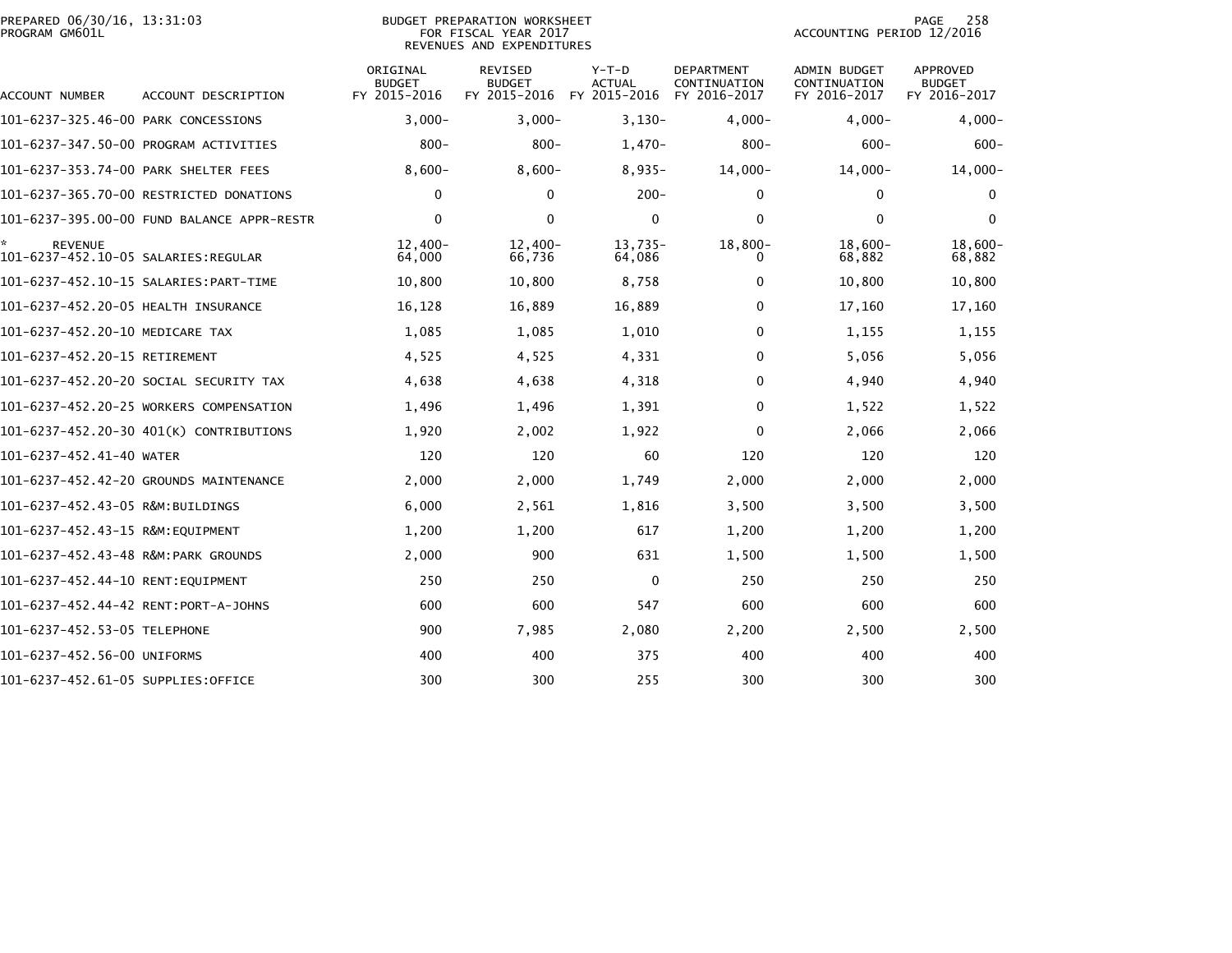| PROGRAM GM601L   | PREPARED 06/30/16, 13:31:03                                                                                        |                                           | BUDGET PREPARATION WORKSHEET<br>FOR FISCAL YEAR 2017<br>REVENUES AND EXPENDITURES |                        |                                            | ACCOUNTING PERIOD 12/2016                           | 259<br>PAGE                               |
|------------------|--------------------------------------------------------------------------------------------------------------------|-------------------------------------------|-----------------------------------------------------------------------------------|------------------------|--------------------------------------------|-----------------------------------------------------|-------------------------------------------|
| ACCOUNT NUMBER   | ACCOUNT DESCRIPTION                                                                                                | ORIGINAL<br><b>BUDGET</b><br>FY 2015-2016 | REVISED<br><b>BUDGET</b><br>FY 2015-2016 FY 2015-2016                             | Y-T-D<br><b>ACTUAL</b> | DEPARTMENT<br>CONTINUATION<br>FY 2016-2017 | <b>ADMIN BUDGET</b><br>CONTINUATION<br>FY 2016-2017 | APPROVED<br><b>BUDGET</b><br>FY 2016-2017 |
|                  | 101-6237-452.61-12 SUPPLIES:CONCESSIONS                                                                            | 2,000                                     | 2,000                                                                             | 1,510                  | 2,200                                      | 2,200                                               | 2,200                                     |
| LEVEL<br>400     | <b>TEXT</b><br>DEPT CONTINUATION<br>DUE TO INCREASE OF COST ITEMS                                                  |                                           | TEXT AMT                                                                          | 2,000<br>200<br>2,200  |                                            |                                                     |                                           |
|                  | 101-6237-452.61-30 SUPPLIES:JANITORIAL                                                                             | 1,000                                     | 1,000                                                                             | 581                    | 1,000                                      | 1,000                                               | 1,000                                     |
|                  | 101-6237-452.61-40 SUPPLIES:MAINTENANCE                                                                            | 700                                       | 700                                                                               | 608                    | 700                                        | 700                                                 | 700                                       |
|                  | 101-6237-452.61-70 SUPPLIES:RECREATION                                                                             | 400                                       | 400                                                                               | 355                    | 400                                        | 400                                                 | 400                                       |
|                  | 101-6237-452.61-95 SUPPLIES:OTHER SMALL EQMT                                                                       | 700                                       | 700                                                                               | 519                    | 700                                        | 700                                                 | 700                                       |
|                  | 101-6237-452.62-05 ELECTRICITY                                                                                     | 11,500                                    | 11,500                                                                            | 8,137                  | 11,500                                     | 12,000                                              | 12,000                                    |
|                  | 101-6237-452.62-20 MOTOR FUEL & LUBRICANTS                                                                         | 2,500                                     | 2,500                                                                             | 518                    | 2,500                                      | 2,500                                               | 2,500                                     |
|                  | 101-6237-452.73-00 C/A:OTHER IMPROVEMENTS                                                                          | $\mathbf 0$                               | $\mathbf{0}$                                                                      | $\Omega$               | 8,500                                      | $\mathbf{0}$                                        | $\mathbf{0}$                              |
| LEVEL<br>400     | <b>TEXT</b><br>CARPET NEEDS TO BE REPLACED - MUCH OF THE CARPET<br>IS WORN AND TORN<br>COUNTY MANAGER'S REDUCTIONS |                                           | TEXT AMT<br>8,500<br>$8,500-$                                                     |                        |                                            |                                                     |                                           |
|                  | 101-6237-452.74-26 C/A:PLAYGROUD EQUIPMENT                                                                         | 7,000                                     | 2,324                                                                             | $\Omega$               | $\mathbf{0}$                               | 8,000                                               | 8,000                                     |
| LEVEL<br>400     | <b>TEXT</b><br>ADDITIONAL BASKETBALL COURT TO BE PROVIDED AT THE<br>THE PARK                                       |                                           | TEXT AMT<br>8,000                                                                 |                        |                                            |                                                     |                                           |
|                  |                                                                                                                    |                                           |                                                                                   | 8,000                  |                                            |                                                     |                                           |
|                  | 101-6237-452.76-30 F/A:EQUIPMENT/FURNISHINGS                                                                       | 0                                         | 9,215                                                                             | 9,214                  | 0                                          | $\Omega$                                            | $\Omega$                                  |
|                  | 101-6237-452.83-00 PROGRAM ACTIVITIES                                                                              | $\Omega$                                  | $\mathbf{0}$                                                                      | $\Omega$               | $\mathbf{0}$                               | 600                                                 | 600                                       |
| *.               | <b>EXPENDITURE</b>                                                                                                 | 144,162                                   | 154,826                                                                           | 132,277                | 39,570                                     | 152,051                                             | 152,051                                   |
| **<br>ELLIS PARK |                                                                                                                    | 131,762                                   | 142,426                                                                           | 118,542                | 20,770                                     | 133,451                                             | 133,451                                   |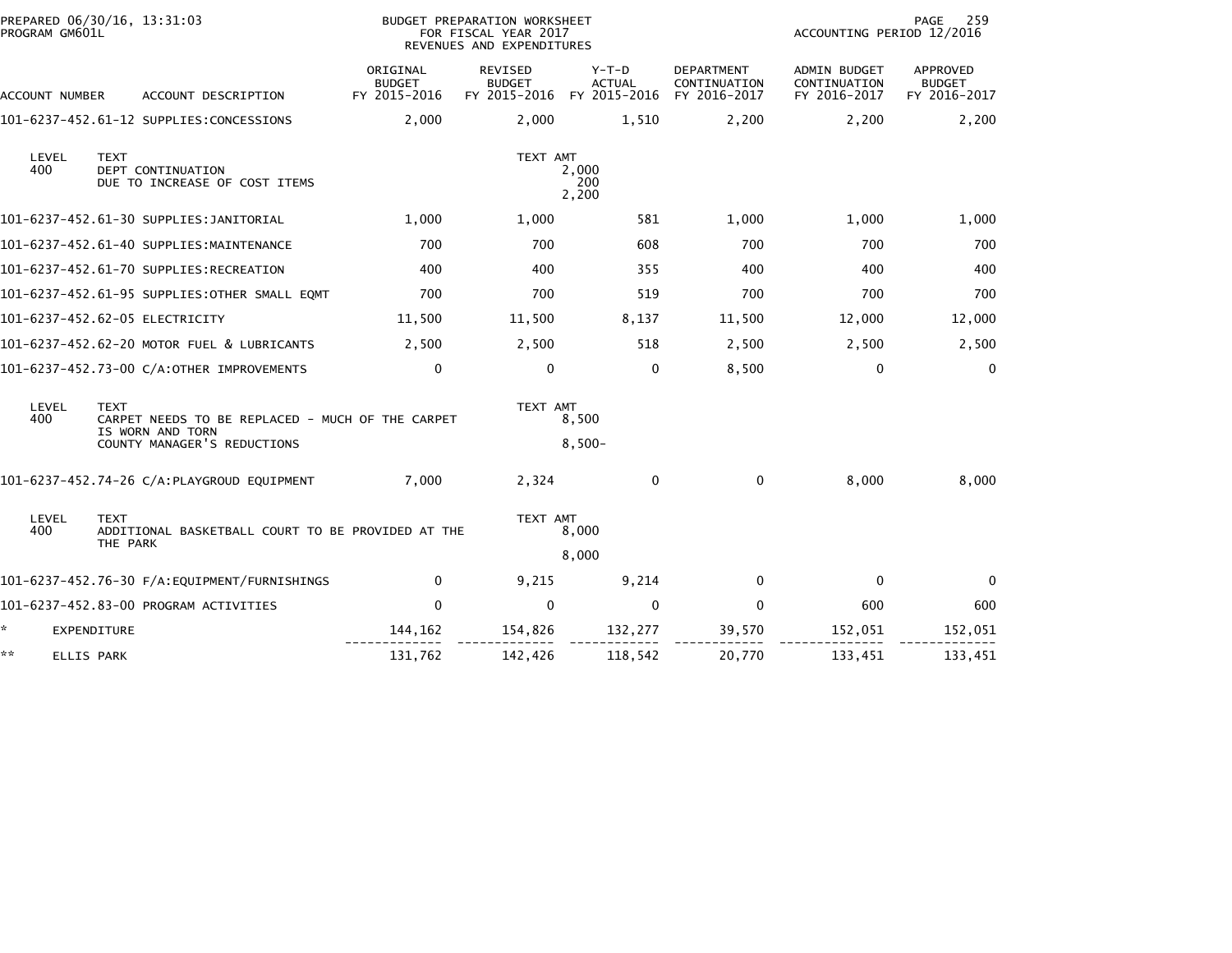|                | PREPARED 06/30/16, 13:31:03 |  |
|----------------|-----------------------------|--|
| PROGRAM GM601L |                             |  |

## BUDGET PREPARATION WORKSHEET PROGRAM GM601L FOR FISCAL YEAR 2017 ACCOUNTING PERIOD 12/2016 REVENUES AND EXPENDITURES

PAGE 260<br>ACCOUNTING PERIOD 12/2016

| ACCOUNT NUMBER      | ACCOUNT DESCRIPTION                                                                                                        | ORIGINAL<br><b>BUDGET</b><br>FY 2015-2016 | <b>REVISED</b><br><b>BUDGET</b><br>FY 2015-2016 | $Y-T-D$<br><b>ACTUAL</b><br>FY 2015-2016 | <b>DEPARTMENT</b><br>CONTINUATION<br>FY 2016-2017 | <b>ADMIN BUDGET</b><br>CONTINUATION<br>FY 2016-2017 | <b>APPROVED</b><br><b>BUDGET</b><br>FY 2016-2017 |
|---------------------|----------------------------------------------------------------------------------------------------------------------------|-------------------------------------------|-------------------------------------------------|------------------------------------------|---------------------------------------------------|-----------------------------------------------------|--------------------------------------------------|
|                     | 101-6238-325.46-00 PARK CONCESSIONS                                                                                        | $800 -$                                   | $800 -$                                         | $715 -$                                  | $800 -$                                           | $800 -$                                             | $800 -$                                          |
|                     | 101-6238-353.74-00 PARK SHELTER FEES                                                                                       | $5,000 -$                                 | $5,000-$                                        | $5,276-$                                 | $8,000 -$                                         | $6,000 -$                                           | $6,000 -$                                        |
|                     | 101-6238-365.41-00 FARM LIFE CENTER DONATION                                                                               | $\mathbf{0}$                              | $\Omega$                                        | $\Omega$                                 | $\mathbf{0}$                                      | 0                                                   | 0                                                |
|                     | 101-6238-365.70-00 RESTRICTED DONATIONS                                                                                    | $\mathbf 0$                               | $\Omega$                                        | $\Omega$                                 | $\mathbf 0$                                       | $\Omega$                                            | $\mathbf{0}$                                     |
|                     | 101-6238-395.00-00 FUND BALANCE APPR-RESTR                                                                                 | $\mathbf 0$                               | $\mathbf{0}$                                    | 0                                        | $\mathbf 0$                                       | 0                                                   | $\mathbf{0}$                                     |
| *<br><b>REVENUE</b> |                                                                                                                            | $5.800 -$<br>36,481                       | $5,800-$<br>37,971                              | $5,991-$<br>36,469                       | $8,800-$<br>0                                     | $6,800-$<br>39,039                                  | $6,800-$<br>39,039                               |
|                     | 101-6238-452.10-15 SALARIES:PART-TIME                                                                                      | 30,000                                    | 30,000                                          | 25,072                                   | 0                                                 | 30,000                                              | 30,000                                           |
|                     | 101-6238-452.20-05 HEALTH INSURANCE                                                                                        | 8,064                                     | 8,445                                           | 8,444                                    | 0                                                 | 8,580                                               | 8,580                                            |
|                     | 101-6238-452.20-10 MEDICARE TAX                                                                                            | 964                                       | 964                                             | 892                                      | 0                                                 | 1,001                                               | 1,001                                            |
|                     | 101-6238-452.20-15 RETIREMENT                                                                                              | 2,579                                     | 2,579                                           | 2,465                                    | $\mathbf{0}$                                      | 2,865                                               | 2,865                                            |
|                     | 101-6238-452.20-20 SOCIAL SECURITY TAX                                                                                     | 4,122                                     | 4,122                                           | 3,816                                    | 0                                                 | 4,280                                               | 4,280                                            |
|                     | 101-6238-452.20-25 WORKERS COMPENSATION                                                                                    | 1,330                                     | 1,330                                           | 1,175                                    | $\mathbf{0}$                                      | 1,319                                               | 1,319                                            |
|                     | 101-6238-452.20-30 401(K) CONTRIBUTIONS                                                                                    | 1,094                                     | 1,140                                           | 1,094                                    | 0                                                 | 1,171                                               | 1,171                                            |
|                     | 101-6238-452.33-17 CONTRACTED SERVICES                                                                                     | $\mathbf 0$                               | $\Omega$                                        | 0                                        | $\mathbf{0}$                                      | 0                                                   | $\mathbf{0}$                                     |
|                     | 101-6238-452.42-20 GROUNDS MAINTENANCE                                                                                     | 1,500                                     | 1,500                                           | 1,238                                    | 1,500                                             | 1,500                                               | 1,500                                            |
|                     | 101-6238-452.43-05 R&M:BUILDINGS                                                                                           | 5,000                                     | 3,749                                           | 1,881                                    | 7,460                                             | 7,000                                               | 7,000                                            |
| LEVEL<br>400        | <b>TEXT</b><br>DEPT CONTINUATION<br>REROOFING GAZEBO - WOULD LIKE TO REPLACE WITH<br>METAL - CURRENT ROOF HAS DETERIORATED |                                           | TEXT AMT                                        | 4,000<br>3,000                           |                                                   |                                                     |                                                  |
|                     |                                                                                                                            |                                           |                                                 | 7.000                                    |                                                   |                                                     |                                                  |
|                     | 101-6238-452.43-15 R&M:EQUIPMENT                                                                                           | 2,000                                     | 2,000                                           | 225                                      | 2,000                                             | 2,000                                               | 2,000                                            |
|                     | 101-6238-452.50-07 COST PER COPY PROGRAM                                                                                   | 100                                       | 100                                             | 6                                        | 100                                               | 100                                                 | 100                                              |
|                     | 101-6238-452.53-05 TELEPHONE                                                                                               | 5,400                                     | 5,035                                           | 4,377                                    | 6,100                                             | 6,100                                               | 6,100                                            |
|                     | 101-6238-452.56-00 UNIFORMS                                                                                                | 250                                       | 250                                             | 194                                      | 250                                               | 250                                                 | 250                                              |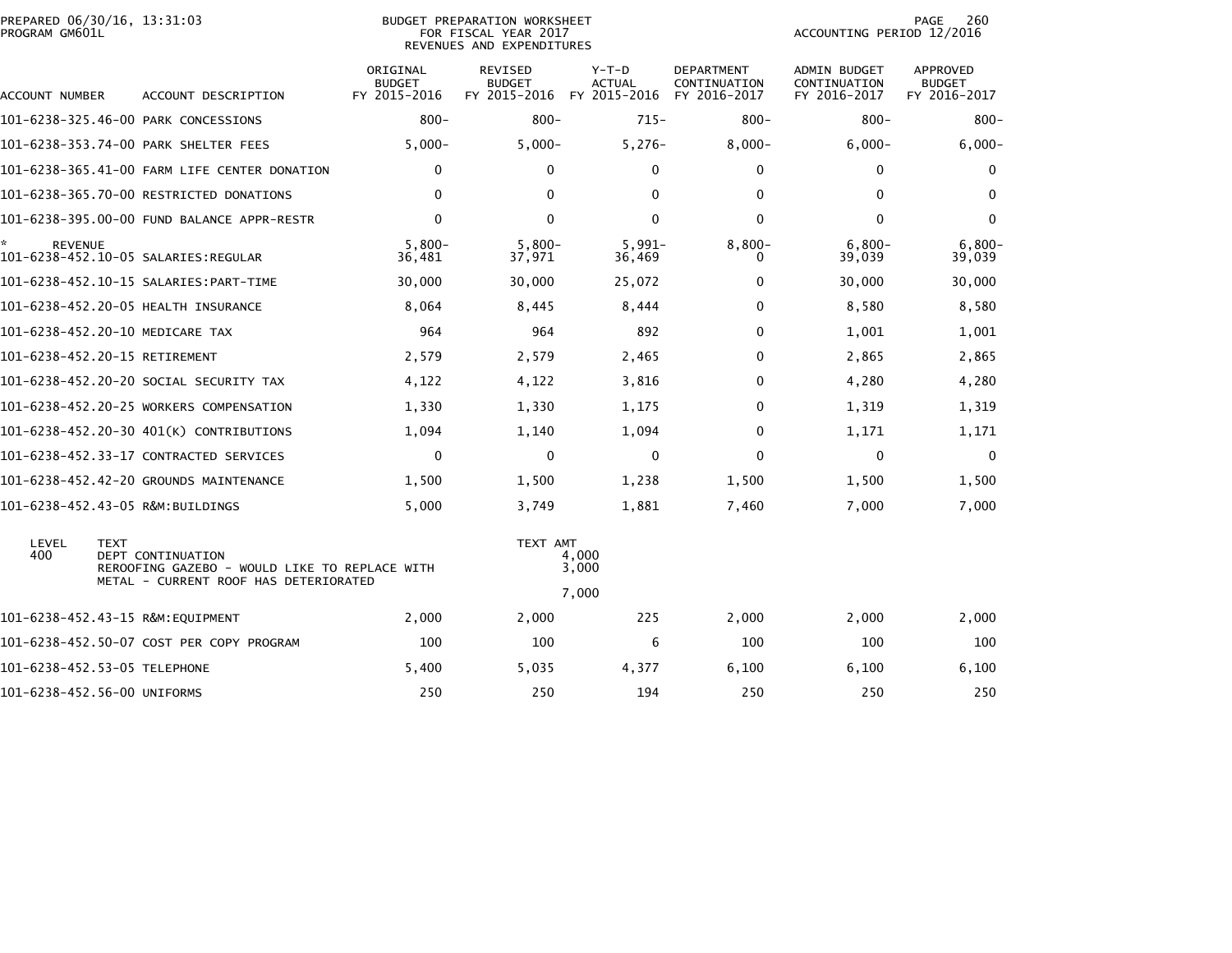| PREPARED 06/30/16, 13:31:03<br>PROGRAM GM601L |                                                                  |                                           | BUDGET PREPARATION WORKSHEET<br>FOR FISCAL YEAR 2017<br>REVENUES AND EXPENDITURES |                                          | 261<br>PAGE<br>ACCOUNTING PERIOD 12/2016          |                                                     |                                           |
|-----------------------------------------------|------------------------------------------------------------------|-------------------------------------------|-----------------------------------------------------------------------------------|------------------------------------------|---------------------------------------------------|-----------------------------------------------------|-------------------------------------------|
| ACCOUNT NUMBER                                | ACCOUNT DESCRIPTION                                              | ORIGINAL<br><b>BUDGET</b><br>FY 2015-2016 | <b>REVISED</b><br><b>BUDGET</b><br>FY 2015-2016                                   | $Y-T-D$<br><b>ACTUAL</b><br>FY 2015-2016 | <b>DEPARTMENT</b><br>CONTINUATION<br>FY 2016-2017 | <b>ADMIN BUDGET</b><br>CONTINUATION<br>FY 2016-2017 | APPROVED<br><b>BUDGET</b><br>FY 2016-2017 |
|                                               | 101-6238-452.61-05 SUPPLIES:OFFICE                               | 200                                       | 200                                                                               | 97                                       | 200                                               | 200                                                 | 200                                       |
|                                               | 101-6238-452.61-12 SUPPLIES:CONCESSIONS                          | 750                                       | 750                                                                               | 453                                      | 500                                               | 500                                                 | 500                                       |
|                                               | 101-6238-452.61-30 SUPPLIES: JANITORIAL                          | 1,200                                     | 1,200                                                                             | 1,135                                    | 1,200                                             | 1,200                                               | 1,200                                     |
|                                               | 101-6238-452.61-40 SUPPLIES:MAINTENANCE                          | 600                                       | 600                                                                               | 443                                      | 600                                               | 600                                                 | 600                                       |
|                                               | 101-6238-452.61-70 SUPPLIES:RECREATION                           | 200                                       | 200                                                                               | $\mathbf{0}$                             | 200                                               | 200                                                 | 200                                       |
|                                               | 101-6238-452.61-95 SUPPLIES:OTHER SMALL EOMT                     | 500                                       | 1,751                                                                             | 1,705                                    | 500                                               | 500                                                 | 500                                       |
| 101-6238-452.62-05 ELECTRICITY                |                                                                  | 10,600                                    | 10,600                                                                            | 8,351                                    | 10,600                                            | 11,000                                              | 11,000                                    |
|                                               | 101-6238-452.62-20 MOTOR FUEL & LUBRICANTS                       | 4,000                                     | 4,000                                                                             | 1,350                                    | 4,000                                             | 4,000                                               | 4,000                                     |
|                                               | 101-6238-452.73-00 C/A:OTHER IMPROVEMENTS                        | 7.000                                     | 7,000                                                                             | 6,995                                    | 19,500                                            | $\Omega$                                            | $\mathbf{0}$                              |
| LEVEL<br><b>TEXT</b><br>400                   | REPLACEMENT OF DAMAGED WATER WHEEL<br>COUNTY MANAGER'S REDUCTION |                                           | TEXT AMT                                                                          | 19.500<br>$19,500-$                      |                                                   |                                                     |                                           |
|                                               | 101-6238-452.83-00 PROGRAM ACTIVITIES                            | 600                                       | 600                                                                               | 265                                      | 600                                               | 600                                                 | 600                                       |
|                                               | 101-6238-452.83-42 DONATION EXPENDITURES                         | 0                                         | $\Omega$                                                                          | 0                                        | 0                                                 | $\Omega$                                            | $\Omega$                                  |
| ÷.<br><b>EXPENDITURE</b>                      |                                                                  | 124,534                                   | 126,086                                                                           | 108,142                                  | 55,310                                            | 124,005                                             | 124,005                                   |
| **<br><b>SLOAN PARK</b>                       |                                                                  | 118,734                                   | 120.286                                                                           | 102.151                                  | 46,510                                            | 117,205                                             | 117,205                                   |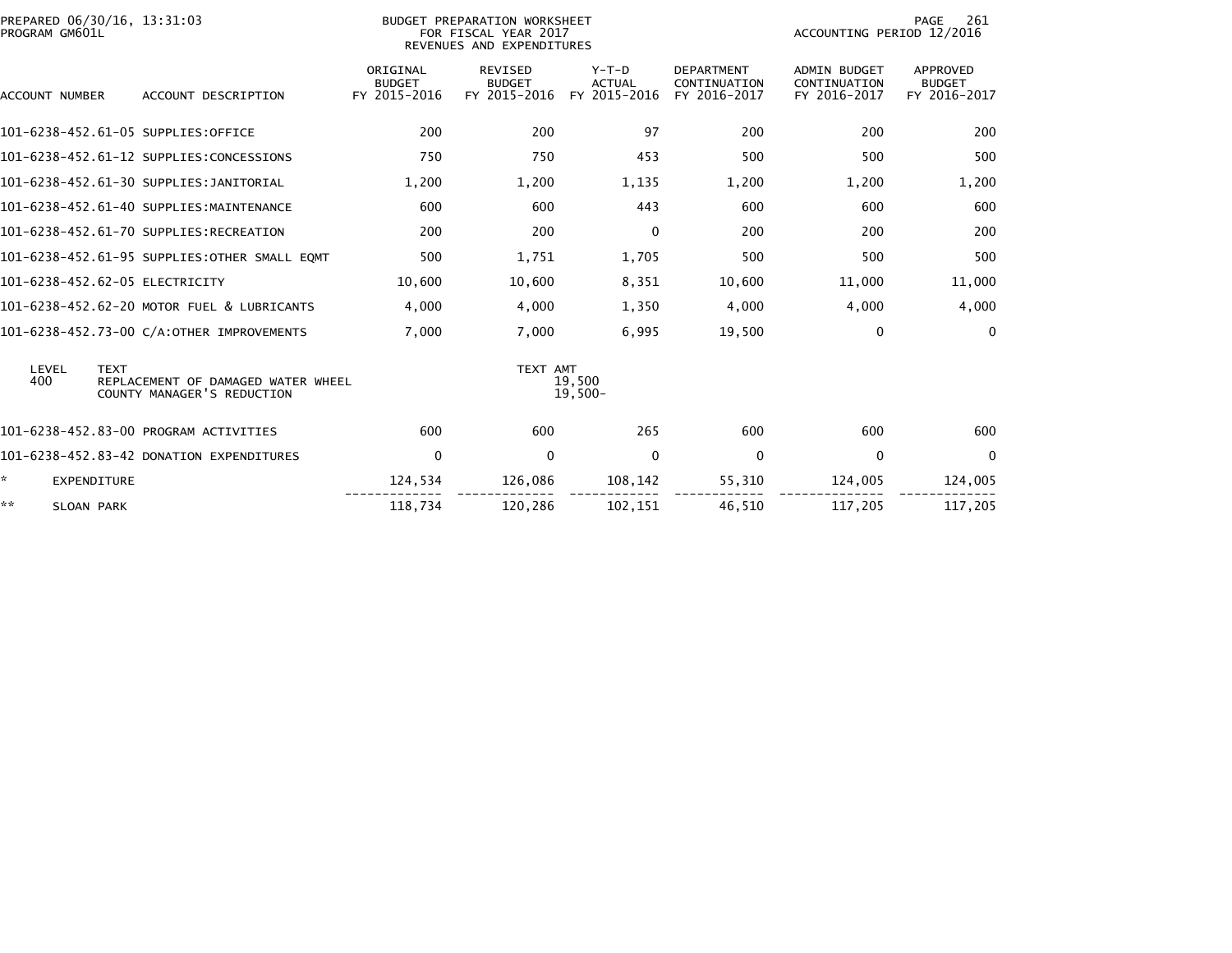| PREPARED 06/30/16, 13:31:03<br>PROGRAM GM601L |                                                                                                                         |                                           | BUDGET PREPARATION WORKSHEET<br>FOR FISCAL YEAR 2017<br>REVENUES AND EXPENDITURES | 262<br>PAGE<br>ACCOUNTING PERIOD 12/2016 |                                                   |                                                     |                                                  |
|-----------------------------------------------|-------------------------------------------------------------------------------------------------------------------------|-------------------------------------------|-----------------------------------------------------------------------------------|------------------------------------------|---------------------------------------------------|-----------------------------------------------------|--------------------------------------------------|
| ACCOUNT NUMBER                                | ACCOUNT DESCRIPTION                                                                                                     | ORIGINAL<br><b>BUDGET</b><br>FY 2015-2016 | REVISED<br><b>BUDGET</b><br>FY 2015-2016                                          | $Y-T-D$<br><b>ACTUAL</b><br>FY 2015-2016 | <b>DEPARTMENT</b><br>CONTINUATION<br>FY 2016-2017 | <b>ADMIN BUDGET</b><br>CONTINUATION<br>FY 2016-2017 | <b>APPROVED</b><br><b>BUDGET</b><br>FY 2016-2017 |
|                                               | 101-6239-325.46-00 PARK CONCESSIONS                                                                                     | $300 -$                                   | $300 -$                                                                           | $151 -$                                  | $300 -$                                           | $300 -$                                             | $300 -$                                          |
|                                               | 101-6239-365.06-50 MUSIC ON THE MT                                                                                      | $\mathbf{0}$                              | $\Omega$                                                                          | $\mathbf 0$                              | $\mathbf{0}$                                      | $\Omega$                                            | 0                                                |
|                                               | 101-6239-365.70-00 RESTRICTED DONATIONS                                                                                 | $\mathbf{0}$                              | $\Omega$                                                                          | $282 -$                                  | $\mathbf{0}$                                      | 0                                                   | $\bf{0}$                                         |
|                                               | 101-6239-395.00-00 FUND BALANCE APPR-RESTR                                                                              | $\mathbf 0$                               | $110-$                                                                            | $\mathbf 0$                              | 0                                                 | $\Omega$                                            | 0                                                |
| ÷.<br><b>REVENUE</b>                          |                                                                                                                         | $300 -$<br>16,500                         | $410 -$<br>16,500                                                                 | $433 -$<br>13,613                        | $300 -$<br>18,000                                 | $300 -$<br>18,000                                   | $300 -$<br>18,000                                |
| LEVEL<br><b>TEXT</b><br>400                   | PART-TIME SALARY BUDGETED TO ALLOW FOR LONGER<br>OPENING HOURS IN THE SPRING AND FALL SEASON<br>DEPARTMENT CONTINUATION |                                           | TEXT AMT                                                                          | 2,100<br>15,900                          |                                                   |                                                     |                                                  |
| 101-6239-452.20-10 MEDICARE TAX               |                                                                                                                         | 240                                       | 240                                                                               | 18,000<br>197                            | $\mathbf{0}$                                      | 261                                                 | 261                                              |
|                                               | 101-6239-452.20-20 SOCIAL SECURITY TAX                                                                                  | 1,023                                     | 1,023                                                                             | 844                                      | 0                                                 | 1,116                                               | 1,116                                            |
|                                               | 101-6239-452.20-25 WORKERS COMPENSATION                                                                                 | 341                                       | 341                                                                               | 260                                      | 0                                                 | 344                                                 | 344                                              |
|                                               | 101-6239-452.42-20 GROUNDS MAINTENANCE                                                                                  | 400                                       | 400                                                                               | 0                                        | 400                                               | 400                                                 | 400                                              |
| 101-6239-452.43-05 R&M:BUILDINGS              |                                                                                                                         | 600                                       | 600                                                                               | 629                                      | 600                                               | 600                                                 | 600                                              |
| 101-6239-452.43-20 R&M:VEHICLES               |                                                                                                                         | 250                                       | 250                                                                               | $\mathbf{0}$                             | 250                                               | 250                                                 | 250                                              |
| 101-6239-452.53-05 TELEPHONE                  |                                                                                                                         | 600                                       | 600                                                                               | 215                                      | 400                                               | 400                                                 | 400                                              |
| 101-6239-452.56-10 CLOTHING                   |                                                                                                                         | 200                                       | 200                                                                               | 180                                      | 200                                               | 300                                                 | 300                                              |
|                                               | 101-6239-452.61-12 SUPPLIES:CONCESSIONS                                                                                 | 500                                       | 500                                                                               | 0                                        | 500                                               | 500                                                 | 500                                              |
|                                               | 101-6239-452.61-30 SUPPLIES:JANITORIAL                                                                                  | 400                                       | 210                                                                               | 210                                      | 210                                               | 210                                                 | 210                                              |
|                                               | 101-6239-452.61-40 SUPPLIES:MAINTENANCE                                                                                 | 200                                       | 200                                                                               | 61                                       | 200                                               | 200                                                 | 200                                              |
|                                               | 101-6239-452.61-95 SUPPLIES:OTHER SMALL EQMT                                                                            | 200                                       | 200                                                                               | 91                                       | 200                                               | 200                                                 | 200                                              |
| 101-6239-452.62-05 ELECTRICITY                |                                                                                                                         | 3,500                                     | 3,500                                                                             | 2,081                                    | 3,500                                             | 3,500                                               | 3,500                                            |
| 101-6239-452.73-45 C/A:PAVING                 |                                                                                                                         | $\mathbf 0$                               | $\Omega$                                                                          | $\mathbf 0$                              | 0                                                 | $\Omega$                                            | 0                                                |
| 101-6239-452.73-90 C/A:OTHER                  |                                                                                                                         | $\mathbf 0$                               | 7,500                                                                             | 7,500                                    | $\mathbf 0$                                       | $\Omega$                                            | 0                                                |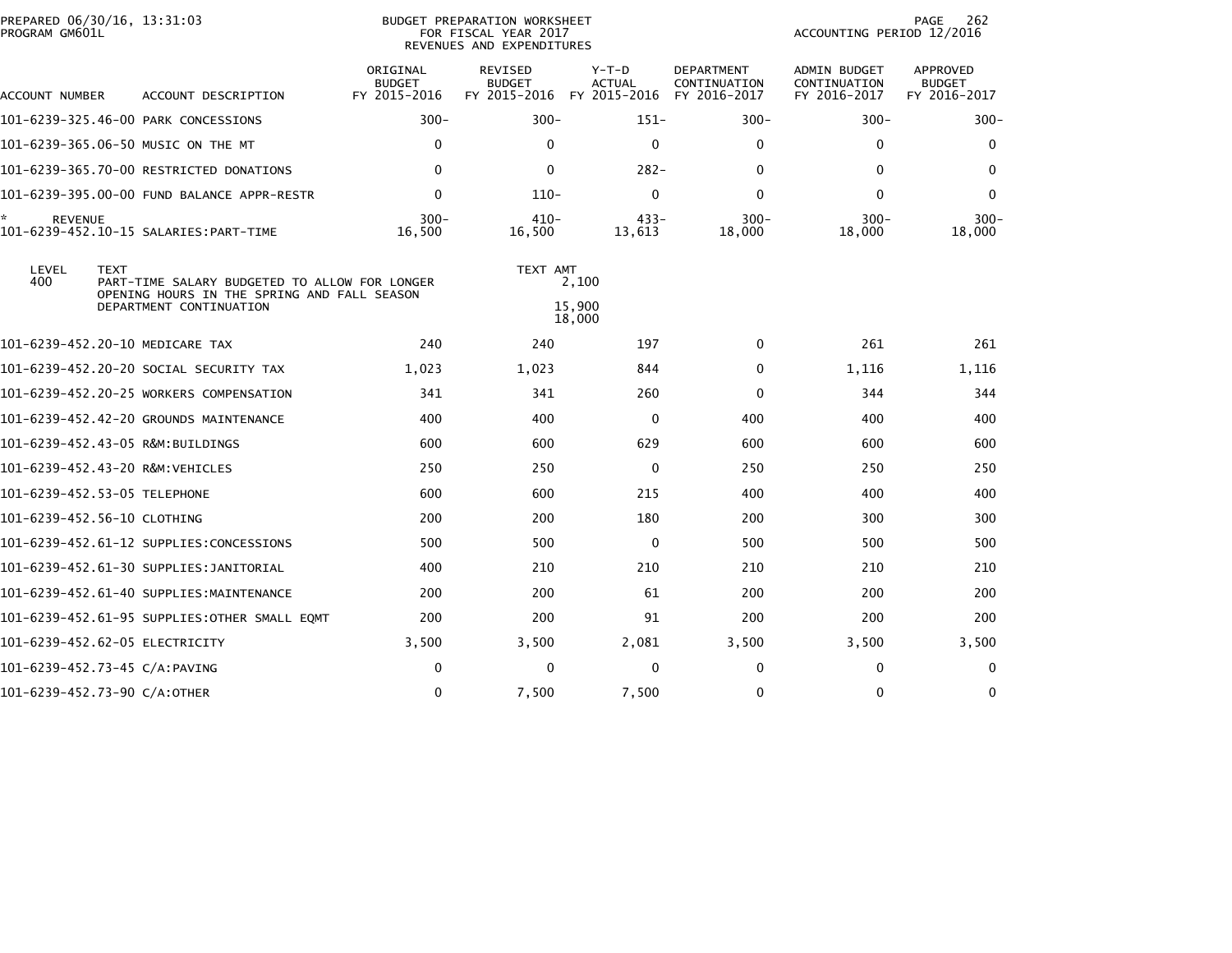| PREPARED 06/30/16, 13:31:03<br>PROGRAM GM601L |                |                                              |                                           | BUDGET PREPARATION WORKSHEET<br>FOR FISCAL YEAR 2017<br>REVENUES AND EXPENDITURES |                                 | 263<br>PAGE<br>ACCOUNTING PERIOD 12/2016          |                                              |                                           |
|-----------------------------------------------|----------------|----------------------------------------------|-------------------------------------------|-----------------------------------------------------------------------------------|---------------------------------|---------------------------------------------------|----------------------------------------------|-------------------------------------------|
|                                               | ACCOUNT NUMBER | ACCOUNT DESCRIPTION                          | ORIGINAL<br><b>BUDGET</b><br>FY 2015-2016 | REVISED<br><b>BUDGET</b><br>FY 2015-2016                                          | Y-T-D<br>ACTUAL<br>FY 2015-2016 | <b>DEPARTMENT</b><br>CONTINUATION<br>FY 2016-2017 | ADMIN BUDGET<br>CONTINUATION<br>FY 2016-2017 | APPROVED<br><b>BUDGET</b><br>FY 2016-2017 |
|                                               |                | 101-6239-452.76-30 F/A:EQUIPMENT/FURNISHINGS | 0                                         | 2.540                                                                             | 2.540                           | 0                                                 | 0                                            | $\Omega$                                  |
|                                               |                | 101-6239-452.82-34 MUSIC ON THE MT           | 400                                       | 700                                                                               | 700                             | 700                                               | 700                                          | 700                                       |
| *.                                            | EXPENDITURE    |                                              | 25,354                                    | 35,504                                                                            | 29,121                          | 25,160                                            | 26,981                                       | 26,981                                    |
| **                                            | DUNN'S MT PARK |                                              | 25,054                                    | 35.094                                                                            | 28,688                          | 24,860                                            | 26,681                                       | 26,681                                    |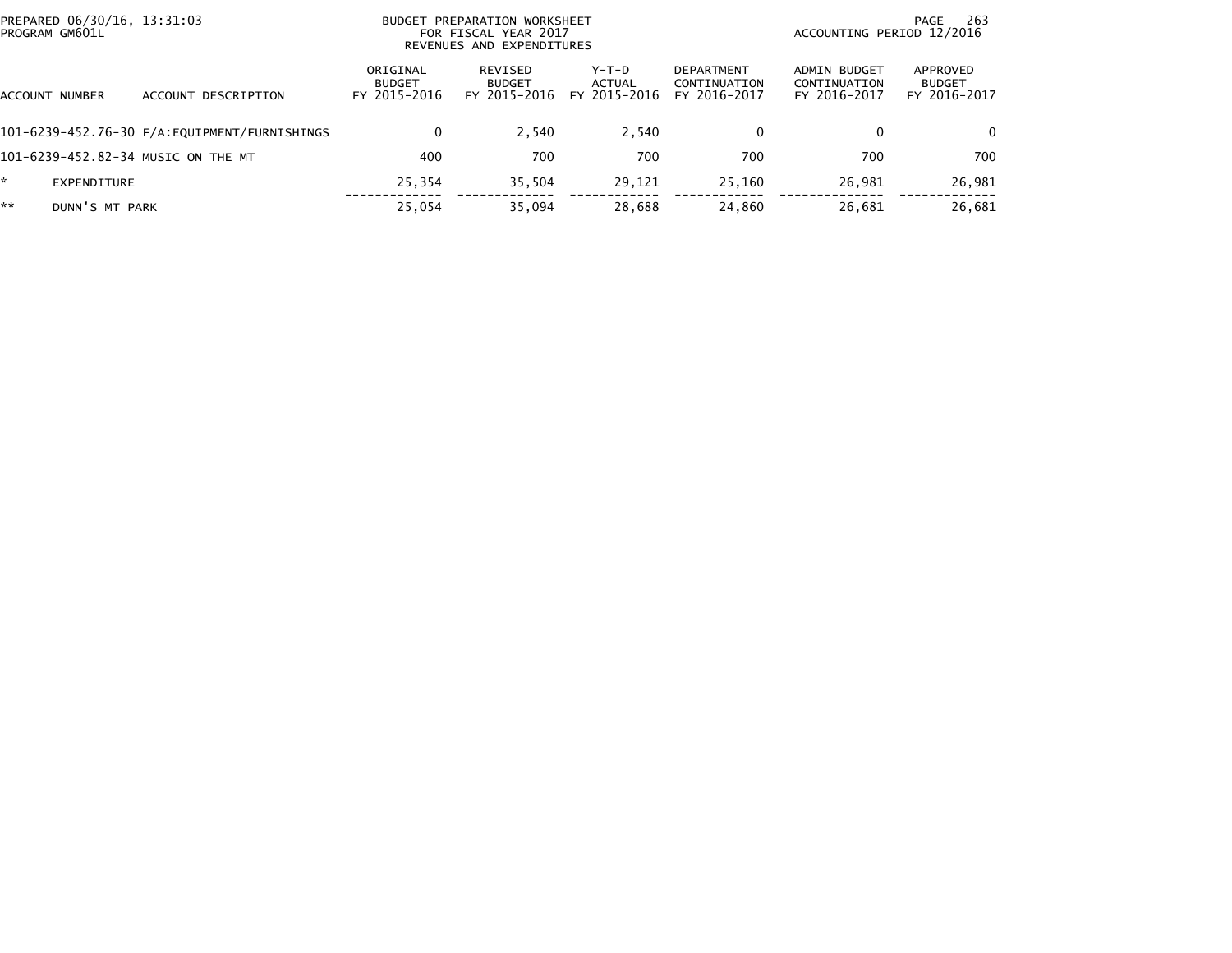| PREPARED 06/30/16, 13:31:03<br>PROGRAM GM601L |                    |                                      |                                           | BUDGET PREPARATION WORKSHEET<br>FOR FISCAL YEAR 2017<br>REVENUES AND EXPENDITURES | 264<br>PAGE<br>ACCOUNTING PERIOD 12/2016 |                                                   |                                              |                                           |
|-----------------------------------------------|--------------------|--------------------------------------|-------------------------------------------|-----------------------------------------------------------------------------------|------------------------------------------|---------------------------------------------------|----------------------------------------------|-------------------------------------------|
|                                               | ACCOUNT NUMBER     | ACCOUNT DESCRIPTION                  | ORIGINAL<br><b>BUDGET</b><br>FY 2015-2016 | REVISED<br><b>BUDGET</b><br>FY 2015-2016                                          | $Y-T-D$<br>ACTUAL<br>FY 2015-2016        | <b>DEPARTMENT</b><br>CONTINUATION<br>FY 2016-2017 | ADMIN BUDGET<br>CONTINUATION<br>FY 2016-2017 | APPROVED<br><b>BUDGET</b><br>FY 2016-2017 |
|                                               |                    | 101-6250-363.55-00 RENT: FAIRGROUNDS | $6.500 -$                                 | $6,500-$                                                                          | $6,500-$                                 | 0                                                 | $6,500-$                                     | $6,500 -$                                 |
|                                               | <b>REVENUE</b>     |                                      | $6.500 -$                                 | $6,500-$                                                                          | $6,500-$                                 | $\mathbf{0}$                                      | $6.500 -$                                    | $6,500-$                                  |
| **                                            | <b>FAIRGROUNDS</b> |                                      | $6.500 -$                                 | $6.500 -$                                                                         | $6.500 -$                                | 0                                                 | $6.500 -$                                    | $6,500-$                                  |
| ***                                           | PARKS & RECREATION |                                      | 931,691                                   | 998.960                                                                           | 776.497                                  | $108.245 -$                                       | 749.948                                      | 764,948                                   |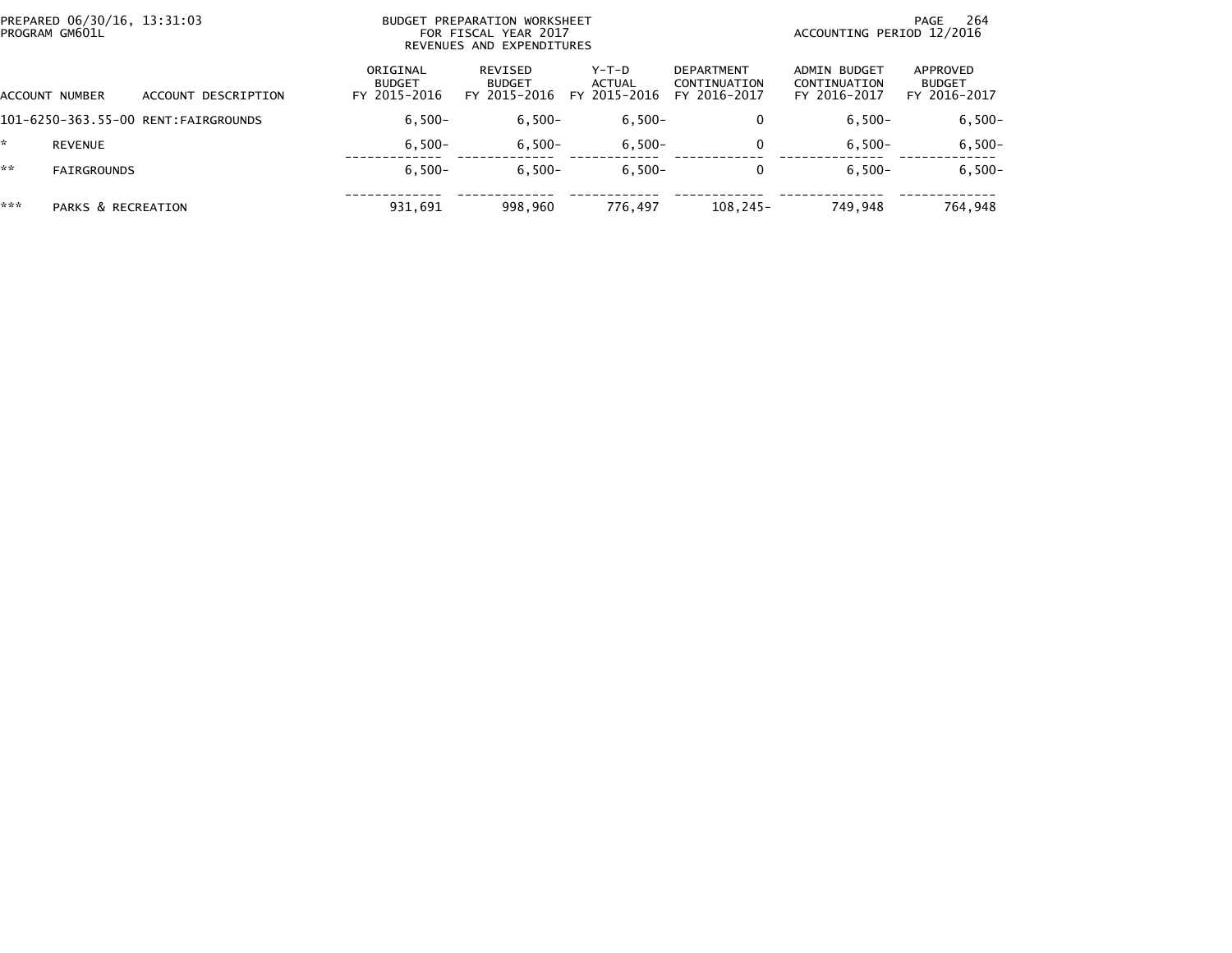| PROGRAM GM601L            | PREPARED 06/30/16, 13:31:03                                                                   |                                           | BUDGET PREPARATION WORKSHEET<br>FOR FISCAL YEAR 2017<br>REVENUES AND EXPENDITURES |                                                       |                                                   | 265<br>PAGE<br>ACCOUNTING PERIOD 12/2016     |                                                  |  |
|---------------------------|-----------------------------------------------------------------------------------------------|-------------------------------------------|-----------------------------------------------------------------------------------|-------------------------------------------------------|---------------------------------------------------|----------------------------------------------|--------------------------------------------------|--|
| ACCOUNT NUMBER            | ACCOUNT DESCRIPTION                                                                           | ORIGINAL<br><b>BUDGET</b><br>FY 2015-2016 | <b>REVISED</b><br><b>BUDGET</b>                                                   | $Y-T-D$<br><b>ACTUAL</b><br>FY 2015-2016 FY 2015-2016 | <b>DEPARTMENT</b><br>CONTINUATION<br>FY 2016-2017 | ADMIN BUDGET<br>CONTINUATION<br>FY 2016-2017 | <b>APPROVED</b><br><b>BUDGET</b><br>FY 2016-2017 |  |
|                           | 101-6410-426.10-05 SALARIES:REGULAR                                                           | $\mathbf{0}$                              | 21,395                                                                            | 17,636                                                | 0                                                 | 70,000                                       | 70,000                                           |  |
|                           |                                                                                               | $\mathbf{0}$                              | $\mathbf{0}$                                                                      | $\mathbf 0$                                           | $\Omega$                                          | $\mathbf{0}$                                 | $\mathbf 0$                                      |  |
|                           | 101-6410-426.20-05 HEALTH INSURANCE                                                           | 0                                         | 2,433                                                                             | 2,433                                                 | 0                                                 | 8,580                                        | 8,580                                            |  |
|                           | 101-6410-426.20-10 MEDICARE TAX                                                               | $\mathbf{0}$                              | 308                                                                               | 258                                                   | $\Omega$                                          | 1,015                                        | 1,015                                            |  |
|                           | 101-6410-426.20-15 RETIREMENT                                                                 | $\mathbf{0}$                              | 1,521                                                                             | 1,266                                                 | 0                                                 | 5,138                                        | 5,138                                            |  |
|                           | 101-6410-426.20-20 SOCIAL SECURITY TAX                                                        | 0                                         | 1,315                                                                             | 1,103                                                 | 0                                                 | 4,340                                        | 4,340                                            |  |
|                           | 101-6410-426.20-25 WORKERS COMPENSATION                                                       | $\mathbf{0}$                              | 241                                                                               | 200                                                   | $\Omega$                                          | 749                                          | 749                                              |  |
|                           | 101-6410-426.20-30 401(K) CONTRIBUTIONS                                                       | 0                                         | 675                                                                               | 562                                                   | 0                                                 | 2,100                                        | 2,100                                            |  |
|                           | 101-6410-426.43-20 R&M:VEHICLES                                                               | 0                                         | $\Omega$                                                                          | 0                                                     | 0                                                 | 0                                            | $\mathbf 0$                                      |  |
|                           | 101-6410-426.53-05 TELEPHONE                                                                  | 0                                         | 500                                                                               | $\mathbf{0}$                                          | $\Omega$                                          | 800                                          | 800                                              |  |
|                           | 101-6410-426.56-00 UNIFORMS                                                                   | $\mathbf{0}$                              | $\Omega$                                                                          | $\mathbf{0}$                                          | $\Omega$                                          | 600                                          | 600                                              |  |
| 101-6410-426.58-00 TRAVEL |                                                                                               | $\Omega$                                  | $\Omega$                                                                          | $\Omega$                                              | 0                                                 | 1.000                                        | 1,000                                            |  |
|                           | 101-6410-426.59-00 TRAINING                                                                   | $\mathbf 0$                               | $\Omega$                                                                          | $\mathbf{0}$                                          | $\Omega$                                          | 500                                          | 500                                              |  |
| LEVEL                     | <b>TEXT</b>                                                                                   |                                           | TEXT AMT                                                                          |                                                       |                                                   |                                              |                                                  |  |
| 400                       | ESTIMATED TRAINING COST NECESSARY TO IMPLEMENT<br>BEST PRACTICES IN AMIMAL SERVICES           |                                           |                                                                                   | 500<br>500                                            |                                                   |                                              |                                                  |  |
|                           | 101-6410-426.61-05 SUPPLIES:OFFICE                                                            | $\Omega$                                  | $\Omega$                                                                          | $\mathbf{0}$                                          | $\mathbf{0}$                                      | 250                                          | 250                                              |  |
|                           | 101-6410-426.61-85 SUPPLIES:VEHICLE                                                           | 0                                         | 0                                                                                 | $\mathbf{0}$                                          | $\Omega$                                          | 0                                            | $\Omega$                                         |  |
|                           | 101-6410-426.61-95 SUPPLIES:OTHER SMALL EQMT                                                  | 0                                         | $\Omega$                                                                          | $\mathbf{0}$                                          | $\Omega$                                          | 500                                          | 500                                              |  |
|                           | 101-6410-426.62-20 MOTOR FUEL & LUBRICANTS                                                    | 0                                         | 0                                                                                 | $\mathbf{0}$                                          | 0                                                 | $\Omega$                                     | $\Omega$                                         |  |
|                           | 101-6410-426.64-50 DUES & SUBSCRIPTIONS                                                       | $\mathbf{0}$                              | $\Omega$                                                                          | $\Omega$                                              | $\Omega$                                          | 500                                          | 500                                              |  |
| LEVEL<br>400              | <b>TEXT</b>                                                                                   |                                           | TEXT AMT                                                                          |                                                       |                                                   |                                              |                                                  |  |
|                           | ESTIMATED COST TO MAINTAIN PROFESSIONAL MEMBERSHIP<br>AND CREDENTIALS FOR DEPARTMENT DIRECTOR |                                           |                                                                                   | 500                                                   |                                                   |                                              |                                                  |  |

500<br>500 500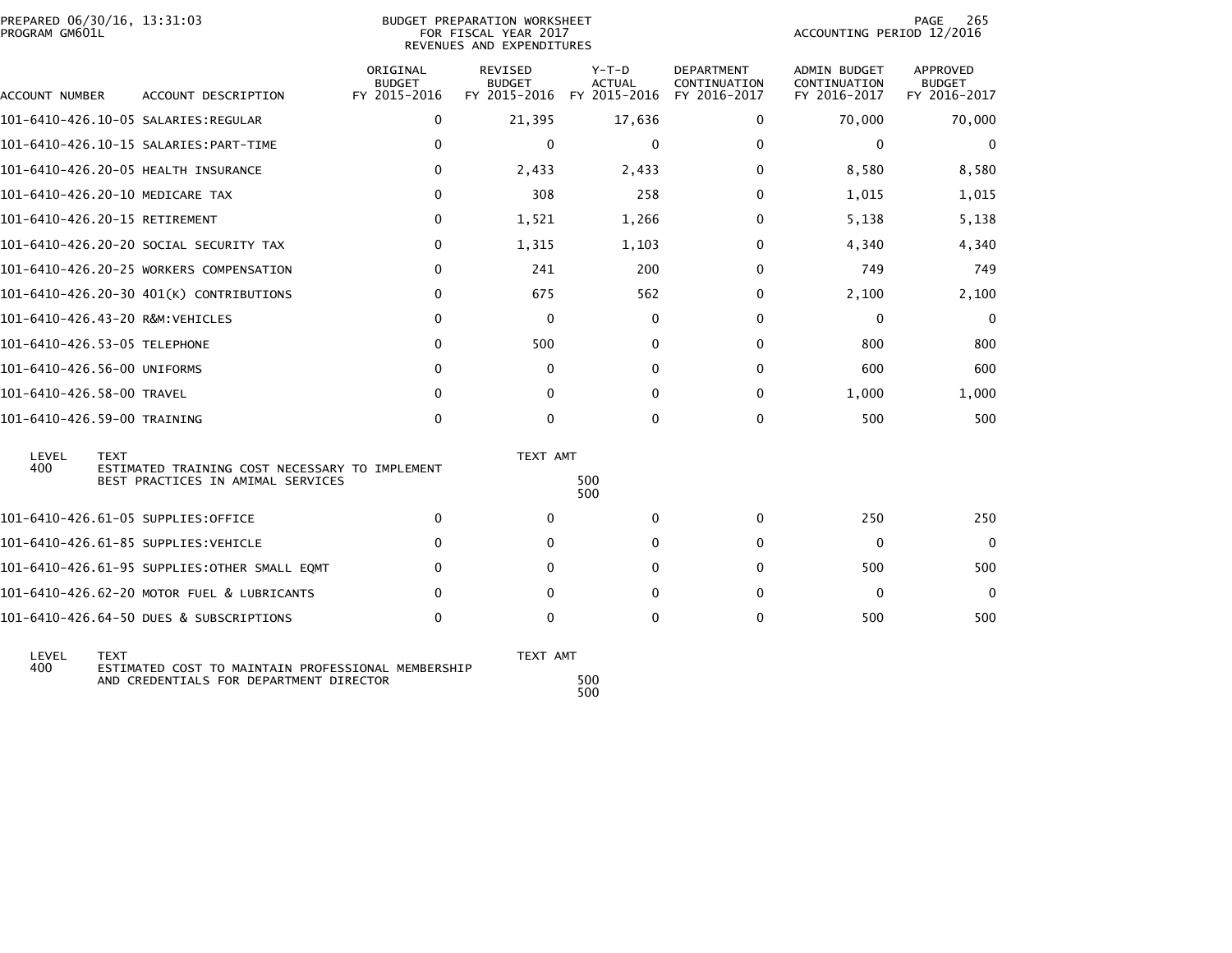| PREPARED 06/30/16, 13:31:03<br>PROGRAM GM601L |                         |                                           | BUDGET PREPARATION WORKSHEET<br>FOR FISCAL YEAR 2017<br>REVENUES AND EXPENDITURES |                                 |                                                   | 266<br>PAGE<br>ACCOUNTING PERIOD 12/2016            |                                           |  |
|-----------------------------------------------|-------------------------|-------------------------------------------|-----------------------------------------------------------------------------------|---------------------------------|---------------------------------------------------|-----------------------------------------------------|-------------------------------------------|--|
| ACCOUNT NUMBER                                | ACCOUNT DESCRIPTION     | ORIGINAL<br><b>BUDGET</b><br>FY 2015-2016 | REVISED<br><b>BUDGET</b><br>FY 2015-2016                                          | Y-T-D<br>ACTUAL<br>FY 2015-2016 | <b>DEPARTMENT</b><br>CONTINUATION<br>FY 2016-2017 | <b>ADMIN BUDGET</b><br>CONTINUATION<br>FY 2016-2017 | APPROVED<br><b>BUDGET</b><br>FY 2016-2017 |  |
| 101-6410-426.74-20 C/A:OFFICE EQUIPMENT       |                         | 0                                         | 0                                                                                 | $\mathbf{0}$                    | $\Omega$                                          | $\Omega$                                            | 0                                         |  |
| 101-6410-426.74-35 C/A:VEHICLES               |                         | 0                                         | $\Omega$                                                                          | $\mathbf{0}$                    | $\mathbf{0}$                                      | $\Omega$                                            | $\Omega$                                  |  |
| 101-6410-426.76-20 F/A:DP EQUIPMENT           |                         | $\mathbf 0$                               | $\Omega$                                                                          | 0                               | $\mathbf 0$                                       | 0                                                   | 2,240                                     |  |
| <b>TEXT</b><br>LEVEL<br>400<br>EXPANSION -    | NEW COMPUTER AND PHONES |                                           | TEXT AMT                                                                          | 2,240<br>2,240                  |                                                   |                                                     |                                           |  |
|                                               |                         | $\mathbf{0}$                              | $\Omega$                                                                          | $\mathbf{0}$                    | $\Omega$                                          | 1,500                                               | 1,500                                     |  |
| <b>EXPENDITURE</b>                            |                         | 0                                         | 28,388                                                                            | 23,458                          | $\mathbf 0$                                       | 97,572                                              | 99,812                                    |  |
| **<br>ANIMAL SVCS: ADMIN                      |                         | 0                                         | 28,388                                                                            | 23,458                          | 0                                                 | 97,572                                              | 99,812                                    |  |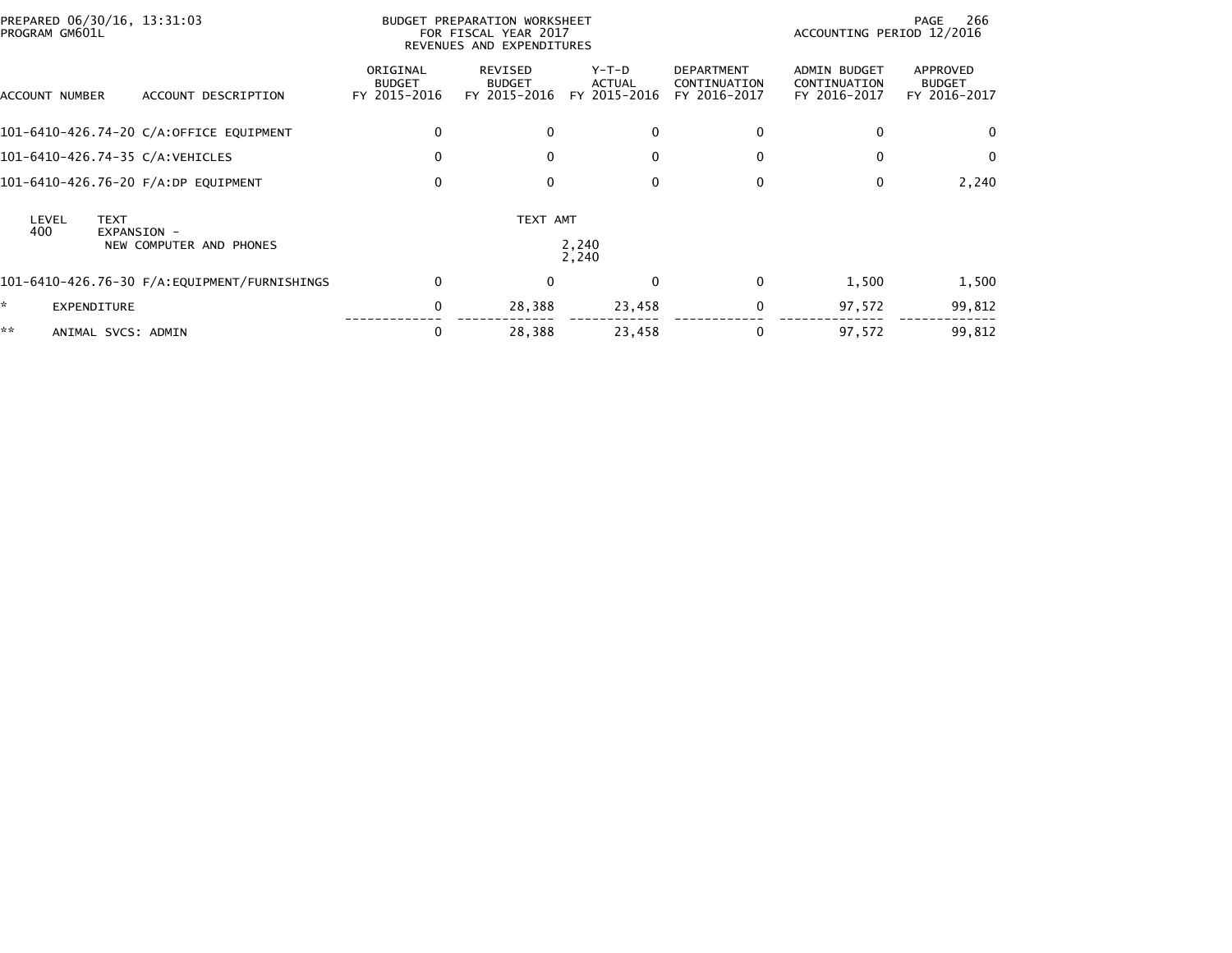| PROGRAM GM601L | PREPARED 06/30/16, 13:31:03                                          |                                           | BUDGET PREPARATION WORKSHEET<br>FOR FISCAL YEAR 2017<br>REVENUES AND EXPENDITURES |                                                                    |                            | ACCOUNTING PERIOD 12/2016                    | PAGE<br>267                               |
|----------------|----------------------------------------------------------------------|-------------------------------------------|-----------------------------------------------------------------------------------|--------------------------------------------------------------------|----------------------------|----------------------------------------------|-------------------------------------------|
| ACCOUNT NUMBER | ACCOUNT DESCRIPTION                                                  | ORIGINAL<br><b>BUDGET</b><br>FY 2015-2016 | REVISED<br><b>BUDGET</b>                                                          | $Y-T-D$<br><b>ACTUAL</b><br>FY 2015-2016 FY 2015-2016 FY 2016-2017 | DEPARTMENT<br>CONTINUATION | ADMIN BUDGET<br>CONTINUATION<br>FY 2016-2017 | APPROVED<br><b>BUDGET</b><br>FY 2016-2017 |
|                |                                                                      | $\mathbf 0$                               | 81,899                                                                            | 74,751                                                             | $\mathbf 0$                | 219,396                                      | 219,396                                   |
| LEVEL<br>400   | <b>TEXT</b><br>CONTINUATION AMOUNT<br>RECOMMENDED REDUCTION IN FORCE |                                           | TEXT AMT                                                                          | 285,593<br>$66, 197 -$<br>219,396                                  |                            |                                              |                                           |
|                |                                                                      | $\mathbf 0$                               | $\mathbf 0$                                                                       | 0                                                                  | 0                          | $\mathbf 0$                                  | 0                                         |
|                | 101-6420-426.20-05 HEALTH INSURANCE                                  | $\mathbf 0$                               | 17,028                                                                            | 15,638                                                             | $\mathbf 0$                | 51,480                                       | 51,480                                    |
| LEVEL<br>400   | <b>TEXT</b><br>CONTINUATION AMOUNT<br>REDUCTION IN FORCE             |                                           | TEXT AMT                                                                          | 68,640<br>$17,160-$<br>51,480                                      |                            |                                              |                                           |
|                | 101-6420-426.20-10 MEDICARE TAX                                      | $\mathbf 0$                               | 1,185                                                                             | 1,117                                                              | $\mathbf 0$                | 3,301                                        | 3,301                                     |
| LEVEL<br>400   | <b>TEXT</b><br>CONTINUATION AMOUNT<br>RECOMMENDED REDUCTION IN FORCE |                                           | TEXT AMT                                                                          | 4,141<br>$840 -$<br>3,301                                          |                            |                                              |                                           |
|                | 101-6420-426.20-15 RETIREMENT                                        | $\mathbf 0$                               | 5,915                                                                             | 5,333                                                              | 0                          | 16,104                                       | 16,104                                    |
| LEVEL<br>400   | <b>TEXT</b><br>CONTINUATION AMOUNT<br>RECOMMENDED REDUCTION IN FORCE |                                           | TEXT AMT                                                                          | 20,963<br>$4,859-$<br>16,104                                       |                            |                                              |                                           |
|                | 101-6420-426.20-20 SOCIAL SECURITY TAX                               | $\mathbf{0}$                              | 5,066                                                                             | 4,775                                                              | 0                          | 14, 114                                      | 14, 114                                   |
| LEVEL<br>400   | <b>TEXT</b><br>CONTINUATION AMOUNT<br>RECOMMENDED REDUCTION IN FORCE |                                           | TEXT AMT                                                                          | 17,707<br>$3,593-$<br>14,114                                       |                            |                                              |                                           |
|                | 101-6420-426.20-25 WORKERS COMPENSATION                              | $\Omega$                                  | 936                                                                               | 859                                                                | $\mathbf 0$                | 2,348                                        | 2,348                                     |
| LEVEL<br>400   | <b>TEXT</b><br>CONTINUATION AMOUNT                                   |                                           | TEXT AMT                                                                          | 3,056                                                              |                            |                                              |                                           |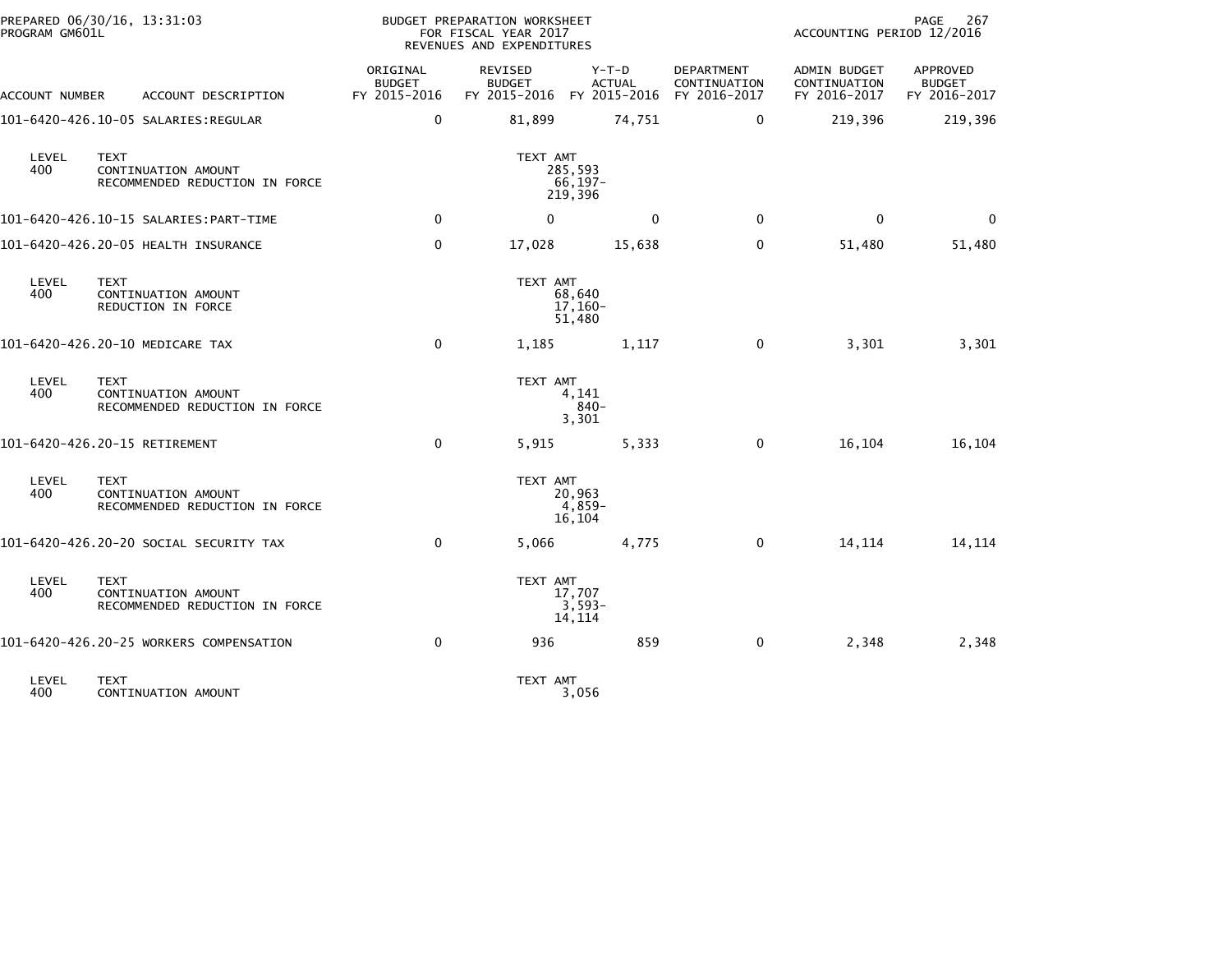| PROGRAM GM601L | PREPARED 06/30/16, 13:31:03                                                                                                                                                                   |                                           | BUDGET PREPARATION WORKSHEET<br>FOR FISCAL YEAR 2017<br>REVENUES AND EXPENDITURES |                                                                    |                                   | ACCOUNTING PERIOD 12/2016                    | 268<br>PAGE                               |
|----------------|-----------------------------------------------------------------------------------------------------------------------------------------------------------------------------------------------|-------------------------------------------|-----------------------------------------------------------------------------------|--------------------------------------------------------------------|-----------------------------------|----------------------------------------------|-------------------------------------------|
| ACCOUNT NUMBER | ACCOUNT DESCRIPTION                                                                                                                                                                           | ORIGINAL<br><b>BUDGET</b><br>FY 2015-2016 | <b>REVISED</b><br><b>BUDGET</b>                                                   | $Y-T-D$<br><b>ACTUAL</b><br>FY 2015-2016 FY 2015-2016 FY 2016-2017 | <b>DEPARTMENT</b><br>CONTINUATION | ADMIN BUDGET<br>CONTINUATION<br>FY 2016-2017 | APPROVED<br><b>BUDGET</b><br>FY 2016-2017 |
|                | RECOMMENDED REDUCTION IN FORCE                                                                                                                                                                |                                           |                                                                                   | $708 -$<br>2,348                                                   |                                   |                                              |                                           |
|                | 101-6420-426.20-30 401(K) CONTRIBUTIONS                                                                                                                                                       | $\Omega$                                  | 2,593                                                                             | 2,378                                                              | $\mathbf{0}$                      | 6,582                                        | 6,582                                     |
| LEVEL<br>400   | <b>TEXT</b><br>CONTINUATION AMOUNT<br>RECOMMENDED REDUCTION IN FORCE                                                                                                                          |                                           | TEXT AMT                                                                          | 8,568<br>$1,986-$<br>6,582                                         |                                   |                                              |                                           |
|                | 101-6420-426.34-30 SERVICE & MAINTENANCE                                                                                                                                                      | $\Omega$                                  | 0                                                                                 | $\mathbf{0}$                                                       | $\mathbf 0$                       | $\Omega$                                     | 0                                         |
|                | 101-6420-426.43-15 R&M:EQUIPMENT                                                                                                                                                              | $\Omega$                                  | $\mathbf{0}$                                                                      | 13                                                                 | $\mathbf{0}$                      | 1,000                                        | 1,000                                     |
|                | 101-6420-426.43-20 R&M:VEHICLES                                                                                                                                                               | $\mathbf{0}$                              | $\mathbf{0}$                                                                      | 1,159                                                              | $\mathbf{0}$                      | 3,000                                        | 3,000                                     |
|                | 101-6420-426.53-05 TELEPHONE                                                                                                                                                                  | $\mathbf 0$                               | 721                                                                               | 175                                                                | $\mathbf{0}$                      | 5,460                                        | 5,460                                     |
| LEVEL<br>400   | <b>TEXT</b><br>DEPARTMENT CONTINUATION<br>TELEPHONE COVERAGE FOR ENFORCEMENT OFFICERS NEEDS<br>TO BE UPGRADED TO BE ABLE TO ACCESS EMAIL AND<br>OTHER ONLINE SERVICES TO RESPOND TO COMMUNITY |                                           | TEXT AMT                                                                          | 1,620                                                              |                                   |                                              |                                           |
|                | EXPECTATIONS RELATED TO SERVICES                                                                                                                                                              |                                           |                                                                                   | 3,840<br>5,460                                                     |                                   |                                              |                                           |
|                | 101-6420-426.55-00 PRINTING                                                                                                                                                                   | $\mathbf 0$                               | 0                                                                                 | 139                                                                | $\mathbf 0$                       | $\mathbf 0$                                  | 0                                         |
|                | 101-6420-426.56-00 UNIFORMS                                                                                                                                                                   | $\Omega$                                  | $\mathbf{0}$                                                                      | 768                                                                | $\mathbf{0}$                      | 3,500                                        | 3,500                                     |
| LEVEL<br>400   | <b>TEXT</b><br>DEPARTMENT CONTINUATION<br>DUE TO THE REORGANIZATION THE STAFF MEETING THE<br>PUBLIC WILL NEED TO UPGRADE THEIR UNIFORMS TO<br>AVOID CONFUSION                                 |                                           | TEXT AMT                                                                          | 2,500<br>1.000<br>3,500                                            |                                   |                                              |                                           |
|                | 101-6420-426.58-00 TRAVEL                                                                                                                                                                     | $\mathbf 0$                               | 0                                                                                 | 345                                                                | $\mathbf 0$                       | 2,500                                        | 2,500                                     |
| LEVEL<br>400   | <b>TEXT</b><br>DEPARTMENT CONTINUATION<br>REQUEST INCREASE FUNDS FOR TRAVEL FOR TRAINING<br>OF STAFF ON CURRENT PRACTICES IN ENFORCEMENT                                                      |                                           | TEXT AMT                                                                          | 1,613<br>887                                                       |                                   |                                              |                                           |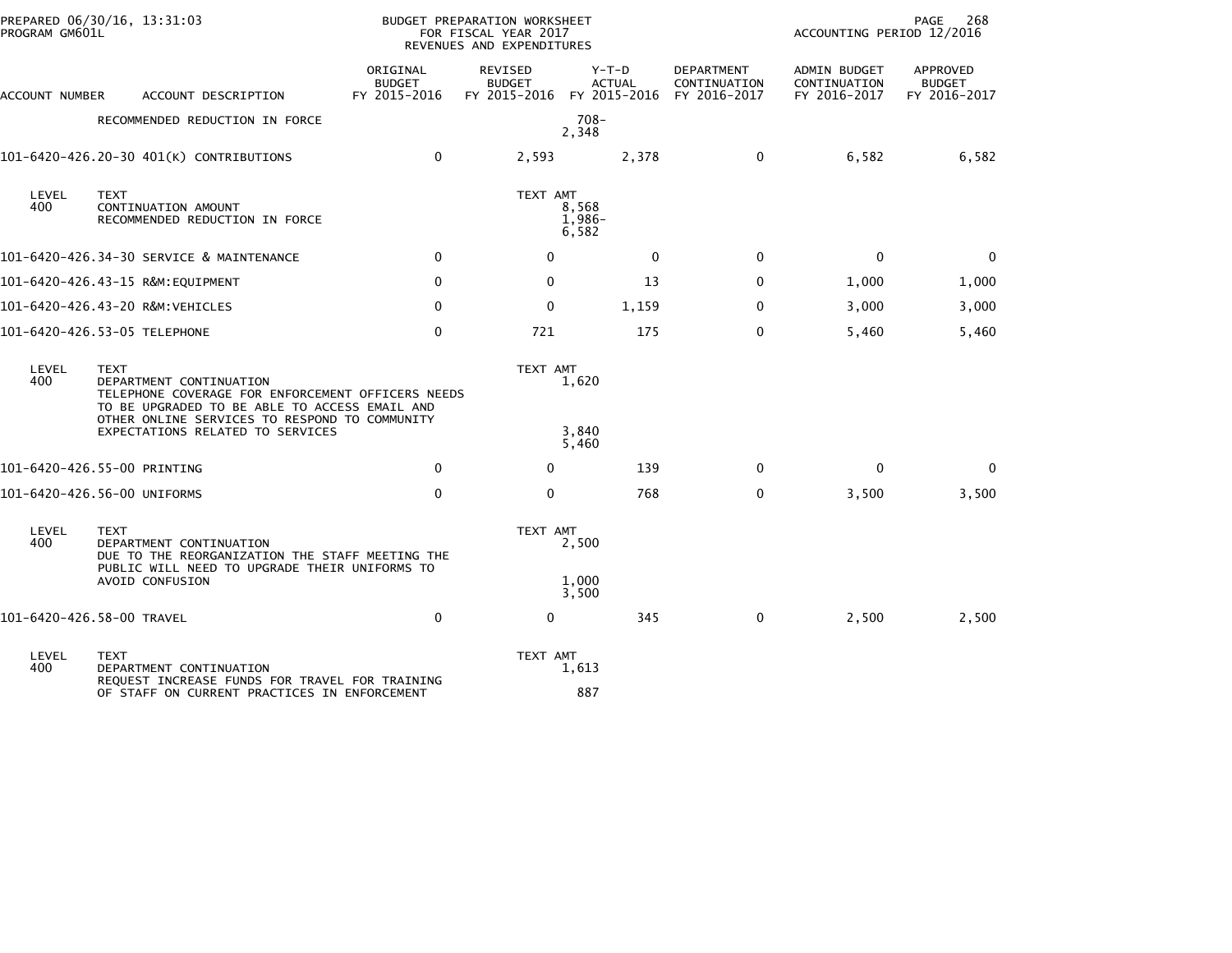| PROGRAM GM601L    | PREPARED 06/30/16, 13:31:03                                                                                                                                                                                                                                                                      |                                           | BUDGET PREPARATION WORKSHEET<br>FOR FISCAL YEAR 2017<br>REVENUES AND EXPENDITURES | PAGE<br>269<br>ACCOUNTING PERIOD 12/2016 |                                            |                                              |                                           |
|-------------------|--------------------------------------------------------------------------------------------------------------------------------------------------------------------------------------------------------------------------------------------------------------------------------------------------|-------------------------------------------|-----------------------------------------------------------------------------------|------------------------------------------|--------------------------------------------|----------------------------------------------|-------------------------------------------|
| ACCOUNT NUMBER    | ACCOUNT DESCRIPTION                                                                                                                                                                                                                                                                              | ORIGINAL<br><b>BUDGET</b><br>FY 2015-2016 | REVISED<br><b>BUDGET</b><br>FY 2015-2016 FY 2015-2016                             | $Y-T-D$<br><b>ACTUAL</b>                 | DEPARTMENT<br>CONTINUATION<br>FY 2016-2017 | ADMIN BUDGET<br>CONTINUATION<br>FY 2016-2017 | APPROVED<br><b>BUDGET</b><br>FY 2016-2017 |
|                   |                                                                                                                                                                                                                                                                                                  |                                           |                                                                                   | 2,500                                    |                                            |                                              |                                           |
|                   | 101-6420-426.59-00 TRAINING                                                                                                                                                                                                                                                                      | $\mathbf 0$                               | $\Omega$                                                                          | $\mathbf 0$                              | $\mathbf 0$                                | 2,150                                        | 2,150                                     |
| LEVEL             | <b>TEXT</b>                                                                                                                                                                                                                                                                                      |                                           | TEXT AMT                                                                          |                                          |                                            |                                              |                                           |
| 400               | ESTIMATED COST TO TRAIN STAFF IN BEST PRACTICES<br>IN ANIMAL SERVICES ENFORCEMENT                                                                                                                                                                                                                |                                           |                                                                                   | 2,150<br>2,150                           |                                            |                                              |                                           |
|                   | 101–6420–426.61–05 SUPPLIES:OFFICE                                                                                                                                                                                                                                                               | $\mathbf{0}$                              | $\mathbf{0}$                                                                      | 100                                      | $\mathbf{0}$                               | 500                                          | 500                                       |
|                   | 101-6420-426.61-13 SUPPLIES:ANIMAL CONTROL                                                                                                                                                                                                                                                       | $\mathbf{0}$                              | $\Omega$                                                                          | 968                                      | $\mathbf{0}$                               | 2,500                                        | 2,500                                     |
|                   | 101-6420-426.61-85 SUPPLIES:VEHICLE                                                                                                                                                                                                                                                              | $\Omega$                                  | $\Omega$                                                                          | 879                                      | $\Omega$                                   | 2,000                                        | 2,000                                     |
|                   | 101-6420-426.61-95 SUPPLIES:OTHER SMALL EQMT                                                                                                                                                                                                                                                     | 0                                         | $\mathbf 0$                                                                       | $\mathbf 0$                              | $\mathbf 0$                                | 2,000                                        | 2,000                                     |
| LEVEL<br>400      | <b>TEXT</b><br>DUE THE THE REORGANIZATION THE OTHER SMALL<br>EQUIPMENT BUDGET FOR ANIMAL ENFORCEMENT WILL BE<br>SEPARATED FROM THE THE SHELTER BUDGET.<br>BUDGET WILL PROVIDE FOR THE DOG AND CAT TRAPS.<br>FERAL CAT DENS, SCANNERS, AND ROUTINE REPLACEMENT<br>OF CATCH POLES AND CAT GRABBERS | <b>THIS</b>                               | TEXT AMT                                                                          | 2,000<br>2,000                           |                                            |                                              |                                           |
|                   | 101-6420-426.62-20 MOTOR FUEL & LUBRICANTS                                                                                                                                                                                                                                                       | $\Omega$                                  | $\mathbf{0}$                                                                      | $\mathbf{0}$                             | $\Omega$                                   | 33,000                                       | 33,000                                    |
|                   | 101-6420-426.64-50 DUES & SUBSCRIPTIONS                                                                                                                                                                                                                                                          | $\Omega$                                  | $\mathbf{0}$                                                                      | $\Omega$                                 | $\Omega$                                   | 500                                          | 500                                       |
| LEVEL<br>400      | <b>TEXT</b>                                                                                                                                                                                                                                                                                      |                                           | TEXT AMT                                                                          |                                          |                                            |                                              |                                           |
|                   | ESTIMATED COST TO MAINTAIN PROFESSIONAL MEMBERSHIP<br>AND CREDENTIALS FOR ANIMAL SERVICES ENFORCEMENT<br><b>STAFF</b>                                                                                                                                                                            |                                           |                                                                                   | 500                                      |                                            |                                              |                                           |
|                   |                                                                                                                                                                                                                                                                                                  |                                           |                                                                                   | 500                                      |                                            |                                              |                                           |
|                   | 101-6420-426.74-20 C/A:OFFICE EQUIPMENT                                                                                                                                                                                                                                                          | $\mathbf 0$                               | 0                                                                                 | 0                                        | 0                                          | 0                                            | $\mathbf{0}$                              |
|                   | 101-6420-426.74-35 C/A:VEHICLES                                                                                                                                                                                                                                                                  | $\mathbf{0}$                              | 0                                                                                 | $\mathbf{0}$                             | $\Omega$                                   | $\mathbf{0}$                                 | $\mathbf 0$                               |
|                   |                                                                                                                                                                                                                                                                                                  | $\Omega$                                  | $\Omega$                                                                          | $\Omega$                                 | $\Omega$                                   | 1,500                                        | 1,500                                     |
| ×.<br>EXPENDITURE |                                                                                                                                                                                                                                                                                                  | 0                                         | 115,343                                                                           | 109,397                                  | 0                                          | 372,935                                      | 372,935                                   |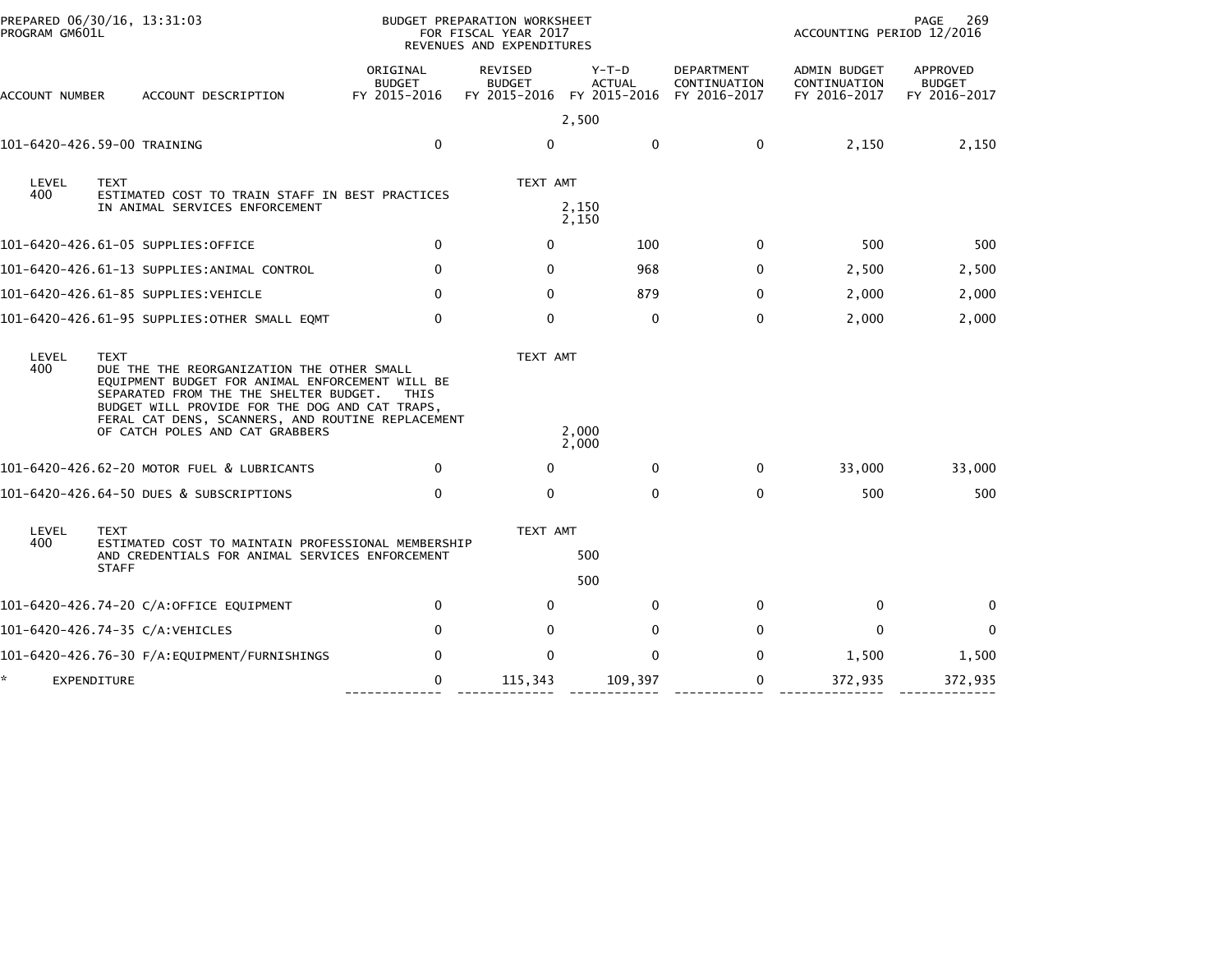| PREPARED 06/30/16, 13:31:03<br>PROGRAM GM601L |                          |                                           | BUDGET PREPARATION WORKSHEET<br>FOR FISCAL YEAR 2017<br>REVENUES AND EXPENDITURES | 270<br>PAGE<br>ACCOUNTING PERIOD 12/2016 |                                            |                                              |                                           |
|-----------------------------------------------|--------------------------|-------------------------------------------|-----------------------------------------------------------------------------------|------------------------------------------|--------------------------------------------|----------------------------------------------|-------------------------------------------|
| ACCOUNT NUMBER                                | ACCOUNT DESCRIPTION      | ORIGINAL<br><b>BUDGET</b><br>FY 2015-2016 | <b>REVISED</b><br><b>BUDGET</b><br>FY 2015-2016                                   | $Y-T-D$<br><b>ACTUAL</b><br>FY 2015-2016 | DEPARTMENT<br>CONTINUATION<br>FY 2016-2017 | ADMIN BUDGET<br>CONTINUATION<br>FY 2016-2017 | APPROVED<br><b>BUDGET</b><br>FY 2016-2017 |
| **                                            | ANIMAL SVCS: ENFORCEMENT |                                           | 115.343                                                                           | 109,397                                  | 0                                          | 372.935                                      | 372,935                                   |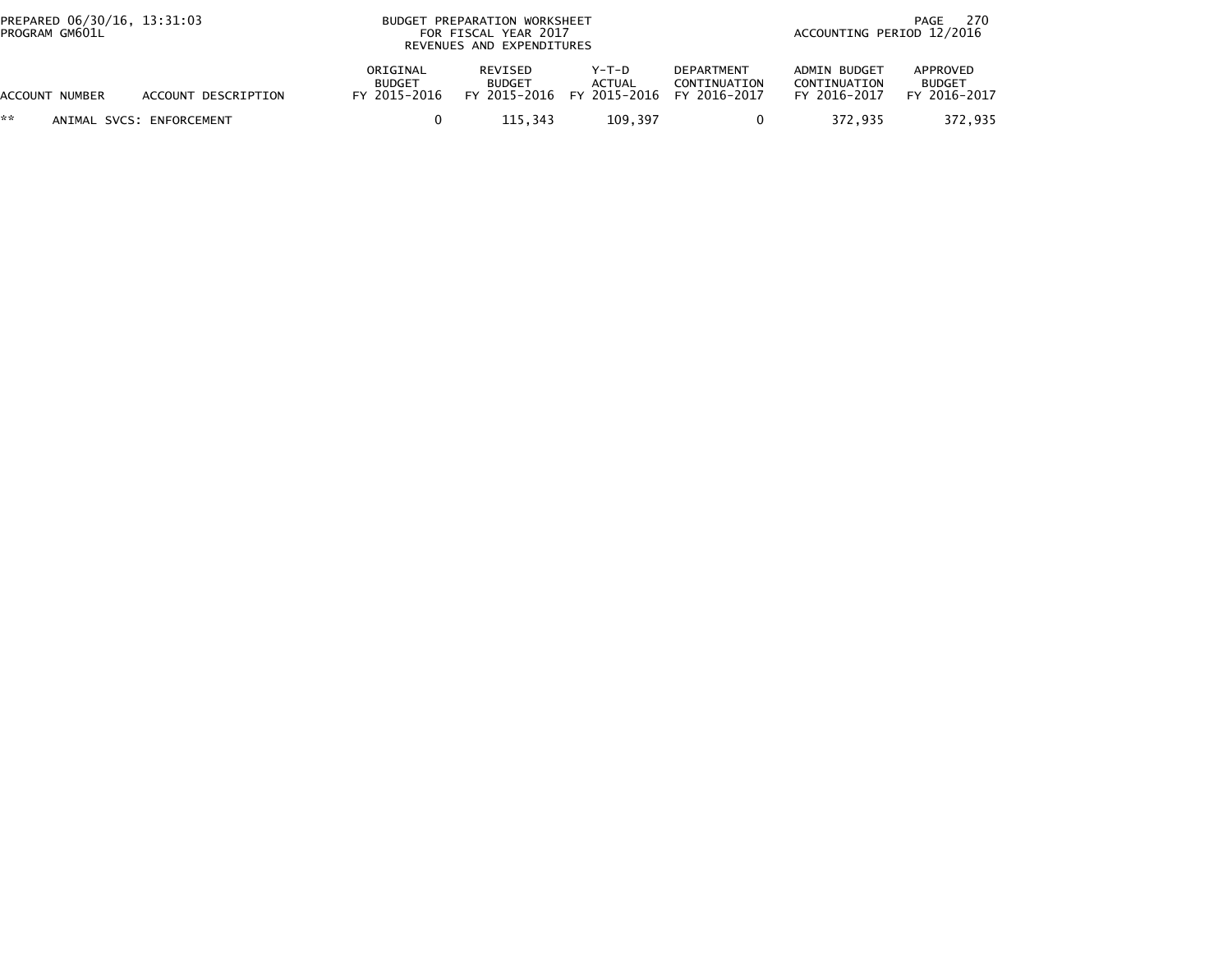|                | PREPARED 06/30/16, 13:31:03 |  |
|----------------|-----------------------------|--|
| PROGRAM GM601L |                             |  |

PODET PREPARATION WORKSHEET A SUDGET PREPARATION WORKSHEET FOR FISCAL YEAR 2017 PROGRAM GM601L FOR FISCAL YEAR 2017 ACCOUNTING PERIOD 12/2016REVENUES AND EXPENDITURES

| ACCOUNT NUMBER                                        | ACCOUNT DESCRIPTION                          | ORIGINAL<br><b>BUDGET</b><br>FY 2015-2016 | REVISED<br><b>BUDGET</b><br>FY 2015-2016 | $Y-T-D$<br><b>ACTUAL</b><br>FY 2015-2016 | <b>DEPARTMENT</b><br>CONTINUATION<br>FY 2016-2017 | ADMIN BUDGET<br>CONTINUATION<br>FY 2016-2017 | APPROVED<br><b>BUDGET</b><br>FY 2016-2017 |
|-------------------------------------------------------|----------------------------------------------|-------------------------------------------|------------------------------------------|------------------------------------------|---------------------------------------------------|----------------------------------------------|-------------------------------------------|
|                                                       | 101-6430-325.19-00 GENERAL SALES & SERVICES  | $\Omega$                                  | 0                                        | $6,946-$                                 | $\Omega$                                          | $20,000 -$                                   | $20,000 -$                                |
|                                                       | 101-6430-325.19-01 PET ADOPTION VACCINE FEE  | 0                                         | $10,800 -$                               | $10,900 -$                               | 0                                                 | $31,600 -$                                   | $31,600 -$                                |
|                                                       | 101-6430-353.94-00 PET ADOPTION SPAY/NEUTER  | 0                                         | $\mathbf{0}$                             | $54,985-$                                | $\Omega$                                          | 170,000-                                     | 170,000-                                  |
|                                                       | 101-6430-365.17-00 ANIMAL CONTROL DONATIONS  | 0                                         | $\Omega$                                 | $185 -$                                  | $\Omega$                                          | $\Omega$                                     |                                           |
|                                                       | 101-6430-395.00-00 FUND BALANCE APPR-RESTR   | <sup>0</sup>                              | 0                                        | $\mathbf{0}$                             | <sup>0</sup>                                      | 0                                            |                                           |
|                                                       | 101-6430-395.10-00 FUND BALANCE APPR-UNREST  | <sup>0</sup>                              | $\Omega$                                 | $\mathbf{0}$                             | 0                                                 | $\Omega$                                     | $\bf{0}$                                  |
| <b>REVENUE</b><br>101-6430-426.10-05 SALARIES:REGULAR |                                              |                                           | $10.800 -$<br>64,385                     | 73,016-<br>36,752                        | O                                                 | 221,600-<br>155,553                          | 221,600-<br>155,553                       |
| 101-6430-426.10-15 SALARIES: PART-TIME                |                                              | 0                                         | 15,002                                   | 12,946                                   | 0                                                 | 13,900                                       | 13,900                                    |
| 101-6430-426.20-05 HEALTH INSURANCE                   |                                              | 0                                         | 16,680                                   | 12,163                                   | 0                                                 | 45,474                                       | 45,474                                    |
| 101-6430-426.20-10 MEDICARE TAX                       |                                              | 0                                         | 1,184                                    | 762                                      | 0                                                 | 2,479                                        | 2,479                                     |
| 101-6430-426.20-15 RETIREMENT                         |                                              | 0                                         | 4,561                                    | 2,693                                    | 0                                                 | 11,418                                       | 11,418                                    |
|                                                       | 101-6430-426.20-20 SOCIAL SECURITY TAX       | $\Omega$                                  | 5,075                                    | 3,257                                    | $\Omega$                                          | 10,506                                       | 10,506                                    |
|                                                       | 101-6430-426.20-25 WORKERS COMPENSATION      | 0                                         | 735                                      | 439                                      | $\Omega$                                          | 1,362                                        | 1,362                                     |
|                                                       | 101-6430-426.20-30 401(K) CONTRIBUTIONS      | 0                                         | 1,087                                    | 523                                      | $\Omega$                                          | 4,666                                        | 4,666                                     |
|                                                       | 101-6430-426.32-60 PET ADOPTION VOUCHER SVCS | 0                                         | 0                                        | 17,490                                   | 0                                                 | 130,000                                      | 130,000                                   |
| 101-6430-426.32-65 VETERINARY                         |                                              | 0                                         | $\mathbf{0}$                             | 8,220                                    | 0                                                 | $\Omega$                                     | $\Omega$                                  |
| 101-6430-426.33-13 CONTRACT CLEANING                  |                                              | 0                                         | $\mathbf{0}$                             | 664                                      | $\Omega$                                          | 7,100                                        | 7,100                                     |
|                                                       | 101-6430-426.34-30 SERVICE & MAINTENANCE     | 0                                         | $\Omega$                                 | $\mathbf{0}$                             | $\Omega$                                          | 12,500                                       | 12,500                                    |
| 101-6430-426.41-40 WATER                              |                                              | $\Omega$                                  | $\Omega$                                 | 231                                      | <sup>0</sup>                                      | 5,000                                        | 5,000                                     |
| 101-6430-426.43-15 R&M:EQUIPMENT                      |                                              | 0                                         | $\Omega$                                 | $\mathbf{0}$                             | <sup>0</sup>                                      | 1,000                                        | 1,000                                     |
|                                                       | 101-6430-426.50-07 COST PER COPY PROGRAM     | 0                                         | 0                                        | $\Omega$                                 | $\Omega$                                          | 2,200                                        | 2,200                                     |

 $1,000$ 

LEVEL TEXT<br>400 DEPARTMENT CONTINUATION 1,000<br>THE ANIMAL SHELTER NEEDS TO INCREASE THE COST PER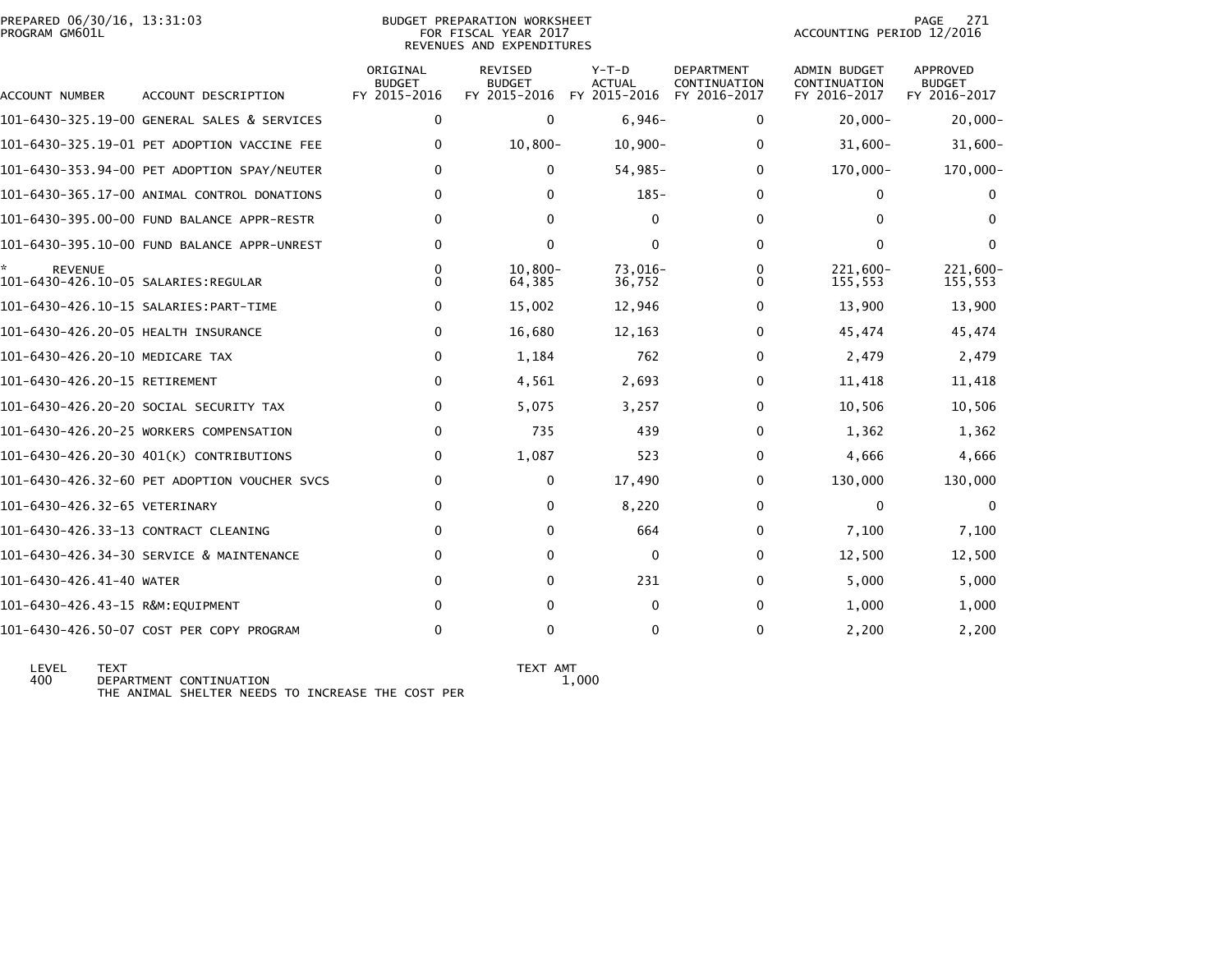| PREPARED 06/30/16, 13:31:03<br>PROGRAM GM601L                                  |             |                                                                                             | BUDGET PREPARATION WORKSHEET<br>FOR FISCAL YEAR 2017<br>REVENUES AND EXPENDITURES | 272<br>PAGE<br>ACCOUNTING PERIOD 12/2016              |                          |                                            |                                              |                                           |
|--------------------------------------------------------------------------------|-------------|---------------------------------------------------------------------------------------------|-----------------------------------------------------------------------------------|-------------------------------------------------------|--------------------------|--------------------------------------------|----------------------------------------------|-------------------------------------------|
| ACCOUNT NUMBER                                                                 |             | ACCOUNT DESCRIPTION                                                                         | ORIGINAL<br><b>BUDGET</b><br>FY 2015-2016                                         | REVISED<br><b>BUDGET</b><br>FY 2015-2016 FY 2015-2016 | $Y-T-D$<br><b>ACTUAL</b> | DEPARTMENT<br>CONTINUATION<br>FY 2016-2017 | ADMIN BUDGET<br>CONTINUATION<br>FY 2016-2017 | APPROVED<br><b>BUDGET</b><br>FY 2016-2017 |
|                                                                                |             | COPY PROGRAM TO REFLECT THE INCREASE VOLUME OF<br>COPIES NEEDED FOR SHELTER OPERATIONS      |                                                                                   |                                                       | 1,200                    |                                            |                                              |                                           |
|                                                                                |             |                                                                                             |                                                                                   |                                                       | 2,200                    |                                            |                                              |                                           |
| 101-6430-426.53-05 TELEPHONE                                                   |             |                                                                                             | 0                                                                                 | 500                                                   | $\mathbf{0}$             | 0                                          | 1,500                                        | 1,500                                     |
| 101-6430-426.54-00 ADVERTISING                                                 |             |                                                                                             | $\Omega$                                                                          | 0                                                     | $\mathbf{0}$             | $\mathbf{0}$                               | 1,500                                        | 1,500                                     |
| 101-6430-426.55-00 PRINTING                                                    |             |                                                                                             | $\mathbf{0}$                                                                      | 0                                                     | $\mathbf{0}$             | $\mathbf{0}$                               | 3,000                                        | 3,000                                     |
| 101-6430-426.56-00 UNIFORMS                                                    |             |                                                                                             | $\mathbf 0$                                                                       | 0                                                     | 883                      | 0                                          | 3,600                                        | 3,600                                     |
| LEVEL<br>400                                                                   | <b>TEXT</b> | DEPARTMENT CONTINUATION<br>DUE TO THE REORGANIZATION THE STAFF MEETING THE                  |                                                                                   | TEXT AMT                                              | 2,600                    |                                            |                                              |                                           |
| PUBLIC WILL NEED TO UPGRADE THEIR UNIFORMS TO<br>PROPERLY REPRESENT THE COUNTY |             |                                                                                             |                                                                                   |                                                       | 1,000<br>3,600           |                                            |                                              |                                           |
| 101-6430-426.57-00 POSTAGE                                                     |             |                                                                                             | $\mathbf 0$                                                                       | $\mathbf 0$                                           | 19                       | 0                                          | 1,500                                        | 1,500                                     |
| 101-6430-426.58-00 TRAVEL                                                      |             |                                                                                             | $\mathbf{0}$                                                                      | $\mathbf{0}$                                          | 74                       | $\bf{0}$                                   | 1,500                                        | 1,500                                     |
| 101-6430-426.59-00 TRAINING                                                    |             |                                                                                             | $\mathbf 0$                                                                       | $\mathbf 0$                                           | $\mathbf{0}$             | $\mathbf 0$                                | 1,000                                        | 1,000                                     |
| LEVEL                                                                          | <b>TEXT</b> |                                                                                             |                                                                                   | TEXT AMT                                              |                          |                                            |                                              |                                           |
| 400                                                                            |             | ESTIMATED COST OF TRAINING STAFF IN BEST PRACTICES<br>IN ANIMAL SERVICES SHELTER OPERATIONS |                                                                                   |                                                       | 1,000<br>1,000           |                                            |                                              |                                           |
|                                                                                |             | 101-6430-426.61-03 PET ADOPTION VACCINES                                                    | $\mathbf{0}$                                                                      | 10,800                                                | 9,894                    | $\mathbf 0$                                | 31,600                                       | 31,600                                    |
| LEVEL<br>400                                                                   | <b>TEXT</b> | DEPARTMENT CONTINUATION<br>INCREASE PET ADOPTION ACTIVITY COSTS SUPPORTED BY                |                                                                                   | TEXT AMT                                              | 21,600                   |                                            |                                              |                                           |
|                                                                                |             | ADDITIONAL FEES FOR PET ADOPTION VACCINES                                                   |                                                                                   |                                                       | 10,000<br>31,600         |                                            |                                              |                                           |
|                                                                                |             | 101-6430-426.61-05 SUPPLIES:OFFICE                                                          | $\mathbf{0}$                                                                      | 0                                                     | 1,119                    | $\mathbf{0}$                               | 2,800                                        | 2,800                                     |
|                                                                                |             | 101-6430-426.61-13 SUPPLIES:ANIMAL CONTROL                                                  | $\mathbf{0}$                                                                      | 0                                                     | 4,162                    | 0                                          | 25,500                                       | 25,500                                    |
|                                                                                |             | 101-6430-426.61-30 SUPPLIES: JANITORIAL                                                     | 0                                                                                 | $\Omega$                                              | 936                      | 0                                          | 5,000                                        | 5,000                                     |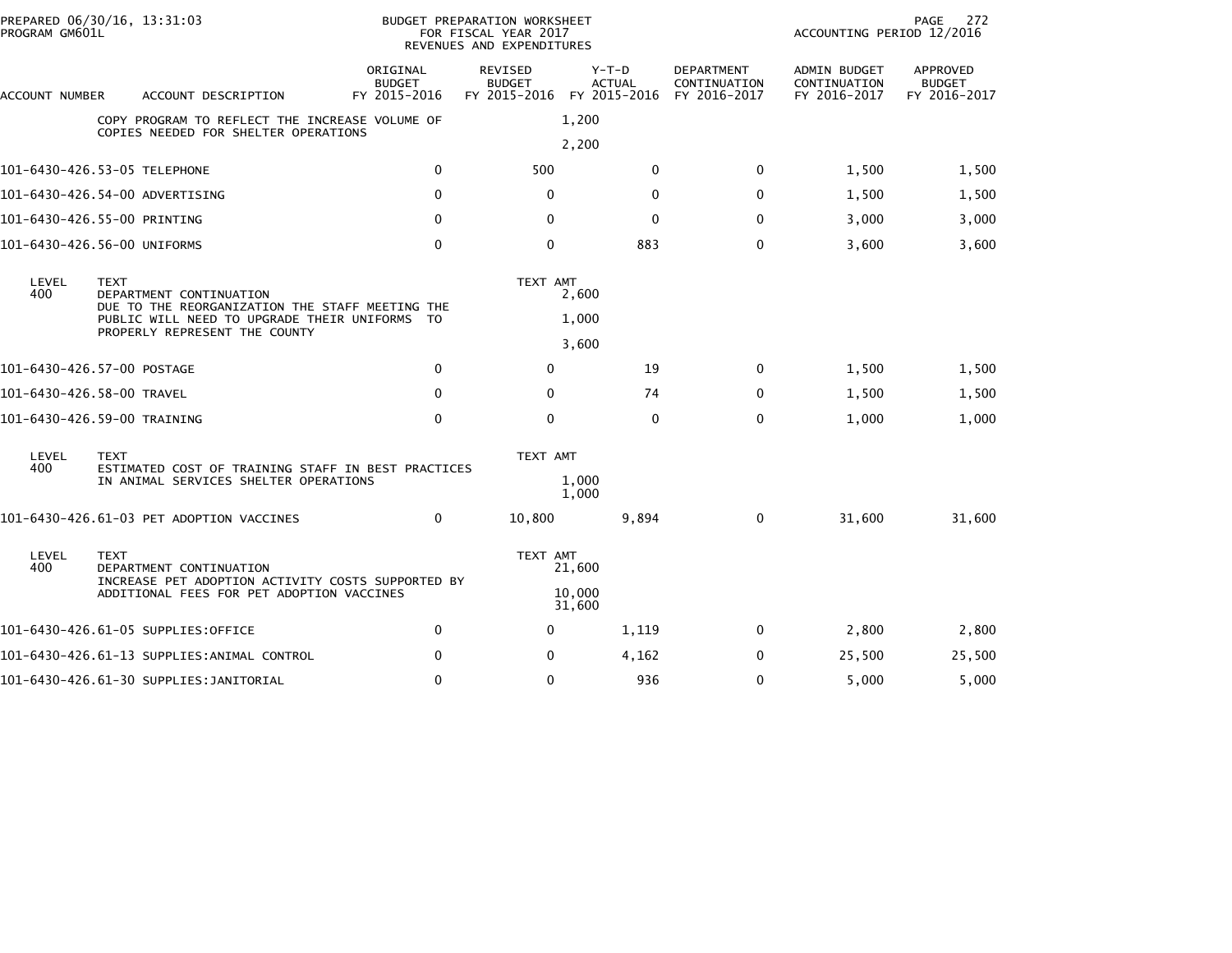| PREPARED 06/30/16, 13:31:03<br>PROGRAM GM601L                                                                                         |                                           | <b>BUDGET PREPARATION WORKSHEET</b><br>FOR FISCAL YEAR 2017<br>REVENUES AND EXPENDITURES |                                        |                                                   | PAGE<br>273<br>ACCOUNTING PERIOD 12/2016            |                                                  |  |
|---------------------------------------------------------------------------------------------------------------------------------------|-------------------------------------------|------------------------------------------------------------------------------------------|----------------------------------------|---------------------------------------------------|-----------------------------------------------------|--------------------------------------------------|--|
| ACCOUNT DESCRIPTION<br><b>ACCOUNT NUMBER</b>                                                                                          | ORIGINAL<br><b>BUDGET</b><br>FY 2015-2016 | <b>REVISED</b><br><b>BUDGET</b><br>FY 2015-2016                                          | Y-T-D<br><b>ACTUAL</b><br>FY 2015-2016 | <b>DEPARTMENT</b><br>CONTINUATION<br>FY 2016-2017 | <b>ADMIN BUDGET</b><br>CONTINUATION<br>FY 2016-2017 | <b>APPROVED</b><br><b>BUDGET</b><br>FY 2016-2017 |  |
| 101-6430-426.61-45 SUPPLIES:MEDICAL                                                                                                   | 0                                         | 0                                                                                        | 2,386                                  | 0                                                 | 3,500                                               | 3,500                                            |  |
| 101-6430-426.61-95 SUPPLIES: OTHER SMALL EQMT                                                                                         | 0                                         | $\mathbf{0}$                                                                             | 569                                    | 0                                                 | 5,500                                               | 5,500                                            |  |
| 101-6430-426.62-05 ELECTRICITY                                                                                                        | 0                                         | $\Omega$                                                                                 | 1,194                                  | 0                                                 | 18,600                                              | 18,600                                           |  |
| 101-6430-426.62-25 NATURAL GAS                                                                                                        | 0                                         | $\Omega$                                                                                 | 550                                    | 0                                                 | 18,000                                              | 18,000                                           |  |
| 101-6430-426.63-10 ANIMAL FOOD                                                                                                        | $\mathbf{0}$                              | 0                                                                                        | 1,230                                  | 0                                                 | 6,000                                               | 6,000                                            |  |
| 101-6430-426.64-50 DUES & SUBSCRIPTIONS                                                                                               | 0                                         | $\mathbf{0}$                                                                             | 0                                      | 0                                                 | 1,000                                               | 1,000                                            |  |
| LEVEL<br><b>TEXT</b><br>400<br>ESTIMATED COST OF MAINTAIN PROFESSESION MEMBERSHIP<br>AND CREDENTIAL FOR ANIMAL SERVICES SHELTER STAFF |                                           | TEXT AMT                                                                                 | 1,000<br>1,000                         |                                                   |                                                     |                                                  |  |
| 101-6430-426.74-20 C/A:OFFICE EQUIPMENT                                                                                               | $\mathbf{0}$                              | $\Omega$                                                                                 | $\Omega$                               | $\mathbf{0}$                                      | $\Omega$                                            |                                                  |  |
| 101-6430-426.74-30 C/A:SOFTWARE                                                                                                       | $\mathbf{0}$                              | 0                                                                                        | 0                                      | 0                                                 | 0                                                   | $\mathbf{0}$                                     |  |
| 101-6430-426.76-20 F/A:DP EQUIPMENT                                                                                                   | $\Omega$                                  | $\Omega$                                                                                 | $\mathbf{0}$                           | $\Omega$                                          | $\Omega$                                            | $\mathbf{0}$                                     |  |
| LEVEL<br><b>TEXT</b><br>400<br>CONTINUATION REQUEST<br>COUNTY MANAGER'S REDUCTION                                                     |                                           | TEXT AMT                                                                                 | 4,000<br>$4,000 -$                     |                                                   |                                                     |                                                  |  |
|                                                                                                                                       | $\bf{0}$                                  | $\Omega$                                                                                 | 1,280                                  | 0                                                 | 2,000                                               | 2,000                                            |  |
| 101-6430-426.82-41 PILOT PROGRM/EUTHANIZATIO                                                                                          | 0                                         | $\Omega$                                                                                 | $\mathbf{0}$                           | $\mathbf{0}$                                      | $\Omega$                                            | $\mathbf 0$                                      |  |
| 101-6430-426.90-16 BANK FEES:CREDIT CARD                                                                                              | 0                                         | $\mathbf{0}$                                                                             | 1,994                                  | 0                                                 | 9,500                                               | 9,500                                            |  |
| ÷.<br><b>EXPENDITURE</b>                                                                                                              | 0                                         | 120,009                                                                                  | 122,430                                | 0                                                 | 545,758                                             | 545,758                                          |  |
| **<br>ANIMAL SVCS: SHELTER                                                                                                            | $\mathbf{0}$                              | 109,209                                                                                  | 49.414                                 | 0                                                 | 324,158                                             | 324,158                                          |  |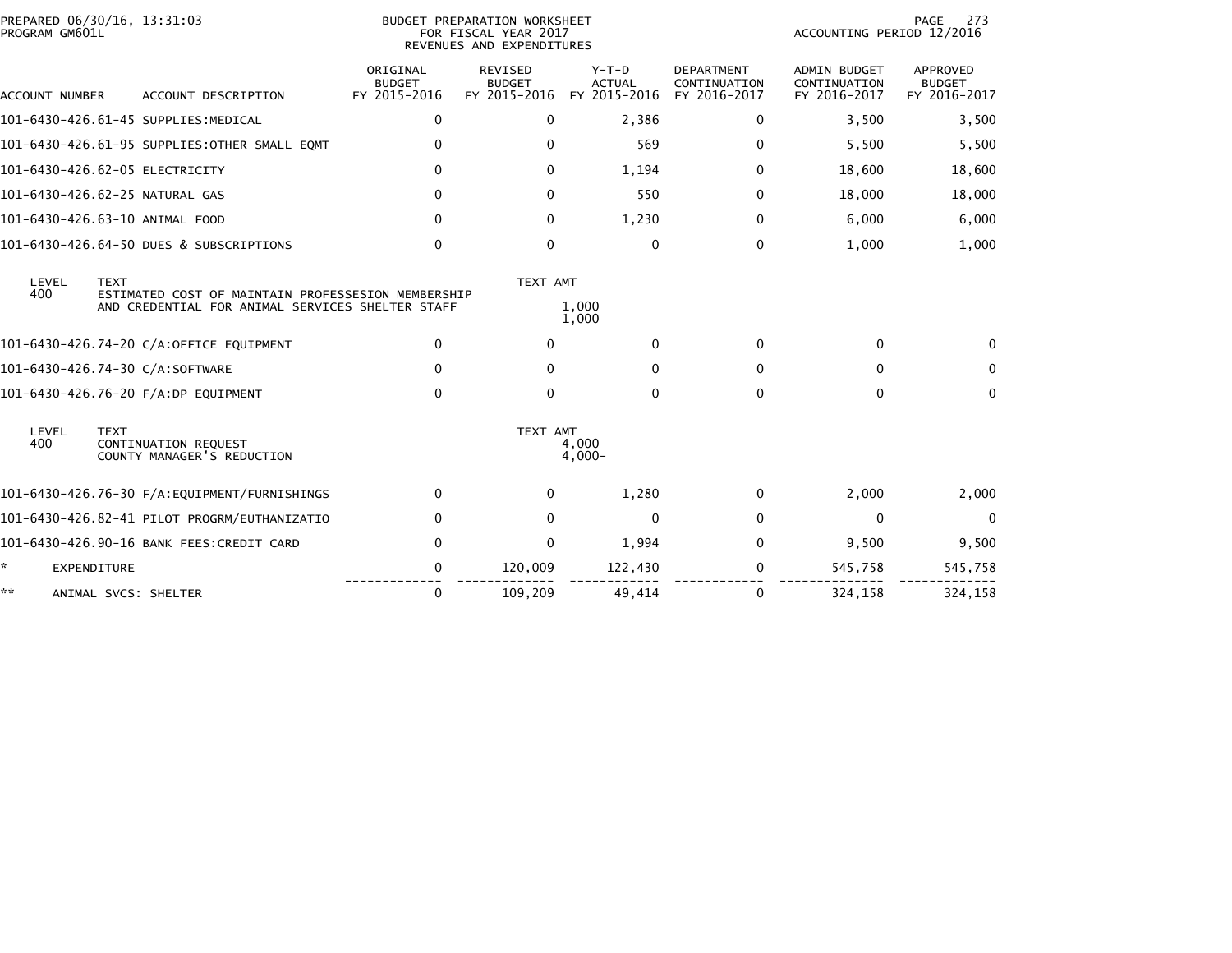| PREPARED 06/30/16, 13:31:03<br>PROGRAM GM601L |                                                                        |                                           | BUDGET PREPARATION WORKSHEET<br>FOR FISCAL YEAR 2017<br>REVENUES AND EXPENDITURES | 274<br>PAGE<br>ACCOUNTING PERIOD 12/2016 |                                                   |                                              |                                           |
|-----------------------------------------------|------------------------------------------------------------------------|-------------------------------------------|-----------------------------------------------------------------------------------|------------------------------------------|---------------------------------------------------|----------------------------------------------|-------------------------------------------|
| ACCOUNT NUMBER                                | ACCOUNT DESCRIPTION                                                    | ORIGINAL<br><b>BUDGET</b><br>FY 2015-2016 | REVISED<br><b>BUDGET</b><br>FY 2015-2016                                          | $Y-T-D$<br><b>ACTUAL</b><br>FY 2015-2016 | <b>DEPARTMENT</b><br>CONTINUATION<br>FY 2016-2017 | ADMIN BUDGET<br>CONTINUATION<br>FY 2016-2017 | APPROVED<br><b>BUDGET</b><br>FY 2016-2017 |
|                                               | 101-6440-325.46-00 PARK CONCESSIONS                                    | 0                                         | $\mathbf 0$                                                                       | $318 -$                                  | 0                                                 | $700 -$                                      | $700 -$                                   |
|                                               | 101-6440-334.51-35 GRASSROOTS PROGRAM                                  | 0                                         | $43,225-$                                                                         | $43,225-$                                | $\Omega$                                          | $\mathbf{0}$                                 | 0                                         |
|                                               | 101-6440-353.20-00 BARNYARD ZOO FEES                                   | $\mathbf{0}$                              | $\mathbf{0}$                                                                      | $14, 150-$                               | $\Omega$                                          | $30,000 -$                                   | $30,000 -$                                |
|                                               | 101-6440-353.21-00 ANIMAL HABITAT FEES                                 | 0                                         | $\mathbf{0}$                                                                      | $36,873-$                                | 0                                                 | $75,000 -$                                   | $75,000 -$                                |
|                                               | 101-6440-353.69-00 DAY CAMP FEES                                       | $\mathbf{0}$                              | $\Omega$                                                                          | $160 -$                                  | $\Omega$                                          | $900 -$                                      | $900 -$                                   |
|                                               | 101-6440-365.70-00 RESTRICTED DONATIONS                                | 0                                         | $\Omega$                                                                          | $202 -$                                  | 0                                                 | 0                                            | $\bf{0}$                                  |
|                                               | 101-6440-395.00-00 FUND BALANCE APPR-RESTR                             | 0                                         | $\mathbf 0$                                                                       | 0                                        | 0                                                 | $\mathbf 0$                                  | 0                                         |
| *.<br><b>REVENUE</b>                          |                                                                        | 0<br>$\Omega$                             | $43,225-$<br>39,258                                                               | 94,928-<br>25,167                        | 0<br>0                                            | $106,600 -$<br>70,770                        | $106,600 -$<br>70,770                     |
|                                               |                                                                        | 0                                         | 18,721                                                                            | 19,604                                   | 0                                                 | 80,000                                       | 80,000                                    |
|                                               | 101-6440-452.20-05 HEALTH INSURANCE                                    | 0                                         | 9,383                                                                             | 7,298                                    | 0                                                 | 17,160                                       | 17,160                                    |
| 101-6440-452.20-10 MEDICARE TAX               |                                                                        | $\mathbf 0$                               | 854                                                                               | 662                                      | 0                                                 | 2,186                                        | 2,186                                     |
| 101-6440-452.20-15 RETIREMENT                 |                                                                        | 0                                         | 2,792                                                                             | 1,839                                    | 0                                                 | 5,194                                        | 5,194                                     |
|                                               | 101-6440-452.20-20 SOCIAL SECURITY TAX                                 | 0                                         | 3,648                                                                             | 2,831                                    | 0                                                 | 9,348                                        | 9,348                                     |
|                                               | 101-6440-452.20-25 WORKERS COMPENSATION                                | $\mathbf{0}$                              | 1,617                                                                             | 917                                      | 0                                                 | 2,880                                        | 2,880                                     |
|                                               | 101-6440-452.20-30 401(K) CONTRIBUTIONS                                | 0                                         | 1,217                                                                             | 605                                      | 0                                                 | 3,033                                        | 3,033                                     |
| 101-6440-452.32-65 VETERINARY                 |                                                                        | 0                                         | 0                                                                                 | 0                                        | 0                                                 | 0                                            | 0                                         |
|                                               | 101-6440-452.33-07 CONTRACTED SERVICES                                 | $\Omega$                                  | $\Omega$                                                                          | 0                                        | 0                                                 | 2,500                                        | 2,500                                     |
|                                               | 101-6440-452.42-20 GROUNDS MAINTENANCE                                 | $\Omega$                                  | $\Omega$                                                                          | 222                                      | 0                                                 | 2,200                                        | 2,200                                     |
|                                               | 101-6440-452.43-05 R&M:BUILDINGS                                       | 0                                         | 0                                                                                 | 758                                      | 0                                                 | 33,000                                       | 33,000                                    |
| LEVEL<br><b>TEXT</b><br>400                   | DEPT CONTINUATION<br>INCREASE DUE TO PAINTING INTERIOR AND EXTERIOR OF |                                           | TEXT AMT                                                                          | 23,000                                   |                                                   |                                              |                                           |
|                                               | BUILDINGS (3) AND BREEZEWAY                                            |                                           |                                                                                   | 10,000<br>33,000                         |                                                   |                                              |                                           |
| 101-6440-452.43-20 R&M:VEHICLES               |                                                                        | 0                                         | 0                                                                                 | 29                                       | 0                                                 | 300                                          | 300                                       |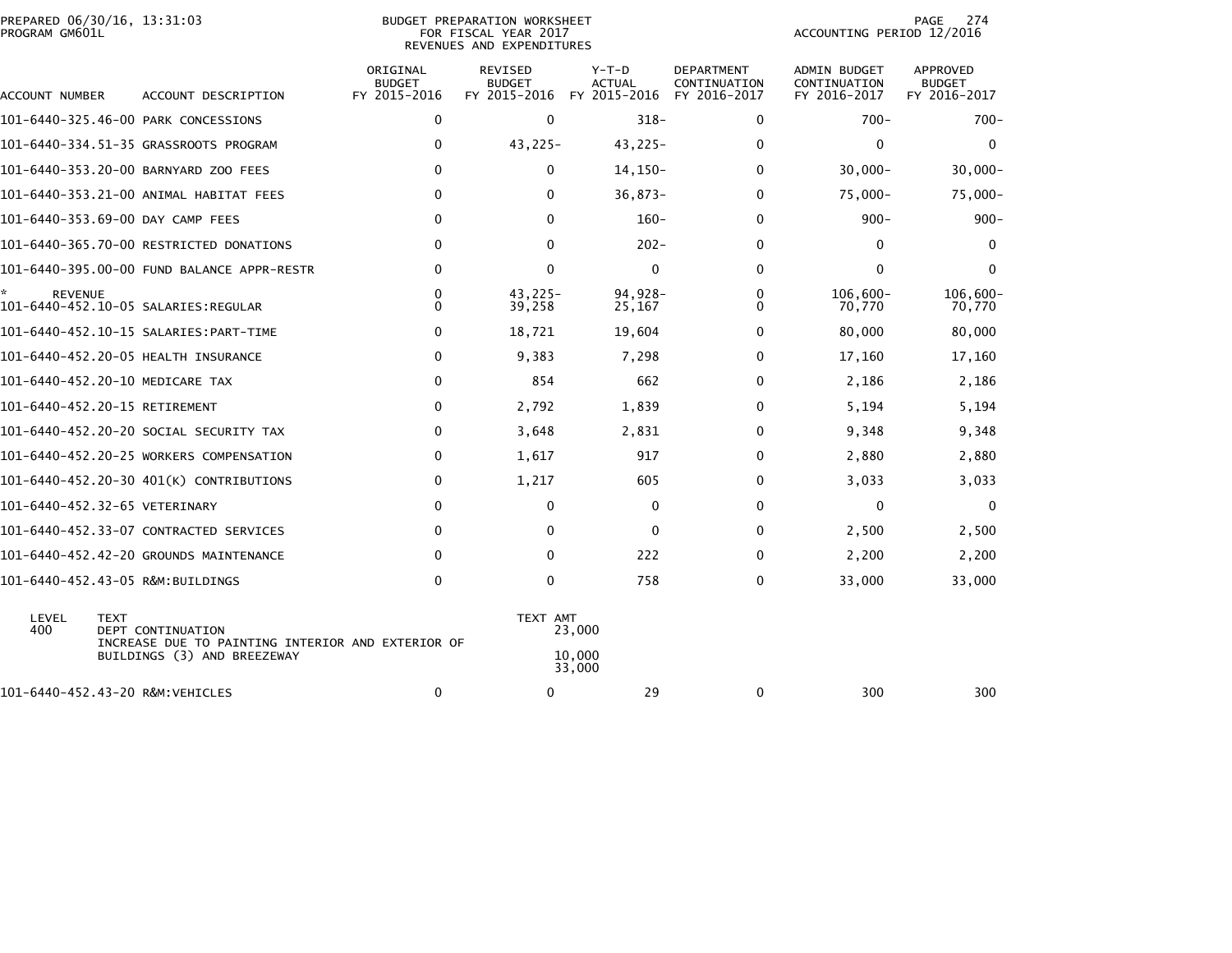| PROGRAM GM601L | PREPARED 06/30/16, 13:31:03                                                                                                                                                                                                                                                                                                                                                                    | <b>BUDGET PREPARATION WORKSHEET</b><br>FOR FISCAL YEAR 2017<br>REVENUES AND EXPENDITURES |                                          |                                        |                                            | PAGE<br>275<br>ACCOUNTING PERIOD 12/2016     |                                           |  |
|----------------|------------------------------------------------------------------------------------------------------------------------------------------------------------------------------------------------------------------------------------------------------------------------------------------------------------------------------------------------------------------------------------------------|------------------------------------------------------------------------------------------|------------------------------------------|----------------------------------------|--------------------------------------------|----------------------------------------------|-------------------------------------------|--|
| ACCOUNT NUMBER | ACCOUNT DESCRIPTION                                                                                                                                                                                                                                                                                                                                                                            | ORIGINAL<br><b>BUDGET</b><br>FY 2015-2016                                                | REVISED<br><b>BUDGET</b><br>FY 2015-2016 | Y-T-D<br><b>ACTUAL</b><br>FY 2015-2016 | DEPARTMENT<br>CONTINUATION<br>FY 2016-2017 | ADMIN BUDGET<br>CONTINUATION<br>FY 2016-2017 | APPROVED<br><b>BUDGET</b><br>FY 2016-2017 |  |
| LEVEL<br>400   | <b>TEXT</b><br>DUE TO REORGANIZATION OF ANIMAL SERVICES<br>NATURE CENTER WILL HAVE VEHICLE REPAIR AND<br>MAINTENANCE COSTS                                                                                                                                                                                                                                                                     |                                                                                          | TEXT AMT                                 | 300<br>300                             |                                            |                                              |                                           |  |
|                | 101-6440-452.43-33 R&M:ANIMAL CAGES                                                                                                                                                                                                                                                                                                                                                            | $\mathbf 0$                                                                              | $\mathbf{0}$                             | 70                                     | $\mathbf 0$                                | 16,800                                       | 16,800                                    |  |
| LEVEL<br>400   | <b>TEXT</b><br>DEPT CONTINUATION<br>REPLACEMENT OF WOODEN STRUCTURE POLES FOR EAGLES<br>THAT ARE DETERIORATING DUE TO AGE AND WEATHER                                                                                                                                                                                                                                                          |                                                                                          | TEXT AMT                                 | 800<br>16,000<br>16,800                |                                            |                                              |                                           |  |
|                | 101-6440-452.55-00 PRINTING                                                                                                                                                                                                                                                                                                                                                                    | $\mathbf 0$                                                                              | $\mathbf{0}$                             | 300                                    | $\mathbf{0}$                               | $\mathbf{0}$                                 | $\mathbf{0}$                              |  |
|                | 101-6440-452.56-00 UNIFORMS                                                                                                                                                                                                                                                                                                                                                                    | $\Omega$                                                                                 | $\mathbf{0}$                             | 151                                    | 0                                          | 1,500                                        | 1,500                                     |  |
|                | 101-6440-452.58-00 TRAVEL                                                                                                                                                                                                                                                                                                                                                                      | $\mathbf 0$                                                                              | $\mathbf{0}$                             | $\mathbf 0$                            | $\mathbf 0$                                | 500                                          | 500                                       |  |
|                | 101-6440-452.59-00 TRAINING                                                                                                                                                                                                                                                                                                                                                                    | $\mathbf 0$                                                                              | $\mathbf 0$                              | $\mathbf 0$                            | $\mathbf 0$                                | 1,000                                        | 1,000                                     |  |
| LEVEL<br>400   | <b>TEXT</b><br>DEPT CONTINUATION<br>BUDGETS HAVE BEEN REDUCED IN RECENT YEARS TO DEAL<br>WITH OVERALL FISCAL CONSTRAINTS. THE INCREASE IS<br>REQUESTED FOR STAFF TO STAY CURRENT ON BEST<br>PRACTICES FOR ANIMAL CARE, EDUCATIONAL PROGRAMMING<br>AND SUPERVISING VOLUNTEER STAFF IN A NATURE CENTER<br>SETTING. THE CURRENT BUDGET IS NOT ADEQUATE TO<br>MAINTAIN PROPER PROFESSIONAL SKILLS. |                                                                                          | TEXT AMT                                 | 400<br>600<br>1,000                    |                                            |                                              |                                           |  |
|                | 101-6440-452.61-05 SUPPLIES:OFFICE                                                                                                                                                                                                                                                                                                                                                             | 0                                                                                        | $\mathbf{0}$                             | 403                                    | 0                                          | 1,000                                        | 1,000                                     |  |
|                | 101-6440-452.61-10 SUPPLIES:ANIMAL & VET                                                                                                                                                                                                                                                                                                                                                       | $\mathbf 0$                                                                              | $\mathbf{0}$                             | 2,256                                  | 0                                          | 8,200                                        | 8,200                                     |  |
|                | 101-6440-452.61-12 SUPPLIES:CONCESSIONS                                                                                                                                                                                                                                                                                                                                                        | $\Omega$                                                                                 | $\mathbf{0}$                             | $\mathbf 0$                            | $\mathbf 0$                                | 600                                          | 600                                       |  |
|                | 101–6440–452.61–15 SUPPLIES:EDUCATIONAL                                                                                                                                                                                                                                                                                                                                                        | 0                                                                                        | 0                                        | 0                                      | 0                                          | 425                                          | 425                                       |  |
|                | 101-6440-452.61-18 SUPPLIES:DISPLAYS/EXHIBIT                                                                                                                                                                                                                                                                                                                                                   | $\mathbf 0$                                                                              | $\mathbf 0$                              | 65                                     | $\mathbf 0$                                | 500                                          | 500                                       |  |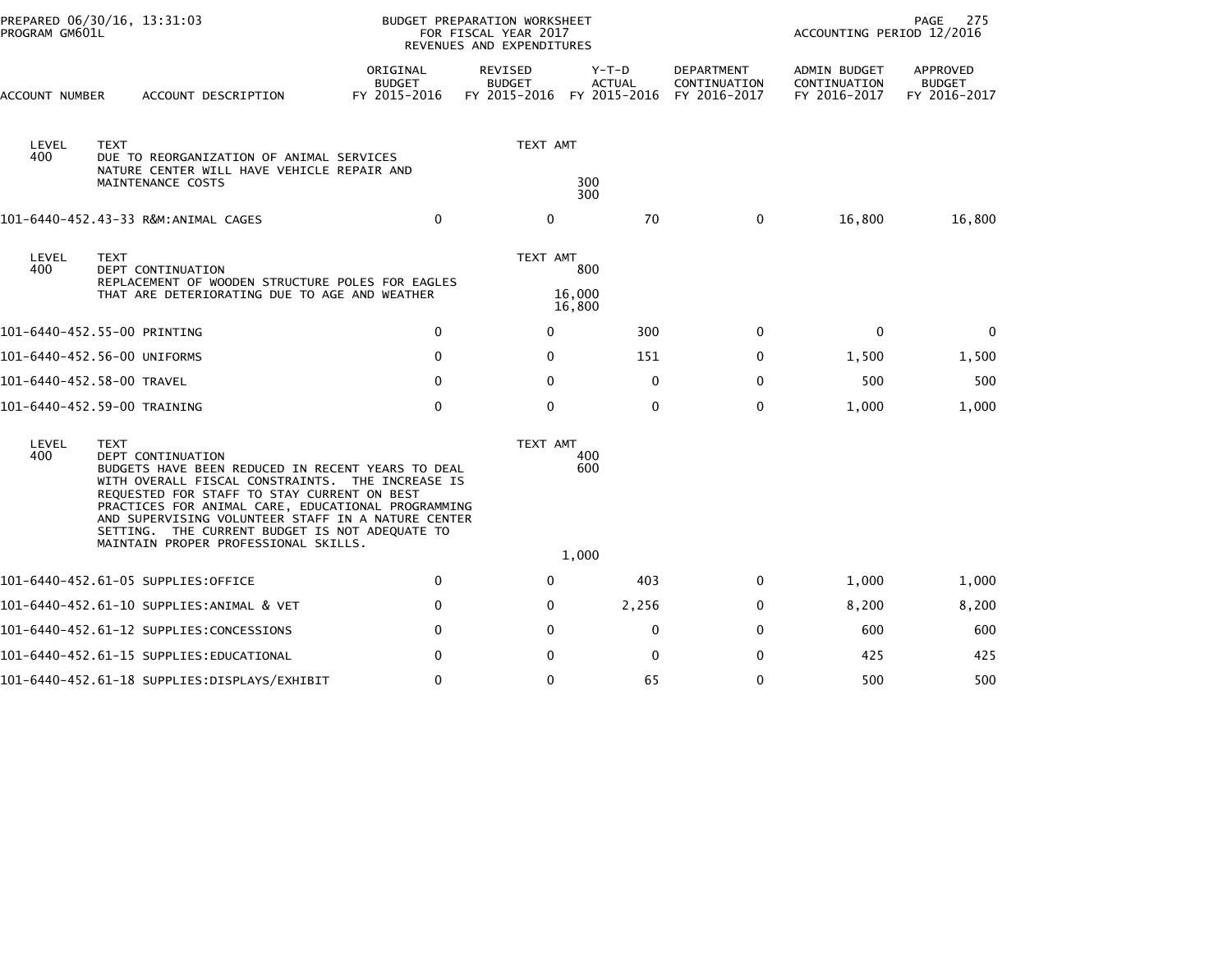| PREPARED 06/30/16, 13:31:03<br>PROGRAM GM601L |             |                                                                                                        |                                           | <b>BUDGET PREPARATION WORKSHEET</b><br>FOR FISCAL YEAR 2017<br>REVENUES AND EXPENDITURES |                                          |                                            | ACCOUNTING PERIOD 12/2016                           | 276<br>PAGE                               |
|-----------------------------------------------|-------------|--------------------------------------------------------------------------------------------------------|-------------------------------------------|------------------------------------------------------------------------------------------|------------------------------------------|--------------------------------------------|-----------------------------------------------------|-------------------------------------------|
| ACCOUNT NUMBER                                |             | ACCOUNT DESCRIPTION                                                                                    | ORIGINAL<br><b>BUDGET</b><br>FY 2015-2016 | REVISED<br><b>BUDGET</b><br>FY 2015-2016                                                 | $Y-T-D$<br><b>ACTUAL</b><br>FY 2015-2016 | DEPARTMENT<br>CONTINUATION<br>FY 2016-2017 | <b>ADMIN BUDGET</b><br>CONTINUATION<br>FY 2016-2017 | APPROVED<br><b>BUDGET</b><br>FY 2016-2017 |
|                                               |             | 101-6440-452.61-30 SUPPLIES: JANITORIAL                                                                | 0                                         | $\Omega$                                                                                 | 500                                      | 0                                          | 1,200                                               | 1,200                                     |
|                                               |             | 101-6440-452.61-37 SUPPLIES:LIBRARY                                                                    | $\mathbf 0$                               | $\Omega$                                                                                 | 0                                        | 0                                          | 300                                                 | 300                                       |
|                                               |             | 101-6440-452.61-71 SUPPLIES:DAY CAMPS                                                                  | $\Omega$                                  | 0                                                                                        | 299                                      | $\bf{0}$                                   | 965                                                 | 965                                       |
|                                               |             | 101-6440-452.61-84 SUPPLIES:AQUARIUM                                                                   | $\mathbf{0}$                              | $\mathbf{0}$                                                                             | $\mathbf 0$                              | 0                                          | 300                                                 | 300                                       |
|                                               |             | 101-6440-452.61-85 SUPPLIES:VEHICLE                                                                    | $\Omega$                                  | $\Omega$                                                                                 | $\Omega$                                 | $\mathbf{0}$                               | 700                                                 | 700                                       |
| LEVEL<br>400                                  | <b>TEXT</b> | DUE TO THE REORGANZIATION THE NATURE CENTER WILL<br>INCUR VEHICLE SUPPLIES COSTS                       |                                           | TEXT AMT                                                                                 | 700<br>700                               |                                            |                                                     |                                           |
|                                               |             | 101-6440-452.61-90 SUPPLIES:OTHER                                                                      | $\mathbf 0$                               | $\mathbf 0$                                                                              | $\mathbf{0}$                             | 0                                          | 300                                                 | 300                                       |
|                                               |             | 101-6440-452.61-95 SUPPLIES:OTHER SMALL EOMT                                                           | $\Omega$                                  | 8,154                                                                                    | 901                                      | $\Omega$                                   | 500                                                 | 500                                       |
|                                               |             | 101-6440-452.62-20 MOTOR FUEL & LUBRICANTS                                                             | $\mathbf 0$                               | $\mathbf{0}$                                                                             | 2,798                                    | $\mathbf 0$                                | 2,000                                               | 2,000                                     |
| LEVEL<br>400                                  | <b>TEXT</b> | DUE TO THE REORGANIZATION OF ANIMAL SERVICES THE<br>NATURE CENTER WILL INCUR MOTOR FUEL AND LUBE COSTS |                                           | TEXT AMT                                                                                 | 2,000<br>2,000                           |                                            |                                                     |                                           |
| 101-6440-452.63-10 ANIMAL FOOD                |             |                                                                                                        | 0                                         | $\mathbf{0}$                                                                             | 1,781                                    | $\Omega$                                   | 14,500                                              | 14,500                                    |
|                                               |             | 101-6440-452.64-50 DUES & SUBSCRIPTIONS                                                                | $\mathbf 0$                               | $\mathbf{0}$                                                                             | 0                                        | 0                                          | 2,000                                               | 2,000                                     |
|                                               |             | 101-6440-452.72-00 C/A:BUILDINGS                                                                       | $\mathbf{0}$                              | 14,000                                                                                   | $\bf{0}$                                 | $\mathbf{0}$                               | 0                                                   | $\Omega$                                  |
|                                               |             | 101-6440-452.73-00 C/A:OTHER IMPROVEMENTS                                                              | 0                                         | 6,000                                                                                    | $\Omega$                                 | $\mathbf{0}$                               | $\mathbf{0}$                                        | $\mathbf{0}$                              |
|                                               |             | 101-6440-452.76-30 F/A:EQUIPMENT/FURNISHINGS                                                           | $\mathbf{0}$                              | $\mathbf{0}$                                                                             | 6,896                                    | $\mathbf{0}$                               | 2,265                                               | 2,265                                     |
| LEVEL<br>400                                  | <b>TEXT</b> | CARRY-OVER TOMMY LIFT FOR NATURE CENTER                                                                |                                           | TEXT AMT                                                                                 | 2,265<br>2,265                           |                                            |                                                     |                                           |
|                                               |             | 101-6440-452.83-00 PROGRAM ACTIVITIES                                                                  | $\mathbf 0$                               | $\Omega$                                                                                 | 38                                       | $\mathbf{0}$                               | 1,000                                               | 1,000                                     |
|                                               |             | 101-6440-452.83-42 DONATION EXPENDITURES                                                               | $\mathbf 0$                               | $\mathbf{0}$                                                                             | 0                                        | $\mathbf 0$                                | 0                                                   | 0                                         |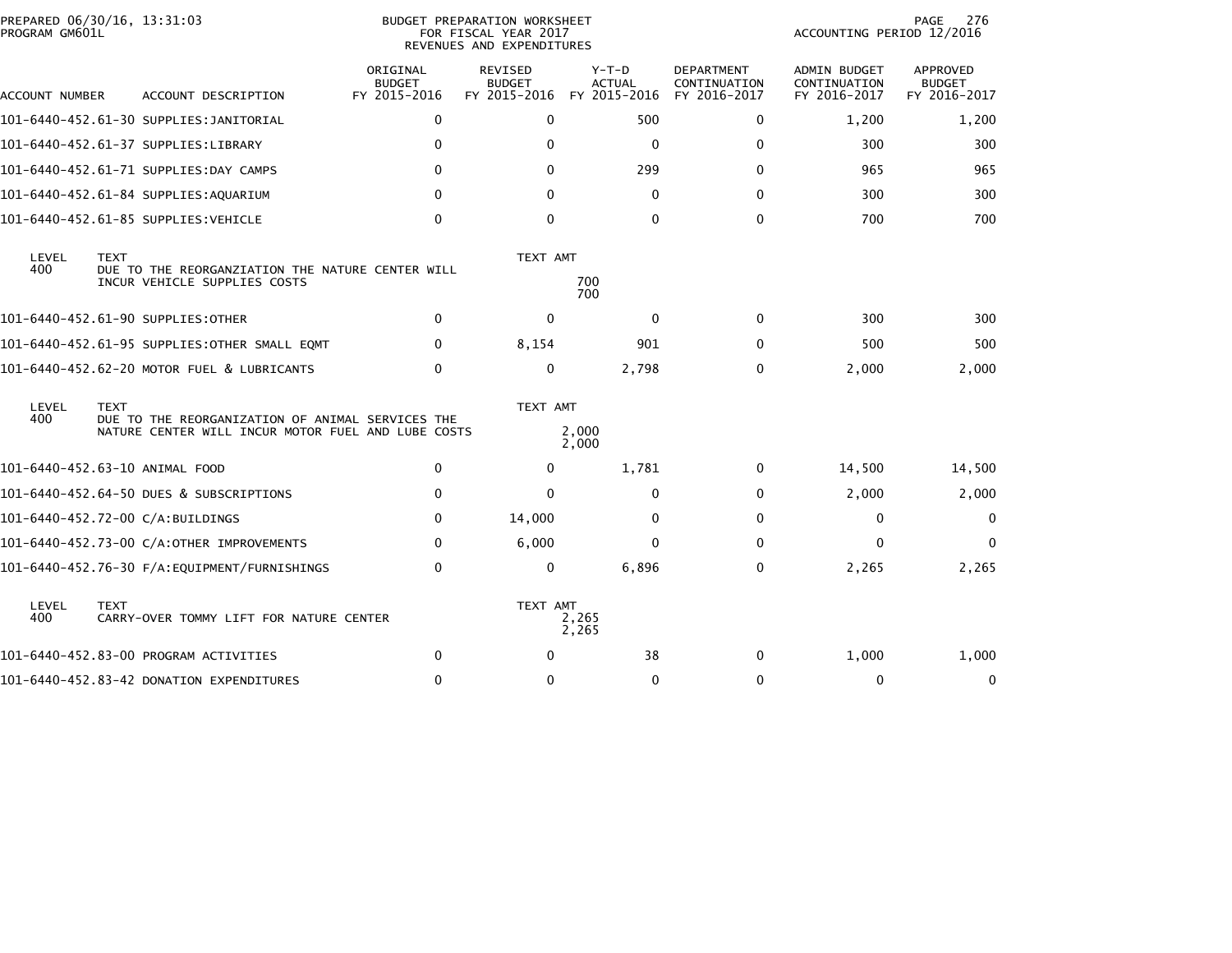| PREPARED 06/30/16, 13:31:03<br>PROGRAM GM601L |                                           |                                           | BUDGET PREPARATION WORKSHEET<br>FOR FISCAL YEAR 2017<br>REVENUES AND EXPENDITURES | 277<br>PAGE<br>ACCOUNTING PERIOD 12/2016 |                                                   |                                              |                                           |
|-----------------------------------------------|-------------------------------------------|-------------------------------------------|-----------------------------------------------------------------------------------|------------------------------------------|---------------------------------------------------|----------------------------------------------|-------------------------------------------|
| ACCOUNT NUMBER                                | ACCOUNT DESCRIPTION                       | ORIGINAL<br><b>BUDGET</b><br>FY 2015-2016 | <b>REVISED</b><br><b>BUDGET</b><br>FY 2015-2016                                   | Y-T-D<br>ACTUAL<br>FY 2015-2016          | <b>DEPARTMENT</b><br>CONTINUATION<br>FY 2016-2017 | ADMIN BUDGET<br>CONTINUATION<br>FY 2016-2017 | APPROVED<br><b>BUDGET</b><br>FY 2016-2017 |
|                                               | 101-6440-452.83-61 SIMPLY LIVING FESTIVAL |                                           |                                                                                   | 450                                      | 0                                                 | 500                                          | 500                                       |
| EXPENDITURE                                   |                                           |                                           | 105.644                                                                           | 76.840                                   | $\Omega$                                          | 285.626                                      | 285,626                                   |
| **                                            | ANIMAL SVCS: NATURE CENTER                |                                           | 62,419                                                                            | 18,088-                                  | 0                                                 | 179.026                                      | 179,026                                   |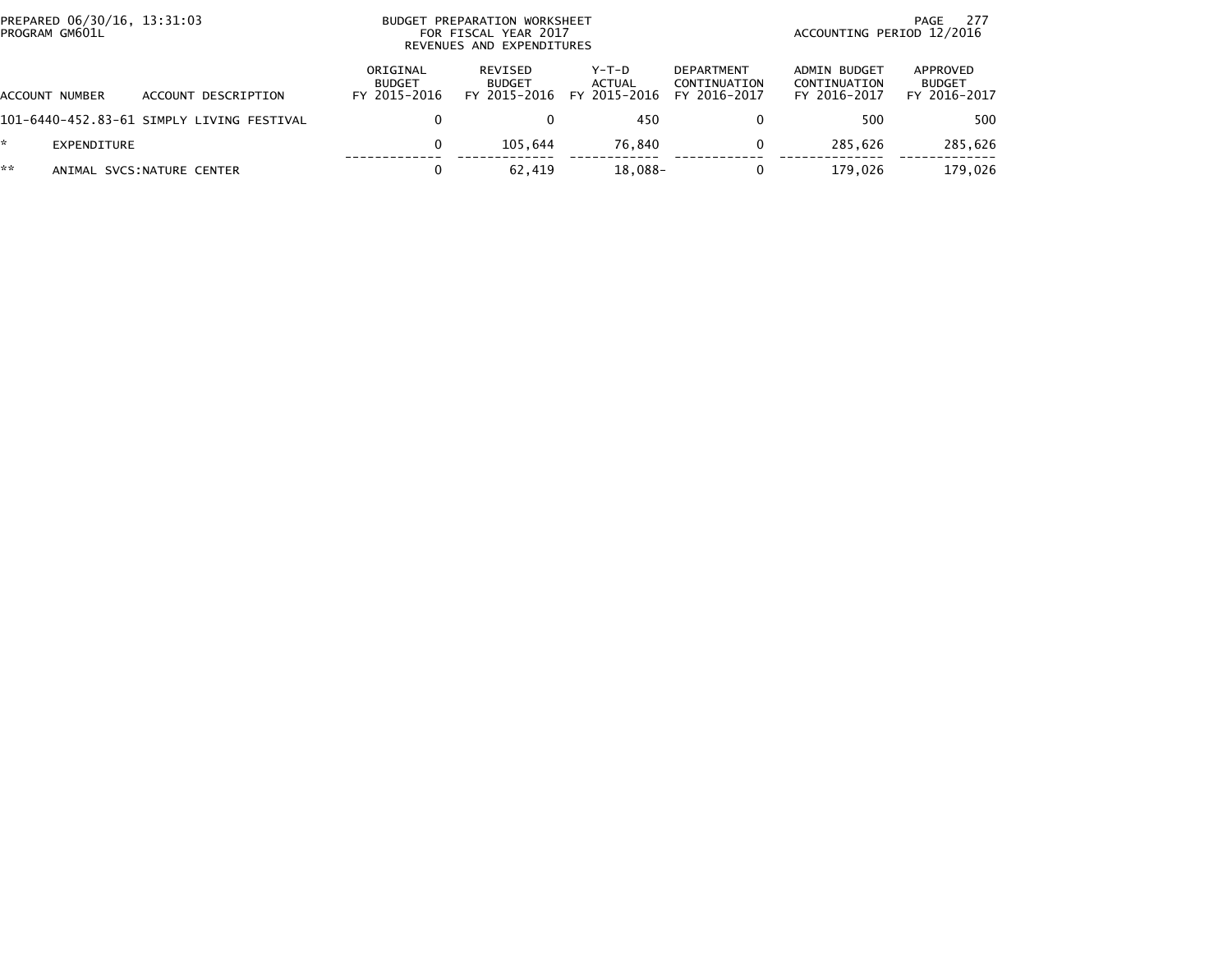| PROGRAM GM601L | PREPARED 06/30/16, 13:31:03                                                       |                                           | BUDGET PREPARATION WORKSHEET<br>FOR FISCAL YEAR 2017<br>REVENUES AND EXPENDITURES |                                        |                                                   | ACCOUNTING PERIOD 12/2016                    | 278<br>PAGE                               |
|----------------|-----------------------------------------------------------------------------------|-------------------------------------------|-----------------------------------------------------------------------------------|----------------------------------------|---------------------------------------------------|----------------------------------------------|-------------------------------------------|
| ACCOUNT NUMBER | ACCOUNT DESCRIPTION                                                               | ORIGINAL<br><b>BUDGET</b><br>FY 2015-2016 | <b>REVISED</b><br><b>BUDGET</b><br>FY 2015-2016                                   | Y-T-D<br><b>ACTUAL</b><br>FY 2015-2016 | <b>DEPARTMENT</b><br>CONTINUATION<br>FY 2016-2017 | ADMIN BUDGET<br>CONTINUATION<br>FY 2016-2017 | APPROVED<br><b>BUDGET</b><br>FY 2016-2017 |
|                |                                                                                   | $\mathbf{0}$                              | 12,859                                                                            | $\mathbf{0}$                           | $\Omega$                                          | 47,757                                       | 47,757                                    |
|                |                                                                                   |                                           |                                                                                   |                                        |                                                   |                                              |                                           |
| LEVEL<br>400   | <b>TEXT</b>                                                                       |                                           | TEXT AMT                                                                          |                                        |                                                   |                                              |                                           |
|                | VETERINARIAN'S SALARY \$68,224 - SPLIT<br>70% ANIMAL SERVICES VETERINARY          | \$47,757                                  |                                                                                   | 47,757                                 |                                                   |                                              |                                           |
|                | 30% ANIMAL SERVICES SHELTER                                                       | \$20,467                                  |                                                                                   | 47,757                                 |                                                   |                                              |                                           |
|                |                                                                                   | 0                                         | $\Omega$                                                                          | $\mathbf{0}$                           | $\Omega$                                          | $\Omega$                                     | $\mathbf{0}$                              |
|                | 101-6450-426.20-05 HEALTH INSURANCE                                               | 0                                         | 4,518                                                                             | 0                                      | 0                                                 | 6,006                                        | 6,006                                     |
|                | 101-6450-426.20-10 MEDICARE TAX                                                   | $\mathbf{0}$                              | 189                                                                               | $\Omega$                               | $\Omega$                                          | 672                                          | 672                                       |
|                | 101-6450-426.20-15 RETIREMENT                                                     | $\mathbf{0}$                              | 870                                                                               | $\Omega$                               | 0                                                 | 3,505                                        | 3,505                                     |
|                | 101-6450-426.20-20 SOCIAL SECURITY TAX                                            | $\mathbf{0}$                              | 798                                                                               | $\Omega$                               | 0                                                 | 2,961                                        | 2,961                                     |
|                | 101-6450-426.20-25 WORKERS COMPENSATION                                           | $\mathbf{0}$                              | 140                                                                               | $\Omega$                               | $\Omega$                                          | 511                                          | 511                                       |
|                | 101-6450-426.20-30 401(K) CONTRIBUTIONS                                           | $\Omega$                                  | 385                                                                               | $\Omega$                               | 0                                                 | 1,433                                        | 1,433                                     |
|                | 101-6450-426.50-07 COST PER COPY PROGRAM                                          | 0                                         | 0                                                                                 | 0                                      | 0                                                 | 200                                          | 200                                       |
|                | 101-6450-426.53-05 TELEPHONE                                                      | $\Omega$                                  | $\mathbf{0}$                                                                      | $\Omega$                               | 0                                                 | 800                                          | 800                                       |
|                | 101-6450-426.55-00 PRINTING                                                       | $\mathbf{0}$                              | $\Omega$                                                                          | $\Omega$                               | $\Omega$                                          | 500                                          | 500                                       |
|                | 101-6450-426.56-00 UNIFORMS                                                       | 0                                         | $\Omega$                                                                          | $\Omega$                               | $\Omega$                                          | 600                                          | 600                                       |
|                | 101-6450-426.57-00 POSTAGE                                                        | 0                                         | $\Omega$                                                                          | $\Omega$                               | $\Omega$                                          | 100                                          | 100                                       |
|                | 101-6450-426.58-00 TRAVEL                                                         | $\Omega$                                  | $\Omega$                                                                          | $\Omega$                               | $\Omega$                                          | 500                                          | 500                                       |
|                | 101-6450-426.59-00 TRAINING                                                       | $\Omega$                                  | $\Omega$                                                                          | $\Omega$                               | $\mathbf{0}$                                      | 500                                          | 500                                       |
| LEVEL          | <b>TEXT</b>                                                                       |                                           | TEXT AMT                                                                          |                                        |                                                   |                                              |                                           |
| 400            | ESTIMATED COST FOR PROVIDING REIMBURSEMENT FOR<br>VETERINARY CONTINUING EDUCATION |                                           |                                                                                   | 500                                    |                                                   |                                              |                                           |
|                |                                                                                   |                                           |                                                                                   | 500                                    |                                                   |                                              |                                           |
|                | 101-6450-426.61-05 SUPPLIES:OFFICE                                                | 0                                         | $\Omega$                                                                          | 0                                      | 0                                                 | 500                                          | 500                                       |
|                | 101-6450-426.61-13 SUPPLIES: ANIMAL CONTROL                                       | $\Omega$                                  | $\mathbf{0}$                                                                      | $\Omega$                               | $\Omega$                                          | 2,000                                        | 2,000                                     |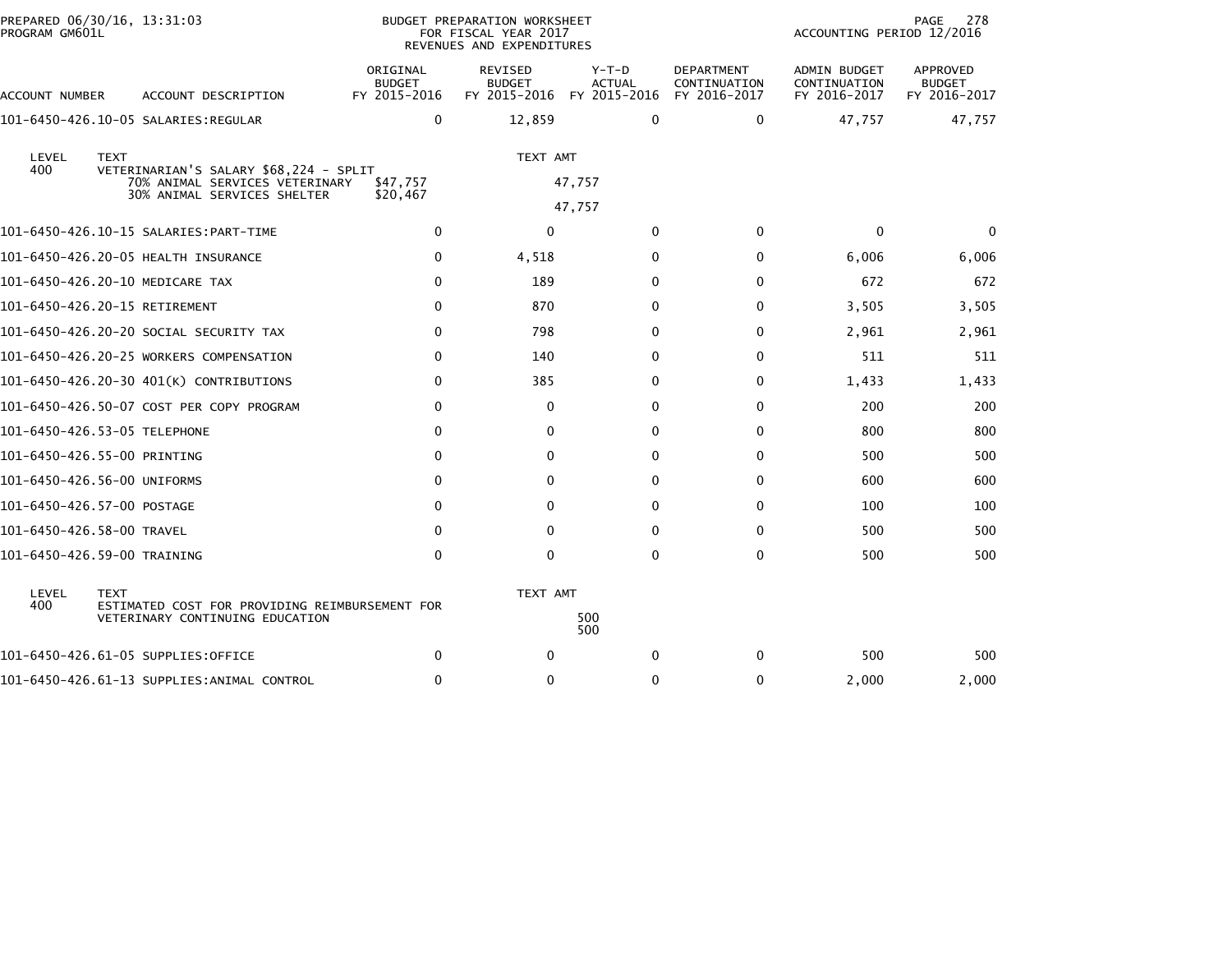| PROGRAM GM601L | PREPARED 06/30/16, 13:31:03                                                                                                      | BUDGET PREPARATION WORKSHEET<br>FOR FISCAL YEAR 2017<br>REVENUES AND EXPENDITURES |                                                 |                                          |                                                   | 279<br>PAGE<br>ACCOUNTING PERIOD 12/2016            |                                                  |  |
|----------------|----------------------------------------------------------------------------------------------------------------------------------|-----------------------------------------------------------------------------------|-------------------------------------------------|------------------------------------------|---------------------------------------------------|-----------------------------------------------------|--------------------------------------------------|--|
| ACCOUNT NUMBER | ACCOUNT DESCRIPTION                                                                                                              | ORIGINAL<br><b>BUDGET</b><br>FY 2015-2016                                         | <b>REVISED</b><br><b>BUDGET</b><br>FY 2015-2016 | $Y-T-D$<br><b>ACTUAL</b><br>FY 2015-2016 | <b>DEPARTMENT</b><br>CONTINUATION<br>FY 2016-2017 | <b>ADMIN BUDGET</b><br>CONTINUATION<br>FY 2016-2017 | <b>APPROVED</b><br><b>BUDGET</b><br>FY 2016-2017 |  |
|                | 101-6450-426.61-45 SUPPLIES:MEDICAL                                                                                              | $\mathbf{0}$                                                                      | $\Omega$                                        | $\Omega$                                 | $\mathbf{0}$                                      | 8,000                                               | 8,000                                            |  |
| LEVEL<br>400   | <b>TEXT</b><br>DEPARTMENT CONTINUATION<br>ADDITIONAL MEDICAL SUPPLIES COST FOR NEEDED<br>SERVICES DELIVERED BY COUNTY VETERINARY |                                                                                   | TEXT AMT                                        | 6,500<br>1,500                           |                                                   |                                                     |                                                  |  |
|                | 101-6450-426.61-85 SUPPLIES:VEHICLE                                                                                              | $\mathbf{0}$                                                                      | $\Omega$                                        | 8,000<br>$\Omega$                        | $\Omega$                                          | $\mathbf{0}$                                        | $\Omega$                                         |  |
|                | 101-6450-426.61-95 SUPPLIES:OTHER SMALL EQMT                                                                                     | 0                                                                                 | 0                                               | $\Omega$                                 | $\Omega$                                          | 500                                                 | 500                                              |  |
|                | 101-6450-426.62-20 MOTOR FUEL & LUBRICANTS                                                                                       | 0                                                                                 | $\mathbf{0}$                                    | $\mathbf{0}$                             | $\Omega$                                          | $\mathbf 0$                                         | $\mathbf 0$                                      |  |
|                | 101-6450-426.64-50 DUES & SUBSCRIPTIONS                                                                                          | $\Omega$                                                                          | $\Omega$                                        | $\Omega$                                 | $\Omega$                                          | 500                                                 | 500                                              |  |
| LEVEL<br>400   | <b>TEXT</b><br>ESTIMATED COST TO MAINTAIN PROFESSIONAL MEMBERSHIP<br>AND CREDENTAILS FOR ANIMAL SERVICES VETERINARY              |                                                                                   | TEXT AMT                                        | 500<br>500                               |                                                   |                                                     |                                                  |  |
|                | 101-6450-426.74-20 C/A:OFFICE EQUIPMENT                                                                                          | 0                                                                                 | $\mathbf{0}$                                    | $\Omega$                                 | $\mathbf{0}$                                      | $\mathbf 0$                                         | $\mathbf{0}$                                     |  |
|                | 101-6450-426.74-35 C/A:VEHICLES                                                                                                  | $\mathbf{0}$                                                                      | $\Omega$                                        | $\Omega$                                 | $\mathbf{0}$                                      | $\mathbf{0}$                                        | $\mathbf{0}$                                     |  |
|                | 101-6450-426.76-20 F/A:DP EQUIPMENT                                                                                              | $\Omega$                                                                          | $\Omega$                                        | $\Omega$                                 | $\Omega$                                          | 0                                                   | 2,240                                            |  |
| LEVEL          | <b>TEXT</b>                                                                                                                      |                                                                                   | TEXT AMT                                        |                                          |                                                   |                                                     |                                                  |  |
| 400            | EXPANSION -<br>NEW COMPUTER AND PHONES                                                                                           |                                                                                   |                                                 | 2,240<br>2,240                           |                                                   |                                                     |                                                  |  |
|                | 101-6450-426.76-30 F/A:EQUIPMENT/FURNISHINGS                                                                                     | $\mathbf 0$                                                                       | $\mathbf 0$                                     | $\mathbf 0$                              | 0                                                 | 1,500                                               | 1,500                                            |  |
| ☆.             | EXPENDITURE                                                                                                                      | 0                                                                                 | 19,759                                          | 0                                        | 0                                                 | 79,045                                              | 81,285                                           |  |
| **             | ANIMAL SVCS: VETERINARIAN                                                                                                        | $\mathbf{0}$                                                                      | 19,759                                          | $\Omega$                                 | $\mathbf{0}$                                      | 79,045                                              | 81,285                                           |  |
| ***            | ANIMAL SERVICES                                                                                                                  | 0                                                                                 | 335,118                                         | 164,181                                  | 0                                                 | 1,052,736                                           | 1,057,216                                        |  |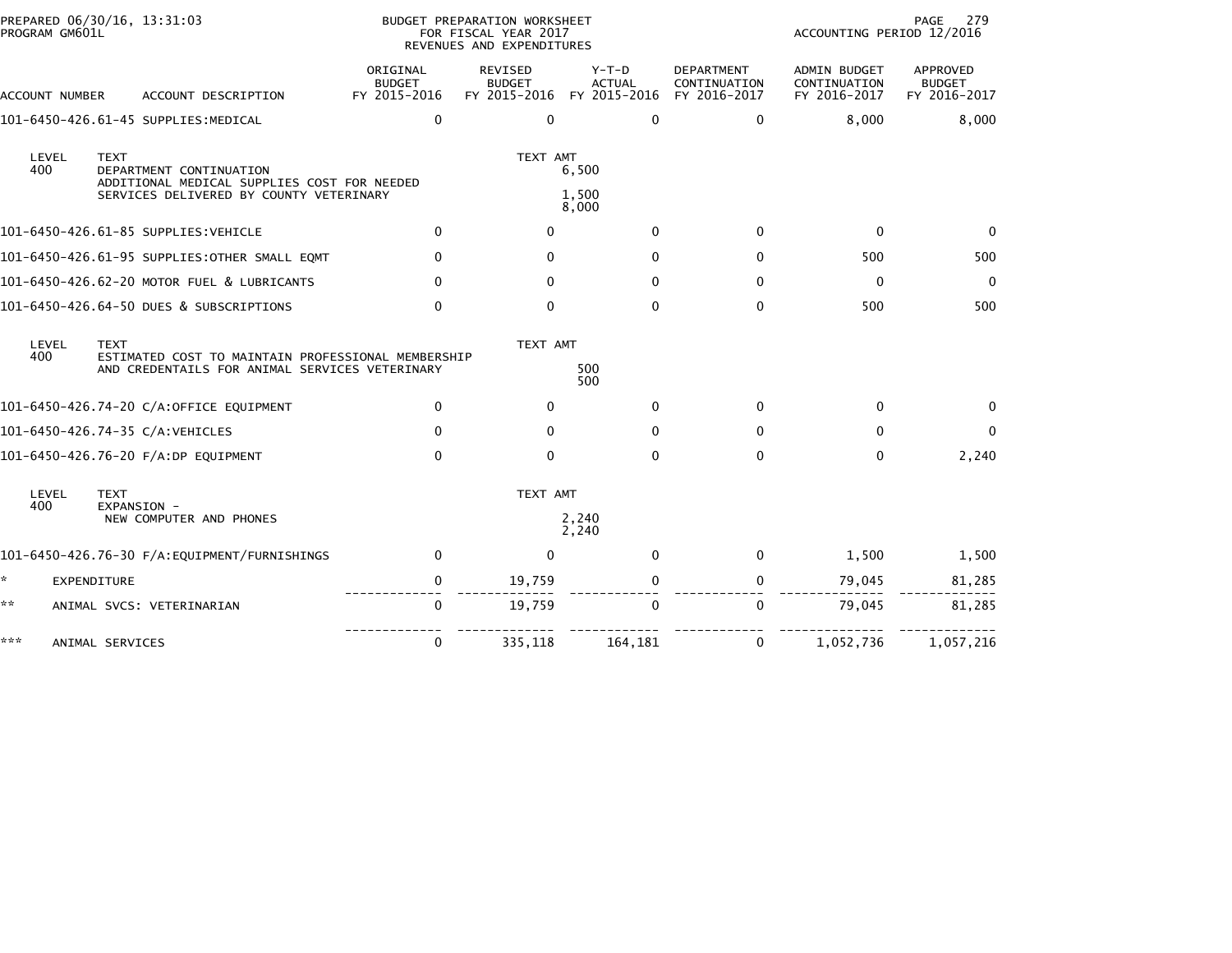|    | PREPARED 06/30/16, 13:31:03<br>PROGRAM GM601L |                                                                                                                                             |                                           | BUDGET PREPARATION WORKSHEET<br>FOR FISCAL YEAR 2017<br>REVENUES AND EXPENDITURES |                                          | 280<br>PAGE<br>ACCOUNTING PERIOD 12/2016          |                                                     |                                           |
|----|-----------------------------------------------|---------------------------------------------------------------------------------------------------------------------------------------------|-------------------------------------------|-----------------------------------------------------------------------------------|------------------------------------------|---------------------------------------------------|-----------------------------------------------------|-------------------------------------------|
|    | ACCOUNT NUMBER                                | ACCOUNT DESCRIPTION                                                                                                                         | ORIGINAL<br><b>BUDGET</b><br>FY 2015-2016 | <b>REVISED</b><br><b>BUDGET</b><br>FY 2015-2016                                   | $Y-T-D$<br><b>ACTUAL</b><br>FY 2015-2016 | <b>DEPARTMENT</b><br>CONTINUATION<br>FY 2016-2017 | <b>ADMIN BUDGET</b><br>CONTINUATION<br>FY 2016-2017 | APPROVED<br><b>BUDGET</b><br>FY 2016-2017 |
|    |                                               | 101-7110-517.94-20 CAPITAL OUTLAY                                                                                                           | 260,130                                   | 260,130                                                                           | 260,130                                  | 0                                                 | 260,130                                             | 365,000                                   |
|    | LEVEL<br>400                                  | <b>TEXT</b><br>CONTINUATION AMOUNT<br>EXPANSION -<br>HEALTHCARE EDUCATION EQUIPMENT<br>EXPANSION -<br>(ONE-TIME SUPPLEMENTAL APPROPRIATION) |                                           | TEXT AMT                                                                          | 260,130<br>39,870<br>65,000<br>365,000   |                                                   |                                                     |                                           |
|    |                                               | 101-7110-517.94-40 CURRENT EXPENSE                                                                                                          | 2,109,896                                 | 2,109,896                                                                         | 2,109,896                                | 0                                                 | 2,109,896                                           | 2,444,998                                 |
|    | LEVEL<br>400                                  | <b>TEXT</b><br>CONTINUATION AMOUNT<br>EXPANSION -                                                                                           |                                           | TEXT AMT                                                                          | 2,109,896<br>335,102<br>2,444,998        |                                                   |                                                     |                                           |
| *  | EXPENDITURE                                   |                                                                                                                                             | 2,370,026                                 | 2,370,026                                                                         | 2,370,026                                | 0                                                 | 2,370,026                                           | 2,809,998                                 |
| ** |                                               | COMMUNITY COLLEGES                                                                                                                          | 2,370,026                                 | 2,370,026                                                                         | 2,370,026                                | 0                                                 | 2,370,026                                           | 2,809,998                                 |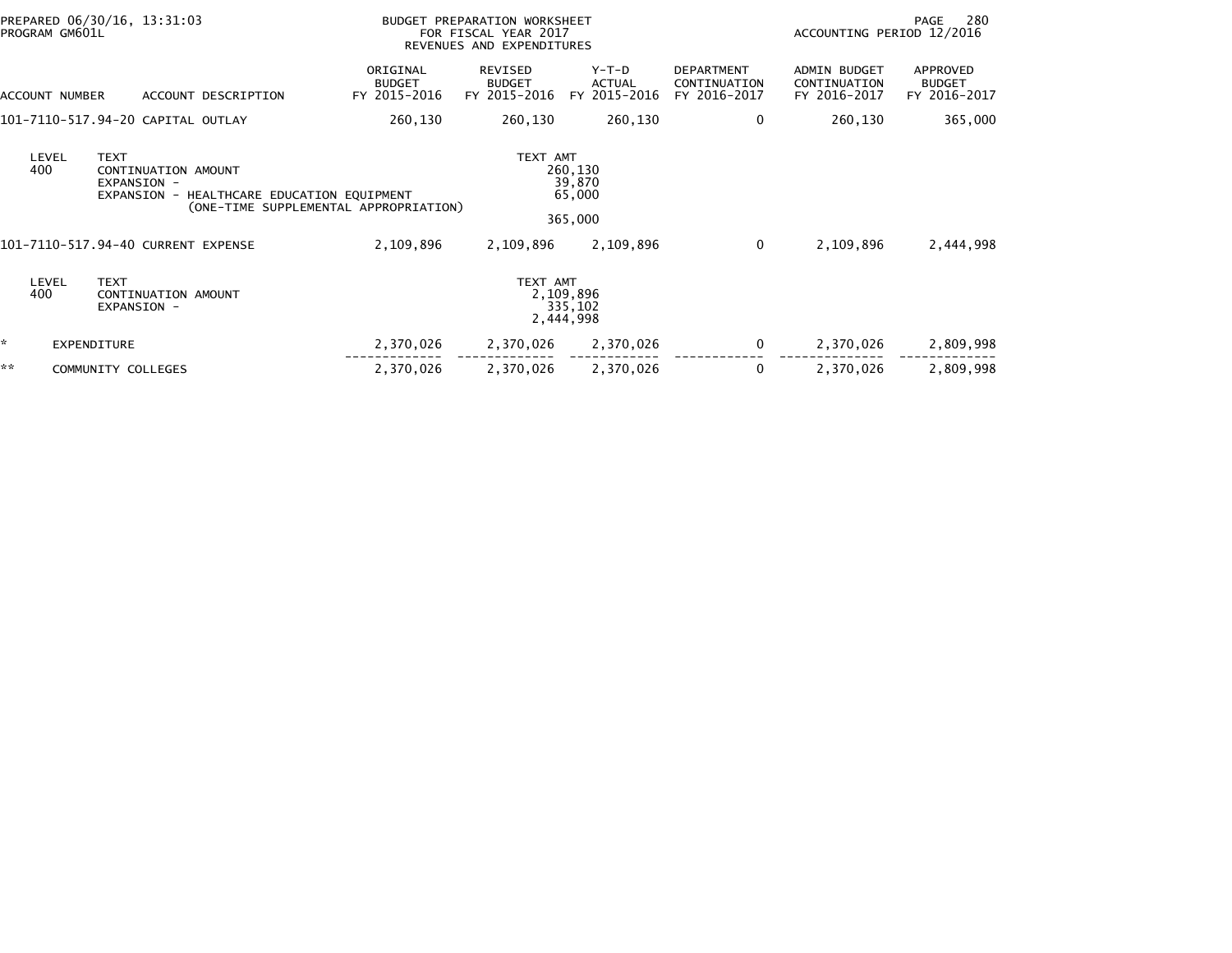| PREPARED 06/30/16, 13:31:03<br>PROGRAM GM601L                                                                                                        |                                           | BUDGET PREPARATION WORKSHEET<br>FOR FISCAL YEAR 2017<br>REVENUES AND EXPENDITURES | 281<br>PAGE<br>ACCOUNTING PERIOD 12/2016 |                                                   |                                                     |                                           |
|------------------------------------------------------------------------------------------------------------------------------------------------------|-------------------------------------------|-----------------------------------------------------------------------------------|------------------------------------------|---------------------------------------------------|-----------------------------------------------------|-------------------------------------------|
| ACCOUNT DESCRIPTION<br>ACCOUNT NUMBER                                                                                                                | ORIGINAL<br><b>BUDGET</b><br>FY 2015-2016 | REVISED<br><b>BUDGET</b><br>FY 2015-2016                                          | $Y-T-D$<br><b>ACTUAL</b><br>FY 2015-2016 | <b>DEPARTMENT</b><br>CONTINUATION<br>FY 2016-2017 | <b>ADMIN BUDGET</b><br>CONTINUATION<br>FY 2016-2017 | APPROVED<br><b>BUDGET</b><br>FY 2016-2017 |
| 101-7120-395.00-00 FUND BALANCE APPR-RESTR                                                                                                           | 0                                         |                                                                                   | 0                                        | 0                                                 | 0                                                   | $\mathbf{0}$                              |
| ×.<br><b>REVENUE</b><br>101-7120-516.94-00 EDUCATION APPROPRIATION                                                                                   | 12,000                                    | 12,000                                                                            | 12,000                                   | $\mathbf{0}$                                      | 12,000                                              | 12,000                                    |
| 101-7120-516.94-30 C/E:CLASSROOM SUPPLIES                                                                                                            | 375,000                                   | 375,000                                                                           | 367,576                                  | 0                                                 | 375,000                                             | 375,000                                   |
| 101-7120-516.94-40 CURRENT EXPENSE                                                                                                                   | 32,989,444                                | 32,989,444                                                                        | 32,989,444                               | 0                                                 | 32,989,444                                          | 34,566,372                                |
| <b>TEXT</b><br>LEVEL<br>400<br>CONTINUATION AMOUNT<br>EXPANSION -<br>EXPANSION -<br>SALES TAX BASE EXPANSION<br>(ALLOCATION REQUEST TO ROBIN LESLIE) |                                           | TEXT AMT                                                                          | 32,989,444<br>649,324<br>927,604         |                                                   |                                                     |                                           |
|                                                                                                                                                      |                                           |                                                                                   | 34,566,372                               |                                                   |                                                     |                                           |
| 101-7120-516.94-80 1/2 CENTS SALES TAX                                                                                                               | 2,066,686                                 | 2,066,686                                                                         | 1,522,268                                | 0                                                 | 2,186,898                                           | 2,186,898                                 |
| 101-7120-516.94-81 SALES TAX RESERVE                                                                                                                 | $\mathbf{0}$                              |                                                                                   | $\mathbf{0}$                             | $\mathbf{0}$                                      | $\Omega$                                            | $\Omega$                                  |
| 101-7120-516.94-95 REPAYMENT-PY SALES TAX                                                                                                            | $\Omega$                                  |                                                                                   | $\Omega$                                 | $\Omega$                                          | $\Omega$                                            | $\Omega$                                  |
| ÷.<br><b>EXPENDITURE</b>                                                                                                                             | 35,443,130                                | 35,443,130                                                                        | 34,891,288                               | 0                                                 | 35,563,342                                          | 37,140,270                                |
| **<br>ROWAN-SALISBURY SCHOOLS                                                                                                                        | 35,443,130                                | 35,443,130                                                                        | 34,891,288                               | 0                                                 | 35,563,342                                          | 37,140,270                                |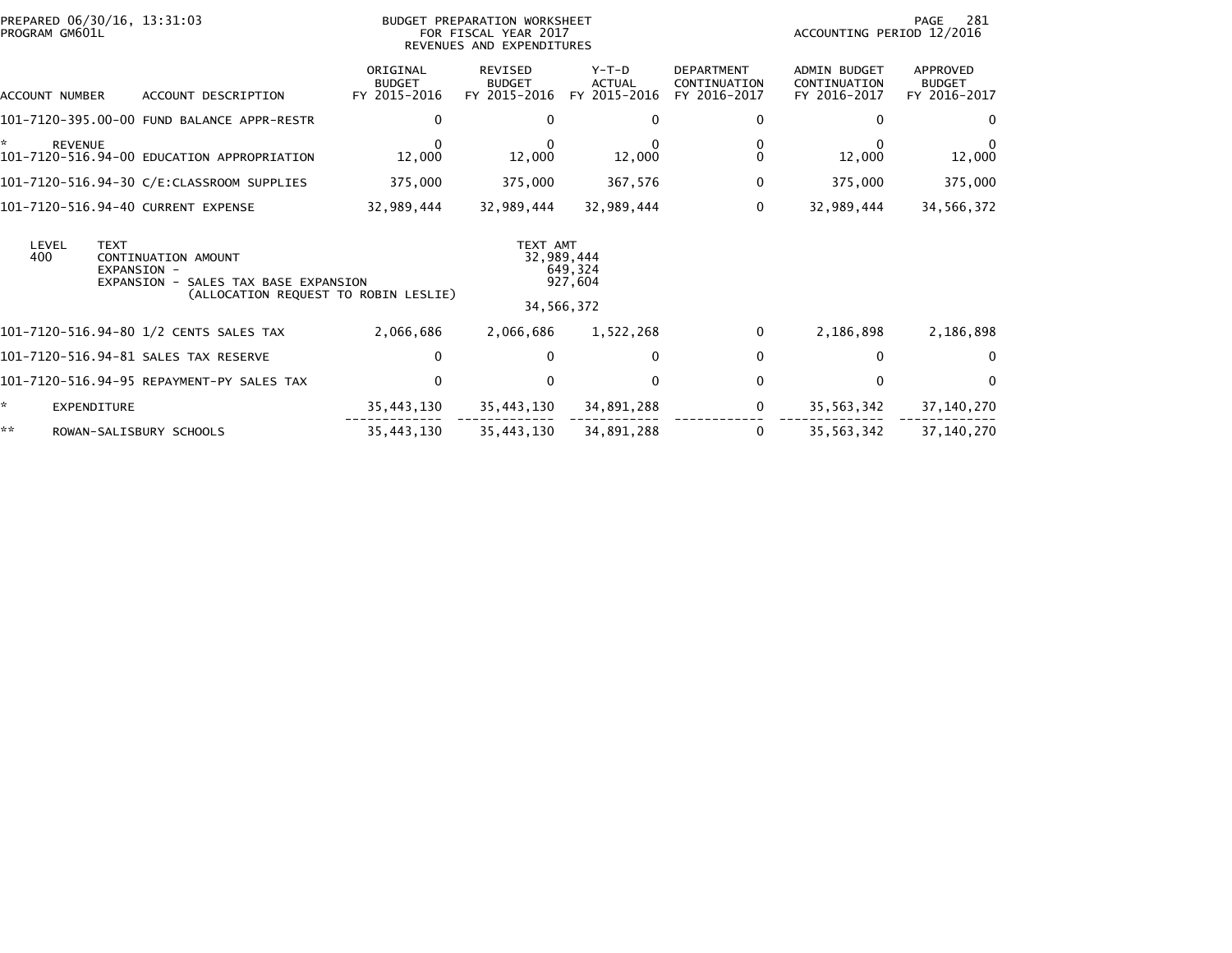| PREPARED 06/30/16, 13:31:03<br>PROGRAM GM601L                                                                |                                           | BUDGET PREPARATION WORKSHEET<br>FOR FISCAL YEAR 2017<br>REVENUES AND EXPENDITURES | 282<br>PAGE<br>ACCOUNTING PERIOD 12/2016 |                                                   |                                                     |                                           |
|--------------------------------------------------------------------------------------------------------------|-------------------------------------------|-----------------------------------------------------------------------------------|------------------------------------------|---------------------------------------------------|-----------------------------------------------------|-------------------------------------------|
| ACCOUNT DESCRIPTION<br><b>ACCOUNT NUMBER</b>                                                                 | ORIGINAL<br><b>BUDGET</b><br>FY 2015-2016 | REVISED<br><b>BUDGET</b><br>FY 2015-2016                                          | $Y-T-D$<br><b>ACTUAL</b><br>FY 2015-2016 | <b>DEPARTMENT</b><br>CONTINUATION<br>FY 2016-2017 | <b>ADMIN BUDGET</b><br>CONTINUATION<br>FY 2016-2017 | APPROVED<br><b>BUDGET</b><br>FY 2016-2017 |
| 101-7130-395.00-00 FUND BALANCE APPR-RESTR                                                                   | 0                                         | $\Omega$                                                                          | 0                                        | 0                                                 | $\mathbf{0}$                                        | 0                                         |
| *<br><b>REVENUE</b><br>101-7130-516.94-00 EDUCATION APPROPRIATION                                            | $\Omega$<br>774                           | $\Omega$<br>774                                                                   | 0<br>774                                 | 0<br>$\Omega$                                     | $\Omega$<br>785                                     | 0<br>785                                  |
| 101-7130-516.94-30 C/E:CLASSROOM SUPPLIES                                                                    | 24,203                                    | 24,203                                                                            | 24,203                                   | 0                                                 | 24,539                                              | 24,539                                    |
| 101-7130-516.94-40 CURRENT EXPENSE                                                                           | 2,128,031                                 | 2,128,031                                                                         | 2,128,031                                | 0                                                 | 2,158,705                                           | 2,261,893                                 |
| <b>TEXT</b><br>LEVEL<br>400<br>CONTINUATION AMOUNT<br>EXPANSION -<br>EXPANSION -<br>SALES TAX BASE EXPANSION |                                           | TEXT AMT                                                                          | 2,158,705<br>42,489<br>60,699            |                                                   |                                                     |                                           |
|                                                                                                              | (ADD TO CURRENT EXP - WILL CRABTREE)      |                                                                                   | 2,261,893                                |                                                   |                                                     |                                           |
| 101-7130-516.94-80 1/2 CENTS SALES TAX                                                                       | 133,314                                   | 133,314                                                                           | 98,200                                   | 0                                                 | 143,102                                             | 143,102                                   |
| 101-7130-516.94-81 SALES TAX RESERVE                                                                         | $\mathbf{0}$                              | $\Omega$                                                                          | $\mathbf{0}$                             | $\mathbf 0$                                       | $\bf{0}$                                            | $\Omega$                                  |
| 101–7130–516.94–95 REPAYMENT–PY SALES TAX                                                                    | $\Omega$                                  | $\Omega$                                                                          | $\Omega$                                 | $\mathbf{0}$                                      | $\Omega$                                            | $\Omega$                                  |
| ÷.<br><b>EXPENDITURE</b>                                                                                     | 2,286,322                                 | 2,286,322                                                                         | 2,251,208                                | 0                                                 | 2,327,131                                           | 2,430,319                                 |
| **<br>KANNAPOLIS CITY SCHOOLS                                                                                | 2,286,322                                 | 2,286,322                                                                         | 2,251,208                                | 0                                                 | 2,327,131                                           | 2,430,319                                 |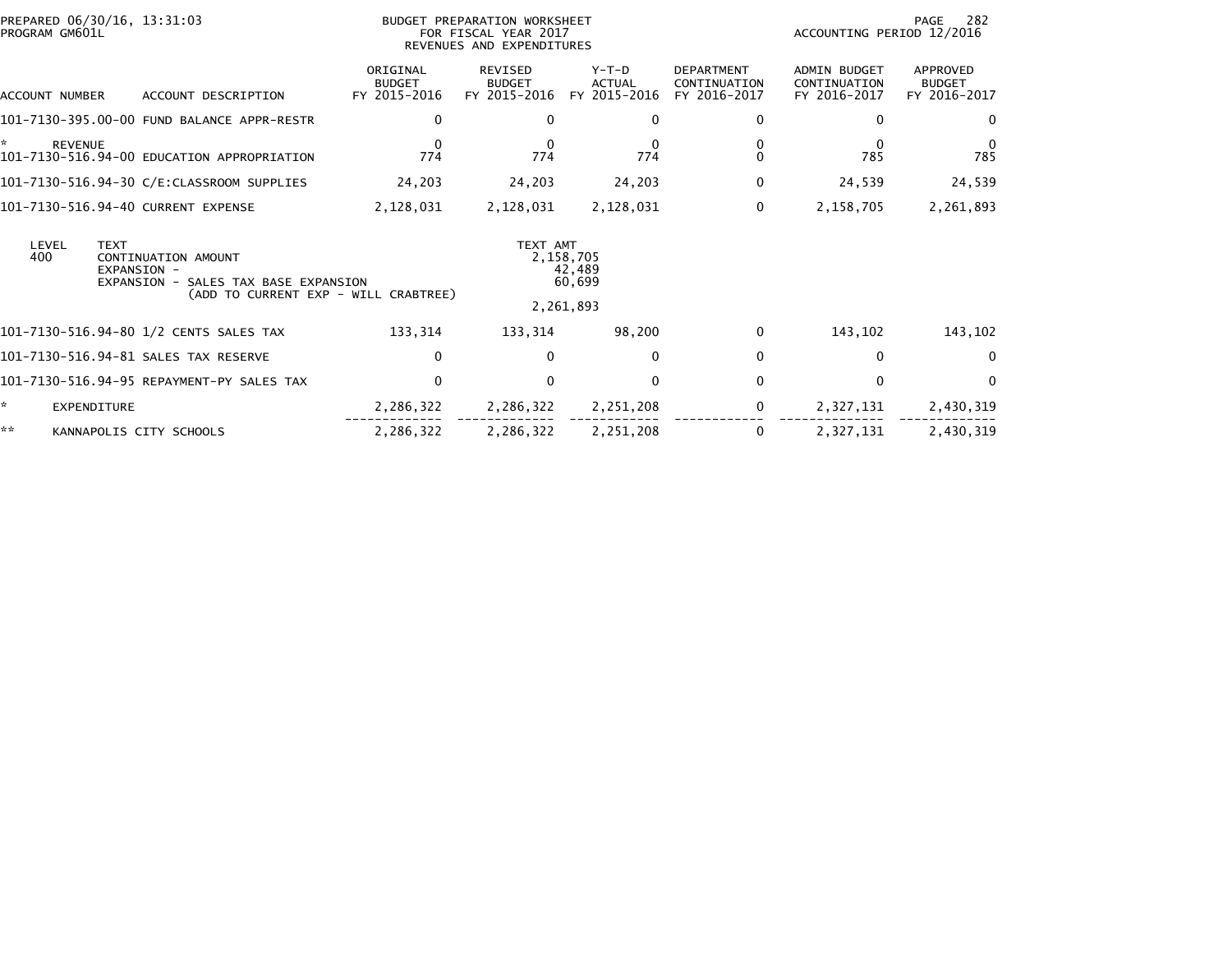|     | PROGRAM GM601L     | PREPARED 06/30/16, 13:31:03                       |                                           | BUDGET PREPARATION WORKSHEET<br>FOR FISCAL YEAR 2017<br>REVENUES AND EXPENDITURES |                                          |                                        |                                                   |                                                     | 283<br>PAGE<br>ACCOUNTING PERIOD 12/2016  |  |
|-----|--------------------|---------------------------------------------------|-------------------------------------------|-----------------------------------------------------------------------------------|------------------------------------------|----------------------------------------|---------------------------------------------------|-----------------------------------------------------|-------------------------------------------|--|
|     | ACCOUNT NUMBER     |                                                   | ACCOUNT DESCRIPTION                       | ORIGINAL<br><b>BUDGET</b><br>FY 2015-2016                                         | REVISED<br><b>BUDGET</b><br>FY 2015-2016 | Y-T-D<br><b>ACTUAL</b><br>FY 2015-2016 | <b>DEPARTMENT</b><br>CONTINUATION<br>FY 2016-2017 | <b>ADMIN BUDGET</b><br>CONTINUATION<br>FY 2016-2017 | APPROVED<br><b>BUDGET</b><br>FY 2016-2017 |  |
|     |                    |                                                   | 101-7140-516.94-30 C/E:CLASSROOM SUPPLIES | 0                                                                                 | $\bf{0}$                                 | $\mathbf{0}$                           | 0                                                 | 0                                                   | $\mathbf{0}$                              |  |
|     |                    | 101-7140-516.94-40 CURRENT EXPENSE                |                                           | 253,574                                                                           | 253,574                                  | 253,574                                | $\mathbf{0}$                                      | 415,974                                             | 435,858                                   |  |
|     | LEVEL<br>400       | <b>TEXT</b><br>CONTINUATION AMOUNT<br>EXPANSION - | EXPANSION - SALES TAX BASE EXPANSION      |                                                                                   | TEXT AMT                                 | 415,974<br>8,187<br>11.697<br>435,858  |                                                   |                                                     |                                           |  |
| *   | <b>EXPENDITURE</b> |                                                   |                                           | 253,574                                                                           | 253,574                                  | 253,574                                | 0                                                 | 415,974                                             | 435,858                                   |  |
| **  |                    | ROWAN CHARTER SCHOOLS                             |                                           | 253,574                                                                           | 253,574                                  | 253,574                                | $\mathbf{0}$                                      | 415.974                                             | 435,858                                   |  |
| *** |                    | PUBLIC SCHOOLS                                    |                                           | 40, 353, 052                                                                      | 40, 353, 052                             | 39,766,096                             | 0                                                 | 40,676,473                                          | 42,816,445                                |  |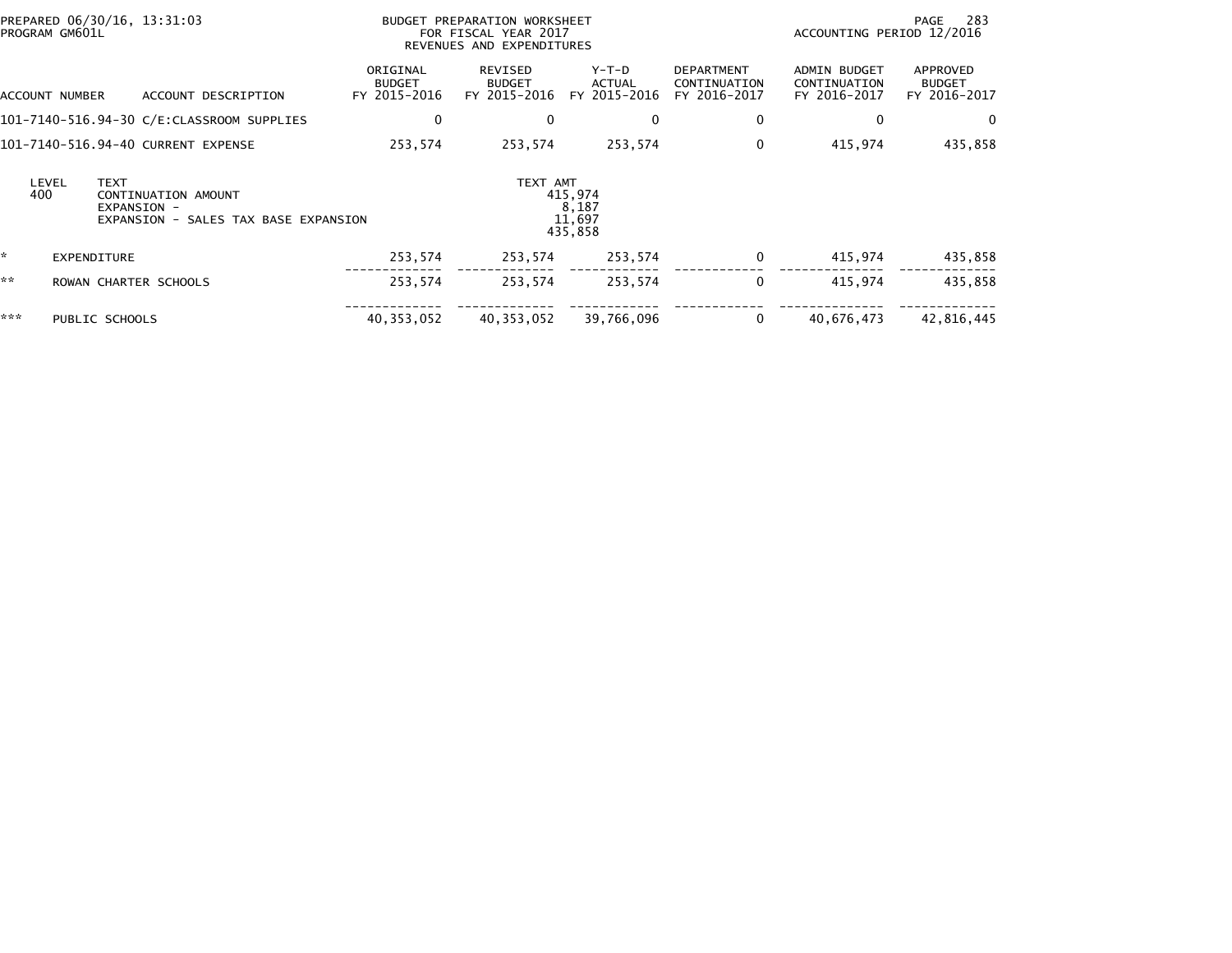|     | PREPARED 06/30/16, 13:31:03<br>PROGRAM GM601L | BUDGET PREPARATION WORKSHEET<br>FOR FISCAL YEAR 2017<br>REVENUES AND EXPENDITURES |                                           |                                          |                                          |                                                   |                                              | 284<br>PAGE<br>ACCOUNTING PERIOD 12/2016  |  |  |
|-----|-----------------------------------------------|-----------------------------------------------------------------------------------|-------------------------------------------|------------------------------------------|------------------------------------------|---------------------------------------------------|----------------------------------------------|-------------------------------------------|--|--|
|     | ACCOUNT NUMBER                                | ACCOUNT DESCRIPTION                                                               | ORIGINAL<br><b>BUDGET</b><br>FY 2015-2016 | REVISED<br><b>BUDGET</b><br>FY 2015-2016 | $Y-T-D$<br><b>ACTUAL</b><br>FY 2015-2016 | <b>DEPARTMENT</b><br>CONTINUATION<br>FY 2016-2017 | ADMIN BUDGET<br>CONTINUATION<br>FY 2016-2017 | APPROVED<br><b>BUDGET</b><br>FY 2016-2017 |  |  |
|     |                                               | 101-7210-445.91-80 ABC BOTTLE TAX                                                 | 45,000                                    | 45,000                                   | 31.464                                   | 0                                                 | 45,000                                       | 45,000                                    |  |  |
|     |                                               | 101-7210-445.91-81 MENTAL HEALTH CONTRACT                                         | 563.420                                   | 563,420                                  | 488.456                                  | 0                                                 | 492,000                                      | 492,000                                   |  |  |
| ×.  | <b>EXPENDITURE</b>                            |                                                                                   | 608.420                                   | 608,420                                  | 519,920                                  | $\mathbf 0$                                       | 537,000                                      | 537,000                                   |  |  |
| **  | MENTAL HEALTH                                 |                                                                                   | 608,420                                   | 608,420                                  | 519.920                                  | 0                                                 | 537.000                                      | 537,000                                   |  |  |
| *** | MENTAL HEALTH                                 |                                                                                   | 608,420                                   | 608,420                                  | 519.920                                  | 0                                                 | 537.000                                      | 537,000                                   |  |  |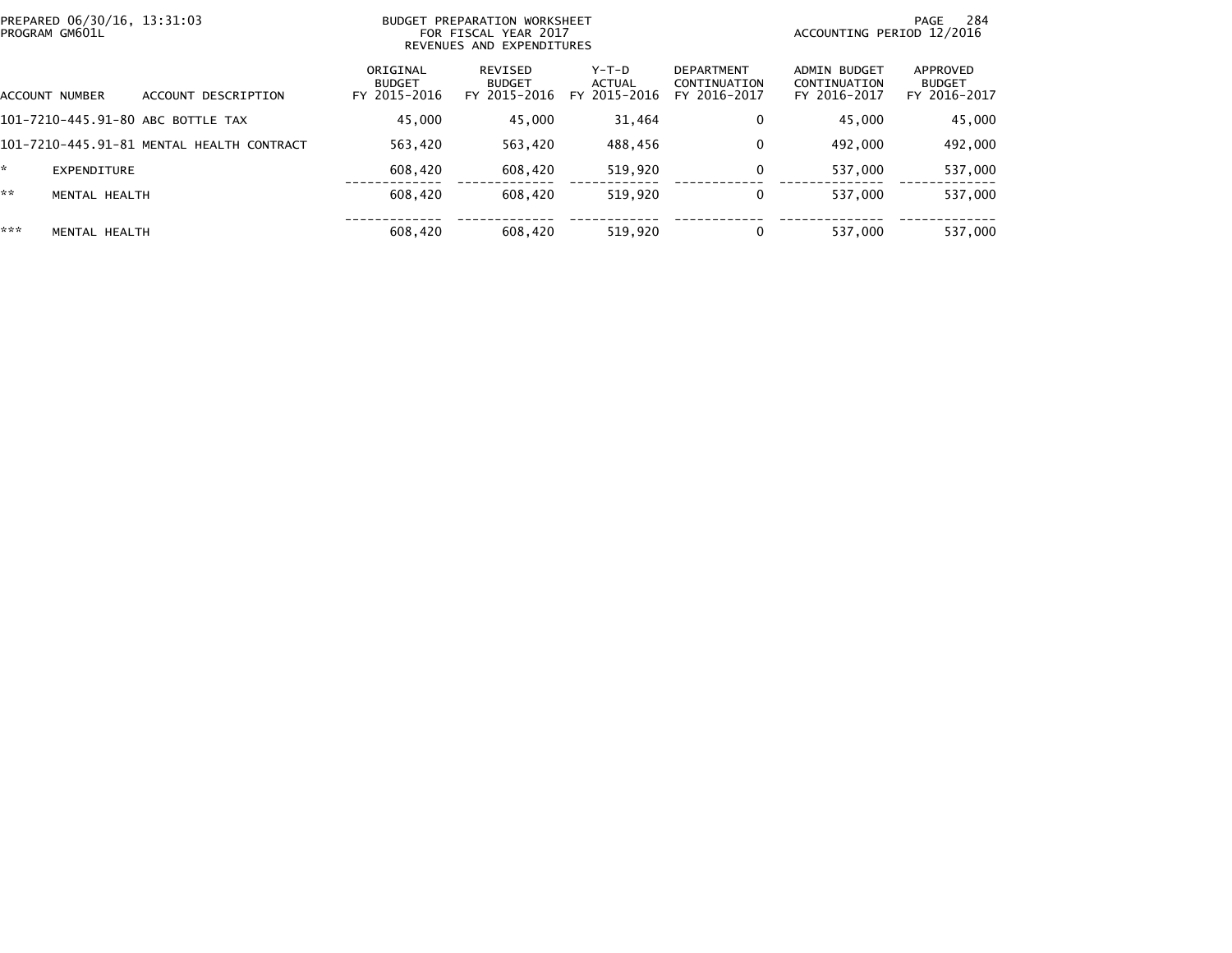| PREPARED 06/30/16, 13:31:03<br>PROGRAM GM601L |                     | <b>BUDGET</b>                             | PREPARATION WORKSHEET<br>FOR FISCAL YEAR 2017<br>REVENUES AND EXPENDITURES | ACCOUNTING PERIOD 12/2016         | 285<br>PAGE                                       |                                              |                                           |
|-----------------------------------------------|---------------------|-------------------------------------------|----------------------------------------------------------------------------|-----------------------------------|---------------------------------------------------|----------------------------------------------|-------------------------------------------|
| <b>ACCOUNT NUMBER</b>                         | ACCOUNT DESCRIPTION | ORIGINAL<br><b>BUDGET</b><br>FY 2015-2016 | REVISED<br><b>BUDGET</b><br>FY 2015-2016                                   | $Y-T-D$<br>ACTUAL<br>FY 2015-2016 | <b>DEPARTMENT</b><br>CONTINUATION<br>FY 2016-2017 | ADMIN BUDGET<br>CONTINUATION<br>FY 2016-2017 | APPROVED<br><b>BUDGET</b><br>FY 2016-2017 |
| 101-7310-420.32-31 MEDICAL EXAMINER           |                     | 90,000                                    | 140,000                                                                    | 104,600                           | 0                                                 | 140,000                                      | 140,000                                   |
| EXPENDITURE                                   |                     | 90,000                                    | 140,000                                                                    | 104,600                           | 0                                                 | 140,000                                      | 140,000                                   |
| **<br>MEDICAL EXAMINER                        |                     | 90,000                                    | 140,000                                                                    | 104,600                           | $\Omega$                                          | 140,000                                      | 140,000                                   |
| ***<br>MEDICAL EXAMINER                       |                     | 90,000                                    | 140,000                                                                    | 104,600                           | 0                                                 | 140,000                                      | 140,000                                   |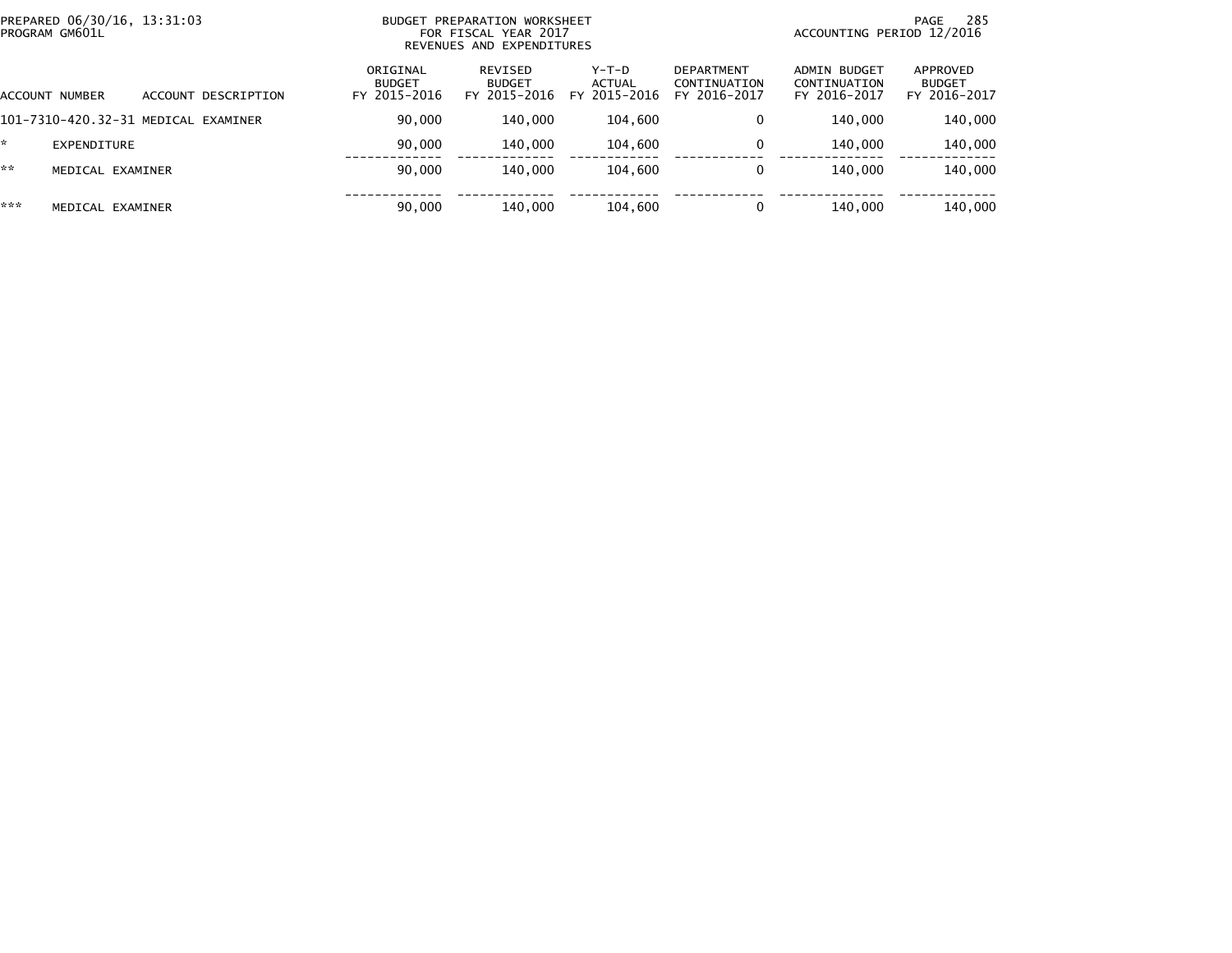| PREPARED 06/30/16, 13:31:03<br>PROGRAM GM601L |                                                                               | <b>BUDGET PREPARATION WORKSHEET</b><br>FOR FISCAL YEAR 2017<br>REVENUES AND EXPENDITURES |                                                       |                          | 286<br>PAGE<br>ACCOUNTING PERIOD 12/2016          |                                              |                                           |  |
|-----------------------------------------------|-------------------------------------------------------------------------------|------------------------------------------------------------------------------------------|-------------------------------------------------------|--------------------------|---------------------------------------------------|----------------------------------------------|-------------------------------------------|--|
| <b>ACCOUNT NUMBER</b>                         | ACCOUNT DESCRIPTION                                                           | ORIGINAL<br><b>BUDGET</b><br>FY 2015-2016                                                | REVISED<br><b>BUDGET</b><br>FY 2015-2016 FY 2015-2016 | $Y-T-D$<br><b>ACTUAL</b> | <b>DEPARTMENT</b><br>CONTINUATION<br>FY 2016-2017 | ADMIN BUDGET<br>CONTINUATION<br>FY 2016-2017 | APPROVED<br><b>BUDGET</b><br>FY 2016-2017 |  |
|                                               | 101-7410-410.91-28 CABARRUS/ROWAN MPO                                         | 14,286                                                                                   | 14,286                                                | 10,121                   | 0                                                 | 14,286                                       | 14,771                                    |  |
| LEVEL<br>400                                  | <b>TEXT</b><br>CONTINUATION AMOUNT<br>EXPANSION -                             | TEXT AMT<br>14,286<br>485<br>14,771                                                      |                                                       |                          |                                                   |                                              |                                           |  |
|                                               | 101-7410-420.91-24 HIG RK BUOY MAINT PROJ                                     | $\mathbf 0$                                                                              | $\mathbf{0}$                                          | $\mathbf{0}$             | $\mathbf 0$                                       | $\mathbf{0}$                                 | $\mathbf{0}$                              |  |
|                                               | 101-7410-420.91-46 THIRD CREEK WTRSHED MAINT                                  | 5,534                                                                                    | 5,534                                                 | 5,534                    | $\mathbf{0}$                                      | 5,534                                        | 5,534                                     |  |
|                                               | 101-7410-421.91-38 ROWAN RESCUE SQUAD                                         | 418,580                                                                                  | 418,580                                               | 418,580                  | 0                                                 | 418,580                                      | 433,580                                   |  |
| LEVEL<br>400                                  | <b>TEXT</b><br>CONTINUATION AMOUNT<br>EXPANSION -<br>COMMISSIONERS' ADDITIONS | TEXT AMT<br>418,580<br>10,000<br>5,000<br>433,580                                        |                                                       |                          |                                                   |                                              |                                           |  |
|                                               | 101-7410-429.91-10 ARMY AV FLIGHT FACILITY                                    | 2,500                                                                                    | 2,500                                                 | 2,500                    | 0                                                 | 2,500                                        | 2,500                                     |  |
|                                               | 101-7410-444.91-15 CROSBY SCHOLARS                                            | 5,500                                                                                    | 5,500                                                 | 5,500                    | 0                                                 | 5,500                                        | 5,500                                     |  |
|                                               | 101-7410-444.91-42 SAL/RWN HUMAN REL COUNCIL                                  | 5,000                                                                                    | 5,000                                                 | 5,000                    | $\mathbf 0$                                       | 5,000                                        | 5,000                                     |  |
|                                               | 101-7410-444.91-44 APPROPRIATION-RUFTYHOLMES                                  | $\mathbf 0$                                                                              | 0                                                     | 0                        | 0                                                 | 0                                            | 0                                         |  |
|                                               | 101-7410-444.91-62 FOOD FOR THOUGHT                                           | 5,000                                                                                    | 5,000                                                 | 5,000                    | 0                                                 | 5,000                                        | 5,000                                     |  |
|                                               | 101-7410-444.91-95 PREVENT CHILD ABUSE                                        | 5,000                                                                                    | 5,000                                                 | 5,000                    | $\mathbf 0$                                       | 5,000                                        | 5,000                                     |  |
|                                               | 101-7410-444.91-96 COMMUNITY IN THE SCHOOLS                                   | $\mathbf 0$                                                                              | $\mathbf 0$                                           | $\Omega$                 | $\mathbf 0$                                       | $\mathbf{0}$                                 | 1,400                                     |  |
| LEVEL<br>400                                  | <b>TEXT</b><br>EXPANSION -                                                    | TEXT AMT<br>1,400<br>1,400                                                               |                                                       |                          |                                                   |                                              |                                           |  |
|                                               | 101-7410-450.91-32 NC TRANSPORTATION MUSEUM                                   | 30,000                                                                                   | 30,000                                                | 30,000                   | 0                                                 | 30,000                                       | 30,000                                    |  |
|                                               | 101-7410-450.91-36 ROWAN MUSEUM                                               | 18,000                                                                                   | 18,000                                                | 18,000                   | $\mathbf{0}$                                      | 18,000                                       | 18,000                                    |  |
|                                               | 101-7410-450.91-48 ROWAN ARTS COUNCIL                                         | 24,692                                                                                   | 24,692                                                | 24,692                   | 0                                                 | 24,692                                       | 24,692                                    |  |
|                                               | 101-7410-450.91-80 NC CIVIL WAR TRAIL                                         | 200                                                                                      | 200                                                   | 200                      | $\mathbf 0$                                       | 200                                          | 200                                       |  |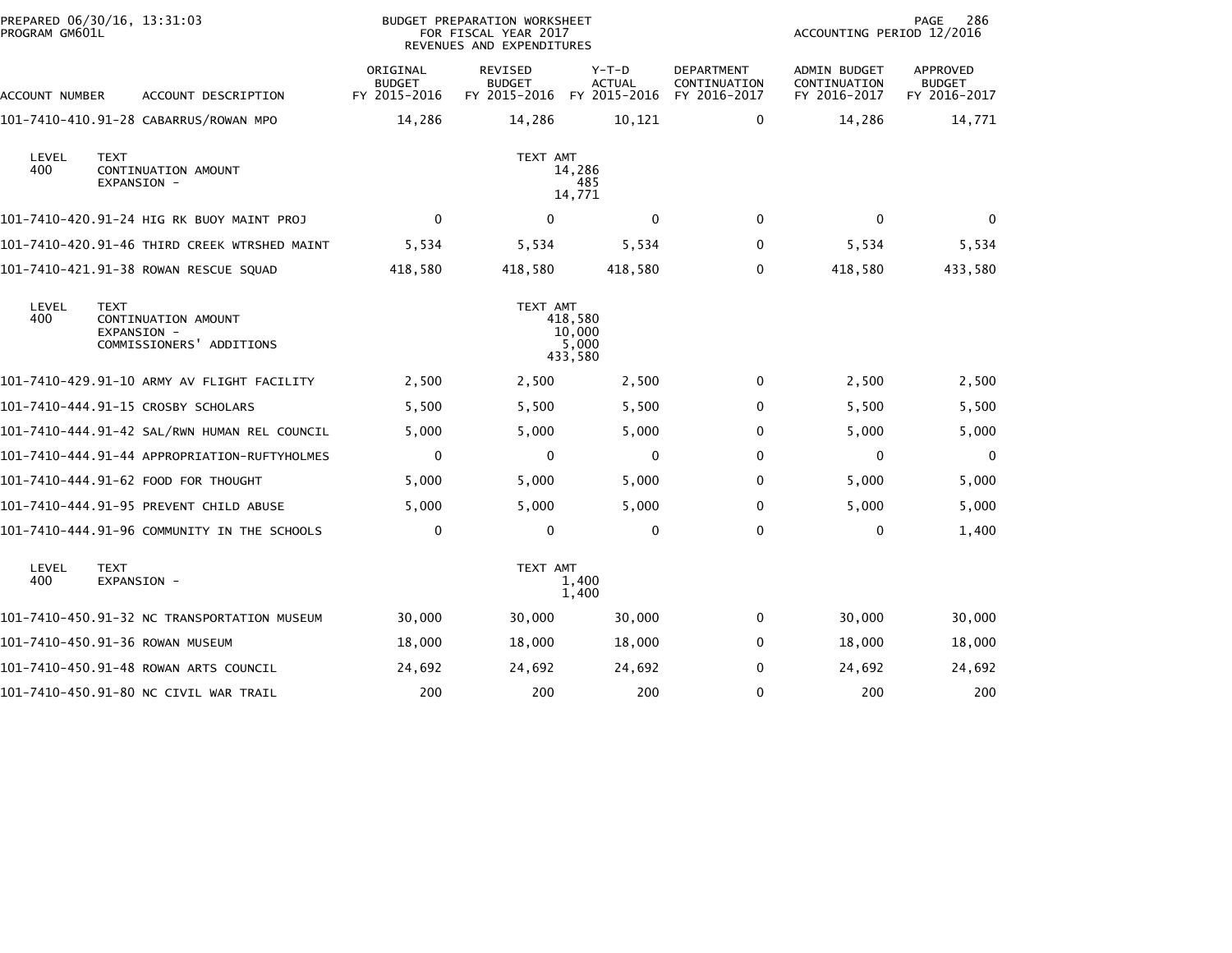| PREPARED 06/30/16, 13:31:03<br>PROGRAM GM601L |                                                                                                                                                                    | BUDGET PREPARATION WORKSHEET<br>FOR FISCAL YEAR 2017<br>REVENUES AND EXPENDITURES |                                                       |                         |                                                   | PAGE<br>287<br>ACCOUNTING PERIOD 12/2016            |                                                  |  |
|-----------------------------------------------|--------------------------------------------------------------------------------------------------------------------------------------------------------------------|-----------------------------------------------------------------------------------|-------------------------------------------------------|-------------------------|---------------------------------------------------|-----------------------------------------------------|--------------------------------------------------|--|
| ACCOUNT NUMBER                                | ACCOUNT DESCRIPTION                                                                                                                                                | ORIGINAL<br><b>BUDGET</b><br>FY 2015-2016                                         | REVISED<br><b>BUDGET</b><br>FY 2015-2016 FY 2015-2016 | Y-T-D<br><b>ACTUAL</b>  | <b>DEPARTMENT</b><br>CONTINUATION<br>FY 2016-2017 | <b>ADMIN BUDGET</b><br>CONTINUATION<br>FY 2016-2017 | <b>APPROVED</b><br><b>BUDGET</b><br>FY 2016-2017 |  |
|                                               | 101-7410-450.91-96 TOES-ATHLETIC CENTER                                                                                                                            | 20,000                                                                            | 20,000                                                | 20,000                  | $\mathbf 0$                                       | 20,000                                              | 47,000                                           |  |
| LEVEL<br>400                                  | <b>TEXT</b><br>CONTINUATION AMOUNT<br>EXPANSION -                                                                                                                  | TEXT AMT<br>20,000<br>27,000<br>47,000                                            |                                                       |                         |                                                   |                                                     |                                                  |  |
|                                               | 101-7410-452.91-61 RIVERPARK (BULLHOLE)                                                                                                                            | 3,000                                                                             | 3,000                                                 | 3,000                   | 0                                                 | 3,000                                               | 3,000                                            |  |
|                                               | 101-7410-452.91-62 COS-DOG PARK DEVELOPMENT                                                                                                                        | $\mathbf{0}$                                                                      | $\mathbf{0}$                                          | $\Omega$                | $\Omega$                                          | $\Omega$                                            | 40,000                                           |  |
| LEVEL<br>400                                  | <b>TEXT</b><br>COMMISSIONERS' ADDITIONS<br>SALISBURY DOG PARK ON THE GREENWAY<br>(MUST HAVE COUNTY AND CITY BOARD VOTE TO APPROVE<br>BEFORE FUNDS CAN BE RELEASED) | TEXT AMT<br>40,000                                                                |                                                       |                         |                                                   |                                                     |                                                  |  |
|                                               |                                                                                                                                                                    |                                                                                   |                                                       | 40,000                  |                                                   |                                                     |                                                  |  |
|                                               | 101-7410-461.91-22 FORESTRY SERVICE                                                                                                                                | 52,836                                                                            | 52,836                                                | 49,611                  | $\mathbf 0$                                       | 52,836                                              | 53,809                                           |  |
| LEVEL<br>400                                  | <b>TEXT</b><br>CONTINUATION AMOUNT<br>EXPANSION -                                                                                                                  |                                                                                   | TEXT AMT                                              | 52,836<br>973<br>53,809 |                                                   |                                                     |                                                  |  |
|                                               | 101-7410-461.91-54 YADKIN-PEEDEE ASSOCIATION                                                                                                                       | $\mathbf{0}$                                                                      | $\mathbf{0}$                                          | $\mathbf{0}$            | 0                                                 | $\mathbf 0$                                         | $\mathbf 0$                                      |  |
|                                               | 101-7410-465.91-18 ECONOMIC DEVELOPMENT COMM                                                                                                                       | 416,403                                                                           | 416,403                                               | 416,403                 | 0                                                 | 416,403                                             | 416,403                                          |  |
|                                               | 101-7410-465.91-19 CHAMBER OF COMMERCE                                                                                                                             | 2,500                                                                             | 2,500                                                 | 2,500                   | $\mathbf 0$                                       | 2,500                                               | 2,500                                            |  |
|                                               | 101-7410-480.91-34 ROWAN VOCATIONAL OPPORTUN                                                                                                                       | 66,532                                                                            | 66,532                                                | 66,532                  | $\mathbf 0$                                       | 66,532                                              | 66,532                                           |  |
| ÷.                                            | EXPENDITURE                                                                                                                                                        | 1,095,563                                                                         | 1,095,563                                             | 1,088,173               | $\mathbf 0$                                       | 1,095,563                                           | 1,180,421                                        |  |
| **                                            | SPECIAL APPROPRIATIONS                                                                                                                                             | 1,095,563                                                                         | 1,095,563                                             | 1,088,173               | $\mathbf{0}$                                      | 1,095,563                                           | 1,180,421                                        |  |
| ***                                           | SPECIAL APPROPRIATIONS                                                                                                                                             | 1,095,563                                                                         | 1,095,563                                             | 1,088,173               | $\mathbf 0$                                       | 1,095,563                                           | 1,180,421                                        |  |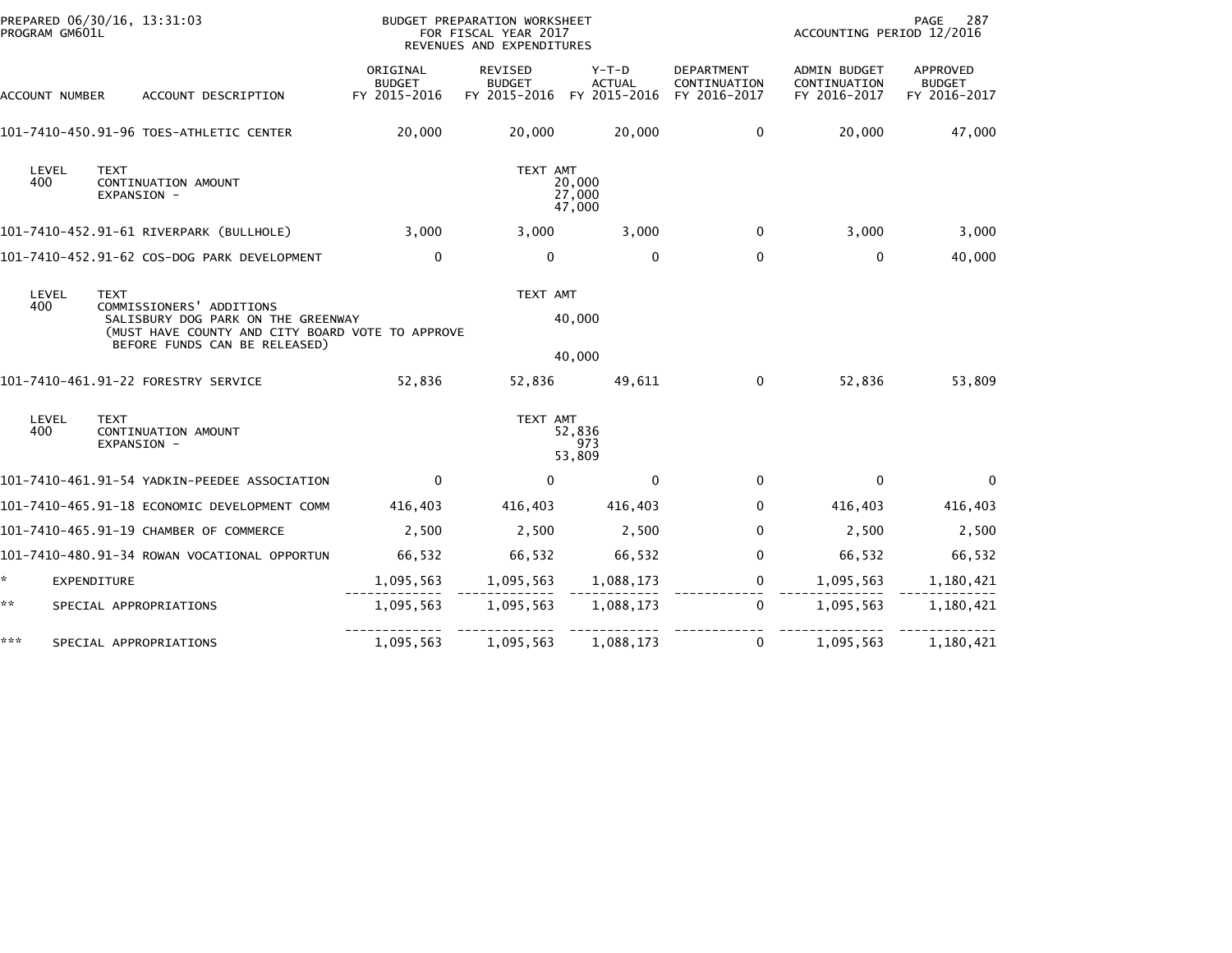## PREPARED 06/30/16, 13:31:03<br>PROGRAM GM601L

## BUDGET PREPARATION WORKSHEET<br>FOR FISCAL YEAR 2017 REVENUES AND EXPENDITURES

PAGE 288<br>ACCOUNTING PERIOD 12/2016

| ACCOUNT NUMBER                       | ACCOUNT DESCRIPTION                          | ORIGINAL<br><b>BUDGET</b><br>FY 2015-2016 | REVISED<br><b>BUDGET</b><br>FY 2015-2016 | $Y-T-D$<br><b>ACTUAL</b><br>FY 2015-2016 | <b>DEPARTMENT</b><br>CONTINUATION<br>FY 2016-2017 | <b>ADMIN BUDGET</b><br>CONTINUATION<br>FY 2016-2017 | APPROVED<br><b>BUDGET</b><br>FY 2016-2017 |
|--------------------------------------|----------------------------------------------|-------------------------------------------|------------------------------------------|------------------------------------------|---------------------------------------------------|-----------------------------------------------------|-------------------------------------------|
| 101-9100-335.05-00 LOTTERY PROCEEDS  |                                              | $1,500,000 -$                             | $1,500,000 -$                            | 1,500,000-                               | 0                                                 | $1,400,000 -$                                       | $1,400,000 -$                             |
| 101-9100-390.20-00 OFS:LOAN PROCEEDS |                                              | 0                                         | 0                                        | 0                                        | 0                                                 | 0                                                   |                                           |
| 101-9100-390.30-00 OFS:BOND PROCEEDS |                                              |                                           | 0                                        | $\Omega$                                 | 0                                                 | 0                                                   | $\Omega$                                  |
| 101-9100-390.40-00 OFS:BOND PREMIUM  |                                              | o                                         |                                          | 0                                        | 0                                                 | $\mathbf{0}$                                        |                                           |
| <b>REVENUE</b>                       | 101-9100-470.90-27 DEBT ISSUANCE COSTS       | $1,500,000 -$<br>69,500                   | 1,500,000-<br>69,500                     | 1,500,000-<br>45,722                     | 0<br>U                                            | $1,400,000 -$<br>69,500                             | 1,400,000-<br>69,500                      |
|                                      | 101-9100-470.90-29 OFU: PYMT TO ESCROW AGENT | $\Omega$                                  | 0                                        | $\Omega$                                 | 0                                                 | $\Omega$                                            |                                           |
|                                      | 101-9100-470.92-18 TOWN CREEK PRINCIPAL      | 275,100                                   | 275,100                                  | 275,000                                  | 275,000                                           | 275,000                                             | 275,000                                   |
|                                      | 101-9100-470.92-19 TOWN CREEK INTEREST       | 48,400                                    | 48,400                                   | 48,269                                   | 36,920                                            | 36,920                                              | 36,920                                    |
|                                      | 101-9100-470.92-22 JUDICIAL FAC PRINCIPAL    | 627,000                                   | 627,000                                  | 627,000                                  | 627,000                                           | 627,000                                             | 627,000                                   |
|                                      |                                              | 108,000                                   | 108,000                                  | 73,591                                   | 87,410                                            | 97,410                                              | 97,410                                    |
|                                      | 101-9100-470.92-40 ROCKWELL SEWER PRINCIPAL  | 24,050                                    | 24,050                                   | 24,042                                   | 0                                                 | $\mathbf{0}$                                        |                                           |
|                                      | 101-9100-470.92-41 ROCKWELL SEWER INTEREST   | 850                                       | 850                                      | 814                                      | 0                                                 | $\mathbf{0}$                                        |                                           |
|                                      | 101-9100-470.92-42 '16 SCHOOL BOND PRINCIPAL | 0                                         | 0                                        | 0                                        | 0                                                 | 680,000                                             | 680,000                                   |
|                                      | 101-9100-470.92-43 '16 SCHOOL BOND INTEREST  | 0                                         | 0                                        | 0                                        | 0                                                 | 771,290                                             | 771,290                                   |
|                                      | 101-9100-470.92-46 RCCC CLASSROOMS PRINCIPAL | 1,295,000                                 | 1,295,000                                | 1,295,000                                | 1,420,000                                         | 1,420,000                                           | 1,420,000                                 |
|                                      | 101-9100-470.92-47 RCCC CLASSROOMS INTEREST  | 342,200                                   | 342,200                                  | 323,607                                  | 322,030                                           | 322,030                                             | 322,030                                   |
|                                      | 101-9100-470.92-48 SCHOOL LOAN PRINCIPAL     | 400,000                                   | 400,000                                  | 400,000                                  | 1,544,290                                         | 864,290                                             | 864,290                                   |
|                                      | 101-9100-470.92-49 SCHOOL LOAN INTEREST      | 225,500                                   | 176,067                                  | 172,409                                  | 989,250                                           | 217,960                                             | 217,960                                   |
|                                      | 101-9100-470.92-50 '93 SCHOOL BOND PRINCIPAL | 1,900,000                                 | 1,900,000                                | 1,900,000                                | 0                                                 | 0                                                   |                                           |
|                                      | 101-9100-470.92-51 '93 SCHOOL BOND INTEREST  | 76,000                                    | 76,000                                   | 76,000                                   | 0                                                 | $\mathbf{0}$                                        |                                           |
|                                      | 101-9100-470.92-52 '02 SCHOOL BOND PRINCIPAL | 7,199,000                                 | 7,199,000                                | 7,199,000                                | 7,443,000                                         | 7,443,000                                           | 7,443,000                                 |
|                                      | 101-9100-470.92-53 '02 SCHOOL BOND INTEREST  | 605,000                                   | 605,000                                  | 588,723                                  | 449,800                                           | 449,800                                             | 449,800                                   |
|                                      | 101-9100-470.92-56 TELECOM EQUIP-PRINCIPAL   | 970,000                                   | 970,000                                  | 970,000                                  | 970,000                                           | 970.000                                             | 970,000                                   |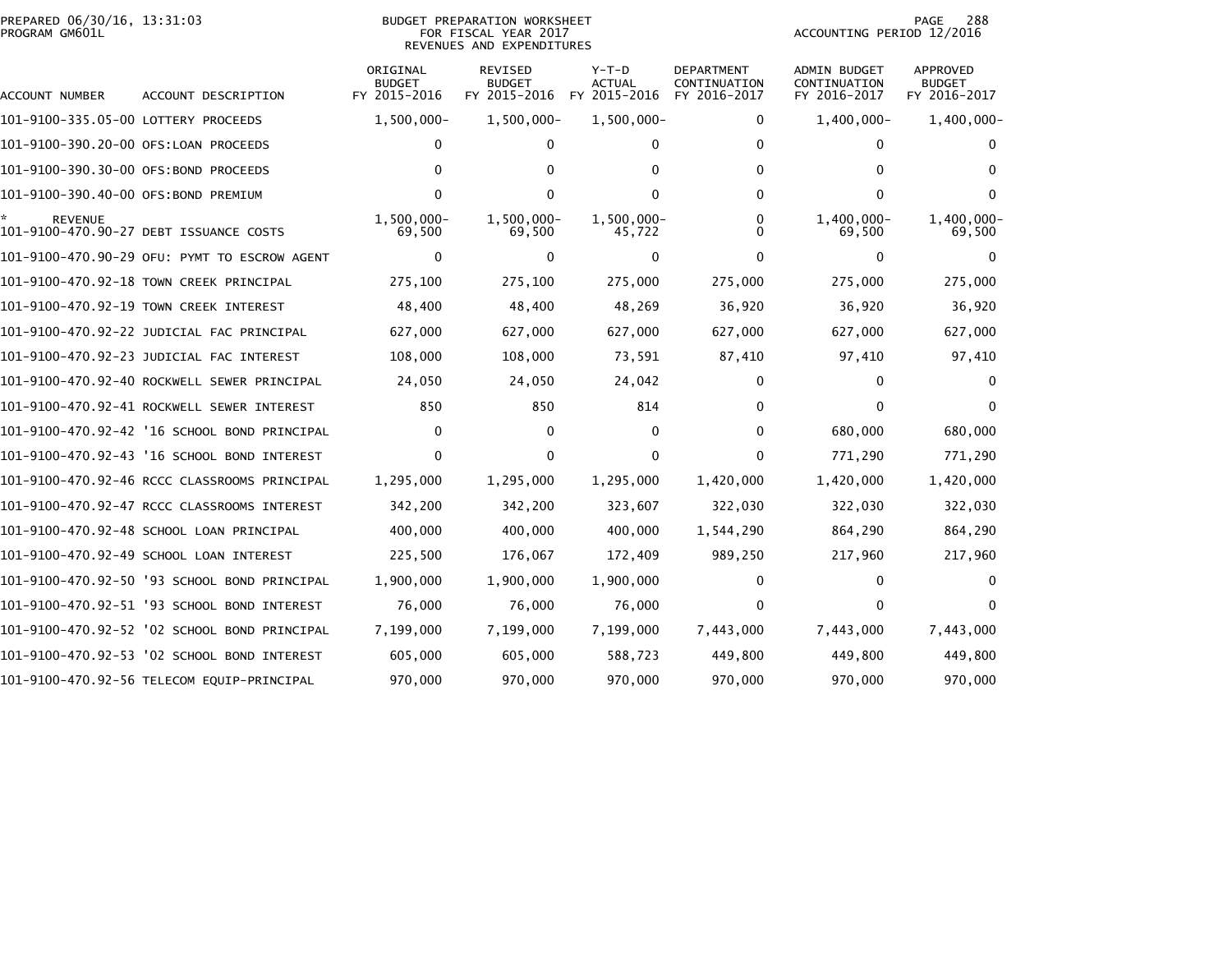|     | PREPARED 06/30/16, 13:31:03<br>PROGRAM GM601L |                     |                                    |                                              | BUDGET PREPARATION WORKSHEET<br>FOR FISCAL YEAR 2017<br>REVENUES AND EXPENDITURES |                          |                                                       |                                            | 289<br>PAGE<br>ACCOUNTING PERIOD 12/2016            |                                           |  |
|-----|-----------------------------------------------|---------------------|------------------------------------|----------------------------------------------|-----------------------------------------------------------------------------------|--------------------------|-------------------------------------------------------|--------------------------------------------|-----------------------------------------------------|-------------------------------------------|--|
|     | ACCOUNT NUMBER                                |                     |                                    | ACCOUNT DESCRIPTION                          | ORIGINAL<br><b>BUDGET</b><br>FY 2015-2016                                         | REVISED<br><b>BUDGET</b> | $Y-T-D$<br><b>ACTUAL</b><br>FY 2015-2016 FY 2015-2016 | DEPARTMENT<br>CONTINUATION<br>FY 2016-2017 | <b>ADMIN BUDGET</b><br>CONTINUATION<br>FY 2016-2017 | APPROVED<br><b>BUDGET</b><br>FY 2016-2017 |  |
|     |                                               |                     |                                    | 101-9100-470.92-57 TELECOM EQUIP-INTEREST    | 144,300                                                                           | 144,300                  | 144,288                                               | 121,210                                    | 121,210                                             | 121,210                                   |  |
|     |                                               |                     |                                    | 101-9100-470.92-62 DSS RENOVATION-PRINCIPAL  | 513,200                                                                           | 513,200                  | 513,200                                               | 513,210                                    | 513,200                                             | 513,200                                   |  |
|     |                                               |                     |                                    | 101-9100-470.92-63 DSS RENOVATION-INTEREST   | 59,200                                                                            | 59,200                   | 59,069                                                | 40,880                                     | 40,880                                              | 40,880                                    |  |
|     |                                               |                     |                                    | 101-9100-470.92-84 EMS VEHICLES-PRINCIPAL    | 405,000                                                                           | 407,000                  | 406,735                                               | 404,510                                    | 466,500                                             | 466,500                                   |  |
|     |                                               |                     |                                    | 101-9100-470.92-85 EMS VEHICLES-INTEREST     | 13,500                                                                            | 11,500                   | 7,428                                                 | 11,820                                     | 9,010                                               | 9,010                                     |  |
|     |                                               |                     |                                    | 101-9100-470.92-86 SHERIFF VEHICLES-PRINCIPL | 529,500                                                                           | 529,500                  | 527,113                                               | 529,800                                    | 591,285                                             | 591,285                                   |  |
|     |                                               |                     |                                    | 101-9100-470.92-87 SHERIFF VEHICLES-INTEREST | 17,000                                                                            | 14,000                   | 9,979                                                 | 15,470                                     | 11,835                                              | 11,835                                    |  |
|     |                                               |                     |                                    | 101-9100-470.92-90 COMPUTER EQMT-PRINCIPAL   | 198,900                                                                           | 311,900                  | 311,100                                               | 200,920                                    | 420,995                                             | 557,095                                   |  |
|     | LEVEL<br>400                                  | <b>TEXT</b>         | CONTINUATION AMOUNT<br>EXPANSION - |                                              |                                                                                   | TEXT AMT                 | 420.995                                               |                                            |                                                     |                                           |  |
|     |                                               |                     |                                    | ESTIMATED TAX COLLECTOR SOFTWARE PRINCIPAL   |                                                                                   |                          | 136,100<br>557,095                                    |                                            |                                                     |                                           |  |
|     |                                               |                     |                                    | 101-9100-470.92-91 COMPUTER EQMT-INTEREST    | 3.800                                                                             | 8.800                    | 4.676                                                 | 1.600                                      | 8,055                                               | 24,455                                    |  |
|     | LEVEL<br>400                                  | <b>TEXT</b>         | CONTINUATION AMOUNT<br>EXPANSION - |                                              |                                                                                   | TEXT AMT                 | 8,055                                                 |                                            |                                                     |                                           |  |
|     |                                               |                     |                                    |                                              | TAX COLLECTOR BILLING AND COLLECTION SOFTWARE                                     |                          | 16,400<br>24,455                                      |                                            |                                                     |                                           |  |
|     |                                               |                     |                                    | 101-9100-470.92-92 VEHICLES OTHER-PRINCIPAL  | 78,700                                                                            | 82.795                   | 82,793                                                | 78.780                                     | 98,920                                              | 98,920                                    |  |
|     |                                               |                     |                                    | 101-9100-470.92-93 VEHICLES OTHER-INTEREST   | 2,800                                                                             | 1,705                    | 1,495                                                 | 2,630                                      | 2,180                                               | 2,180                                     |  |
|     |                                               |                     |                                    | 101-9100-470.92-96 WEST END PLAZA-PRINCIPAL  | 395,000                                                                           | 395,000                  | 395,000                                               | 395,000                                    | 395,000                                             | 395,000                                   |  |
|     |                                               |                     |                                    | 101-9100-470.92-97 WEST END PLAZA-INTEREST   | 67,700                                                                            | 67,700                   | 67,299                                                | 76,260                                     | 76,260                                              | 76,260                                    |  |
| ÷.  |                                               | EXPENDITURE         |                                    |                                              | 16,594,200                                                                        |                          |                                                       | 16,556,790                                 | 16,999,530                                          | 17, 152, 030                              |  |
| **  |                                               | <b>DEBT SERVICE</b> |                                    |                                              | 15,094,200                                                                        | 15, 162, 767             | 15,049,352                                            | 16,556,790                                 | 15,599,530                                          | 15,752,030                                |  |
| *** |                                               | <b>DEBT SERVICE</b> |                                    |                                              | 15,094,200                                                                        |                          | 15, 162, 767   15, 049, 352   16, 556, 790            |                                            | 15,599,530                                          | 15,752,030                                |  |
|     |                                               |                     |                                    |                                              |                                                                                   |                          |                                                       |                                            |                                                     |                                           |  |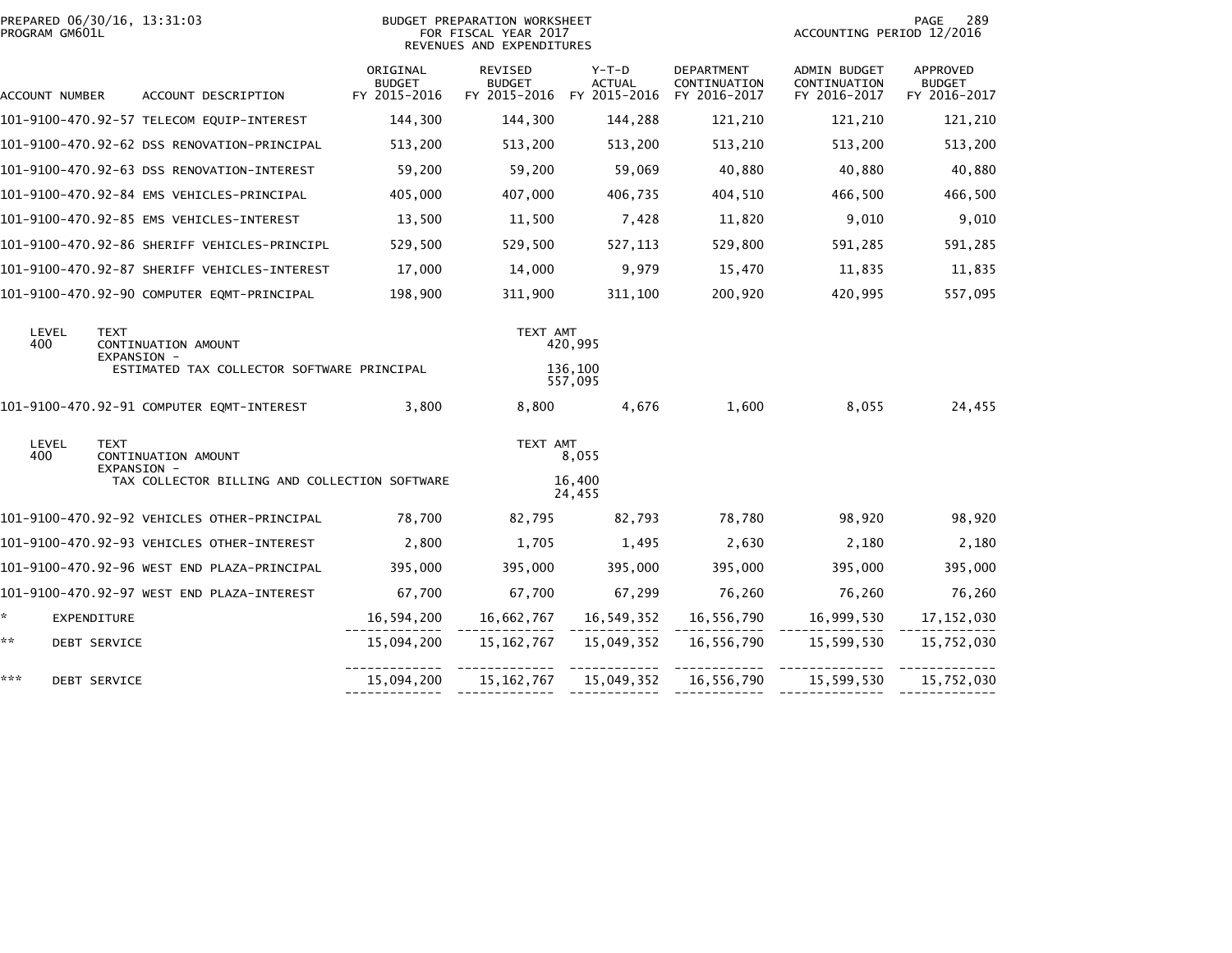| PREPARED 06/30/16, 13:31:03<br>PROGRAM GM601L |                     |                                           | BUDGET PREPARATION WORKSHEET<br>FOR FISCAL YEAR 2017<br>REVENUES AND EXPENDITURES | 290<br>PAGE<br>ACCOUNTING PERIOD 12/2016     |                                            |                                              |                                           |  |
|-----------------------------------------------|---------------------|-------------------------------------------|-----------------------------------------------------------------------------------|----------------------------------------------|--------------------------------------------|----------------------------------------------|-------------------------------------------|--|
| ACCOUNT NUMBER                                | ACCOUNT DESCRIPTION | ORIGINAL<br><b>BUDGET</b><br>FY 2015-2016 | REVISED<br><b>BUDGET</b>                                                          | Y-T-D<br>ACTUAL<br>FY 2015-2016 FY 2015-2016 | DEPARTMENT<br>CONTINUATION<br>FY 2016-2017 | ADMIN BUDGET<br>CONTINUATION<br>FY 2016-2017 | APPROVED<br><b>BUDGET</b><br>FY 2016-2017 |  |
| ****<br><b>GENERAL FUND</b>                   |                     |                                           | 0                                                                                 | 2.479.526                                    | 41,748,199                                 |                                              |                                           |  |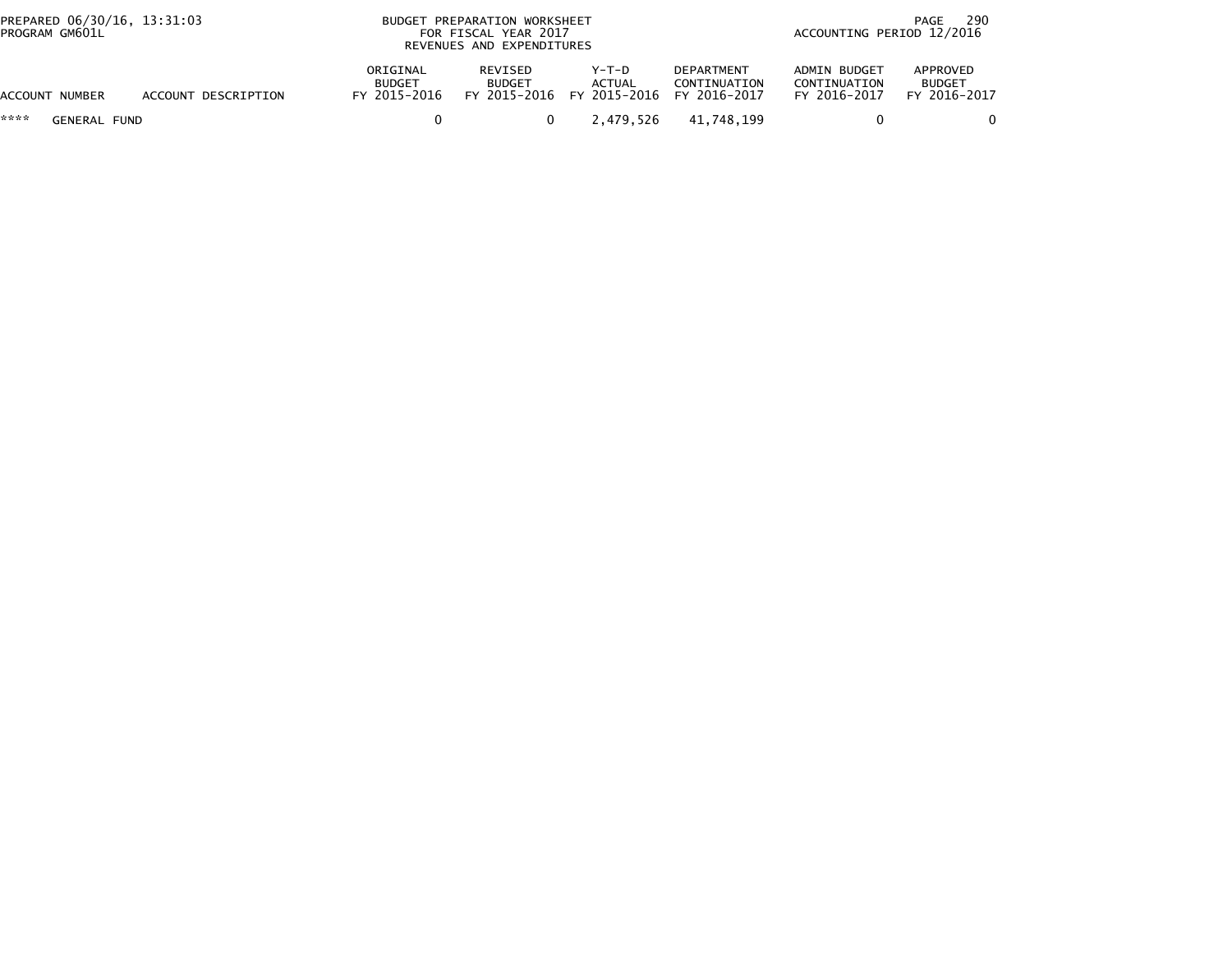|                | PREPARED 06/30/16, 13:31:03 |  |
|----------------|-----------------------------|--|
| PROGRAM GM601L |                             |  |

## PREPARED 06/30/16, 13:31:03 PREPARATION WORKSHEET PREPARATION WORKSHEET PREPARATION WORKSHEET<br>PROGRAM GM601L FOR FISCAL YEAR 2017 FOR FISCAL YEAR 2017 REVENUES AND EXPENDITURES

PAGE 291<br>ACCOUNTING PERIOD 12/2016

| ACCOUNT NUMBER       | ACCOUNT DESCRIPTION                                                                                 | ORIGINAL<br><b>BUDGET</b><br>FY 2015-2016 | REVISED<br><b>BUDGET</b><br>FY 2015-2016 FY 2015-2016 | $Y-T-D$<br><b>ACTUAL</b>      | DEPARTMENT<br>CONTINUATION<br>FY 2016-2017 | ADMIN BUDGET<br>CONTINUATION<br>FY 2016-2017 | <b>APPROVED</b><br><b>BUDGET</b><br>FY 2016-2017 |
|----------------------|-----------------------------------------------------------------------------------------------------|-------------------------------------------|-------------------------------------------------------|-------------------------------|--------------------------------------------|----------------------------------------------|--------------------------------------------------|
|                      | 201-4340-311.10-00 AD VALOREM TAX-CURRENT YR                                                        | $4,859,412-$                              | $5,291,593-$                                          | $5,002,761 -$                 | 0                                          | 5,021,724-                                   | 4,981,408-                                       |
|                      | 201-4340-311.13-00 AD VALOREM TAX-NCVTS                                                             | 348,274-                                  | 371,436-                                              | 443,386-                      | 0                                          | $359,907 -$                                  | 357,017-                                         |
|                      | 201-4340-311.20-00 AD VALOREM-WRITE OFF COLL                                                        | 0                                         | 0                                                     | 0                             | 0                                          | 0                                            | $\mathbf 0$                                      |
|                      | 201-4340-311.25-00 ABATEMENTS-CURRENT YEAR                                                          | 10,510                                    | 10,510                                                | 14,346                        | $\Omega$                                   | 10,861                                       | 10,774                                           |
|                      | 201-4340-311.30-00 DISCOUNTS                                                                        | 38,912                                    | 41,500                                                | 40,889                        | $\Omega$                                   | 40,212                                       | 39,889                                           |
|                      | 201-4340-319.10-00 INTEREST                                                                         | $26, 250 -$                               | $27,995-$                                             | 27,068-                       | $\Omega$                                   | $27,127-$                                    | $26,909-$                                        |
| *.<br><b>REVENUE</b> | 201-4340-422.86-10 ATWELL TOWNSHIP                                                                  | $5, 184, 514 -$<br>434,466                | $5,639,014-$<br>463,416                               | 5,417,980-<br>449,306         | 0<br>$\Omega$                              | 5,357,685-<br>437,348                        | $5,314,671-$<br>437,348                          |
|                      | 201-4340-422.86-12 BOSTIAN HEIGHTS                                                                  | 632,053                                   | 663,353                                               | 646,321                       | 0                                          | 633,829                                      | 633,829                                          |
|                      | 201-4340-422.86-16 CLEVELAND                                                                        | 387,475                                   | 424,875                                               | 409,557                       | 0                                          | 379,705                                      | 379,705                                          |
|                      | 201-4340-422.86-18 EAST GOLD HILL                                                                   | 93,684                                    | 99,284                                                | 94,813                        | $\Omega$                                   | 94,303                                       | 94,303                                           |
|                      | 201-4340-422.86-20 EAST LANDIS                                                                      | 23,265                                    | 25,265                                                | 24,012                        | 0                                          | 23,918                                       | 23,918                                           |
|                      | 201-4340-422.86-22 EAST ROWAN                                                                       | 16,737                                    | 18,037                                                | 17,224                        | $\Omega$                                   | 16,602                                       | 16,602                                           |
|                      | 201-4340-422.86-24 ELLIS CROSS COUNTRY                                                              | 130,076                                   | 142,476                                               | 130,842                       | 0                                          | 129,541                                      | 129,541                                          |
|                      | 201-4340-422.86-26 ENOCHVILLE                                                                       | 192,784                                   | 203,484                                               | 187,041                       | $\Omega$                                   | 192,760                                      | 192,760                                          |
|                      | 201-4340-422.86-28 FRANKLIN TOWNSHIP                                                                | 233,987                                   | 251,437                                               | 241,688                       | 0                                          | 240,089                                      | 240,089                                          |
|                      | 201-4340-422.86-29 LIBERTY (WEST)                                                                   | 197,068                                   | 210,518                                               | 204,111                       | $\Omega$                                   | 199,908                                      | 199,908                                          |
|                      | 201-4340-422.86-30 LOCKE TOWNSHIP                                                                   | 767,822                                   | 807,072                                               | 776,491                       | 0                                          | 817,264                                      | 774,250                                          |
| LEVEL<br>400         | TEXT<br>PROPOSED LEVY AT .0075 INCREASE IN TAX RATE<br>COMMISSIONERS LIMITED RATE INCREASE TO .0025 |                                           | TEXT AMT                                              | 817,264<br>43,014-<br>774,250 |                                            |                                              |                                                  |
|                      | 201-4340-422.86-32 MILLER FERRY                                                                     | 466,466                                   | 516,566                                               | 504,665                       | 0                                          | 489,922                                      | 489,922                                          |
|                      | 201–4340–422.86–34 MOUNT MITCHELL                                                                   | 71,523                                    | 77,073                                                | 71,715                        | 0                                          | 70,393                                       | 70,393                                           |
|                      | 201-4340-422.86-38 POOLE TOWN                                                                       | 74,826                                    | 80,976                                                | 76,590                        | 0                                          | 74,804                                       | 74,804                                           |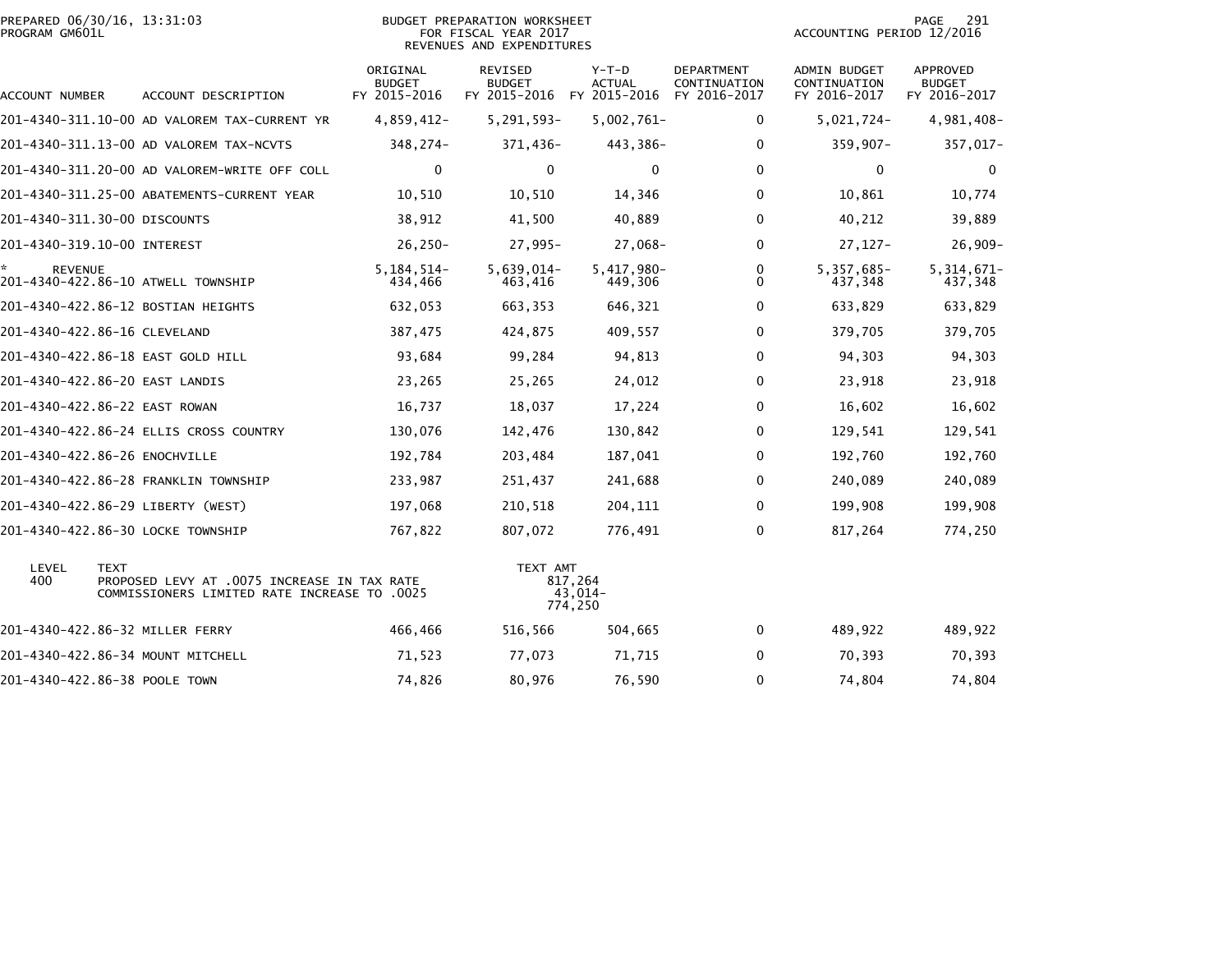|      | PREPARED 06/30/16, 13:31:03<br>PROGRAM GM601L |                                          |                                           | BUDGET PREPARATION WORKSHEET<br>FOR FISCAL YEAR 2017<br>REVENUES AND EXPENDITURES |                                          |                                            |                                                     | 292<br>PAGE<br>ACCOUNTING PERIOD 12/2016         |  |  |
|------|-----------------------------------------------|------------------------------------------|-------------------------------------------|-----------------------------------------------------------------------------------|------------------------------------------|--------------------------------------------|-----------------------------------------------------|--------------------------------------------------|--|--|
|      | ACCOUNT NUMBER                                | ACCOUNT DESCRIPTION                      | ORIGINAL<br><b>BUDGET</b><br>FY 2015-2016 | <b>REVISED</b><br><b>BUDGET</b><br>FY 2015-2016                                   | $Y-T-D$<br><b>ACTUAL</b><br>FY 2015-2016 | DEPARTMENT<br>CONTINUATION<br>FY 2016-2017 | <b>ADMIN BUDGET</b><br>CONTINUATION<br>FY 2016-2017 | <b>APPROVED</b><br><b>BUDGET</b><br>FY 2016-2017 |  |  |
|      |                                               | 201-4340-422.86-40 RICHFIELD-MISENHEIMER | 7,064                                     | 7,414                                                                             | 6,970                                    | 0                                          | 6,836                                               | 6,836                                            |  |  |
|      |                                               | 201-4340-422.86-42 ROCKWELL RURAL        | 477,840                                   | 512,790                                                                           | 487,073                                  | 0                                          | 474,763                                             | 474,763                                          |  |  |
|      |                                               | 201-4340-422.86-43 ROWAN IREDELL         | 30,462                                    | 33,462                                                                            | 32,359                                   | $\mathbf{0}$                               | 32,281                                              | 32,281                                           |  |  |
|      |                                               | 201-4340-422.86-44 SCOTCH IRISH          | 65,222                                    | 70,122                                                                            | 67,342                                   | $\Omega$                                   | 66,693                                              | 66,693                                           |  |  |
|      |                                               | 201-4340-422.86-46 SOUTH ROWAN           | 6,139                                     | 7,389                                                                             | 4,919                                    | 0                                          | 4,926                                               | 4,926                                            |  |  |
|      |                                               | 201-4340-422.86-48 SOUTH SALISBURY       | 278,864                                   | 390,864                                                                           | 371,804                                  | 0                                          | 382,640                                             | 382,640                                          |  |  |
|      | 201-4340-422.86-50 UNION                      |                                          | 116,156                                   | 123,906                                                                           | 119,689                                  | 0                                          | 115,446                                             | 115,446                                          |  |  |
|      | 201-4340-422.86-51 WEST ROWAN                 |                                          | 224,697                                   | 243,897                                                                           | 231,635                                  | 0                                          | 224,749                                             | 224,749                                          |  |  |
|      | 201-4340-422.86-52 WOODLEAF                   |                                          | 255,838                                   | 265,338                                                                           | 253,764                                  | 0                                          | 248.965                                             | 248,965                                          |  |  |
| ×.   | <b>EXPENDITURE</b>                            |                                          | 5, 184, 514                               | 5,639,014                                                                         | 5,409,931                                | 0                                          | 5,357,685                                           | 5,314,671                                        |  |  |
| **   | <b>FIRE DISTRICTS</b>                         |                                          | $\mathbf 0$                               | $\bf{0}$                                                                          | $8,049-$                                 | $\mathbf 0$                                | $\mathbf{0}$                                        | $\Omega$                                         |  |  |
| ***  | <b>EMERGENCY SERVICES</b>                     |                                          | 0                                         | $\Omega$                                                                          | $8,049-$                                 | 0                                          | 0                                                   |                                                  |  |  |
| **** |                                               | SP FIRE & SVS DIST TX FD                 | $\Omega$                                  |                                                                                   | $8,049-$                                 | $\mathbf{0}$                               | $\Omega$                                            | $\Omega$                                         |  |  |
|      |                                               |                                          |                                           |                                                                                   |                                          |                                            |                                                     |                                                  |  |  |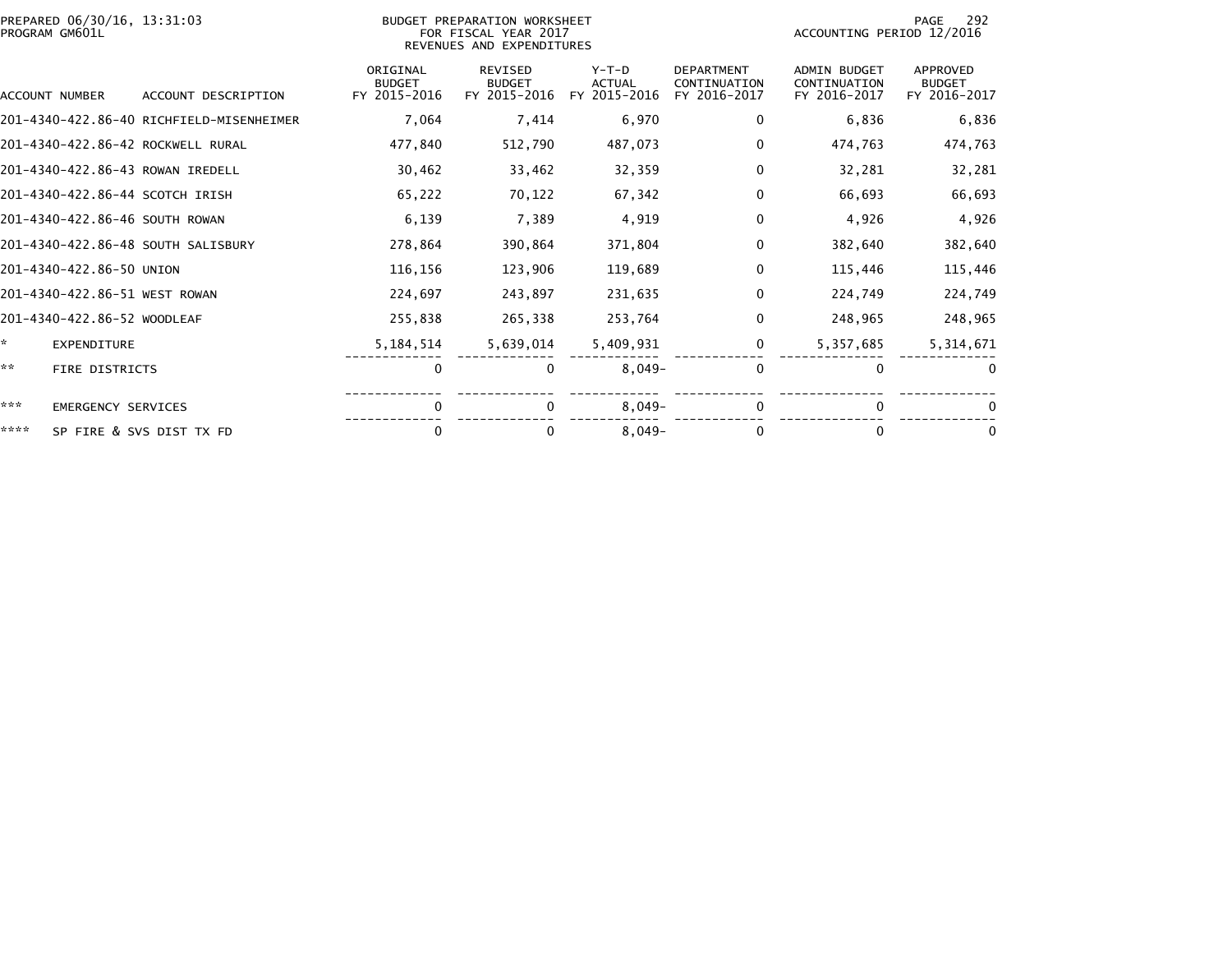| PROGRAM GM601L       | PREPARED 06/30/16, 13:31:03                  | BUDGET PREPARATION WORKSHEET<br>FOR FISCAL YEAR 2017<br>REVENUES AND EXPENDITURES |                                          |                                            |                                                   | 293<br>PAGE<br>ACCOUNTING PERIOD 12/2016     |                                           |  |
|----------------------|----------------------------------------------|-----------------------------------------------------------------------------------|------------------------------------------|--------------------------------------------|---------------------------------------------------|----------------------------------------------|-------------------------------------------|--|
| ACCOUNT NUMBER       | ACCOUNT DESCRIPTION                          | ORIGINAL<br><b>BUDGET</b><br>FY 2015-2016                                         | REVISED<br><b>BUDGET</b><br>FY 2015-2016 | Y-T-D<br><b>ACTUAL</b><br>2015-2016<br>FY. | <b>DEPARTMENT</b><br>CONTINUATION<br>FY 2016-2017 | ADMIN BUDGET<br>CONTINUATION<br>FY 2016-2017 | APPROVED<br><b>BUDGET</b><br>FY 2016-2017 |  |
|                      | 202-0000-355.50-00 TELEPHONE SURCHARGE-E-911 | 634.000-                                                                          | 634.000-                                 | 580.883-                                   | $\mathbf 0$                                       | 428.898-                                     | 428,898-                                  |  |
|                      | 202-0000-355.60-00 ADMINISTRATION FUNDS E911 | 0                                                                                 | 0                                        | 0                                          | 0                                                 | 0                                            | $\mathbf{0}$                              |  |
|                      | 202-0000-361.00-00 INTEREST REVENUE          | $300 -$                                                                           | $300 -$                                  | $2,075-$                                   | $\mathbf 0$                                       | $2,000-$                                     | $2,000-$                                  |  |
|                      | 202-0000-395.00-00 FUND BALANCE APPR-RESTR   | 0                                                                                 | 27,480-                                  | 0                                          | $\mathbf 0$                                       | 177.281-                                     | 177,281-                                  |  |
| ÷.<br><b>REVENUE</b> |                                              | 634,300-                                                                          | 661,780-                                 | 582,958-                                   | 0                                                 | 608,179-                                     | 608,179-                                  |  |
| **                   | <b>EMERGENCY TELEPHONE SYS</b>               | $634.300 -$                                                                       | 661.780-                                 | 582.958-                                   | $\mathbf 0$                                       | $608.179 -$                                  | 608.179-                                  |  |
| ***                  | <b>EMERGENCY TELEPHONE SYS</b>               | 634.300-                                                                          | 661.780-                                 | 582.958-                                   | $\Omega$                                          | 608.179-                                     | $608.179 -$                               |  |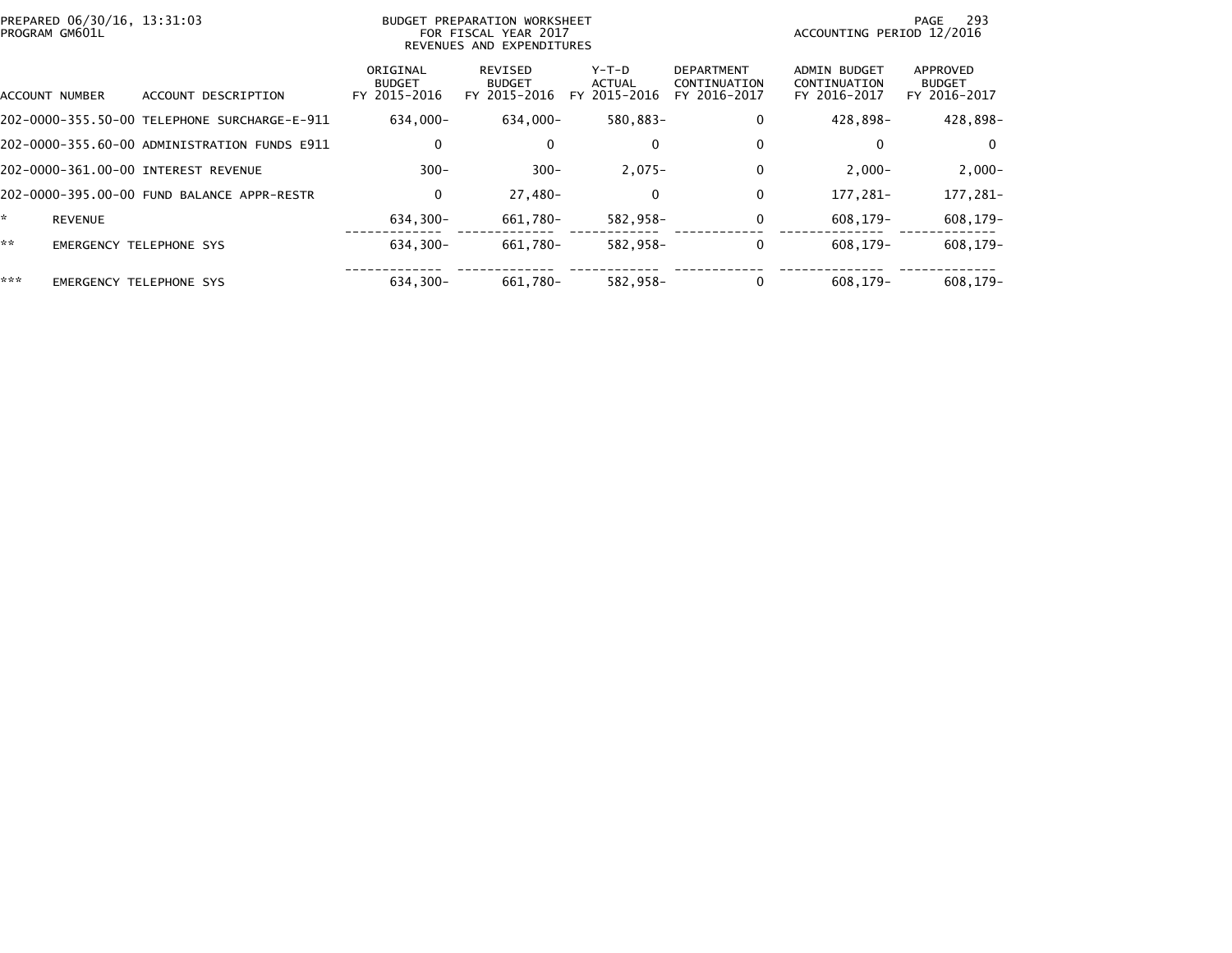| PROGRAM GM601L       | PREPARED 06/30/16, 13:31:03                                                                                                                                                                                                            |                                           | BUDGET PREPARATION WORKSHEET<br>FOR FISCAL YEAR 2017<br>REVENUES AND EXPENDITURES |                                                                                       |                                            | ACCOUNTING PERIOD 12/2016                    | PAGE<br>294                               |
|----------------------|----------------------------------------------------------------------------------------------------------------------------------------------------------------------------------------------------------------------------------------|-------------------------------------------|-----------------------------------------------------------------------------------|---------------------------------------------------------------------------------------|--------------------------------------------|----------------------------------------------|-------------------------------------------|
| ACCOUNT NUMBER       | ACCOUNT DESCRIPTION                                                                                                                                                                                                                    | ORIGINAL<br><b>BUDGET</b><br>FY 2015-2016 | REVISED<br><b>BUDGET</b><br>FY 2015-2016                                          | $Y-T-D$<br><b>ACTUAL</b><br>FY 2015-2016                                              | DEPARTMENT<br>CONTINUATION<br>FY 2016-2017 | ADMIN BUDGET<br>CONTINUATION<br>FY 2016-2017 | APPROVED<br><b>BUDGET</b><br>FY 2016-2017 |
|                      | 202-4615-395.00-00 FUND BALANCE APPR-RESTR                                                                                                                                                                                             | $\Omega$                                  | $\Omega$                                                                          | $\Omega$                                                                              | $\mathbf{0}$                               | $\mathbf{0}$                                 | $\Omega$                                  |
| *.<br><b>REVENUE</b> | 202-4615-420.10-05 SALARIES:REGULAR                                                                                                                                                                                                    | $\Omega$<br>90,474                        | $\Omega$<br>90,474                                                                | $\bf{0}$<br>53,629                                                                    | 0<br>95,984                                | $\mathbf{0}$<br>62,977                       | $\Omega$<br>62,977                        |
| LEVEL<br>400         | <b>TEXT</b><br>CONTINUATION AMOUNT<br>10% OF SALARY OF PLANNING GIS COORDINATOR (IF<br>APPROVED BY NC 911 BOARD)                                                                                                                       |                                           | TEXT AMT                                                                          | 57,154<br>5,823<br>62,977                                                             |                                            |                                              |                                           |
|                      | 202-4615-420.20-05 HEALTH INSURANCE                                                                                                                                                                                                    | 16,916                                    | 16,916                                                                            | 11,400                                                                                | $\mathbf{0}$                               | 12,960                                       | 12,960                                    |
|                      | 202-4615-420.20-10 MEDICARE TAX                                                                                                                                                                                                        | 1,312                                     | 1,312                                                                             | 757                                                                                   | $\mathbf{0}$                               | 914                                          | 914                                       |
|                      | 202-4615-420.20-15 RETIREMENT                                                                                                                                                                                                          | 6,397                                     | 6,397                                                                             | 3,625                                                                                 | $\Omega$                                   | 4,623                                        | 4,623                                     |
|                      | 202-4615-420.20-20 SOCIAL SECURITY TAX                                                                                                                                                                                                 | 5,609                                     | 5,609                                                                             | 3,239                                                                                 | $\Omega$                                   | 3,905                                        | 3,905                                     |
|                      | 202-4615-420.20-25 WORKERS COMPENSATION                                                                                                                                                                                                | 971                                       | 971                                                                               | 134                                                                                   | $\Omega$                                   | 158                                          | 158                                       |
|                      | 202-4615-420.20-30 401(K) CONTRIBUTIONS                                                                                                                                                                                                | 2,714                                     | 2,714                                                                             | 1,609                                                                                 | $\Omega$                                   | 1,890                                        | 1,890                                     |
|                      | 202-4615-420.33-17 CONTRACTED SERVICES                                                                                                                                                                                                 | $\mathbf{0}$                              | $\mathbf{0}$                                                                      | $\mathbf{0}$                                                                          | $\Omega$                                   | 0                                            | $\Omega$                                  |
|                      | 202-4615-420.34-30 SERVICE & MAINTENANCE                                                                                                                                                                                               | 210,898                                   | 215,098                                                                           | 147,838                                                                               | 221,352                                    | 221,352                                      | 221,352                                   |
| LEVEL<br>400         | <b>TEXT</b><br>PRIORITY DISPATCH<br>SALISBURY FIRST ESCHELON RADIO CONSOLE REPAIR<br><b>CENTURY LINK</b><br>CAROLINA RECORDING<br>MOTOROLA RADIO MAINTENANCE<br>UPS AT 911 CENTER<br>OSSI CAD<br>SALISBURY FIRST ESCHELON PHONE REPAIR |                                           | TEXT AMT                                                                          | 27,265<br>18,000<br>30,000<br>25,700<br>48,432<br>7,000<br>62,455<br>2,500<br>221,352 |                                            |                                              |                                           |
|                      | 202-4615-420.43-15 R&M: EQUIPMENT                                                                                                                                                                                                      | 1,000                                     | 1,000                                                                             | 322                                                                                   | 1,000                                      | 1,000                                        | 1,000                                     |
| LEVEL<br>400         | <b>TEXT</b><br>ITEMS NOT COVERED IN CONTRACTS                                                                                                                                                                                          |                                           | TEXT AMT                                                                          | 1,000<br>1,000                                                                        |                                            |                                              |                                           |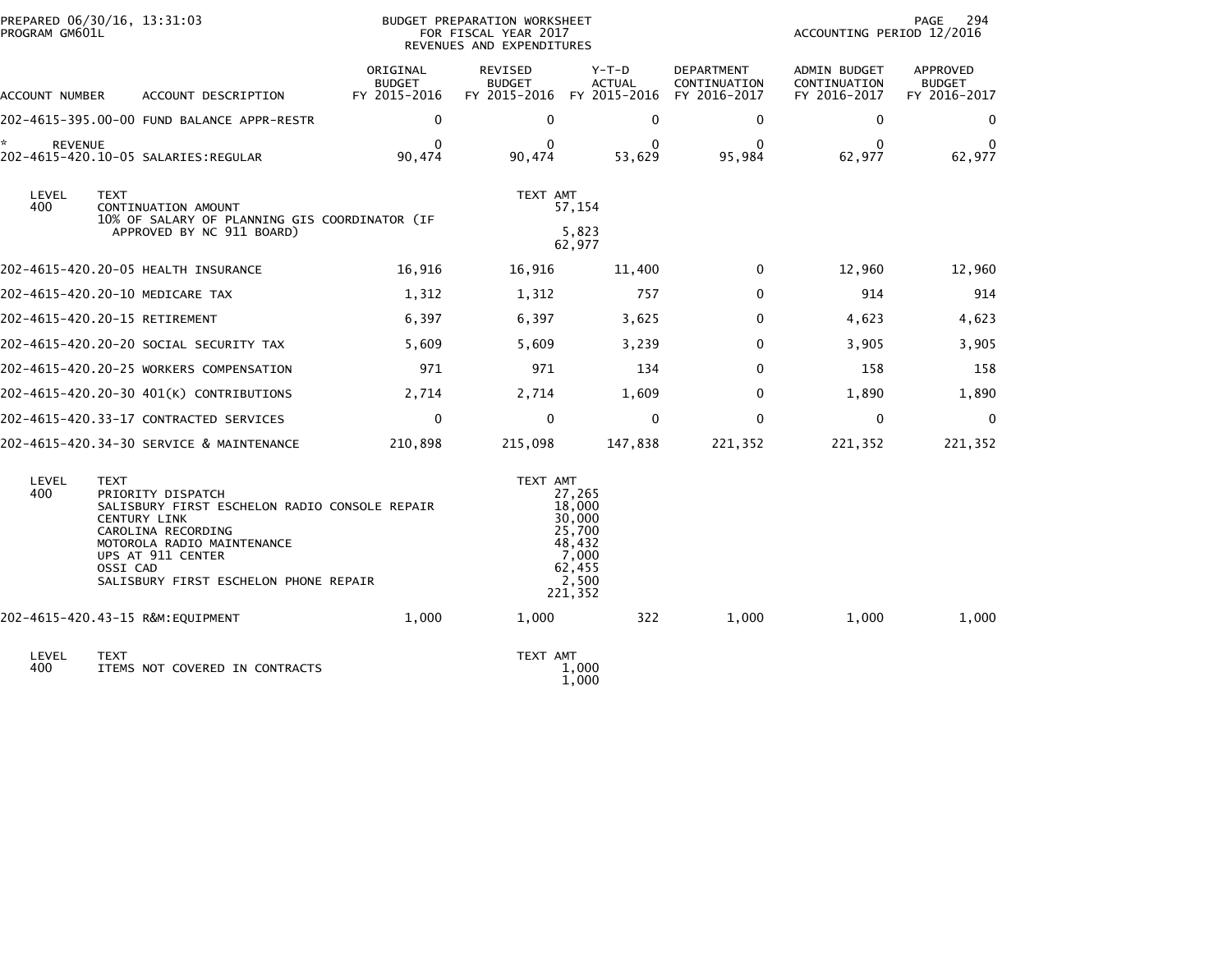| PROGRAM GM601L | PREPARED 06/30/16, 13:31:03                                                                                                                                                                                                       |                                           | BUDGET PREPARATION WORKSHEET<br>FOR FISCAL YEAR 2017<br>REVENUES AND EXPENDITURES |                                       |                                            | ACCOUNTING PERIOD 12/2016                    | PAGE<br>295                               |
|----------------|-----------------------------------------------------------------------------------------------------------------------------------------------------------------------------------------------------------------------------------|-------------------------------------------|-----------------------------------------------------------------------------------|---------------------------------------|--------------------------------------------|----------------------------------------------|-------------------------------------------|
| ACCOUNT NUMBER | ACCOUNT DESCRIPTION                                                                                                                                                                                                               | ORIGINAL<br><b>BUDGET</b><br>FY 2015-2016 | REVISED<br><b>BUDGET</b><br>FY 2015-2016 FY 2015-2016                             | $Y-T-D$<br><b>ACTUAL</b>              | DEPARTMENT<br>CONTINUATION<br>FY 2016-2017 | ADMIN BUDGET<br>CONTINUATION<br>FY 2016-2017 | APPROVED<br><b>BUDGET</b><br>FY 2016-2017 |
|                | 202-4615-420.53-05 TELEPHONE                                                                                                                                                                                                      | 1,500                                     | 1,500                                                                             | 1,295                                 | 1,400                                      | 1,400                                        | 1,400                                     |
| LEVEL<br>400   | <b>TEXT</b><br>ONE POSITION IN THE COMM CENTER<br>ADJUSTMENT PER INFO SYS BUDGET ANALYSIS                                                                                                                                         |                                           | TEXT AMT                                                                          | 1,500<br>$100 -$<br>1,400             |                                            |                                              |                                           |
|                |                                                                                                                                                                                                                                   | $\mathbf{0}$                              | $\Omega$                                                                          | $\mathbf{0}$                          | $\mathbf{0}$                               | $\Omega$                                     | $\Omega$                                  |
|                | 202-4615-420.53-08 TELEPHONE-NG911                                                                                                                                                                                                | 248,800                                   | 248,800                                                                           | 223,469                               | 248,800                                    | 248,800                                      | 248,800                                   |
| LEVEL<br>400   | <b>TEXT</b><br>911 SERVICE FROM INTRADO (CENTURY LINK)<br>AT&T SELECTIVE ROUTER SWITCH<br>AT&T LANGUAGE LINE                                                                                                                      |                                           | TEXT AMT                                                                          | 210,000<br>34,000<br>4,800<br>248,800 |                                            |                                              |                                           |
|                | 202-4615-420.58-00 TRAVEL                                                                                                                                                                                                         | 3.000                                     | 3,000                                                                             | 2,630                                 | 3,000                                      | 3.000                                        | 3,000                                     |
| LEVEL<br>400   | <b>TEXT</b><br>THIS WILL COVER TRAVEL FOR ANY CLASSES ALOWED<br>BY THE 911 BOARD.                                                                                                                                                 |                                           | TEXT AMT                                                                          | 3,000<br>3,000                        |                                            |                                              |                                           |
|                | 202-4615-420.59-00 TRAINING                                                                                                                                                                                                       | 22,500                                    | 24,380                                                                            | 9,775                                 | 22,500                                     | 22,500                                       | 22,500                                    |
| LEVEL<br>400   | <b>TEXT</b><br>THIS IS TO PAY FOR NATIONAL CETIFICATIONS. ALL OF<br>EMPLOYEES ARE CERTIFIED FOR EMD, EFD, EPD AND ETC.<br>THIS COSTS \$1100 PER PERSON. USING PREVIOUS HISTOR<br>Y WE WILL MOST LIKELY HIRE 8-10 PEOPLE THIS YEAR |                                           | TEXT AMT                                                                          |                                       |                                            |                                              |                                           |
|                | THIS ALSO INCLUDES RECERTIFICATION FEES                                                                                                                                                                                           |                                           |                                                                                   | 22,500<br>22,500                      |                                            |                                              |                                           |
|                | 202-4615-420.61-89 SOFTWARE LICENSES                                                                                                                                                                                              | $\mathbf 0$                               | $\mathbf{0}$                                                                      | 0                                     | 3,500                                      | 3,500                                        | 3,500                                     |
| LEVEL<br>400   | <b>TEXT</b><br>GIS SOFTWARE                                                                                                                                                                                                       |                                           | TEXT AMT                                                                          | 3,500<br>3,500                        |                                            |                                              |                                           |
|                | 202-4615-420.61-95 SUPPLIES: OTHER SMALL EQMT                                                                                                                                                                                     | 2,500                                     | 3,930                                                                             | 3,610                                 | 5,000                                      | 3,200                                        | 3,200                                     |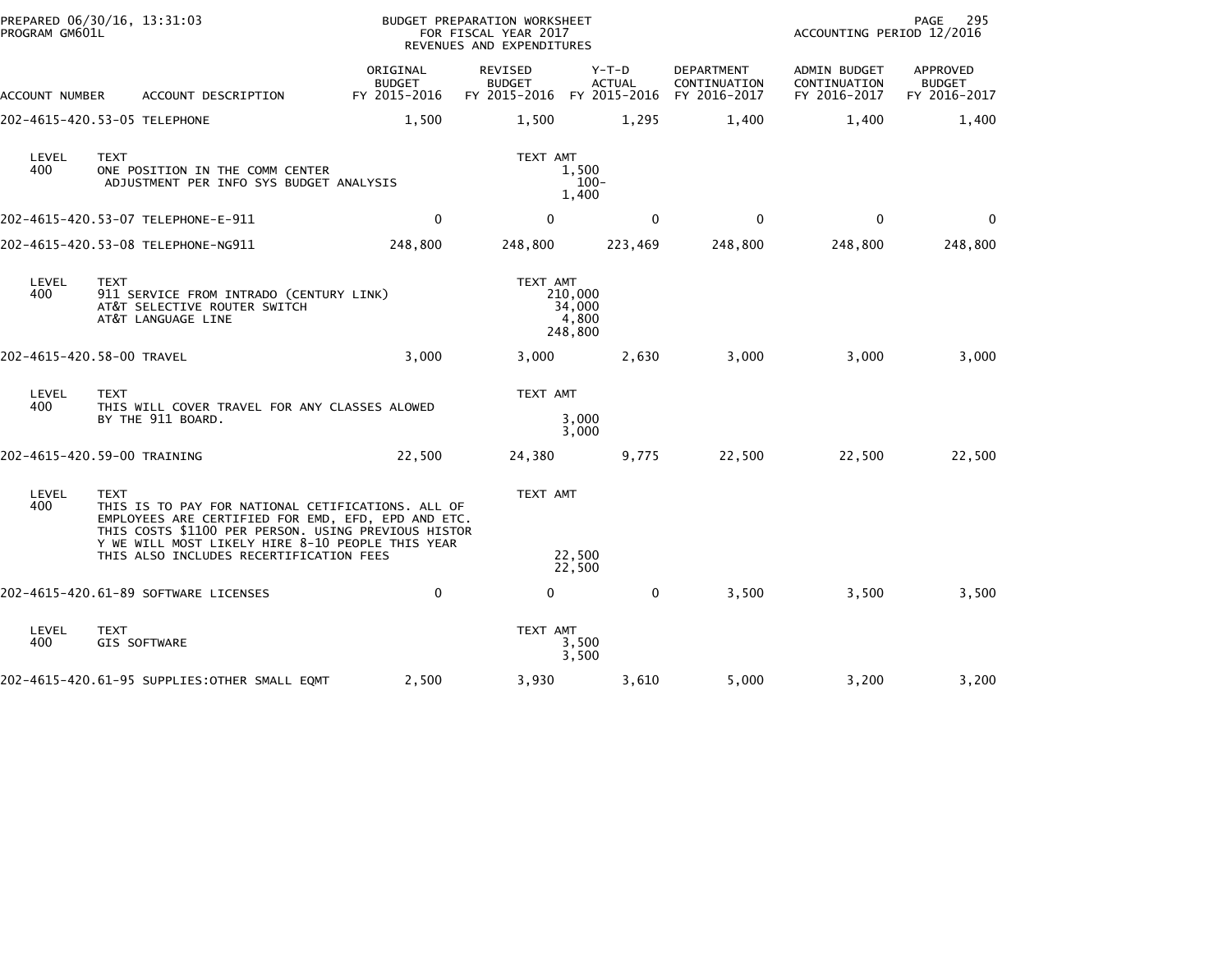|      | PROGRAM GM601L |             | PREPARED 06/30/16, 13:31:03                                                                                                   | <b>BUDGET PREPARATION WORKSHEET</b><br>FOR FISCAL YEAR 2017<br>REVENUES AND EXPENDITURES |                                          |                                   |                                            |                                              | 296<br>PAGE<br>ACCOUNTING PERIOD 12/2016  |  |  |
|------|----------------|-------------|-------------------------------------------------------------------------------------------------------------------------------|------------------------------------------------------------------------------------------|------------------------------------------|-----------------------------------|--------------------------------------------|----------------------------------------------|-------------------------------------------|--|--|
|      | ACCOUNT NUMBER |             | ACCOUNT DESCRIPTION                                                                                                           | ORIGINAL<br><b>BUDGET</b><br>FY 2015-2016                                                | REVISED<br><b>BUDGET</b><br>FY 2015-2016 | $Y-T-D$<br>ACTUAL<br>FY 2015-2016 | DEPARTMENT<br>CONTINUATION<br>FY 2016-2017 | ADMIN BUDGET<br>CONTINUATION<br>FY 2016-2017 | APPROVED<br><b>BUDGET</b><br>FY 2016-2017 |  |  |
|      | LEVEL<br>400   | <b>TEXT</b> | DEFIBRILLATOR<br>OTHER SMALL EQUIPMENT NEEDS                                                                                  |                                                                                          | TEXT AMT                                 | 1,200<br>2,000<br>3,200           |                                            |                                              |                                           |  |  |
|      |                |             | 202-4615-420.74-00 C/A:EQUIPMENT                                                                                              | $\mathbf 0$                                                                              | 24,600                                   | $\mathbf{0}$                      | $\mathbf 0$                                | $\mathbf 0$                                  | $\mathbf{0}$                              |  |  |
|      |                |             | 202-4615-420.74-10 C/A:DATA PROCESSING                                                                                        | 0                                                                                        | 0                                        | 0                                 | 0                                          | 0                                            | 0                                         |  |  |
|      |                |             | 202-4615-420.74-30 C/A:SOFTWARE                                                                                               | $\mathbf 0$                                                                              | $\Omega$                                 | $\mathbf 0$                       | 3,500                                      | 3,500                                        | 3,500                                     |  |  |
|      | LEVEL<br>400   | <b>TEXT</b> | THIS IS FOR GIS SOFTWARE USED IN CONJUCTION WITH<br>PLANNING DEPARTMENT. THIS HAS NOT YET BEEN APPROVE<br>D BY THE 911 BOARD. |                                                                                          | TEXT AMT                                 | 3,500<br>3,500                    |                                            |                                              |                                           |  |  |
|      |                |             | 202-4615-420.76-20 F/A:DP EQUIPMENT                                                                                           | $\mathbf 0$                                                                              | $\Omega$                                 | $\mathbf{0}$                      | 2,500                                      | 2,500                                        | 2,500                                     |  |  |
|      | LEVEL<br>400   | <b>TEXT</b> | THIS IS FUNDS TO AQUIRE HARDWARE TO FURNISH THE<br>BUILDOUT OF A 13TH CONSOLE. IT ALREADY HAS RADIO<br>POSITION INSTALLED.    |                                                                                          | TEXT AMT                                 | 2,500<br>2,500                    |                                            |                                              |                                           |  |  |
|      |                |             | 202-4615-420.76-30 F/A:EQUIPMENT/FURNISHINGS                                                                                  | 10,000                                                                                   | 10,000                                   | 8,625                             | 10,000                                     | 10,000                                       | 10,000                                    |  |  |
|      | LEVEL<br>400   | <b>TEXT</b> | THIS COVERS 6 OR 7 24/7 EXTREME USE CHAIRS                                                                                    |                                                                                          | TEXT AMT                                 | 10,000<br>10,000                  |                                            |                                              |                                           |  |  |
|      |                |             | 202-4615-420.76-90 F/A:OTHER                                                                                                  | $\mathbf 0$                                                                              | $\mathbf{0}$                             | $\mathbf{0}$                      | 0                                          | 0                                            | 0                                         |  |  |
|      |                |             | 202-4615-420.98-00 RESERVE                                                                                                    | 9,709                                                                                    | 5,079                                    | $\mathbf 0$                       | $\mathbf{0}$                               | $\mathbf{0}$                                 | $\mathbf{0}$                              |  |  |
| *    | EXPENDITURE    |             |                                                                                                                               | 634,300                                                                                  | 661,780                                  | 471,957                           | 618,536                                    | 608,179                                      | 608,179                                   |  |  |
| **   |                |             | EMERGENCY TELEPHONE SYS                                                                                                       | 634,300                                                                                  | 661,780                                  | 471,957                           | 618,536                                    | 608,179                                      | 608,179                                   |  |  |
| ***  |                |             | TELECOMMUNICATIONS                                                                                                            | 634,300                                                                                  | 661,780                                  | 471,957                           | 618,536                                    | 608,179                                      | 608,179                                   |  |  |
| **** |                |             | EMERGENCY TELEPHONE SYS                                                                                                       | 0                                                                                        | $\mathbf{0}$                             | 111,001-                          | 618,536                                    | 0                                            | 0                                         |  |  |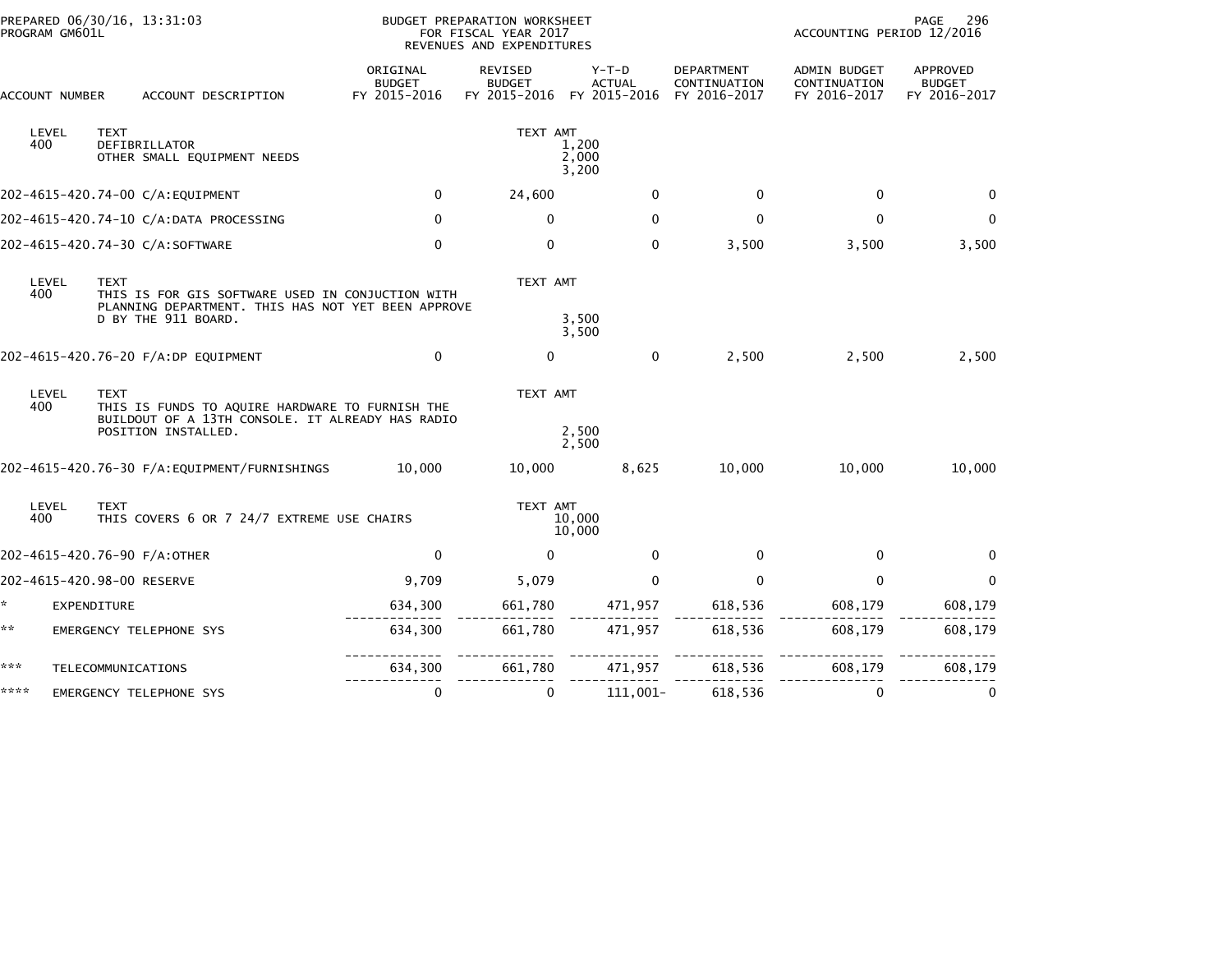| PREPARED 06/30/16, 13:31:03<br>PROGRAM GM601L |                     | <b>BUDGET</b>                             | PREPARATION WORKSHEET<br>FOR FISCAL YEAR 2017<br>REVENUES AND EXPENDITURES |                        |                                                                | -297<br>PAGE<br>ACCOUNTING PERIOD 12/2016    |                                               |  |
|-----------------------------------------------|---------------------|-------------------------------------------|----------------------------------------------------------------------------|------------------------|----------------------------------------------------------------|----------------------------------------------|-----------------------------------------------|--|
| ACCOUNT NUMBER                                | ACCOUNT DESCRIPTION | ORIGINAL<br><b>BUDGET</b><br>FY 2015-2016 | <b>REVISED</b><br><b>BUDGET</b><br>FY 2015-2016                            | Y-T-D<br><b>ACTUAL</b> | <b>DEPARTMENT</b><br>CONTINUATION<br>FY 2015-2016 FY 2016-2017 | ADMIN BUDGET<br>CONTINUATION<br>FY 2016-2017 | APPROVED<br><b>BUDGET</b><br>2016-2017<br>FY. |  |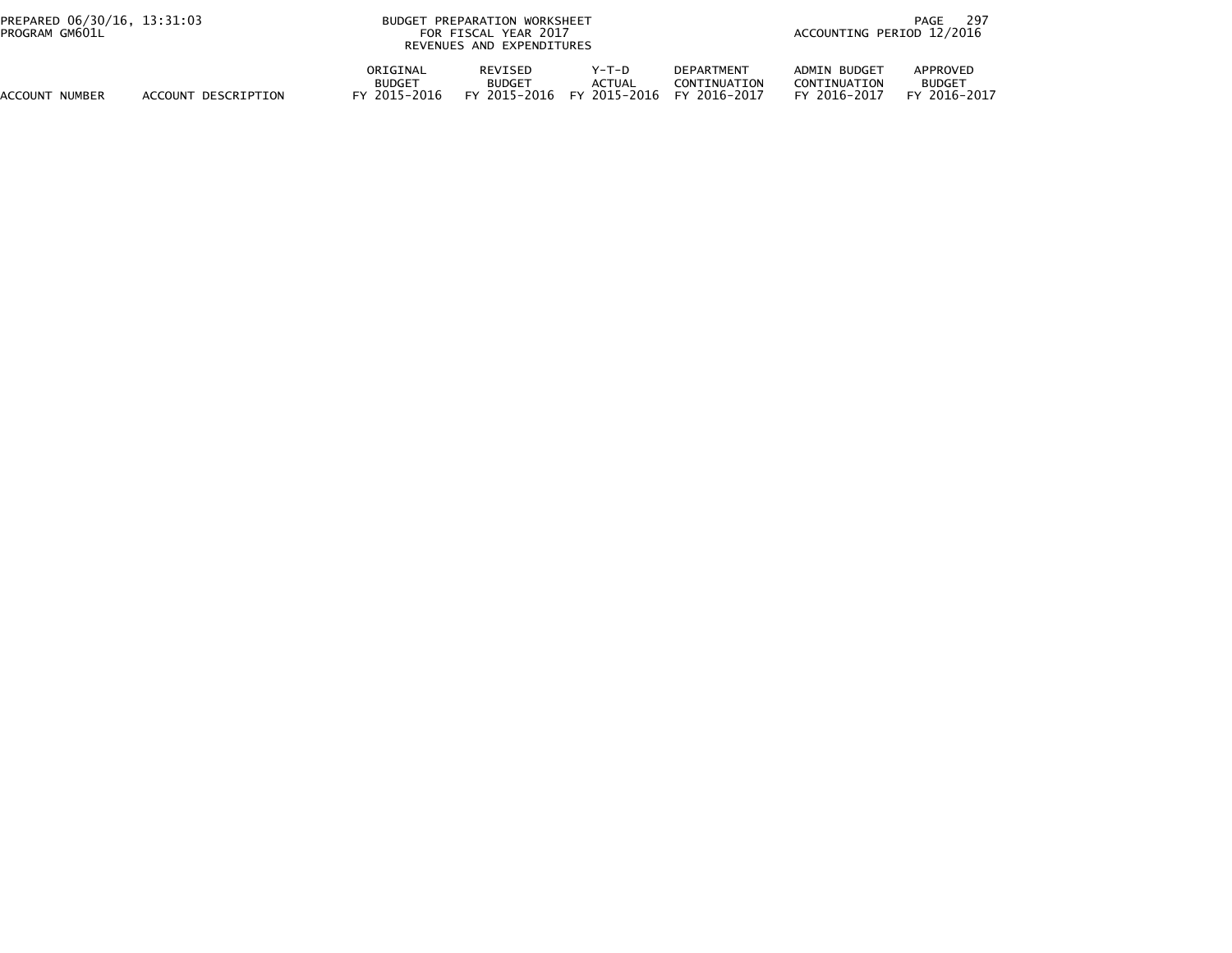|                | PREPARED 06/30/16, 13:31:03 |  |
|----------------|-----------------------------|--|
| PROGRAM GM601L |                             |  |

## PREPARED 06/30/16, 13:31:03 PREPARATION WORKSHEET PREPARATION WORKSHEET PREPARATION WORKSHEET<br>FOR FISCAL YEAR 2017 ACCOUNTING PERIOD 12/2016<br>REVENUES AND EXPENDITURES

PAGE 298<br>ACCOUNTING PERIOD 12/2016

| ACCOUNT NUMBER                     | ACCOUNT DESCRIPTION                         | ORIGINAL<br><b>BUDGET</b><br>FY 2015-2016 | <b>REVISED</b><br><b>BUDGET</b><br>FY 2015-2016 | $Y-T-D$<br><b>ACTUAL</b><br>FY 2015-2016 | <b>DEPARTMENT</b><br>CONTINUATION<br>FY 2016-2017 | <b>ADMIN BUDGET</b><br>CONTINUATION<br>FY 2016-2017 | <b>APPROVED</b><br><b>BUDGET</b><br>FY 2016-2017 |
|------------------------------------|---------------------------------------------|-------------------------------------------|-------------------------------------------------|------------------------------------------|---------------------------------------------------|-----------------------------------------------------|--------------------------------------------------|
|                                    | 203-4123-331.77-10 SFR 2011 GRANT-FY 2012   | $160,000 -$                               | $\mathbf{0}$                                    | 0                                        | 0                                                 | $\mathbf{0}$                                        | $\mathbf{0}$                                     |
| 203-4123-331.87-01 URP 2011        |                                             | 75,000-                                   |                                                 |                                          | 0                                                 | 0                                                   |                                                  |
| 203-4123-331.87-02 URP 2012        |                                             | 75,000-                                   | 0                                               |                                          |                                                   | 0                                                   | $\Omega$                                         |
| 203-4123-331.89-11 HOME 2011       |                                             | 199,791-                                  | 0                                               | <sup>0</sup>                             |                                                   | 0                                                   |                                                  |
| 203-4123-331.89-12 HOME 2012       |                                             | 185,460-                                  | 185,460-                                        | 185,460-                                 |                                                   | 0                                                   | $\Omega$                                         |
| 203-4123-331.89-13 HOME 2013       |                                             | 146,697-                                  | 0                                               | $\Omega$                                 |                                                   | 0                                                   | $\Omega$                                         |
| 203-4123-331.89-14 HOME 2014       |                                             | 145,883-                                  | 145,883-                                        | 145,883-                                 |                                                   | 0                                                   | $\Omega$                                         |
| 203-4123-331.89-15 HOME 2015       |                                             | 174,713-                                  | 174,713-                                        | 76,628-                                  |                                                   | 0                                                   | $\Omega$                                         |
| 203-4123-331.89-16 HOME 2016       |                                             | 0                                         | 142,796-                                        | 0                                        |                                                   | 0                                                   | $\Omega$                                         |
|                                    | 203-4123-334.30-03 NCDOT 46295.3.D1 ROAD    | $\Omega$                                  | 583,000-                                        |                                          |                                                   | 0                                                   |                                                  |
| 203-4123-334.80-11 CDBG 2011 GRANT |                                             | 400,000-                                  | $400,000 -$                                     | 387,609-                                 |                                                   | 0                                                   |                                                  |
|                                    | 203-4123-334.80-21 CDBG-ED 12-E-2433 GRANT  | 750,000-                                  | 750,000-                                        | 750,000-                                 |                                                   | 0                                                   |                                                  |
|                                    | 203-4123-334.80-22 CDBG-ED 13-E-2612 GRANT  | $1,000,000 -$                             | $1,000,000 -$                                   | 657,230-                                 |                                                   | 0                                                   |                                                  |
| 203-4123-334.80-40 IDF U-442 GRANT |                                             | 1,133,000-                                | $1,133,000-$                                    | $541,604-$                               |                                                   | 0                                                   |                                                  |
|                                    | 203-4123-334.96-00 DUKE HOME ENGERY LOAN PL | 280,000-                                  | 0                                               | 0                                        |                                                   | 0                                                   |                                                  |
|                                    | 203-4123-334.97-00 LEAD ASSIT PARTERSHIP PL | 88,000-                                   |                                                 |                                          | 0                                                 | $\Omega$                                            | $\Omega$                                         |
|                                    | 203-4123-391.10-00 TRANSFER FROM FUND 101   | $\mathbf{0}$                              | 0                                               | O                                        |                                                   | 0                                                   | $\Omega$                                         |
| <b>REVENUE</b>                     | 203-4123-410.90-02 CDBG-ED 13-E-2612 ROAD   | 4,813,544-<br>1,000,000                   | 4,514,852-<br>1,000,000                         | 2,744,414-<br>815,850                    |                                                   | 0<br>0                                              |                                                  |
|                                    | 203-4123-410.90-03 HOME 2014:ADMINISTRATION | 8,258                                     | 8,258                                           | 8,258                                    |                                                   | 0                                                   |                                                  |
|                                    | 203-4123-410.90-04 HOME 2014:REHABILITATION | 137,625                                   | 137,625                                         | 137,625                                  |                                                   | 0                                                   |                                                  |
|                                    | 203-4123-410.90-06 CDBG-ED 2013 GRANT EXP   | 750,000                                   | 750,000                                         | 750,000                                  |                                                   | 0                                                   |                                                  |
|                                    | 203-4123-410.90-07 CDBG 2011/ADMINISTRATION | 38,000                                    | 40,000                                          | 38,287                                   |                                                   | 0                                                   | $\Omega$                                         |
|                                    | 203-4123-410.90-08 CDBG 2011/SOFT COSTS     | 22,000                                    | 0                                               | 0                                        |                                                   | $\Omega$                                            | $\Omega$                                         |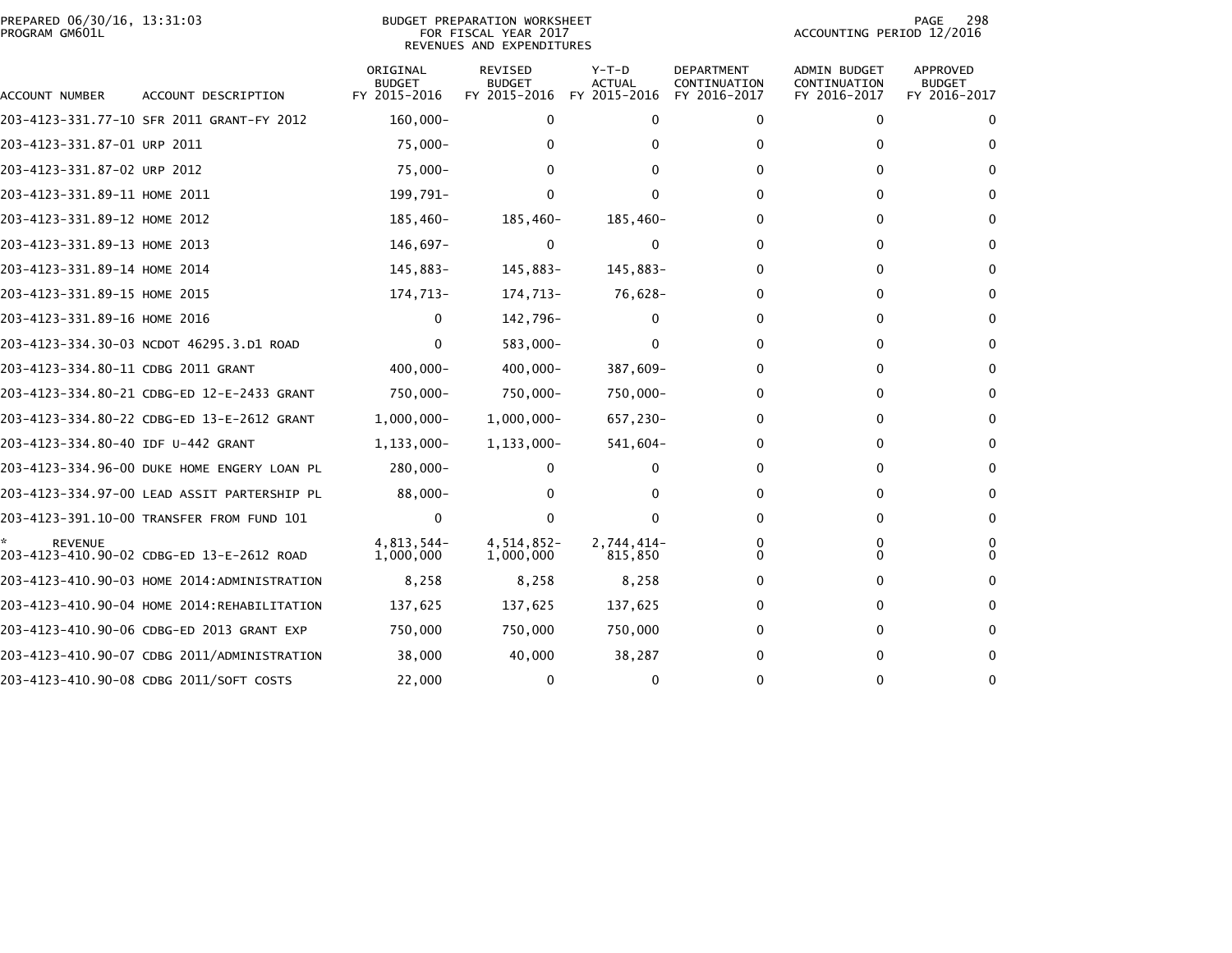| PREPARED 06/30/16, 13:31:03<br>PROGRAM GM601L | BUDGET PREPARATION WORKSHEET<br>FOR FISCAL YEAR 2017<br>REVENUES AND EXPENDITURES | 299<br>PAGE<br>ACCOUNTING PERIOD 12/2016 |
|-----------------------------------------------|-----------------------------------------------------------------------------------|------------------------------------------|
|                                               |                                                                                   |                                          |

PAGE 299<br>ACCOUNTING PERIOD 12/2016

| ACCOUNT NUMBER                       | ACCOUNT DESCRIPTION                         | ORIGINAL<br><b>BUDGET</b><br>FY 2015-2016 | <b>REVISED</b><br><b>BUDGET</b><br>FY 2015-2016 | $Y-T-D$<br>ACTUAL<br>FY 2015-2016 | <b>DEPARTMENT</b><br>CONTINUATION<br>FY 2016-2017 | <b>ADMIN BUDGET</b><br>CONTINUATION<br>FY 2016-2017 | APPROVED<br><b>BUDGET</b><br>FY 2016-2017 |
|--------------------------------------|---------------------------------------------|-------------------------------------------|-------------------------------------------------|-----------------------------------|---------------------------------------------------|-----------------------------------------------------|-------------------------------------------|
|                                      | 203-4123-410.90-09 CDBG 2011/REHABILITATION | 340,000                                   | 360,000                                         | 349,322                           | 0                                                 | 0                                                   | 0                                         |
|                                      | 203-4123-410.90-42 HOME 2016:ADMINISTRATION | 0                                         | 8,082                                           | 0                                 | 0                                                 | 0                                                   | 0                                         |
|                                      | 203-4123-410.90-43 HOME 2016:REHABILITATION | 0                                         | 134,714                                         | 0                                 | 0                                                 | 0                                                   | 0                                         |
|                                      | 203-4123-410.90-46 HOME 2015:ADMINISTRATION | 9,889                                     | 9,889                                           | 9,889                             | 0                                                 | 0                                                   | 0                                         |
|                                      |                                             |                                           |                                                 |                                   |                                                   |                                                     |                                           |
|                                      | 203-4123-410.90-47 HOME 2015:REHABILITATION | 164,824                                   | 164,824                                         | 68,039                            | $^{(1)}$                                          | 0                                                   | 0                                         |
|                                      | 203-4123-410.90-69 DUKE HOME ENERGY EXPEND  | 280,000                                   | 0                                               | 0                                 | <sup>0</sup>                                      | 0                                                   | 0                                         |
| 203-4123-410.90-71 LAPP EXPENDITURES |                                             | 88,000                                    |                                                 | 0                                 |                                                   | 0                                                   | 0                                         |
|                                      | 203-4123-410.90-79 IDF U-442 GILDAN INFRAST | 1,133,000                                 | 1,133,000                                       | 570,624                           | 0                                                 | 0                                                   | 0                                         |
|                                      | 203-4123-410.90-81 HOME 2012:ADMINISTRATION | 10,498                                    | 10,498                                          | 10,498                            | 0                                                 | 0                                                   | 0                                         |
|                                      | 203-4123-410.90-82 HOME 2012:REHABILITATION | 174,962                                   | 174,962                                         | 174,962                           | 0                                                 | 0                                                   | 0                                         |
|                                      | 203-4123-410.90-83 SFR 2011:ADMINISTRATION  | 15,000                                    | 0                                               | 0                                 | 0                                                 | 0                                                   | 0                                         |
|                                      | 203-4123-410.90-84 SFR 2011:SOFT COSTS      | 14,700                                    |                                                 | 0                                 | $\Omega$                                          | 0                                                   | 0                                         |
|                                      | 203-4123-410.90-85 SFR 2011:REHABILITATION  | 130,300                                   |                                                 | 0                                 | 0                                                 | 0                                                   | 0                                         |
|                                      | 203-4123-410.90-86 URP 2011:ADMINISTRATION  | 6,958                                     |                                                 | 0                                 | 0                                                 | 0                                                   | 0                                         |
|                                      | 203-4123-410.90-87 URP 2011:REHABILITATION  | 68,042                                    |                                                 | 0                                 | $\Omega$                                          | 0                                                   | 0                                         |
|                                      | 203-4123-410.90-88 URP 2012:ADMINISTRATION  | 8,400                                     | 0                                               | 0                                 | $\Omega$                                          | 0                                                   | 0                                         |
|                                      | 203-4123-410.90-89 URP 2012:REHABILITATION  | 66,600                                    |                                                 | 0                                 | 0                                                 | 0                                                   | 0                                         |
|                                      | 203-4123-410.90-96 HOME 2013:ADMINISTRATION | 8,304                                     |                                                 | U                                 | $\Omega$                                          | 0                                                   | 0                                         |
|                                      | 203-4123-410.90-97 HOME 2013:REHABILITATION | 138,393                                   |                                                 | 0                                 |                                                   | 0                                                   |                                           |
|                                      | 203-4123-410.90-99 NCDOT 46295.3.D1 ROAD    | $\Omega$                                  | 583,000                                         | 583,000                           |                                                   | 0                                                   |                                           |
|                                      | 203-4123-419.90-77 HOME 2011:ADMINISTRATION | 11,309                                    | 0                                               | 0                                 | 0                                                 | 0                                                   | 0                                         |
|                                      | 203-4123-419.90-78 HOME 2011:REHABILITATION | 188,482                                   | 0                                               | 0                                 | <sup>0</sup>                                      | 0                                                   | 0                                         |
| <b>EXPENDITURE</b>                   |                                             | 4,813,544                                 | 4,514,852                                       | 3,516,354                         |                                                   |                                                     |                                           |
| **                                   | COMMUNITY DEV BLOCK GRANT                   |                                           |                                                 | 771,940                           | $\Omega$                                          | $\Omega$                                            | $\Omega$                                  |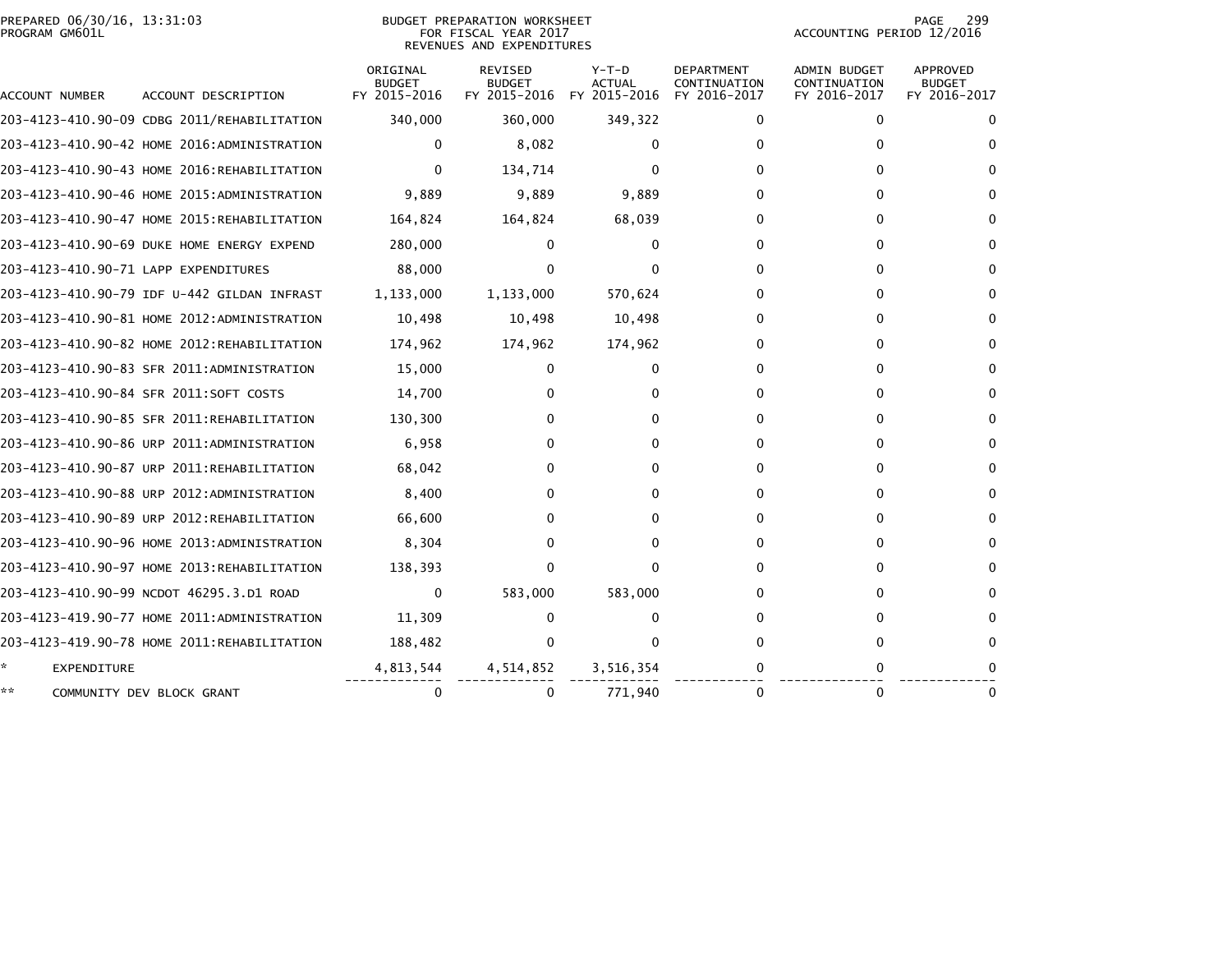| PROGRAM GM601L        | PREPARED 06/30/16, 13:31:03 |                     | BUDGET PREPARATION WORKSHEET<br>FOR FISCAL YEAR 2017<br>REVENUES AND EXPENDITURES |                          | 300<br>PAGE<br>ACCOUNTING PERIOD 12/2016     |                                                   |                                              |                                           |
|-----------------------|-----------------------------|---------------------|-----------------------------------------------------------------------------------|--------------------------|----------------------------------------------|---------------------------------------------------|----------------------------------------------|-------------------------------------------|
| <b>ACCOUNT NUMBER</b> |                             | ACCOUNT DESCRIPTION | ORIGINAL<br><b>BUDGET</b><br>FY 2015-2016                                         | REVISED<br><b>BUDGET</b> | Y-T-D<br>ACTUAL<br>FY 2015-2016 FY 2015-2016 | <b>DEPARTMENT</b><br>CONTINUATION<br>FY 2016-2017 | ADMIN BUDGET<br>CONTINUATION<br>FY 2016-2017 | APPROVED<br><b>BUDGET</b><br>FY 2016-2017 |
| ***                   | <b>GENERAL GOVERNMENT</b>   |                     |                                                                                   |                          | 771.940                                      | 0                                                 |                                              | $\Omega$                                  |
| ****                  | CDBG/HOME GRANT FUND        |                     |                                                                                   |                          | 771.940                                      |                                                   |                                              | $\Omega$                                  |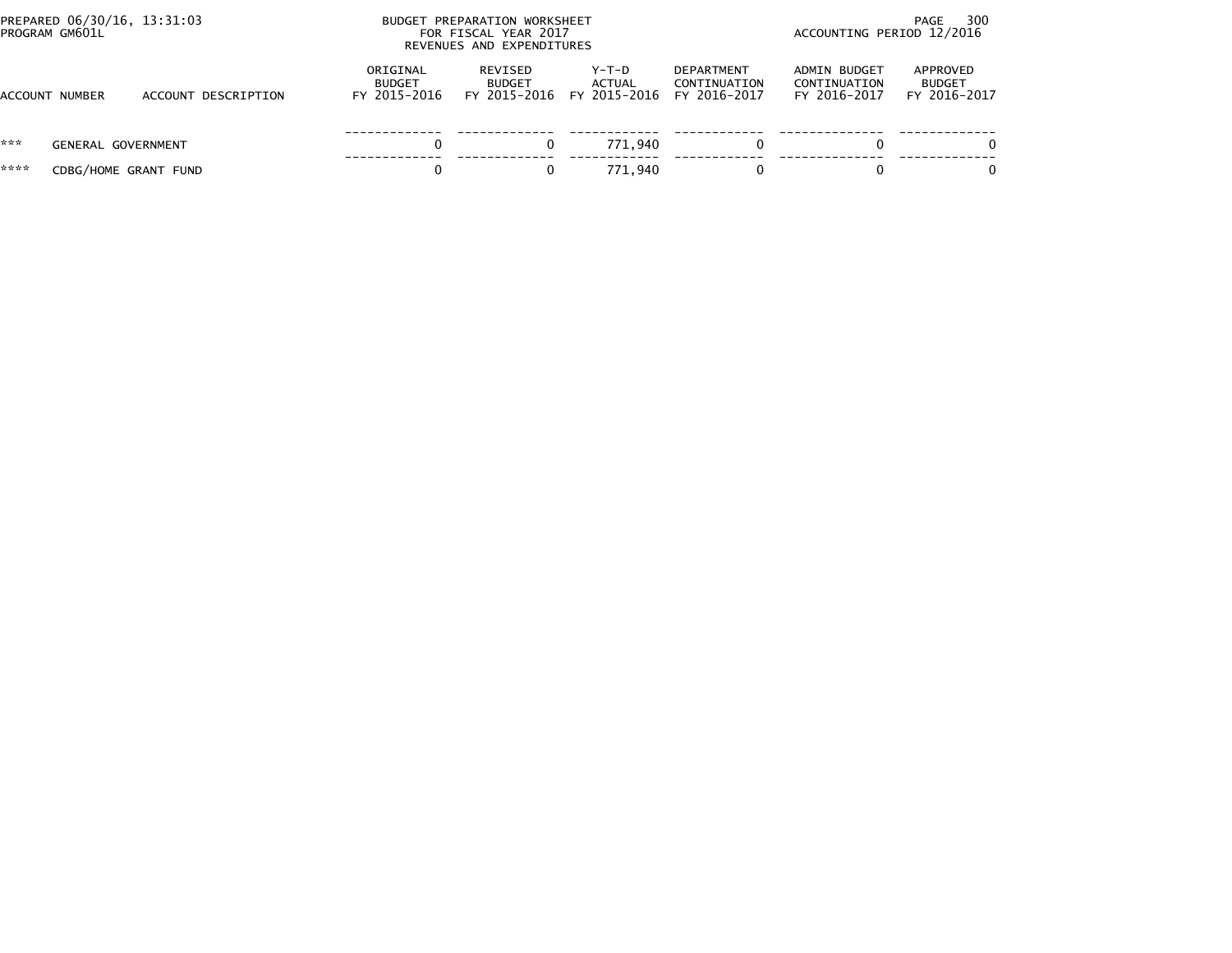| PREPARED 06/30/16, 13:31:03<br>PROGRAM GM601L |                                              | <b>BUDGET PREPARATION WORKSHEET</b><br>FOR FISCAL YEAR 2017<br>REVENUES AND EXPENDITURES |                                          |                                 |                                                   | 301<br>PAGE<br>ACCOUNTING PERIOD 12/2016            |                                           |  |
|-----------------------------------------------|----------------------------------------------|------------------------------------------------------------------------------------------|------------------------------------------|---------------------------------|---------------------------------------------------|-----------------------------------------------------|-------------------------------------------|--|
| ACCOUNT NUMBER                                | ACCOUNT DESCRIPTION                          | ORIGINAL<br><b>BUDGET</b><br>FY 2015-2016                                                | REVISED<br><b>BUDGET</b><br>FY 2015-2016 | Y-T-D<br>ACTUAL<br>FY 2015-2016 | <b>DEPARTMENT</b><br>CONTINUATION<br>FY 2016-2017 | <b>ADMIN BUDGET</b><br>CONTINUATION<br>FY 2016-2017 | APPROVED<br><b>BUDGET</b><br>FY 2016-2017 |  |
| 314-8020-361.00-00 INTEREST REVENUE           |                                              | $3,482-$                                                                                 | $3,482-$                                 | $3,482-$                        | 0                                                 | $3,482-$                                            | $3,482-$                                  |  |
|                                               | 314-8020-390.10-00 OFS:INSTALLMENT PURCHASES | $3,400,000 -$                                                                            | $3,400,000 -$                            | $3,400,000 -$                   | 0                                                 | $3,400,000 -$                                       | $3,400,000 -$                             |  |
| 314-8020-390.30-00 OFS:BOND PROCEEDS          |                                              | 0                                                                                        | $\bf{0}$                                 | 0                               | 0                                                 |                                                     | $\Omega$                                  |  |
| *<br><b>REVENUE</b>                           | 314-8020-495.77-30 CIP:FIXTURES/FURNISHINGS  | $3.403.482 -$<br>209,435                                                                 | $3.403.482 -$<br>209,435                 | $3,403,482-$<br>209,435         |                                                   | $3,403,482-$<br>209,435                             | $3,403,482-$<br>209,435                   |  |
|                                               | 314-8020-495.77-75 CONSTRUCTION:GENERAL      | 3,194,047                                                                                | 3,194,047                                | 3,194,047                       | 0                                                 | 3,194,047                                           | 3,194,047                                 |  |
| *.<br>EXPENDITURE                             |                                              | 3,403,482                                                                                | 3,403,482                                | 3,403,482                       | 0                                                 | 3,403,482                                           | 3,403,482                                 |  |
| **<br>SCHOOL CONSTRUCTION                     |                                              |                                                                                          |                                          |                                 |                                                   |                                                     |                                           |  |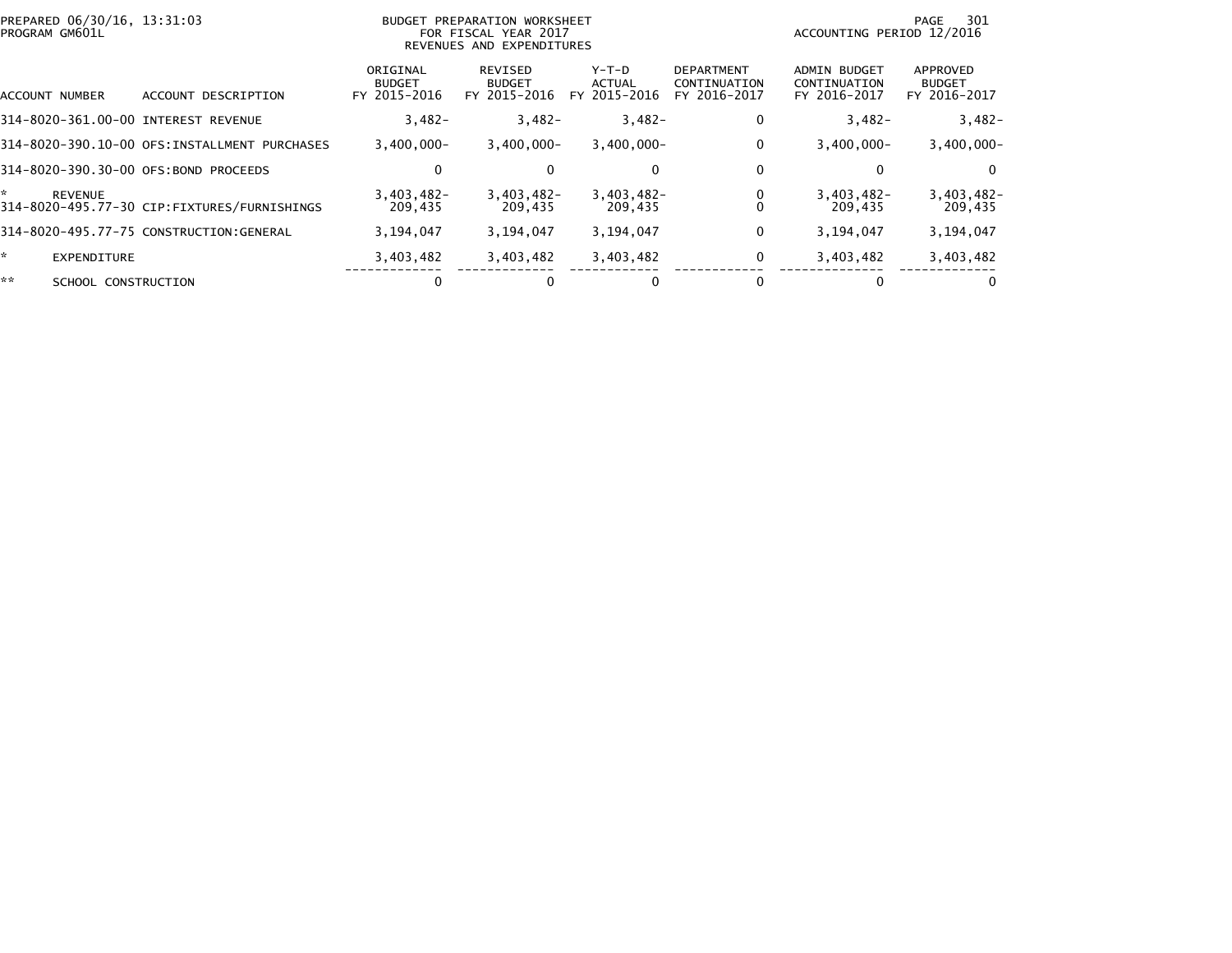| PREPARED 06/30/16, 13:31:03<br>PROGRAM GM601L |                                              |                                           | BUDGET PREPARATION WORKSHEET<br>FOR FISCAL YEAR 2017<br>REVENUES AND EXPENDITURES | ACCOUNTING PERIOD 12/2016       | 302<br>PAGE                                       |                                              |                                           |
|-----------------------------------------------|----------------------------------------------|-------------------------------------------|-----------------------------------------------------------------------------------|---------------------------------|---------------------------------------------------|----------------------------------------------|-------------------------------------------|
| ACCOUNT NUMBER                                | ACCOUNT DESCRIPTION                          | ORIGINAL<br><b>BUDGET</b><br>FY 2015-2016 | REVISED<br><b>BUDGET</b><br>FY 2015-2016                                          | Y-T-D<br>ACTUAL<br>FY 2015-2016 | <b>DEPARTMENT</b><br>CONTINUATION<br>FY 2016-2017 | ADMIN BUDGET<br>CONTINUATION<br>FY 2016-2017 | APPROVED<br><b>BUDGET</b><br>FY 2016-2017 |
| 314-8022-361.00-00 INTEREST REVENUE           |                                              | 0                                         | $\Omega$                                                                          | $3,231-$                        | 0                                                 |                                              | $\Omega$                                  |
|                                               | 314-8022-390.10-00 OFS:INSTALLMENT PURCHASES | $1.900.000 -$                             | $2,500,000 -$                                                                     | $2,500,000 -$                   | 0                                                 | $2.500.000 -$                                | $2,500,000 -$                             |
| *<br>REVENUE                                  | 314-8022-495.77-18 CIP: HVAC/DENTAL UPGRADES | $1,900,000 -$<br>1.900.000                | $2,500,000 -$<br>2,500,000                                                        | 2,503,231-<br>1,240,675         | 0                                                 | $2,500,000 -$<br>2,500,000                   | $2,500,000 -$<br>2,500,000                |
| *.<br>EXPENDITURE                             |                                              | 1,900,000                                 | 2,500,000                                                                         | 1,240,675                       | 0                                                 | 2,500,000                                    | 2,500,000                                 |
| **<br>ENERGY/HVAC PLANT                       |                                              | 0                                         | $\bf{0}$                                                                          | 1,262,556-                      | 0                                                 |                                              | $\Omega$                                  |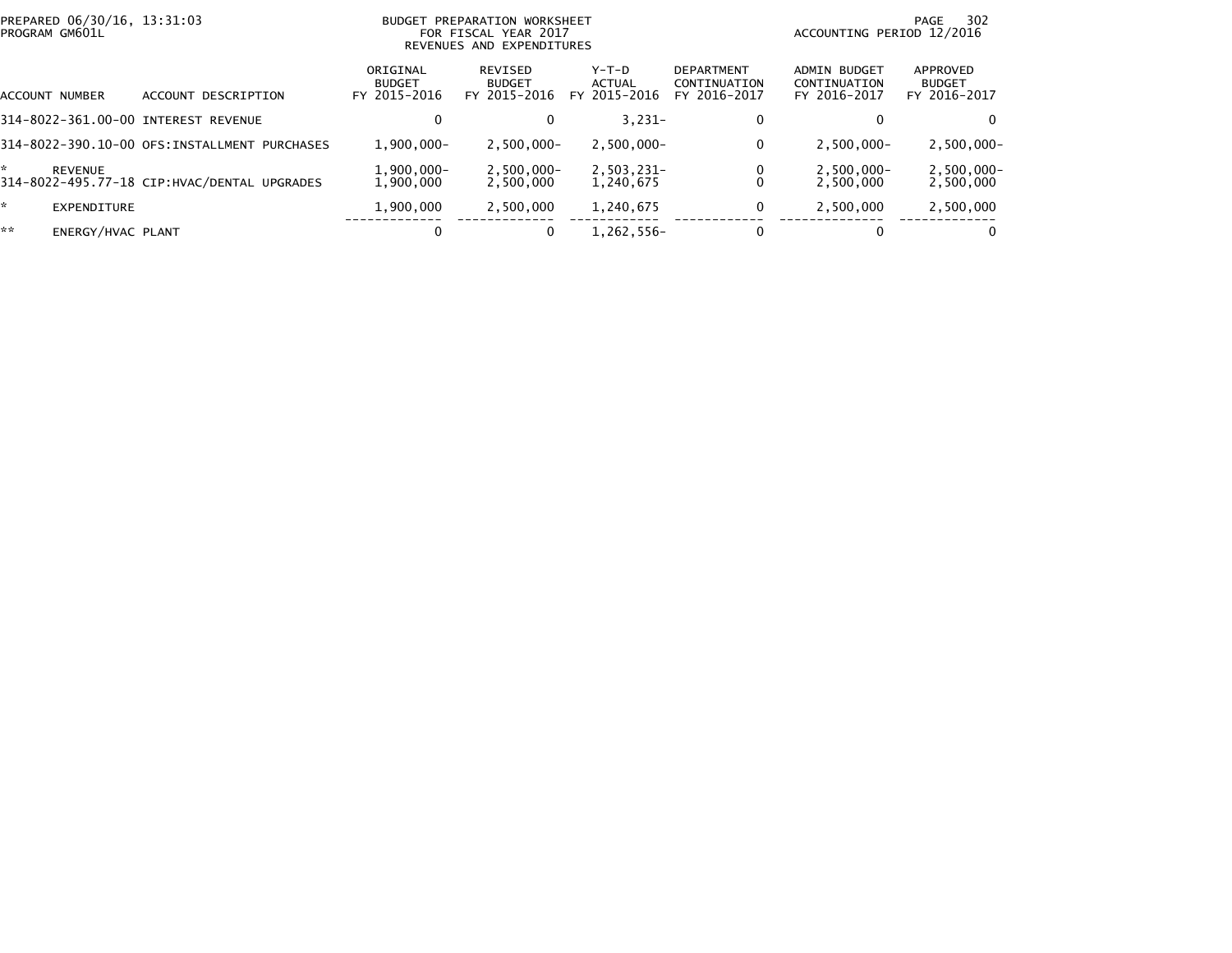|      | PREPARED 06/30/16, 13:31:03<br>PROGRAM GM601L |                                            | <b>BUDGET PREPARATION WORKSHEET</b><br>FOR FISCAL YEAR 2017<br>REVENUES AND EXPENDITURES |                                                 |                                   |                                                   | 303<br>PAGE<br>ACCOUNTING PERIOD 12/2016            |                                           |  |
|------|-----------------------------------------------|--------------------------------------------|------------------------------------------------------------------------------------------|-------------------------------------------------|-----------------------------------|---------------------------------------------------|-----------------------------------------------------|-------------------------------------------|--|
|      | ACCOUNT NUMBER                                | ACCOUNT DESCRIPTION                        | ORIGINAL<br><b>BUDGET</b><br>FY 2015-2016                                                | <b>REVISED</b><br><b>BUDGET</b><br>FY 2015-2016 | $Y-T-D$<br>ACTUAL<br>FY 2015-2016 | <b>DEPARTMENT</b><br>CONTINUATION<br>FY 2016-2017 | <b>ADMIN BUDGET</b><br>CONTINUATION<br>FY 2016-2017 | APPROVED<br><b>BUDGET</b><br>FY 2016-2017 |  |
|      |                                               | 314-8075-361.00-00 INTEREST REVENUE        | 0                                                                                        | 48,124-                                         | 48,124-                           | 0                                                 | 48,124-                                             | 48,124-                                   |  |
|      |                                               | 314-8075-390.30-00 OFS:BOND PROCEEDS       | 12,000,000-                                                                              | 12,000,000-                                     | 12,000,000-                       | 0                                                 | 12,000,000-                                         | 12,000,000-                               |  |
| ×.   | <b>REVENUE</b>                                | 314-8075-495.77-03 CIP:ACCESS IMPROVEMENTS | 12,000,000-<br>3,000,000                                                                 | 12,048,124-<br>3,000,000                        | 12,048,124-<br>3,000,000          | 0<br>$\Omega$                                     | 12,048,124-<br>3,000,000                            | 12,048,124-<br>3,000,000                  |  |
|      |                                               | 314-8075-495.77-05 CIP:BUILDINGS           | 6,700,000                                                                                | 7,089,407                                       | 7,089,407                         | 0                                                 | 7,089,407                                           | 7,089,407                                 |  |
|      |                                               | 314-8075-495.77-29 CIP:FIRE IMPROVEMENTS   | 2,300,000                                                                                | 1,958,717                                       | 1,958,716                         | $\mathbf 0$                                       | 1,958,717                                           | 1,958,717                                 |  |
| ×.   | <b>EXPENDITURE</b>                            |                                            | 12,000,000                                                                               | 12,048,124                                      | 12,048,123                        | 0                                                 | 12,048,124                                          | 12,048,124                                |  |
| **   | RCCC BOND CONSTRUCTION                        |                                            | 0                                                                                        |                                                 | $1 -$                             | $\mathbf{0}$                                      | 0                                                   | $\Omega$                                  |  |
| ***  |                                               | <b>CONSTRUCTION IN PROGRESS</b>            | 0                                                                                        | $\mathbf 0$                                     | $1,262,557-$                      | 0                                                 | 0                                                   | $\Omega$                                  |  |
| **** | RCCC FACILITIES                               |                                            | $\Omega$                                                                                 | 0                                               | 1,262,557-                        | 0                                                 |                                                     | $\mathbf{0}$                              |  |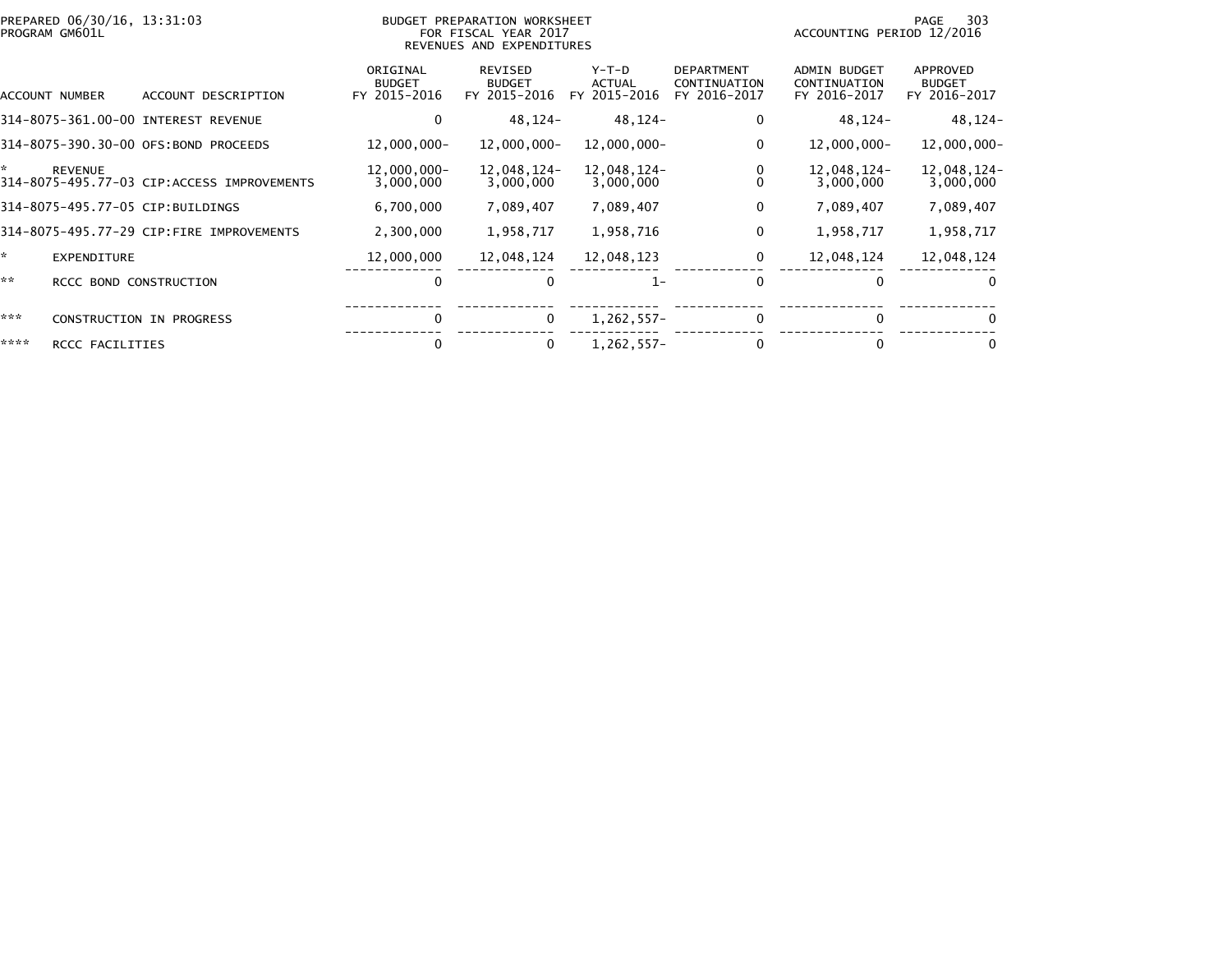| PREPARED 06/30/16, 13:31:03<br>PROGRAM GM601L |                                              |                                           | <b>BUDGET PREPARATION WORKSHEET</b><br>FOR FISCAL YEAR 2017<br>REVENUES AND EXPENDITURES | 304<br>PAGE<br>ACCOUNTING PERIOD 12/2016 |                                                   |                                                     |                                           |
|-----------------------------------------------|----------------------------------------------|-------------------------------------------|------------------------------------------------------------------------------------------|------------------------------------------|---------------------------------------------------|-----------------------------------------------------|-------------------------------------------|
| ACCOUNT NUMBER                                | ACCOUNT DESCRIPTION                          | ORIGINAL<br><b>BUDGET</b><br>FY 2015-2016 | <b>REVISED</b><br><b>BUDGET</b><br>FY 2015-2016                                          | $Y-T-D$<br><b>ACTUAL</b><br>FY 2015-2016 | <b>DEPARTMENT</b><br>CONTINUATION<br>FY 2016-2017 | <b>ADMIN BUDGET</b><br>CONTINUATION<br>FY 2016-2017 | APPROVED<br><b>BUDGET</b><br>FY 2016-2017 |
| 317-8090-361.00-00 INTEREST REVENUE           |                                              | 0                                         | $\Omega$                                                                                 | $157 -$                                  | 0                                                 | 0                                                   | $\Omega$                                  |
|                                               | 317-8090-390.10-00 OFS:INSTALLMENT PURCHASES | $3,950,000 -$                             | $3,950,000 -$                                                                            | $3,950,000 -$                            | 0                                                 | $3,950,000 -$                                       | $3,950,000 -$                             |
|                                               | 317-8090-391.10-00 TRANSFER FROM FUND 101    | 820,000-                                  | $2,110,000 -$                                                                            | $2,110,000 -$                            | 0                                                 | $2,110,000 -$                                       | $2,110,000 -$                             |
| ÷.<br><b>REVENUE</b>                          | 317-8090-495.33-00 OTHER PROFESSIONAL SRVCS  | 4,770,000-<br>33,500                      | $6,060,000 -$<br>23,500                                                                  | $6,060,157-$<br>1,237                    | 0<br>0                                            | $6,060,000 -$<br>23,500                             | $6,060,000 -$<br>23,500                   |
| 317-8090-495.71-00 C/A:LAND                   |                                              | 0                                         | 1,898,519                                                                                | 1,898,519                                | 0                                                 | 1,898,519                                           | 1,898,519                                 |
|                                               | 317-8090-495.71-05 PURCHASE OF PROPERTY      | 3,434,517                                 | $\bf{0}$                                                                                 | $\Omega$                                 | 0                                                 | 0                                                   | $\Omega$                                  |
| 317-8090-495.77-05 CIP:BUILDINGS              |                                              | 0                                         | 3,621,551                                                                                | 2,853,088                                | 0                                                 | 3,671,551                                           | 3,671,551                                 |
|                                               | 317-8090-495.77-10 CIP:ARCHITECTURAL FEES    | 151,983                                   | 316,651                                                                                  | 234,486                                  | $\mathbf{0}$                                      | 266,651                                             | 266,651                                   |
|                                               | 317-8090-495.77-35 CIP:LAND IMPROVEMENTS     | $\mathbf 0$                               | 199,779                                                                                  | 174,779                                  | $\mathbf{0}$                                      | 199,779                                             | 199,779                                   |
| 317-8090-495.77-70 CIP:CONSTRUCTION           |                                              | 1,150,000                                 | $\mathbf{0}$                                                                             | $\Omega$                                 | $\mathbf{0}$                                      | $\Omega$                                            | $\Omega$                                  |
| *<br>EXPENDITURE                              |                                              | 4,770,000                                 | 6,060,000                                                                                | 5,162,109                                | 0                                                 | 6,060,000                                           | 6,060,000                                 |
| **<br>WEST END PLAZA-PHASE I                  |                                              | 0                                         | 0                                                                                        | 898,048-                                 | $\Omega$                                          |                                                     |                                           |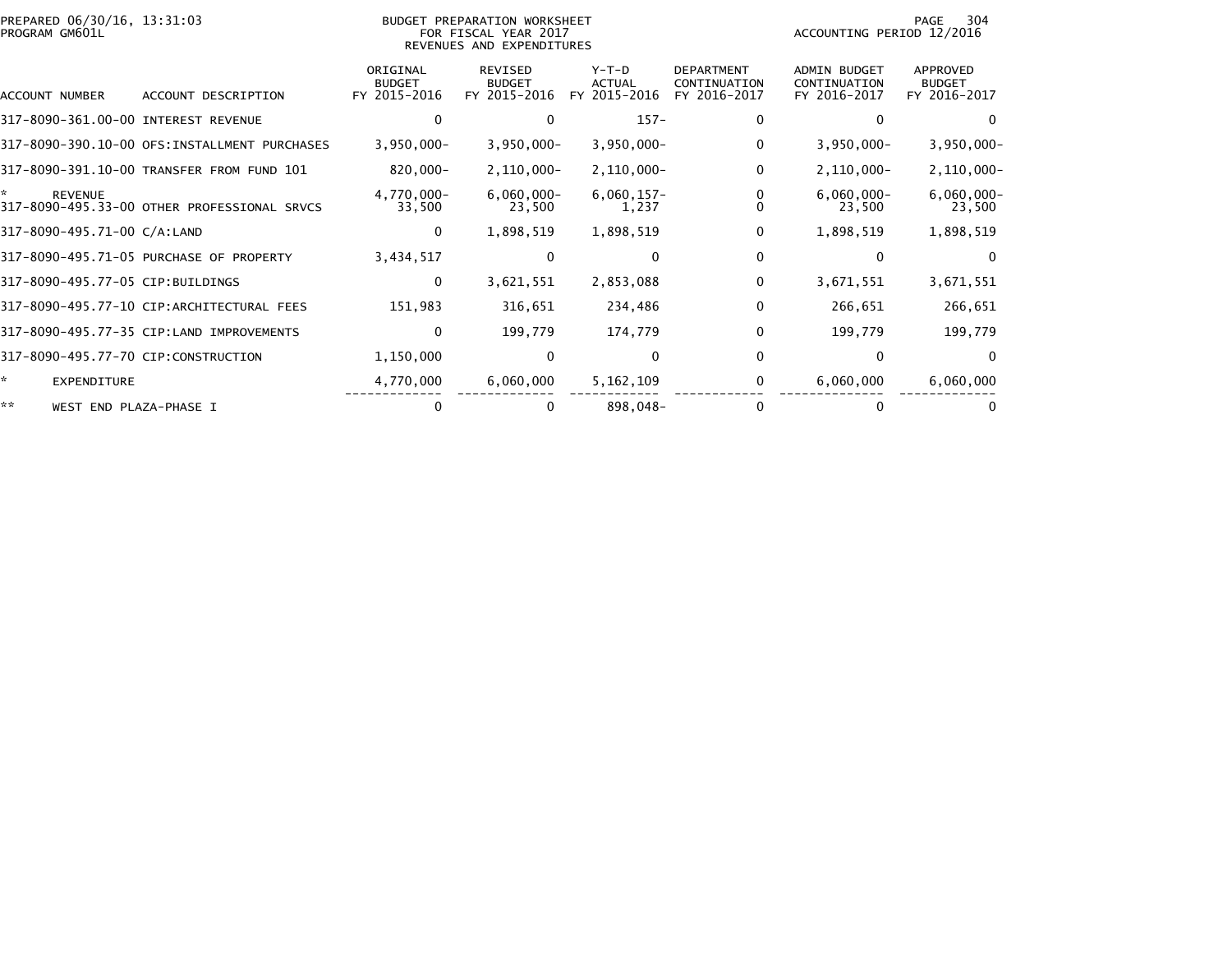|      | PREPARED 06/30/16, 13:31:03<br>PROGRAM GM601L |                                           | BUDGET PREPARATION WORKSHEET<br>ACCOUNTING PERIOD 12/2016<br>FOR FISCAL YEAR 2017<br>REVENUES AND EXPENDITURES |                                          |                                 |                                            |                                              |                                           |
|------|-----------------------------------------------|-------------------------------------------|----------------------------------------------------------------------------------------------------------------|------------------------------------------|---------------------------------|--------------------------------------------|----------------------------------------------|-------------------------------------------|
|      | ACCOUNT NUMBER                                | ACCOUNT DESCRIPTION                       | ORIGINAL<br><b>BUDGET</b><br>FY 2015-2016                                                                      | REVISED<br><b>BUDGET</b><br>FY 2015-2016 | Y-T-D<br>ACTUAL<br>FY 2015-2016 | DEPARTMENT<br>CONTINUATION<br>FY 2016-2017 | ADMIN BUDGET<br>CONTINUATION<br>FY 2016-2017 | APPROVED<br><b>BUDGET</b><br>FY 2016-2017 |
|      |                                               | 317-8092-495.77-10 CIP:ARCHITECTURAL FEES | 0                                                                                                              | $\Omega$                                 | 12,561                          |                                            |                                              |                                           |
|      | EXPENDITURE                                   |                                           | 0                                                                                                              | $\Omega$                                 | 12,561                          | 0                                          |                                              | 0                                         |
| **   |                                               | WEST END PLAZA-PHASE II                   | 0                                                                                                              | 0                                        | 12,561                          |                                            |                                              | 0                                         |
| ***  |                                               | CONSTRUCTION IN PROGRESS                  | $\mathbf{0}$                                                                                                   | $\Omega$                                 | 885.487-                        | 0                                          |                                              |                                           |
| **** | <b>WEST END PLAZA</b>                         |                                           |                                                                                                                |                                          | 885.487-                        |                                            |                                              | $\Omega$                                  |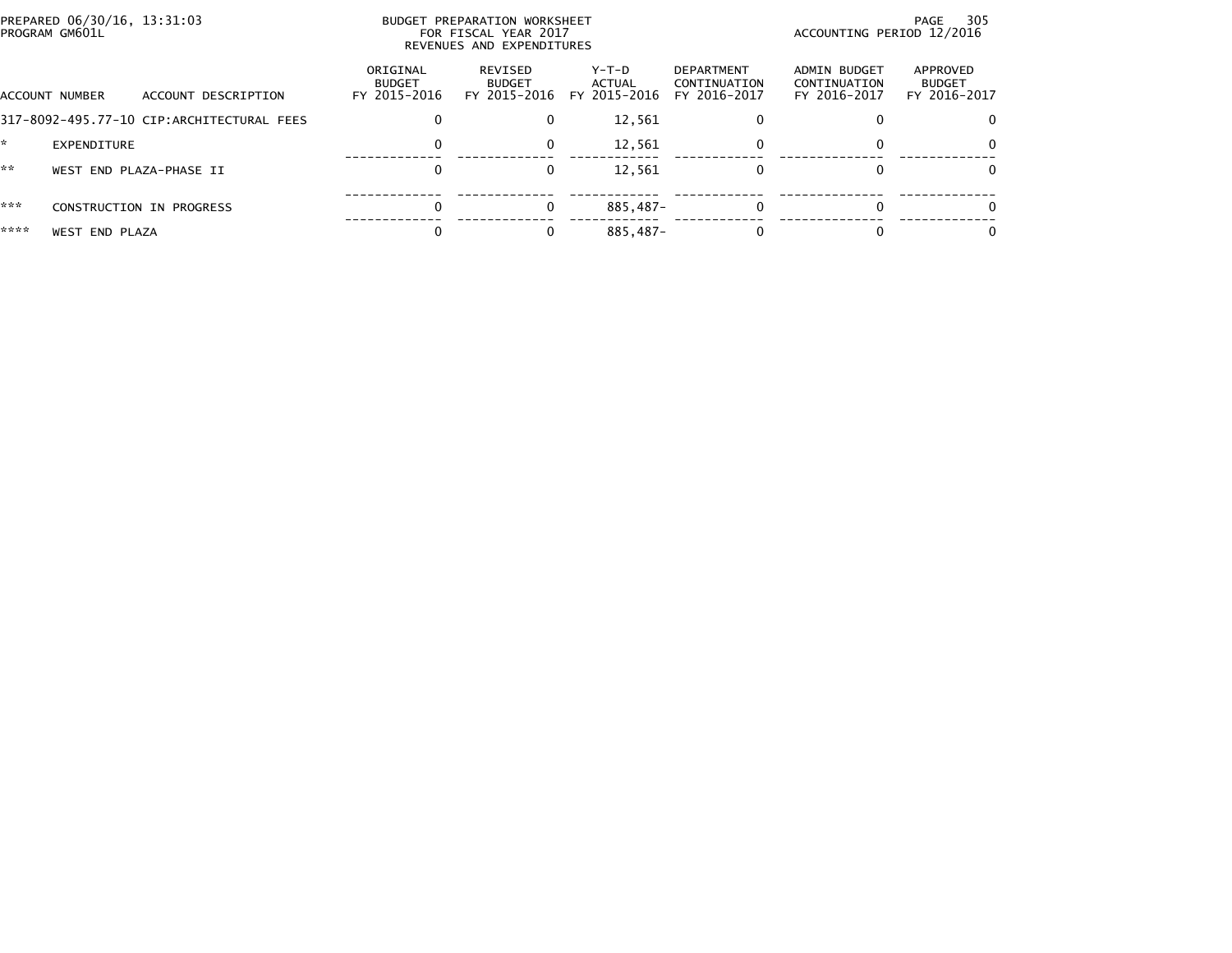| PREPARED 06/30/16, 13:31:03<br>PROGRAM GM601L                 |                                           | BUDGET PREPARATION WORKSHEET<br>FOR FISCAL YEAR 2017<br>REVENUES AND EXPENDITURES | 306<br>PAGE<br>ACCOUNTING PERIOD 12/2016 |                                                   |                                                     |                                           |
|---------------------------------------------------------------|-------------------------------------------|-----------------------------------------------------------------------------------|------------------------------------------|---------------------------------------------------|-----------------------------------------------------|-------------------------------------------|
| ACCOUNT DESCRIPTION<br>ACCOUNT NUMBER                         | ORIGINAL<br><b>BUDGET</b><br>FY 2015-2016 | <b>REVISED</b><br><b>BUDGET</b><br>FY 2015-2016                                   | $Y-T-D$<br><b>ACTUAL</b><br>FY 2015-2016 | <b>DEPARTMENT</b><br>CONTINUATION<br>FY 2016-2017 | <b>ADMIN BUDGET</b><br>CONTINUATION<br>FY 2016-2017 | APPROVED<br><b>BUDGET</b><br>FY 2016-2017 |
| 320-8020-361.00-00 INTEREST REVENUE                           | 0                                         | $4,138-$                                                                          | $4,138-$                                 | 0                                                 | $4,138-$                                            | $4,138-$                                  |
| 320-8020-390.20-00 OFS:LOAN PROCEEDS                          | $6,500,000 -$                             | $6,500,000 -$                                                                     | $6,500,000 -$                            | 0                                                 | $6,500,000 -$                                       | $6,500,000 -$                             |
| 320-8020-390.30-00 OFS:BOND PROCEEDS                          | 34,000,000-                               | 34,000,000-                                                                       | $\Omega$                                 | 0                                                 | 34,000,000-                                         | 34,000,000-                               |
| ×.<br><b>REVENUE</b><br>320-8020-495.77-04 CIP:CENTRAL OFFICE | 40,500,000-<br>6,500,000                  | 40,504,138-<br>6,504,138                                                          | $6,504,138-$<br>6,504,138                |                                                   | 40,504,138-<br>6,504,138                            | 40,504,138-<br>6,504,138                  |
| 320-8020-495.77-86 CIP:SCHOOL FACILITIES                      | 34,000,000                                | 34,000,000                                                                        | $\Omega$                                 | 0                                                 | 34,000,000                                          | 34,000,000                                |
| ×.<br><b>EXPENDITURE</b>                                      | 40,500,000                                | 40,504,138                                                                        | 6,504,138                                | 0                                                 | 40,504,138                                          | 40,504,138                                |
| **<br>SCHOOL CONSTRUCTION                                     | $\Omega$                                  |                                                                                   | 0                                        | $\Omega$                                          |                                                     | $\Omega$                                  |
| ***<br><b>CONSTRUCTION IN PROGRESS</b>                        |                                           |                                                                                   | $\Omega$                                 |                                                   |                                                     | $\Omega$                                  |
| ****<br>PUBLIC SCHOOLS                                        |                                           |                                                                                   |                                          |                                                   |                                                     | 0                                         |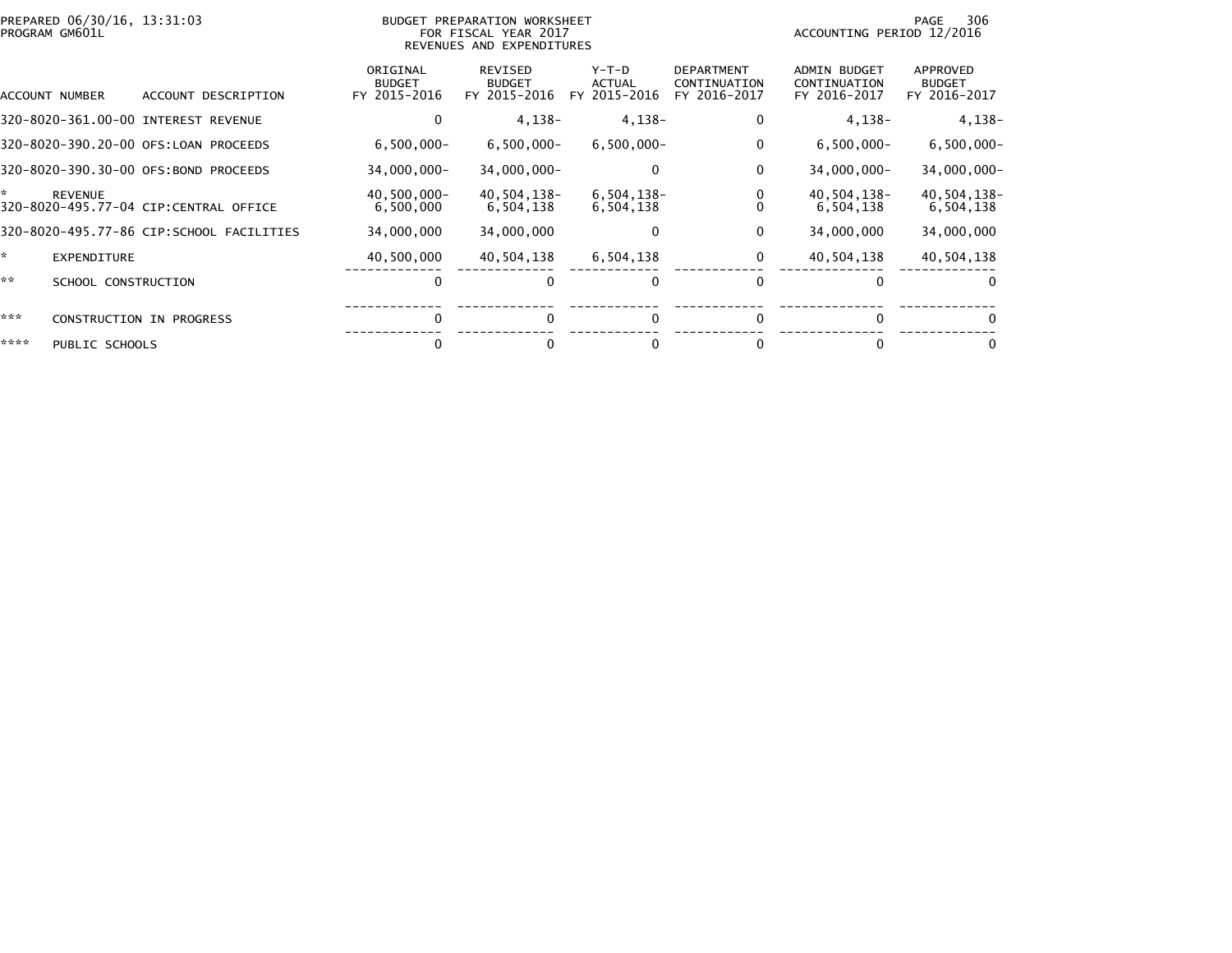| PREPARED 06/30/16, 13:31:03<br>PROGRAM GM601L         |                                               |                                           | BUDGET PREPARATION WORKSHEET<br>FOR FISCAL YEAR 2017<br>REVENUES AND EXPENDITURES | 307<br>PAGE<br>ACCOUNTING PERIOD 12/2016 |                                                   |                                                     |                                           |
|-------------------------------------------------------|-----------------------------------------------|-------------------------------------------|-----------------------------------------------------------------------------------|------------------------------------------|---------------------------------------------------|-----------------------------------------------------|-------------------------------------------|
| ACCOUNT NUMBER                                        | ACCOUNT DESCRIPTION                           | ORIGINAL<br><b>BUDGET</b><br>FY 2015-2016 | <b>REVISED</b><br><b>BUDGET</b><br>FY 2015-2016                                   | $Y-T-D$<br><b>ACTUAL</b><br>FY 2015-2016 | <b>DEPARTMENT</b><br>CONTINUATION<br>FY 2016-2017 | <b>ADMIN BUDGET</b><br>CONTINUATION<br>FY 2016-2017 | APPROVED<br><b>BUDGET</b><br>FY 2016-2017 |
|                                                       | 501-4133-354.10-00 INS. SETTLEMENT CLAIMS     | $\mathbf 0$                               | $\mathbf 0$                                                                       | $\mathbf 0$                              | 0                                                 | $\mathbf{0}$                                        | $\mathbf{0}$                              |
| 501-4133-361.70-00 INTEREST:WC                        |                                               | $4,000-$                                  | $4,000-$                                                                          | 11,413-                                  | $\bf{0}$                                          | $10,000 -$                                          | $10,000 -$                                |
|                                                       | 501-4133-389.05-00 WC:DEPT PREMIUM CHARGES    | $625,000 -$                               | $625,000 -$                                                                       | 644,469-                                 | $\mathbf{0}$                                      | 650,000-                                            | 650,000-                                  |
|                                                       | 501-4133-395.10-00 FUND BALANCE APPR-UNREST   | 150,000-                                  | 150,000-                                                                          | $\mathbf{0}$                             | $\mathbf{0}$                                      | $50,000 -$                                          | $50,000 -$                                |
| <b>REVENUE</b><br>501-4133-416.10-05 SALARIES:REGULAR |                                               | 779.000-<br>53,275                        | 779,000-<br>53,275                                                                | 655,882-<br>46,467                       | 0<br>$\Omega$                                     | 710,000-<br>52,097                                  | 710,000-<br>52,097                        |
| 501-4133-416.20-05 HEALTH INSURANCE                   |                                               | 8,064                                     | 8,064                                                                             | 7,993                                    | $\bf{0}$                                          | 8,580                                               | 8,580                                     |
| 501-4133-416.20-10 MEDICARE TAX                       |                                               | 773                                       | 773                                                                               | 657                                      | $\mathbf 0$                                       | 755                                                 | 755                                       |
| 501-4133-416.20-15 RETIREMENT                         |                                               | 3,767                                     | 3,767                                                                             | 3,141                                    | 0                                                 | 3,824                                               | 3,824                                     |
|                                                       | 501-4133-416.20-20 SOCIAL SECURITY TAX        | 3,303                                     | 3,303                                                                             | 2,810                                    | $\mathbf{0}$                                      | 3,230                                               | 3,230                                     |
|                                                       | 501-4133-416.20-25 WORKERS COMPENSATION       | 1,279                                     | 1,279                                                                             | 743                                      | 0                                                 | 834                                                 | 834                                       |
|                                                       | 501-4133-416.20-30 401(K) CONTRIBUTIONS       | 1,598                                     | 1,598                                                                             | 659                                      | 0                                                 | 1,563                                               | 1,563                                     |
| 501-4133-416.52-30 INS:WORKERS COMP                   |                                               | 145,000                                   | 145,000                                                                           | 135,936                                  | 0                                                 | 135,000                                             | 135,000                                   |
| 501-4133-416.53-05 TELEPHONE                          |                                               | 700                                       | 700                                                                               | 583                                      | 700                                               | 700                                                 | 700                                       |
| 501-4133-416.58-00 TRAVEL                             |                                               | 1,500                                     | 1,500                                                                             | 82                                       | 0                                                 | 1,500                                               | 1,500                                     |
| 501-4133-416.59-00 TRAINING                           |                                               | 500                                       | 500                                                                               | 345                                      | 0                                                 | 500                                                 | 500                                       |
| 501-4133-416.61-05 SUPPLIES:OFFICE                    |                                               | 300                                       | 300                                                                               | 76                                       | $\mathbf{0}$                                      | 300                                                 | 300                                       |
|                                                       | 501-4133-416.61-15 SUPPLIES:EDUCATIONAL       | 200                                       | 200                                                                               | 0                                        | 0                                                 | 200                                                 | 200                                       |
|                                                       | 501-4133-416.61-95 SUPPLIES: OTHER SMALL EQMT | 500                                       | 500                                                                               | 221                                      | $\mathbf{0}$                                      | 500                                                 | 500                                       |
| 501-4133-416.83-67 WELLNESS PROGRAM                   |                                               | $\mathbf 0$                               | $\mathbf{0}$                                                                      | $\mathbf 0$                              | $\mathbf 0$                                       | $\mathbf 0$                                         | $\mathbf{0}$                              |
| 501-4133-416.90-10 BANK FEES                          |                                               | $\mathbf 0$                               | $\mathbf 0$                                                                       | 0                                        | $\mathbf 0$                                       | 0                                                   | 0                                         |
| 501-4133-416.90-25 CLAIMS EXPENSE                     |                                               | 500,856                                   | 500,856                                                                           | 259,779                                  | $\mathbf{0}$                                      | 449,246                                             | 449,246                                   |
| 501-4133-416.90-34 INDIRECT COSTS                     |                                               | 9,385                                     | 9,385                                                                             | 9,385                                    | 11,171                                            | 11,171                                              | 11,171                                    |
| 501-4133-416.90-37 PROCESSING COSTS                   |                                               | 48,000                                    | 48,000                                                                            | 37,494                                   | $\mathbf 0$                                       | 40,000                                              | 40,000                                    |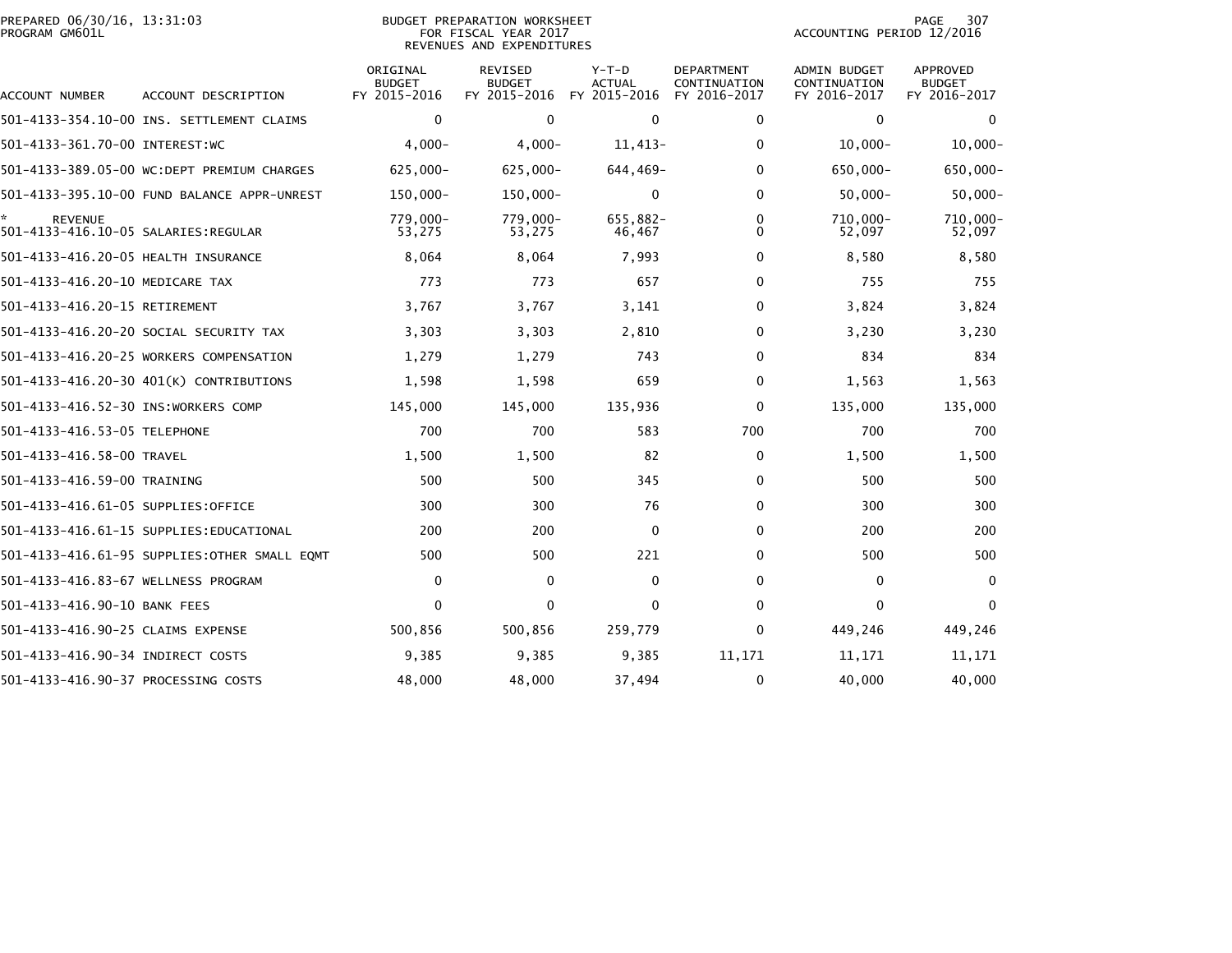|    | PREPARED 06/30/16, 13:31:03<br>PROGRAM GM601L |                                           |                                           | BUDGET PREPARATION WORKSHEET<br>FOR FISCAL YEAR 2017<br>REVENUES AND EXPENDITURES | 308<br>PAGE<br>ACCOUNTING PERIOD 12/2016 |                                                   |                                              |                                           |
|----|-----------------------------------------------|-------------------------------------------|-------------------------------------------|-----------------------------------------------------------------------------------|------------------------------------------|---------------------------------------------------|----------------------------------------------|-------------------------------------------|
|    | ACCOUNT NUMBER                                | ACCOUNT DESCRIPTION                       | ORIGINAL<br><b>BUDGET</b><br>FY 2015-2016 | REVISED<br><b>BUDGET</b><br>FY 2015-2016                                          | $Y-T-D$<br><b>ACTUAL</b><br>FY 2015-2016 | <b>DEPARTMENT</b><br>CONTINUATION<br>FY 2016-2017 | ADMIN BUDGET<br>CONTINUATION<br>FY 2016-2017 | APPROVED<br><b>BUDGET</b><br>FY 2016-2017 |
|    |                                               | 501-4133-416.98-95 RESERVE:UNAPPROPRIATED | 0                                         |                                                                                   |                                          |                                                   |                                              | 0.                                        |
| *. | EXPENDITURE                                   |                                           | 779.000                                   | 779.000                                                                           | 506.371                                  | 11.871                                            | 710,000                                      | 710,000                                   |
| ** | RISK MANAGEMENT-WC                            |                                           |                                           |                                                                                   | 149.511-                                 | 11.871                                            |                                              | 0                                         |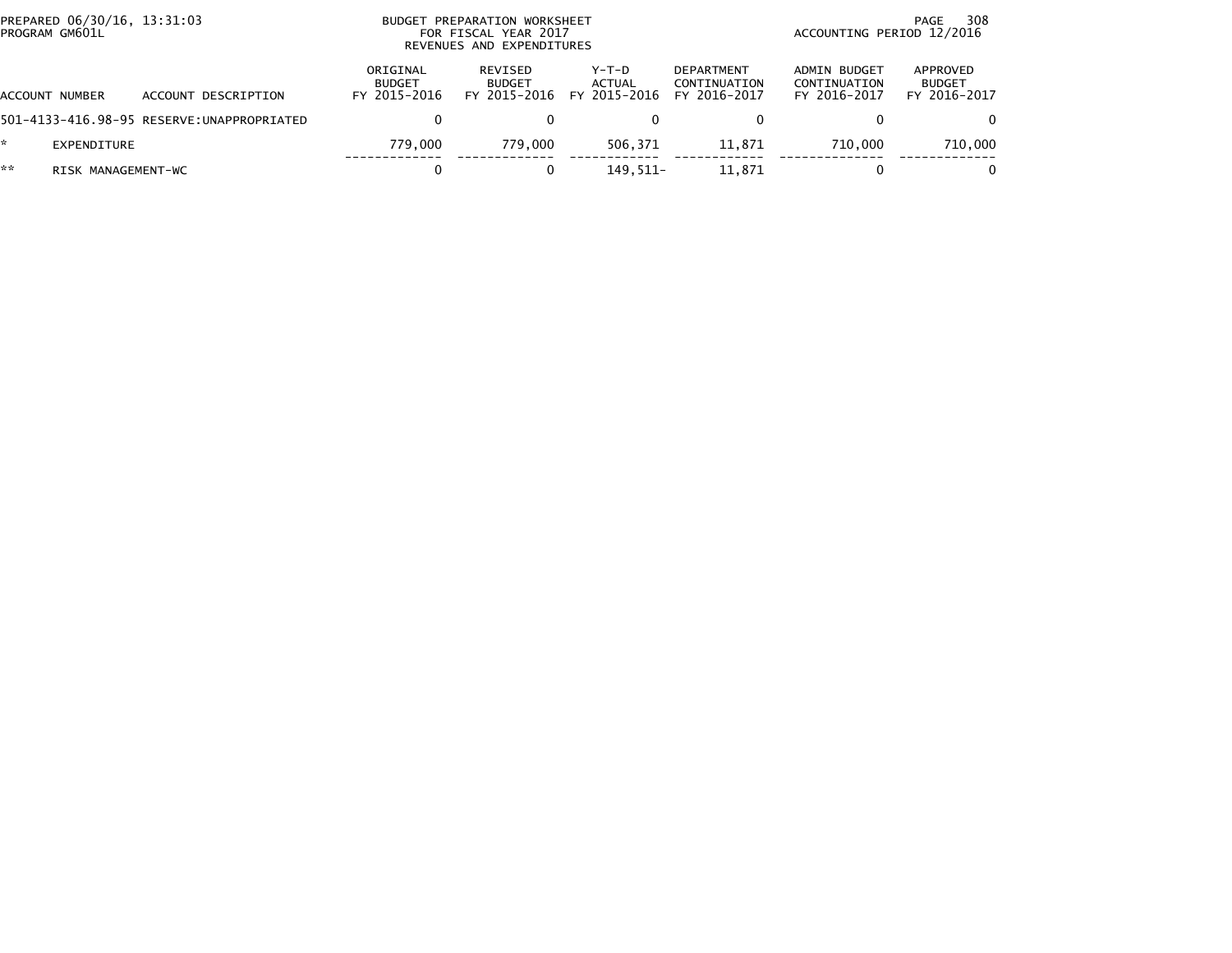| PROGRAM GM601L | PREPARED 06/30/16, 13:31:03                                                          |                                           | BUDGET PREPARATION WORKSHEET<br>FOR FISCAL YEAR 2017<br>REVENUES AND EXPENDITURES | PAGE<br>309<br>ACCOUNTING PERIOD 12/2016 |                                                   |                                              |                                                  |
|----------------|--------------------------------------------------------------------------------------|-------------------------------------------|-----------------------------------------------------------------------------------|------------------------------------------|---------------------------------------------------|----------------------------------------------|--------------------------------------------------|
| ACCOUNT NUMBER | ACCOUNT DESCRIPTION                                                                  | ORIGINAL<br><b>BUDGET</b><br>FY 2015-2016 | <b>REVISED</b><br><b>BUDGET</b><br>FY 2015-2016 FY 2015-2016                      | $Y-T-D$<br><b>ACTUAL</b>                 | <b>DEPARTMENT</b><br>CONTINUATION<br>FY 2016-2017 | ADMIN BUDGET<br>CONTINUATION<br>FY 2016-2017 | <b>APPROVED</b><br><b>BUDGET</b><br>FY 2016-2017 |
|                | 501-4138-354.10-00 INS. SETTLEMENT CLAIMS                                            | $\mathbf{0}$                              | $13,308-$                                                                         | $13,568-$                                | 0                                                 | $\mathbf{0}$                                 | $\Omega$                                         |
|                | 501-4138-361.45-00 INTEREST-PPL                                                      | $3,000-$                                  | $9,398-$                                                                          | $13,273-$                                | $\mathbf{0}$                                      | $10,000 -$                                   | $10,000 -$                                       |
|                | 501-4138-389.21-00 PPL FROM CGA                                                      | $\mathbf 0$                               | $\mathbf{0}$                                                                      | $\mathbf{0}$                             | $\Omega$                                          | $\mathbf{0}$                                 | $\Omega$                                         |
|                | 501-4138-391.10-00 TRANSFER FROM FUND 101                                            | 475,000-                                  | 475,000-                                                                          | 475,000-                                 | 0                                                 | 475,000-                                     | 475,000-                                         |
|                | 501-4138-395.10-00 FUND BALANCE APPR-UNREST                                          | $50,000 -$                                | 115,000-                                                                          | 0                                        | 0                                                 | $50,000 -$                                   | $50,000 -$                                       |
| <b>REVENUE</b> | 501-4138-416.52-07 INS:CGA                                                           | 528,000-<br>0                             | 612,706-<br>0                                                                     | $501,841-$<br>$\Omega$                   | 0<br>$\Omega$                                     | 535,000-<br>0                                | 535,000-                                         |
|                | 501-4138-416.52-10 INSURANCE:L&P                                                     | 320,000                                   | 321,200                                                                           | 321,034                                  | $\Omega$                                          | 320,000                                      | 320,000                                          |
| LEVEL<br>400   | <b>TEXT</b><br>NCACC INSURANCE COSTS<br>WELLS FARGO - AIRPORT<br>WELLS FARGO - BONDS |                                           | TEXT AMT                                                                          | 300,000<br>10,000<br>10,000<br>320,000   |                                                   |                                              |                                                  |
|                | 501-4138-416.90-25 CLAIMS EXPENSE                                                    | 150,000                                   | 229,006                                                                           | 145,279                                  | $\mathbf{0}$                                      | 152,500                                      | 152,500                                          |
|                | 501-4138-416.90-37 PROCESSING COSTS                                                  | 58,000                                    | 62,500                                                                            | 62,496                                   | $\Omega$                                          | 62,500                                       | 62,500                                           |
| LEVEL<br>400   | <b>TEXT</b><br>NCACC PROCESSING COSTS<br>WELLS FARGO - AIRPORT                       |                                           | TEXT AMT                                                                          | 58,000<br>4,500<br>62,500                |                                                   |                                              |                                                  |
| *.             | EXPENDITURE                                                                          | 528,000                                   | 612,706                                                                           | 528,809                                  | $\Omega$                                          | 535,000                                      | 535,000                                          |
| **             | RISK MANAGEMENT-PPL                                                                  | 0                                         | $\mathbf 0$                                                                       | 26,968                                   | $\mathbf{0}$                                      | $\mathbf{0}$                                 | $\Omega$                                         |
| ***            | GENERAL GOVERNMENT                                                                   | 0                                         |                                                                                   | $122, 543-$                              | 11,871                                            | $\mathbf{0}$                                 |                                                  |
| ****           | RISK MANAGEMENT PROG FUND                                                            | $\mathbf 0$                               | 0                                                                                 | 122,543-                                 | 11,871                                            | $\mathbf{0}$                                 | $\mathbf 0$                                      |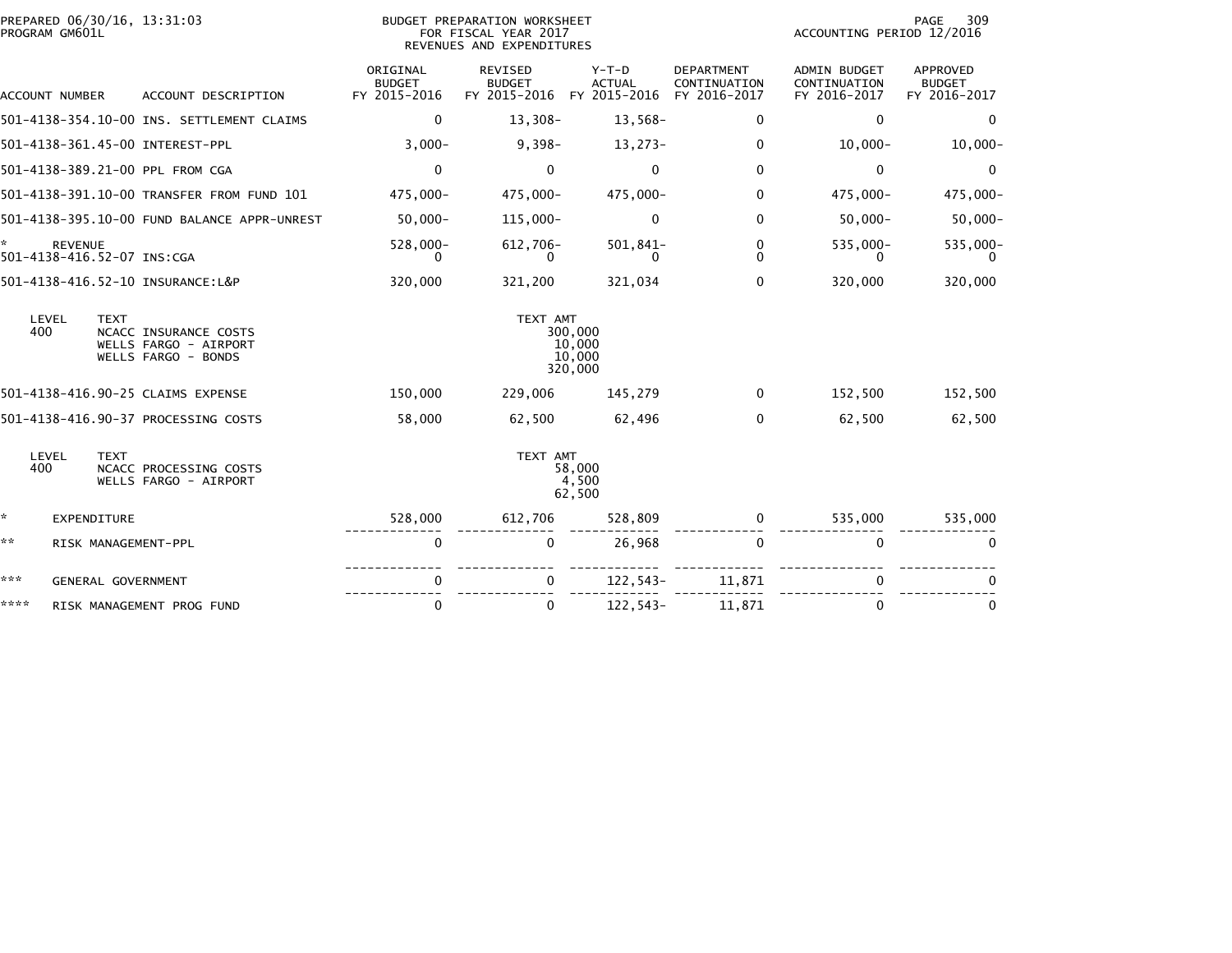| PREPARED 06/30/16, 13:31:03<br>PROGRAM GM601L               |                                              |                                           | <b>BUDGET PREPARATION WORKSHEET</b><br>FOR FISCAL YEAR 2017<br>REVENUES AND EXPENDITURES |                          |                                                   | ACCOUNTING PERIOD 12/2016                    | 310<br><b>PAGE</b>                               |
|-------------------------------------------------------------|----------------------------------------------|-------------------------------------------|------------------------------------------------------------------------------------------|--------------------------|---------------------------------------------------|----------------------------------------------|--------------------------------------------------|
| ACCOUNT NUMBER                                              | ACCOUNT DESCRIPTION                          | ORIGINAL<br><b>BUDGET</b><br>FY 2015-2016 | <b>REVISED</b><br><b>BUDGET</b><br>FY 2015-2016 FY 2015-2016                             | $Y-T-D$<br><b>ACTUAL</b> | <b>DEPARTMENT</b><br>CONTINUATION<br>FY 2016-2017 | ADMIN BUDGET<br>CONTINUATION<br>FY 2016-2017 | <b>APPROVED</b><br><b>BUDGET</b><br>FY 2016-2017 |
|                                                             | 601-4705-320.10-15 BUILD 24/7 REIMBURSEMENT  | $\mathbf 0$                               | $2,336-$                                                                                 | $522 -$                  | $2,336-$                                          | $2,400-$                                     | $2,400-$                                         |
|                                                             | 601-4705-353.46-00 EROSION CONTROL FEES      | $5,500-$                                  | $5,500-$                                                                                 | $9,200 -$                | $5,500-$                                          | $5,500-$                                     | $5,500-$                                         |
| ÷.<br><b>REVENUE</b><br>601-4705-432.10-05 SALARIES:REGULAR |                                              | $5,500-$<br>153,445                       | 7,836-<br>145,741                                                                        | $9,722 -$<br>137,350     | 7,836-<br>0                                       | $7,900-$<br>150,800                          | $7,900-$<br>150,800                              |
| 601-4705-432.20-05 HEALTH INSURANCE                         |                                              | 16,128                                    | 16,541                                                                                   | 16,541                   | 0                                                 | 17,160                                       | 17,160                                           |
|                                                             |                                              | 8,040                                     | 8,340                                                                                    | 8,340                    | 8,580                                             | 8,580                                        | 8,580                                            |
| 601-4705-432.20-10 MEDICARE TAX                             |                                              | 2,225                                     | 2,253                                                                                    | 1,884                    | 0                                                 | 2,186                                        | 2,186                                            |
| 601-4705-432.20-15 RETIREMENT                               |                                              | 10,848                                    | 10,981                                                                                   | 9,285                    | $\mathbf{0}$                                      | 11,068                                       | 11,068                                           |
|                                                             | 601-4705-432.20-20 SOCIAL SECURITY TAX       | 9,514                                     | 9,636                                                                                    | 8,056                    | 0                                                 | 9,350                                        | 9,350                                            |
|                                                             | 601-4705-432.20-25 WORKERS COMPENSATION      | 3,683                                     | 3,714                                                                                    | 2,198                    | $\Omega$                                          | 2,415                                        | 2,415                                            |
|                                                             | 601-4705-432.20-30 401(K) CONTRIBUTIONS      | 4,603                                     | 4,662                                                                                    | 4,120                    | $\mathbf{0}$                                      | 4,530                                        | 4,530                                            |
|                                                             | 601-4705-432.34-30 SERVICE & MAINTENANCE     | 300                                       | 300                                                                                      | 0                        | 300                                               | 300                                          | 300                                              |
| 601-4705-432.43-20 R&M:VEHICLES                             |                                              | 1,500                                     | 1,500                                                                                    | 624                      | 1,500                                             | 1,500                                        | 1,500                                            |
|                                                             | 601-4705-432.50-07 COST PER COPY PROGRAM     | 800                                       | 800                                                                                      | 304                      | 800                                               | 800                                          | 800                                              |
| 601-4705-432.53-05 TELEPHONE                                |                                              | 8,000                                     | 10,200                                                                                   | 7,390                    | 9,600                                             | 9,600                                        | 9,600                                            |
| 601-4705-432.55-00 PRINTING                                 |                                              | 200                                       | 200                                                                                      | 36                       | 200                                               | 200                                          | 200                                              |
| 601-4705-432.57-00 POSTAGE                                  |                                              | 500                                       | 500                                                                                      | 284                      | 500                                               | 500                                          | 500                                              |
| 601-4705-432.58-00 TRAVEL                                   |                                              | 3,000                                     | 3,000                                                                                    | 913                      | 3,000                                             | 2,000                                        | 2,000                                            |
| 601-4705-432.59-00 TRAINING                                 |                                              | 2,000                                     | 2,000                                                                                    | 260                      | 2,000                                             | 1,500                                        | 1,500                                            |
| 601-4705-432.61-05 SUPPLIES:OFFICE                          |                                              | 1,300                                     | 1,300                                                                                    | 742                      | 1,300                                             | 1,300                                        | 1,300                                            |
|                                                             | 601-4705-432.61-95 SUPPLIES:OTHER SMALL EQMT | 500                                       | 500                                                                                      | 349                      | 500                                               | 500                                          | 500                                              |
|                                                             | 601-4705-432.62-20 MOTOR FUEL & LUBRICANTS   | 5,000                                     | 5,000                                                                                    | 880                      | 5,000                                             | 5,000                                        | 5,000                                            |
|                                                             | 601-4705-432.64-50 DUES & SUBSCRIPTIONS      | 500                                       | 500                                                                                      | 307                      | 500                                               | 500                                          | 500                                              |
|                                                             | 601-4705-525.74-10 C/A:DATA PROCESSING       | $\mathbf 0$                               | $\mathbf{0}$                                                                             | 0                        | 0                                                 | $\mathbf{0}$                                 | 0                                                |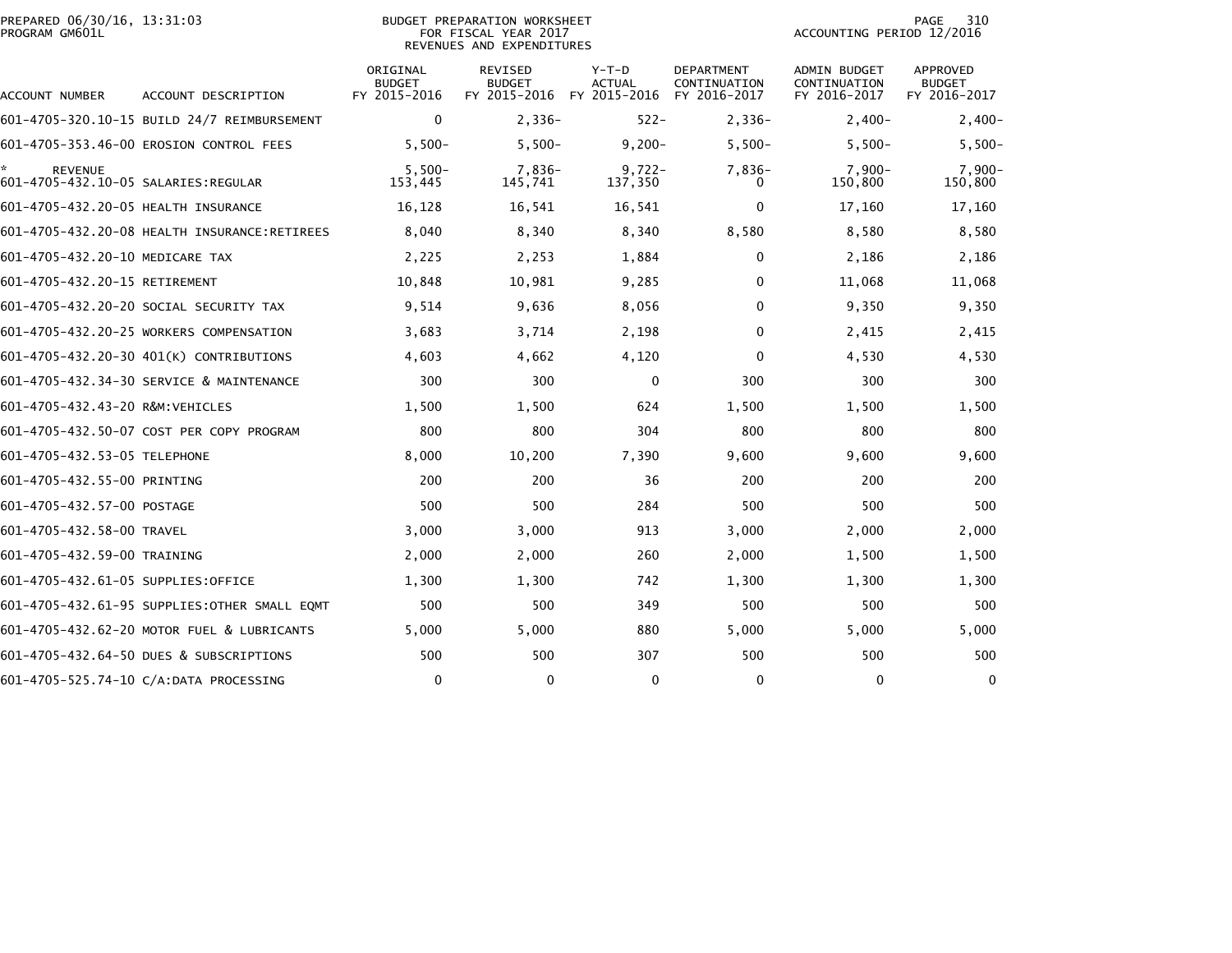| PROGRAM GM601L | PREPARED 06/30/16, 13:31:03 |                     |                                           | BUDGET PREPARATION WORKSHEET<br>FOR FISCAL YEAR 2017<br>REVENUES AND EXPENDITURES |                                   |                                                   |                                                     | 311<br>PAGE<br>ACCOUNTING PERIOD 12/2016  |  |  |
|----------------|-----------------------------|---------------------|-------------------------------------------|-----------------------------------------------------------------------------------|-----------------------------------|---------------------------------------------------|-----------------------------------------------------|-------------------------------------------|--|--|
| ACCOUNT NUMBER |                             | ACCOUNT DESCRIPTION | ORIGINAL<br><b>BUDGET</b><br>FY 2015-2016 | REVISED<br><b>BUDGET</b><br>FY 2015-2016                                          | $Y-T-D$<br>ACTUAL<br>FY 2015-2016 | <b>DEPARTMENT</b><br>CONTINUATION<br>FY 2016-2017 | <b>ADMIN BUDGET</b><br>CONTINUATION<br>FY 2016-2017 | APPROVED<br><b>BUDGET</b><br>FY 2016-2017 |  |  |
|                | EXPENDITURE                 |                     | 232.086                                   | 227.668                                                                           | 199.863                           | 33.780                                            | 229.789                                             | 229,789                                   |  |  |
| **             | LANDFILL                    |                     | 226.586                                   | 219.832                                                                           | 190.141                           | 25.944                                            | 221.889                                             | 221.889                                   |  |  |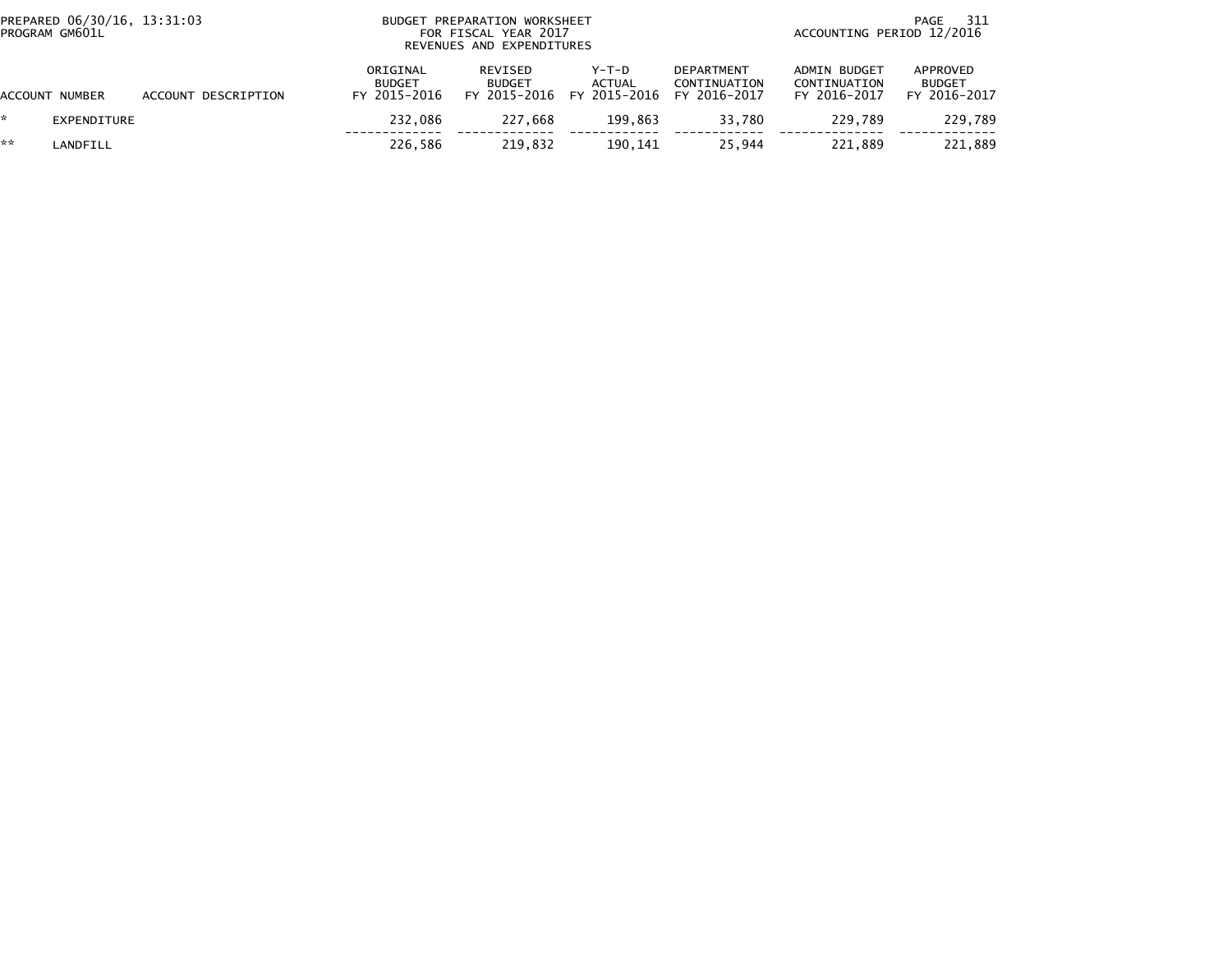| PREPARED 06/30/16, 13:31:03<br>PROGRAM GM601L         |                                              |                                           | <b>BUDGET PREPARATION WORKSHEET</b><br>FOR FISCAL YEAR 2017<br>REVENUES AND EXPENDITURES |                                          | 312<br>PAGE<br>ACCOUNTING PERIOD 12/2016          |                                                     |                                           |  |
|-------------------------------------------------------|----------------------------------------------|-------------------------------------------|------------------------------------------------------------------------------------------|------------------------------------------|---------------------------------------------------|-----------------------------------------------------|-------------------------------------------|--|
| ACCOUNT NUMBER                                        | ACCOUNT DESCRIPTION                          | ORIGINAL<br><b>BUDGET</b><br>FY 2015-2016 | REVISED<br><b>BUDGET</b><br>FY 2015-2016                                                 | $Y-T-D$<br><b>ACTUAL</b><br>FY 2015-2016 | <b>DEPARTMENT</b><br>CONTINUATION<br>FY 2016-2017 | <b>ADMIN BUDGET</b><br>CONTINUATION<br>FY 2016-2017 | APPROVED<br><b>BUDGET</b><br>FY 2016-2017 |  |
|                                                       | 601-4710-334.02-01 PESTICIDE ENV TRUST FUND  | 0                                         | 0                                                                                        | $\mathbf 0$                              | 0                                                 | $\mathbf 0$                                         | $\mathbf 0$                               |  |
|                                                       | 601-4710-344.33-00 COLLECTION SITE FEES      | $160,000 -$                               | $160,000 -$                                                                              | 176,971-                                 | $160,000 -$                                       | $160,000 -$                                         | $160,000 -$                               |  |
| <b>REVENUE</b><br>601-4710-525.10-05 SALARIES:REGULAR |                                              | $160,000 -$<br>270,949                    | $160,000 -$<br>279,903                                                                   | 176,971-<br>258,044                      | $160,000 -$<br>0                                  | $160,000 -$<br>281,940                              | 160,000-<br>281,940                       |  |
|                                                       |                                              | 0                                         | $\Omega$                                                                                 | 0                                        | 0                                                 | 0                                                   | 0                                         |  |
|                                                       |                                              | 12,000                                    | 12,000                                                                                   | $\mathbf 0$                              | 12,000                                            | 12,000                                              | 12,000                                    |  |
| 601-4710-525.20-05 HEALTH INSURANCE                   |                                              | 88,703                                    | 88,703                                                                                   | 84,095                                   | 0                                                 | 94,380                                              | 94,380                                    |  |
| 601-4710-525.20-10 MEDICARE TAX                       |                                              | 4,092                                     | 4,092                                                                                    | 3,328                                    | $\Omega$                                          | 4,262                                               | 4,262                                     |  |
| 601-4710-525.20-15 RETIREMENT                         |                                              | 19,156                                    | 19,156                                                                                   | 17,442                                   | 0                                                 | 20,694                                              | 20,694                                    |  |
|                                                       | 601-4710-525.20-20 SOCIAL SECURITY TAX       | 17,494                                    | 17,494                                                                                   | 14,229                                   | $\Omega$                                          | 18,224                                              | 18,224                                    |  |
|                                                       | 601-4710-525.20-25 WORKERS COMPENSATION      | 7,771                                     | 7,771                                                                                    | 4,128                                    | 0                                                 | 4,703                                               | 4,703                                     |  |
|                                                       | 601-4710-525.20-30 401(K) CONTRIBUTIONS      | 8,129                                     | 8,129                                                                                    | 7,381                                    | 0                                                 | 8,459                                               | 8,459                                     |  |
|                                                       | 601-4710-525.33-10 CONTRACT COLLECTION       | 140,000                                   | 140,000                                                                                  | 123,283                                  | 140,000                                           | 140,000                                             | 140,000                                   |  |
|                                                       | 601-4710-525.42-20 GROUNDS MAINTENANCE       | 4,000                                     | 4,000                                                                                    | 1,817                                    | 4,000                                             | 4,000                                               | 4,000                                     |  |
| 601-4710-525.43-05 R&M:BUILDINGS                      |                                              | 5,000                                     | 5,000                                                                                    | 829                                      | 5,000                                             | 5,000                                               | 5,000                                     |  |
| 601-4710-525.43-15 R&M:EQUIPMENT                      |                                              | 3,000                                     | 3,000                                                                                    | 1,262                                    | 3,000                                             | 3,000                                               | 3,000                                     |  |
| 601-4710-525.43-20 R&M:VEHICLES                       |                                              | 1,500                                     | 1,300                                                                                    | 494                                      | 1,500                                             | 1,500                                               | 1,500                                     |  |
|                                                       | 601-4710-525.44-20 RENT:LAND & BUILDINGS     | 4,000                                     | 4,000                                                                                    | 2,100                                    | 4,000                                             | 4,000                                               | 4,000                                     |  |
| 601-4710-525.44-42 RENT:PORT-A-JOHNS                  |                                              | 6,000                                     | 6,000                                                                                    | 5,524                                    | 6,000                                             | 6,000                                               | 6,000                                     |  |
| 601-4710-525.53-05 TELEPHONE                          |                                              | 12,500                                    | 12,700                                                                                   | 11,567                                   | 13,700                                            | 13,700                                              | 13,700                                    |  |
| 601-4710-525.56-00 UNIFORMS                           |                                              | 2,500                                     | 2,500                                                                                    | 1,182                                    | 2,500                                             | 2,500                                               | 2,500                                     |  |
| 601-4710-525.58-00 TRAVEL                             |                                              | 9,000                                     | 9,000                                                                                    | 7,369                                    | 9,000                                             | 9,000                                               | 9,000                                     |  |
| 601-4710-525.61-05 SUPPLIES:OFFICE                    |                                              | 800                                       | 800                                                                                      | 133                                      | 800                                               | 800                                                 | 800                                       |  |
|                                                       | 601-4710-525.61-54 SUPPLIES: OSHA COMPLIANCE | 4,000                                     | 4,000                                                                                    | 3,512                                    | 4,000                                             | 4,000                                               | 4,000                                     |  |
|                                                       |                                              |                                           |                                                                                          |                                          |                                                   |                                                     |                                           |  |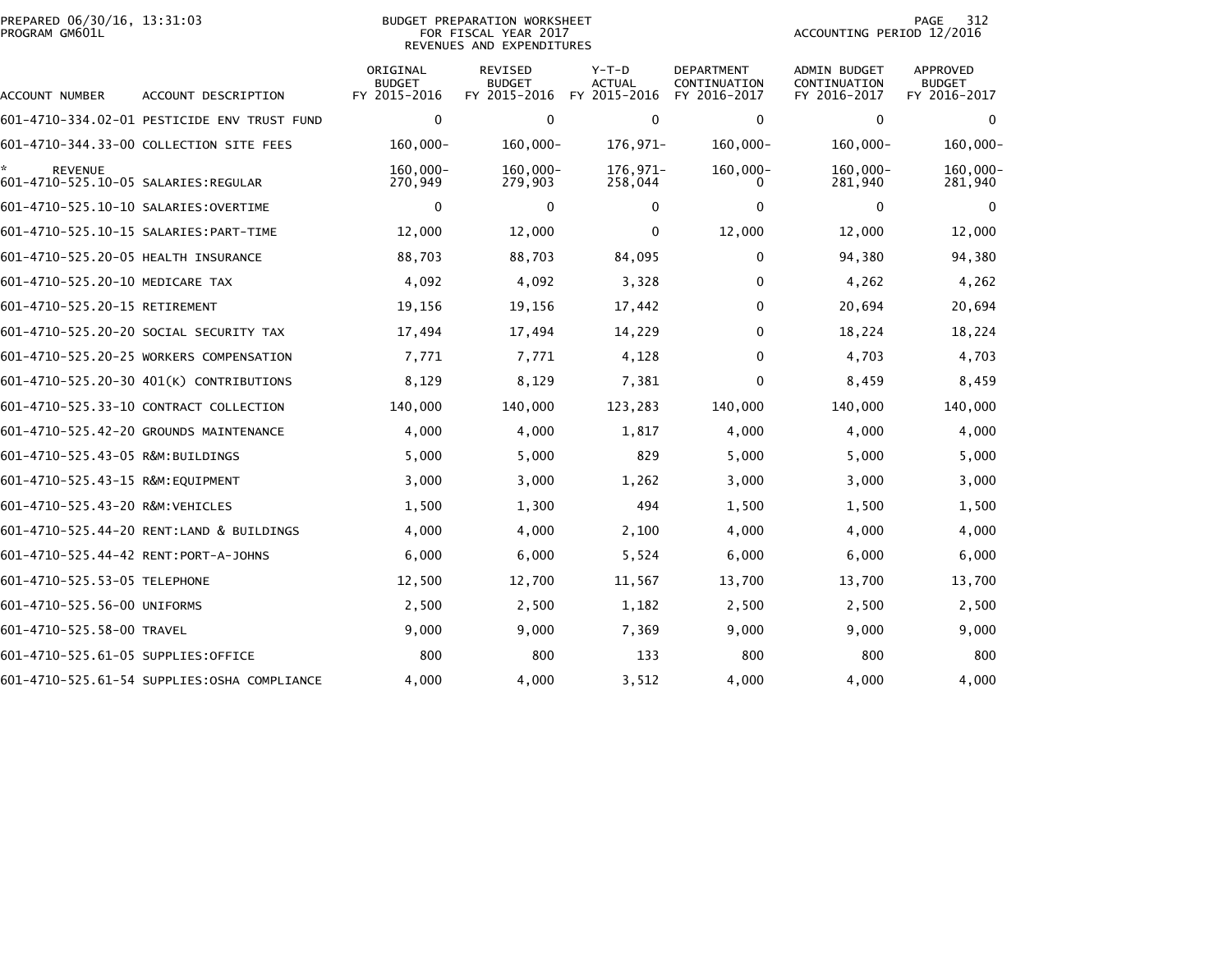| PREPARED 06/30/16, 13:31:03<br>PROGRAM GM601L |                                                                                                                                       |                                           | BUDGET PREPARATION WORKSHEET<br>FOR FISCAL YEAR 2017<br>REVENUES AND EXPENDITURES |                                          |                                                   | ACCOUNTING PERIOD 12/2016                           | 313<br>PAGE                                      |
|-----------------------------------------------|---------------------------------------------------------------------------------------------------------------------------------------|-------------------------------------------|-----------------------------------------------------------------------------------|------------------------------------------|---------------------------------------------------|-----------------------------------------------------|--------------------------------------------------|
| ACCOUNT NUMBER                                | ACCOUNT DESCRIPTION                                                                                                                   | ORIGINAL<br><b>BUDGET</b><br>FY 2015-2016 | <b>REVISED</b><br><b>BUDGET</b><br>FY 2015-2016                                   | $Y-T-D$<br><b>ACTUAL</b><br>FY 2015-2016 | <b>DEPARTMENT</b><br>CONTINUATION<br>FY 2016-2017 | <b>ADMIN BUDGET</b><br>CONTINUATION<br>FY 2016-2017 | <b>APPROVED</b><br><b>BUDGET</b><br>FY 2016-2017 |
|                                               | 601-4710-525.61-95 SUPPLIES:OTHER SMALL EQMT                                                                                          | 2,000                                     | 2,000                                                                             | 847                                      | 2,000                                             | 2,000                                               | 2,000                                            |
| 601-4710-525.62-05 ELECTRICITY                |                                                                                                                                       | 9,600                                     | 9,600                                                                             | 7,300                                    | 9,600                                             | 10,200                                              | 10,200                                           |
|                                               | 601-4710-525.62-20 MOTOR FUEL & LUBRICANTS                                                                                            | 200                                       | 200                                                                               | $\mathbf 0$                              | 200                                               | 200                                                 | 200                                              |
|                                               | 601-4710-525.64-50 DUES & SUBSCRIPTIONS                                                                                               | 200                                       | 200                                                                               | $\mathbf{0}$                             | $\mathbf{0}$                                      | $\mathbf{0}$                                        | $\overline{0}$                                   |
| 601-4710-525.76-90 F/A:OTHER                  |                                                                                                                                       | 0                                         | $\mathbf{0}$                                                                      | $\mathbf{0}$                             | 30,000                                            | 28,000                                              | 28,000                                           |
| LEVEL<br><b>TEXT</b><br>400                   | TO REPLACE 40 YARD OPEN TOP SOLID WASTE<br>CONTAINERS. QTY. SIX (6) FOR LANDFILL AND<br>CONVENIENCE/RECYCLING CENTERS. \$4,168.00 PER |                                           | TEXT AMT                                                                          | 28,000                                   |                                                   |                                                     |                                                  |
| OPEN TOP.                                     |                                                                                                                                       |                                           |                                                                                   | 28,000                                   |                                                   |                                                     |                                                  |
|                                               | 601-4710-525.90-30 DISPOSAL FEES AT LANDFILL                                                                                          | 68,000                                    | 68,000                                                                            | 68,439                                   | 68,000                                            | 74,000                                              | 74,000                                           |
| ×.<br><b>EXPENDITURE</b>                      |                                                                                                                                       | 700,594                                   | 709,548                                                                           | 624,305                                  | 315,300                                           | 752,562                                             | 752,562                                          |
| **<br>SANITATION                              |                                                                                                                                       | 540,594                                   | 549,548                                                                           | 447,334                                  | 155,300                                           | 592,562                                             | 592,562                                          |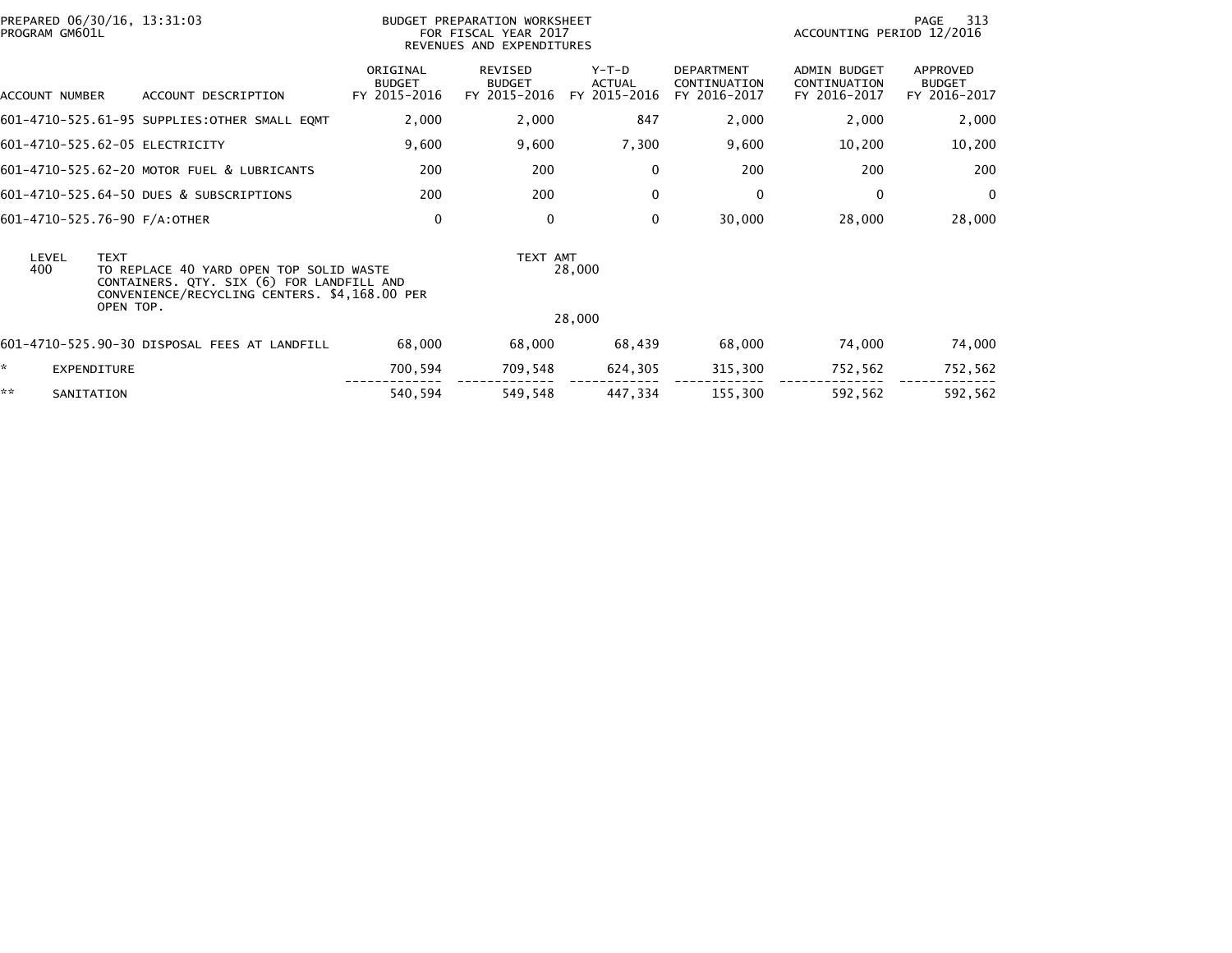| PREPARED 06/30/16, 13:31:03<br>PROGRAM GM601L |             |                                                                                                                                |                                           | <b>BUDGET PREPARATION WORKSHEET</b><br>FOR FISCAL YEAR 2017<br>REVENUES AND EXPENDITURES |                                          |                                                   | ACCOUNTING PERIOD 12/2016                           | PAGE<br>314                               |
|-----------------------------------------------|-------------|--------------------------------------------------------------------------------------------------------------------------------|-------------------------------------------|------------------------------------------------------------------------------------------|------------------------------------------|---------------------------------------------------|-----------------------------------------------------|-------------------------------------------|
| ACCOUNT NUMBER                                |             | ACCOUNT DESCRIPTION                                                                                                            | ORIGINAL<br><b>BUDGET</b><br>FY 2015-2016 | REVISED<br><b>BUDGET</b><br>FY 2015-2016                                                 | $Y-T-D$<br><b>ACTUAL</b><br>FY 2015-2016 | <b>DEPARTMENT</b><br>CONTINUATION<br>FY 2016-2017 | <b>ADMIN BUDGET</b><br>CONTINUATION<br>FY 2016-2017 | APPROVED<br><b>BUDGET</b><br>FY 2016-2017 |
|                                               |             | 601-4715-335.31-00 ST:TIRE DISPOSAL                                                                                            | $160,000 -$                               | $160,000 -$                                                                              | 136,497-                                 | $160,000 -$                                       | 170,000-                                            | 170,000-                                  |
|                                               |             | 601-4715-335.32-00 ST:WHITE GOODS DISPOSAL                                                                                     | $40,000 -$                                | $40,000 -$                                                                               | $35,830-$                                | $40,000 -$                                        | $44,000 -$                                          | 44,000-                                   |
|                                               |             | 601-4715-344.40-10 RECYCLING SALES                                                                                             | $100,000 -$                               | $100,000 -$                                                                              | 75,439-                                  | $100,000 -$                                       | $75,000 -$                                          | $75,000-$                                 |
| LEVEL<br>400                                  | <b>TEXT</b> | <b>DEPT CONTINUATION</b><br>COUNTY MANAGER ADJUSTEMENT BASED ON EXPECTED<br>DECREASE DUE TO REDUCED MARKET DEMAND FOR PRODUCTS |                                           | TEXT AMT                                                                                 | 100,000<br>$25,000 -$<br>75,000          |                                                   |                                                     |                                           |
| *<br><b>REVENUE</b>                           |             | 601-4715-525.10-05 SALARIES:REGULAR                                                                                            | $300.000 -$<br>95,845                     | 300.000-<br>95,845                                                                       | 247,766-<br>66,494                       | $300,000 -$<br>0                                  | 289,000-<br>100,924                                 | 289,000-<br>100,924                       |
|                                               |             | 601-4715-525.20-05 HEALTH INSURANCE                                                                                            | 24,192                                    | 24,192                                                                                   | 19,078                                   | $\bf{0}$                                          | 25,740                                              | 25,740                                    |
| 601-4715-525.20-10 MEDICARE TAX               |             |                                                                                                                                | 1,390                                     | 1,390                                                                                    | 962                                      | 0                                                 | 1,463                                               | 1,463                                     |
| 601-4715-525.20-15 RETIREMENT                 |             |                                                                                                                                | 6,776                                     | 6,776                                                                                    | 4,488                                    | 0                                                 | 7,408                                               | 7,408                                     |
|                                               |             | 601-4715-525.20-20 SOCIAL SECURITY TAX                                                                                         | 5,943                                     | 5,943                                                                                    | 4,112                                    | 0                                                 | 6,257                                               | 6,257                                     |
|                                               |             | 601-4715-525.20-25 WORKERS COMPENSATION                                                                                        | 8,626                                     | 8,626                                                                                    | 4,189                                    | $\mathbf 0$                                       | 6,489                                               | 6,489                                     |
|                                               |             | 601-4715-525.20-30 401(K) CONTRIBUTIONS                                                                                        | 2,875                                     | 2,875                                                                                    | 1,992                                    | 0                                                 | 3,028                                               | 3,028                                     |
|                                               |             | 601-4715-525.33-10 CONTRACT COLLECTION                                                                                         | 63,000                                    | 63,000                                                                                   | 51,035                                   | 63,000                                            | 63,000                                              | 63,000                                    |
| 601-4715-525.41-40 WATER                      |             |                                                                                                                                | 500                                       | 500                                                                                      | 454                                      | 700                                               | 700                                                 | 700                                       |
|                                               |             | 601-4715-525.42-40 TIRE DISPOSAL                                                                                               | 170,000                                   | 170,000                                                                                  | 134,664                                  | 170.000                                           | 170,000                                             | 170,000                                   |
| 601-4715-525.54-00 ADVERTISING                |             |                                                                                                                                | 300                                       | 300                                                                                      | 0                                        | 300                                               | 300                                                 | 300                                       |
| 601-4715-525.55-00 PRINTING                   |             |                                                                                                                                | 1,000                                     | 1,000                                                                                    | 677                                      | 1,000                                             | 1,000                                               | 1,000                                     |
| 601-4715-525.56-00 UNIFORMS                   |             |                                                                                                                                | 300                                       | 300                                                                                      | 75                                       | 300                                               | 300                                                 | 300                                       |
| 601-4715-525.58-00 TRAVEL                     |             |                                                                                                                                | 3,000                                     | 3,000                                                                                    | 316                                      | 3,000                                             | 3,000                                               | 3,000                                     |
| 601-4715-525.59-00 TRAINING                   |             |                                                                                                                                | 2,000                                     | 2,000                                                                                    | 430                                      | 5,000                                             | 5,000                                               | 5,000                                     |
|                                               |             |                                                                                                                                |                                           |                                                                                          |                                          |                                                   |                                                     |                                           |

LEVEL TEXT TEXT AMT 400 THIS IS A ONE TIME INCREASE TO COVER COSTS OF 5,000

TEXT AMT<br>5,000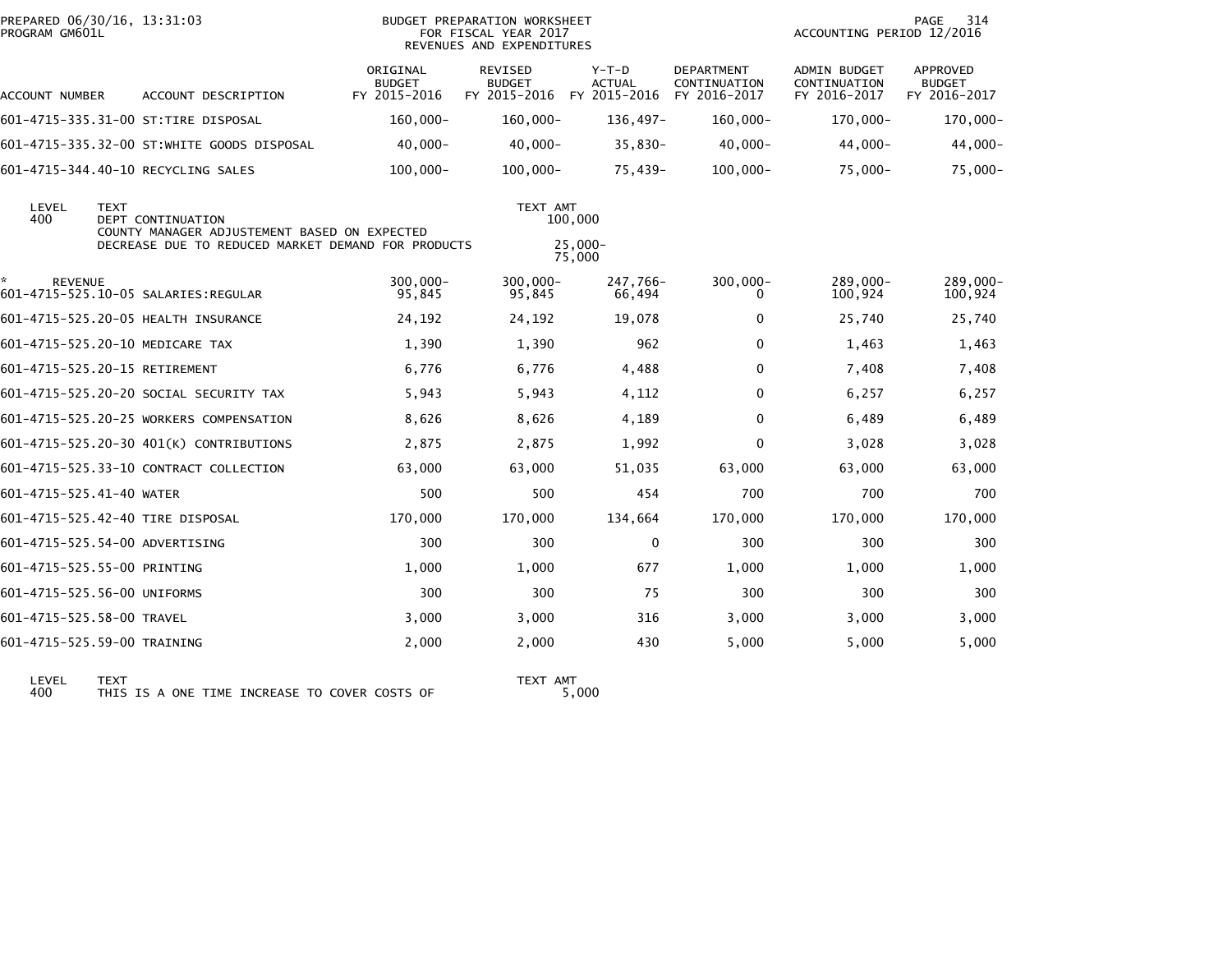| PREPARED 06/30/16, 13:31:03<br>PROGRAM GM601L                                                                                                      |                                           | BUDGET PREPARATION WORKSHEET<br>FOR FISCAL YEAR 2017<br>REVENUES AND EXPENDITURES |                                          |                                                   | 315<br>PAGE<br>ACCOUNTING PERIOD 12/2016            |                                           |  |
|----------------------------------------------------------------------------------------------------------------------------------------------------|-------------------------------------------|-----------------------------------------------------------------------------------|------------------------------------------|---------------------------------------------------|-----------------------------------------------------|-------------------------------------------|--|
| <b>ACCOUNT NUMBER</b><br>ACCOUNT DESCRIPTION                                                                                                       | ORIGINAL<br><b>BUDGET</b><br>FY 2015-2016 | <b>REVISED</b><br><b>BUDGET</b><br>FY 2015-2016                                   | $Y-T-D$<br><b>ACTUAL</b><br>FY 2015-2016 | <b>DEPARTMENT</b><br>CONTINUATION<br>FY 2016-2017 | <b>ADMIN BUDGET</b><br>CONTINUATION<br>FY 2016-2017 | APPROVED<br><b>BUDGET</b><br>FY 2016-2017 |  |
| TRAINING, UNC SCHOOL OF GOVERNMENT MUNICIPAL AND<br>COUNTY ADMINISTRATION. THIS LINE ITEM REPRESENTS<br>AN INCREASE OF \$2,850 BASED ON 2015 RATE. |                                           |                                                                                   | 5,000                                    |                                                   |                                                     |                                           |  |
| 601-4715-525.61-05 SUPPLIES:OFFICE                                                                                                                 | 1,000                                     | 1,000                                                                             | 132                                      | 1,000                                             | 1,000                                               | 1,000                                     |  |
| 601-4715-525.61-15 SUPPLIES:EDUCATIONAL                                                                                                            | 1.500                                     | 1.500                                                                             | 475                                      | 1,500                                             | 1.000                                               | 1,000                                     |  |
| 601-4715-525.61-54 SUPPLIES: OSHA COMPLIANCE                                                                                                       | 500                                       | 500                                                                               | 467                                      | 500                                               | 500                                                 | 500                                       |  |
| 601-4715-525.61-75 SUPPLIES:RECYCLING                                                                                                              | 5,000                                     | 5,000                                                                             | 204                                      | 5,000                                             | 4,000                                               | 4,000                                     |  |
| 601-4715-525.61-80 SUPPLIES:SIGNS                                                                                                                  | 1,000                                     | 1,000                                                                             | 284                                      | 1,000                                             | 1,000                                               | 1,000                                     |  |
| 601-4715-525.61-95 SUPPLIES:OTHER SMALL EOMT                                                                                                       | 5.000                                     | 5.000                                                                             | $\mathbf{0}$                             | 5,000                                             | 4,000                                               | 4,000                                     |  |
| 601-4715-525.62-20 MOTOR FUEL & LUBRICANTS                                                                                                         | 11,000                                    | 11,000                                                                            | 1,787                                    | 11,000                                            | 9,000                                               | 9,000                                     |  |
| 601-4715-525.64-50 DUES & SUBSCRIPTIONS                                                                                                            | 200                                       | 200                                                                               | 185                                      | 200                                               | 200                                                 | 200                                       |  |
| 601-4715-525.76-90 F/A:OTHER                                                                                                                       | $\mathbf 0$                               | 0                                                                                 | $\mathbf 0$                              | 0                                                 | $\Omega$                                            | $\mathbf{0}$                              |  |
| 601-4715-525.79-00 DEPRECIATION EXPENSE                                                                                                            | $\mathbf 0$                               | $\mathbf 0$                                                                       | $\mathbf 0$                              | $\mathbf 0$                                       | 0                                                   | $\mathbf{0}$                              |  |
| ×.<br>EXPENDITURE                                                                                                                                  | 410,947                                   | 410,947                                                                           | 292,500                                  | 268,500                                           | 415,309                                             | 415,309                                   |  |
| **<br>RECYCLING PROGRAM                                                                                                                            | 110,947                                   | 110.947                                                                           | 44.734                                   | $31.500 -$                                        | 126.309                                             | 126.309                                   |  |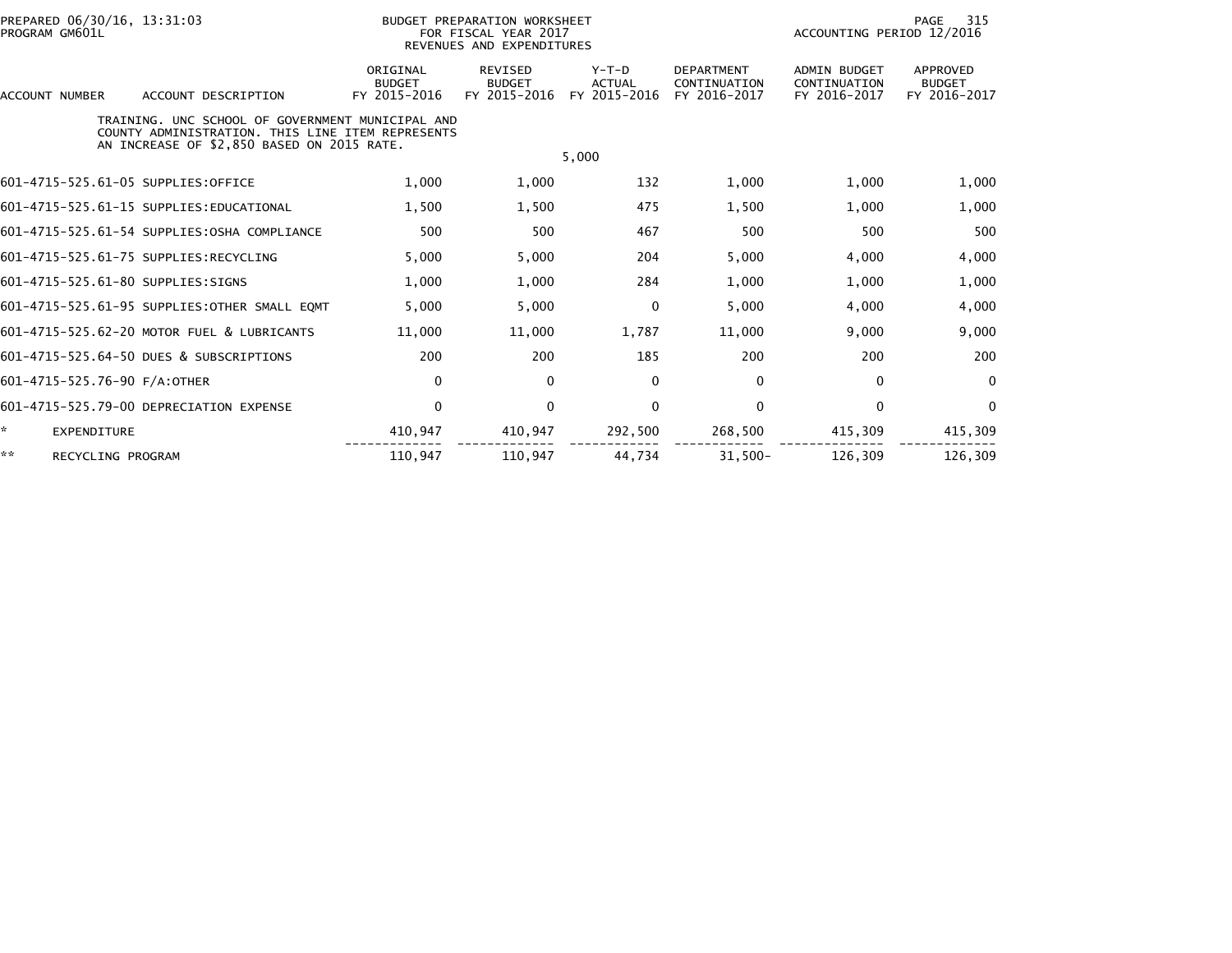| PROGRAM GM601L       | PREPARED 06/30/16, 13:31:03                                                                                                   |                                           | BUDGET PREPARATION WORKSHEET<br>FOR FISCAL YEAR 2017<br>REVENUES AND EXPENDITURES |                                        |                                            | PAGE<br>316<br>ACCOUNTING PERIOD 12/2016     |                                           |  |
|----------------------|-------------------------------------------------------------------------------------------------------------------------------|-------------------------------------------|-----------------------------------------------------------------------------------|----------------------------------------|--------------------------------------------|----------------------------------------------|-------------------------------------------|--|
| ACCOUNT NUMBER       | ACCOUNT DESCRIPTION                                                                                                           | ORIGINAL<br><b>BUDGET</b><br>FY 2015-2016 | REVISED<br><b>BUDGET</b><br>FY 2015-2016                                          | Y-T-D<br><b>ACTUAL</b><br>FY 2015-2016 | DEPARTMENT<br>CONTINUATION<br>FY 2016-2017 | ADMIN BUDGET<br>CONTINUATION<br>FY 2016-2017 | APPROVED<br><b>BUDGET</b><br>FY 2016-2017 |  |
|                      | 601-4720-316.60-00 SOLID WASTE DISPOSAL TAX                                                                                   | 250,000-                                  | $250,000 -$                                                                       | 201,066-                               | $250,000 -$                                | $275,000-$                                   | $275,000 -$                               |  |
| LEVEL<br>400         | <b>TEXT</b><br>DEPT CONTINUATION<br>COUNTY MANAGER ADJUSTMENT BASED ON EXPECTED<br>GROWTH IN TONNAGE FOR SOLID WASTE DISPOSAL |                                           | TEXT AMT                                                                          | 250,000<br>25,000<br>275,000           |                                            |                                              |                                           |  |
|                      | 601-4720-334.88-00 SOLID WASTE TAX REVENUE                                                                                    | $60,000 -$                                | $60,000 -$                                                                        | 45,970-                                | $60,000 -$                                 | $60,000 -$                                   | $60,000 -$                                |  |
|                      | 601-4720-344.31-10 LANDFILL CASH RECEIPTS                                                                                     | 383,000-                                  | $383,000 -$                                                                       | 443,540-                               | $383,000 -$                                | 420,000-                                     | 420,000-                                  |  |
|                      | 601-4720-344.31-20 LANDFILL CHARGES                                                                                           | $3,700,000 -$                             | $3,700,000 -$                                                                     | $3,982,509-$                           | $3,700,000 -$                              | 4,000,000-                                   | $4,000,000 -$                             |  |
|                      | 601-4720-344.32-00 LANDFILL LATE FEES                                                                                         | $\mathbf 0$                               | $\Omega$                                                                          | $9,775-$                               | 0                                          | 0                                            | 0                                         |  |
|                      | 601-4720-361.00-00 INTEREST REVENUE                                                                                           | $40,000 -$                                | $40,000 -$                                                                        | $92,655-$                              | $40,000 -$                                 | $80,000 -$                                   | $80,000 -$                                |  |
|                      | 601-4720-389.95-00 OTHER MISC RECEIPTS                                                                                        | 0                                         | $\Omega$                                                                          | $80 -$                                 | $\mathbf 0$                                | $\Omega$                                     | 0                                         |  |
|                      | 601-4720-395.10-00 FUND BALANCE APPR-UNREST                                                                                   | 2,933,271-                                | $3,005,271-$                                                                      | 0                                      | $3,005,271-$                               | 1,974,431-                                   | 1,980,431-                                |  |
| LEVEL<br>400         | <b>TEXT</b><br>CONTINUATION AMOUNT<br>EXPANSION -<br>WASTEWORKS SQL SOFTWARE UPGRADE                                          |                                           | TEXT AMT<br>1,974,431                                                             | 6,000                                  |                                            |                                              |                                           |  |
|                      |                                                                                                                               |                                           | 1,980,431                                                                         |                                        |                                            |                                              |                                           |  |
| ÷.<br><b>REVENUE</b> | 601-4720-525.10-05 SALARIES:REGULAR                                                                                           | 7,366,271-<br>473,347                     | 7,438,271-<br>473,347                                                             | 4,775,595-<br>448,971                  | 7,438,271-<br>0                            | $6,809,431-$<br>496,395                      | $6,815,431-$<br>496,395                   |  |
|                      | 601-4720-525.10-15 SALARIES: PART-TIME                                                                                        | 10,000                                    | 10,000                                                                            | 5,143                                  | 10,000                                     | 10,000                                       | 10,000                                    |  |
|                      | 601-4720-525.20-05 HEALTH INSURANCE                                                                                           | 104,831                                   | 113,146                                                                           | 113,146                                | $\mathbf{0}$                               | 120,120                                      | 120,120                                   |  |
|                      | 601-4720-525.20-10 MEDICARE TAX                                                                                               | 6,489                                     | 6,489                                                                             | 6,106                                  | 0                                          | 7,343                                        | 7,343                                     |  |
|                      | 601-4720-525.20-15 RETIREMENT                                                                                                 | 30,932                                    | 31,641                                                                            | 30,350                                 | $\mathbf{0}$                               | 36,436                                       | 36,436                                    |  |
|                      | 601-4720-525.20-20 SOCIAL SECURITY TAX                                                                                        | 27,745                                    | 27,745                                                                            | 26,107                                 | 0                                          | 31,396                                       | 31,396                                    |  |
|                      | 601-4720-525.20-25 WORKERS COMPENSATION                                                                                       | 32,204                                    | 22,767                                                                            | 18,854                                 | 0                                          | 21,167                                       | 21,167                                    |  |
|                      | 601-4720-525.20-30 401(K) CONTRIBUTIONS                                                                                       | 13,125                                    | 13,538                                                                            | 13,126                                 | $\mathbf 0$                                | 14,892                                       | 14,892                                    |  |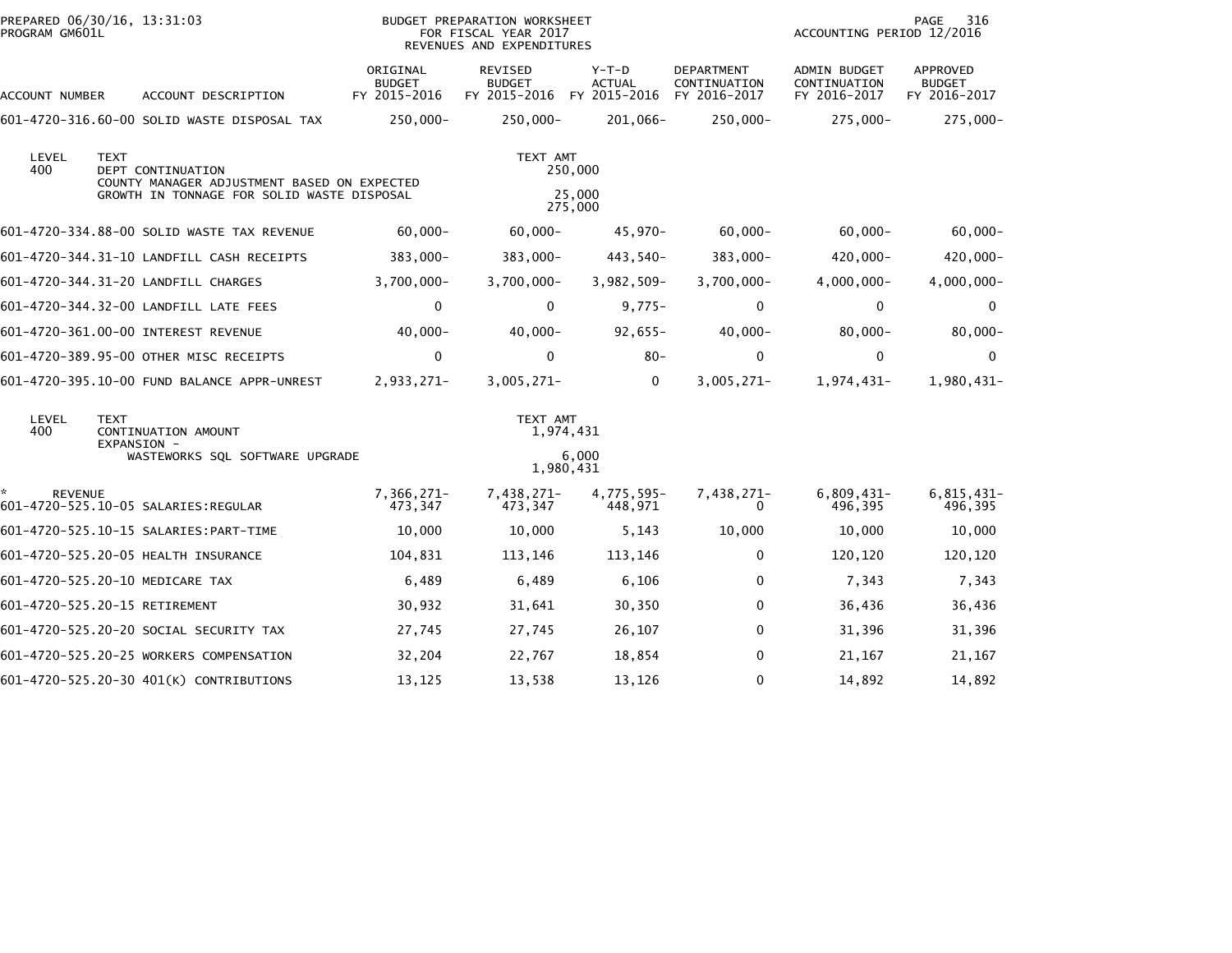| PROGRAM GM601L | PREPARED 06/30/16, 13:31:03                                                                                                                                                                                                                                                                                                                                                                                                                               |                                           | BUDGET PREPARATION WORKSHEET<br>FOR FISCAL YEAR 2017<br>REVENUES AND EXPENDITURES | 317<br>PAGE<br>ACCOUNTING PERIOD 12/2016            |                                            |                                              |                                           |  |
|----------------|-----------------------------------------------------------------------------------------------------------------------------------------------------------------------------------------------------------------------------------------------------------------------------------------------------------------------------------------------------------------------------------------------------------------------------------------------------------|-------------------------------------------|-----------------------------------------------------------------------------------|-----------------------------------------------------|--------------------------------------------|----------------------------------------------|-------------------------------------------|--|
| ACCOUNT NUMBER | ACCOUNT DESCRIPTION                                                                                                                                                                                                                                                                                                                                                                                                                                       | ORIGINAL<br><b>BUDGET</b><br>FY 2015-2016 | REVISED<br><b>BUDGET</b>                                                          | Y-T-D<br><b>ACTUAL</b><br>FY 2015-2016 FY 2015-2016 | DEPARTMENT<br>CONTINUATION<br>FY 2016-2017 | ADMIN BUDGET<br>CONTINUATION<br>FY 2016-2017 | APPROVED<br><b>BUDGET</b><br>FY 2016-2017 |  |
|                | 601-4720-525.33-00 OTHER PROFESSIONAL SRVCS                                                                                                                                                                                                                                                                                                                                                                                                               | 70,000                                    | 70,000                                                                            | 34,497                                              | 60,000                                     | 60,000                                       | 60,000                                    |  |
|                | 601-4720-525.34-05 AERIAL PHOTOGRAPHY                                                                                                                                                                                                                                                                                                                                                                                                                     | 4,000                                     | 4,550                                                                             | 4,550                                               | 4,000                                      | 4.000                                        | 4,000                                     |  |
|                | 601-4720-525.34-27 PERMIT FEES                                                                                                                                                                                                                                                                                                                                                                                                                            | 35,000                                    | 35,000                                                                            | 14,694                                              | 70,000                                     | 70,000                                       | 70,000                                    |  |
| LEVEL<br>400   | TEXT<br>AS THE ROWAN COUNTY LANDFILL IS NOW DESIGNATED<br>TITLE V LANDFILL, OUR PERMITTING HENCEFORTH WILL<br>REQUIRE INCREASED REPORTING TO EPA AND WILL COVER<br>PERMITTING ASSOCIATED WITH LANDFILL GAS COLLECTION<br>SYSTEM.                                                                                                                                                                                                                          |                                           | TEXT AMT                                                                          | 70,000                                              |                                            |                                              |                                           |  |
|                |                                                                                                                                                                                                                                                                                                                                                                                                                                                           |                                           |                                                                                   | 70,000                                              |                                            |                                              |                                           |  |
|                | 601-4720-525.34-30 SERVICE & MAINTENANCE                                                                                                                                                                                                                                                                                                                                                                                                                  | 1,200                                     | 1,200                                                                             | 1,000                                               | 1,200                                      | 1,200                                        | 1,200                                     |  |
|                | 601-4720-525.34-50 WATER & SOIL TESTING                                                                                                                                                                                                                                                                                                                                                                                                                   | 60,000                                    | 60,000                                                                            | 33,983                                              | 91,000                                     | 91,000                                       | 91,000                                    |  |
| LEVEL<br>400   | <b>TEXT</b><br>QUARTERLY WATER MONITORING, LANDFILL GAS<br>MONITORING AND METHANE WELL ALTERNATIVE SOURCE<br>DEMONSTRATION PER NCDEQ COMPLIANCE.<br>CONTINGENCY OF \$27,000 SHOULD BE INCLUDED TO COVER<br>POTENTIAL COSTS ASSOCIATED WITH GROUNDWATER<br>MONITORING PROJECT RELATING TO COMPLIANCE<br>INITIATIVE.                                                                                                                                        |                                           | TEXT AMT                                                                          | 91,000                                              |                                            |                                              |                                           |  |
|                |                                                                                                                                                                                                                                                                                                                                                                                                                                                           |                                           |                                                                                   | 91,000                                              |                                            |                                              |                                           |  |
|                | 601-4720-525.34-51 WATER & SOIL TEST-CLOSED                                                                                                                                                                                                                                                                                                                                                                                                               | 10,000                                    | 10,000                                                                            | 5,000                                               | 5,000                                      | 5,000                                        | 5,000                                     |  |
|                | 601-4720-525.41-30 LEACHATE DISPOSAL                                                                                                                                                                                                                                                                                                                                                                                                                      | 35,000                                    | 135,000                                                                           | 81,688                                              | 144,000                                    | 120,000                                      | 120,000                                   |  |
| LEVEL<br>400   | TEXT<br>DUE TO OPENING PHASE IV LANDFILL CELL, WE SHOULD<br>EXPECT TO SEE AN INCREASE IN LEACHATE VOLUMES<br>WHICH WILL RESULT IN AN INCREASE IN THE WATER<br>TREATMENT COST. THIS COST WILL DECREASE AS THE LF<br>TAKES ON MORE SOLID WASTE TONNAGE.<br>NOTE: THIS AMOUNT INCREASE SHOULD SUFFICIENTLY<br>COVER COSTS ASSOCIATED WITH LEACHATE TREATMENT AS<br>CALCULATIONS HAVE BEEN BASED ON FOUR (4)<br>CONSECUTIVE MONTHS OF ABOVE AVERAGE RAINFALL. |                                           | TEXT AMT                                                                          | 120,000                                             |                                            |                                              |                                           |  |

 $120,000$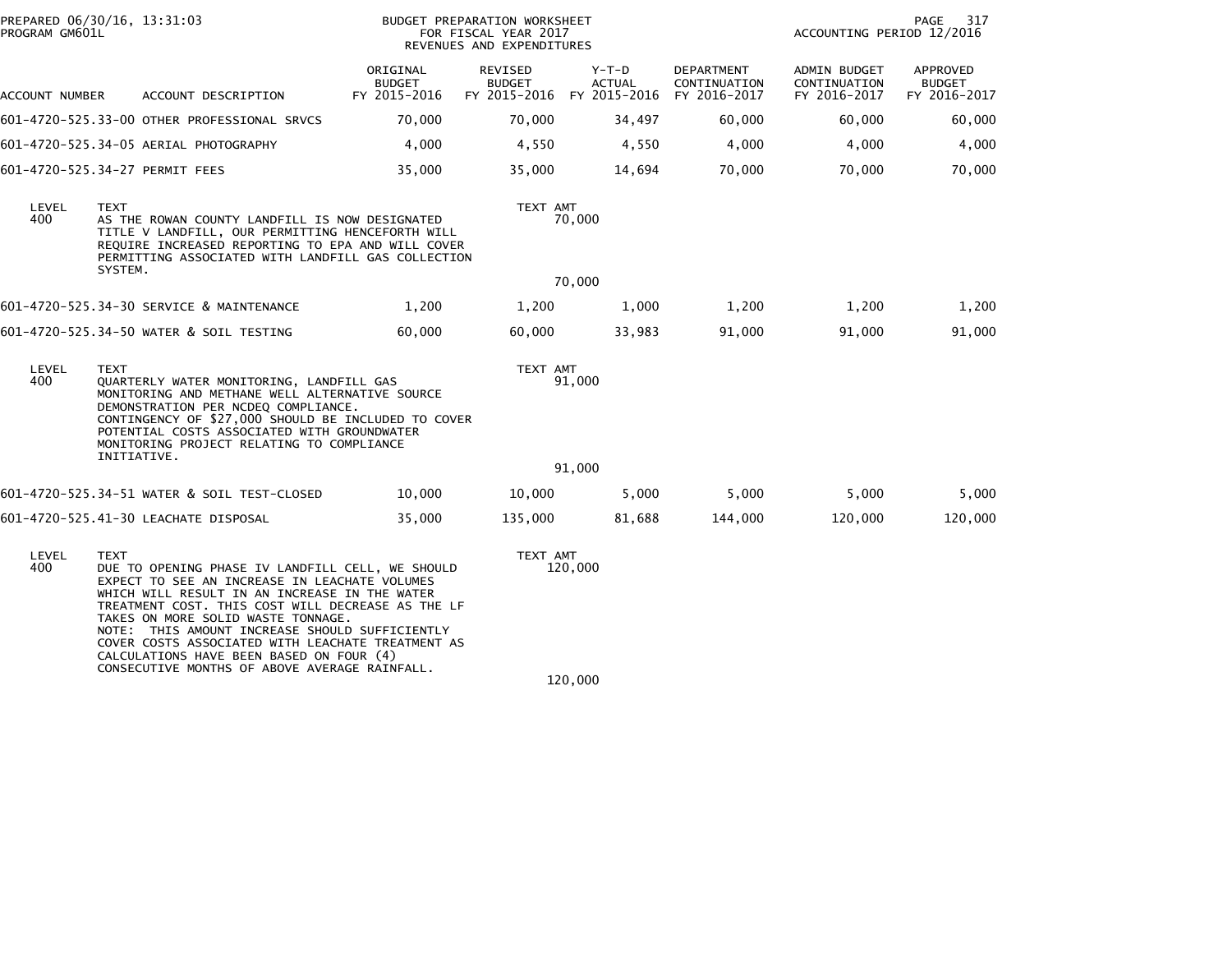| PREPARED 06/30/16, 13:31:03<br>PROGRAM GM601L |             |                                                                                                                                                                                                                                         |                                           | BUDGET PREPARATION WORKSHEET<br>FOR FISCAL YEAR 2017<br>REVENUES AND EXPENDITURES |                                          |                                                   | ACCOUNTING PERIOD 12/2016                           | 318<br>PAGE                               |
|-----------------------------------------------|-------------|-----------------------------------------------------------------------------------------------------------------------------------------------------------------------------------------------------------------------------------------|-------------------------------------------|-----------------------------------------------------------------------------------|------------------------------------------|---------------------------------------------------|-----------------------------------------------------|-------------------------------------------|
| ACCOUNT NUMBER                                |             | ACCOUNT DESCRIPTION                                                                                                                                                                                                                     | ORIGINAL<br><b>BUDGET</b><br>FY 2015-2016 | REVISED<br><b>BUDGET</b><br>FY 2015-2016                                          | $Y-T-D$<br><b>ACTUAL</b><br>FY 2015-2016 | <b>DEPARTMENT</b><br>CONTINUATION<br>FY 2016-2017 | <b>ADMIN BUDGET</b><br>CONTINUATION<br>FY 2016-2017 | APPROVED<br><b>BUDGET</b><br>FY 2016-2017 |
|                                               |             | 601-4720-525.42-20 GROUNDS MAINTENANCE                                                                                                                                                                                                  | 55,000                                    | 54,450                                                                            | 34,596                                   | 55,000                                            | 55,000                                              | 55,000                                    |
|                                               |             | 601-4720-525.43-05 R&M:BUILDINGS                                                                                                                                                                                                        | 5,000                                     | 5,000                                                                             | 3,914                                    | 5,000                                             | 5,000                                               | 5,000                                     |
|                                               |             | 601-4720-525.43-15 R&M:EQUIPMENT                                                                                                                                                                                                        | 70,000                                    | 68,000                                                                            | 32,700                                   | 68,000                                            | 68,000                                              | 68,000                                    |
| 601-4720-525.43-20 R&M:VEHICLES               |             |                                                                                                                                                                                                                                         | 70,000                                    | 70,000                                                                            | 53,661                                   | 217,000                                           | 217,000                                             | 217,000                                   |
| LEVEL<br>400                                  | <b>TEXT</b> | CAROLINA CAT CERTIFIED POWER TRAIN REBUILD IN LIEU<br>OF NEW EQUIPMENT PURCHASE. THE COST OF A NEW UNIT<br>WOULD BE APPROXIMATELY \$330,000.00. CERTIFIED<br>POWER TRAIN REBUILD (\$146,447.77) INCLUDES 3-YEAR<br>5,000 HOUR WARRANTY. |                                           | TEXT AMT                                                                          | 217,000                                  |                                                   |                                                     |                                           |
|                                               |             |                                                                                                                                                                                                                                         |                                           |                                                                                   | 217,000                                  |                                                   |                                                     |                                           |
|                                               |             | 601-4720-525.50-07 COST PER COPY PROGRAM                                                                                                                                                                                                | 300                                       | 300                                                                               | 26                                       | 300                                               | 300                                                 | 300                                       |
| 601-4720-525.53-05 TELEPHONE                  |             |                                                                                                                                                                                                                                         | 12,000                                    | 12,200                                                                            | 10,222                                   | 15,400                                            | 15,400                                              | 15,400                                    |
| 601-4720-525.55-00 PRINTING                   |             |                                                                                                                                                                                                                                         | 300                                       | 300                                                                               | 171                                      | 300                                               | 300                                                 | 300                                       |
| 601-4720-525.56-00 UNIFORMS                   |             |                                                                                                                                                                                                                                         | 6,000                                     | 6,000                                                                             | 4,148                                    | 6,000                                             | 6,000                                               | 6,000                                     |
|                                               |             | 601-4720-525.56-15 INMATE CLOTHING                                                                                                                                                                                                      | 1,500                                     | 1,500                                                                             | 1,118                                    | 1,500                                             | 1,500                                               | 1,500                                     |
| 601-4720-525.58-00 TRAVEL                     |             |                                                                                                                                                                                                                                         | 7,500                                     | 5,100                                                                             | 108                                      | 7,500                                             | 6,500                                               | 6,500                                     |
| 601-4720-525.59-00 TRAINING                   |             |                                                                                                                                                                                                                                         | 5,000                                     | 5,000                                                                             | 2,351                                    | 5,000                                             | 5,000                                               | 5,000                                     |
|                                               |             | 601-4720-525.61-05 SUPPLIES:OFFICE                                                                                                                                                                                                      | 4,000                                     | 4,000                                                                             | 3,800                                    | 4,000                                             | 4,000                                               | 4,000                                     |
|                                               |             | 601-4720-525.61-17 SUPPLIES:FABRIC COVER                                                                                                                                                                                                | 7,500                                     | 7,500                                                                             | 2,080                                    | 7,500                                             | 7,500                                               | 7,500                                     |
|                                               |             | 601-4720-525.61-25 SUPPLIES:GARAGE                                                                                                                                                                                                      | 4,000                                     | 4,000                                                                             | 4,187                                    | 5,000                                             | 5,000                                               | 5,000                                     |
|                                               |             | 601-4720-525.61-54 SUPPLIES: OSHA COMPLIANCE                                                                                                                                                                                            | 2,000                                     | 2,000                                                                             | 1,900                                    | 2,000                                             | 2,000                                               | 2,000                                     |
|                                               |             | 601-4720-525.61-85 SUPPLIES: VEHICLE                                                                                                                                                                                                    | 5,000                                     | 7,000                                                                             | 6,165                                    | 7,000                                             | 7,000                                               | 7,000                                     |
|                                               |             | 601-4720-525.61-95 SUPPLIES:OTHER SMALL EQMT                                                                                                                                                                                            | 2,000                                     | 2,000                                                                             | 421                                      | 2,000                                             | 2,000                                               | 2,000                                     |
| 601-4720-525.62-05 ELECTRICITY                |             |                                                                                                                                                                                                                                         | 18,600                                    | 18,600                                                                            | 15,427                                   | 21,300                                            | 21,300                                              | 21,300                                    |
|                                               |             | 601-4720-525.62-20 MOTOR FUEL & LUBRICANTS                                                                                                                                                                                              | 210,000                                   | 196,000                                                                           | 99,772                                   | 152,750                                           | 160,000                                             | 160,000                                   |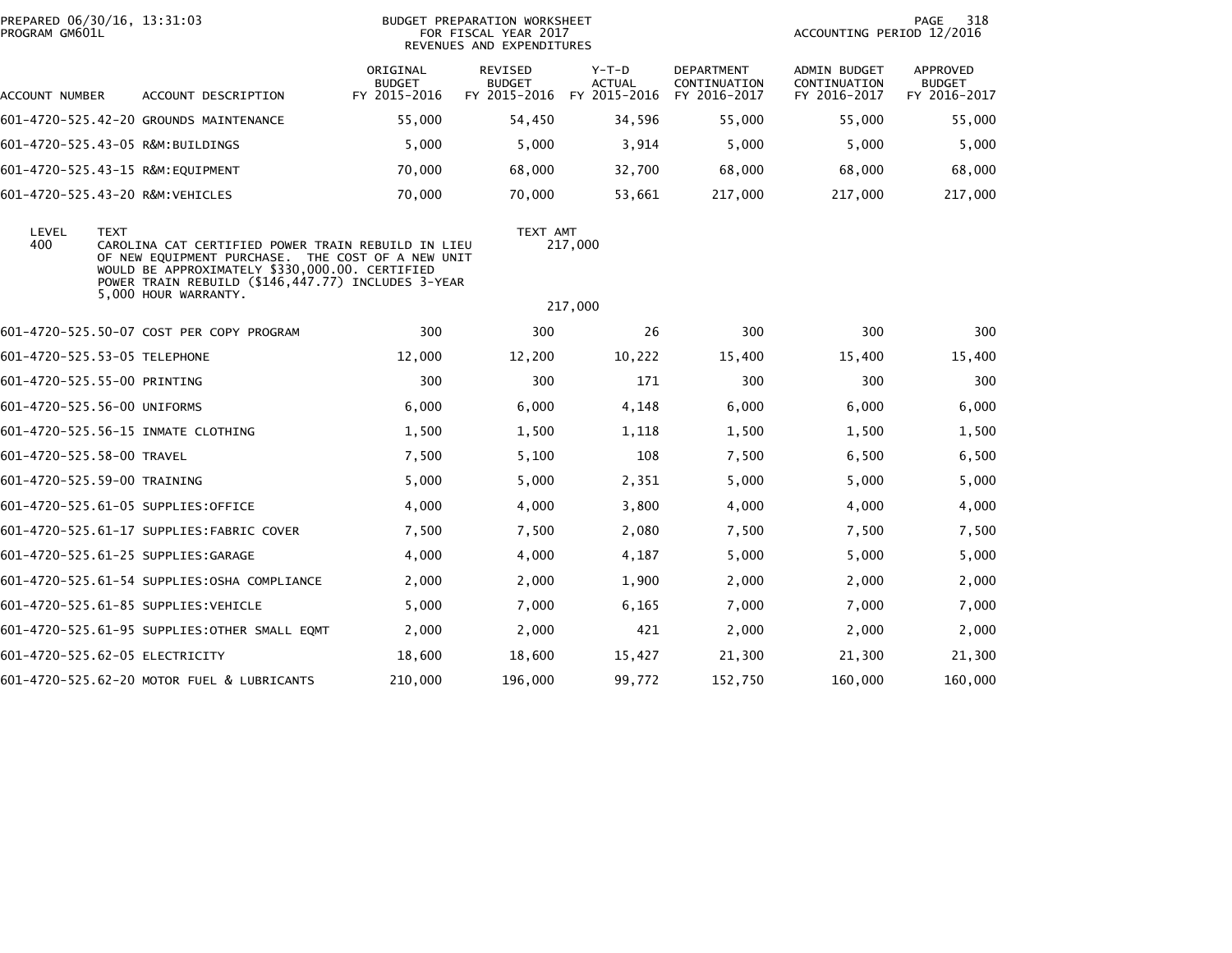| PROGRAM GM601L | PREPARED 06/30/16, 13:31:03                                                                                                                                        |                                           | <b>BUDGET PREPARATION WORKSHEET</b><br>FOR FISCAL YEAR 2017<br>REVENUES AND EXPENDITURES | PAGE<br>319<br>ACCOUNTING PERIOD 12/2016 |                                                   |                                                     |                                                  |
|----------------|--------------------------------------------------------------------------------------------------------------------------------------------------------------------|-------------------------------------------|------------------------------------------------------------------------------------------|------------------------------------------|---------------------------------------------------|-----------------------------------------------------|--------------------------------------------------|
| ACCOUNT NUMBER | ACCOUNT DESCRIPTION                                                                                                                                                | ORIGINAL<br><b>BUDGET</b><br>FY 2015-2016 | <b>REVISED</b><br><b>BUDGET</b><br>FY 2015-2016                                          | $Y-T-D$<br><b>ACTUAL</b><br>FY 2015-2016 | <b>DEPARTMENT</b><br>CONTINUATION<br>FY 2016-2017 | <b>ADMIN BUDGET</b><br>CONTINUATION<br>FY 2016-2017 | <b>APPROVED</b><br><b>BUDGET</b><br>FY 2016-2017 |
|                | 601-4720-525.64-50 DUES & SUBSCRIPTIONS                                                                                                                            | 400                                       | 400                                                                                      | 212                                      | 400                                               | 400                                                 | 400                                              |
|                | 601-4720-525.73-00 C/A:OTHER IMPROVEMENTS                                                                                                                          | 0                                         | $\mathbf{0}$                                                                             | 0                                        | $\mathbf{0}$                                      | $\mathbf{0}$                                        | $\mathbf{0}$                                     |
|                | 601-4720-525.73-10 C/A:LANDFILL CELL                                                                                                                               | 0                                         | 72,000                                                                                   | 47,535                                   | 0                                                 | $\Omega$                                            | $\Omega$                                         |
|                | 601-4720-525.73-11 C/A:GAS CONTROL SYSTEM                                                                                                                          | 1,545,000                                 | 1,545,000                                                                                | 27,688                                   | 1,330,000                                         | 1,330,000                                           | 1,330,000                                        |
|                | 601-4720-525.73-12 C/A:CENTER AREA MITIGATE                                                                                                                        | 1,305,304                                 | 1,305,304                                                                                | 0                                        | 1,488,121                                         | 1,488,121                                           | 1,488,121                                        |
| LEVEL<br>400   | <b>TEXT</b><br>THIS BUDGET REPRESENTS COSTS ASSOCIATED WITH THE<br>CENTER AIR MITIGATION PROJECT EXPANSION AND<br>INCLUDES FEE (NCEEP) TO ARMY CORPS OF ENGINEERS. |                                           | TEXT AMT                                                                                 | 1,488,121                                |                                                   |                                                     |                                                  |
|                |                                                                                                                                                                    |                                           |                                                                                          | 1,488,121                                |                                                   |                                                     |                                                  |
|                | 601-4720-525.73-13 C/A:CLOSURES OF CELLS                                                                                                                           | 40,000                                    | 40,000                                                                                   | 0                                        | 40,000                                            | 40,000                                              | 40,000                                           |
|                | 601-4720-525.73-21 C/A:FRENCH DRAIN                                                                                                                                | 175,000                                   | 175,000                                                                                  | 0                                        | $\mathbf 0$                                       | $\mathbf 0$                                         | $\mathbf{0}$                                     |
| LEVEL<br>400   | <b>TEXT</b><br>THIS LINE ITEM INCLUDED IN 601-4720-525-73-12.<br>601-4720-525.74-30 C/A:SOFTWARE                                                                   | 0                                         | TEXT AMT<br>$\mathbf 0$                                                                  | 0                                        | 0                                                 | $\mathbf 0$                                         | 6,000                                            |
| LEVEL          | <b>TEXT</b>                                                                                                                                                        |                                           | TEXT AMT                                                                                 |                                          |                                                   |                                                     |                                                  |
| 400            | EXPANSION -<br>WASTEWORKS SQL SOFTWARE UPGRADE                                                                                                                     |                                           |                                                                                          | 6,000<br>6,000                           |                                                   |                                                     |                                                  |
|                | 601-4720-525.74-35 C/A:VEHICLES                                                                                                                                    | 705,000                                   | 705,000                                                                                  | 682,075                                  | 0                                                 | 0                                                   | $\bf{0}$                                         |
|                | 601-4720-525.74-90 C/A:OTHER EQUIPMENT                                                                                                                             | 0                                         | $\mathbf{0}$                                                                             | 0                                        | 0                                                 | $\mathbf{0}$                                        | $\Omega$                                         |
|                | 601-4720-525.76-30 F/A:EQUIPMENT/FURNISHINGS                                                                                                                       | 3,000                                     | 3,000                                                                                    | 531                                      | 0                                                 | 3,000                                               | 3,000                                            |
|                | 601-4720-525.78-00 C/O:GAAP                                                                                                                                        | 0                                         | 0                                                                                        | 0                                        | 0                                                 | 0                                                   | 0                                                |
|                | 601-4720-525.79-00 DEPRECIATION EXPENSE                                                                                                                            | $\Omega$                                  | $\mathbf{0}$                                                                             | 0                                        | 0                                                 | $\mathbf 0$                                         | $\mathbf{0}$                                     |
|                | 601-4720-525.80-00 BAD DEBT EXPENSE                                                                                                                                | 0                                         | $\Omega$                                                                                 | 0                                        | 0                                                 | 0                                                   | 0                                                |
|                | 601-4720-525.90-16 BANK FEES:CREDIT CARD                                                                                                                           | 0                                         | 14,000                                                                                   | 15,428                                   | 14,000                                            | 18,000                                              | 18,000                                           |
|                | 601-4720-525.90-34 INDIRECT COSTS                                                                                                                                  | 204,675                                   | 204,675                                                                                  | 204,675                                  | 184,264                                           | 184,264                                             | 184,264                                          |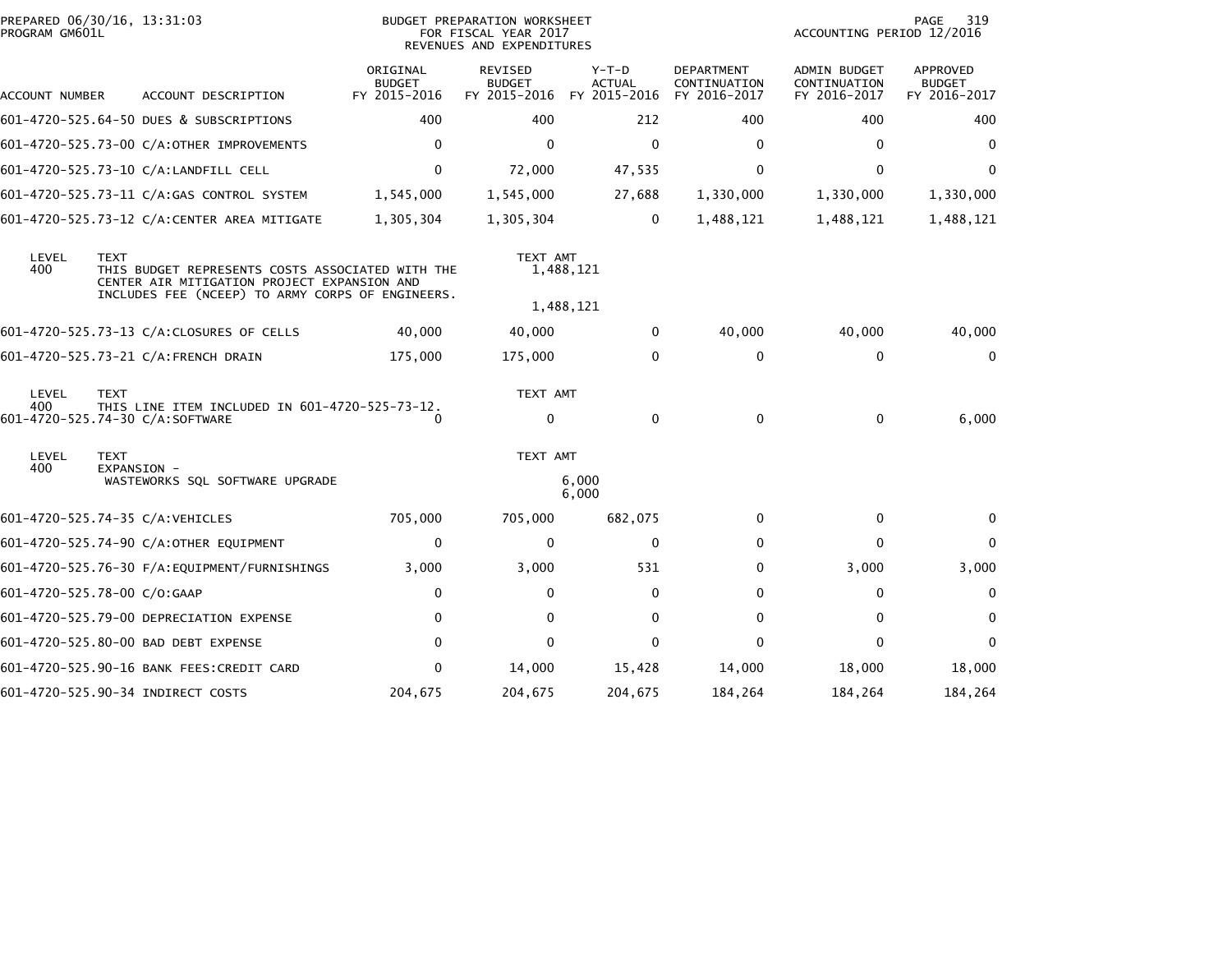| PROGRAM GM601L | PREPARED 06/30/16, 13:31:03 |                                                                               |                                           | BUDGET PREPARATION WORKSHEET<br>FOR FISCAL YEAR 2017<br>REVENUES AND EXPENDITURES |                                   |                                                   | ACCOUNTING PERIOD 12/2016                    | 320<br>PAGE                               |
|----------------|-----------------------------|-------------------------------------------------------------------------------|-------------------------------------------|-----------------------------------------------------------------------------------|-----------------------------------|---------------------------------------------------|----------------------------------------------|-------------------------------------------|
| ACCOUNT NUMBER |                             | ACCOUNT DESCRIPTION                                                           | ORIGINAL<br><b>BUDGET</b><br>FY 2015-2016 | REVISED<br><b>BUDGET</b><br>FY 2015-2016                                          | $Y-T-D$<br>ACTUAL<br>FY 2015-2016 | <b>DEPARTMENT</b><br>CONTINUATION<br>FY 2016-2017 | ADMIN BUDGET<br>CONTINUATION<br>FY 2016-2017 | APPROVED<br><b>BUDGET</b><br>FY 2016-2017 |
|                |                             | 601-4720-525.90-56 SOLID WASTE DISPOSAL TAX                                   | 250,000                                   | 250,000                                                                           | 201,066                           | 250,000                                           | 275,000                                      | 275,000                                   |
| LEVEL<br>400   | <b>TEXT</b>                 | <b>DEPT CONTINUATION</b><br>COUNTY MANAGER RECOMMENDED INCREASE DUE TO GROWTH |                                           | TEXT AMT                                                                          | 250,000                           |                                                   |                                              |                                           |
|                |                             | IN TONNAGE FOR SOLID WASTE DISPOSAL                                           |                                           |                                                                                   | 25,000<br>275,000                 |                                                   |                                              |                                           |
|                |                             |                                                                               | 700,000                                   | 600,000                                                                           | $\Omega$                          | 700,000                                           | 700,000                                      | 700,000                                   |
| * .            | EXPENDITURE                 |                                                                               | 6,327,952                                 | 6,397,752                                                                         | 2,293,192                         | 4,974,535                                         | 5,716,534                                    | 5,722,534                                 |
| **             | LANDFILL                    |                                                                               | 1.038.319-                                | 1.040.519-                                                                        | $2.482.403 -$                     | $2.463.736 -$                                     | $1.092.897 -$                                | $1.092.897 -$                             |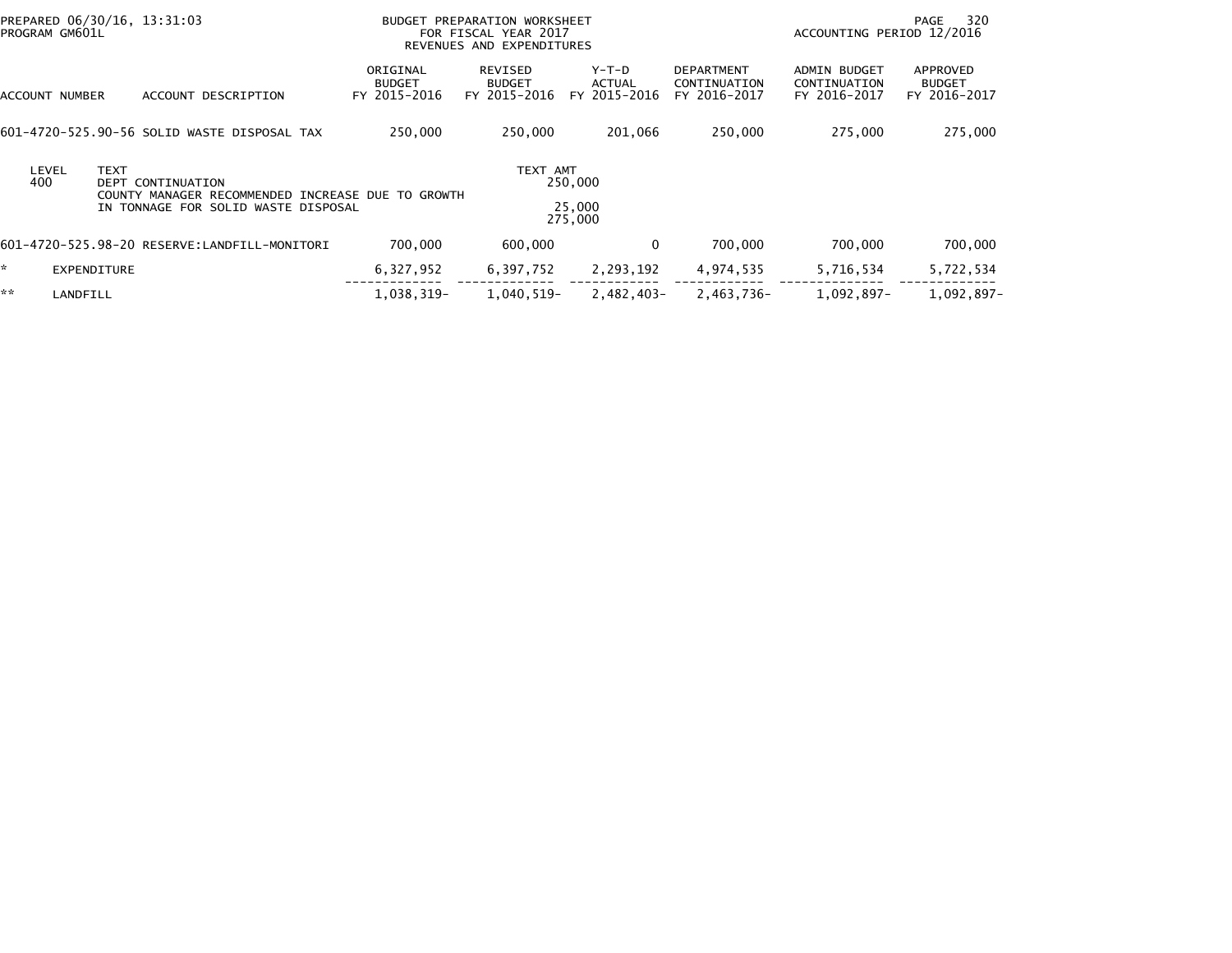| PROGRAM GM601L       | PREPARED 06/30/16, 13:31:03                                                                                                                      |                                           | <b>BUDGET PREPARATION WORKSHEET</b><br>FOR FISCAL YEAR 2017<br>REVENUES AND EXPENDITURES | 321<br>PAGE<br>ACCOUNTING PERIOD 12/2016 |                                                   |                                                     |                                           |
|----------------------|--------------------------------------------------------------------------------------------------------------------------------------------------|-------------------------------------------|------------------------------------------------------------------------------------------|------------------------------------------|---------------------------------------------------|-----------------------------------------------------|-------------------------------------------|
| ACCOUNT NUMBER       | ACCOUNT DESCRIPTION                                                                                                                              | ORIGINAL<br><b>BUDGET</b><br>FY 2015-2016 | <b>REVISED</b><br><b>BUDGET</b><br>FY 2015-2016                                          | Y-T-D<br><b>ACTUAL</b><br>FY 2015-2016   | <b>DEPARTMENT</b><br>CONTINUATION<br>FY 2016-2017 | <b>ADMIN BUDGET</b><br>CONTINUATION<br>FY 2016-2017 | APPROVED<br><b>BUDGET</b><br>FY 2016-2017 |
|                      | 601-4730-335.34-00 ST:E-WASTE MANAGEMENT                                                                                                         | $\mathbf 0$                               | $\Omega$                                                                                 | $\Omega$                                 | 0                                                 | $\mathbf{0}$                                        | $\bf{0}$                                  |
|                      | 601-4730-395.00-00 FUND BALANCE APPR-RESTR                                                                                                       | 0                                         | $15,665-$                                                                                | 0                                        | $15,665-$                                         | $15,665-$                                           | $15,665-$                                 |
| *.<br><b>REVENUE</b> |                                                                                                                                                  | $\Omega$<br>59,645                        | $15,665-$<br>61,458                                                                      | $\Omega$<br>59,092                       | $15,665-$<br>0                                    | $15,665-$<br>61.516                                 | $15,665-$<br>61,516                       |
|                      |                                                                                                                                                  | 9,500                                     | 6,871                                                                                    | 0                                        | $\mathbf 0$                                       | 0                                                   | $\mathbf{0}$                              |
| LEVEL<br>400         | <b>TEXT</b><br>THIS PART-TIME POSITION WAS ADDED TO COVER WORK<br>LOAD OF PERMANENT FULL-TIME EMPLOYEE LONG TERM<br>ABSENCE. NO LONGER REQUIRED. |                                           | TEXT AMT                                                                                 |                                          |                                                   |                                                     |                                           |
|                      | 601-4730-525.20-05 HEALTH INSURANCE                                                                                                              | 16,128                                    | 16,889                                                                                   | 16,889                                   | 0                                                 | 17,160                                              | 17,160                                    |
|                      | 601-4730-525.20-10 MEDICARE TAX                                                                                                                  | 1,003                                     | 1,003                                                                                    | 842                                      | 0                                                 | 892                                                 | 892                                       |
|                      | 601-4730-525.20-15 RETIREMENT                                                                                                                    | 4,217                                     | 4,217                                                                                    | 3,995                                    | 0                                                 | 4,515                                               | 4,515                                     |
|                      | 601-4730-525.20-20 SOCIAL SECURITY TAX                                                                                                           | 4,287                                     | 4,287                                                                                    | 3,598                                    | $\mathbf{0}$                                      | 3,814                                               | 3,814                                     |
|                      | 601-4730-525.20-25 WORKERS COMPENSATION                                                                                                          | 6,223                                     | 6,223                                                                                    | 3,800                                    | $\mathbf{0}$                                      | 4,395                                               | 4,395                                     |
|                      | 601-4730-525.20-30 401(K) CONTRIBUTIONS                                                                                                          | 1,789                                     | 1,844                                                                                    | 1,773                                    | 0                                                 | 1,845                                               | 1,845                                     |
|                      | 601-4730-525.33-13 CONTRACT CLEANING                                                                                                             | $\mathbf 0$                               | $\mathbf{0}$                                                                             | $\Omega$                                 | 3,600                                             | 3,600                                               | 3,600                                     |
|                      | 601-4730-525.33-62 SPECIAL WASTE DISPOSAL                                                                                                        | 5,000                                     | 5,000                                                                                    | 2,800                                    | 5,000                                             | 4,500                                               | 4,500                                     |
| LEVEL<br>400         | <b>TEXT</b><br>THIS ACCOUNT WILL BE USED TO COVER EXPENSES<br>RELATED TO OUR SPECIAL WASTE COLLECTION EVENTS                                     |                                           | TEXT AMT                                                                                 | 4,500<br>4,500                           |                                                   |                                                     |                                           |
|                      | 601-4730-525.33-66 ELECTRONICS MANAGEMENT                                                                                                        | $\mathbf 0$                               | $\Omega$                                                                                 | $\mathbf{0}$                             | $\mathbf{0}$                                      | $\mathbf{0}$                                        | $\Omega$                                  |
|                      | 601-4730-525.43-05 R&M:BUILDINGS                                                                                                                 | 10,000                                    | 9,750                                                                                    | 4,748                                    | 10,000                                            | 8,000                                               | 8,000                                     |
|                      | 601-4730-525.43-15 R&M:EQUIPMENT                                                                                                                 | 4,000                                     | 4,000                                                                                    | 929                                      | 4,000                                             | 4,000                                               | 4,000                                     |
|                      | 601-4730-525.43-20 R&M:VEHICLES                                                                                                                  | 6,500                                     | 6,500                                                                                    | 1,724                                    | 6,500                                             | 6,000                                               | 6,000                                     |
|                      | 601-4730-525.50-07 COST PER COPY PROGRAM                                                                                                         | 400                                       | 400                                                                                      | 9                                        | 400                                               | 400                                                 | 400                                       |
|                      | 601-4730-525.53-05 TELEPHONE                                                                                                                     | 2,800                                     | 3,050                                                                                    | 2,391                                    | 2,600                                             | 3,000                                               | 3,000                                     |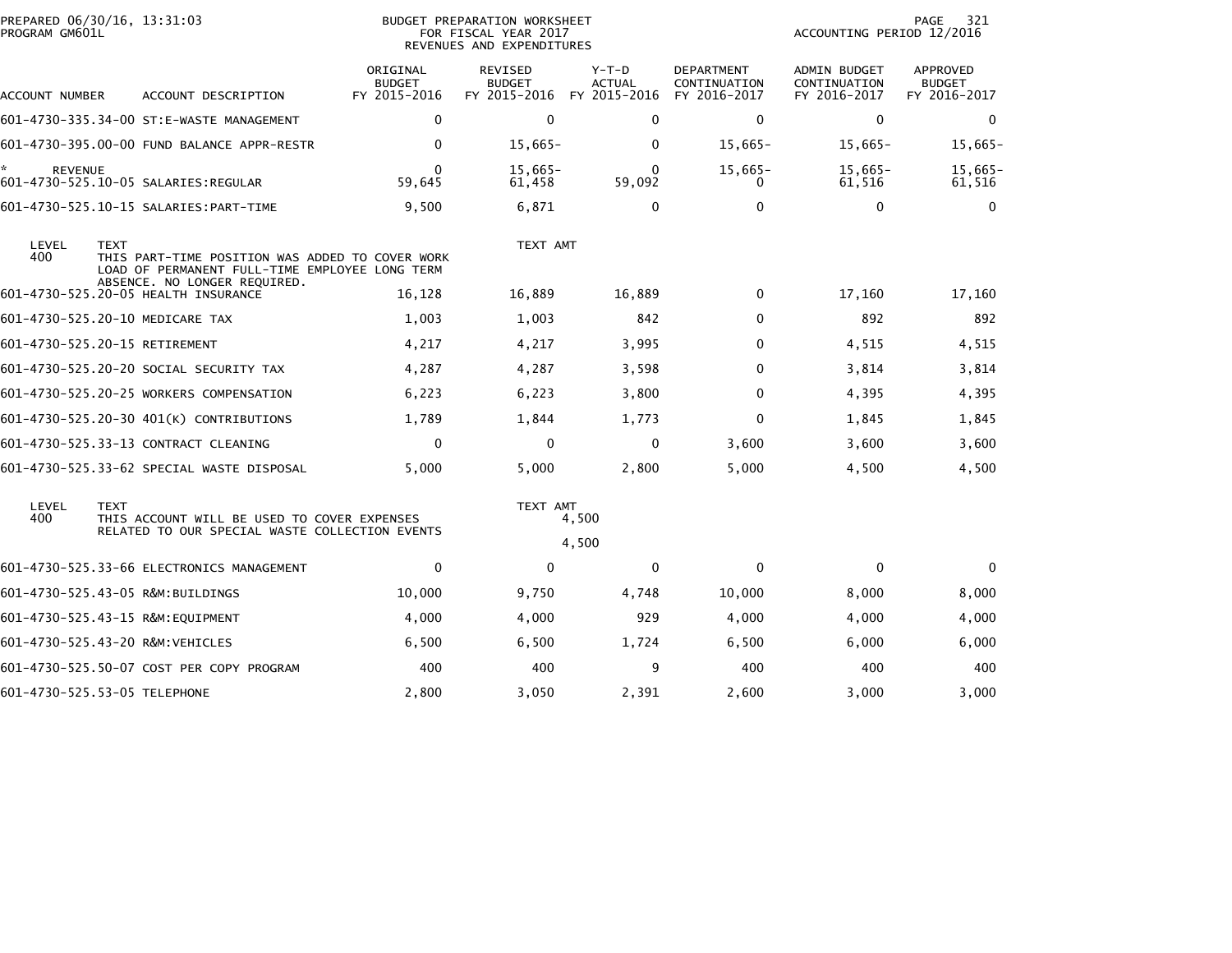| PROGRAM GM601L                                                                                                                                       | PREPARED 06/30/16, 13:31:03<br><b>BUDGET PREPARATION WORKSHEET</b><br>FOR FISCAL YEAR 2017<br>REVENUES AND EXPENDITURES |                                           |                                                 |                                          | 322<br>PAGE<br>ACCOUNTING PERIOD 12/2016          |                                                     |                                                  |
|------------------------------------------------------------------------------------------------------------------------------------------------------|-------------------------------------------------------------------------------------------------------------------------|-------------------------------------------|-------------------------------------------------|------------------------------------------|---------------------------------------------------|-----------------------------------------------------|--------------------------------------------------|
| ACCOUNT NUMBER                                                                                                                                       | ACCOUNT DESCRIPTION                                                                                                     | ORIGINAL<br><b>BUDGET</b><br>FY 2015-2016 | <b>REVISED</b><br><b>BUDGET</b><br>FY 2015-2016 | $Y-T-D$<br><b>ACTUAL</b><br>FY 2015-2016 | <b>DEPARTMENT</b><br>CONTINUATION<br>FY 2016-2017 | <b>ADMIN BUDGET</b><br>CONTINUATION<br>FY 2016-2017 | <b>APPROVED</b><br><b>BUDGET</b><br>FY 2016-2017 |
| 601-4730-525.56-00 UNIFORMS                                                                                                                          |                                                                                                                         | 1,000                                     | 1,000                                           | 529                                      | 1,000                                             | 1,000                                               | 1,000                                            |
|                                                                                                                                                      | 601-4730-525.61-54 SUPPLIES: OSHA COMPLIANCE                                                                            | 700                                       | 700                                             | 688                                      | 700                                               | 1,000                                               | 1,000                                            |
| 601-4730-525.61-90 SUPPLIES: OTHER                                                                                                                   |                                                                                                                         | 5,000                                     | 5,000                                           | 4,337                                    | 5,000                                             | 5,000                                               | 5,000                                            |
|                                                                                                                                                      | 601-4730-525.61-95 SUPPLIES: OTHER SMALL EQMT                                                                           | 2,000                                     | 2,000                                           | 224                                      | 2,000                                             | 2,000                                               | 2,000                                            |
| 601-4730-525.62-05 ELECTRICITY                                                                                                                       |                                                                                                                         | 12,000                                    | 12,000                                          | 6,466                                    | 12,000                                            | 12,000                                              | 12,000                                           |
| 601-4730-525.62-10 HEATING OIL                                                                                                                       |                                                                                                                         | $\Omega$                                  | $\mathbf{0}$                                    | $\mathbf{0}$                             | $\mathbf{0}$                                      | $\mathbf{0}$                                        | $\Omega$                                         |
|                                                                                                                                                      | 601-4730-525.62-20 MOTOR FUEL & LUBRICANTS                                                                              | 4,000                                     | 4,000                                           | 1,245                                    | 4,000                                             | 4,000                                               | 4,000                                            |
| 601-4730-525.62-25 NATURAL GAS                                                                                                                       |                                                                                                                         | 4,000                                     | 4,000                                           | 755                                      | 4,000                                             | 3,000                                               | 3,000                                            |
|                                                                                                                                                      | 601-4730-525.74-90 C/A:OTHER EQUIPMENT                                                                                  | $\mathbf 0$                               | $\mathbf 0$                                     | $\mathbf{0}$                             | $\mathbf 0$                                       | $\mathbf 0$                                         | $\Omega$                                         |
|                                                                                                                                                      | 601-4730-525.79-00 DEPRECIATION EXPENSE                                                                                 | $\mathbf{0}$                              | $\Omega$                                        | $\mathbf{0}$                             | $\mathbf{0}$                                      | $\mathbf{0}$                                        | $\mathbf{0}$                                     |
|                                                                                                                                                      | 601-4730-525.82-09 MEETINGS/TRAINING FOOD                                                                               | $\mathbf{0}$                              | $\Omega$                                        | $\mathbf{0}$                             | $\Omega$                                          | 500                                                 | 500                                              |
|                                                                                                                                                      | 601-4730-525.85-13 GRANT:E-WASTE MANAGEMENT                                                                             | $\mathbf{0}$                              | 15,665                                          | 204                                      | 15,665                                            | 15,665                                              | 15,665                                           |
| LEVEL<br><b>TEXT</b><br>400<br>FUTURE DISBERSMENTS OF THESE FUNDS ARE UNDER<br>REVIEW BY NC LEGISLATORS AND MAY NOT BE AVAILABLE<br>AFTER THIS YEAR. |                                                                                                                         |                                           | TEXT AMT<br>15,665                              |                                          |                                                   |                                                     |                                                  |
|                                                                                                                                                      |                                                                                                                         |                                           |                                                 | 15,665                                   |                                                   |                                                     |                                                  |
| *.<br>EXPENDITURE                                                                                                                                    |                                                                                                                         | 160,192                                   | 175,857                                         | 117,038                                  | 76,465                                            | 167,802                                             | 167,802                                          |
| **<br>RECYCLING OPERATIONS                                                                                                                           |                                                                                                                         | 160,192                                   | 160,192                                         | 117,038                                  | 60,800                                            | 152,137                                             | 152,137                                          |
| ***<br>0<br>ENVIRONMENTAL SERVICES                                                                                                                   |                                                                                                                         |                                           |                                                 | 1,683,156-                               | 2, 253, 192-                                      | 0                                                   |                                                  |
| ****<br>LANDFILL ENTERPRISE                                                                                                                          |                                                                                                                         | $\mathbf{0}$                              | 0                                               | 1,683,156-                               | 2,253,192-                                        | $\mathbf{0}$                                        | $\Omega$                                         |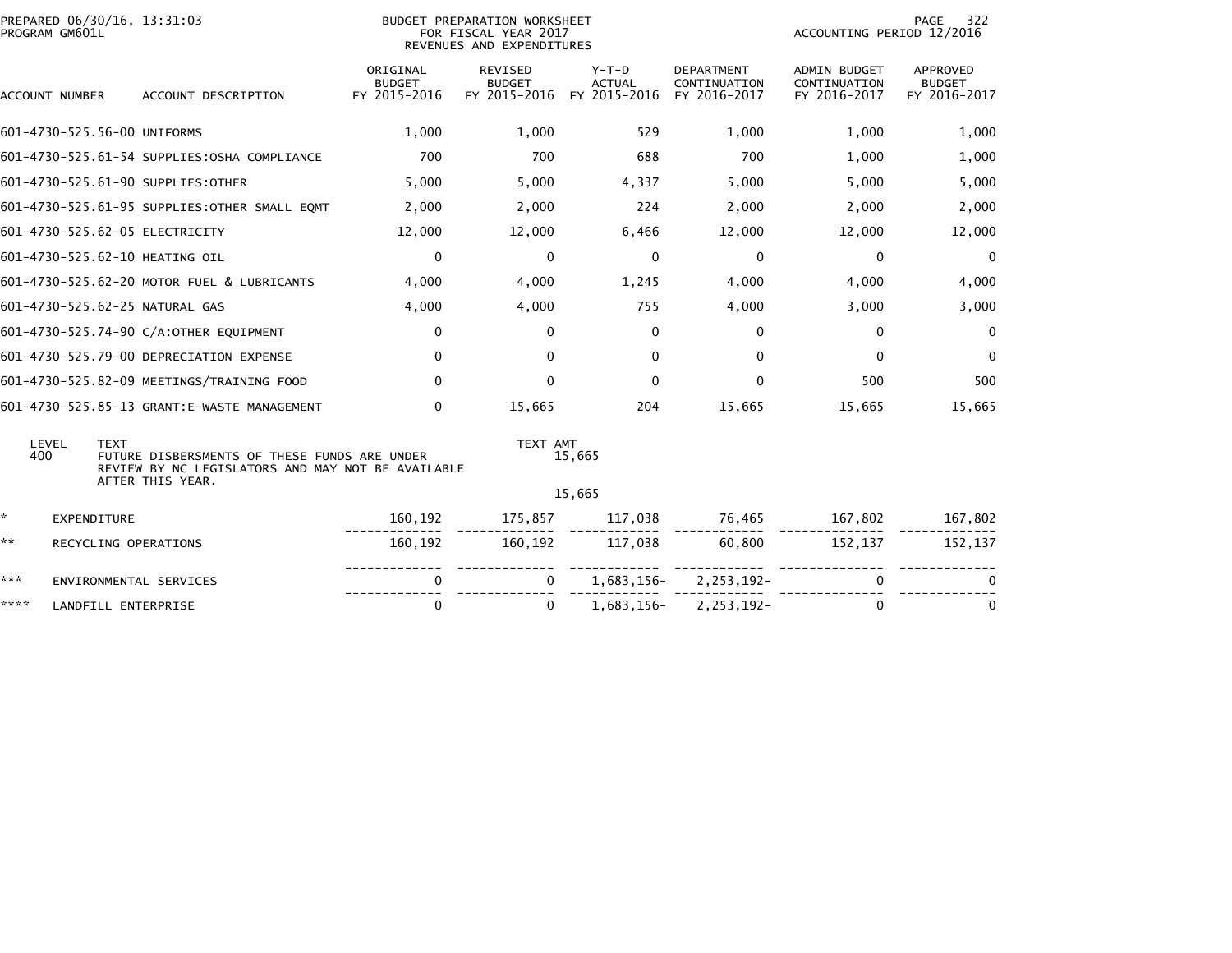| PROGRAM GM601L              | PREPARED 06/30/16, 13:31:03                                  | BUDGET PREPARATION WORKSHEET<br>FOR FISCAL YEAR 2017<br>REVENUES AND EXPENDITURES |                                                 |                                          |                                                   | 323<br>PAGE<br>ACCOUNTING PERIOD 12/2016            |                                           |  |
|-----------------------------|--------------------------------------------------------------|-----------------------------------------------------------------------------------|-------------------------------------------------|------------------------------------------|---------------------------------------------------|-----------------------------------------------------|-------------------------------------------|--|
| ACCOUNT NUMBER              | ACCOUNT DESCRIPTION                                          | ORIGINAL<br><b>BUDGET</b><br>FY 2015-2016                                         | <b>REVISED</b><br><b>BUDGET</b><br>FY 2015-2016 | $Y-T-D$<br><b>ACTUAL</b><br>FY 2015-2016 | <b>DEPARTMENT</b><br>CONTINUATION<br>FY 2016-2017 | <b>ADMIN BUDGET</b><br>CONTINUATION<br>FY 2016-2017 | APPROVED<br><b>BUDGET</b><br>FY 2016-2017 |  |
|                             | 603-4137-331.98-05 362374292 REHAB APRON                     | 0                                                                                 | $\Omega$                                        | 0                                        | 0                                                 | 0                                                   | 0                                         |  |
|                             | 603-4137-331.98-10 3623742101 RUNWAY SURVEY                  | 0                                                                                 | $\Omega$                                        | 0                                        | $\mathbf{0}$                                      | 0                                                   | 0                                         |  |
|                             | 603-4137-331.98-20 3623742122 HANGAR PROJECT                 | 0                                                                                 | 0                                               | 0                                        | 0                                                 | 0                                                   | 0                                         |  |
|                             | 603-4137-331.98-25 3623742123 HANGAR SITE                    | 0                                                                                 | $\mathbf 0$                                     | 0                                        | 0                                                 | 0                                                   | 0                                         |  |
|                             | 603-4137-331.98-30 3623742131 VISION 100                     | $300,000 -$                                                                       | $232,500-$                                      | 0                                        | 0                                                 | 0                                                   | 0                                         |  |
|                             | 603-4137-331.98-35 HANGAR FLOORING                           | 0                                                                                 | 0                                               | 0                                        | $\Omega$                                          | 0                                                   | 0                                         |  |
|                             | 603-4137-331.98-40 3623742141 N RAMP REHAB                   | 0                                                                                 | $\Omega$                                        | $\Omega$                                 | $\mathbf{0}$                                      | 0                                                   | $\Omega$                                  |  |
|                             | 603-4137-334.10-75 3623742-NPE                               | 0                                                                                 | $\mathbf 0$                                     | $\mathbf 0$                              | 0                                                 | $300,000 -$                                         | $300,000 -$                               |  |
| LEVEL<br>400                | <b>TEXT</b><br>NON-PRIMARY ENTITLEMENT (NPE) GRANTS:<br>2015 |                                                                                   | TEXT AMT                                        | 150,000                                  |                                                   |                                                     |                                           |  |
|                             | 2016                                                         |                                                                                   |                                                 | 150,000<br>300,000                       |                                                   |                                                     |                                           |  |
|                             | 603-4137-334.10-93 362374293 LAND AND FENCE                  | 0                                                                                 | $\mathbf{0}$                                    | $\mathbf{0}$                             | $\Omega$                                          | $\mathbf{0}$                                        | 0                                         |  |
|                             | 603-4137-334.10-94 362445681 ALP UPDATE                      | 0                                                                                 | 167,538-                                        | 0                                        | 0                                                 | $18,000-$                                           | $18,000-$                                 |  |
|                             | 603-4137-334.10-95 3623742-14 RAMP REHAB-ENG                 | $\Omega$                                                                          | $110,520-$                                      | 0                                        | $\Omega$                                          | $110,520 -$                                         | $110,520 -$                               |  |
| LEVEL<br><b>TEXT</b>        |                                                              |                                                                                   | TEXT AMT                                        |                                          |                                                   |                                                     |                                           |  |
| 400                         | NORTH APRON REHAB AND SOUTH APRON EXPANSION -<br>ENGINEERING |                                                                                   |                                                 | 110,520<br>110,520                       |                                                   |                                                     |                                           |  |
|                             | 603-4137-334.10-96 362445691 N. APRON REHAB                  | $\mathbf{0}$                                                                      | 0                                               | $\mathbf{0}$                             | 0                                                 | 838,800-                                            | 838,800-                                  |  |
| LEVEL<br><b>TEXT</b><br>400 |                                                              |                                                                                   | TEXT AMT                                        |                                          |                                                   |                                                     |                                           |  |
|                             | NORTH APRON REHAB -<br>CONSTRUCTION                          |                                                                                   |                                                 | 838,800<br>838,800                       |                                                   |                                                     |                                           |  |
|                             | 603-4137-391.10-00 TRANSFER FROM FUND 101                    | 33,334-                                                                           | $33,334-$                                       | $33,334-$                                | 0                                                 | 0                                                   | $\bf{0}$                                  |  |
|                             | 603-4137-395.10-00 FUND BALANCE APPR-UNREST                  | 0                                                                                 | $23,397-$                                       | $\mathbf 0$                              | 0                                                 | 140,815-                                            | 140,815-                                  |  |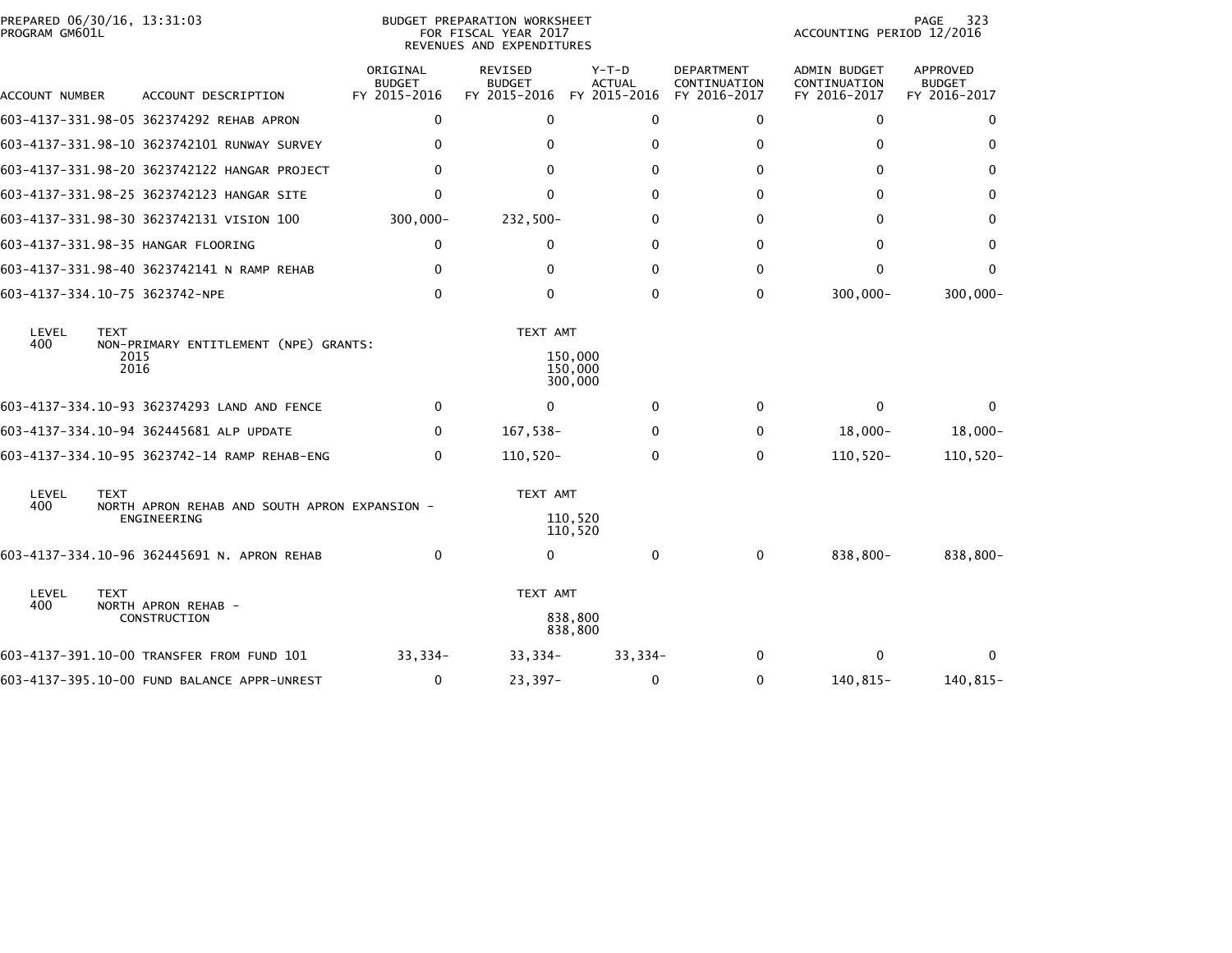| PREPARED 06/30/16, 13:31:03<br>PROGRAM GM601L                      | <b>BUDGET PREPARATION WORKSHEET</b><br>FOR FISCAL YEAR 2017<br>REVENUES AND EXPENDITURES |                                           |                                                 |                                          | PAGE<br>324<br>ACCOUNTING PERIOD 12/2016          |                                                     |                                           |
|--------------------------------------------------------------------|------------------------------------------------------------------------------------------|-------------------------------------------|-------------------------------------------------|------------------------------------------|---------------------------------------------------|-----------------------------------------------------|-------------------------------------------|
| ACCOUNT NUMBER                                                     | ACCOUNT DESCRIPTION                                                                      | ORIGINAL<br><b>BUDGET</b><br>FY 2015-2016 | <b>REVISED</b><br><b>BUDGET</b><br>FY 2015-2016 | $Y-T-D$<br><b>ACTUAL</b><br>FY 2015-2016 | <b>DEPARTMENT</b><br>CONTINUATION<br>FY 2016-2017 | <b>ADMIN BUDGET</b><br>CONTINUATION<br>FY 2016-2017 | APPROVED<br><b>BUDGET</b><br>FY 2016-2017 |
| *<br><b>REVENUE</b><br>603-4137-525.33-00 OTHER PROFESSIONAL SRVCS |                                                                                          | 333,334-<br>0                             | 567,289-<br>0                                   | $33,334-$<br>$\Omega$                    | 0<br>$\mathbf{0}$                                 | 1,408,135-<br>333,334                               | 1,408,135-<br>333,334                     |
| 603-4137-535.33-17 CONTRACTED SERVICES                             |                                                                                          | 333,334                                   | 444,488                                         | 166,561                                  | $\Omega$                                          | 20,000                                              | 20,000                                    |
| LEVEL<br><b>TEXT</b><br>400                                        | COMPLETION OF ALP UPDATE                                                                 |                                           | TEXT AMT                                        | 20,000<br>20,000                         |                                                   |                                                     |                                           |
| 603-4137-535.71-00 C/A:LAND                                        |                                                                                          | 0                                         | $\mathbf{0}$                                    | $\Omega$                                 | $\mathbf{0}$                                      | $\mathbf{0}$                                        | 0                                         |
| 603-4137-535.73-61 C/A:REHAB APRON                                 |                                                                                          | $\mathbf{0}$                              | $\mathbf{0}$                                    | $\Omega$                                 | 0                                                 | 0                                                   | $\mathbf{0}$                              |
| 603-4137-535.73-66 C/A:SECURITY FENCING                            |                                                                                          | $\mathbf{0}$                              | $\mathbf{0}$                                    | $\Omega$                                 | 0                                                 | 0                                                   | $\mathbf{0}$                              |
| 603-4137-535.73-74 C/A:HANGAR PROJECT                              |                                                                                          | $\mathbf{0}$                              | $\mathbf{0}$                                    | $\Omega$                                 | $\mathbf{0}$                                      | $\mathbf{0}$                                        | $\mathbf{0}$                              |
| 603-4137-535.73-75 C/A: HANGAR SITE                                |                                                                                          | $\mathbf{0}$                              | $\mathbf{0}$                                    | $\Omega$                                 | $\mathbf{0}$                                      | 0                                                   | $\mathbf{0}$                              |
| 603-4137-535.73-78 C/A:RAMP REHAB-ENGINEER                         |                                                                                          | $\mathbf 0$                               | 122,801                                         | $\mathbf{0}$                             | $\mathbf 0$                                       | 1,054,801                                           | 1,054,801                                 |
| LEVEL<br><b>TEXT</b><br>400<br>ENGINEERING<br>CONSTRUCTION         | NORTH APRON REHAB AND SOUTH APRON EXPANSION -                                            |                                           | TEXT AMT<br>1,054,801                           | 122,801<br>932,000                       |                                                   |                                                     |                                           |
| 603-4137-535.78-00 C/A:GAAP                                        |                                                                                          | $\mathbf 0$                               | $\mathbf{0}$                                    | $\Omega$                                 | 0                                                 | $\mathbf 0$                                         | 0                                         |
| 603-4137-535.79-00 DEPRECIATION EXPENSE                            |                                                                                          | $\Omega$                                  | $\mathbf{0}$                                    | $\Omega$                                 | $\Omega$                                          | $\mathbf{0}$                                        | $\mathbf{0}$                              |
| *.<br><b>EXPENDITURE</b>                                           |                                                                                          | 333,334                                   | 567,289                                         | 166,561                                  | 0                                                 | 1,408,135                                           | 1,408,135                                 |
| **<br><b>AIRPORT</b>                                               |                                                                                          | $\mathbf 0$                               | $\mathbf{0}$                                    | 133,227                                  | $\mathbf{0}$                                      | $\Omega$                                            | $\Omega$                                  |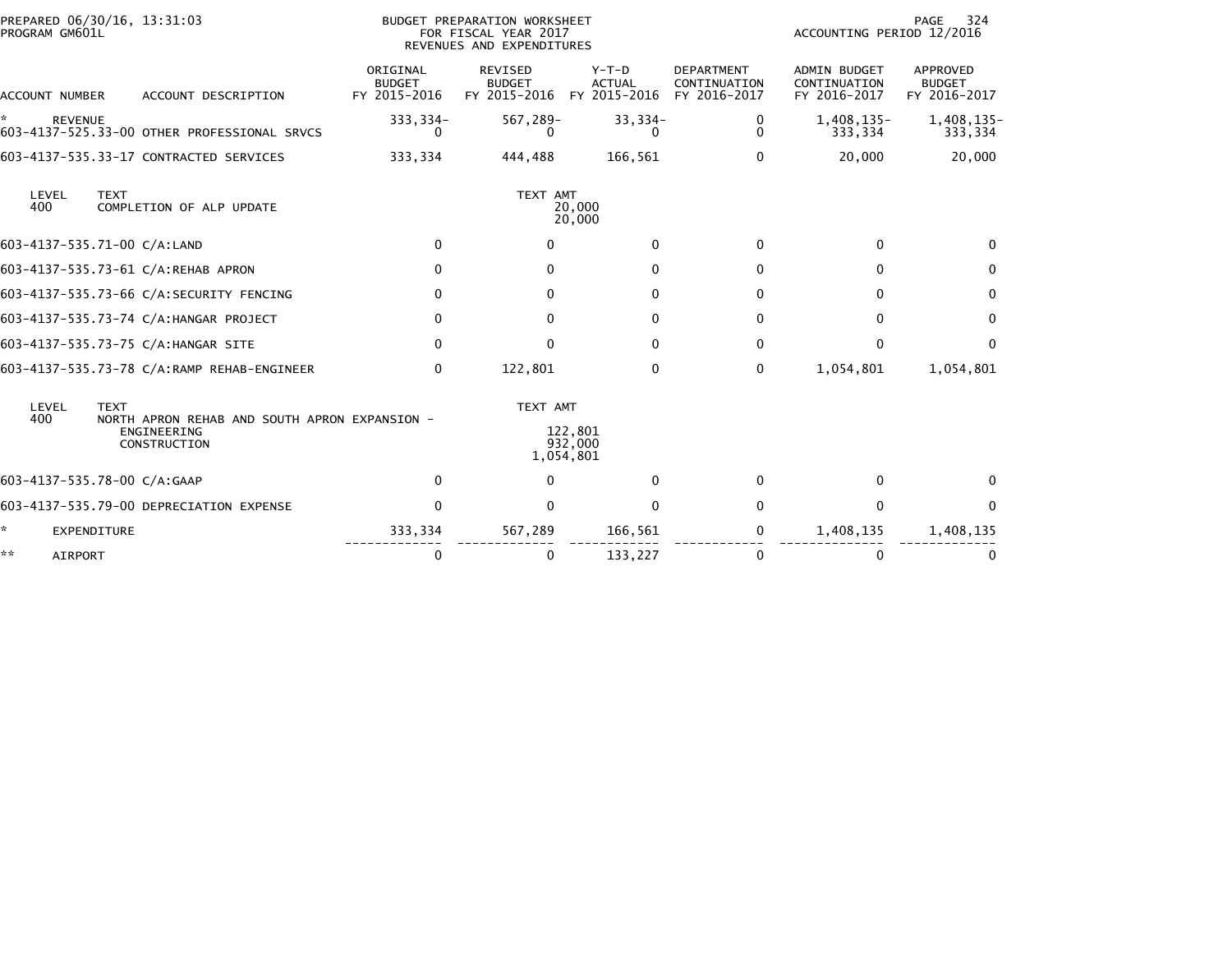| PREPARED 06/30/16, 13:31:03<br>PROGRAM GM601L |             |                                                                                                                                                                                                                                               |                                           | BUDGET PREPARATION WORKSHEET<br>FOR FISCAL YEAR 2017<br>REVENUES AND EXPENDITURES |                                          |                                                   | PAGE<br>325<br>ACCOUNTING PERIOD 12/2016            |                                           |  |  |
|-----------------------------------------------|-------------|-----------------------------------------------------------------------------------------------------------------------------------------------------------------------------------------------------------------------------------------------|-------------------------------------------|-----------------------------------------------------------------------------------|------------------------------------------|---------------------------------------------------|-----------------------------------------------------|-------------------------------------------|--|--|
| ACCOUNT NUMBER                                |             | ACCOUNT DESCRIPTION                                                                                                                                                                                                                           | ORIGINAL<br><b>BUDGET</b><br>FY 2015-2016 | <b>REVISED</b><br><b>BUDGET</b><br>FY 2015-2016                                   | $Y-T-D$<br><b>ACTUAL</b><br>FY 2015-2016 | <b>DEPARTMENT</b><br>CONTINUATION<br>FY 2016-2017 | <b>ADMIN BUDGET</b><br>CONTINUATION<br>FY 2016-2017 | APPROVED<br><b>BUDGET</b><br>FY 2016-2017 |  |  |
|                                               |             | 603-4139-338.70-00 CONTRIBUTION-SALISBURY                                                                                                                                                                                                     | $\mathbf{0}$                              | 0                                                                                 | $\Omega$                                 | $\mathbf{0}$                                      | 0                                                   | 0                                         |  |  |
|                                               |             | 603-4139-353.07-00 AIRPORT JUMP FEES                                                                                                                                                                                                          | $\Omega$                                  | $\mathbf 0$                                                                       | $\mathbf 0$                              | $\mathbf{0}$                                      | $\mathbf 0$                                         | $\mathbf 0$                               |  |  |
|                                               |             | 603-4139-353.10-00 AIRPORT FUEL FLOWAGE FEES                                                                                                                                                                                                  | $8,000 -$                                 | $8,000 -$                                                                         | 11,596-                                  | $10,000 -$                                        | $10,000 -$                                          | $10,000 -$                                |  |  |
| 603-4139-353.31-00 CAR RENTAL                 |             |                                                                                                                                                                                                                                               | $500 -$                                   | $500 -$                                                                           | $2,640-$                                 | $900 -$                                           | $900 -$                                             | $900 -$                                   |  |  |
|                                               |             | 603-4139-353.45-00 FUEL REVENUE                                                                                                                                                                                                               | 727,000-                                  | 727,000-                                                                          | 591,592-                                 | $700,000 -$                                       | $700,000 -$                                         | $700,000 -$                               |  |  |
|                                               |             | 603-4139-353.61-00 MAINTENANCE REV-LABOR                                                                                                                                                                                                      | $\Omega$                                  | $\Omega$                                                                          | $\mathbf{0}$                             | $\mathbf{0}$                                      | $\Omega$                                            | $\mathbf 0$                               |  |  |
|                                               |             | 603-4139-353.63-00 MAINTENANCE REV-SUPPLIES                                                                                                                                                                                                   | $3,000-$                                  | $3,000-$                                                                          | $5,462-$                                 | $3,000-$                                          | $3,000-$                                            | $3,000-$                                  |  |  |
|                                               |             | 603-4139-361.00-00 INTEREST REVENUE                                                                                                                                                                                                           | $100 -$                                   | $100 -$                                                                           | $6,120-$                                 | $100 -$                                           | $3,000-$                                            | $3,000-$                                  |  |  |
|                                               |             | 603-4139-363.20-10 AIRPORT HANGAR RENTS                                                                                                                                                                                                       | $250,000 -$                               | $250,000 -$                                                                       | 274,448-                                 | 340, 212-                                         | 346,224-                                            | 346,224-                                  |  |  |
| LEVEL<br>400                                  | <b>TEXT</b> | TEXT AMT<br>THE INCREASE IN REVENUE IS DUE TO NEW CORPORATE<br>340,212<br>HANGAR TENANT RENTAL INCOME.ADDITIONALLY, 6 MONTHS<br>OF REVENUE IS FACTORED FOR COMMITED TENANT<br>IN SECOND CORPORATE HANGAR UPON COMPLETION IN<br>DECEMBER 2016. |                                           |                                                                                   |                                          |                                                   |                                                     |                                           |  |  |
|                                               |             | OTHER PROPOSED FEE INCREASES                                                                                                                                                                                                                  |                                           |                                                                                   | 6,012<br>346,224                         |                                                   |                                                     |                                           |  |  |
|                                               |             | 603-4139-363.20-30 AIRPORT HANGAR LAND LSE                                                                                                                                                                                                    | $11,500-$                                 | 11,500-                                                                           | 11,504-                                  | 11,500-                                           | $11,500-$                                           | $11,500-$                                 |  |  |
|                                               |             | 603-4139-363.20-40 OFFICE RENTS                                                                                                                                                                                                               | $7,200-$                                  | $7,200-$                                                                          | $19,910-$                                | $7,200-$                                          | 21,060-                                             | $21,060-$                                 |  |  |
|                                               |             | 603-4139-363.20-50 TIE-DOWN RENTALS                                                                                                                                                                                                           | $4,000-$                                  | $4,000-$                                                                          | $4,555-$                                 | $4,000-$                                          | $4,000-$                                            | $4,000-$                                  |  |  |
|                                               |             | 603-4139-363.20-60 RAMP/LANDING FEE                                                                                                                                                                                                           | $100 -$                                   | $100 -$                                                                           | $150 -$                                  | $100 -$                                           | $100 -$                                             | $100 -$                                   |  |  |
| 603-4139-363.90-00 RENTS-OTHER                |             |                                                                                                                                                                                                                                               | 17,700-                                   | 17,700-                                                                           | $24,650-$                                | $16,500-$                                         | $16,500-$                                           | $16,500-$                                 |  |  |
| LEVEL<br>400                                  | <b>TEXT</b> | TEXT AMT<br>16,500<br>THIS ACCOUNT REFLECTS REVENUE FROM RENTAL<br>PROPERTIES (\$800 AND \$550 PER MONTH) AS WELL AS<br>AN FAA GROUND LEASE FOR EQUIPMENT STORAGE (\$25 PER<br>MONTH).                                                        |                                           |                                                                                   |                                          |                                                   |                                                     |                                           |  |  |
|                                               |             |                                                                                                                                                                                                                                               |                                           |                                                                                   | 16,500                                   |                                                   |                                                     |                                           |  |  |
|                                               |             | 603-4139-389.95-00 OTHER MISC RECEIPTS                                                                                                                                                                                                        | $4,000-$                                  | $4,000-$                                                                          | $7,550-$                                 | $3,600-$                                          | $3,600-$                                            | $3,600-$                                  |  |  |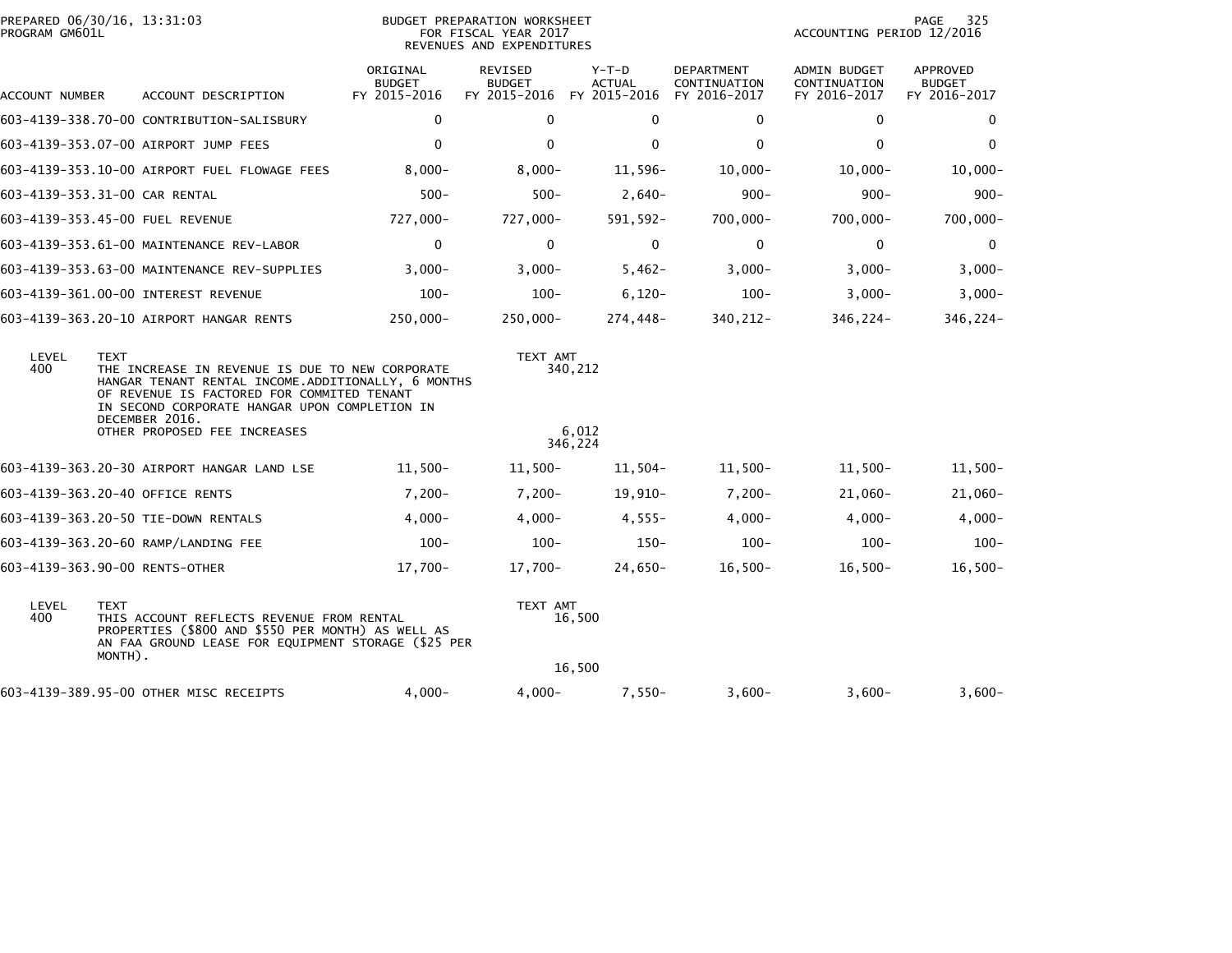| PROGRAM GM601L       | PREPARED 06/30/16, 13:31:03                                                                                                                                       |                                           | BUDGET PREPARATION WORKSHEET<br>FOR FISCAL YEAR 2017<br>REVENUES AND EXPENDITURES |                                          |                                                   | 326<br>PAGE<br>ACCOUNTING PERIOD 12/2016            |                                                  |  |
|----------------------|-------------------------------------------------------------------------------------------------------------------------------------------------------------------|-------------------------------------------|-----------------------------------------------------------------------------------|------------------------------------------|---------------------------------------------------|-----------------------------------------------------|--------------------------------------------------|--|
| ACCOUNT NUMBER       | ACCOUNT DESCRIPTION                                                                                                                                               | ORIGINAL<br><b>BUDGET</b><br>FY 2015-2016 | <b>REVISED</b><br><b>BUDGET</b><br>FY 2015-2016                                   | $Y-T-D$<br><b>ACTUAL</b><br>FY 2015-2016 | <b>DEPARTMENT</b><br>CONTINUATION<br>FY 2016-2017 | <b>ADMIN BUDGET</b><br>CONTINUATION<br>FY 2016-2017 | <b>APPROVED</b><br><b>BUDGET</b><br>FY 2016-2017 |  |
|                      | 603-4139-390.10-00 OFS: INSTALLMENT PURCHASES                                                                                                                     | $\mathbf 0$                               | $2,400,000 -$                                                                     | $2,400,000 -$                            | 0                                                 | $\mathbf 0$                                         | $\mathbf 0$                                      |  |
|                      | 603-4139-391.10-00 TRANSFER FROM FUND 101                                                                                                                         | $39,075-$                                 | $39,075-$                                                                         | $39,075-$                                | $\Omega$                                          | $\Omega$                                            | $\mathbf 0$                                      |  |
|                      | 603-4139-392.30-00 SALE OF PROPERTY                                                                                                                               | $\mathbf 0$                               | $\Omega$                                                                          | $\mathbf{0}$                             | $\Omega$                                          | $\mathbf{0}$                                        | $\mathbf 0$                                      |  |
|                      | 603-4139-395.10-00 FUND BALANCE APPR-UNREST                                                                                                                       | $2,038,000 -$                             | 1,098,890-                                                                        | 0                                        | $\mathbf{0}$                                      | 2,318,813-                                          | 2,318,813-                                       |  |
| *.<br><b>REVENUE</b> | 603-4139-535.10-05 SALARIES:REGULAR                                                                                                                               | $3, 110, 175 -$<br>130,933                | 4,571,065-<br>135,749                                                             | $3,399,252-$<br>130,475                  | 1,097,112-<br>137,000                             | $3,438,697-$<br>137,820                             | 3,438,697-<br>137,820                            |  |
|                      | 603-4139-535.10-10 SALARIES: OVERTIME                                                                                                                             | 500                                       | 500                                                                               | 0                                        | 500                                               | 500                                                 | 500                                              |  |
|                      | 603-4139-535.10-15 SALARIES: PART-TIME                                                                                                                            | 40,000                                    | 40,000                                                                            | 35,751                                   | 43,500                                            | 43,500                                              | 43,500                                           |  |
| LEVEL<br>400         | <b>TEXT</b><br>INCREASE IN THIS ACCOUNT IS DUE TO RECENT SALARY<br>INCREASE FOR PART TIME WORKERS AND TO ACCOUNT FOR<br>EXPANDED HOURS DUE TO NEW AIRPORT TENANTS |                                           | TEXT AMT                                                                          | 43,500<br>43,500                         |                                                   |                                                     |                                                  |  |
|                      | 603-4139-535.20-05 HEALTH INSURANCE                                                                                                                               | 24,192                                    | 25,333                                                                            | 25,333                                   | 24,192                                            | 25,740                                              | 25,740                                           |  |
|                      | 603-4139-535.20-08 HEALTH INSURANCE:RETIREES                                                                                                                      | $\mathbf 0$                               | $\Omega$                                                                          | $\mathbf{0}$                             | $\mathbf{0}$                                      | $\mathbf{0}$                                        | $\overline{\mathbf{0}}$                          |  |
|                      | 603-4139-535.20-10 MEDICARE TAX                                                                                                                                   | 2,486                                     | 2,486                                                                             | 2,186                                    | 2,486                                             | 2,636                                               | 2,636                                            |  |
|                      | 603-4139-535.20-15 RETIREMENT                                                                                                                                     | 9,293                                     | 9,293                                                                             | 8,820                                    | 9,293                                             | 10,153                                              | 10,153                                           |  |
|                      | 603-4139-535.20-20 SOCIAL SECURITY TAX                                                                                                                            | 10,629                                    | 10,629                                                                            | 9,348                                    | 10,629                                            | 11,273                                              | 11,273                                           |  |
|                      | 603-4139-535.20-25 WORKERS COMPENSATION                                                                                                                           | 6,039                                     | 6,039                                                                             | 5,365                                    | 6,039                                             | 6,282                                               | 6,282                                            |  |
|                      | 603-4139-535.20-30 401(K) CONTRIBUTIONS                                                                                                                           | 3,943                                     | 4,073                                                                             | 3,914                                    | 3,943                                             | 4,150                                               | 4,150                                            |  |
|                      | 603-4139-535.33-10 CONTRACT COLLECTION                                                                                                                            | 1,000                                     | $\Omega$                                                                          | $\mathbf{0}$                             | 1,000                                             | 1,000                                               | 1,000                                            |  |
|                      | 603-4139-535.33-17 CONTRACTED SERVICES                                                                                                                            | 4,200                                     | 5,600                                                                             | 4,781                                    | 6,650                                             | 6,650                                               | 6,650                                            |  |
| LEVEL<br>400         | <b>TEXT</b><br>INCREASE IN THIS ACCOUNT IS DUE TO NEW FIRE                                                                                                        |                                           | TEXT AMT                                                                          | 6,650                                    |                                                   |                                                     |                                                  |  |

 400 INCREASE IN THIS ACCOUNT IS DUE TO NEW FIRE 6,650 SUPPRESSION INSPECTIONS AND FIRE MONITORINGOF NEWLY CONSTRUCTED CORPORATE HANGAR  $6,650$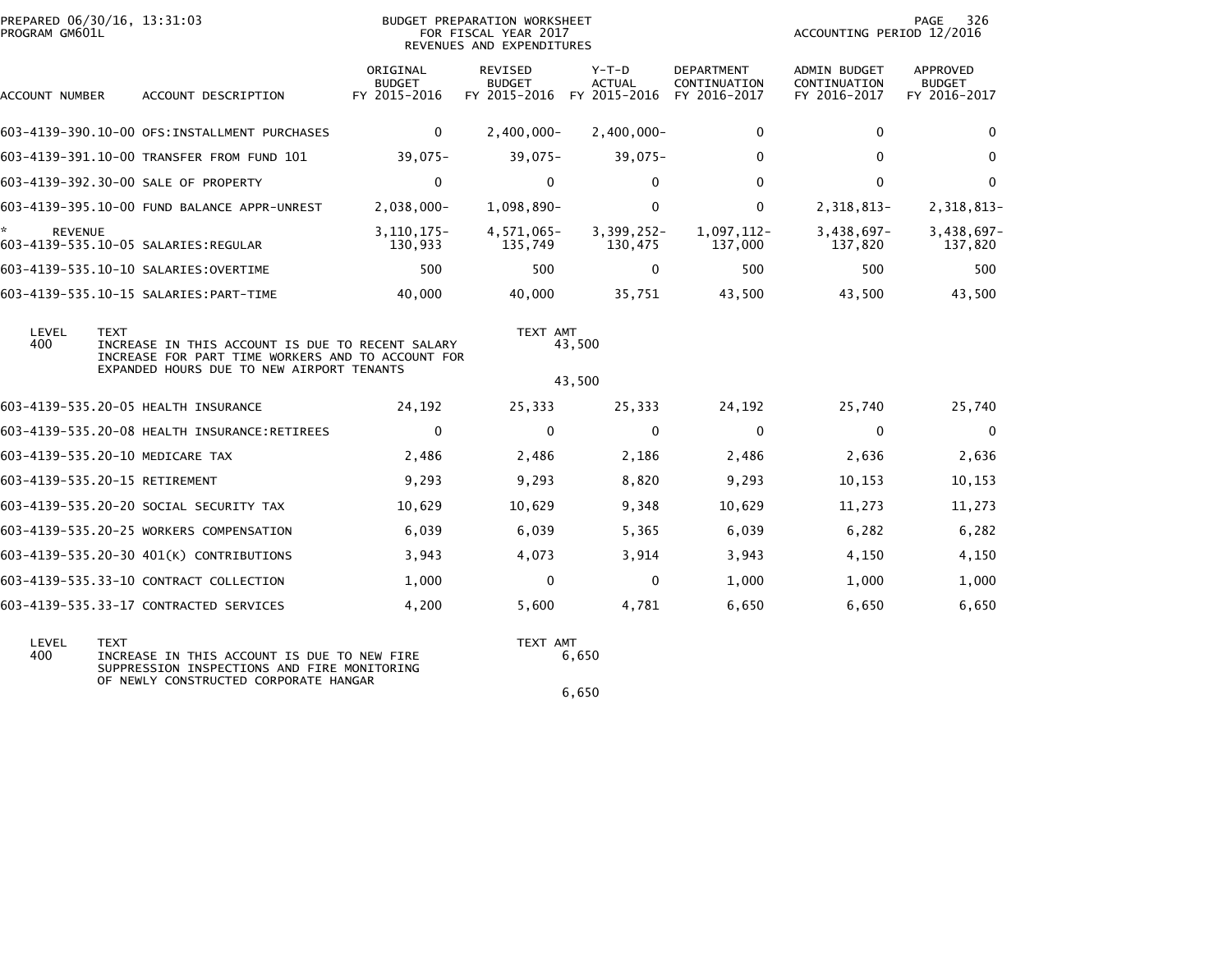| PREPARED 06/30/16, 13:31:03<br>PROGRAM GM601L |             |                                                                                                                                                           |                                           | BUDGET PREPARATION WORKSHEET<br>FOR FISCAL YEAR 2017<br>REVENUES AND EXPENDITURES |                                          |                                                   | ACCOUNTING PERIOD 12/2016                           | PAGE<br>327                               |  |  |  |
|-----------------------------------------------|-------------|-----------------------------------------------------------------------------------------------------------------------------------------------------------|-------------------------------------------|-----------------------------------------------------------------------------------|------------------------------------------|---------------------------------------------------|-----------------------------------------------------|-------------------------------------------|--|--|--|
| ACCOUNT NUMBER                                |             | ACCOUNT DESCRIPTION                                                                                                                                       | ORIGINAL<br><b>BUDGET</b><br>FY 2015-2016 | REVISED<br><b>BUDGET</b><br>FY 2015-2016                                          | $Y-T-D$<br><b>ACTUAL</b><br>FY 2015-2016 | <b>DEPARTMENT</b><br>CONTINUATION<br>FY 2016-2017 | <b>ADMIN BUDGET</b><br>CONTINUATION<br>FY 2016-2017 | APPROVED<br><b>BUDGET</b><br>FY 2016-2017 |  |  |  |
|                                               |             | 603-4139-535.33-63 SNOW REMOVAL SERVICES                                                                                                                  | 10,500                                    | 7,000                                                                             | 5,000                                    | 10,500                                            | 10,500                                              | 10,500                                    |  |  |  |
|                                               |             | 603-4139-535.34-30 SERVICE & MAINTENANCE                                                                                                                  | 33,000                                    | 33,000                                                                            | 21,999                                   | 30,000                                            | 30,000                                              | 30,000                                    |  |  |  |
| LEVEL<br>400                                  | <b>TEXT</b> | THIS ACCOUNT COVERS THE MAINTENANCE OF THE ILS<br>(INSTRUMENT LANDING SYSTEM), THE APPROACH LIGHTING<br>SYSTEMS, AND THE CERTIFIED PILOT WEATHER BRIEFING |                                           | TEXT AMT                                                                          | 30,000                                   |                                                   |                                                     |                                           |  |  |  |
|                                               | SERVICE.    |                                                                                                                                                           |                                           |                                                                                   | 30,000                                   |                                                   | $\mathbf{0}$<br>$\bf{0}$                            |                                           |  |  |  |
|                                               |             | 603-4139-535.34-70 800 RADIO USER FEES                                                                                                                    | $\mathbf 0$                               | $\Omega$                                                                          | $\Omega$                                 | $\mathbf{0}$                                      |                                                     |                                           |  |  |  |
| 603-4139-535.41-40 WATER                      |             |                                                                                                                                                           | 7,800                                     | 7,800                                                                             | 6,369                                    | 7,000                                             | 7,000                                               | 7,000                                     |  |  |  |
|                                               |             | 603-4139-535.41-42 STORM WATER FEE                                                                                                                        | 60                                        | 60                                                                                | 43                                       | 60                                                | 60                                                  | 60                                        |  |  |  |
|                                               |             | 603-4139-535.42-20 GROUNDS MAINTENANCE                                                                                                                    | 3,000                                     | 3,000                                                                             | 65                                       | 3,000                                             | 3,000                                               | 3,000                                     |  |  |  |
| 603-4139-535.43-05 R&M:BUILDINGS              |             |                                                                                                                                                           | 30,000                                    | 25,112                                                                            | 12,637                                   | 30,000                                            | 30,000                                              | 30,000                                    |  |  |  |
| 603-4139-535.43-15 R&M:EQUIPMENT              |             |                                                                                                                                                           | 27,000                                    | 27,000                                                                            | 13,187                                   | 13,000                                            | 13,000                                              | 13,000                                    |  |  |  |
| 603-4139-535.43-20 R&M:VEHICLES               |             |                                                                                                                                                           | 2,200                                     | 2,900                                                                             | 2,107                                    | 2,500                                             | 2,500                                               | 2,500                                     |  |  |  |
|                                               |             | 603-4139-535.44-10 RENT:EQUIPMENT                                                                                                                         | 1,200                                     | 1,200                                                                             | 100                                      | 1,200                                             | 1,200                                               | 1,200                                     |  |  |  |
|                                               |             | 603-4139-535.50-07 COST PER COPY PROGRAM                                                                                                                  | 500                                       | 500                                                                               | 331                                      | 500                                               | 500                                                 | 500                                       |  |  |  |
| 603-4139-535.53-05 TELEPHONE                  |             |                                                                                                                                                           | 8,200                                     | 10,600                                                                            | 9,061                                    | 12,100                                            | 12,100                                              | 12,100                                    |  |  |  |
| 603-4139-535.54-00 ADVERTISING                |             |                                                                                                                                                           | 14,000                                    | 14,000                                                                            | 933                                      | 5,000                                             | 5,000                                               | 5,000                                     |  |  |  |
| 603-4139-535.55-00 PRINTING                   |             |                                                                                                                                                           | 200                                       | 200                                                                               | 100                                      | 200                                               | 200                                                 | 200                                       |  |  |  |
| 603-4139-535.56-00 UNIFORMS                   |             |                                                                                                                                                           | 1,400                                     | 1,400                                                                             | 529                                      | 1,400                                             | 1,400                                               | 1,400                                     |  |  |  |
| 603-4139-535.57-00 POSTAGE                    |             |                                                                                                                                                           | 325                                       | 325                                                                               | 84                                       | 325                                               | 325                                                 | 325                                       |  |  |  |
| 603-4139-535.58-00 TRAVEL                     |             |                                                                                                                                                           | 2,500                                     | 2,500                                                                             | 713                                      | 2,500                                             | 2,500                                               | 2,500                                     |  |  |  |
| 603-4139-535.59-00 TRAINING                   |             |                                                                                                                                                           | 1,000                                     | 1,000                                                                             | 0                                        | 1,000                                             | 1,000                                               | 1,000                                     |  |  |  |
|                                               |             | 603-4139-535.61-05 SUPPLIES:OFFICE                                                                                                                        | 1,400                                     | 1,400                                                                             | 1,033                                    | 1,400                                             | 1,400                                               | 1,400                                     |  |  |  |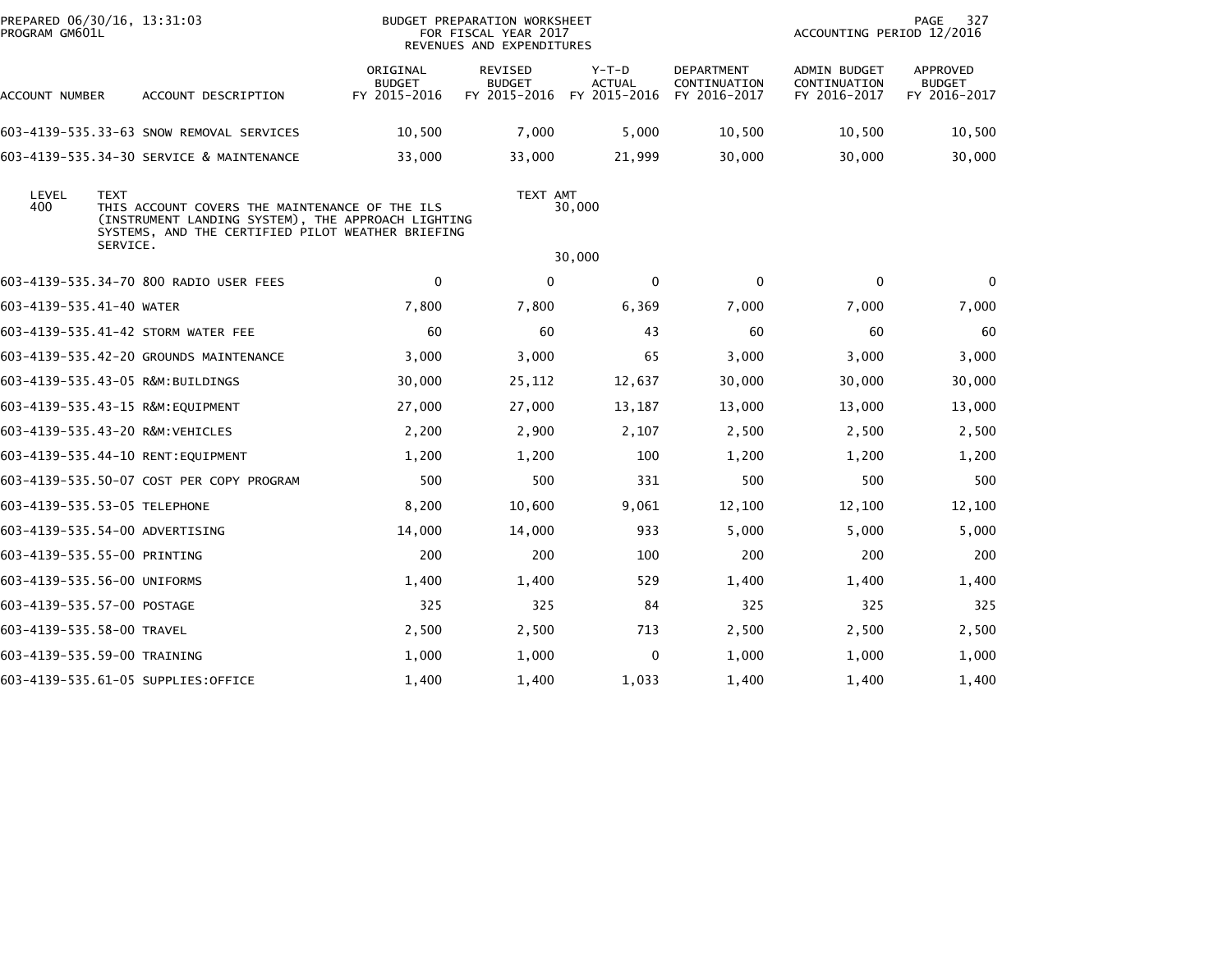| PROGRAM GM601L           | PREPARED 06/30/16, 13:31:03                                                     |                                           | <b>BUDGET PREPARATION WORKSHEET</b><br>FOR FISCAL YEAR 2017<br>REVENUES AND EXPENDITURES | 328<br>PAGE<br>ACCOUNTING PERIOD 12/2016 |                                                   |                                                     |                                           |
|--------------------------|---------------------------------------------------------------------------------|-------------------------------------------|------------------------------------------------------------------------------------------|------------------------------------------|---------------------------------------------------|-----------------------------------------------------|-------------------------------------------|
| ACCOUNT NUMBER           | ACCOUNT DESCRIPTION                                                             | ORIGINAL<br><b>BUDGET</b><br>FY 2015-2016 | <b>REVISED</b><br><b>BUDGET</b><br>FY 2015-2016                                          | $Y-T-D$<br><b>ACTUAL</b><br>FY 2015-2016 | <b>DEPARTMENT</b><br>CONTINUATION<br>FY 2016-2017 | <b>ADMIN BUDGET</b><br>CONTINUATION<br>FY 2016-2017 | APPROVED<br><b>BUDGET</b><br>FY 2016-2017 |
|                          | 603-4139-535.61-12 SUPPLIES:CONCESSIONS                                         | 300                                       | 300                                                                                      | 200                                      | 300                                               | 300                                                 | 300                                       |
|                          | 603-4139-535.61-30 SUPPLIES: JANITORIAL                                         | 2,000                                     | 2,000                                                                                    | 1,004                                    | 2,000                                             | 2,000                                               | 2,000                                     |
|                          | 603-4139-535.61-56 SUPPLIES:RESALE-FUEL                                         | 585,000                                   | 578,913                                                                                  | 316,843                                  | 550,000                                           | 550,000                                             | 550,000                                   |
|                          | 603-4139-535.61-57 RESALE:PARTS                                                 | 3,500                                     | 3,500                                                                                    | 1,715                                    | 3,000                                             | 3,000                                               | 3,000                                     |
|                          | 603-4139-535.61-95 SUPPLIES: OTHER SMALL EQMT                                   | 2,500                                     | 2,500                                                                                    | 1,273                                    | 2,500                                             | 2,500                                               | 2,500                                     |
|                          | 603-4139-535.62-05 ELECTRICITY                                                  | 52,500                                    | 52,500                                                                                   | 39,672                                   | 52,500                                            | 52,500                                              | 52,500                                    |
|                          | 603-4139-535.62-20 MOTOR FUEL & LUBRICANTS                                      | 4,200                                     | 4,200                                                                                    | 2,072                                    | 4,200                                             | 4,200                                               | 4,200                                     |
|                          | 603-4139-535.62-25 NATURAL GAS                                                  | 6,500                                     | 6,500                                                                                    | 4,612                                    | 6,500                                             | 6,500                                               | 6,500                                     |
| 603-4139-535.64-10 BOOKS |                                                                                 | 200                                       | 200                                                                                      | 0                                        | 200                                               | 200                                                 | 200                                       |
|                          | 603-4139-535.64-50 DUES & SUBSCRIPTIONS                                         | 1,300                                     | 1,300                                                                                    | 760                                      | 1,300                                             | 1,300                                               | 1,300                                     |
|                          | 603-4139-535.72-00 C/A:BUILDINGS                                                | 0                                         | 835,000                                                                                  | 722,292                                  | 0                                                 | 50,000                                              | 50,000                                    |
|                          | 603-4139-535.72-11 C/A:AIRPORT HANGAR                                           | 1,850,000                                 | 2,400,000                                                                                | 151,644                                  | $\mathbf{0}$                                      | 2,250,000                                           | 2,250,000                                 |
|                          | 603-4139-535.74-90 C/A:OTHER EQUIPMENT                                          | 88,000                                    | 161,715                                                                                  | 73,715                                   | $\mathbf 0$                                       | 0                                                   | $\mathbf 0$                               |
|                          | 603-4139-535.76-30 F/A:EQUIPMENT/FURNISHINGS                                    | 2,000                                     | 9,063                                                                                    | 7,388                                    | 2,000                                             | 2,000                                               | 2,000                                     |
|                          | 603-4139-535.78-00 C/A:GAAP                                                     | $\mathbf 0$                               | $\mathbf{0}$                                                                             | $\mathbf{0}$                             | $\mathbf 0$                                       | $\mathbf{0}$                                        | $\mathbf{0}$                              |
|                          | 603-4139-535.79-00 DEPRECIATION EXPENSE                                         | $\mathbf{0}$                              | 0                                                                                        | $\Omega$                                 | $\mathbf{0}$                                      | $\mathbf{0}$                                        | $\Omega$                                  |
|                          | 603-4139-535.90-00 OTHER SERVICES                                               | 5,000                                     | 5,000                                                                                    | 1,850                                    | 5,000                                             | 5,000                                               | 5,000                                     |
|                          | 603-4139-535.90-16 BANK FEES: CREDIT CARD                                       | 25,000                                    | 25,000                                                                                   | 19,361                                   | 25,000                                            | 27,500                                              | 27,500                                    |
| LEVEL<br>400             | <b>TEXT</b><br>DEPARTMENT CONTINUATION REQUEST<br>COUNTY MANAGER RECOMMENDATION | TEXT AMT<br>25,000<br>2,500<br>27,500     |                                                                                          |                                          |                                                   |                                                     |                                           |
|                          | 603-4139-535.90-34 INDIRECT COSTS                                               | 54,675                                    | 54,675                                                                                   | 54,675                                   | 60,308                                            | 60,308                                              | 60,308                                    |
|                          | 603-4139-535.90-39 SALES & USE TAX                                              | 50,000                                    | 50,000                                                                                   | 35,131                                   | 50,000                                            | 50,000                                              | 50,000                                    |
| *<br>EXPENDITURE         |                                                                                 | 3,110,175                                 | 4,571,065                                                                                | 1,734,471                                | 1, 131, 725                                       | 3,438,697                                           | 3,438,697                                 |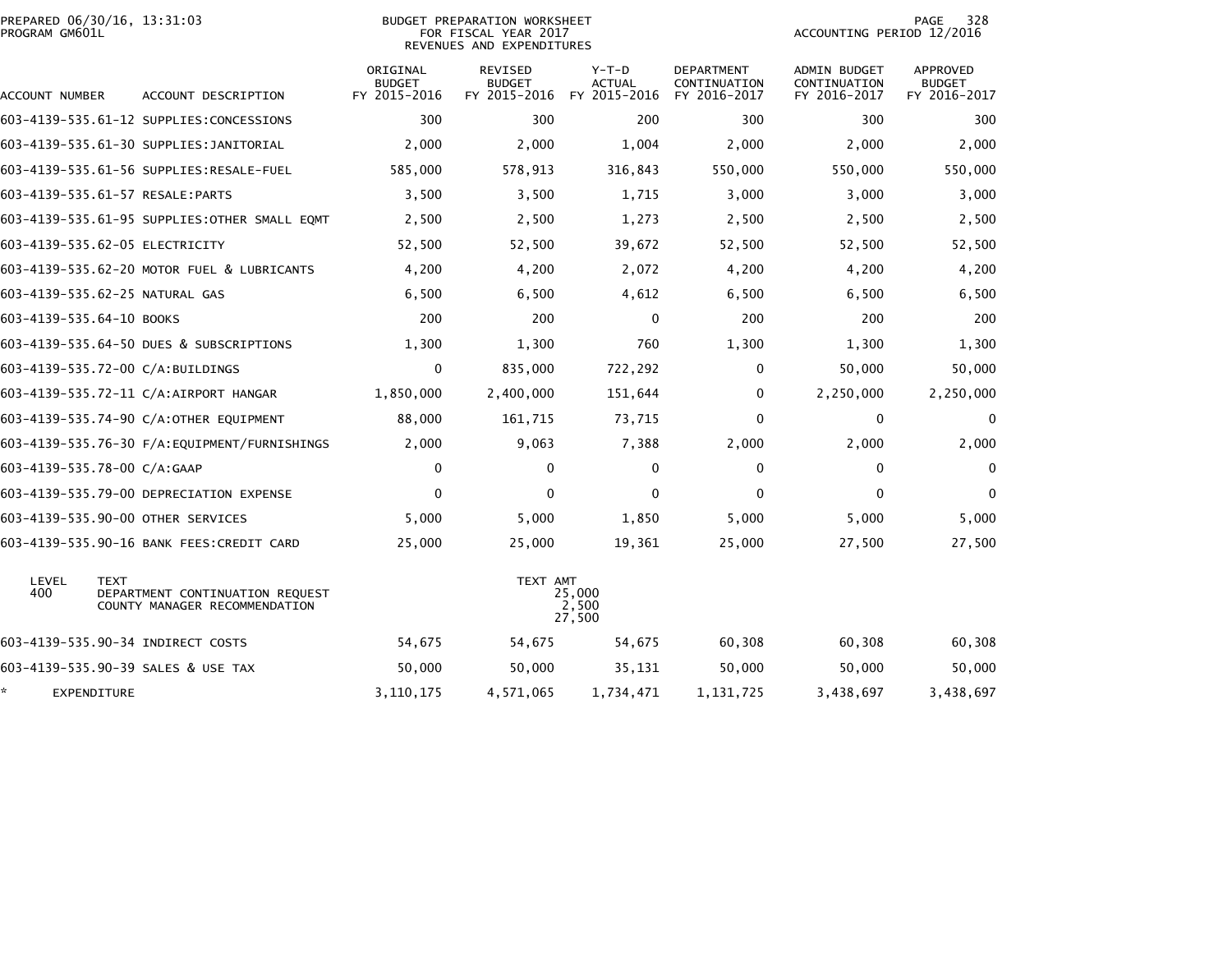|     | PREPARED 06/30/16, 13:31:03<br>PROGRAM GM601L |                     | BUDGET PREPARATION WORKSHEET<br>FOR FISCAL YEAR 2017<br>REVENUES AND EXPENDITURES |                                          |                                   |                                                   | - 329<br>PAGE<br>ACCOUNTING PERIOD 12/2016   |                                           |  |
|-----|-----------------------------------------------|---------------------|-----------------------------------------------------------------------------------|------------------------------------------|-----------------------------------|---------------------------------------------------|----------------------------------------------|-------------------------------------------|--|
|     | ACCOUNT NUMBER                                | ACCOUNT DESCRIPTION | ORIGINAL<br><b>BUDGET</b><br>FY 2015-2016                                         | REVISED<br><b>BUDGET</b><br>FY 2015-2016 | $Y-T-D$<br>ACTUAL<br>FY 2015-2016 | <b>DEPARTMENT</b><br>CONTINUATION<br>FY 2016-2017 | ADMIN BUDGET<br>CONTINUATION<br>FY 2016-2017 | APPROVED<br><b>BUDGET</b><br>FY 2016-2017 |  |
| **  | AIRPORT OPERATIONS                            |                     | 0                                                                                 |                                          | 1.664.781-                        | 34.613                                            |                                              |                                           |  |
| *** | <b>GENERAL GOVERNMENT</b>                     |                     | 0                                                                                 |                                          | 1,531,554-                        | 34,613                                            | $\Omega$                                     | $\Omega$                                  |  |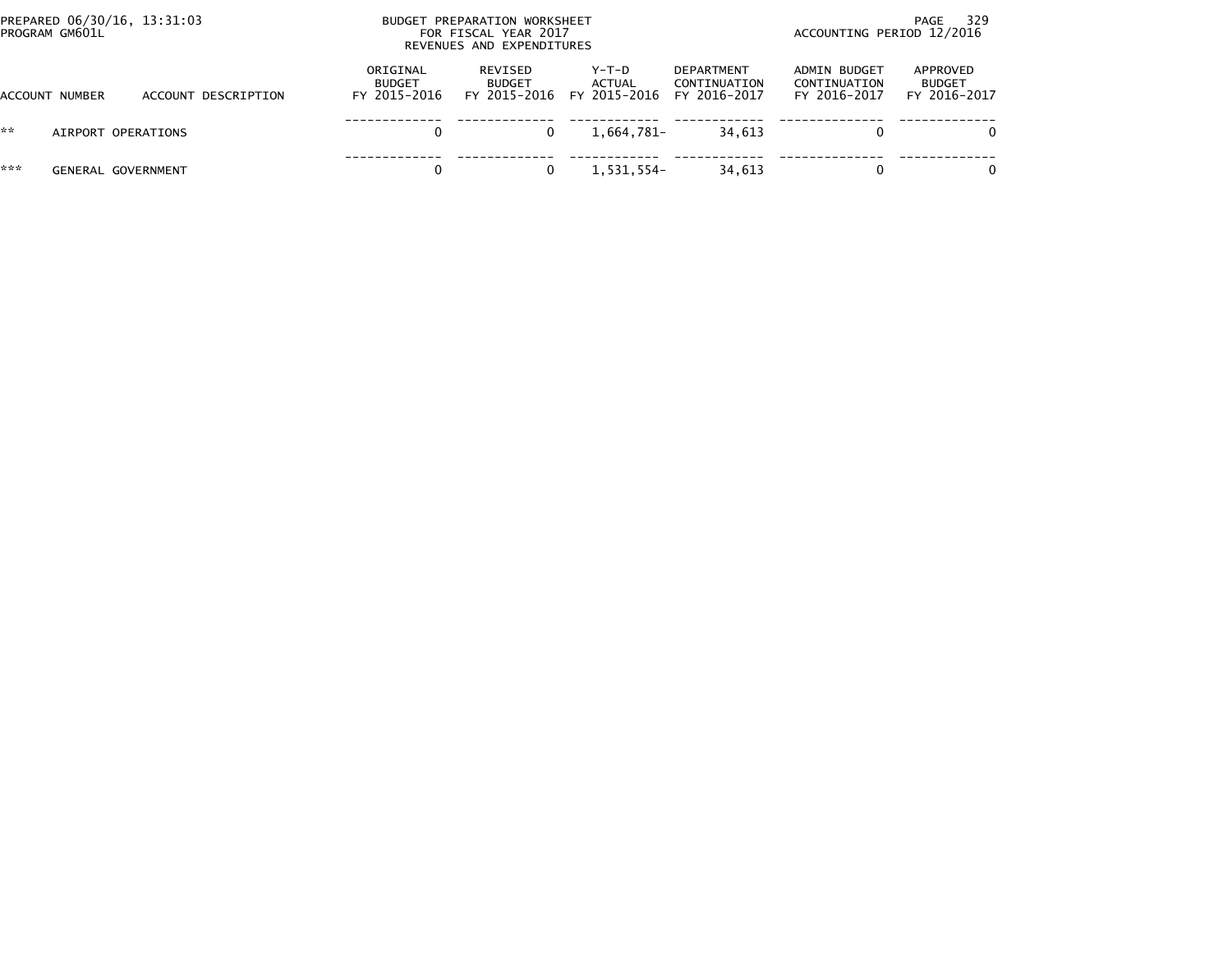| PREPARED 06/30/16, 13:31:03<br>PROGRAM GM601L                    |                                           | BUDGET PREPARATION WORKSHEET<br>FOR FISCAL YEAR 2017<br>REVENUES AND EXPENDITURES |                                        |                                                   | PAGE<br>ACCOUNTING PERIOD 12/2016            |                                           |  |
|------------------------------------------------------------------|-------------------------------------------|-----------------------------------------------------------------------------------|----------------------------------------|---------------------------------------------------|----------------------------------------------|-------------------------------------------|--|
| ACCOUNT DESCRIPTION<br>ACCOUNT NUMBER                            | ORIGINAL<br><b>BUDGET</b><br>FY 2015-2016 | REVISED<br><b>BUDGET</b><br>FY 2015-2016                                          | Y-T-D<br><b>ACTUAL</b><br>FY 2015-2016 | <b>DEPARTMENT</b><br>CONTINUATION<br>FY 2016-2017 | ADMIN BUDGET<br>CONTINUATION<br>FY 2016-2017 | APPROVED<br><b>BUDGET</b><br>FY 2016-2017 |  |
| 603-9100-391.10-00 TRANSFER FROM FUND 101                        |                                           |                                                                                   | 0                                      | 0                                                 | $100,000 -$                                  | $100,000 -$                               |  |
| 603-9100-395.10-00 FUND BALANCE APPR-UNREST                      |                                           |                                                                                   | 0                                      | $\Omega$                                          | 182,500-                                     | 182,500-                                  |  |
| *<br><b>REVENUE</b><br>603-9100-535.92-02 DEBT SERVICE-PRINCIPAL |                                           |                                                                                   |                                        |                                                   | 282,500-<br>232,400                          | 282,500-<br>232,400                       |  |
| 603-9100-535.92-03 DEBT SERVICE-INTEREST                         | 0                                         |                                                                                   | $\Omega$                               | $\Omega$                                          | 50,100                                       | 50,100                                    |  |
| ×.<br><b>EXPENDITURE</b>                                         | 0                                         |                                                                                   | $\Omega$                               | $\mathbf{0}$                                      | 282.500                                      | 282,500                                   |  |
| **<br><b>DEBT SERVICE</b>                                        | $\Omega$                                  |                                                                                   | $\Omega$                               | $\Omega$                                          | $\Omega$                                     | $\Omega$                                  |  |
| ***<br><b>DEBT SERVICE</b>                                       | $\Omega$                                  |                                                                                   |                                        |                                                   |                                              |                                           |  |
| ****<br>AIRPORT FUND                                             |                                           |                                                                                   | 1,531,554-                             | 34,613                                            |                                              |                                           |  |